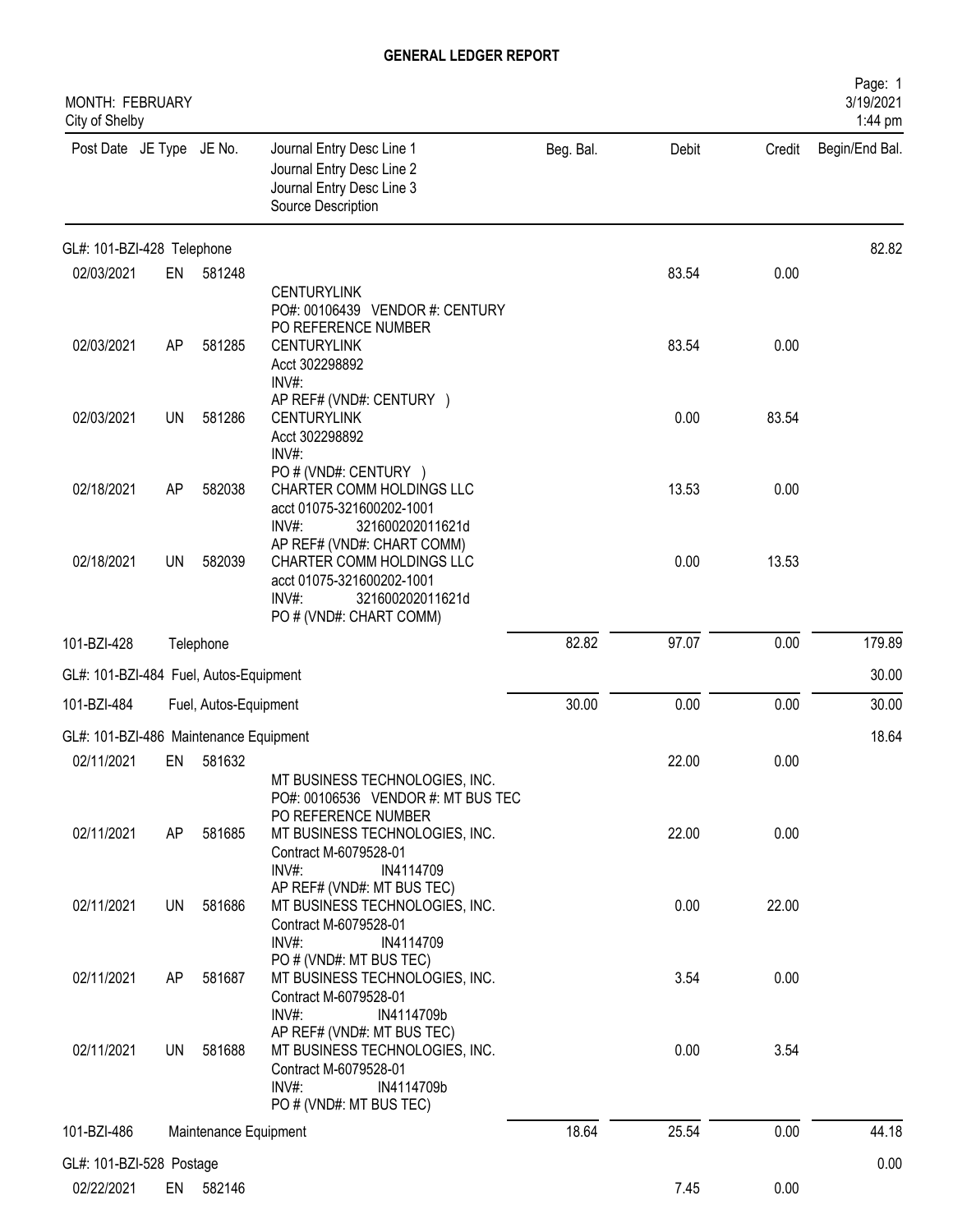| MONTH: FEBRUARY<br>City of Shelby |           |               |                                                                                                                                        |           |        |        | Page: 2<br>3/19/2021<br>1:44 pm |
|-----------------------------------|-----------|---------------|----------------------------------------------------------------------------------------------------------------------------------------|-----------|--------|--------|---------------------------------|
| Post Date JE Type JE No.          |           |               | Journal Entry Desc Line 1<br>Journal Entry Desc Line 2<br>Journal Entry Desc Line 3<br>Source Description                              | Beg. Bal. | Debit  | Credit | Begin/End Bal.                  |
| GL#: 101-BZI-528 Postage          |           |               |                                                                                                                                        |           |        |        | 0.00                            |
|                                   |           |               | HIATT/STACEY M.//<br>PO#: 00106620 VENDOR #: HIATT/STAC                                                                                |           |        |        |                                 |
| 02/22/2021                        | AP        | 582195        | PO REFERENCE NUMBER<br>HIATT/STACEY M.//<br>Reimbursment for postage &<br>$INV#$ :                                                     |           | 7.45   | 0.00   |                                 |
| 02/22/2021                        | <b>UN</b> | 582196        | AP REF# (VND#: HIATT/STAC)<br>HIATT/STACEY M.//<br>Reimbursment for postage &<br>INV#:                                                 |           | 0.00   | 7.45   |                                 |
| 02/26/2021                        | AP        | 582608        | PO # (VND#: HIATT/STAC)<br>QUADIENT FINANCE USA INC<br>Postage purchased 1/20/21<br>INV#:                                              |           | 90.00  | 0.00   |                                 |
| 02/26/2021                        | <b>UN</b> | 582609        | AP REF# (VND#: QUADIENT F)<br>QUADIENT FINANCE USA INC<br>Postage purchased 1/20/21<br>INV#:<br>PO # (VND#: QUADIENT F)                |           | 0.00   | 90.00  |                                 |
| 101-BZI-528                       | Postage   |               |                                                                                                                                        | 0.00      | 97.45  | 0.00   | 97.45                           |
| GL#: 101-BZI-531                  |           | Miscellaneous |                                                                                                                                        |           |        |        | 0.00                            |
| 02/11/2021                        | EN        | 581629        | SHELBY MUTUAL INSURANCE AGCY.                                                                                                          |           | 18.00  | 0.00   |                                 |
| 02/11/2021                        | AP        | 581697        | PO#: 00106533 VENDOR #: SHELBY MUT<br>PO REFERENCE NUMBER<br>SHELBY MUTUAL INSURANCE AGCY.<br>Crime Bond policy 12/30/20-              |           | 18.00  | 0.00   |                                 |
| 02/11/2021                        | <b>UN</b> | 581698        | INV#<br>AP REF# (VND#: SHELBY MUT)<br>SHELBY MUTUAL INSURANCE AGCY.<br>Crime Bond policy 12/30/20-<br>INV#:<br>PO # (VND#: SHELBY MUT) |           | 0.00   | 18.00  |                                 |
| 101-BZI-531                       |           | Miscellaneous |                                                                                                                                        | 0.00      | 18.00  | 0.00   | 18.00                           |
| GL#: 101-CAB-425 Natural Gas      |           |               |                                                                                                                                        |           |        |        | 0.00                            |
| 02/03/2021                        |           | EN 581250     |                                                                                                                                        |           | 547.85 | 0.00   |                                 |
|                                   |           |               | <b>COLUMBIA GAS</b><br>PO#: 00106441 VENDOR #: COL. GAS<br>PO REFERENCE NUMBER                                                         |           |        |        |                                 |
| 02/03/2021                        | AP        | 581281        | <b>COLUMBIA GAS</b><br>acct 124015720020007<br>INV#:<br>36656                                                                          |           | 547.85 | 0.00   |                                 |
| 02/03/2021                        | UN.       | 581282        | AP REF# (VND#: COL. GAS)<br><b>COLUMBIA GAS</b><br>acct 124015720020007<br>$INV#$ :<br>36656                                           |           | 0.00   | 547.85 |                                 |
| 02/26/2021                        | EN        | 582519        | PO # (VND#: COL. GAS)<br>COLUMBIA GAS                                                                                                  |           | 667.80 | 0.00   |                                 |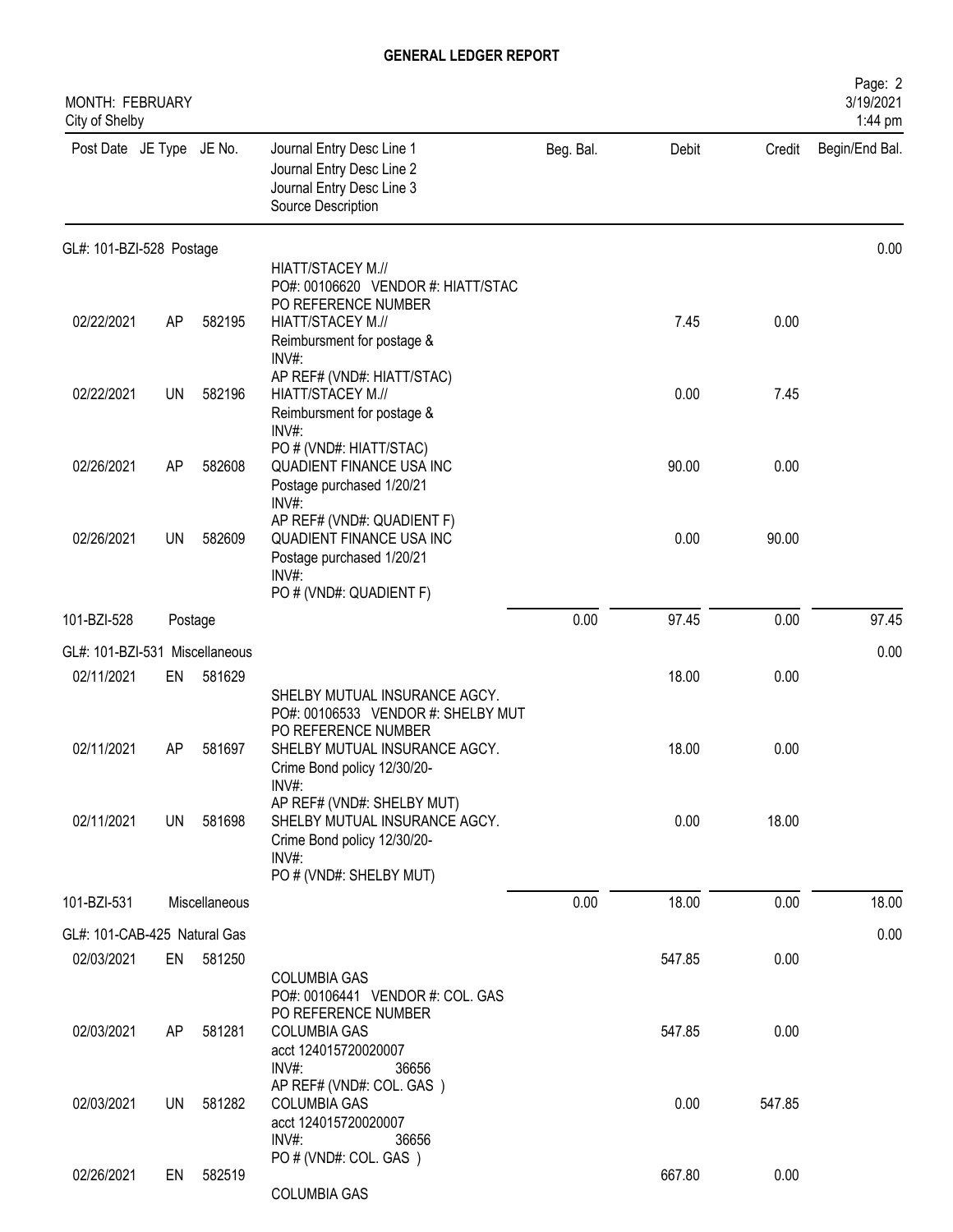| MONTH: FEBRUARY<br>City of Shelby       |           |                 |                                                                                                                          |           |          |        | Page: 3<br>3/19/2021<br>1:44 pm |
|-----------------------------------------|-----------|-----------------|--------------------------------------------------------------------------------------------------------------------------|-----------|----------|--------|---------------------------------|
| Post Date JE Type JE No.                |           |                 | Journal Entry Desc Line 1<br>Journal Entry Desc Line 2<br>Journal Entry Desc Line 3<br>Source Description                | Beg. Bal. | Debit    | Credit | Begin/End Bal.                  |
| GL#: 101-CAB-425 Natural Gas            |           |                 |                                                                                                                          |           |          |        | 0.00                            |
| 02/26/2021                              | AP        | 582584          | PO#: 00106692 VENDOR #: COL. GAS<br>PO REFERENCE NUMBER<br><b>COLUMBIA GAS</b><br>acct 124015720020007<br>INV#:<br>36061 |           | 667.80   | 0.00   |                                 |
| 02/26/2021                              | <b>UN</b> | 582585          | AP REF# (VND#: COL. GAS)<br><b>COLUMBIA GAS</b><br>acct 124015720020007<br>$INV#$ :<br>36061<br>PO # (VND#: COL. GAS)    |           | 0.00     | 667.80 |                                 |
| 101-CAB-425                             |           | Natural Gas     |                                                                                                                          | 0.00      | 1,215.65 | 0.00   | 1,215.65                        |
| GL#: 101-CAB-427 Water and Sewer        |           |                 |                                                                                                                          |           |          |        | 248.33                          |
| 02/26/2021                              | EN        | 582518          |                                                                                                                          |           | 124.61   | 0.00   |                                 |
|                                         |           |                 | MUNICIPAL UTILITIES<br>PO#: 00106691 VENDOR #: MUNI UTILI<br>PO REFERENCE NUMBER                                         |           |          |        |                                 |
| 02/26/2021                              | AP        | 582602          | MUNICIPAL UTILITIES<br>43.100.2<br>INV#:                                                                                 |           | 124.61   | 0.00   |                                 |
| 02/26/2021                              | <b>UN</b> | 582603          | AP REF# (VND#: MUNI UTILI)<br>MUNICIPAL UTILITIES<br>43.100.2<br>INV#:<br>PO # (VND#: MUNI UTILI)                        |           | 0.00     | 124.61 |                                 |
| 101-CAB-427                             |           | Water and Sewer |                                                                                                                          | 248.33    | 124.61   | 0.00   | 372.94                          |
|                                         |           |                 |                                                                                                                          |           |          |        |                                 |
| GL#: 101-CAB-472 Supplies<br>02/03/2021 | AP        | 581179          | DAS HARDWARE LLC<br>City Hall Jan 2021                                                                                   |           | 44.99    | 0.00   | 0.00                            |
| 02/03/2021                              | UN        | 581180          | INV#:<br>AP REF# (VND#: DAS HARDWA)<br>DAS HARDWARE LLC<br>City Hall Jan 2021<br>INV#:                                   |           | 0.00     | 44.99  |                                 |
| 02/08/2021                              | EN        | 581530          | PO # (VND#: DAS HARDWA)<br>QUILL CORPORATION                                                                             |           | 19.97    | 0.00   |                                 |
| 02/17/2021                              | AP        | 581884          | PO#: 00106518 VENDOR #: QUILL CORP<br>PO REFERENCE NUMBER<br>QUILL CORPORATION<br>Various supplies                       |           | 19.97    | 0.00   |                                 |
| 02/17/2021                              | <b>UN</b> | 581885          | INV#:<br>14299219<br>AP REF# (VND#: QUILL CORP)<br>QUILL CORPORATION<br>Various supplies                                 |           | 0.00     | 19.97  |                                 |
| 02/19/2021                              | EN        | 582114          | $INV#$ :<br>14299219<br>PO # (VND#: QUILL CORP)<br>G & L SUPPLY<br>PO#: 00106602 VENDOR #: G & L SUPP                    |           | 169.33   | 0.00   |                                 |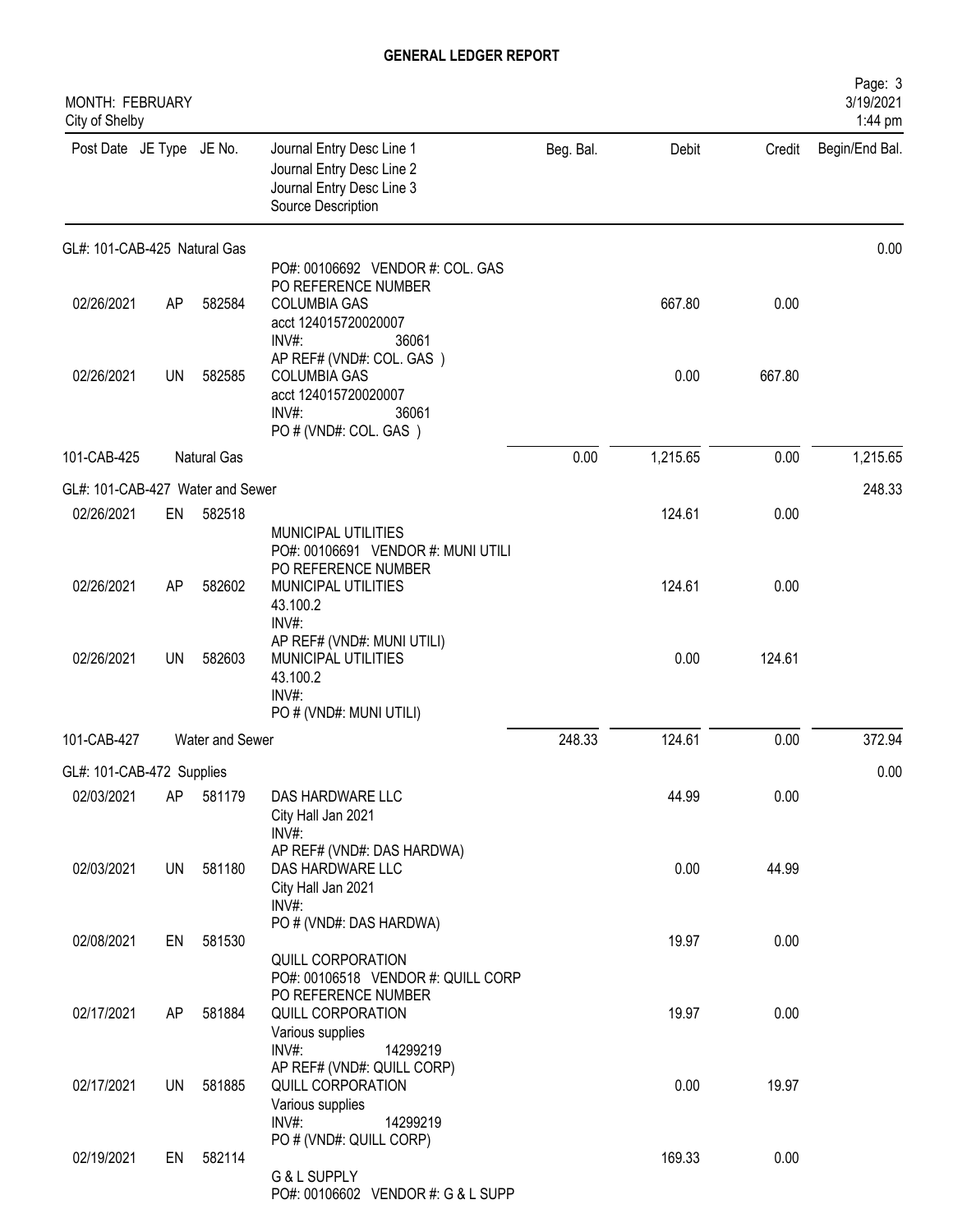| MONTH: FEBRUARY<br>City of Shelby |           |          |                                                                                                                                               |           |          |          | Page: 4<br>3/19/2021<br>1:44 pm |
|-----------------------------------|-----------|----------|-----------------------------------------------------------------------------------------------------------------------------------------------|-----------|----------|----------|---------------------------------|
| Post Date JE Type JE No.          |           |          | Journal Entry Desc Line 1<br>Journal Entry Desc Line 2<br>Journal Entry Desc Line 3<br>Source Description                                     | Beg. Bal. | Debit    | Credit   | Begin/End Bal.                  |
| GL#: 101-CAB-472 Supplies         |           |          |                                                                                                                                               |           |          |          | 0.00                            |
| 02/22/2021                        | EN        | 582146   | PO REFERENCE NUMBER                                                                                                                           |           | 17.12    | 0.00     |                                 |
|                                   |           |          | HIATT/STACEY M.//<br>PO#: 00106620 VENDOR #: HIATT/STAC<br>PO REFERENCE NUMBER                                                                |           |          |          |                                 |
| 02/22/2021                        | AP        | 582195   | HIATT/STACEY M.//<br>Reimbursment for postage &<br>INV#:                                                                                      |           | 17.12    | 0.00     |                                 |
| 02/22/2021                        | <b>UN</b> | 582196   | AP REF# (VND#: HIATT/STAC)<br>HIATT/STACEY M.//<br>Reimbursment for postage &<br>INV#:                                                        |           | 0.00     | 17.12    |                                 |
| 02/22/2021                        | AP        | 582235   | PO # (VND#: HIATT/STAC)<br>G & L SUPPLY<br>Trash liner & toilet tissue                                                                        |           | 156.61   | 0.00     |                                 |
| 02/22/2021                        | <b>UN</b> | 582236   | INV#:<br>673973<br>AP REF# (VND#: G & L SUPP)<br>G & L SUPPLY<br>Trash liner & toilet tissue<br>$INV#$ :<br>673973<br>PO # (VND#: G & L SUPP) |           | 0.00     | 169.33   |                                 |
| 101-CAB-472                       |           | Supplies |                                                                                                                                               | 0.00      | 238.69   | 0.00     | 238.69                          |
|                                   |           |          | GL#: 101-CAB-507 Maintenance Building/Grounds                                                                                                 |           |          |          | 293.53                          |
| 02/23/2021                        | EN        | 582168   |                                                                                                                                               |           | 1,072.90 | 0.00     |                                 |
|                                   |           |          | AIRE SERV OF MANSFIELD<br>PO#: 00106642 VENDOR #: AIRE SERV<br>PO REFERENCE NUMBER                                                            |           |          |          |                                 |
| 02/23/2021                        | AP        | 582261   | AIRE SERV OF MANSFIELD<br>Repair exhaust fans city hall<br>$INV#$ :<br>21-4642020                                                             |           | 1,072.90 | 0.00     |                                 |
| 02/23/2021                        | <b>UN</b> | 582262   | AP REF# (VND#: AIRE SERV)<br>AIRE SERV OF MANSFIELD<br>Repair exhaust fans city hall<br>$INV#$ :<br>21-4642020<br>PO # (VND#: AIRE SERV)      |           | 0.00     | 1,072.90 |                                 |
| 101-CAB-507                       |           |          | Maintenance Building/Grounds                                                                                                                  | 293.53    | 1,072.90 | 0.00     | 1,366.43                        |
| GL#: 101-CAB-617 Leases-Equipment |           |          |                                                                                                                                               |           |          |          | 0.00                            |
| 02/03/2021                        | EN        | 581251   | <b>VECTOR SECURITY</b><br>PO#: 00106442 VENDOR #: VECTOR SEC                                                                                  |           | 109.02   | 0.00     |                                 |
| 02/03/2021                        | AP        | 581279   | PO REFERENCE NUMBER<br><b>VECTOR SECURITY</b><br>Security monitoring Feb 2021<br>$INV#$ :<br>67318794                                         |           | 109.02   | 0.00     |                                 |
| 02/03/2021                        | UN        | 581280   | AP REF# (VND#: VECTOR SEC)<br><b>VECTOR SECURITY</b><br>Security monitoring Feb 2021<br>$INV#$ :<br>67318794<br>PO # (VND#: VECTOR SEC)       |           | 0.00     | 109.02   |                                 |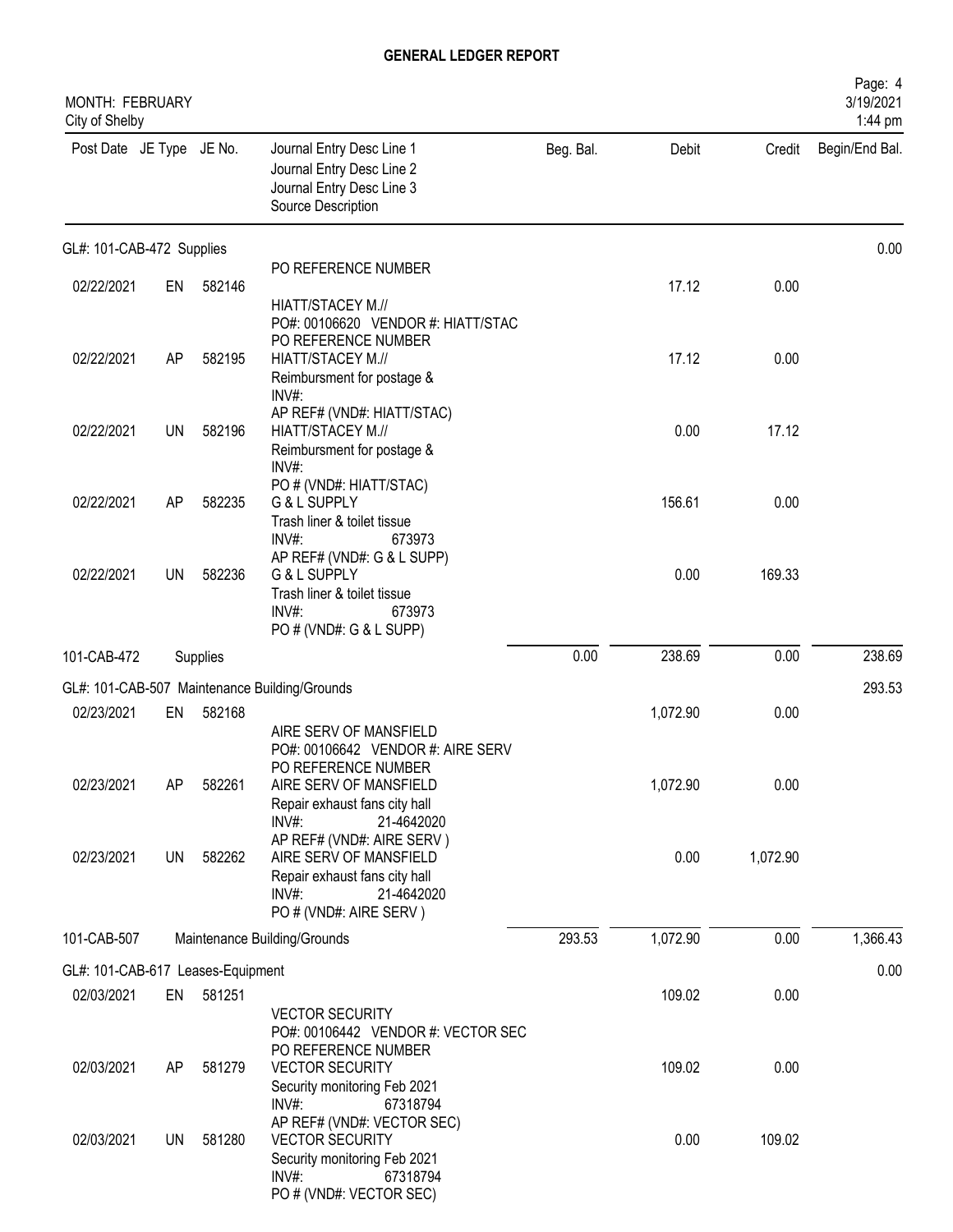| MONTH: FEBRUARY<br>City of Shelby         |           |                             |                                                                                                                                                                                      |           |          |          | Page: 5<br>3/19/2021<br>1:44 pm |
|-------------------------------------------|-----------|-----------------------------|--------------------------------------------------------------------------------------------------------------------------------------------------------------------------------------|-----------|----------|----------|---------------------------------|
| Post Date JE Type JE No.                  |           |                             | Journal Entry Desc Line 1<br>Journal Entry Desc Line 2<br>Journal Entry Desc Line 3<br>Source Description                                                                            | Beg. Bal. | Debit    | Credit   | Begin/End Bal.                  |
| GL#: 101-CAB-617 Leases-Equipment         |           |                             |                                                                                                                                                                                      |           |          |          | 0.00                            |
| 02/26/2021                                | EN        | 582520                      | <b>VECTOR SECURITY</b><br>PO#: 00106693 VENDOR #: VECTOR SEC<br>PO REFERENCE NUMBER                                                                                                  |           | 109.02   | 0.00     |                                 |
| 02/26/2021                                | AP        | 582582                      | <b>VECTOR SECURITY</b><br>Security and fire monitoring<br>$INV#$ :<br>67488942                                                                                                       |           | 109.02   | 0.00     |                                 |
| 02/26/2021                                | <b>UN</b> | 582583                      | AP REF# (VND#: VECTOR SEC)<br><b>VECTOR SECURITY</b><br>Security and fire monitoring<br>$INV#$ :<br>67488942<br>PO # (VND#: VECTOR SEC)                                              |           | 0.00     | 109.02   |                                 |
| 101-CAB-617                               |           | Leases-Equipment            |                                                                                                                                                                                      | 0.00      | 218.04   | 0.00     | 218.04                          |
| GL#: 101-CFC-170 Court Criminal Fines     |           |                             |                                                                                                                                                                                      |           |          |          | 2,400.00                        |
| 02/17/2021                                | CR        | 581954                      | Court collections January 2021<br>pio                                                                                                                                                |           | 0.00     | 3,001.00 |                                 |
| 101-CFC-170                               |           | <b>Court Criminal Fines</b> |                                                                                                                                                                                      | 2,400.00  | 0.00     | 3,001.00 | 5,401.00                        |
| GL#: 101-CFC-171 Court Cost               |           |                             |                                                                                                                                                                                      |           |          |          | 2,100.00                        |
| 02/17/2021                                | CR        | 581954                      | Court collections January 2021<br>pio                                                                                                                                                |           | 0.00     | 2,348.30 |                                 |
| 101-CFC-171                               |           | Court Cost                  |                                                                                                                                                                                      | 2,100.00  | 0.00     | 2,348.30 | 4,448.30                        |
| GL#: 101-CFC-172 State Highway Fines      |           |                             |                                                                                                                                                                                      |           |          |          | 597.60                          |
| 02/17/2021                                | CR        | 581954                      | Court collections January 2021<br>pio                                                                                                                                                |           | 0.00     | 742.00   |                                 |
| 101-CFC-172                               |           | State Highway Fines         |                                                                                                                                                                                      | 597.60    | 0.00     | 742.00   | 1,339.60                        |
| GL#: 101-CFC-173 Civil Court              |           |                             |                                                                                                                                                                                      |           |          |          | 4,794.00                        |
| 02/17/2021                                | CR        | 581954                      | Court collections January 2021<br>pio                                                                                                                                                |           | 0.00     | 3,004.00 |                                 |
| 101-CFC-173                               |           | Civil Court                 |                                                                                                                                                                                      | 4,794.00  | 0.00     | 3,004.00 | 7,798.00                        |
| GL#: 101-CFC-178 Miscellaneous Court Fees |           |                             |                                                                                                                                                                                      |           |          |          | 4,423.38                        |
| 02/17/2021                                | CR        | 581954                      | Court collections January 2021<br>pio                                                                                                                                                |           | 0.00     | 161.30   |                                 |
| 101-CFC-178                               |           |                             | Miscellaneous Court Fees                                                                                                                                                             | 4,423.38  | 0.00     | 161.30   | 4,584.68                        |
| GL#: 101-CON-400 Wages                    |           |                             |                                                                                                                                                                                      |           |          |          | 3,046.20                        |
| 02/03/2021                                | EN        | 581169                      |                                                                                                                                                                                      |           | 1,523.10 | 0.00     |                                 |
| 02/03/2021                                | AP        | 581193                      | <b>CITY PAYROLL FUND</b><br>PO#: 00106435 VENDOR #: CITY PAYRO<br>PO REFERENCE NUMBER<br><b>CITY PAYROLL FUND</b><br>Wages 1/17/21-1/30/21<br>$INV#$ :<br>AP REF# (VND#: CITY PAYRO) |           | 1,523.10 | 0.00     |                                 |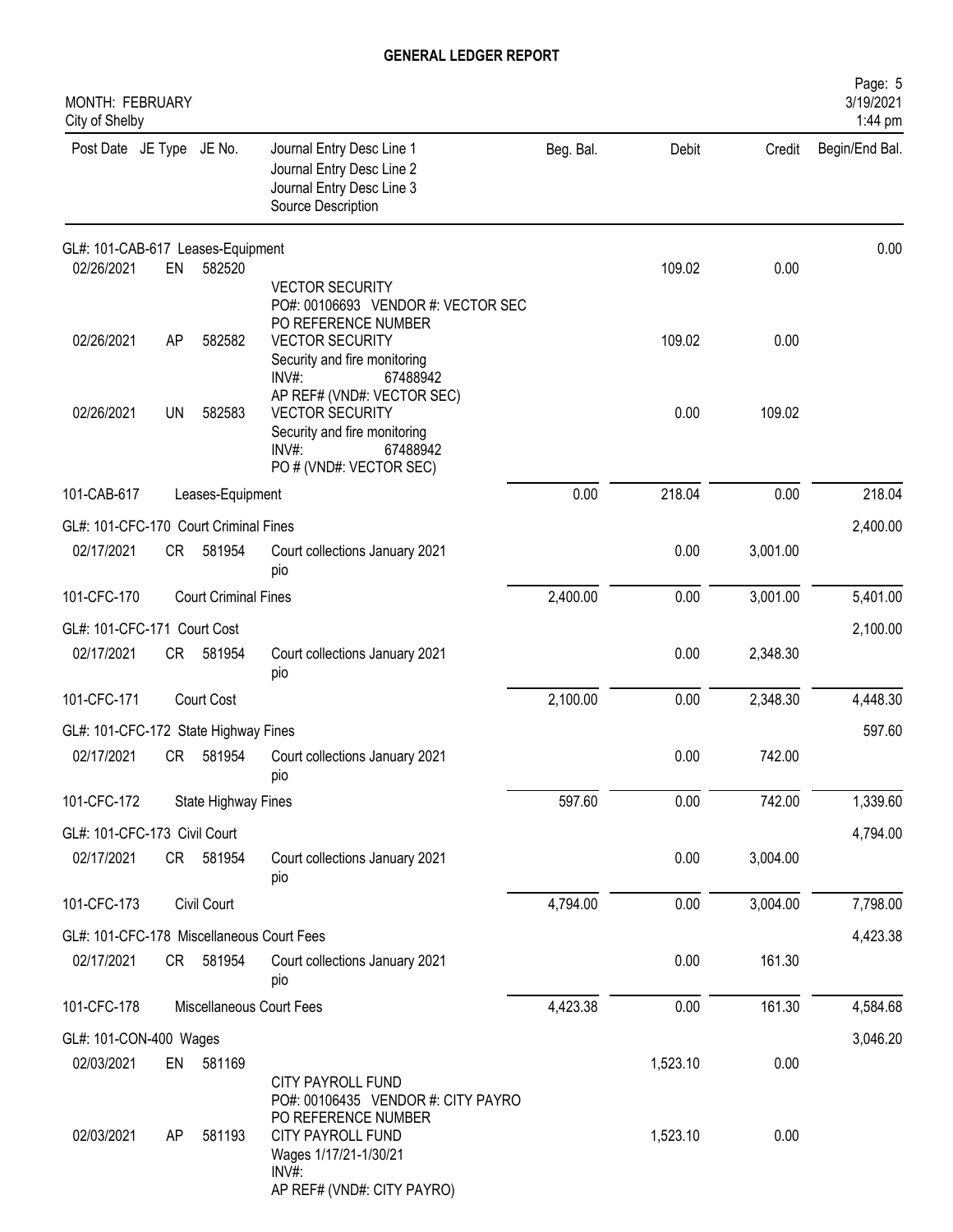| <b>MONTH: FEBRUARY</b><br>City of Shelby |    |           |                                                                                                                               |           |          |          | Page: 6<br>3/19/2021<br>1:44 pm |
|------------------------------------------|----|-----------|-------------------------------------------------------------------------------------------------------------------------------|-----------|----------|----------|---------------------------------|
| Post Date JE Type JE No.                 |    |           | Journal Entry Desc Line 1<br>Journal Entry Desc Line 2<br>Journal Entry Desc Line 3<br>Source Description                     | Beg. Bal. | Debit    | Credit   | Begin/End Bal.                  |
| GL#: 101-CON-400 Wages                   |    |           |                                                                                                                               |           |          |          | 3,046.20                        |
| 02/03/2021                               | UN | 581194    | CITY PAYROLL FUND<br>Wages 1/17/21-1/30/21<br>INV#:                                                                           |           | 0.00     | 1,523.10 |                                 |
| 02/17/2021                               | EN | 581842    | PO # (VND#: CITY PAYRO)<br><b>CITY PAYROLL FUND</b><br>PO#: 00106583 VENDOR #: CITY PAYRO                                     |           | 1,523.10 | 0.00     |                                 |
| 02/17/2021                               | AP | 581846    | PO REFERENCE NUMBER<br><b>CITY PAYROLL FUND</b><br>Wages 1/31/21-2/13/21<br>INV#                                              |           | 1,523.10 | 0.00     |                                 |
| 02/17/2021                               | UN | 581847    | AP REF# (VND#: CITY PAYRO)<br><b>CITY PAYROLL FUND</b><br>Wages 1/31/21-2/13/21<br>INV#:<br>PO # (VND#: CITY PAYRO)           |           | 0.00     | 1,523.10 |                                 |
| 101-CON-400                              |    | Wages     |                                                                                                                               | 3,046.20  | 3,046.20 | 0.00     | 6,092.40                        |
|                                          |    |           | GL#: 101-CON-415 Public Employees Retire.System                                                                               |           |          |          | 426.45                          |
| 02/16/2021                               | EN | 581826    | OH PUBLIC EMPLOYEES RETIREMENT                                                                                                |           | 639.67   | 0.00     |                                 |
| 02/17/2021                               | AP | 581862    | PO#: 00106567 VENDOR #: OPERS<br>PO REFERENCE NUMBER<br>OH PUBLIC EMPLOYEES RETIREMENT<br>Employer portion 12/20/20-<br>INV#: |           | 639.67   | 0.00     |                                 |
| 02/17/2021                               | UN | 581863    | AP REF# (VND#: OPERS<br>OH PUBLIC EMPLOYEES RETIREMENT<br>Employer portion 12/20/20-<br>$INV#$ :                              |           | 0.00     | 639.67   |                                 |
|                                          |    |           | PO # (VND#: OPERS<br>$\lambda$                                                                                                |           |          |          |                                 |
| 101-CON-415                              |    |           | Public Employees Retire.System                                                                                                | 426.45    | 639.67   | 0.00     | 1,066.12                        |
| GL#: 101-CON-417 FICA                    |    |           |                                                                                                                               |           |          |          | 44.16                           |
| 02/03/2021                               |    | EN 581170 | PAYROLL FUND<br>PO#: 00106436 VENDOR #: PAYROLL FU<br>PO REFERENCE NUMBER                                                     |           | 22.13    | 0.00     |                                 |
| 02/03/2021                               | AP | 581195    | PAYROLL FUND<br>FICA 1/17/21-1/30/21<br>INV#:                                                                                 |           | 22.13    | 0.00     |                                 |
| 02/03/2021                               | UN | 581196    | AP REF# (VND#: PAYROLL FU)<br>PAYROLL FUND<br>FICA 1/17/21-1/30/21<br>$INV#$ :                                                |           | 0.00     | 22.13    |                                 |
| 02/17/2021                               | EN | 581843    | PO # (VND#: PAYROLL FU)<br>PAYROLL FUND                                                                                       |           | 22.08    | 0.00     |                                 |
| 02/17/2021                               | AP | 581844    | PO#: 00106584 VENDOR #: PAYROLL FU<br>PO REFERENCE NUMBER<br>PAYROLL FUND                                                     |           | 22.08    | 0.00     |                                 |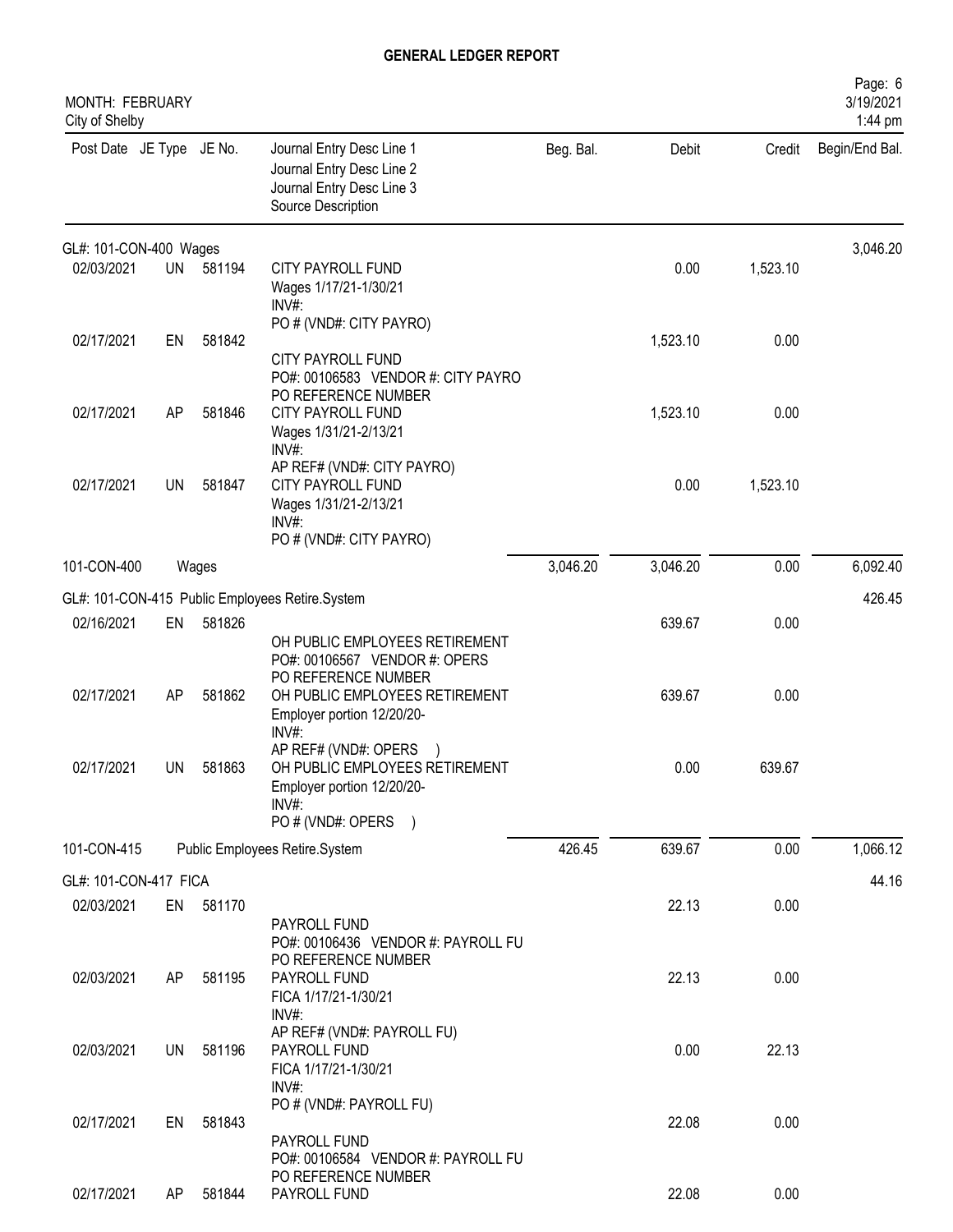| <b>MONTH: FEBRUARY</b><br>City of Shelby |             |                             |                                                                                                                                         |           |        |        | Page: 7<br>3/19/2021<br>1:44 pm |
|------------------------------------------|-------------|-----------------------------|-----------------------------------------------------------------------------------------------------------------------------------------|-----------|--------|--------|---------------------------------|
| Post Date JE Type JE No.                 |             |                             | Journal Entry Desc Line 1<br>Journal Entry Desc Line 2<br>Journal Entry Desc Line 3<br>Source Description                               | Beg. Bal. | Debit  | Credit | Begin/End Bal.                  |
| GL#: 101-CON-417 FICA                    |             |                             |                                                                                                                                         |           |        |        | 44.16                           |
| 02/17/2021                               | UN          | 581845                      | FICA 1/31/21-2/13/21<br>INV#:<br>AP REF# (VND#: PAYROLL FU)<br>PAYROLL FUND<br>FICA 1/31/21-2/13/21<br>INV#:<br>PO # (VND#: PAYROLL FU) |           | 0.00   | 22.08  |                                 |
| 101-CON-417                              | <b>FICA</b> |                             |                                                                                                                                         | 44.16     | 44.21  | 0.00   | 88.37                           |
| GL#: 101-CON-419 Life Insurance          |             |                             |                                                                                                                                         |           |        |        | 60.00                           |
| 02/03/2021                               | EN          | 581246                      | AMERICAN UNITED LIFE INS CO<br>PO#: 00106437 VENDOR #: AMERICAN U                                                                       |           | 60.00  | 0.00   |                                 |
| 02/03/2021                               | AP          | 581289                      | PO REFERENCE NUMBER<br>AMERICAN UNITED LIFE INS CO<br>policy G 00608125-0002-000<br>INV#:                                               |           | 60.00  | 0.00   |                                 |
| 02/03/2021                               | UN          | 581290                      | AP REF# (VND#: AMERICAN U)<br>AMERICAN UNITED LIFE INS CO<br>policy G 00608125-0002-000<br>INV#:<br>PO # (VND#: AMERICAN U)             |           | 0.00   | 60.00  |                                 |
| 101-CON-419                              |             | Life Insurance              |                                                                                                                                         | 60.00     | 60.00  | 0.00   | 120.00                          |
| GL#: 101-CON-420 Workers Compensation    |             |                             |                                                                                                                                         |           |        |        | 52.00                           |
| 02/08/2021                               | EN          | 581510                      | BUREAU OF WORKERS COMPENSATION<br>PO#: 00106498 VENDOR #: BWC                                                                           |           | 52.00  | 0.00   |                                 |
| 02/12/2021                               | AP          | 581779                      | PO REFERENCE NUMBER<br>BUREAU OF WORKERS COMPENSATION<br>Installment payment<br>INV#:<br>1009237672                                     |           | 52.00  | 0.00   |                                 |
| 02/12/2021                               | UN          | 581780                      | AP REF# (VND#: BWC<br>$\lambda$<br>BUREAU OF WORKERS COMPENSATION<br>Installment payment<br>1009237672<br>INV#:                         |           | 0.00   | 52.00  |                                 |
| 02/14/2021                               | EN          | 581822                      | PO # (VND#: BWC                                                                                                                         |           | 52.00  | 0.00   |                                 |
|                                          |             |                             | BUREAU OF WORKERS COMPENSATION<br>PO#: 00106565 VENDOR #: BWC<br>PO REFERENCE NUMBER                                                    |           |        |        |                                 |
| 02/18/2021                               | AP          | 582108                      | BUREAU OF WORKERS COMPENSATION<br>True-up report 2021<br>INV#:                                                                          |           | 52.00  | 0.00   |                                 |
| 02/18/2021                               | UN.         | 582109                      | AP REF# (VND#: BWC<br>BUREAU OF WORKERS COMPENSATION<br>True-up report 2021<br>INV#:<br>PO # (VND#: BWC<br>$\rightarrow$                |           | 0.00   | 52.00  |                                 |
| 101-CON-420                              |             | <b>Workers Compensation</b> |                                                                                                                                         | 52.00     | 104.00 | 0.00   | 156.00                          |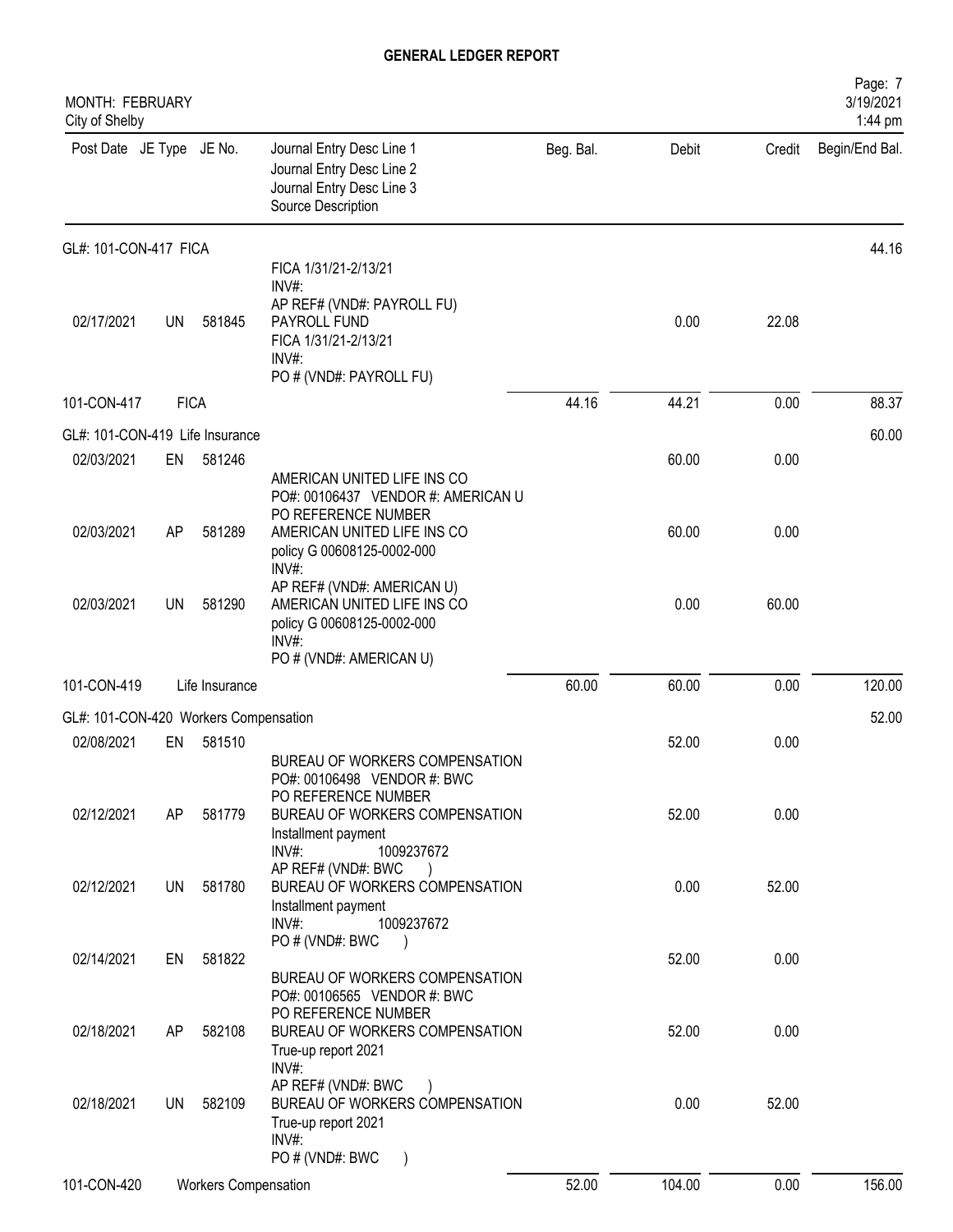| <b>MONTH: FEBRUARY</b><br>City of Shelby |           |                   |                                                                                                           |           |        |        | Page: 8<br>3/19/2021<br>1:44 pm |
|------------------------------------------|-----------|-------------------|-----------------------------------------------------------------------------------------------------------|-----------|--------|--------|---------------------------------|
| Post Date JE Type JE No.                 |           |                   | Journal Entry Desc Line 1<br>Journal Entry Desc Line 2<br>Journal Entry Desc Line 3<br>Source Description | Beg. Bal. | Debit  | Credit | Begin/End Bal.                  |
|                                          |           |                   | GL#: 101-CON-471 Education, Mtgs. & Related Exp.                                                          |           |        |        | 503.00                          |
| 101-CON-471                              |           |                   | Education, Mtgs. & Related Exp.                                                                           | 503.00    | 0.00   | 0.00   | 503.00                          |
| GL#: 101-CON-473 Office Supplies         |           |                   |                                                                                                           |           |        |        | 0.00                            |
| 02/08/2021                               | EN        | 581530            |                                                                                                           |           | 72.30  | 0.00   |                                 |
|                                          |           |                   | QUILL CORPORATION                                                                                         |           |        |        |                                 |
|                                          |           |                   | PO#: 00106518 VENDOR #: QUILL CORP                                                                        |           |        |        |                                 |
| 02/17/2021                               | AP        | 581884            | PO REFERENCE NUMBER<br>QUILL CORPORATION                                                                  |           | 72.30  | 0.00   |                                 |
|                                          |           |                   | Various supplies                                                                                          |           |        |        |                                 |
|                                          |           |                   | $INV#$ :<br>14299219                                                                                      |           |        |        |                                 |
| 02/17/2021                               | UN        | 581885            | AP REF# (VND#: QUILL CORP)<br>QUILL CORPORATION                                                           |           | 0.00   | 72.30  |                                 |
|                                          |           |                   | Various supplies                                                                                          |           |        |        |                                 |
|                                          |           |                   | $INV#$ :<br>14299219<br>PO # (VND#: QUILL CORP)                                                           |           |        |        |                                 |
| 101-CON-473                              |           | Office Supplies   |                                                                                                           | 0.00      | 72.30  | 0.00   | 72.30                           |
|                                          |           |                   |                                                                                                           |           |        |        |                                 |
| GL#: 101-CON-480 Legal Advertising       |           |                   |                                                                                                           |           |        |        | 0.00                            |
| 02/11/2021                               | EN        | 581634            | <b>DAILY GLOBE</b>                                                                                        |           | 500.00 | 0.00   |                                 |
|                                          |           |                   | PO#: 00106538 VENDOR #: DAILY GLOB                                                                        |           |        |        |                                 |
|                                          |           |                   | PO REFERENCE NUMBER                                                                                       |           |        |        |                                 |
| 02/12/2021                               | AP        | 581804            | DAILY GLOBE<br>Ordinance and publications                                                                 |           | 434.02 | 0.00   |                                 |
|                                          |           |                   | INV#:                                                                                                     |           |        |        |                                 |
|                                          |           |                   | AP REF# (VND#: DAILY GLOB)                                                                                |           |        |        |                                 |
| 02/12/2021                               | UN        | 581805            | DAILY GLOBE<br>Ordinance and publications                                                                 |           | 0.00   | 500.00 |                                 |
|                                          |           |                   | INV#                                                                                                      |           |        |        |                                 |
|                                          |           |                   | PO # (VND#: DAILY GLOB)                                                                                   |           |        |        |                                 |
| 02/16/2021                               | <b>UN</b> | 581823            | DAILY GLOBE                                                                                               |           | 0.00   | 500.00 |                                 |
|                                          |           |                   | PO#: 00105457 VENDOR #: DAILY GLOB                                                                        |           |        |        |                                 |
| 02/16/2021                               | UN        | 581824            | CANCELLED PO REFERENCE NUMBER                                                                             |           | 0.00   | 500.00 |                                 |
|                                          |           |                   | DAILY GLOBE                                                                                               |           |        |        |                                 |
|                                          |           |                   | PO#: 00105744 VENDOR #: DAILY GLOB                                                                        |           |        |        |                                 |
|                                          |           |                   | CANCELLED PO REFERENCE NUMBER                                                                             |           |        |        |                                 |
| 101-CON-480                              |           | Legal Advertising |                                                                                                           | 0.00      | 434.02 | 0.00   | 434.02                          |
| GL#: 101-CON-486 Maintenance Equipment   |           |                   |                                                                                                           |           |        |        | 18.64                           |
| 02/11/2021                               | EN        | 581632            |                                                                                                           |           | 22.00  | 0.00   |                                 |
|                                          |           |                   | MT BUSINESS TECHNOLOGIES, INC.<br>PO#: 00106536 VENDOR #: MT BUS TEC                                      |           |        |        |                                 |
|                                          |           |                   | PO REFERENCE NUMBER                                                                                       |           |        |        |                                 |
| 02/11/2021                               | AP        | 581685            | MT BUSINESS TECHNOLOGIES, INC.                                                                            |           | 22.00  | 0.00   |                                 |
|                                          |           |                   | Contract M-6079528-01<br>INV#:<br>IN4114709                                                               |           |        |        |                                 |
|                                          |           |                   | AP REF# (VND#: MT BUS TEC)                                                                                |           |        |        |                                 |
| 02/11/2021                               | UN        | 581686            | MT BUSINESS TECHNOLOGIES, INC.                                                                            |           | 0.00   | 22.00  |                                 |
|                                          |           |                   | Contract M-6079528-01                                                                                     |           |        |        |                                 |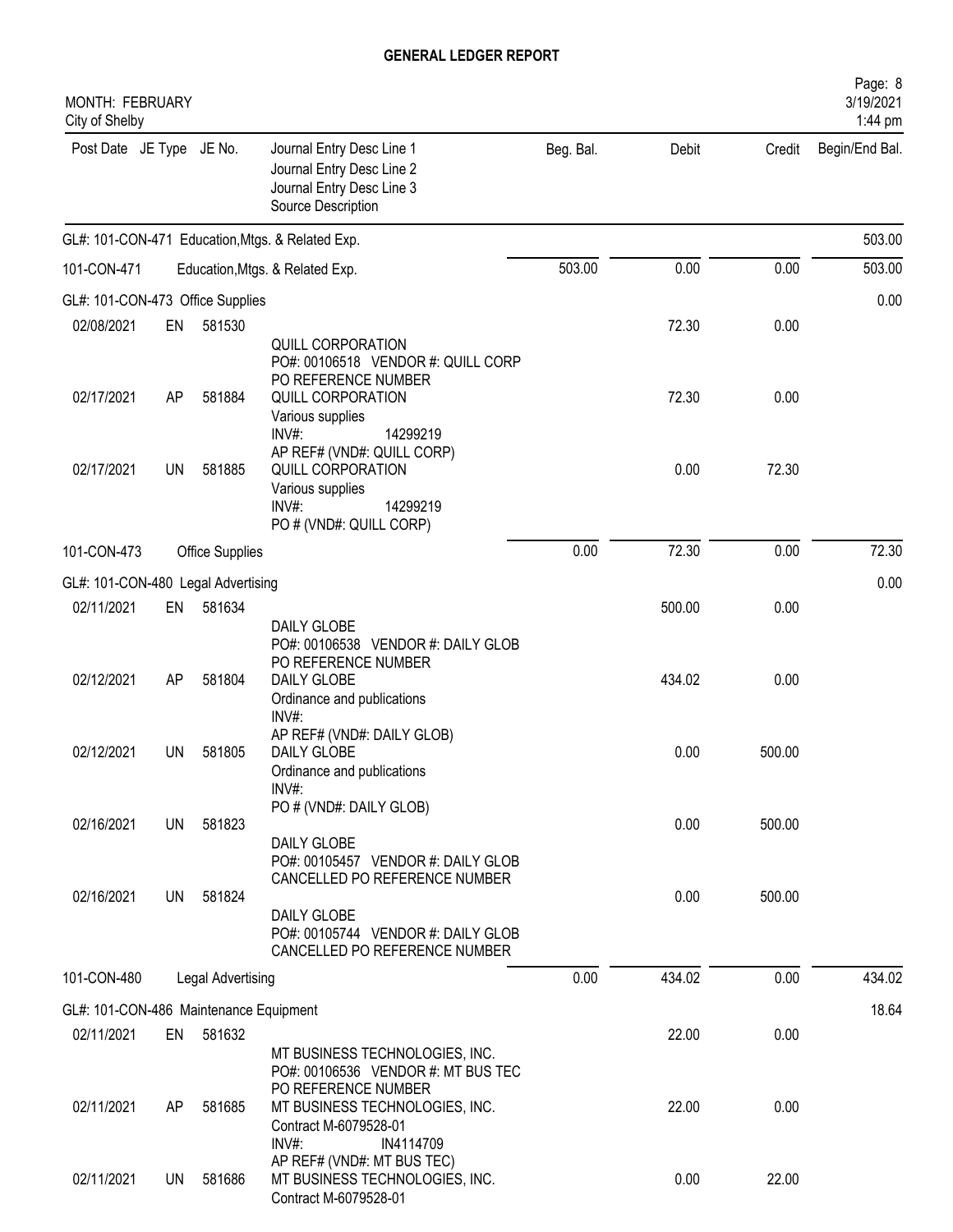| MONTH: FEBRUARY<br>City of Shelby      |           |                       |                                                                                                                                            |           |          |          | Page: 9<br>3/19/2021<br>1:44 pm |
|----------------------------------------|-----------|-----------------------|--------------------------------------------------------------------------------------------------------------------------------------------|-----------|----------|----------|---------------------------------|
| Post Date JE Type JE No.               |           |                       | Journal Entry Desc Line 1<br>Journal Entry Desc Line 2<br>Journal Entry Desc Line 3<br>Source Description                                  | Beg. Bal. | Debit    | Credit   | Begin/End Bal.                  |
| GL#: 101-CON-486 Maintenance Equipment |           |                       |                                                                                                                                            |           |          |          | 18.64                           |
| 02/11/2021                             | AP        | 581687                | $INV#$ :<br>IN4114709<br>PO # (VND#: MT BUS TEC)<br>MT BUSINESS TECHNOLOGIES, INC.<br>Contract M-6079528-01<br>INV#:<br>IN4114709b         |           | 3.54     | 0.00     |                                 |
| 02/11/2021                             | <b>UN</b> | 581688                | AP REF# (VND#: MT BUS TEC)<br>MT BUSINESS TECHNOLOGIES, INC.<br>Contract M-6079528-01<br>$INV#$ :<br>IN4114709b<br>PO # (VND#: MT BUS TEC) |           | 0.00     | 3.54     |                                 |
| 101-CON-486                            |           | Maintenance Equipment |                                                                                                                                            | 18.64     | 25.54    | 0.00     | 44.18                           |
| GL#: 101-CRT-400 Wages                 |           |                       |                                                                                                                                            |           |          |          | 2,846.16                        |
| 02/03/2021                             | EN        | 581169                |                                                                                                                                            |           | 1,423.08 | 0.00     |                                 |
| 02/03/2021                             | AP        | 581193                | CITY PAYROLL FUND<br>PO#: 00106435 VENDOR #: CITY PAYRO<br>PO REFERENCE NUMBER<br>CITY PAYROLL FUND<br>Wages 1/17/21-1/30/21               |           | 1,423.08 | 0.00     |                                 |
| 02/03/2021                             | <b>UN</b> | 581194                | INV#:<br>AP REF# (VND#: CITY PAYRO)<br>CITY PAYROLL FUND<br>Wages 1/17/21-1/30/21<br>INV#:                                                 |           | 0.00     | 1,423.08 |                                 |
| 02/17/2021                             | EN        | 581842                | PO # (VND#: CITY PAYRO)<br><b>CITY PAYROLL FUND</b>                                                                                        |           | 1,423.08 | 0.00     |                                 |
| 02/17/2021                             | AP        | 581846                | PO#: 00106583 VENDOR #: CITY PAYRO<br>PO REFERENCE NUMBER<br>CITY PAYROLL FUND<br>Wages 1/31/21-2/13/21<br>$INV#$ :                        |           | 1,423.08 | 0.00     |                                 |
| 02/17/2021                             | <b>UN</b> | 581847                | AP REF# (VND#: CITY PAYRO)<br>CITY PAYROLL FUND<br>Wages 1/31/21-2/13/21<br>$INV#$ :                                                       |           | 0.00     | 1,423.08 |                                 |
| 101-CRT-400                            |           | Wages                 | PO # (VND#: CITY PAYRO)                                                                                                                    | 2,846.16  | 2,846.16 | 0.00     | 5,692.32                        |
| GL#: 101-CRT-404 Clerks wages          |           |                       |                                                                                                                                            |           |          |          | 7,804.18                        |
| 02/03/2021                             | EN        | 581169                |                                                                                                                                            |           | 3,978.63 | 0.00     |                                 |
| 02/03/2021                             | AP        | 581193                | CITY PAYROLL FUND<br>PO#: 00106435 VENDOR #: CITY PAYRO<br>PO REFERENCE NUMBER<br>CITY PAYROLL FUND<br>Wages 1/17/21-1/30/21<br>$INV#$ :   |           | 3,978.63 | 0.00     |                                 |
| 02/03/2021                             | <b>UN</b> | 581194                | AP REF# (VND#: CITY PAYRO)<br><b>CITY PAYROLL FUND</b><br>Wages 1/17/21-1/30/21<br>INV#:                                                   |           | 0.00     | 3,978.63 |                                 |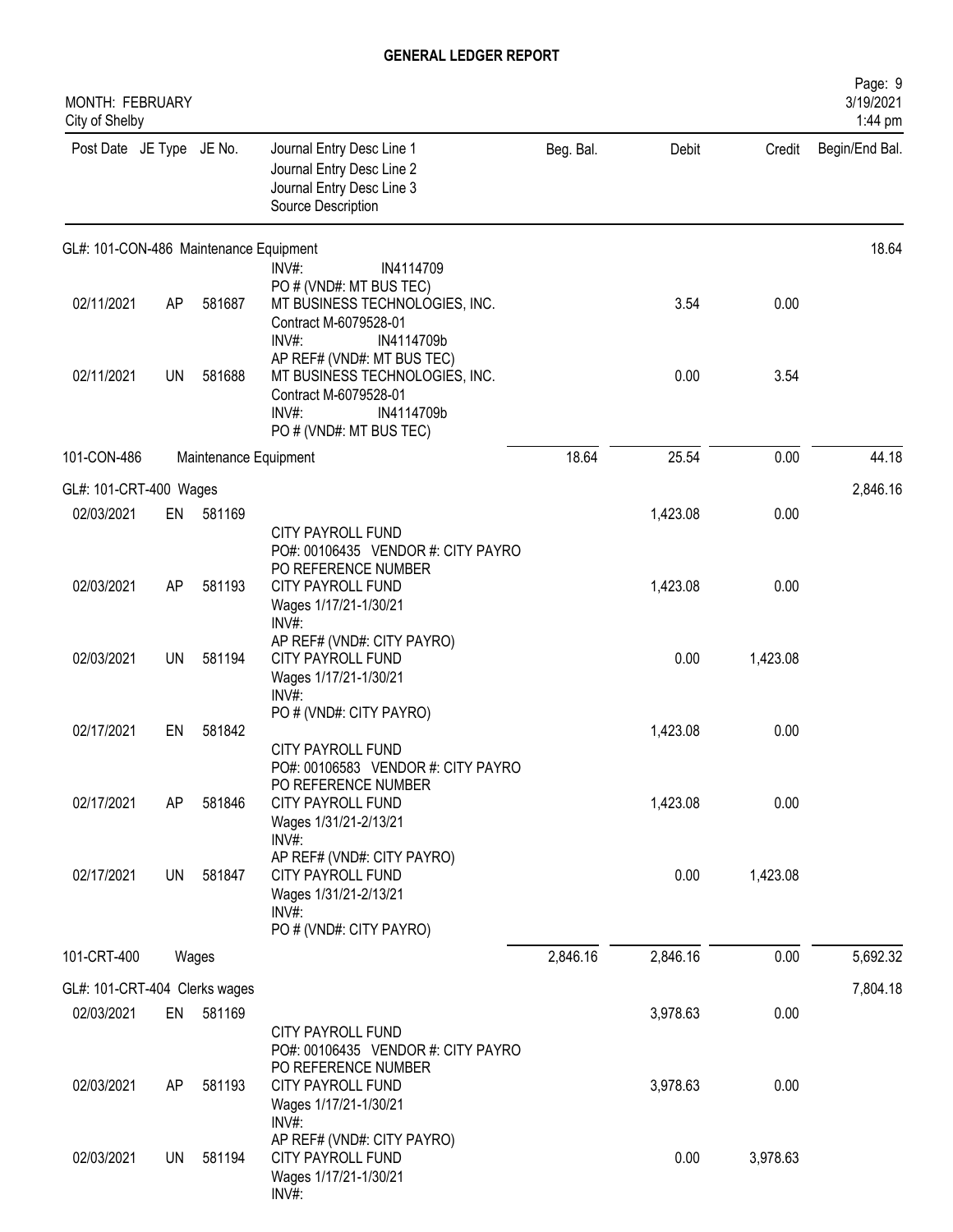| MONTH: FEBRUARY<br>City of Shelby     |           |                             |                                                                                                                                          |           |          |          | Page: 10<br>3/19/2021<br>1:44 pm |
|---------------------------------------|-----------|-----------------------------|------------------------------------------------------------------------------------------------------------------------------------------|-----------|----------|----------|----------------------------------|
| Post Date JE Type JE No.              |           |                             | Journal Entry Desc Line 1<br>Journal Entry Desc Line 2<br>Journal Entry Desc Line 3<br>Source Description                                | Beg. Bal. | Debit    | Credit   | Begin/End Bal.                   |
| GL#: 101-CRT-404 Clerks wages         |           |                             |                                                                                                                                          |           |          |          | 7,804.18                         |
| 02/17/2021                            | EN        | 581842                      | PO # (VND#: CITY PAYRO)<br><b>CITY PAYROLL FUND</b>                                                                                      |           | 3,940.36 | 0.00     |                                  |
| 02/17/2021                            | AP        | 581846                      | PO#: 00106583 VENDOR #: CITY PAYRO<br>PO REFERENCE NUMBER<br>CITY PAYROLL FUND<br>Wages 1/31/21-2/13/21<br>$INV#$ :                      |           | 3,940.36 | 0.00     |                                  |
| 02/17/2021                            | <b>UN</b> | 581847                      | AP REF# (VND#: CITY PAYRO)<br><b>CITY PAYROLL FUND</b><br>Wages 1/31/21-2/13/21<br>$INV#$ :<br>PO # (VND#: CITY PAYRO)                   |           | 0.00     | 3,940.36 |                                  |
| 101-CRT-404                           |           | Clerks wages                |                                                                                                                                          | 7,804.18  | 7,918.99 | 0.00     | 15,723.17                        |
| GL#: 101-CRT-405 Court Officers Wages |           |                             |                                                                                                                                          |           |          |          | 717.74                           |
| 02/03/2021                            | EN        | 581169                      |                                                                                                                                          |           | 359.75   | 0.00     |                                  |
| 02/03/2021                            | AP        | 581193                      | CITY PAYROLL FUND<br>PO#: 00106435 VENDOR #: CITY PAYRO<br>PO REFERENCE NUMBER<br>CITY PAYROLL FUND<br>Wages 1/17/21-1/30/21<br>$INV#$ : |           | 359.75   | 0.00     |                                  |
| 02/03/2021                            | <b>UN</b> | 581194                      | AP REF# (VND#: CITY PAYRO)<br>CITY PAYROLL FUND<br>Wages 1/17/21-1/30/21<br>INV#:                                                        |           | 0.00     | 359.75   |                                  |
| 02/17/2021                            | EN        | 581842                      | PO # (VND#: CITY PAYRO)                                                                                                                  |           | 421.79   | 0.00     |                                  |
| 02/17/2021                            | AP        | 581846                      | CITY PAYROLL FUND<br>PO#: 00106583 VENDOR #: CITY PAYRO<br>PO REFERENCE NUMBER<br><b>CITY PAYROLL FUND</b>                               |           | 421.79   | 0.00     |                                  |
|                                       |           |                             | Wages 1/31/21-2/13/21<br>$INV#$ :<br>AP REF# (VND#: CITY PAYRO)                                                                          |           |          |          |                                  |
| 02/17/2021                            | UN        | 581847                      | <b>CITY PAYROLL FUND</b><br>Wages 1/31/21-2/13/21<br>$INV#$ :<br>PO # (VND#: CITY PAYRO)                                                 |           | 0.00     | 421.79   |                                  |
| 101-CRT-405                           |           | <b>Court Officers Wages</b> |                                                                                                                                          | 717.74    | 781.54   | 0.00     | 1,499.28                         |
|                                       |           |                             | GL#: 101-CRT-415 Public Employees Retire.System                                                                                          |           |          |          | 1,625.17                         |
| 02/16/2021                            | EN        | 581826                      | OH PUBLIC EMPLOYEES RETIREMENT<br>PO#: 00106567 VENDOR #: OPERS                                                                          |           | 2,398.19 | 0.00     |                                  |
| 02/17/2021                            | AP        | 581862                      | PO REFERENCE NUMBER<br>OH PUBLIC EMPLOYEES RETIREMENT<br>Employer portion 12/20/20-<br>$INV#$ :<br>AP REF# (VND#: OPERS                  |           | 2,398.19 | 0.00     |                                  |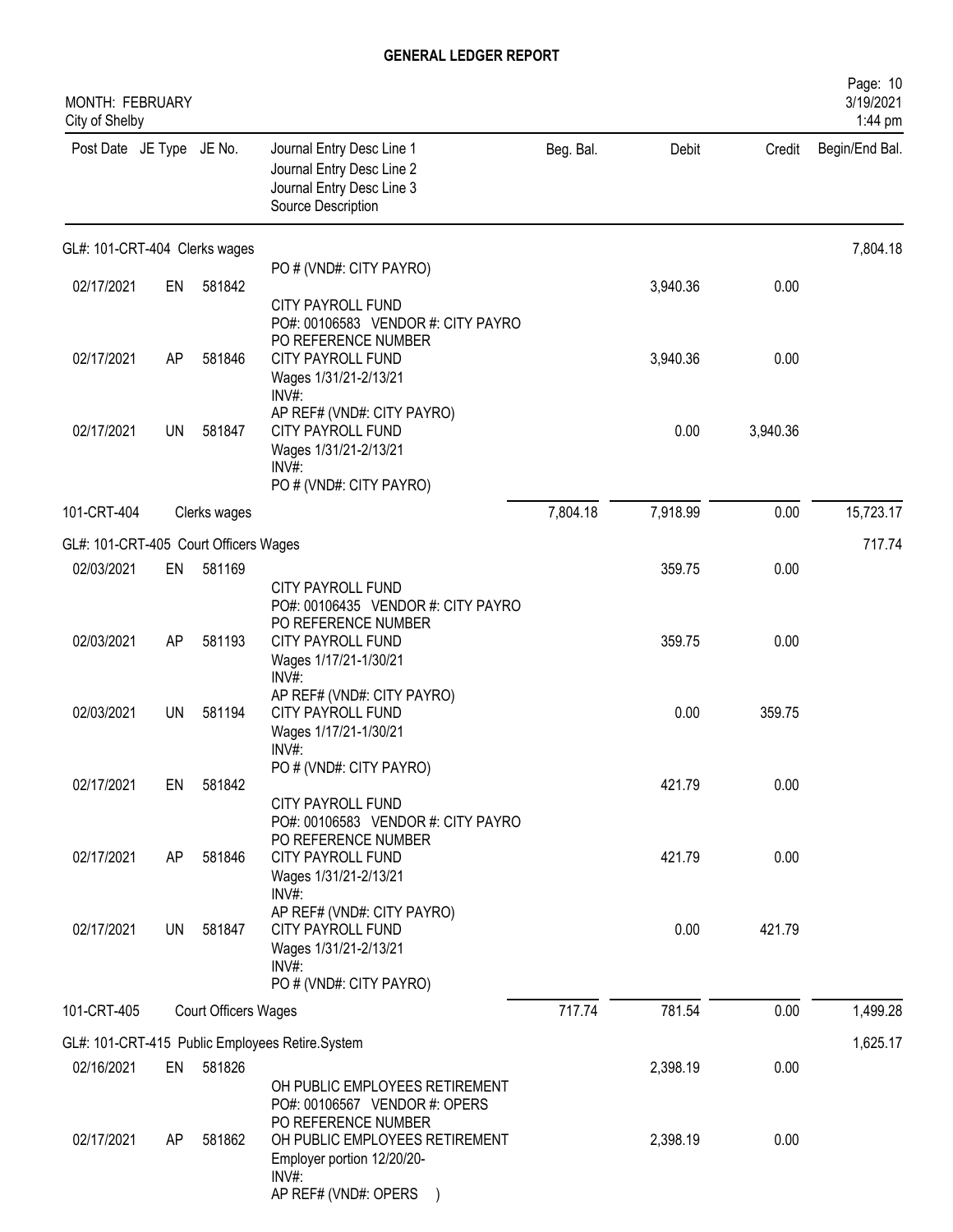| MONTH: FEBRUARY<br>City of Shelby             |             |                 |                                                                                                           |           |          |          | Page: 11<br>3/19/2021<br>1:44 pm |
|-----------------------------------------------|-------------|-----------------|-----------------------------------------------------------------------------------------------------------|-----------|----------|----------|----------------------------------|
| Post Date JE Type JE No.                      |             |                 | Journal Entry Desc Line 1<br>Journal Entry Desc Line 2<br>Journal Entry Desc Line 3<br>Source Description | Beg. Bal. | Debit    | Credit   | Begin/End Bal.                   |
|                                               |             |                 | GL#: 101-CRT-415 Public Employees Retire.System                                                           |           |          |          | 1,625.17                         |
| 02/17/2021                                    | UN          | 581863          | OH PUBLIC EMPLOYEES RETIREMENT<br>Employer portion 12/20/20-<br>INV#:                                     |           | 0.00     | 2,398.19 |                                  |
|                                               |             |                 | PO # (VND#: OPERS<br>$\left( \right)$                                                                     |           |          |          |                                  |
| 101-CRT-415                                   |             |                 | Public Employees Retire.System                                                                            | 1,625.17  | 2,398.19 | 0.00     | 4,023.36                         |
| GL#: 101-CRT-417 FICA                         |             |                 |                                                                                                           |           |          |          | 164.84                           |
| 02/03/2021                                    | EN          | 581170          | PAYROLL FUND<br>PO#: 00106436 VENDOR #: PAYROLL FU<br>PO REFERENCE NUMBER                                 |           | 83.53    | 0.00     |                                  |
| 02/03/2021                                    | AP          | 581195          | PAYROLL FUND<br>FICA 1/17/21-1/30/21<br>$INV#$ :                                                          |           | 83.53    | 0.00     |                                  |
| 02/03/2021                                    | UN          | 581196          | AP REF# (VND#: PAYROLL FU)<br>PAYROLL FUND<br>FICA 1/17/21-1/30/21<br>INV#:                               |           | 0.00     | 83.53    |                                  |
| 02/17/2021                                    | EN          | 581843          | PO # (VND#: PAYROLL FU)<br>PAYROLL FUND<br>PO#: 00106584 VENDOR #: PAYROLL FU                             |           | 83.90    | 0.00     |                                  |
| 02/17/2021                                    | AP          | 581844          | PO REFERENCE NUMBER<br>PAYROLL FUND<br>FICA 1/31/21-2/13/21<br>INV#:                                      |           | 83.90    | 0.00     |                                  |
| 02/17/2021                                    | UN –        | 581845          | AP REF# (VND#: PAYROLL FU)<br>PAYROLL FUND<br>FICA 1/31/21-2/13/21<br>$INV#$ :<br>PO # (VND#: PAYROLL FU) |           | 0.00     | 83.90    |                                  |
| 101-CRT-417                                   | <b>FICA</b> |                 |                                                                                                           | 164.84    | 167.43   | 0.00     | 332.27                           |
| GL#: 101-CRT-418 Hospitalization              |             |                 |                                                                                                           |           |          |          | 5,973.39                         |
| 02/03/2021                                    | AP          | 581191          | JEFFERSON HEALTH PLAN<br>Acct 19-OME095 Feb 2021<br>INV#:                                                 |           | 5,973.39 | 0.00     |                                  |
| 02/03/2021                                    | <b>UN</b>   | 581192          | AP REF# (VND#: JEFFERSON)<br>JEFFERSON HEALTH PLAN<br>Acct 19-OME095 Feb 2021<br>INV#:                    |           | 0.00     | 5,973.39 |                                  |
| 02/22/2021                                    | EN          | 582144          | PO # (VND#: JEFFERSON)<br>JEFFERSON HEALTH PLAN<br>PO#: 00106618 VENDOR #: JEFFERSON                      |           | 5,973.39 | 0.00     |                                  |
| 101-CRT-418                                   |             | Hospitalization | PO REFERENCE NUMBER                                                                                       | 5,973.39  | 5,973.39 | 0.00     | 11,946.78                        |
|                                               |             |                 |                                                                                                           |           |          |          |                                  |
| GL#: 101-CRT-419 Life Insurance<br>02/03/2021 |             | EN 581246       |                                                                                                           |           | 48.00    | 0.00     | 48.00                            |
|                                               |             |                 |                                                                                                           |           |          |          |                                  |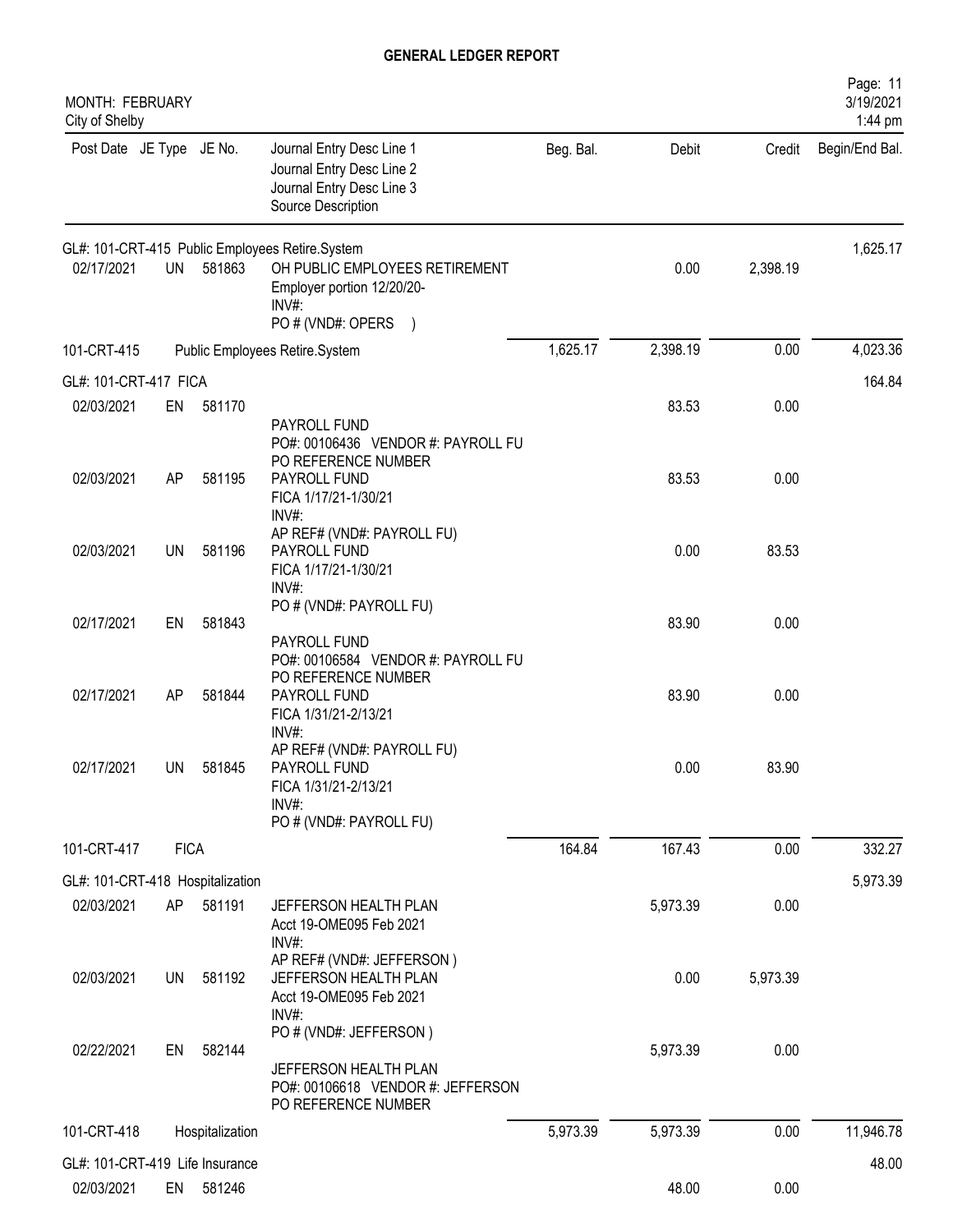| <b>MONTH: FEBRUARY</b><br>City of Shelby |           |                             |                                                                                                                                                       |           |        |        | Page: 12<br>3/19/2021<br>1:44 pm |
|------------------------------------------|-----------|-----------------------------|-------------------------------------------------------------------------------------------------------------------------------------------------------|-----------|--------|--------|----------------------------------|
| Post Date JE Type JE No.                 |           |                             | Journal Entry Desc Line 1<br>Journal Entry Desc Line 2<br>Journal Entry Desc Line 3<br>Source Description                                             | Beg. Bal. | Debit  | Credit | Begin/End Bal.                   |
| GL#: 101-CRT-419 Life Insurance          |           |                             |                                                                                                                                                       |           |        |        | 48.00                            |
| 02/03/2021                               | AP        | 581289                      | AMERICAN UNITED LIFE INS CO<br>PO#: 00106437 VENDOR #: AMERICAN U<br>PO REFERENCE NUMBER<br>AMERICAN UNITED LIFE INS CO<br>policy G 00608125-0002-000 |           | 48.00  | 0.00   |                                  |
| 02/03/2021                               | <b>UN</b> | 581290                      | INV#:<br>AP REF# (VND#: AMERICAN U)<br>AMERICAN UNITED LIFE INS CO<br>policy G 00608125-0002-000<br>INV#                                              |           | 0.00   | 48.00  |                                  |
| 101-CRT-419                              |           | Life Insurance              | PO # (VND#: AMERICAN U)                                                                                                                               | 48.00     | 48.00  | 0.00   | 96.00                            |
| GL#: 101-CRT-420 Workers Compensation    |           |                             |                                                                                                                                                       |           |        |        | 236.00                           |
| 02/08/2021                               | EN        | 581510                      |                                                                                                                                                       |           | 236.00 | 0.00   |                                  |
|                                          |           |                             | BUREAU OF WORKERS COMPENSATION<br>PO#: 00106498 VENDOR #: BWC<br>PO REFERENCE NUMBER                                                                  |           |        |        |                                  |
| 02/12/2021                               | AP        | 581779                      | BUREAU OF WORKERS COMPENSATION<br>Installment payment<br>INV#:<br>1009237672                                                                          |           | 236.00 | 0.00   |                                  |
| 02/12/2021                               | <b>UN</b> | 581780                      | AP REF# (VND#: BWC<br>BUREAU OF WORKERS COMPENSATION<br>Installment payment<br>1009237672<br>$INV#$ :                                                 |           | 0.00   | 236.00 |                                  |
| 02/14/2021                               | EN        | 581822                      | PO # (VND#: BWC                                                                                                                                       |           | 245.00 | 0.00   |                                  |
|                                          |           |                             | BUREAU OF WORKERS COMPENSATION<br>PO#: 00106565 VENDOR #: BWC<br>PO REFERENCE NUMBER                                                                  |           |        |        |                                  |
| 02/18/2021                               | AP        | 582108                      | BUREAU OF WORKERS COMPENSATION<br>True-up report 2021<br>INV#:                                                                                        |           | 245.00 | 0.00   |                                  |
| 02/18/2021                               | UN        | 582109                      | AP REF# (VND#: BWC<br>BUREAU OF WORKERS COMPENSATION<br>True-up report 2021<br>INV#:<br>PO # (VND#: BWC                                               |           | 0.00   | 245.00 |                                  |
| 101-CRT-420                              |           | <b>Workers Compensation</b> |                                                                                                                                                       | 236.00    | 481.00 | 0.00   | 717.00                           |
| GL#: 101-CRT-425 Natural Gas             |           |                             |                                                                                                                                                       |           |        |        | 534.55                           |
| 02/05/2021                               | EN        | 581437                      | <b>COLUMBIA GAS</b><br>PO#: 00106477 VENDOR #: COL. GAS                                                                                               |           | 800.00 | 0.00   |                                  |
| 02/17/2021                               | AP        | 581850                      | PO REFERENCE NUMBER<br><b>COLUMBIA GAS</b><br>Acct 193879540010003<br>$INV#$ :<br>35642                                                               |           | 655.31 | 0.00   |                                  |
| 02/17/2021                               | UN.       | 581851                      | AP REF# (VND#: COL. GAS)<br><b>COLUMBIA GAS</b><br>Acct 193879540010003                                                                               |           | 0.00   | 800.00 |                                  |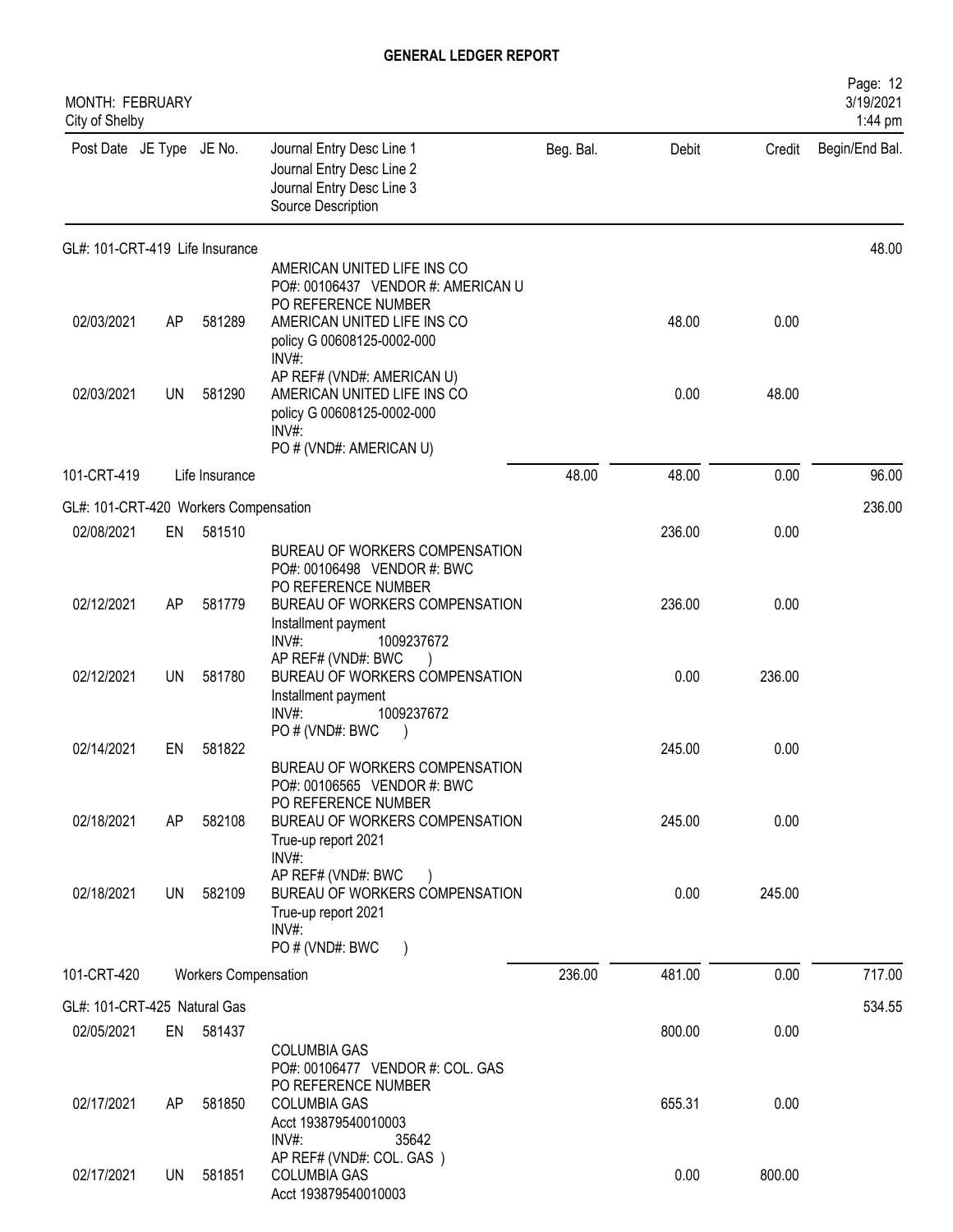| MONTH: FEBRUARY<br>City of Shelby |           |                        |                                                                                                           |           |        |        | Page: 13<br>3/19/2021<br>1:44 pm |
|-----------------------------------|-----------|------------------------|-----------------------------------------------------------------------------------------------------------|-----------|--------|--------|----------------------------------|
| Post Date JE Type JE No.          |           |                        | Journal Entry Desc Line 1<br>Journal Entry Desc Line 2<br>Journal Entry Desc Line 3<br>Source Description | Beg. Bal. | Debit  | Credit | Begin/End Bal.                   |
| GL#: 101-CRT-425 Natural Gas      |           |                        |                                                                                                           |           |        |        | 534.55                           |
|                                   |           |                        | INV#:<br>35642<br>PO # (VND#: COL. GAS)                                                                   |           |        |        |                                  |
| 02/25/2021                        | EN        | 582463                 |                                                                                                           |           | 700.00 | 0.00   |                                  |
|                                   |           |                        | <b>COLUMBIA GAS</b><br>PO#: 00106679 VENDOR #: COL. GAS<br>PO REFERENCE NUMBER                            |           |        |        |                                  |
| 101-CRT-425                       |           | <b>Natural Gas</b>     |                                                                                                           | 534.55    | 655.31 | 0.00   | 1,189.86                         |
| GL#: 101-CRT-428 Telephone        |           |                        |                                                                                                           |           |        |        | 370.92                           |
| 02/03/2021                        | EN        | 581248                 |                                                                                                           |           | 371.93 | 0.00   |                                  |
| 02/03/2021                        | AP        | 581285                 | <b>CENTURYLINK</b><br>PO#: 00106439 VENDOR #: CENTURY<br>PO REFERENCE NUMBER<br><b>CENTURYLINK</b>        |           | 371.93 | 0.00   |                                  |
|                                   |           |                        | Acct 302298892                                                                                            |           |        |        |                                  |
| 02/03/2021                        | <b>UN</b> | 581286                 | INV#:<br>AP REF# (VND#: CENTURY )<br><b>CENTURYLINK</b><br>Acct 302298892<br>$INV#$ :                     |           | 0.00   | 371.93 |                                  |
|                                   |           |                        | PO # (VND#: CENTURY )                                                                                     |           |        |        |                                  |
| 101-CRT-428                       |           | Telephone              |                                                                                                           | 370.92    | 371.93 | 0.00   | 742.85                           |
|                                   |           |                        | GL#: 101-CRT-471 Education, Mtgs. & Related Exp.                                                          |           |        |        | 912.50                           |
| 101-CRT-471                       |           |                        | Education, Mtgs. & Related Exp.                                                                           | 912.50    | 0.00   | 0.00   | 912.50                           |
| GL#: 101-CRT-472 Supplies         |           |                        |                                                                                                           |           |        |        | 12.28                            |
| 101-CRT-472                       |           | Supplies               |                                                                                                           | 12.28     | 0.00   | 0.00   | 12.28                            |
| GL#: 101-CRT-473 Office Supplies  |           |                        |                                                                                                           |           |        |        | 416.89                           |
| 02/08/2021                        | EN        | 581511                 |                                                                                                           |           | 11.64  | 0.00   |                                  |
|                                   |           |                        | <b>QUILL CORPORATION</b><br>PO#: 00106499 VENDOR #: QUILL CORP<br>PO REFERENCE NUMBER                     |           |        |        |                                  |
| 02/08/2021                        | AP        | 581567                 | QUILL CORPORATION<br>Clorox wipes<br>$INV#$ :<br>1363001+6                                                |           | 11.64  | 0.00   |                                  |
| 02/08/2021                        | UN        | 581568                 | AP REF# (VND#: QUILL CORP)<br>QUILL CORPORATION                                                           |           | 0.00   | 11.64  |                                  |
|                                   |           |                        | Clorox wipes<br>INV#:<br>1363001+6<br>PO # (VND#: QUILL CORP)                                             |           |        |        |                                  |
| 02/18/2021                        | EN        | 581970                 | QUILL CORPORATION<br>PO#: 00106591 VENDOR #: QUILL CORP                                                   |           | 750.00 | 0.00   |                                  |
|                                   |           |                        | PO REFERENCE NUMBER                                                                                       |           |        |        |                                  |
| 101-CRT-473                       |           | <b>Office Supplies</b> |                                                                                                           | 416.89    | 11.64  | 0.00   | 428.53                           |
| GL#: 101-CRT-476 Law Library Fees |           |                        |                                                                                                           |           |        |        | 4,832.30                         |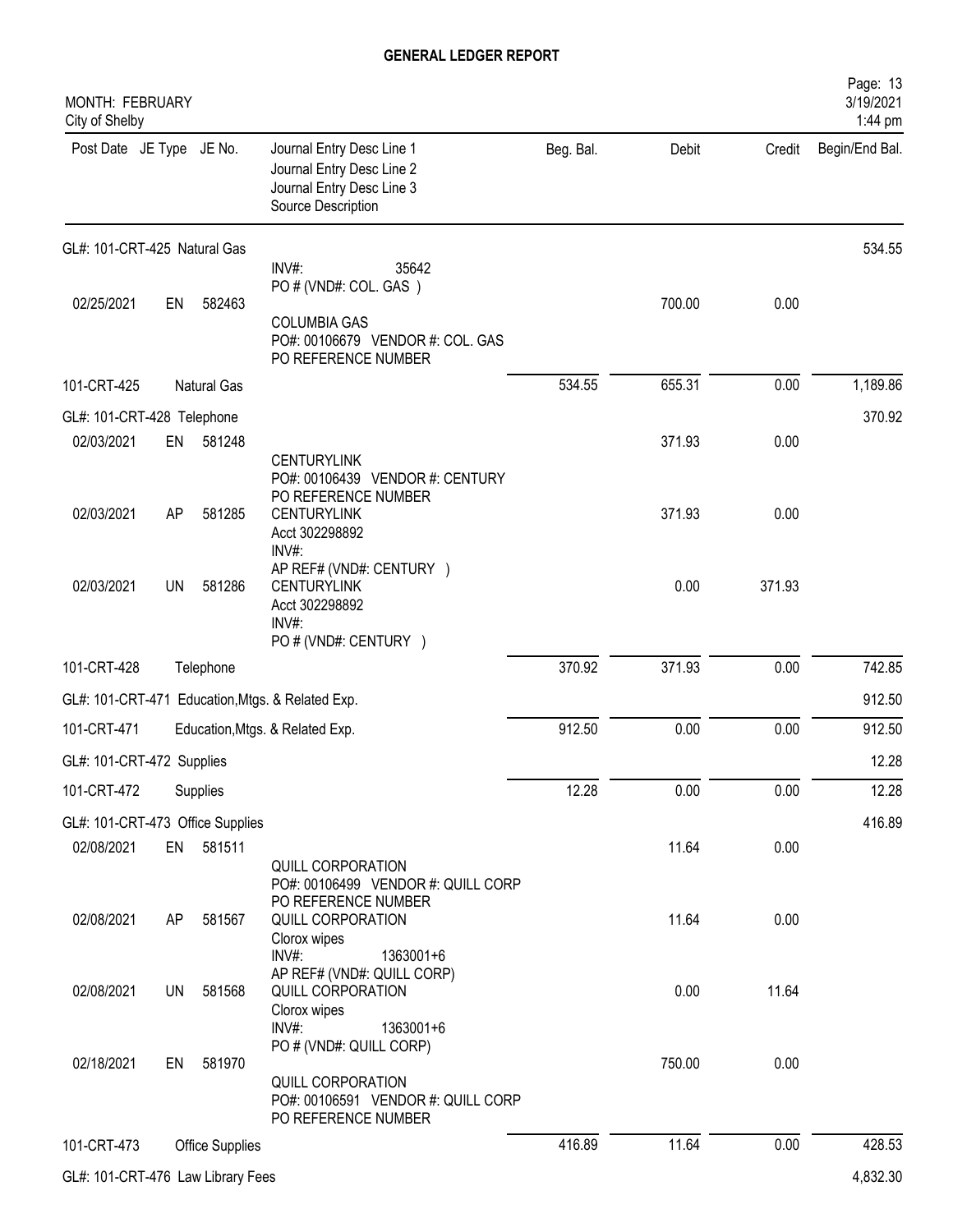| MONTH: FEBRUARY<br>City of Shelby          |    |                       |                                                                                                                                                         |           |          |          | Page: 14<br>3/19/2021<br>1:44 pm |
|--------------------------------------------|----|-----------------------|---------------------------------------------------------------------------------------------------------------------------------------------------------|-----------|----------|----------|----------------------------------|
| Post Date JE Type JE No.                   |    |                       | Journal Entry Desc Line 1<br>Journal Entry Desc Line 2<br>Journal Entry Desc Line 3<br>Source Description                                               | Beg. Bal. | Debit    | Credit   | Begin/End Bal.                   |
| 101-CRT-476                                |    | Law Library Fees      |                                                                                                                                                         | 4,832.30  | 0.00     | 0.00     | 4,832.30                         |
| GL#: 101-CRT-478 Court appointed attorneys |    |                       |                                                                                                                                                         |           |          |          | 494.00                           |
| 02/03/2021                                 | EN | 581252                |                                                                                                                                                         |           | 1,475.50 | 0.00     |                                  |
| 02/03/2021                                 | AP | 581277                | <b>COUNTY TREASURER</b><br>PO#: 00106443 VENDOR #: COUNTY TRE<br>PO REFERENCE NUMBER<br><b>COUNTY TREASURER</b><br>Public Defender Jan 2021             |           | 1,475.50 | 0.00     |                                  |
| 02/03/2021                                 | UN | 581278                | INV#<br>AP REF# (VND#: COUNTY TRE)<br><b>COUNTY TREASURER</b><br>Public Defender Jan 2021<br>INV#:<br>PO # (VND#: COUNTY TRE)                           |           | 0.00     | 1,475.50 |                                  |
| 101-CRT-478                                |    |                       | Court appointed attorneys                                                                                                                               | 494.00    | 1,475.50 | 0.00     | 1,969.50                         |
| GL#: 101-CRT-486 Maintenance Equipment     |    |                       |                                                                                                                                                         |           |          |          | 95.22                            |
| 101-CRT-486                                |    | Maintenance Equipment |                                                                                                                                                         | 95.22     | 0.00     | 0.00     | 95.22                            |
| GL#: 101-CRT-501 Computer support          |    |                       |                                                                                                                                                         |           |          |          | 0.00                             |
| 02/23/2021                                 | EN | 582167                | HENSCHEN & ASSOCIATES, INC.<br>PO#: 00106641 VENDOR #: HENSCHEN                                                                                         |           | 400.00   | 0.00     |                                  |
| 02/23/2021                                 | AP | 582263                | PO REFERENCE NUMBER<br>HENSCHEN & ASSOCIATES, INC.<br>E-citation fee 2021                                                                               |           | 400.00   | 0.00     |                                  |
| 02/23/2021                                 | UN | 582264                | $INV#$ :<br>20210137<br>AP REF# (VND#: HENSCHEN)<br>HENSCHEN & ASSOCIATES, INC.<br>E-citation fee 2021<br>$INV#$ :<br>20210137<br>PO # (VND#: HENSCHEN) |           | 0.00     | 400.00   |                                  |
| 101-CRT-501                                |    | Computer support      |                                                                                                                                                         | 0.00      | 400.00   | 0.00     | 400.00                           |
| GL#: 101-CRT-528 Postage                   |    |                       |                                                                                                                                                         |           |          |          | 0.00                             |
| 02/08/2021                                 | AP | 581571                | <b>QUADIENT FINANCE USA INC</b><br>postage purchased 1/14/21<br>$INV#$ :                                                                                |           | 1,000.00 | 0.00     |                                  |
| 02/08/2021                                 | UN | 581572                | AP REF# (VND#: QUADIENT F)<br>QUADIENT FINANCE USA INC<br>postage purchased 1/14/21<br>$INV#$ :                                                         |           | 0.00     | 1,000.00 |                                  |
| 101-CRT-528                                |    | Postage               | PO # (VND#: QUADIENT F)                                                                                                                                 | 0.00      | 1,000.00 | 0.00     | 1,000.00                         |
|                                            |    |                       |                                                                                                                                                         |           |          |          |                                  |
| 02/08/2021                                 | EN | 581512                | GL#: 101-CRT-530 Office Equipment/Furn/Fixtures<br>AIRE SERV OF MANSFIELD<br>PO#: 00106500 VENDOR #: AIRE SERV                                          |           | 286.50   | 0.00     | 0.00                             |
|                                            |    |                       | PO REFERENCE NUMBER                                                                                                                                     |           |          |          |                                  |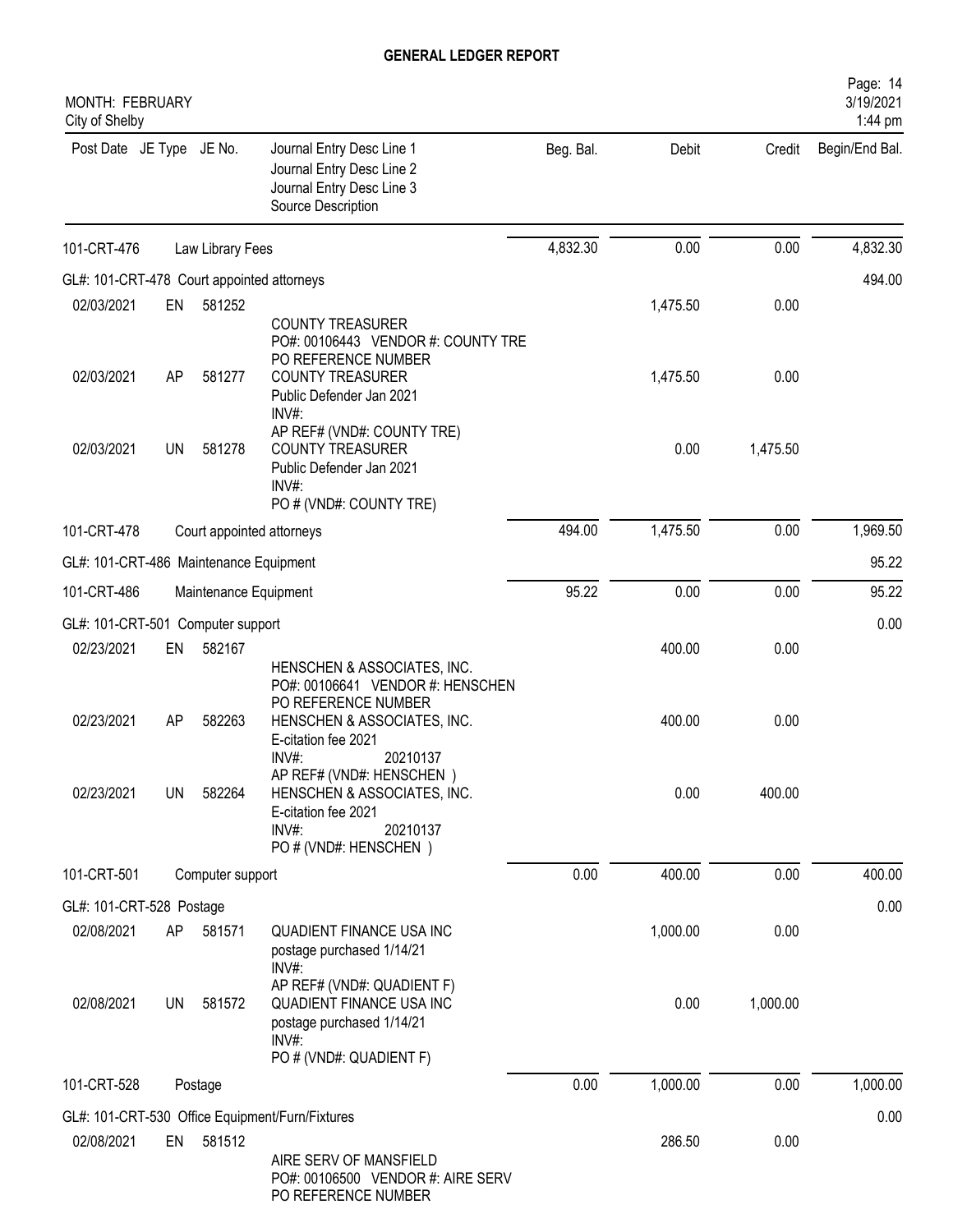| MONTH: FEBRUARY<br>City of Shelby |           |        |                                                                                                                                           |           |        |        | Page: 15<br>3/19/2021<br>1:44 pm |
|-----------------------------------|-----------|--------|-------------------------------------------------------------------------------------------------------------------------------------------|-----------|--------|--------|----------------------------------|
| Post Date JE Type JE No.          |           |        | Journal Entry Desc Line 1<br>Journal Entry Desc Line 2<br>Journal Entry Desc Line 3<br>Source Description                                 | Beg. Bal. | Debit  | Credit | Begin/End Bal.                   |
|                                   |           |        | GL#: 101-CRT-530 Office Equipment/Furn/Fixtures                                                                                           |           |        |        | 0.00                             |
| 02/08/2021                        | AP        | 581565 | AIRE SERV OF MANSFIELD<br>Repair control system at court<br>$INV#$ :<br>21-4944740                                                        |           | 286.50 | 0.00   |                                  |
| 02/08/2021                        | <b>UN</b> | 581566 | AP REF# (VND#: AIRE SERV)<br>AIRE SERV OF MANSFIELD<br>Repair control system at court<br>$INV#$ :<br>21-4944740<br>PO # (VND#: AIRE SERV) |           | 0.00   | 286.50 |                                  |
| 101-CRT-530                       |           |        | Office Equipment/Furn/Fixtures                                                                                                            | 0.00      | 286.50 | 0.00   | 286.50                           |
| GL#: 101-CRT-531 Miscellaneous    |           |        |                                                                                                                                           |           |        |        | 303.47                           |
| 02/03/2021                        | EN        | 581247 | AUTOMATIC DATA PROCESSING                                                                                                                 |           | 4.27   | 0.00   |                                  |
| 02/03/2021                        | AP        | 581287 | PO#: 00106438 VENDOR #: ADP<br>PO REFERENCE NUMBER<br>AUTOMATIC DATA PROCESSING<br>4th quarter 2020 reports                               |           | 4.27   | 0.00   |                                  |
| 02/03/2021                        | UN        | 581288 | INV#:<br>573564929<br>AP REF# (VND#: ADP<br>AUTOMATIC DATA PROCESSING<br>4th quarter 2020 reports                                         |           | 0.00   | 4.27   |                                  |
| 02/11/2021                        |           | 581627 | INV#:<br>573564929<br>PO # (VND#: ADP                                                                                                     |           | 22.83  | 0.00   |                                  |
|                                   | EN        |        | AUTOMATIC DATA PROCESSING<br>PO#: 00106531 VENDOR #: ADP<br>PO REFERENCE NUMBER                                                           |           |        |        |                                  |
| 02/11/2021                        | EN        | 581629 | SHELBY MUTUAL INSURANCE AGCY.                                                                                                             |           | 75.00  | 0.00   |                                  |
| 02/11/2021                        | AP        | 581697 | PO#: 00106533 VENDOR #: SHELBY MUT<br>PO REFERENCE NUMBER<br>SHELBY MUTUAL INSURANCE AGCY.<br>Crime Bond policy 12/30/20-<br>INV#:        |           | 75.00  | 0.00   |                                  |
| 02/11/2021                        | <b>UN</b> | 581698 | AP REF# (VND#: SHELBY MUT)<br>SHELBY MUTUAL INSURANCE AGCY.<br>Crime Bond policy 12/30/20-<br>INV#:                                       |           | 0.00   | 75.00  |                                  |
| 02/11/2021                        | AP        | 581701 | PO # (VND#: SHELBY MUT)<br>AUTOMATIC DATA PROCESSING<br>Processing charges 1/30/21<br>INV#:<br>573935132                                  |           | 22.83  | 0.00   |                                  |
| 02/11/2021                        | UN        | 581702 | AP REF# (VND#: ADP<br>AUTOMATIC DATA PROCESSING<br>Processing charges 1/30/21<br>$INV#$ :<br>573935132                                    |           | 0.00   | 22.83  |                                  |
| 02/16/2021                        | EN        | 581825 | PO # (VND#: ADP<br>AUTOMATIC DATA PROCESSING<br>PO#: 00106566 VENDOR #: ADP                                                               |           | 25.84  | 0.00   |                                  |
| 02/17/2021                        | AP        | 581864 | PO REFERENCE NUMBER<br>AUTOMATIC DATA PROCESSING                                                                                          |           | 25.84  | 0.00   |                                  |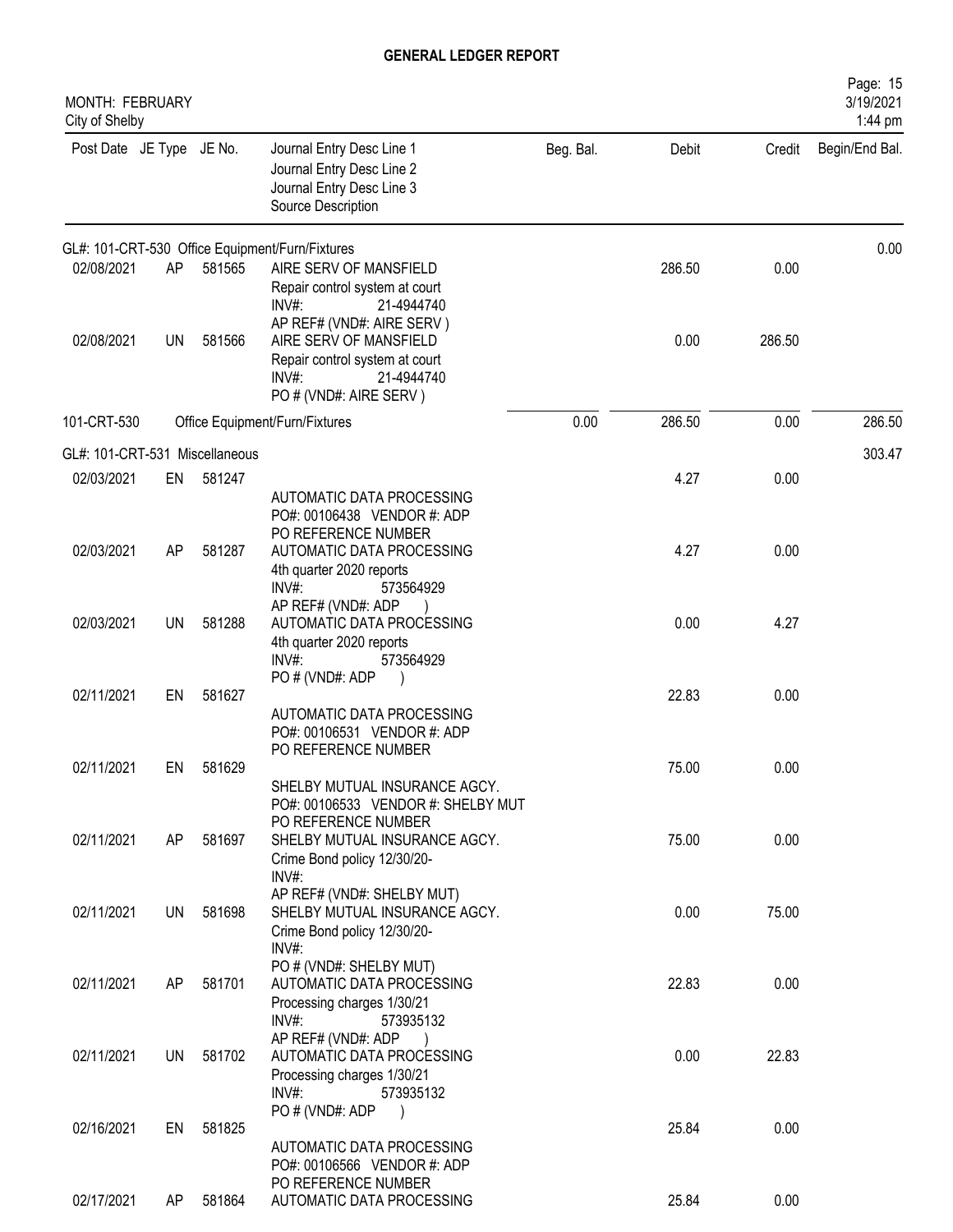| MONTH: FEBRUARY<br>City of Shelby |           |               |                                                                                                           |           |          |          | Page: 16<br>3/19/2021<br>1:44 pm |
|-----------------------------------|-----------|---------------|-----------------------------------------------------------------------------------------------------------|-----------|----------|----------|----------------------------------|
| Post Date JE Type JE No.          |           |               | Journal Entry Desc Line 1<br>Journal Entry Desc Line 2<br>Journal Entry Desc Line 3<br>Source Description | Beg. Bal. | Debit    | Credit   | Begin/End Bal.                   |
| GL#: 101-CRT-531 Miscellaneous    |           |               |                                                                                                           |           |          |          | 303.47                           |
|                                   |           |               | Human Capital monthly charges<br>INV#:<br>574414988                                                       |           |          |          |                                  |
|                                   |           |               | AP REF# (VND#: ADP                                                                                        |           |          |          |                                  |
| 02/17/2021                        | <b>UN</b> | 581865        | AUTOMATIC DATA PROCESSING                                                                                 |           | 0.00     | 25.84    |                                  |
|                                   |           |               | Human Capital monthly charges<br>$INV#$ :<br>574414988                                                    |           |          |          |                                  |
|                                   |           |               | PO # (VND#: ADP                                                                                           |           |          |          |                                  |
| 02/18/2021                        | EN        | 581964        |                                                                                                           |           | 74.02    | 0.00     |                                  |
|                                   |           |               | AUTOMATIC DATA PROCESSING<br>PO#: 00106585 VENDOR #: ADP                                                  |           |          |          |                                  |
|                                   |           |               | PO REFERENCE NUMBER                                                                                       |           |          |          |                                  |
| 02/18/2021                        | AP        | 582048        | AUTOMATIC DATA PROCESSING                                                                                 |           | 74.02    | 0.00     |                                  |
|                                   |           |               | Year end 2020 processing<br>INV#:<br>574557868                                                            |           |          |          |                                  |
|                                   |           |               | AP REF# (VND#: ADP                                                                                        |           |          |          |                                  |
| 02/18/2021                        | <b>UN</b> | 582049        | AUTOMATIC DATA PROCESSING                                                                                 |           | 0.00     | 74.02    |                                  |
|                                   |           |               | Year end 2020 processing<br>INV#:<br>574557868                                                            |           |          |          |                                  |
|                                   |           |               | PO # (VND#: ADP                                                                                           |           |          |          |                                  |
| 02/22/2021                        | EN        | 582145        |                                                                                                           |           | 21.29    | 0.00     |                                  |
|                                   |           |               | AUTOMATIC DATA PROCESSING<br>PO#: 00106619 VENDOR #: ADP                                                  |           |          |          |                                  |
|                                   |           |               | PO REFERENCE NUMBER                                                                                       |           |          |          |                                  |
| 02/22/2021                        | AP        | 582197        | AUTOMATIC DATA PROCESSING                                                                                 |           | 21.29    | 0.00     |                                  |
|                                   |           |               | Processing charges 2/13/21<br>INV#<br>575021405                                                           |           |          |          |                                  |
|                                   |           |               | AP REF# (VND#: ADP                                                                                        |           |          |          |                                  |
| 02/22/2021                        | UN        | 582198        | AUTOMATIC DATA PROCESSING                                                                                 |           | 0.00     | 21.29    |                                  |
|                                   |           |               | Processing charges 2/13/21<br>INV#:<br>575021405                                                          |           |          |          |                                  |
|                                   |           |               | PO # (VND#: ADP<br>$\lambda$                                                                              |           |          |          |                                  |
| 101-CRT-531                       |           | Miscellaneous |                                                                                                           | 303.47    | 223.25   | 0.00     | 526.72                           |
| GL#: 101-DOF-400 Wages            |           |               |                                                                                                           |           |          |          | 4,544.37                         |
| 02/03/2021                        |           | EN 581169     |                                                                                                           |           | 2,291.39 | 0.00     |                                  |
|                                   |           |               | <b>CITY PAYROLL FUND</b>                                                                                  |           |          |          |                                  |
|                                   |           |               | PO#: 00106435 VENDOR #: CITY PAYRO<br>PO REFERENCE NUMBER                                                 |           |          |          |                                  |
| 02/03/2021                        | AP        | 581193        | CITY PAYROLL FUND                                                                                         |           | 2,291.39 | 0.00     |                                  |
|                                   |           |               | Wages 1/17/21-1/30/21                                                                                     |           |          |          |                                  |
|                                   |           |               | INV#:<br>AP REF# (VND#: CITY PAYRO)                                                                       |           |          |          |                                  |
| 02/03/2021                        | UN        | 581194        | <b>CITY PAYROLL FUND</b>                                                                                  |           | 0.00     | 2,291.39 |                                  |
|                                   |           |               | Wages 1/17/21-1/30/21                                                                                     |           |          |          |                                  |
|                                   |           |               | $INV#$ :<br>PO # (VND#: CITY PAYRO)                                                                       |           |          |          |                                  |
| 02/17/2021                        | EN        | 581842        |                                                                                                           |           | 2,291.39 | 0.00     |                                  |
|                                   |           |               | CITY PAYROLL FUND                                                                                         |           |          |          |                                  |
|                                   |           |               | PO#: 00106583 VENDOR #: CITY PAYRO<br>PO REFERENCE NUMBER                                                 |           |          |          |                                  |
| 02/17/2021                        | AP        | 581846        | CITY PAYROLL FUND                                                                                         |           | 2,291.39 | 0.00     |                                  |
|                                   |           |               | Wages 1/31/21-2/13/21                                                                                     |           |          |          |                                  |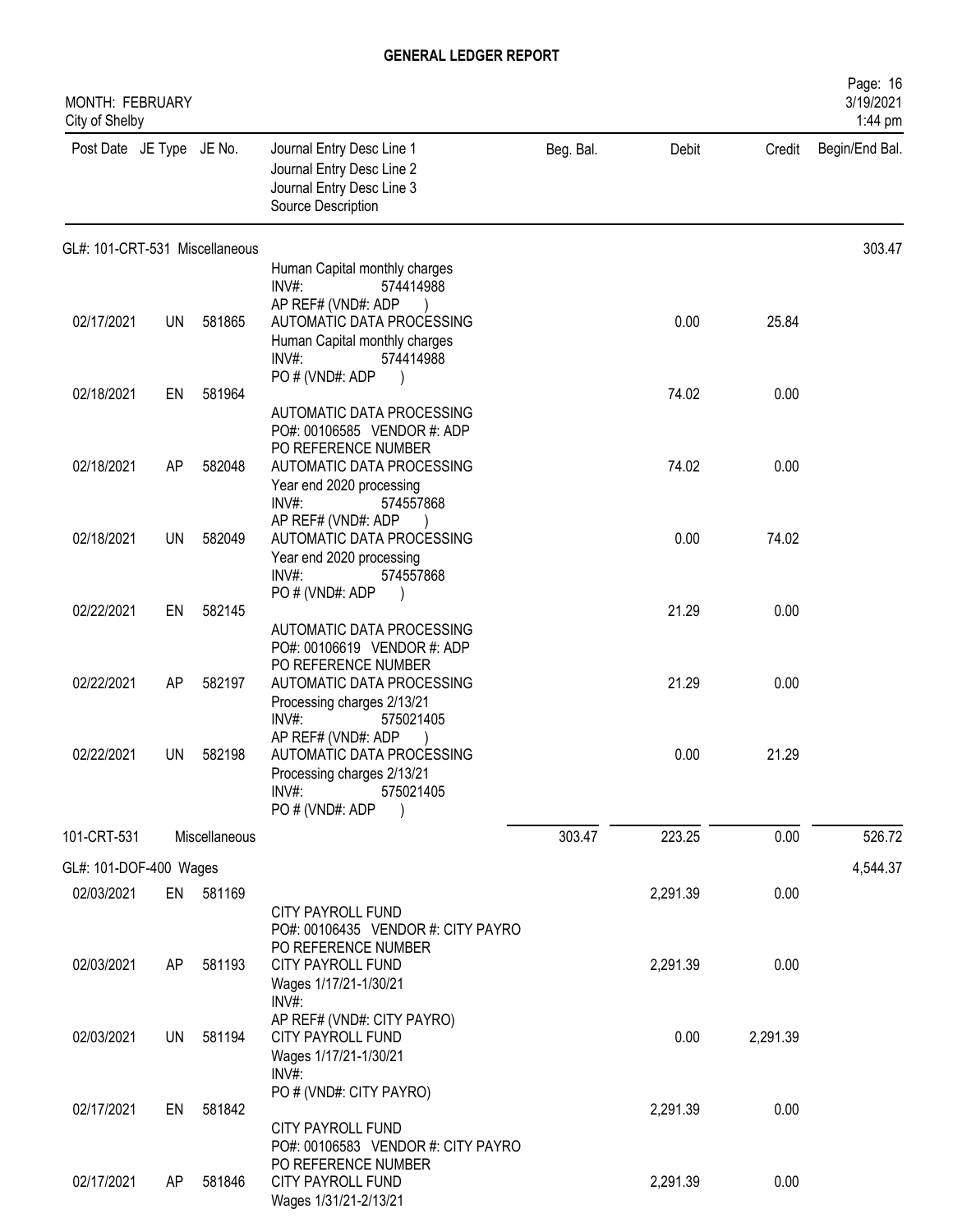| MONTH: FEBRUARY<br>City of Shelby |           |        |                                                                                                                       |           |          |          | Page: 17<br>3/19/2021<br>1:44 pm |
|-----------------------------------|-----------|--------|-----------------------------------------------------------------------------------------------------------------------|-----------|----------|----------|----------------------------------|
| Post Date JE Type JE No.          |           |        | Journal Entry Desc Line 1<br>Journal Entry Desc Line 2<br>Journal Entry Desc Line 3<br>Source Description             | Beg. Bal. | Debit    | Credit   | Begin/End Bal.                   |
| GL#: 101-DOF-400 Wages            |           |        |                                                                                                                       |           |          |          | 4,544.37                         |
| 02/17/2021                        | <b>UN</b> | 581847 | INV#:<br>AP REF# (VND#: CITY PAYRO)<br>CITY PAYROLL FUND<br>Wages 1/31/21-2/13/21<br>INV#:<br>PO # (VND#: CITY PAYRO) |           | 0.00     | 2,291.39 |                                  |
| 101-DOF-400                       |           | Wages  |                                                                                                                       | 4,544.37  | 4,582.78 | 0.00     | 9,127.15                         |
|                                   |           |        | GL#: 101-DOF-401 Assist. Dir. of Finance Wages                                                                        |           |          |          | 4,747.70                         |
| 02/03/2021                        | EN        | 581169 | CITY PAYROLL FUND<br>PO#: 00106435 VENDOR #: CITY PAYRO                                                               |           | 2,390.40 | 0.00     |                                  |
| 02/03/2021                        | AP        | 581193 | PO REFERENCE NUMBER<br><b>CITY PAYROLL FUND</b><br>Wages 1/17/21-1/30/21<br>INV#:                                     |           | 2,390.40 | 0.00     |                                  |
| 02/03/2021                        | UN        | 581194 | AP REF# (VND#: CITY PAYRO)<br>CITY PAYROLL FUND<br>Wages 1/17/21-1/30/21<br>INV#:                                     |           | 0.00     | 2,390.40 |                                  |
| 02/17/2021                        | EN        | 581842 | PO # (VND#: CITY PAYRO)<br><b>CITY PAYROLL FUND</b>                                                                   |           | 2,415.40 | 0.00     |                                  |
| 02/17/2021                        | AP        | 581846 | PO#: 00106583 VENDOR #: CITY PAYRO<br>PO REFERENCE NUMBER<br>CITY PAYROLL FUND<br>Wages 1/31/21-2/13/21<br>INV#       |           | 2,415.40 | 0.00     |                                  |
| 02/17/2021                        | UN        | 581847 | AP REF# (VND#: CITY PAYRO)<br><b>CITY PAYROLL FUND</b><br>Wages 1/31/21-2/13/21<br>INV#:<br>PO # (VND#: CITY PAYRO)   |           | 0.00     | 2,415.40 |                                  |
| 101-DOF-401                       |           |        | Assist. Dir. of Finance Wages                                                                                         | 4,747.70  | 4,805.80 | 0.00     | 9,553.50                         |
| GL#: 101-DOF-404 Clerks wages     |           |        |                                                                                                                       |           |          |          | 826.20                           |
| 02/03/2021                        | EN        | 581169 | CITY PAYROLL FUND                                                                                                     |           | 418.20   | 0.00     |                                  |
| 02/03/2021                        | AP        | 581193 | PO#: 00106435 VENDOR #: CITY PAYRO<br>PO REFERENCE NUMBER<br>CITY PAYROLL FUND<br>Wages 1/17/21-1/30/21<br>INV#:      |           | 418.20   | 0.00     |                                  |
| 02/03/2021                        | UN.       | 581194 | AP REF# (VND#: CITY PAYRO)<br><b>CITY PAYROLL FUND</b><br>Wages 1/17/21-1/30/21<br>$INV#$ :                           |           | 0.00     | 418.20   |                                  |
| 02/17/2021                        | EN        | 581842 | PO # (VND#: CITY PAYRO)<br>CITY PAYROLL FUND<br>PO#: 00106583 VENDOR #: CITY PAYRO                                    |           | 418.20   | 0.00     |                                  |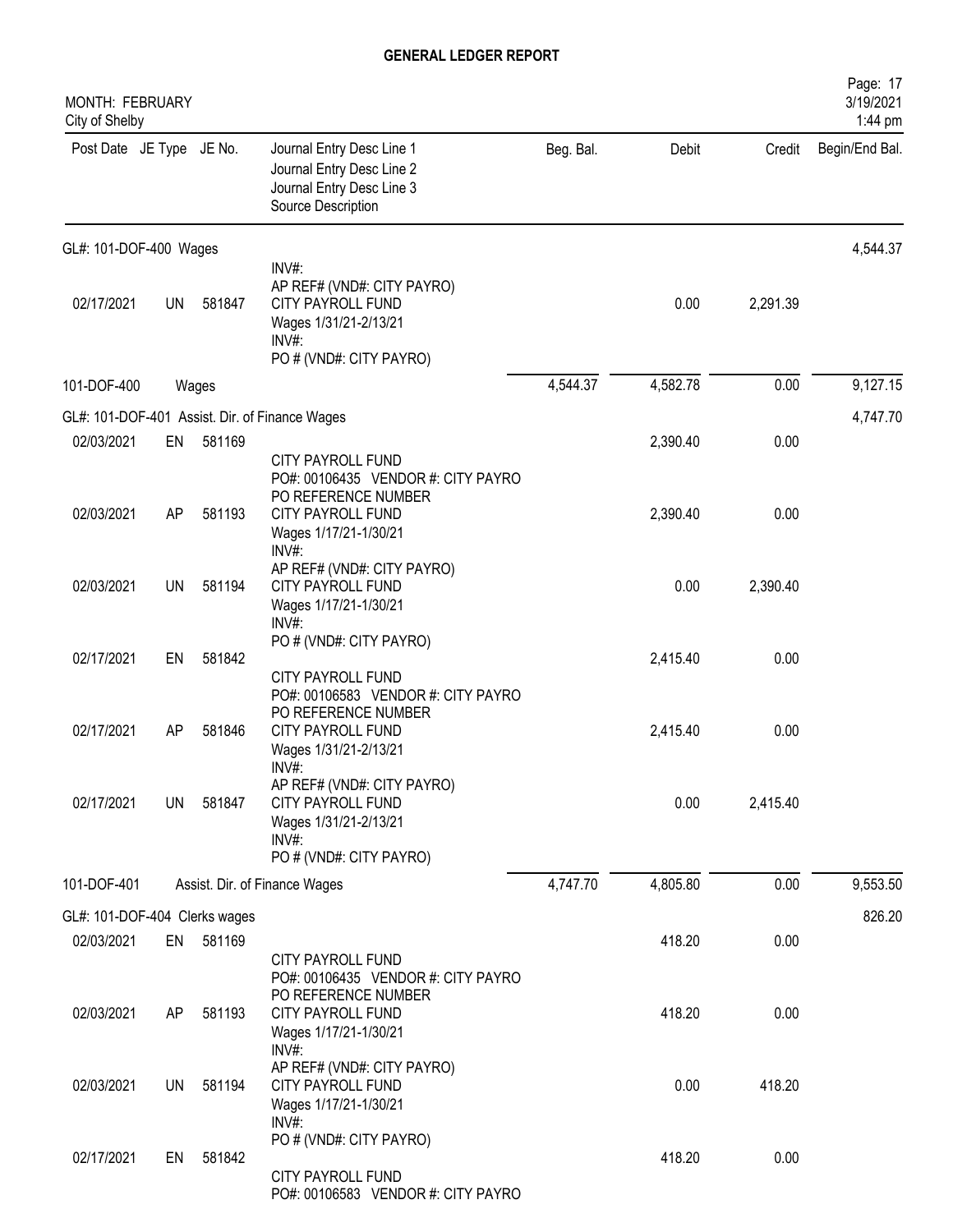| MONTH: FEBRUARY<br>City of Shelby |           |              |                                                                                                                                                |           |          |          | Page: 18<br>3/19/2021<br>1:44 pm |
|-----------------------------------|-----------|--------------|------------------------------------------------------------------------------------------------------------------------------------------------|-----------|----------|----------|----------------------------------|
| Post Date JE Type JE No.          |           |              | Journal Entry Desc Line 1<br>Journal Entry Desc Line 2<br>Journal Entry Desc Line 3<br>Source Description                                      | Beg. Bal. | Debit    | Credit   | Begin/End Bal.                   |
| GL#: 101-DOF-404 Clerks wages     |           |              |                                                                                                                                                |           |          |          | 826.20                           |
| 02/17/2021                        | AP        | 581846       | PO REFERENCE NUMBER<br>CITY PAYROLL FUND<br>Wages 1/31/21-2/13/21<br>INV#:                                                                     |           | 418.20   | 0.00     |                                  |
| 02/17/2021                        | <b>UN</b> | 581847       | AP REF# (VND#: CITY PAYRO)<br>CITY PAYROLL FUND<br>Wages 1/31/21-2/13/21<br>INV#:<br>PO # (VND#: CITY PAYRO)                                   |           | 0.00     | 418.20   |                                  |
| 101-DOF-404                       |           | Clerks wages |                                                                                                                                                | 826.20    | 836.40   | 0.00     | 1,662.60                         |
|                                   |           |              | GL#: 101-DOF-415 Public Employees Retire.System                                                                                                |           |          |          | 1,396.32                         |
| 02/16/2021                        | EN        | 581826       |                                                                                                                                                |           | 2,127.09 | 0.00     |                                  |
|                                   |           |              | OH PUBLIC EMPLOYEES RETIREMENT<br>PO#: 00106567 VENDOR #: OPERS<br>PO REFERENCE NUMBER                                                         |           |          |          |                                  |
| 02/17/2021                        | AP        | 581862       | OH PUBLIC EMPLOYEES RETIREMENT<br>Employer portion 12/20/20-<br>INV#:                                                                          |           | 2,127.09 | 0.00     |                                  |
| 02/17/2021                        | UN        | 581863       | AP REF# (VND#: OPERS<br>OH PUBLIC EMPLOYEES RETIREMENT<br>Employer portion 12/20/20-<br>INV#:<br>PO # (VND#: OPERS<br>$\overline{\phantom{a}}$ |           | 0.00     | 2,127.09 |                                  |
| 101-DOF-415                       |           |              | Public Employees Retire.System                                                                                                                 | 1,396.32  | 2,127.09 | 0.00     | 3,523.41                         |
| GL#: 101-DOF-417 FICA             |           |              |                                                                                                                                                |           |          |          | 146.72                           |
| 02/03/2021                        | EN        | 581170       |                                                                                                                                                |           | 73.95    | 0.00     |                                  |
|                                   |           |              | PAYROLL FUND<br>PO#: 00106436 VENDOR #: PAYROLL FU<br>PO REFERENCE NUMBER                                                                      |           |          |          |                                  |
| 02/03/2021                        | AP        | 581195       | PAYROLL FUND<br>FICA 1/17/21-1/30/21<br>INV#:                                                                                                  |           | 73.95    | 0.00     |                                  |
| 02/03/2021                        | UN        | 581196       | AP REF# (VND#: PAYROLL FU)<br>PAYROLL FUND<br>FICA 1/17/21-1/30/21<br>INV#:                                                                    |           | 0.00     | 73.95    |                                  |
| 02/17/2021                        | EN        | 581843       | PO # (VND#: PAYROLL FU)                                                                                                                        |           | 74.32    | 0.00     |                                  |
|                                   |           |              | PAYROLL FUND<br>PO#: 00106584 VENDOR #: PAYROLL FU<br>PO REFERENCE NUMBER                                                                      |           |          |          |                                  |
| 02/17/2021                        | AP.       | 581844       | PAYROLL FUND<br>FICA 1/31/21-2/13/21<br>INV#:                                                                                                  |           | 74.32    | 0.00     |                                  |
| 02/17/2021                        | UN        | 581845       | AP REF# (VND#: PAYROLL FU)<br>PAYROLL FUND<br>FICA 1/31/21-2/13/21<br>INV#:<br>PO # (VND#: PAYROLL FU)                                         |           | 0.00     | 74.32    |                                  |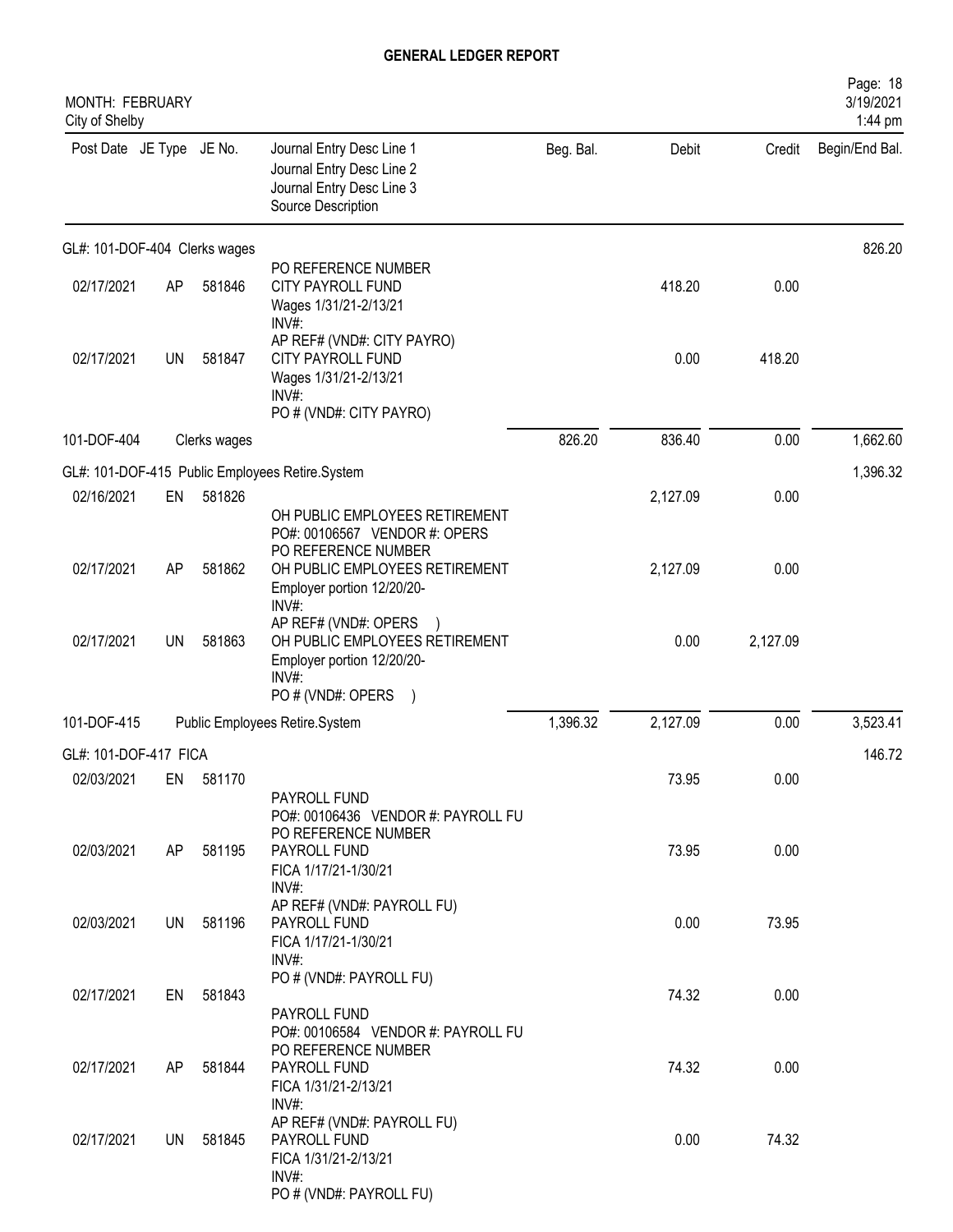| MONTH: FEBRUARY<br>City of Shelby     |             |                 |                                                                                                                             |           |          |          | Page: 19<br>3/19/2021<br>1:44 pm |
|---------------------------------------|-------------|-----------------|-----------------------------------------------------------------------------------------------------------------------------|-----------|----------|----------|----------------------------------|
| Post Date JE Type JE No.              |             |                 | Journal Entry Desc Line 1<br>Journal Entry Desc Line 2<br>Journal Entry Desc Line 3<br>Source Description                   | Beg. Bal. | Debit    | Credit   | Begin/End Bal.                   |
| 101-DOF-417                           | <b>FICA</b> |                 |                                                                                                                             | 146.72    | 148.27   | 0.00     | 294.99                           |
| GL#: 101-DOF-418 Hospitalization      |             |                 |                                                                                                                             |           |          |          | 2,514.65                         |
| 02/03/2021                            | AP          | 581191          | JEFFERSON HEALTH PLAN<br>Acct 19-OME095 Feb 2021<br>INV#:                                                                   |           | 2,514.65 | 0.00     |                                  |
| 02/03/2021                            | <b>UN</b>   | 581192          | AP REF# (VND#: JEFFERSON)<br>JEFFERSON HEALTH PLAN<br>Acct 19-OME095 Feb 2021<br>INV#:                                      |           | 0.00     | 2,514.65 |                                  |
| 02/22/2021                            | EN          | 582144          | PO # (VND#: JEFFERSON)<br>JEFFERSON HEALTH PLAN<br>PO#: 00106618 VENDOR #: JEFFERSON                                        |           | 2,514.65 | 0.00     |                                  |
|                                       |             |                 | PO REFERENCE NUMBER                                                                                                         |           |          |          |                                  |
| 101-DOF-418                           |             | Hospitalization |                                                                                                                             | 2,514.65  | 2,514.65 | 0.00     | 5,029.30                         |
| GL#: 101-DOF-419 Life Insurance       |             |                 |                                                                                                                             |           |          |          | 24.00                            |
| 02/03/2021                            | EN          | 581246          | AMERICAN UNITED LIFE INS CO<br>PO#: 00106437 VENDOR #: AMERICAN U                                                           |           | 24.00    | 0.00     |                                  |
| 02/03/2021                            | AP          | 581289          | PO REFERENCE NUMBER<br>AMERICAN UNITED LIFE INS CO<br>policy G 00608125-0002-000<br>INV#:                                   |           | 24.00    | 0.00     |                                  |
| 02/03/2021                            | <b>UN</b>   | 581290          | AP REF# (VND#: AMERICAN U)<br>AMERICAN UNITED LIFE INS CO<br>policy G 00608125-0002-000<br>INV#:<br>PO # (VND#: AMERICAN U) |           | 0.00     | 24.00    |                                  |
| 101-DOF-419                           |             | Life Insurance  |                                                                                                                             | 24.00     | 24.00    | 0.00     | 48.00                            |
| GL#: 101-DOF-420 Workers Compensation |             |                 |                                                                                                                             |           |          |          | 162.00                           |
| 02/08/2021                            | EN          | 581510          | BUREAU OF WORKERS COMPENSATION<br>PO#: 00106498 VENDOR #: BWC                                                               |           | 162.00   | 0.00     |                                  |
| 02/12/2021                            | AP          | 581779          | PO REFERENCE NUMBER<br>BUREAU OF WORKERS COMPENSATION<br>Installment payment                                                |           | 162.00   | 0.00     |                                  |
| 02/12/2021                            | UN          | 581780          | INV#:<br>1009237672<br>AP REF# (VND#: BWC<br>BUREAU OF WORKERS COMPENSATION<br>Installment payment<br>INV#:<br>1009237672   |           | 0.00     | 162.00   |                                  |
| 02/14/2021                            | EN          | 581822          | PO # (VND#: BWC<br>BUREAU OF WORKERS COMPENSATION                                                                           |           | 168.00   | 0.00     |                                  |
| 02/18/2021                            | AP          | 582108          | PO#: 00106565 VENDOR #: BWC<br>PO REFERENCE NUMBER<br>BUREAU OF WORKERS COMPENSATION<br>True-up report 2021<br>INV#:        |           | 168.00   | 0.00     |                                  |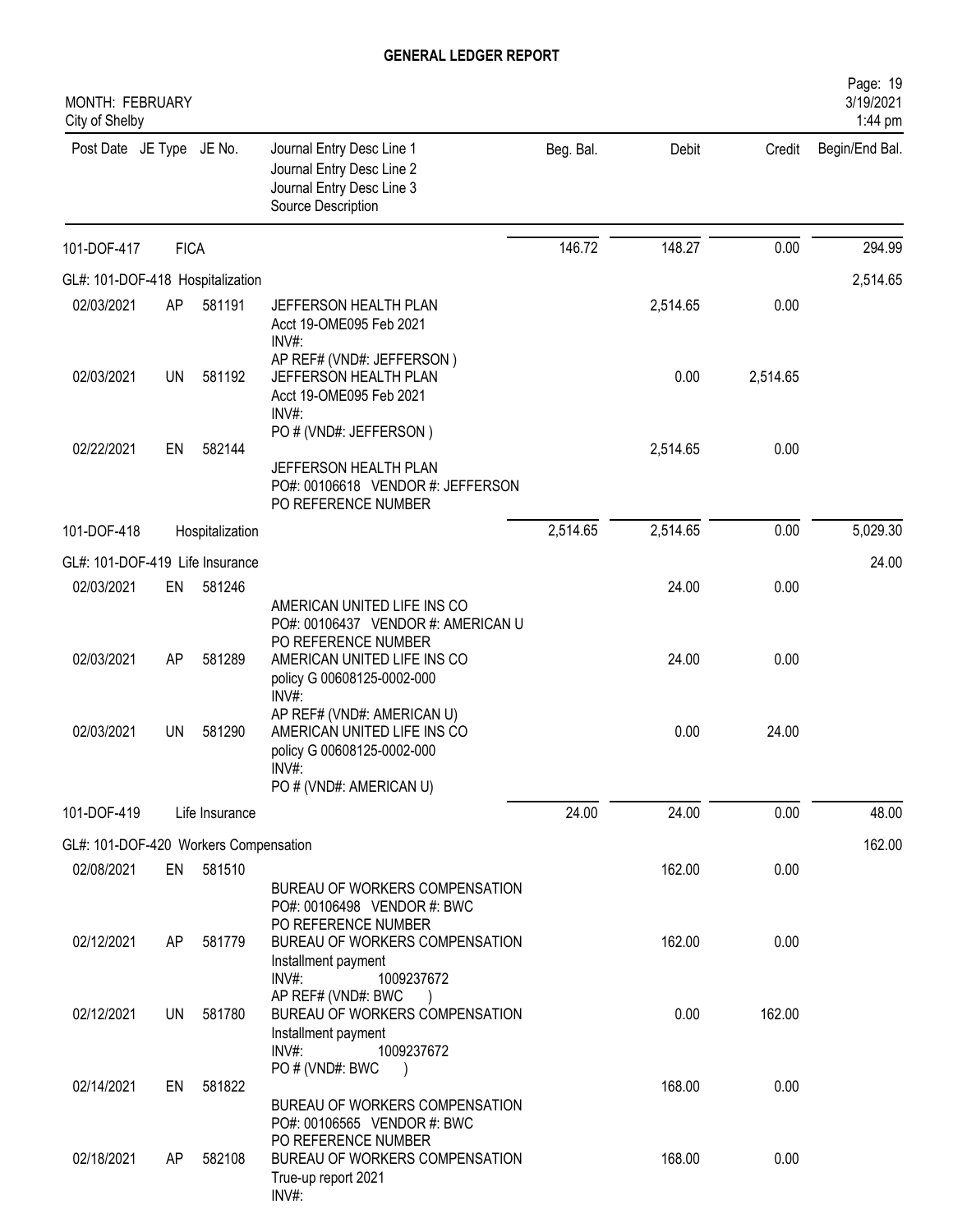| <b>MONTH: FEBRUARY</b><br>City of Shelby |           |                             |                                                                                                                                                                  |           |        |        | Page: 20<br>3/19/2021<br>1:44 pm |
|------------------------------------------|-----------|-----------------------------|------------------------------------------------------------------------------------------------------------------------------------------------------------------|-----------|--------|--------|----------------------------------|
| Post Date JE Type JE No.                 |           |                             | Journal Entry Desc Line 1<br>Journal Entry Desc Line 2<br>Journal Entry Desc Line 3<br>Source Description                                                        | Beg. Bal. | Debit  | Credit | Begin/End Bal.                   |
| GL#: 101-DOF-420 Workers Compensation    |           |                             |                                                                                                                                                                  |           |        |        | 162.00                           |
| 02/18/2021                               | <b>UN</b> | 582109                      | AP REF# (VND#: BWC<br>BUREAU OF WORKERS COMPENSATION<br>True-up report 2021<br>INV#:<br>PO # (VND#: BWC                                                          |           | 0.00   | 168.00 |                                  |
| 101-DOF-420                              |           | <b>Workers Compensation</b> |                                                                                                                                                                  | 162.00    | 330.00 | 0.00   | 492.00                           |
| GL#: 101-DOF-428 Telephone               |           |                             |                                                                                                                                                                  |           |        |        | 95.32                            |
| 02/03/2021                               | EN        | 581248                      |                                                                                                                                                                  |           | 96.34  | 0.00   |                                  |
| 02/03/2021                               | AP        | 581285                      | <b>CENTURYLINK</b><br>PO#: 00106439 VENDOR #: CENTURY<br>PO REFERENCE NUMBER<br><b>CENTURYLINK</b><br>Acct 302298892                                             |           | 96.34  | 0.00   |                                  |
| 02/03/2021                               | <b>UN</b> | 581286                      | INV#:<br>AP REF# (VND#: CENTURY )<br><b>CENTURYLINK</b><br>Acct 302298892                                                                                        |           | 0.00   | 96.34  |                                  |
| 02/18/2021                               | AP        | 582038                      | INV#:<br>PO # (VND#: CENTURY )<br>CHARTER COMM HOLDINGS LLC<br>acct 01075-321600202-1001<br>INV#:                                                                |           | 13.52  | 0.00   |                                  |
| 02/18/2021                               | <b>UN</b> | 582039                      | 321600202011621d<br>AP REF# (VND#: CHART COMM)<br>CHARTER COMM HOLDINGS LLC<br>acct 01075-321600202-1001<br>321600202011621d<br>INV#:<br>PO # (VND#: CHART COMM) |           | 0.00   | 13.52  |                                  |
| 101-DOF-428                              |           | Telephone                   |                                                                                                                                                                  | 95.32     | 109.86 | 0.00   | 205.18                           |
|                                          |           |                             | GL#: 101-DOF-471 Education, Mtgs. & Related Exp.                                                                                                                 |           |        |        | 503.00                           |
| 101-DOF-471                              |           |                             | Education, Mtgs. & Related Exp.                                                                                                                                  | 503.00    | 0.00   | 0.00   | 503.00                           |
| GL#: 101-DOF-473 Office Supplies         |           |                             |                                                                                                                                                                  |           |        |        | 57.76                            |
| 02/08/2021                               | EN        | 581530                      | <b>QUILL CORPORATION</b><br>PO#: 00106518 VENDOR #: QUILL CORP                                                                                                   |           | 817.44 | 0.00   |                                  |
| 02/17/2021                               | AP        | 581882                      | PO REFERENCE NUMBER<br>QUILL CORPORATION<br>office chair<br>INV#:<br>1431360                                                                                     |           | 130.06 | 0.00   |                                  |
| 02/17/2021                               | <b>UN</b> | 581883                      | AP REF# (VND#: QUILL CORP)<br>QUILL CORPORATION<br>office chair                                                                                                  |           | 0.00   | 130.06 |                                  |
| 02/17/2021                               | AP        | 581884                      | INV#:<br>1431360<br>PO # (VND#: QUILL CORP)<br>QUILL CORPORATION<br>Various supplies                                                                             |           | 143.96 | 0.00   |                                  |
| 02/17/2021                               | <b>UN</b> | 581885                      | INV#:<br>14299219<br>AP REF# (VND#: QUILL CORP)<br>QUILL CORPORATION                                                                                             |           | 0.00   | 143.96 |                                  |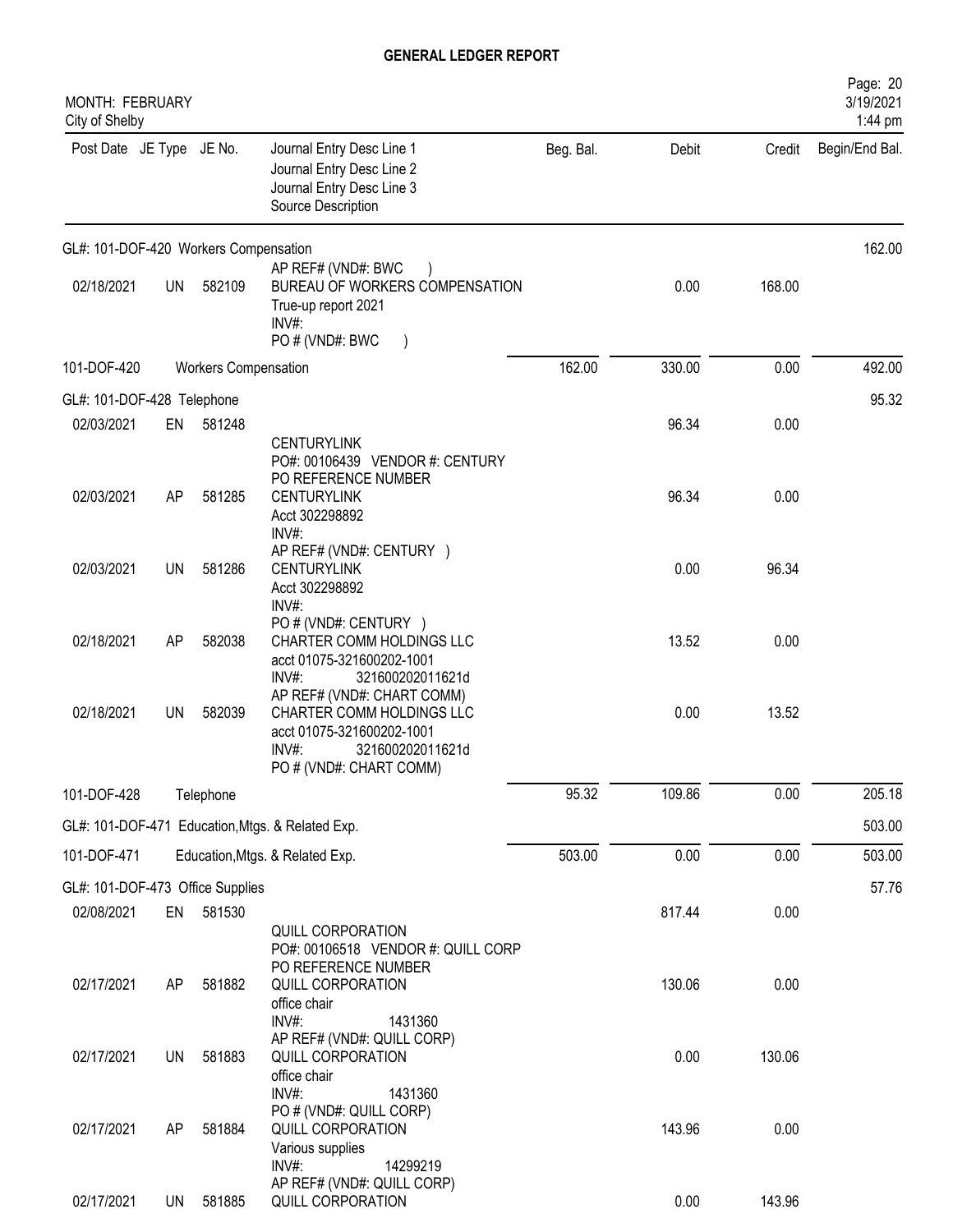| <b>MONTH: FEBRUARY</b><br>City of Shelby |    |                        |                                                                                                                                                               |           |        |        | Page: 21<br>3/19/2021<br>1:44 pm |
|------------------------------------------|----|------------------------|---------------------------------------------------------------------------------------------------------------------------------------------------------------|-----------|--------|--------|----------------------------------|
| Post Date JE Type JE No.                 |    |                        | Journal Entry Desc Line 1<br>Journal Entry Desc Line 2<br>Journal Entry Desc Line 3<br>Source Description                                                     | Beg. Bal. | Debit  | Credit | Begin/End Bal.                   |
| GL#: 101-DOF-473 Office Supplies         |    |                        |                                                                                                                                                               |           |        |        | 57.76                            |
|                                          |    |                        | Various supplies<br>INV#:<br>14299219<br>PO # (VND#: QUILL CORP)                                                                                              |           |        |        |                                  |
| 101-DOF-473                              |    | <b>Office Supplies</b> |                                                                                                                                                               | 57.76     | 274.02 | 0.00   | 331.78                           |
| GL#: 101-DOF-486 Maintenance Equipment   |    |                        |                                                                                                                                                               |           |        |        | 22.00                            |
| 02/11/2021                               | EN | 581632                 | MT BUSINESS TECHNOLOGIES, INC.<br>PO#: 00106536 VENDOR #: MT BUS TEC                                                                                          |           | 22.00  | 0.00   |                                  |
| 02/11/2021                               | AP | 581685                 | PO REFERENCE NUMBER<br>MT BUSINESS TECHNOLOGIES, INC.<br>Contract M-6079528-01<br>INV#:<br>IN4114709                                                          |           | 22.00  | 0.00   |                                  |
| 02/11/2021                               | UN | 581686                 | AP REF# (VND#: MT BUS TEC)<br>MT BUSINESS TECHNOLOGIES, INC.<br>Contract M-6079528-01<br>INV#:<br>IN4114709                                                   |           | 0.00   | 22.00  |                                  |
| 02/11/2021                               | AP | 581687                 | PO # (VND#: MT BUS TEC)<br>MT BUSINESS TECHNOLOGIES, INC.<br>Contract M-6079528-01                                                                            |           | 3.54   | 0.00   |                                  |
| 02/11/2021                               | UN | 581688                 | INV#:<br>IN4114709b<br>AP REF# (VND#: MT BUS TEC)<br>MT BUSINESS TECHNOLOGIES, INC.<br>Contract M-6079528-01<br>IN4114709b<br>INV#<br>PO # (VND#: MT BUS TEC) |           | 0.00   | 3.54   |                                  |
| 101-DOF-486                              |    | Maintenance Equipment  |                                                                                                                                                               | 22.00     | 25.54  | 0.00   | 47.54                            |
| GL#: 101-DOF-501 Computer support        |    |                        |                                                                                                                                                               |           |        |        | 0.00                             |
| 02/03/2021                               | AP | 581183                 | KING OFFICE SERVICE, INC.<br>Proactive laptop<br>$INV#$ :<br>MSP44372                                                                                         |           | 453.00 | 0.00   |                                  |
| 02/03/2021                               | UN | 581184                 | AP REF# (VND#: KING OFFIC)<br>KING OFFICE SERVICE, INC.<br>Proactive laptop<br>$INV#$ :<br>MSP44372<br>PO # (VND#: KING OFFIC)                                |           | 0.00   | 453.00 |                                  |
| 101-DOF-501                              |    | Computer support       |                                                                                                                                                               | 0.00      | 453.00 | 0.00   | 453.00                           |
| GL#: 101-DOF-528 Postage                 |    |                        |                                                                                                                                                               |           |        |        | 0.00                             |
| 02/26/2021                               | AP | 582608                 | QUADIENT FINANCE USA INC<br>Postage purchased 1/20/21<br>$INV#$ :                                                                                             |           | 45.00  | 0.00   |                                  |
| 02/26/2021                               | UN | 582609                 | AP REF# (VND#: QUADIENT F)<br>QUADIENT FINANCE USA INC<br>Postage purchased 1/20/21<br>INV#:<br>PO # (VND#: QUADIENT F)                                       |           | 0.00   | 45.00  |                                  |
| 101-DOF-528                              |    | Postage                |                                                                                                                                                               | 0.00      | 45.00  | 0.00   | 45.00                            |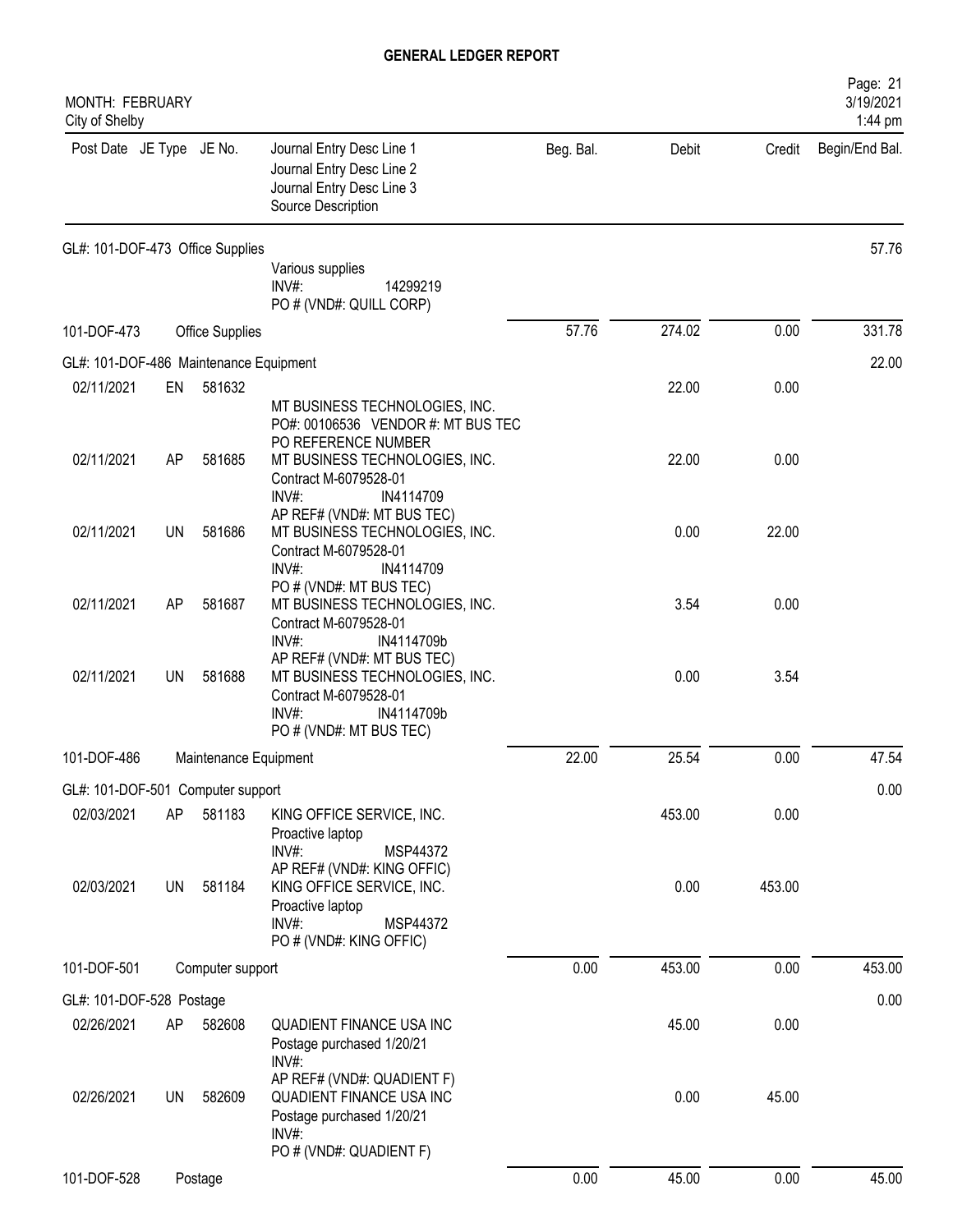| <b>MONTH: FEBRUARY</b><br>City of Shelby |           |               |                                                                                                                               |           |          |          | Page: 22<br>3/19/2021<br>1:44 pm |
|------------------------------------------|-----------|---------------|-------------------------------------------------------------------------------------------------------------------------------|-----------|----------|----------|----------------------------------|
| Post Date JE Type JE No.                 |           |               | Journal Entry Desc Line 1<br>Journal Entry Desc Line 2<br>Journal Entry Desc Line 3<br>Source Description                     | Beg. Bal. | Debit    | Credit   | Begin/End Bal.                   |
| GL#: 101-DOF-531 Miscellaneous           |           |               |                                                                                                                               |           |          |          | 300.00                           |
| 02/11/2021                               | EN        | 581629        | SHELBY MUTUAL INSURANCE AGCY.<br>PO#: 00106533 VENDOR #: SHELBY MUT                                                           |           | 150.00   | 0.00     |                                  |
| 02/11/2021                               | <b>AP</b> | 581697        | PO REFERENCE NUMBER<br>SHELBY MUTUAL INSURANCE AGCY.<br>Crime Bond policy 12/30/20-<br>INV#:                                  |           | 150.00   | 0.00     |                                  |
| 02/11/2021                               | UN        | 581698        | AP REF# (VND#: SHELBY MUT)<br>SHELBY MUTUAL INSURANCE AGCY.<br>Crime Bond policy 12/30/20-<br>INV#:                           |           | 0.00     | 150.00   |                                  |
| 02/19/2021                               | EN        | 582113        | PO # (VND#: SHELBY MUT)<br>SHELBY MUTUAL INSURANCE AGCY.<br>PO#: 00106601 VENDOR #: SHELBY MUT                                |           | 321.00   | 0.00     |                                  |
| 02/22/2021                               | AP        | 582237        | PO REFERENCE NUMBER<br>SHELBY MUTUAL INSURANCE AGCY.<br>Deputy Director Finance<br>INV#:                                      |           | 321.00   | 0.00     |                                  |
| 02/22/2021                               | UN        | 582238        | AP REF# (VND#: SHELBY MUT)<br>SHELBY MUTUAL INSURANCE AGCY.<br>Deputy Director Finance<br>$INV#$ :<br>PO # (VND#: SHELBY MUT) |           | 0.00     | 321.00   |                                  |
| 101-DOF-531                              |           | Miscellaneous |                                                                                                                               | 300.00    | 471.00   | 0.00     | 771.00                           |
| GL#: 101-DOL-400 Wages                   |           |               |                                                                                                                               |           |          |          | 3,723.39                         |
| 02/03/2021                               | EN        | 581169        | CITY PAYROLL FUND<br>PO#: 00106435 VENDOR #: CITY PAYRO                                                                       |           | 1,877.43 | 0.00     |                                  |
| 02/03/2021                               | AP        | 581193        | PO REFERENCE NUMBER<br><b>CITY PAYROLL FUND</b><br>Wages 1/17/21-1/30/21                                                      |           | 1,877.43 | 0.00     |                                  |
| 02/03/2021                               | <b>UN</b> | 581194        | INV#:<br>AP REF# (VND#: CITY PAYRO)<br><b>CITY PAYROLL FUND</b><br>Wages 1/17/21-1/30/21<br>$INV#$ :                          |           | 0.00     | 1,877.43 |                                  |
| 02/17/2021                               | EN        | 581842        | PO # (VND#: CITY PAYRO)<br>CITY PAYROLL FUND                                                                                  |           | 1,877.43 | 0.00     |                                  |
| 02/17/2021                               | AP        | 581846        | PO#: 00106583 VENDOR #: CITY PAYRO<br>PO REFERENCE NUMBER<br>CITY PAYROLL FUND<br>Wages 1/31/21-2/13/21<br>INV#:              |           | 1,877.43 | 0.00     |                                  |
| 02/17/2021                               | UN.       | 581847        | AP REF# (VND#: CITY PAYRO)<br>CITY PAYROLL FUND<br>Wages 1/31/21-2/13/21<br>INV#:<br>PO # (VND#: CITY PAYRO)                  |           | 0.00     | 1,877.43 |                                  |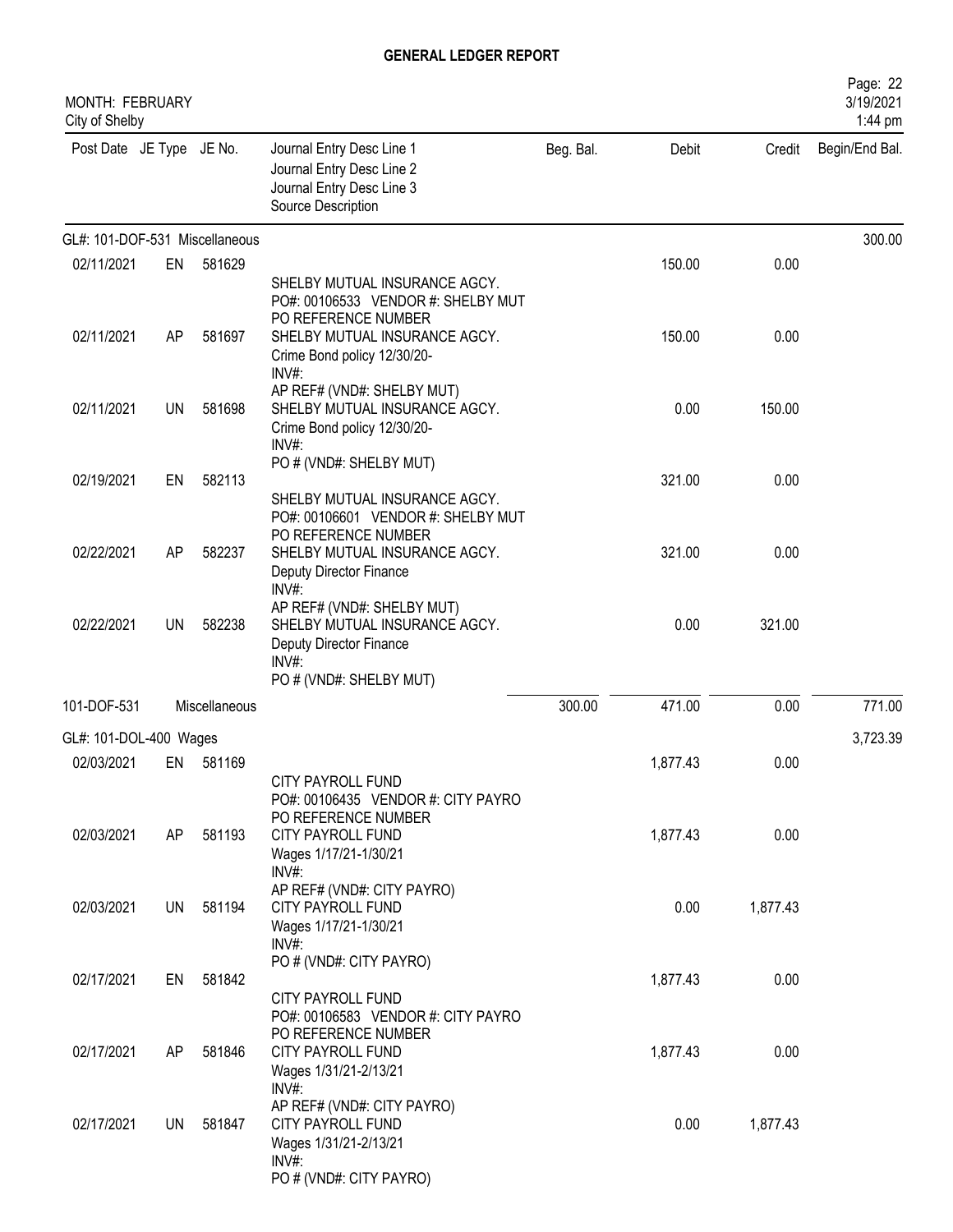| <b>MONTH: FEBRUARY</b><br>City of Shelby |           |                 |                                                                                                                                            |           |          |          | Page: 23<br>3/19/2021<br>1:44 pm |
|------------------------------------------|-----------|-----------------|--------------------------------------------------------------------------------------------------------------------------------------------|-----------|----------|----------|----------------------------------|
| Post Date JE Type JE No.                 |           |                 | Journal Entry Desc Line 1<br>Journal Entry Desc Line 2<br>Journal Entry Desc Line 3<br>Source Description                                  | Beg. Bal. | Debit    | Credit   | Begin/End Bal.                   |
| 101-DOL-400                              |           | Wages           |                                                                                                                                            | 3,723.39  | 3,754.86 | 0.00     | 7,478.25                         |
| GL#: 101-DOL-402 Secretary Wages         |           |                 |                                                                                                                                            |           |          |          | 1,401.20                         |
| 02/03/2021                               | EN        | 581169          |                                                                                                                                            |           | 721.20   | 0.00     |                                  |
| 02/03/2021                               | AP        | 581193          | <b>CITY PAYROLL FUND</b><br>PO#: 00106435 VENDOR #: CITY PAYRO<br>PO REFERENCE NUMBER<br><b>CITY PAYROLL FUND</b><br>Wages 1/17/21-1/30/21 |           | 721.20   | 0.00     |                                  |
| 02/03/2021                               | <b>UN</b> | 581194          | INV#:<br>AP REF# (VND#: CITY PAYRO)<br><b>CITY PAYROLL FUND</b><br>Wages 1/17/21-1/30/21<br>INV#:                                          |           | 0.00     | 721.20   |                                  |
| 02/17/2021                               | EN        | 581842          | PO # (VND#: CITY PAYRO)<br><b>CITY PAYROLL FUND</b>                                                                                        |           | 714.40   | 0.00     |                                  |
| 02/17/2021                               | AP        | 581846          | PO#: 00106583 VENDOR #: CITY PAYRO<br>PO REFERENCE NUMBER<br><b>CITY PAYROLL FUND</b><br>Wages 1/31/21-2/13/21<br>INV#:                    |           | 714.40   | 0.00     |                                  |
| 02/17/2021                               | UN        | 581847          | AP REF# (VND#: CITY PAYRO)<br><b>CITY PAYROLL FUND</b><br>Wages 1/31/21-2/13/21<br>INV#                                                    |           | 0.00     | 714.40   |                                  |
| 101-DOL-402                              |           |                 | PO # (VND#: CITY PAYRO)                                                                                                                    | 1,401.20  | 1,435.60 | 0.00     | 2,836.80                         |
|                                          |           | Secretary Wages |                                                                                                                                            |           |          |          |                                  |
|                                          |           |                 | GL#: 101-DOL-415 Public Employees Retire.System                                                                                            |           |          |          | 709.59                           |
| 02/16/2021                               | EN        | 581826          | OH PUBLIC EMPLOYEES RETIREMENT<br>PO#: 00106567 VENDOR #: OPERS                                                                            |           | 1,081.26 | 0.00     |                                  |
| 02/17/2021                               | AP        | 581862          | PO REFERENCE NUMBER<br>OH PUBLIC EMPLOYEES RETIREMENT<br>Employer portion 12/20/20-<br>$INV#$ :                                            |           | 1,081.26 | 0.00     |                                  |
| 02/17/2021                               | UN        | 581863          | AP REF# (VND#: OPERS<br>OH PUBLIC EMPLOYEES RETIREMENT<br>Employer portion 12/20/20-<br>INV#:<br>PO # (VND#: OPERS                         |           | 0.00     | 1,081.26 |                                  |
| 101-DOL-415                              |           |                 | Public Employees Retire.System                                                                                                             | 709.59    | 1,081.26 | 0.00     | 1,790.85                         |
| GL#: 101-DOL-417 FICA                    |           |                 |                                                                                                                                            |           |          |          | 68.61                            |
| 02/03/2021                               | EN        | 581170          |                                                                                                                                            |           | 34.83    | 0.00     |                                  |
|                                          |           |                 | PAYROLL FUND<br>PO#: 00106436 VENDOR #: PAYROLL FU<br>PO REFERENCE NUMBER                                                                  |           |          |          |                                  |
| 02/03/2021                               | AP        | 581195          | PAYROLL FUND<br>FICA 1/17/21-1/30/21<br>INV#:                                                                                              |           | 34.83    | 0.00     |                                  |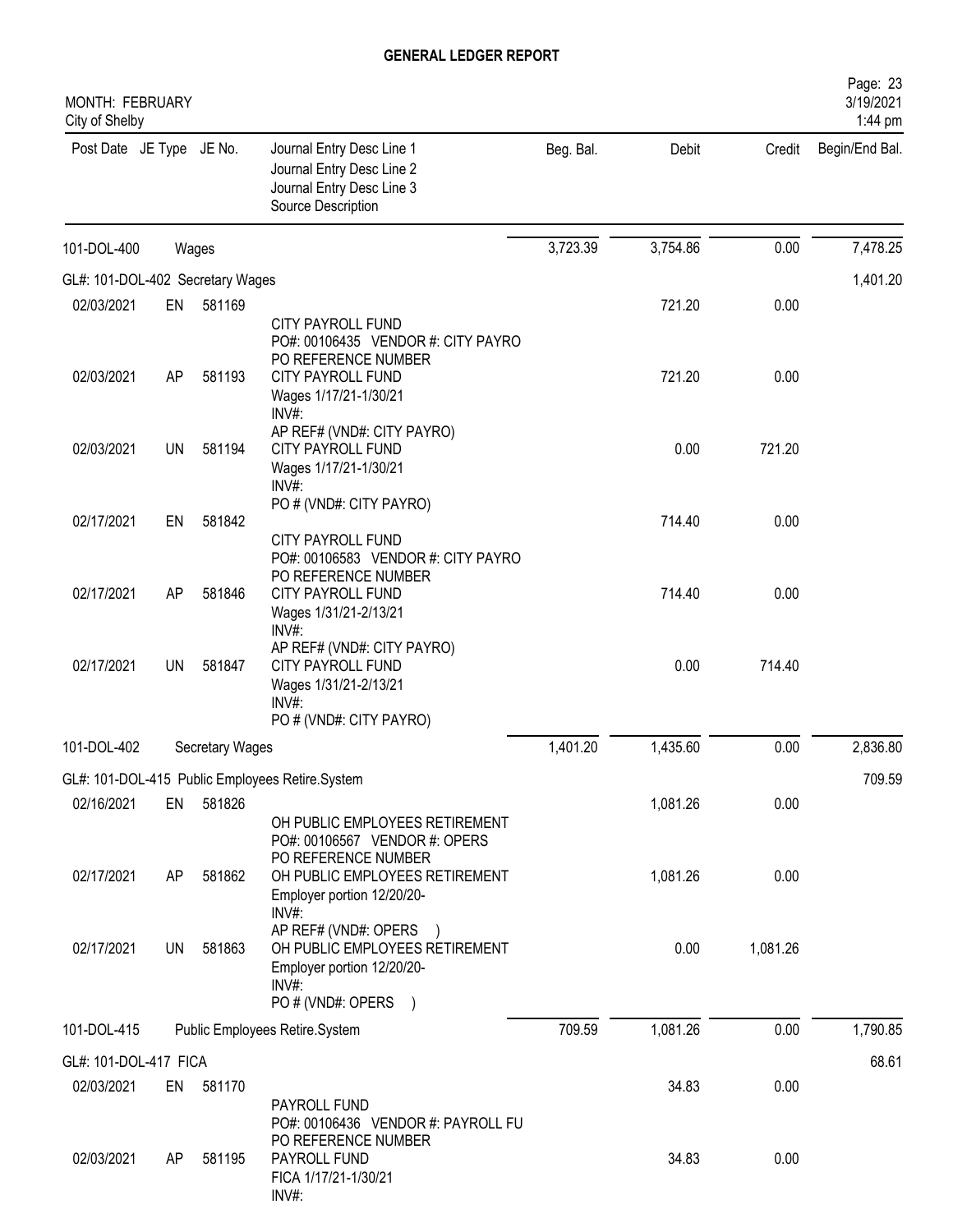| MONTH: FEBRUARY<br>City of Shelby |             |                 |                                                                                                             |           |          |          | Page: 24<br>3/19/2021<br>1:44 pm |
|-----------------------------------|-------------|-----------------|-------------------------------------------------------------------------------------------------------------|-----------|----------|----------|----------------------------------|
| Post Date JE Type JE No.          |             |                 | Journal Entry Desc Line 1<br>Journal Entry Desc Line 2<br>Journal Entry Desc Line 3<br>Source Description   | Beg. Bal. | Debit    | Credit   | Begin/End Bal.                   |
| GL#: 101-DOL-417 FICA             |             |                 |                                                                                                             |           |          |          | 68.61                            |
| 02/03/2021                        | <b>UN</b>   | 581196          | AP REF# (VND#: PAYROLL FU)<br>PAYROLL FUND<br>FICA 1/17/21-1/30/21<br>INV#:                                 |           | 0.00     | 34.83    |                                  |
| 02/17/2021                        | EN          | 581843          | PO # (VND#: PAYROLL FU)<br>PAYROLL FUND<br>PO#: 00106584 VENDOR #: PAYROLL FU                               |           | 34.74    | 0.00     |                                  |
| 02/17/2021                        | AP          | 581844          | PO REFERENCE NUMBER<br>PAYROLL FUND<br>FICA 1/31/21-2/13/21<br>INV#:                                        |           | 34.74    | 0.00     |                                  |
| 02/17/2021                        | UN          | 581845          | AP REF# (VND#: PAYROLL FU)<br>PAYROLL FUND<br>FICA 1/31/21-2/13/21<br>INV#:<br>PO # (VND#: PAYROLL FU)      |           | 0.00     | 34.74    |                                  |
| 101-DOL-417                       | <b>FICA</b> |                 |                                                                                                             | 68.61     | 69.57    | 0.00     | 138.18                           |
| GL#: 101-DOL-418 Hospitalization  |             |                 |                                                                                                             |           |          |          | 2,122.01                         |
| 02/03/2021                        | AP          | 581191          | JEFFERSON HEALTH PLAN<br>Acct 19-OME095 Feb 2021<br>INV#:                                                   |           | 2,122.01 | 0.00     |                                  |
| 02/03/2021                        | <b>UN</b>   | 581192          | AP REF# (VND#: JEFFERSON)<br>JEFFERSON HEALTH PLAN<br>Acct 19-OME095 Feb 2021<br>INV#:                      |           | 0.00     | 2,122.01 |                                  |
| 02/22/2021                        | EN          | 582144          | PO # (VND#: JEFFERSON)<br>JEFFERSON HEALTH PLAN<br>PO#: 00106618 VENDOR #: JEFFERSON<br>PO REFERENCE NUMBER |           | 2,122.01 | 0.00     |                                  |
| 101-DOL-418                       |             | Hospitalization |                                                                                                             | 2,122.01  | 2,122.01 | 0.00     | 4,244.02                         |
| GL#: 101-DOL-419 Life Insurance   |             |                 |                                                                                                             |           |          |          | 12.00                            |
| 02/03/2021                        | EN          | 581246          | AMERICAN UNITED LIFE INS CO<br>PO#: 00106437 VENDOR #: AMERICAN U                                           |           | 12.00    | 0.00     |                                  |
| 02/03/2021                        | AP          | 581289          | PO REFERENCE NUMBER<br>AMERICAN UNITED LIFE INS CO<br>policy G 00608125-0002-000<br>INV#:                   |           | 12.00    | 0.00     |                                  |
| 02/03/2021                        | <b>UN</b>   | 581290          | AP REF# (VND#: AMERICAN U)<br>AMERICAN UNITED LIFE INS CO<br>policy G 00608125-0002-000<br>INV#:            |           | 0.00     | 12.00    |                                  |
|                                   |             |                 | PO # (VND#: AMERICAN U)                                                                                     |           |          |          |                                  |
| 101-DOL-419                       |             | Life Insurance  |                                                                                                             | 12.00     | 12.00    | 0.00     | 24.00                            |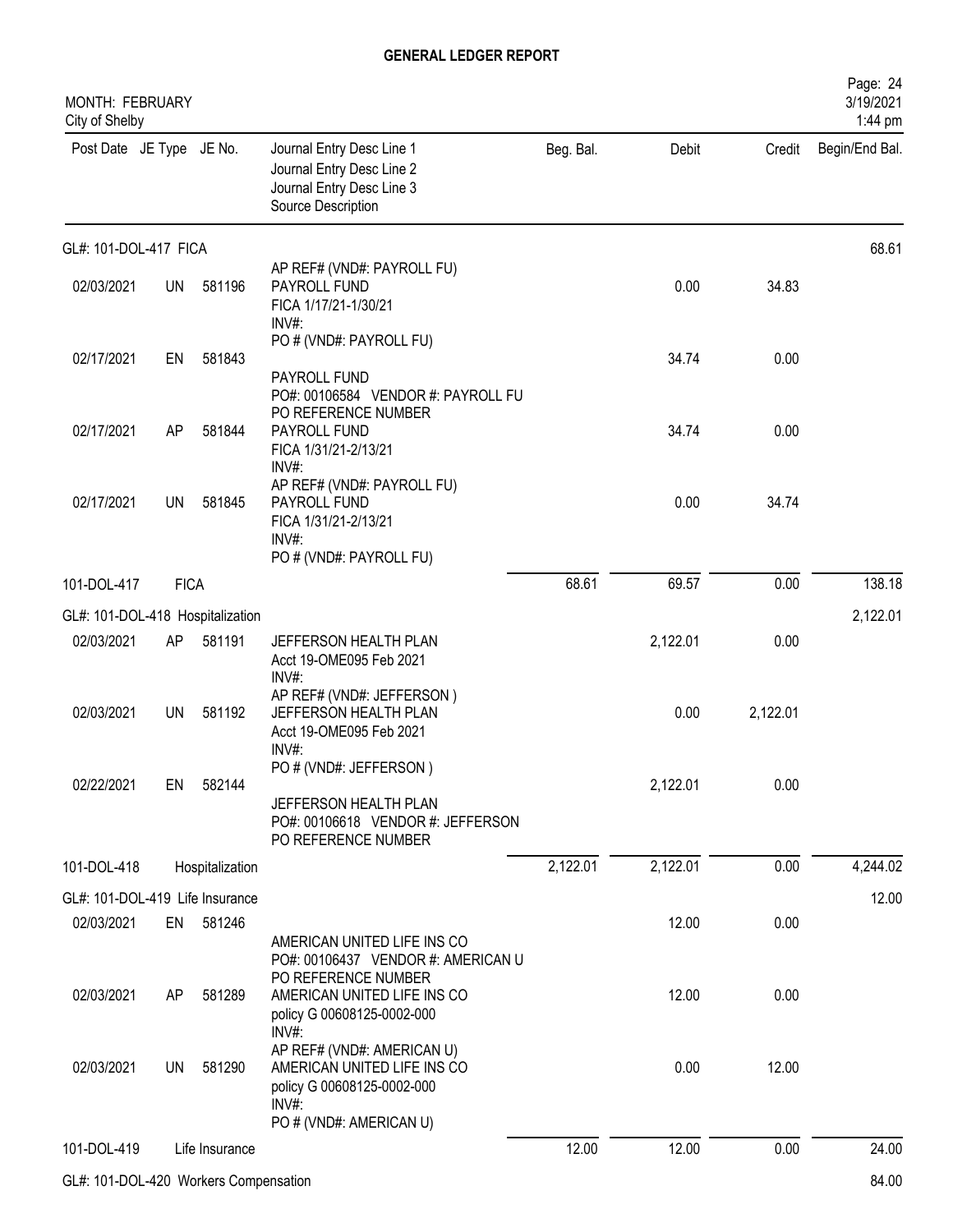| <b>MONTH: FEBRUARY</b><br>City of Shelby |           |                             |                                                                                                                                     |           |          |          | Page: 25<br>3/19/2021<br>1:44 pm |
|------------------------------------------|-----------|-----------------------------|-------------------------------------------------------------------------------------------------------------------------------------|-----------|----------|----------|----------------------------------|
| Post Date JE Type JE No.                 |           |                             | Journal Entry Desc Line 1<br>Journal Entry Desc Line 2<br>Journal Entry Desc Line 3<br>Source Description                           | Beg. Bal. | Debit    | Credit   | Begin/End Bal.                   |
| GL#: 101-DOL-420 Workers Compensation    |           |                             |                                                                                                                                     |           |          |          | 84.00                            |
| 02/08/2021                               | EN        | 581510                      | BUREAU OF WORKERS COMPENSATION<br>PO#: 00106498 VENDOR #: BWC<br>PO REFERENCE NUMBER                                                |           | 84.00    | 0.00     |                                  |
| 02/12/2021                               | AP        | 581779                      | BUREAU OF WORKERS COMPENSATION<br>Installment payment<br>$INV#$ :<br>1009237672                                                     |           | 84.00    | 0.00     |                                  |
| 02/12/2021                               | UN        | 581780                      | AP REF# (VND#: BWC<br>BUREAU OF WORKERS COMPENSATION<br>Installment payment<br>1009237672<br>INV#<br>PO#(VND#: BWC                  |           | 0.00     | 84.00    |                                  |
| 02/14/2021                               | EN        | 581822                      | BUREAU OF WORKERS COMPENSATION<br>PO#: 00106565 VENDOR #: BWC                                                                       |           | 87.00    | 0.00     |                                  |
| 02/18/2021                               | AP        | 582108                      | PO REFERENCE NUMBER<br>BUREAU OF WORKERS COMPENSATION<br>True-up report 2021<br>INV#:                                               |           | 87.00    | 0.00     |                                  |
| 02/18/2021                               | UN        | 582109                      | AP REF# (VND#: BWC<br>BUREAU OF WORKERS COMPENSATION<br>True-up report 2021<br>$INV#$ :<br>PO # (VND#: BWC<br>$\big)$               |           | 0.00     | 87.00    |                                  |
| 101-DOL-420                              |           | <b>Workers Compensation</b> |                                                                                                                                     | 84.00     | 171.00   | 0.00     | 255.00                           |
| GL#: 101-DOL-474 Special Counsel         |           |                             |                                                                                                                                     |           |          |          | 805.90                           |
| 101-DOL-474 Special Counsel              |           |                             |                                                                                                                                     | 805.90    | 0.00     | 0.00     | 805.90                           |
| GL#: 101-DOL-606 Office Expense          |           |                             |                                                                                                                                     |           |          |          | 1,500.00                         |
| 02/03/2021                               | AP        | 581189                      | EYSTER/GORDON M.//<br>February 2021 office expense<br>$INV#$ :                                                                      |           | 1,500.00 | 0.00     |                                  |
| 02/03/2021                               | <b>UN</b> | 581190                      | AP REF# (VND#: EYSTER, GOR)<br>EYSTER/GORDON M.//<br>February 2021 office expense<br>$INV#$ :<br>PO # (VND#: EYSTER, GOR)           |           | 0.00     | 1,500.00 |                                  |
| 101-DOL-606                              |           | Office Expense              |                                                                                                                                     | 1,500.00  | 1,500.00 | 0.00     | 3,000.00                         |
| GL#: 101-ECD-546 Economic Development    |           |                             |                                                                                                                                     |           |          |          | 17,750.00                        |
| 101-ECD-546                              |           | Economic Development        |                                                                                                                                     | 17,750.00 | 0.00     | 0.00     | 17,750.00                        |
| GL#: 101-ENG-400 Wages                   |           |                             |                                                                                                                                     |           |          |          | 4,866.60                         |
| 02/03/2021                               | EN        | 581169                      |                                                                                                                                     |           | 2,432.80 | 0.00     |                                  |
| 02/03/2021                               | AP        | 581193                      | <b>CITY PAYROLL FUND</b><br>PO#: 00106435 VENDOR #: CITY PAYRO<br>PO REFERENCE NUMBER<br>CITY PAYROLL FUND<br>Wages 1/17/21-1/30/21 |           | 2,432.80 | 0.00     |                                  |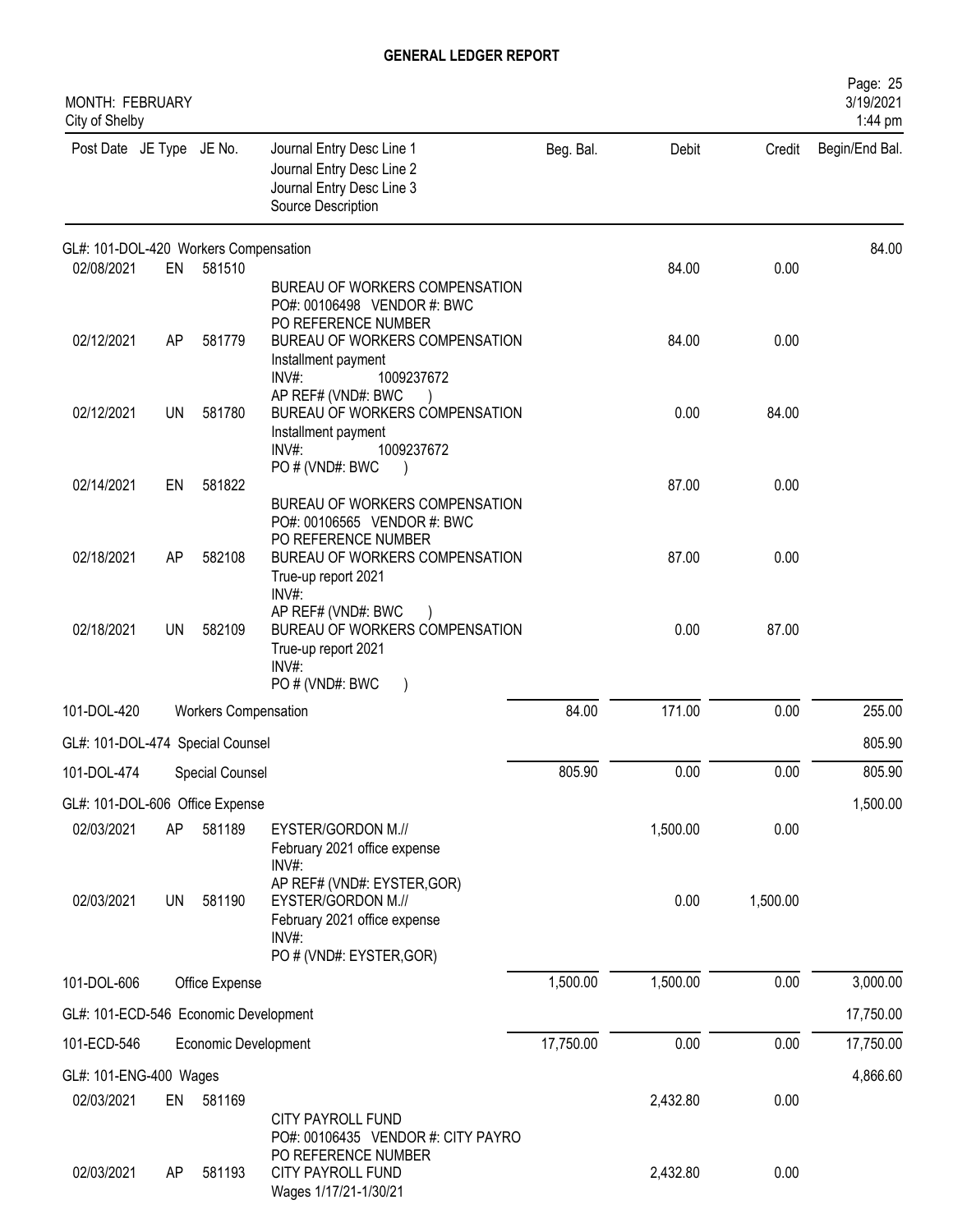| MONTH: FEBRUARY<br>City of Shelby |           |        |                                                                                                                                     |           |          |          | Page: 26<br>3/19/2021<br>1:44 pm |
|-----------------------------------|-----------|--------|-------------------------------------------------------------------------------------------------------------------------------------|-----------|----------|----------|----------------------------------|
| Post Date JE Type JE No.          |           |        | Journal Entry Desc Line 1<br>Journal Entry Desc Line 2<br>Journal Entry Desc Line 3<br>Source Description                           | Beg. Bal. | Debit    | Credit   | Begin/End Bal.                   |
| GL#: 101-ENG-400 Wages            |           |        |                                                                                                                                     |           |          |          | 4,866.60                         |
| 02/03/2021                        | <b>UN</b> | 581194 | INV#:<br>AP REF# (VND#: CITY PAYRO)<br><b>CITY PAYROLL FUND</b><br>Wages 1/17/21-1/30/21<br>INV#:                                   |           | 0.00     | 2,432.80 |                                  |
| 02/17/2021                        | EN        | 581842 | PO # (VND#: CITY PAYRO)<br><b>CITY PAYROLL FUND</b>                                                                                 |           | 2,457.80 | 0.00     |                                  |
| 02/17/2021                        | AP        | 581846 | PO#: 00106583 VENDOR #: CITY PAYRO<br>PO REFERENCE NUMBER<br><b>CITY PAYROLL FUND</b><br>Wages 1/31/21-2/13/21<br>INV#:             |           | 2,457.80 | 0.00     |                                  |
| 02/17/2021                        | UN        | 581847 | AP REF# (VND#: CITY PAYRO)<br><b>CITY PAYROLL FUND</b><br>Wages 1/31/21-2/13/21<br>INV#:<br>PO # (VND#: CITY PAYRO)                 |           | 0.00     | 2,457.80 |                                  |
| 101-ENG-400                       |           | Wages  |                                                                                                                                     | 4,866.60  | 4,890.60 | 0.00     | 9,757.20                         |
|                                   |           |        | GL#: 101-ENG-415 Public Employees Retire.System                                                                                     |           |          |          | 787.88                           |
| 02/16/2021                        | EN        | 581826 | OH PUBLIC EMPLOYEES RETIREMENT<br>PO#: 00106567 VENDOR #: OPERS                                                                     |           | 1,018.43 | 0.00     |                                  |
| 02/17/2021                        | <b>AP</b> | 581862 | PO REFERENCE NUMBER<br>OH PUBLIC EMPLOYEES RETIREMENT<br>Employer portion 12/20/20-<br>$INV#$ :                                     |           | 1,018.43 | 0.00     |                                  |
| 02/17/2021                        | <b>UN</b> | 581863 | AP REF# (VND#: OPERS<br>OH PUBLIC EMPLOYEES RETIREMENT<br>Employer portion 12/20/20-<br>INV#:<br>PO # (VND#: OPERS<br>$\rightarrow$ |           | 0.00     | 1,018.43 |                                  |
| 101-ENG-415                       |           |        | Public Employees Retire.System                                                                                                      | 787.88    | 1,018.43 | 0.00     | 1,806.31                         |
| GL#: 101-ENG-417 FICA             |           |        |                                                                                                                                     |           |          |          | 70.57                            |
| 02/03/2021                        | EN        | 581170 | PAYROLL FUND                                                                                                                        |           | 35.27    | 0.00     |                                  |
| 02/03/2021                        | AP        | 581195 | PO#: 00106436 VENDOR #: PAYROLL FU<br>PO REFERENCE NUMBER<br>PAYROLL FUND<br>FICA 1/17/21-1/30/21<br>INV#:                          |           | 35.27    | 0.00     |                                  |
| 02/03/2021                        | UN.       | 581196 | AP REF# (VND#: PAYROLL FU)<br>PAYROLL FUND<br>FICA 1/17/21-1/30/21<br>INV#:                                                         |           | 0.00     | 35.27    |                                  |
| 02/17/2021                        | EN        | 581843 | PO # (VND#: PAYROLL FU)<br>PAYROLL FUND<br>PO#: 00106584 VENDOR #: PAYROLL FU                                                       |           | 35.64    | 0.00     |                                  |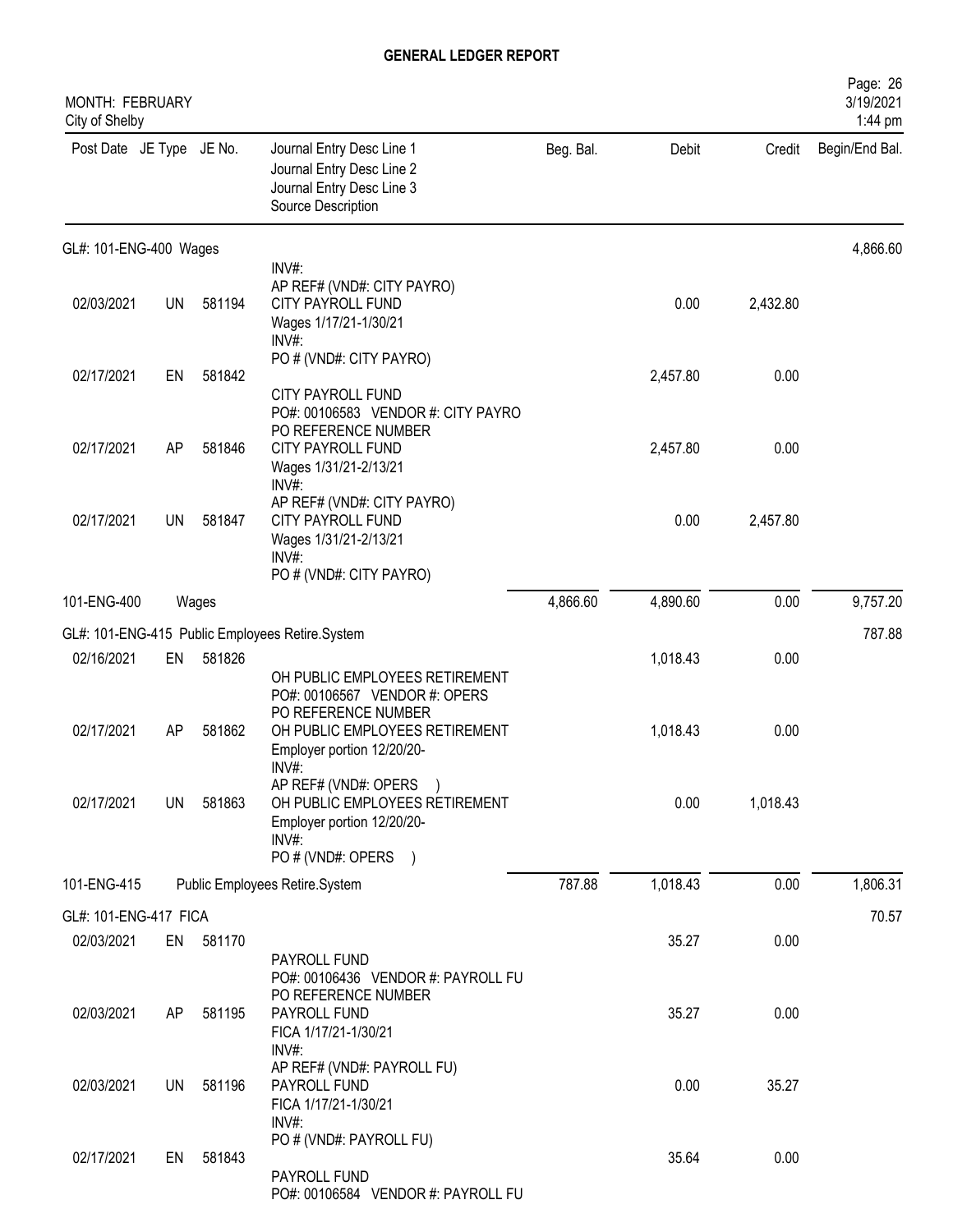| <b>MONTH: FEBRUARY</b><br>City of Shelby            |           |                 |                                                                                                                                                       |           |          |          | Page: 27<br>3/19/2021<br>1:44 pm |
|-----------------------------------------------------|-----------|-----------------|-------------------------------------------------------------------------------------------------------------------------------------------------------|-----------|----------|----------|----------------------------------|
| Post Date JE Type JE No.                            |           |                 | Journal Entry Desc Line 1<br>Journal Entry Desc Line 2<br>Journal Entry Desc Line 3<br>Source Description                                             | Beg. Bal. | Debit    | Credit   | Begin/End Bal.                   |
| GL#: 101-ENG-417 FICA                               |           |                 |                                                                                                                                                       |           |          |          | 70.57                            |
| 02/17/2021                                          | AP        | 581844          | PO REFERENCE NUMBER<br>PAYROLL FUND<br>FICA 1/31/21-2/13/21<br>INV#:                                                                                  |           | 35.64    | 0.00     |                                  |
| 02/17/2021                                          | <b>UN</b> | 581845          | AP REF# (VND#: PAYROLL FU)<br>PAYROLL FUND<br>FICA 1/31/21-2/13/21<br>INV#<br>PO # (VND#: PAYROLL FU)                                                 |           | 0.00     | 35.64    |                                  |
| 101-ENG-417                                         |           | <b>FICA</b>     |                                                                                                                                                       | 70.57     | 70.91    | 0.00     | 141.48                           |
| GL#: 101-ENG-418 Hospitalization                    |           |                 |                                                                                                                                                       |           |          |          | 1,729.37                         |
| 02/03/2021                                          | AP        | 581191          | JEFFERSON HEALTH PLAN<br>Acct 19-OME095 Feb 2021<br>INV#:                                                                                             |           | 1,729.37 | 0.00     |                                  |
| 02/03/2021                                          | UN        | 581192          | AP REF# (VND#: JEFFERSON)<br>JEFFERSON HEALTH PLAN<br>Acct 19-OME095 Feb 2021<br>INV#:                                                                |           | 0.00     | 1,729.37 |                                  |
| 02/22/2021                                          | EN        | 582144          | PO # (VND#: JEFFERSON)<br>JEFFERSON HEALTH PLAN<br>PO#: 00106618 VENDOR #: JEFFERSON<br>PO REFERENCE NUMBER                                           |           | 1,729.37 | 0.00     |                                  |
| 101-ENG-418                                         |           | Hospitalization |                                                                                                                                                       | 1,729.37  | 1,729.37 | 0.00     | 3,458.74                         |
| GL#: 101-ENG-419 Life Insurance                     |           |                 |                                                                                                                                                       |           |          |          | 12.00                            |
| 02/03/2021                                          | EN        | 581246          |                                                                                                                                                       |           | 12.00    | 0.00     |                                  |
| 02/03/2021                                          | AP        | 581289          | AMERICAN UNITED LIFE INS CO<br>PO#: 00106437 VENDOR #: AMERICAN U<br>PO REFERENCE NUMBER<br>AMERICAN UNITED LIFE INS CO<br>policy G 00608125-0002-000 |           | 12.00    | 0.00     |                                  |
| 02/03/2021                                          | UN        | 581290          | INV#:<br>AP REF# (VND#: AMERICAN U)<br>AMERICAN UNITED LIFE INS CO<br>policy G 00608125-0002-000<br>INV#<br>PO # (VND#: AMERICAN U)                   |           | 0.00     | 12.00    |                                  |
| 101-ENG-419                                         |           | Life Insurance  |                                                                                                                                                       | 12.00     | 12.00    | 0.00     | 24.00                            |
|                                                     |           |                 |                                                                                                                                                       |           |          |          |                                  |
| GL#: 101-ENG-420 Workers Compensation<br>02/08/2021 | EN        | 581510          |                                                                                                                                                       |           | 81.00    | 0.00     | 81.00                            |
| 02/12/2021                                          | AP        | 581779          | BUREAU OF WORKERS COMPENSATION<br>PO#: 00106498 VENDOR #: BWC<br>PO REFERENCE NUMBER<br>BUREAU OF WORKERS COMPENSATION<br>Installment payment         |           | 81.00    | 0.00     |                                  |
|                                                     |           |                 | INV#:<br>1009237672<br>AP REF# (VND#: BWC                                                                                                             |           |          |          |                                  |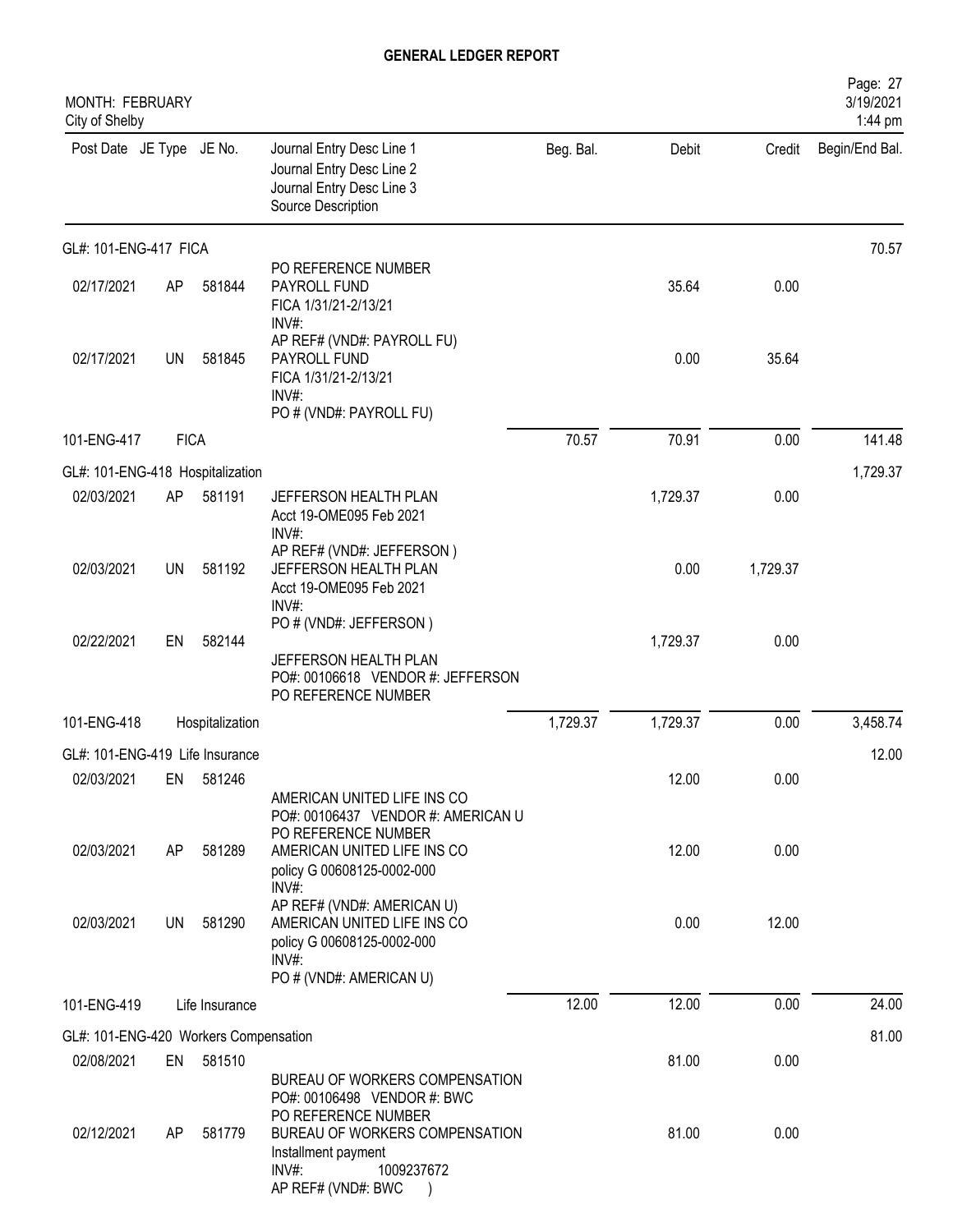| MONTH: FEBRUARY<br>City of Shelby     |           |                             |                                                                                                               |           |        |        | Page: 28<br>3/19/2021<br>1:44 pm |
|---------------------------------------|-----------|-----------------------------|---------------------------------------------------------------------------------------------------------------|-----------|--------|--------|----------------------------------|
| Post Date JE Type JE No.              |           |                             | Journal Entry Desc Line 1<br>Journal Entry Desc Line 2<br>Journal Entry Desc Line 3<br>Source Description     | Beg. Bal. | Debit  | Credit | Begin/End Bal.                   |
| GL#: 101-ENG-420 Workers Compensation |           |                             |                                                                                                               |           |        |        | 81.00                            |
| 02/12/2021                            | UN        | 581780                      | BUREAU OF WORKERS COMPENSATION<br>Installment payment<br>INV#:<br>1009237672<br>PO # (VND#: BWC               |           | 0.00   | 81.00  |                                  |
| 02/14/2021                            | EN        | 581822                      | BUREAU OF WORKERS COMPENSATION<br>PO#: 00106565 VENDOR #: BWC<br>PO REFERENCE NUMBER                          |           | 84.00  | 0.00   |                                  |
| 02/18/2021                            | AP        | 582108                      | BUREAU OF WORKERS COMPENSATION<br>True-up report 2021<br>INV#:<br>AP REF# (VND#: BWC                          |           | 84.00  | 0.00   |                                  |
| 02/18/2021                            | <b>UN</b> | 582109                      | BUREAU OF WORKERS COMPENSATION<br>True-up report 2021<br>INV#:<br>PO#(VND#: BWC<br>$\rightarrow$              |           | 0.00   | 84.00  |                                  |
| 101-ENG-420                           |           | <b>Workers Compensation</b> |                                                                                                               | 81.00     | 165.00 | 0.00   | 246.00                           |
| GL#: 101-ENG-428 Telephone            |           |                             |                                                                                                               |           |        |        | 97.08                            |
| 02/03/2021                            | EN        | 581248                      | <b>CENTURYLINK</b><br>PO#: 00106439 VENDOR #: CENTURY                                                         |           | 96.86  | 0.00   |                                  |
| 02/03/2021                            | AP        | 581285                      | PO REFERENCE NUMBER<br><b>CENTURYLINK</b><br>Acct 302298892<br>INV#:                                          |           | 96.86  | 0.00   |                                  |
| 02/03/2021                            | UN 1      | 581286                      | AP REF# (VND#: CENTURY )<br><b>CENTURYLINK</b><br>Acct 302298892<br>INV#:<br>PO # (VND#: CENTURY )            |           | 0.00   | 96.86  |                                  |
| 101-ENG-428                           |           | Telephone                   |                                                                                                               | 97.08     | 96.86  | 0.00   | 193.94                           |
|                                       |           |                             | GL#: 101-ENG-471 Education, Mtgs. & Related Exp.                                                              |           |        |        | 0.00                             |
| 02/08/2021                            | EN        | 581532                      | GIES/JOE//<br>PO#: 00106520 VENDOR #: GIES, JOE<br>PO REFERENCE NUMBER                                        |           | 15.00  | 0.00   |                                  |
| 02/08/2021                            | AP        | 581553                      | GIES/JOE//<br>Reimbursement for administor<br>INV#:                                                           |           | 15.00  | 0.00   |                                  |
| 02/08/2021                            | UN.       | 581554                      | AP REF# (VND#: GIES, JOE)<br>GIES/JOE//<br>Reimbursement for administor<br>$INV#$ :<br>PO # (VND#: GIES, JOE) |           | 0.00   | 15.00  |                                  |
| 101-ENG-471                           |           |                             | Education, Mtgs. & Related Exp.                                                                               | 0.00      | 15.00  | 0.00   | 15.00                            |
| GL#: 101-ENG-473 Office Supplies      |           |                             |                                                                                                               |           |        |        | 0.00                             |
| 02/08/2021                            | EN        | 581530                      |                                                                                                               |           | 31.20  | 0.00   |                                  |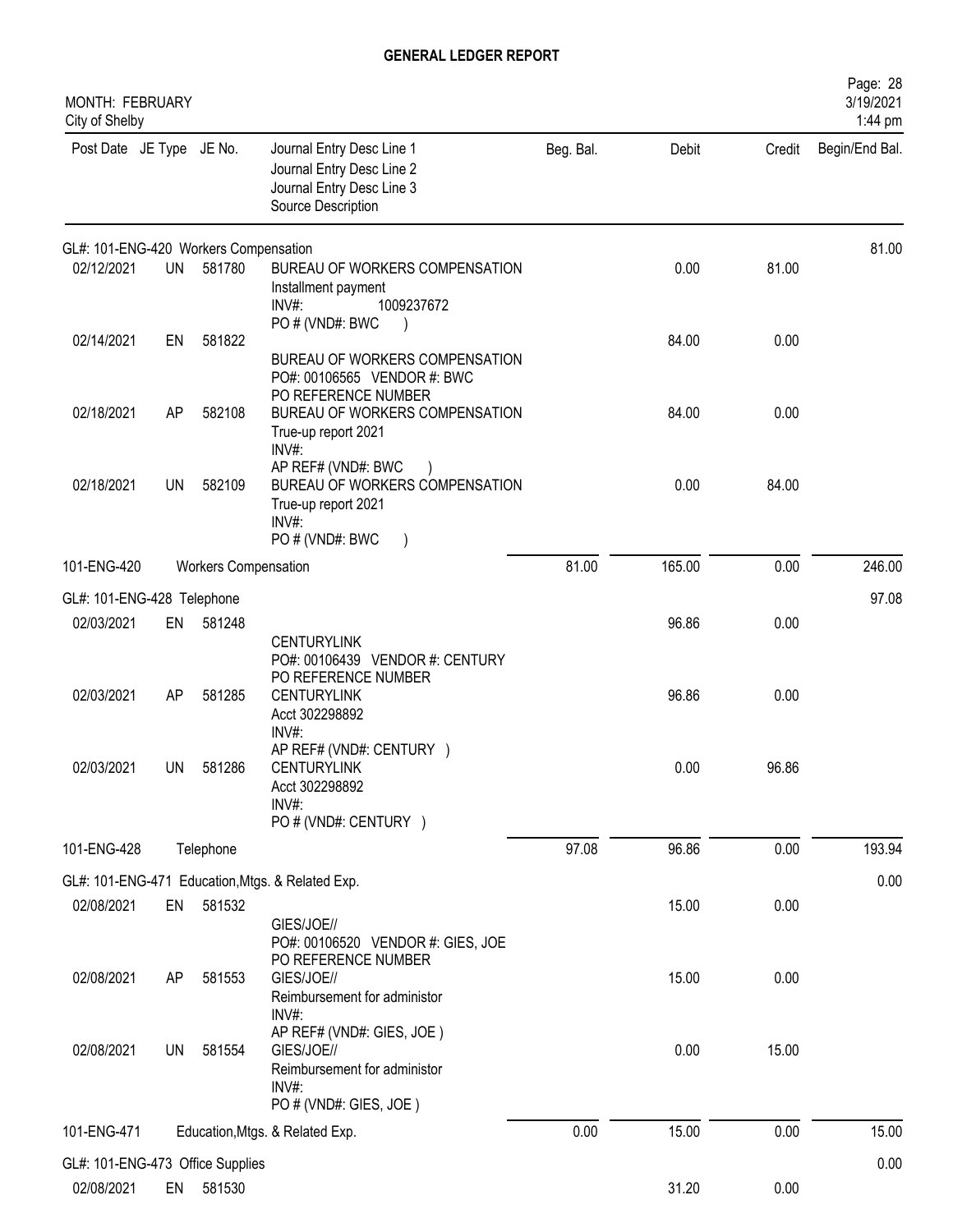| <b>MONTH: FEBRUARY</b><br>City of Shelby |           |                       |                                                                                                                                                                   |           |       |        | Page: 29<br>3/19/2021<br>1:44 pm |
|------------------------------------------|-----------|-----------------------|-------------------------------------------------------------------------------------------------------------------------------------------------------------------|-----------|-------|--------|----------------------------------|
| Post Date JE Type JE No.                 |           |                       | Journal Entry Desc Line 1<br>Journal Entry Desc Line 2<br>Journal Entry Desc Line 3<br>Source Description                                                         | Beg. Bal. | Debit | Credit | Begin/End Bal.                   |
| GL#: 101-ENG-473 Office Supplies         |           |                       |                                                                                                                                                                   |           |       |        | 0.00                             |
| 02/17/2021                               | AP        | 581884                | QUILL CORPORATION<br>PO#: 00106518 VENDOR #: QUILL CORP<br>PO REFERENCE NUMBER<br>QUILL CORPORATION<br>Various supplies                                           |           | 31.20 | 0.00   |                                  |
| 02/17/2021                               | <b>UN</b> | 581885                | $INV#$ :<br>14299219<br>AP REF# (VND#: QUILL CORP)<br><b>QUILL CORPORATION</b><br>Various supplies<br>INV#:<br>14299219<br>PO # (VND#: QUILL CORP)                |           | 0.00  | 31.20  |                                  |
| 101-ENG-473                              |           | Office Supplies       |                                                                                                                                                                   | 0.00      | 31.20 | 0.00   | 31.20                            |
| GL#: 101-ENG-484 Fuel, Autos-Equipment   |           |                       |                                                                                                                                                                   |           |       |        | 50.00                            |
| 02/11/2021                               | EN        | 581630                | COLE DISTRIBUTING INC.<br>PO#: 00106534 VENDOR #: COLE DISTR                                                                                                      |           | 20.00 | 0.00   |                                  |
| 02/11/2021                               | AP        | 581663                | PO REFERENCE NUMBER<br>COLE DISTRIBUTING INC.<br>Fuel cost January 2021                                                                                           |           | 20.00 | 0.00   |                                  |
| 02/11/2021                               | <b>UN</b> | 581664                | INV#:<br>AP REF# (VND#: COLE DISTR)<br>COLE DISTRIBUTING INC.<br>Fuel cost January 2021<br>INV#:<br>PO # (VND#: COLE DISTR)                                       |           | 0.00  | 20.00  |                                  |
| 101-ENG-484                              |           | Fuel, Autos-Equipment |                                                                                                                                                                   | 50.00     | 20.00 | 0.00   | 70.00                            |
| GL#: 101-ENG-486 Maintenance Equipment   |           |                       |                                                                                                                                                                   |           |       |        | 18.64                            |
| 02/11/2021                               | EN        | 581632                | MT BUSINESS TECHNOLOGIES, INC.<br>PO#: 00106536 VENDOR #: MT BUS TEC                                                                                              |           | 22.00 | 0.00   |                                  |
| 02/11/2021                               | AP        | 581685                | PO REFERENCE NUMBER<br>MT BUSINESS TECHNOLOGIES, INC.<br>Contract M-6079528-01<br>INV#:<br>IN4114709                                                              |           | 22.00 | 0.00   |                                  |
| 02/11/2021                               | UN        | 581686                | AP REF# (VND#: MT BUS TEC)<br>MT BUSINESS TECHNOLOGIES, INC.<br>Contract M-6079528-01                                                                             |           | 0.00  | 22.00  |                                  |
| 02/11/2021                               | AP.       | 581687                | INV#:<br>IN4114709<br>PO # (VND#: MT BUS TEC)<br>MT BUSINESS TECHNOLOGIES, INC.<br>Contract M-6079528-01                                                          |           | 3.54  | 0.00   |                                  |
| 02/11/2021                               | UN        | 581688                | $INV#$ :<br>IN4114709b<br>AP REF# (VND#: MT BUS TEC)<br>MT BUSINESS TECHNOLOGIES, INC.<br>Contract M-6079528-01<br>INV#:<br>IN4114709b<br>PO # (VND#: MT BUS TEC) |           | 0.00  | 3.54   |                                  |
| 101-ENG-486                              |           | Maintenance Equipment |                                                                                                                                                                   | 18.64     | 25.54 | 0.00   | 44.18                            |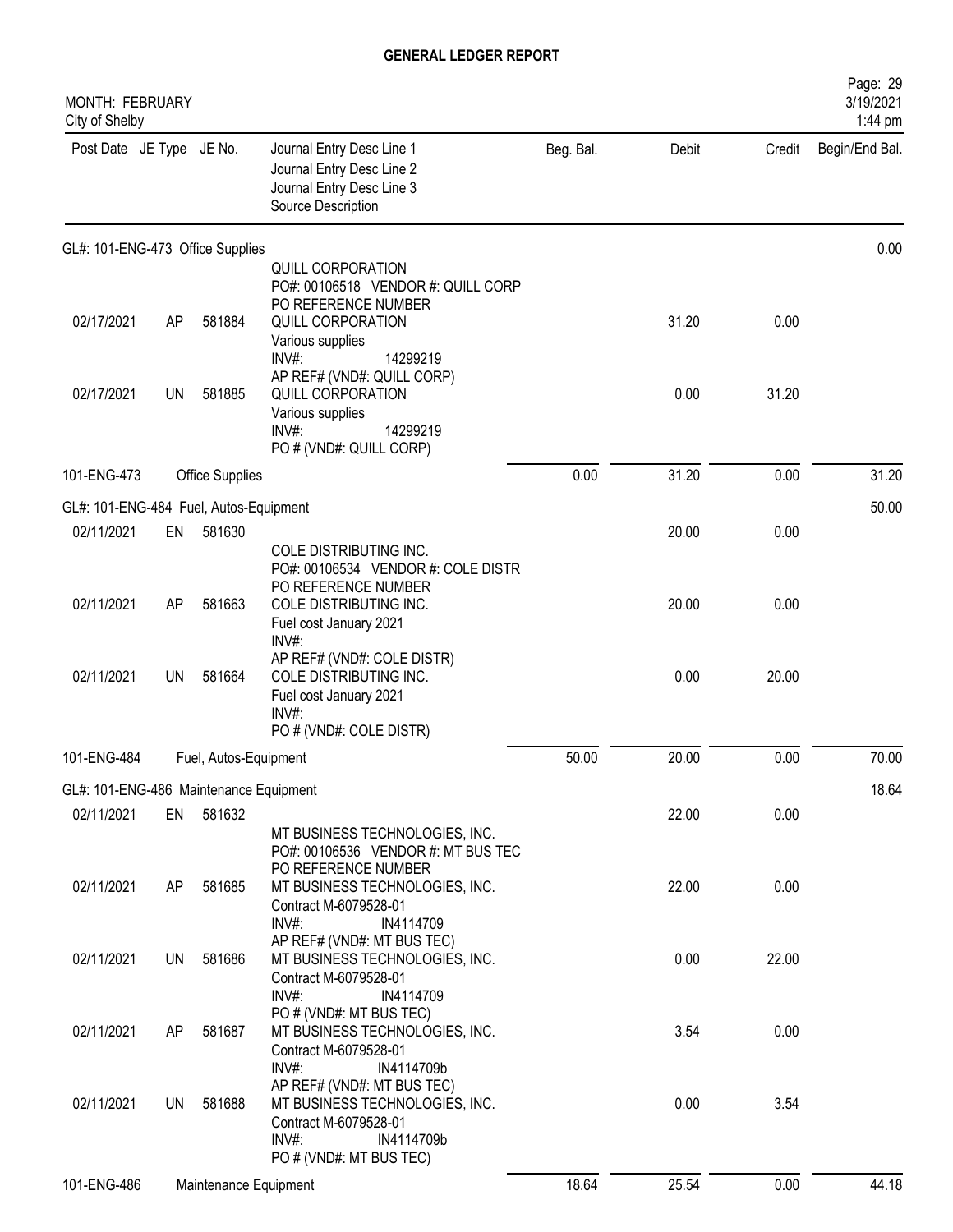| MONTH: FEBRUARY<br>City of Shelby |           |                  |                                                                                                                                                  |           |           |          | Page: 30<br>3/19/2021<br>1:44 pm |
|-----------------------------------|-----------|------------------|--------------------------------------------------------------------------------------------------------------------------------------------------|-----------|-----------|----------|----------------------------------|
| Post Date JE Type JE No.          |           |                  | Journal Entry Desc Line 1<br>Journal Entry Desc Line 2<br>Journal Entry Desc Line 3<br>Source Description                                        | Beg. Bal. | Debit     | Credit   | Begin/End Bal.                   |
| GL#: 101-ENG-500 Engineering      |           |                  |                                                                                                                                                  |           |           |          | 1,525.00                         |
| 02/08/2021                        | AP        | 581545           | F. E. KROCKA AND ASSOC. INC.<br>Contract engineering<br>INV#:<br>42786                                                                           |           | 1,125.00  | 0.00     |                                  |
| 02/08/2021                        | UN        | 581546           | AP REF# (VND#: KROCKA/F.E)<br>F. E. KROCKA AND ASSOC. INC.<br>Contract engineering<br>INV#:<br>42786<br>PO # (VND#: KROCKA/F.E)                  |           | 0.00      | 1,125.00 |                                  |
| 101-ENG-500                       |           | Engineering      |                                                                                                                                                  | 1,525.00  | 1,125.00  | 0.00     | 2,650.00                         |
| GL#: 101-ENG-501 Computer support |           |                  |                                                                                                                                                  |           |           |          | 0.00                             |
| 02/03/2021                        | AP        | 581183           | KING OFFICE SERVICE, INC.<br>Proactive laptop                                                                                                    |           | 204.00    | 0.00     |                                  |
| 02/03/2021                        | <b>UN</b> | 581184           | INV#:<br>MSP44372<br>AP REF# (VND#: KING OFFIC)<br>KING OFFICE SERVICE, INC.<br>Proactive laptop<br>INV#:<br>MSP44372<br>PO # (VND#: KING OFFIC) |           | 0.00      | 204.00   |                                  |
| 101-ENG-501                       |           | Computer support |                                                                                                                                                  | 0.00      | 204.00    | 0.00     | 204.00                           |
| GL#: 101-ENG-528 Postage          |           |                  |                                                                                                                                                  |           |           |          | 0.00                             |
| 02/22/2021                        | EN        | 582146           | HIATT/STACEY M.//                                                                                                                                |           | 1.50      | 0.00     |                                  |
| 02/22/2021                        | AP        | 582195           | PO#: 00106620 VENDOR #: HIATT/STAC<br>PO REFERENCE NUMBER<br>HIATT/STACEY M.//<br>Reimbursment for postage &<br>INV#:                            |           | 1.50      | 0.00     |                                  |
| 02/22/2021                        | UN        | 582196           | AP REF# (VND#: HIATT/STAC)<br>HIATT/STACEY M.//<br>Reimbursment for postage &<br>INV#:                                                           |           | 0.00      | 1.50     |                                  |
| 02/26/2021                        | AP        | 582608           | PO # (VND#: HIATT/STAC)<br>QUADIENT FINANCE USA INC<br>Postage purchased 1/20/21<br>INV#:                                                        |           | 10.00     | 0.00     |                                  |
| 02/26/2021                        | UN        | 582609           | AP REF# (VND#: QUADIENT F)<br>QUADIENT FINANCE USA INC<br>Postage purchased 1/20/21<br>$INV#$ :<br>PO # (VND#: QUADIENT F)                       |           | 0.00      | 10.00    |                                  |
| 101-ENG-528                       |           | Postage          |                                                                                                                                                  | 0.00      | 11.50     | 0.00     | 11.50                            |
| GL#: 101-FIR-400 Wages            |           |                  |                                                                                                                                                  |           |           |          | 71,659.92                        |
| 02/03/2021                        | EN        | 581169           |                                                                                                                                                  |           | 32,900.96 | 0.00     |                                  |
|                                   |           |                  | <b>CITY PAYROLL FUND</b><br>PO#: 00106435 VENDOR #: CITY PAYRO<br>PO REFERENCE NUMBER                                                            |           |           |          |                                  |
| 02/03/2021                        | AP        | 581193           | CITY PAYROLL FUND<br>Wages 1/17/21-1/30/21                                                                                                       |           | 32,900.96 | 0.00     |                                  |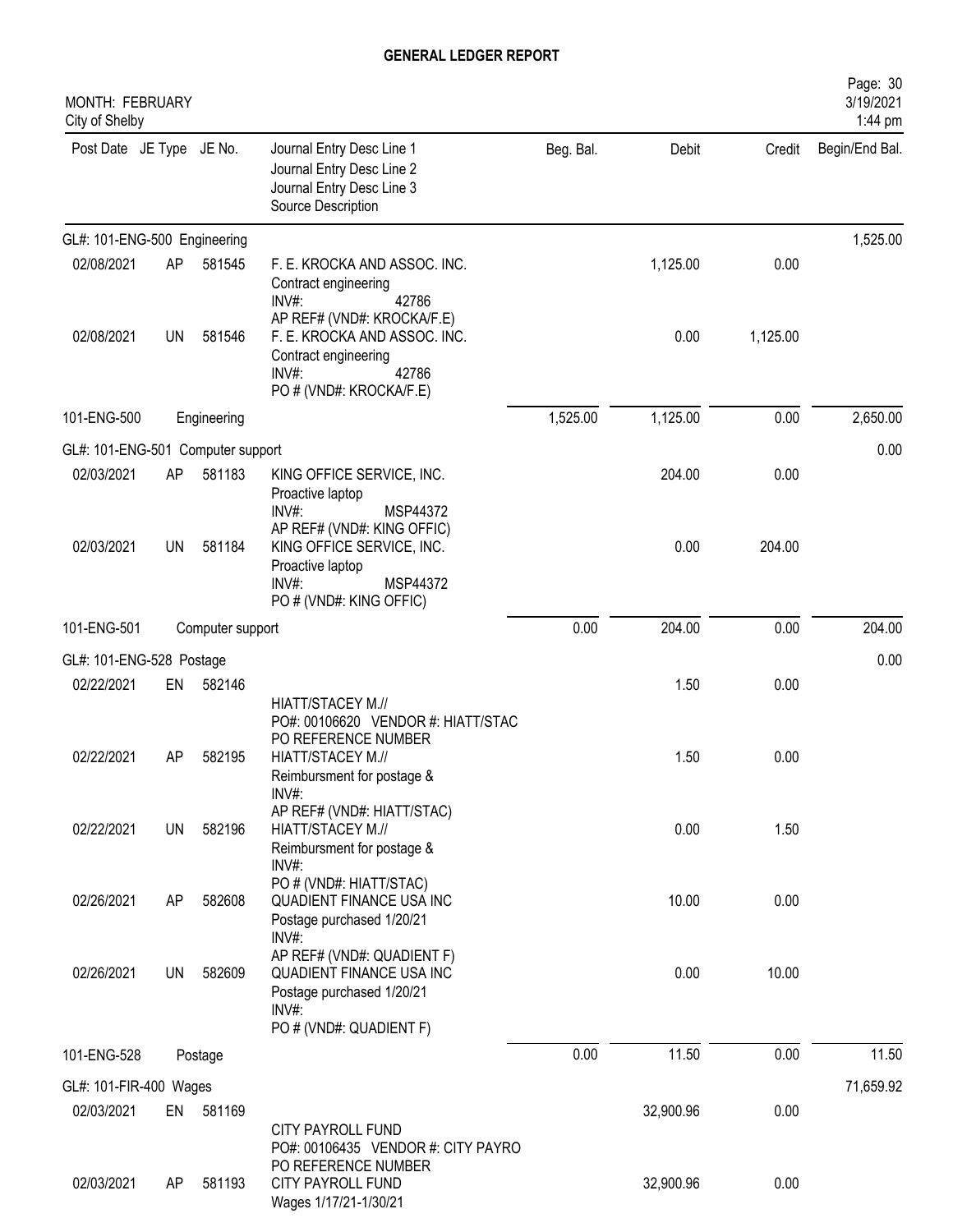| MONTH: FEBRUARY<br>City of Shelby    |           |                     |                                                                                                                                                                            |           |           |           | Page: 31<br>3/19/2021<br>1:44 pm |
|--------------------------------------|-----------|---------------------|----------------------------------------------------------------------------------------------------------------------------------------------------------------------------|-----------|-----------|-----------|----------------------------------|
| Post Date JE Type JE No.             |           |                     | Journal Entry Desc Line 1<br>Journal Entry Desc Line 2<br>Journal Entry Desc Line 3<br>Source Description                                                                  | Beg. Bal. | Debit     | Credit    | Begin/End Bal.                   |
| GL#: 101-FIR-400 Wages               |           |                     |                                                                                                                                                                            |           |           |           | 71,659.92                        |
| 02/03/2021                           | <b>UN</b> | 581194              | INV#:<br>AP REF# (VND#: CITY PAYRO)<br><b>CITY PAYROLL FUND</b><br>Wages 1/17/21-1/30/21<br>$INV#$ :                                                                       |           | 0.00      | 32,900.96 |                                  |
| 02/17/2021                           | EN        | 581842              | PO # (VND#: CITY PAYRO)                                                                                                                                                    |           | 32,309.37 | 0.00      |                                  |
| 02/17/2021                           | AP        | 581846              | <b>CITY PAYROLL FUND</b><br>PO#: 00106583 VENDOR #: CITY PAYRO<br>PO REFERENCE NUMBER<br><b>CITY PAYROLL FUND</b><br>Wages 1/31/21-2/13/21<br>INV#                         |           | 32,309.37 | 0.00      |                                  |
| 02/17/2021                           | <b>UN</b> | 581847              | AP REF# (VND#: CITY PAYRO)<br><b>CITY PAYROLL FUND</b><br>Wages 1/31/21-2/13/21<br>INV#:<br>PO # (VND#: CITY PAYRO)                                                        |           | 0.00      | 32,309.37 |                                  |
| 101-FIR-400                          | Wages     |                     |                                                                                                                                                                            | 71,659.92 | 65,210.33 | 0.00      | 136,870.25                       |
| GL#: 101-FIR-408 Part-Pay Fire Wages |           |                     |                                                                                                                                                                            |           |           |           | 499.20                           |
| 02/03/2021                           | EN        | 581169              |                                                                                                                                                                            |           | 948.48    | 0.00      |                                  |
| 02/03/2021                           | AP        | 581193              | <b>CITY PAYROLL FUND</b><br>PO#: 00106435 VENDOR #: CITY PAYRO<br>PO REFERENCE NUMBER<br>CITY PAYROLL FUND<br>Wages 1/17/21-1/30/21<br>INV#:<br>AP REF# (VND#: CITY PAYRO) |           | 948.48    | 0.00      |                                  |
| 02/03/2021                           | <b>UN</b> | 581194              | <b>CITY PAYROLL FUND</b><br>Wages 1/17/21-1/30/21<br>INV#<br>PO # (VND#: CITY PAYRO)                                                                                       |           | 0.00      | 948.48    |                                  |
| 101-FIR-408                          |           | Part-Pay Fire Wages |                                                                                                                                                                            | 499.20    | 948.48    | 0.00      | 1,447.68                         |
|                                      |           |                     | GL#: 101-FIR-415 Public Employees Retire.System                                                                                                                            |           |           |           | 13.97                            |
| 02/16/2021                           | EN        | 581826              | OH PUBLIC EMPLOYEES RETIREMENT                                                                                                                                             |           | 10.49     | 0.00      |                                  |
| 02/17/2021                           | AP        | 581862              | PO#: 00106567 VENDOR #: OPERS<br>PO REFERENCE NUMBER<br>OH PUBLIC EMPLOYEES RETIREMENT<br>Employer portion 12/20/20-<br>$INV#$ :                                           |           | 10.49     | 0.00      |                                  |
| 02/17/2021                           | <b>UN</b> | 581863              | AP REF# (VND#: OPERS<br>OH PUBLIC EMPLOYEES RETIREMENT<br>Employer portion 12/20/20-<br>$INV#$ :<br>PO # (VND#: OPERS<br>$\lambda$                                         |           | 0.00      | 10.49     |                                  |
| 101-FIR-415                          |           |                     | Public Employees Retire.System                                                                                                                                             | 13.97     | 10.49     | 0.00      | 24.46                            |
| GL#: 101-FIR-417 FICA                |           |                     |                                                                                                                                                                            |           |           |           | 1,011.85                         |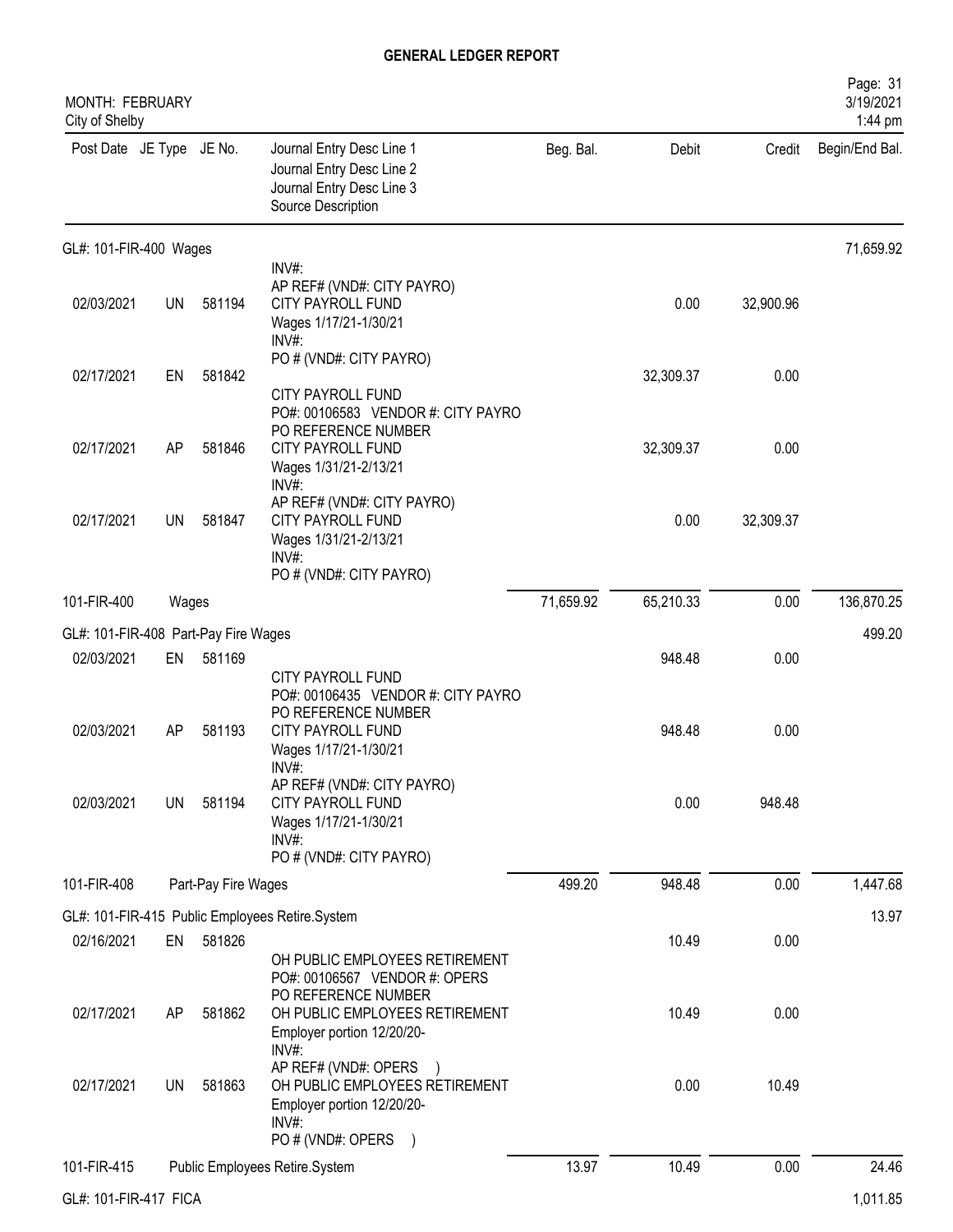| MONTH: FEBRUARY<br>City of Shelby |             |                 |                                                                                                             |           |           |           | Page: 32<br>3/19/2021<br>1:44 pm |
|-----------------------------------|-------------|-----------------|-------------------------------------------------------------------------------------------------------------|-----------|-----------|-----------|----------------------------------|
| Post Date JE Type JE No.          |             |                 | Journal Entry Desc Line 1<br>Journal Entry Desc Line 2<br>Journal Entry Desc Line 3<br>Source Description   | Beg. Bal. | Debit     | Credit    | Begin/End Bal.                   |
| GL#: 101-FIR-417 FICA             |             |                 |                                                                                                             |           |           |           | 1,011.85                         |
| 02/03/2021                        | EN          | 581170          | PAYROLL FUND<br>PO#: 00106436 VENDOR #: PAYROLL FU<br>PO REFERENCE NUMBER                                   |           | 502.71    | 0.00      |                                  |
| 02/03/2021                        | AP          | 581195          | PAYROLL FUND<br>FICA 1/17/21-1/30/21<br>INV#:                                                               |           | 502.71    | 0.00      |                                  |
| 02/03/2021                        | UN          | 581196          | AP REF# (VND#: PAYROLL FU)<br>PAYROLL FUND<br>FICA 1/17/21-1/30/21<br>$INV#$ :                              |           | 0.00      | 502.71    |                                  |
| 02/17/2021                        | EN          | 581843          | PO # (VND#: PAYROLL FU)<br>PAYROLL FUND<br>PO#: 00106584 VENDOR #: PAYROLL FU                               |           | 434.46    | 0.00      |                                  |
| 02/17/2021                        | AP          | 581844          | PO REFERENCE NUMBER<br>PAYROLL FUND<br>FICA 1/31/21-2/13/21<br>INV#:                                        |           | 434.46    | 0.00      |                                  |
| 02/17/2021                        | <b>UN</b>   | 581845          | AP REF# (VND#: PAYROLL FU)<br>PAYROLL FUND<br>FICA 1/31/21-2/13/21<br>$INV#$ :<br>PO # (VND#: PAYROLL FU)   |           | 0.00      | 434.46    |                                  |
| 101-FIR-417                       | <b>FICA</b> |                 |                                                                                                             | 1,011.85  | 937.17    | 0.00      | 1,949.02                         |
| GL#: 101-FIR-418 Hospitalization  |             |                 |                                                                                                             |           |           |           | 20,593.63                        |
| 02/03/2021                        |             | AP 581191       | JEFFERSON HEALTH PLAN<br>Acct 19-OME095 Feb 2021<br>$INV#$ :                                                |           | 20,593.63 | 0.00      |                                  |
| 02/03/2021                        |             | UN 581192       | AP REF# (VND#: JEFFERSON)<br>JEFFERSON HEALTH PLAN<br>Acct 19-OME095 Feb 2021<br>$INV#$ :                   |           | 0.00      | 20,593.63 |                                  |
| 02/22/2021                        | EN          | 582144          | PO # (VND#: JEFFERSON)<br>JEFFERSON HEALTH PLAN<br>PO#: 00106618 VENDOR #: JEFFERSON<br>PO REFERENCE NUMBER |           | 20,593.63 | 0.00      |                                  |
| 101-FIR-418                       |             | Hospitalization |                                                                                                             | 20,593.63 | 20,593.63 | 0.00      | 41,187.26                        |
| GL#: 101-FIR-419 Life Insurance   |             |                 |                                                                                                             |           |           |           | 156.00                           |
| 02/03/2021                        |             | EN 581246       | AMERICAN UNITED LIFE INS CO<br>PO#: 00106437 VENDOR #: AMERICAN U                                           |           | 156.00    | 0.00      |                                  |
| 02/03/2021                        | AP          | 581289          | PO REFERENCE NUMBER<br>AMERICAN UNITED LIFE INS CO<br>policy G 00608125-0002-000<br>$INV#$ :                |           | 156.00    | 0.00      |                                  |
| 02/03/2021                        | UN I        | 581290          | AP REF# (VND#: AMERICAN U)<br>AMERICAN UNITED LIFE INS CO                                                   |           | 0.00      | 156.00    |                                  |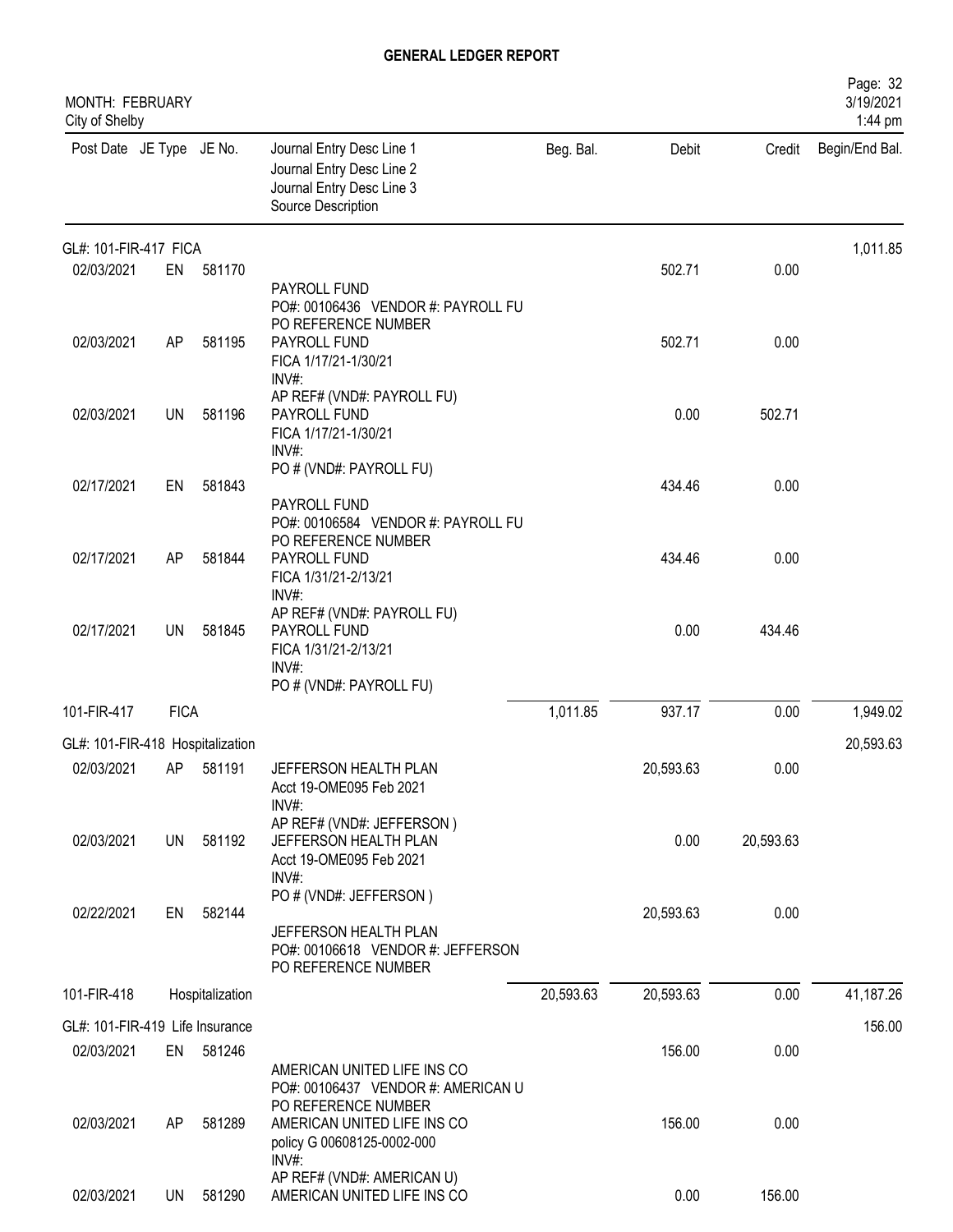| <b>MONTH: FEBRUARY</b><br>City of Shelby |           |                             |                                                                                                             |           |          |          | Page: 33<br>3/19/2021<br>1:44 pm |
|------------------------------------------|-----------|-----------------------------|-------------------------------------------------------------------------------------------------------------|-----------|----------|----------|----------------------------------|
| Post Date JE Type JE No.                 |           |                             | Journal Entry Desc Line 1<br>Journal Entry Desc Line 2<br>Journal Entry Desc Line 3<br>Source Description   | Beg. Bal. | Debit    |          | Credit Begin/End Bal.            |
| GL#: 101-FIR-419 Life Insurance          |           |                             |                                                                                                             |           |          |          | 156.00                           |
|                                          |           |                             | policy G 00608125-0002-000<br>$INV#$ :<br>PO # (VND#: AMERICAN U)                                           |           |          |          |                                  |
| 101-FIR-419                              |           | Life Insurance              |                                                                                                             | 156.00    | 156.00   | 0.00     | 312.00                           |
| GL#: 101-FIR-420 Workers Compensation    |           |                             |                                                                                                             |           |          |          | 1,250.00                         |
| 02/08/2021                               | EN        | 581510                      |                                                                                                             |           | 1,250.00 | 0.00     |                                  |
|                                          |           |                             | BUREAU OF WORKERS COMPENSATION<br>PO#: 00106498 VENDOR #: BWC<br>PO REFERENCE NUMBER                        |           |          |          |                                  |
| 02/12/2021                               | AP        | 581779                      | BUREAU OF WORKERS COMPENSATION<br>Installment payment<br>$INV#$ :<br>1009237672                             |           | 1,250.00 | 0.00     |                                  |
| 02/12/2021                               | UN        | 581780                      | AP REF# (VND#: BWC<br>BUREAU OF WORKERS COMPENSATION<br>Installment payment<br>INV#:<br>1009237672          |           | 0.00     | 1,250.00 |                                  |
| 02/14/2021                               | EN        | 581822                      | PO # (VND#: BWC                                                                                             |           | 1,188.00 | 0.00     |                                  |
|                                          |           |                             | BUREAU OF WORKERS COMPENSATION<br>PO#: 00106565 VENDOR #: BWC<br>PO REFERENCE NUMBER                        |           |          |          |                                  |
| 02/18/2021                               | AP        | 582108                      | BUREAU OF WORKERS COMPENSATION<br>True-up report 2021<br>INV#:                                              |           | 1,188.00 | 0.00     |                                  |
| 02/18/2021                               | <b>UN</b> | 582109                      | AP REF# (VND#: BWC<br>BUREAU OF WORKERS COMPENSATION<br>True-up report 2021<br>INV#:<br>PO # (VND#: BWC     |           | 0.00     | 1,188.00 |                                  |
| 101-FIR-420                              |           | <b>Workers Compensation</b> |                                                                                                             | 1,250.00  | 2,438.00 | 0.00     | 3,688.00                         |
| GL#: 101-FIR-421 Unemployment            |           |                             |                                                                                                             |           |          |          | 0.00                             |
| 02/23/2021                               | EN        | 582162                      |                                                                                                             |           | 12.42    | 0.00     |                                  |
|                                          |           |                             | OHIO DEPT. OF JOB & FAMILY SER<br>PO#: 00106636 VENDOR #: ODJFS<br>PO REFERENCE NUMBER                      |           |          |          |                                  |
| 02/23/2021                               | AP        | 582271                      | OHIO DEPT. OF JOB & FAMILY SER<br>acct 0803787-00-9<br>INV#:                                                |           | 12.42    | 0.00     |                                  |
| 02/23/2021                               | <b>UN</b> | 582272                      | AP REF# (VND#: ODJFS )<br>OHIO DEPT. OF JOB & FAMILY SER<br>acct 0803787-00-9<br>INV#:<br>PO # (VND#: ODJFS |           | 0.00     | 12.42    |                                  |
| 101-FIR-421                              |           | Unemployment                |                                                                                                             | 0.00      | 12.42    | 0.00     | 12.42                            |
| GL#: 101-FIR-425 Natural Gas             |           |                             |                                                                                                             |           |          |          | 752.68                           |
| 02/17/2021                               | AP        | 581852                      | <b>COLUMBIA GAS</b><br>acct 124015720030006                                                                 |           | 845.72   | 0.00     |                                  |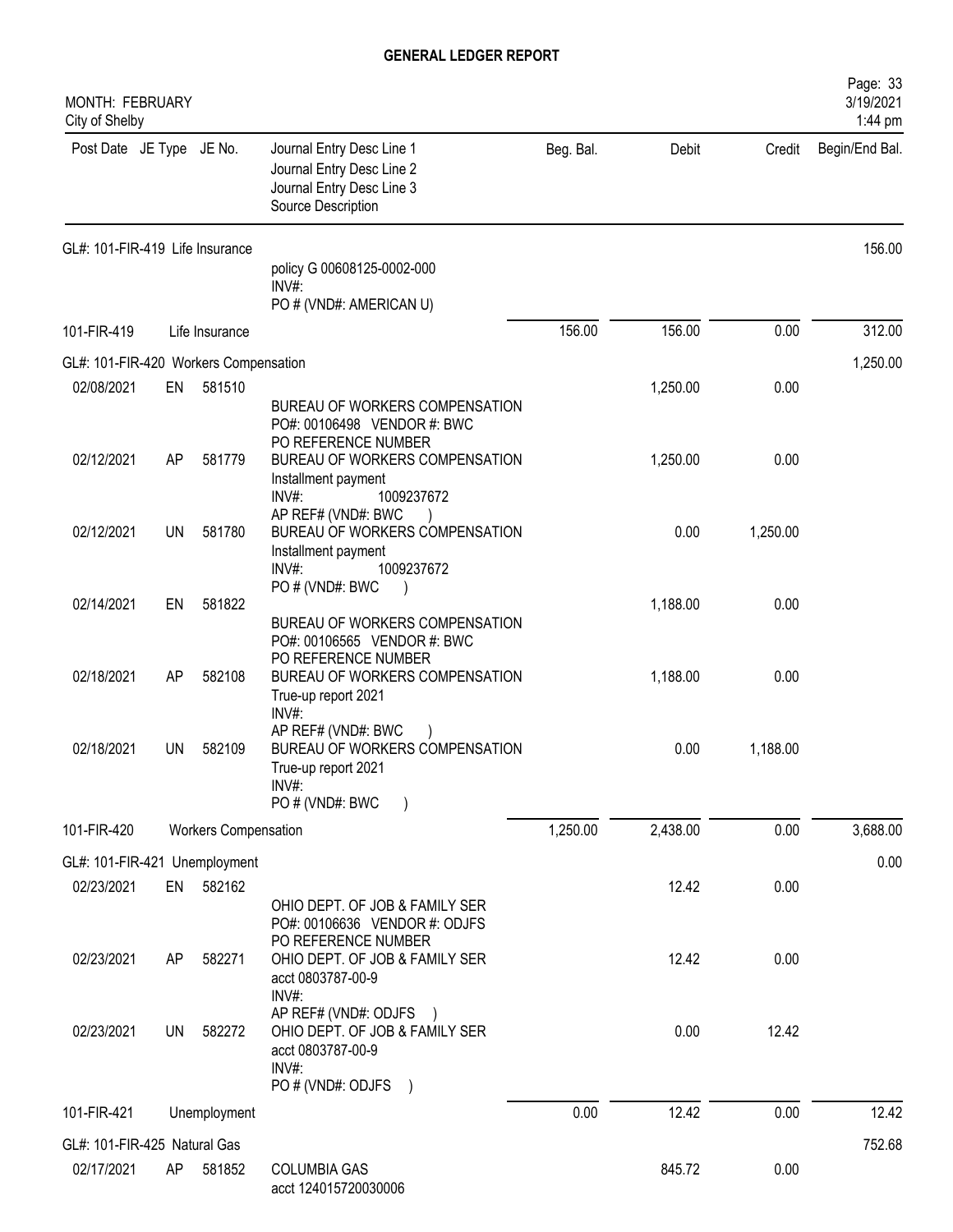| MONTH: FEBRUARY<br>City of Shelby |           |             |                                                                                                                                                                              |           |          |        | Page: 34<br>3/19/2021<br>1:44 pm |
|-----------------------------------|-----------|-------------|------------------------------------------------------------------------------------------------------------------------------------------------------------------------------|-----------|----------|--------|----------------------------------|
| Post Date JE Type JE No.          |           |             | Journal Entry Desc Line 1<br>Journal Entry Desc Line 2<br>Journal Entry Desc Line 3<br>Source Description                                                                    | Beg. Bal. | Debit    | Credit | Begin/End Bal.                   |
| GL#: 101-FIR-425 Natural Gas      |           |             |                                                                                                                                                                              |           |          |        | 752.68                           |
| 02/17/2021                        | <b>UN</b> | 581853      | INV#:<br>34923<br>AP REF# (VND#: COL. GAS)<br><b>COLUMBIA GAS</b><br>acct 124015720030006<br>$INV#$ :<br>34923                                                               |           | 0.00     | 900.00 |                                  |
| 02/19/2021                        | EN        | 582118      | PO # (VND#: COL. GAS)<br><b>COLUMBIA GAS</b><br>PO#: 00106606 VENDOR #: COL. GAS<br>PO REFERENCE NUMBER                                                                      |           | 900.00   | 0.00   |                                  |
| 101-FIR-425                       |           | Natural Gas |                                                                                                                                                                              | 752.68    | 845.72   | 0.00   | 1,598.40                         |
| GL#: 101-FIR-428 Telephone        |           |             |                                                                                                                                                                              |           |          |        | 272.68                           |
| 02/03/2021                        | EN        | 581248      | <b>CENTURYLINK</b><br>PO#: 00106439 VENDOR #: CENTURY<br>PO REFERENCE NUMBER                                                                                                 |           | 274.49   | 0.00   |                                  |
| 02/03/2021                        | EN        | 581249      | <b>SPRINT</b><br>PO#: 00106440 VENDOR #: SPRINT LOC                                                                                                                          |           | 21.90    | 0.00   |                                  |
| 02/03/2021                        | AP        | 581283      | PO REFERENCE NUMBER<br><b>SPRINT</b><br>acct 838001017<br>$INV#$ :<br>838001017-238                                                                                          |           | 21.90    | 0.00   |                                  |
| 02/03/2021                        | <b>UN</b> | 581284      | AP REF# (VND#: SPRINT LOC)<br><b>SPRINT</b><br>acct 838001017<br>INV#:<br>838001017-238                                                                                      |           | 0.00     | 21.90  |                                  |
| 02/03/2021                        | AP        | 581285      | PO # (VND#: SPRINT LOC)<br><b>CENTURYLINK</b><br>Acct 302298892<br>$INV#$ :                                                                                                  |           | 274.49   | 0.00   |                                  |
| 02/03/2021                        | <b>UN</b> | 581286      | AP REF# (VND#: CENTURY )<br><b>CENTURYLINK</b><br>Acct 302298892<br>INV#:                                                                                                    |           | 0.00     | 274.49 |                                  |
| 02/18/2021                        | AP        | 582038      | PO # (VND#: CENTURY )<br>CHARTER COMM HOLDINGS LLC<br>acct 01075-321600202-1001                                                                                              |           | 80.92    | 0.00   |                                  |
| 02/18/2021                        | <b>UN</b> | 582039      | $INV#$ :<br>321600202011621d<br>AP REF# (VND#: CHART COMM)<br>CHARTER COMM HOLDINGS LLC<br>acct 01075-321600202-1001<br>INV#:<br>321600202011621d<br>PO # (VND#: CHART COMM) |           | 0.00     | 80.92  |                                  |
| 101-FIR-428                       |           | Telephone   |                                                                                                                                                                              | 272.68    | 377.31   | 0.00   | 649.99                           |
|                                   |           |             | GL#: 101-FIR-435 Property and Liability Insuran                                                                                                                              |           |          |        | 0.00                             |
| 02/25/2021                        |           | EN 582413   | AUTO-OWNERS INSURANCE<br>PO#: 00106650 VENDOR #: AUTO-OWNER                                                                                                                  |           | 2,330.00 | 0.00   |                                  |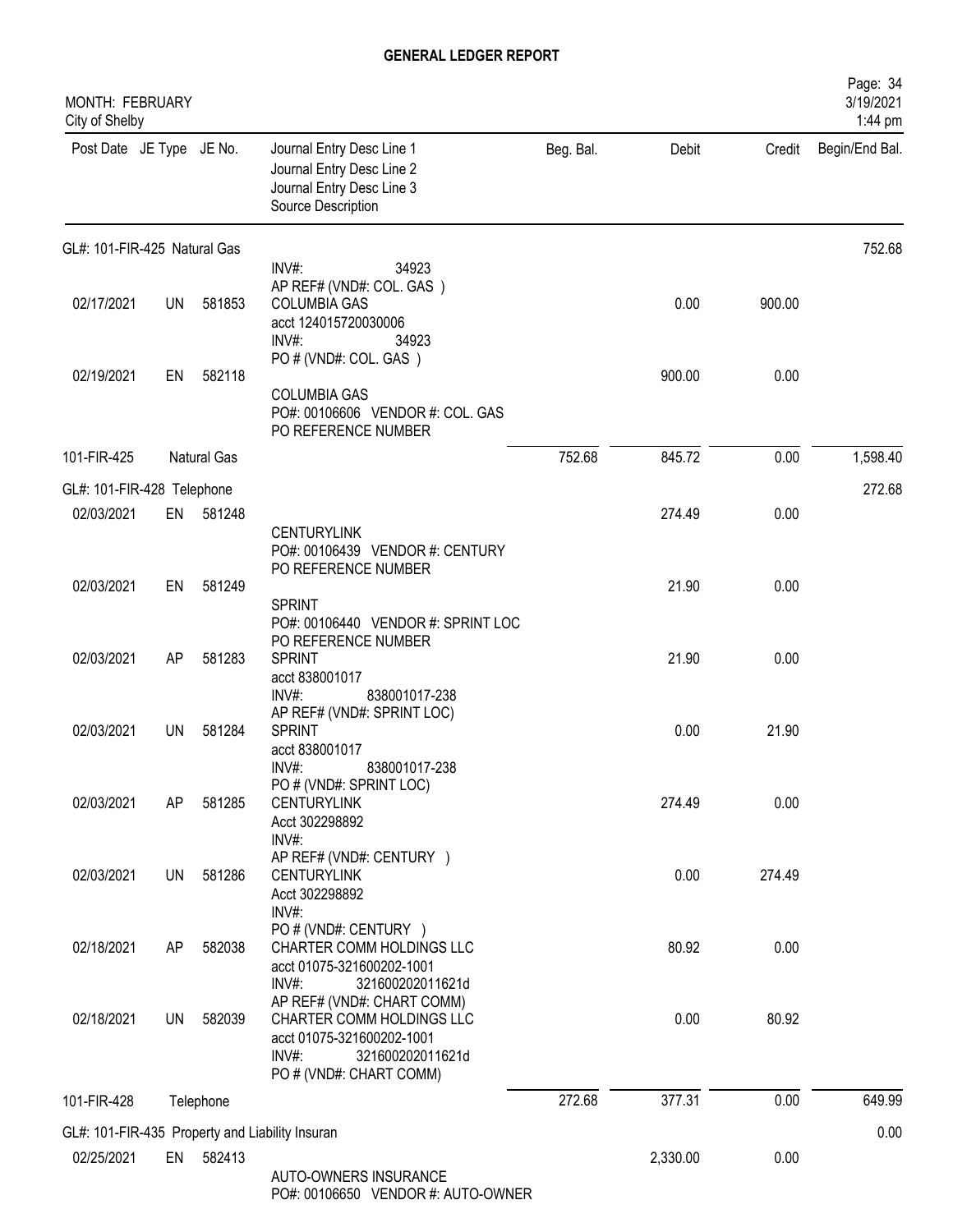| <b>MONTH: FEBRUARY</b><br>City of Shelby |           |                       |                                                                                                                                                |           |          |          | Page: 35<br>3/19/2021<br>1:44 pm |
|------------------------------------------|-----------|-----------------------|------------------------------------------------------------------------------------------------------------------------------------------------|-----------|----------|----------|----------------------------------|
| Post Date JE Type JE No.                 |           |                       | Journal Entry Desc Line 1<br>Journal Entry Desc Line 2<br>Journal Entry Desc Line 3<br>Source Description                                      | Beg. Bal. | Debit    | Credit   | Begin/End Bal.                   |
|                                          |           |                       | GL#: 101-FIR-435 Property and Liability Insuran                                                                                                |           |          |          | 0.00                             |
| 02/25/2021                               | AP        | 582480                | PO REFERENCE NUMBER<br>AUTO-OWNERS INSURANCE<br>policy 4100520982<br>11018564-140036479<br>INV#:                                               |           | 2,330.00 | 0.00     |                                  |
| 02/25/2021                               | <b>UN</b> | 582481                | AP REF# (VND#: AUTO-OWNER)<br>AUTO-OWNERS INSURANCE<br>policy 4100520982<br>11018564-140036479<br>INV#:<br>PO # (VND#: AUTO-OWNER)             |           | 0.00     | 2,330.00 |                                  |
| 101-FIR-435                              |           |                       | Property and Liability Insuran                                                                                                                 | 0.00      | 2,330.00 | 0.00     | 2,330.00                         |
| GL#: 101-FIR-484 Fuel, Autos-Equipment   |           |                       |                                                                                                                                                |           |          |          | 600.00                           |
| 02/03/2021                               | AP        | 581185                | THOMPSON/MICHAEL//<br>Reimbursement for gas<br>INV#:                                                                                           |           | 14.78    | 0.00     |                                  |
| 02/03/2021                               | UN        | 581186                | AP REF# (VND#: THOMPSON/M)<br>THOMPSON/MICHAEL//<br>Reimbursement for gas<br>INV#:                                                             |           | 0.00     | 14.78    |                                  |
| 02/11/2021                               | EN        | 581630                | PO # (VND#: THOMPSON/M)<br>COLE DISTRIBUTING INC.                                                                                              |           | 500.00   | 0.00     |                                  |
| 02/11/2021                               | AP        | 581663                | PO#: 00106534 VENDOR #: COLE DISTR<br>PO REFERENCE NUMBER<br>COLE DISTRIBUTING INC.<br>Fuel cost January 2021<br>INV#:                         |           | 500.00   | 0.00     |                                  |
| 02/11/2021                               | <b>UN</b> | 581664                | AP REF# (VND#: COLE DISTR)<br>COLE DISTRIBUTING INC.<br>Fuel cost January 2021<br>INV#:                                                        |           | 0.00     | 500.00   |                                  |
| 02/26/2021                               | EN        | 582522                | PO # (VND#: COLE DISTR)<br><b>BRAUN INDUSTRIES INC</b><br>PO#: 00106695 VENDOR #: BRAUN IND<br>PO REFERENCE NUMBER                             |           | 7,003.58 | 0.00     |                                  |
| 101-FIR-484                              |           | Fuel, Autos-Equipment |                                                                                                                                                | 600.00    | 514.78   | 0.00     | 1,114.78                         |
|                                          |           |                       | GL#: 101-FIR-507 Maintenance Building/Grounds                                                                                                  |           |          |          | 0.00                             |
| 02/08/2021                               | EN        | 581535                | REED/MICHAEL S.//<br>PO#: 00106523 VENDOR #: REED/MICHA                                                                                        |           | 3,310.00 | 0.00     |                                  |
| 02/11/2021                               | EN        | 581643                | PO REFERENCE NUMBER<br>REED/MICHAEL S.//                                                                                                       |           | 1,155.00 | 0.00     |                                  |
| 02/17/2021                               | AP        | 581878                | PO#: 00106547 VENDOR #: REED/MICHA<br>PO REFERENCE NUMBER<br>REED/MICHAEL S.//<br>Lawn care per schedule<br>INV#<br>AP REF# (VND#: REED/MICHA) |           | 1,155.00 | 0.00     |                                  |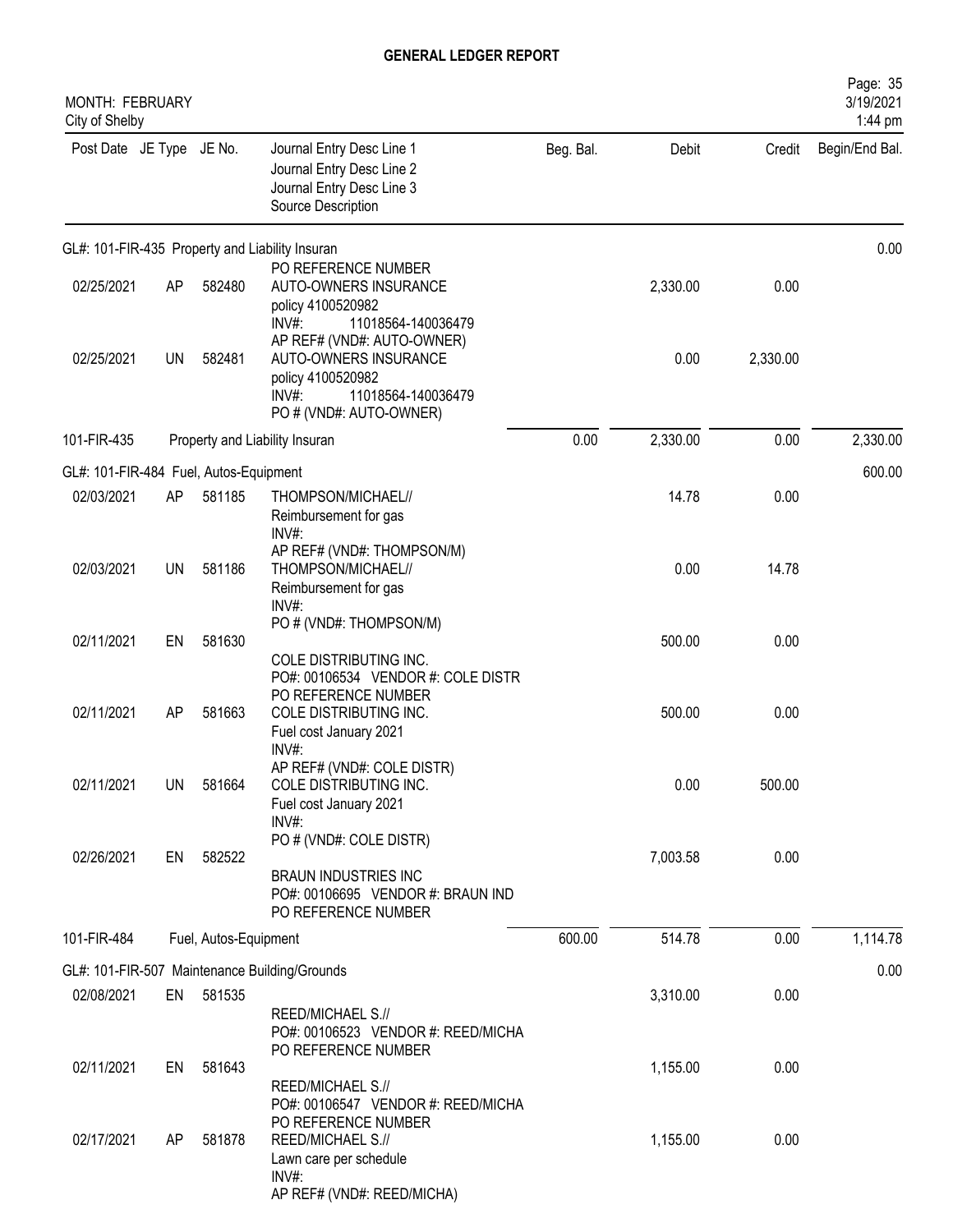| Journal Entry Desc Line 1<br>Beg. Bal.<br>Post Date JE Type JE No.<br>Debit<br>Credit<br>Begin/End Bal.<br>Journal Entry Desc Line 2<br>Journal Entry Desc Line 3 |
|-------------------------------------------------------------------------------------------------------------------------------------------------------------------|
| Source Description                                                                                                                                                |
| 0.00<br>GL#: 101-FIR-507 Maintenance Building/Grounds                                                                                                             |
| 02/17/2021<br>0.00<br><b>UN</b><br>581879<br>REED/MICHAEL S.//<br>1,155.00<br>Lawn care per schedule<br>$INV#$ :                                                  |
| PO # (VND#: REED/MICHA)<br>3,310.00<br>02/17/2021<br>581880<br>REED/MICHAEL S.//<br>0.00<br>AP<br>Lawn care per schedule<br>$INV#$ :                              |
| AP REF# (VND#: REED/MICHA)<br>02/17/2021<br><b>UN</b><br>581881<br>0.00<br>3,310.00<br>REED/MICHAEL S.//<br>Lawn care per schedule<br>$INV#$ :                    |
| PO # (VND#: REED/MICHA)                                                                                                                                           |
| 0.00<br>4,465.00<br>0.00<br>4,465.00<br>101-FIR-507<br>Maintenance Building/Grounds                                                                               |
| 0.00<br>GL#: 101-FIR-528 Postage<br>8.25<br>02/22/2021<br>582146<br>0.00<br>EN                                                                                    |
| HIATT/STACEY M.//<br>PO#: 00106620 VENDOR #: HIATT/STAC<br>PO REFERENCE NUMBER                                                                                    |
| 8.25<br>02/22/2021<br>HIATT/STACEY M.//<br>0.00<br>AP<br>582195<br>Reimbursment for postage &<br>INV#:                                                            |
| AP REF# (VND#: HIATT/STAC)<br>0.00<br>8.25<br>02/22/2021<br><b>UN</b><br>582196<br>HIATT/STACEY M.//<br>Reimbursment for postage &<br>$INV#$ :                    |
| PO # (VND#: HIATT/STAC)<br>02/26/2021<br>65.00<br>0.00<br>AΡ<br>582608<br>QUADIENT FINANCE USA INC<br>Postage purchased 1/20/21<br>INV#:                          |
| AP REF# (VND#: QUADIENT F)<br>0.00<br>02/26/2021<br>582609<br>QUADIENT FINANCE USA INC<br>65.00<br><b>UN</b><br>Postage purchased 1/20/21<br>INV#:                |
| PO # (VND#: QUADIENT F)<br>0.00<br>73.25<br>73.25<br>0.00<br>101-FIR-528<br>Postage                                                                               |
| GL#: 101-FIR-531 Miscellaneous<br>547.40                                                                                                                          |
| 581247<br>11.09<br>0.00<br>02/03/2021<br>EN<br>AUTOMATIC DATA PROCESSING<br>PO#: 00106438 VENDOR #: ADP                                                           |
| PO REFERENCE NUMBER<br>11.09<br>02/03/2021<br>581287<br>AUTOMATIC DATA PROCESSING<br>0.00<br>AP<br>4th quarter 2020 reports<br>INV#:<br>573564929                 |
| AP REF# (VND#: ADP<br>11.09<br>02/03/2021<br>AUTOMATIC DATA PROCESSING<br>0.00<br>UN<br>581288<br>4th quarter 2020 reports<br>INV#:<br>573564929                  |
| PO # (VND#: ADP<br>02/11/2021<br>581627<br>59.35<br>0.00<br>EN                                                                                                    |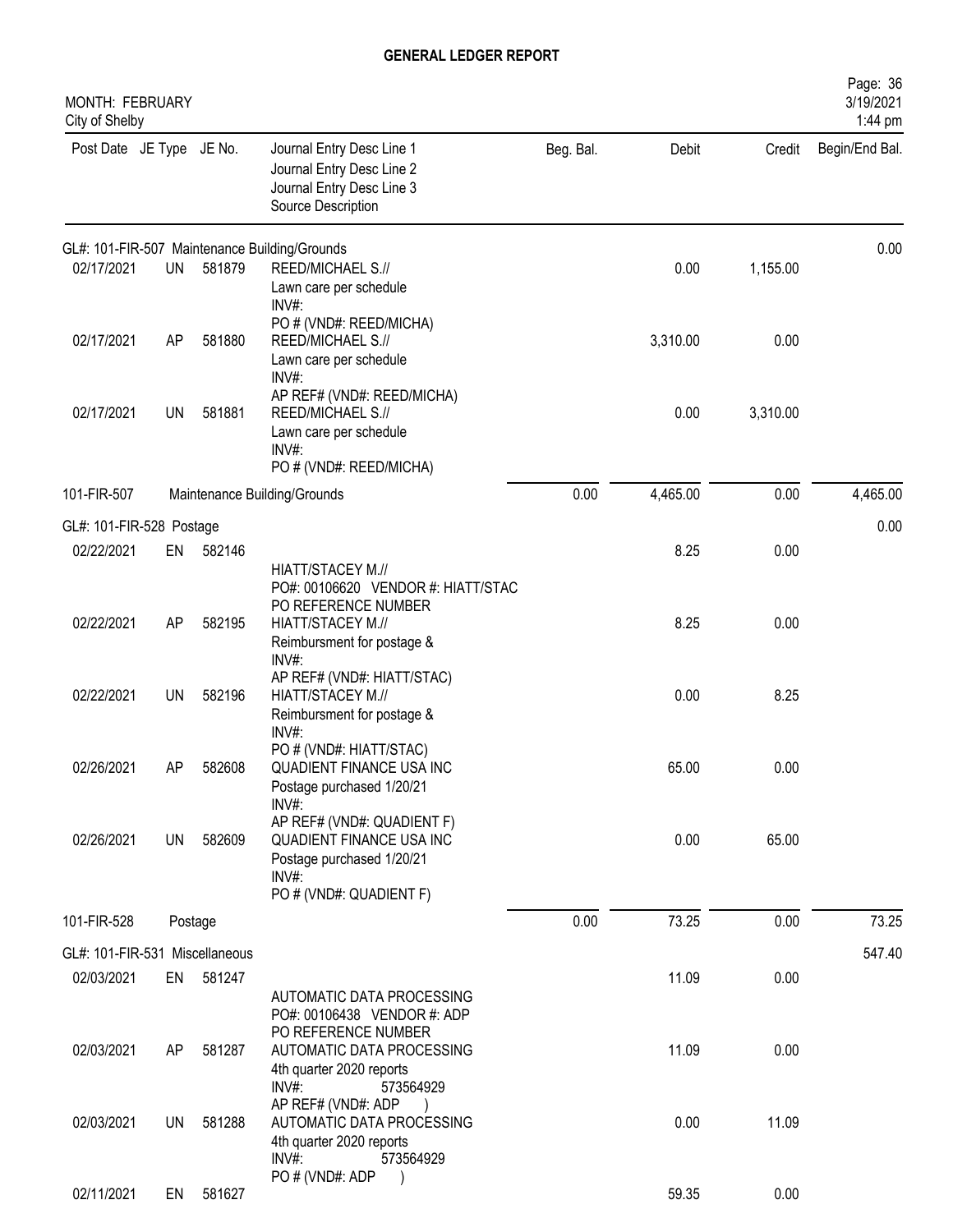| MONTH: FEBRUARY<br>City of Shelby |           |        |                                                                                                           |           |        |        | Page: 37<br>3/19/2021<br>1:44 pm |
|-----------------------------------|-----------|--------|-----------------------------------------------------------------------------------------------------------|-----------|--------|--------|----------------------------------|
| Post Date JE Type JE No.          |           |        | Journal Entry Desc Line 1<br>Journal Entry Desc Line 2<br>Journal Entry Desc Line 3<br>Source Description | Beg. Bal. | Debit  | Credit | Begin/End Bal.                   |
| GL#: 101-FIR-531 Miscellaneous    |           |        |                                                                                                           |           |        |        | 547.40                           |
|                                   |           |        | AUTOMATIC DATA PROCESSING<br>PO#: 00106531 VENDOR #: ADP                                                  |           |        |        |                                  |
|                                   |           |        | PO REFERENCE NUMBER                                                                                       |           |        |        |                                  |
| 02/11/2021                        | AP        | 581701 | AUTOMATIC DATA PROCESSING<br>Processing charges 1/30/21                                                   |           | 59.35  | 0.00   |                                  |
|                                   |           |        | $INV#$ :<br>573935132                                                                                     |           |        |        |                                  |
| 02/11/2021                        | <b>UN</b> | 581702 | AP REF# (VND#: ADP<br>AUTOMATIC DATA PROCESSING                                                           |           | 0.00   | 59.35  |                                  |
|                                   |           |        | Processing charges 1/30/21                                                                                |           |        |        |                                  |
|                                   |           |        | $INV#$ :<br>573935132<br>PO # (VND#: ADP                                                                  |           |        |        |                                  |
| 02/16/2021                        | EN        | 581825 |                                                                                                           |           | 67.17  | 0.00   |                                  |
|                                   |           |        | AUTOMATIC DATA PROCESSING<br>PO#: 00106566 VENDOR #: ADP                                                  |           |        |        |                                  |
|                                   |           |        | PO REFERENCE NUMBER                                                                                       |           |        |        |                                  |
| 02/17/2021                        | AP        | 581864 | AUTOMATIC DATA PROCESSING                                                                                 |           | 67.17  | 0.00   |                                  |
|                                   |           |        | Human Capital monthly charges<br>INV#:<br>574414988                                                       |           |        |        |                                  |
| 02/17/2021                        | UN        | 581865 | AP REF# (VND#: ADP<br>AUTOMATIC DATA PROCESSING                                                           |           | 0.00   | 67.17  |                                  |
|                                   |           |        | Human Capital monthly charges                                                                             |           |        |        |                                  |
|                                   |           |        | $INV#$ :<br>574414988                                                                                     |           |        |        |                                  |
| 02/18/2021                        | EN        | 581964 | PO#(VND#: ADP                                                                                             |           | 192.44 | 0.00   |                                  |
|                                   |           |        | AUTOMATIC DATA PROCESSING                                                                                 |           |        |        |                                  |
|                                   |           |        | PO#: 00106585 VENDOR #: ADP<br>PO REFERENCE NUMBER                                                        |           |        |        |                                  |
| 02/18/2021                        | EN.       | 581966 |                                                                                                           |           | 50.00  | 0.00   |                                  |
|                                   |           |        | <b>SAMS CLUB</b><br>PO#: 00106587 VENDOR #: SAMS CLUB                                                     |           |        |        |                                  |
|                                   |           |        | PO REFERENCE NUMBER                                                                                       |           |        |        |                                  |
| 02/18/2021                        | AP        | 582030 | <b>SAMS CLUB</b><br>Annual memebership dues                                                               |           | 50.00  | 0.00   |                                  |
|                                   |           |        | INV#:                                                                                                     |           |        |        |                                  |
| 02/18/2021                        | UN        | 582031 | AP REF# (VND#: SAMS CLUB)<br><b>SAMS CLUB</b>                                                             |           | 0.00   | 50.00  |                                  |
|                                   |           |        | Annual memebership dues                                                                                   |           |        |        |                                  |
|                                   |           |        | $INV#$ :<br>PO # (VND#: SAMS CLUB)                                                                        |           |        |        |                                  |
| 02/18/2021                        | AP        | 582048 | AUTOMATIC DATA PROCESSING                                                                                 |           | 192.44 | 0.00   |                                  |
|                                   |           |        | Year end 2020 processing<br>INV#:<br>574557868                                                            |           |        |        |                                  |
|                                   |           |        | AP REF# (VND#: ADP                                                                                        |           |        |        |                                  |
| 02/18/2021                        | UN        | 582049 | AUTOMATIC DATA PROCESSING<br>Year end 2020 processing                                                     |           | 0.00   | 192.44 |                                  |
|                                   |           |        | INV#:<br>574557868                                                                                        |           |        |        |                                  |
| 02/22/2021                        | EN        | 582145 | PO # (VND#: ADP                                                                                           |           | 55.34  | 0.00   |                                  |
|                                   |           |        | AUTOMATIC DATA PROCESSING                                                                                 |           |        |        |                                  |
|                                   |           |        | PO#: 00106619 VENDOR #: ADP<br>PO REFERENCE NUMBER                                                        |           |        |        |                                  |
| 02/22/2021                        | AP.       | 582197 | AUTOMATIC DATA PROCESSING                                                                                 |           | 55.34  | 0.00   |                                  |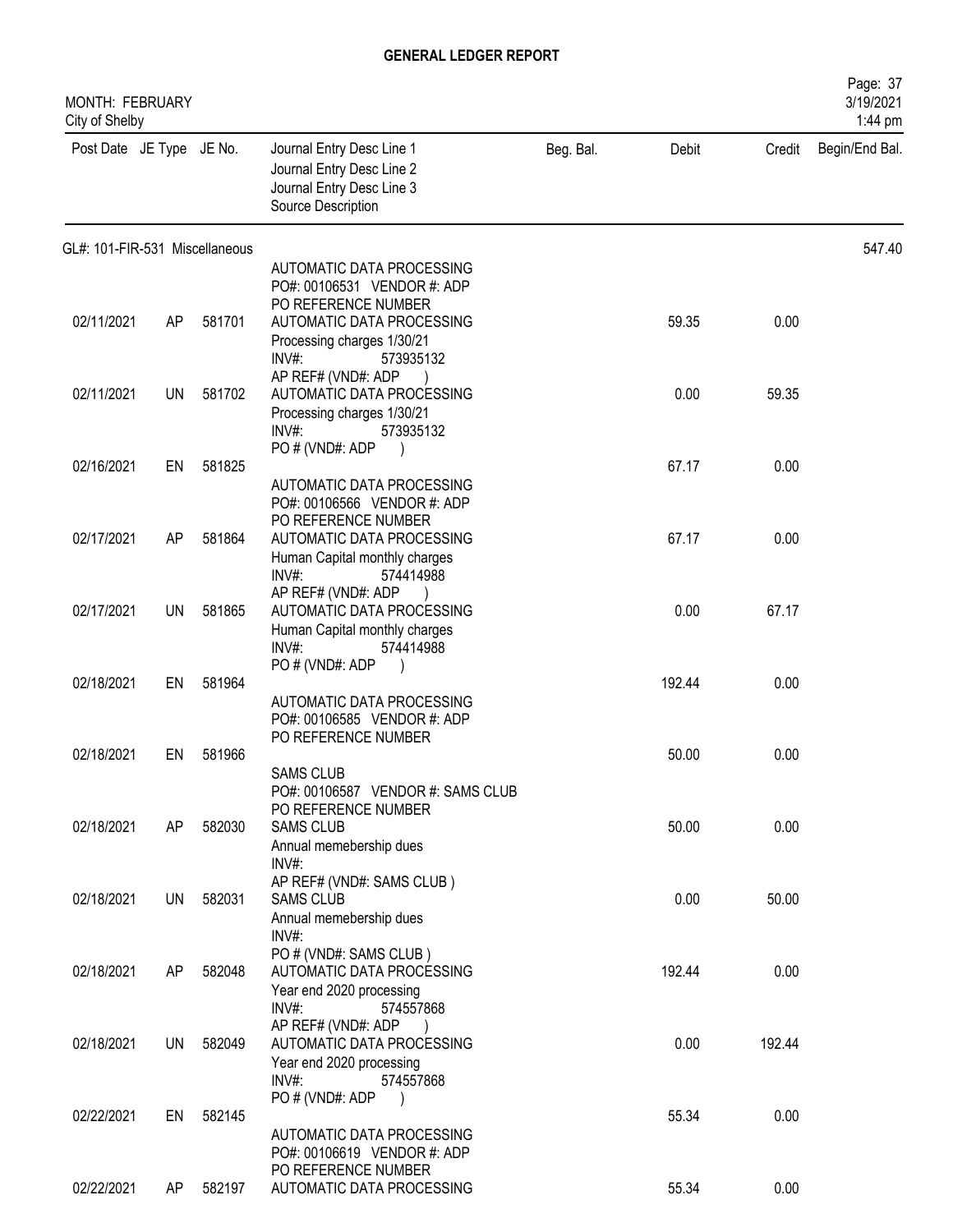| MONTH: FEBRUARY<br>City of Shelby    |    |                        |                                                                                                                                                                               |           |          |           | Page: 38<br>3/19/2021<br>1:44 pm |
|--------------------------------------|----|------------------------|-------------------------------------------------------------------------------------------------------------------------------------------------------------------------------|-----------|----------|-----------|----------------------------------|
| Post Date JE Type JE No.             |    |                        | Journal Entry Desc Line 1<br>Journal Entry Desc Line 2<br>Journal Entry Desc Line 3<br>Source Description                                                                     | Beg. Bal. | Debit    | Credit    | Begin/End Bal.                   |
| GL#: 101-FIR-531 Miscellaneous       |    |                        |                                                                                                                                                                               |           |          |           | 547.40                           |
| 02/22/2021                           | UN | 582198                 | Processing charges 2/13/21<br>INV#:<br>575021405<br>AP REF# (VND#: ADP<br>AUTOMATIC DATA PROCESSING<br>Processing charges 2/13/21<br>$INV#$ :<br>575021405<br>PO # (VND#: ADP |           | 0.00     | 55.34     |                                  |
| 101-FIR-531                          |    | Miscellaneous          |                                                                                                                                                                               | 547.40    | 435.39   | 0.00      | 982.79                           |
| GL#: 101-FIR-532 Labor Relations     |    |                        |                                                                                                                                                                               |           |          |           | 0.00                             |
| 02/23/2021                           | EN | 582161                 | CLEMANS, NELSON & ASSOC., INC.<br>PO#: 00106635 VENDOR #: CLEMANS NE<br>PO REFERENCE NUMBER                                                                                   |           | 350.00   | 0.00      |                                  |
| 02/23/2021                           | AP | 582273                 | CLEMANS, NELSON & ASSOC., INC.<br>2021 retainer fee<br>INV#:<br>15555                                                                                                         |           | 350.00   | 0.00      |                                  |
| 02/23/2021                           | UN | 582274                 | AP REF# (VND#: CLEMANS NE)<br>CLEMANS, NELSON & ASSOC., INC.<br>2021 retainer fee<br>INV#:<br>15555<br>PO # (VND#: CLEMANS NE)                                                |           | 0.00     | 350.00    |                                  |
| 101-FIR-532                          |    | <b>Labor Relations</b> |                                                                                                                                                                               | 0.00      | 350.00   | 0.00      | 350.00                           |
| GL#: 101-IGT-121 Local government    |    |                        |                                                                                                                                                                               |           |          |           | 17,350.36                        |
| 02/10/2021                           | CR | 581615                 | Local government from state                                                                                                                                                   |           | 0.00     | 3,833.26  |                                  |
| 02/22/2021                           | CR | 582386                 | pio<br>Local Government Feb 2021 from county<br>pio                                                                                                                           |           | 0.00     | 16,427.46 |                                  |
| 101-IGT-121                          |    | Local government       |                                                                                                                                                                               | 17,350.36 | 0.00     | 20,260.72 | 37,611.08                        |
| GL#: 101-IGT-143 County Grant or Aid |    |                        |                                                                                                                                                                               |           |          |           | 2,627.00                         |
| 02/01/2021                           |    | CR 581327              | 40% reimbursement for 2020 court wages<br>benefits from county<br>pio                                                                                                         |           | 0.00     | 63,334.29 |                                  |
| 02/19/2021                           | CR | 582135                 | Taxi subsidy from county Jan 2021<br>pio                                                                                                                                      |           | 0.00     | 1,733.00  |                                  |
| 101-IGT-143                          |    | County Grant or Aid    |                                                                                                                                                                               | 2,627.00  | 0.00     | 65,067.29 | 67,694.29                        |
| GL#: 101-LTX-115 Bed Tax             |    |                        |                                                                                                                                                                               |           |          |           | 0.00                             |
| 02/24/2021                           |    | CR 582409              | 4th quarter 2020 bed tax from Relax Inn<br>pio                                                                                                                                |           | 0.00     | 408.09    |                                  |
| 101-LTX-115                          |    | Bed Tax                |                                                                                                                                                                               | 0.00      | 0.00     | 408.09    | 408.09                           |
| GL#: 101-MAY-400 Wages               |    |                        |                                                                                                                                                                               |           |          |           | 5,225.88                         |
| 02/03/2021                           |    | EN 581169              | CITY PAYROLL FUND<br>PO#: 00106435 VENDOR #: CITY PAYRO<br>PO REFERENCE NUMBER                                                                                                |           | 2,635.08 | 0.00      |                                  |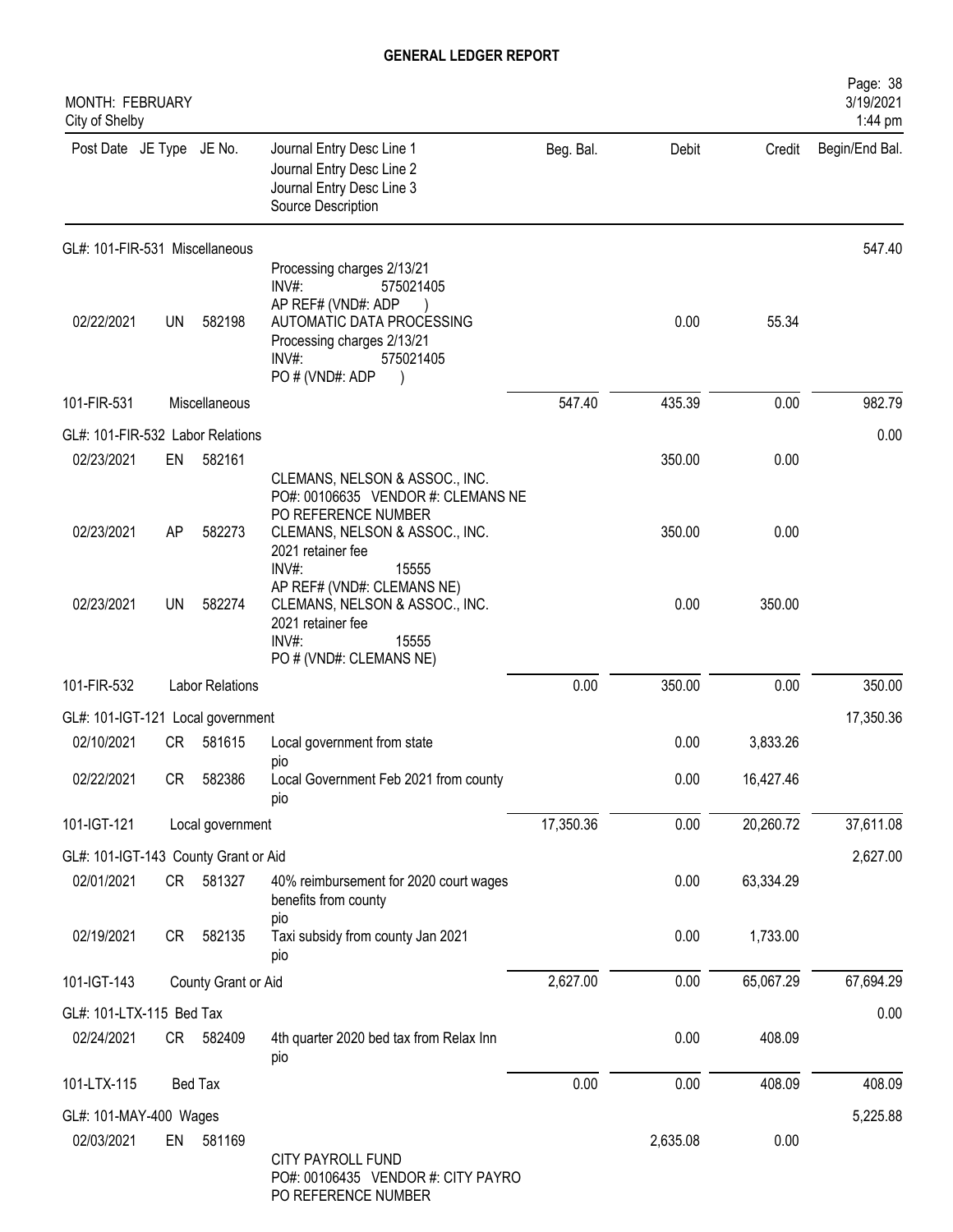| MONTH: FEBRUARY<br>City of Shelby |           |                        |                                                                                                                 |           |          |          | Page: 39<br>3/19/2021<br>1:44 pm |
|-----------------------------------|-----------|------------------------|-----------------------------------------------------------------------------------------------------------------|-----------|----------|----------|----------------------------------|
| Post Date JE Type JE No.          |           |                        | Journal Entry Desc Line 1<br>Journal Entry Desc Line 2<br>Journal Entry Desc Line 3<br>Source Description       | Beg. Bal. | Debit    | Credit   | Begin/End Bal.                   |
| GL#: 101-MAY-400 Wages            |           |                        |                                                                                                                 |           |          |          | 5,225.88                         |
| 02/03/2021                        | AP        | 581193                 | CITY PAYROLL FUND<br>Wages 1/17/21-1/30/21<br>INV#:                                                             |           | 2,635.08 | 0.00     |                                  |
| 02/03/2021                        | <b>UN</b> | 581194                 | AP REF# (VND#: CITY PAYRO)<br>CITY PAYROLL FUND<br>Wages 1/17/21-1/30/21<br>INV#:                               |           | 0.00     | 2,635.08 |                                  |
| 02/17/2021                        | EN        | 581842                 | PO # (VND#: CITY PAYRO)<br>CITY PAYROLL FUND<br>PO#: 00106583 VENDOR #: CITY PAYRO                              |           | 2,635.08 | 0.00     |                                  |
| 02/17/2021                        | AP        | 581846                 | PO REFERENCE NUMBER<br>CITY PAYROLL FUND<br>Wages 1/31/21-2/13/21<br>INV#:                                      |           | 2,635.08 | 0.00     |                                  |
| 02/17/2021                        | <b>UN</b> | 581847                 | AP REF# (VND#: CITY PAYRO)<br>CITY PAYROLL FUND<br>Wages 1/31/21-2/13/21<br>INV#<br>PO # (VND#: CITY PAYRO)     |           | 0.00     | 2,635.08 |                                  |
| 101-MAY-400                       |           | Wages                  |                                                                                                                 | 5,225.88  | 5,270.16 | 0.00     | 10,496.04                        |
| GL#: 101-MAY-402 Secretary Wages  |           |                        |                                                                                                                 |           |          |          | 1,652.40                         |
| 02/03/2021                        | EN        | 581169                 | <b>CITY PAYROLL FUND</b><br>PO#: 00106435 VENDOR #: CITY PAYRO<br>PO REFERENCE NUMBER                           |           | 836.40   | 0.00     |                                  |
| 02/03/2021                        | AΡ        | 581193                 | CITY PAYROLL FUND<br>Wages 1/17/21-1/30/21<br>$INV#$ :                                                          |           | 836.40   | 0.00     |                                  |
| 02/03/2021                        | <b>UN</b> | 581194                 | AP REF# (VND#: CITY PAYRO)<br>CITY PAYROLL FUND<br>Wages 1/17/21-1/30/21<br>INV#:                               |           | 0.00     | 836.40   |                                  |
| 02/17/2021                        | EN        | 581842                 | PO # (VND#: CITY PAYRO)<br>CITY PAYROLL FUND<br>PO#: 00106583 VENDOR #: CITY PAYRO                              |           | 836.40   | 0.00     |                                  |
| 02/17/2021                        | AP        | 581846                 | PO REFERENCE NUMBER<br>CITY PAYROLL FUND<br>Wages 1/31/21-2/13/21<br>INV#:                                      |           | 836.40   | 0.00     |                                  |
| 02/17/2021                        | <b>UN</b> | 581847                 | AP REF# (VND#: CITY PAYRO)<br>CITY PAYROLL FUND<br>Wages 1/31/21-2/13/21<br>$INV#$ :<br>PO # (VND#: CITY PAYRO) |           | 0.00     | 836.40   |                                  |
| 101-MAY-402                       |           | <b>Secretary Wages</b> |                                                                                                                 | 1,652.40  | 1,672.80 | 0.00     | 3,325.20                         |
|                                   |           |                        | GL#: 101-MAY-415 Public Employees Retire.System                                                                 |           |          |          | 1,065.25                         |
| 02/16/2021                        |           | EN 581826              |                                                                                                                 |           | 1,448.99 | 0.00     |                                  |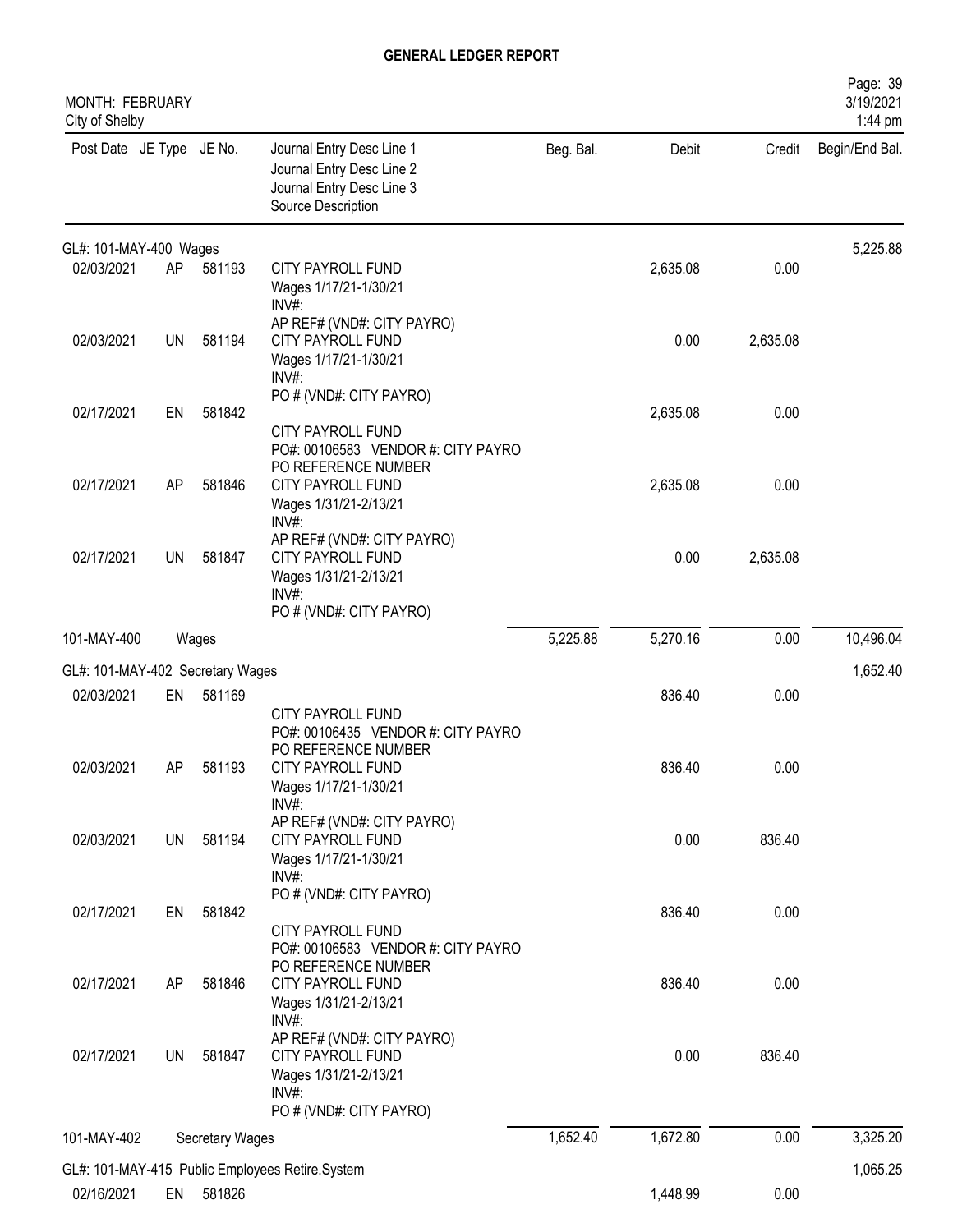| MONTH: FEBRUARY<br>City of Shelby |             |        |                                                                                                                                    |           |          |          | Page: 40<br>3/19/2021<br>1:44 pm |
|-----------------------------------|-------------|--------|------------------------------------------------------------------------------------------------------------------------------------|-----------|----------|----------|----------------------------------|
| Post Date JE Type JE No.          |             |        | Journal Entry Desc Line 1<br>Journal Entry Desc Line 2<br>Journal Entry Desc Line 3<br>Source Description                          | Beg. Bal. | Debit    | Credit   | Begin/End Bal.                   |
|                                   |             |        | GL#: 101-MAY-415 Public Employees Retire.System<br>OH PUBLIC EMPLOYEES RETIREMENT<br>PO#: 00106567 VENDOR #: OPERS                 |           |          |          | 1,065.25                         |
| 02/17/2021                        | AP          | 581862 | PO REFERENCE NUMBER<br>OH PUBLIC EMPLOYEES RETIREMENT<br>Employer portion 12/20/20-<br>INV#:                                       |           | 1,448.99 | 0.00     |                                  |
| 02/17/2021                        | UN          | 581863 | AP REF# (VND#: OPERS<br>OH PUBLIC EMPLOYEES RETIREMENT<br>Employer portion 12/20/20-<br>$INV#$ :<br>PO # (VND#: OPERS<br>$\lambda$ |           | 0.00     | 1,448.99 |                                  |
| 101-MAY-415                       |             |        | Public Employees Retire.System                                                                                                     | 1,065.25  | 1,448.99 | 0.00     | 2,514.24                         |
| GL#: 101-MAY-417 FICA             |             |        |                                                                                                                                    |           |          |          | 99.74                            |
| 02/03/2021                        | EN          | 581170 |                                                                                                                                    |           | 50.33    | 0.00     |                                  |
|                                   |             |        | PAYROLL FUND<br>PO#: 00106436 VENDOR #: PAYROLL FU<br>PO REFERENCE NUMBER                                                          |           |          |          |                                  |
| 02/03/2021                        | AP          | 581195 | PAYROLL FUND<br>FICA 1/17/21-1/30/21<br>INV#:                                                                                      |           | 50.33    | 0.00     |                                  |
| 02/03/2021                        | <b>UN</b>   | 581196 | AP REF# (VND#: PAYROLL FU)<br>PAYROLL FUND<br>FICA 1/17/21-1/30/21<br>$INV#$ :                                                     |           | 0.00     | 50.33    |                                  |
|                                   |             |        | PO # (VND#: PAYROLL FU)                                                                                                            |           |          |          |                                  |
| 02/17/2021                        | EN          | 581843 | PAYROLL FUND<br>PO#: 00106584 VENDOR #: PAYROLL FU                                                                                 |           | 50.33    | 0.00     |                                  |
| 02/17/2021                        | AP          | 581844 | PO REFERENCE NUMBER<br>PAYROLL FUND<br>FICA 1/31/21-2/13/21                                                                        |           | 50.33    | 0.00     |                                  |
|                                   |             |        | INV#:<br>AP REF# (VND#: PAYROLL FU)                                                                                                |           |          |          |                                  |
| 02/17/2021                        | <b>UN</b>   | 581845 | PAYROLL FUND<br>FICA 1/31/21-2/13/21<br>INV#:                                                                                      |           | 0.00     | 50.33    |                                  |
|                                   |             |        | PO # (VND#: PAYROLL FU)                                                                                                            |           |          |          |                                  |
| 101-MAY-417                       | <b>FICA</b> |        |                                                                                                                                    | 99.74     | 100.66   | 0.00     | 200.40                           |
| GL#: 101-MAY-418 Hospitalization  |             |        |                                                                                                                                    |           |          |          | 3,458.74                         |
| 02/03/2021                        | AP          | 581191 | JEFFERSON HEALTH PLAN<br>Acct 19-OME095 Feb 2021<br>$INV#$ :                                                                       |           | 3,458.74 | 0.00     |                                  |
| 02/03/2021                        | UN          | 581192 | AP REF# (VND#: JEFFERSON)<br>JEFFERSON HEALTH PLAN<br>Acct 19-OME095 Feb 2021<br>$INV#$ :                                          |           | 0.00     | 3,458.74 |                                  |
| 02/22/2021                        | EN          | 582144 | PO # (VND#: JEFFERSON)<br>JEFFERSON HEALTH PLAN                                                                                    |           | 3,458.74 | 0.00     |                                  |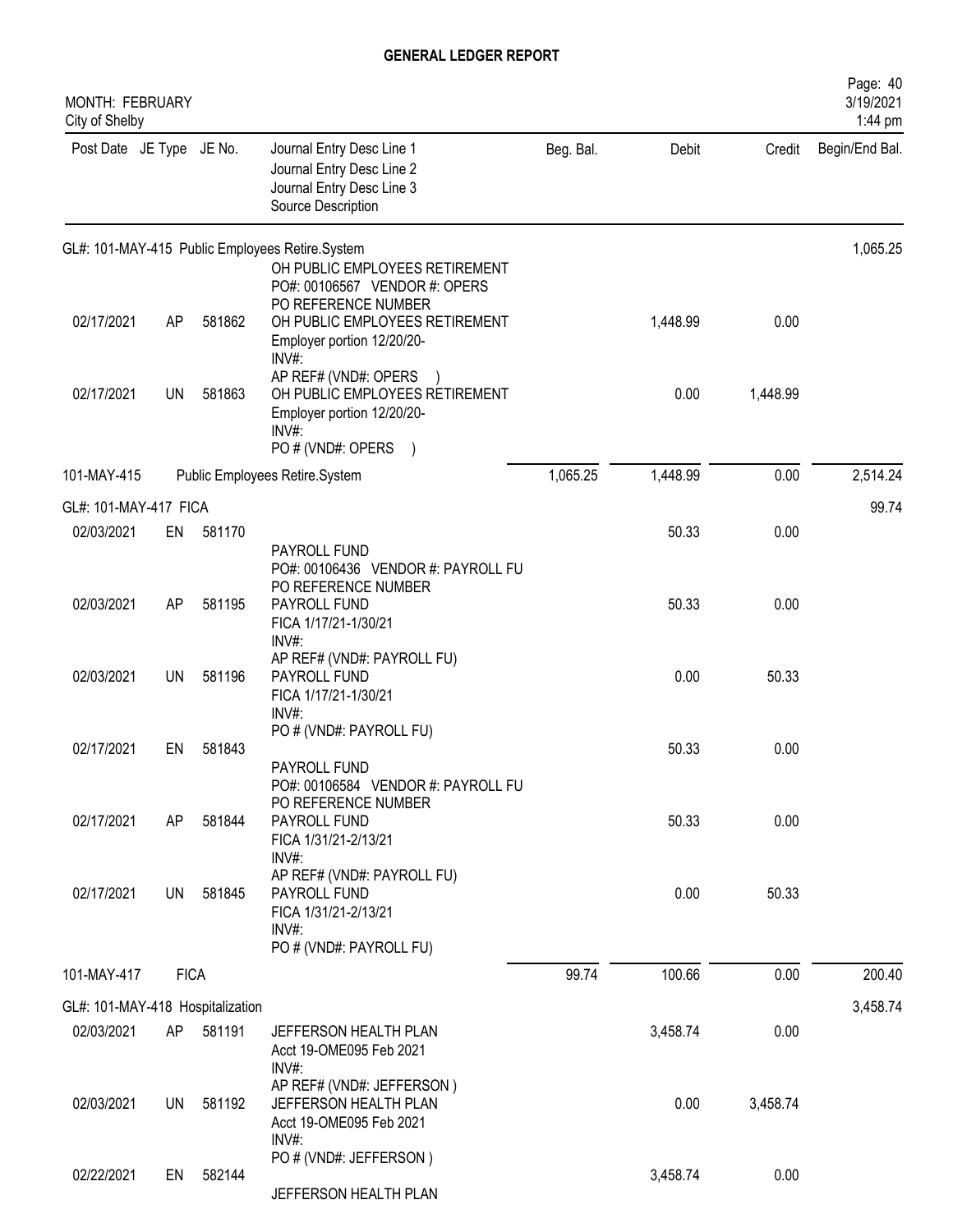| MONTH: FEBRUARY<br>City of Shelby     |           |                             |                                                                                                                                |           |          |        | Page: 41<br>3/19/2021<br>1:44 pm |
|---------------------------------------|-----------|-----------------------------|--------------------------------------------------------------------------------------------------------------------------------|-----------|----------|--------|----------------------------------|
| Post Date JE Type JE No.              |           |                             | Journal Entry Desc Line 1<br>Journal Entry Desc Line 2<br>Journal Entry Desc Line 3<br>Source Description                      | Beg. Bal. | Debit    | Credit | Begin/End Bal.                   |
| GL#: 101-MAY-418 Hospitalization      |           |                             | PO#: 00106618 VENDOR #: JEFFERSON<br>PO REFERENCE NUMBER                                                                       |           |          |        | 3,458.74                         |
| 101-MAY-418                           |           | Hospitalization             |                                                                                                                                | 3,458.74  | 3,458.74 | 0.00   | 6,917.48                         |
| GL#: 101-MAY-419 Life Insurance       |           |                             |                                                                                                                                |           |          |        | 24.00                            |
| 02/03/2021                            | EN        | 581246                      |                                                                                                                                |           | 24.00    | 0.00   |                                  |
|                                       |           |                             | AMERICAN UNITED LIFE INS CO<br>PO#: 00106437 VENDOR #: AMERICAN U<br>PO REFERENCE NUMBER                                       |           |          |        |                                  |
| 02/03/2021                            | AP        | 581289                      | AMERICAN UNITED LIFE INS CO<br>policy G 00608125-0002-000<br>$INV#$ :                                                          |           | 24.00    | 0.00   |                                  |
| 02/03/2021                            | <b>UN</b> | 581290                      | AP REF# (VND#: AMERICAN U)<br>AMERICAN UNITED LIFE INS CO<br>policy G 00608125-0002-000<br>$INV#$ :<br>PO # (VND#: AMERICAN U) |           | 0.00     | 24.00  |                                  |
| 101-MAY-419                           |           | Life Insurance              |                                                                                                                                | 24.00     | 24.00    | 0.00   | 48.00                            |
| GL#: 101-MAY-420 Workers Compensation |           |                             |                                                                                                                                |           |          |        | 108.00                           |
| 02/08/2021                            | EN        | 581510                      |                                                                                                                                |           | 108.00   | 0.00   |                                  |
| 02/12/2021                            | AP        | 581779                      | BUREAU OF WORKERS COMPENSATION<br>PO#: 00106498 VENDOR #: BWC<br>PO REFERENCE NUMBER<br>BUREAU OF WORKERS COMPENSATION         |           | 108.00   | 0.00   |                                  |
| 02/12/2021                            | UN        | 581780                      | Installment payment<br>INV#:<br>1009237672<br>AP REF# (VND#: BWC<br>BUREAU OF WORKERS COMPENSATION                             |           | 0.00     | 108.00 |                                  |
|                                       |           |                             | Installment payment<br>$INV#$ :<br>1009237672<br>PO # (VND#: BWC<br>$\overline{\phantom{a}}$                                   |           |          |        |                                  |
| 02/14/2021                            | EN        | 581822                      | BUREAU OF WORKERS COMPENSATION<br>PO#: 00106565 VENDOR #: BWC                                                                  |           | 112.00   | 0.00   |                                  |
| 02/18/2021                            | AP        | 582108                      | PO REFERENCE NUMBER<br>BUREAU OF WORKERS COMPENSATION<br>True-up report 2021<br>INV#:                                          |           | 112.00   | 0.00   |                                  |
| 02/18/2021                            | UN        | 582109                      | AP REF# (VND#: BWC<br>BUREAU OF WORKERS COMPENSATION<br>True-up report 2021<br>INV#:<br>PO # (VND#: BWC                        |           | 0.00     | 112.00 |                                  |
| 101-MAY-420                           |           | <b>Workers Compensation</b> |                                                                                                                                | 108.00    | 220.00   | 0.00   | 328.00                           |
|                                       |           |                             |                                                                                                                                |           |          |        |                                  |
| GL#: 101-MAY-428 Telephone            |           |                             |                                                                                                                                |           | 96.35    |        | 95.33                            |
| 02/03/2021                            | EN        | 581248                      | <b>CENTURYLINK</b><br>PO#: 00106439 VENDOR #: CENTURY                                                                          |           |          | 0.00   |                                  |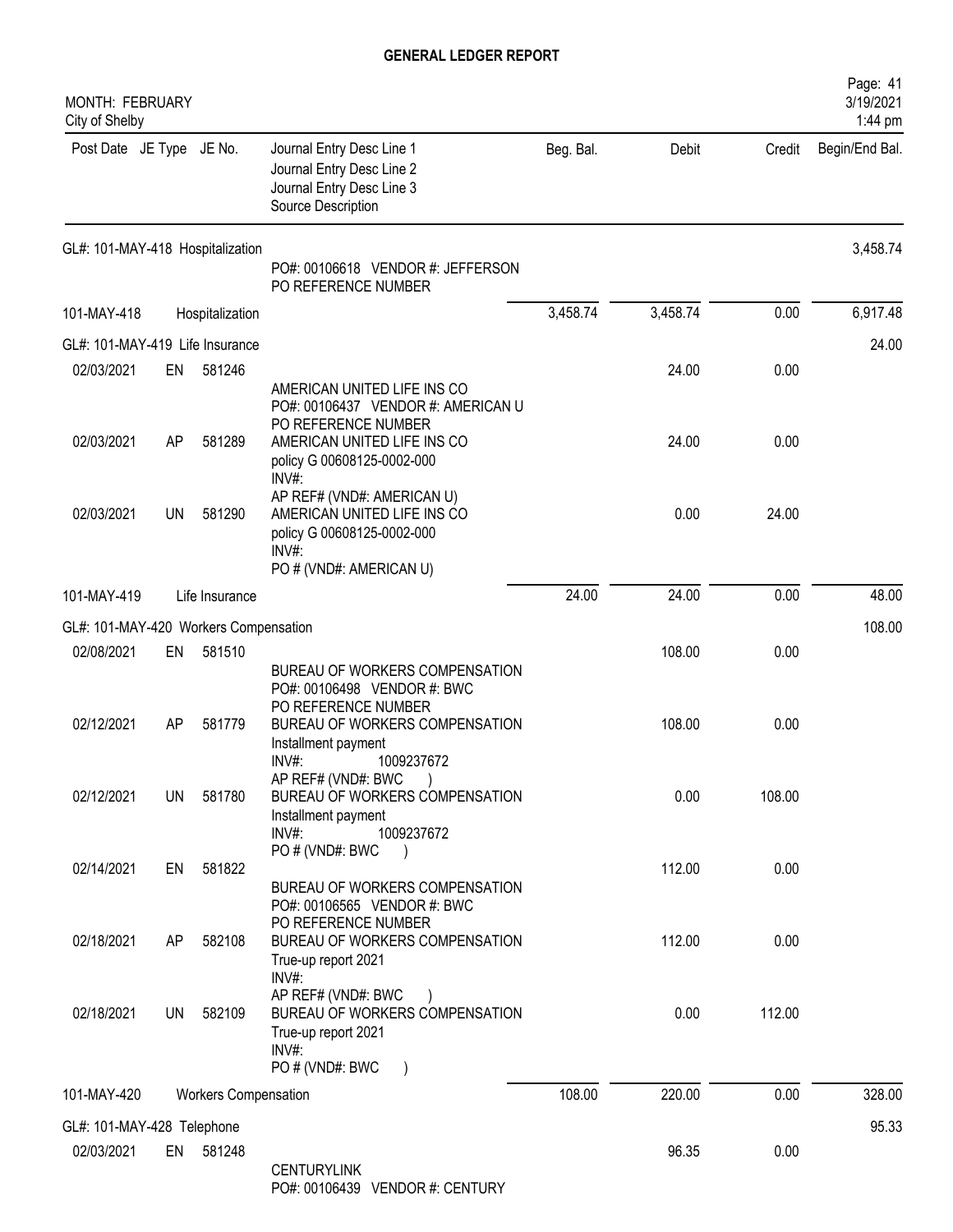| MONTH: FEBRUARY<br>City of Shelby      |           |                        |                                                                                                                                                 |           |        |        | Page: 42<br>3/19/2021<br>1:44 pm |
|----------------------------------------|-----------|------------------------|-------------------------------------------------------------------------------------------------------------------------------------------------|-----------|--------|--------|----------------------------------|
| Post Date JE Type JE No.               |           |                        | Journal Entry Desc Line 1<br>Journal Entry Desc Line 2<br>Journal Entry Desc Line 3<br>Source Description                                       | Beg. Bal. | Debit  | Credit | Begin/End Bal.                   |
| GL#: 101-MAY-428 Telephone             |           |                        |                                                                                                                                                 |           |        |        | 95.33                            |
| 02/03/2021                             | AP        | 581285                 | PO REFERENCE NUMBER<br><b>CENTURYLINK</b><br>Acct 302298892<br>INV#:                                                                            |           | 96.35  | 0.00   |                                  |
| 02/03/2021                             | <b>UN</b> | 581286                 | AP REF# (VND#: CENTURY )<br><b>CENTURYLINK</b><br>Acct 302298892<br>INV#:                                                                       |           | 0.00   | 96.35  |                                  |
| 02/18/2021                             | AP        | 582038                 | PO # (VND#: CENTURY )<br>CHARTER COMM HOLDINGS LLC<br>acct 01075-321600202-1001<br>INV#<br>321600202011621d                                     |           | 13.52  | 0.00   |                                  |
| 02/18/2021                             | <b>UN</b> | 582039                 | AP REF# (VND#: CHART COMM)<br>CHARTER COMM HOLDINGS LLC<br>acct 01075-321600202-1001<br>$INV#$ :<br>321600202011621d<br>PO # (VND#: CHART COMM) |           | 0.00   | 13.52  |                                  |
| 101-MAY-428                            |           | Telephone              |                                                                                                                                                 | 95.33     | 109.87 | 0.00   | 205.20                           |
|                                        |           |                        | GL#: 101-MAY-471 Education, Mtgs. & Related Exp.                                                                                                |           |        |        | 503.00                           |
| 101-MAY-471                            |           |                        | Education, Mtgs. & Related Exp.                                                                                                                 | 503.00    | 0.00   | 0.00   | 503.00                           |
| GL#: 101-MAY-473 Office Supplies       |           |                        |                                                                                                                                                 |           |        |        | 11.64                            |
| 101-MAY-473                            |           | <b>Office Supplies</b> |                                                                                                                                                 | 11.64     | 0.00   | 0.00   | 11.64                            |
| GL#: 101-MAY-486 Maintenance Equipment |           |                        |                                                                                                                                                 |           |        |        | 22.00                            |
| 02/11/2021                             | EN        | 581632                 | MT BUSINESS TECHNOLOGIES, INC.<br>PO#: 00106536 VENDOR #: MT BUS TEC                                                                            |           | 22.00  | 0.00   |                                  |
| 02/11/2021                             | AP        | 581685                 | PO REFERENCE NUMBER<br>MT BUSINESS TECHNOLOGIES, INC.<br>Contract M-6079528-01<br>INV#:<br>IN4114709                                            |           | 22.00  | 0.00   |                                  |
| 02/11/2021                             | UN        | 581686                 | AP REF# (VND#: MT BUS TEC)<br>MT BUSINESS TECHNOLOGIES, INC.<br>Contract M-6079528-01<br>$INV#$ :<br>IN4114709                                  |           | 0.00   | 22.00  |                                  |
| 02/11/2021                             | AP        | 581687                 | PO#(VND#: MT BUS TEC)<br>MT BUSINESS TECHNOLOGIES, INC.<br>Contract M-6079528-01<br>$INV#$ :<br>IN4114709b                                      |           | 3.54   | 0.00   |                                  |
| 02/11/2021                             | UN        | 581688                 | AP REF# (VND#: MT BUS TEC)<br>MT BUSINESS TECHNOLOGIES, INC.<br>Contract M-6079528-01<br>INV#:<br>IN4114709b<br>PO # (VND#: MT BUS TEC)         |           | 0.00   | 3.54   |                                  |
| 101-MAY-486                            |           | Maintenance Equipment  |                                                                                                                                                 | 22.00     | 25.54  | 0.00   | 47.54                            |
| GL#: 101-MAY-501 Computer support      |           |                        |                                                                                                                                                 |           |        |        | 0.00                             |
| 02/03/2021                             | AP        | 581183                 | KING OFFICE SERVICE, INC.                                                                                                                       |           | 51.00  | 0.00   |                                  |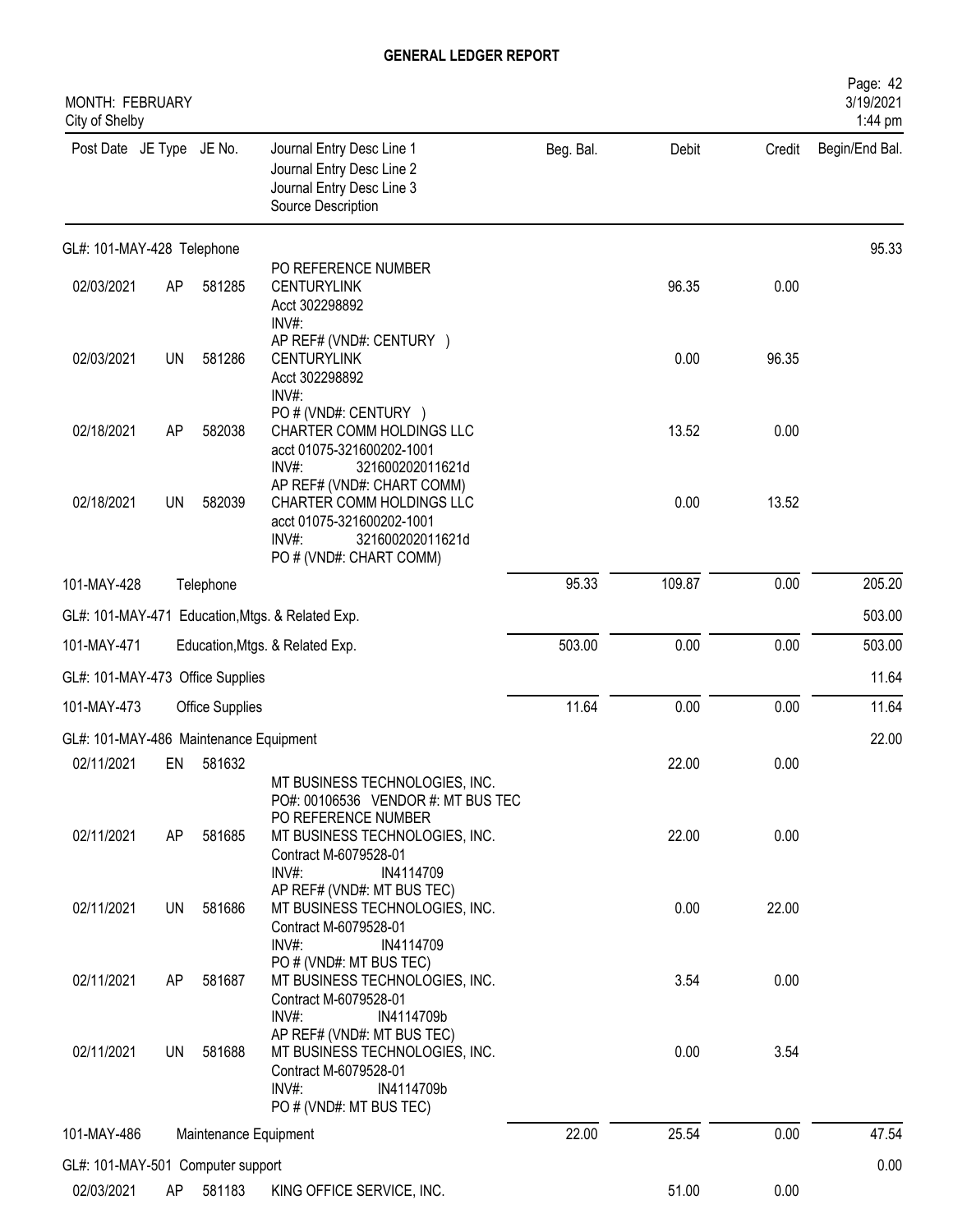| MONTH: FEBRUARY<br>City of Shelby     |           |                     |                                                                                                                                                                            |           |       |          | Page: 43<br>3/19/2021<br>1:44 pm |
|---------------------------------------|-----------|---------------------|----------------------------------------------------------------------------------------------------------------------------------------------------------------------------|-----------|-------|----------|----------------------------------|
| Post Date JE Type JE No.              |           |                     | Journal Entry Desc Line 1<br>Journal Entry Desc Line 2<br>Journal Entry Desc Line 3<br>Source Description                                                                  | Beg. Bal. | Debit | Credit   | Begin/End Bal.                   |
| GL#: 101-MAY-501 Computer support     |           |                     |                                                                                                                                                                            |           |       |          | 0.00                             |
| 02/03/2021                            | UN        | 581184              | Proactive laptop<br>$INV#$ :<br>MSP44372<br>AP REF# (VND#: KING OFFIC)<br>KING OFFICE SERVICE, INC.<br>Proactive laptop<br>$INV#$ :<br>MSP44372<br>PO # (VND#: KING OFFIC) |           | 0.00  | 51.00    |                                  |
| 101-MAY-501                           |           | Computer support    |                                                                                                                                                                            | 0.00      | 51.00 | 0.00     | 51.00                            |
| GL#: 101-MAY-528 Postage              |           |                     |                                                                                                                                                                            |           |       |          | 0.00                             |
| 02/26/2021                            | AP        | 582608              | QUADIENT FINANCE USA INC<br>Postage purchased 1/20/21<br>INV#:                                                                                                             |           | 50.00 | 0.00     |                                  |
| 02/26/2021                            | <b>UN</b> | 582609              | AP REF# (VND#: QUADIENT F)<br>QUADIENT FINANCE USA INC<br>Postage purchased 1/20/21<br>INV#:                                                                               |           | 0.00  | 50.00    |                                  |
|                                       |           |                     | PO # (VND#: QUADIENT F)                                                                                                                                                    |           |       |          |                                  |
| 101-MAY-528                           |           | Postage             |                                                                                                                                                                            | 0.00      | 50.00 | 0.00     | 50.00                            |
| GL#: 101-MAY-531 Miscellaneous        |           |                     |                                                                                                                                                                            |           |       |          | 150.00                           |
| 101-MAY-531                           |           | Miscellaneous       |                                                                                                                                                                            | 150.00    | 0.00  | 0.00     | 150.00                           |
| GL#: 101-MIS-147 Local Grants         |           |                     |                                                                                                                                                                            |           |       |          | 0.00                             |
| 02/09/2021                            | CR        | 581605              | Transportation grant from Area Agency on<br>Aging for 2021 taxi<br><b>DIO</b>                                                                                              |           | 0.00  | 8,500.00 |                                  |
| 101-MIS-147                           |           | <b>Local Grants</b> |                                                                                                                                                                            | 0.00      | 0.00  | 8,500.00 | 8,500.00                         |
| GL#: 101-MIS-200 Interest             |           |                     |                                                                                                                                                                            |           |       |          | 4,774.22                         |
| 02/28/2021                            | CR        | 582671              | General checking account interest                                                                                                                                          |           | 0.00  | 92.31    |                                  |
| 02/28/2021                            | CR        | 582673              | pio<br>PNC general money market interest                                                                                                                                   |           | 0.00  | 402.83   |                                  |
| 02/28/2021                            | CR        | 582675              | pio<br>Park National money market interset<br>pio                                                                                                                          |           | 0.00  | 63.54    |                                  |
| 101-MIS-200                           |           | Interest            |                                                                                                                                                                            | 4,774.22  | 0.00  | 558.68   | 5,332.90                         |
| GL#: 101-MIS-205 Miscellaneous Income |           |                     |                                                                                                                                                                            |           |       |          | 11,280.71                        |
| 02/02/2021                            | CR        | 581340              | Reimbursement for police copier lease<br>buyout                                                                                                                            |           | 0.00  | 361.61   |                                  |
| 02/12/2021                            | CR        | 581794              | pio<br>Insurance payment for ambulance repairs<br>less 1000 deductible                                                                                                     |           | 0.00  | 6,003.58 |                                  |
| 02/16/2021                            | CR        | 581947              | <b>PIO</b><br>Payment for SRO Swisher Jan 2021<br>from Shelby City Schools                                                                                                 |           | 0.00  | 6,060.78 |                                  |
| 02/19/2021                            | CR        | 582134              | pio<br>Payment for SRO Magers Jan 2021 from                                                                                                                                |           | 0.00  | 6,079.73 |                                  |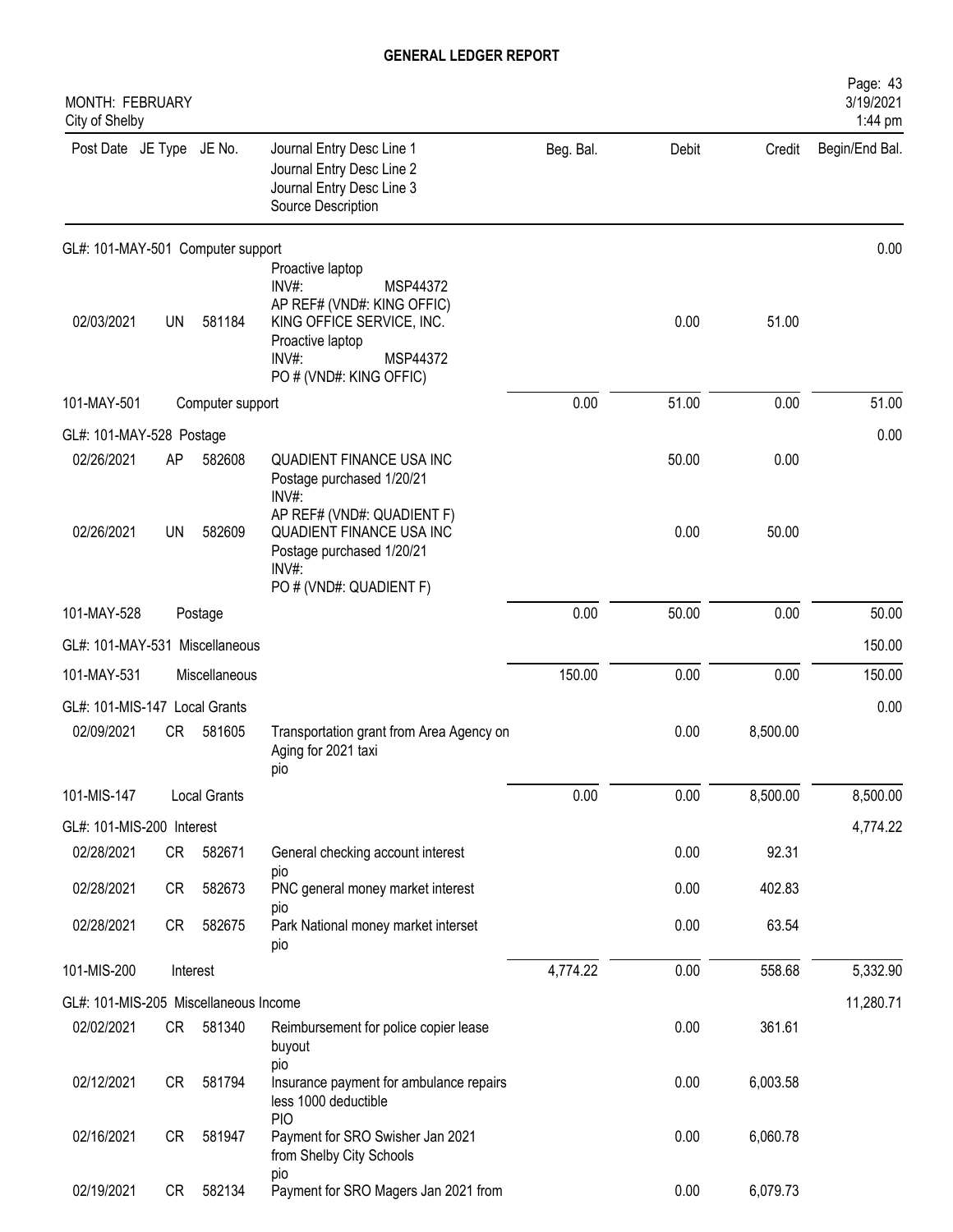| MONTH: FEBRUARY<br>City of Shelby     |           |                      |                                                                                                           |           |       |           | Page: 44<br>3/19/2021<br>1:44 pm |
|---------------------------------------|-----------|----------------------|-----------------------------------------------------------------------------------------------------------|-----------|-------|-----------|----------------------------------|
| Post Date JE Type JE No.              |           |                      | Journal Entry Desc Line 1<br>Journal Entry Desc Line 2<br>Journal Entry Desc Line 3<br>Source Description | Beg. Bal. | Debit | Credit    | Begin/End Bal.                   |
| GL#: 101-MIS-205 Miscellaneous Income |           |                      |                                                                                                           |           |       |           | 11,280.71                        |
| 02/26/2021                            | <b>CR</b> | 582665               | Pioneer<br>pio<br>Feb 2021 rent from Superior Ambulance<br>Service for old fire station<br>pio            |           | 0.00  | 539.00    |                                  |
| 101-MIS-205                           |           | Miscellaneous Income |                                                                                                           | 11,280.71 | 0.00  | 19,044.70 | 30,325.41                        |
| GL#: 101-MIS-209 Kwh Tax-Electric     |           |                      |                                                                                                           |           |       |           | 29,791.00                        |
| 02/05/2021                            | <b>CR</b> | 581509               | KWH tax collected Jan 2021<br>pio                                                                         |           | 0.00  | 29,637.00 |                                  |
| 101-MIS-209                           |           | Kwh Tax-Electric     |                                                                                                           | 29,791.00 | 0.00  | 29,637.00 | 59,428.00                        |
| GL#: 101-MIS-210 Taxi Fares           |           |                      |                                                                                                           |           |       |           | 140.00                           |
| 02/03/2021                            | <b>CR</b> | 581346               | Taxi fares                                                                                                |           | 0.00  | 16.00     |                                  |
| 02/05/2021                            | <b>CR</b> | 581508               | pio<br>Taxi fares<br>pio                                                                                  |           | 0.00  | 28.00     |                                  |
| 02/10/2021                            | <b>CR</b> | 581617               | Taxi fares                                                                                                |           | 0.00  | 20.00     |                                  |
| 02/12/2021                            | <b>CR</b> | 581798               | pio<br>Taxi fares<br>pio                                                                                  |           | 0.00  | 17.00     |                                  |
| 101-MIS-210                           |           | <b>Taxi Fares</b>    |                                                                                                           | 140.00    | 0.00  | 81.00     | 221.00                           |
| GL#: 101-MIS-483 State Audit          |           |                      |                                                                                                           |           |       |           | 61.50                            |
| 101-MIS-483                           |           | <b>State Audit</b>   |                                                                                                           | 61.50     | 0.00  | 0.00      | 61.50                            |
| GL#: 101-MIS-485 Maintenance, Autos   |           |                      |                                                                                                           |           |       |           | 0.00                             |
| 02/08/2021                            | EN        | 581523               |                                                                                                           |           | 75.00 | 0.00      |                                  |
| 02/08/2021                            | EN        | 581524               | ADVANCE AUTO PARTS<br>PO#: 00106511 VENDOR #: ADVANCE AU<br>PO REFERENCE NUMBER                           |           | 75.00 | 0.00      |                                  |
|                                       |           |                      | SHELBY PARTS CO.<br>PO#: 00106512 VENDOR #: SHELBY PAR<br>PO REFERENCE NUMBER                             |           |       |           |                                  |
| 02/17/2021                            | <b>UN</b> | 581995               | SHELBY PARTS CO.<br>Service Dept Jan 2021<br>$INV#$ :                                                     |           | 0.00  | 75.00     |                                  |
| 02/17/2021                            | AP        | 582024               | PO # (VND#: SHELBY PAR)<br>ADVANCE AUTO PARTS<br>Service dept Jan 2021<br>INV#:                           |           | 77.19 | 0.00      |                                  |
| 02/17/2021                            | <b>UN</b> | 582025               | AP REF# (VND#: ADVANCE AU)<br>ADVANCE AUTO PARTS<br>Service dept Jan 2021<br>INV#:                        |           | 0.00  | 75.00     |                                  |
|                                       |           |                      | PO # (VND#: ADVANCE AU)                                                                                   |           |       |           |                                  |
| 101-MIS-485                           |           | Maintenance, Autos   |                                                                                                           | 0.00      | 77.19 | 0.00      | 77.19                            |
|                                       |           |                      |                                                                                                           |           |       |           |                                  |

GL#: 101-MIS-531 Miscellaneous 7,562.27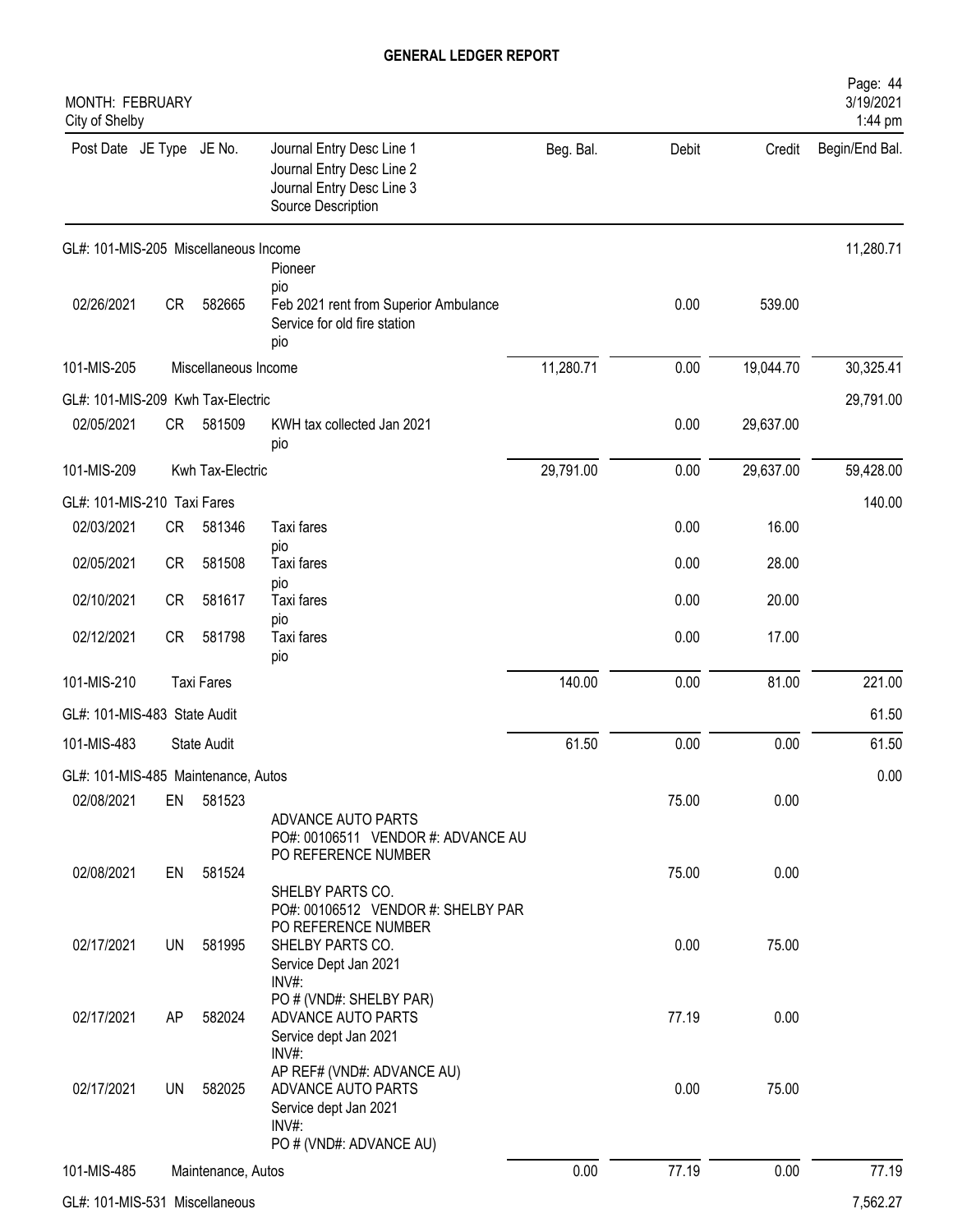| MONTH: FEBRUARY<br>City of Shelby |           |        |                                                                                                           |           |        |        | Page: 45<br>3/19/2021<br>1:44 pm |
|-----------------------------------|-----------|--------|-----------------------------------------------------------------------------------------------------------|-----------|--------|--------|----------------------------------|
| Post Date JE Type JE No.          |           |        | Journal Entry Desc Line 1<br>Journal Entry Desc Line 2<br>Journal Entry Desc Line 3<br>Source Description | Beg. Bal. | Debit  | Credit | Begin/End Bal.                   |
| 02/03/2021                        | EN        | 581247 |                                                                                                           |           | 7.68   | 0.00   |                                  |
|                                   |           |        | AUTOMATIC DATA PROCESSING<br>PO#: 00106438 VENDOR #: ADP                                                  |           |        |        |                                  |
|                                   |           |        | PO REFERENCE NUMBER                                                                                       |           |        |        |                                  |
| 02/03/2021                        | AP        | 581287 | AUTOMATIC DATA PROCESSING<br>4th quarter 2020 reports                                                     |           | 7.68   | 0.00   |                                  |
|                                   |           |        | INV#:<br>573564929                                                                                        |           |        |        |                                  |
|                                   |           |        | AP REF# (VND#: ADP                                                                                        |           |        |        |                                  |
| 02/03/2021                        | UN        | 581288 | AUTOMATIC DATA PROCESSING                                                                                 |           | 0.00   | 7.68   |                                  |
|                                   |           |        | 4th quarter 2020 reports<br>INV#:<br>573564929                                                            |           |        |        |                                  |
|                                   |           |        | PO # (VND#: ADP<br>$\big)$                                                                                |           |        |        |                                  |
| 02/11/2021                        | EN        | 581627 |                                                                                                           |           | 41.09  | 0.00   |                                  |
|                                   |           |        | AUTOMATIC DATA PROCESSING<br>PO#: 00106531 VENDOR #: ADP                                                  |           |        |        |                                  |
|                                   |           |        | PO REFERENCE NUMBER                                                                                       |           |        |        |                                  |
| 02/11/2021                        | EN        | 581631 |                                                                                                           |           | 196.69 | 0.00   |                                  |
|                                   |           |        | SHRED-IT<br>PO#: 00106535 VENDOR #: SHRED-IT                                                              |           |        |        |                                  |
|                                   |           |        | PO REFERENCE NUMBER                                                                                       |           |        |        |                                  |
| 02/11/2021                        | AP        | 581693 | SHRED-IT                                                                                                  |           | 400.00 | 0.00   |                                  |
|                                   |           |        | Shred truck 1/20/21<br>INV#:<br>8181379550                                                                |           |        |        |                                  |
|                                   |           |        | AP REF# (VND#: SHRED-IT)                                                                                  |           |        |        |                                  |
| 02/11/2021                        | <b>UN</b> | 581694 | SHRED-IT                                                                                                  |           | 0.00   | 400.00 |                                  |
|                                   |           |        | Shred truck 1/20/21<br>$INV#$ :<br>8181379550                                                             |           |        |        |                                  |
|                                   |           |        | PO # (VND#: SHRED-IT)                                                                                     |           |        |        |                                  |
| 02/11/2021                        | AP        | 581695 | SHRED-IT                                                                                                  |           | 196.69 | 0.00   |                                  |
|                                   |           |        | Shred truck 1/20/21<br>INV#:                                                                              |           |        |        |                                  |
|                                   |           |        | 8181379550b<br>AP REF# (VND#: SHRED-IT)                                                                   |           |        |        |                                  |
| 02/11/2021                        | UN        | 581696 | SHRED-IT                                                                                                  |           | 0.00   | 196.69 |                                  |
|                                   |           |        | Shred truck 1/20/21<br>INV#:<br>8181379550b                                                               |           |        |        |                                  |
|                                   |           |        | PO # (VND#: SHRED-IT)                                                                                     |           |        |        |                                  |
| 02/11/2021                        | AP        | 581701 | AUTOMATIC DATA PROCESSING                                                                                 |           | 41.09  | 0.00   |                                  |
|                                   |           |        | Processing charges 1/30/21<br>INV#:                                                                       |           |        |        |                                  |
|                                   |           |        | 573935132<br>AP REF# (VND#: ADP                                                                           |           |        |        |                                  |
| 02/11/2021                        | UN        | 581702 | AUTOMATIC DATA PROCESSING                                                                                 |           | 0.00   | 41.09  |                                  |
|                                   |           |        | Processing charges 1/30/21<br>INV#:                                                                       |           |        |        |                                  |
|                                   |           |        | 573935132<br>PO # (VND#: ADP<br>$\overline{\phantom{a}}$                                                  |           |        |        |                                  |
| 02/16/2021                        | EN        | 581825 |                                                                                                           |           | 46.50  | 0.00   |                                  |
|                                   |           |        | AUTOMATIC DATA PROCESSING                                                                                 |           |        |        |                                  |
|                                   |           |        | PO#: 00106566 VENDOR #: ADP<br>PO REFERENCE NUMBER                                                        |           |        |        |                                  |
| 02/17/2021                        | AP        | 581864 | AUTOMATIC DATA PROCESSING                                                                                 |           | 46.50  | 0.00   |                                  |
|                                   |           |        | Human Capital monthly charges<br>INV#:                                                                    |           |        |        |                                  |
|                                   |           |        | 574414988<br>AP REF# (VND#: ADP                                                                           |           |        |        |                                  |
| 02/17/2021                        | UN        | 581865 | AUTOMATIC DATA PROCESSING                                                                                 |           | 0.00   | 46.50  |                                  |
|                                   |           |        | Human Capital monthly charges                                                                             |           |        |        |                                  |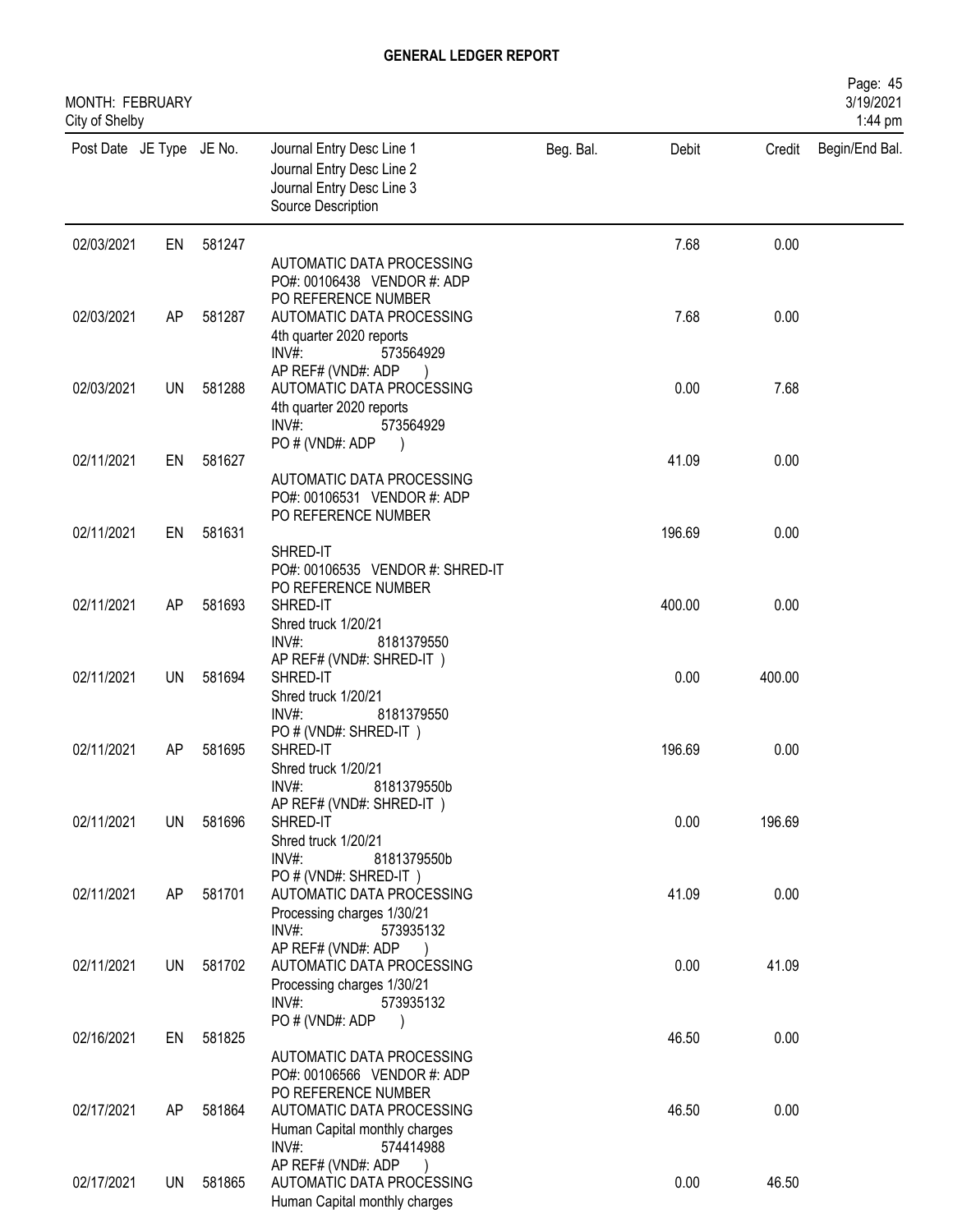| <b>MONTH: FEBRUARY</b><br>City of Shelby |           |                        |                                                                                                                                    |           |        |        | Page: 46<br>3/19/2021<br>1:44 pm |
|------------------------------------------|-----------|------------------------|------------------------------------------------------------------------------------------------------------------------------------|-----------|--------|--------|----------------------------------|
| Post Date JE Type JE No.                 |           |                        | Journal Entry Desc Line 1<br>Journal Entry Desc Line 2<br>Journal Entry Desc Line 3<br>Source Description                          | Beg. Bal. | Debit  | Credit | Begin/End Bal.                   |
| GL#: 101-MIS-531 Miscellaneous           |           |                        | INV#:<br>574414988<br>PO#(VND#: ADP                                                                                                |           |        |        | 7,562.27                         |
| 02/18/2021                               | EN        | 581964                 |                                                                                                                                    |           | 133.23 | 0.00   |                                  |
|                                          |           |                        | AUTOMATIC DATA PROCESSING<br>PO#: 00106585 VENDOR #: ADP<br>PO REFERENCE NUMBER                                                    |           |        |        |                                  |
| 02/18/2021                               | AP        | 582048                 | AUTOMATIC DATA PROCESSING<br>Year end 2020 processing<br>$INV#$ :<br>574557868                                                     |           | 133.23 | 0.00   |                                  |
| 02/18/2021                               | <b>UN</b> | 582049                 | AP REF# (VND#: ADP<br>AUTOMATIC DATA PROCESSING<br>Year end 2020 processing<br>$INV#$ :<br>574557868<br>PO # (VND#: ADP            |           | 0.00   | 133.23 |                                  |
| 02/22/2021                               | EN        | 582145                 |                                                                                                                                    |           | 38.31  | 0.00   |                                  |
| 02/22/2021                               | <b>AP</b> | 582197                 | AUTOMATIC DATA PROCESSING<br>PO#: 00106619 VENDOR #: ADP<br>PO REFERENCE NUMBER<br>AUTOMATIC DATA PROCESSING                       |           | 38.31  | 0.00   |                                  |
|                                          |           |                        | Processing charges 2/13/21<br>$INV#$ :<br>575021405<br>AP REF# (VND#: ADP                                                          |           |        |        |                                  |
| 02/22/2021                               | UN.       | 582198                 | AUTOMATIC DATA PROCESSING<br>Processing charges 2/13/21<br>INV#:<br>575021405<br>PO#(VND#: ADP                                     |           | 0.00   | 38.31  |                                  |
| 101-MIS-531                              |           | Miscellaneous          |                                                                                                                                    | 7,562.27  | 863.50 | 0.00   | 8,425.77                         |
| GL#: 101-MIS-584 GAAP Conversion         |           |                        |                                                                                                                                    |           |        |        | 0.00                             |
| 02/23/2021                               | EN        | 582160                 |                                                                                                                                    |           | 180.00 | 0.00   |                                  |
|                                          |           |                        | PLATTENBURG & ASSOCIATES INC<br>PO#: 00106634 VENDOR #: PLATTENBUR<br>PO REFERENCE NUMBER                                          |           |        |        |                                  |
| 02/23/2021                               | AP        | 582275                 | PLATTENBURG & ASSOCIATES INC<br>GAAP conversion 2020<br>INV#:<br>58292                                                             |           | 180.00 | 0.00   |                                  |
| 02/23/2021                               | UN.       | 582276                 | AP REF# (VND#: PLATTENBUR)<br>PLATTENBURG & ASSOCIATES INC<br>GAAP conversion 2020<br>$INV#$ :<br>58292<br>PO # (VND#: PLATTENBUR) |           | 0.00   | 180.00 |                                  |
| 101-MIS-584                              |           | <b>GAAP Conversion</b> |                                                                                                                                    | 0.00      | 180.00 | 0.00   | 180.00                           |
| GL#: 101-MIS-652 Historic Preservation   |           |                        |                                                                                                                                    |           |        |        | 0.00                             |
| 02/03/2021                               | AP        | 581173                 | <b>CAIN GRAPHICS</b>                                                                                                               |           | 385.00 | 0.00   |                                  |
|                                          |           |                        | Vinyl decales<br>$INV#$ :<br>16988<br>AP REF# (VND#: CAIN GRAPH)                                                                   |           |        |        |                                  |
| 02/03/2021                               | UN.       | 581174                 | <b>CAIN GRAPHICS</b><br>Vinyl decales<br>INV#:<br>16988                                                                            |           | 0.00   | 385.00 |                                  |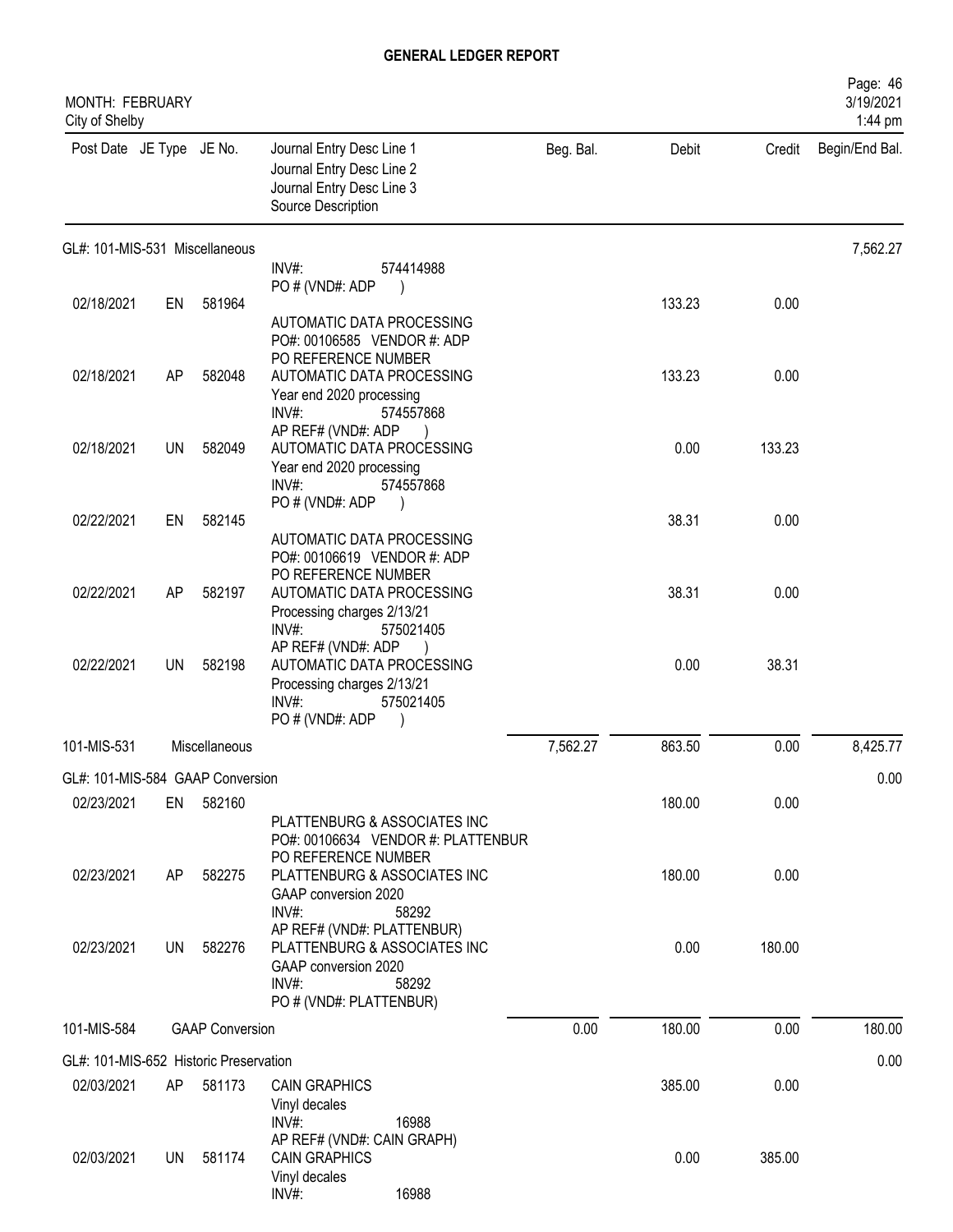| <b>MONTH: FEBRUARY</b><br>City of Shelby |           |                                |                                                                                                                                             |           |           |           | Page: 47<br>3/19/2021<br>1:44 pm |
|------------------------------------------|-----------|--------------------------------|---------------------------------------------------------------------------------------------------------------------------------------------|-----------|-----------|-----------|----------------------------------|
| Post Date JE Type JE No.                 |           |                                | Journal Entry Desc Line 1<br>Journal Entry Desc Line 2<br>Journal Entry Desc Line 3<br>Source Description                                   | Beg. Bal. | Debit     | Credit    | Begin/End Bal.                   |
| GL#: 101-MIS-652 Historic Preservation   |           |                                | PO # (VND#: CAIN GRAPH)                                                                                                                     |           |           |           | 0.00                             |
| 101-MIS-652                              |           | <b>Historic Preservation</b>   |                                                                                                                                             | 0.00      | 385.00    | 0.00      | 385.00                           |
| GL#: 101-PAL-184 Contractor Registration |           |                                |                                                                                                                                             |           |           |           | 950.00                           |
| 02/10/2021                               | <b>CR</b> | 581616                         | 2021 contractor renewal                                                                                                                     |           | 0.00      | 25.00     |                                  |
| 02/17/2021                               | <b>CR</b> | 581956                         | pio<br>1 contractor registration<br>pio                                                                                                     |           | 0.00      | 50.00     |                                  |
| 02/24/2021                               | <b>CR</b> | 582401                         | 1 contractor registration @ 50<br>pio                                                                                                       |           | 0.00      | 50.00     |                                  |
| 101-PAL-184                              |           | <b>Contractor Registration</b> |                                                                                                                                             | 950.00    | 0.00      | 125.00    | 1,075.00                         |
| GL#: 101-PAL-189 Zoning permits          |           |                                |                                                                                                                                             |           |           |           | 25.00                            |
| 02/12/2021                               | <b>CR</b> | 581795                         | 1 zoning permit                                                                                                                             |           | 0.00      | 25.00     |                                  |
| 02/19/2021                               | <b>CR</b> | 582136                         | pio<br>2 Zoning permits @ 10<br>pio                                                                                                         |           | 0.00      | 20.00     |                                  |
| 101-PAL-189                              |           | Zoning permits                 |                                                                                                                                             | 25.00     | 0.00      | 45.00     | 70.00                            |
| GL#: 101-POL-400 Wages                   |           |                                |                                                                                                                                             |           |           |           | 89,585.61                        |
| 02/03/2021                               | EN        | 581169                         |                                                                                                                                             |           | 43,668.97 | 0.00      |                                  |
| 02/03/2021                               | AP        | 581193                         | <b>CITY PAYROLL FUND</b><br>PO#: 00106435 VENDOR #: CITY PAYRO<br>PO REFERENCE NUMBER<br>CITY PAYROLL FUND<br>Wages 1/17/21-1/30/21<br>INV# |           | 43,668.97 | 0.00      |                                  |
| 02/03/2021                               | UN        | 581194                         | AP REF# (VND#: CITY PAYRO)<br><b>CITY PAYROLL FUND</b><br>Wages 1/17/21-1/30/21<br>INV#:                                                    |           | 0.00      | 43,668.97 |                                  |
| 02/17/2021                               | EN        | 581842                         | PO # (VND#: CITY PAYRO)<br><b>CITY PAYROLL FUND</b>                                                                                         |           | 39,497.89 | 0.00      |                                  |
| 02/17/2021                               | AP        | 581846                         | PO#: 00106583 VENDOR #: CITY PAYRO<br>PO REFERENCE NUMBER<br><b>CITY PAYROLL FUND</b><br>Wages 1/31/21-2/13/21<br>INV#:                     |           | 39,497.89 | 0.00      |                                  |
| 02/17/2021                               | UN        | 581847                         | AP REF# (VND#: CITY PAYRO)<br>CITY PAYROLL FUND<br>Wages 1/31/21-2/13/21<br>$INV#$ :<br>PO # (VND#: CITY PAYRO)                             |           | 0.00      | 39,497.89 |                                  |
| 101-POL-400                              |           | Wages                          |                                                                                                                                             | 89,585.61 | 83,166.86 | 0.00      | 172,752.47                       |
| GL#: 101-POL-406 Dispatcher Wages        |           |                                |                                                                                                                                             |           |           |           | 15,402.64                        |
| 02/03/2021                               | EN        | 581169                         | <b>CITY PAYROLL FUND</b><br>PO#: 00106435 VENDOR #: CITY PAYRO                                                                              |           | 7,463.77  | 0.00      |                                  |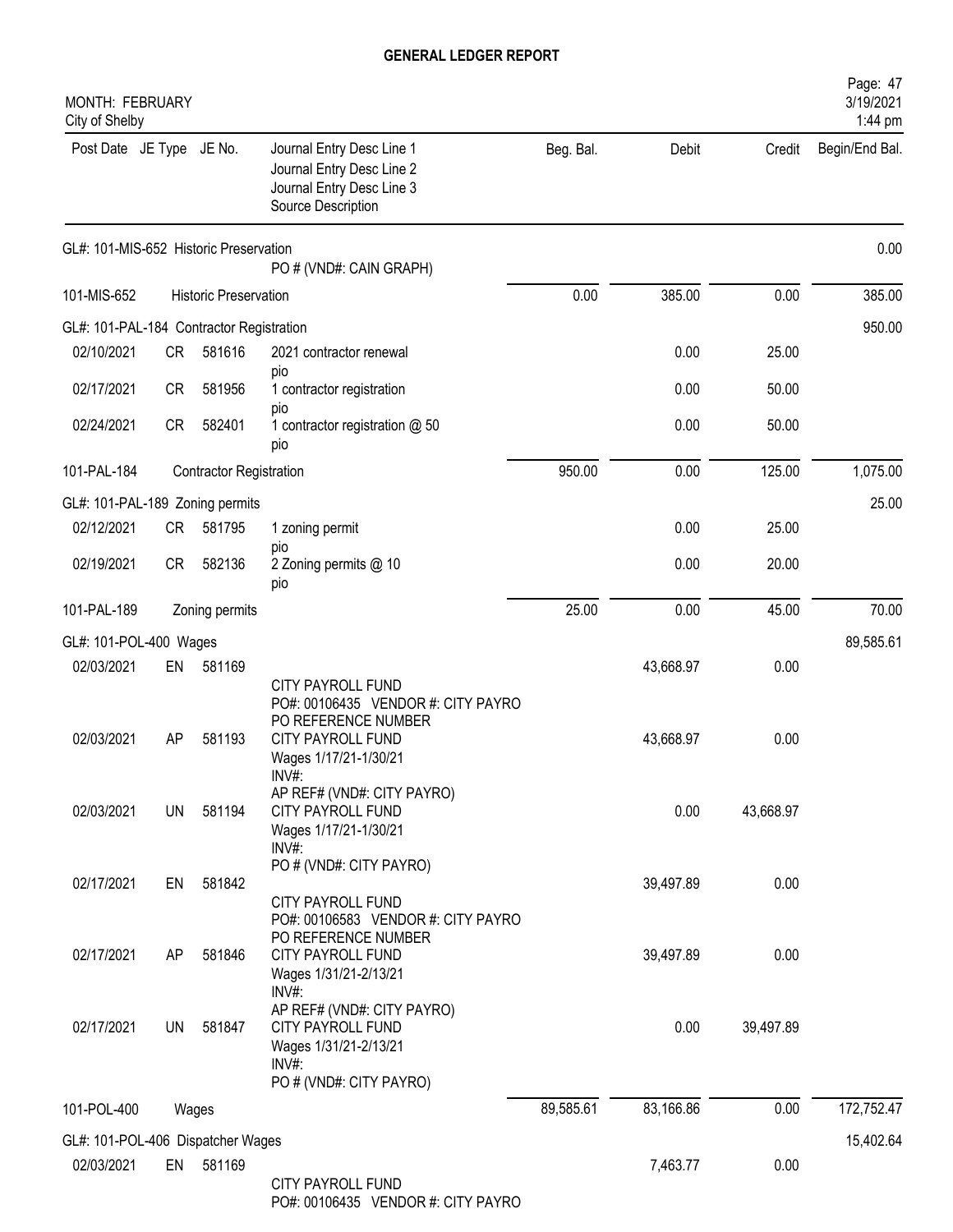| MONTH: FEBRUARY<br>City of Shelby |           |                  |                                                                                                                         |           |           |          | Page: 48<br>3/19/2021<br>1:44 pm |
|-----------------------------------|-----------|------------------|-------------------------------------------------------------------------------------------------------------------------|-----------|-----------|----------|----------------------------------|
| Post Date JE Type JE No.          |           |                  | Journal Entry Desc Line 1<br>Journal Entry Desc Line 2<br>Journal Entry Desc Line 3<br>Source Description               | Beg. Bal. | Debit     | Credit   | Begin/End Bal.                   |
| GL#: 101-POL-406 Dispatcher Wages |           |                  |                                                                                                                         |           |           |          | 15,402.64                        |
| 02/03/2021                        | AP        | 581193           | PO REFERENCE NUMBER<br>CITY PAYROLL FUND<br>Wages 1/17/21-1/30/21<br>INV#:                                              |           | 7,463.77  | 0.00     |                                  |
| 02/03/2021                        | <b>UN</b> | 581194           | AP REF# (VND#: CITY PAYRO)<br>CITY PAYROLL FUND<br>Wages 1/17/21-1/30/21<br>$INV#$ :                                    |           | 0.00      | 7,463.77 |                                  |
| 02/17/2021                        | EN        | 581842           | PO # (VND#: CITY PAYRO)<br>CITY PAYROLL FUND                                                                            |           | 6,722.89  | 0.00     |                                  |
| 02/17/2021                        | AP        | 581846           | PO#: 00106583 VENDOR #: CITY PAYRO<br>PO REFERENCE NUMBER<br><b>CITY PAYROLL FUND</b><br>Wages 1/31/21-2/13/21<br>INV#: |           | 6,722.89  | 0.00     |                                  |
| 02/17/2021                        | <b>UN</b> | 581847           | AP REF# (VND#: CITY PAYRO)<br>CITY PAYROLL FUND<br>Wages 1/31/21-2/13/21<br>$INV#$ :                                    |           | 0.00      | 6,722.89 |                                  |
| 101-POL-406                       |           | Dispatcher Wages | PO # (VND#: CITY PAYRO)                                                                                                 | 15,402.64 | 14,186.66 | 0.00     | 29,589.30                        |
|                                   |           |                  | GL#: 101-POL-415 Public Employees Retire.System                                                                         |           |           |          | 2,169.75                         |
| 02/16/2021                        | EN        | 581826           |                                                                                                                         |           | 3,201.36  | 0.00     |                                  |
|                                   |           |                  | OH PUBLIC EMPLOYEES RETIREMENT<br>PO#: 00106567 VENDOR #: OPERS<br>PO REFERENCE NUMBER                                  |           |           |          |                                  |
| 02/17/2021                        | AP        | 581862           | OH PUBLIC EMPLOYEES RETIREMENT<br>Employer portion 12/20/20-<br>INV#:                                                   |           | 3,201.36  | 0.00     |                                  |
| 02/17/2021                        | UN        | 581863           | AP REF# (VND#: OPERS<br>OH PUBLIC EMPLOYEES RETIREMENT<br>Employer portion 12/20/20-<br>INV#:<br>PO # (VND#: OPERS )    |           | 0.00      | 3,201.36 |                                  |
| 101-POL-415                       |           |                  | Public Employees Retire.System                                                                                          | 2,169.75  | 3,201.36  | 0.00     | 5,371.11                         |
| GL#: 101-POL-417 FICA             |           |                  |                                                                                                                         |           |           |          | 1,522.34                         |
| 02/03/2021                        | EN        | 581170           | PAYROLL FUND                                                                                                            |           | 741.42    | 0.00     |                                  |
| 02/03/2021                        | AP        | 581195           | PO#: 00106436 VENDOR #: PAYROLL FU<br>PO REFERENCE NUMBER<br>PAYROLL FUND<br>FICA 1/17/21-1/30/21<br>$INV#$ :           |           | 741.42    | 0.00     |                                  |
| 02/03/2021                        | UN        | 581196           | AP REF# (VND#: PAYROLL FU)<br>PAYROLL FUND<br>FICA 1/17/21-1/30/21<br>INV#:<br>PO # (VND#: PAYROLL FU)                  |           | 0.00      | 741.42   |                                  |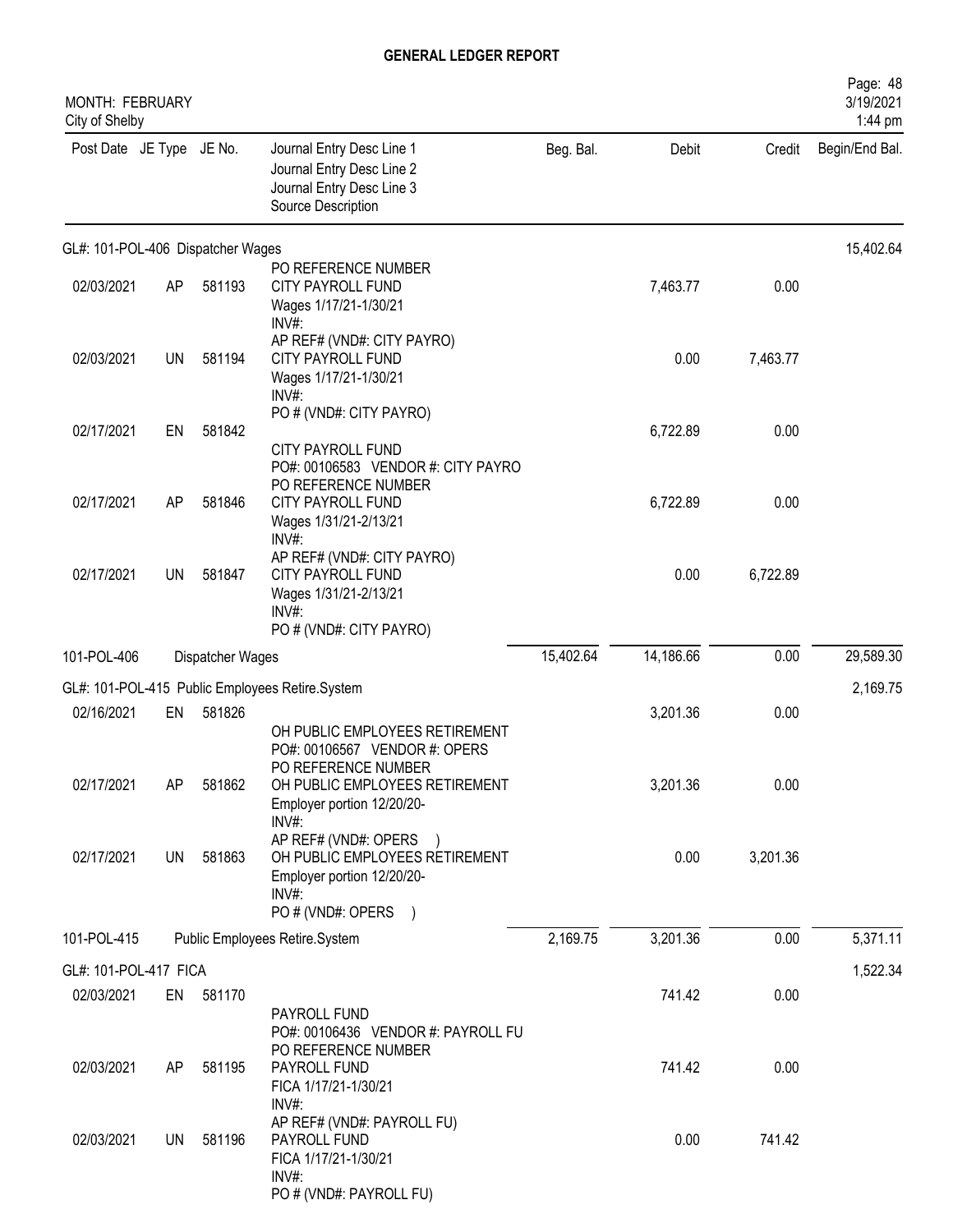| MONTH: FEBRUARY<br>City of Shelby     |             |                 |                                                                                                                                |           |           |           | Page: 49<br>3/19/2021<br>1:44 pm |
|---------------------------------------|-------------|-----------------|--------------------------------------------------------------------------------------------------------------------------------|-----------|-----------|-----------|----------------------------------|
| Post Date JE Type JE No.              |             |                 | Journal Entry Desc Line 1<br>Journal Entry Desc Line 2<br>Journal Entry Desc Line 3<br>Source Description                      | Beg. Bal. | Debit     | Credit    | Begin/End Bal.                   |
| GL#: 101-POL-417 FICA                 |             |                 |                                                                                                                                |           |           |           | 1,522.34                         |
| 02/17/2021                            | EN          | 581843          | PAYROLL FUND<br>PO#: 00106584 VENDOR #: PAYROLL FU<br>PO REFERENCE NUMBER                                                      |           | 670.18    | 0.00      |                                  |
| 02/17/2021                            | AP          | 581844          | PAYROLL FUND<br>FICA 1/31/21-2/13/21<br>INV#:                                                                                  |           | 670.18    | 0.00      |                                  |
| 02/17/2021                            | <b>UN</b>   | 581845          | AP REF# (VND#: PAYROLL FU)<br>PAYROLL FUND<br>FICA 1/31/21-2/13/21<br>$INV#$ :<br>PO # (VND#: PAYROLL FU)                      |           | 0.00      | 670.18    |                                  |
| 101-POL-417                           | <b>FICA</b> |                 |                                                                                                                                | 1,522.34  | 1,411.60  | 0.00      | 2,933.94                         |
| GL#: 101-POL-418 Hospitalization      |             |                 |                                                                                                                                |           |           |           | 32,737.38                        |
| 02/03/2021                            | AP          | 581191          | JEFFERSON HEALTH PLAN<br>Acct 19-OME095 Feb 2021<br>INV#:                                                                      |           | 32,699.22 | 0.00      |                                  |
| 02/03/2021                            | UN          | 581192          | AP REF# (VND#: JEFFERSON)<br>JEFFERSON HEALTH PLAN<br>Acct 19-OME095 Feb 2021<br>$INV#$ :                                      |           | 0.00      | 32,699.22 |                                  |
| 02/22/2021                            | EN          | 582144          | PO # (VND#: JEFFERSON)<br>JEFFERSON HEALTH PLAN<br>PO#: 00106618 VENDOR #: JEFFERSON<br>PO REFERENCE NUMBER                    |           | 32,699.22 | 0.00      |                                  |
| 101-POL-418                           |             | Hospitalization |                                                                                                                                | 32,737.38 | 32,699.22 | 0.00      | 65,436.60                        |
| GL#: 101-POL-419 Life Insurance       |             |                 |                                                                                                                                |           |           |           | 240.00                           |
| 02/03/2021                            | EN          | 581246          | AMERICAN UNITED LIFE INS CO<br>PO#: 00106437 VENDOR #: AMERICAN U<br>PO REFERENCE NUMBER                                       |           | 240.00    | 0.00      |                                  |
| 02/03/2021                            | AP          | 581289          | AMERICAN UNITED LIFE INS CO<br>policy G 00608125-0002-000<br>INV#                                                              |           | 240.00    | 0.00      |                                  |
| 02/03/2021                            | UN          | 581290          | AP REF# (VND#: AMERICAN U)<br>AMERICAN UNITED LIFE INS CO<br>policy G 00608125-0002-000<br>$INV#$ :<br>PO # (VND#: AMERICAN U) |           | 0.00      | 240.00    |                                  |
| 101-POL-419                           |             | Life Insurance  |                                                                                                                                | 240.00    | 240.00    | 0.00      | 480.00                           |
| GL#: 101-POL-420 Workers Compensation |             |                 |                                                                                                                                |           |           |           | 1,689.00                         |
| 02/08/2021                            | EN          | 581510          | BUREAU OF WORKERS COMPENSATION<br>PO#: 00106498 VENDOR #: BWC                                                                  |           | 1,689.00  | 0.00      |                                  |
| 02/12/2021                            | AP          | 581779          | PO REFERENCE NUMBER<br>BUREAU OF WORKERS COMPENSATION                                                                          |           | 1,689.00  | 0.00      |                                  |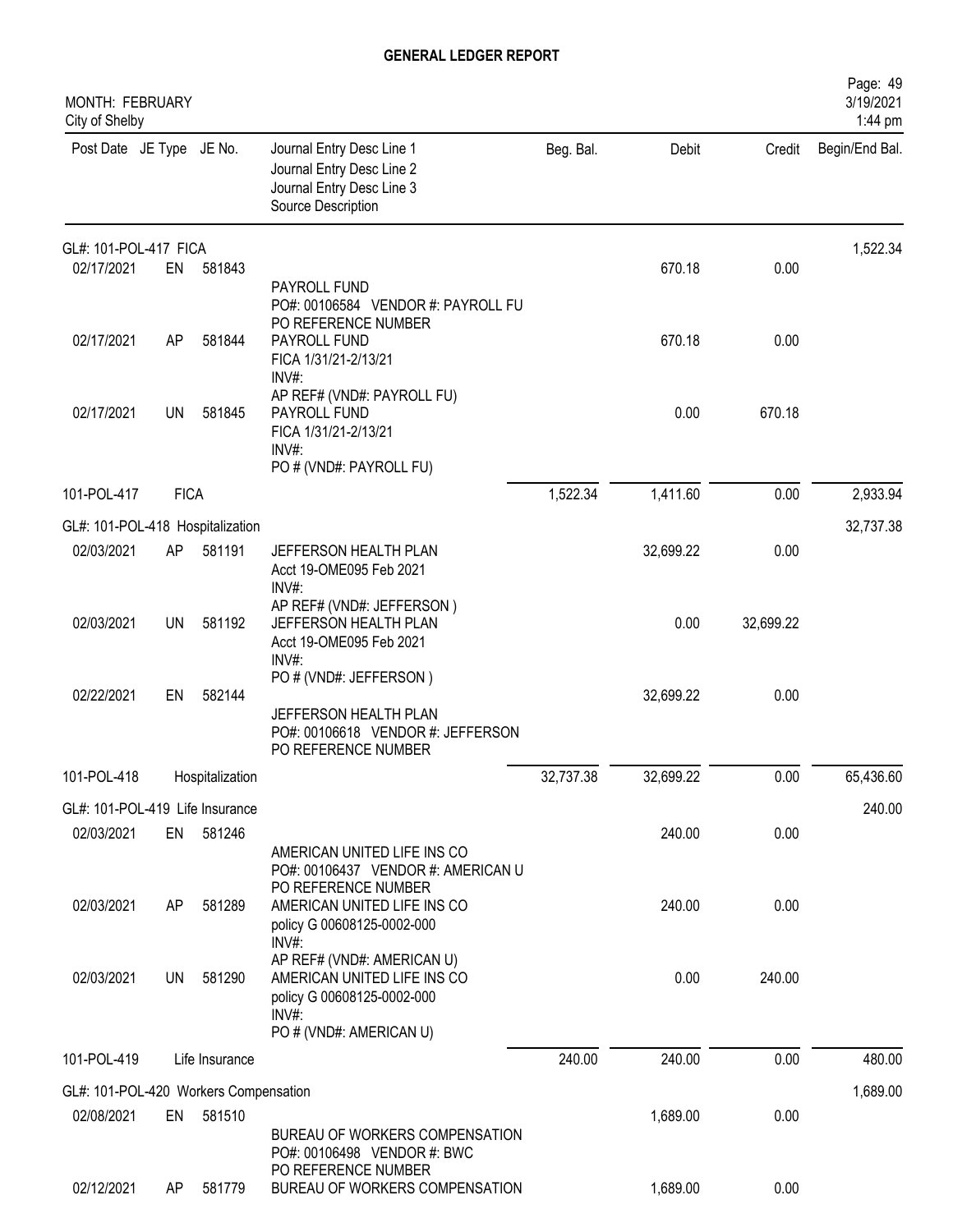| MONTH: FEBRUARY<br>City of Shelby     |           |                             |                                                                                                           |           |          |          | Page: 50<br>3/19/2021<br>1:44 pm |
|---------------------------------------|-----------|-----------------------------|-----------------------------------------------------------------------------------------------------------|-----------|----------|----------|----------------------------------|
| Post Date JE Type JE No.              |           |                             | Journal Entry Desc Line 1<br>Journal Entry Desc Line 2<br>Journal Entry Desc Line 3<br>Source Description | Beg. Bal. | Debit    | Credit   | Begin/End Bal.                   |
| GL#: 101-POL-420 Workers Compensation |           |                             |                                                                                                           |           |          |          | 1,689.00                         |
|                                       |           |                             | Installment payment<br>INV#:<br>1009237672                                                                |           |          |          |                                  |
| 02/12/2021                            | <b>UN</b> | 581780                      | AP REF# (VND#: BWC<br>BUREAU OF WORKERS COMPENSATION<br>Installment payment<br>$INV#$ :<br>1009237672     |           | 0.00     | 1,689.00 |                                  |
| 02/14/2021                            | EN        | 581822                      | PO # (VND#: BWC                                                                                           |           | 1,677.00 | 0.00     |                                  |
|                                       |           |                             | BUREAU OF WORKERS COMPENSATION<br>PO#: 00106565 VENDOR #: BWC<br>PO REFERENCE NUMBER                      |           |          |          |                                  |
| 02/18/2021                            | AP        | 582108                      | BUREAU OF WORKERS COMPENSATION<br>True-up report 2021<br>INV#:                                            |           | 768.00   | 0.00     |                                  |
| 02/18/2021                            | <b>UN</b> | 582109                      | AP REF# (VND#: BWC<br>BUREAU OF WORKERS COMPENSATION<br>True-up report 2021<br>INV#:<br>PO#(VND#: BWC     |           | 0.00     | 1,677.00 |                                  |
| 101-POL-420                           |           | <b>Workers Compensation</b> |                                                                                                           | 1,689.00  | 2,457.00 | 0.00     | 4,146.00                         |
| GL#: 101-POL-425 Natural Gas          |           |                             |                                                                                                           |           |          |          | 534.55                           |
| 02/05/2021                            | EN        | 581437                      |                                                                                                           |           | 800.00   | 0.00     |                                  |
|                                       |           |                             | <b>COLUMBIA GAS</b><br>PO#: 00106477 VENDOR #: COL. GAS<br>PO REFERENCE NUMBER                            |           |          |          |                                  |
| 02/17/2021                            | AP        | 581850                      | <b>COLUMBIA GAS</b><br>Acct 193879540010003<br>$INV#$ :<br>35642                                          |           | 655.31   | 0.00     |                                  |
| 02/17/2021                            | <b>UN</b> | 581851                      | AP REF# (VND#: COL. GAS)<br><b>COLUMBIA GAS</b><br>Acct 193879540010003<br>$INV#$ :<br>35642              |           | 0.00     | 800.00   |                                  |
| 02/25/2021                            | EN        | 582463                      | PO # (VND#: COL. GAS)<br><b>COLUMBIA GAS</b><br>PO#: 00106679 VENDOR #: COL. GAS                          |           | 700.00   | 0.00     |                                  |
|                                       |           |                             | PO REFERENCE NUMBER                                                                                       |           |          |          |                                  |
| 101-POL-425                           |           | Natural Gas                 |                                                                                                           | 534.55    | 655.31   | 0.00     | 1,189.86                         |
| GL#: 101-POL-428 Telephone            |           |                             |                                                                                                           |           |          |          | 390.37                           |
| 02/03/2021                            |           | EN 581248                   | <b>CENTURYLINK</b><br>PO#: 00106439 VENDOR #: CENTURY                                                     |           | 395.78   | 0.00     |                                  |
| 02/03/2021                            | AP.       | 581285                      | PO REFERENCE NUMBER<br><b>CENTURYLINK</b><br>Acct 302298892<br>$INV#$ :                                   |           | 395.78   | 0.00     |                                  |
| 02/03/2021                            | UN.       | 581286                      | AP REF# (VND#: CENTURY )<br><b>CENTURYLINK</b><br>Acct 302298892                                          |           | 0.00     | 395.78   |                                  |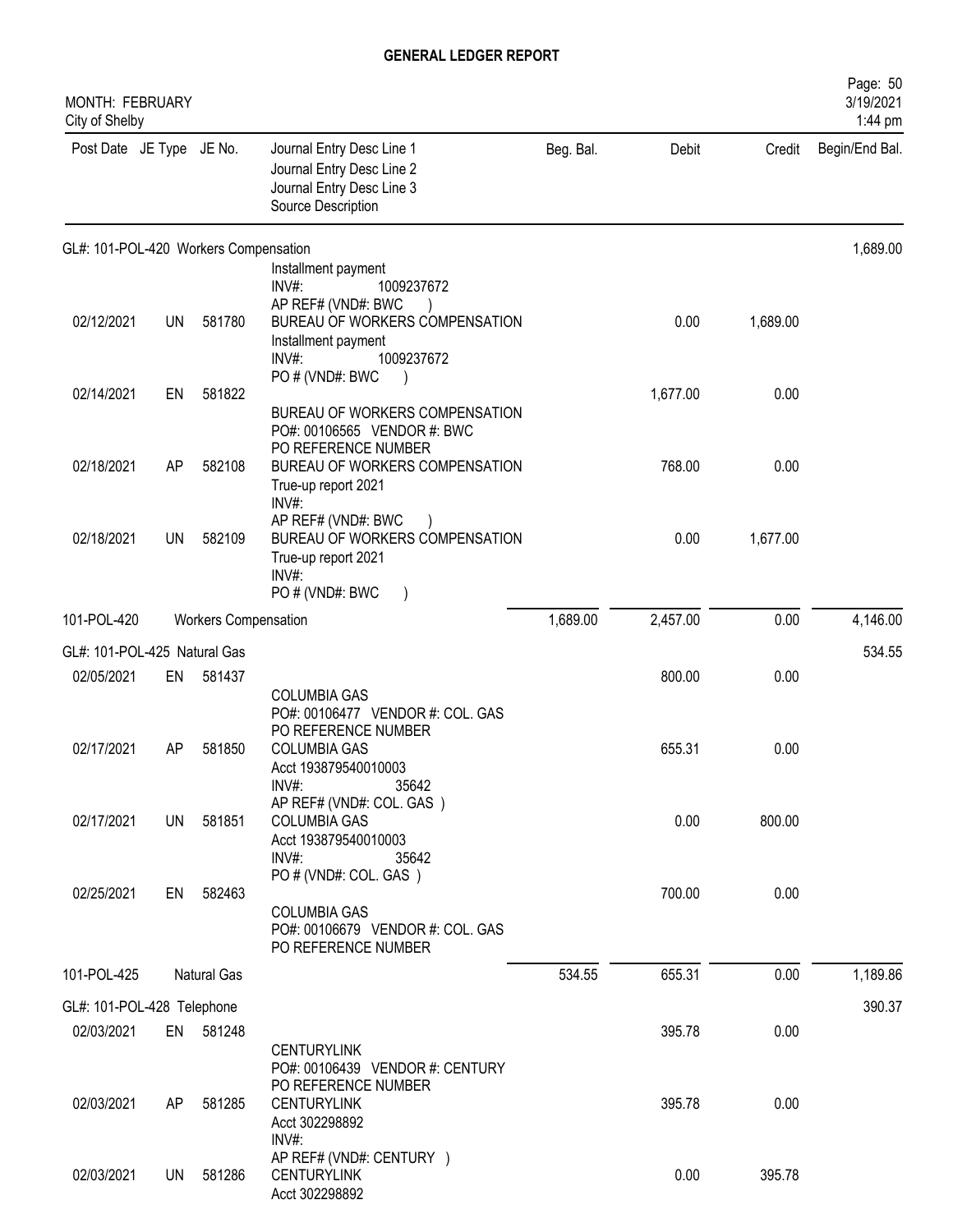| MONTH: FEBRUARY<br>City of Shelby |           |           |                                                                                                                         |           |        |        | Page: 51<br>3/19/2021<br>1:44 pm |
|-----------------------------------|-----------|-----------|-------------------------------------------------------------------------------------------------------------------------|-----------|--------|--------|----------------------------------|
| Post Date JE Type JE No.          |           |           | Journal Entry Desc Line 1<br>Journal Entry Desc Line 2<br>Journal Entry Desc Line 3<br>Source Description               | Beg. Bal. | Debit  | Credit | Begin/End Bal.                   |
| GL#: 101-POL-428 Telephone        |           |           | INV#:<br>PO # (VND#: CENTURY )                                                                                          |           |        |        | 390.37                           |
| 101-POL-428                       |           | Telephone |                                                                                                                         | 390.37    | 395.78 | 0.00   | 786.15                           |
|                                   |           |           | GL#: 101-POL-471 Education, Mtgs. & Related Exp.                                                                        |           |        |        | 0.00                             |
| 02/19/2021                        | EN        | 582122    | <b>BUCYRUS COMMUNITY HOSPITAL</b><br>PO#: 00106610 VENDOR #: BUCYRUS CO<br>PO REFERENCE NUMBER                          |           | 240.00 | 0.00   |                                  |
| 02/22/2021                        | AP        | 582231    | <b>BUCYRUS COMMUNITY HOSPITAL</b><br>CPR cards<br>$INV#$ :<br>202821                                                    |           | 200.00 | 0.00   |                                  |
| 02/22/2021                        | <b>UN</b> | 582232    | AP REF# (VND#: BUCYRUS CO)<br><b>BUCYRUS COMMUNITY HOSPITAL</b><br>CPR cards<br>INV#:<br>202821                         |           | 0.00   | 200.00 |                                  |
| 02/22/2021                        | AP        | 582233    | PO # (VND#: BUCYRUS CO)<br>BUCYRUS COMMUNITY HOSPITAL<br>CPR cards<br>INV#:<br>202821b                                  |           | 174.00 | 0.00   |                                  |
| 02/22/2021                        | <b>UN</b> | 582234    | AP REF# (VND#: BUCYRUS CO)<br>BUCYRUS COMMUNITY HOSPITAL<br>CPR cards<br>$INV#$ :<br>202821b<br>PO # (VND#: BUCYRUS CO) |           | 0.00   | 174.00 |                                  |
| 101-POL-471                       |           |           | Education, Mtgs. & Related Exp.                                                                                         | 0.00      | 374.00 | 0.00   | 374.00                           |
| GL#: 101-POL-472 Supplies         |           |           |                                                                                                                         |           |        |        | 318.24                           |
| 02/03/2021                        | AP        | 581177    | DAS HARDWARE LLC<br>Police Jan 2021<br>INV#:                                                                            |           | 34.99  | 0.00   |                                  |
| 02/03/2021                        |           | UN 581178 | AP REF# (VND#: DAS HARDWA)<br>DAS HARDWARE LLC<br>Police Jan 2021<br>$INV#$ :                                           |           | 0.00   | 34.99  |                                  |
| 02/05/2021                        |           | EN 581429 | PO # (VND#: DAS HARDWA)<br>QUILL CORPORATION<br>PO#: 00106469 VENDOR #: QUILL CORP                                      |           | 200.00 | 0.00   |                                  |
| 02/05/2021                        |           | EN 581430 | PO REFERENCE NUMBER<br><b>SAMS CLUB</b><br>PO#: 00106470 VENDOR #: SAMS CLUB                                            |           | 200.00 | 0.00   |                                  |
| 02/05/2021                        |           | EN 581431 | PO REFERENCE NUMBER<br>AMAZON INC<br>PO#: 00106471 VENDOR #: AMAZON INC                                                 |           | 200.00 | 0.00   |                                  |
| 02/05/2021                        | EN        | 581432    | PO REFERENCE NUMBER<br>G & L SUPPLY<br>PO#: 00106472 VENDOR #: G & L SUPP                                               |           | 150.00 | 0.00   |                                  |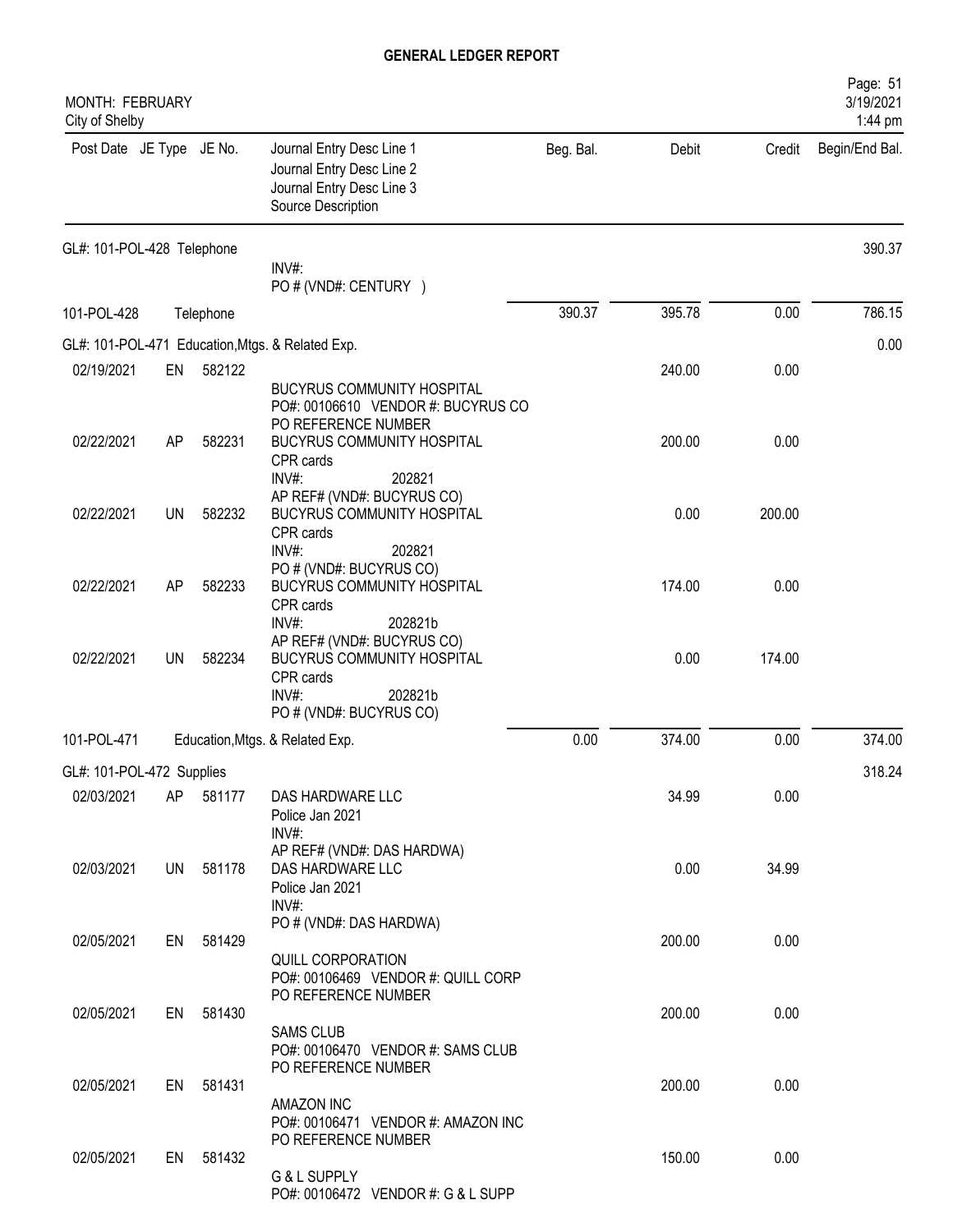| MONTH: FEBRUARY<br>City of Shelby |           |           |                                                                                                           |           |        |        | Page: 52<br>3/19/2021<br>1:44 pm |
|-----------------------------------|-----------|-----------|-----------------------------------------------------------------------------------------------------------|-----------|--------|--------|----------------------------------|
| Post Date JE Type JE No.          |           |           | Journal Entry Desc Line 1<br>Journal Entry Desc Line 2<br>Journal Entry Desc Line 3<br>Source Description | Beg. Bal. | Debit  | Credit | Begin/End Bal.                   |
| GL#: 101-POL-472 Supplies         |           |           |                                                                                                           |           |        |        | 318.24                           |
| 02/05/2021                        | EN        | 581433    | PO REFERENCE NUMBER                                                                                       |           | 50.00  | 0.00   |                                  |
|                                   |           |           | DAS HARDWARE LLC<br>PO#: 00106473 VENDOR #: DAS HARDWA<br>PO REFERENCE NUMBER                             |           |        |        |                                  |
| 02/05/2021                        | EN        | 581434    | MHS INDUSTRIAL SUPPLY<br>PO#: 00106474 VENDOR #: MHS IND SU<br>PO REFERENCE NUMBER                        |           | 100.00 | 0.00   |                                  |
| 02/05/2021                        | EN        | 581435    | <b>DISCOUNT DRUG MART</b><br>PO#: 00106475 VENDOR #: DISCOUNT D                                           |           | 50.00  | 0.00   |                                  |
| 02/17/2021                        | AP        | 582028    | PO REFERENCE NUMBER<br><b>SAMS CLUB</b><br>Police 2/4/21<br>INV#:                                         |           | 72.36  | 0.00   |                                  |
| 02/17/2021                        | <b>UN</b> | 582029    | AP REF# (VND#: SAMS CLUB)<br><b>SAMS CLUB</b><br>Police 2/4/21<br>INV#:                                   |           | 0.00   | 72.36  |                                  |
| 02/25/2021                        | UN        | 582426    | PO # (VND#: SAMS CLUB)<br><b>SAMS CLUB</b><br>PO#: 00105880 VENDOR #: SAMS CLUB                           |           | 0.00   | 174.60 |                                  |
| 02/25/2021                        | UN        | 582427    | CANCELLED PO REFERENCE NUMBER<br><b>AMAZON INC</b><br>PO#: 00105881 VENDOR #: AMAZON INC                  |           | 0.00   | 200.00 |                                  |
| 02/25/2021                        |           | UN 582432 | CANCELLED PO REFERENCE NUMBER<br><b>QUILL CORPORATION</b><br>PO#: 00106230 VENDOR #: QUILL CORP           |           | 0.00   | 200.00 |                                  |
| 02/25/2021                        |           | UN 582433 | CANCELLED PO REFERENCE NUMBER<br><b>SAMS CLUB</b><br>PO#: 00106231 VENDOR #: SAMS CLUB                    |           | 0.00   | 200.00 |                                  |
| 02/25/2021                        |           | UN 582434 | CANCELLED PO REFERENCE NUMBER<br>AMAZON INC<br>PO#: 00106232 VENDOR #: AMAZON INC                         |           | 0.00   | 200.00 |                                  |
| 02/25/2021                        |           | UN 582435 | CANCELLED PO REFERENCE NUMBER<br>G & L SUPPLY                                                             |           | 0.00   | 150.00 |                                  |
| 02/25/2021                        |           | UN 582436 | PO#: 00106233 VENDOR #: G & L SUPP<br>CANCELLED PO REFERENCE NUMBER                                       |           | 0.00   | 15.01  |                                  |
|                                   |           |           | DAS HARDWARE LLC<br>PO#: 00106234 VENDOR #: DAS HARDWA<br>CANCELLED PO REFERENCE NUMBER                   |           |        |        |                                  |
| 02/25/2021                        | UN        | 582437    | MHS INDUSTRIAL SUPPLY<br>PO#: 00106235 VENDOR #: MHS IND SU                                               |           | 0.00   | 100.00 |                                  |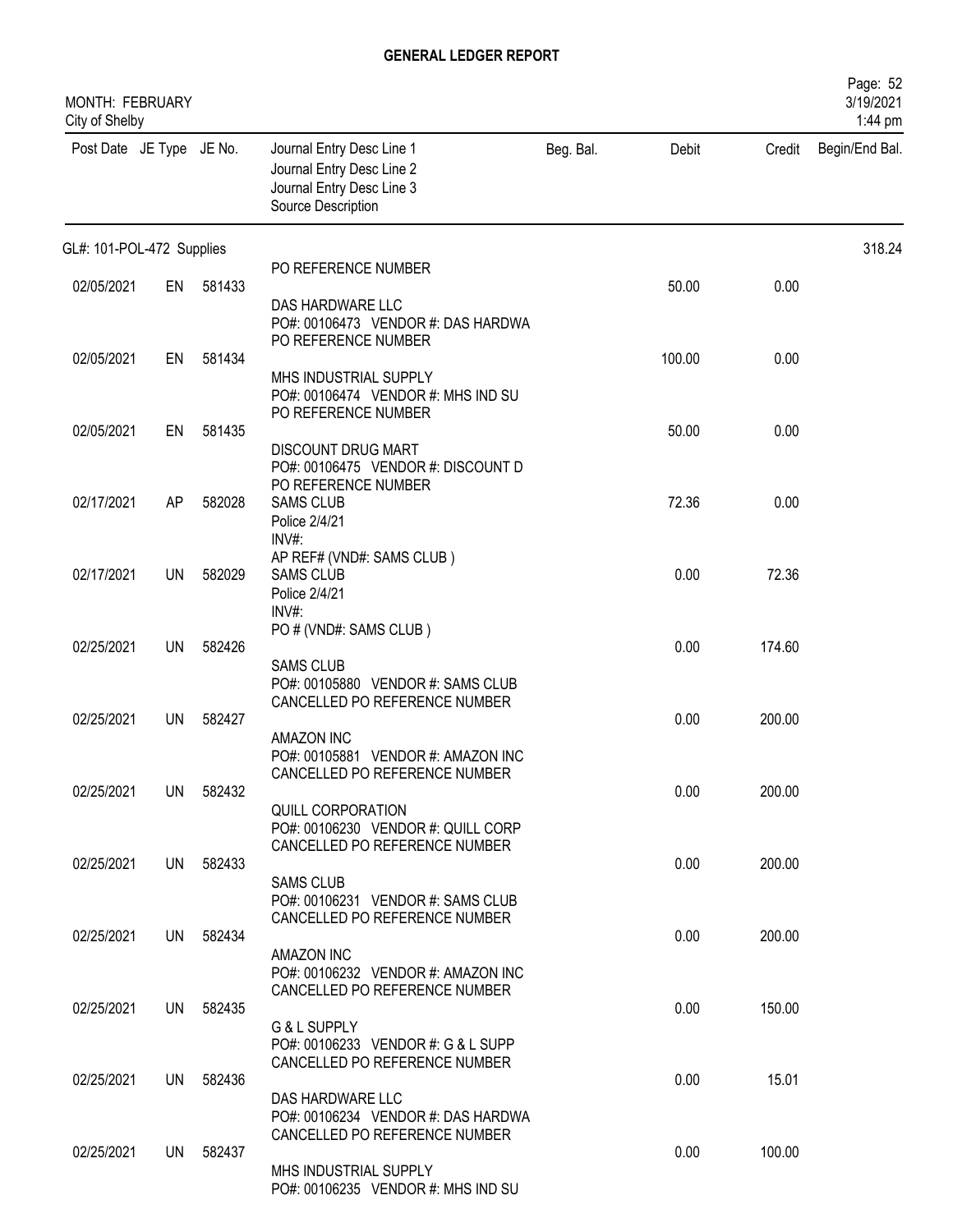| MONTH: FEBRUARY<br>City of Shelby |           |          |                                                                                                           |           |        |        | Page: 53<br>3/19/2021<br>1:44 pm |
|-----------------------------------|-----------|----------|-----------------------------------------------------------------------------------------------------------|-----------|--------|--------|----------------------------------|
| Post Date JE Type JE No.          |           |          | Journal Entry Desc Line 1<br>Journal Entry Desc Line 2<br>Journal Entry Desc Line 3<br>Source Description | Beg. Bal. | Debit  | Credit | Begin/End Bal.                   |
| GL#: 101-POL-472 Supplies         |           |          |                                                                                                           |           |        |        | 318.24                           |
| 02/25/2021                        | <b>UN</b> | 582438   | CANCELLED PO REFERENCE NUMBER                                                                             |           | 0.00   | 50.00  |                                  |
|                                   |           |          | <b>DISCOUNT DRUG MART</b><br>PO#: 00106236 VENDOR #: DISCOUNT D<br>CANCELLED PO REFERENCE NUMBER          |           |        |        |                                  |
| 02/25/2021                        | <b>UN</b> | 582445   |                                                                                                           |           | 0.00   | 200.00 |                                  |
|                                   |           |          | QUILL CORPORATION<br>PO#: 00106469 VENDOR #: QUILL CORP<br>CANCELLED PO REFERENCE NUMBER                  |           |        |        |                                  |
| 02/25/2021                        | <b>UN</b> | 582446   | MHS INDUSTRIAL SUPPLY                                                                                     |           | 0.00   | 100.00 |                                  |
| 02/25/2021                        | EN        | 582454   | PO#: 00106474 VENDOR #: MHS IND SU<br>CANCELLED PO REFERENCE NUMBER                                       |           | 200.00 | 0.00   |                                  |
|                                   |           |          | QUILL CORPORATION                                                                                         |           |        |        |                                  |
| 02/25/2021                        | EN        | 582455   | PO#: 00106670 VENDOR #: QUILL CORP<br>PO REFERENCE NUMBER                                                 |           | 200.00 | 0.00   |                                  |
|                                   |           |          | <b>SAMS CLUB</b><br>PO#: 00106671 VENDOR #: SAMS CLUB                                                     |           |        |        |                                  |
|                                   |           |          | PO REFERENCE NUMBER                                                                                       |           | 200.00 |        |                                  |
| 02/25/2021                        | EN        | 582456   | AMAZON INC<br>PO#: 00106672 VENDOR #: AMAZON INC                                                          |           |        | 0.00   |                                  |
| 02/25/2021                        | EN        | 582457   | PO REFERENCE NUMBER                                                                                       |           | 150.00 | 0.00   |                                  |
|                                   |           |          | G & L SUPPLY<br>PO#: 00106673 VENDOR #: G & L SUPP<br>PO REFERENCE NUMBER                                 |           |        |        |                                  |
| 02/25/2021                        | EN        | 582458   |                                                                                                           |           | 50.00  | 0.00   |                                  |
|                                   |           |          | DAS HARDWARE LLC<br>PO#: 00106674 VENDOR #: DAS HARDWA<br>PO REFERENCE NUMBER                             |           |        |        |                                  |
| 02/25/2021                        | EN        | 582459   | MHS INDUSTRIAL SUPPLY                                                                                     |           | 100.00 | 0.00   |                                  |
|                                   |           |          | PO#: 00106675 VENDOR #: MHS IND SU<br>PO REFERENCE NUMBER                                                 |           |        |        |                                  |
| 02/25/2021                        | EN        | 582460   | <b>DISCOUNT DRUG MART</b><br>PO#: 00106676 VENDOR #: DISCOUNT D                                           |           | 50.00  | 0.00   |                                  |
| 02/26/2021                        | EN        | 582527   | PO REFERENCE NUMBER                                                                                       |           | 100.00 | 0.00   |                                  |
|                                   |           |          | CMI INC<br>PO#: 00106700 VENDOR #: CMI INC<br>PO REFERENCE NUMBER                                         |           |        |        |                                  |
| 101-POL-472                       |           | Supplies |                                                                                                           | 318.24    | 107.35 | 0.00   | 425.59                           |
| GL#: 101-POL-473 Office Supplies  |           |          |                                                                                                           |           |        |        | 258.36                           |
| 02/05/2021                        | EN        | 581429   |                                                                                                           |           | 200.00 | 0.00   |                                  |
|                                   |           |          | QUILL CORPORATION<br>PO#: 00106469 VENDOR #: QUILL CORP<br>PO REFERENCE NUMBER                            |           |        |        |                                  |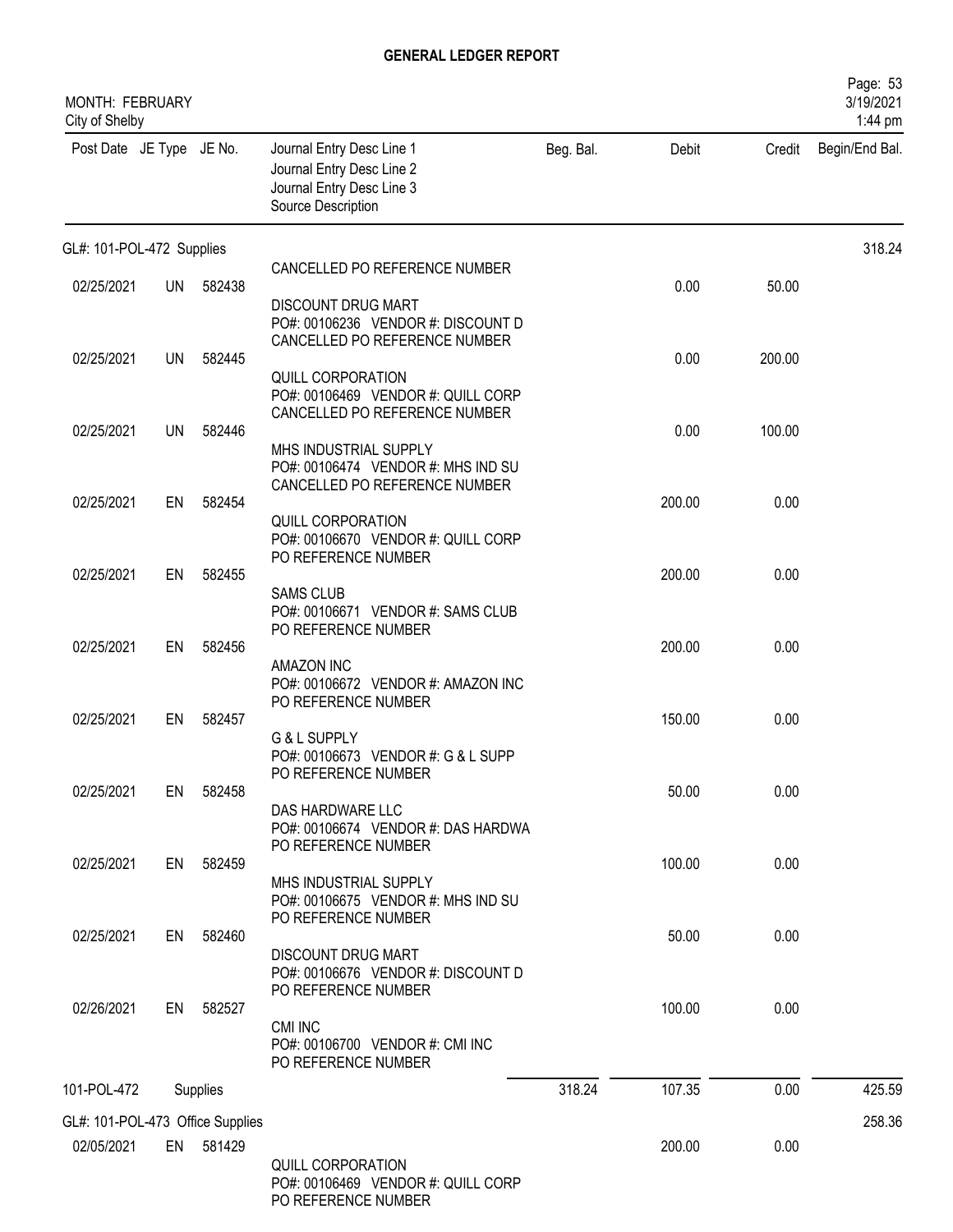| MONTH: FEBRUARY<br>City of Shelby |           |           |                                                                                                                                  |           |        |        | Page: 54<br>3/19/2021<br>1:44 pm |
|-----------------------------------|-----------|-----------|----------------------------------------------------------------------------------------------------------------------------------|-----------|--------|--------|----------------------------------|
| Post Date JE Type JE No.          |           |           | Journal Entry Desc Line 1<br>Journal Entry Desc Line 2<br>Journal Entry Desc Line 3<br>Source Description                        | Beg. Bal. | Debit  | Credit | Begin/End Bal.                   |
| GL#: 101-POL-473 Office Supplies  |           |           |                                                                                                                                  |           |        |        | 258.36                           |
| 02/05/2021                        | EN        | 581430    | <b>SAMS CLUB</b><br>PO#: 00106470 VENDOR #: SAMS CLUB<br>PO REFERENCE NUMBER                                                     |           | 200.00 | 0.00   |                                  |
| 02/05/2021                        | EN        | 581431    | <b>AMAZON INC</b><br>PO#: 00106471 VENDOR #: AMAZON INC<br>PO REFERENCE NUMBER                                                   |           | 200.00 | 0.00   |                                  |
| 02/05/2021                        | EN        | 581435    | <b>DISCOUNT DRUG MART</b><br>PO#: 00106475 VENDOR #: DISCOUNT D<br>PO REFERENCE NUMBER                                           |           | 50.00  | 0.00   |                                  |
| 02/17/2021                        | AP        | 582028    | <b>SAMS CLUB</b><br>Police 2/4/21<br>INV#:                                                                                       |           | 63.90  | 0.00   |                                  |
| 02/17/2021                        | <b>UN</b> | 582029    | AP REF# (VND#: SAMS CLUB)<br><b>SAMS CLUB</b><br>Police 2/4/21<br>INV#:                                                          |           | 0.00   | 63.90  |                                  |
| 02/25/2021                        | UN        | 582426    | PO # (VND#: SAMS CLUB)<br><b>SAMS CLUB</b><br>PO#: 00105880 VENDOR #: SAMS CLUB                                                  |           | 0.00   | 76.46  |                                  |
| 02/25/2021                        | <b>UN</b> | 582427    | CANCELLED PO REFERENCE NUMBER<br><b>AMAZON INC</b><br>PO#: 00105881 VENDOR #: AMAZON INC                                         |           | 0.00   | 200.00 |                                  |
| 02/25/2021                        | UN        | 582432    | CANCELLED PO REFERENCE NUMBER<br>QUILL CORPORATION<br>PO#: 00106230 VENDOR #: QUILL CORP                                         |           | 0.00   | 200.00 |                                  |
| 02/25/2021                        |           | UN 582433 | CANCELLED PO REFERENCE NUMBER<br><b>SAMS CLUB</b><br>PO#: 00106231 VENDOR #: SAMS CLUB<br>CANCELLED PO REFERENCE NUMBER          |           | 0.00   | 200.00 |                                  |
| 02/25/2021                        |           | UN 582434 | AMAZON INC<br>PO#: 00106232 VENDOR #: AMAZON INC<br>CANCELLED PO REFERENCE NUMBER                                                |           | 0.00   | 200.00 |                                  |
| 02/25/2021                        |           | UN 582438 | <b>DISCOUNT DRUG MART</b><br>PO#: 00106236 VENDOR #: DISCOUNT D                                                                  |           | 0.00   | 50.00  |                                  |
| 02/25/2021                        |           | UN 582445 | CANCELLED PO REFERENCE NUMBER<br><b>QUILL CORPORATION</b><br>PO#: 00106469 VENDOR #: QUILL CORP<br>CANCELLED PO REFERENCE NUMBER |           | 0.00   | 200.00 |                                  |
| 02/25/2021                        | EN        | 582454    | QUILL CORPORATION<br>PO#: 00106670 VENDOR #: QUILL CORP<br>PO REFERENCE NUMBER                                                   |           | 200.00 | 0.00   |                                  |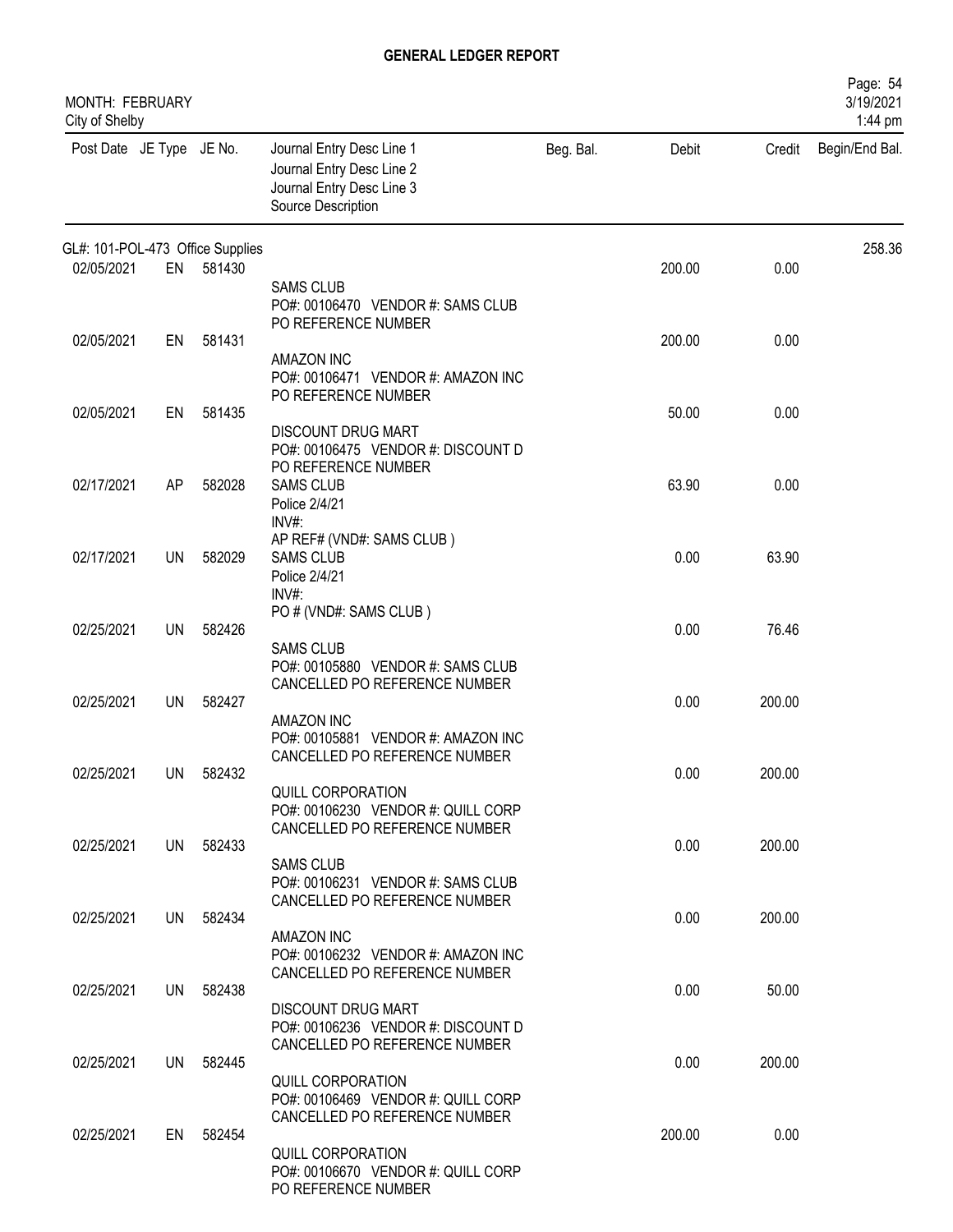| <b>MONTH: FEBRUARY</b><br>City of Shelby |           |                        |                                                                                                                    |           |          |          | Page: 55<br>3/19/2021<br>1:44 pm |
|------------------------------------------|-----------|------------------------|--------------------------------------------------------------------------------------------------------------------|-----------|----------|----------|----------------------------------|
| Post Date JE Type JE No.                 |           |                        | Journal Entry Desc Line 1<br>Journal Entry Desc Line 2<br>Journal Entry Desc Line 3<br>Source Description          | Beg. Bal. | Debit    | Credit   | Begin/End Bal.                   |
| GL#: 101-POL-473 Office Supplies         |           |                        |                                                                                                                    |           |          |          | 258.36                           |
| 02/25/2021                               | EN        | 582455                 | <b>SAMS CLUB</b><br>PO#: 00106671 VENDOR #: SAMS CLUB<br>PO REFERENCE NUMBER                                       |           | 200.00   | 0.00     |                                  |
| 02/25/2021                               | EN        | 582456                 | <b>AMAZON INC</b><br>PO#: 00106672 VENDOR #: AMAZON INC<br>PO REFERENCE NUMBER                                     |           | 200.00   | 0.00     |                                  |
| 02/25/2021                               | EN        | 582460                 | <b>DISCOUNT DRUG MART</b><br>PO#: 00106676 VENDOR #: DISCOUNT D<br>PO REFERENCE NUMBER                             |           | 50.00    | 0.00     |                                  |
| 101-POL-473                              |           | <b>Office Supplies</b> |                                                                                                                    | 258.36    | 63.90    | 0.00     | 322.26                           |
| GL#: 101-POL-484 Fuel, Autos-Equipment   |           |                        |                                                                                                                    |           |          |          | 2,000.00                         |
| 02/11/2021                               | EN        | 581630                 | COLE DISTRIBUTING INC.<br>PO#: 00106534 VENDOR #: COLE DISTR<br>PO REFERENCE NUMBER                                |           | 1,215.00 | 0.00     |                                  |
| 02/11/2021                               | AP        | 581663                 | COLE DISTRIBUTING INC.<br>Fuel cost January 2021<br>INV#:                                                          |           | 1,215.00 | 0.00     |                                  |
| 02/11/2021                               | <b>UN</b> | 581664                 | AP REF# (VND#: COLE DISTR)<br>COLE DISTRIBUTING INC.<br>Fuel cost January 2021<br>INV#:<br>PO # (VND#: COLE DISTR) |           | 0.00     | 1,215.00 |                                  |
| 101-POL-484                              |           | Fuel, Autos-Equipment  |                                                                                                                    | 2,000.00  | 1,215.00 | 0.00     | 3,215.00                         |
| GL#: 101-POL-485 Maintenance, Autos      |           |                        |                                                                                                                    |           |          |          | 84.91                            |
| 02/03/2021                               | AP        | 581293                 | DONLEY FORD SHELBY INC<br>Coil asy-ign<br>$INV#$ :<br>86222                                                        |           | 111.60   | 0.00     |                                  |
| 02/03/2021                               | UN        | 581294                 | AP REF# (VND#: DONLEY FOR)<br>DONLEY FORD SHELBY INC<br>Coil asy-ign<br>$INV#$ :<br>86222                          |           | 0.00     | 200.00   |                                  |
| 02/05/2021                               | EN        | 581438                 | PO # (VND#: DONLEY FOR)<br>SHELBY PARTS CO.<br>PO#: 00106478 VENDOR #: SHELBY PAR                                  |           | 150.00   | 0.00     |                                  |
| 02/05/2021                               | EN        | 581439                 | PO REFERENCE NUMBER<br>ADVANCE AUTO PARTS<br>PO#: 00106479 VENDOR #: ADVANCE AU                                    |           | 200.00   | 0.00     |                                  |
| 02/05/2021                               | EN        | 581440                 | PO REFERENCE NUMBER<br>O REILLY AUTO PARTS<br>PO#: 00106480 VENDOR #: O REILLY A                                   |           | 200.00   | 0.00     |                                  |
| 02/17/2021                               | AP        | 581992                 | PO REFERENCE NUMBER<br>SHELBY PARTS CO.                                                                            |           | 36.23    | 0.00     |                                  |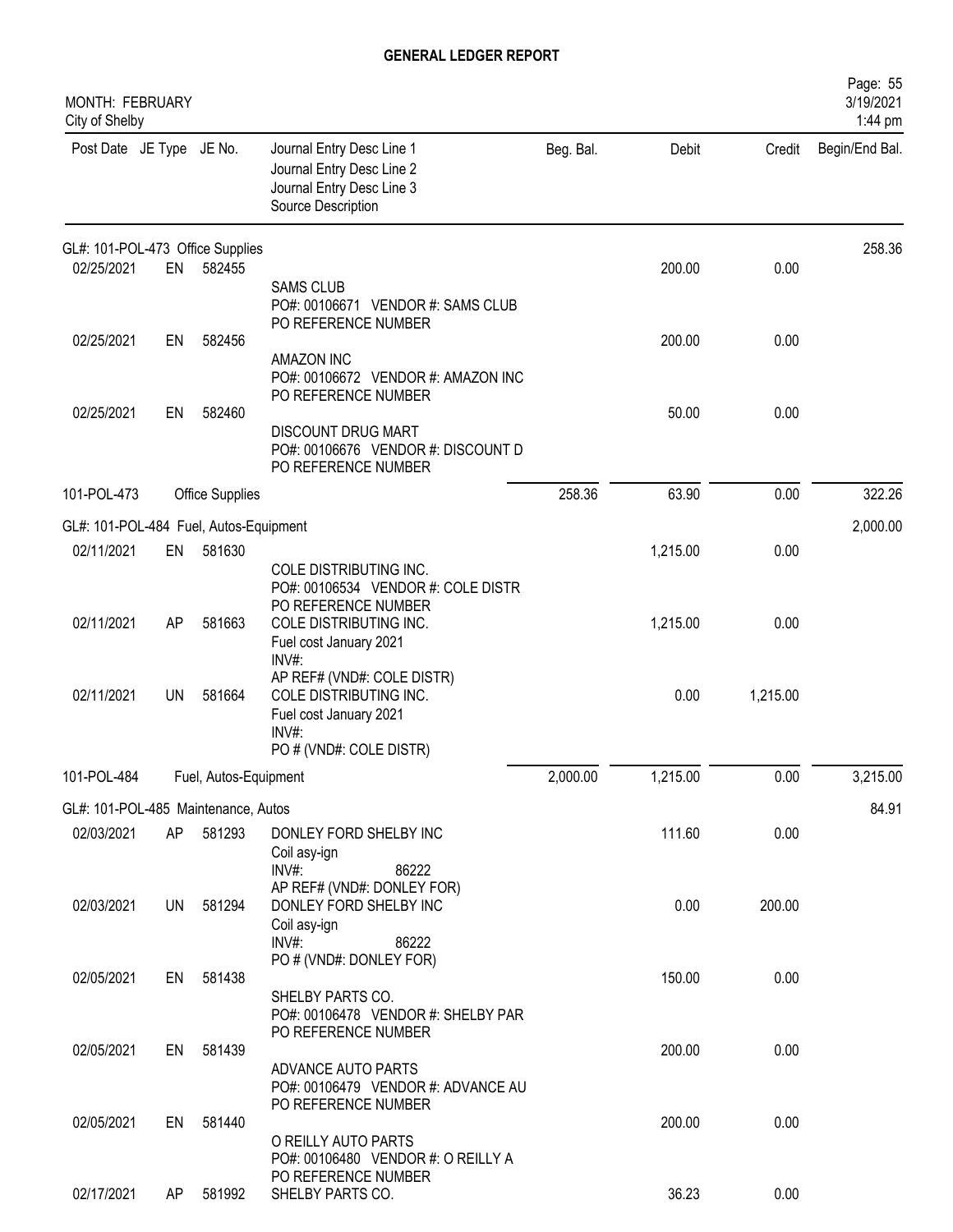| MONTH: FEBRUARY<br>City of Shelby   |           |                    |                                                                                                           |           |        |        | Page: 56<br>3/19/2021<br>1:44 pm |
|-------------------------------------|-----------|--------------------|-----------------------------------------------------------------------------------------------------------|-----------|--------|--------|----------------------------------|
| Post Date JE Type JE No.            |           |                    | Journal Entry Desc Line 1<br>Journal Entry Desc Line 2<br>Journal Entry Desc Line 3<br>Source Description | Beg. Bal. | Debit  | Credit | Begin/End Bal.                   |
| GL#: 101-POL-485 Maintenance, Autos |           |                    |                                                                                                           |           |        |        | 84.91                            |
|                                     |           |                    | wiper blades & air filter                                                                                 |           |        |        |                                  |
|                                     |           |                    | $INV#$ :<br>327503                                                                                        |           |        |        |                                  |
| 02/17/2021                          | <b>UN</b> | 581993             | AP REF# (VND#: SHELBY PAR)<br>SHELBY PARTS CO.                                                            |           | 0.00   | 150.00 |                                  |
|                                     |           |                    | wiper blades & air filter                                                                                 |           |        |        |                                  |
|                                     |           |                    | INV#<br>327503                                                                                            |           |        |        |                                  |
| 02/17/2021                          | AP        | 582018             | PO # (VND#: SHELBY PAR)                                                                                   |           | 97.46  | 0.00   |                                  |
|                                     |           |                    | ADVANCE AUTO PARTS<br>police Jan 2021                                                                     |           |        |        |                                  |
|                                     |           |                    | $INV#$ :                                                                                                  |           |        |        |                                  |
|                                     |           |                    | AP REF# (VND#: ADVANCE AU)                                                                                |           |        |        |                                  |
| 02/17/2021                          | <b>UN</b> | 582019             | ADVANCE AUTO PARTS<br>police Jan 2021                                                                     |           | 0.00   | 200.00 |                                  |
|                                     |           |                    | $INV#$ :                                                                                                  |           |        |        |                                  |
|                                     |           |                    | PO # (VND#: ADVANCE AU)                                                                                   |           |        |        |                                  |
| 02/18/2021                          | EN        | 581973             |                                                                                                           |           | 95.91  | 0.00   |                                  |
|                                     |           |                    | DONLEY FORD SHELBY INC<br>PO#: 00106594 VENDOR #: DONLEY FOR                                              |           |        |        |                                  |
|                                     |           |                    | PO REFERENCE NUMBER                                                                                       |           |        |        |                                  |
| 02/18/2021                          | AP        | 582040             | DONLEY FORD SHELBY INC                                                                                    |           | 95.91  | 0.00   |                                  |
|                                     |           |                    | Coil, spark plug<br>INV#<br>86319                                                                         |           |        |        |                                  |
|                                     |           |                    | AP REF# (VND#: DONLEY FOR)                                                                                |           |        |        |                                  |
| 02/18/2021                          | <b>UN</b> | 582041             | DONLEY FORD SHELBY INC                                                                                    |           | 0.00   | 95.91  |                                  |
|                                     |           |                    | Coil, spark plug                                                                                          |           |        |        |                                  |
|                                     |           |                    | $INV#$ :<br>86319<br>PO # (VND#: DONLEY FOR)                                                              |           |        |        |                                  |
| 02/25/2021                          | <b>UN</b> | 582430             |                                                                                                           |           | 0.00   | 200.00 |                                  |
|                                     |           |                    | ADVANCE AUTO PARTS                                                                                        |           |        |        |                                  |
|                                     |           |                    | PO#: 00105877 VENDOR #: ADVANCE AU<br>CANCELLED PO REFERENCE NUMBER                                       |           |        |        |                                  |
| 02/25/2021                          |           | UN 582431          |                                                                                                           |           | 0.00   | 200.00 |                                  |
|                                     |           |                    | O REILLY AUTO PARTS                                                                                       |           |        |        |                                  |
|                                     |           |                    | PO#: 00105878 VENDOR #: O REILLY A<br>CANCELLED PO REFERENCE NUMBER                                       |           |        |        |                                  |
| 02/25/2021                          | UN        | 582439             |                                                                                                           |           | 0.00   | 200.00 |                                  |
|                                     |           |                    | O REILLY AUTO PARTS                                                                                       |           |        |        |                                  |
|                                     |           |                    | PO#: 00106242 VENDOR #: O REILLY A                                                                        |           |        |        |                                  |
| 02/25/2021                          | EN        | 582464             | CANCELLED PO REFERENCE NUMBER                                                                             |           | 150.00 | 0.00   |                                  |
|                                     |           |                    | SHELBY PARTS CO.                                                                                          |           |        |        |                                  |
|                                     |           |                    | PO#: 00106680 VENDOR #: SHELBY PAR                                                                        |           |        |        |                                  |
| 02/25/2021                          | EN        | 582465             | PO REFERENCE NUMBER                                                                                       |           | 200.00 | 0.00   |                                  |
|                                     |           |                    | ADVANCE AUTO PARTS                                                                                        |           |        |        |                                  |
|                                     |           |                    | PO#: 00106681 VENDOR #: ADVANCE AU                                                                        |           |        |        |                                  |
| 02/25/2021                          | EN        | 582466             | PO REFERENCE NUMBER                                                                                       |           | 200.00 | 0.00   |                                  |
|                                     |           |                    | O REILLY AUTO PARTS                                                                                       |           |        |        |                                  |
|                                     |           |                    | PO#: 00106682 VENDOR #: O REILLY A                                                                        |           |        |        |                                  |
|                                     |           |                    | PO REFERENCE NUMBER                                                                                       |           |        |        |                                  |
| 101-POL-485                         |           | Maintenance, Autos |                                                                                                           | 84.91     | 341.20 | 0.00   | 426.11                           |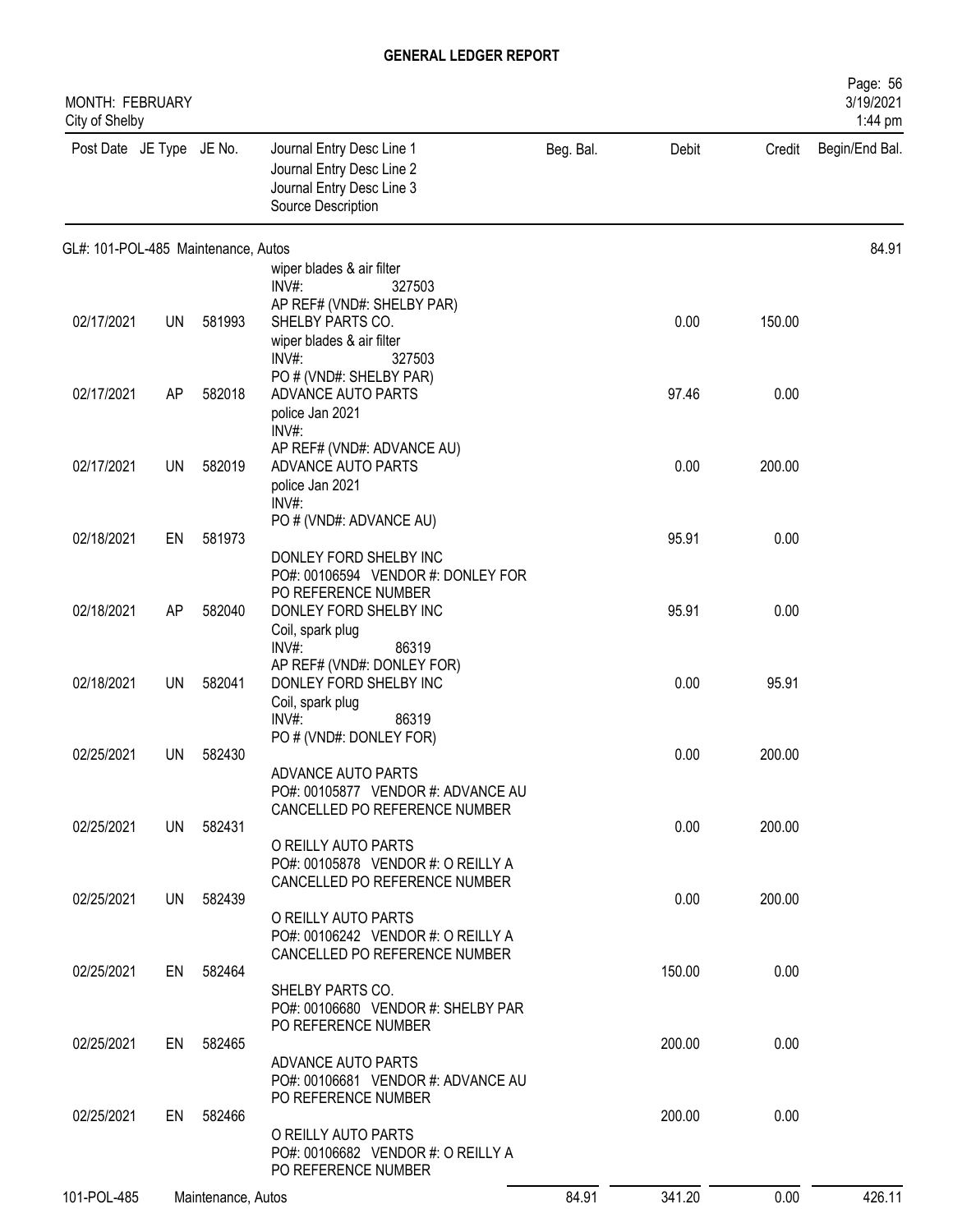| MONTH: FEBRUARY<br>City of Shelby      |    |                       |                                                                                                                                          |           |          |        | Page: 57<br>3/19/2021<br>1:44 pm |
|----------------------------------------|----|-----------------------|------------------------------------------------------------------------------------------------------------------------------------------|-----------|----------|--------|----------------------------------|
| Post Date JE Type JE No.               |    |                       | Journal Entry Desc Line 1<br>Journal Entry Desc Line 2<br>Journal Entry Desc Line 3<br>Source Description                                | Beg. Bal. | Debit    | Credit | Begin/End Bal.                   |
| GL#: 101-POL-486 Maintenance Equipment |    |                       |                                                                                                                                          |           |          |        | 18.64                            |
| 02/11/2021                             | EN | 581632                | MT BUSINESS TECHNOLOGIES, INC.<br>PO#: 00106536 VENDOR #: MT BUS TEC<br>PO REFERENCE NUMBER                                              |           | 22.00    | 0.00   |                                  |
| 02/11/2021                             | AP | 581685                | MT BUSINESS TECHNOLOGIES, INC.<br>Contract M-6079528-01<br>$INV#$ :<br>IN4114709                                                         |           | 22.00    | 0.00   |                                  |
| 02/11/2021                             | UN | 581686                | AP REF# (VND#: MT BUS TEC)<br>MT BUSINESS TECHNOLOGIES, INC.<br>Contract M-6079528-01<br>INV#:<br>IN4114709                              |           | 0.00     | 22.00  |                                  |
| 02/11/2021                             | AP | 581687                | PO # (VND#: MT BUS TEC)<br>MT BUSINESS TECHNOLOGIES, INC.<br>Contract M-6079528-01<br>$INV#$ :<br>IN4114709b                             |           | 3.54     | 0.00   |                                  |
| 02/11/2021                             | UN | 581688                | AP REF# (VND#: MT BUS TEC)<br>MT BUSINESS TECHNOLOGIES, INC.<br>Contract M-6079528-01<br>IN4114709b<br>$INV#$ :<br>PO#(VND#: MT BUS TEC) |           | 0.00     | 3.54   |                                  |
| 101-POL-486                            |    | Maintenance Equipment |                                                                                                                                          | 18.64     | 25.54    | 0.00   | 44.18                            |
| GL#: 101-POL-487 Prisoner supplies     |    |                       |                                                                                                                                          |           |          |        | 42.46                            |
| 02/05/2021                             | EN | 581422                | <b>CRESTWOOD CARE CENTER</b><br>PO#: 00106462 VENDOR #: CRESTWOOD<br>PO REFERENCE NUMBER                                                 |           | 336.00   | 0.00   |                                  |
| 02/05/2021                             |    | EN 581423             | <b>CRESTWOOD CARE CENTER</b><br>PO#: 00106463 VENDOR #: CRESTWOOD<br>PO REFERENCE NUMBER                                                 |           | 2,016.00 | 0.00   |                                  |
| 02/05/2021                             |    | EN 581424             | COLONIAL COIN LAUNDRY<br>PO#: 00106464 VENDOR #: COLON COIN<br>PO REFERENCE NUMBER                                                       |           | 400.00   | 0.00   |                                  |
| 02/05/2021                             |    | EN 581429             | QUILL CORPORATION<br>PO#: 00106469 VENDOR #: QUILL CORP<br>PO REFERENCE NUMBER                                                           |           | 200.00   | 0.00   |                                  |
| 02/05/2021                             |    | EN 581430             | <b>SAMS CLUB</b><br>PO#: 00106470 VENDOR #: SAMS CLUB                                                                                    |           | 200.00   | 0.00   |                                  |
| 02/05/2021                             |    | EN 581431             | PO REFERENCE NUMBER<br>AMAZON INC<br>PO#: 00106471 VENDOR #: AMAZON INC                                                                  |           | 200.00   | 0.00   |                                  |
| 02/05/2021                             | EN | 581432                | PO REFERENCE NUMBER<br>G & L SUPPLY<br>PO#: 00106472 VENDOR #: G & L SUPP                                                                |           | 150.00   | 0.00   |                                  |
| 02/05/2021                             |    | EN 581434             | PO REFERENCE NUMBER                                                                                                                      |           | 50.00    | 0.00   |                                  |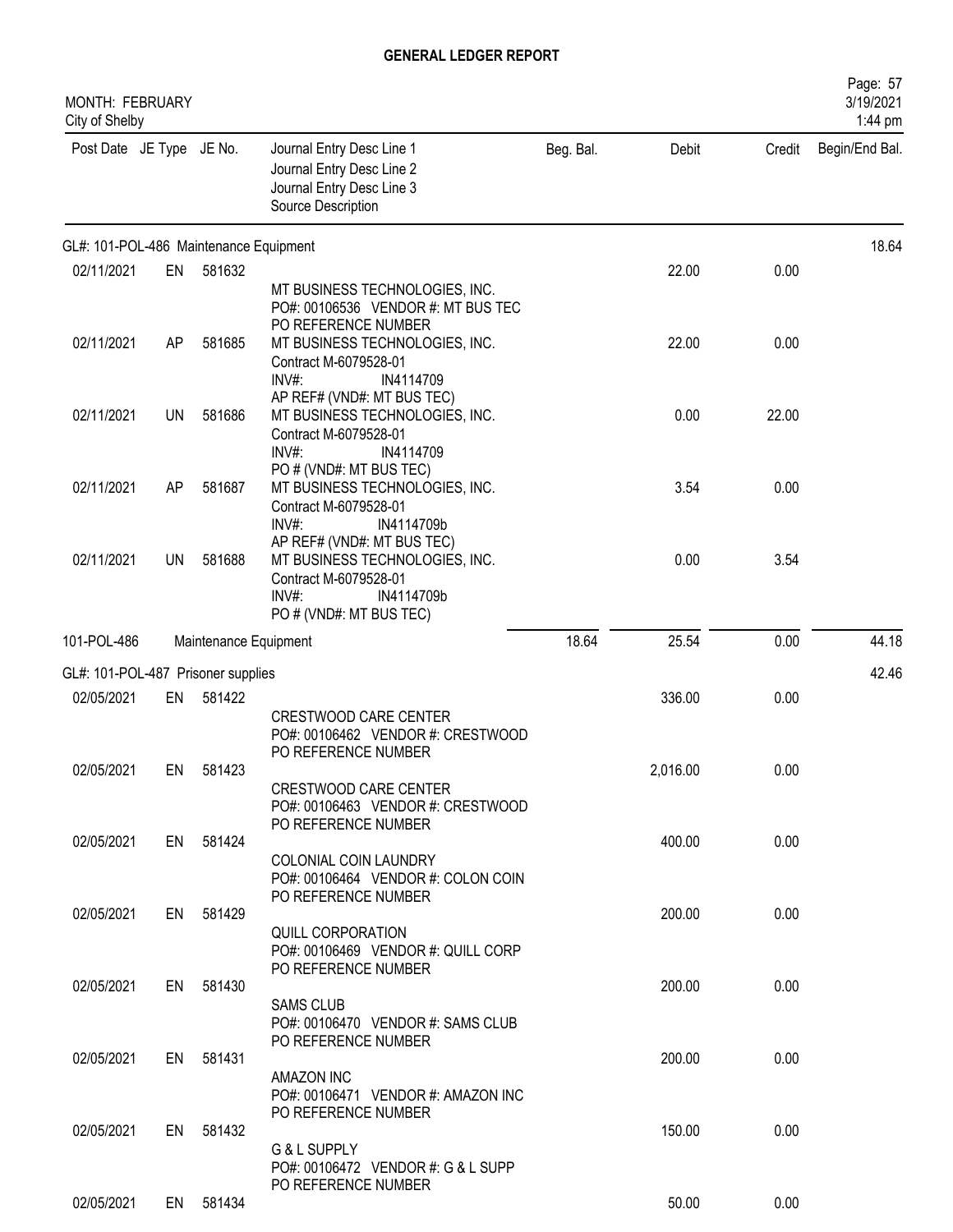| MONTH: FEBRUARY<br>City of Shelby  |           |           |                                                                                                           |           |        |          | Page: 58<br>3/19/2021<br>1:44 pm |
|------------------------------------|-----------|-----------|-----------------------------------------------------------------------------------------------------------|-----------|--------|----------|----------------------------------|
| Post Date JE Type JE No.           |           |           | Journal Entry Desc Line 1<br>Journal Entry Desc Line 2<br>Journal Entry Desc Line 3<br>Source Description | Beg. Bal. | Debit  | Credit   | Begin/End Bal.                   |
| GL#: 101-POL-487 Prisoner supplies |           |           |                                                                                                           |           |        |          | 42.46                            |
|                                    |           |           | MHS INDUSTRIAL SUPPLY<br>PO#: 00106474 VENDOR #: MHS IND SU<br>PO REFERENCE NUMBER                        |           |        |          |                                  |
| 02/05/2021                         | EN        | 581435    | <b>DISCOUNT DRUG MART</b><br>PO#: 00106475 VENDOR #: DISCOUNT D                                           |           | 50.00  | 0.00     |                                  |
| 02/05/2021                         | UN        | 581443    | PO REFERENCE NUMBER                                                                                       |           | 0.00   | 336.00   |                                  |
|                                    |           |           | <b>CRESTWOOD CARE CENTER</b><br>PO#: 00106462 VENDOR #: CRESTWOOD<br>CANCELLED PO REFERENCE NUMBER        |           |        |          |                                  |
| 02/17/2021                         | AP        | 582028    | <b>SAMS CLUB</b><br>Police 2/4/21<br>INV#:                                                                |           | 62.84  | 0.00     |                                  |
| 02/17/2021                         | <b>UN</b> | 582029    | AP REF# (VND#: SAMS CLUB)<br><b>SAMS CLUB</b><br>Police 2/4/21<br>INV#:                                   |           | 0.00   | 62.84    |                                  |
| 02/23/2021                         | AP        | 582368    | PO # (VND#: SAMS CLUB)<br>COLONIAL COIN LAUNDRY<br>Nov 2020-Jan 2021 laundry                              |           | 161.00 | 0.00     |                                  |
| 02/23/2021                         | UN        | 582369    | $INV#$ :<br>AP REF# (VND#: COLON COIN)<br>COLONIAL COIN LAUNDRY<br>Nov 2020-Jan 2021 laundry<br>$INV#$ :  |           | 0.00   | 400.00   |                                  |
| 02/25/2021                         | UN        | 582426    | PO # (VND#: COLON COIN)<br><b>SAMS CLUB</b>                                                               |           | 0.00   | 163.52   |                                  |
| 02/25/2021                         |           | UN 582427 | PO#: 00105880 VENDOR #: SAMS CLUB<br>CANCELLED PO REFERENCE NUMBER                                        |           | 0.00   | 200.00   |                                  |
| 02/25/2021                         |           | UN 582428 | AMAZON INC<br>PO#: 00105881 VENDOR #: AMAZON INC<br>CANCELLED PO REFERENCE NUMBER                         |           | 0.00   | 2,232.00 |                                  |
|                                    |           |           | CRESTWOOD CARE CENTER<br>PO#: 00105870 VENDOR #: CRESTWOOD<br>CANCELLED PO REFERENCE NUMBER               |           |        |          |                                  |
| 02/25/2021                         |           | UN 582429 | COLONIAL COIN LAUNDRY<br>PO#: 00105871 VENDOR #: COLON COIN                                               |           | 0.00   | 400.00   |                                  |
| 02/25/2021                         | UN        | 582432    | CANCELLED PO REFERENCE NUMBER                                                                             |           | 0.00   | 200.00   |                                  |
|                                    |           |           | <b>QUILL CORPORATION</b><br>PO#: 00106230 VENDOR #: QUILL CORP<br>CANCELLED PO REFERENCE NUMBER           |           |        |          |                                  |
| 02/25/2021                         | UN        | 582433    | <b>SAMS CLUB</b><br>PO#: 00106231 VENDOR #: SAMS CLUB                                                     |           | 0.00   | 200.00   |                                  |
| 02/25/2021                         |           | UN 582434 | CANCELLED PO REFERENCE NUMBER                                                                             |           | 0.00   | 200.00   |                                  |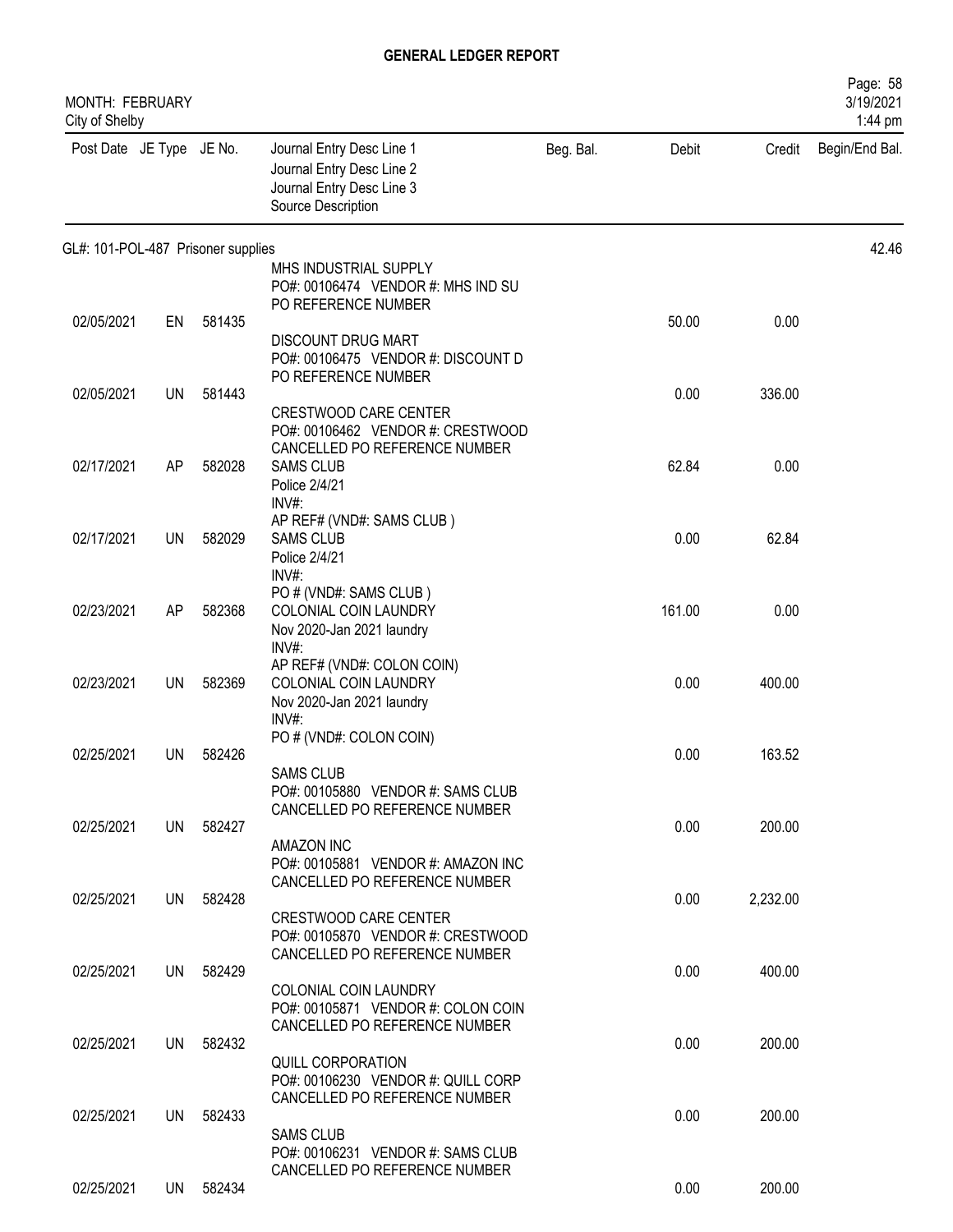| <b>MONTH: FEBRUARY</b><br>City of Shelby |           |           |                                                                                                           |           |          |        | Page: 59<br>3/19/2021<br>1:44 pm |
|------------------------------------------|-----------|-----------|-----------------------------------------------------------------------------------------------------------|-----------|----------|--------|----------------------------------|
| Post Date JE Type JE No.                 |           |           | Journal Entry Desc Line 1<br>Journal Entry Desc Line 2<br>Journal Entry Desc Line 3<br>Source Description | Beg. Bal. | Debit    | Credit | Begin/End Bal.                   |
| GL#: 101-POL-487 Prisoner supplies       |           |           |                                                                                                           |           |          |        | 42.46                            |
|                                          |           |           | <b>AMAZON INC</b><br>PO#: 00106232 VENDOR #: AMAZON INC<br>CANCELLED PO REFERENCE NUMBER                  |           |          |        |                                  |
| 02/25/2021                               | <b>UN</b> | 582435    | G & L SUPPLY<br>PO#: 00106233 VENDOR #: G & L SUPP                                                        |           | 0.00     | 150.00 |                                  |
| 02/25/2021                               | <b>UN</b> | 582437    | CANCELLED PO REFERENCE NUMBER                                                                             |           | 0.00     | 50.00  |                                  |
|                                          |           |           | MHS INDUSTRIAL SUPPLY<br>PO#: 00106235 VENDOR #: MHS IND SU<br>CANCELLED PO REFERENCE NUMBER              |           |          |        |                                  |
| 02/25/2021                               | <b>UN</b> | 582438    | <b>DISCOUNT DRUG MART</b><br>PO#: 00106236 VENDOR #: DISCOUNT D<br>CANCELLED PO REFERENCE NUMBER          |           | 0.00     | 50.00  |                                  |
| 02/25/2021                               | <b>UN</b> | 582445    |                                                                                                           |           | 0.00     | 200.00 |                                  |
|                                          |           |           | QUILL CORPORATION<br>PO#: 00106469 VENDOR #: QUILL CORP<br>CANCELLED PO REFERENCE NUMBER                  |           |          |        |                                  |
| 02/25/2021                               | UN        | 582446    |                                                                                                           |           | 0.00     | 50.00  |                                  |
| 02/25/2021                               | EN        | 582448    | MHS INDUSTRIAL SUPPLY<br>PO#: 00106474 VENDOR #: MHS IND SU<br>CANCELLED PO REFERENCE NUMBER              |           | 2,232.00 | 0.00   |                                  |
|                                          |           |           | <b>CRESTWOOD CARE CENTER</b><br>PO#: 00106664 VENDOR #: CRESTWOOD<br>PO REFERENCE NUMBER                  |           |          |        |                                  |
| 02/25/2021                               | EN        | 582449    |                                                                                                           |           | 400.00   | 0.00   |                                  |
| 02/25/2021                               |           | EN 582454 | COLONIAL COIN LAUNDRY<br>PO#: 00106665 VENDOR #: COLON COIN<br>PO REFERENCE NUMBER                        |           | 200.00   | 0.00   |                                  |
|                                          |           |           | QUILL CORPORATION<br>PO#: 00106670 VENDOR #: QUILL CORP<br>PO REFERENCE NUMBER                            |           |          |        |                                  |
| 02/25/2021                               |           | EN 582455 |                                                                                                           |           | 200.00   | 0.00   |                                  |
|                                          |           |           | <b>SAMS CLUB</b><br>PO#: 00106671 VENDOR #: SAMS CLUB<br>PO REFERENCE NUMBER                              |           |          |        |                                  |
| 02/25/2021                               |           | EN 582456 | AMAZON INC<br>PO#: 00106672 VENDOR #: AMAZON INC                                                          |           | 200.00   | 0.00   |                                  |
| 02/25/2021                               |           | EN 582457 | PO REFERENCE NUMBER                                                                                       |           | 150.00   | 0.00   |                                  |
|                                          |           |           | G & L SUPPLY<br>PO#: 00106673 VENDOR #: G & L SUPP<br>PO REFERENCE NUMBER                                 |           |          |        |                                  |
| 02/25/2021                               | EN        | 582459    |                                                                                                           |           | 50.00    | 0.00   |                                  |
|                                          |           |           | MHS INDUSTRIAL SUPPLY<br>PO#: 00106675 VENDOR #: MHS IND SU<br>PO REFERENCE NUMBER                        |           |          |        |                                  |
| 02/25/2021                               |           | EN 582460 |                                                                                                           |           | 50.00    | 0.00   |                                  |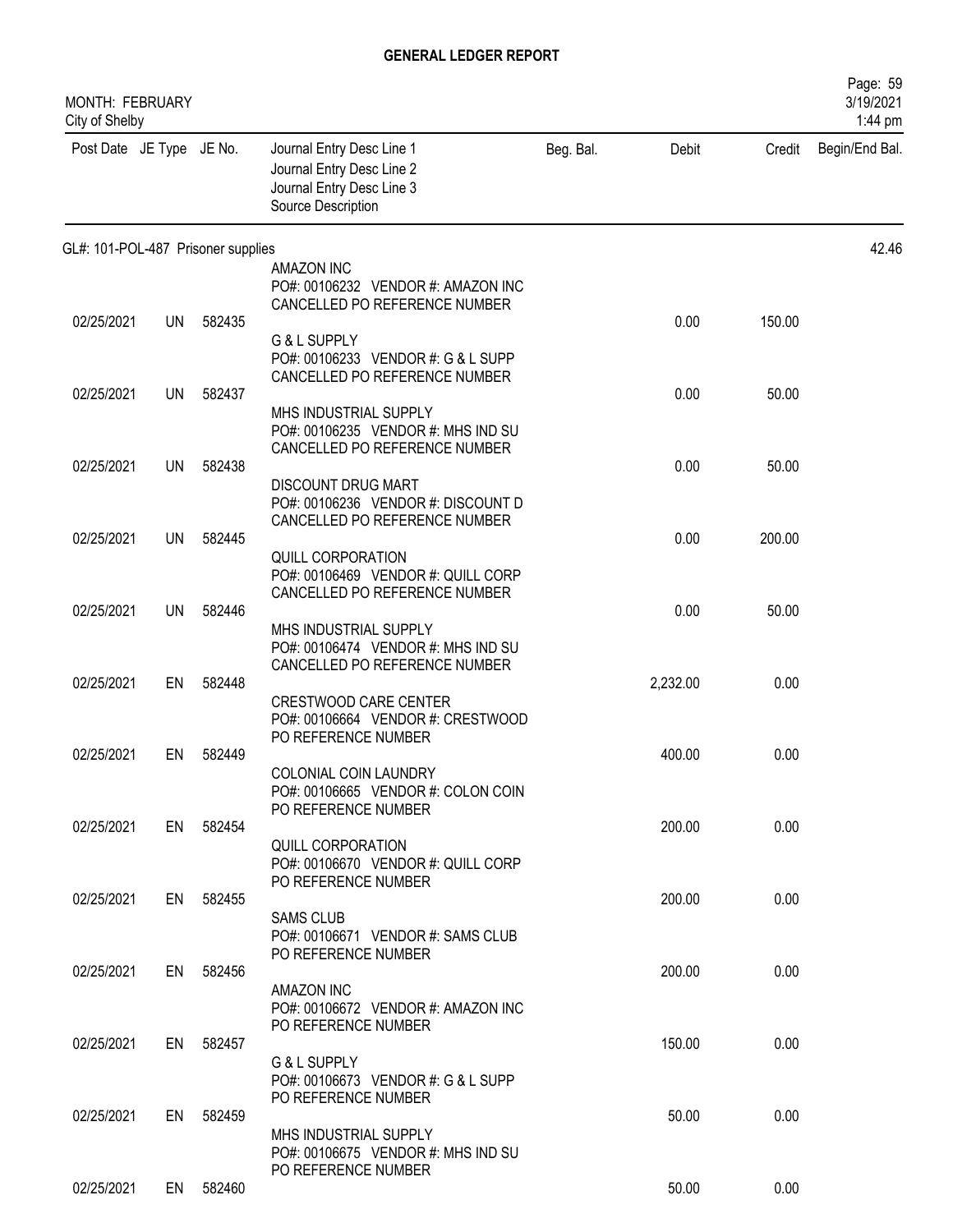| MONTH: FEBRUARY<br>City of Shelby  |           |                   |                                                                                                           |           |          |          | Page: 60<br>3/19/2021<br>1:44 pm |
|------------------------------------|-----------|-------------------|-----------------------------------------------------------------------------------------------------------|-----------|----------|----------|----------------------------------|
| Post Date JE Type JE No.           |           |                   | Journal Entry Desc Line 1<br>Journal Entry Desc Line 2<br>Journal Entry Desc Line 3<br>Source Description | Beg. Bal. | Debit    | Credit   | Begin/End Bal.                   |
| GL#: 101-POL-487 Prisoner supplies |           |                   | <b>DISCOUNT DRUG MART</b><br>PO#: 00106676 VENDOR #: DISCOUNT D<br>PO REFERENCE NUMBER                    |           |          |          | 42.46                            |
| 101-POL-487                        |           | Prisoner supplies |                                                                                                           | 42.46     | 223.84   | 0.00     | 266.30                           |
|                                    |           |                   |                                                                                                           |           |          |          |                                  |
| GL#: 101-POL-501 Computer support  |           |                   |                                                                                                           |           |          |          | 16,219.00                        |
| 02/05/2021                         | EN        | 581436            | AT&T MOBILITY II LLC<br>PO#: 00106476 VENDOR #: AT&T MOBIL<br>PO REFERENCE NUMBER                         |           | 450.00   | 0.00     |                                  |
| 02/05/2021                         | EN        | 581441            | <b>ID NETWORKS</b><br>PO#: 00106481 VENDOR #: ID NETWORK<br>PO REFERENCE NUMBER                           |           | 4,000.00 | 0.00     |                                  |
| 02/08/2021                         | AP        | 581549            | AT&T MOBILITY II LLC<br>Acct 287289902889<br>INV#:<br>287289902889x01192021                               |           | 344.88   | 0.00     |                                  |
| 02/08/2021                         | <b>UN</b> | 581550            | AP REF# (VND#: AT&T MOBIL)<br>AT&T MOBILITY II LLC<br>Acct 287289902889<br>INV#:<br>287289902889x01192021 |           | 0.00     | 450.00   |                                  |
| 02/11/2021                         | AP        | 581705            | PO # (VND#: AT&T MOBIL)<br>SUNDANCE SYSTEMS INC<br>Evidence Bar Coding 2/1/21-<br>$INV#$ :<br>98-3985     |           | 2,000.00 | 0.00     |                                  |
| 02/11/2021                         | UN        | 581706            | AP REF# (VND#: SUNDANCE S)<br>SUNDANCE SYSTEMS INC<br>Evidence Bar Coding 2/1/21-<br>$INV#$ :<br>98-3985  |           | 0.00     | 2,000.00 |                                  |
| 02/11/2021                         | AP        | 581707            | PO # (VND#: SUNDANCE S)<br>SUNDANCE SYSTEMS INC<br>Evidence bar coding 2/1/21-<br>INV#:<br>98-3985b       |           | 400.00   | 0.00     |                                  |
| 02/11/2021                         | <b>UN</b> | 581708            | AP REF# (VND#: SUNDANCE S)<br>SUNDANCE SYSTEMS INC<br>Evidence bar coding 2/1/21-<br>$INV#$ :<br>98-3985b |           | 0.00     | 400.00   |                                  |
| 02/17/2021                         | AP        | 582026            | PO # (VND#: SUNDANCE S)<br>7LSI LLC<br>antivirus renewal 2021<br>$INV#$ :<br>2020-3092                    |           | 837.50   | 0.00     |                                  |
| 02/17/2021                         | <b>UN</b> | 582027            | AP REF# (VND#: 7LSI LLC)<br>7LSI LLC<br>antivirus renewal 2021<br>INV#:<br>2020-3092                      |           | 0.00     | 837.50   |                                  |
| 02/18/2021                         | EN        | 581974            | PO # (VND#: 7LSI LLC)<br>CHARTER COMM HOLDINGS LLC<br>PO#: 00106595 VENDOR #: CHART COMM                  |           | 284.37   | 0.00     |                                  |
| 02/18/2021                         | EN        | 581975            | PO REFERENCE NUMBER<br>CHARTER COMM HOLDINGS LLC                                                          |           | 833.40   | 0.00     |                                  |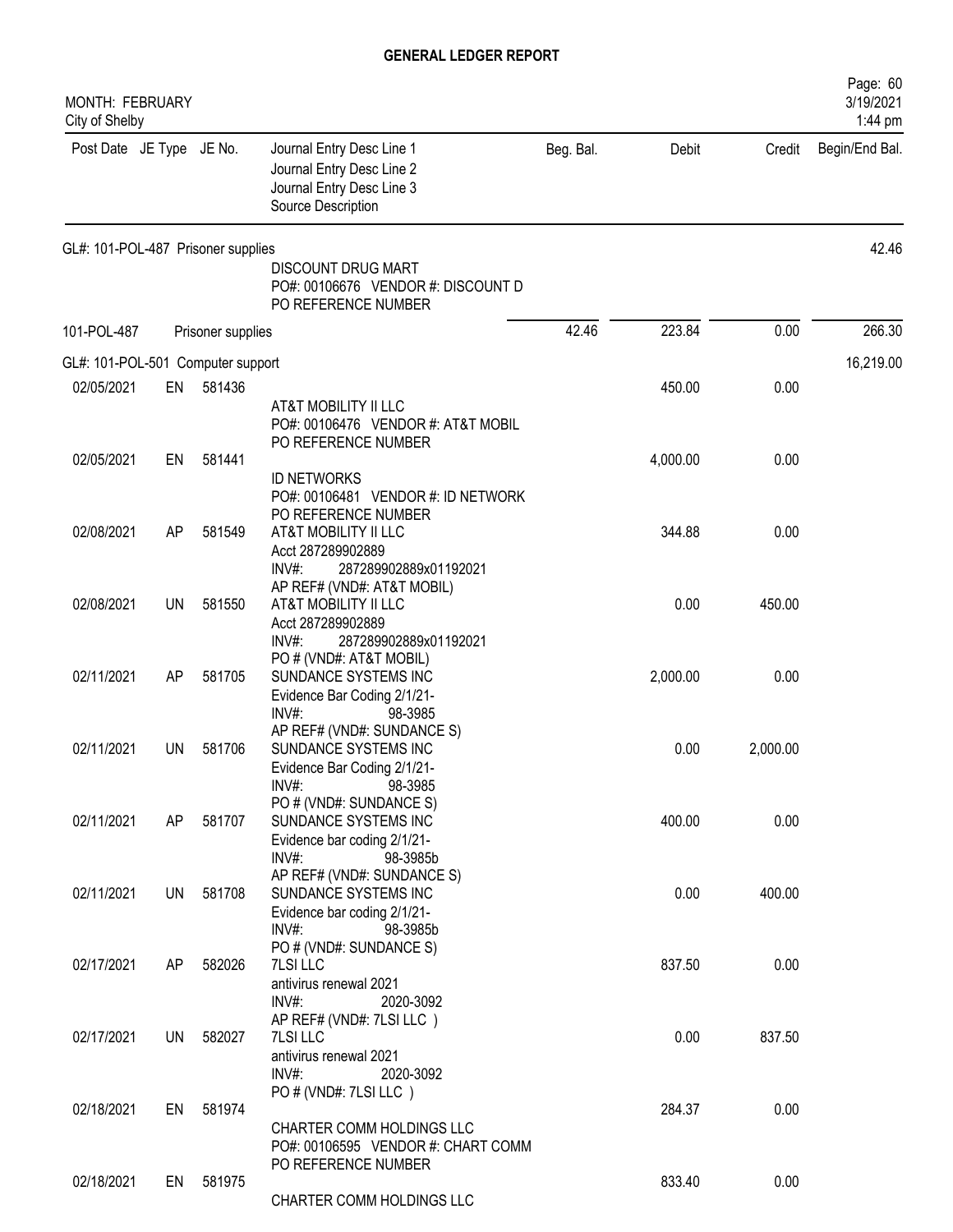| MONTH: FEBRUARY<br>City of Shelby |           |                  |                                                                                                                                                |           |          |          | Page: 61<br>3/19/2021<br>1:44 pm |
|-----------------------------------|-----------|------------------|------------------------------------------------------------------------------------------------------------------------------------------------|-----------|----------|----------|----------------------------------|
| Post Date JE Type JE No.          |           |                  | Journal Entry Desc Line 1<br>Journal Entry Desc Line 2<br>Journal Entry Desc Line 3<br>Source Description                                      | Beg. Bal. | Debit    | Credit   | Begin/End Bal.                   |
| GL#: 101-POL-501 Computer support |           |                  |                                                                                                                                                |           |          |          | 16,219.00                        |
|                                   |           |                  | PO#: 00106596 VENDOR #: CHART COMM<br>PO REFERENCE NUMBER                                                                                      |           |          |          |                                  |
| 02/18/2021                        | AP        | 582034           | CHARTER COMM HOLDINGS LLC<br>acct 01075-321600202-1001<br>INV#:<br>321600202011621b                                                            |           | 284.37   | 0.00     |                                  |
| 02/18/2021                        | <b>UN</b> | 582035           | AP REF# (VND#: CHART COMM)<br>CHARTER COMM HOLDINGS LLC<br>acct 01075-321600202-1001<br>INV#:<br>321600202011621b                              |           | 0.00     | 284.37   |                                  |
| 02/18/2021                        | <b>AP</b> | 582036           | PO # (VND#: CHART COMM)<br>CHARTER COMM HOLDINGS LLC<br>acct 01075-321600202-1001                                                              |           | 69.45    | 0.00     |                                  |
| 02/18/2021                        | UN        | 582037           | INV#:<br>321600202011621c<br>AP REF# (VND#: CHART COMM)<br>CHARTER COMM HOLDINGS LLC<br>acct 01075-321600202-1001<br>INV#:<br>321600202011621c |           | 0.00     | 69.45    |                                  |
|                                   |           |                  | PO # (VND#: CHART COMM)                                                                                                                        |           |          |          |                                  |
| 02/23/2021                        | EN        | 582171           | <b>ID NETWORKS</b><br>PO#: 00106645 VENDOR #: ID NETWORK<br>PO REFERENCE NUMBER                                                                |           | 3,995.00 | 0.00     |                                  |
| 02/23/2021                        | AP        | 582255           | <b>ID NETWORKS</b><br>finger scan 3/1/21-2/28/22<br>INV#<br>277336                                                                             |           | 3,995.00 | 0.00     |                                  |
| 02/23/2021                        | UN        | 582256           | AP REF# (VND#: ID NETWORK)<br><b>ID NETWORKS</b><br>finger scan 3/1/21-2/28/22<br>INV#:<br>277336                                              |           | 0.00     | 3,995.00 |                                  |
|                                   |           |                  | PO # (VND#: ID NETWORK)                                                                                                                        |           |          |          |                                  |
| 02/25/2021                        | EN        | 582461           | AT&T MOBILITY II LLC<br>PO#: 00106677 VENDOR #: AT&T MOBIL                                                                                     |           | 450.00   | 0.00     |                                  |
| 02/26/2021                        | <b>UN</b> | 582517           | PO REFERENCE NUMBER<br><b>ID NETWORKS</b><br>PO#: 00106481 VENDOR #: ID NETWORK<br>CANCELLED PO REFERENCE NUMBER                               |           | 0.00     | 4,000.00 |                                  |
| 101-POL-501                       |           | Computer support |                                                                                                                                                | 16,219.00 | 7,931.20 | 0.00     | 24,150.20                        |
| GL#: 101-POL-528 Postage          |           |                  |                                                                                                                                                |           |          |          | 0.00                             |
| 02/26/2021                        | AP        | 582608           | QUADIENT FINANCE USA INC<br>Postage purchased 1/20/21<br>$INV#$ :                                                                              |           | 65.00    | 0.00     |                                  |
| 02/26/2021                        | <b>UN</b> | 582609           | AP REF# (VND#: QUADIENT F)<br>QUADIENT FINANCE USA INC<br>Postage purchased 1/20/21<br>INV#:<br>PO # (VND#: QUADIENT F)                        |           | 0.00     | 65.00    |                                  |
| 101-POL-528                       |           | Postage          |                                                                                                                                                | 0.00      | 65.00    | 0.00     | 65.00                            |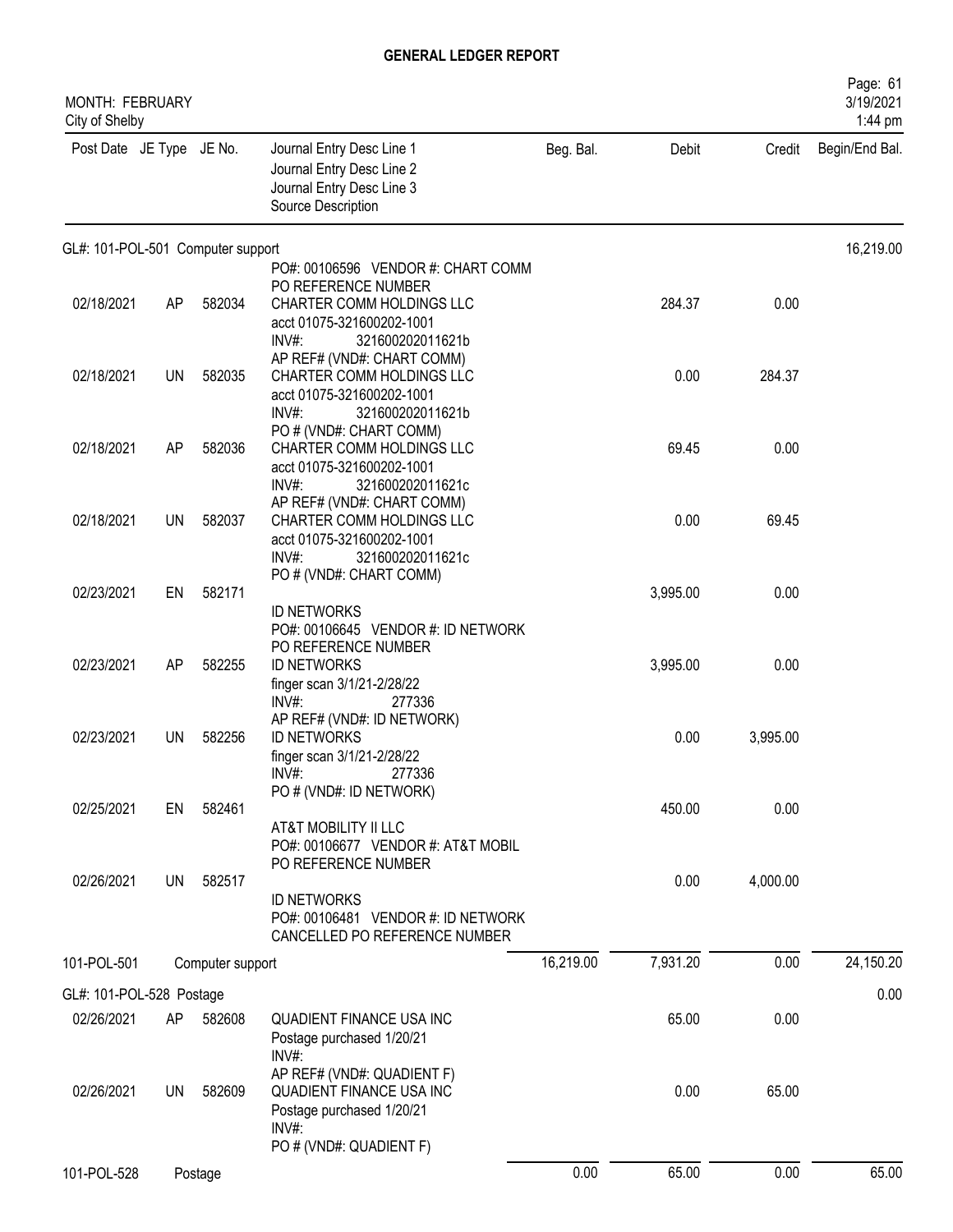| <b>MONTH: FEBRUARY</b><br>City of Shelby |     |        |                                                                                                              |           |       |        | Page: 62<br>3/19/2021<br>1:44 pm |
|------------------------------------------|-----|--------|--------------------------------------------------------------------------------------------------------------|-----------|-------|--------|----------------------------------|
| Post Date JE Type JE No.                 |     |        | Journal Entry Desc Line 1<br>Journal Entry Desc Line 2<br>Journal Entry Desc Line 3<br>Source Description    | Beg. Bal. | Debit | Credit | Begin/End Bal.                   |
| GL#: 101-POL-531 Miscellaneous           |     |        |                                                                                                              |           |       |        | 746.11                           |
| 02/03/2021                               | EN  | 581247 |                                                                                                              |           | 11.94 | 0.00   |                                  |
| 02/03/2021                               | AP  | 581287 | AUTOMATIC DATA PROCESSING<br>PO#: 00106438 VENDOR #: ADP<br>PO REFERENCE NUMBER<br>AUTOMATIC DATA PROCESSING |           | 11.94 | 0.00   |                                  |
|                                          |     |        | 4th quarter 2020 reports<br>$INV#$ :<br>573564929<br>AP REF# (VND#: ADP                                      |           |       |        |                                  |
| 02/03/2021                               | UN  | 581288 | AUTOMATIC DATA PROCESSING<br>4th quarter 2020 reports<br>$INV#$ :<br>573564929<br>PO # (VND#: ADP            |           | 0.00  | 11.94  |                                  |
| 02/08/2021                               | EN  | 581527 | AVITA HEALTH SYSTEM<br>PO#: 00106515 VENDOR #: AVITA HEAL                                                    |           | 44.00 | 0.00   |                                  |
| 02/08/2021                               | AP  | 581557 | PO REFERENCE NUMBER<br>AVITA HEALTH SYSTEM<br>post accident drug screen<br>$INV#$ :<br>WW43357               |           | 44.00 | 0.00   |                                  |
| 02/08/2021                               | UN  | 581558 | AP REF# (VND#: AVITA HEAL)<br>AVITA HEALTH SYSTEM<br>post accident drug screen<br>INV#<br>WW43357            |           | 0.00  | 44.00  |                                  |
| 02/11/2021                               | EN  | 581627 | PO # (VND#: AVITA HEAL)<br>AUTOMATIC DATA PROCESSING<br>PO#: 00106531 VENDOR #: ADP<br>PO REFERENCE NUMBER   |           | 63.91 | 0.00   |                                  |
| 02/11/2021                               | EN  | 581629 | SHELBY MUTUAL INSURANCE AGCY.<br>PO#: 00106533 VENDOR #: SHELBY MUT                                          |           | 75.00 | 0.00   |                                  |
| 02/11/2021                               | AP  | 581697 | PO REFERENCE NUMBER<br>SHELBY MUTUAL INSURANCE AGCY.<br>Crime Bond policy 12/30/20-<br>$INV#$ :              |           | 75.00 | 0.00   |                                  |
| 02/11/2021                               | UN  | 581698 | AP REF# (VND#: SHELBY MUT)<br>SHELBY MUTUAL INSURANCE AGCY.<br>Crime Bond policy 12/30/20-<br>INV#:          |           | 0.00  | 75.00  |                                  |
| 02/11/2021                               | AP  | 581701 | PO # (VND#: SHELBY MUT)<br>AUTOMATIC DATA PROCESSING<br>Processing charges 1/30/21<br>INV#:<br>573935132     |           | 63.91 | 0.00   |                                  |
| 02/11/2021                               | UN  | 581702 | AP REF# (VND#: ADP<br>AUTOMATIC DATA PROCESSING<br>Processing charges 1/30/21<br>$INV#$ :<br>573935132       |           | 0.00  | 63.91  |                                  |
| 02/16/2021                               | EN  | 581825 | PO # (VND#: ADP<br>AUTOMATIC DATA PROCESSING<br>PO#: 00106566 VENDOR #: ADP                                  |           | 72.34 | 0.00   |                                  |
| 02/17/2021                               | AP. | 581864 | PO REFERENCE NUMBER<br>AUTOMATIC DATA PROCESSING                                                             |           | 72.34 | 0.00   |                                  |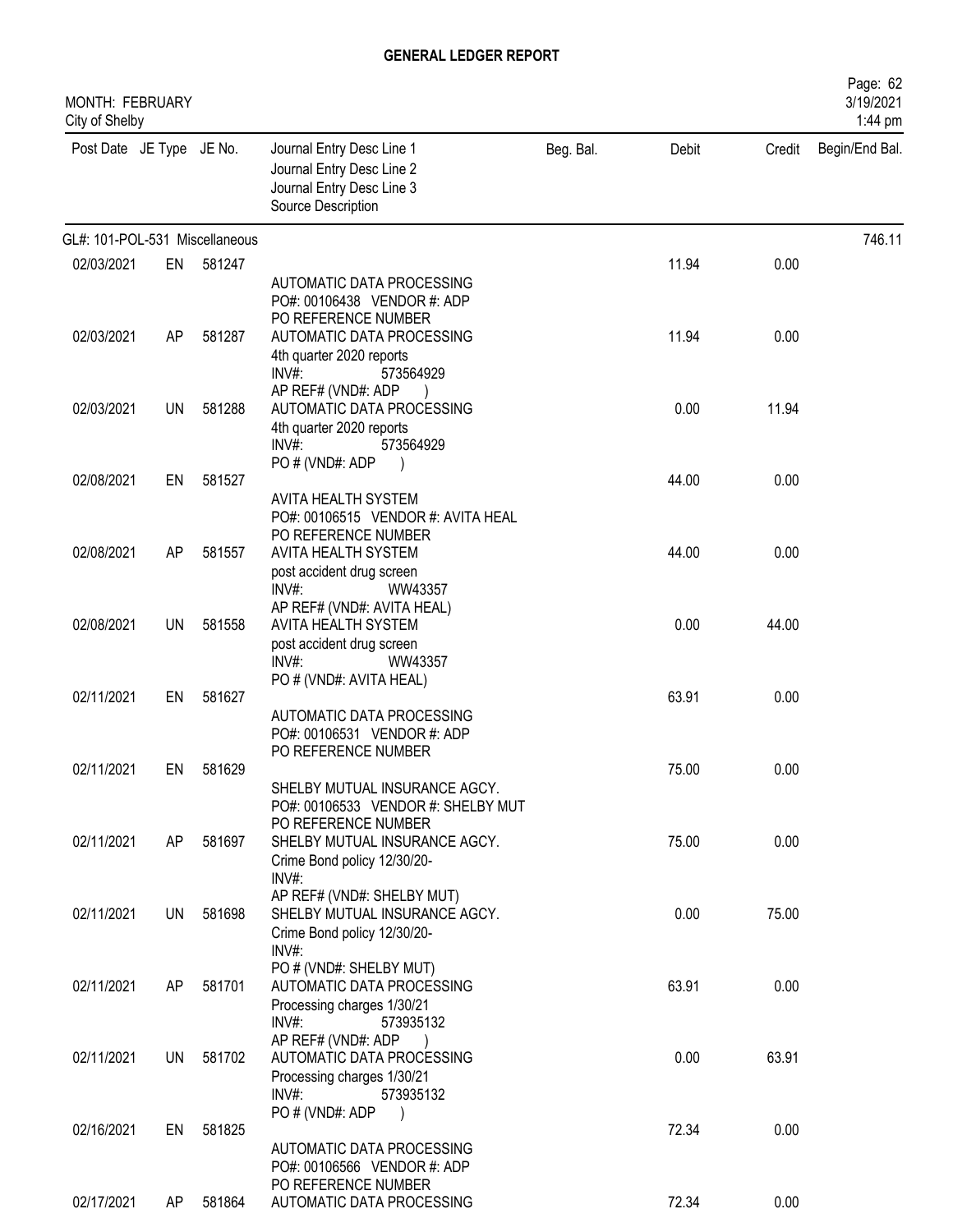| <b>MONTH: FEBRUARY</b><br>City of Shelby |           |        |                                                                                                                              |           |        |        | Page: 63<br>3/19/2021<br>1:44 pm |
|------------------------------------------|-----------|--------|------------------------------------------------------------------------------------------------------------------------------|-----------|--------|--------|----------------------------------|
| Post Date JE Type JE No.                 |           |        | Journal Entry Desc Line 1<br>Journal Entry Desc Line 2<br>Journal Entry Desc Line 3<br>Source Description                    | Beg. Bal. | Debit  | Credit | Begin/End Bal.                   |
| GL#: 101-POL-531 Miscellaneous           |           |        |                                                                                                                              |           |        |        | 746.11                           |
|                                          |           |        | Human Capital monthly charges<br>INV#:<br>574414988                                                                          |           |        |        |                                  |
| 02/17/2021                               | <b>UN</b> | 581865 | AP REF# (VND#: ADP<br>AUTOMATIC DATA PROCESSING<br>Human Capital monthly charges<br>$INV#$ :<br>574414988<br>PO # (VND#: ADP |           | 0.00   | 72.34  |                                  |
| 02/18/2021                               | EN        | 581964 |                                                                                                                              |           | 207.24 | 0.00   |                                  |
|                                          |           |        | AUTOMATIC DATA PROCESSING<br>PO#: 00106585 VENDOR #: ADP<br>PO REFERENCE NUMBER                                              |           |        |        |                                  |
| 02/18/2021                               | EN        | 581966 | <b>SAMS CLUB</b>                                                                                                             |           | 50.00  | 0.00   |                                  |
| 02/18/2021                               | AP        | 582030 | PO#: 00106587 VENDOR #: SAMS CLUB<br>PO REFERENCE NUMBER<br><b>SAMS CLUB</b><br>Annual memebership dues                      |           | 50.00  | 0.00   |                                  |
| 02/18/2021                               | UN        | 582031 | INV#:<br>AP REF# (VND#: SAMS CLUB)<br><b>SAMS CLUB</b>                                                                       |           | 0.00   | 50.00  |                                  |
|                                          |           |        | Annual memebership dues<br>$INV#$ :                                                                                          |           |        |        |                                  |
| 02/18/2021                               | AP        | 582032 | PO # (VND#: SAMS CLUB)<br>CHARTER COMM HOLDINGS LLC<br>acct 01075-321600202-1001<br>INV#<br>321600202011621                  |           | 62.88  | 0.00   |                                  |
| 02/18/2021                               | UN        | 582033 | AP REF# (VND#: CHART COMM)<br>CHARTER COMM HOLDINGS LLC<br>acct 01075-321600202-1001                                         |           | 0.00   | 62.88  |                                  |
| 02/18/2021                               | AP        | 582048 | INV#:<br>321600202011621<br>PO # (VND#: CHART COMM)<br>AUTOMATIC DATA PROCESSING<br>Year end 2020 processing                 |           | 207.24 | 0.00   |                                  |
| 02/18/2021                               | UN        | 582049 | INV#:<br>574557868<br>AP REF# (VND#: ADP<br>AUTOMATIC DATA PROCESSING<br>Year end 2020 processing<br>$INV#$ :<br>574557868   |           | 0.00   | 207.24 |                                  |
|                                          |           |        | PO # (VND#: ADP<br>$\cdot$                                                                                                   |           |        |        |                                  |
| 02/22/2021                               | EN        | 582145 | AUTOMATIC DATA PROCESSING<br>PO#: 00106619 VENDOR #: ADP                                                                     |           | 59.60  | 0.00   |                                  |
| 02/22/2021                               | AP        | 582197 | PO REFERENCE NUMBER<br>AUTOMATIC DATA PROCESSING<br>Processing charges 2/13/21<br>INV#:<br>575021405                         |           | 59.60  | 0.00   |                                  |
| 02/22/2021                               | UN        | 582198 | AP REF# (VND#: ADP<br>AUTOMATIC DATA PROCESSING<br>Processing charges 2/13/21<br>$INV#$ :<br>575021405                       |           | 0.00   | 59.60  |                                  |
| 02/25/2021                               | EN        | 582469 | PO # (VND#: ADP                                                                                                              |           | 500.00 | 0.00   |                                  |
|                                          |           |        |                                                                                                                              |           |        |        |                                  |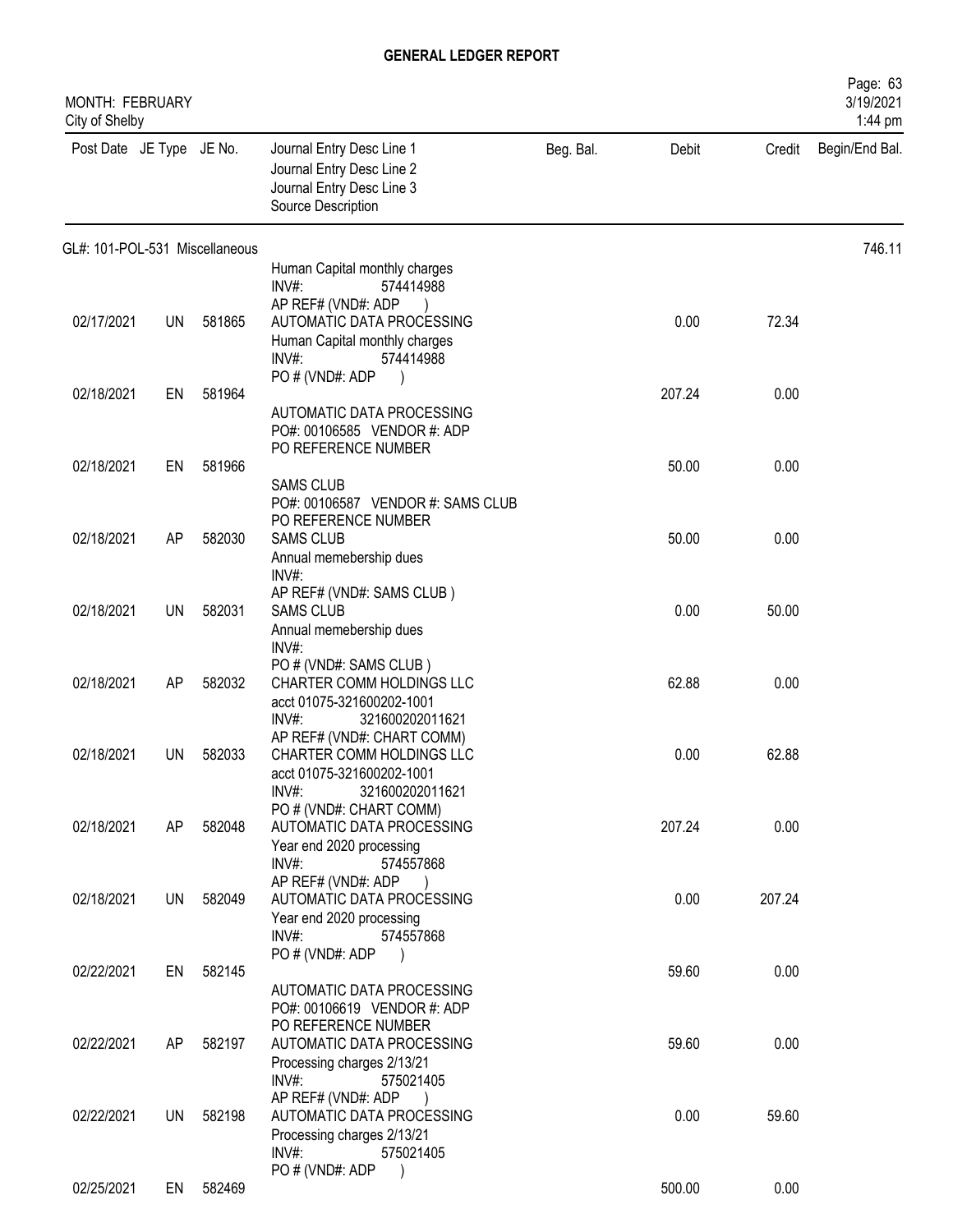| <b>MONTH: FEBRUARY</b><br>City of Shelby |           |                        |                                                                                                                                   |           |          |        | Page: 64<br>3/19/2021<br>1:44 pm |
|------------------------------------------|-----------|------------------------|-----------------------------------------------------------------------------------------------------------------------------------|-----------|----------|--------|----------------------------------|
| Post Date JE Type JE No.                 |           |                        | Journal Entry Desc Line 1<br>Journal Entry Desc Line 2<br>Journal Entry Desc Line 3<br>Source Description                         | Beg. Bal. | Debit    | Credit | Begin/End Bal.                   |
| GL#: 101-POL-531 Miscellaneous           |           |                        |                                                                                                                                   |           |          |        | 746.11                           |
|                                          |           |                        | NATIONAL TESTING NETWORK<br>PO#: 00106685 VENDOR #: NATION TES<br>PO REFERENCE NUMBER                                             |           |          |        |                                  |
| 02/26/2021                               | EN        | 582526                 | RATH/ERIC//<br>PO#: 00106699 VENDOR #: RATH/ERIC<br>PO REFERENCE NUMBER                                                           |           | 58.70    | 0.00   |                                  |
| 02/26/2021                               | AP        | 582574                 | RATH/ERIC//<br>Reimbursement for shipping<br>INV#:                                                                                |           | 58.70    | 0.00   |                                  |
| 02/26/2021                               | <b>UN</b> | 582575                 | AP REF# (VND#: RATH/ERIC)<br>RATH/ERIC//<br>Reimbursement for shipping<br>$INV#$ :<br>PO # (VND#: RATH/ERIC)                      |           | 0.00     | 58.70  |                                  |
| 101-POL-531                              |           | Miscellaneous          |                                                                                                                                   | 746.11    | 705.61   | 0.00   | 1,451.72                         |
| GL#: 101-POL-532 Labor Relations         |           |                        |                                                                                                                                   |           |          |        | 1,897.50                         |
| 02/23/2021                               | EN        | 582161                 | CLEMANS, NELSON & ASSOC., INC.<br>PO#: 00106635 VENDOR #: CLEMANS NE<br>PO REFERENCE NUMBER                                       |           | 350.00   | 0.00   |                                  |
| 02/23/2021                               | AP        | 582273                 | CLEMANS, NELSON & ASSOC., INC.<br>2021 retainer fee<br>INV#:<br>15555                                                             |           | 350.00   | 0.00   |                                  |
| 02/23/2021                               | UN        | 582274                 | AP REF# (VND#: CLEMANS NE)<br>CLEMANS, NELSON & ASSOC., INC.<br>2021 retainer fee<br>15555<br>$INV#$ :<br>PO # (VND#: CLEMANS NE) |           | 0.00     | 350.00 |                                  |
| 101-POL-532                              |           | <b>Labor Relations</b> |                                                                                                                                   | 1,897.50  | 350.00   | 0.00   | 2,247.50                         |
| GL#: 101-POL-549 LEADS Computer          |           |                        |                                                                                                                                   |           |          |        | 1,800.00                         |
| 101-POL-549                              |           | <b>LEADS Computer</b>  |                                                                                                                                   | 1,800.00  | 0.00     | 0.00   | 1,800.00                         |
|                                          |           |                        | GL#: 101-POL-600 Prisoner Housing/Treatment                                                                                       |           |          |        | 125.00                           |
| 02/05/2021                               | EN        | 581425                 | HURON COUNTY SHERIFF<br>PO#: 00106465 VENDOR #: HURON CO<br>PO REFERENCE NUMBER                                                   |           | 1,960.00 | 0.00   |                                  |
| 02/05/2021                               | EN        | 581426                 | <b>CRAWFORD COUNTY SHERIFF</b><br>PO#: 00106466 VENDOR #: CRAW. CTY<br>PO REFERENCE NUMBER                                        |           | 1,540.00 | 0.00   |                                  |
| 02/05/2021                               | EN        | 581427                 | MORROW COUNTY TREASURER<br>PO#: 00106467 VENDOR #: MORROW CTY<br>PO REFERENCE NUMBER                                              |           | 1,904.00 | 0.00   |                                  |
| 02/05/2021                               | EN        | 581428                 | RICHLAND COUNTY SHERIFF'S DEPT<br>PO#: 00106468 VENDOR #: RICH CTY S                                                              |           | 2,316.44 | 0.00   |                                  |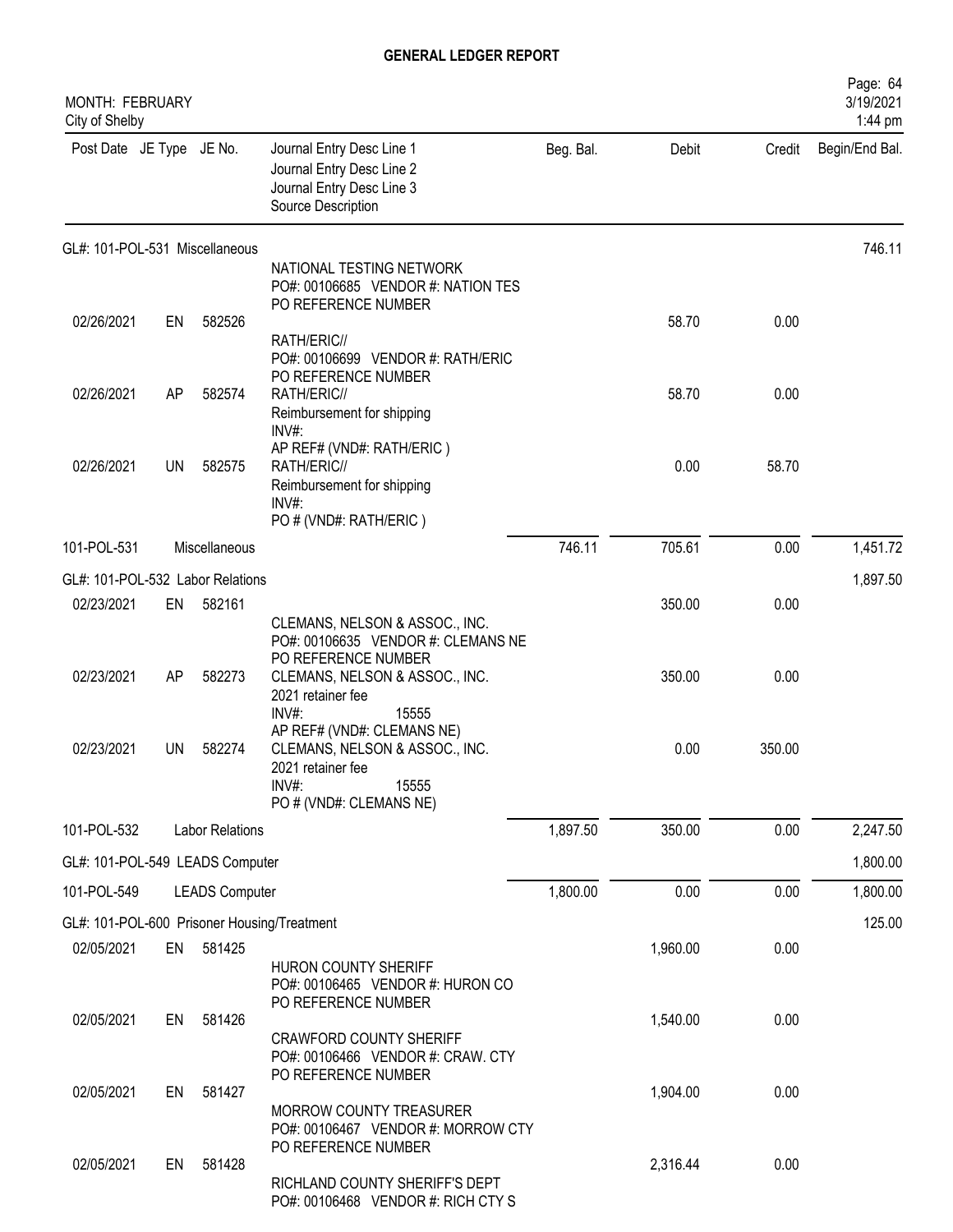| <b>MONTH: FEBRUARY</b><br>City of Shelby |           |        |                                                                                                           |           |          |          | Page: 65<br>3/19/2021<br>1:44 pm |
|------------------------------------------|-----------|--------|-----------------------------------------------------------------------------------------------------------|-----------|----------|----------|----------------------------------|
| Post Date JE Type JE No.                 |           |        | Journal Entry Desc Line 1<br>Journal Entry Desc Line 2<br>Journal Entry Desc Line 3<br>Source Description | Beg. Bal. | Debit    | Credit   | Begin/End Bal.                   |
|                                          |           |        | GL#: 101-POL-600 Prisoner Housing/Treatment<br>PO REFERENCE NUMBER                                        |           |          |          | 125.00                           |
| 02/08/2021                               | EN        | 581536 |                                                                                                           |           | 1,680.00 | 0.00     |                                  |
|                                          |           |        | KNOX COUNTY SHERIFF<br>PO#: 00106524 VENDOR #: KNOX COUNT<br>PO REFERENCE NUMBER                          |           |          |          |                                  |
| 02/18/2021                               | EN        | 581974 | CHARTER COMM HOLDINGS LLC                                                                                 |           | 54.04    | 0.00     |                                  |
|                                          |           |        | PO#: 00106595 VENDOR #: CHART COMM<br>PO REFERENCE NUMBER                                                 |           |          |          |                                  |
| 02/18/2021                               | EN        | 581975 | CHARTER COMM HOLDINGS LLC                                                                                 |           | 582.72   | 0.00     |                                  |
|                                          |           |        | PO#: 00106596 VENDOR #: CHART COMM                                                                        |           |          |          |                                  |
| 02/18/2021                               | AP        | 582032 | PO REFERENCE NUMBER<br>CHARTER COMM HOLDINGS LLC                                                          |           | 188.76   | 0.00     |                                  |
|                                          |           |        | acct 01075-321600202-1001<br>$INV#$ :<br>321600202011621                                                  |           |          |          |                                  |
| 02/18/2021                               | <b>UN</b> | 582033 | AP REF# (VND#: CHART COMM)<br>CHARTER COMM HOLDINGS LLC                                                   |           | 0.00     | 188.76   |                                  |
|                                          |           |        | acct 01075-321600202-1001                                                                                 |           |          |          |                                  |
|                                          |           |        | INV#:<br>321600202011621<br>PO # (VND#: CHART COMM)                                                       |           |          |          |                                  |
| 02/18/2021                               | AP        | 582034 | CHARTER COMM HOLDINGS LLC<br>acct 01075-321600202-1001                                                    |           | 54.04    | 0.00     |                                  |
|                                          |           |        | $INV#$ :<br>321600202011621b                                                                              |           |          |          |                                  |
| 02/18/2021                               | UN        | 582035 | AP REF# (VND#: CHART COMM)<br>CHARTER COMM HOLDINGS LLC                                                   |           | 0.00     | 54.04    |                                  |
|                                          |           |        | acct 01075-321600202-1001<br>INV#:                                                                        |           |          |          |                                  |
|                                          |           |        | 321600202011621b<br>PO # (VND#: CHART COMM)                                                               |           |          |          |                                  |
| 02/18/2021                               | AP        | 582036 | CHARTER COMM HOLDINGS LLC<br>acct 01075-321600202-1001                                                    |           | 48.56    | 0.00     |                                  |
|                                          |           |        | $INV#$ :<br>321600202011621c<br>AP REF# (VND#: CHART COMM)                                                |           |          |          |                                  |
| 02/18/2021                               | UN        | 582037 | CHARTER COMM HOLDINGS LLC                                                                                 |           | 0.00     | 48.56    |                                  |
|                                          |           |        | acct 01075-321600202-1001<br>$INV#$ :<br>321600202011621c                                                 |           |          |          |                                  |
| 02/23/2021                               | AP        | 582370 | PO # (VND#: CHART COMM)<br>HAHN TRULY NOLEN MANSFIELD                                                     |           | 125.00   | 0.00     |                                  |
|                                          |           |        | Pest control                                                                                              |           |          |          |                                  |
|                                          |           |        | $INV#$ :<br>78375<br>AP REF# (VND#: HAHN TRULY)                                                           |           |          |          |                                  |
| 02/23/2021                               | UN        | 582371 | HAHN TRULY NOLEN MANSFIELD<br>Pest control                                                                |           | 0.00     | 125.00   |                                  |
|                                          |           |        | $INV#$ :<br>78375                                                                                         |           |          |          |                                  |
| 02/25/2021                               | UN        | 582440 | PO # (VND#: HAHN TRULY)                                                                                   |           | 0.00     | 2,170.00 |                                  |
|                                          |           |        | <b>HURON COUNTY SHERIFF</b><br>PO#: 00106212 VENDOR #: HURON CO                                           |           |          |          |                                  |
|                                          |           |        | CANCELLED PO REFERENCE NUMBER                                                                             |           |          |          |                                  |
| 02/25/2021                               | UN        | 582441 | <b>CRAWFORD COUNTY SHERIFF</b>                                                                            |           | 0.00     | 1,705.00 |                                  |
|                                          |           |        | PO#: 00106213 VENDOR #: CRAW. CTY                                                                         |           |          |          |                                  |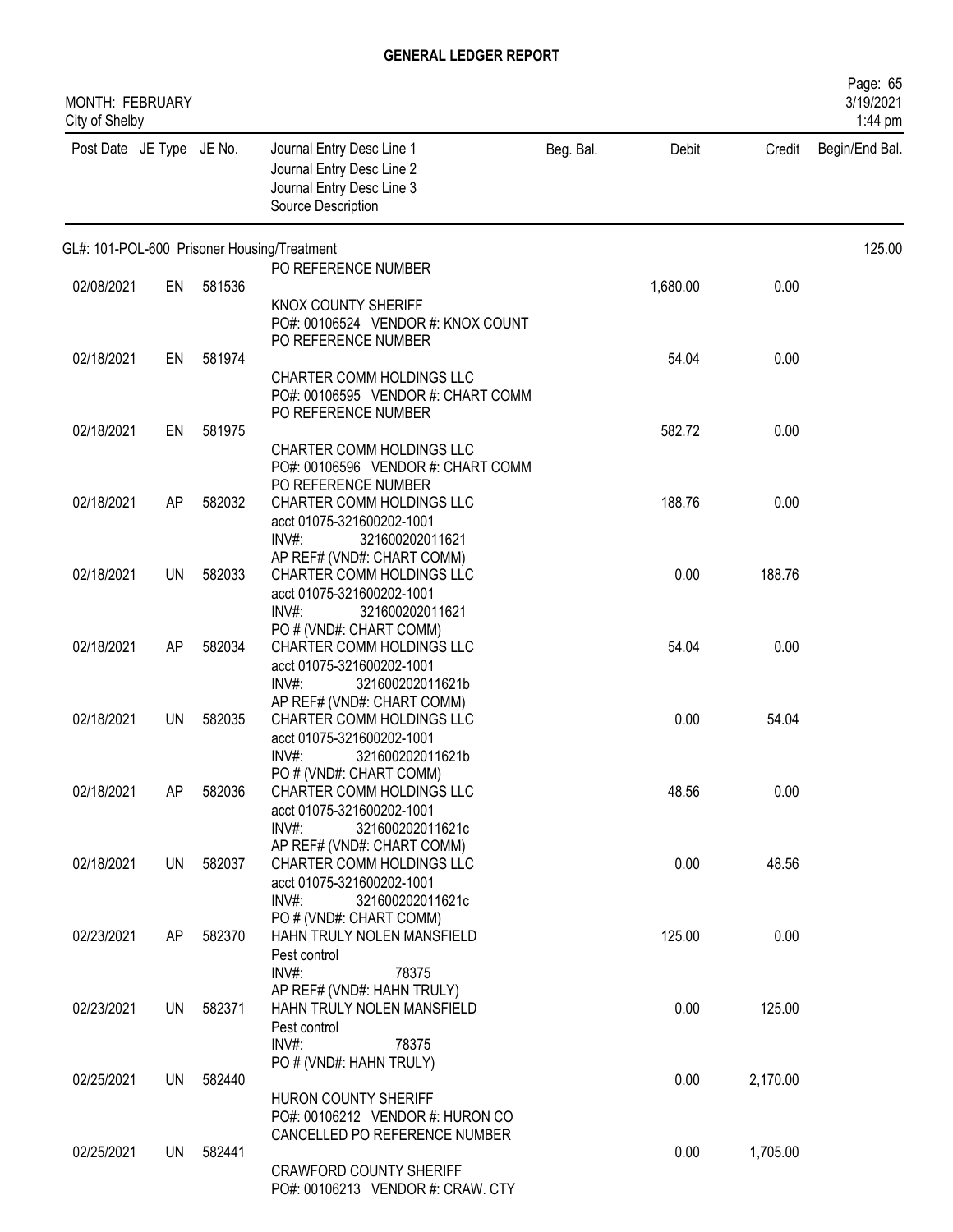| MONTH: FEBRUARY<br>City of Shelby |           |           |                                                                                                                          |           |          |          | Page: 66<br>3/19/2021<br>1:44 pm |
|-----------------------------------|-----------|-----------|--------------------------------------------------------------------------------------------------------------------------|-----------|----------|----------|----------------------------------|
| Post Date JE Type JE No.          |           |           | Journal Entry Desc Line 1<br>Journal Entry Desc Line 2<br>Journal Entry Desc Line 3<br>Source Description                | Beg. Bal. | Debit    | Credit   | Begin/End Bal.                   |
|                                   |           |           | GL#: 101-POL-600 Prisoner Housing/Treatment                                                                              |           |          |          | 125.00                           |
| 02/25/2021                        | UN        | 582442    | CANCELLED PO REFERENCE NUMBER<br>MORROW COUNTY TREASURER<br>PO#: 00106214 VENDOR #: MORROW CTY                           |           | 0.00     | 1,860.00 |                                  |
| 02/25/2021                        | <b>UN</b> | 582443    | CANCELLED PO REFERENCE NUMBER<br>RICHLAND COUNTY SHERIFF'S DEPT                                                          |           | 0.00     | 2,564.63 |                                  |
| 02/25/2021                        | <b>UN</b> | 582444    | PO#: 00106215 VENDOR #: RICH CTY S<br>CANCELLED PO REFERENCE NUMBER                                                      |           | 0.00     | 1,680.00 |                                  |
|                                   |           |           | KNOX COUNTY SHERIFF<br>PO#: 00106524 VENDOR #: KNOX COUNT<br>CANCELLED PO REFERENCE NUMBER                               |           |          |          |                                  |
| 02/25/2021                        | EN        | 582447    | RICHLAND COUNTY SHERIFF'S DEPT<br>PO#: 00106663 VENDOR #: RICH CTY S                                                     |           | 2,564.63 | 0.00     |                                  |
| 02/25/2021                        | EN        | 582450    | PO REFERENCE NUMBER<br>HURON COUNTY SHERIFF<br>PO#: 00106666 VENDOR #: HURON CO                                          |           | 2,170.00 | 0.00     |                                  |
| 02/25/2021                        | EN        | 582451    | PO REFERENCE NUMBER<br><b>CRAWFORD COUNTY SHERIFF</b><br>PO#: 00106667 VENDOR #: CRAW. CTY                               |           | 1,705.00 | 0.00     |                                  |
| 02/25/2021                        | EN        | 582452    | PO REFERENCE NUMBER<br>MORROW COUNTY TREASURER                                                                           |           | 2,108.00 | 0.00     |                                  |
| 02/25/2021                        | EN        | 582453    | PO#: 00106668 VENDOR #: MORROW CTY<br>PO REFERENCE NUMBER<br>KNOX COUNTY SHERIFF                                         |           | 1,860.00 | 0.00     |                                  |
|                                   |           |           | PO#: 00106669 VENDOR #: KNOX COUNT<br>PO REFERENCE NUMBER                                                                |           |          |          |                                  |
| 101-POL-600                       |           |           | Prisoner Housing/Treatment                                                                                               | 125.00    | 416.36   | 0.00     | 541.36                           |
| GL#: 101-POL-617 Leases-Equipment |           |           |                                                                                                                          |           |          |          | 346.82                           |
| 02/23/2021                        |           | EN 582170 | <b>GFC LEASING</b><br>PO#: 00106644 VENDOR #: GFC LEASIN                                                                 |           | 676.60   | 0.00     |                                  |
| 02/23/2021                        | AP        | 582257    | PO REFERENCE NUMBER<br><b>GFC LEASING</b><br>customer 490000239<br>$INV#$ :<br>100636092                                 |           | 665.10   | 0.00     |                                  |
| 02/23/2021                        | <b>UN</b> | 582258    | AP REF# (VND#: GFC LEASIN)<br><b>GFC LEASING</b><br>customer 490000239<br>$INV#$ :<br>100636092                          |           | 0.00     | 665.10   |                                  |
| 02/23/2021                        | AP        | 582259    | PO # (VND#: GFC LEASIN)<br><b>GFC LEASING</b><br>customer 351120<br>$INV#$ :<br>IN13226423<br>AP REF# (VND#: GFC LEASIN) |           | 11.50    | 0.00     |                                  |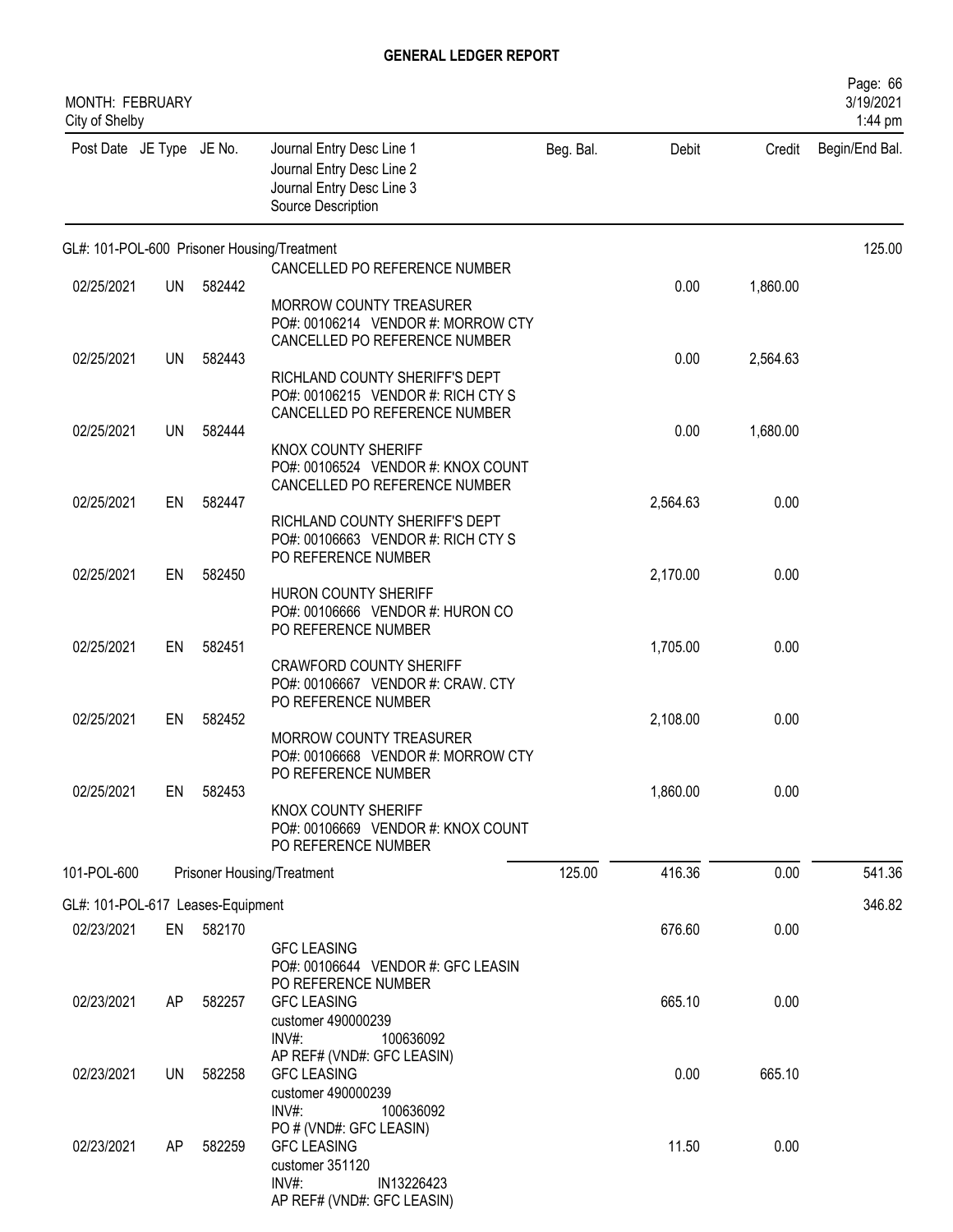| MONTH: FEBRUARY<br>City of Shelby      |           |                  |                                                                                                                                                                                                             |           |               |               | Page: 67<br>3/19/2021<br>1:44 pm |
|----------------------------------------|-----------|------------------|-------------------------------------------------------------------------------------------------------------------------------------------------------------------------------------------------------------|-----------|---------------|---------------|----------------------------------|
| Post Date JE Type JE No.               |           |                  | Journal Entry Desc Line 1<br>Journal Entry Desc Line 2<br>Journal Entry Desc Line 3<br>Source Description                                                                                                   | Beg. Bal. | Debit         | Credit        | Begin/End Bal.                   |
| GL#: 101-POL-617 Leases-Equipment      |           |                  |                                                                                                                                                                                                             |           |               |               | 346.82                           |
| 02/23/2021                             | <b>UN</b> | 582260           | <b>GFC LEASING</b><br>customer 351120<br>$INV#$ :<br>IN13226423<br>PO # (VND#: GFC LEASIN)                                                                                                                  |           | 0.00          | 11.50         |                                  |
| 02/25/2021                             | EN        | 582412           | US BANK EQUIPMENT FINANCE<br>PO#: 00106649 VENDOR #: US BANK EQ<br>PO REFERENCE NUMBER                                                                                                                      |           | 451.42        | 0.00          |                                  |
| 02/25/2021                             | EN        | 582462           | <b>GFC LEASING</b><br>PO#: 00106678 VENDOR #: GFC LEASIN                                                                                                                                                    |           | 400.00        | 0.00          |                                  |
| 02/25/2021                             | AP        | 582472           | PO REFERENCE NUMBER<br>US BANK EQUIPMENT FINANCE<br>Acct 1450993216<br>$INV#$ :<br>436200430                                                                                                                |           | 216.22        | 0.00          |                                  |
| 02/25/2021                             | <b>UN</b> | 582473           | AP REF# (VND#: US BANK EQ)<br>US BANK EQUIPMENT FINANCE<br>Acct 1450993216<br>$INV#$ :<br>436200430<br>PO # (VND#: US BANK EQ)                                                                              |           | 0.00          | 216.22        |                                  |
| 101-POL-617                            |           | Leases-Equipment |                                                                                                                                                                                                             | 346.82    | 892.82        | 0.00          | 1,239.64                         |
| GL#: 101-TRA-428 Telephone             |           |                  |                                                                                                                                                                                                             |           |               |               | 0.00                             |
| 02/03/2021                             | EN        | 581249           |                                                                                                                                                                                                             |           | 21.96         | 0.00          |                                  |
| 02/03/2021<br>02/03/2021               | AΡ<br>UN  | 581283<br>581284 | <b>SPRINT</b><br>PO#: 00106440 VENDOR #: SPRINT LOC<br>PO REFERENCE NUMBER<br><b>SPRINT</b><br>acct 838001017<br>$INV#$ :<br>838001017-238<br>AP REF# (VND#: SPRINT LOC)<br><b>SPRINT</b><br>acct 838001017 |           | 21.96<br>0.00 | 0.00<br>21.96 |                                  |
|                                        |           |                  | INV#:<br>838001017-238<br>PO # (VND#: SPRINT LOC)                                                                                                                                                           |           |               |               |                                  |
| 101-TRA-428                            |           | Telephone        |                                                                                                                                                                                                             | 0.00      | 21.96         | 0.00          | 21.96                            |
| GL#: 101-TRA-484 Fuel, Autos-Equipment |           |                  |                                                                                                                                                                                                             |           |               |               | 87.13                            |
| 02/11/2021                             | EN        | 581630           | COLE DISTRIBUTING INC.<br>PO#: 00106534 VENDOR #: COLE DISTR                                                                                                                                                |           | 98.26         | 0.00          |                                  |
| 02/11/2021                             | AP        | 581663           | PO REFERENCE NUMBER<br>COLE DISTRIBUTING INC.<br>Fuel cost January 2021<br>$INV#$ :                                                                                                                         |           | 98.26         | 0.00          |                                  |
| 02/11/2021                             | UN        | 581664           | AP REF# (VND#: COLE DISTR)<br>COLE DISTRIBUTING INC.<br>Fuel cost January 2021<br>INV#:<br>PO # (VND#: COLE DISTR)                                                                                          |           | 0.00          | 98.26         |                                  |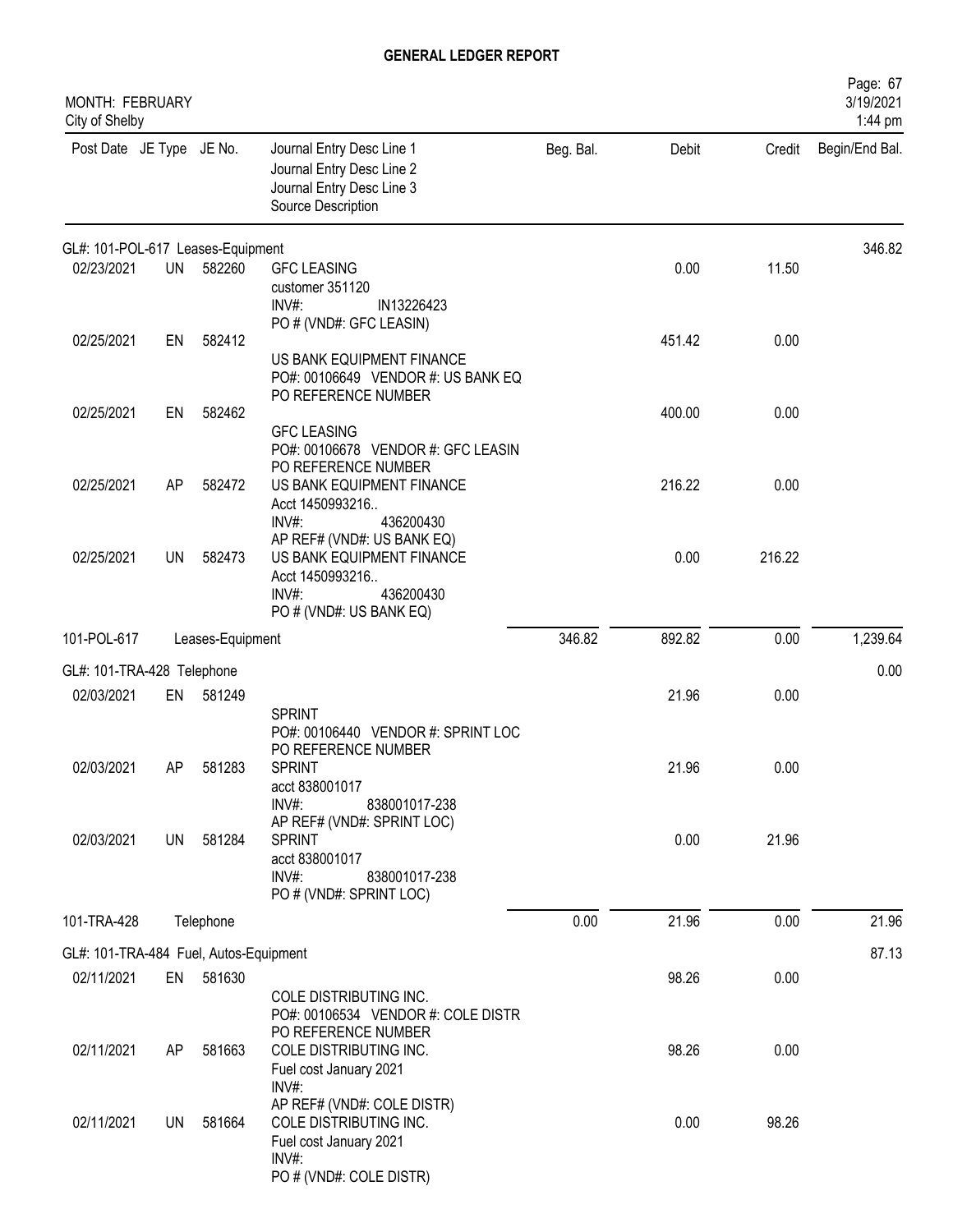| MONTH: FEBRUARY<br>City of Shelby         |           |                       |                                                                                                                                  |           |          |          | Page: 68<br>3/19/2021<br>1:44 pm |
|-------------------------------------------|-----------|-----------------------|----------------------------------------------------------------------------------------------------------------------------------|-----------|----------|----------|----------------------------------|
| Post Date JE Type JE No.                  |           |                       | Journal Entry Desc Line 1<br>Journal Entry Desc Line 2<br>Journal Entry Desc Line 3<br>Source Description                        | Beg. Bal. | Debit    | Credit   | Begin/End Bal.                   |
| 101-TRA-484                               |           | Fuel, Autos-Equipment |                                                                                                                                  | 87.13     | 98.26    | 0.00     | 185.39                           |
| GL#: 101-TRA-485 Maintenance, Autos       |           |                       |                                                                                                                                  |           |          |          | 0.00                             |
| 02/08/2021                                | EN        | 581523                |                                                                                                                                  |           | 25.00    | 0.00     |                                  |
|                                           |           |                       | ADVANCE AUTO PARTS<br>PO#: 00106511 VENDOR #: ADVANCE AU<br>PO REFERENCE NUMBER                                                  |           |          |          |                                  |
| 02/08/2021                                | EN        | 581524                | SHELBY PARTS CO.<br>PO#: 00106512 VENDOR #: SHELBY PAR                                                                           |           | 25.00    | 0.00     |                                  |
| 02/17/2021                                | UN        | 581995                | PO REFERENCE NUMBER<br>SHELBY PARTS CO.<br>Service Dept Jan 2021<br>INV#:                                                        |           | 0.00     | 25.00    |                                  |
| 02/17/2021                                | AP        | 582022                | PO # (VND#: SHELBY PAR)<br>ADVANCE AUTO PARTS<br>RTV ULT Hi Temp                                                                 |           | 7.81     | 0.00     |                                  |
| 02/17/2021                                | UN        | 582023                | INV#:<br>9315<br>AP REF# (VND#: ADVANCE AU)<br>ADVANCE AUTO PARTS<br>RTV ULT Hi Temp<br>INV#:<br>9315<br>PO # (VND#: ADVANCE AU) |           | 0.00     | 25.00    |                                  |
| 101-TRA-485                               |           | Maintenance, Autos    |                                                                                                                                  | 0.00      | 7.81     | 0.00     | 7.81                             |
|                                           |           |                       |                                                                                                                                  |           |          |          |                                  |
| GL#: 101-TRA-604 Temporary Labor Services |           |                       |                                                                                                                                  |           |          |          | 1,794.52                         |
| 02/08/2021                                | AP        | 581561                | ADVANTAGE STAFFING LTD<br><b>Charles Shaffer</b><br>42639<br>INV#                                                                |           | 495.04   | 0.00     |                                  |
| 02/08/2021                                | <b>UN</b> | 581562                | AP REF# (VND#: ADVANTAGE)<br>ADVANTAGE STAFFING LTD<br><b>Charles Shaffer</b><br>INV#:<br>42639                                  |           | 0.00     | 1,205.48 |                                  |
| 02/11/2021                                | EN        | 581633                | PO # (VND#: ADVANTAGE)                                                                                                           |           | 3,000.00 | 0.00     |                                  |
|                                           |           |                       | ADVANTAGE STAFFING LTD<br>PO#: 00106537 VENDOR #: ADVANTAGE<br>PO REFERENCE NUMBER                                               |           |          |          |                                  |
| 02/12/2021                                | AP        | 581810                | ADVANTAGE STAFFING LTD<br>Taxi wages 2/6/21<br>INV#:<br>42663                                                                    |           | 495.04   | 0.00     |                                  |
| 02/12/2021                                | UN        | 581811                | AP REF# (VND#: ADVANTAGE)<br>ADVANTAGE STAFFING LTD<br>Taxi wages 2/6/21                                                         |           | 0.00     | 495.04   |                                  |
| 02/22/2021                                | AP        | 582189                | INV#:<br>42663<br>PO # (VND#: ADVANTAGE)<br>ADVANTAGE STAFFING LTD<br>Taxi driver wages 2/13/21                                  |           | 417.69   | 0.00     |                                  |
| 02/22/2021                                | UN        | 582190                | INV#:<br>42687<br>AP REF# (VND#: ADVANTAGE)<br>ADVANTAGE STAFFING LTD<br>Taxi driver wages 2/13/21<br>INV#:<br>42687             |           | 0.00     | 417.69   |                                  |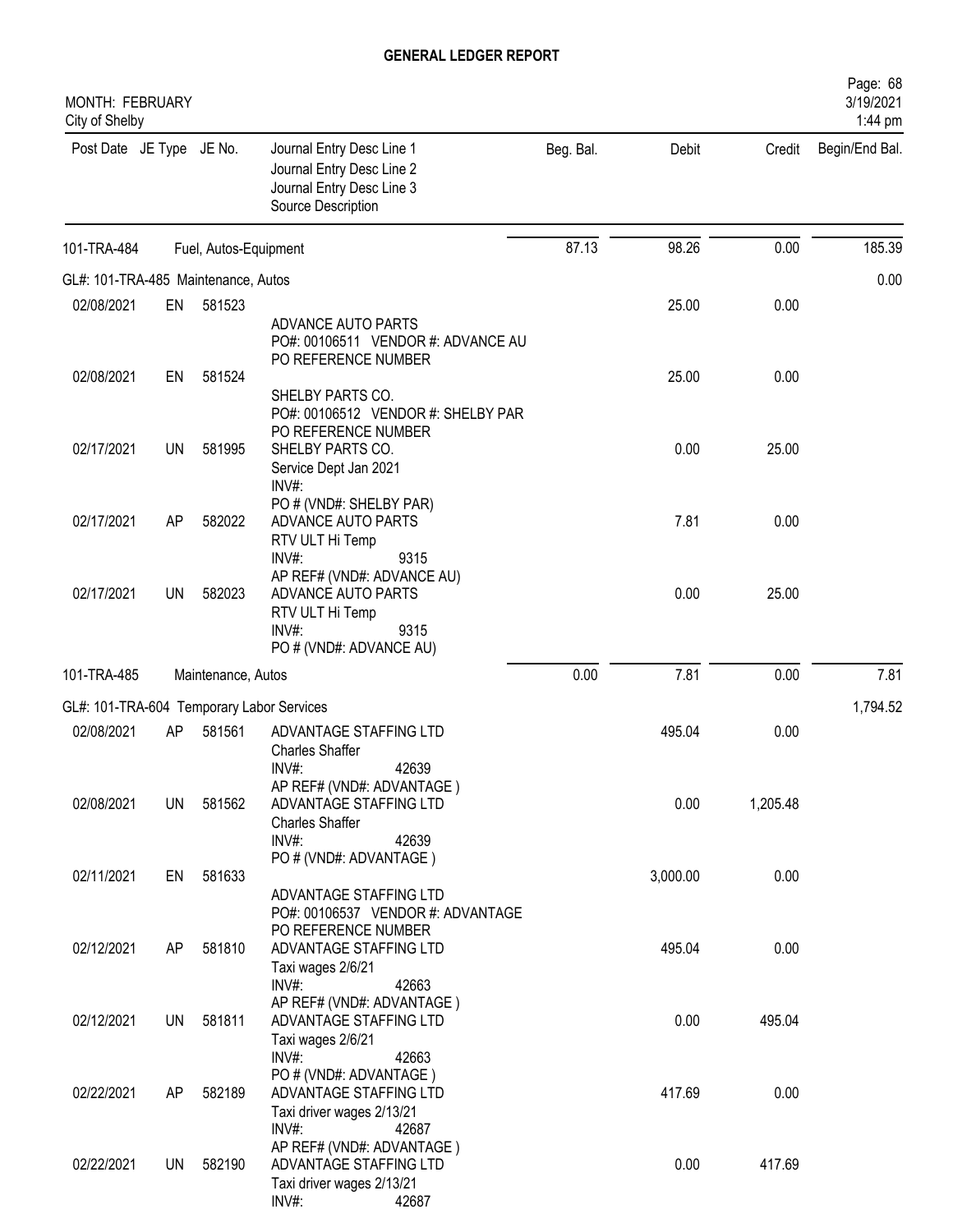| MONTH: FEBRUARY<br>City of Shelby           |    |                          |                                                                                                           |            |            |            | Page: 69<br>3/19/2021<br>1:44 pm |
|---------------------------------------------|----|--------------------------|-----------------------------------------------------------------------------------------------------------|------------|------------|------------|----------------------------------|
| Post Date JE Type JE No.                    |    |                          | Journal Entry Desc Line 1<br>Journal Entry Desc Line 2<br>Journal Entry Desc Line 3<br>Source Description | Beg. Bal.  | Debit      | Credit     | Begin/End Bal.                   |
| GL#: 101-TRA-604 Temporary Labor Services   |    |                          | PO # (VND#: ADVANTAGE)                                                                                    |            |            |            | 1,794.52                         |
| 101-TRA-604                                 |    |                          | <b>Temporary Labor Services</b>                                                                           | 1,794.52   | 1,407.77   | 0.00       | 3,202.29                         |
| GL#: 101-TRS-240 Transfer City Income Tax   |    |                          |                                                                                                           |            |            |            | 203,679.17                       |
| 02/28/2021                                  | GJ | 582676                   | Income tax transfer to general fund<br>pio                                                                |            | 0.00       | 161,118.00 |                                  |
| 101-TRS-240                                 |    | Transfer City Income Tax |                                                                                                           | 203,679.17 | 0.00       | 161,118.00 | 364,797.17                       |
|                                             |    |                          | GL#: 101-TRS-452 Transfer-Police Pension Fund                                                             |            |            |            | 15,000.00                        |
| 02/28/2021                                  | GJ | 582681                   | General fund transfer to police pension<br>pio                                                            |            | 15,000.00  | 0.00       |                                  |
| 101-TRS-452                                 |    |                          | <b>Transfer-Police Pension Fund</b>                                                                       | 15,000.00  | 15,000.00  | 0.00       | 30,000.00                        |
| GL#: 101-TRS-453 Transfer-Fire Pension Fund |    |                          |                                                                                                           |            |            |            | 15,000.00                        |
| 02/28/2021                                  | GJ | 582682                   | General fund transfer to fire pension<br>pio                                                              |            | 15,000.00  | 0.00       |                                  |
| 101-TRS-453                                 |    |                          | <b>Transfer-Fire Pension Fund</b>                                                                         | 15,000.00  | 15,000.00  | 0.00       | 30,000.00                        |
|                                             |    |                          | Fund: 101 - GENERAL FUND Totals:                                                                          |            | 365,178.67 | 314,102.08 |                                  |
| GL#: 200-IGT-116 License Tax                |    |                          |                                                                                                           |            |            |            | 3,785.48                         |
| 200-IGT-116                                 |    | License Tax              |                                                                                                           | 3,785.48   | 0.00       | 0.00       | 3,785.48                         |
|                                             |    |                          | GL#: 200-IGT-117 License Tax(Local Permissive)                                                            |            |            |            | 0.00                             |
|                                             |    |                          | 02/05/2021 CR 581501 ACH permissive license tax from state,<br>deposited 1/11/21                          |            | 0.00       | 4,627.45   |                                  |
| 02/08/2021                                  | CR | 581597                   | pio<br>ACH permissive license tax from state<br>pio                                                       |            | 0.00       | 6,273.75   |                                  |
| 200-IGT-117                                 |    |                          | License Tax(Local Permissive)                                                                             | 0.00       | 0.00       | 10,901.20  | 10,901.20                        |
| GL#: 200-IGT-126 Gasoline Tax               |    |                          |                                                                                                           |            |            |            | 34,372.83                        |
| 02/12/2021                                  |    | CR 581792                | ACH state gasoline excise tax<br>pio                                                                      |            | 0.00       | 36,720.06  |                                  |
| 200-IGT-126                                 |    | Gasoline Tax             |                                                                                                           | 34,372.83  | 0.00       | 36,720.06  | 71,092.89                        |
| GL#: 200-STR-400 Wages                      |    |                          |                                                                                                           |            |            |            | 11,971.35                        |
| 02/03/2021                                  |    | EN 581169                | <b>CITY PAYROLL FUND</b><br>PO#: 00106435 VENDOR #: CITY PAYRO                                            |            | 7,098.17   | 0.00       |                                  |
| 02/03/2021                                  | AP | 581193                   | PO REFERENCE NUMBER<br><b>CITY PAYROLL FUND</b><br>Wages 1/17/21-1/30/21<br>$INV#$ :                      |            | 7,098.17   | 0.00       |                                  |
| 02/03/2021                                  | UN | 581194                   | AP REF# (VND#: CITY PAYRO)<br><b>CITY PAYROLL FUND</b><br>Wages 1/17/21-1/30/21                           |            | 0.00       | 7,098.17   |                                  |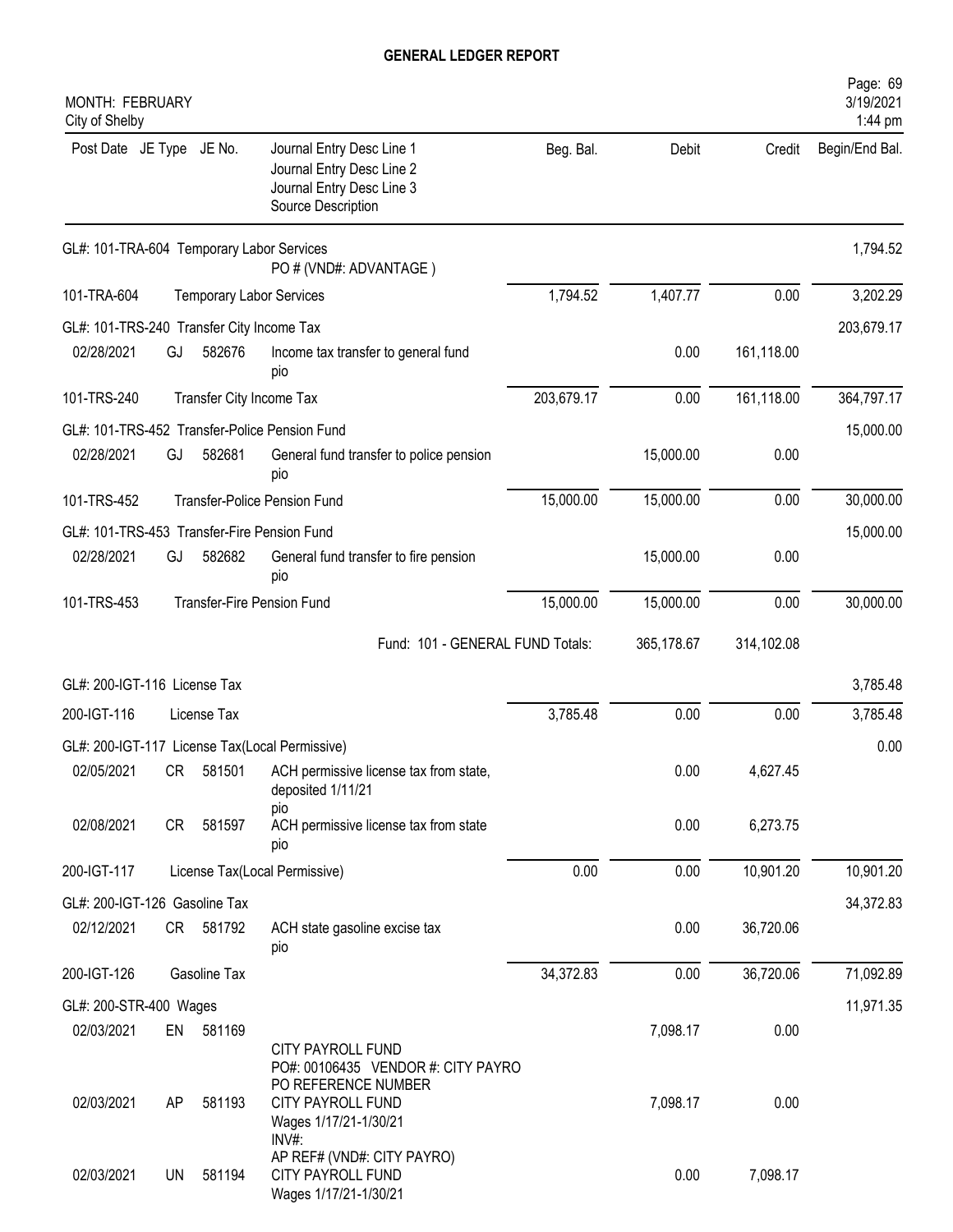| MONTH: FEBRUARY<br>City of Shelby |           |           |                                                                                                                                |           |           |           | Page: 70<br>3/19/2021<br>1:44 pm |
|-----------------------------------|-----------|-----------|--------------------------------------------------------------------------------------------------------------------------------|-----------|-----------|-----------|----------------------------------|
| Post Date JE Type JE No.          |           |           | Journal Entry Desc Line 1<br>Journal Entry Desc Line 2<br>Journal Entry Desc Line 3<br>Source Description                      | Beg. Bal. | Debit     | Credit    | Begin/End Bal.                   |
| GL#: 200-STR-400 Wages            |           |           |                                                                                                                                |           |           |           | 11,971.35                        |
|                                   |           |           | INV#:                                                                                                                          |           |           |           |                                  |
| 02/17/2021                        | EN        | 581842    | PO # (VND#: CITY PAYRO)                                                                                                        |           | 12,465.30 | 0.00      |                                  |
|                                   |           |           | <b>CITY PAYROLL FUND</b><br>PO#: 00106583 VENDOR #: CITY PAYRO<br>PO REFERENCE NUMBER                                          |           |           |           |                                  |
| 02/17/2021                        | AP        | 581846    | CITY PAYROLL FUND<br>Wages 1/31/21-2/13/21<br>$INV#$ :                                                                         |           | 12,465.30 | 0.00      |                                  |
| 02/17/2021                        | <b>UN</b> | 581847    | AP REF# (VND#: CITY PAYRO)<br><b>CITY PAYROLL FUND</b><br>Wages 1/31/21-2/13/21<br>$INV#$ :<br>PO # (VND#: CITY PAYRO)         |           | 0.00      | 12,465.30 |                                  |
| 200-STR-400                       |           | Wages     |                                                                                                                                | 11,971.35 | 19,563.47 | 0.00      | 31,534.82                        |
|                                   |           |           | GL#: 200-STR-415 Public Employees Retire.System                                                                                |           |           |           | 2,279.90                         |
| 02/16/2021                        | EN        | 581826    |                                                                                                                                |           | 2,503.53  | 0.00      |                                  |
|                                   |           |           | OH PUBLIC EMPLOYEES RETIREMENT<br>PO#: 00106567 VENDOR #: OPERS<br>PO REFERENCE NUMBER                                         |           |           |           |                                  |
| 02/17/2021                        | AP        | 581862    | OH PUBLIC EMPLOYEES RETIREMENT<br>Employer portion 12/20/20-<br>INV#:                                                          |           | 2,503.53  | 0.00      |                                  |
| 02/17/2021                        | <b>UN</b> | 581863    | AP REF# (VND#: OPERS<br>OH PUBLIC EMPLOYEES RETIREMENT<br>Employer portion 12/20/20-<br>INV#<br>PO # (VND#: OPERS<br>$\lambda$ |           | 0.00      | 2,503.53  |                                  |
| 200-STR-415                       |           |           | Public Employees Retire.System                                                                                                 | 2,279.90  | 2,503.53  | 0.00      | 4,783.43                         |
| GL#: 200-STR-417 FICA             |           |           |                                                                                                                                |           |           |           | 173.57                           |
| 02/03/2021                        |           | EN 581170 |                                                                                                                                |           | 102.90    | 0.00      |                                  |
|                                   |           |           | PAYROLL FUND<br>PO#: 00106436 VENDOR #: PAYROLL FU<br>PO REFERENCE NUMBER                                                      |           |           |           |                                  |
| 02/03/2021                        | AP        | 581195    | PAYROLL FUND<br>FICA 1/17/21-1/30/21<br>INV#:                                                                                  |           | 102.90    | 0.00      |                                  |
| 02/03/2021                        | <b>UN</b> | 581196    | AP REF# (VND#: PAYROLL FU)<br>PAYROLL FUND<br>FICA 1/17/21-1/30/21<br>INV#:                                                    |           | 0.00      | 102.90    |                                  |
| 02/17/2021                        | EN        | 581843    | PO # (VND#: PAYROLL FU)<br>PAYROLL FUND                                                                                        |           | 180.75    | 0.00      |                                  |
| 02/17/2021                        | AP.       | 581844    | PO#: 00106584 VENDOR #: PAYROLL FU<br>PO REFERENCE NUMBER<br>PAYROLL FUND<br>FICA 1/31/21-2/13/21<br>INV#:                     |           | 180.75    | 0.00      |                                  |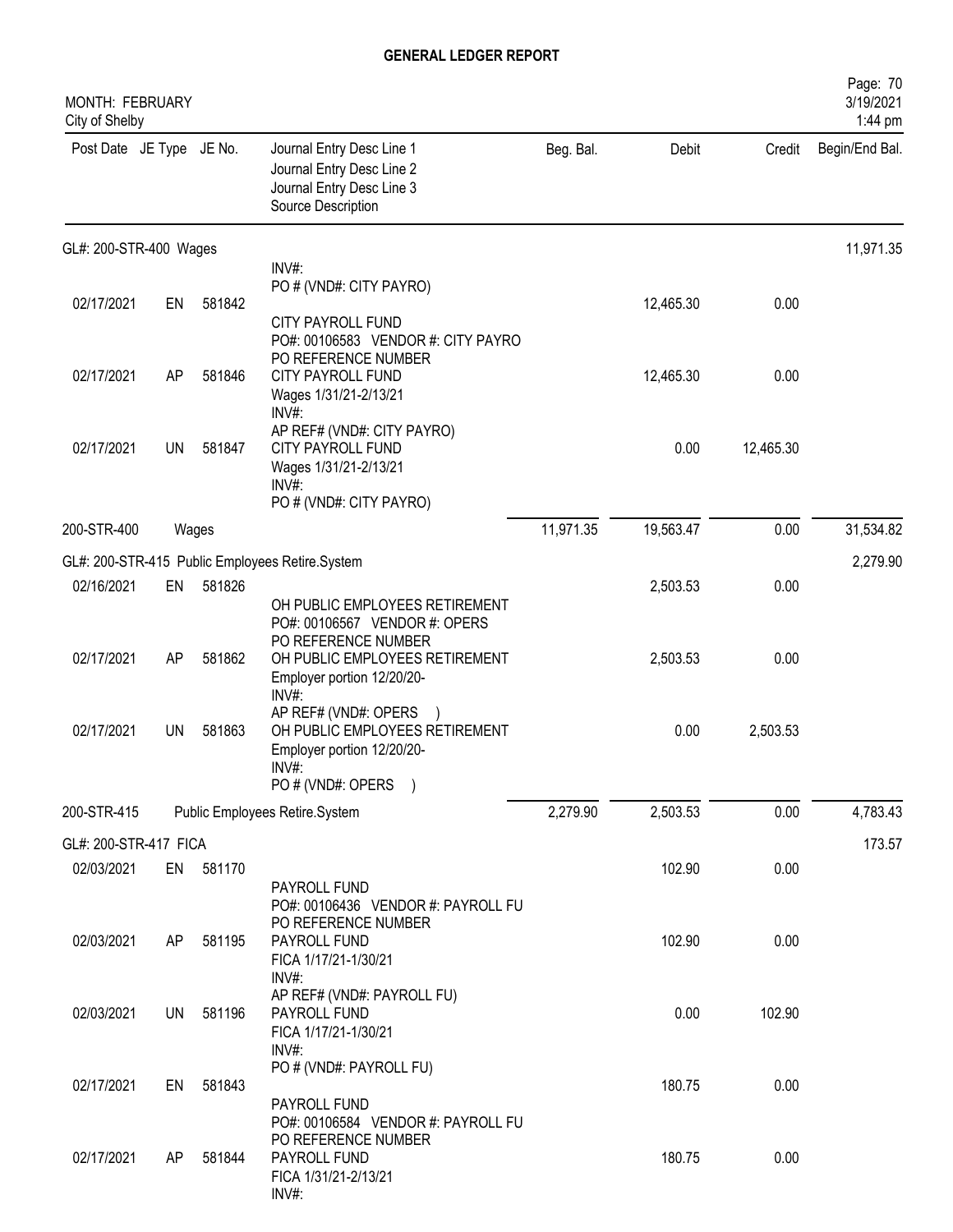| MONTH: FEBRUARY<br>City of Shelby     |             |                  |                                                                                                                                                                                                                                |           |               |               | Page: 71<br>3/19/2021<br>1:44 pm |
|---------------------------------------|-------------|------------------|--------------------------------------------------------------------------------------------------------------------------------------------------------------------------------------------------------------------------------|-----------|---------------|---------------|----------------------------------|
| Post Date JE Type JE No.              |             |                  | Journal Entry Desc Line 1<br>Journal Entry Desc Line 2<br>Journal Entry Desc Line 3<br>Source Description                                                                                                                      | Beg. Bal. | Debit         | Credit        | Begin/End Bal.                   |
| GL#: 200-STR-417 FICA                 |             |                  |                                                                                                                                                                                                                                |           |               |               | 173.57                           |
| 02/17/2021                            | <b>UN</b>   | 581845           | AP REF# (VND#: PAYROLL FU)<br>PAYROLL FUND<br>FICA 1/31/21-2/13/21<br>INV#:<br>PO # (VND#: PAYROLL FU)                                                                                                                         |           | 0.00          | 180.75        |                                  |
| 200-STR-417                           | <b>FICA</b> |                  |                                                                                                                                                                                                                                | 173.57    | 283.65        | 0.00          | 457.22                           |
| GL#: 200-STR-418 Hospitalization      |             |                  |                                                                                                                                                                                                                                |           |               |               | 5,239.99                         |
| 02/03/2021                            | AP          | 581191           | JEFFERSON HEALTH PLAN<br>Acct 19-OME095 Feb 2021<br>$INV#$ :                                                                                                                                                                   |           | 5,239.99      | 0.00          |                                  |
| 02/03/2021                            | UN          | 581192           | AP REF# (VND#: JEFFERSON)<br>JEFFERSON HEALTH PLAN<br>Acct 19-OME095 Feb 2021<br>$INV#$ :                                                                                                                                      |           | 0.00          | 5,239.99      |                                  |
| 02/22/2021                            | EN          | 582144           | PO # (VND#: JEFFERSON)<br>JEFFERSON HEALTH PLAN<br>PO#: 00106618 VENDOR #: JEFFERSON<br>PO REFERENCE NUMBER                                                                                                                    |           | 5,239.99      | 0.00          |                                  |
| 200-STR-418                           |             | Hospitalization  |                                                                                                                                                                                                                                | 5,239.99  | 5,239.99      | 0.00          | 10,479.98                        |
| GL#: 200-STR-419 Life Insurance       |             |                  |                                                                                                                                                                                                                                |           |               |               | 55.56                            |
| 02/03/2021                            | EN          | 581246           |                                                                                                                                                                                                                                |           | 55.56         | 0.00          |                                  |
| 02/03/2021<br>02/03/2021              | AP<br>UN    | 581289<br>581290 | AMERICAN UNITED LIFE INS CO<br>PO#: 00106437 VENDOR #: AMERICAN U<br>PO REFERENCE NUMBER<br>AMERICAN UNITED LIFE INS CO<br>policy G 00608125-0002-000<br>$INV#$ :<br>AP REF# (VND#: AMERICAN U)<br>AMERICAN UNITED LIFE INS CO |           | 55.56<br>0.00 | 0.00<br>55.56 |                                  |
|                                       |             |                  | policy G 00608125-0002-000<br>$INV#$ :<br>PO # (VND#: AMERICAN U)                                                                                                                                                              |           |               |               |                                  |
| 200-STR-419                           |             | Life Insurance   |                                                                                                                                                                                                                                | 55.56     | 55.56         | 0.00          | 111.12                           |
| GL#: 200-STR-420 Workers Compensation |             |                  |                                                                                                                                                                                                                                |           |               |               | 243.00                           |
| 02/08/2021                            | EN          | 581510           |                                                                                                                                                                                                                                |           | 243.00        | 0.00          |                                  |
| 02/12/2021                            | AP          | 581779           | BUREAU OF WORKERS COMPENSATION<br>PO#: 00106498 VENDOR #: BWC<br>PO REFERENCE NUMBER<br>BUREAU OF WORKERS COMPENSATION<br>Installment payment<br>INV#:<br>1009237672<br>AP REF# (VND#: BWC<br>$\lambda$                        |           | 243.00        | 0.00          |                                  |
| 02/12/2021                            | UN          | 581780           | BUREAU OF WORKERS COMPENSATION<br>Installment payment<br>$INV#$ :<br>1009237672<br>PO#(VND#: BWC                                                                                                                               |           | 0.00          | 243.00        |                                  |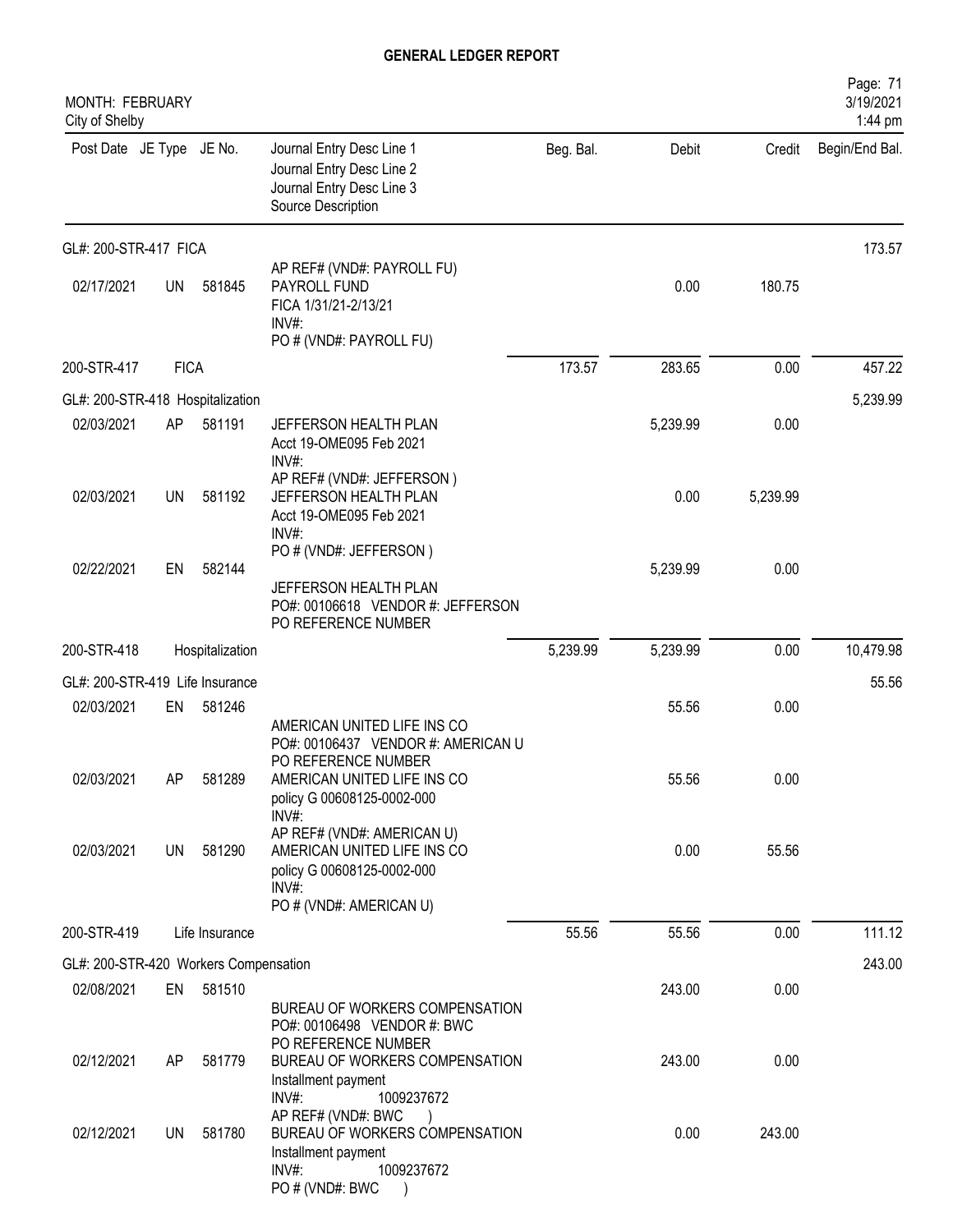| <b>MONTH: FEBRUARY</b><br>City of Shelby |           |                             |                                                                                                                                                 |           |        |        | Page: 72<br>3/19/2021<br>1:44 pm |
|------------------------------------------|-----------|-----------------------------|-------------------------------------------------------------------------------------------------------------------------------------------------|-----------|--------|--------|----------------------------------|
| Post Date JE Type JE No.                 |           |                             | Journal Entry Desc Line 1<br>Journal Entry Desc Line 2<br>Journal Entry Desc Line 3<br>Source Description                                       | Beg. Bal. | Debit  | Credit | Begin/End Bal.                   |
| GL#: 200-STR-420 Workers Compensation    |           |                             |                                                                                                                                                 |           |        |        | 243.00                           |
| 02/14/2021                               | EN        | 581822                      | BUREAU OF WORKERS COMPENSATION<br>PO#: 00106565 VENDOR #: BWC<br>PO REFERENCE NUMBER                                                            |           | 252.00 | 0.00   |                                  |
| 02/18/2021                               | AP        | 582108                      | BUREAU OF WORKERS COMPENSATION<br>True-up report 2021<br>INV#:                                                                                  |           | 252.00 | 0.00   |                                  |
| 02/18/2021                               | <b>UN</b> | 582109                      | AP REF# (VND#: BWC<br>BUREAU OF WORKERS COMPENSATION<br>True-up report 2021<br>INV#<br>PO # (VND#: BWC<br>$\rightarrow$                         |           | 0.00   | 252.00 |                                  |
| 200-STR-420                              |           | <b>Workers Compensation</b> |                                                                                                                                                 | 243.00    | 495.00 | 0.00   | 738.00                           |
| GL#: 200-STR-425 Natural Gas             |           |                             |                                                                                                                                                 |           |        |        | 391.55                           |
| 02/08/2021                               | EN        | 581525                      | <b>COLUMBIA GAS</b><br>PO#: 00106513 VENDOR #: COL. GAS                                                                                         |           | 700.00 | 0.00   |                                  |
| 02/17/2021                               | AP        | 581980                      | PO REFERENCE NUMBER<br><b>COLUMBIA GAS</b><br>Acct 124225390010003<br>INV#:<br>35027                                                            |           | 491.43 | 0.00   |                                  |
| 02/17/2021                               | <b>UN</b> | 581981                      | AP REF# (VND#: COL. GAS)<br><b>COLUMBIA GAS</b><br>Acct 124225390010003<br>INV#:<br>35027<br>PO # (VND#: COL. GAS)                              |           | 0.00   | 700.00 |                                  |
| 200-STR-425                              |           | Natural Gas                 |                                                                                                                                                 | 391.55    | 491.43 | 0.00   | 882.98                           |
| GL#: 200-STR-428 Telephone               |           |                             |                                                                                                                                                 |           |        |        | 60.95                            |
| 02/03/2021                               |           | EN 581248                   | <b>CENTURYLINK</b><br>PO#: 00106439 VENDOR #: CENTURY                                                                                           |           | 61.29  | 0.00   |                                  |
| 02/03/2021                               | AP        | 581285                      | PO REFERENCE NUMBER<br><b>CENTURYLINK</b><br>Acct 302298892<br>INV#:                                                                            |           | 61.29  | 0.00   |                                  |
| 02/03/2021                               | UN.       | 581286                      | AP REF# (VND#: CENTURY )<br><b>CENTURYLINK</b><br>Acct 302298892<br>$INV#$ :                                                                    |           | 0.00   | 61.29  |                                  |
| 02/18/2021                               | AP        | 582038                      | PO # (VND#: CENTURY )<br>CHARTER COMM HOLDINGS LLC<br>acct 01075-321600202-1001<br>$INV#$ :<br>321600202011621d                                 |           | 58.02  | 0.00   |                                  |
| 02/18/2021                               | UN        | 582039                      | AP REF# (VND#: CHART COMM)<br>CHARTER COMM HOLDINGS LLC<br>acct 01075-321600202-1001<br>$INV#$ :<br>321600202011621d<br>PO # (VND#: CHART COMM) |           | 0.00   | 58.02  |                                  |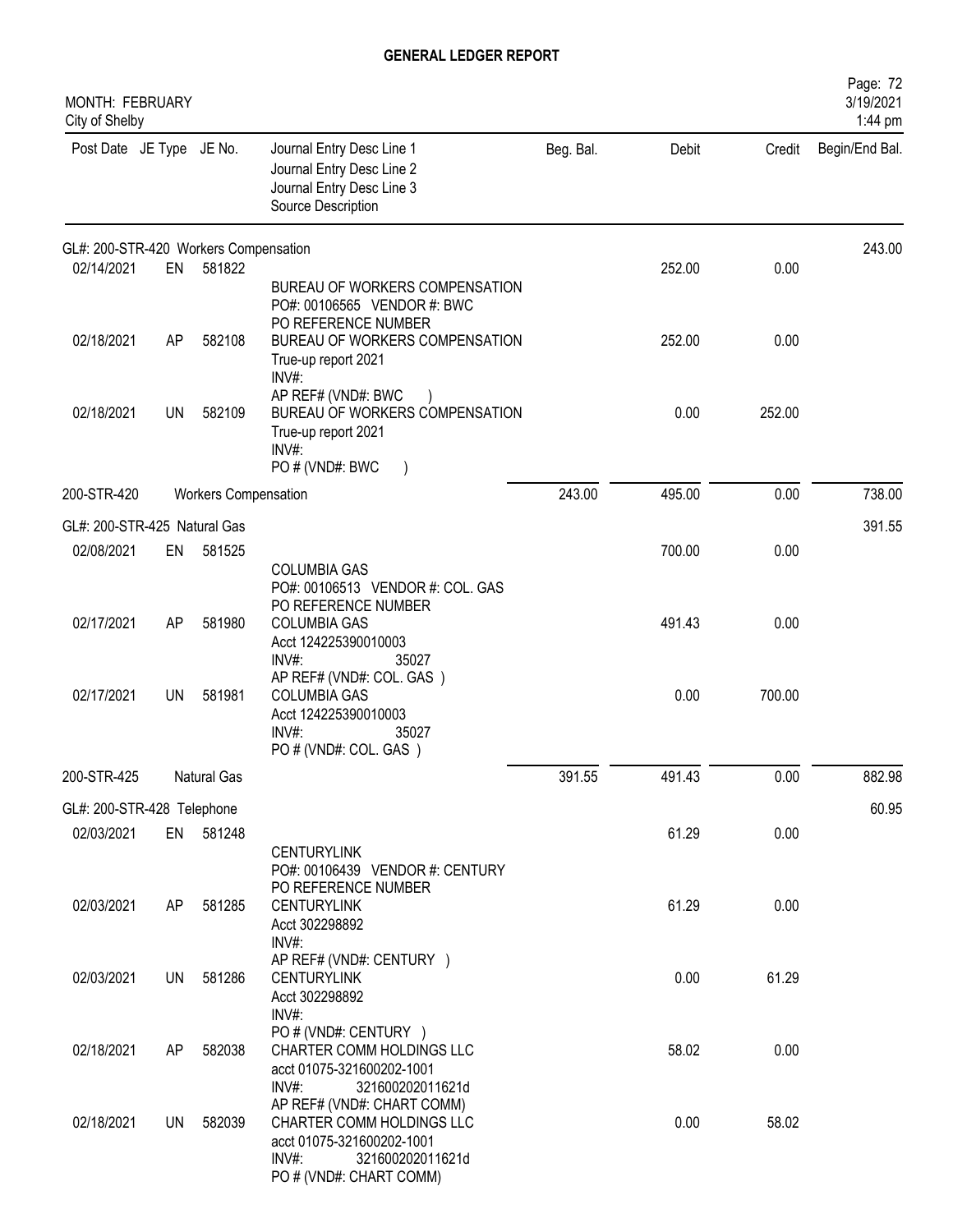| MONTH: FEBRUARY<br>City of Shelby      |           |                       |                                                                                                                                                  |           |          |          | Page: 73<br>3/19/2021<br>1:44 pm |
|----------------------------------------|-----------|-----------------------|--------------------------------------------------------------------------------------------------------------------------------------------------|-----------|----------|----------|----------------------------------|
| Post Date JE Type JE No.               |           |                       | Journal Entry Desc Line 1<br>Journal Entry Desc Line 2<br>Journal Entry Desc Line 3<br>Source Description                                        | Beg. Bal. | Debit    | Credit   | Begin/End Bal.                   |
| 200-STR-428                            |           | Telephone             |                                                                                                                                                  | 60.95     | 119.31   | 0.00     | 180.26                           |
| GL#: 200-STR-472 Supplies              |           |                       |                                                                                                                                                  |           |          |          | 200.64                           |
| 02/05/2021                             | AP        | 581463                | DAS HARDWARE LLC<br>Water Distribution Jan 2021<br>INV#:                                                                                         |           | 37.26    | 0.00     |                                  |
| 02/05/2021                             | <b>UN</b> | 581464                | AP REF# (VND#: DAS HARDWA)<br>DAS HARDWARE LLC<br>Water Distribution Jan 2021<br>$INV#$ :                                                        |           | 0.00     | 37.26    |                                  |
| 02/05/2021                             | AP        | 581465                | PO # (VND#: DAS HARDWA)<br>DAS HARDWARE LLC<br>Service Dept Jan 2021<br>INV#:                                                                    |           | 49.33    | 0.00     |                                  |
| 02/05/2021                             | UN        | 581466                | AP REF# (VND#: DAS HARDWA)<br>DAS HARDWARE LLC<br>Service Dept Jan 2021                                                                          |           | 0.00     | 62.74    |                                  |
| 02/08/2021                             | EN        | 581522                | INV#:<br>PO # (VND#: DAS HARDWA)<br>DAS HARDWARE LLC<br>PO#: 00106510 VENDOR #: DAS HARDWA<br>PO REFERENCE NUMBER                                |           | 100.00   | 0.00     |                                  |
| 200-STR-472                            |           | Supplies              |                                                                                                                                                  | 200.64    | 86.59    | 0.00     | 287.23                           |
| GL#: 200-STR-484 Fuel, Autos-Equipment |           |                       |                                                                                                                                                  |           |          |          | 1,638.23                         |
| 02/11/2021                             | EN        | 581630                |                                                                                                                                                  |           | 1,200.00 | 0.00     |                                  |
| 02/11/2021                             | AP        | 581663                | COLE DISTRIBUTING INC.<br>PO#: 00106534 VENDOR #: COLE DISTR<br>PO REFERENCE NUMBER<br>COLE DISTRIBUTING INC.<br>Fuel cost January 2021<br>INV#: |           | 1,200.00 | 0.00     |                                  |
| 02/11/2021                             | UN        | 581664                | AP REF# (VND#: COLE DISTR)<br>COLE DISTRIBUTING INC.<br>Fuel cost January 2021<br>INV#:<br>PO # (VND#: COLE DISTR)                               |           | 0.00     | 1,200.00 |                                  |
| 200-STR-484                            |           | Fuel, Autos-Equipment |                                                                                                                                                  | 1,638.23  | 1,200.00 | 0.00     | 2,838.23                         |
| GL#: 200-STR-485 Maintenance, Autos    |           |                       |                                                                                                                                                  |           |          |          | 1,093.62                         |
| 02/08/2021                             | EN        | 581523                | ADVANCE AUTO PARTS<br>PO#: 00106511 VENDOR #: ADVANCE AU<br>PO REFERENCE NUMBER                                                                  |           | 100.00   | 0.00     |                                  |
| 02/08/2021                             | EN        | 581524                | SHELBY PARTS CO.<br>PO#: 00106512 VENDOR #: SHELBY PAR                                                                                           |           | 100.00   | 0.00     |                                  |
| 02/17/2021                             | AP.       | 581994                | PO REFERENCE NUMBER<br>SHELBY PARTS CO.<br>Service Dept Jan 2021<br>INV#:                                                                        |           | 32.26    | 0.00     |                                  |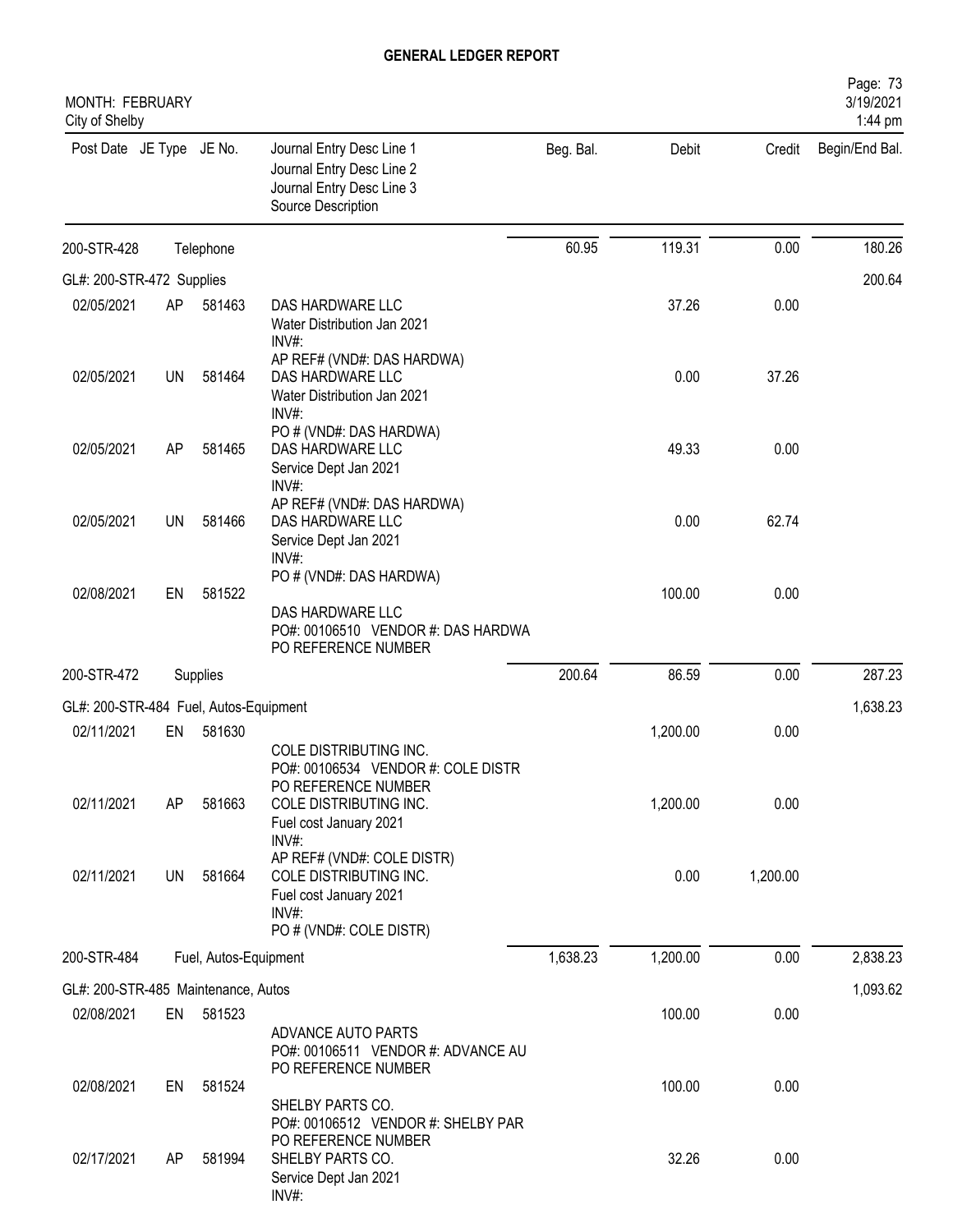| MONTH: FEBRUARY<br>City of Shelby      |           |                    |                                                                                                                                                 |           |          |        | Page: 74<br>3/19/2021<br>1:44 pm |
|----------------------------------------|-----------|--------------------|-------------------------------------------------------------------------------------------------------------------------------------------------|-----------|----------|--------|----------------------------------|
| Post Date JE Type JE No.               |           |                    | Journal Entry Desc Line 1<br>Journal Entry Desc Line 2<br>Journal Entry Desc Line 3<br>Source Description                                       | Beg. Bal. | Debit    | Credit | Begin/End Bal.                   |
| GL#: 200-STR-485 Maintenance, Autos    |           |                    |                                                                                                                                                 |           |          |        | 1,093.62                         |
| 02/17/2021                             | <b>UN</b> | 581995             | AP REF# (VND#: SHELBY PAR)<br>SHELBY PARTS CO.<br>Service Dept Jan 2021<br>$INV#$ :                                                             |           | 0.00     | 100.00 |                                  |
| 02/17/2021                             | AP        | 582024             | PO # (VND#: SHELBY PAR)<br>ADVANCE AUTO PARTS<br>Service dept Jan 2021<br>$INV#$ :                                                              |           | 102.92   | 0.00   |                                  |
| 02/17/2021                             | <b>UN</b> | 582025             | AP REF# (VND#: ADVANCE AU)<br>ADVANCE AUTO PARTS<br>Service dept Jan 2021<br>$INV#$ :<br>PO # (VND#: ADVANCE AU)                                |           | 0.00     | 100.00 |                                  |
| 200-STR-485                            |           | Maintenance, Autos |                                                                                                                                                 | 1,093.62  | 135.18   | 0.00   | 1,228.80                         |
| GL#: 200-STR-486 Maintenance Equipment |           |                    |                                                                                                                                                 |           |          |        | 1,045.73                         |
| 02/03/2021                             | EN        | 581258             |                                                                                                                                                 |           | 120.00   | 0.00   |                                  |
| 02/11/2021                             | EN        | 581644             | DEXTER COMPANY/THE//<br>PO#: 00106449 VENDOR #: DEXTER COM<br>PO REFERENCE NUMBER<br>DEXTER COMPANY/THE//<br>PO#: 00106548 VENDOR #: DEXTER COM |           | 400.00   | 0.00   |                                  |
| 02/11/2021                             | EN        | 581645             | PO REFERENCE NUMBER                                                                                                                             |           | 743.00   | 0.00   |                                  |
|                                        |           |                    | MANSFIELD FREIGHTLINER INC<br>PO#: 00106549 VENDOR #: MANS FREIG<br>PO REFERENCE NUMBER                                                         |           |          |        |                                  |
| 02/11/2021                             |           | EN 581646          | ALBRIGHT RADIATOR, INC<br>PO#: 00106550 VENDOR #: ALBRIGHT R<br>PO REFERENCE NUMBER                                                             |           | 1,100.00 | 0.00   |                                  |
| 02/11/2021                             |           | EN 581647          |                                                                                                                                                 |           | 1,330.00 | 0.00   |                                  |
|                                        |           |                    | WINTER EQUIPMENT COMPANY INC<br>PO#: 00106551 VENDOR #: WINTER EQU<br>PO REFERENCE NUMBER                                                       |           |          |        |                                  |
| 02/11/2021                             | EN        | 581648             | DEXTER COMPANY/THE//<br>PO#: 00106552 VENDOR #: DEXTER COM<br>PO REFERENCE NUMBER                                                               |           | 1,325.00 | 0.00   |                                  |
| 02/16/2021                             |           | EN 581834          | MANSFIELD FREIGHTLINER INC<br>PO#: 00106575 VENDOR #: MANS FREIG                                                                                |           | 600.00   | 0.00   |                                  |
| 02/16/2021                             |           | EN 581835          | PO REFERENCE NUMBER                                                                                                                             |           | 85.00    | 0.00   |                                  |
|                                        |           |                    | DEXTER COMPANY/THE//<br>PO#: 00106576 VENDOR #: DEXTER COM<br>PO REFERENCE NUMBER                                                               |           |          |        |                                  |
| 02/16/2021                             |           | EN 581836          | TRUCK SALES & SERVICE INC<br>PO#: 00106577 VENDOR #: TRUCK SALE<br>PO REFERENCE NUMBER                                                          |           | 550.00   | 0.00   |                                  |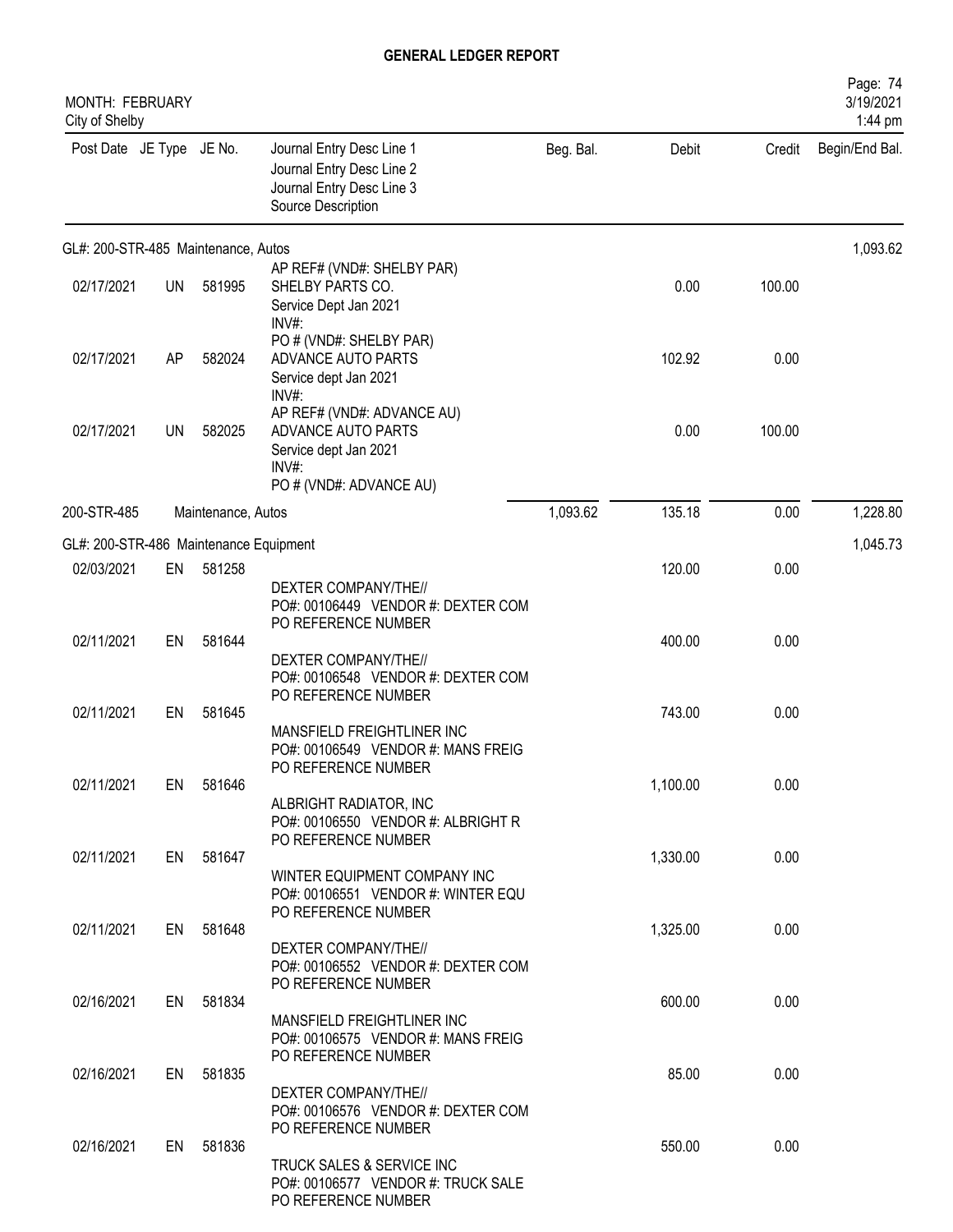| MONTH: FEBRUARY<br>City of Shelby      |           |        |                                                                                                                                                 |           |          |          | Page: 75<br>3/19/2021<br>1:44 pm |
|----------------------------------------|-----------|--------|-------------------------------------------------------------------------------------------------------------------------------------------------|-----------|----------|----------|----------------------------------|
| Post Date JE Type JE No.               |           |        | Journal Entry Desc Line 1<br>Journal Entry Desc Line 2<br>Journal Entry Desc Line 3<br>Source Description                                       | Beg. Bal. | Debit    | Credit   | Begin/End Bal.                   |
| GL#: 200-STR-486 Maintenance Equipment |           |        |                                                                                                                                                 |           |          |          | 1,045.73                         |
| 02/16/2021                             | EN        | 581837 | OKEYS ALIGNMENT INC<br>PO#: 00106578 VENDOR #: OKEYS ALIG<br>PO REFERENCE NUMBER                                                                |           | 1,123.88 | 0.00     |                                  |
| 02/17/2021                             | AP        | 581982 | MANSFIELD FREIGHTLINER INC<br>Reman C S/O<br>$INV#$ :<br>73419                                                                                  |           | 743.20   | 0.00     |                                  |
| 02/17/2021                             | <b>UN</b> | 581983 | AP REF# (VND#: MANS FREIG)<br>MANSFIELD FREIGHTLINER INC<br>Reman C S/O<br>INV#:<br>73419                                                       |           | 0.00     | 743.00   |                                  |
| 02/17/2021                             | AP        | 581996 | PO # (VND#: MANS FREIG)<br>DEXTER COMPANY/THE//<br>Plow motor<br>INV#:<br>61409                                                                 |           | 400.00   | 0.00     |                                  |
| 02/17/2021                             | UN        | 581997 | AP REF# (VND#: DEXTER COM)<br>DEXTER COMPANY/THE//<br>Plow motor                                                                                |           | 0.00     | 400.00   |                                  |
| 02/17/2021                             | AP        | 581998 | INV#:<br>61409<br>PO # (VND#: DEXTER COM)<br>DEXTER COMPANY/THE//<br>plow blades, wiring harness                                                |           | 1,244.72 | 0.00     |                                  |
| 02/17/2021                             | UN        | 581999 | $INV#$ :<br>61516<br>AP REF# (VND#: DEXTER COM)<br>DEXTER COMPANY/THE//<br>plow blades, wiring harness                                          |           | 0.00     | 1,325.00 |                                  |
| 02/17/2021                             | AP        | 582000 | $INV#$ :<br>61516<br>PO # (VND#: DEXTER COM)<br>DEXTER COMPANY/THE//<br>Spinner disk                                                            |           | 120.00   | 0.00     |                                  |
| 02/17/2021                             | UN        | 582001 | INV#:<br>61410<br>AP REF# (VND#: DEXTER COM)<br>DEXTER COMPANY/THE//                                                                            |           | 0.00     | 120.00   |                                  |
| 02/17/2021                             | AP        | 582002 | Spinner disk<br>$INV#$ :<br>61410<br>PO # (VND#: DEXTER COM)<br>DEXTER COMPANY/THE//                                                            |           | 514.33   | 0.00     |                                  |
| 02/17/2021                             | UN        | 582003 | spiner motor<br>$INV#$ :<br>61410b<br>AP REF# (VND#: DEXTER COM)<br>DEXTER COMPANY/THE//                                                        |           | 0.00     | 500.00   |                                  |
| 02/17/2021                             | AP        | 582014 | spiner motor<br>$INV#$ :<br>61410b<br>PO # (VND#: DEXTER COM)<br>ALBRIGHT RADIATOR, INC                                                         |           | 990.00   | 0.00     |                                  |
| 02/17/2021                             | UN        | 582015 | 2 Radiators<br>INV#:<br>1476<br>AP REF# (VND#: ALBRIGHT R)<br>ALBRIGHT RADIATOR, INC<br>2 Radiators<br>INV#:<br>1476<br>PO # (VND#: ALBRIGHT R) |           | 0.00     | 1,100.00 |                                  |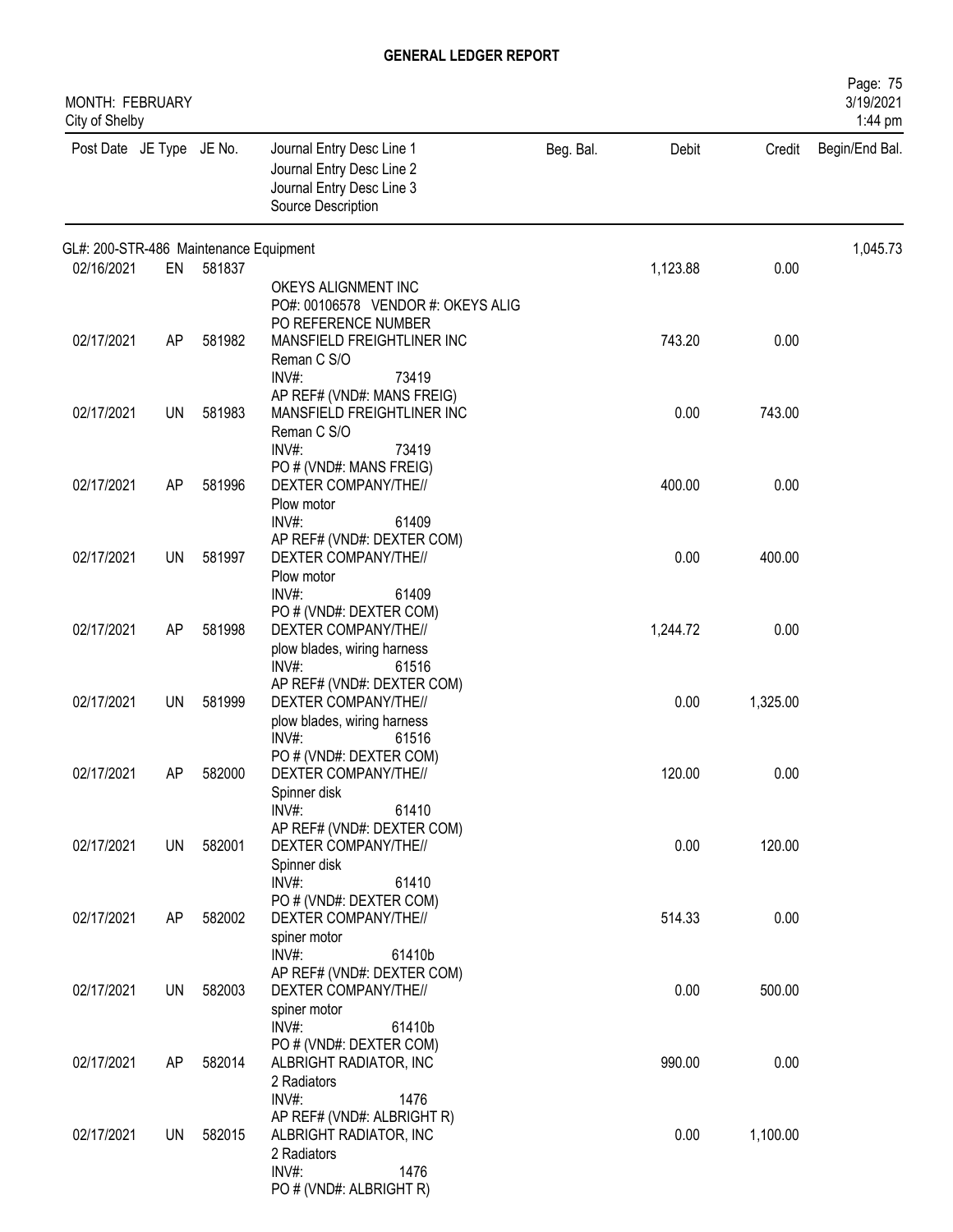| MONTH: FEBRUARY<br>City of Shelby      |           |        |                                                                                                                                                       |           |          |          | Page: 76<br>3/19/2021<br>1:44 pm |
|----------------------------------------|-----------|--------|-------------------------------------------------------------------------------------------------------------------------------------------------------|-----------|----------|----------|----------------------------------|
| Post Date JE Type JE No.               |           |        | Journal Entry Desc Line 1<br>Journal Entry Desc Line 2<br>Journal Entry Desc Line 3<br>Source Description                                             | Beg. Bal. | Debit    | Credit   | Begin/End Bal.                   |
| GL#: 200-STR-486 Maintenance Equipment |           |        |                                                                                                                                                       |           |          |          | 1,045.73                         |
| 02/17/2021                             | AP        | 582016 | OKEYS ALIGNMENT INC<br>Spring, u-bolt, spring pin<br>$INV#$ :<br>089405                                                                               |           | 1,123.88 | 0.00     |                                  |
| 02/17/2021                             | UN        | 582017 | AP REF# (VND#: OKEYS ALIG)<br>OKEYS ALIGNMENT INC<br>Spring, u-bolt, spring pin<br>$INV#$ :<br>089405                                                 |           | 0.00     | 1,123.88 |                                  |
| 02/19/2021                             | EN        | 582125 | PO # (VND#: OKEYS ALIG)<br>DONLEY FORD SHELBY INC<br>PO#: 00106613 VENDOR #: DONLEY FOR<br>PO REFERENCE NUMBER                                        |           | 97.78    | 0.00     |                                  |
| 02/19/2021                             | EN        | 582126 | TRUCK SALES & SERVICE INC<br>PO#: 00106614 VENDOR #: TRUCK SALE<br>PO REFERENCE NUMBER                                                                |           | 263.88   | 0.00     |                                  |
| 02/25/2021                             | EN        | 582419 | DONLEY FORD SHELBY INC<br>PO#: 00106656 VENDOR #: DONLEY FOR<br>PO REFERENCE NUMBER                                                                   |           | 250.00   | 0.00     |                                  |
| 02/26/2021                             | AP        | 582610 | DONLEY FORD SHELBY INC<br>Arm and pivot<br>$INV#$ :<br>86429                                                                                          |           | 97.78    | 0.00     |                                  |
| 02/26/2021                             | UN        | 582611 | AP REF# (VND#: DONLEY FOR)<br>DONLEY FORD SHELBY INC<br>Arm and pivot<br>$INV#$ :<br>86429                                                            |           | 0.00     | 97.78    |                                  |
| 02/26/2021                             | AP        | 582616 | PO # (VND#: DONLEY FOR)<br>MANSFIELD FREIGHTLINER INC<br>parts 2/12/21 less \$144 core<br>$INV#$ :<br>73855                                           |           | 551.72   | 0.00     |                                  |
| 02/26/2021                             | UN        | 582617 | AP REF# (VND#: MANS FREIG)<br>MANSFIELD FREIGHTLINER INC<br>parts 2/12/21 less \$144 core<br>$INV#$ :<br>73855                                        |           | 0.00     | 551.72   |                                  |
| 02/26/2021                             | AP        | 582618 | PO # (VND#: MANS FREIG)<br>MANSFIELD FREIGHTLINER INC<br>shaft                                                                                        |           | 40.88    | 0.00     |                                  |
| 02/26/2021                             | UN        | 582619 | $INV#$ :<br>73855x1<br>AP REF# (VND#: MANS FREIG)<br>MANSFIELD FREIGHTLINER INC<br>shaft                                                              |           | 0.00     | 48.28    |                                  |
| 02/26/2021                             | AP        | 582620 | INV#:<br>73855x1<br>PO # (VND#: MANS FREIG)<br>TRUCK SALES & SERVICE INC<br>wiper motor & blades                                                      |           | 513.91   | 0.00     |                                  |
| 02/26/2021                             | <b>UN</b> | 582621 | INV#:<br>4476158<br>AP REF# (VND#: TRUCK SALE)<br>TRUCK SALES & SERVICE INC<br>wiper motor & blades<br>$INV#$ :<br>4476158<br>PO # (VND#: TRUCK SALE) |           | 0.00     | 550.00   |                                  |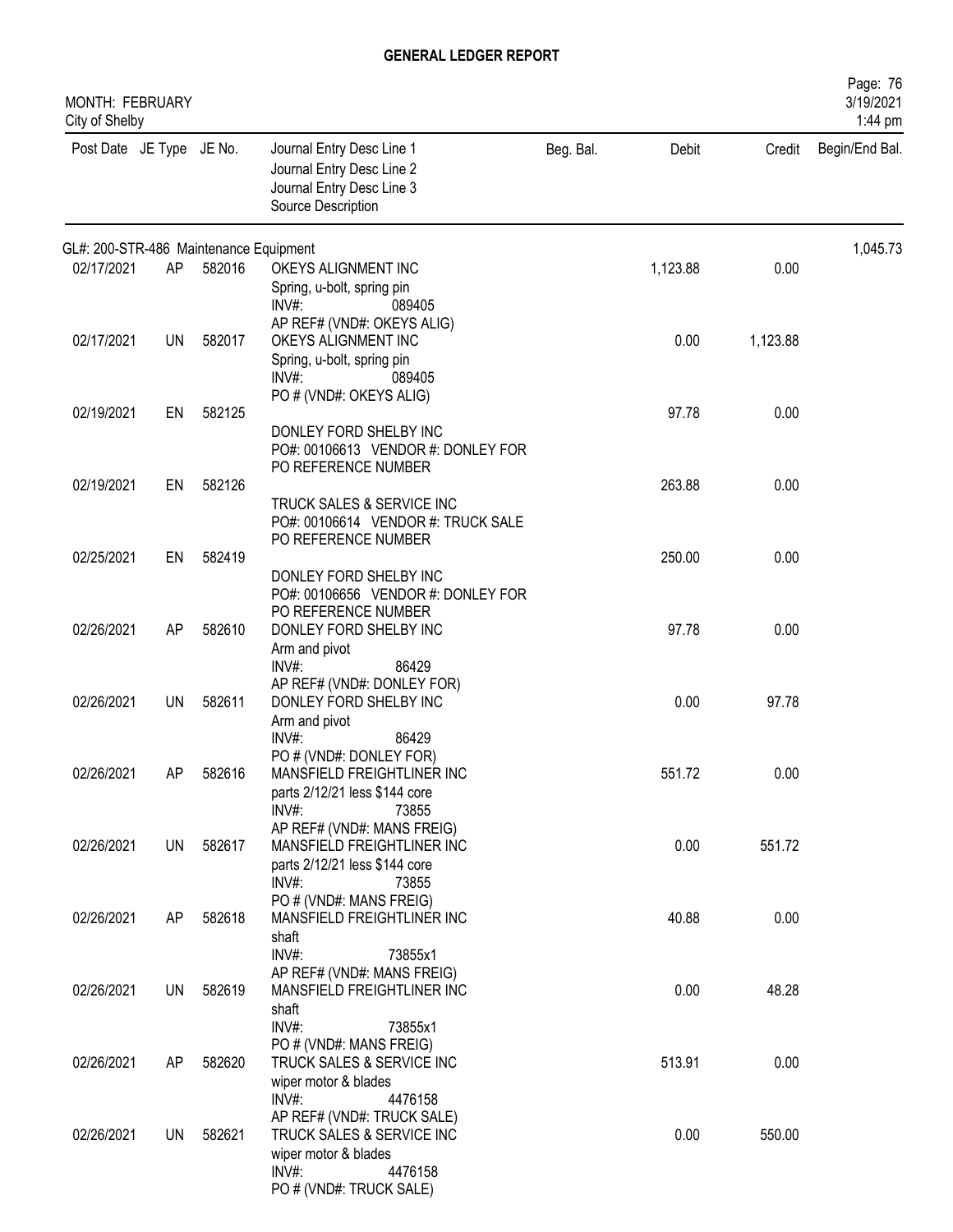| <b>MONTH: FEBRUARY</b><br>City of Shelby |           |                       |                                                                                                                        |           |          |          | Page: 77<br>3/19/2021<br>1:44 pm |
|------------------------------------------|-----------|-----------------------|------------------------------------------------------------------------------------------------------------------------|-----------|----------|----------|----------------------------------|
| Post Date JE Type JE No.                 |           |                       | Journal Entry Desc Line 1<br>Journal Entry Desc Line 2<br>Journal Entry Desc Line 3<br>Source Description              | Beg. Bal. | Debit    | Credit   | Begin/End Bal.                   |
| GL#: 200-STR-486 Maintenance Equipment   |           |                       |                                                                                                                        |           |          |          | 1,045.73                         |
| 02/26/2021                               | AP        | 582622                | TRUCK SALES & SERVICE INC<br>Various kits<br>INV#:<br>4476268                                                          |           | 263.88   | 0.00     |                                  |
| 02/26/2021                               | <b>UN</b> | 582623                | AP REF# (VND#: TRUCK SALE)<br>TRUCK SALES & SERVICE INC<br>Various kits<br>INV#:<br>4476268<br>PO # (VND#: TRUCK SALE) |           | 0.00     | 263.88   |                                  |
| 200-STR-486                              |           | Maintenance Equipment |                                                                                                                        | 1,045.73  | 6,604.30 | 0.00     | 7,650.03                         |
| GL#: 200-STR-500 Engineering             |           |                       |                                                                                                                        |           |          |          | 2,696.75                         |
| 02/25/2021                               | AP        | 582484                | MCCARTNEY & ASSOC, INC./K. E.//<br>Downtown Enhancement<br>INV#:                                                       |           | 1,040.85 | 0.00     |                                  |
| 02/25/2021                               | UN        | 582485                | AP REF# (VND#: MCCARTNEY)<br>MCCARTNEY & ASSOC, INC./K. E.//<br>Downtown Enhancement<br>INV#:                          |           | 0.00     | 1,040.85 |                                  |
|                                          |           |                       | PO # (VND#: MCCARTNEY)                                                                                                 |           |          |          |                                  |
| 200-STR-500                              |           | Engineering           |                                                                                                                        | 2,696.75  | 1,040.85 | 0.00     | 3,737.60                         |
|                                          |           |                       | GL#: 200-STR-507 Maintenance Building/Grounds                                                                          |           |          |          | 1,163.00                         |
| 02/25/2021                               | EN        | 582420                | CALLAHAN DOOR SALES, INC<br>PO#: 00106657 VENDOR #: CALLAHAN D                                                         |           | 1,255.00 | 0.00     |                                  |
| 02/26/2021                               | AP        | 582612                | PO REFERENCE NUMBER<br>CALLAHAN DOOR SALES, INC<br>adjust door<br>$INV#$ :<br>017200                                   |           | 105.00   | 0.00     |                                  |
| 02/26/2021                               | <b>UN</b> | 582613                | AP REF# (VND#: CALLAHAN D)<br>CALLAHAN DOOR SALES, INC<br>adjust door<br>INV#:<br>017200                               |           | 0.00     | 105.00   |                                  |
| 02/26/2021                               | AP        | 582614                | PO # (VND#: CALLAHAN D)<br>CALLAHAN DOOR SALES, INC<br>install new door<br>017318<br>INV#:                             |           | 1,150.00 | 0.00     |                                  |
| 02/26/2021                               | <b>UN</b> | 582615                | AP REF# (VND#: CALLAHAN D)<br>CALLAHAN DOOR SALES, INC<br>install new door<br>INV#:<br>017318                          |           | 0.00     | 1,150.00 |                                  |
| 200-STR-507                              |           |                       | PO # (VND#: CALLAHAN D)<br>Maintenance Building/Grounds                                                                | 1,163.00  | 1,255.00 | 0.00     | 2,418.00                         |
| GL#: 200-STR-510 Clothing Allowance      |           |                       |                                                                                                                        |           |          |          | 414.97                           |
| 02/08/2021                               | EN        | 581520                |                                                                                                                        |           | 751.42   | 0.00     |                                  |
|                                          |           |                       | SPORTSMANS DEN<br>PO#: 00106508 VENDOR #: SPORTSMANS<br>PO REFERENCE NUMBER                                            |           |          |          |                                  |
| 02/17/2021                               | AP        | 582004                | SPORTSMANS DEN                                                                                                         |           | 169.99   | 0.00     |                                  |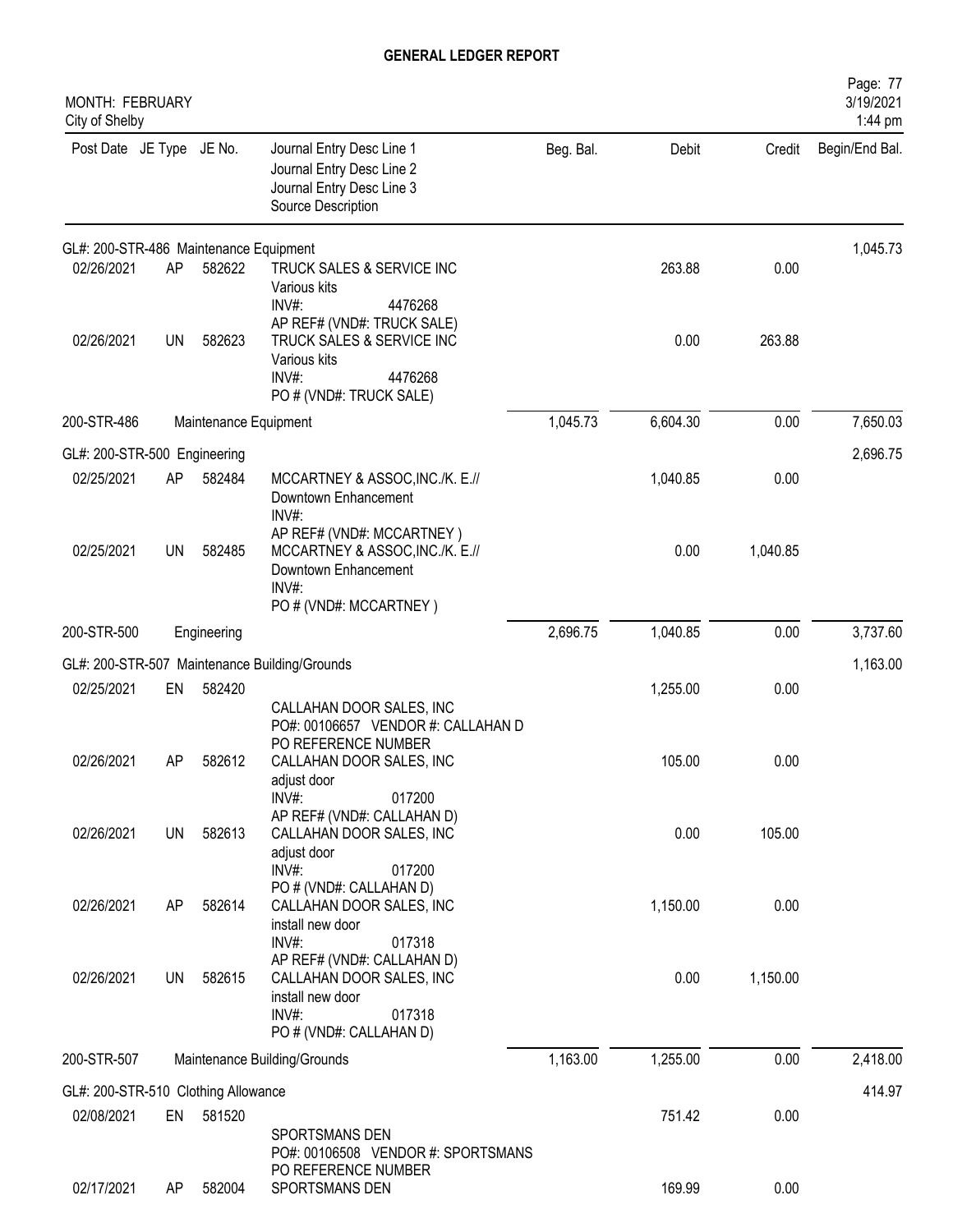| MONTH: FEBRUARY<br>City of Shelby   |           |                           |                                                                                                                     |           |          |          | Page: 78<br>3/19/2021<br>1:44 pm |
|-------------------------------------|-----------|---------------------------|---------------------------------------------------------------------------------------------------------------------|-----------|----------|----------|----------------------------------|
| Post Date JE Type JE No.            |           |                           | Journal Entry Desc Line 1<br>Journal Entry Desc Line 2<br>Journal Entry Desc Line 3<br>Source Description           | Beg. Bal. | Debit    | Credit   | Begin/End Bal.                   |
| GL#: 200-STR-510 Clothing Allowance |           |                           |                                                                                                                     |           |          |          | 414.97                           |
|                                     |           |                           | clothing for Chris Korbas<br>INV#:                                                                                  |           |          |          |                                  |
| 02/17/2021                          | UN        | 582005                    | AP REF# (VND#: SPORTSMANS)<br>SPORTSMANS DEN<br>clothing for Chris Korbas<br>$INV#$ :                               |           | 0.00     | 169.99   |                                  |
| 02/17/2021                          | AP        | 582006                    | PO # (VND#: SPORTSMANS)<br>SPORTSMANS DEN<br><b>Bibs Brian James</b>                                                |           | 107.99   | 0.00     |                                  |
| 02/17/2021                          | <b>UN</b> | 582007                    | INV#:<br>AP REF# (VND#: SPORTSMANS)<br>SPORTSMANS DEN<br><b>Bibs Brian James</b>                                    |           | 0.00     | 107.99   |                                  |
| 02/17/2021                          | AP        | 582008                    | INV#:<br>PO # (VND#: SPORTSMANS)<br>SPORTSMANS DEN<br><b>Clothing Scott Shatzer</b>                                 |           | 213.50   | 0.00     |                                  |
| 02/17/2021                          | <b>UN</b> | 582009                    | INV#:<br>AP REF# (VND#: SPORTSMANS)<br>SPORTSMANS DEN<br><b>Clothing Scott Shatzer</b>                              |           | 0.00     | 213.50   |                                  |
| 02/17/2021                          | AP        | 582010                    | INV#:<br>PO # (VND#: SPORTSMANS)<br>SPORTSMANS DEN<br>clothing Andy Dietz                                           |           | 259.98   | 0.00     |                                  |
| 02/17/2021                          | UN        | 582011                    | INV#:<br>AP REF# (VND#: SPORTSMANS)<br>SPORTSMANS DEN<br>clothing Andy Dietz<br>$INV#$ :<br>PO # (VND#: SPORTSMANS) |           | 0.00     | 259.94   |                                  |
| 200-STR-510                         |           | <b>Clothing Allowance</b> |                                                                                                                     | 414.97    | 751.46   | 0.00     | 1,166.43                         |
| GL#: 200-STR-515 Equipment          |           |                           |                                                                                                                     |           |          |          | 332.64                           |
| 02/05/2021                          | AP        | 581467                    | PINE VIEW TRAILERS LTD<br>LED light bar<br>INV#:<br>45023                                                           |           | 1,161.00 | 0.00     |                                  |
| 02/05/2021                          | UN        | 581468                    | AP REF# (VND#: PINE VIEW)<br>PINE VIEW TRAILERS LTD<br>LED light bar<br>INV#:<br>45023<br>PO # (VND#: PINE VIEW)    |           | 0.00     | 1,260.00 |                                  |
| 200-STR-515                         |           | Equipment                 |                                                                                                                     | 332.64    | 1,161.00 | 0.00     | 1,493.64                         |
| GL#: 200-STR-528 Postage            |           |                           |                                                                                                                     |           |          |          | 0.00                             |
| 02/22/2021                          | EN        | 582146                    | HIATT/STACEY M.//<br>PO#: 00106620 VENDOR #: HIATT/STAC                                                             |           | 8.25     | 0.00     |                                  |
| 02/22/2021                          | AP        | 582195                    | PO REFERENCE NUMBER<br>HIATT/STACEY M.//<br>Reimbursment for postage &                                              |           | 8.25     | 0.00     |                                  |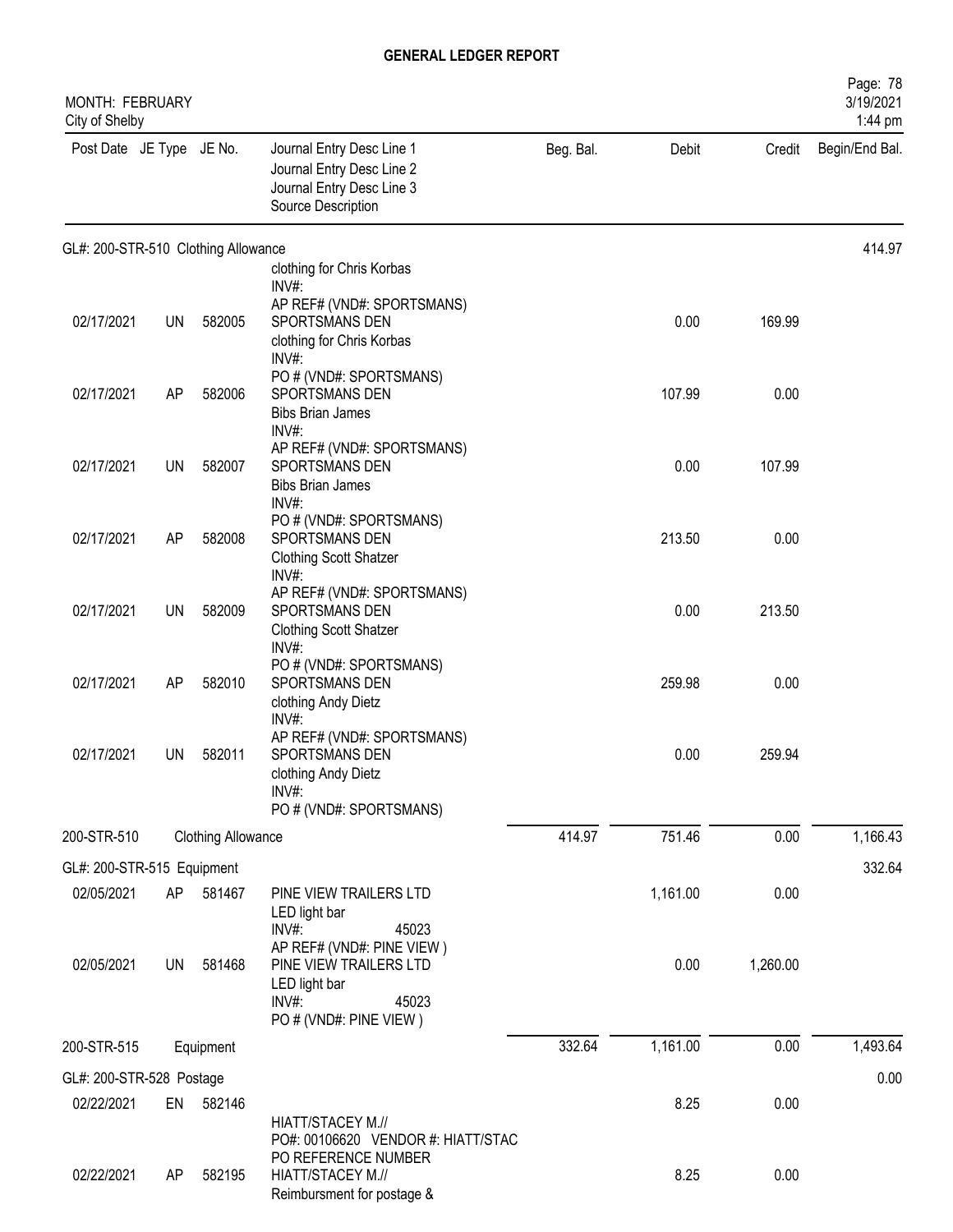| MONTH: FEBRUARY<br>City of Shelby          |           |           |                                                                                                                                                                     |           |        |        | Page: 79<br>3/19/2021<br>1:44 pm |
|--------------------------------------------|-----------|-----------|---------------------------------------------------------------------------------------------------------------------------------------------------------------------|-----------|--------|--------|----------------------------------|
| Post Date JE Type JE No.                   |           |           | Journal Entry Desc Line 1<br>Journal Entry Desc Line 2<br>Journal Entry Desc Line 3<br>Source Description                                                           | Beg. Bal. | Debit  | Credit | Begin/End Bal.                   |
| GL#: 200-STR-528 Postage                   |           |           |                                                                                                                                                                     |           |        |        | 0.00                             |
| 02/22/2021                                 | <b>UN</b> | 582196    | INV#:<br>AP REF# (VND#: HIATT/STAC)<br>HIATT/STACEY M.//<br>Reimbursment for postage &<br>INV#:                                                                     |           | 0.00   | 8.25   |                                  |
| 02/26/2021                                 | AP        | 582608    | PO # (VND#: HIATT/STAC)<br><b>QUADIENT FINANCE USA INC</b><br>Postage purchased 1/20/21                                                                             |           | 110.00 | 0.00   |                                  |
| 02/26/2021                                 | UN        | 582609    | INV#:<br>AP REF# (VND#: QUADIENT F)<br>QUADIENT FINANCE USA INC<br>Postage purchased 1/20/21<br>$INV#$ :<br>PO # (VND#: QUADIENT F)                                 |           | 0.00   | 110.00 |                                  |
| 200-STR-528                                |           | Postage   |                                                                                                                                                                     | 0.00      | 118.25 | 0.00   | 118.25                           |
| GL#: 200-STR-529 Small tools and equipment |           |           |                                                                                                                                                                     |           |        |        | 200.62                           |
| 200-STR-529                                |           |           | Small tools and equipment                                                                                                                                           | 200.62    | 0.00   | 0.00   | 200.62                           |
| GL#: 200-STR-531 Miscellaneous             |           |           |                                                                                                                                                                     |           |        |        | 647.35                           |
| 02/03/2021                                 | EN        | 581247    | AUTOMATIC DATA PROCESSING<br>PO#: 00106438 VENDOR #: ADP                                                                                                            |           | 5.97   | 0.00   |                                  |
| 02/03/2021                                 | AP        | 581287    | PO REFERENCE NUMBER<br>AUTOMATIC DATA PROCESSING<br>4th quarter 2020 reports<br>$INV#$ :<br>573564929                                                               |           | 5.97   | 0.00   |                                  |
| 02/03/2021                                 | UN.       | 581288    | AP REF# (VND#: ADP)<br>AUTOMATIC DATA PROCESSING<br>4th quarter 2020 reports<br>$INV#$ :<br>573564929                                                               |           | 0.00   | 5.97   |                                  |
| 02/11/2021                                 |           | EN 581627 | PO # (VND#: ADP<br>$\left( \begin{array}{c} \end{array} \right)$<br>AUTOMATIC DATA PROCESSING<br>PO#: 00106531 VENDOR #: ADP                                        |           | 31.96  | 0.00   |                                  |
| 02/11/2021                                 | AP        | 581701    | PO REFERENCE NUMBER<br>AUTOMATIC DATA PROCESSING<br>Processing charges 1/30/21<br>$INV#$ :<br>573935132                                                             |           | 31.96  | 0.00   |                                  |
| 02/11/2021                                 |           | UN 581702 | AP REF# (VND#: ADP<br>AUTOMATIC DATA PROCESSING<br>Processing charges 1/30/21<br>$INV#$ :<br>573935132                                                              |           | 0.00   | 31.96  |                                  |
| 02/16/2021                                 | EN        | 581825    | PO#(VND#: ADP                                                                                                                                                       |           | 36.17  | 0.00   |                                  |
| 02/17/2021                                 | AP        | 581864    | AUTOMATIC DATA PROCESSING<br>PO#: 00106566 VENDOR #: ADP<br>PO REFERENCE NUMBER<br>AUTOMATIC DATA PROCESSING<br>Human Capital monthly charges<br>INV#:<br>574414988 |           | 36.17  | 0.00   |                                  |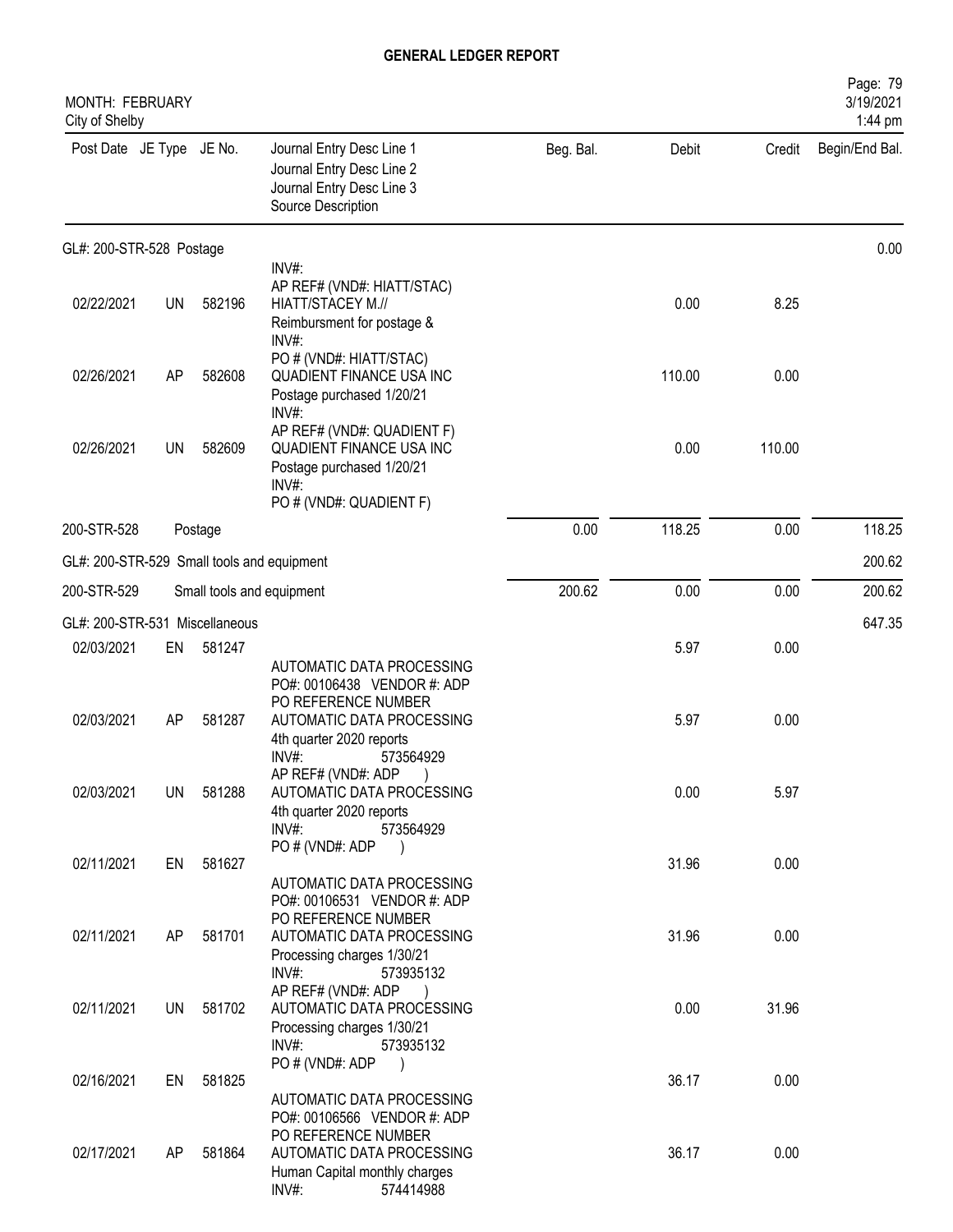| MONTH: FEBRUARY<br>City of Shelby |           |                        |                                                                                                                          |           |        |        | Page: 80<br>3/19/2021<br>1:44 pm |
|-----------------------------------|-----------|------------------------|--------------------------------------------------------------------------------------------------------------------------|-----------|--------|--------|----------------------------------|
| Post Date JE Type JE No.          |           |                        | Journal Entry Desc Line 1<br>Journal Entry Desc Line 2<br>Journal Entry Desc Line 3<br>Source Description                | Beg. Bal. | Debit  | Credit | Begin/End Bal.                   |
| GL#: 200-STR-531 Miscellaneous    |           |                        |                                                                                                                          |           |        |        | 647.35                           |
| 02/17/2021                        | <b>UN</b> | 581865                 | AP REF# (VND#: ADP<br>AUTOMATIC DATA PROCESSING<br>Human Capital monthly charges<br>$INV#$ :<br>574414988                |           | 0.00   | 36.17  |                                  |
| 02/18/2021                        | EN        | 581964                 | PO # (VND#: ADP<br>AUTOMATIC DATA PROCESSING<br>PO#: 00106585 VENDOR #: ADP                                              |           | 103.62 | 0.00   |                                  |
| 02/18/2021                        | AP        | 582048                 | PO REFERENCE NUMBER<br>AUTOMATIC DATA PROCESSING<br>Year end 2020 processing<br>INV#:<br>574557868<br>AP REF# (VND#: ADP |           | 103.62 | 0.00   |                                  |
| 02/18/2021                        | UN.       | 582049                 | AUTOMATIC DATA PROCESSING<br>Year end 2020 processing<br>INV#:<br>574557868<br>PO # (VND#: ADP                           |           | 0.00   | 103.62 |                                  |
| 02/22/2021                        | EN        | 582145                 | AUTOMATIC DATA PROCESSING<br>PO#: 00106619 VENDOR #: ADP<br>PO REFERENCE NUMBER                                          |           | 29.80  | 0.00   |                                  |
| 02/22/2021                        | AP        | 582197                 | AUTOMATIC DATA PROCESSING<br>Processing charges 2/13/21<br>INV#<br>575021405                                             |           | 29.80  | 0.00   |                                  |
| 02/22/2021                        | UN.       | 582198                 | AP REF# (VND#: ADP<br>AUTOMATIC DATA PROCESSING<br>Processing charges 2/13/21<br>INV#:<br>575021405<br>PO # (VND#: ADP   |           | 0.00   | 29.80  |                                  |
| 200-STR-531                       |           | Miscellaneous          |                                                                                                                          | 647.35    | 207.52 | 0.00   | 854.87                           |
| GL#: 200-STR-532 Labor Relations  |           |                        |                                                                                                                          |           |        |        | 0.00                             |
| 02/23/2021                        |           | EN 582161              | CLEMANS, NELSON & ASSOC., INC.<br>PO#: 00106635 VENDOR #: CLEMANS NE<br>PO REFERENCE NUMBER                              |           | 350.00 | 0.00   |                                  |
| 02/23/2021                        | AP        | 582273                 | CLEMANS, NELSON & ASSOC., INC.<br>2021 retainer fee<br>INV#:<br>15555<br>AP REF# (VND#: CLEMANS NE)                      |           | 350.00 | 0.00   |                                  |
| 02/23/2021                        | UN        | 582274                 | CLEMANS, NELSON & ASSOC., INC.<br>2021 retainer fee<br>INV#:<br>15555<br>PO # (VND#: CLEMANS NE)                         |           | 0.00   | 350.00 |                                  |
| 200-STR-532                       |           | <b>Labor Relations</b> |                                                                                                                          | 0.00      | 350.00 | 0.00   | 350.00                           |
| GL#: 200-STR-584 GAAP Conversion  |           |                        |                                                                                                                          |           |        |        | 0.00                             |
| 02/23/2021                        |           | EN 582160              | PLATTENBURG & ASSOCIATES INC<br>PO#: 00106634 VENDOR #: PLATTENBUR<br>PO REFERENCE NUMBER                                |           | 49.00  | 0.00   |                                  |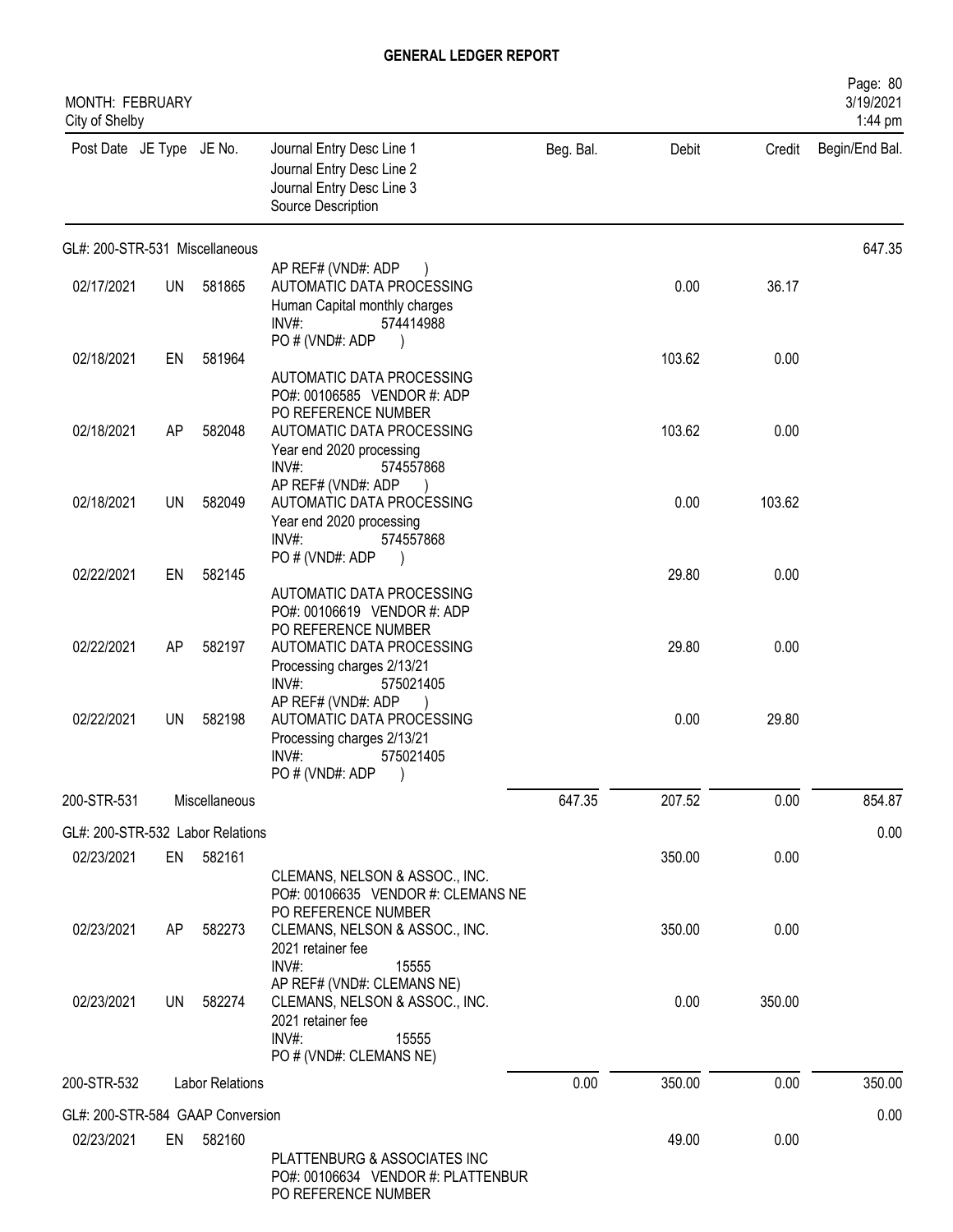| MONTH: FEBRUARY<br>City of Shelby |           |                        |                                                                                                                                 |           |           |           | Page: 81<br>3/19/2021<br>1:44 pm |
|-----------------------------------|-----------|------------------------|---------------------------------------------------------------------------------------------------------------------------------|-----------|-----------|-----------|----------------------------------|
| Post Date JE Type JE No.          |           |                        | Journal Entry Desc Line 1<br>Journal Entry Desc Line 2<br>Journal Entry Desc Line 3<br>Source Description                       | Beg. Bal. | Debit     | Credit    | Begin/End Bal.                   |
| GL#: 200-STR-584 GAAP Conversion  |           |                        |                                                                                                                                 |           |           |           | 0.00                             |
| 02/23/2021                        | AP        | 582275                 | PLATTENBURG & ASSOCIATES INC<br>GAAP conversion 2020<br>INV#:<br>58292                                                          |           | 49.00     | 0.00      |                                  |
| 02/23/2021                        | <b>UN</b> | 582276                 | AP REF# (VND#: PLATTENBUR)<br>PLATTENBURG & ASSOCIATES INC<br>GAAP conversion 2020<br>INV#:<br>58292<br>PO # (VND#: PLATTENBUR) |           | 0.00      | 49.00     |                                  |
| 200-STR-584                       |           | <b>GAAP Conversion</b> |                                                                                                                                 | 0.00      | 49.00     | 0.00      | 49.00                            |
|                                   |           |                        | Fund: 200 - STREET FUND Totals:                                                                                                 |           | 41,711.09 | 47,621.26 |                                  |
| GL#: 205-IGT-116 License Tax      |           |                        |                                                                                                                                 |           |           |           | 306.93                           |
| 205-IGT-116                       |           | License Tax            |                                                                                                                                 | 306.93    | 0.00      | 0.00      | 306.93                           |
| GL#: 205-IGT-126 Gasoline Tax     |           |                        |                                                                                                                                 |           |           |           | 2,786.99                         |
| 02/12/2021                        | CR        | 581792                 | ACH state gasoline excise tax<br>pio                                                                                            |           | 0.00      | 2,977.30  |                                  |
| 205-IGT-126                       |           | Gasoline Tax           |                                                                                                                                 | 2,786.99  | 0.00      | 2,977.30  | 5,764.29                         |
| GL#: 205-STH-400 Wages            |           |                        |                                                                                                                                 |           |           |           | 3,640.00                         |
| 02/03/2021                        | EN        | 581169                 |                                                                                                                                 |           | 1,820.00  | 0.00      |                                  |
| 02/03/2021                        | AΡ        | 581193                 | <b>CITY PAYROLL FUND</b><br>PO#: 00106435 VENDOR #: CITY PAYRO<br>PO REFERENCE NUMBER<br><b>CITY PAYROLL FUND</b>               |           | 1,820.00  | 0.00      |                                  |
|                                   |           |                        | Wages 1/17/21-1/30/21<br>INV#:                                                                                                  |           |           |           |                                  |
| 02/03/2021                        | <b>UN</b> | 581194                 | AP REF# (VND#: CITY PAYRO)<br>CITY PAYROLL FUND<br>Wages 1/17/21-1/30/21<br>$INV#$ :                                            |           | 0.00      | 1,820.00  |                                  |
| 02/17/2021                        | EN        | 581842                 | PO # (VND#: CITY PAYRO)<br>CITY PAYROLL FUND<br>PO#: 00106583 VENDOR #: CITY PAYRO                                              |           | 1,820.01  | 0.00      |                                  |
| 02/17/2021                        | AP        | 581846                 | PO REFERENCE NUMBER<br>CITY PAYROLL FUND<br>Wages 1/31/21-2/13/21<br>INV#:                                                      |           | 1,820.01  | 0.00      |                                  |
| 02/17/2021                        | <b>UN</b> | 581847                 | AP REF# (VND#: CITY PAYRO)<br><b>CITY PAYROLL FUND</b><br>Wages 1/31/21-2/13/21<br>INV#:                                        |           | 0.00      | 1,820.01  |                                  |
| 205-STH-400                       |           | Wages                  | PO # (VND#: CITY PAYRO)                                                                                                         | 3,640.00  | 3,640.01  | 0.00      | 7,280.01                         |
|                                   |           |                        |                                                                                                                                 |           |           |           |                                  |
| 02/16/2021                        | EN        | 581826                 | GL#: 205-STH-415 Public Employees Retire.System                                                                                 |           | 764.41    | 0.00      | 504.46                           |
|                                   |           |                        |                                                                                                                                 |           |           |           |                                  |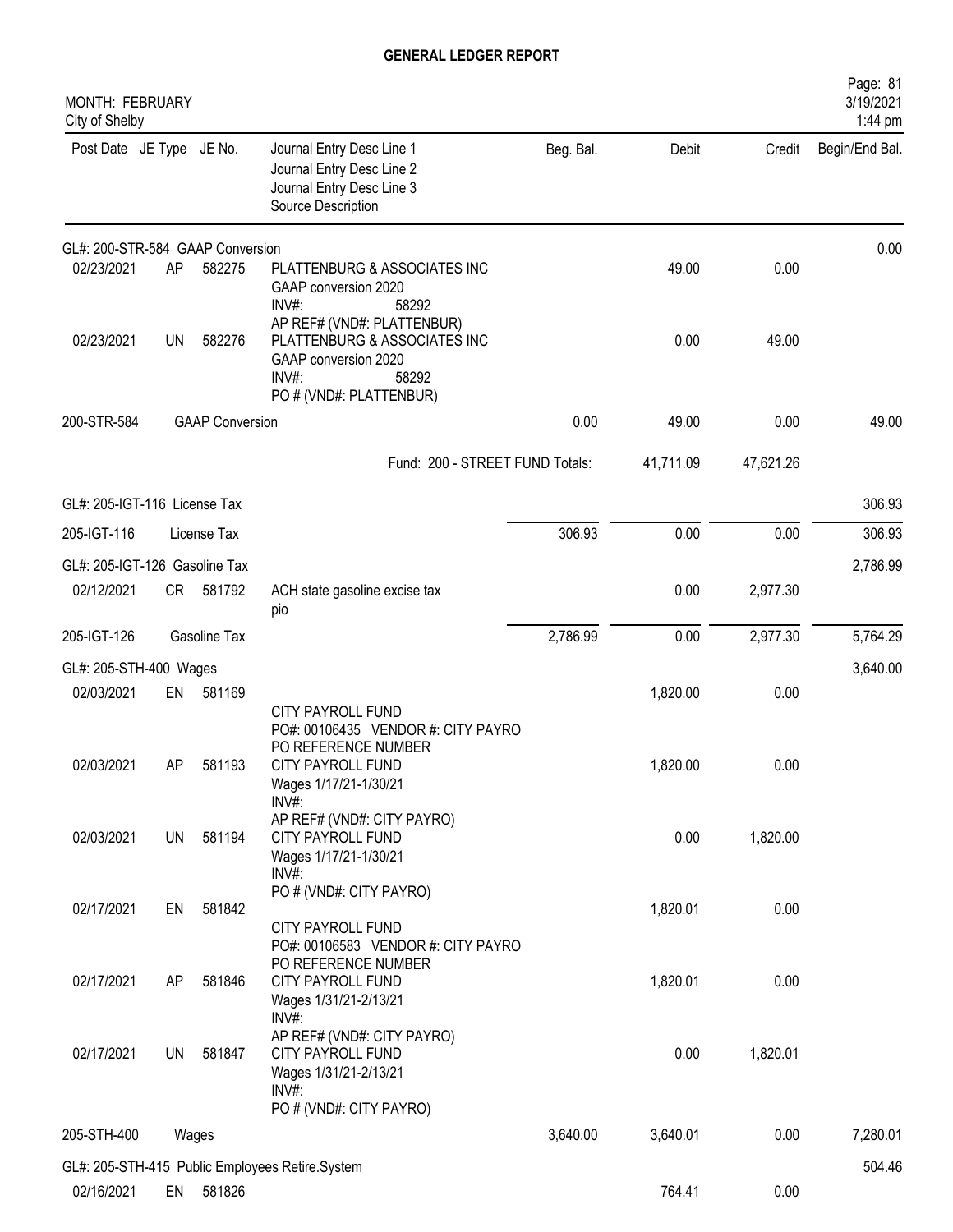| MONTH: FEBRUARY<br>City of Shelby |             |           |                                                                                                                                                        |           |        |        | Page: 82<br>3/19/2021<br>1:44 pm |
|-----------------------------------|-------------|-----------|--------------------------------------------------------------------------------------------------------------------------------------------------------|-----------|--------|--------|----------------------------------|
| Post Date JE Type JE No.          |             |           | Journal Entry Desc Line 1<br>Journal Entry Desc Line 2<br>Journal Entry Desc Line 3<br>Source Description                                              | Beg. Bal. | Debit  | Credit | Begin/End Bal.                   |
|                                   |             |           | GL#: 205-STH-415 Public Employees Retire.System                                                                                                        |           |        |        | 504.46                           |
| 02/17/2021                        | AP          | 581862    | OH PUBLIC EMPLOYEES RETIREMENT<br>PO#: 00106567 VENDOR #: OPERS<br>PO REFERENCE NUMBER<br>OH PUBLIC EMPLOYEES RETIREMENT<br>Employer portion 12/20/20- |           | 764.41 | 0.00   |                                  |
| 02/17/2021                        | UN          | 581863    | INV#:<br>AP REF# (VND#: OPERS<br>OH PUBLIC EMPLOYEES RETIREMENT<br>Employer portion 12/20/20-<br>$INV#$ :<br>PO # (VND#: OPERS<br>$\lambda$            |           | 0.00   | 764.41 |                                  |
| 205-STH-415                       |             |           | Public Employees Retire.System                                                                                                                         | 504.46    | 764.41 | 0.00   | 1,268.87                         |
| GL#: 205-STH-417 FICA             |             |           |                                                                                                                                                        |           |        |        | 52.78                            |
| 02/03/2021                        | EN          | 581170    |                                                                                                                                                        |           | 26.39  | 0.00   |                                  |
| 02/03/2021                        | AP          | 581195    | PAYROLL FUND<br>PO#: 00106436 VENDOR #: PAYROLL FU<br>PO REFERENCE NUMBER<br>PAYROLL FUND<br>FICA 1/17/21-1/30/21                                      |           | 26.39  | 0.00   |                                  |
| 02/03/2021                        | <b>UN</b>   | 581196    | INV#:<br>AP REF# (VND#: PAYROLL FU)<br>PAYROLL FUND<br>FICA 1/17/21-1/30/21<br>$INV#$ :                                                                |           | 0.00   | 26.39  |                                  |
| 02/17/2021                        | EN          | 581843    | PO # (VND#: PAYROLL FU)<br>PAYROLL FUND<br>PO#: 00106584 VENDOR #: PAYROLL FU                                                                          |           | 26.39  | 0.00   |                                  |
| 02/17/2021                        | AP          | 581844    | PO REFERENCE NUMBER<br>PAYROLL FUND<br>FICA 1/31/21-2/13/21<br>$INV#$ :                                                                                |           | 26.39  | 0.00   |                                  |
| 02/17/2021                        | UN.         | 581845    | AP REF# (VND#: PAYROLL FU)<br>PAYROLL FUND<br>FICA 1/31/21-2/13/21<br>INV#:<br>PO # (VND#: PAYROLL FU)                                                 |           | 0.00   | 26.39  |                                  |
| 205-STH-417                       | <b>FICA</b> |           |                                                                                                                                                        | 52.78     | 52.78  | 0.00   | 105.56                           |
| GL#: 205-STH-419 Life Insurance   |             |           |                                                                                                                                                        |           |        |        | 12.00                            |
| 02/03/2021                        |             | EN 581246 | AMERICAN UNITED LIFE INS CO<br>PO#: 00106437 VENDOR #: AMERICAN U                                                                                      |           | 12.00  | 0.00   |                                  |
| 02/03/2021                        | AP          | 581289    | PO REFERENCE NUMBER<br>AMERICAN UNITED LIFE INS CO<br>policy G 00608125-0002-000<br>$INV#$ :                                                           |           | 12.00  | 0.00   |                                  |
| 02/03/2021                        | UN.         | 581290    | AP REF# (VND#: AMERICAN U)<br>AMERICAN UNITED LIFE INS CO<br>policy G 00608125-0002-000                                                                |           | 0.00   | 12.00  |                                  |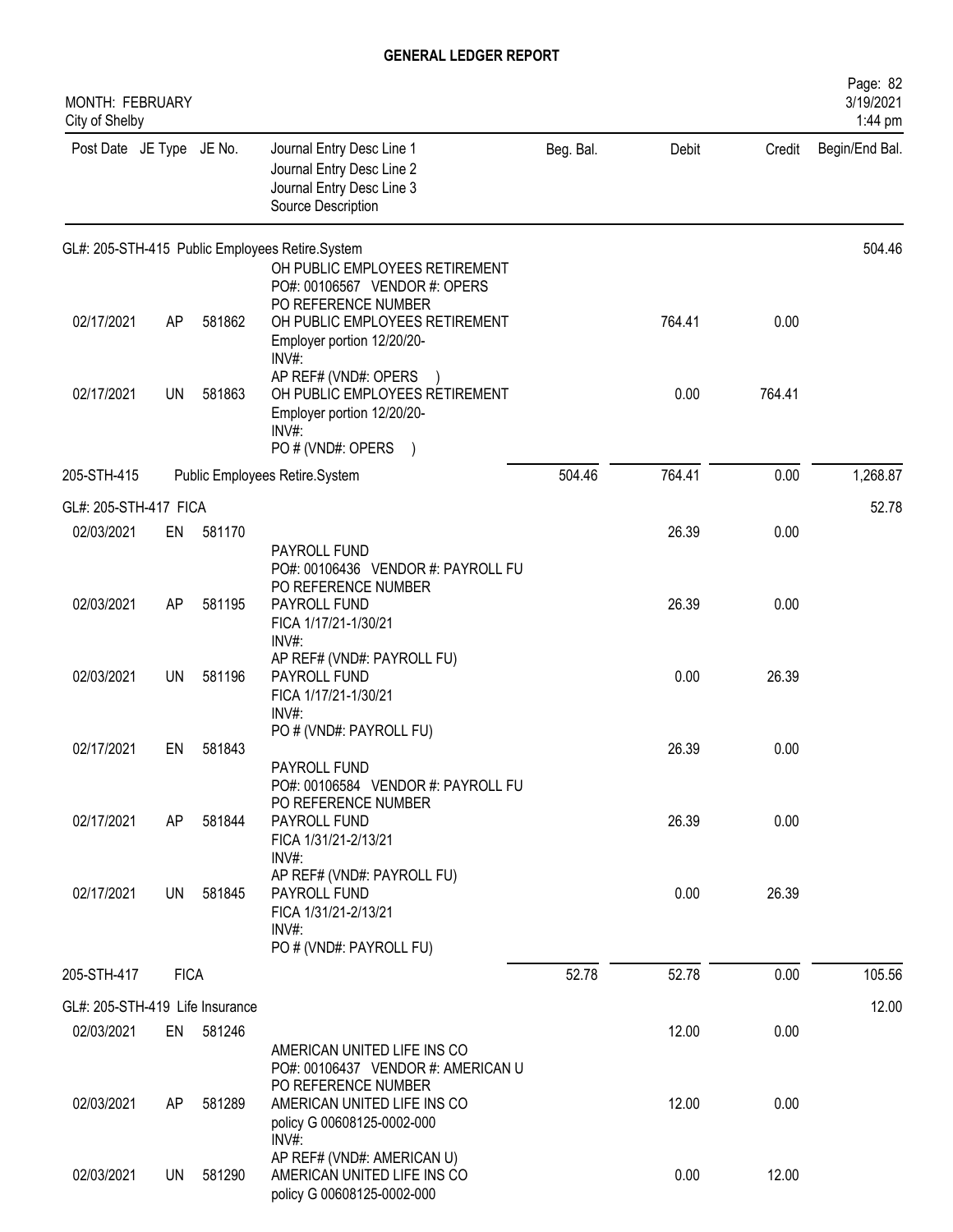| <b>MONTH: FEBRUARY</b><br>City of Shelby |           |                             |                                                                                                             |           |          |          | Page: 83<br>3/19/2021<br>1:44 pm |
|------------------------------------------|-----------|-----------------------------|-------------------------------------------------------------------------------------------------------------|-----------|----------|----------|----------------------------------|
| Post Date JE Type JE No.                 |           |                             | Journal Entry Desc Line 1<br>Journal Entry Desc Line 2<br>Journal Entry Desc Line 3<br>Source Description   | Beg. Bal. | Debit    | Credit   | Begin/End Bal.                   |
| GL#: 205-STH-419 Life Insurance          |           |                             |                                                                                                             |           |          |          | 12.00                            |
|                                          |           |                             | INV#:<br>PO # (VND#: AMERICAN U)                                                                            |           |          |          |                                  |
| 205-STH-419                              |           | Life Insurance              |                                                                                                             | 12.00     | 12.00    | 0.00     | 24.00                            |
| GL#: 205-STH-420 Workers Compensation    |           |                             |                                                                                                             |           |          |          | 20.00                            |
| 02/08/2021                               | EN        | 581510                      |                                                                                                             |           | 20.00    | 0.00     |                                  |
|                                          |           |                             | BUREAU OF WORKERS COMPENSATION<br>PO#: 00106498 VENDOR #: BWC<br>PO REFERENCE NUMBER                        |           |          |          |                                  |
| 02/12/2021                               | AP        | 581779                      | BUREAU OF WORKERS COMPENSATION<br>Installment payment<br>$INV#$ :<br>1009237672                             |           | 20.00    | 0.00     |                                  |
| 02/12/2021                               | UN        | 581780                      | AP REF# (VND#: BWC<br>BUREAU OF WORKERS COMPENSATION<br>Installment payment<br>$INV#$ :<br>1009237672       |           | 0.00     | 20.00    |                                  |
| 02/14/2021                               | EN        | 581822                      | PO # (VND#: BWC<br>BUREAU OF WORKERS COMPENSATION                                                           |           | 21.00    | 0.00     |                                  |
| 02/18/2021                               | AP        | 582108                      | PO#: 00106565 VENDOR #: BWC<br>PO REFERENCE NUMBER<br>BUREAU OF WORKERS COMPENSATION<br>True-up report 2021 |           | 21.00    | 0.00     |                                  |
| 02/18/2021                               | <b>UN</b> | 582109                      | INV#:<br>AP REF# (VND#: BWC<br>BUREAU OF WORKERS COMPENSATION<br>True-up report 2021<br>INV#                |           | 0.00     | 21.00    |                                  |
| 205-STH-420                              |           | <b>Workers Compensation</b> | PO # (VND#: BWC                                                                                             | 20.00     | 41.00    | 0.00     | 61.00                            |
|                                          |           |                             | Fund: 205 - State Highway Fund Totals:                                                                      |           | 4,510.20 | 2,977.30 |                                  |
| GL#: 210-IGT-144 County Sales Tax        |           |                             |                                                                                                             |           |          |          | 6,672.23                         |
| 210-IGT-144                              |           | <b>County Sales Tax</b>     |                                                                                                             | 6,672.23  | 0.00     | 0.00     | 6,672.23                         |
| GL#: 210-SST-499 Salt                    |           |                             |                                                                                                             |           |          |          | 0.00                             |
| 02/16/2021                               | EN        | 581838                      | CARGILL, INC.<br>PO#: 00106579 VENDOR #: CARGILL IN                                                         |           | 8,000.00 | 0.00     |                                  |
| 02/17/2021                               | AP        | 581984                      | PO REFERENCE NUMBER<br>COMPASS MINERALS AMERICA INC<br>Salt 1/29/21                                         |           | 1,463.91 | 0.00     |                                  |
| 02/17/2021                               | <b>UN</b> | 581985                      | INV#:<br>754029<br>AP REF# (VND#: COMPASS MI)<br>COMPASS MINERALS AMERICA INC<br>Salt 1/29/21               |           | 0.00     | 1,463.91 |                                  |
| 02/17/2021                               | AΡ        | 581986                      | INV#:<br>754029<br>PO # (VND#: COMPASS MI)<br>COMPASS MINERALS AMERICA INC                                  |           | 5,748.21 | 0.00     |                                  |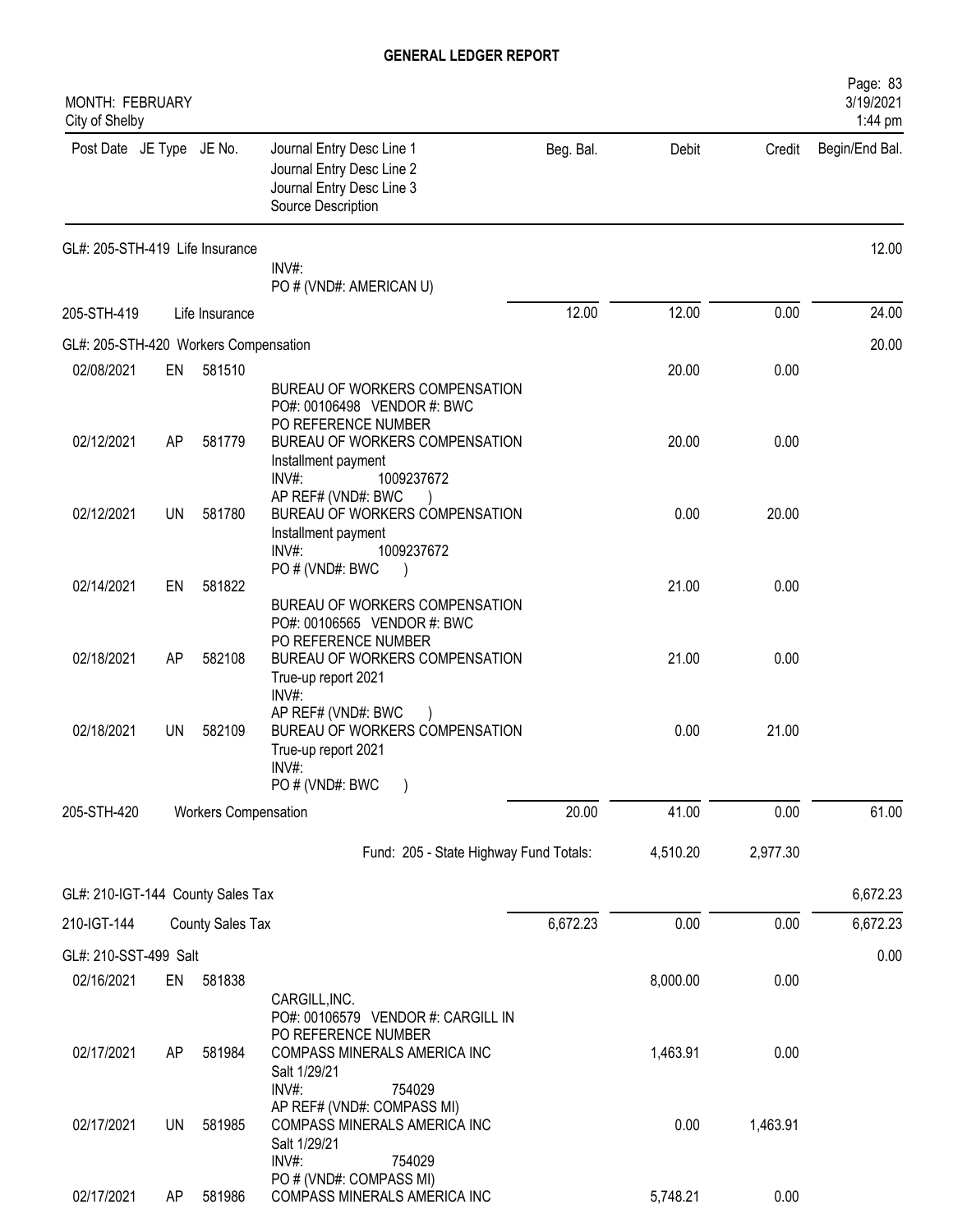| MONTH: FEBRUARY<br>City of Shelby |           |        |                                                                                                                 |           |           |           | Page: 84<br>3/19/2021<br>1:44 pm |
|-----------------------------------|-----------|--------|-----------------------------------------------------------------------------------------------------------------|-----------|-----------|-----------|----------------------------------|
| Post Date JE Type JE No.          |           |        | Journal Entry Desc Line 1<br>Journal Entry Desc Line 2<br>Journal Entry Desc Line 3<br>Source Description       | Beg. Bal. | Debit     | Credit    | Begin/End Bal.                   |
| GL#: 210-SST-499 Salt             |           |        |                                                                                                                 |           |           |           | 0.00                             |
|                                   |           |        | Salt 1/29/21<br>$INV#$ :<br>753678                                                                              |           |           |           |                                  |
| 02/17/2021                        | UN        | 581987 | AP REF# (VND#: COMPASS MI)<br>COMPASS MINERALS AMERICA INC<br>Salt 1/29/21<br>INV#:<br>753678                   |           | 0.00      | 5,748.21  |                                  |
| 02/17/2021                        | AP        | 581988 | PO # (VND#: COMPASS MI)<br>COMPASS MINERALS AMERICA INC<br>salt 2/1/21<br>$INV#$ :<br>754655                    |           | 13,061.06 | 0.00      |                                  |
| 02/17/2021                        | UN        | 581989 | AP REF# (VND#: COMPASS MI)<br>COMPASS MINERALS AMERICA INC<br>salt 2/1/21<br>$INV#$ :<br>754655                 |           | 0.00      | 13,061.06 |                                  |
| 02/17/2021                        | AP        | 581990 | PO # (VND#: COMPASS MI)<br>COMPASS MINERALS AMERICA INC<br>salt 2/2/21                                          |           | 2,921.11  | 0.00      |                                  |
| 02/17/2021                        | UN        | 581991 | INV#:<br>755519<br>AP REF# (VND#: COMPASS MI)<br>COMPASS MINERALS AMERICA INC<br>salt 2/2/21<br>INV#:<br>755519 |           | 0.00      | 2,726.82  |                                  |
|                                   |           |        | PO # (VND#: COMPASS MI)                                                                                         |           |           |           |                                  |
| 210-SST-499                       | Salt      |        |                                                                                                                 | 0.00      | 23,194.29 | 0.00      | 23,194.29                        |
|                                   |           |        | Fund: 210 - Street Sales Tax Fund Totals:                                                                       |           | 23,194.29 | 0.00      |                                  |
| GL#: 220-CIT-400 Wages            |           |        |                                                                                                                 |           |           |           | 6,318.63                         |
| 02/03/2021                        | EN        | 581169 | CITY PAYROLL FUND                                                                                               |           | 3,198.44  | 0.00      |                                  |
| 02/03/2021                        | AP        | 581193 | PO#: 00106435 VENDOR #: CITY PAYRO<br>PO REFERENCE NUMBER<br>CITY PAYROLL FUND<br>Wages 1/17/21-1/30/21         |           | 3,198.44  | 0.00      |                                  |
| 02/03/2021                        | <b>UN</b> | 581194 | INV#:<br>AP REF# (VND#: CITY PAYRO)<br>CITY PAYROLL FUND<br>Wages 1/17/21-1/30/21                               |           | 0.00      | 3,198.44  |                                  |
| 02/17/2021                        | EN        | 581842 | $INV#$ :<br>PO # (VND#: CITY PAYRO)<br>CITY PAYROLL FUND                                                        |           | 3,198.44  | 0.00      |                                  |
| 02/17/2021                        | AP        | 581846 | PO#: 00106583 VENDOR #: CITY PAYRO<br>PO REFERENCE NUMBER<br>CITY PAYROLL FUND<br>Wages 1/31/21-2/13/21         |           | 3,198.44  | 0.00      |                                  |
| 02/17/2021                        | UN        | 581847 | $INV#$ :<br>AP REF# (VND#: CITY PAYRO)<br>CITY PAYROLL FUND<br>Wages 1/31/21-2/13/21<br>INV#:                   |           | 0.00      | 3,198.44  |                                  |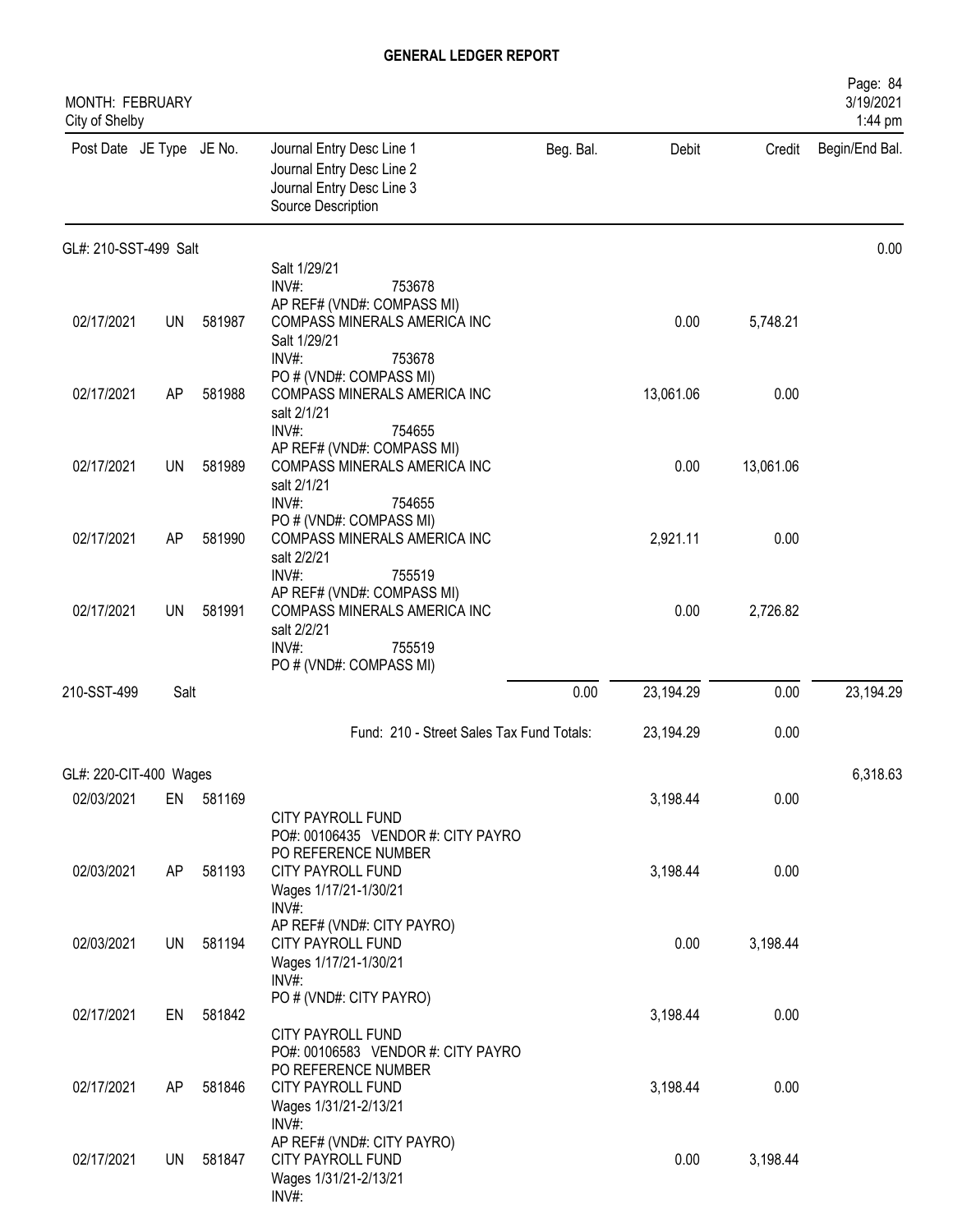| <b>MONTH: FEBRUARY</b><br>City of Shelby       |             |        |                                                                                                                                                        |           |          |          | Page: 85<br>3/19/2021<br>1:44 pm |
|------------------------------------------------|-------------|--------|--------------------------------------------------------------------------------------------------------------------------------------------------------|-----------|----------|----------|----------------------------------|
| Post Date JE Type JE No.                       |             |        | Journal Entry Desc Line 1<br>Journal Entry Desc Line 2<br>Journal Entry Desc Line 3<br>Source Description                                              | Beg. Bal. | Debit    | Credit   | Begin/End Bal.                   |
| GL#: 220-CIT-400 Wages                         |             |        | PO # (VND#: CITY PAYRO)                                                                                                                                |           |          |          | 6,318.63                         |
| 220-CIT-400                                    | Wages       |        |                                                                                                                                                        | 6,318.63  | 6,396.88 | 0.00     | 12,715.51                        |
|                                                |             |        | GL#: 220-CIT-415 Public Employees Retire.System                                                                                                        |           |          |          | 1,062.67                         |
| 02/16/2021                                     | EN          | 581826 |                                                                                                                                                        |           | 1,332.40 | 0.00     |                                  |
| 02/17/2021                                     | AP          | 581862 | OH PUBLIC EMPLOYEES RETIREMENT<br>PO#: 00106567 VENDOR #: OPERS<br>PO REFERENCE NUMBER<br>OH PUBLIC EMPLOYEES RETIREMENT<br>Employer portion 12/20/20- |           | 1,332.40 | 0.00     |                                  |
| 02/17/2021                                     | <b>UN</b>   | 581863 | INV#:<br>AP REF# (VND#: OPERS<br>OH PUBLIC EMPLOYEES RETIREMENT<br>Employer portion 12/20/20-<br>INV#:<br>PO # (VND#: OPERS<br>$\lambda$               |           | 0.00     | 1,332.40 |                                  |
| 220-CIT-415                                    |             |        | Public Employees Retire.System                                                                                                                         | 1,062.67  | 1,332.40 | 0.00     | 2,395.07                         |
| GL#: 220-CIT-417 FICA                          |             |        |                                                                                                                                                        |           |          |          | 91.62                            |
| 02/03/2021                                     | EN          | 581170 |                                                                                                                                                        |           | 46.38    | 0.00     |                                  |
| 02/03/2021                                     | AP          | 581195 | PAYROLL FUND<br>PO#: 00106436 VENDOR #: PAYROLL FU<br>PO REFERENCE NUMBER<br>PAYROLL FUND<br>FICA 1/17/21-1/30/21<br>INV#:                             |           | 46.38    | 0.00     |                                  |
| 02/03/2021                                     | <b>UN</b>   | 581196 | AP REF# (VND#: PAYROLL FU)<br>PAYROLL FUND<br>FICA 1/17/21-1/30/21<br>INV#:                                                                            |           | 0.00     | 46.38    |                                  |
| 02/17/2021                                     | EN          | 581843 | PO # (VND#: PAYROLL FU)<br>PAYROLL FUND                                                                                                                |           | 46.37    | 0.00     |                                  |
| 02/17/2021                                     | AP          | 581844 | PO#: 00106584 VENDOR #: PAYROLL FU<br>PO REFERENCE NUMBER<br>PAYROLL FUND<br>FICA 1/31/21-2/13/21<br>INV#:                                             |           | 46.37    | 0.00     |                                  |
| 02/17/2021                                     | UN          | 581845 | AP REF# (VND#: PAYROLL FU)<br>PAYROLL FUND<br>FICA 1/31/21-2/13/21<br>INV#:<br>PO # (VND#: PAYROLL FU)                                                 |           | 0.00     | 46.37    |                                  |
| 220-CIT-417                                    | <b>FICA</b> |        |                                                                                                                                                        | 91.62     | 92.75    | 0.00     | 184.37                           |
|                                                |             |        |                                                                                                                                                        |           |          |          | 2,594.06                         |
| GL#: 220-CIT-418 Hospitalization<br>02/03/2021 | AP          | 581191 | JEFFERSON HEALTH PLAN<br>Acct 19-OME095 Feb 2021<br>INV#:<br>AP REF# (VND#: JEFFERSON)                                                                 |           | 2,594.06 | 0.00     |                                  |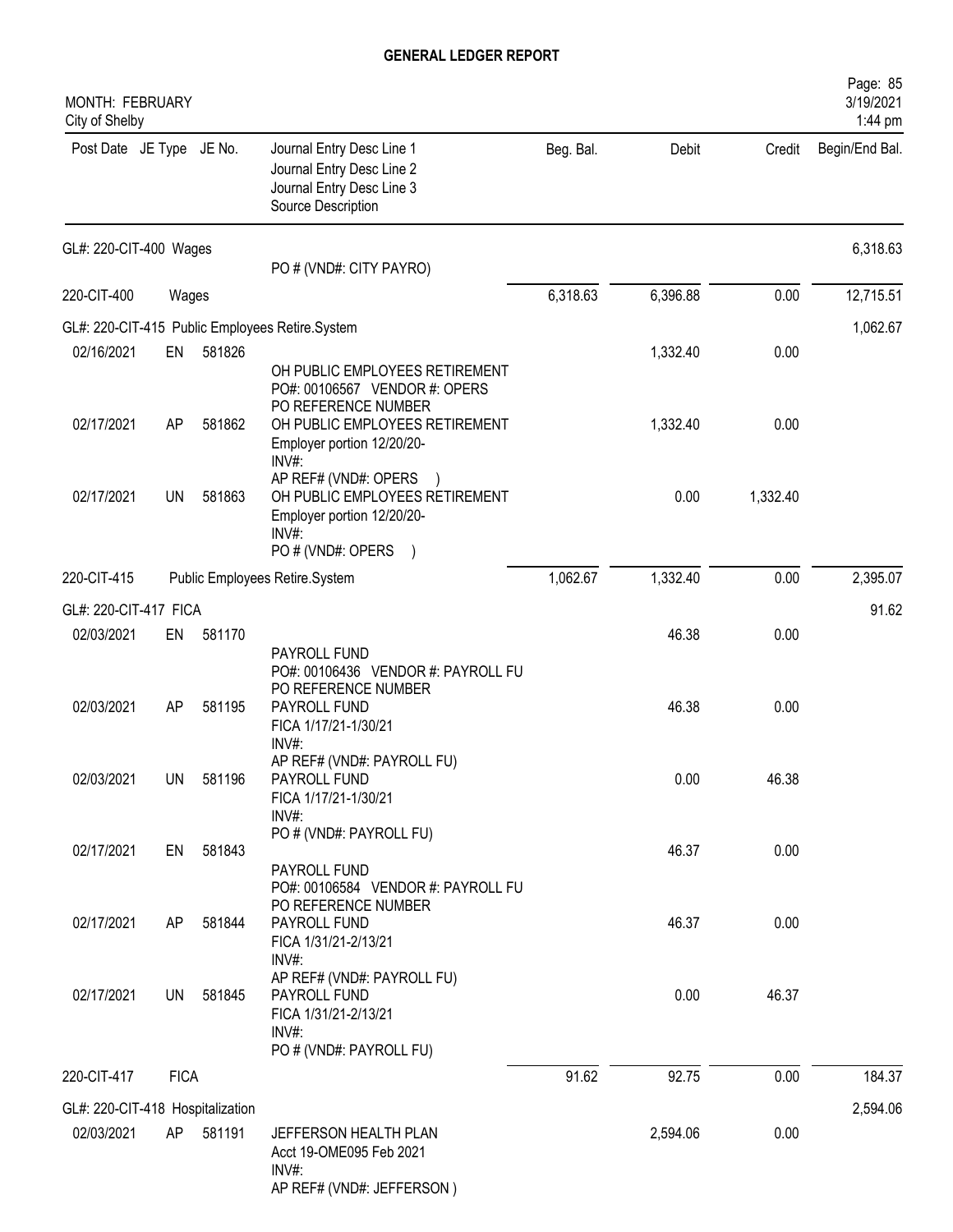| Page: 86<br>3/19/2021<br>1:44 pm |          |          |           |                                                                                                                                      |                 |           | MONTH: FEBRUARY<br>City of Shelby                   |
|----------------------------------|----------|----------|-----------|--------------------------------------------------------------------------------------------------------------------------------------|-----------------|-----------|-----------------------------------------------------|
| Begin/End Bal.                   | Credit   | Debit    | Beg. Bal. | Journal Entry Desc Line 1<br>Journal Entry Desc Line 2<br>Journal Entry Desc Line 3<br>Source Description                            |                 |           | Post Date JE Type JE No.                            |
| 2,594.06                         |          |          |           |                                                                                                                                      |                 |           | GL#: 220-CIT-418 Hospitalization                    |
|                                  | 2,594.06 | 0.00     |           | JEFFERSON HEALTH PLAN<br>Acct 19-OME095 Feb 2021<br>$INV#$ :                                                                         | 581192          | <b>UN</b> | 02/03/2021                                          |
|                                  |          |          |           | PO # (VND#: JEFFERSON)                                                                                                               |                 |           |                                                     |
|                                  | 0.00     | 2,594.06 |           | JEFFERSON HEALTH PLAN<br>PO#: 00106618 VENDOR #: JEFFERSON<br>PO REFERENCE NUMBER                                                    | 582144          | EN        | 02/22/2021                                          |
| 5,188.12                         | 0.00     | 2,594.06 | 2,594.06  |                                                                                                                                      | Hospitalization |           | 220-CIT-418                                         |
| 24.00                            |          |          |           |                                                                                                                                      |                 |           | GL#: 220-CIT-419 Life Insurance                     |
|                                  | 0.00     | 24.00    |           | AMERICAN UNITED LIFE INS CO<br>PO#: 00106437 VENDOR #: AMERICAN U                                                                    | 581246          | EN        | 02/03/2021                                          |
|                                  | 0.00     | 24.00    |           | PO REFERENCE NUMBER<br>AMERICAN UNITED LIFE INS CO<br>policy G 00608125-0002-000                                                     | 581289          | AP        | 02/03/2021                                          |
|                                  | 24.00    | 0.00     |           | AP REF# (VND#: AMERICAN U)<br>AMERICAN UNITED LIFE INS CO<br>policy G 00608125-0002-000<br>$INV#$ :                                  | 581290          | <b>UN</b> | 02/03/2021                                          |
| 48.00                            | 0.00     | 24.00    | 24.00     |                                                                                                                                      | Life Insurance  |           | 220-CIT-419                                         |
| 149.00                           |          |          |           |                                                                                                                                      |                 |           |                                                     |
|                                  | 0.00     | 149.00   |           |                                                                                                                                      | 581510          | EN        | 02/08/2021                                          |
|                                  |          |          |           | BUREAU OF WORKERS COMPENSATION<br>PO#: 00106498 VENDOR #: BWC                                                                        |                 |           |                                                     |
|                                  | 0.00     | 149.00   |           | BUREAU OF WORKERS COMPENSATION<br>Installment payment                                                                                | 581779          | AP        | 02/12/2021                                          |
|                                  | 149.00   | 0.00     |           | AP REF# (VND#: BWC<br>BUREAU OF WORKERS COMPENSATION<br>Installment payment<br>INV#:<br>1009237672                                   | 581780          | UN        | 02/12/2021                                          |
|                                  |          |          |           |                                                                                                                                      |                 |           |                                                     |
|                                  |          |          |           | BUREAU OF WORKERS COMPENSATION<br>PO#: 00106565 VENDOR #: BWC                                                                        |                 |           |                                                     |
|                                  | 0.00     | 140.00   |           | BUREAU OF WORKERS COMPENSATION<br>True-up report 2021                                                                                | 582108          | AP        | 02/18/2021                                          |
|                                  | 140.00   | 0.00     |           | AP REF# (VND#: BWC<br>BUREAU OF WORKERS COMPENSATION<br>True-up report 2021                                                          | 582109          | UN        | 02/18/2021                                          |
|                                  | 0.00     | 140.00   |           | INV#:<br>PO # (VND#: AMERICAN U)<br>PO REFERENCE NUMBER<br>1009237672<br>$INV#$ :<br>PO # (VND#: BWC<br>PO REFERENCE NUMBER<br>INV#: | 581822          | EN        | GL#: 220-CIT-420 Workers Compensation<br>02/14/2021 |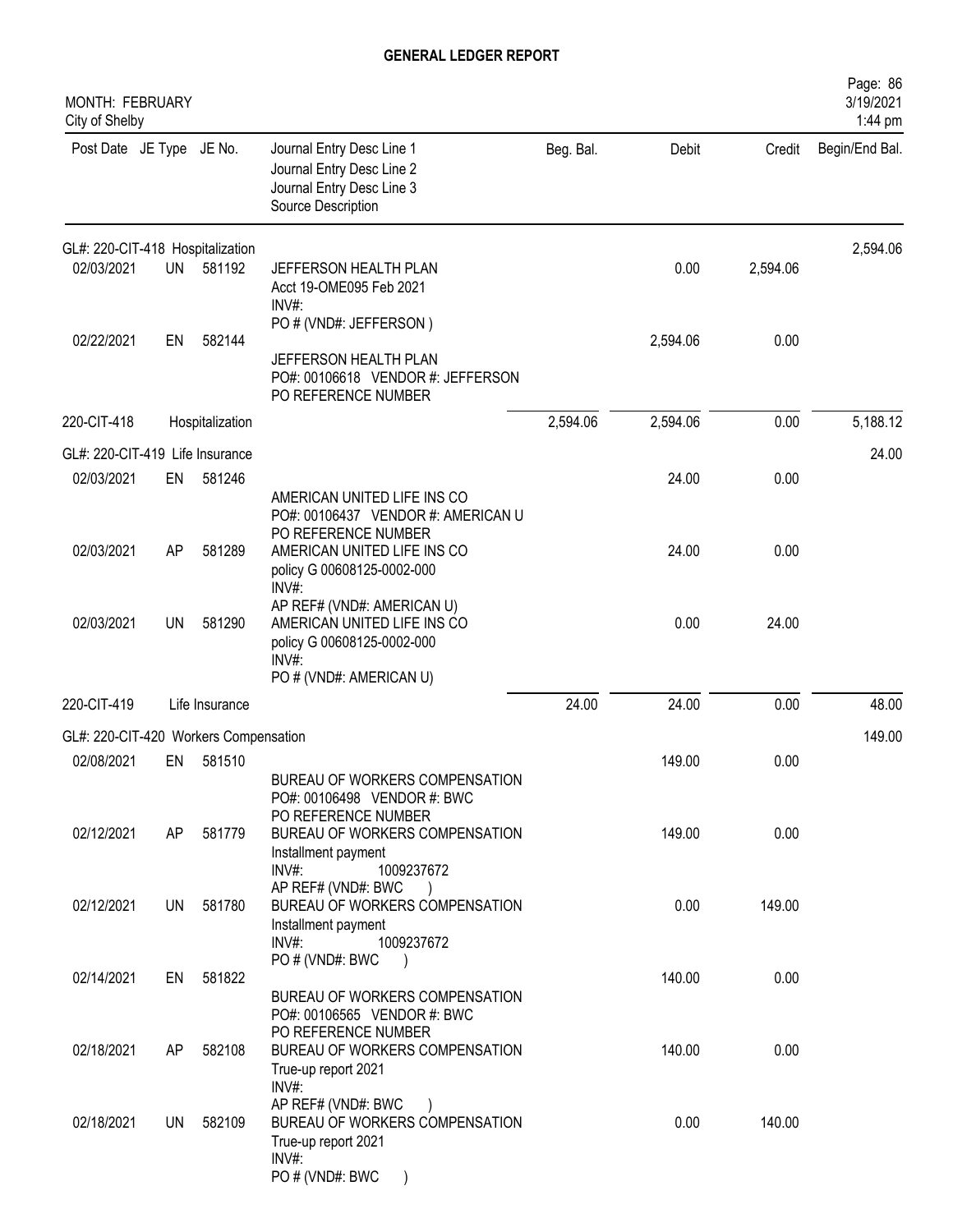| <b>MONTH: FEBRUARY</b><br>City of Shelby |           |                             |                                                                                                                                                                                 |           |        |        | Page: 87<br>3/19/2021<br>1:44 pm |
|------------------------------------------|-----------|-----------------------------|---------------------------------------------------------------------------------------------------------------------------------------------------------------------------------|-----------|--------|--------|----------------------------------|
| Post Date JE Type JE No.                 |           |                             | Journal Entry Desc Line 1<br>Journal Entry Desc Line 2<br>Journal Entry Desc Line 3<br>Source Description                                                                       | Beg. Bal. | Debit  | Credit | Begin/End Bal.                   |
| 220-CIT-420                              |           | <b>Workers Compensation</b> |                                                                                                                                                                                 | 149.00    | 289.00 | 0.00   | 438.00                           |
| GL#: 220-CIT-428 Telephone               |           |                             |                                                                                                                                                                                 |           |        |        | 97.08                            |
| 02/03/2021                               | EN        | 581248                      |                                                                                                                                                                                 |           | 96.86  | 0.00   |                                  |
| 02/03/2021                               | AP        | 581285                      | <b>CENTURYLINK</b><br>PO#: 00106439 VENDOR #: CENTURY<br>PO REFERENCE NUMBER<br><b>CENTURYLINK</b><br>Acct 302298892                                                            |           | 96.86  | 0.00   |                                  |
| 02/03/2021                               | <b>UN</b> | 581286                      | INV#:<br>AP REF# (VND#: CENTURY )<br><b>CENTURYLINK</b><br>Acct 302298892<br>INV#:                                                                                              |           | 0.00   | 96.86  |                                  |
| 02/18/2021                               | AP        | 582038                      | PO # (VND#: CENTURY )<br>CHARTER COMM HOLDINGS LLC<br>acct 01075-321600202-1001                                                                                                 |           | 13.52  | 0.00   |                                  |
| 02/18/2021                               | <b>UN</b> | 582039                      | INV#:<br>321600202011621d<br>AP REF# (VND#: CHART COMM)<br>CHARTER COMM HOLDINGS LLC<br>acct 01075-321600202-1001<br>INV#:<br>321600202011621d<br>PO # (VND#: CHART COMM)       |           | 0.00   | 13.52  |                                  |
| 220-CIT-428                              |           | Telephone                   |                                                                                                                                                                                 | 97.08     | 110.38 | 0.00   | 207.46                           |
| GL#: 220-CIT-473 Office Supplies         |           |                             |                                                                                                                                                                                 |           |        |        | 500.00                           |
| 02/08/2021                               | EN        | 581530                      |                                                                                                                                                                                 |           | 23.54  | 0.00   |                                  |
| 02/17/2021                               | AP.       | 581884                      | QUILL CORPORATION<br>PO#: 00106518 VENDOR #: QUILL CORP<br>PO REFERENCE NUMBER<br>QUILL CORPORATION<br>Various supplies<br>$INV#$ :<br>14299219                                 |           | 23.54  | 0.00   |                                  |
| 02/17/2021                               | UN        | 581885                      | AP REF# (VND#: QUILL CORP)<br>QUILL CORPORATION<br>Various supplies<br>$INV#$ :<br>14299219<br>PO # (VND#: QUILL CORP)                                                          |           | 0.00   | 23.54  |                                  |
| 220-CIT-473                              |           | <b>Office Supplies</b>      |                                                                                                                                                                                 | 500.00    | 23.54  | 0.00   | 523.54                           |
| GL#: 220-CIT-486 Maintenance Equipment   |           |                             |                                                                                                                                                                                 |           |        |        | 21.20                            |
| 02/11/2021                               |           | EN 581632                   |                                                                                                                                                                                 |           | 22.00  | 0.00   |                                  |
| 02/11/2021                               | AP.       | 581685                      | MT BUSINESS TECHNOLOGIES, INC.<br>PO#: 00106536 VENDOR #: MT BUS TEC<br>PO REFERENCE NUMBER<br>MT BUSINESS TECHNOLOGIES, INC.<br>Contract M-6079528-01<br>$INV#$ :<br>IN4114709 |           | 22.00  | 0.00   |                                  |
| 02/11/2021                               | UN        | 581686                      | AP REF# (VND#: MT BUS TEC)<br>MT BUSINESS TECHNOLOGIES, INC.<br>Contract M-6079528-01<br>INV#:<br>IN4114709                                                                     |           | 0.00   | 22.00  |                                  |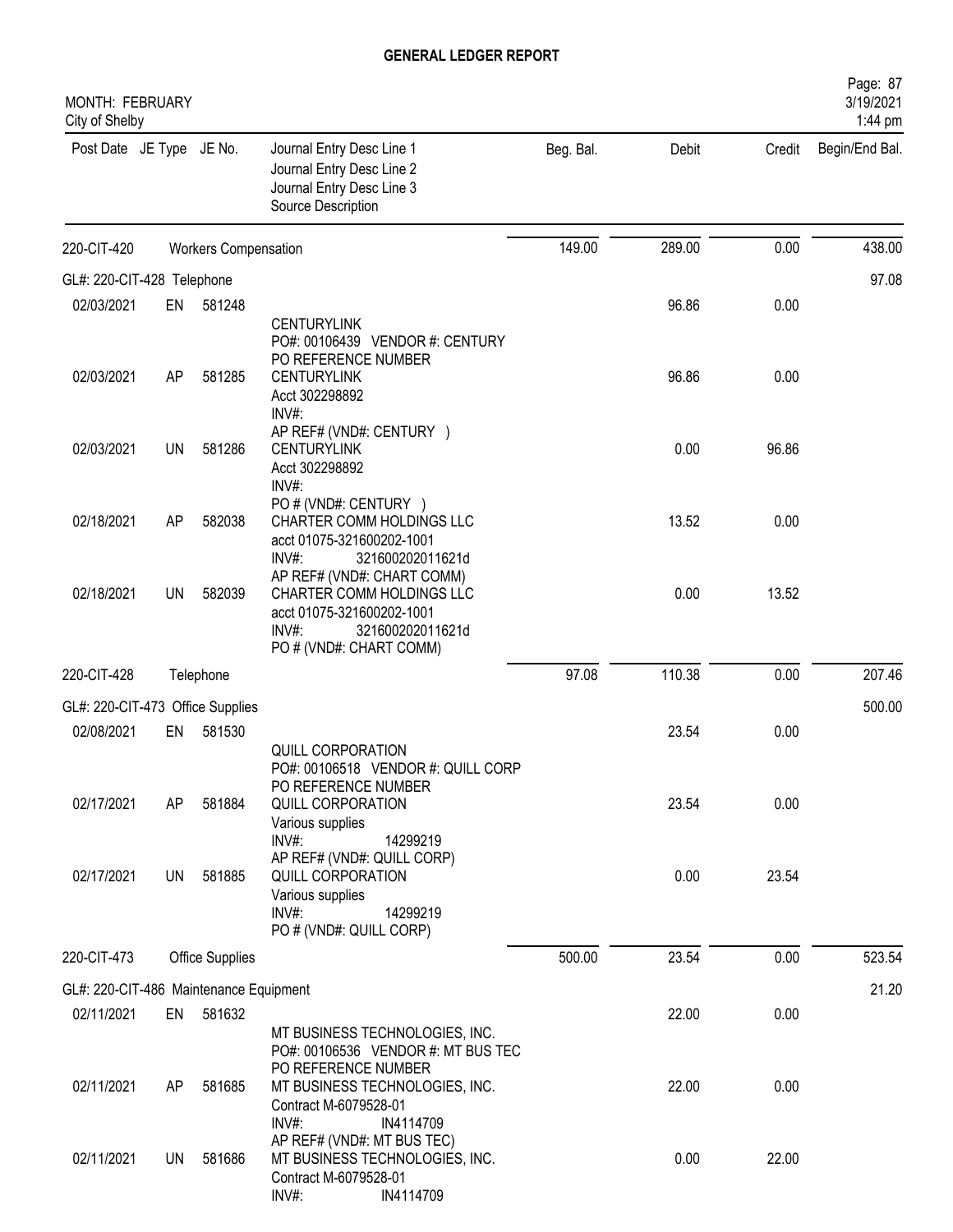| MONTH: FEBRUARY<br>City of Shelby      |           |                       |                                                                                                                                         |           |          |        | Page: 88<br>3/19/2021<br>1:44 pm |
|----------------------------------------|-----------|-----------------------|-----------------------------------------------------------------------------------------------------------------------------------------|-----------|----------|--------|----------------------------------|
| Post Date JE Type JE No.               |           |                       | Journal Entry Desc Line 1<br>Journal Entry Desc Line 2<br>Journal Entry Desc Line 3<br>Source Description                               | Beg. Bal. | Debit    | Credit | Begin/End Bal.                   |
| GL#: 220-CIT-486 Maintenance Equipment |           |                       |                                                                                                                                         |           |          |        | 21.20                            |
| 02/11/2021                             | AP        | 581687                | PO # (VND#: MT BUS TEC)<br>MT BUSINESS TECHNOLOGIES, INC.<br>Contract M-6079528-01<br>$INV#$ :<br>IN4114709b                            |           | 3.54     | 0.00   |                                  |
| 02/11/2021                             | <b>UN</b> | 581688                | AP REF# (VND#: MT BUS TEC)<br>MT BUSINESS TECHNOLOGIES, INC.<br>Contract M-6079528-01<br>INV#:<br>IN4114709b<br>PO # (VND#: MT BUS TEC) |           | 0.00     | 3.54   |                                  |
| 220-CIT-486                            |           | Maintenance Equipment |                                                                                                                                         | 21.20     | 25.54    | 0.00   | 46.74                            |
| GL#: 220-CIT-501 Computer support      |           |                       |                                                                                                                                         |           |          |        | 2,830.00                         |
| 02/18/2021                             | EN        | 581971                | 7LSI LLC<br>PO#: 00106592 VENDOR #: 7LSI LLC<br>PO REFERENCE NUMBER                                                                     |           | 1,254.96 | 0.00   |                                  |
| 220-CIT-501                            |           | Computer support      |                                                                                                                                         | 2,830.00  | 0.00     | 0.00   | 2,830.00                         |
| GL#: 220-CIT-506 Refunds               |           |                       |                                                                                                                                         |           |          |        | 73.94                            |
| 02/03/2021                             | EN        | 581256                |                                                                                                                                         |           | 280.00   | 0.00   |                                  |
| 02/03/2021                             | AP        | 581271                | HAMILTON/SPENCER J//<br>PO#: 00106447 VENDOR #: HAMILT/SPE<br>PO REFERENCE NUMBER<br>HAMILTON/SPENCER J//<br>2020 tax refund<br>INV#:   |           | 280.00   | 0.00   |                                  |
| 02/03/2021                             |           | UN 581272             | AP REF# (VND#: HAMILT/SPE)<br>HAMILTON/SPENCER J//<br>2020 tax refund<br>INV#:                                                          |           | 0.00     | 280.00 |                                  |
| 02/08/2021                             | EN        | 581513                | PO # (VND#: HAMILT/SPE)<br>NATIONAL RETAIL PROP INC<br>PO#: 00106501 VENDOR #: NATION RET                                               |           | 33.00    | 0.00   |                                  |
| 02/08/2021                             | EN        | 581531                | PO REFERENCE NUMBER<br>BELCHER/GALVIN L//                                                                                               |           | 101.58   | 0.00   |                                  |
| 02/08/2021                             | AP        | 581555                | PO#: 00106519 VENDOR #: BELCHER/GA<br>PO REFERENCE NUMBER<br>BELCHER/GALVIN L//<br>2020 tax refund<br>INV#:                             |           | 101.58   | 0.00   |                                  |
| 02/08/2021                             | UN        | 581556                | AP REF# (VND#: BELCHER/GA)<br>BELCHER/GALVIN L//<br>2020 tax refund<br>INV#:                                                            |           | 0.00     | 101.58 |                                  |
| 02/08/2021                             | AP        | 581563                | PO # (VND#: BELCHER/GA)<br>NATIONAL RETAIL PROP INC<br>2019 tax refund, amended final<br>$INV#$ :<br>AP REF# (VND#: NATION RET)         |           | 33.00    | 0.00   |                                  |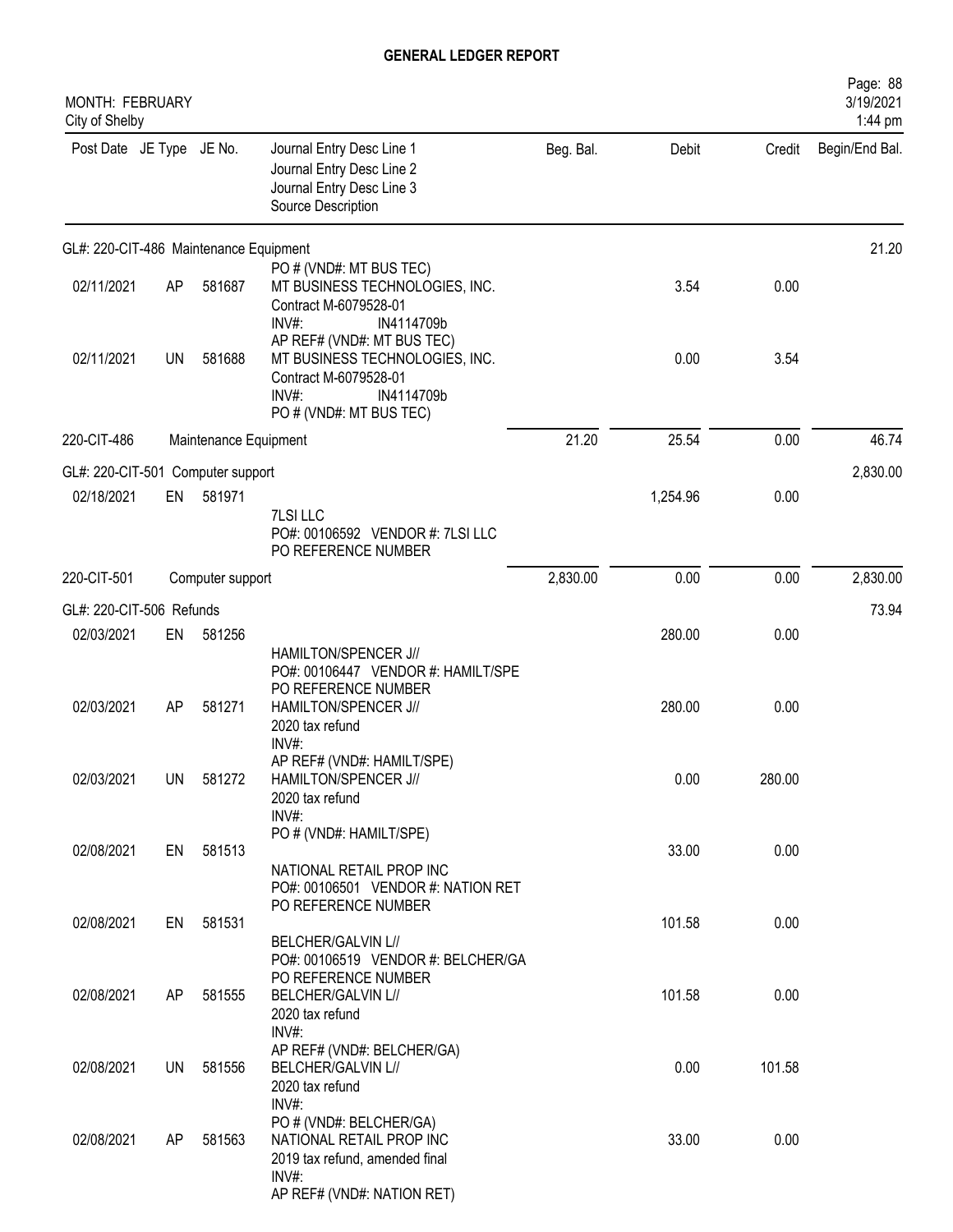| MONTH: FEBRUARY<br>City of Shelby |    |           |                                                                                                           |           |          |          | Page: 89<br>3/19/2021<br>1:44 pm |
|-----------------------------------|----|-----------|-----------------------------------------------------------------------------------------------------------|-----------|----------|----------|----------------------------------|
| Post Date JE Type JE No.          |    |           | Journal Entry Desc Line 1<br>Journal Entry Desc Line 2<br>Journal Entry Desc Line 3<br>Source Description | Beg. Bal. | Debit    | Credit   | Begin/End Bal.                   |
| GL#: 220-CIT-506 Refunds          |    |           |                                                                                                           |           |          |          | 73.94                            |
| 02/08/2021                        |    | UN 581564 | NATIONAL RETAIL PROP INC<br>2019 tax refund, amended final<br>$INV#$ :                                    |           | 0.00     | 33.00    |                                  |
|                                   |    |           | PO # (VND#: NATION RET)                                                                                   |           |          |          |                                  |
| 02/11/2021                        | EN | 581635    | DAVIS/RANDALL & MELANIE//<br>PO#: 00106539 VENDOR #: DAVIS/RAND<br>PO REFERENCE NUMBER                    |           | 491.00   | 0.00     |                                  |
| 02/11/2021                        | EN | 581636    |                                                                                                           |           | 167.00   | 0.00     |                                  |
|                                   |    |           | BUCHANAN/ALLEN J & RACHELLE//<br>PO#: 00106540 VENDOR #: BUCHANAN/A<br>PO REFERENCE NUMBER                |           |          |          |                                  |
| 02/11/2021                        | EN | 581637    |                                                                                                           |           | 179.41   | 0.00     |                                  |
|                                   |    |           | RODRIGUEZ/JUANA//<br>PO#: 00106541 VENDOR #: RODRIGUEZ<br>PO REFERENCE NUMBER                             |           |          |          |                                  |
| 02/11/2021                        | EN | 581638    |                                                                                                           |           | 722.61   | 0.00     |                                  |
|                                   |    |           | MYERS/ALLENT//<br>PO#: 00106542 VENDOR #: MYERS/ALLE<br>PO REFERENCE NUMBER                               |           |          |          |                                  |
| 02/11/2021                        | EN | 581639    |                                                                                                           |           | 1,082.49 | 0.00     |                                  |
|                                   |    |           | JOHNSON/JAMIE W.//<br>PO#: 00106543 VENDOR #: JOHNSON/JA<br>PO REFERENCE NUMBER                           |           |          |          |                                  |
| 02/11/2021                        | EN | 581640    |                                                                                                           |           | 159.00   | 0.00     |                                  |
| 02/11/2021                        | AP | 581673    | STEWART/BOBBY G//<br>PO#: 00106544 VENDOR #: STEWART/BO<br>PO REFERENCE NUMBER<br>STEWART/BOBBY G//       |           | 159.00   | 0.00     |                                  |
|                                   |    |           | 2020 tax refund<br>INV#:                                                                                  |           |          |          |                                  |
| 02/11/2021                        | UN | 581674    | AP REF# (VND#: STEWART/BO)<br>STEWART/BOBBY G//<br>2020 tax refund                                        |           | 0.00     | 159.00   |                                  |
|                                   |    |           | $INV#$ :                                                                                                  |           |          |          |                                  |
| 02/11/2021                        | AP | 581675    | PO # (VND#: STEWART/BO)<br>JOHNSON/JAMIE W.//<br>2020 tax refund                                          |           | 1,082.49 | 0.00     |                                  |
| 02/11/2021                        | UN | 581676    | INV#:<br>AP REF# (VND#: JOHNSON/JA)<br>JOHNSON/JAMIE W.//                                                 |           | 0.00     | 1,082.49 |                                  |
|                                   |    |           | 2020 tax refund<br>INV#:                                                                                  |           |          |          |                                  |
| 02/11/2021                        | AP | 581677    | PO # (VND#: JOHNSON/JA)<br>MYERS/ALLENT//                                                                 |           | 722.61   | 0.00     |                                  |
|                                   |    |           | 2020 tax refund<br>INV#:                                                                                  |           |          |          |                                  |
|                                   |    |           | AP REF# (VND#: MYERS/ALLE)                                                                                |           |          |          |                                  |
| 02/11/2021                        | UN | 581678    | MYERS/ALLENT//<br>2020 tax refund<br>$INV#$ :                                                             |           | 0.00     | 722.61   |                                  |
|                                   |    |           | PO # (VND#: MYERS/ALLE)                                                                                   |           |          |          |                                  |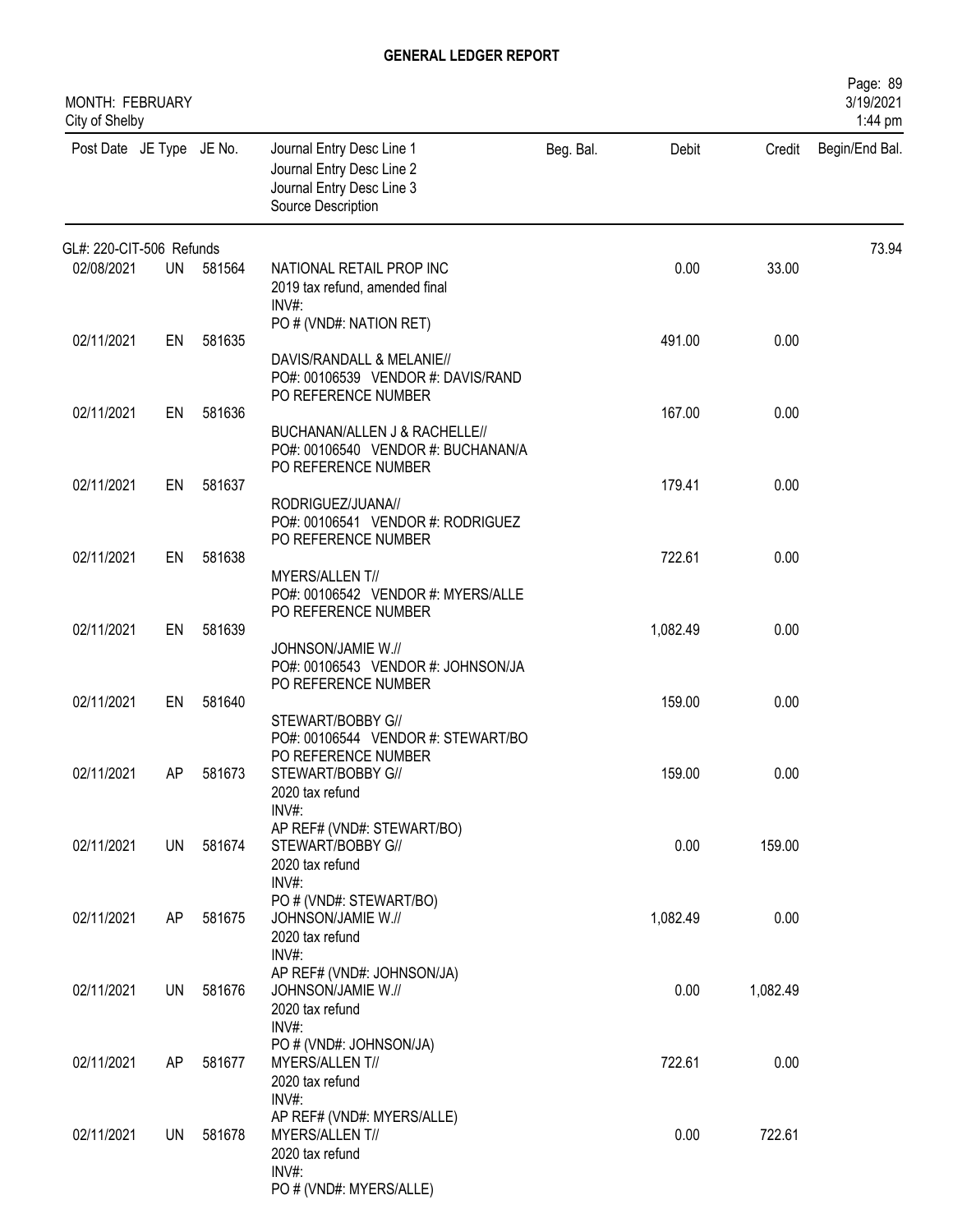| MONTH: FEBRUARY<br>City of Shelby |    |           |                                                                                                              |           |        |        | Page: 90<br>3/19/2021<br>1:44 pm |
|-----------------------------------|----|-----------|--------------------------------------------------------------------------------------------------------------|-----------|--------|--------|----------------------------------|
| Post Date JE Type JE No.          |    |           | Journal Entry Desc Line 1<br>Journal Entry Desc Line 2<br>Journal Entry Desc Line 3<br>Source Description    | Beg. Bal. | Debit  | Credit | Begin/End Bal.                   |
| GL#: 220-CIT-506 Refunds          |    |           |                                                                                                              |           |        |        | 73.94                            |
| 02/11/2021                        | AP | 581679    | RODRIGUEZ/JUANA//<br>2020 tax refund<br>$INV#$ :                                                             |           | 179.41 | 0.00   |                                  |
| 02/11/2021                        | UN | 581680    | AP REF# (VND#: RODRIGUEZ)<br>RODRIGUEZ/JUANA//<br>2020 tax refund<br>$INV#$ :                                |           | 0.00   | 179.41 |                                  |
| 02/11/2021                        | AP | 581681    | PO # (VND#: RODRIGUEZ)<br>BUCHANAN/ALLEN J & RACHELLE//<br>2020 tax refund<br>$INV#$ :                       |           | 167.00 | 0.00   |                                  |
| 02/11/2021                        | UN | 581682    | AP REF# (VND#: BUCHANAN/A)<br>BUCHANAN/ALLEN J & RACHELLE//<br>2020 tax refund<br>INV#:                      |           | 0.00   | 167.00 |                                  |
| 02/11/2021                        | AP | 581683    | PO # (VND#: BUCHANAN/A)<br>DAVIS/RANDALL & MELANIE//<br>2020 tax refund<br>$INV#$ :                          |           | 491.00 | 0.00   |                                  |
| 02/11/2021                        | UN | 581684    | AP REF# (VND#: DAVIS/RAND)<br>DAVIS/RANDALL & MELANIE//<br>2020 tax refund<br>$INV#$ :                       |           | 0.00   | 491.00 |                                  |
| 02/16/2021                        | EN | 581828    | PO # (VND#: DAVIS/RAND)<br>DE LA CRUZ/MARTINA//<br>PO#: 00106569 VENDOR #: DE LA CRUZ                        |           | 315.00 | 0.00   |                                  |
| 02/16/2021                        | EN | 581829    | PO REFERENCE NUMBER<br>METHENEY/CODY C//<br>PO#: 00106570 VENDOR #: METHENEY/C                               |           | 436.78 | 0.00   |                                  |
| 02/17/2021                        | AP | 581856    | PO REFERENCE NUMBER<br>METHENEY/CODY C//<br>2020 tax refund<br>$INV#$ :                                      |           | 436.78 | 0.00   |                                  |
| 02/17/2021                        |    | UN 581857 | AP REF# (VND#: METHENEY/C)<br>METHENEY/CODY C//<br>2020 tax refund<br>$INV#$ :                               |           | 0.00   | 436.78 |                                  |
| 02/17/2021                        | AP | 581858    | PO # (VND#: METHENEY/C)<br>DE LA CRUZ/MARTINA//<br>2020 tax refund<br>INV#:                                  |           | 315.00 | 0.00   |                                  |
| 02/17/2021                        | UN | 581859    | AP REF# (VND#: DE LA CRUZ)<br>DE LA CRUZ/MARTINA//<br>2020 tax refund<br>INV#:                               |           | 0.00   | 315.00 |                                  |
| 02/18/2021                        | EN | 581968    | PO # (VND#: DE LA CRUZ)<br>WINTERS/CHARLES M.//<br>PO#: 00106589 VENDOR #: WINTERS/CH<br>PO REFERENCE NUMBER |           | 721.90 | 0.00   |                                  |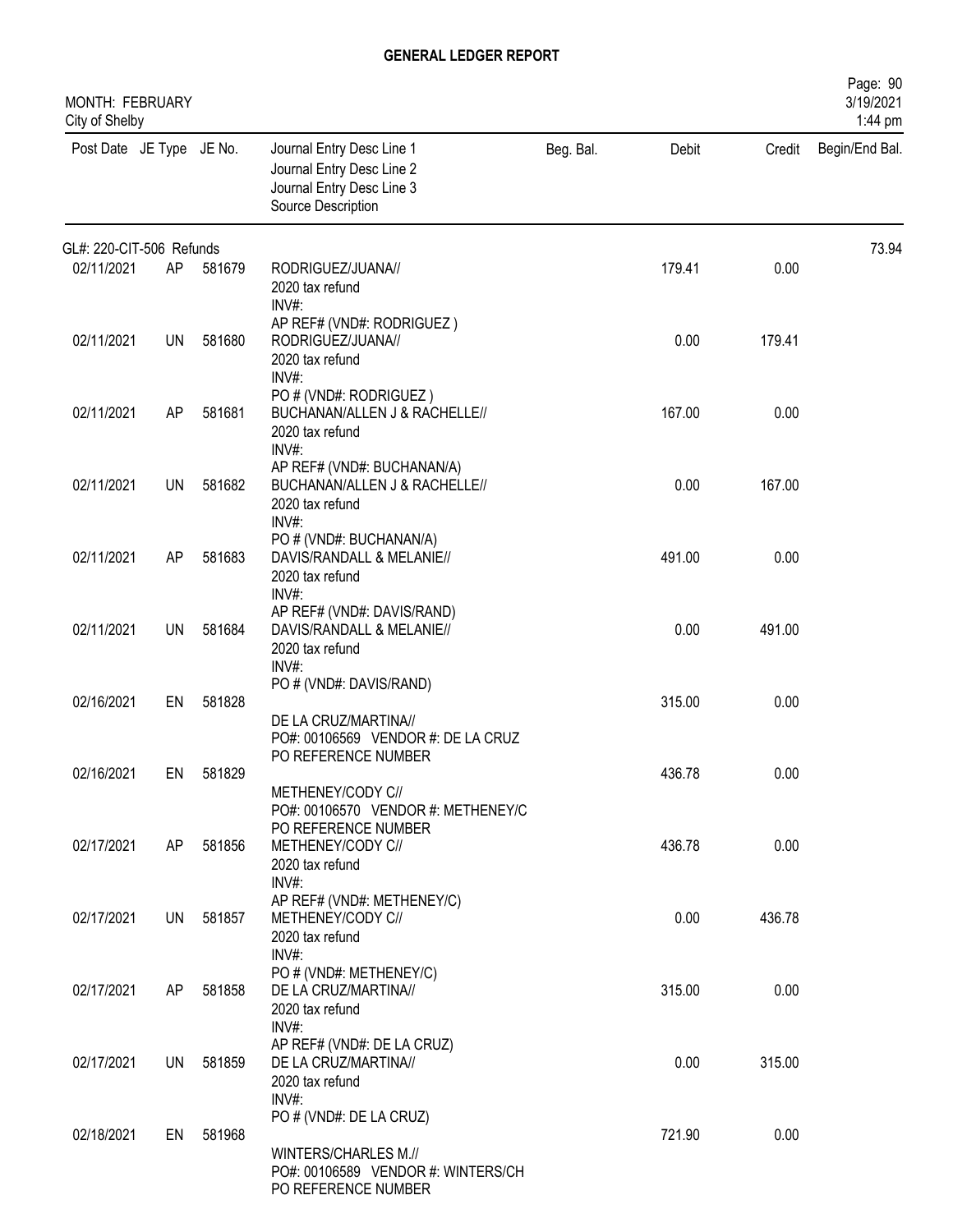| <b>MONTH: FEBRUARY</b><br>City of Shelby |           |           |                                                                                                           |           |        |        | Page: 91<br>3/19/2021<br>1:44 pm |
|------------------------------------------|-----------|-----------|-----------------------------------------------------------------------------------------------------------|-----------|--------|--------|----------------------------------|
| Post Date JE Type JE No.                 |           |           | Journal Entry Desc Line 1<br>Journal Entry Desc Line 2<br>Journal Entry Desc Line 3<br>Source Description | Beg. Bal. | Debit  | Credit | Begin/End Bal.                   |
| GL#: 220-CIT-506 Refunds                 |           |           |                                                                                                           |           |        |        | 73.94                            |
| 02/18/2021                               |           | EN 581969 | KUHN/TERESA L//<br>PO#: 00106590 VENDOR #: KUHN/TERES                                                     |           | 314.00 | 0.00   |                                  |
| 02/18/2021                               | AP        | 582042    | PO REFERENCE NUMBER<br>KUHN/TERESA L//<br>2020 tax refund<br>$INV#$ :                                     |           | 314.00 | 0.00   |                                  |
| 02/18/2021                               | UN        | 582043    | AP REF# (VND#: KUHN/TERES)<br>KUHN/TERESA L//<br>2020 tax refund<br>INV#                                  |           | 0.00   | 314.00 |                                  |
| 02/18/2021                               | AP        | 582044    | PO # (VND#: KUHN/TERES)<br>WINTERS/CHARLES M.//<br>2020 tax refund<br>INV#:                               |           | 721.90 | 0.00   |                                  |
| 02/18/2021                               | <b>UN</b> | 582045    | AP REF# (VND#: WINTERS/CH)<br>WINTERS/CHARLES M.//<br>2020 tax refund<br>INV#:                            |           | 0.00   | 721.90 |                                  |
| 02/23/2021                               | EN        | 582163    | PO # (VND#: WINTERS/CH)<br>KENNARD/CALE//<br>PO#: 00106637 VENDOR #: KENNARD/CA                           |           | 21.00  | 0.00   |                                  |
| 02/23/2021                               | EN        | 582164    | PO REFERENCE NUMBER<br>AMANDA MOBLEY STATE FARM LLC<br>PO#: 00106638 VENDOR #: AMANDA MOB                 |           | 192.00 | 0.00   |                                  |
| 02/23/2021                               | EN        | 582165    | PO REFERENCE NUMBER<br>DANIEL/MARY K//                                                                    |           | 35.00  | 0.00   |                                  |
| 02/23/2021                               | AP        | 582265    | PO#: 00106639 VENDOR #: DANIEL/MA<br>PO REFERENCE NUMBER<br>DANIEL/MARY K//<br>2020 tax refund            |           | 35.00  | 0.00   |                                  |
| 02/23/2021                               | UN        | 582266    | INV#:<br>AP REF# (VND#: DANIEL/MA)<br>DANIEL/MARY K//<br>2020 tax refund                                  |           | 0.00   | 35.00  |                                  |
| 02/23/2021                               | AP        | 582267    | INV#:<br>PO # (VND#: DANIEL/MA)<br>AMANDA MOBLEY STATE FARM LLC<br>2020 tax refund                        |           | 192.00 | 0.00   |                                  |
| 02/23/2021                               | UN        | 582268    | INV#:<br>AP REF# (VND#: AMANDA MOB)<br>AMANDA MOBLEY STATE FARM LLC<br>2020 tax refund                    |           | 0.00   | 192.00 |                                  |
| 02/23/2021                               | AP        | 582269    | INV#:<br>PO # (VND#: AMANDA MOB)<br>KENNARD/CALE//<br>2020 tax refund                                     |           | 21.00  | 0.00   |                                  |
|                                          |           |           | $INV#$ :<br>AP REF# (VND#: KENNARD/CA)                                                                    |           |        |        |                                  |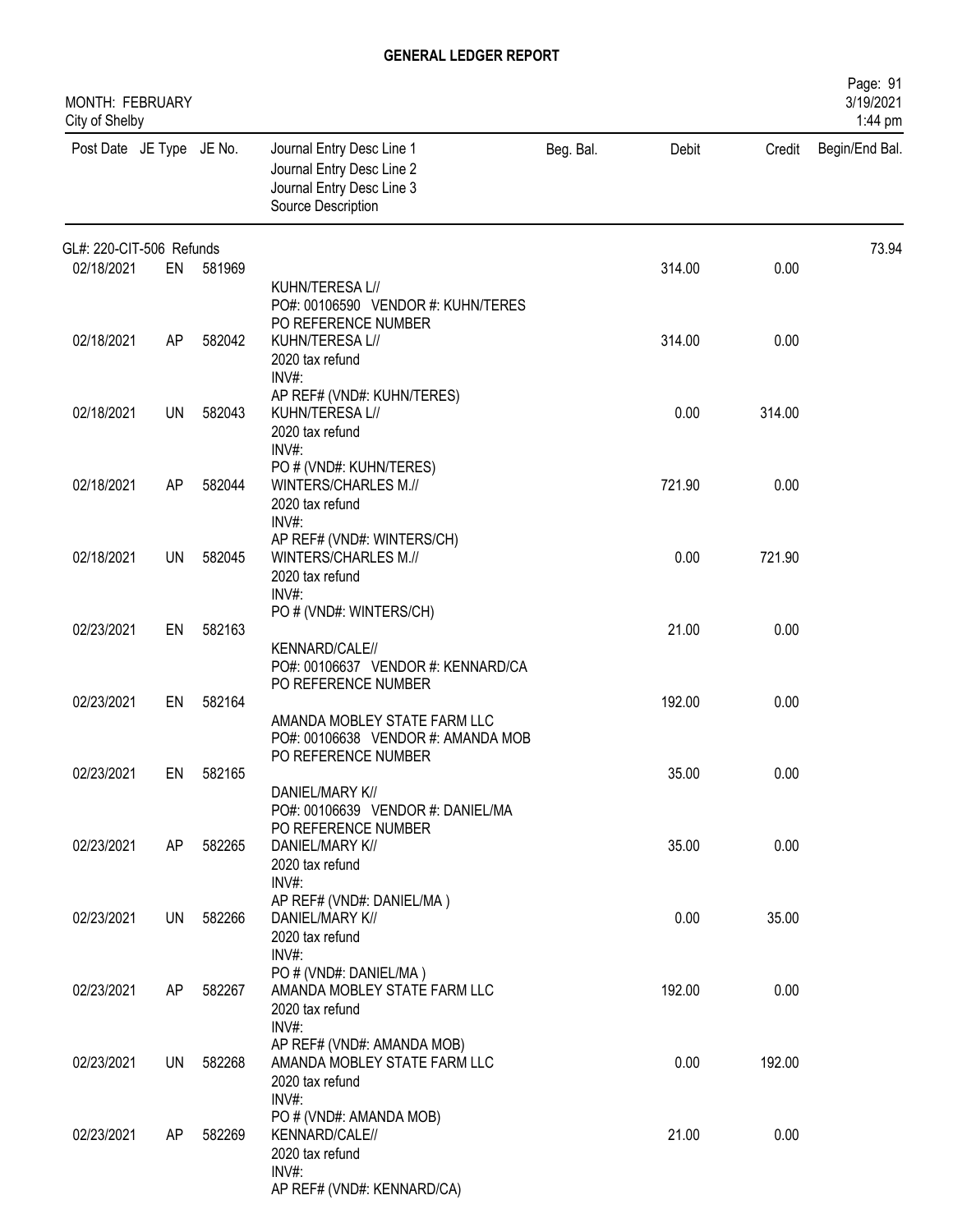| MONTH: FEBRUARY<br>City of Shelby |           |           |                                                                                                                    |           |          |        | Page: 92<br>3/19/2021<br>1:44 pm |
|-----------------------------------|-----------|-----------|--------------------------------------------------------------------------------------------------------------------|-----------|----------|--------|----------------------------------|
| Post Date JE Type JE No.          |           |           | Journal Entry Desc Line 1<br>Journal Entry Desc Line 2<br>Journal Entry Desc Line 3<br>Source Description          | Beg. Bal. | Debit    | Credit | Begin/End Bal.                   |
| GL#: 220-CIT-506 Refunds          |           |           |                                                                                                                    |           |          |        | 73.94                            |
| 02/23/2021                        | <b>UN</b> | 582270    | KENNARD/CALE//<br>2020 tax refund<br>INV#:                                                                         |           | 0.00     | 21.00  |                                  |
| 02/25/2021                        | EN        | 582415    | PO # (VND#: KENNARD/CA)<br>WENTZ/COLE K//<br>PO#: 00106652 VENDOR #: WENTZ/COLE                                    |           | 54.00    | 0.00   |                                  |
| 02/25/2021                        | AP        | 582476    | PO REFERENCE NUMBER<br>WENTZ/COLE K//<br>2020 tax refund<br>INV#:                                                  |           | 54.00    | 0.00   |                                  |
| 02/25/2021                        | UN        | 582477    | AP REF# (VND#: WENTZ/COLE)<br>WENTZ/COLE K//<br>2020 tax refund<br>INV#:                                           |           | 0.00     | 54.00  |                                  |
| 02/26/2021                        | EN        | 582524    | PO # (VND#: WENTZ/COLE)<br><b>DEANER/KRISTINE G//</b><br>PO#: 00106697 VENDOR #: DEANER/KRI                        |           | 276.00   | 0.00   |                                  |
| 02/26/2021                        | EN        | 582525    | PO REFERENCE NUMBER<br>FAMILY DOLLAR STORES<br>PO#: 00106698 VENDOR #: FAMILY DOL                                  |           | 155.30   | 0.00   |                                  |
| 02/26/2021                        | AP        | 582576    | PO REFERENCE NUMBER<br>FAMILY DOLLAR STORES<br>2020 tax refund<br>$INV#$ :                                         |           | 155.30   | 0.00   |                                  |
| 02/26/2021                        | UN        | 582577    | AP REF# (VND#: FAMILY DOL)<br>FAMILY DOLLAR STORES<br>2020 tax refund<br>INV#:                                     |           | 0.00     | 155.30 |                                  |
| 02/26/2021                        | AP        | 582578    | PO # (VND#: FAMILY DOL)<br><b>DEANER/KRISTINE G//</b><br>2020 tax refund<br>INV#:                                  |           | 276.00   | 0.00   |                                  |
| 02/26/2021                        | <b>UN</b> | 582579    | AP REF# (VND#: DEANER/KRI)<br><b>DEANER/KRISTINE G//</b><br>2020 tax refund<br>$INV#$ :<br>PO # (VND#: DEANER/KRI) |           | 0.00     | 276.00 |                                  |
| 220-CIT-506                       |           | Refunds   |                                                                                                                    | 73.94     | 5,737.07 | 0.00   | 5,811.01                         |
| GL#: 220-CIT-528 Postage          |           |           |                                                                                                                    |           |          |        | 550.00                           |
| 02/25/2021                        |           | EN 582416 | US POSTAL SERVICE<br>PO#: 00106653 VENDOR #: U S POSTAL<br>PO REFERENCE NUMBER                                     |           | 100.00   | 0.00   |                                  |
| 02/25/2021                        | AP        | 582474    | US POSTAL SERVICE<br>Postage due account<br>$INV#$ :                                                               |           | 100.00   | 0.00   |                                  |
| 02/25/2021                        |           | UN 582475 | AP REF# (VND#: U S POSTAL)<br>US POSTAL SERVICE                                                                    |           | 0.00     | 100.00 |                                  |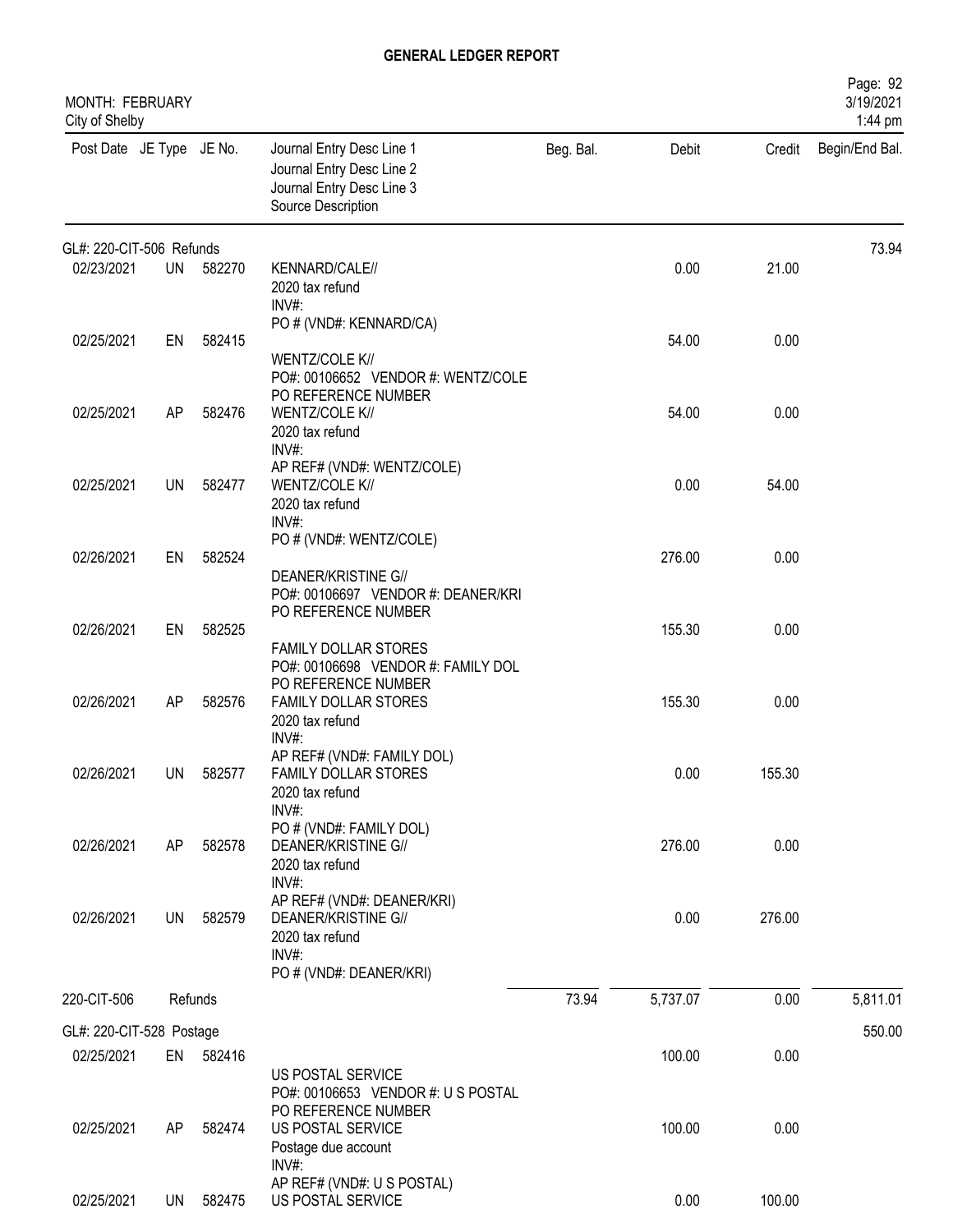| <b>MONTH: FEBRUARY</b><br>City of Shelby |           |                        |                                                                                                                                                   |           |        |        | Page: 93<br>3/19/2021<br>1:44 pm |
|------------------------------------------|-----------|------------------------|---------------------------------------------------------------------------------------------------------------------------------------------------|-----------|--------|--------|----------------------------------|
| Post Date JE Type JE No.                 |           |                        | Journal Entry Desc Line 1<br>Journal Entry Desc Line 2<br>Journal Entry Desc Line 3<br>Source Description                                         | Beg. Bal. | Debit  | Credit | Begin/End Bal.                   |
| GL#: 220-CIT-528 Postage                 |           |                        |                                                                                                                                                   |           |        |        | 550.00                           |
|                                          |           |                        | Postage due account<br>INV#:                                                                                                                      |           |        |        |                                  |
| 02/26/2021                               | AP        | 582608                 | PO # (VND#: U S POSTAL)<br>QUADIENT FINANCE USA INC<br>Postage purchased 1/20/21<br>INV#:                                                         |           | 20.00  | 0.00   |                                  |
| 02/26/2021                               | UN        | 582609                 | AP REF# (VND#: QUADIENT F)<br><b>QUADIENT FINANCE USA INC</b><br>Postage purchased 1/20/21<br>$INV#$ :<br>PO # (VND#: QUADIENT F)                 |           | 0.00   | 20.00  |                                  |
| 220-CIT-528                              | Postage   |                        |                                                                                                                                                   | 550.00    | 120.00 | 0.00   | 670.00                           |
| GL#: 220-CIT-531 Miscellaneous           |           |                        |                                                                                                                                                   |           |        |        | 935.34                           |
| 02/11/2021                               | EN        | 581629                 |                                                                                                                                                   |           | 150.00 | 0.00   |                                  |
| 02/11/2021                               | AP        | 581693                 | SHELBY MUTUAL INSURANCE AGCY.<br>PO#: 00106533 VENDOR #: SHELBY MUT<br>PO REFERENCE NUMBER<br>SHRED-IT<br>Shred truck 1/20/21                     |           | 400.00 | 0.00   |                                  |
| 02/11/2021                               | <b>UN</b> | 581694                 | INV#:<br>8181379550<br>AP REF# (VND#: SHRED-IT)<br>SHRED-IT<br>Shred truck 1/20/21                                                                |           | 0.00   | 400.00 |                                  |
| 02/11/2021                               | AP        | 581697                 | INV#:<br>8181379550<br>PO # (VND#: SHRED-IT)<br>SHELBY MUTUAL INSURANCE AGCY.<br>Crime Bond policy 12/30/20-                                      |           | 150.00 | 0.00   |                                  |
| 02/11/2021                               | UN        | 581698                 | INV#<br>AP REF# (VND#: SHELBY MUT)<br>SHELBY MUTUAL INSURANCE AGCY.<br>Crime Bond policy 12/30/20-<br>INV#:<br>PO # (VND#: SHELBY MUT)            |           | 0.00   | 150.00 |                                  |
| 220-CIT-531                              |           | Miscellaneous          |                                                                                                                                                   | 935.34    | 550.00 | 0.00   | 1,485.34                         |
| GL#: 220-CIT-584 GAAP Conversion         |           |                        |                                                                                                                                                   |           |        |        | 0.00                             |
| 02/23/2021                               | EN        | 582160                 |                                                                                                                                                   |           | 108.00 | 0.00   |                                  |
| 02/23/2021                               | AP        | 582275                 | PLATTENBURG & ASSOCIATES INC<br>PO#: 00106634 VENDOR #: PLATTENBUR<br>PO REFERENCE NUMBER<br>PLATTENBURG & ASSOCIATES INC                         |           | 108.00 | 0.00   |                                  |
| 02/23/2021                               | UN.       | 582276                 | GAAP conversion 2020<br>$INV#$ :<br>58292<br>AP REF# (VND#: PLATTENBUR)<br>PLATTENBURG & ASSOCIATES INC<br>GAAP conversion 2020<br>INV#:<br>58292 |           | 0.00   | 108.00 |                                  |
| 220-CIT-584                              |           | <b>GAAP Conversion</b> | PO # (VND#: PLATTENBUR)                                                                                                                           | 0.00      | 108.00 | 0.00   | 108.00                           |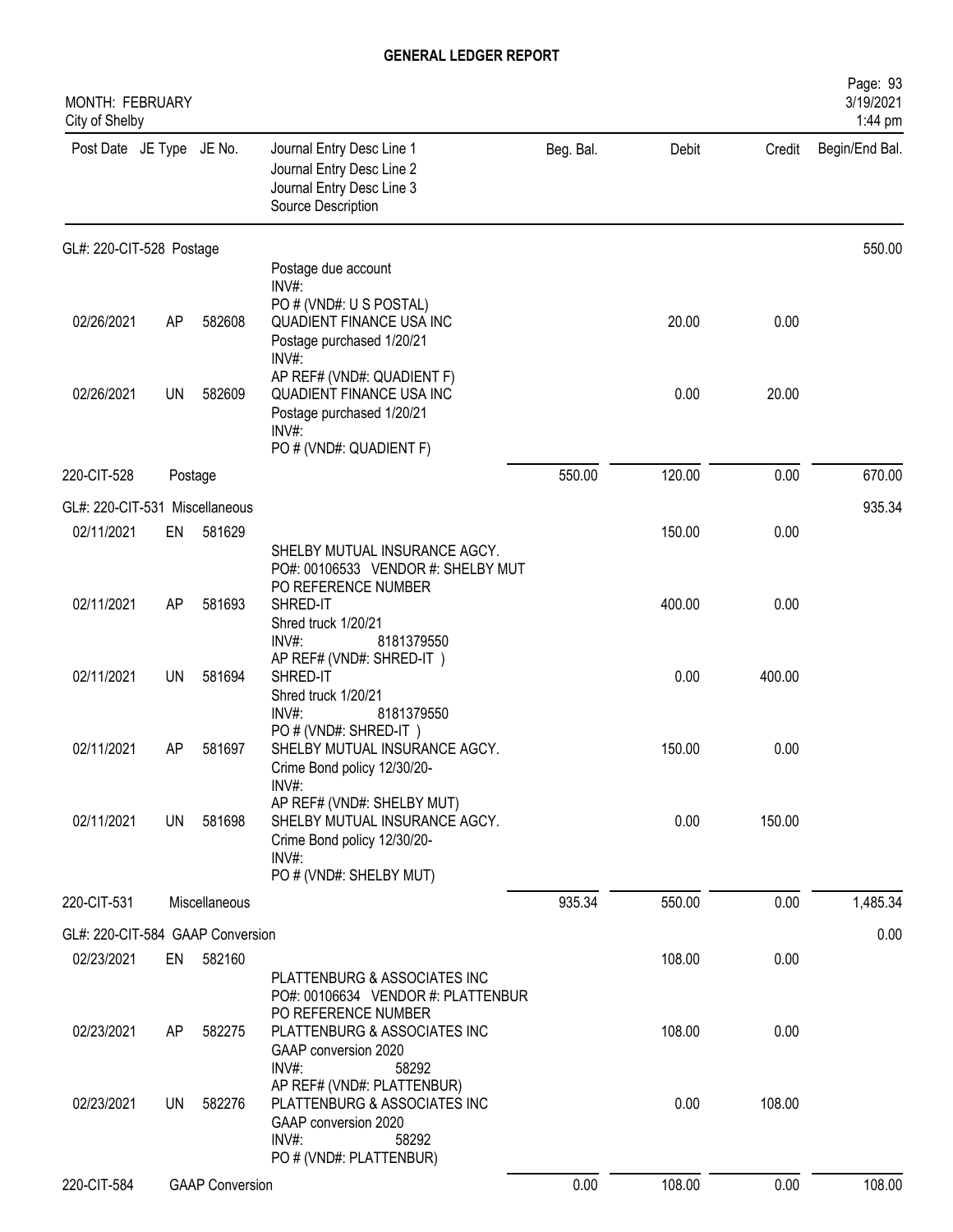| MONTH: FEBRUARY<br>City of Shelby |           |        |                                                                                                           |           |       |           | Page: 94<br>3/19/2021<br>1:44 pm |
|-----------------------------------|-----------|--------|-----------------------------------------------------------------------------------------------------------|-----------|-------|-----------|----------------------------------|
| Post Date JE Type JE No.          |           |        | Journal Entry Desc Line 1<br>Journal Entry Desc Line 2<br>Journal Entry Desc Line 3<br>Source Description | Beg. Bal. | Debit | Credit    | Begin/End Bal.                   |
| GL#: 220-LTX-114 Income Tax       |           |        |                                                                                                           |           |       |           | 335,246.24                       |
| 02/02/2021                        | CR        | 581332 | Income tax deposit, 2020 totals<br>Jordan                                                                 |           | 0.00  | 7,097.95  |                                  |
| 02/02/2021                        | <b>CR</b> | 581333 | pio<br>Income tax deposit, 2021 totals<br>Jordan                                                          |           | 0.00  | 1,807.02  |                                  |
| 02/02/2021                        | <b>CR</b> | 581338 | pio<br>Income tax deposit, 2020 totals<br>Jordan                                                          |           | 0.00  | 5,650.52  |                                  |
| 02/02/2021                        | <b>CR</b> | 581339 | pio<br>Income tax deposit, 2021 toatls<br>Jordan                                                          |           | 0.00  | 12.87     |                                  |
| 02/05/2021                        | <b>CR</b> | 581500 | pio<br>state municipal net profit payment, 2020<br>totals                                                 |           | 0.00  | 2,196.63  |                                  |
| 02/08/2021                        | <b>CR</b> | 581601 | pio<br>Income tax deposit, 2020 totals<br>Schrote                                                         |           | 0.00  | 7,425.34  |                                  |
| 02/08/2021                        | <b>CR</b> | 581602 | pio<br>Income tax deposit, 2021 totals<br>Schrote                                                         |           | 0.00  | 16,080.53 |                                  |
| 02/08/2021                        | CR        | 581603 | pio<br>Income tax deposit, 2020 totals<br>Jordan                                                          |           | 0.00  | 3,501.74  |                                  |
| 02/08/2021                        | CR        | 581604 | pio<br>Income tax deposit, 2021 totals<br>Jordan                                                          |           | 0.00  | 17,750.69 |                                  |
| 02/09/2021                        | CR        | 581606 | pio<br>Income tax deposit, 2020 totals<br>Jordan                                                          |           | 0.00  | 826.25    |                                  |
| 02/09/2021                        | CR        | 581607 | pio<br>Income tax deposit, 2021 totals<br>Jordan                                                          |           | 0.00  | 828.62    |                                  |
| 02/10/2021                        | CR        | 581614 | pio<br>Income tax deposit, 2020 totals<br>credit card payment                                             |           | 0.00  | 374.72    |                                  |
| 02/10/2021                        | <b>CR</b> | 581786 | pio<br>Income tax deposit, 2020 totals<br>Jordan                                                          |           | 0.00  | 5,760.71  |                                  |
| 02/10/2021                        | CR        | 581787 | pio<br>Income tax deposit, 2021 totals<br>Jordan                                                          |           | 0.00  | 3,858.89  |                                  |
| 02/12/2021                        | CR        | 581799 | pio<br>Income tax deposit, 2020 totals<br>Jordan                                                          |           | 0.00  | 872.00    |                                  |
| 02/12/2021                        | CR        | 581800 | pio<br>Income tax deposit, 2021 totals<br>Jordan                                                          |           | 0.00  | 809.33    |                                  |
| 02/16/2021                        | CR        | 581945 | pio<br>Income tax deposit, 2020 totals<br>credit card payment                                             |           | 0.00  | 58.00     |                                  |
| 02/17/2021                        | CR        | 581952 | pio<br>Income tax deposit, 2020 totals                                                                    |           | 0.00  | 1,418.00  |                                  |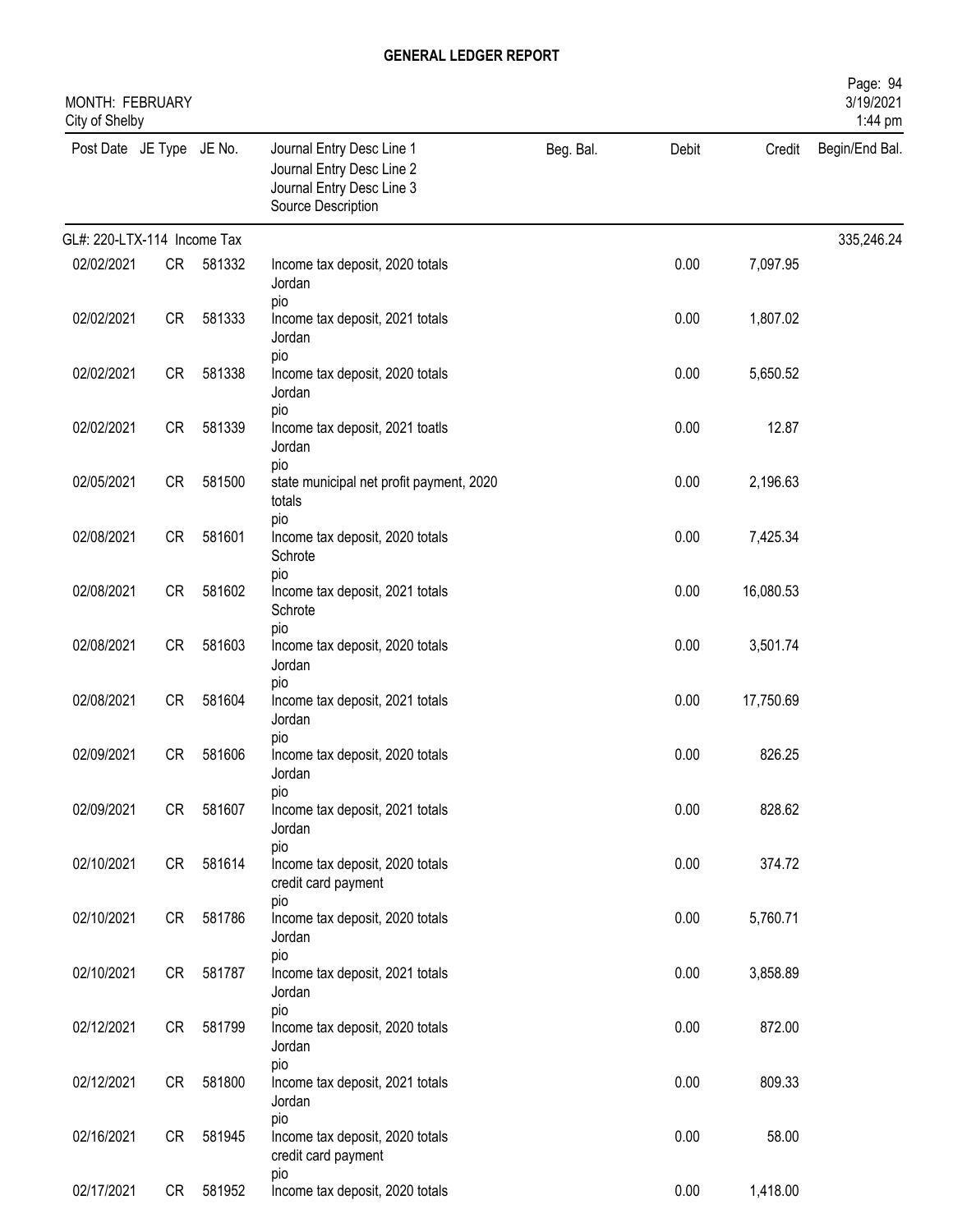| MONTH: FEBRUARY<br>City of Shelby      |           |                       |                                                                                                           |            |            |            | Page: 95<br>3/19/2021<br>1:44 pm |
|----------------------------------------|-----------|-----------------------|-----------------------------------------------------------------------------------------------------------|------------|------------|------------|----------------------------------|
| Post Date JE Type JE No.               |           |                       | Journal Entry Desc Line 1<br>Journal Entry Desc Line 2<br>Journal Entry Desc Line 3<br>Source Description | Beg. Bal.  | Debit      | Credit     | Begin/End Bal.                   |
| GL#: 220-LTX-114 Income Tax            |           |                       |                                                                                                           |            |            |            | 335,246.24                       |
|                                        |           |                       | Jordan<br>pio                                                                                             |            |            |            |                                  |
| 02/17/2021                             | <b>CR</b> | 581953                | Income tax deposit, 2021 totals<br>Jordan<br>pio                                                          |            | 0.00       | 71,480.72  |                                  |
| 02/17/2021                             | <b>CR</b> | 581959                | Income tax deposit, 2020 totals<br>Schrote                                                                |            | 0.00       | 23,942.83  |                                  |
| 02/17/2021                             | <b>CR</b> | 581960                | pio<br>Income tax deposit, 2021 totals<br>Schrote                                                         |            | 0.00       | 13,803.61  |                                  |
| 02/22/2021                             | <b>CR</b> | 582380                | pio<br>Income tax deposit, 2020 totals<br>Jordan                                                          |            | 0.00       | 746.16     |                                  |
| 02/22/2021                             | <b>CR</b> | 582387                | pio<br>Income tax deposit, 2020 totals<br>Jordan                                                          |            | 0.00       | 3,749.67   |                                  |
| 02/22/2021                             | <b>CR</b> | 582388                | pio<br>Income tax deposit, 2021 totals<br>Jordan                                                          |            | 0.00       | 5,963.45   |                                  |
| 02/23/2021                             | <b>CR</b> | 582389                | pio<br>Income tax deposit, 2020 totals<br>Jordan                                                          |            | 0.00       | 2,038.08   |                                  |
| 02/23/2021                             | <b>CR</b> | 582390                | pio<br>Income tax deposit, 2021 totals<br>Jordan                                                          |            | 0.00       | 1,786.82   |                                  |
| 02/23/2021                             | <b>CR</b> | 582396                | pio<br>Income tax deposit, 2020 totals<br>Schrote                                                         |            | 0.00       | 6,284.93   |                                  |
| 02/23/2021                             | <b>CR</b> | 582397                | pio<br>Income tax deposit, 2021 totals<br>Schrote                                                         |            | 0.00       | 57,158.41  |                                  |
| 02/24/2021                             | <b>CR</b> | 582400                | pio<br>Income tax deposit, 2020 totals<br>credit card payment                                             |            | 0.00       | 51.00      |                                  |
| 02/24/2021                             | CR        | 582410                | pio<br>Income tax deposit, 2020 totals<br>Schrote                                                         |            | 0.00       | 4,835.86   |                                  |
| 02/24/2021                             | CR        | 582411                | pio<br>Income tax deposit, 2021 totals<br>Schrote                                                         |            | 0.00       | 1,945.44   |                                  |
| 02/25/2021                             | CR        | 582659                | pio<br>Income tax deposit, 2020 totals<br>credit card payment<br>pio                                      |            | 0.00       | 418.00     |                                  |
| 220-LTX-114                            |           | Income Tax            |                                                                                                           | 335,246.24 | 0.00       | 270,534.79 | 605,781.03                       |
| GL#: 220-TRS-446 Transfer-General Fund |           |                       |                                                                                                           |            |            |            |                                  |
| 02/28/2021                             | GJ        | 582676                | Income tax transfer to general fund<br>pio                                                                |            | 161,118.00 | 0.00       | 203,679.17                       |
| 220-TRS-446                            |           | Transfer-General Fund |                                                                                                           | 203,679.17 | 161,118.00 | 0.00       | 364,797.17                       |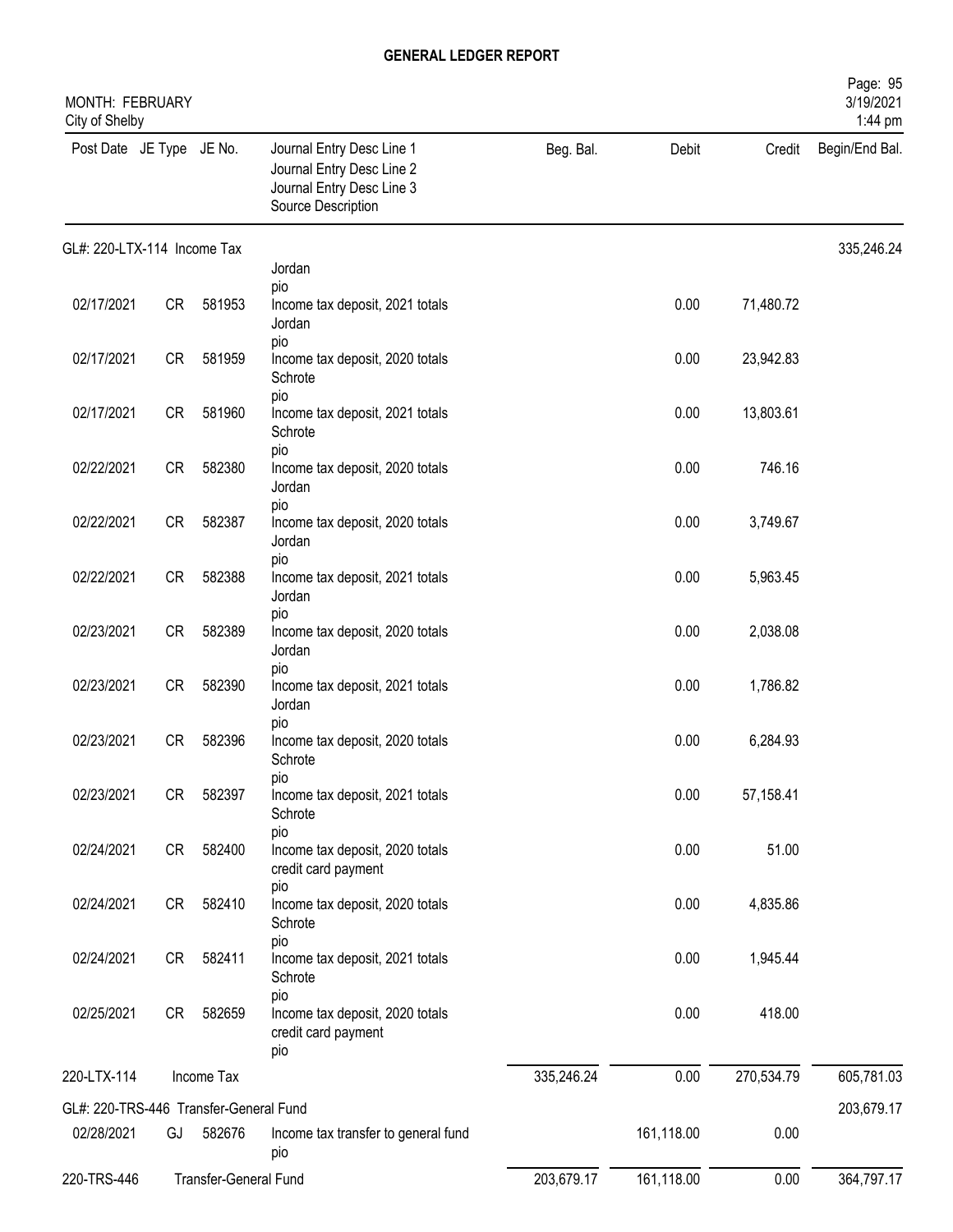| MONTH: FEBRUARY<br>City of Shelby            |           |                         |                                                                                                            |           |            |            | Page: 96<br>3/19/2021<br>1:44 pm |
|----------------------------------------------|-----------|-------------------------|------------------------------------------------------------------------------------------------------------|-----------|------------|------------|----------------------------------|
| Post Date JE Type JE No.                     |           |                         | Journal Entry Desc Line 1<br>Journal Entry Desc Line 2<br>Journal Entry Desc Line 3<br>Source Description  | Beg. Bal. | Debit      | Credit     | Begin/End Bal.                   |
|                                              |           |                         | GL#: 220-TRS-447 Transfer-Capital Improvement                                                              |           |            |            | 10,719.96                        |
| 02/28/2021                                   | GJ        | 582677                  | Income tax transfer to capital improv.<br>pio                                                              |           | 8,479.89   | 0.00       |                                  |
| 220-TRS-447                                  |           |                         | Transfer-Capital Improvement                                                                               | 10,719.96 | 8,479.89   | 0.00       | 19,199.85                        |
| GL#: 220-TRS-465 Transfer-Sidewalks (3%)     |           |                         |                                                                                                            |           |            |            | 1,247.99                         |
| 02/28/2021                                   | GJ        | 582680                  | Income tax transfer to sidewalks<br>pio                                                                    |           | 987.21     | 0.00       |                                  |
| 220-TRS-465                                  |           | Transfer-Sidewalks (3%) |                                                                                                            | 1,247.99  | 987.21     | 0.00       | 2,235.20                         |
|                                              |           |                         | GL#: 220-TRS-466 Trans Streets, Alleys & Basins                                                            |           |            |            | 40,351.84                        |
| 02/28/2021                                   | GJ        | 582679                  | Income tax transfer to streets<br>pio                                                                      |           | 31,919.84  | 0.00       |                                  |
| 220-TRS-466                                  |           |                         | Trans Streets, Alleys & Basins                                                                             | 40,351.84 | 31,919.84  | 0.00       | 72,271.68                        |
| GL#: 220-TRS-467 Transfer Police/Court Const |           |                         |                                                                                                            |           |            |            | 63,999.74                        |
| 02/28/2021                                   | GJ        | 582678                  | Income tax transfer to police/court<br>pio                                                                 |           | 50,626.23  | 0.00       |                                  |
| 220-TRS-467                                  |           |                         | <b>Transfer Police/Court Const</b>                                                                         | 63,999.74 | 50,626.23  | 0.00       | 114,625.97                       |
|                                              |           |                         | Fund: 220 - City Income Tax Fund Totals:                                                                   |           | 270,534.79 | 270,534.79 |                                  |
| GL#: 225-HEA-400 Wages                       |           |                         |                                                                                                            |           |            |            | 10,400.20                        |
| 02/03/2021                                   | EN        | 581169                  | <b>CITY PAYROLL FUND</b><br>PO#: 00106435 VENDOR #: CITY PAYRO                                             |           | 7,108.28   | 0.00       |                                  |
| 02/03/2021                                   | AP        | 581193                  | PO REFERENCE NUMBER<br><b>CITY PAYROLL FUND</b><br>Wages 1/17/21-1/30/21                                   |           | 7,108.28   | 0.00       |                                  |
| 02/03/2021                                   | UN        | 581194                  | INV#<br>AP REF# (VND#: CITY PAYRO)<br><b>CITY PAYROLL FUND</b><br>Wages 1/17/21-1/30/21                    |           | 0.00       | 7,108.28   |                                  |
| 02/17/2021                                   | EN        | 581842                  | $INV#$ :<br>PO # (VND#: CITY PAYRO)                                                                        |           | 5,562.08   | 0.00       |                                  |
| 02/17/2021                                   | AP        | 581846                  | CITY PAYROLL FUND<br>PO#: 00106583 VENDOR #: CITY PAYRO<br>PO REFERENCE NUMBER<br><b>CITY PAYROLL FUND</b> |           | 5,562.08   | 0.00       |                                  |
|                                              |           |                         | Wages 1/31/21-2/13/21<br>INV#:<br>AP REF# (VND#: CITY PAYRO)                                               |           |            |            |                                  |
| 02/17/2021                                   | <b>UN</b> | 581847                  | <b>CITY PAYROLL FUND</b><br>Wages 1/31/21-2/13/21<br>$INV#$ :<br>PO # (VND#: CITY PAYRO)                   |           | 0.00       | 5,562.08   |                                  |
| 225-HEA-400                                  |           | Wages                   |                                                                                                            | 10,400.20 | 12,670.36  | 0.00       | 23,070.56                        |
|                                              |           |                         | GL#: 225-HEA-415 Public Employees Retire.System                                                            |           |            |            | 1,407.19                         |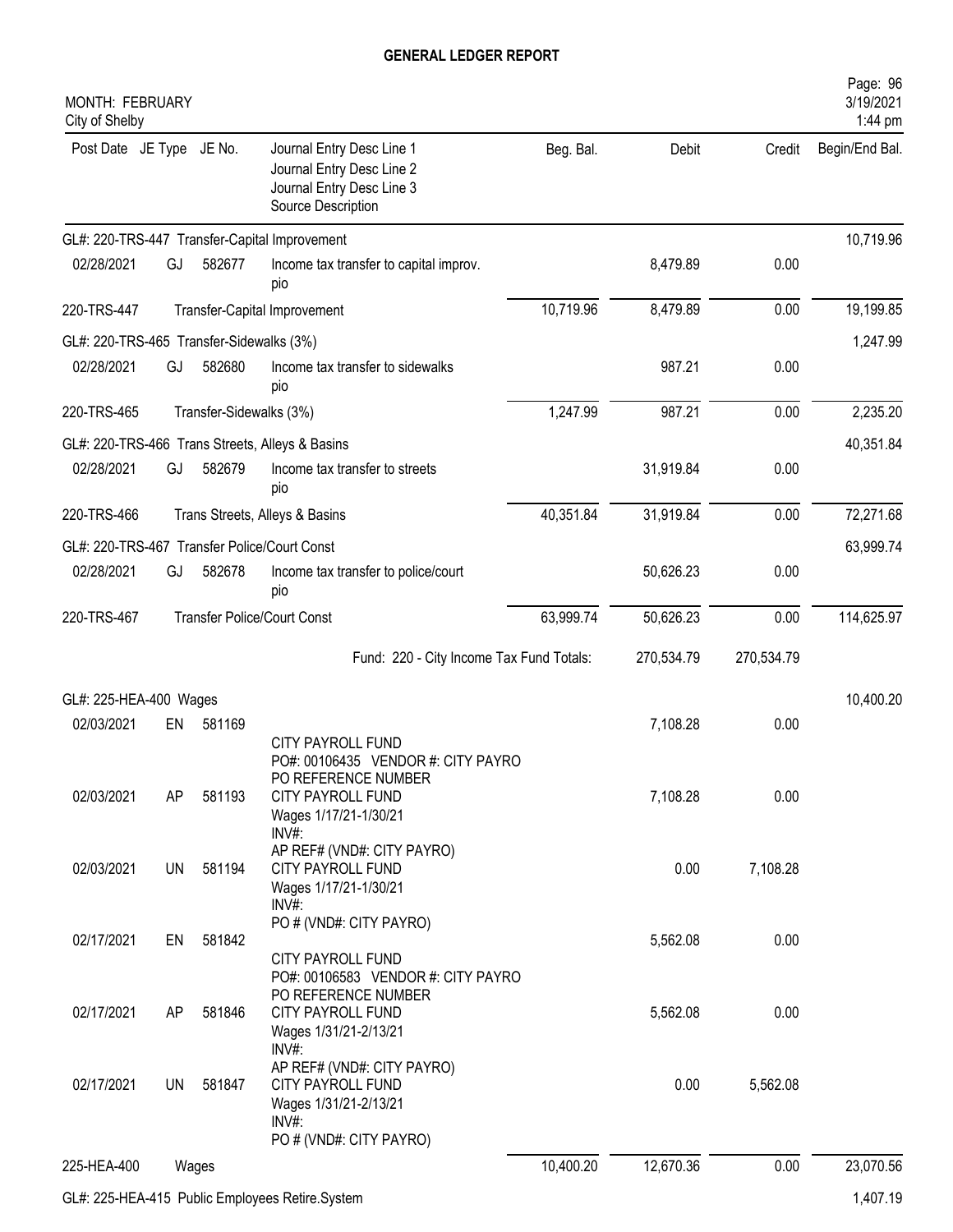| MONTH: FEBRUARY<br>City of Shelby |             |        |                                                                                                                                    |           |          |          | Page: 97<br>3/19/2021<br>1:44 pm |
|-----------------------------------|-------------|--------|------------------------------------------------------------------------------------------------------------------------------------|-----------|----------|----------|----------------------------------|
| Post Date JE Type JE No.          |             |        | Journal Entry Desc Line 1<br>Journal Entry Desc Line 2<br>Journal Entry Desc Line 3<br>Source Description                          | Beg. Bal. | Debit    | Credit   | Begin/End Bal.                   |
|                                   |             |        | GL#: 225-HEA-415 Public Employees Retire.System                                                                                    |           |          |          | 1,407.19                         |
| 02/16/2021                        | EN          | 581826 | OH PUBLIC EMPLOYEES RETIREMENT<br>PO#: 00106567 VENDOR #: OPERS<br>PO REFERENCE NUMBER                                             |           | 2,168.22 | 0.00     |                                  |
| 02/17/2021                        | AP          | 581862 | OH PUBLIC EMPLOYEES RETIREMENT<br>Employer portion 12/20/20-<br>INV#:                                                              |           | 2,168.22 | 0.00     |                                  |
| 02/17/2021                        | <b>UN</b>   | 581863 | AP REF# (VND#: OPERS<br>OH PUBLIC EMPLOYEES RETIREMENT<br>Employer portion 12/20/20-<br>$INV#$ :<br>PO # (VND#: OPERS<br>$\lambda$ |           | 0.00     | 2,168.22 |                                  |
| 225-HEA-415                       |             |        | Public Employees Retire.System                                                                                                     | 1,407.19  | 2,168.22 | 0.00     | 3,575.41                         |
| GL#: 225-HEA-417 FICA             |             |        |                                                                                                                                    |           |          |          | 150.79                           |
| 02/03/2021                        | EN          | 581170 | PAYROLL FUND<br>PO#: 00106436 VENDOR #: PAYROLL FU                                                                                 |           | 103.08   | 0.00     |                                  |
| 02/03/2021                        | AP          | 581195 | PO REFERENCE NUMBER<br>PAYROLL FUND<br>FICA 1/17/21-1/30/21<br>INV#:                                                               |           | 103.08   | 0.00     |                                  |
| 02/03/2021                        | <b>UN</b>   | 581196 | AP REF# (VND#: PAYROLL FU)<br>PAYROLL FUND<br>FICA 1/17/21-1/30/21<br>$INV#$ :                                                     |           | 0.00     | 103.08   |                                  |
| 02/17/2021                        | EN          | 581843 | PO # (VND#: PAYROLL FU)<br>PAYROLL FUND<br>PO#: 00106584 VENDOR #: PAYROLL FU                                                      |           | 80.65    | 0.00     |                                  |
| 02/17/2021                        | AP          | 581844 | PO REFERENCE NUMBER<br>PAYROLL FUND<br>FICA 1/31/21-2/13/21<br>INV#:                                                               |           | 80.65    | 0.00     |                                  |
| 02/17/2021                        | <b>UN</b>   | 581845 | AP REF# (VND#: PAYROLL FU)<br>PAYROLL FUND<br>FICA 1/31/21-2/13/21<br>$INV#$ :<br>PO # (VND#: PAYROLL FU)                          |           | 0.00     | 80.65    |                                  |
| 225-HEA-417                       | <b>FICA</b> |        |                                                                                                                                    | 150.79    | 183.73   | 0.00     | 334.52                           |
| GL#: 225-HEA-418 Hospitalization  |             |        |                                                                                                                                    |           |          |          | 3,458.74                         |
| 02/03/2021                        | AP          | 581191 | JEFFERSON HEALTH PLAN<br>Acct 19-OME095 Feb 2021<br>INV#:                                                                          |           | 3,458.74 | 0.00     |                                  |
| 02/03/2021                        | UN          | 581192 | AP REF# (VND#: JEFFERSON)<br>JEFFERSON HEALTH PLAN<br>Acct 19-OME095 Feb 2021<br>$INV#$ :                                          |           | 0.00     | 3,458.74 |                                  |
| 02/22/2021                        | EN          | 582144 | PO # (VND#: JEFFERSON)                                                                                                             |           | 3,458.74 | 0.00     |                                  |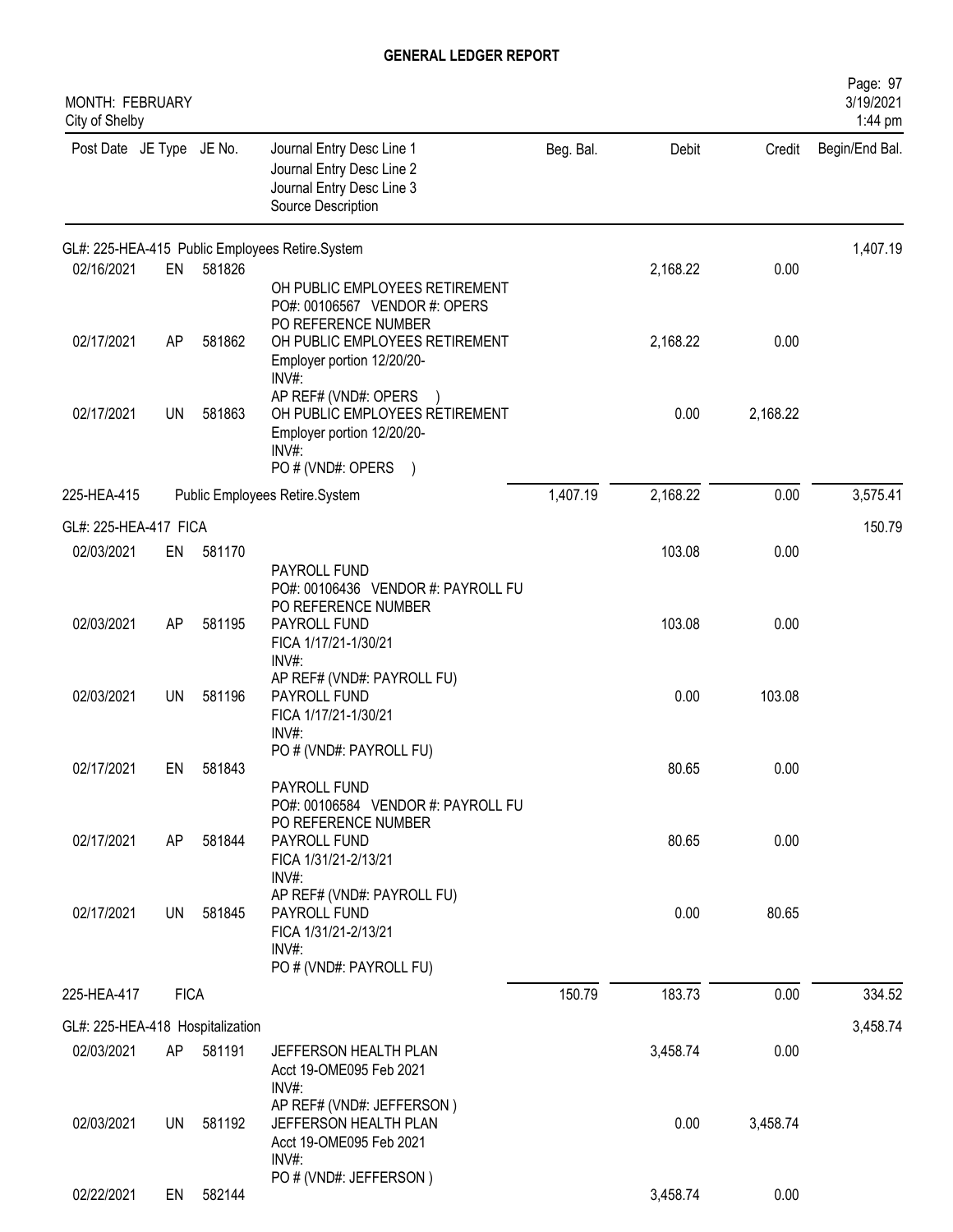| MONTH: FEBRUARY<br>City of Shelby     |           |                             |                                                                                                                             |           |          |        | Page: 98<br>3/19/2021<br>1:44 pm |
|---------------------------------------|-----------|-----------------------------|-----------------------------------------------------------------------------------------------------------------------------|-----------|----------|--------|----------------------------------|
| Post Date JE Type JE No.              |           |                             | Journal Entry Desc Line 1<br>Journal Entry Desc Line 2<br>Journal Entry Desc Line 3<br>Source Description                   | Beg. Bal. | Debit    | Credit | Begin/End Bal.                   |
| GL#: 225-HEA-418 Hospitalization      |           |                             | JEFFERSON HEALTH PLAN<br>PO#: 00106618 VENDOR #: JEFFERSON<br>PO REFERENCE NUMBER                                           |           |          |        | 3,458.74                         |
| 225-HEA-418                           |           | Hospitalization             |                                                                                                                             | 3,458.74  | 3,458.74 | 0.00   | 6,917.48                         |
| GL#: 225-HEA-419 Life Insurance       |           |                             |                                                                                                                             |           |          |        | 24.00                            |
| 02/03/2021                            | EN        | 581246                      | AMERICAN UNITED LIFE INS CO<br>PO#: 00106437 VENDOR #: AMERICAN U                                                           |           | 24.00    | 0.00   |                                  |
| 02/03/2021                            | AP        | 581289                      | PO REFERENCE NUMBER<br>AMERICAN UNITED LIFE INS CO<br>policy G 00608125-0002-000<br>$INV#$ :                                |           | 24.00    | 0.00   |                                  |
| 02/03/2021                            | UN        | 581290                      | AP REF# (VND#: AMERICAN U)<br>AMERICAN UNITED LIFE INS CO<br>policy G 00608125-0002-000<br>INV#:<br>PO # (VND#: AMERICAN U) |           | 0.00     | 24.00  |                                  |
| 225-HEA-419                           |           | Life Insurance              |                                                                                                                             | 24.00     | 24.00    | 0.00   | 48.00                            |
| GL#: 225-HEA-420 Workers Compensation |           |                             |                                                                                                                             |           |          |        | 125.00                           |
| 02/08/2021                            | EN        | 581510                      |                                                                                                                             |           | 125.00   | 0.00   |                                  |
|                                       |           |                             | BUREAU OF WORKERS COMPENSATION<br>PO#: 00106498 VENDOR #: BWC<br>PO REFERENCE NUMBER                                        |           |          |        |                                  |
| 02/12/2021                            | AP        | 581779                      | BUREAU OF WORKERS COMPENSATION<br>Installment payment<br>INV#:<br>1009237672                                                |           | 125.00   | 0.00   |                                  |
| 02/12/2021                            | <b>UN</b> | 581780                      | AP REF# (VND#: BWC<br>BUREAU OF WORKERS COMPENSATION<br>Installment payment<br>$INV#$ :<br>1009237672                       |           | 0.00     | 125.00 |                                  |
| 02/14/2021                            | EN        | 581822                      | PO # (VND#: BWC<br>BUREAU OF WORKERS COMPENSATION<br>PO#: 00106565 VENDOR #: BWC                                            |           | 175.00   | 0.00   |                                  |
| 02/18/2021                            | AP        | 582108                      | PO REFERENCE NUMBER<br>BUREAU OF WORKERS COMPENSATION<br>True-up report 2021                                                |           | 175.00   | 0.00   |                                  |
| 02/18/2021                            | UN        | 582109                      | INV#:<br>AP REF# (VND#: BWC<br>BUREAU OF WORKERS COMPENSATION<br>True-up report 2021<br>INV#:<br>PO # (VND#: BWC            |           | 0.00     | 175.00 |                                  |
| 225-HEA-420                           |           | <b>Workers Compensation</b> |                                                                                                                             | 125.00    | 300.00   | 0.00   | 425.00                           |
| GL#: 225-HEA-428 Telephone            |           |                             |                                                                                                                             |           |          |        | 97.08                            |
| 02/03/2021                            | EN        | 581248                      | <b>CENTURYLINK</b>                                                                                                          |           | 96.86    | 0.00   |                                  |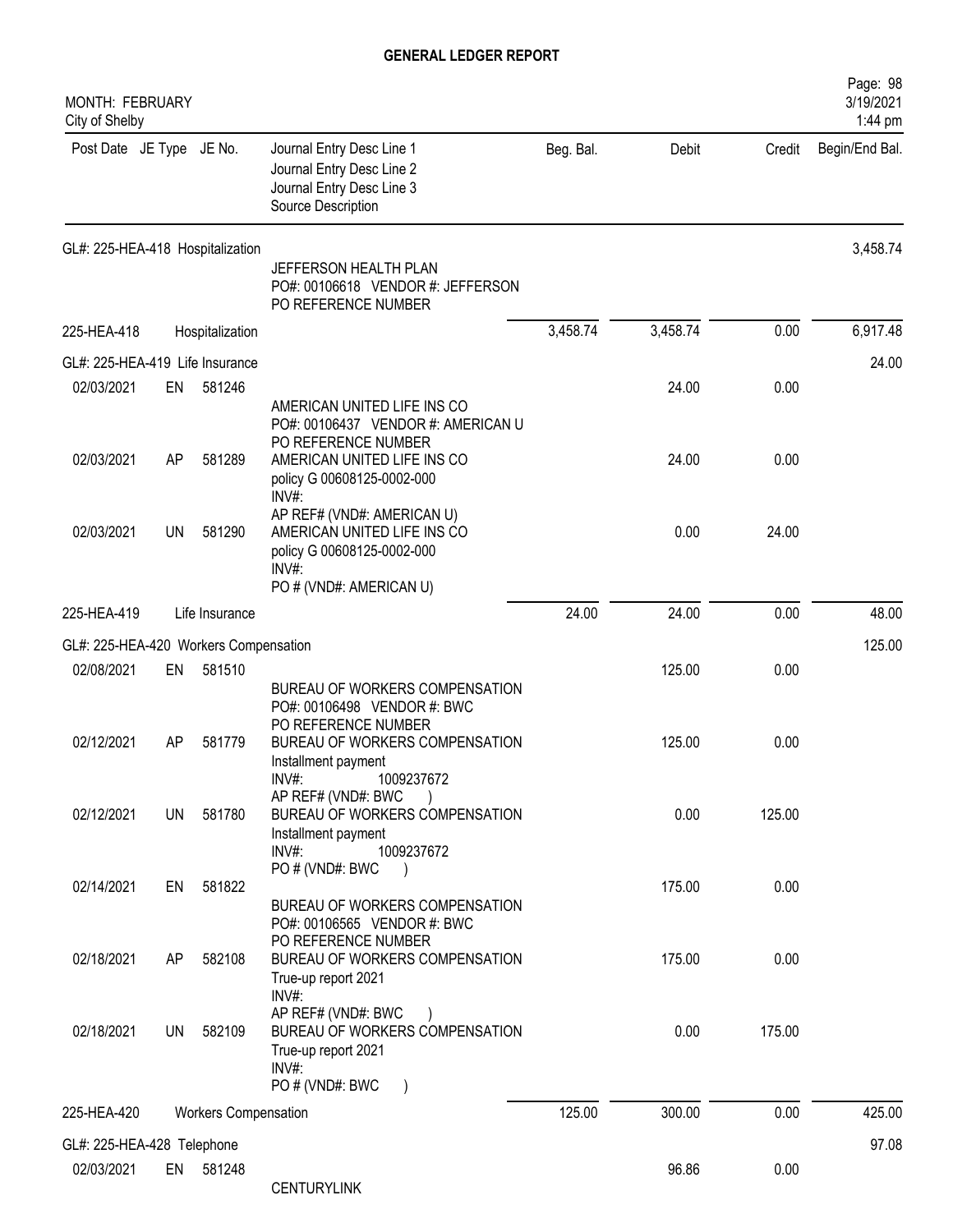| MONTH: FEBRUARY<br>City of Shelby |           |           |                                                                                                                                                 |           |        |        | Page: 99<br>3/19/2021<br>1:44 pm |
|-----------------------------------|-----------|-----------|-------------------------------------------------------------------------------------------------------------------------------------------------|-----------|--------|--------|----------------------------------|
| Post Date JE Type JE No.          |           |           | Journal Entry Desc Line 1<br>Journal Entry Desc Line 2<br>Journal Entry Desc Line 3<br>Source Description                                       | Beg. Bal. | Debit  | Credit | Begin/End Bal.                   |
| GL#: 225-HEA-428 Telephone        |           |           |                                                                                                                                                 |           |        |        | 97.08                            |
| 02/03/2021                        | AP        | 581285    | PO#: 00106439 VENDOR #: CENTURY<br>PO REFERENCE NUMBER<br><b>CENTURYLINK</b><br>Acct 302298892<br>INV#:                                         |           | 96.86  | 0.00   |                                  |
| 02/03/2021                        | UN        | 581286    | AP REF# (VND#: CENTURY )<br><b>CENTURYLINK</b><br>Acct 302298892<br>INV#:                                                                       |           | 0.00   | 96.86  |                                  |
| 02/18/2021                        | AP        | 582038    | PO # (VND#: CENTURY )<br>CHARTER COMM HOLDINGS LLC<br>acct 01075-321600202-1001<br>INV#:<br>321600202011621d                                    |           | 19.99  | 0.00   |                                  |
| 02/18/2021                        | <b>UN</b> | 582039    | AP REF# (VND#: CHART COMM)<br>CHARTER COMM HOLDINGS LLC<br>acct 01075-321600202-1001<br>$INV#$ :<br>321600202011621d<br>PO # (VND#: CHART COMM) |           | 0.00   | 19.99  |                                  |
| 225-HEA-428                       |           | Telephone |                                                                                                                                                 | 97.08     | 116.85 | 0.00   | 213.93                           |
| GL#: 225-HEA-471                  |           |           | Education, Mtgs. & Related Exp.                                                                                                                 |           |        |        | 1,031.00                         |
| 225-HEA-471                       |           |           | Education, Mtgs. & Related Exp.                                                                                                                 | 1,031.00  | 0.00   | 0.00   | 1,031.00                         |
| GL#: 225-HEA-472 Supplies         |           |           |                                                                                                                                                 |           |        |        | 256.47                           |
| 02/03/2021                        | EN        | 581257    | AMAZON INC<br>PO#: 00106448 VENDOR #: AMAZON INC                                                                                                |           | 235.00 | 0.00   |                                  |
| 02/16/2021                        | EN        | 581832    | PO REFERENCE NUMBER<br>AMAZON INC<br>PO#: 00106573 VENDOR #: AMAZON INC<br>PO REFERENCE NUMBER                                                  |           | 274.91 | 0.00   |                                  |
| 02/22/2021                        | EN        | 582146    | HIATT/STACEY M.//<br>PO#: 00106620 VENDOR #: HIATT/STAC<br>PO REFERENCE NUMBER                                                                  |           | 3.73   | 0.00   |                                  |
| 02/22/2021                        | EN        | 582147    | AMAZON INC<br>PO#: 00106621 VENDOR #: AMAZON INC                                                                                                |           | 543.42 | 0.00   |                                  |
| 02/22/2021                        | AP        | 582175    | PO REFERENCE NUMBER<br>AMAZON INC<br>Refrigerator thermometer<br>$INV#$ :<br>463385897384                                                       |           | 91.17  | 0.00   |                                  |
| 02/22/2021                        | UN        | 582176    | AP REF# (VND#: AMAZON INC)<br>AMAZON INC<br>Refrigerator thermometer                                                                            |           | 0.00   | 91.17  |                                  |
| 02/22/2021                        | AP        | 582177    | $INV#$ :<br>463385897384<br>PO # (VND#: AMAZON INC)<br>AMAZON INC<br>Dynarex inhalants, gloves,<br>INV#:                                        |           | 181.14 | 0.00   |                                  |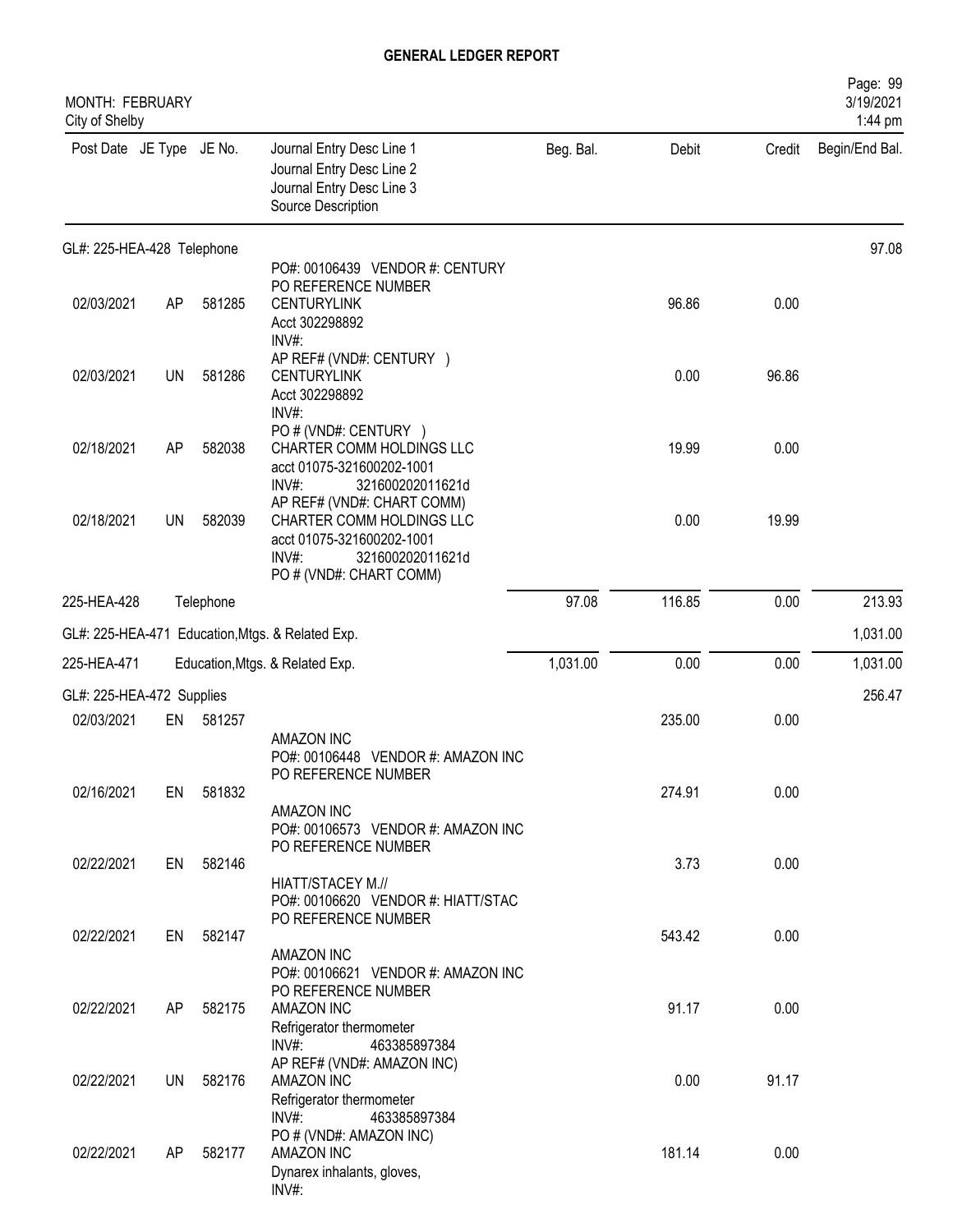| MONTH: FEBRUARY<br>City of Shelby |           |          |                                                                                                           |           |        |        | Page: 100<br>3/19/2021<br>1:44 pm |
|-----------------------------------|-----------|----------|-----------------------------------------------------------------------------------------------------------|-----------|--------|--------|-----------------------------------|
| Post Date JE Type JE No.          |           |          | Journal Entry Desc Line 1<br>Journal Entry Desc Line 2<br>Journal Entry Desc Line 3<br>Source Description | Beg. Bal. | Debit  | Credit | Begin/End Bal.                    |
| GL#: 225-HEA-472 Supplies         |           |          |                                                                                                           |           |        |        | 256.47                            |
| 02/22/2021                        | <b>UN</b> | 582178   | AP REF# (VND#: AMAZON INC)<br>AMAZON INC<br>Dynarex inhalants, gloves,                                    |           | 0.00   | 181.14 |                                   |
| 02/22/2021                        | AP        | 582179   | INV#:<br>PO # (VND#: AMAZON INC)<br>AMAZON INC                                                            |           | 235.00 | 0.00   |                                   |
|                                   |           | 582180   | Syringes, sanitizing wipes,<br>INV#:<br>AP REF# (VND#: AMAZON INC)<br>AMAZON INC                          |           | 0.00   | 235.00 |                                   |
| 02/22/2021                        | <b>UN</b> |          | Syringes, sanitizing wipes,<br>INV#:                                                                      |           |        |        |                                   |
| 02/22/2021                        | AP        | 582181   | PO # (VND#: AMAZON INC)<br>AMAZON INC<br>blood pressure monitor,                                          |           | 85.54  | 0.00   |                                   |
| 02/22/2021                        | UN        | 582182   | INV#:<br>687479664444<br>AP REF# (VND#: AMAZON INC)<br>AMAZON INC                                         |           | 0.00   | 85.54  |                                   |
| 02/22/2021                        | <b>AP</b> | 582195   | blood pressure monitor,<br>INV#:<br>687479664444<br>PO # (VND#: AMAZON INC)<br>HIATT/STACEY M.//          |           | 3.73   | 0.00   |                                   |
|                                   |           |          | Reimbursment for postage &<br>INV#:                                                                       |           |        |        |                                   |
| 02/22/2021                        | UN        | 582196   | AP REF# (VND#: HIATT/STAC)<br>HIATT/STACEY M.//<br>Reimbursment for postage &<br>INV#:                    |           | 0.00   | 3.73   |                                   |
| 02/25/2021                        | EN        | 582414   | PO # (VND#: HIATT/STAC)<br>SCHAG/STEVE//                                                                  |           | 99.55  | 0.00   |                                   |
| 02/25/2021                        | AP        | 582478   | PO#: 00106651 VENDOR #: SCHAG/STEV<br>PO REFERENCE NUMBER<br>SCHAG/STEVE//                                |           | 99.55  | 0.00   |                                   |
| 02/25/2021                        | <b>UN</b> | 582479   | Reimbursement for vaccination<br>$INV#$ :<br>AP REF# (VND#: SCHAG/STEV)<br>SCHAG/STEVE//                  |           | 0.00   | 99.55  |                                   |
|                                   |           |          | Reimbursement for vaccination<br>$INV#$ :<br>PO # (VND#: SCHAG/STEV)                                      |           |        |        |                                   |
| 225-HEA-472                       |           | Supplies |                                                                                                           | 256.47    | 696.13 | 0.00   | 952.60                            |
| GL#: 225-HEA-473 Office Supplies  |           |          |                                                                                                           |           |        |        | 0.00                              |
| 02/08/2021                        | EN        | 581530   | QUILL CORPORATION<br>PO#: 00106518 VENDOR #: QUILL CORP                                                   |           | 278.52 | 0.00   |                                   |
| 02/08/2021                        | EN        | 581533   | PO REFERENCE NUMBER<br>7LSI LLC<br>PO#: 00106521 VENDOR #: 7LSI LLC<br>PO REFERENCE NUMBER                |           | 327.49 | 0.00   |                                   |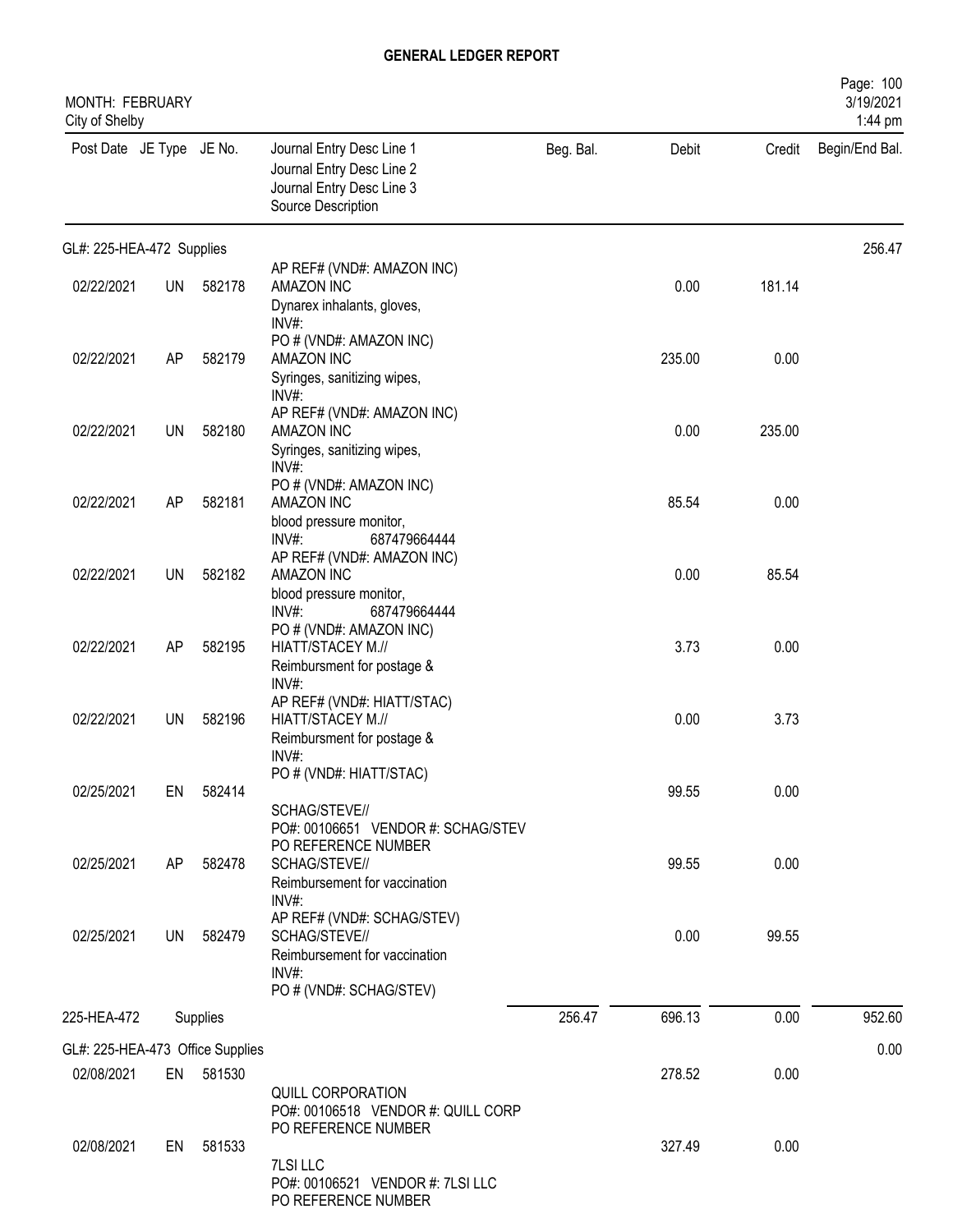| <b>MONTH: FEBRUARY</b><br>City of Shelby          |           |                       |                                                                                                                        |           |        |        | Page: 101<br>3/19/2021<br>1:44 pm |
|---------------------------------------------------|-----------|-----------------------|------------------------------------------------------------------------------------------------------------------------|-----------|--------|--------|-----------------------------------|
| Post Date JE Type JE No.                          |           |                       | Journal Entry Desc Line 1<br>Journal Entry Desc Line 2<br>Journal Entry Desc Line 3<br>Source Description              | Beg. Bal. | Debit  | Credit | Begin/End Bal.                    |
| GL#: 225-HEA-473 Office Supplies                  |           |                       |                                                                                                                        |           |        |        | 0.00                              |
| 02/08/2021                                        | AP        | 581551                | 7LSI LLC<br>Conference camera<br>INV#:<br>2021-3016                                                                    |           | 327.49 | 0.00   |                                   |
| 02/08/2021                                        | <b>UN</b> | 581552                | AP REF# (VND#: 7LSI LLC)<br>7LSI LLC<br>Conference camera<br>$INV#$ :<br>2021-3016                                     |           | 0.00   | 327.49 |                                   |
| 02/17/2021                                        | AP        | 581884                | PO # (VND#: 7LSI LLC)<br>QUILL CORPORATION<br>Various supplies<br>$INV#$ :<br>14299219                                 |           | 278.52 | 0.00   |                                   |
| 02/17/2021                                        | UN        | 581885                | AP REF# (VND#: QUILL CORP)<br>QUILL CORPORATION<br>Various supplies<br>$INV#$ :<br>14299219<br>PO # (VND#: QUILL CORP) |           | 0.00   | 278.52 |                                   |
| 225-HEA-473                                       |           | Office Supplies       |                                                                                                                        | 0.00      | 606.01 | 0.00   | 606.01                            |
| GL#: 225-HEA-484 Fuel, Autos-Equipment            |           |                       |                                                                                                                        |           |        |        | 50.00                             |
| 02/11/2021                                        | EN        | 581630                | COLE DISTRIBUTING INC.<br>PO#: 00106534 VENDOR #: COLE DISTR                                                           |           | 20.00  | 0.00   |                                   |
| 02/11/2021                                        | AP        | 581663                | PO REFERENCE NUMBER<br>COLE DISTRIBUTING INC.<br>Fuel cost January 2021<br>INV#:                                       |           | 20.00  | 0.00   |                                   |
| 02/11/2021                                        | UN        | 581664                | AP REF# (VND#: COLE DISTR)<br>COLE DISTRIBUTING INC.<br>Fuel cost January 2021<br>INV#:<br>PO # (VND#: COLE DISTR)     |           | 0.00   | 20.00  |                                   |
| 225-HEA-484                                       |           | Fuel, Autos-Equipment |                                                                                                                        | 50.00     | 20.00  | 0.00   | 70.00                             |
|                                                   |           |                       |                                                                                                                        |           |        |        | 0.00                              |
| GL#: 225-HEA-485 Maintenance, Autos<br>02/08/2021 | EN        | 581523                |                                                                                                                        |           | 25.00  | 0.00   |                                   |
|                                                   |           |                       | ADVANCE AUTO PARTS<br>PO#: 00106511 VENDOR #: ADVANCE AU<br>PO REFERENCE NUMBER                                        |           |        |        |                                   |
| 02/08/2021                                        | EN        | 581524                | SHELBY PARTS CO.<br>PO#: 00106512 VENDOR #: SHELBY PAR                                                                 |           | 25.00  | 0.00   |                                   |
| 02/17/2021                                        | UN        | 581995                | PO REFERENCE NUMBER<br>SHELBY PARTS CO.<br>Service Dept Jan 2021<br>INV#:                                              |           | 0.00   | 25.00  |                                   |
| 02/17/2021                                        | AP        | 582024                | PO # (VND#: SHELBY PAR)<br>ADVANCE AUTO PARTS<br>Service dept Jan 2021<br>INV#:                                        |           | 25.72  | 0.00   |                                   |
| 02/17/2021                                        | UN        | 582025                | AP REF# (VND#: ADVANCE AU)<br>ADVANCE AUTO PARTS                                                                       |           | 0.00   | 25.00  |                                   |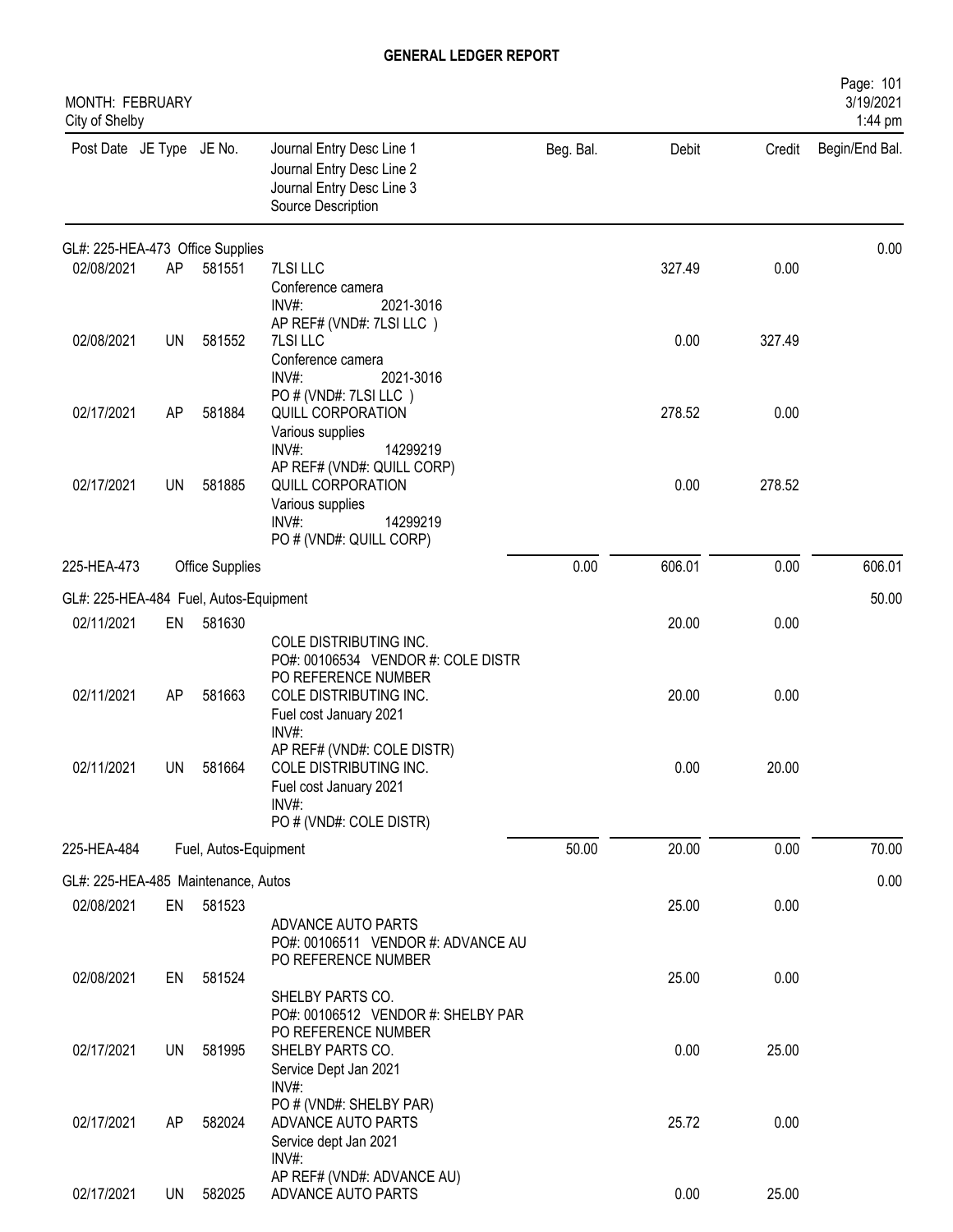| MONTH: FEBRUARY<br>City of Shelby         |           |                       |                                                                                                                                           |           |       |        | Page: 102<br>3/19/2021<br>1:44 pm |
|-------------------------------------------|-----------|-----------------------|-------------------------------------------------------------------------------------------------------------------------------------------|-----------|-------|--------|-----------------------------------|
| Post Date JE Type JE No.                  |           |                       | Journal Entry Desc Line 1<br>Journal Entry Desc Line 2<br>Journal Entry Desc Line 3<br>Source Description                                 | Beg. Bal. | Debit | Credit | Begin/End Bal.                    |
| GL#: 225-HEA-485 Maintenance, Autos       |           |                       | Service dept Jan 2021                                                                                                                     |           |       |        | 0.00                              |
|                                           |           |                       | $INV#$ :<br>PO # (VND#: ADVANCE AU)                                                                                                       |           |       |        |                                   |
| 225-HEA-485                               |           | Maintenance, Autos    |                                                                                                                                           | 0.00      | 25.72 | 0.00   | 25.72                             |
| GL#: 225-HEA-486 Maintenance Equipment    |           |                       |                                                                                                                                           |           |       |        | 66.00                             |
| 02/11/2021                                | EN        | 581632                |                                                                                                                                           |           | 66.00 | 0.00   |                                   |
|                                           |           |                       | MT BUSINESS TECHNOLOGIES, INC.<br>PO#: 00106536 VENDOR #: MT BUS TEC<br>PO REFERENCE NUMBER                                               |           |       |        |                                   |
| 02/11/2021                                | AP        | 581685                | MT BUSINESS TECHNOLOGIES, INC.<br>Contract M-6079528-01<br>$INV#$ :<br>IN4114709                                                          |           | 66.00 | 0.00   |                                   |
| 02/11/2021                                | <b>UN</b> | 581686                | AP REF# (VND#: MT BUS TEC)<br>MT BUSINESS TECHNOLOGIES, INC.<br>Contract M-6079528-01<br>$INV#$ :<br>IN4114709                            |           | 0.00  | 66.00  |                                   |
| 02/11/2021                                | AP        | 581687                | PO # (VND#: MT BUS TEC)<br>MT BUSINESS TECHNOLOGIES, INC.<br>Contract M-6079528-01<br>$INV#$ :<br>IN4114709b                              |           | 10.64 | 0.00   |                                   |
| 02/11/2021                                | <b>UN</b> | 581688                | AP REF# (VND#: MT BUS TEC)<br>MT BUSINESS TECHNOLOGIES, INC.<br>Contract M-6079528-01<br>IN4114709b<br>INV#                               |           | 0.00  | 10.64  |                                   |
| 02/11/2021                                | AP        | 581689                | PO # (VND#: MT BUS TEC)<br>MT BUSINESS TECHNOLOGIES, INC.<br>Contract M-6087948-02<br>INV#:<br>IN4115273                                  |           | 17.08 | 0.00   |                                   |
| 02/11/2021                                | <b>UN</b> | 581690                | AP REF# (VND#: MT BUS TEC)<br>MT BUSINESS TECHNOLOGIES, INC.<br>Contract M-6087948-02<br>INV#:<br>IN4115273                               |           | 0.00  | 17.08  |                                   |
| 02/11/2021                                | AP        | 581691                | PO # (VND#: MT BUS TEC)<br>MT BUSINESS TECHNOLOGIES, INC.<br>Contract M-6086522-01<br>$INV#$ :<br>IN4120764                               |           | 1.86  | 0.00   |                                   |
| 02/11/2021                                | UN        | 581692                | AP REF# (VND#: MT BUS TEC)<br>MT BUSINESS TECHNOLOGIES, INC.<br>Contract M-6086522-01<br>$INV#$ :<br>IN4120764<br>PO # (VND#: MT BUS TEC) |           | 0.00  | 1.86   |                                   |
| 225-HEA-486                               |           | Maintenance Equipment |                                                                                                                                           | 66.00     | 95.58 | 0.00   | 161.58                            |
| GL#: 225-HEA-496 State License Fees       |           |                       |                                                                                                                                           |           |       |        | 28.00                             |
| 225-HEA-496                               |           | State License Fees    |                                                                                                                                           | 28.00     | 0.00  | 0.00   | 28.00                             |
| GL#: 225-HEA-497 BC & DC State Fee        |           |                       |                                                                                                                                           |           |       |        | 3,142.46                          |
| 225-HEA-497                               |           | BC & DC State Fee     |                                                                                                                                           | 3,142.46  | 0.00  | 0.00   | 3,142.46                          |
| GL#: 225-HEA-498 Burial Permits State Fee |           |                       |                                                                                                                                           |           |       |        | 75.00                             |
|                                           |           |                       |                                                                                                                                           |           |       |        |                                   |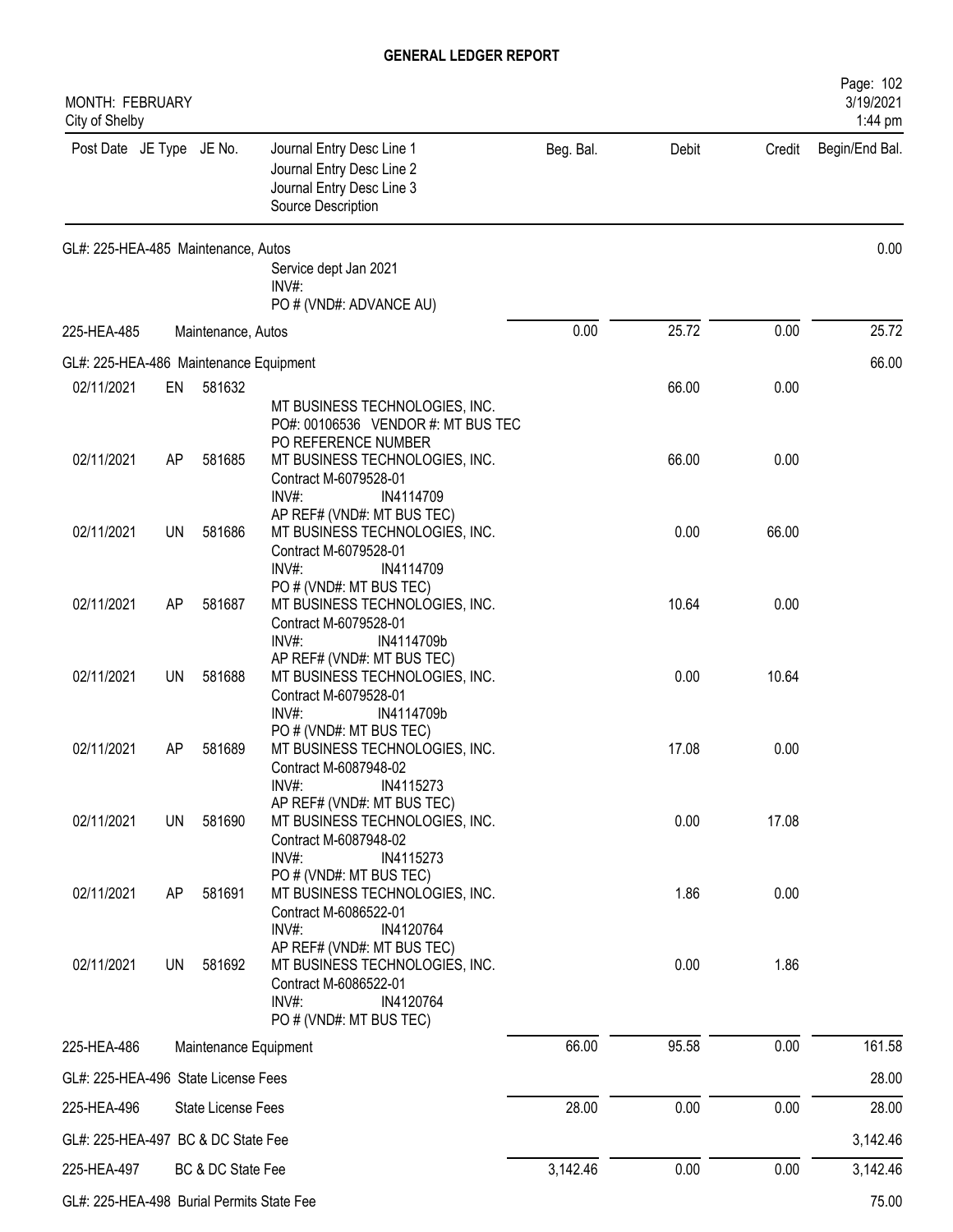| <b>MONTH: FEBRUARY</b><br>City of Shelby  |           |                                 |                                                                                                                              |           |          |        | Page: 103<br>3/19/2021<br>1:44 pm |
|-------------------------------------------|-----------|---------------------------------|------------------------------------------------------------------------------------------------------------------------------|-----------|----------|--------|-----------------------------------|
| Post Date JE Type JE No.                  |           |                                 | Journal Entry Desc Line 1<br>Journal Entry Desc Line 2<br>Journal Entry Desc Line 3<br>Source Description                    | Beg. Bal. | Debit    | Credit | Begin/End Bal.                    |
| GL#: 225-HEA-498 Burial Permits State Fee |           |                                 |                                                                                                                              |           |          |        | 75.00                             |
| 02/03/2021                                | AP        | 581187                          | OHIO DIVISION OF REAL ESTATE<br>42 burial permits Jan 2021<br>INV#                                                           |           | 105.00   | 0.00   |                                   |
| 02/03/2021                                | <b>UN</b> | 581188                          | AP REF# (VND#: OHIO DIVIS)<br>OHIO DIVISION OF REAL ESTATE<br>42 burial permits Jan 2021<br>INV#:<br>PO # (VND#: OHIO DIVIS) |           | 0.00     | 105.00 |                                   |
| 225-HEA-498                               |           | <b>Burial Permits State Fee</b> |                                                                                                                              | 75.00     | 105.00   | 0.00   | 180.00                            |
| GL#: 225-HEA-501 Computer support         |           |                                 |                                                                                                                              |           |          |        | 0.00                              |
| 02/03/2021                                | AP        | 581183                          | KING OFFICE SERVICE, INC.<br>Proactive laptop<br>$INV#$ :<br>MSP44372                                                        |           | 318.00   | 0.00   |                                   |
| 02/03/2021                                | UN        | 581184                          | AP REF# (VND#: KING OFFIC)<br>KING OFFICE SERVICE, INC.<br>Proactive laptop<br>$INV#$ :<br>MSP44372                          |           | 0.00     | 318.00 |                                   |
| 02/18/2021                                | EN        | 581976                          | PO # (VND#: KING OFFIC)<br>FRONTIER PRECISION INC<br>PO#: 00106597 VENDOR #: FRONTIER P                                      |           | 700.00   | 0.00   |                                   |
| 02/25/2021                                | AP        | 582470                          | PO REFERENCE NUMBER<br>FRONTIER PRECISION INC<br>Mobile field device<br>INV#:<br>47873                                       |           | 700.00   | 0.00   |                                   |
| 02/25/2021                                | UN        | 582471                          | AP REF# (VND#: FRONTIER P)<br>FRONTIER PRECISION INC<br>Mobile field device<br>INV#:<br>47873<br>PO # (VND#: FRONTIER P)     |           | 0.00     | 700.00 |                                   |
| 225-HEA-501                               |           | Computer support                |                                                                                                                              | 0.00      | 1,018.00 | 0.00   | 1,018.00                          |
| GL#: 225-HEA-528 Postage                  |           |                                 |                                                                                                                              |           |          |        | 0.00                              |
| 02/22/2021                                | EN        | 582146                          | HIATT/STACEY M.//<br>PO#: 00106620 VENDOR #: HIATT/STAC                                                                      |           | 3.70     | 0.00   |                                   |
| 02/22/2021                                | AP        | 582195                          | PO REFERENCE NUMBER<br>HIATT/STACEY M.//<br>Reimbursment for postage &<br>INV#:                                              |           | 3.70     | 0.00   |                                   |
| 02/22/2021                                | <b>UN</b> | 582196                          | AP REF# (VND#: HIATT/STAC)<br>HIATT/STACEY M.//<br>Reimbursment for postage &<br>INV#:                                       |           | 0.00     | 3.70   |                                   |
| 02/26/2021                                | AP        | 582608                          | PO # (VND#: HIATT/STAC)<br><b>QUADIENT FINANCE USA INC</b><br>Postage purchased 1/20/21                                      |           | 10.00    | 0.00   |                                   |
| 02/26/2021                                | UN        | 582609                          | INV#:<br>AP REF# (VND#: QUADIENT F)<br>QUADIENT FINANCE USA INC                                                              |           | 0.00     | 10.00  |                                   |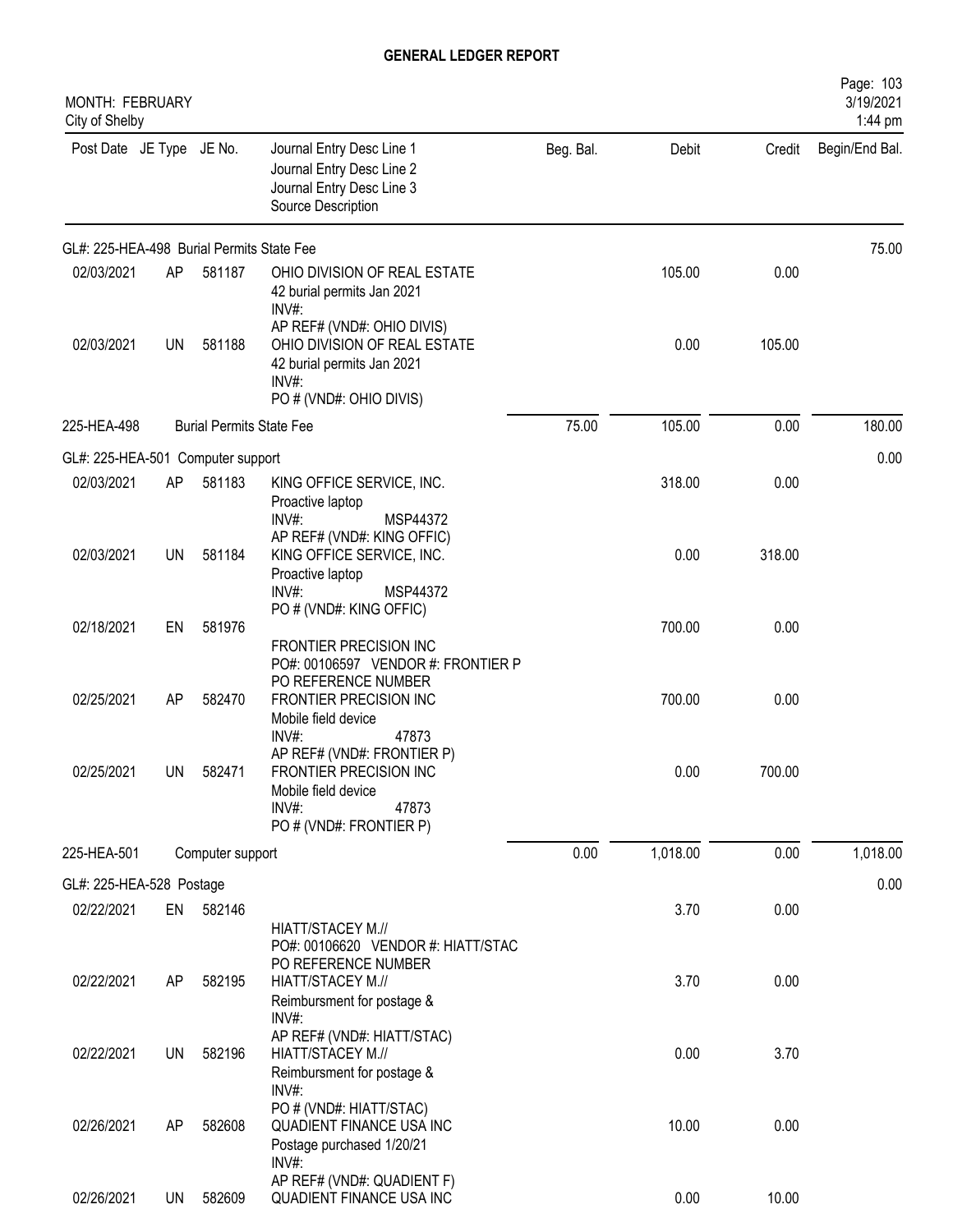| MONTH: FEBRUARY<br>City of Shelby |           |         |                                                                                                                          |           |          |          | Page: 104<br>3/19/2021<br>1:44 pm |
|-----------------------------------|-----------|---------|--------------------------------------------------------------------------------------------------------------------------|-----------|----------|----------|-----------------------------------|
| Post Date JE Type JE No.          |           |         | Journal Entry Desc Line 1<br>Journal Entry Desc Line 2<br>Journal Entry Desc Line 3<br>Source Description                | Beg. Bal. | Debit    | Credit   | Begin/End Bal.                    |
| GL#: 225-HEA-528 Postage          |           |         |                                                                                                                          |           |          |          | 0.00                              |
|                                   |           |         | Postage purchased 1/20/21<br>$INV#$ :                                                                                    |           |          |          |                                   |
|                                   |           |         | PO # (VND#: QUADIENT F)                                                                                                  |           |          |          |                                   |
| 225-HEA-528                       |           | Postage |                                                                                                                          | 0.00      | 13.70    | 0.00     | 13.70                             |
| GL#: 225-HEA-531 Miscellaneous    |           |         |                                                                                                                          |           |          |          | 5,501.63                          |
| 02/03/2021                        | AP        | 581171  | RESOURCE SOLUTIONS ASSOC LLC<br><b>Public Health Accreditation</b><br>$INV#$ :<br>1021                                   |           | 1,200.00 | 0.00     |                                   |
| 02/03/2021                        | UN        | 581172  | AP REF# (VND#: RESOURCE S)<br>RESOURCE SOLUTIONS ASSOC LLC<br><b>Public Health Accreditation</b><br>$INV#$ :<br>1021     |           | 0.00     | 1,200.00 |                                   |
| 02/03/2021                        | EN        | 581247  | PO # (VND#: RESOURCE S)                                                                                                  |           | 1.71     | 0.00     |                                   |
|                                   |           |         | AUTOMATIC DATA PROCESSING<br>PO#: 00106438 VENDOR #: ADP<br>PO REFERENCE NUMBER                                          |           |          |          |                                   |
| 02/03/2021                        | AP        | 581287  | AUTOMATIC DATA PROCESSING<br>4th quarter 2020 reports<br>INV#:<br>573564929                                              |           | 1.71     | 0.00     |                                   |
| 02/03/2021                        | <b>UN</b> | 581288  | AP REF# (VND#: ADP<br>AUTOMATIC DATA PROCESSING<br>4th quarter 2020 reports<br>$INV#$ :<br>573564929                     |           | 0.00     | 1.71     |                                   |
| 02/08/2021                        | AP        | 581559  | PO#(VND#: ADP<br>ADVANTAGE STAFFING LTD<br>Vaccine scheduler wages<br>$INV#$ :<br>42638                                  |           | 472.50   | 0.00     |                                   |
| 02/08/2021                        | <b>UN</b> | 581560  | AP REF# (VND#: ADVANTAGE)<br>ADVANTAGE STAFFING LTD<br>Vaccine scheduler wages<br>INV#:<br>42638                         |           | 0.00     | 472.50   |                                   |
|                                   |           |         | PO # (VND#: ADVANTAGE)                                                                                                   |           |          |          |                                   |
| 02/11/2021                        | EN        | 581627  | AUTOMATIC DATA PROCESSING<br>PO#: 00106531 VENDOR #: ADP<br>PO REFERENCE NUMBER                                          |           | 9.13     | 0.00     |                                   |
| 02/11/2021                        | EN        | 581629  | SHELBY MUTUAL INSURANCE AGCY.<br>PO#: 00106533 VENDOR #: SHELBY MUT                                                      |           | 75.00    | 0.00     |                                   |
| 02/11/2021                        | EN        | 581633  | PO REFERENCE NUMBER<br>ADVANTAGE STAFFING LTD                                                                            |           | 2,000.00 | 0.00     |                                   |
| 02/11/2021                        | AP        | 581697  | PO#: 00106537 VENDOR #: ADVANTAGE<br>PO REFERENCE NUMBER<br>SHELBY MUTUAL INSURANCE AGCY.<br>Crime Bond policy 12/30/20- |           | 75.00    | 0.00     |                                   |
| 02/11/2021                        | UN.       | 581698  | INV#:<br>AP REF# (VND#: SHELBY MUT)<br>SHELBY MUTUAL INSURANCE AGCY.<br>Crime Bond policy 12/30/20-                      |           | 0.00     | 75.00    |                                   |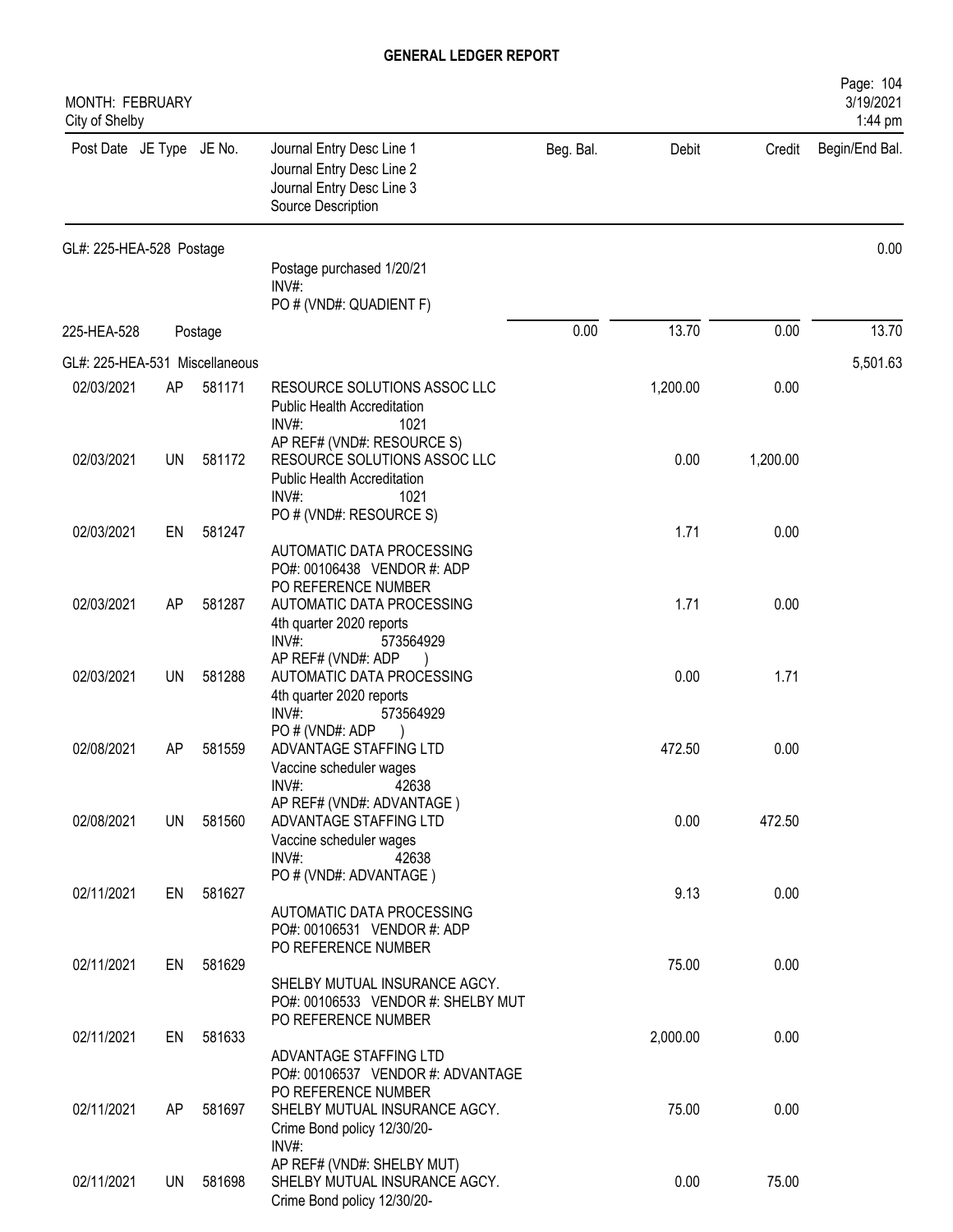| MONTH: FEBRUARY<br>City of Shelby |           |        |                                                                                                                                                                        |           |        |        | Page: 105<br>3/19/2021<br>1:44 pm |
|-----------------------------------|-----------|--------|------------------------------------------------------------------------------------------------------------------------------------------------------------------------|-----------|--------|--------|-----------------------------------|
| Post Date JE Type JE No.          |           |        | Journal Entry Desc Line 1<br>Journal Entry Desc Line 2<br>Journal Entry Desc Line 3<br>Source Description                                                              | Beg. Bal. | Debit  | Credit | Begin/End Bal.                    |
| GL#: 225-HEA-531 Miscellaneous    |           |        |                                                                                                                                                                        |           |        |        | 5,501.63                          |
| 02/11/2021                        | AP        | 581701 | $INV#$ :<br>PO # (VND#: SHELBY MUT)<br>AUTOMATIC DATA PROCESSING<br>Processing charges 1/30/21<br>INV#<br>573935132                                                    |           | 9.13   | 0.00   |                                   |
| 02/11/2021                        | UN        | 581702 | AP REF# (VND#: ADP<br>AUTOMATIC DATA PROCESSING<br>Processing charges 1/30/21<br>$INV#$ :<br>573935132                                                                 |           | 0.00   | 9.13   |                                   |
| 02/12/2021                        | AP        | 581808 | PO # (VND#: ADP<br>ADVANTAGE STAFFING LTD<br>Vaccine scheduler wages<br>INV#:<br>42661                                                                                 |           | 672.00 | 0.00   |                                   |
| 02/12/2021                        | UN        | 581809 | AP REF# (VND#: ADVANTAGE)<br>ADVANTAGE STAFFING LTD<br>Vaccine scheduler wages<br>$INV#$ :<br>42661                                                                    |           | 0.00   | 672.00 |                                   |
| 02/16/2021                        | EN        | 581825 | PO # (VND#: ADVANTAGE)                                                                                                                                                 |           | 10.33  | 0.00   |                                   |
| 02/17/2021                        | AP        | 581864 | AUTOMATIC DATA PROCESSING<br>PO#: 00106566 VENDOR #: ADP<br>PO REFERENCE NUMBER<br>AUTOMATIC DATA PROCESSING<br>Human Capital monthly charges<br>$INV#$ :<br>574414988 |           | 10.33  | 0.00   |                                   |
| 02/17/2021                        | UN        | 581865 | AP REF# (VND#: ADP<br>AUTOMATIC DATA PROCESSING<br>Human Capital monthly charges<br>574414988<br>INV#:                                                                 |           | 0.00   | 10.33  |                                   |
| 02/17/2021                        | AP        | 581866 | PO # (VND#: ADP<br>SHELBY SENIOR CENTER<br>Vaccine clinics, 9 days Jan<br>INV#:<br>001                                                                                 |           | 360.00 | 0.00   |                                   |
| 02/17/2021                        | UN        | 581867 | AP REF# (VND#: SHELBY SEN)<br>SHELBY SENIOR CENTER<br>Vaccine clinics, 9 days Jan<br>$INV#$ :<br>001                                                                   |           | 0.00   | 360.00 |                                   |
| 02/18/2021                        | EN        | 581964 | PO # (VND#: SHELBY SEN)<br>AUTOMATIC DATA PROCESSING<br>PO#: 00106585 VENDOR #: ADP                                                                                    |           | 29.61  | 0.00   |                                   |
| 02/18/2021                        | AP        | 582048 | PO REFERENCE NUMBER<br>AUTOMATIC DATA PROCESSING<br>Year end 2020 processing                                                                                           |           | 29.61  | 0.00   |                                   |
| 02/18/2021                        | <b>UN</b> | 582049 | INV#:<br>574557868<br>AP REF# (VND#: ADP<br>AUTOMATIC DATA PROCESSING<br>Year end 2020 processing                                                                      |           | 0.00   | 29.61  |                                   |
| 02/22/2021                        | EN        | 582145 | $INV#$ :<br>574557868<br>PO # (VND#: ADP<br>AUTOMATIC DATA PROCESSING                                                                                                  |           | 8.51   | 0.00   |                                   |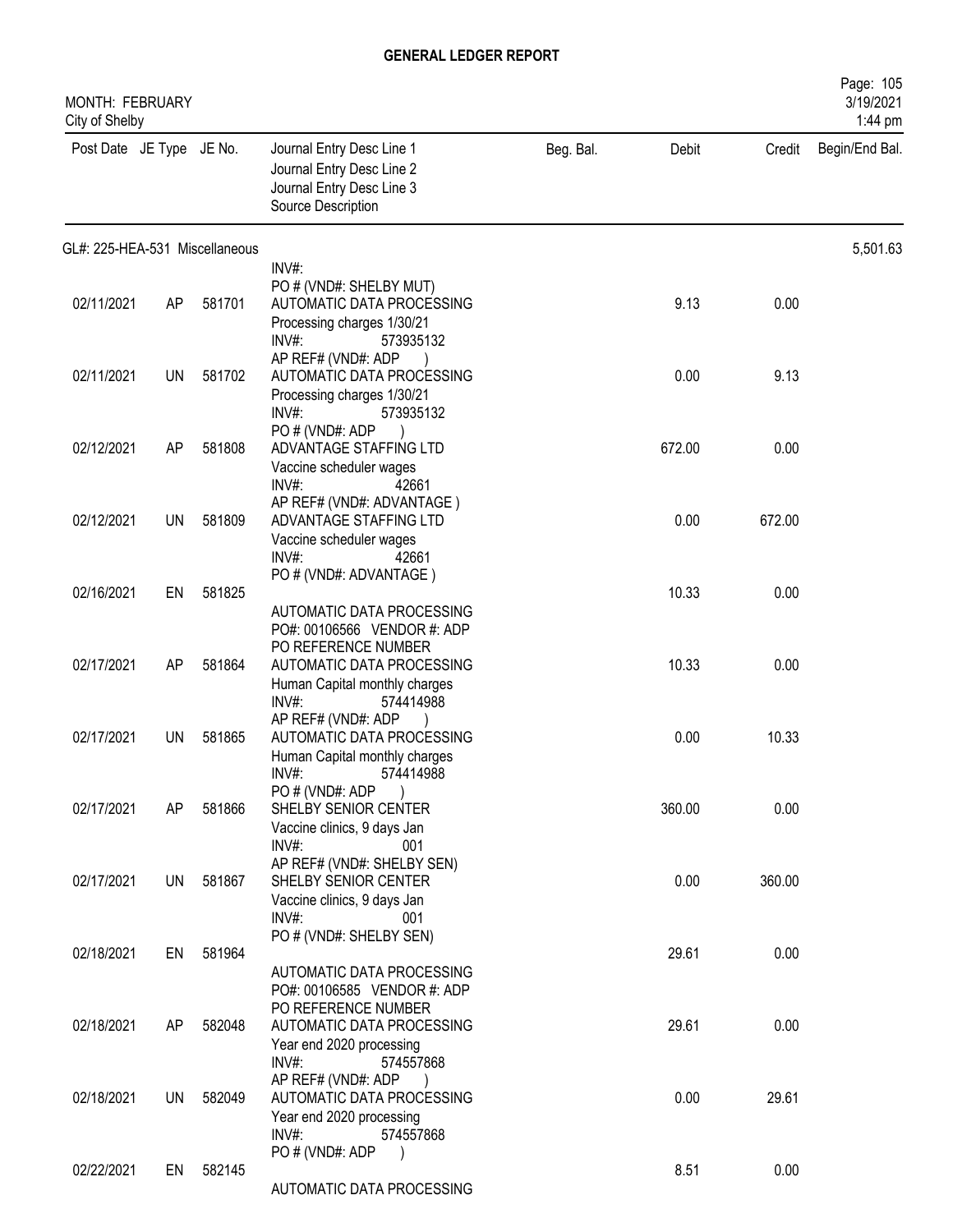| <b>MONTH: FEBRUARY</b><br>City of Shelby |           |                        |                                                                                                                                     |           |          |        | Page: 106<br>3/19/2021<br>1:44 pm |
|------------------------------------------|-----------|------------------------|-------------------------------------------------------------------------------------------------------------------------------------|-----------|----------|--------|-----------------------------------|
| Post Date JE Type JE No.                 |           |                        | Journal Entry Desc Line 1<br>Journal Entry Desc Line 2<br>Journal Entry Desc Line 3<br>Source Description                           | Beg. Bal. | Debit    | Credit | Begin/End Bal.                    |
| GL#: 225-HEA-531 Miscellaneous           |           |                        | PO#: 00106619 VENDOR #: ADP                                                                                                         |           |          |        | 5,501.63                          |
| 02/22/2021                               | AP        | 582187                 | PO REFERENCE NUMBER<br>ADVANTAGE STAFFING LTD<br>Vaccine Scheduler 2/13/21<br>$INV#$ :<br>42686                                     |           | 693.00   | 0.00   |                                   |
| 02/22/2021                               | <b>UN</b> | 582188                 | AP REF# (VND#: ADVANTAGE)<br>ADVANTAGE STAFFING LTD<br>Vaccine Scheduler 2/13/21<br>$INV#$ :<br>42686                               |           | 0.00     | 693.00 |                                   |
| 02/22/2021                               | AP        | 582197                 | PO # (VND#: ADVANTAGE)<br>AUTOMATIC DATA PROCESSING<br>Processing charges 2/13/21<br>INV#:<br>575021405                             |           | 8.51     | 0.00   |                                   |
| 02/22/2021                               | UN        | 582198                 | AP REF# (VND#: ADP<br>AUTOMATIC DATA PROCESSING<br>Processing charges 2/13/21<br>$INV#$ :<br>575021405                              |           | 0.00     | 8.51   |                                   |
| 02/26/2021                               | AP        | 582628                 | PO#(VND#: ADP<br>ADVANTAGE STAFFING LTD<br>Vaccine scheduler wages                                                                  |           | 451.50   | 0.00   |                                   |
| 02/26/2021                               | UN        | 582629                 | $INV#$ :<br>42711<br>AP REF# (VND#: ADVANTAGE)<br>ADVANTAGE STAFFING LTD<br>Vaccine scheduler wages                                 |           | 0.00     | 451.50 |                                   |
| 02/26/2021                               | GJ        | 582664                 | INV#:<br>42711<br>PO # (VND#: ADVANTAGE)<br>returned check for birth cert from Leigh<br>Adkins, never collected, writing off<br>pio |           | 25.00    | 0.00   |                                   |
| 225-HEA-531                              |           | Miscellaneous          |                                                                                                                                     | 5,501.63  | 4,008.29 | 0.00   | 9,509.92                          |
| GL#: 225-HEA-584 GAAP Conversion         |           |                        |                                                                                                                                     |           |          |        | 0.00                              |
| 02/23/2021                               |           | EN 582160              | PLATTENBURG & ASSOCIATES INC<br>PO#: 00106634 VENDOR #: PLATTENBUR                                                                  |           | 180.00   | 0.00   |                                   |
| 02/23/2021                               | AP        | 582275                 | PO REFERENCE NUMBER<br>PLATTENBURG & ASSOCIATES INC<br>GAAP conversion 2020<br>INV#:<br>58292                                       |           | 180.00   | 0.00   |                                   |
| 02/23/2021                               | UN        | 582276                 | AP REF# (VND#: PLATTENBUR)<br>PLATTENBURG & ASSOCIATES INC<br>GAAP conversion 2020<br>$INV#$ :<br>58292<br>PO # (VND#: PLATTENBUR)  |           | 0.00     | 180.00 |                                   |
| 225-HEA-584                              |           | <b>GAAP Conversion</b> |                                                                                                                                     | 0.00      | 180.00   | 0.00   | 180.00                            |
| GL#: 225-HSA-531 Miscellaneous           |           |                        |                                                                                                                                     |           |          |        | 0.00                              |
| 02/12/2021                               | AP.       | 581812                 | <b>B K LAYER LLC</b><br>W Main laterals<br>INV#:<br>AP REF# (VND#: B K LAYER)                                                       |           | 6,175.00 | 0.00   |                                   |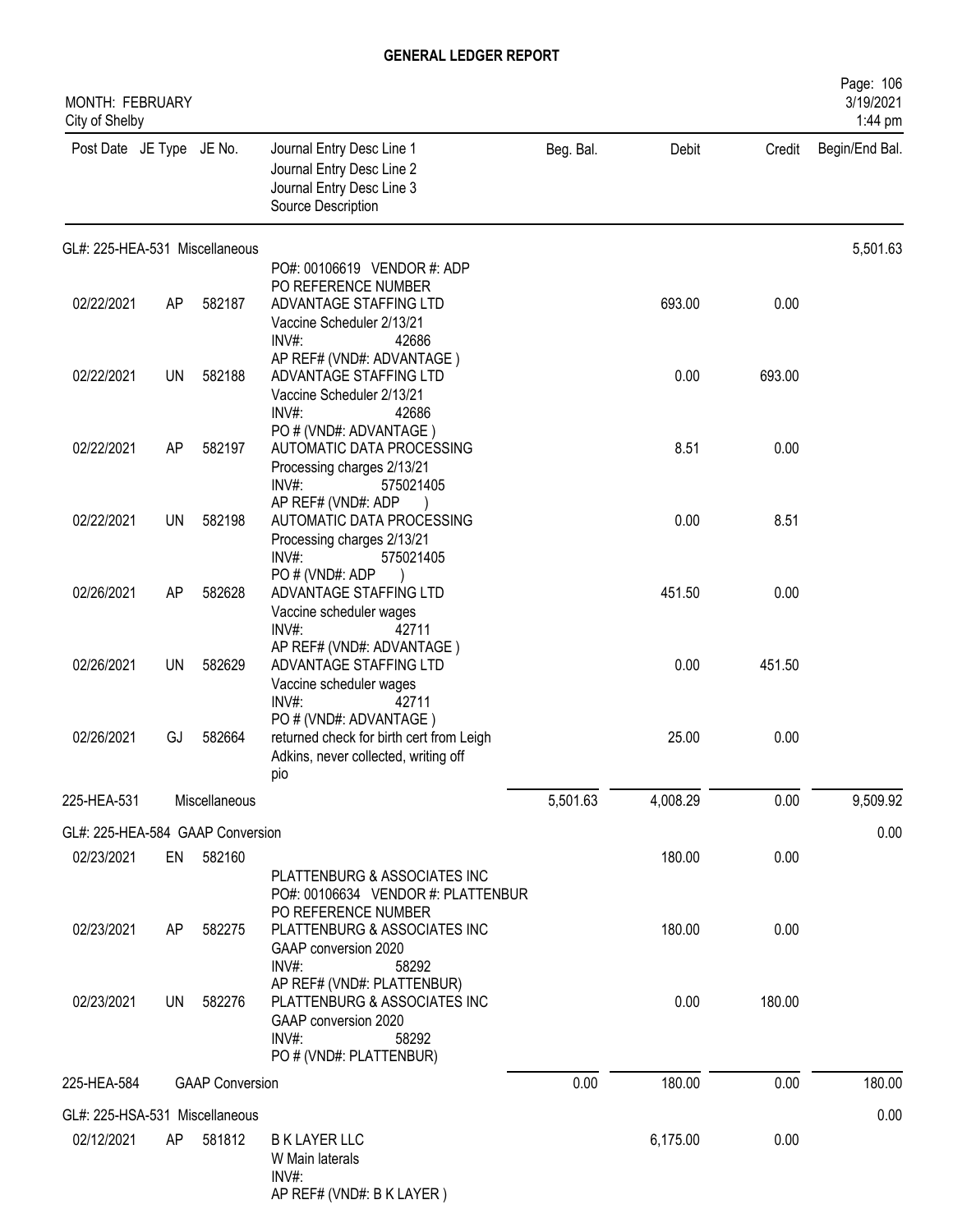| MONTH: FEBRUARY<br>City of Shelby         |           |                         |                                                                                                                                 |           |          |          | Page: 107<br>3/19/2021<br>1:44 pm |
|-------------------------------------------|-----------|-------------------------|---------------------------------------------------------------------------------------------------------------------------------|-----------|----------|----------|-----------------------------------|
| Post Date JE Type JE No.                  |           |                         | Journal Entry Desc Line 1<br>Journal Entry Desc Line 2<br>Journal Entry Desc Line 3<br>Source Description                       | Beg. Bal. | Debit    | Credit   | Begin/End Bal.                    |
| GL#: 225-HSA-531 Miscellaneous            |           |                         |                                                                                                                                 |           |          |          | 0.00                              |
| 02/12/2021                                | <b>UN</b> | 581813                  | <b>B K LAYER LLC</b><br>W Main laterals<br>$INV#$ :<br>PO # (VND#: B K LAYER)                                                   |           | 0.00     | 6,175.00 |                                   |
| 225-HSA-531                               |           | Miscellaneous           |                                                                                                                                 | 0.00      | 6,175.00 | 0.00     | 6,175.00                          |
| GL#: 225-IGT-142 State Grants or Aid      |           |                         |                                                                                                                                 |           |          |          | 0.00                              |
| 02/12/2021                                | CR —      | 581793                  | Wired funds from OWDA to pay W Main<br>Sewer laterals to BK Layers<br>pio                                                       |           | 0.00     | 5,272.50 |                                   |
| 225-IGT-142                               |           | State Grants or Aid     |                                                                                                                                 | 0.00      | 0.00     | 5,272.50 | 5,272.50                          |
| GL#: 225-PAL-193 Vending Licenses         |           |                         |                                                                                                                                 |           |          |          | 0.00                              |
| 02/05/2021                                | CR        | 581506                  | 2 vending @ 14.50, 1 F50 C25@ 160.50<br>6 F50 & 2RFE C35 @ 253, 7 F50 C45@<br>290.50<br>pio                                     |           | 0.00     | 29.00    |                                   |
| 02/17/2021                                | <b>CR</b> | 581958                  | 1 vending @ 14.50, 2 RFE C15 @ 140.50,<br>1 RFE C25 @ 160.50, 2 RFE C35 @ 253,<br>1 FSO C45 @ 290.50<br>pio                     |           | 0.00     | 14.50    |                                   |
| 02/24/2021                                | CR        | 582403                  | 7 vending @ 14.50, 1 micro @ 140.50,<br>1 FSO C25 @ 160.50, 2 septic abandoment<br>316&324 W Main                               |           | 0.00     | 101.50   |                                   |
| 02/26/2021                                | <b>CR</b> | 582666                  | pio<br>3 vending @ 14.50, 1 micro market, 2 RFE<br>C15 @ 140.50, 1 RFE C25 @ 160.50,<br>5 FSO C35@253, 1 FSO C45@ 290.50<br>pio |           | 0.00     | 43.50    |                                   |
| 225-PAL-193                               |           | <b>Vending Licenses</b> |                                                                                                                                 | 0.00      | 0.00     | 188.50   | 188.50                            |
| GL#: 225-PAL-194 Commercial Food Licenses |           |                         |                                                                                                                                 |           |          |          | 0.00                              |
| 02/03/2021                                |           | CR 581348               | Food license 1 RFE C15 @ 140.50,<br>6 F50 C35 & 2 RFE C35 @ 253.00<br>3 F50 C45 @ 290.50<br>pio                                 |           | 0.00     | 3,036.00 |                                   |
| 02/05/2021                                | CR        | 581506                  | 2 vending @ 14.50, 1 F50 C25@ 160.50<br>6 F50 & 2RFE C35 @ 253, 7 F50 C45@<br>290.50                                            |           | 0.00     | 4,218.00 |                                   |
| 02/10/2021                                | CR        | 581618                  | pio<br>1 F50 C45                                                                                                                |           | 0.00     | 290.50   |                                   |
| 02/12/2021                                | CR        | 581797                  | pio<br>1 RFE, 1 FSO C35 @ 253,<br>4 FSO C45 @290.50<br>pio                                                                      |           | 0.00     | 1,668.00 |                                   |
| 02/17/2021                                | CR        | 581958                  | 1 vending @ 14.50, 2 RFE C15 @ 140.50,<br>1 RFE C25 @ 160.50, 2 RFE C35 @ 253,<br>1 FSO C45 @ 290.50                            |           | 0.00     | 1,238.00 |                                   |
| 02/24/2021                                | CR        | 582403                  | pio<br>7 vending @ 14.50, 1 micro @ 140.50,                                                                                     |           | 0.00     | 301.00   |                                   |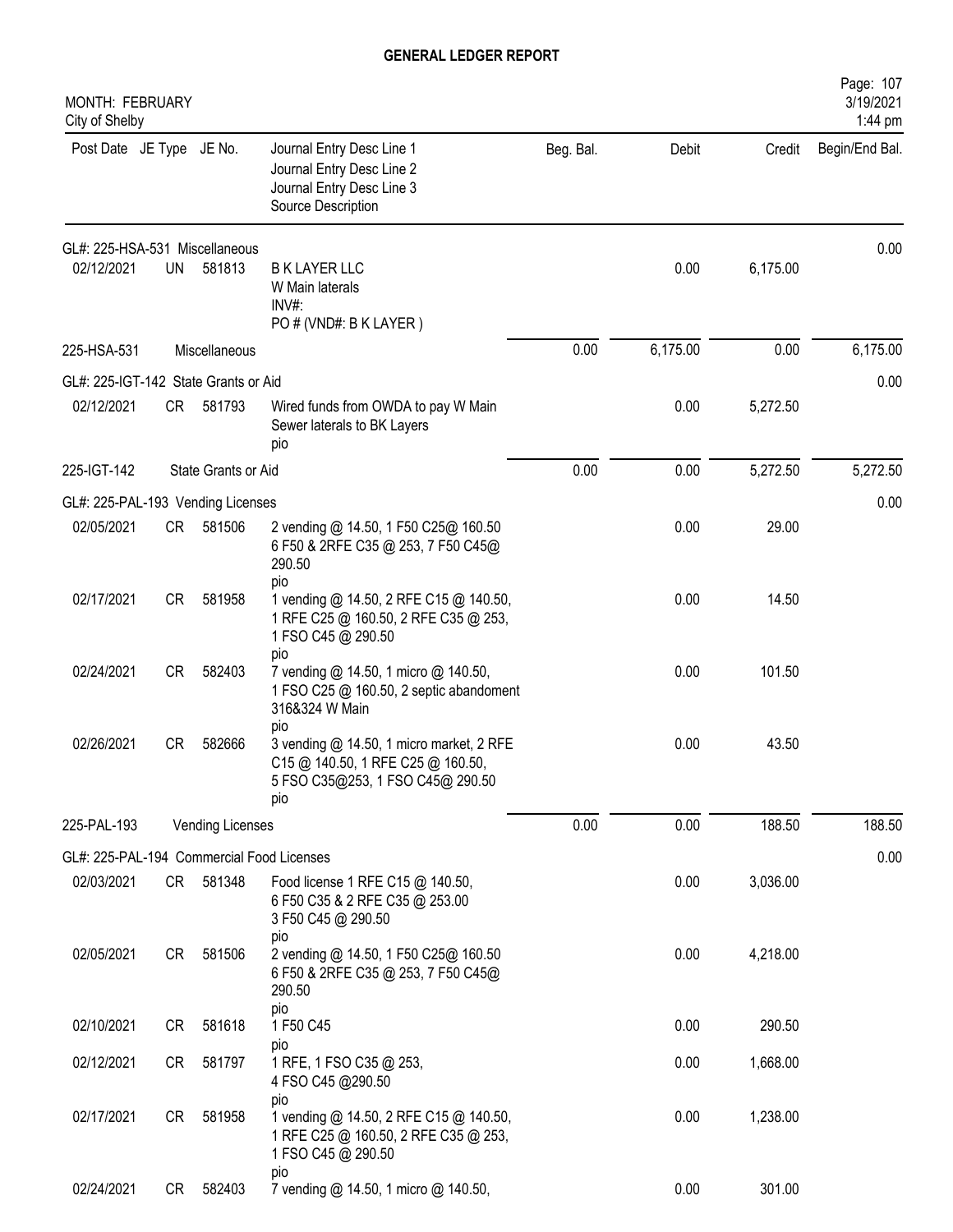| MONTH: FEBRUARY<br>City of Shelby           |           |                       |                                                                                                                                 |           |       |           | Page: 108<br>3/19/2021<br>1:44 pm |
|---------------------------------------------|-----------|-----------------------|---------------------------------------------------------------------------------------------------------------------------------|-----------|-------|-----------|-----------------------------------|
| Post Date JE Type JE No.                    |           |                       | Journal Entry Desc Line 1<br>Journal Entry Desc Line 2<br>Journal Entry Desc Line 3<br>Source Description                       | Beg. Bal. | Debit | Credit    | Begin/End Bal.                    |
|                                             |           |                       | GL#: 225-PAL-194 Commercial Food Licenses<br>1 FSO C25 @ 160.50, 2 septic abandoment<br>316&324 W Main                          |           |       |           | 0.00                              |
| 02/26/2021                                  | <b>CR</b> | 582666                | pio<br>3 vending @ 14.50, 1 micro market, 2 RFE<br>C15 @ 140.50, 1 RFE C25 @ 160.50,<br>5 FSO C35@253, 1 FSO C45@ 290.50<br>pio |           | 0.00  | 2,137.50  |                                   |
| 225-PAL-194                                 |           |                       | <b>Commercial Food Licenses</b>                                                                                                 | 0.00      | 0.00  | 12,889.00 | 12,889.00                         |
| GL#: 225-PAL-195 Burial Permits             |           |                       |                                                                                                                                 |           |       |           | 126.00                            |
| 02/24/2021                                  | <b>CR</b> | 582402                | 1 burial permit, 3 birth cert, 16 death<br>pio                                                                                  |           | 0.00  | 3.00      |                                   |
| 02/26/2021                                  | <b>CR</b> | 582670                | 13 burial per, 7 birth cert, 5 death<br>pio                                                                                     |           | 0.00  | 39.00     |                                   |
| 225-PAL-195                                 |           | <b>Burial Permits</b> |                                                                                                                                 | 126.00    | 0.00  | 42.00     | 168.00                            |
| GL#: 225-PAL-196 Birth & Death Certificates |           |                       |                                                                                                                                 |           |       |           | 2,575.00                          |
| 02/01/2021                                  | CR        | 581325                | 1 birth certificate<br>credit card payment<br>pio                                                                               |           | 0.00  | 25.00     |                                   |
| 02/03/2021                                  | <b>CR</b> | 581347                | 7 birth cert, 2 death cert.                                                                                                     |           | 0.00  | 225.00    |                                   |
| 02/05/2021                                  | <b>CR</b> | 581499                | pio<br>1 birth certificate<br>credit card payment                                                                               |           | 0.00  | 25.00     |                                   |
| 02/05/2021                                  | <b>CR</b> | 581507                | pio<br>3 birth certificates, 4 death cert.<br>pio                                                                               |           | 0.00  | 175.00    |                                   |
| 02/08/2021                                  | CR        | 581596                | 1 birth certificate<br>credit card payment                                                                                      |           | 0.00  | 25.00     |                                   |
| 02/10/2021                                  | <b>CR</b> | 581613                | pio<br>1 birth certificate<br>credit card payment                                                                               |           | 0.00  | 25.00     |                                   |
| 02/10/2021                                  | CR        | 581619                | pio<br>5 birth certificates                                                                                                     |           | 0.00  | 125.00    |                                   |
| 02/12/2021                                  | CR        | 581791                | pio<br>1 birth certificate                                                                                                      |           | 0.00  | 25.00     |                                   |
| 02/12/2021                                  | CR        | 581796                | pio<br>3 birth certificates                                                                                                     |           | 0.00  | 75.00     |                                   |
| 02/16/2021                                  | CR        | 581944                | pio<br>1 death certificate<br>credit card payment                                                                               |           | 0.00  | 25.00     |                                   |
| 02/17/2021                                  | <b>CR</b> | 581957                | pio<br>14 death certificates                                                                                                    |           | 0.00  | 350.00    |                                   |
| 02/19/2021                                  | <b>CR</b> | 582137                | pio<br>4 birth certificates, 3 death cert                                                                                       |           | 0.00  | 175.00    |                                   |
| 02/22/2021                                  | CR        | 582379                | pio<br>3 birth certificates<br>credit card payment                                                                              |           | 0.00  | 75.00     |                                   |
| 02/24/2021                                  | CR        | 582399                | pio<br>1 birth cerificate<br>credit card payment                                                                                |           | 0.00  | 25.00     |                                   |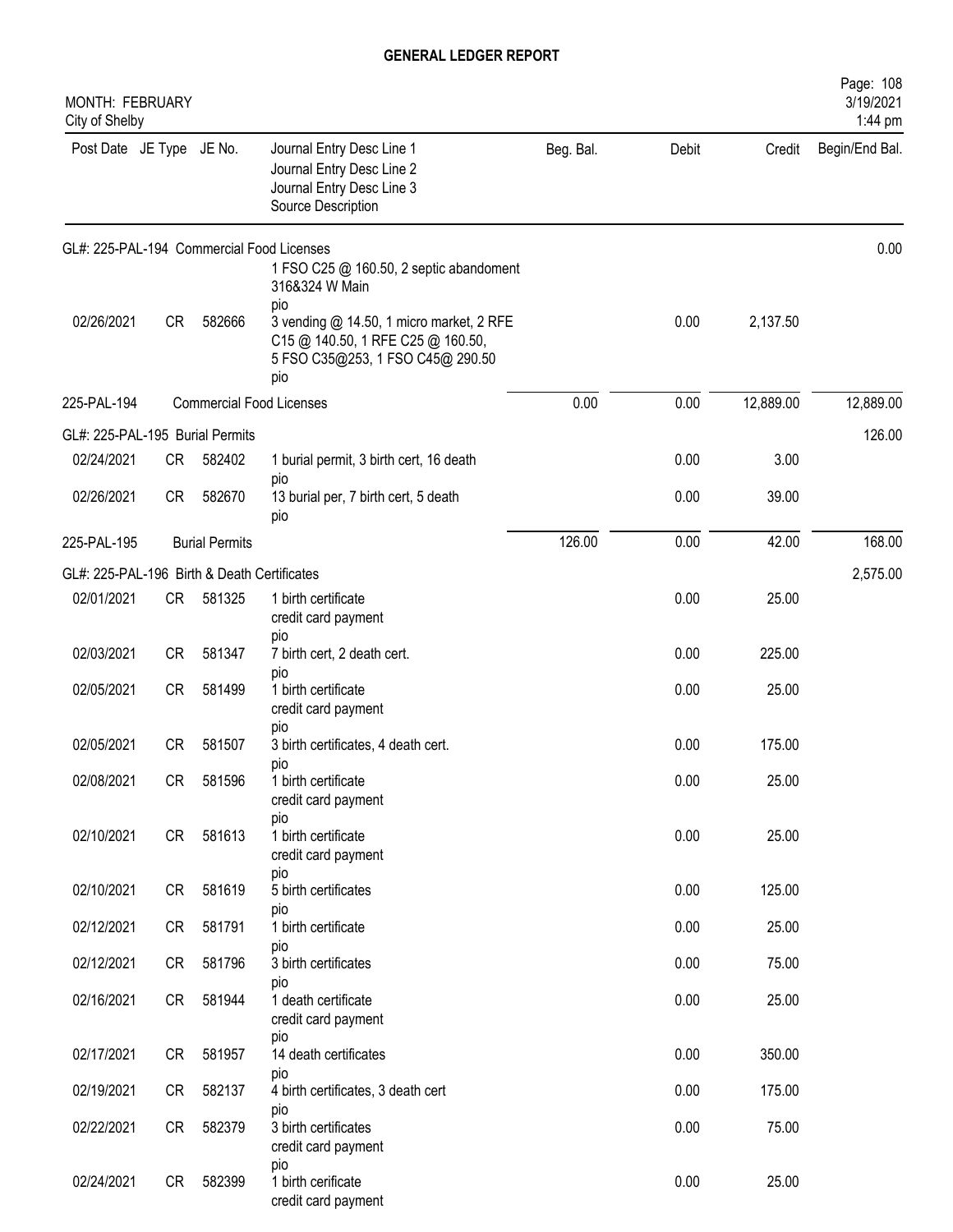| <b>MONTH: FEBRUARY</b><br>City of Shelby    |           |                                       |                                                                                                           |           |           |           | Page: 109<br>3/19/2021<br>1:44 pm |
|---------------------------------------------|-----------|---------------------------------------|-----------------------------------------------------------------------------------------------------------|-----------|-----------|-----------|-----------------------------------|
| Post Date JE Type JE No.                    |           |                                       | Journal Entry Desc Line 1<br>Journal Entry Desc Line 2<br>Journal Entry Desc Line 3<br>Source Description | Beg. Bal. | Debit     | Credit    | Begin/End Bal.                    |
| GL#: 225-PAL-196 Birth & Death Certificates |           |                                       |                                                                                                           |           |           |           | 2,575.00                          |
| 02/24/2021                                  | <b>CR</b> | 582402                                | pio<br>1 burial permit, 3 birth cert, 16 death                                                            |           | 0.00      | 475.00    |                                   |
| 02/26/2021                                  | <b>CR</b> | 582670                                | pio<br>13 burial per, 7 birth cert, 5 death<br>pio                                                        |           | 0.00      | 300.00    |                                   |
| 225-PAL-196                                 |           | <b>Birth &amp; Death Certificates</b> |                                                                                                           | 2,575.00  | 0.00      | 2,150.00  | 4,725.00                          |
|                                             |           |                                       | GL#: 225-PAL-197 Miscellaneous Lic. & Permits                                                             |           |           |           | 140.00                            |
| 02/24/2021                                  | <b>CR</b> | 582403                                | 7 vending @ 14.50, 1 micro @ 140.50,<br>1 FSO C25 @ 160.50, 2 septic abandoment<br>316&324 W Main<br>pio  |           | 0.00      | 20.00     |                                   |
| 225-PAL-197                                 |           |                                       | Miscellaneous Lic. & Permits                                                                              | 140.00    | 0.00      | 20.00     | 160.00                            |
|                                             |           |                                       | Fund: 225 - Health Fund Totals:                                                                           |           | 31,865.33 | 20,562.00 |                                   |
| GL#: 230-IGT-142 State Grants or Aid        |           |                                       |                                                                                                           |           |           |           | 0.00                              |
| 02/08/2021                                  | CR        | 581620                                | Nature Works grant for Black Fork<br>Commons restroom<br>pio                                              |           | 0.00      | 7,500.00  |                                   |
| 230-IGT-142                                 |           | State Grants or Aid                   |                                                                                                           | 0.00      | 0.00      | 7,500.00  | 7,500.00                          |
| GL#: 230-MIS-200 Interest                   |           |                                       |                                                                                                           |           |           |           | 0.89                              |
| 02/28/2021                                  | CR.       | 582683                                | Park checking acct interest<br>pio                                                                        |           | 0.00      | 0.47      |                                   |
| 230-MIS-200                                 |           | Interest                              |                                                                                                           | 0.89      | 0.00      | 0.47      | 1.36                              |
| GL#: 230-MIS-201 Donations                  |           |                                       |                                                                                                           |           |           |           | 3,150.00                          |
| 230-MIS-201                                 |           | Donations                             |                                                                                                           | 3,150.00  | 0.00      | 0.00      | 3,150.00                          |
| GL#: 230-MIS-202 Rent                       |           |                                       |                                                                                                           |           |           |           | 280.00                            |
| 02/03/2021                                  | CR        | 581349                                | 1 pavilion rental @ 35<br>pio                                                                             |           | 0.00      | 35.00     |                                   |
| 02/10/2021                                  | CR        | 581621                                | 1 park pavilion rental @ 35<br>pio                                                                        |           | 0.00      | 35.00     |                                   |
| 02/19/2021                                  | CR        | 582143                                | Pavilion rental @ 35<br>pio                                                                               |           | 0.00      | 35.00     |                                   |
| 02/24/2021                                  | CR        | 582405                                | 2 Park pavilion rentals @ 35<br>pio                                                                       |           | 0.00      | 70.00     |                                   |
| 230-MIS-202                                 | Rent      |                                       |                                                                                                           | 280.00    | 0.00      | 175.00    | 455.00                            |
| GL#: 230-MIS-204 Sale of Scrap              |           |                                       |                                                                                                           |           |           |           | 2.79                              |
| 230-MIS-204                                 |           | Sale of Scrap                         |                                                                                                           | 2.79      | 0.00      | 0.00      | 2.79                              |
| GL#: 230-PRK-400 Wages<br>02/03/2021        | EN        | 581169                                | CITY PAYROLL FUND                                                                                         |           | 930.80    | 0.00      | 1,896.60                          |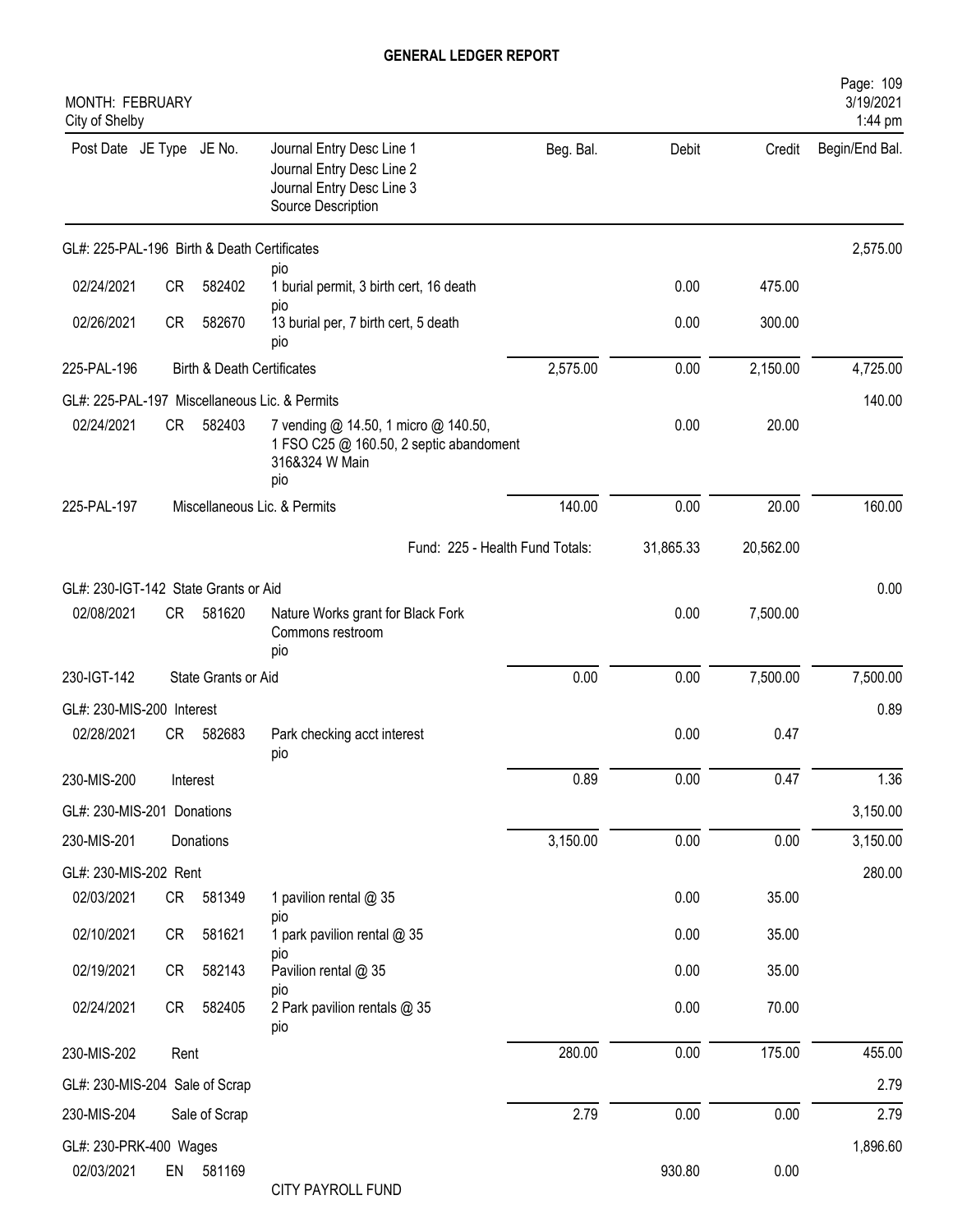| MONTH: FEBRUARY<br>City of Shelby |           |        |                                                                                                                                                                    |           |          |        | Page: 110<br>3/19/2021<br>1:44 pm |
|-----------------------------------|-----------|--------|--------------------------------------------------------------------------------------------------------------------------------------------------------------------|-----------|----------|--------|-----------------------------------|
| Post Date JE Type JE No.          |           |        | Journal Entry Desc Line 1<br>Journal Entry Desc Line 2<br>Journal Entry Desc Line 3<br>Source Description                                                          | Beg. Bal. | Debit    | Credit | Begin/End Bal.                    |
| GL#: 230-PRK-400 Wages            |           |        |                                                                                                                                                                    |           |          |        | 1,896.60                          |
| 02/03/2021                        | AP        | 581242 | PO#: 00106435 VENDOR #: CITY PAYRO<br>PO REFERENCE NUMBER<br>CITY PAYROLL FUND<br>Wages 1/17/21-1/30/21<br>$INV#$ :                                                |           | 930.80   | 0.00   |                                   |
| 02/03/2021                        | <b>UN</b> | 581243 | AP REF# (VND#: CITY PAYRO)<br><b>CITY PAYROLL FUND</b><br>Wages 1/17/21-1/30/21<br>$INV#$ :                                                                        |           | 0.00     | 930.80 |                                   |
| 02/17/2021                        | EN        | 581842 | PO # (VND#: CITY PAYRO)<br>CITY PAYROLL FUND                                                                                                                       |           | 965.80   | 0.00   |                                   |
| 02/17/2021                        | AP        | 581937 | PO#: 00106583 VENDOR #: CITY PAYRO<br>PO REFERENCE NUMBER<br><b>CITY PAYROLL FUND</b><br>Wages 1/31/21-2/13/21<br>INV#:                                            |           | 965.80   | 0.00   |                                   |
| 02/17/2021                        | UN        | 581938 | AP REF# (VND#: CITY PAYRO)<br>CITY PAYROLL FUND<br>Wages 1/31/21-2/13/21<br>$INV#$ :<br>PO # (VND#: CITY PAYRO)                                                    |           | 0.00     | 965.80 |                                   |
| 230-PRK-400                       |           | Wages  |                                                                                                                                                                    | 1,896.60  | 1,896.60 | 0.00   | 3,793.20                          |
|                                   |           |        | GL#: 230-PRK-415 Public Employees Retire.System                                                                                                                    |           |          |        | 260.63                            |
| 02/16/2021                        | EN        | 581826 |                                                                                                                                                                    |           | 390.94   | 0.00   |                                   |
| 02/17/2021                        | AP        | 581933 | OH PUBLIC EMPLOYEES RETIREMENT<br>PO#: 00106567 VENDOR #: OPERS<br>PO REFERENCE NUMBER<br>OH PUBLIC EMPLOYEES RETIREMENT<br>Employer portion 12/20/20-<br>$INV#$ : |           | 390.94   | 0.00   |                                   |
| 02/17/2021                        | UN        | 581934 | AP REF# (VND#: OPERS )<br>OH PUBLIC EMPLOYEES RETIREMENT<br>Employer portion 12/20/20-<br>$INV#$ :<br>PO # (VND#: OPERS                                            |           | 0.00     | 390.94 |                                   |
| 230-PRK-415                       |           |        | Public Employees Retire.System                                                                                                                                     | 260.63    | 390.94   | 0.00   | 651.57                            |
| GL#: 230-PRK-417 FICA             |           |        |                                                                                                                                                                    |           |          |        | 27.50                             |
| 02/03/2021                        | EN        | 581170 |                                                                                                                                                                    |           | 13.50    | 0.00   |                                   |
| 02/03/2021                        | AP        | 581240 | PAYROLL FUND<br>PO#: 00106436 VENDOR #: PAYROLL FU<br>PO REFERENCE NUMBER<br>PAYROLL FUND<br>FICA 1/17/21-1/30/21<br>INV#:                                         |           | 13.50    | 0.00   |                                   |
| 02/03/2021                        | UN        | 581241 | AP REF# (VND#: PAYROLL FU)<br>PAYROLL FUND<br>FICA 1/17/21-1/30/21<br>INV#:                                                                                        |           | 0.00     | 13.50  |                                   |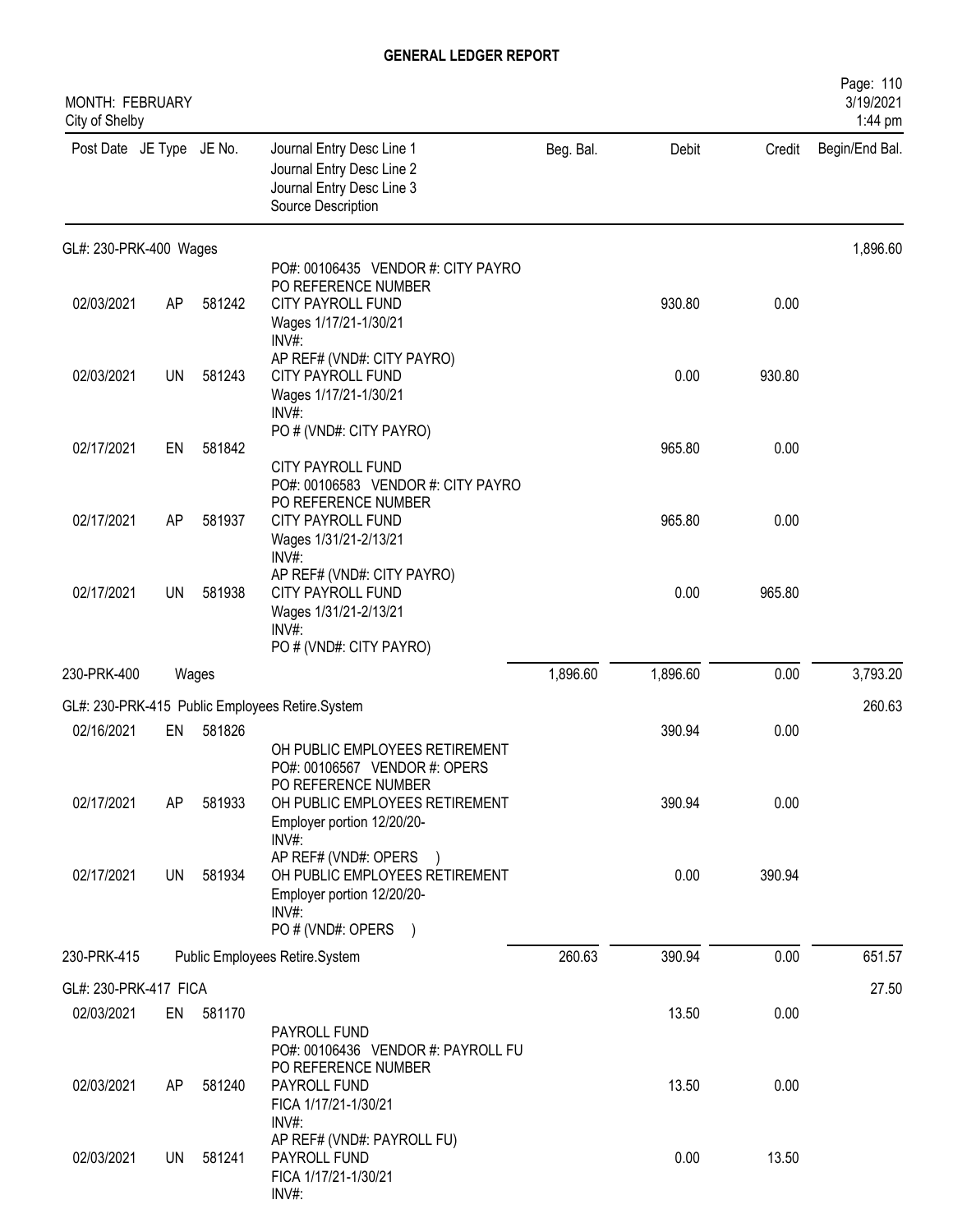| MONTH: FEBRUARY<br>City of Shelby     |             |                |                                                                                                                                            |           |       |        | Page: 111<br>3/19/2021<br>1:44 pm |
|---------------------------------------|-------------|----------------|--------------------------------------------------------------------------------------------------------------------------------------------|-----------|-------|--------|-----------------------------------|
| Post Date JE Type JE No.              |             |                | Journal Entry Desc Line 1<br>Journal Entry Desc Line 2<br>Journal Entry Desc Line 3<br>Source Description                                  | Beg. Bal. | Debit | Credit | Begin/End Bal.                    |
| GL#: 230-PRK-417 FICA                 |             |                |                                                                                                                                            |           |       |        | 27.50                             |
| 02/17/2021                            | EN          | 581843         | PO # (VND#: PAYROLL FU)<br>PAYROLL FUND<br>PO#: 00106584 VENDOR #: PAYROLL FU                                                              |           | 14.00 | 0.00   |                                   |
| 02/17/2021                            | AP          | 581935         | PO REFERENCE NUMBER<br>PAYROLL FUND<br>FICA 1/31/21-2/13/21<br>$INV#$ :                                                                    |           | 14.00 | 0.00   |                                   |
| 02/17/2021                            | <b>UN</b>   | 581936         | AP REF# (VND#: PAYROLL FU)<br>PAYROLL FUND<br>FICA 1/31/21-2/13/21<br>$INV#$ :<br>PO # (VND#: PAYROLL FU)                                  |           | 0.00  | 14.00  |                                   |
| 230-PRK-417                           | <b>FICA</b> |                |                                                                                                                                            | 27.50     | 27.50 | 0.00   | 55.00                             |
| GL#: 230-PRK-419 Life Insurance       |             |                |                                                                                                                                            |           |       |        | 6.00                              |
| 02/03/2021                            | EN          | 581246         | AMERICAN UNITED LIFE INS CO<br>PO#: 00106437 VENDOR #: AMERICAN U                                                                          |           | 6.00  | 0.00   |                                   |
| 02/04/2021                            | AP          | 581407         | PO REFERENCE NUMBER<br>AMERICAN UNITED LIFE INS CO<br>Policy G 00608125-0002-000<br>INV#:                                                  |           | 6.00  | 0.00   |                                   |
| 02/04/2021                            | <b>UN</b>   | 581408         | AP REF# (VND#: AMERICAN U)<br>AMERICAN UNITED LIFE INS CO<br>Policy G 00608125-0002-000<br>INV#:<br>PO # (VND#: AMERICAN U)                |           | 0.00  | 6.00   |                                   |
| 230-PRK-419                           |             | Life Insurance |                                                                                                                                            | 6.00      | 6.00  | 0.00   | 12.00                             |
| GL#: 230-PRK-420 Workers Compensation |             |                |                                                                                                                                            |           |       |        | 34.00                             |
| 02/08/2021                            | EN          | 581510         | BUREAU OF WORKERS COMPENSATION                                                                                                             |           | 34.00 | 0.00   |                                   |
| 02/12/2021                            | AP          | 581779         | PO#: 00106498 VENDOR #: BWC<br>PO REFERENCE NUMBER<br>BUREAU OF WORKERS COMPENSATION<br>Installment payment<br>INV#:<br>1009237672         |           | 34.00 | 0.00   |                                   |
| 02/12/2021                            | UN          | 581780         | AP REF# (VND#: BWC<br>BUREAU OF WORKERS COMPENSATION<br>Installment payment<br>INV#:<br>1009237672                                         |           | 0.00  | 34.00  |                                   |
| 02/14/2021                            | EN          | 581822         | PO # (VND#: BWC<br>$\rightarrow$<br>BUREAU OF WORKERS COMPENSATION                                                                         |           | 35.00 | 0.00   |                                   |
| 02/18/2021                            | AP          | 582108         | PO#: 00106565 VENDOR #: BWC<br>PO REFERENCE NUMBER<br>BUREAU OF WORKERS COMPENSATION<br>True-up report 2021<br>INV#:<br>AP REF# (VND#: BWC |           | 35.00 | 0.00   |                                   |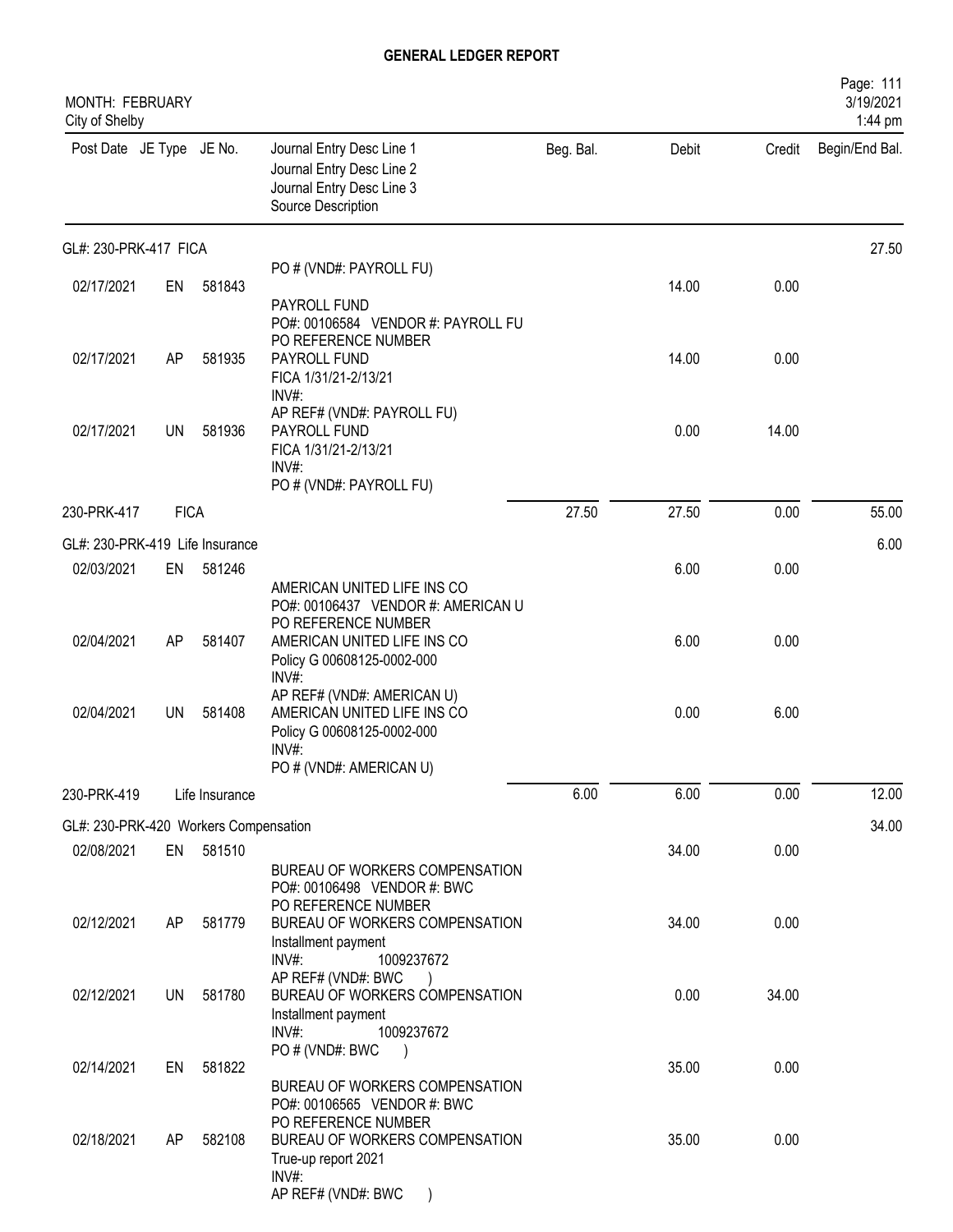| MONTH: FEBRUARY<br>City of Shelby     |           |                             |                                                                                                             |           |        |        | Page: 112<br>3/19/2021<br>1:44 pm |
|---------------------------------------|-----------|-----------------------------|-------------------------------------------------------------------------------------------------------------|-----------|--------|--------|-----------------------------------|
| Post Date JE Type JE No.              |           |                             | Journal Entry Desc Line 1<br>Journal Entry Desc Line 2<br>Journal Entry Desc Line 3<br>Source Description   | Beg. Bal. | Debit  | Credit | Begin/End Bal.                    |
| GL#: 230-PRK-420 Workers Compensation |           |                             |                                                                                                             |           |        |        | 34.00                             |
| 02/18/2021                            | <b>UN</b> | 582109                      | BUREAU OF WORKERS COMPENSATION<br>True-up report 2021<br>INV#:                                              |           | 0.00   | 35.00  |                                   |
| 230-PRK-420                           |           | <b>Workers Compensation</b> | PO # (VND#: BWC                                                                                             | 34.00     | 69.00  | 0.00   | 103.00                            |
| GL#: 230-PRK-428 Telephone            |           |                             |                                                                                                             |           |        |        | 154.70                            |
| 02/03/2021                            | EN        | 581248                      | <b>CENTURYLINK</b><br>PO#: 00106439 VENDOR #: CENTURY                                                       |           | 157.21 | 0.00   |                                   |
| 02/04/2021                            | AP        | 581411                      | PO REFERENCE NUMBER<br><b>CENTURYLINK</b><br>Acct 302298892 1/16/2021<br>$INV#$ :                           |           | 157.21 | 0.00   |                                   |
| 02/04/2021                            | <b>UN</b> | 581412                      | AP REF# (VND#: CENTURY )<br><b>CENTURYLINK</b><br>Acct 302298892 1/16/2021<br>INV#<br>PO # (VND#: CENTURY ) |           | 0.00   | 157.21 |                                   |
| 230-PRK-428                           |           | Telephone                   |                                                                                                             | 154.70    | 157.21 | 0.00   | 311.91                            |
| GL#: 230-PRK-472 Supplies             |           |                             |                                                                                                             |           |        |        | 34.94                             |
| 02/22/2021                            | EN        | 582148                      | DAS HARDWARE LLC<br>PO#: 00106622 VENDOR #: DAS HARDWA<br>PO REFERENCE NUMBER                               |           | 100.00 | 0.00   |                                   |
| 230-PRK-472                           |           | Supplies                    |                                                                                                             | 34.94     | 0.00   | 0.00   | 34.94                             |
| GL#: 230-PRK-485 Maintenance, Autos   |           |                             |                                                                                                             |           |        |        | 10.00                             |
| 230-PRK-485                           |           | Maintenance, Autos          |                                                                                                             | 10.00     | 0.00   | 0.00   | 10.00                             |
| GL#: 230-PRK-531 Miscellaneous        |           |                             |                                                                                                             |           |        |        | 77.38                             |
| 02/03/2021                            | EN        | 581247                      | AUTOMATIC DATA PROCESSING<br>PO#: 00106438 VENDOR #: ADP                                                    |           | 1.69   | 0.00   |                                   |
| 02/04/2021                            | AP        | 581409                      | PO REFERENCE NUMBER<br>AUTOMATIC DATA PROCESSING<br>4th quarter 2020 reports<br>INV#:<br>573564929c         |           | 1.69   | 0.00   |                                   |
| 02/04/2021                            | UN        | 581410                      | AP REF# (VND#: ADP<br>AUTOMATIC DATA PROCESSING<br>4th quarter 2020 reports<br>INV#:<br>573564929c          |           | 0.00   | 1.69   |                                   |
| 02/11/2021                            | EN        | 581627                      | PO # (VND#: ADP<br>AUTOMATIC DATA PROCESSING<br>PO#: 00106531 VENDOR #: ADP                                 |           | 9.12   | 0.00   |                                   |
| 02/11/2021                            | AP        | 581771                      | PO REFERENCE NUMBER<br>AUTOMATIC DATA PROCESSING<br>Processing charges 1/30/21                              |           | 9.12   | 0.00   |                                   |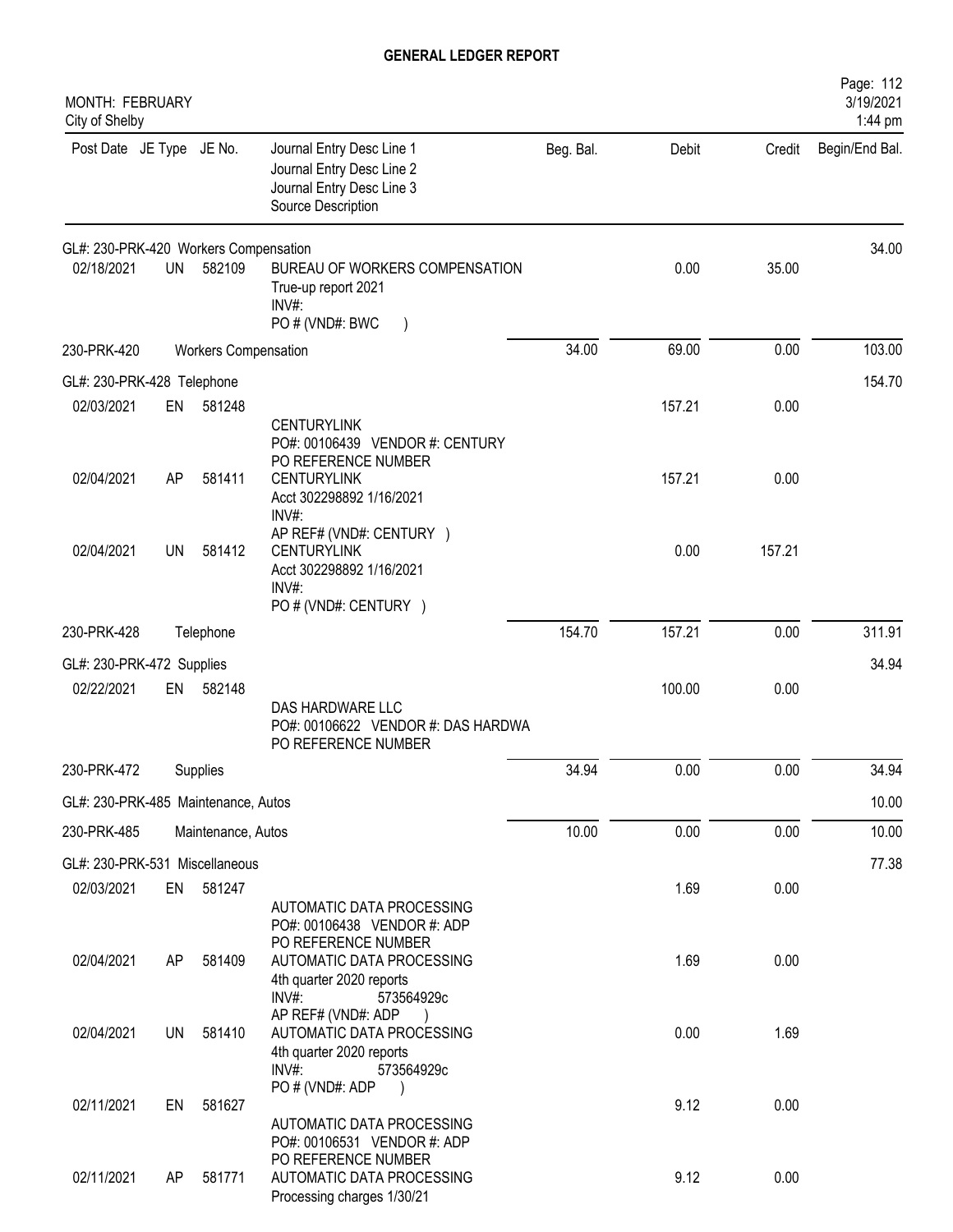| <b>MONTH: FEBRUARY</b><br>City of Shelby |           |                   |                                                                                                                                                                 |           |        |        | Page: 113<br>3/19/2021<br>1:44 pm |
|------------------------------------------|-----------|-------------------|-----------------------------------------------------------------------------------------------------------------------------------------------------------------|-----------|--------|--------|-----------------------------------|
| Post Date JE Type JE No.                 |           |                   | Journal Entry Desc Line 1<br>Journal Entry Desc Line 2<br>Journal Entry Desc Line 3<br>Source Description                                                       | Beg. Bal. | Debit  | Credit | Begin/End Bal.                    |
| GL#: 230-PRK-531 Miscellaneous           |           |                   |                                                                                                                                                                 |           |        |        | 77.38                             |
| 02/11/2021                               | UN        | 581772            | INV#:<br>573935132c<br>AP REF# (VND#: ADP<br>AUTOMATIC DATA PROCESSING<br>Processing charges 1/30/21<br>$INV#$ :<br>573935132c<br>PO # (VND#: ADP               |           | 0.00   | 9.12   |                                   |
| 02/16/2021                               | EN        | 581825            |                                                                                                                                                                 |           | 10.34  | 0.00   |                                   |
| 02/17/2021                               | AP        | 581931            | AUTOMATIC DATA PROCESSING<br>PO#: 00106566 VENDOR #: ADP<br>PO REFERENCE NUMBER<br>AUTOMATIC DATA PROCESSING                                                    |           | 10.34  | 0.00   |                                   |
| 02/17/2021                               | UN        | 581932            | Human Capital<br>INV#:<br>574414988c<br>AP REF# (VND#: ADP<br>AUTOMATIC DATA PROCESSING<br>Human Capital<br>INV#:<br>574414988c                                 |           | 0.00   | 10.34  |                                   |
| 02/18/2021                               | EN        | 581964            | PO#(VND#: ADP<br>AUTOMATIC DATA PROCESSING<br>PO#: 00106585 VENDOR #: ADP                                                                                       |           | 29.59  | 0.00   |                                   |
| 02/18/2021                               | AP        | 582103            | PO REFERENCE NUMBER<br>AUTOMATIC DATA PROCESSING<br>Year end processing charges<br>INV#:<br>574557868c                                                          |           | 29.59  | 0.00   |                                   |
| 02/18/2021                               | UN.       | 582104            | AP REF# (VND#: ADP<br>AUTOMATIC DATA PROCESSING<br>Year end processing charges<br>574557868c<br>$INV#$ :                                                        |           | 0.00   | 29.59  |                                   |
| 02/22/2021                               | EN        | 582145            | PO # (VND#: ADP                                                                                                                                                 |           | 8.52   | 0.00   |                                   |
| 02/23/2021                               | AP        | 582357            | AUTOMATIC DATA PROCESSING<br>PO#: 00106619 VENDOR #: ADP<br>PO REFERENCE NUMBER<br>AUTOMATIC DATA PROCESSING                                                    |           | 8.52   | 0.00   |                                   |
| 02/23/2021                               | <b>UN</b> | 582358            | Processing charges<br>$INV#$ :<br>575021405c<br>AP REF# (VND#: ADP<br>AUTOMATIC DATA PROCESSING<br>Processing charges<br>INV#:<br>575021405c<br>PO # (VND#: ADP |           | 0.00   | 8.52   |                                   |
| 230-PRK-531                              |           | Miscellaneous     |                                                                                                                                                                 | 77.38     | 59.26  | 0.00   | 136.64                            |
| GL#: 230-PRK-533 Maintenance-Parks       |           |                   |                                                                                                                                                                 |           |        |        | 127.82                            |
| 02/22/2021                               |           | EN 582148         | DAS HARDWARE LLC<br>PO#: 00106622 VENDOR #: DAS HARDWA<br>PO REFERENCE NUMBER                                                                                   |           | 200.00 | 0.00   |                                   |
| 230-PRK-533                              |           | Maintenance-Parks |                                                                                                                                                                 | 127.82    | 0.00   | 0.00   | 127.82                            |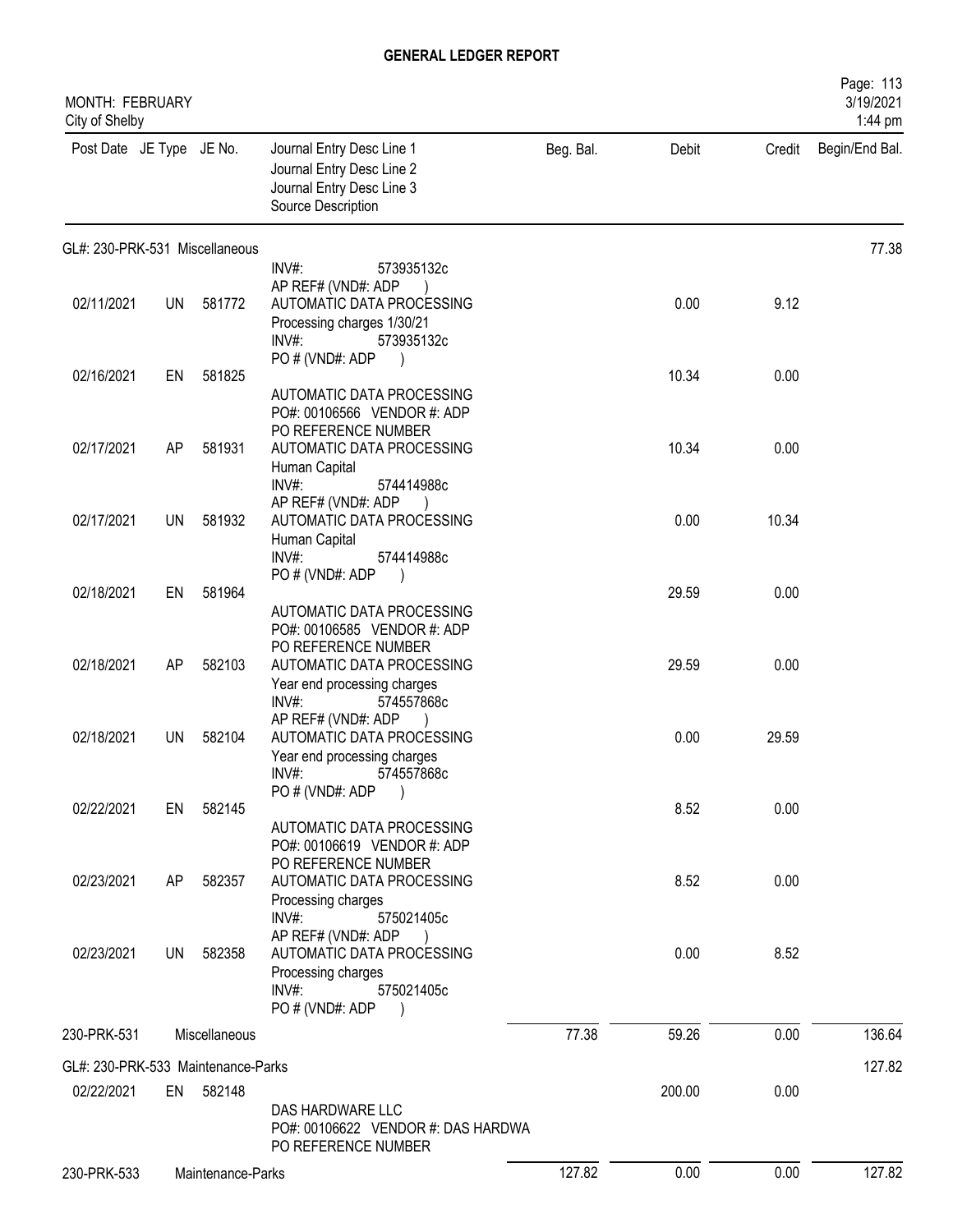| MONTH: FEBRUARY<br>City of Shelby         |           |                                 |                                                                                                                              |           |          |          | Page: 114<br>3/19/2021<br>1:44 pm |
|-------------------------------------------|-----------|---------------------------------|------------------------------------------------------------------------------------------------------------------------------|-----------|----------|----------|-----------------------------------|
| Post Date JE Type JE No.                  |           |                                 | Journal Entry Desc Line 1<br>Journal Entry Desc Line 2<br>Journal Entry Desc Line 3<br>Source Description                    | Beg. Bal. | Debit    | Credit   | Begin/End Bal.                    |
| GL#: 230-PRK-584 GAAP Conversion          |           |                                 |                                                                                                                              |           |          |          | 0.00                              |
| 02/23/2021                                | EN        | 582160                          |                                                                                                                              |           | 89.00    | 0.00     |                                   |
| 02/23/2021                                | AP        | 582355                          | PLATTENBURG & ASSOCIATES INC<br>PO#: 00106634 VENDOR #: PLATTENBUR<br>PO REFERENCE NUMBER<br>PLATTENBURG & ASSOCIATES INC    |           | 89.00    | 0.00     |                                   |
|                                           |           |                                 | GAAP conversion 2020<br>$INV#$ :<br>58292c<br>AP REF# (VND#: PLATTENBUR)                                                     |           |          |          |                                   |
| 02/23/2021                                | <b>UN</b> | 582356                          | PLATTENBURG & ASSOCIATES INC<br>GAAP conversion 2020<br>$INV#$ :<br>58292c<br>PO # (VND#: PLATTENBUR)                        |           | 0.00     | 89.00    |                                   |
| 230-PRK-584                               |           | <b>GAAP Conversion</b>          |                                                                                                                              | 0.00      | 89.00    | 0.00     | 89.00                             |
| GL#: 230-PRK-604 Temporary Labor Services |           |                                 |                                                                                                                              |           |          |          | 402.06                            |
| 02/08/2021                                | UN        | 581562                          | ADVANTAGE STAFFING LTD<br><b>Charles Shaffer</b><br>$INV#$ :<br>42639                                                        |           | 0.00     | 1,097.94 |                                   |
| 02/11/2021                                | EN        | 581633                          | PO # (VND#: ADVANTAGE)<br>ADVANTAGE STAFFING LTD                                                                             |           | 2,000.00 | 0.00     |                                   |
| 02/12/2021                                | AP        | 581819                          | PO#: 00106537 VENDOR #: ADVANTAGE<br>PO REFERENCE NUMBER<br>ADVANTAGE STAFFING LTD<br>Park wages 2/6/21<br>$INV#$ :<br>42662 |           | 38.10    | 0.00     |                                   |
| 02/12/2021                                | UN        | 581820                          | AP REF# (VND#: ADVANTAGE)<br>ADVANTAGE STAFFING LTD<br>Park wages 2/6/21<br>INV#:<br>42662<br>PO # (VND#: ADVANTAGE)         |           | 0.00     | 38.10    |                                   |
| 230-PRK-604                               |           | <b>Temporary Labor Services</b> |                                                                                                                              | 402.06    | 38.10    | 0.00     | 440.16                            |
| GL#: 230-SWM-428 Telephone                |           |                                 |                                                                                                                              |           |          |          | 70.49                             |
| 02/03/2021                                | EN        | 581248                          |                                                                                                                              |           | 72.16    | 0.00     |                                   |
| 02/04/2021                                | AP        | 581411                          | <b>CENTURYLINK</b><br>PO#: 00106439 VENDOR #: CENTURY<br>PO REFERENCE NUMBER<br><b>CENTURYLINK</b>                           |           | 72.16    | 0.00     |                                   |
|                                           |           |                                 | Acct 302298892 1/16/2021<br>$INV#$ :<br>AP REF# (VND#: CENTURY )                                                             |           |          |          |                                   |
| 02/04/2021                                | UN        | 581412                          | <b>CENTURYLINK</b><br>Acct 302298892 1/16/2021<br>$INV#$ :<br>PO # (VND#: CENTURY )                                          |           | 0.00     | 72.16    |                                   |
| 230-SWM-428                               |           | Telephone                       |                                                                                                                              | 70.49     | 72.16    | 0.00     | 142.65                            |
| GL#: 230-SWM-531 Miscellaneous            |           |                                 |                                                                                                                              |           |          |          | 50.00                             |
| 02/11/2021                                | EN        | 581629                          | SHELBY MUTUAL INSURANCE AGCY.                                                                                                |           | 75.00    | 0.00     |                                   |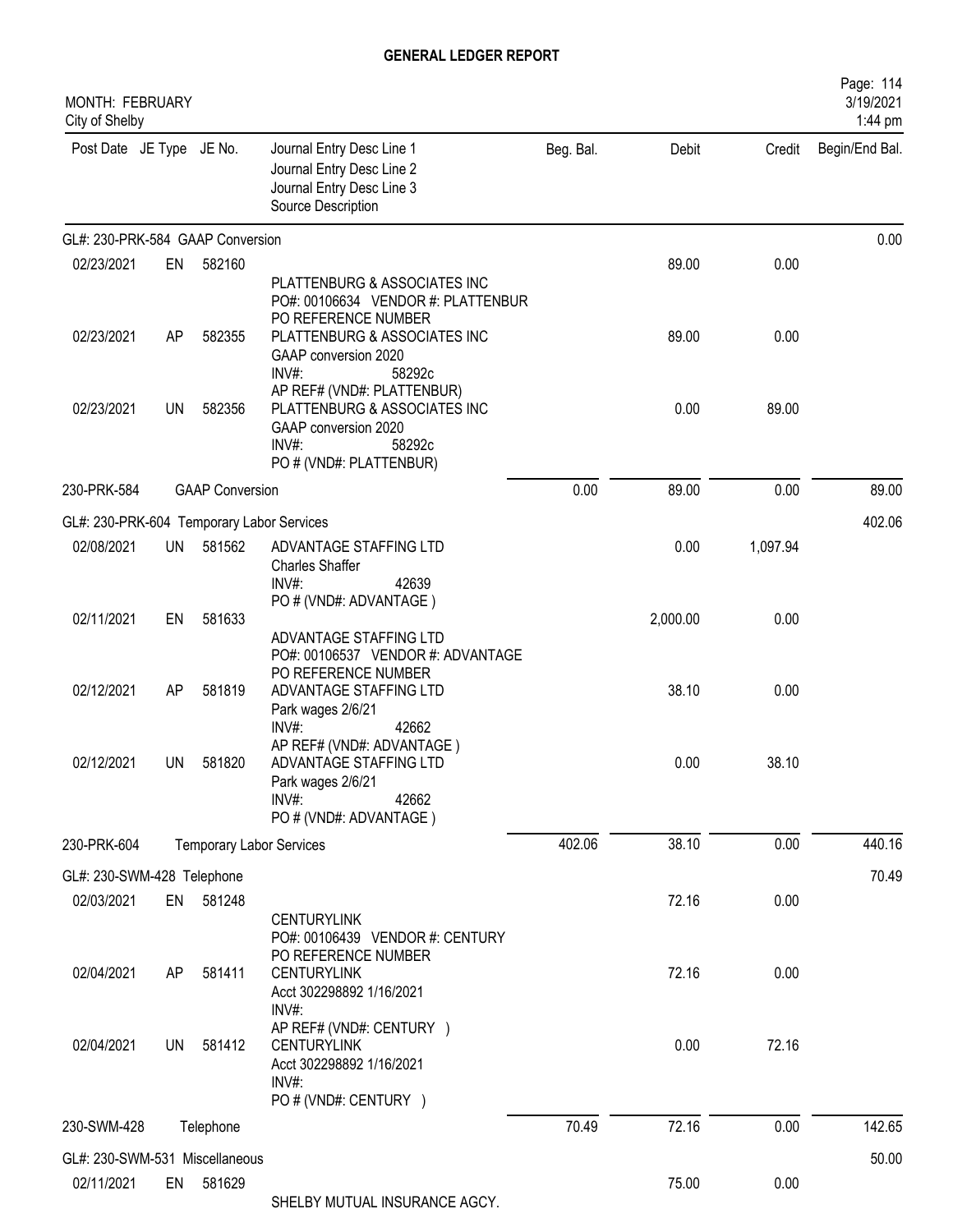| MONTH: FEBRUARY<br>City of Shelby         |    |                       |                                                                                                                                            |           |          |          | Page: 115<br>3/19/2021<br>1:44 pm |
|-------------------------------------------|----|-----------------------|--------------------------------------------------------------------------------------------------------------------------------------------|-----------|----------|----------|-----------------------------------|
| Post Date JE Type JE No.                  |    |                       | Journal Entry Desc Line 1<br>Journal Entry Desc Line 2<br>Journal Entry Desc Line 3<br>Source Description                                  | Beg. Bal. | Debit    | Credit   | Begin/End Bal.                    |
| GL#: 230-SWM-531 Miscellaneous            |    |                       |                                                                                                                                            |           |          |          | 50.00                             |
| 02/11/2021                                | AP | 581773                | PO#: 00106533 VENDOR #: SHELBY MUT<br>PO REFERENCE NUMBER<br>SHELBY MUTUAL INSURANCE AGCY.<br>Crime Bond policy 12/30/20-                  |           | 75.00    | 0.00     |                                   |
| 02/11/2021                                | UN | 581774                | INV#:<br>AP REF# (VND#: SHELBY MUT)<br>SHELBY MUTUAL INSURANCE AGCY.<br>Crime Bond policy 12/30/20-<br>$INV#$ :<br>PO # (VND#: SHELBY MUT) |           | 0.00     | 75.00    |                                   |
| 230-SWM-531                               |    | Miscellaneous         |                                                                                                                                            | 50.00     | 75.00    | 0.00     | 125.00                            |
| GL#: 230-SWM-649 Pool Concession Stand    |    |                       |                                                                                                                                            |           |          |          | 0.00                              |
| 02/22/2021                                | EN | 582149                | SHELBY HEALTH DEPARTMENT<br>PO#: 00106623 VENDOR #: SHELBY HEA                                                                             |           | 253.00   | 0.00     |                                   |
| 02/23/2021                                | AP | 582359                | PO REFERENCE NUMBER<br>SHELBY HEALTH DEPARTMENT<br><b>FSO C35</b><br>INV#:                                                                 |           | 253.00   | 0.00     |                                   |
| 02/23/2021                                | UN | 582360                | AP REF# (VND#: SHELBY HEA)<br>SHELBY HEALTH DEPARTMENT<br><b>FSO C35</b><br>INV#:                                                          |           | 0.00     | 253.00   |                                   |
|                                           |    |                       | PO # (VND#: SHELBY HEA)                                                                                                                    |           |          |          |                                   |
| 230-SWM-649                               |    | Pool Concession Stand |                                                                                                                                            | 0.00      | 253.00   | 0.00     | 253.00                            |
|                                           |    |                       | Fund: 230 - Park Fund Totals:                                                                                                              |           | 3,133.77 | 7,675.47 |                                   |
| GL#: 232-CBG-536 Construction             |    |                       |                                                                                                                                            |           |          |          | 0.00                              |
| 02/08/2021                                | EN | 581526                | RICHLAND COUNTY RECORDER<br>PO#: 00106514 VENDOR #: RICH CTY.                                                                              |           | 42.00    | 0.00     |                                   |
| 02/08/2021                                | AP | 581542                | PO REFERENCE NUMBER<br>RICHLAND COUNTY RECORDER<br>Mortgage fee 1973 Bellwood Dr<br>INV#:                                                  |           | 42.00    | 0.00     |                                   |
| 02/08/2021                                | UN | 581543                | AP REF# (VND#: RICH CTY.)<br>RICHLAND COUNTY RECORDER<br>Mortgage fee 1973 Bellwood Dr<br>INV#:<br>PO # (VND#: RICH CTY.)                  |           | 0.00     | 42.00    |                                   |
| 232-CBG-536                               |    | Construction          |                                                                                                                                            | 0.00      | 42.00    | 0.00     | 42.00                             |
|                                           |    |                       | Fund: 232 - Rehab Escrow Fund (HOME/CDBG) Totals:                                                                                          |           | 42.00    | 0.00     |                                   |
| GL#: 233-CFC-178 Miscellaneous Court Fees |    |                       |                                                                                                                                            |           |          |          | 1,300.00                          |
| 02/17/2021                                |    | CR 581955             | Court collections January 2021<br>pio                                                                                                      |           | 0.00     | 1,212.00 |                                   |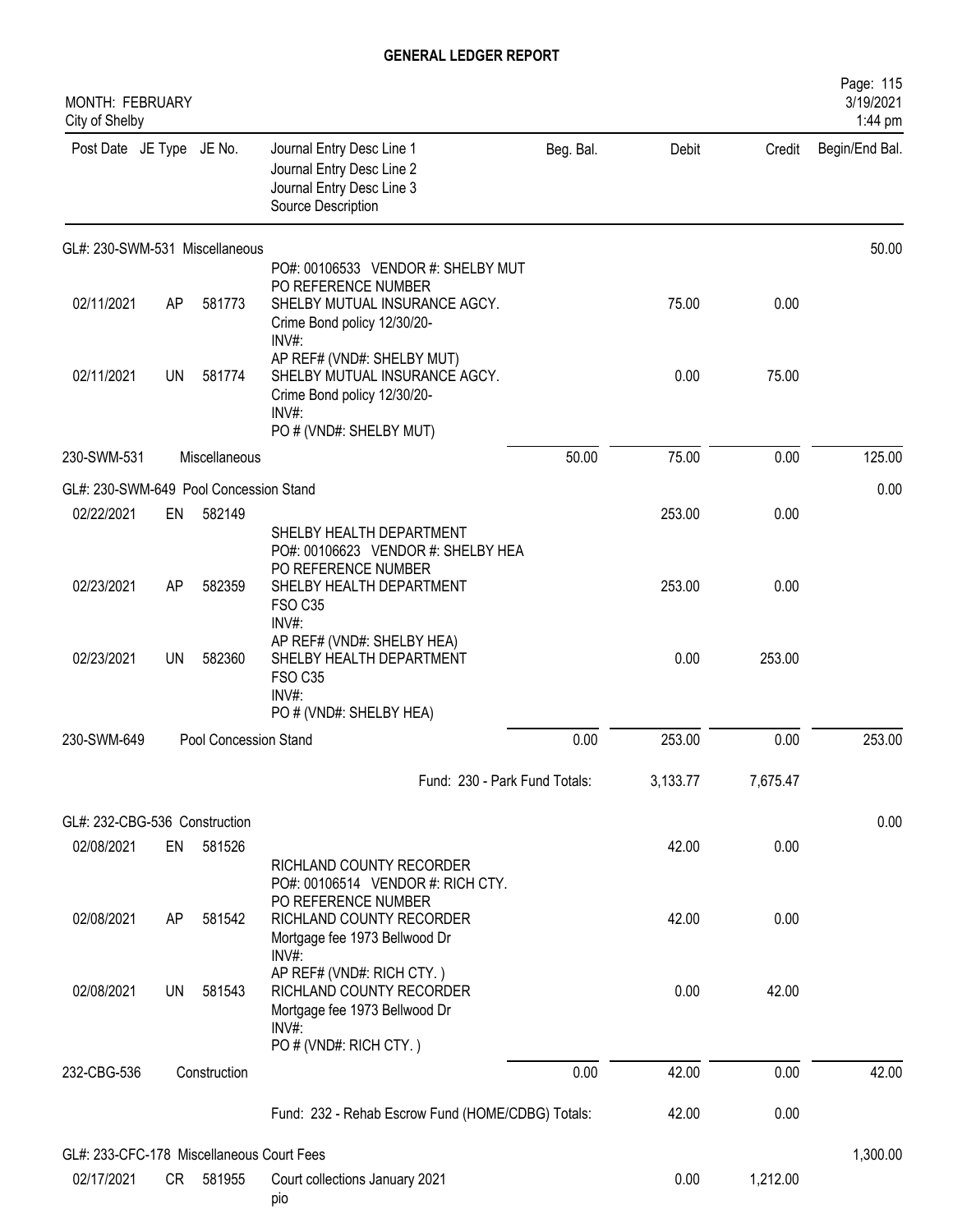| MONTH: FEBRUARY<br>City of Shelby     |    |                             |                                                                                                                                                 |           |          |          | Page: 116<br>3/19/2021<br>1:44 pm |
|---------------------------------------|----|-----------------------------|-------------------------------------------------------------------------------------------------------------------------------------------------|-----------|----------|----------|-----------------------------------|
| Post Date JE Type JE No.              |    |                             | Journal Entry Desc Line 1<br>Journal Entry Desc Line 2<br>Journal Entry Desc Line 3<br>Source Description                                       | Beg. Bal. | Debit    | Credit   | Begin/End Bal.                    |
| 233-CFC-178                           |    |                             | Miscellaneous Court Fees                                                                                                                        | 1,300.00  | 0.00     | 1,212.00 | 2,512.00                          |
| GL#: 233-CPF-405 Court Officers Wages |    |                             |                                                                                                                                                 |           |          |          | 3,295.10                          |
| 02/03/2021                            | EN | 581169                      |                                                                                                                                                 |           | 1,680.75 | 0.00     |                                   |
| 02/03/2021                            | AP | 581193                      | <b>CITY PAYROLL FUND</b><br>PO#: 00106435 VENDOR #: CITY PAYRO<br>PO REFERENCE NUMBER<br><b>CITY PAYROLL FUND</b><br>Wages 1/17/21-1/30/21      |           | 1,680.75 | 0.00     |                                   |
| 02/03/2021                            | UN | 581194                      | INV#:<br>AP REF# (VND#: CITY PAYRO)<br><b>CITY PAYROLL FUND</b><br>Wages 1/17/21-1/30/21<br>$INV#$ :                                            |           | 0.00     | 1,680.75 |                                   |
| 02/17/2021                            | EN | 581842                      | PO # (VND#: CITY PAYRO)                                                                                                                         |           | 1,664.15 | 0.00     |                                   |
| 02/17/2021                            | AP | 581846                      | CITY PAYROLL FUND<br>PO#: 00106583 VENDOR #: CITY PAYRO<br>PO REFERENCE NUMBER<br><b>CITY PAYROLL FUND</b><br>Wages 1/31/21-2/13/21<br>$INV#$ : |           | 1,664.15 | 0.00     |                                   |
| 02/17/2021                            | UN | 581847                      | AP REF# (VND#: CITY PAYRO)<br><b>CITY PAYROLL FUND</b><br>Wages 1/31/21-2/13/21<br>INV#:<br>PO # (VND#: CITY PAYRO)                             |           | 0.00     | 1,664.15 |                                   |
| 233-CPF-405                           |    | <b>Court Officers Wages</b> |                                                                                                                                                 | 3,295.10  | 3,344.90 | 0.00     | 6,640.00                          |
|                                       |    |                             | GL#: 233-CPF-415 Public Employees Retire.System                                                                                                 |           |          |          | 489.33                            |
| 02/16/2021                            | EN | 581826                      |                                                                                                                                                 |           | 696.65   | 0.00     |                                   |
| 02/17/2021                            |    | 581862                      | OH PUBLIC EMPLOYEES RETIREMENT<br>PO#: 00106567 VENDOR #: OPERS<br>PO REFERENCE NUMBER                                                          |           | 696.65   | 0.00     |                                   |
|                                       | AP |                             | OH PUBLIC EMPLOYEES RETIREMENT<br>Employer portion 12/20/20-<br>INV#:                                                                           |           |          |          |                                   |
| 02/17/2021                            | UN | 581863                      | AP REF# (VND#: OPERS<br>OH PUBLIC EMPLOYEES RETIREMENT<br>Employer portion 12/20/20-<br>$INV#$ :<br>PO # (VND#: OPERS<br>$\lambda$              |           | 0.00     | 696.65   |                                   |
| 233-CPF-415                           |    |                             | Public Employees Retire.System                                                                                                                  | 489.33    | 696.65   | 0.00     | 1,185.98                          |
| GL#: 233-CPF-417 FICA                 |    |                             |                                                                                                                                                 |           |          |          | 47.78                             |
| 02/03/2021                            | EN | 581170                      |                                                                                                                                                 |           | 24.37    | 0.00     |                                   |
| 02/03/2021                            | AP | 581195                      | PAYROLL FUND<br>PO#: 00106436 VENDOR #: PAYROLL FU<br>PO REFERENCE NUMBER<br>PAYROLL FUND                                                       |           | 24.37    | 0.00     |                                   |
|                                       |    |                             | FICA 1/17/21-1/30/21<br>INV#:                                                                                                                   |           |          |          |                                   |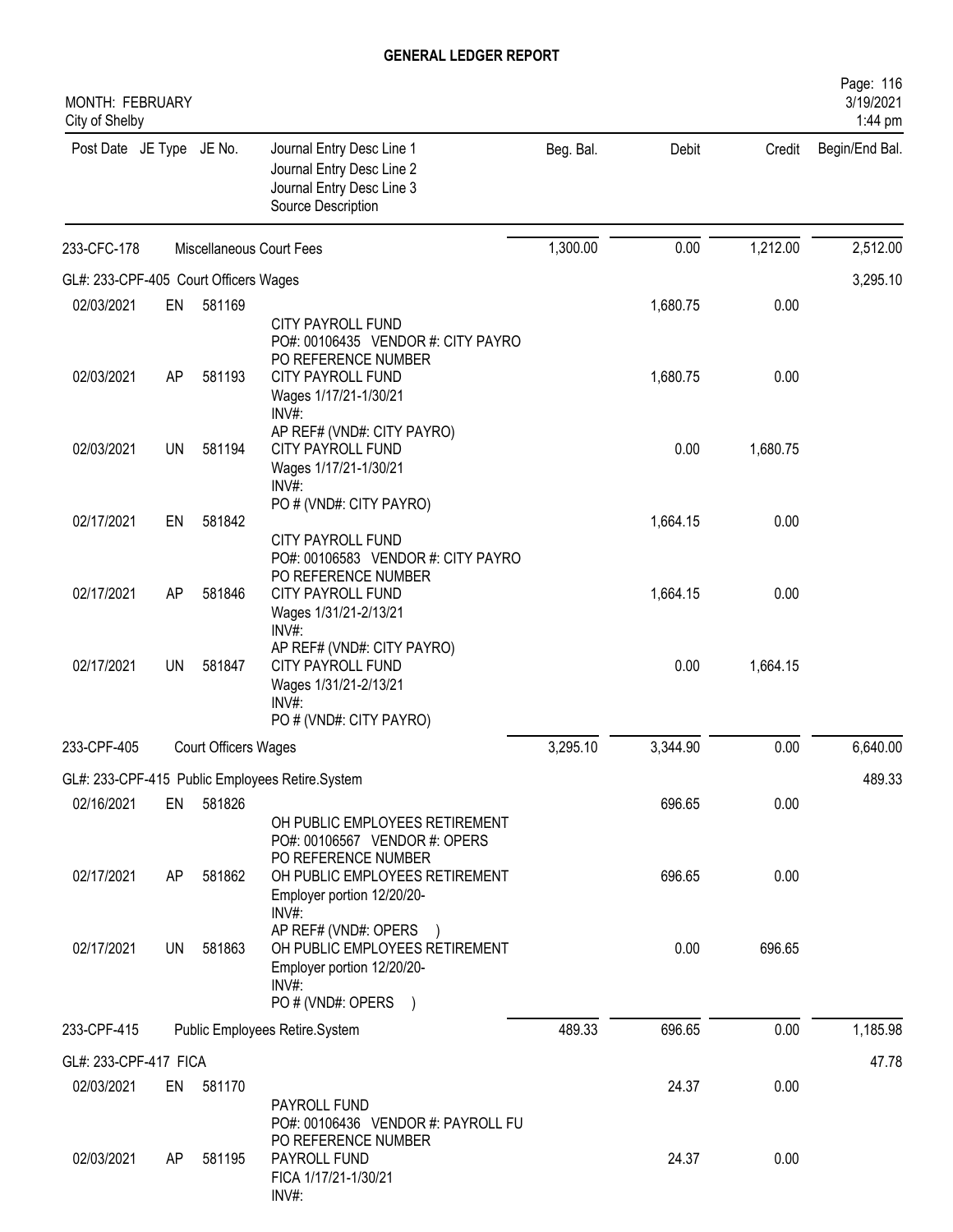| MONTH: FEBRUARY<br>City of Shelby     |             |                             |                                                                                                                                               |           |       |        | Page: 117<br>3/19/2021<br>1:44 pm |
|---------------------------------------|-------------|-----------------------------|-----------------------------------------------------------------------------------------------------------------------------------------------|-----------|-------|--------|-----------------------------------|
| Post Date JE Type JE No.              |             |                             | Journal Entry Desc Line 1<br>Journal Entry Desc Line 2<br>Journal Entry Desc Line 3<br>Source Description                                     | Beg. Bal. | Debit | Credit | Begin/End Bal.                    |
| GL#: 233-CPF-417 FICA                 |             |                             |                                                                                                                                               |           |       |        | 47.78                             |
| 02/03/2021                            | <b>UN</b>   | 581196                      | AP REF# (VND#: PAYROLL FU)<br>PAYROLL FUND<br>FICA 1/17/21-1/30/21<br>INV#:                                                                   |           | 0.00  | 24.37  |                                   |
| 02/17/2021                            | EN          | 581843                      | PO # (VND#: PAYROLL FU)<br>PAYROLL FUND<br>PO#: 00106584 VENDOR #: PAYROLL FU                                                                 |           | 24.13 | 0.00   |                                   |
| 02/17/2021                            | AP          | 581844                      | PO REFERENCE NUMBER<br>PAYROLL FUND<br>FICA 1/31/21-2/13/21<br>INV#:                                                                          |           | 24.13 | 0.00   |                                   |
| 02/17/2021                            | UN          | 581845                      | AP REF# (VND#: PAYROLL FU)<br>PAYROLL FUND<br>FICA 1/31/21-2/13/21<br>$INV#$ :                                                                |           | 0.00  | 24.13  |                                   |
| 233-CPF-417                           | <b>FICA</b> |                             | PO # (VND#: PAYROLL FU)                                                                                                                       | 47.78     | 48.50 | 0.00   | 96.28                             |
| GL#: 233-CPF-420 Workers Compensation |             |                             |                                                                                                                                               |           |       |        | 14.00                             |
| 02/08/2021                            | EN          | 581510                      |                                                                                                                                               |           | 14.00 | 0.00   |                                   |
| 02/12/2021                            | <b>AP</b>   | 581779                      | BUREAU OF WORKERS COMPENSATION<br>PO#: 00106498 VENDOR #: BWC<br>PO REFERENCE NUMBER<br>BUREAU OF WORKERS COMPENSATION<br>Installment payment |           | 14.00 | 0.00   |                                   |
| 02/12/2021                            | <b>UN</b>   | 581780                      | INV#:<br>1009237672<br>AP REF# (VND#: BWC)<br>BUREAU OF WORKERS COMPENSATION<br>Installment payment<br>$INV#$ :<br>1009237672                 |           | 0.00  | 14.00  |                                   |
| 02/14/2021                            | EN          | 581822                      | PO # (VND#: BWC<br>BUREAU OF WORKERS COMPENSATION<br>PO#: 00106565 VENDOR #: BWC                                                              |           | 21.00 | 0.00   |                                   |
| 02/18/2021                            | AP          | 582108                      | PO REFERENCE NUMBER<br>BUREAU OF WORKERS COMPENSATION<br>True-up report 2021<br>INV#:                                                         |           | 21.00 | 0.00   |                                   |
| 02/18/2021                            | <b>UN</b>   | 582109                      | AP REF# (VND#: BWC<br>BUREAU OF WORKERS COMPENSATION<br>True-up report 2021<br>$INV#$ :                                                       |           | 0.00  | 21.00  |                                   |
| 233-CPF-420                           |             | <b>Workers Compensation</b> | PO # (VND#: BWC                                                                                                                               | 14.00     | 35.00 | 0.00   | 49.00                             |
| GL#: 233-CPF-428 Telephone            |             |                             |                                                                                                                                               |           |       |        | 68.87                             |
| 02/03/2021                            |             | EN 581248                   | <b>CENTURYLINK</b><br>PO#: 00106439 VENDOR #: CENTURY<br>PO REFERENCE NUMBER                                                                  |           | 69.59 | 0.00   |                                   |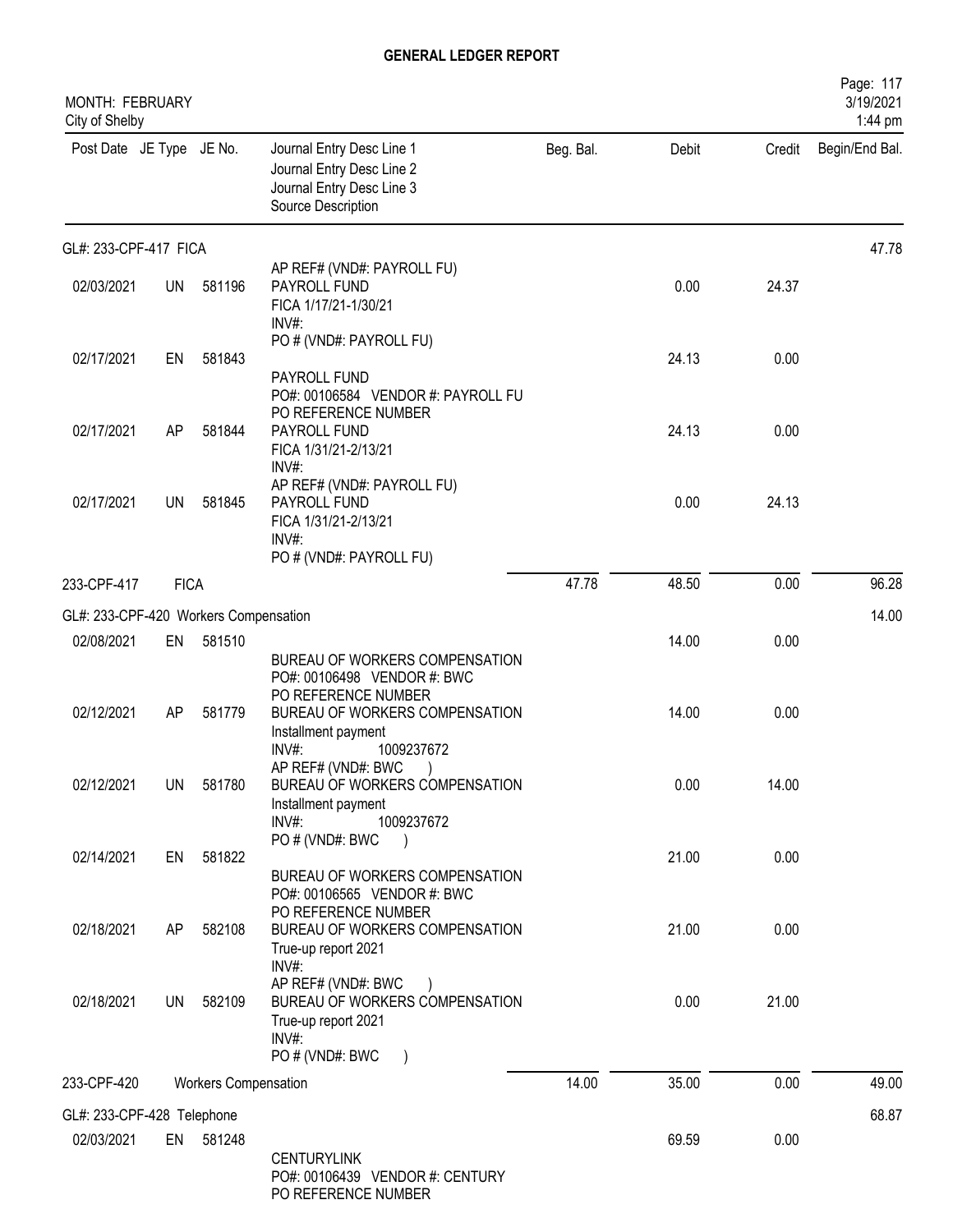| MONTH: FEBRUARY<br>City of Shelby         |    |                      |                                                                                                           |           |          |          | Page: 118<br>3/19/2021<br>1:44 pm |
|-------------------------------------------|----|----------------------|-----------------------------------------------------------------------------------------------------------|-----------|----------|----------|-----------------------------------|
| Post Date JE Type JE No.                  |    |                      | Journal Entry Desc Line 1<br>Journal Entry Desc Line 2<br>Journal Entry Desc Line 3<br>Source Description | Beg. Bal. | Debit    | Credit   | Begin/End Bal.                    |
| GL#: 233-CPF-428 Telephone                |    |                      |                                                                                                           |           |          |          | 68.87                             |
| 02/03/2021                                | AP | 581285               | <b>CENTURYLINK</b><br>Acct 302298892<br>INV#:                                                             |           | 69.59    | 0.00     |                                   |
| 02/03/2021                                | UN | 581286               | AP REF# (VND#: CENTURY )<br><b>CENTURYLINK</b><br>Acct 302298892<br>INV#:                                 |           | 0.00     | 69.59    |                                   |
|                                           |    |                      | PO # (VND#: CENTURY )                                                                                     |           |          |          |                                   |
| 233-CPF-428                               |    | Telephone            |                                                                                                           | 68.87     | 69.59    | 0.00     | 138.46                            |
|                                           |    |                      | Fund: 233 - Court Probation Fund Totals:                                                                  |           | 4,194.64 | 1,212.00 |                                   |
| GL#: 234-MIS-205 Miscellaneous Income     |    |                      |                                                                                                           |           |          |          | 35.00                             |
| 234-MIS-205                               |    | Miscellaneous Income |                                                                                                           | 35.00     | 0.00     | 0.00     | 35.00                             |
|                                           |    |                      | Fund: 234 - BMV Reimbursement Fund Totals:                                                                |           | 0.00     | 0.00     |                                   |
| GL#: 235-MIS-205 Miscellaneous Income     |    |                      |                                                                                                           |           |          |          | 0.00                              |
| 02/16/2021                                | CR | 581948               | Restitution from Lindsay Gushard                                                                          |           | 0.00     | 10.00    |                                   |
| 02/23/2021                                | CR | 582398               | pio<br>Forfeited evidence items form 2014/2015<br>cases<br>pio                                            |           | 0.00     | 431.00   |                                   |
| 235-MIS-205                               |    | Miscellaneous Income |                                                                                                           | 0.00      | 0.00     | 441.00   | 441.00                            |
|                                           |    |                      | Fund: 235 - Law Enforcement Trust Fund Totals:                                                            |           | 0.00     | 441.00   |                                   |
| GL#: 236-CFC-178 Miscellaneous Court Fees |    |                      |                                                                                                           |           |          |          | 116.00                            |
| 02/17/2021                                |    | CR 581955            | Court collections January 2021                                                                            |           | 0.00     | 66.00    |                                   |
| 02/24/2021                                | CR | 582404               | pio<br>IDAT Jan 2021 from Plymouth Court<br>pio                                                           |           | 0.00     | 4.50     |                                   |
| 236-CFC-178                               |    |                      | Miscellaneous Court Fees                                                                                  | 116.00    | 0.00     | 70.50    | 186.50                            |
| GL#: 236-IDA-531 Miscellaneous            |    |                      |                                                                                                           |           |          |          | 87.28                             |
| 02/08/2021                                | AP | 581573               | ABRAXAS COUNSELING CENTER<br>Counceling Nov 2020<br>INV#:<br>1120SMC                                      |           | 87.28    | 0.00     |                                   |
| 02/08/2021                                | UN | 581574               | AP REF# (VND#: ABRAXAS CO)<br>ABRAXAS COUNSELING CENTER<br>Counceling Nov 2020<br>INV#:<br>1120SMC        |           | 0.00     | 87.28    |                                   |
| 02/12/2021                                | AP | 581806               | PO # (VND#: ABRAXAS CO)<br>ABRAXAS COUNSELING CENTER<br>January counceling                                |           | 183.52   | 0.00     |                                   |
| 02/12/2021                                | UN | 581807               | 0121SMC<br>INV#:<br>AP REF# (VND#: ABRAXAS CO)<br>ABRAXAS COUNSELING CENTER                               |           | 0.00     | 183.52   |                                   |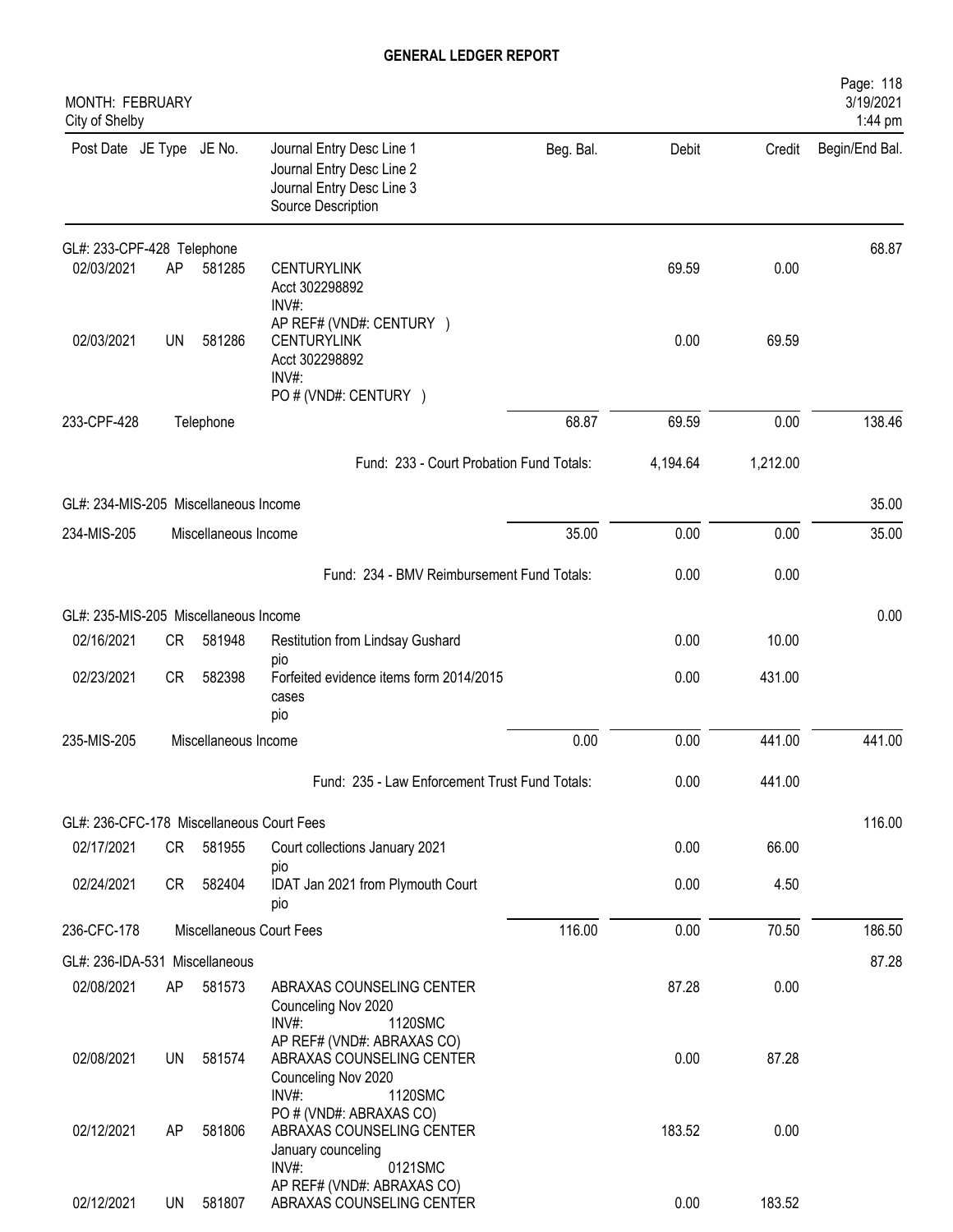| MONTH: FEBRUARY<br>City of Shelby         |           |                          |                                                                                                                                    |           |          |          | Page: 119<br>3/19/2021<br>1:44 pm |
|-------------------------------------------|-----------|--------------------------|------------------------------------------------------------------------------------------------------------------------------------|-----------|----------|----------|-----------------------------------|
| Post Date JE Type JE No.                  |           |                          | Journal Entry Desc Line 1<br>Journal Entry Desc Line 2<br>Journal Entry Desc Line 3<br>Source Description                          | Beg. Bal. | Debit    | Credit   | Begin/End Bal.                    |
| GL#: 236-IDA-531 Miscellaneous            |           |                          |                                                                                                                                    |           |          |          | 87.28                             |
|                                           |           |                          | January counceling<br>$INV#$ :<br>0121SMC<br>PO # (VND#: ABRAXAS CO)                                                               |           |          |          |                                   |
| 236-IDA-531                               |           | Miscellaneous            |                                                                                                                                    | 87.28     | 270.80   | 0.00     | 358.08                            |
|                                           |           |                          | Fund: 236 - Court I D A T Fund Totals:                                                                                             |           | 270.80   | 70.50    |                                   |
| GL#: 238-DAR-472 Supplies                 |           |                          |                                                                                                                                    |           |          |          | 0.00                              |
| 02/03/2021                                | AP        | 581175                   | <b>CREATIVE PRODUCT SOURCING</b><br>DARE T-shirts, graduation<br>INV#:<br>137197                                                   |           | 1,309.36 | 0.00     |                                   |
| 02/03/2021                                | <b>UN</b> | 581176                   | AP REF# (VND#: CREATIVE P)<br>CREATIVE PRODUCT SOURCING<br>DARE T-shirts, graduation<br>INV#:<br>137197<br>PO # (VND#: CREATIVE P) |           | 0.00     | 1,309.36 |                                   |
| 238-DAR-472                               |           | Supplies                 |                                                                                                                                    | 0.00      | 1,309.36 | 0.00     | 1,309.36                          |
|                                           |           |                          | Fund: 238 - DARE Fund Totals:                                                                                                      |           | 1,309.36 | 0.00     |                                   |
| GL#: 239-CFC-178 Miscellaneous Court Fees |           |                          |                                                                                                                                    |           |          |          | 764.00                            |
| 02/17/2021                                | CR        | 581955                   | Court collections January 2021<br>pio                                                                                              |           | 0.00     | 715.00   |                                   |
| 239-CFC-178                               |           | Miscellaneous Court Fees |                                                                                                                                    | 764.00    | 0.00     | 715.00   | 1,479.00                          |
|                                           |           |                          | Fund: 239 - Court Computer Fund Totals:                                                                                            |           | 0.00     | 715.00   |                                   |
| GL#: 241-CFC-178 Miscellaneous Court Fees |           |                          |                                                                                                                                    |           |          |          | 186.00                            |
| 02/17/2021                                | CR        | 581955                   | Court collections January 2021<br>pio                                                                                              |           | 0.00     | 145.00   |                                   |
| 241-CFC-178                               |           | Miscellaneous Court Fees |                                                                                                                                    | 186.00    | 0.00     | 145.00   | 331.00                            |
| GL#: 241-PCF-501 Computer support         |           |                          |                                                                                                                                    |           |          |          | 0.00                              |
| 02/18/2021                                | AP        | 582038                   | CHARTER COMM HOLDINGS LLC<br>acct 01075-321600202-1001<br>INV#:<br>321600202011621d<br>AP REF# (VND#: CHART COMM)                  |           | 265.82   | 0.00     |                                   |
| 02/18/2021                                | <b>UN</b> | 582039                   | CHARTER COMM HOLDINGS LLC<br>acct 01075-321600202-1001<br>$INV#$ :<br>321600202011621d<br>PO # (VND#: CHART COMM)                  |           | 0.00     | 265.82   |                                   |
| 241-PCF-501                               |           | Computer support         |                                                                                                                                    | 0.00      | 265.82   | 0.00     | 265.82                            |
| GL#: 241-PCF-531 Miscellaneous            |           |                          |                                                                                                                                    |           |          |          | 44.50                             |
| 241-PCF-531                               |           | Miscellaneous            |                                                                                                                                    | 44.50     | 0.00     | 0.00     | 44.50                             |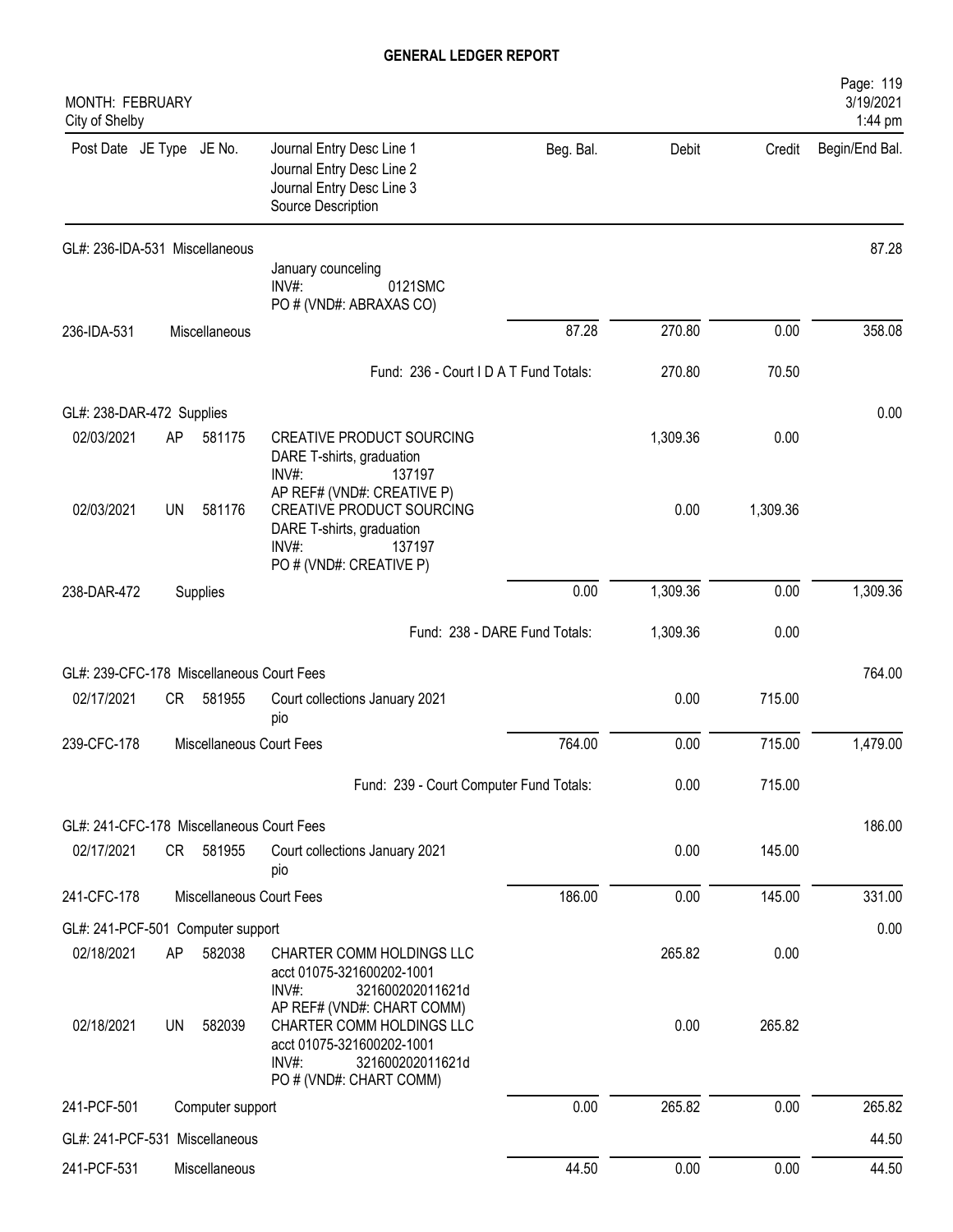| <b>MONTH: FEBRUARY</b><br>City of Shelby   |           |                    |                                                                                                                                       |                                     |           |           | Page: 120<br>3/19/2021<br>1:44 pm |
|--------------------------------------------|-----------|--------------------|---------------------------------------------------------------------------------------------------------------------------------------|-------------------------------------|-----------|-----------|-----------------------------------|
| Post Date JE Type JE No.                   |           |                    | Journal Entry Desc Line 1<br>Journal Entry Desc Line 2<br>Journal Entry Desc Line 3<br>Source Description                             | Beg. Bal.                           | Debit     | Credit    | Begin/End Bal.                    |
|                                            |           |                    | Fund: 241 - Police Computer Fund Totals:                                                                                              |                                     | 265.82    | 145.00    |                                   |
| GL#: 242-CFC-178 Miscellaneous Court Fees  |           |                    |                                                                                                                                       |                                     |           |           | 291.15                            |
| 02/22/2021                                 | CR        | 582385             | IDAM Jan 2021 from OH Dept Public Safety<br>pio                                                                                       |                                     | 0.00      | 76.35     |                                   |
| 242-CFC-178                                |           |                    | Miscellaneous Court Fees                                                                                                              | 291.15                              | 0.00      | 76.35     | 367.50                            |
|                                            |           |                    |                                                                                                                                       | Fund: 242 - Court IDAM Fund Totals: | 0.00      | 76.35     |                                   |
| GL#: 283-LCR-472 Supplies                  |           |                    |                                                                                                                                       |                                     |           |           | 1,388.89                          |
| 283-LCR-472                                |           | Supplies           |                                                                                                                                       | 1,388.89                            | 0.00      | 0.00      | 1,388.89                          |
| GL#: 283-LCR-485 Maintenance, Autos        |           |                    |                                                                                                                                       |                                     |           |           | 300.00                            |
| 283-LCR-485                                |           | Maintenance, Autos |                                                                                                                                       | 300.00                              | 0.00      | 0.00      | 300.00                            |
|                                            |           |                    | GL#: 283-LCR-507 Maintenance Building/Grounds                                                                                         |                                     |           |           | 7,682.87                          |
| 02/03/2021                                 | AP        | 581299             | BOB & BOB DOOR CO.<br>touchless handicap buttons<br>INV#:<br>60152                                                                    |                                     | 4,127.50  | 0.00      |                                   |
| 02/03/2021                                 | UN        | 581300             | AP REF# (VND#: BOB & BOB)<br>BOB & BOB DOOR CO.<br>touchless handicap buttons<br>INV#:<br>60152                                       |                                     | 0.00      | 4,127.50  |                                   |
| 02/03/2021                                 | AP        | 581301             | PO # (VND#: BOB & BOB)<br>BOB & BOB DOOR CO.<br>touchless handicap door<br>INV#:<br>60152b                                            |                                     | 981.00    | 0.00      |                                   |
| 02/03/2021                                 | <b>UN</b> | 581302             | AP REF# (VND#: BOB & BOB)<br>BOB & BOB DOOR CO.<br>touchless handicap door<br>INV#:<br>60152b                                         |                                     | 0.00      | 2,000.00  |                                   |
| 02/17/2021                                 | AP        | 581848             | PO # (VND#: BOB & BOB)<br>AIRE SERV OF MANSFIELD<br>Installation of new system at<br>INV#:<br>21-5022820                              |                                     | 21,507.75 | 0.00      |                                   |
| 02/17/2021                                 | UN        | 581849             | AP REF# (VND#: AIRE SERV)<br>AIRE SERV OF MANSFIELD<br>Installation of new system at<br>INV#:<br>21-5022820<br>PO # (VND#: AIRE SERV) |                                     | 0.00      | 21,507.75 |                                   |
| 283-LCR-507                                |           |                    | Maintenance Building/Grounds                                                                                                          | 7,682.87                            | 26,616.25 | 0.00      | 34,299.12                         |
| GL#: 283-LCR-515 Equipment                 |           |                    |                                                                                                                                       |                                     |           |           | 26,656.00                         |
| 283-LCR-515                                |           | Equipment          |                                                                                                                                       | 26,656.00                           | 0.00      | 0.00      | 26,656.00                         |
| GL#: 283-LCR-529 Small tools and equipment |           |                    |                                                                                                                                       |                                     |           |           | 750.00                            |
| 283-LCR-529                                |           |                    | Small tools and equipment                                                                                                             | 750.00                              | 0.00      | 0.00      | 750.00                            |
|                                            |           |                    |                                                                                                                                       |                                     |           |           |                                   |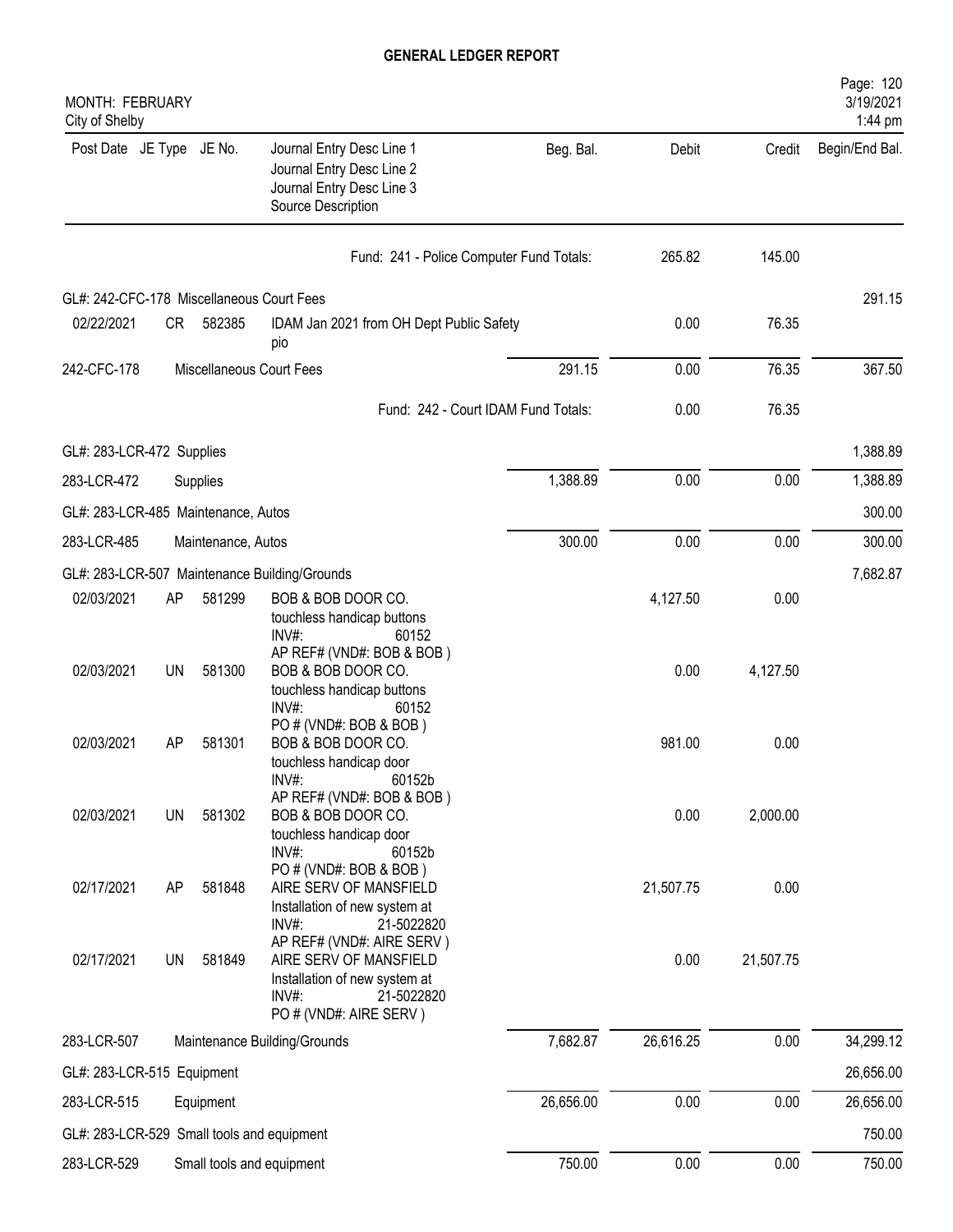| <b>MONTH: FEBRUARY</b><br>City of Shelby  |           |                             |                                                                                                                                 |           |           |           | Page: 121<br>3/19/2021<br>1:44 pm |
|-------------------------------------------|-----------|-----------------------------|---------------------------------------------------------------------------------------------------------------------------------|-----------|-----------|-----------|-----------------------------------|
| Post Date JE Type JE No.                  |           |                             | Journal Entry Desc Line 1<br>Journal Entry Desc Line 2<br>Journal Entry Desc Line 3<br>Source Description                       | Beg. Bal. | Debit     | Credit    | Begin/End Bal.                    |
|                                           |           |                             | Fund: 283 - LOCAL CORONAVIRUS RELIEF FUND Totals:                                                                               |           | 26,616.25 | 0.00      |                                   |
| GL#: 300-MIS-584 GAAP Conversion          |           |                             |                                                                                                                                 |           |           |           | 0.00                              |
| 02/23/2021                                | EN        | 582160                      |                                                                                                                                 |           | 206.00    | 0.00      |                                   |
|                                           |           |                             | PLATTENBURG & ASSOCIATES INC<br>PO#: 00106634 VENDOR #: PLATTENBUR<br>PO REFERENCE NUMBER                                       |           |           |           |                                   |
| 02/23/2021                                | AP        | 582275                      | PLATTENBURG & ASSOCIATES INC<br>GAAP conversion 2020<br>INV#:<br>58292                                                          |           | 206.00    | 0.00      |                                   |
| 02/23/2021                                | <b>UN</b> | 582276                      | AP REF# (VND#: PLATTENBUR)<br>PLATTENBURG & ASSOCIATES INC<br>GAAP conversion 2020<br>INV#:<br>58292<br>PO # (VND#: PLATTENBUR) |           | 0.00      | 206.00    |                                   |
| 300-MIS-584                               |           | <b>GAAP Conversion</b>      |                                                                                                                                 | 0.00      | 206.00    | 0.00      | 206.00                            |
| GL#: 300-TRS-240 Transfer City Income Tax |           |                             |                                                                                                                                 |           |           |           | 10,719.96                         |
| 02/28/2021                                | GJ        | 582677                      | Income tax transfer to capital improv.<br>pio                                                                                   |           | 0.00      | 8,479.89  |                                   |
| 300-TRS-240                               |           | Transfer City Income Tax    |                                                                                                                                 | 10,719.96 | 0.00      | 8,479.89  | 19,199.85                         |
|                                           |           |                             | Fund: 300 - Capital Improvement Fund Totals:                                                                                    |           | 206.00    | 8,479.89  |                                   |
| GL#: 304-CFC-170 Court Criminal Fines     |           |                             |                                                                                                                                 |           |           |           | 445.00                            |
| 02/17/2021                                | CR        | 581955                      | Court collections January 2021<br>pio                                                                                           |           | 0.00      | 585.00    |                                   |
| 304-CFC-170                               |           | <b>Court Criminal Fines</b> |                                                                                                                                 | 445.00    | 0.00      | 585.00    | 1,030.00                          |
| GL#: 304-CFC-173 Civil Court              |           |                             |                                                                                                                                 |           |           |           | 255.00                            |
| 02/17/2021                                |           | CR 581955                   | Court collections January 2021<br>pio                                                                                           |           | 0.00      | 130.00    |                                   |
| 304-CFC-173                               |           | Civil Court                 |                                                                                                                                 | 255.00    | 0.00      | 130.00    | 385.00                            |
|                                           |           |                             | Fund: 304 - Court Capital Improvement Fund Totals:                                                                              |           | 0.00      | 715.00    |                                   |
| GL#: 352-TRS-240 Transfer City Income Tax |           |                             |                                                                                                                                 |           |           |           | 1,247.99                          |
| 02/28/2021                                | GJ        | 582680                      | Income tax transfer to sidewalks<br>pio                                                                                         |           | 0.00      | 987.21    |                                   |
| 352-TRS-240                               |           | Transfer City Income Tax    |                                                                                                                                 | 1,247.99  | 0.00      | 987.21    | 2,235.20                          |
|                                           |           |                             | Fund: 352 - Sidewalk Fund Totals:                                                                                               |           | 0.00      | 987.21    |                                   |
| GL#: 353-TRS-240 Transfer City Income Tax |           |                             |                                                                                                                                 |           |           |           | 40,351.84                         |
| 02/28/2021                                | GJ        | 582679                      | Income tax transfer to streets<br>pio                                                                                           |           | 0.00      | 31,919.84 |                                   |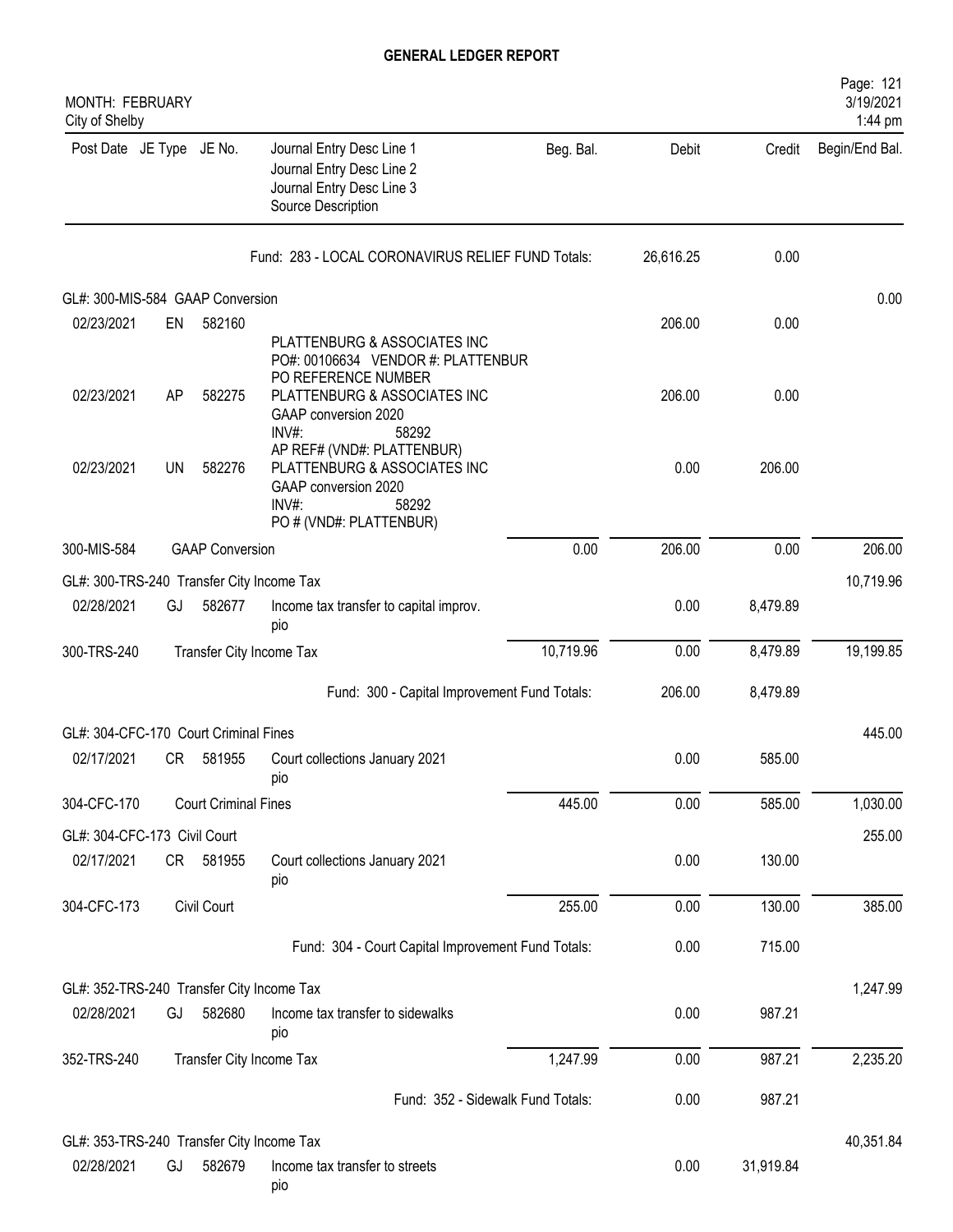| MONTH: FEBRUARY<br>City of Shelby         |           |        |                                                                                                           |           |       |           | Page: 122<br>3/19/2021<br>1:44 pm |
|-------------------------------------------|-----------|--------|-----------------------------------------------------------------------------------------------------------|-----------|-------|-----------|-----------------------------------|
| Post Date JE Type JE No.                  |           |        | Journal Entry Desc Line 1<br>Journal Entry Desc Line 2<br>Journal Entry Desc Line 3<br>Source Description | Beg. Bal. | Debit | Credit    | Begin/End Bal.                    |
| 353-TRS-240                               |           |        | Transfer City Income Tax                                                                                  | 40,351.84 | 0.00  | 31,919.84 | 72,271.68                         |
|                                           |           |        | Fund: 353 - Streets, Alleys & Basin Rehab Totals:                                                         |           | 0.00  | 31,919.84 |                                   |
| GL#: 354-TRS-240 Transfer City Income Tax |           |        |                                                                                                           |           |       |           | 63,999.74                         |
| 02/28/2021                                | GJ        | 582678 | Income tax transfer to police/court<br>pio                                                                |           | 0.00  | 50,626.23 |                                   |
| 354-TRS-240                               |           |        | Transfer City Income Tax                                                                                  | 63,999.74 | 0.00  | 50,626.23 | 114,625.97                        |
|                                           |           |        | Fund: 354 - Police/Court Construction Fund Totals:                                                        |           | 0.00  | 50,626.23 |                                   |
| GL#: 400-CFS-154 Collections              |           |        |                                                                                                           |           |       |           | 94,030.19                         |
| 02/01/2021                                | <b>CR</b> | 581328 | Utility deposit, water and sewer                                                                          |           | 0.00  | 3,779.07  |                                   |
| 02/02/2021                                | <b>CR</b> | 581334 | pio<br>Utility deposit, water and sewer                                                                   |           | 0.00  | 1,340.20  |                                   |
| 02/03/2021                                | <b>CR</b> | 581342 | pio<br>Utility deposit, water and sewer                                                                   |           | 0.00  | 1,191.57  |                                   |
| 02/04/2021                                | <b>CR</b> | 581495 | pio<br>Utility deposit, water and sewer                                                                   |           | 0.00  | 986.18    |                                   |
| 02/05/2021                                | <b>CR</b> | 581502 | pio<br>Utility deposit, water and sewer                                                                   |           | 0.00  | 1,094.66  |                                   |
| 02/08/2021                                | <b>CR</b> | 581598 | <b>DIO</b><br>Utility deposit, water and sewer                                                            |           | 0.00  | 2,102.55  |                                   |
| 02/09/2021                                | <b>CR</b> | 581609 | <b>DIO</b><br>Utility deposit, water and sewer                                                            |           | 0.00  | 18,836.89 |                                   |
| 02/10/2021                                | <b>CR</b> | 581622 | pio<br>Utility deposit, water and sewer                                                                   |           | 0.00  | 3,976.89  |                                   |
| 02/11/2021                                | <b>CR</b> | 581788 | pio<br>Utility deposit, water and sewer                                                                   |           | 0.00  | 3,101.60  |                                   |
| 02/12/2021                                | CR        | 581801 | pio<br>Utility deposit, water and sewer                                                                   |           | 0.00  | 5,312.46  |                                   |
| 02/16/2021                                | <b>CR</b> | 581949 | pio<br>Utility deposit, water and sewer                                                                   |           | 0.00  | 6,990.24  |                                   |
| 02/17/2021                                | <b>CR</b> | 581961 | pio<br>Utility deposit, water and sewer                                                                   |           | 0.00  | 22,504.02 |                                   |
| 02/18/2021                                | CR        | 582130 | pio<br>Utility deposit, water and sewer                                                                   |           | 0.00  | 4,223.94  |                                   |
| 02/19/2021                                | CR        | 582139 | pio<br>Utility deposit, water and sewer                                                                   |           | 0.00  | 2,769.50  |                                   |
| 02/22/2021                                | <b>CR</b> | 582381 | pio<br>Utility deposit, water and sewer                                                                   |           | 0.00  | 2,611.75  |                                   |
| 02/23/2021                                | CR        | 582392 | pio<br>Utility deposit, water and sewer                                                                   |           | 0.00  | 5,742.78  |                                   |
| 02/24/2021                                | CR        | 582406 | pio<br>Utility deposit, water and sewer                                                                   |           | 0.00  | 1,147.10  |                                   |
| 02/25/2021                                | CR        | 582660 | pio<br>Utility deposit, water and sewer                                                                   |           | 0.00  | 903.43    |                                   |
| 02/26/2021                                | CR        | 582667 | <b>DIO</b><br>Utility deposit, water and sewer                                                            |           | 0.00  | 910.25    |                                   |
|                                           |           |        | pio                                                                                                       |           |       |           |                                   |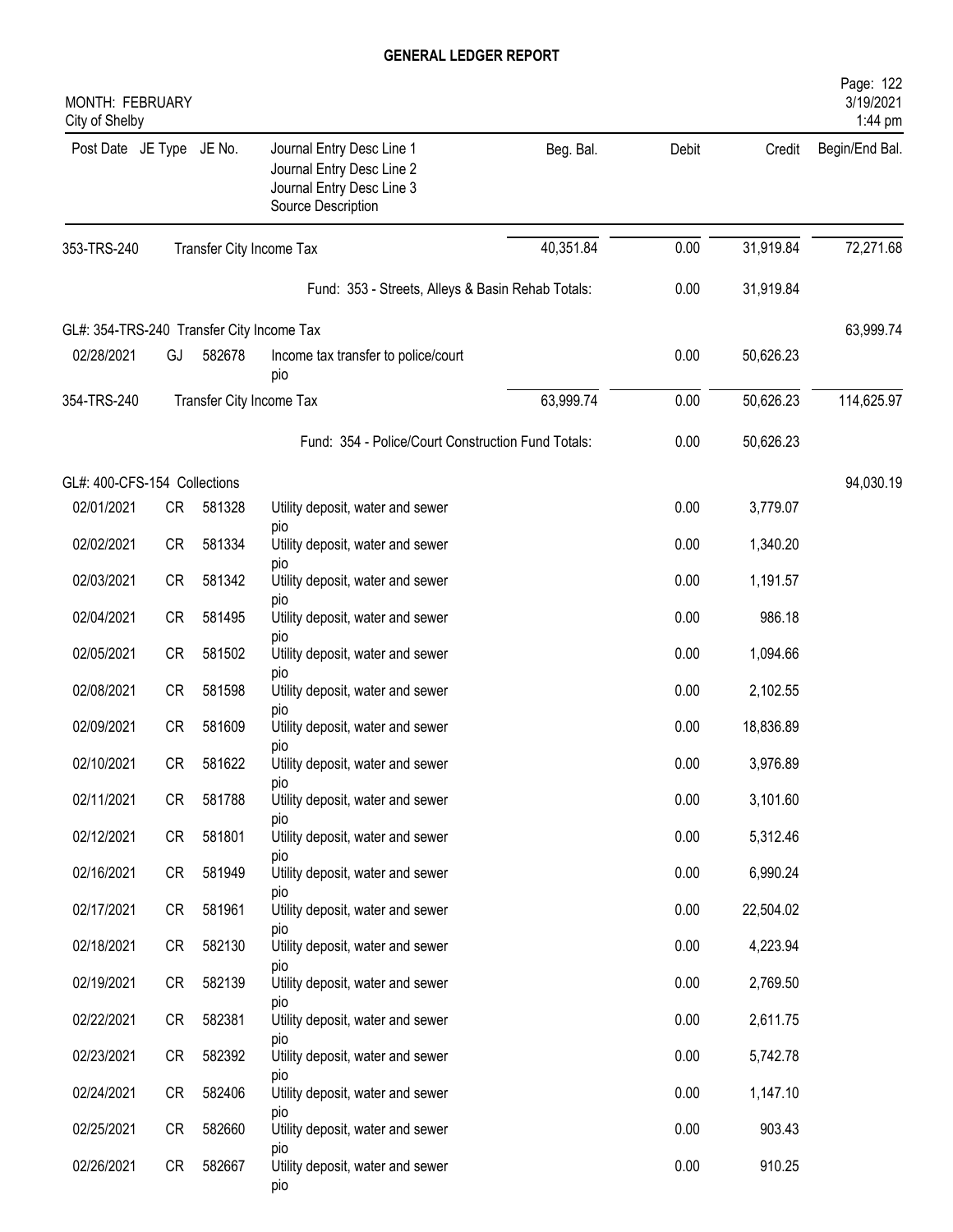| MONTH: FEBRUARY<br>City of Shelby   |       |                    |                                                                                                                                    |           |           |           | Page: 123<br>3/19/2021<br>1:44 pm |
|-------------------------------------|-------|--------------------|------------------------------------------------------------------------------------------------------------------------------------|-----------|-----------|-----------|-----------------------------------|
| Post Date JE Type JE No.            |       |                    | Journal Entry Desc Line 1<br>Journal Entry Desc Line 2<br>Journal Entry Desc Line 3<br>Source Description                          | Beg. Bal. | Debit     | Credit    | Begin/End Bal.                    |
| 400-CFS-154                         |       | Collections        |                                                                                                                                    | 94,030.19 | 0.00      | 89,525.08 | 183,555.27                        |
| GL#: 400-CFS-167 Septage Collection |       |                    |                                                                                                                                    |           |           |           | 4,077.50                          |
| 02/22/2021                          | CR    | 582381             | Utility deposit, water and sewer<br>pio                                                                                            |           | 0.00      | 3,465.00  |                                   |
| 400-CFS-167                         |       | Septage Collection |                                                                                                                                    | 4,077.50  | 0.00      | 3,465.00  | 7,542.50                          |
| GL#: 400-DIS-400 Wages              |       |                    |                                                                                                                                    |           |           |           | 15,587.08                         |
| 02/03/2021                          | EN    | 581169             | <b>CITY PAYROLL FUND</b><br>PO#: 00106435 VENDOR #: CITY PAYRO<br>PO REFERENCE NUMBER                                              |           | 7,098.41  | 0.00      |                                   |
| 02/03/2021                          | AP    | 581193             | <b>CITY PAYROLL FUND</b><br>Wages 1/17/21-1/30/21<br>INV#                                                                          |           | 7,098.41  | 0.00      |                                   |
| 02/03/2021                          | UN    | 581194             | AP REF# (VND#: CITY PAYRO)<br><b>CITY PAYROLL FUND</b><br>Wages 1/17/21-1/30/21<br>INV#:                                           |           | 0.00      | 7,098.41  |                                   |
| 02/17/2021                          | EN    | 581842             | PO # (VND#: CITY PAYRO)<br><b>CITY PAYROLL FUND</b><br>PO#: 00106583 VENDOR #: CITY PAYRO                                          |           | 9,066.18  | 0.00      |                                   |
| 02/17/2021                          | AP    | 581846             | PO REFERENCE NUMBER<br><b>CITY PAYROLL FUND</b><br>Wages 1/31/21-2/13/21<br>$INV#$ :                                               |           | 9,066.18  | 0.00      |                                   |
| 02/17/2021                          | UN.   | 581847             | AP REF# (VND#: CITY PAYRO)<br><b>CITY PAYROLL FUND</b><br>Wages 1/31/21-2/13/21<br>$INV#$ :<br>PO # (VND#: CITY PAYRO)             |           | 0.00      | 9,066.18  |                                   |
| 400-DIS-400                         | Wages |                    |                                                                                                                                    | 15,587.08 | 16,164.59 | 0.00      | 31,751.67                         |
|                                     |       |                    | GL#: 400-DIS-415 Public Employees Retire.System                                                                                    |           |           |           | 2,109.33                          |
| 02/16/2021                          | EN    | 581826             |                                                                                                                                    |           | 2,982.07  | 0.00      |                                   |
|                                     |       |                    | OH PUBLIC EMPLOYEES RETIREMENT<br>PO#: 00106567 VENDOR #: OPERS<br>PO REFERENCE NUMBER                                             |           |           |           |                                   |
| 02/17/2021                          | AP    | 581862             | OH PUBLIC EMPLOYEES RETIREMENT<br>Employer portion 12/20/20-<br>INV#:                                                              |           | 2,982.07  | 0.00      |                                   |
| 02/17/2021                          | UN    | 581863             | AP REF# (VND#: OPERS<br>OH PUBLIC EMPLOYEES RETIREMENT<br>Employer portion 12/20/20-<br>$INV#$ :<br>PO # (VND#: OPERS<br>$\lambda$ |           | 0.00      | 2,982.07  |                                   |
| 400-DIS-415                         |       |                    | Public Employees Retire.System                                                                                                     | 2,109.33  | 2,982.07  | 0.00      | 5,091.40                          |
| GL#: 400-DIS-417 FICA               |       |                    |                                                                                                                                    |           |           |           | 149.51                            |
| 02/03/2021                          | EN    | 581170             |                                                                                                                                    |           | 74.76     | 0.00      |                                   |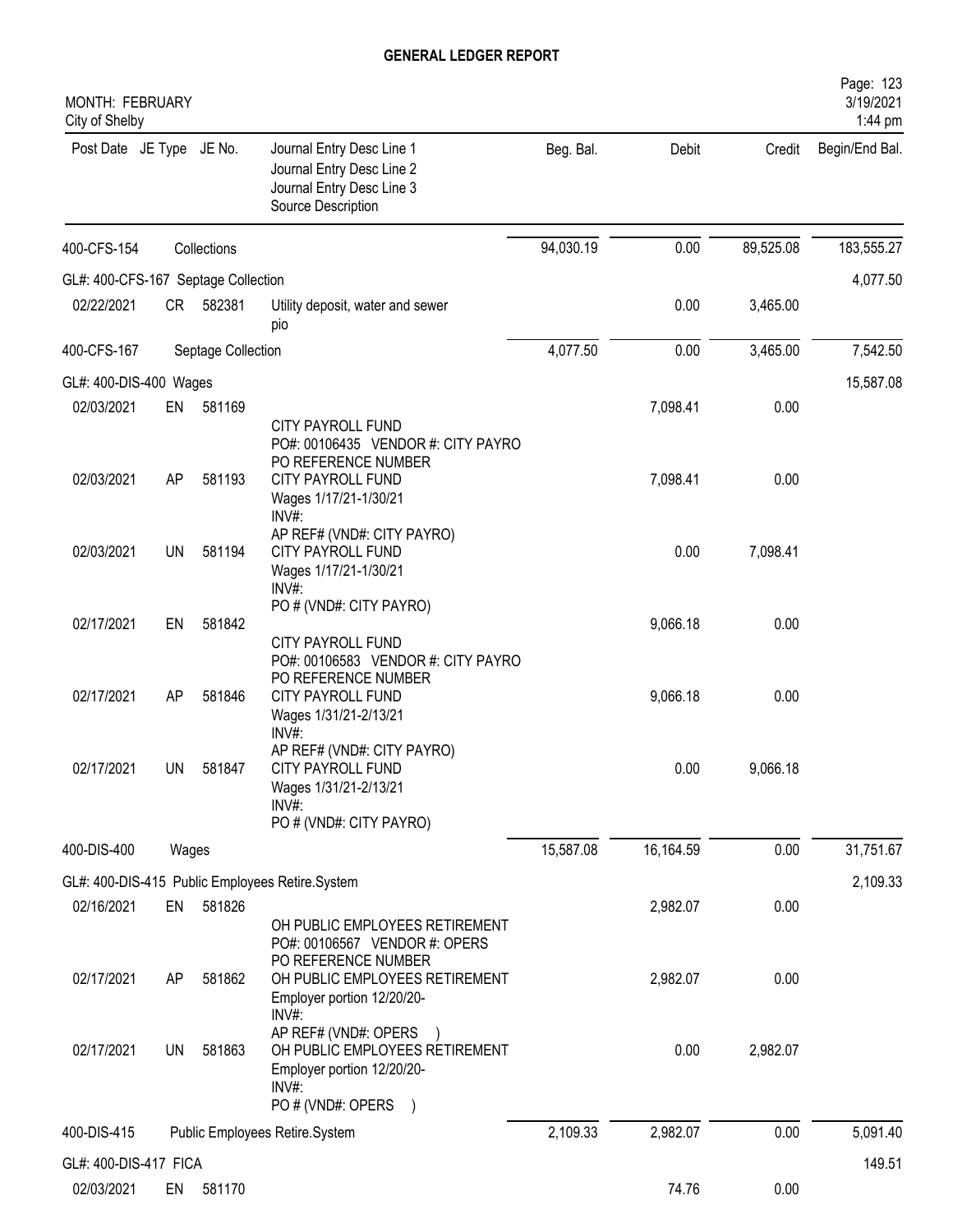| MONTH: FEBRUARY<br>City of Shelby |             |                 |                                                                                                                            |           |          |          | Page: 124<br>3/19/2021<br>1:44 pm |
|-----------------------------------|-------------|-----------------|----------------------------------------------------------------------------------------------------------------------------|-----------|----------|----------|-----------------------------------|
| Post Date JE Type JE No.          |             |                 | Journal Entry Desc Line 1<br>Journal Entry Desc Line 2<br>Journal Entry Desc Line 3<br>Source Description                  | Beg. Bal. | Debit    | Credit   | Begin/End Bal.                    |
| GL#: 400-DIS-417 FICA             |             |                 |                                                                                                                            |           |          |          | 149.51                            |
| 02/03/2021                        | AP          | 581195          | PAYROLL FUND<br>PO#: 00106436 VENDOR #: PAYROLL FU<br>PO REFERENCE NUMBER<br>PAYROLL FUND<br>FICA 1/17/21-1/30/21<br>INV#: |           | 74.76    | 0.00     |                                   |
| 02/03/2021                        | <b>UN</b>   | 581196          | AP REF# (VND#: PAYROLL FU)<br>PAYROLL FUND<br>FICA 1/17/21-1/30/21<br>INV#:                                                |           | 0.00     | 74.76    |                                   |
| 02/17/2021                        | EN          | 581843          | PO # (VND#: PAYROLL FU)<br>PAYROLL FUND<br>PO#: 00106584 VENDOR #: PAYROLL FU                                              |           | 74.74    | 0.00     |                                   |
| 02/17/2021                        | AP          | 581844          | PO REFERENCE NUMBER<br>PAYROLL FUND<br>FICA 1/31/21-2/13/21                                                                |           | 74.74    | 0.00     |                                   |
| 02/17/2021                        | UN          | 581845          | INV#:<br>AP REF# (VND#: PAYROLL FU)<br>PAYROLL FUND<br>FICA 1/31/21-2/13/21<br>$INV#$ :<br>PO # (VND#: PAYROLL FU)         |           | 0.00     | 74.74    |                                   |
| 400-DIS-417                       | <b>FICA</b> |                 |                                                                                                                            | 149.51    | 149.50   | 0.00     | 299.01                            |
| GL#: 400-DIS-418 Hospitalization  |             |                 |                                                                                                                            |           |          |          | 7,591.93                          |
| 02/03/2021                        | AP          | 581191          | JEFFERSON HEALTH PLAN<br>Acct 19-OME095 Feb 2021                                                                           |           | 7,591.93 | 0.00     |                                   |
| 02/03/2021                        | UN          | 581192          | INV#:<br>AP REF# (VND#: JEFFERSON)<br>JEFFERSON HEALTH PLAN<br>Acct 19-OME095 Feb 2021<br>INV#:                            |           | 0.00     | 7,591.93 |                                   |
| 02/22/2021                        | EN          | 582144          | PO # (VND#: JEFFERSON)<br>JEFFERSON HEALTH PLAN<br>PO#: 00106618 VENDOR #: JEFFERSON<br>PO REFERENCE NUMBER                |           | 7,591.93 | 0.00     |                                   |
| 400-DIS-418                       |             | Hospitalization |                                                                                                                            | 7,591.93  | 7,591.93 | 0.00     | 15,183.86                         |
| GL#: 400-DIS-419 Life Insurance   |             |                 |                                                                                                                            |           |          |          | 38.88                             |
| 02/03/2021                        | EN          | 581246          | AMERICAN UNITED LIFE INS CO<br>PO#: 00106437 VENDOR #: AMERICAN U                                                          |           | 38.88    | 0.00     |                                   |
| 02/03/2021                        | AP          | 581289          | PO REFERENCE NUMBER<br>AMERICAN UNITED LIFE INS CO<br>policy G 00608125-0002-000<br>INV#:                                  |           | 38.88    | 0.00     |                                   |
| 02/03/2021                        | UN.         | 581290          | AP REF# (VND#: AMERICAN U)<br>AMERICAN UNITED LIFE INS CO<br>policy G 00608125-0002-000                                    |           | 0.00     | 38.88    |                                   |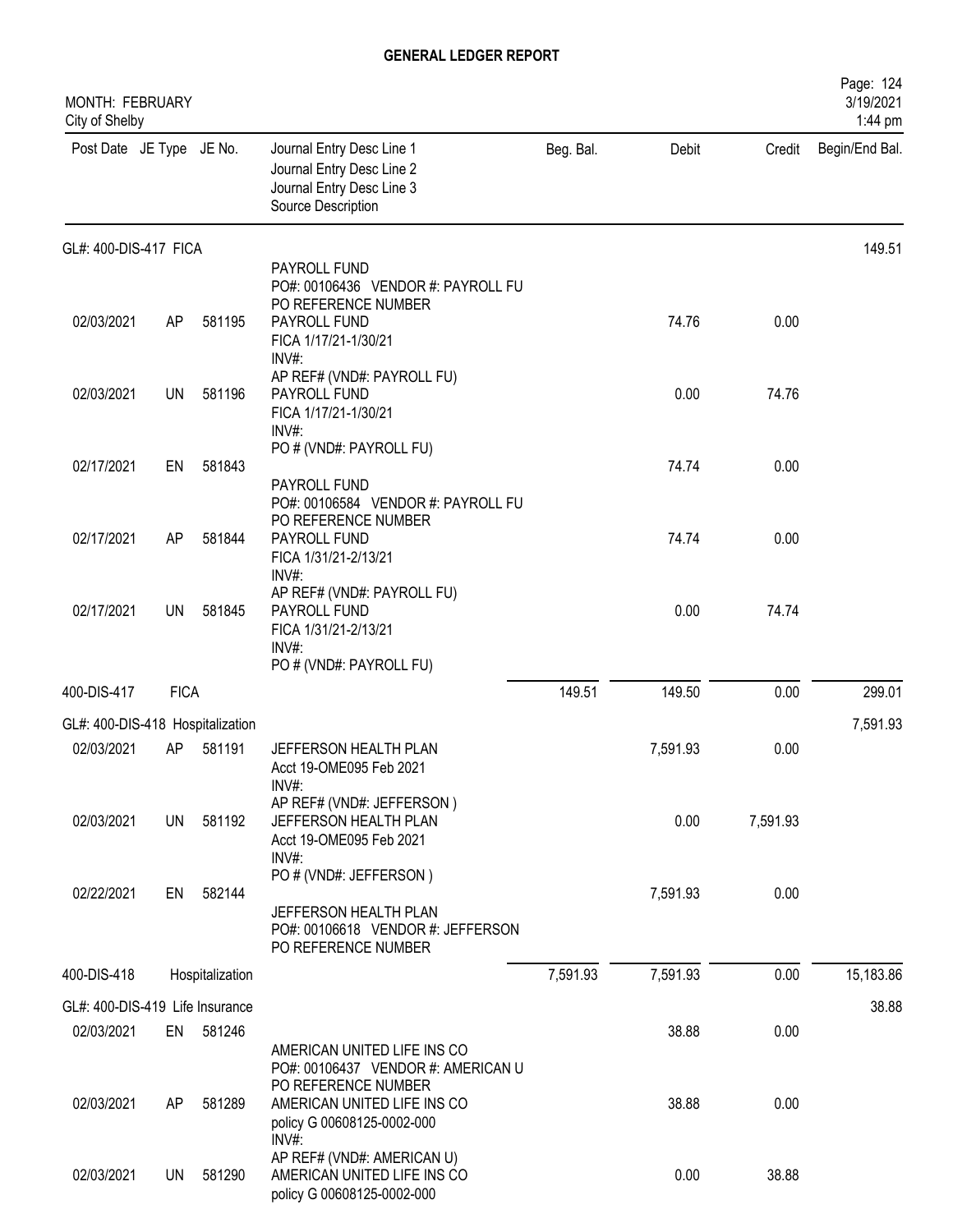| MONTH: FEBRUARY<br>City of Shelby     |     |                             |                                                                                                                        |           |        |        | Page: 125<br>3/19/2021<br>1:44 pm |
|---------------------------------------|-----|-----------------------------|------------------------------------------------------------------------------------------------------------------------|-----------|--------|--------|-----------------------------------|
| Post Date JE Type JE No.              |     |                             | Journal Entry Desc Line 1<br>Journal Entry Desc Line 2<br>Journal Entry Desc Line 3<br>Source Description              | Beg. Bal. | Debit  | Credit | Begin/End Bal.                    |
| GL#: 400-DIS-419 Life Insurance       |     |                             | INV#:<br>PO # (VND#: AMERICAN U)                                                                                       |           |        |        | 38.88                             |
| 400-DIS-419                           |     | Life Insurance              |                                                                                                                        | 38.88     | 38.88  | 0.00   | 77.76                             |
| GL#: 400-DIS-420 Workers Compensation |     |                             |                                                                                                                        |           |        |        | 236.00                            |
| 02/08/2021                            | EN  | 581510                      |                                                                                                                        |           | 236.00 | 0.00   |                                   |
| 02/12/2021                            |     | 581779                      | BUREAU OF WORKERS COMPENSATION<br>PO#: 00106498 VENDOR #: BWC<br>PO REFERENCE NUMBER<br>BUREAU OF WORKERS COMPENSATION |           | 236.00 | 0.00   |                                   |
|                                       | AP  |                             | Installment payment<br>INV#<br>1009237672<br>AP REF# (VND#: BWC                                                        |           |        |        |                                   |
| 02/12/2021                            | UN  | 581780                      | BUREAU OF WORKERS COMPENSATION<br>Installment payment<br>INV#:<br>1009237672                                           |           | 0.00   | 236.00 |                                   |
| 02/14/2021                            | EN  | 581822                      | PO # (VND#: BWC                                                                                                        |           | 245.00 | 0.00   |                                   |
|                                       |     |                             | BUREAU OF WORKERS COMPENSATION<br>PO#: 00106565 VENDOR #: BWC<br>PO REFERENCE NUMBER                                   |           |        |        |                                   |
| 02/18/2021                            | AP  | 582108                      | BUREAU OF WORKERS COMPENSATION<br>True-up report 2021<br>INV#:                                                         |           | 245.00 | 0.00   |                                   |
| 02/18/2021                            | UN  | 582109                      | AP REF# (VND#: BWC<br>$\lambda$<br>BUREAU OF WORKERS COMPENSATION<br>True-up report 2021<br>INV#:<br>PO # (VND#: BWC   |           | 0.00   | 245.00 |                                   |
| 400-DIS-420                           |     | <b>Workers Compensation</b> |                                                                                                                        | 236.00    | 481.00 | 0.00   | 717.00                            |
| GL#: 400-DIS-425 Natural Gas          |     |                             |                                                                                                                        |           |        |        | 391.55                            |
| 02/08/2021                            | EN  | 581525                      |                                                                                                                        |           | 700.00 | 0.00   |                                   |
|                                       |     |                             | <b>COLUMBIA GAS</b><br>PO#: 00106513 VENDOR #: COL. GAS<br>PO REFERENCE NUMBER                                         |           |        |        |                                   |
| 02/17/2021                            | AP  | 581980                      | <b>COLUMBIA GAS</b><br>Acct 124225390010003<br>INV#:<br>35027                                                          |           | 491.43 | 0.00   |                                   |
| 02/17/2021                            | UN. | 581981                      | AP REF# (VND#: COL. GAS)<br><b>COLUMBIA GAS</b><br>Acct 124225390010003<br>INV#:<br>35027<br>PO # (VND#: COL. GAS)     |           | 0.00   | 700.00 |                                   |
| 400-DIS-425                           |     | Natural Gas                 |                                                                                                                        | 391.55    | 491.43 | 0.00   | 882.98                            |
| GL#: 400-DIS-428 Telephone            |     |                             |                                                                                                                        |           |        |        | 60.96                             |
| 02/03/2021                            |     | EN 581248                   | <b>CENTURYLINK</b><br>0.0100100<br>$\overline{1}$                                                                      |           | 61.28  | 0.00   |                                   |

PO#: 00106439 VENDOR #: CENTURY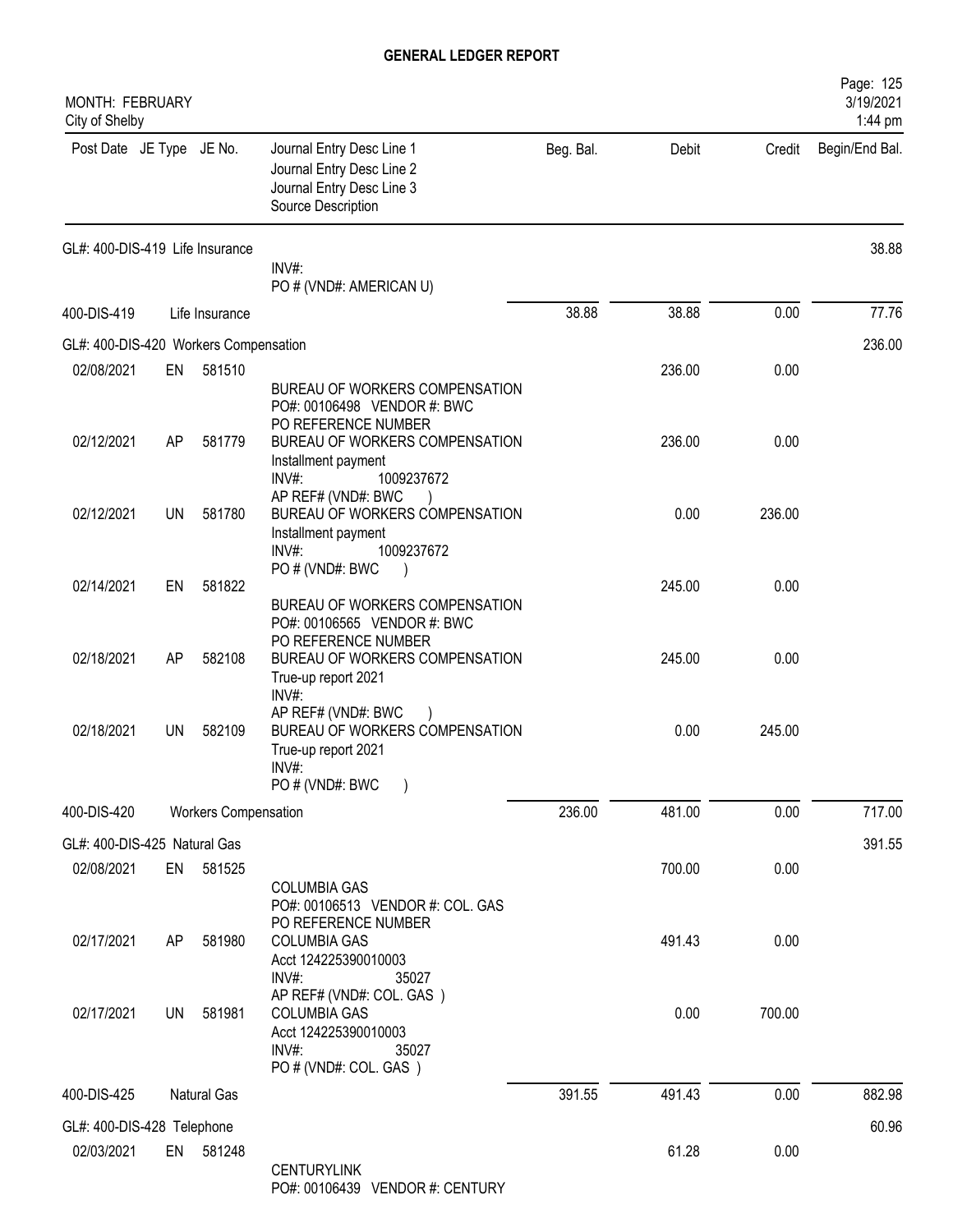| <b>MONTH: FEBRUARY</b><br>City of Shelby |    |           |                                                                                                                                              |           |        |        | Page: 126<br>3/19/2021<br>1:44 pm |
|------------------------------------------|----|-----------|----------------------------------------------------------------------------------------------------------------------------------------------|-----------|--------|--------|-----------------------------------|
| Post Date JE Type JE No.                 |    |           | Journal Entry Desc Line 1<br>Journal Entry Desc Line 2<br>Journal Entry Desc Line 3<br>Source Description                                    | Beg. Bal. | Debit  | Credit | Begin/End Bal.                    |
| GL#: 400-DIS-428 Telephone               |    |           |                                                                                                                                              |           |        |        | 60.96                             |
| 02/03/2021                               | AP | 581285    | PO REFERENCE NUMBER<br><b>CENTURYLINK</b><br>Acct 302298892<br>INV#:                                                                         |           | 61.28  | 0.00   |                                   |
| 02/03/2021                               | UN | 581286    | AP REF# (VND#: CENTURY )<br><b>CENTURYLINK</b><br>Acct 302298892<br>INV#:                                                                    |           | 0.00   | 61.28  |                                   |
| 02/18/2021                               | AP | 582038    | PO # (VND#: CENTURY )<br>CHARTER COMM HOLDINGS LLC<br>acct 01075-321600202-1001<br>INV#:<br>321600202011621d                                 |           | 29.01  | 0.00   |                                   |
| 02/18/2021                               | UN | 582039    | AP REF# (VND#: CHART COMM)<br>CHARTER COMM HOLDINGS LLC<br>acct 01075-321600202-1001<br>INV#:<br>321600202011621d<br>PO # (VND#: CHART COMM) |           | 0.00   | 29.01  |                                   |
| 400-DIS-428                              |    | Telephone |                                                                                                                                              | 60.96     | 90.29  | 0.00   | 151.25                            |
| GL#: 400-DIS-472 Supplies                |    |           |                                                                                                                                              |           |        |        | 0.00                              |
| 02/05/2021                               | AP | 581463    | DAS HARDWARE LLC<br>Water Distribution Jan 2021<br>INV#:                                                                                     |           | 37.26  | 0.00   |                                   |
| 02/05/2021                               | UN | 581464    | AP REF# (VND#: DAS HARDWA)<br>DAS HARDWARE LLC<br>Water Distribution Jan 2021<br>INV#:                                                       |           | 0.00   | 37.26  |                                   |
| 02/05/2021                               | AP | 581465    | PO # (VND#: DAS HARDWA)<br>DAS HARDWARE LLC<br>Service Dept Jan 2021<br>INV#:                                                                |           | 49.33  | 0.00   |                                   |
| 02/05/2021                               | UN | 581466    | AP REF# (VND#: DAS HARDWA)<br>DAS HARDWARE LLC<br>Service Dept Jan 2021<br>$INV#$ :                                                          |           | 0.00   | 62.74  |                                   |
| 02/08/2021                               | EN | 581522    | PO # (VND#: DAS HARDWA)<br>DAS HARDWARE LLC<br>PO#: 00106510 VENDOR #: DAS HARDWA<br>PO REFERENCE NUMBER                                     |           | 100.00 | 0.00   |                                   |
| 400-DIS-472                              |    | Supplies  |                                                                                                                                              | 0.00      | 86.59  | 0.00   | 86.59                             |
| GL#: 400-DIS-484 Fuel, Autos-Equipment   |    |           |                                                                                                                                              |           |        |        | 400.00                            |
| 02/11/2021                               | EN | 581630    |                                                                                                                                              |           | 600.00 | 0.00   |                                   |
| 02/11/2021                               | AP | 581663    | COLE DISTRIBUTING INC.<br>PO#: 00106534 VENDOR #: COLE DISTR<br>PO REFERENCE NUMBER<br>COLE DISTRIBUTING INC.                                |           | 600.00 | 0.00   |                                   |
|                                          |    |           | Fuel cost January 2021<br>INV#:<br>AP REF# (VND#: COLE DISTR)                                                                                |           |        |        |                                   |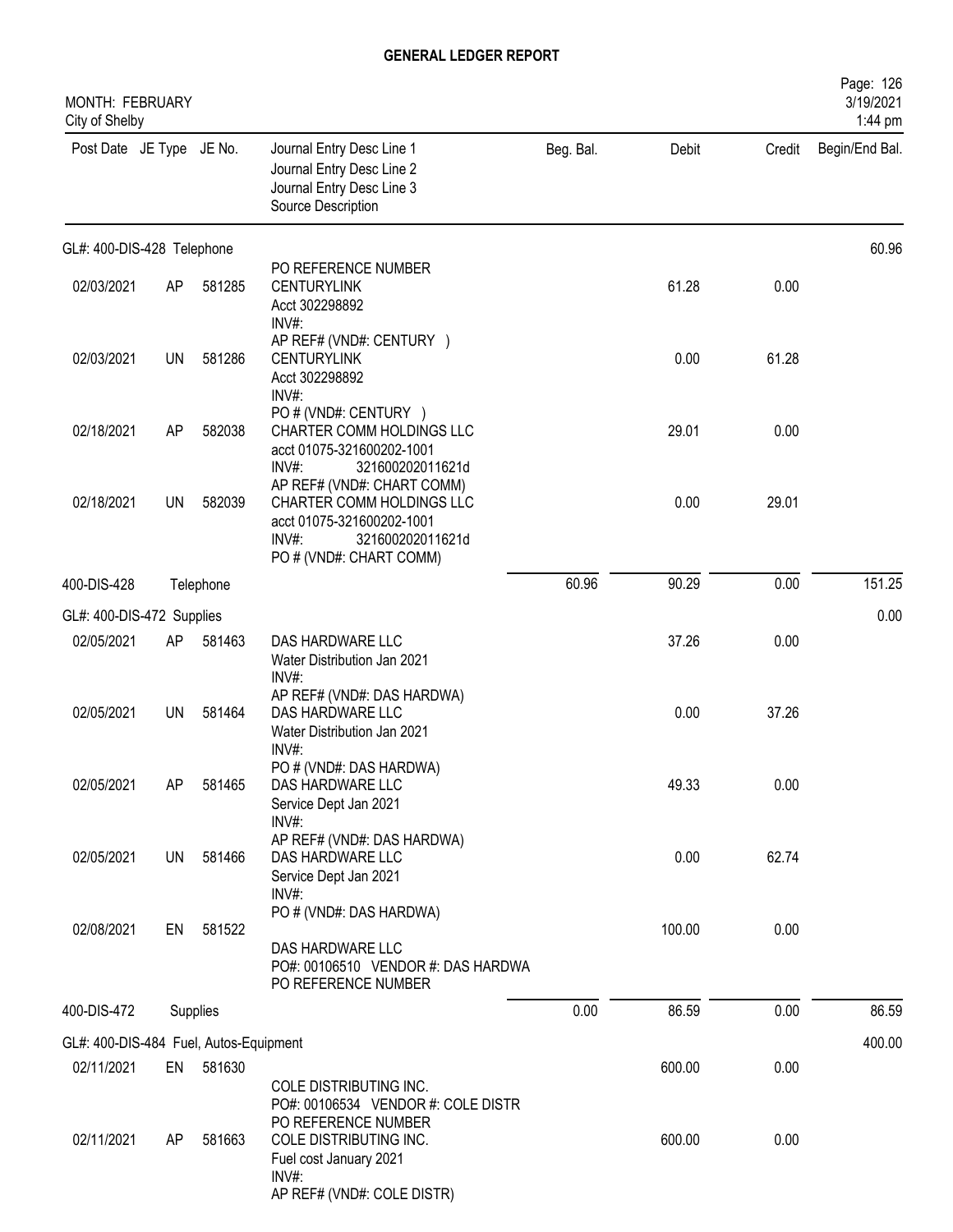| <b>MONTH: FEBRUARY</b><br>City of Shelby   |     |                       |                                                                                                                                 |           |        |        | Page: 127<br>3/19/2021<br>1:44 pm |
|--------------------------------------------|-----|-----------------------|---------------------------------------------------------------------------------------------------------------------------------|-----------|--------|--------|-----------------------------------|
| Post Date JE Type JE No.                   |     |                       | Journal Entry Desc Line 1<br>Journal Entry Desc Line 2<br>Journal Entry Desc Line 3<br>Source Description                       | Beg. Bal. | Debit  | Credit | Begin/End Bal.                    |
| GL#: 400-DIS-484 Fuel, Autos-Equipment     |     |                       |                                                                                                                                 |           |        |        | 400.00                            |
| 02/11/2021                                 | UN  | 581664                | COLE DISTRIBUTING INC.<br>Fuel cost January 2021<br>INV#:<br>PO # (VND#: COLE DISTR)                                            |           | 0.00   | 600.00 |                                   |
| 400-DIS-484                                |     | Fuel, Autos-Equipment |                                                                                                                                 | 400.00    | 600.00 | 0.00   | 1,000.00                          |
| GL#: 400-DIS-485 Maintenance, Autos        |     |                       |                                                                                                                                 |           |        |        | 89.15                             |
| 02/08/2021                                 | EN  | 581523                | ADVANCE AUTO PARTS<br>PO#: 00106511 VENDOR #: ADVANCE AU                                                                        |           | 100.00 | 0.00   |                                   |
| 02/08/2021                                 | EN  | 581524                | PO REFERENCE NUMBER<br>SHELBY PARTS CO.                                                                                         |           | 100.00 | 0.00   |                                   |
| 02/17/2021                                 | AP  | 581994                | PO#: 00106512 VENDOR #: SHELBY PAR<br>PO REFERENCE NUMBER<br>SHELBY PARTS CO.<br>Service Dept Jan 2021<br>$INV#$ :              |           | 32.00  | 0.00   |                                   |
| 02/17/2021                                 | UN  | 581995                | AP REF# (VND#: SHELBY PAR)<br>SHELBY PARTS CO.<br>Service Dept Jan 2021<br>INV#:                                                |           | 0.00   | 100.00 |                                   |
| 02/17/2021                                 | AP  | 582024                | PO # (VND#: SHELBY PAR)<br>ADVANCE AUTO PARTS<br>Service dept Jan 2021<br>INV#:                                                 |           | 102.92 | 0.00   |                                   |
| 02/17/2021                                 | UN. | 582025                | AP REF# (VND#: ADVANCE AU)<br>ADVANCE AUTO PARTS<br>Service dept Jan 2021<br>$INV#$ :<br>PO # (VND#: ADVANCE AU)                |           | 0.00   | 100.00 |                                   |
| 400-DIS-485                                |     | Maintenance, Autos    |                                                                                                                                 | 89.15     | 134.92 | 0.00   | 224.07                            |
| GL#: 400-DIS-500 Engineering               |     |                       |                                                                                                                                 |           |        |        | 75.00                             |
| 02/08/2021                                 | AP  | 581545                | F. E. KROCKA AND ASSOC. INC.<br>Contract engineering<br>INV#:<br>42786                                                          |           | 75.00  | 0.00   |                                   |
| 02/08/2021                                 | UN  | 581546                | AP REF# (VND#: KROCKA/F.E)<br>F. E. KROCKA AND ASSOC. INC.<br>Contract engineering<br>INV#:<br>42786<br>PO # (VND#: KROCKA/F.E) |           | 0.00   | 75.00  |                                   |
| 400-DIS-500                                |     | Engineering           |                                                                                                                                 | 75.00     | 75.00  | 0.00   | 150.00                            |
| GL#: 400-DIS-529 Small tools and equipment |     |                       |                                                                                                                                 |           |        |        | 567.68                            |
| 400-DIS-529                                |     |                       | Small tools and equipment                                                                                                       | 567.68    | 0.00   | 0.00   | 567.68                            |
| GL#: 400-DIS-531 Miscellaneous             |     |                       |                                                                                                                                 |           |        |        | 158.25                            |
| 02/17/2021                                 | AP  | 581854                | OHIO UTILITIES PROTECTION SERV<br>Oops 2021 governmental                                                                        |           | 77.50  | 0.00   |                                   |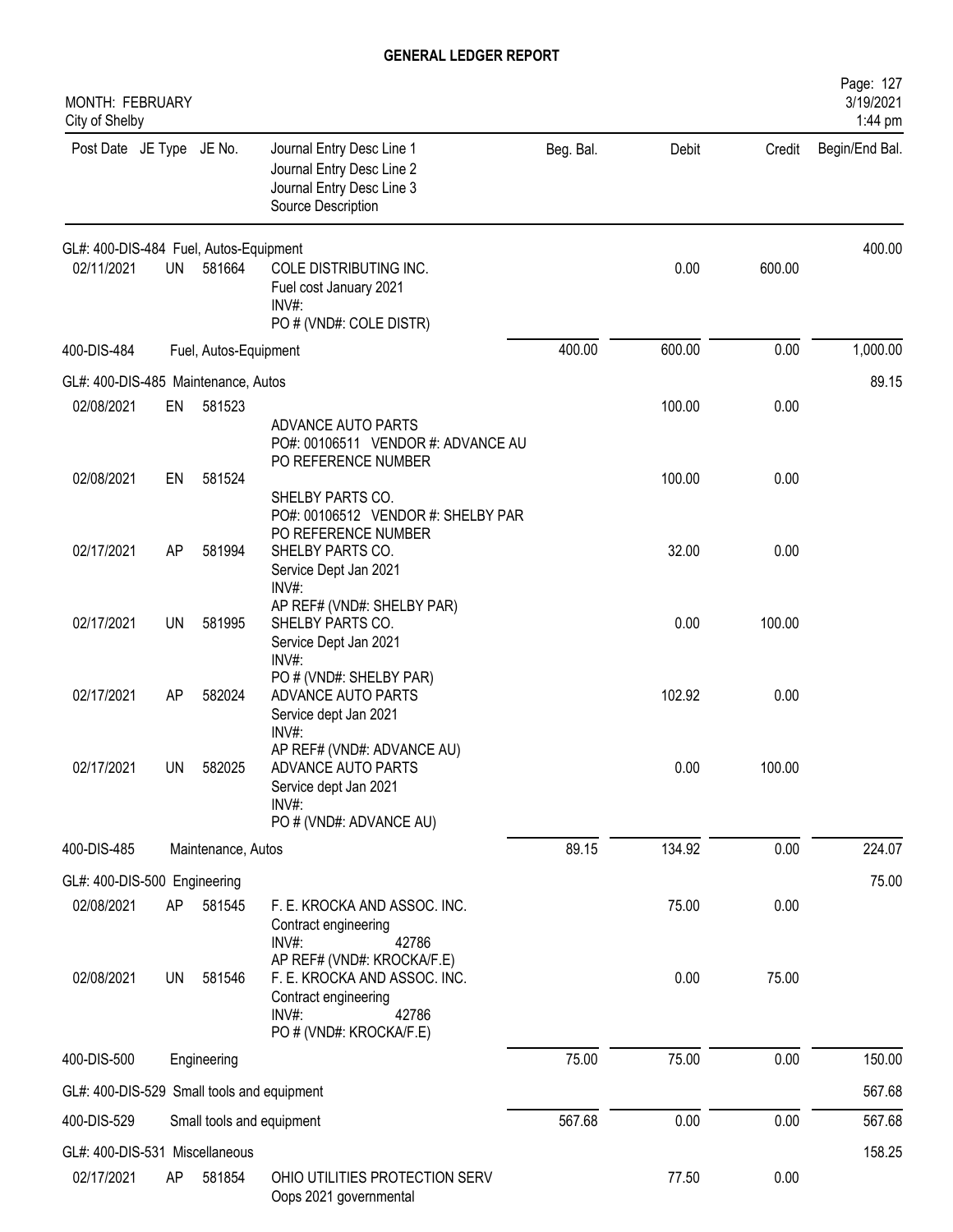| MONTH: FEBRUARY<br>City of Shelby |           |               |                                                                                                                                           |           |           |           | Page: 128<br>3/19/2021<br>1:44 pm |
|-----------------------------------|-----------|---------------|-------------------------------------------------------------------------------------------------------------------------------------------|-----------|-----------|-----------|-----------------------------------|
| Post Date JE Type JE No.          |           |               | Journal Entry Desc Line 1<br>Journal Entry Desc Line 2<br>Journal Entry Desc Line 3<br>Source Description                                 | Beg. Bal. | Debit     | Credit    | Begin/End Bal.                    |
| GL#: 400-DIS-531 Miscellaneous    |           |               |                                                                                                                                           |           |           |           | 158.25                            |
| 02/17/2021                        | <b>UN</b> | 581855        | INV#:<br>124580<br>AP REF# (VND#: OUPS<br>OHIO UTILITIES PROTECTION SERV<br>Oops 2021 governmental<br>INV#:<br>124580<br>PO # (VND#: OUPS |           | 0.00      | 77.50     |                                   |
| 400-DIS-531                       |           | Miscellaneous |                                                                                                                                           | 158.25    | 77.50     | 0.00      | 235.75                            |
| GL#: 400-DIS-630 Sewer Repairs    |           |               |                                                                                                                                           |           |           |           | 251.53                            |
| 400-DIS-630                       |           | Sewer Repairs |                                                                                                                                           | 251.53    | 0.00      | 0.00      | 251.53                            |
| GL#: 400-MFG-400 Wages            |           |               |                                                                                                                                           |           |           |           | 23,532.60                         |
| 02/03/2021                        | EN        | 581169        |                                                                                                                                           |           | 11,843.74 | 0.00      |                                   |
| 02/03/2021                        | AP        | 581193        | CITY PAYROLL FUND<br>PO#: 00106435 VENDOR #: CITY PAYRO<br>PO REFERENCE NUMBER<br>CITY PAYROLL FUND<br>Wages 1/17/21-1/30/21<br>INV#:     |           | 11,843.74 | 0.00      |                                   |
| 02/03/2021                        | UN        | 581194        | AP REF# (VND#: CITY PAYRO)<br>CITY PAYROLL FUND<br>Wages 1/17/21-1/30/21<br>INV#                                                          |           | 0.00      | 11,843.74 |                                   |
| 02/17/2021                        | EN        | 581842        | PO # (VND#: CITY PAYRO)<br>CITY PAYROLL FUND                                                                                              |           | 11,260.34 | 0.00      |                                   |
| 02/17/2021                        | AP        | 581846        | PO#: 00106583 VENDOR #: CITY PAYRO<br>PO REFERENCE NUMBER<br>CITY PAYROLL FUND<br>Wages 1/31/21-2/13/21<br>$INV#$ :                       |           | 11,260.34 | 0.00      |                                   |
| 02/17/2021                        | <b>UN</b> | 581847        | AP REF# (VND#: CITY PAYRO)<br>CITY PAYROLL FUND<br>Wages 1/31/21-2/13/21<br>INV#:<br>PO # (VND#: CITY PAYRO)                              |           | 0.00      | 11,260.34 |                                   |
| 400-MFG-400                       |           | Wages         |                                                                                                                                           | 23,532.60 | 23,104.08 | 0.00      | 46,636.68                         |
|                                   |           |               | GL#: 400-MFG-415 Public Employees Retire.System                                                                                           |           |           |           | 3,806.86                          |
| 02/16/2021                        | EN        | 581826        | OH PUBLIC EMPLOYEES RETIREMENT                                                                                                            |           | 4,945.77  | 0.00      |                                   |
| 02/17/2021                        | AP        | 581862        | PO#: 00106567 VENDOR #: OPERS<br>PO REFERENCE NUMBER<br>OH PUBLIC EMPLOYEES RETIREMENT<br>Employer portion 12/20/20-<br>INV#:             |           | 4,945.77  | 0.00      |                                   |
| 02/17/2021                        | UN        | 581863        | AP REF# (VND#: OPERS<br>OH PUBLIC EMPLOYEES RETIREMENT<br>Employer portion 12/20/20-<br>INV#:<br>PO # (VND#: OPERS                        |           | 0.00      | 4,945.77  |                                   |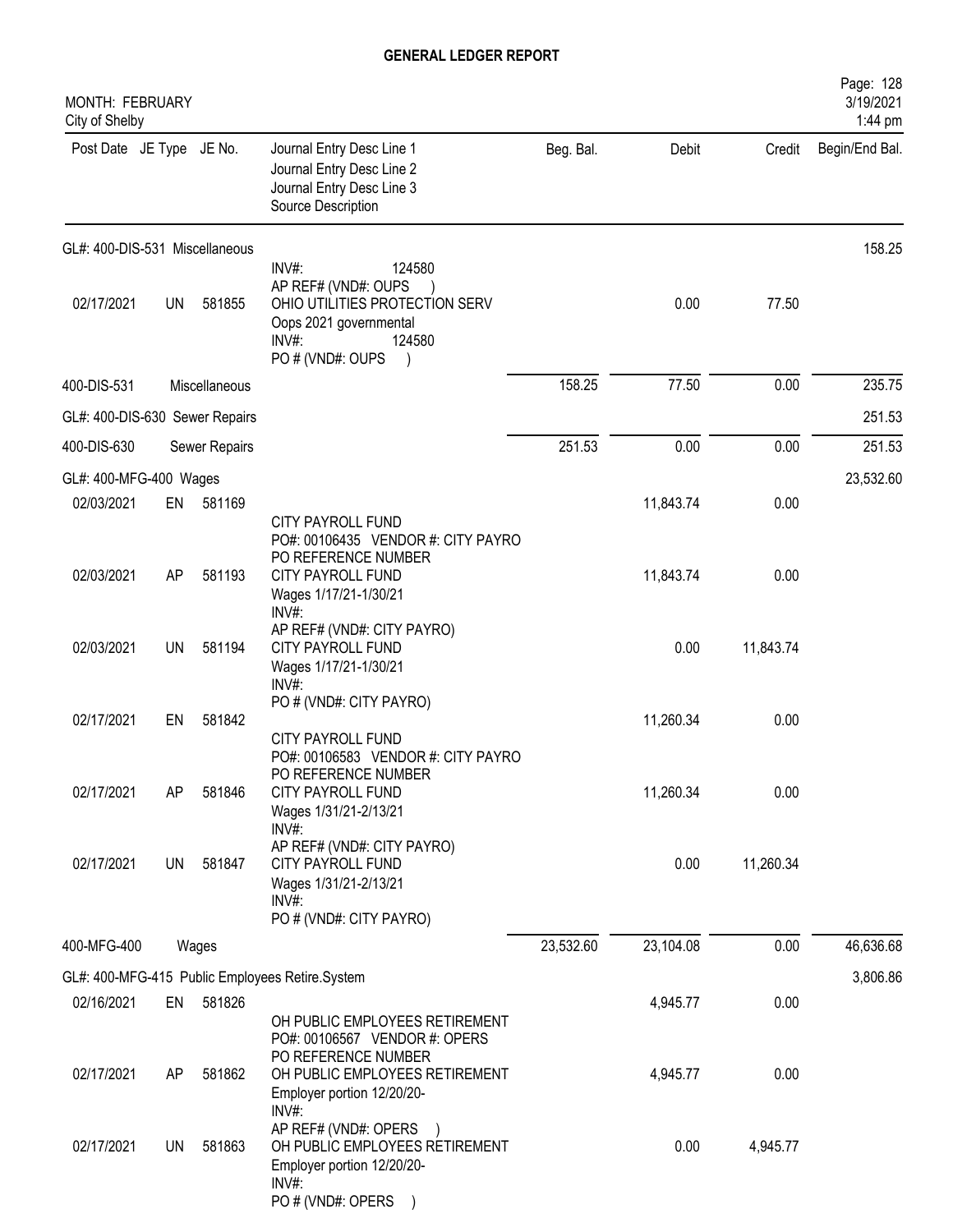| <b>MONTH: FEBRUARY</b><br>City of Shelby |             |                 |                                                                                                                   |           |          |          | Page: 129<br>3/19/2021<br>1:44 pm |
|------------------------------------------|-------------|-----------------|-------------------------------------------------------------------------------------------------------------------|-----------|----------|----------|-----------------------------------|
| Post Date JE Type JE No.                 |             |                 | Journal Entry Desc Line 1<br>Journal Entry Desc Line 2<br>Journal Entry Desc Line 3<br>Source Description         | Beg. Bal. | Debit    | Credit   | Begin/End Bal.                    |
| 400-MFG-415                              |             |                 | Public Employees Retire.System                                                                                    | 3,806.86  | 4,945.77 | 0.00     | 8,752.63                          |
| GL#: 400-MFG-417 FICA                    |             |                 |                                                                                                                   |           |          |          | 341.22                            |
| 02/03/2021                               | EN          | 581170          |                                                                                                                   |           | 171.73   | 0.00     |                                   |
| 02/03/2021                               | AP          | 581195          | PAYROLL FUND<br>PO#: 00106436 VENDOR #: PAYROLL FU<br>PO REFERENCE NUMBER<br>PAYROLL FUND<br>FICA 1/17/21-1/30/21 |           | 171.73   | 0.00     |                                   |
| 02/03/2021                               | <b>UN</b>   | 581196          | $INV#$ :<br>AP REF# (VND#: PAYROLL FU)<br>PAYROLL FUND<br>FICA 1/17/21-1/30/21<br>INV#:                           |           | 0.00     | 171.73   |                                   |
| 02/17/2021                               | EN          | 581843          | PO # (VND#: PAYROLL FU)<br>PAYROLL FUND                                                                           |           | 163.29   | 0.00     |                                   |
| 02/17/2021                               | AP          | 581844          | PO#: 00106584 VENDOR #: PAYROLL FU<br>PO REFERENCE NUMBER<br>PAYROLL FUND<br>FICA 1/31/21-2/13/21                 |           | 163.29   | 0.00     |                                   |
| 02/17/2021                               | UN          | 581845          | INV#:<br>AP REF# (VND#: PAYROLL FU)<br>PAYROLL FUND<br>FICA 1/31/21-2/13/21<br>INV#:                              |           | 0.00     | 163.29   |                                   |
| 400-MFG-417                              | <b>FICA</b> |                 | PO # (VND#: PAYROLL FU)                                                                                           | 341.22    | 335.02   | 0.00     | 676.24                            |
|                                          |             |                 |                                                                                                                   |           |          |          |                                   |
| GL#: 400-MFG-418 Hospitalization         |             |                 |                                                                                                                   |           |          |          | 7,702.76                          |
| 02/03/2021                               | AP          | 581191          | JEFFERSON HEALTH PLAN<br>Acct 19-OME095 Feb 2021<br>$INV#$ :                                                      |           | 7,702.76 | 0.00     |                                   |
| 02/03/2021                               | UN          | 581192          | AP REF# (VND#: JEFFERSON)<br>JEFFERSON HEALTH PLAN<br>Acct 19-OME095 Feb 2021<br>INV#:                            |           | 0.00     | 7,702.76 |                                   |
| 02/22/2021                               | EN          | 582144          | PO # (VND#: JEFFERSON)<br>JEFFERSON HEALTH PLAN<br>PO#: 00106618 VENDOR #: JEFFERSON<br>PO REFERENCE NUMBER       |           | 7,702.76 | 0.00     |                                   |
| 400-MFG-418                              |             | Hospitalization |                                                                                                                   | 7,702.76  | 7,702.76 | 0.00     | 15,405.52                         |
| GL#: 400-MFG-419 Life Insurance          |             |                 |                                                                                                                   |           |          |          | 60.00                             |
| 02/03/2021                               | EN          | 581246          |                                                                                                                   |           | 60.00    | 0.00     |                                   |
|                                          |             |                 | AMERICAN UNITED LIFE INS CO<br>PO#: 00106437 VENDOR #: AMERICAN U<br>PO REFERENCE NUMBER                          |           |          |          |                                   |
| 02/03/2021                               | AP          | 581289          | AMERICAN UNITED LIFE INS CO<br>policy G 00608125-0002-000<br>INV#:                                                |           | 60.00    | 0.00     |                                   |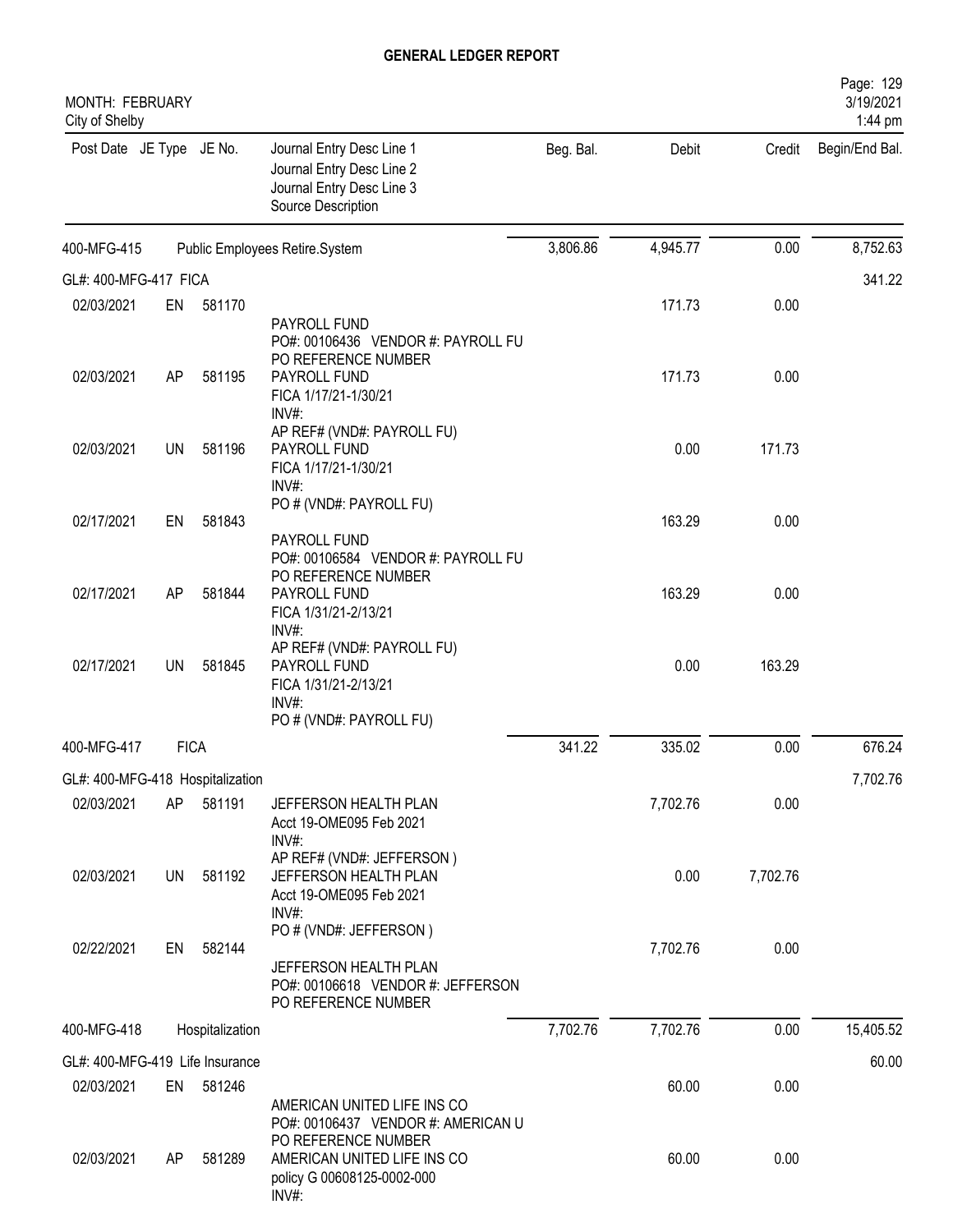| MONTH: FEBRUARY<br>City of Shelby     |           |                             |                                                                                                                                               |           |           |        | Page: 130<br>3/19/2021<br>1:44 pm |
|---------------------------------------|-----------|-----------------------------|-----------------------------------------------------------------------------------------------------------------------------------------------|-----------|-----------|--------|-----------------------------------|
| Post Date JE Type JE No.              |           |                             | Journal Entry Desc Line 1<br>Journal Entry Desc Line 2<br>Journal Entry Desc Line 3<br>Source Description                                     | Beg. Bal. | Debit     | Credit | Begin/End Bal.                    |
| GL#: 400-MFG-419 Life Insurance       |           |                             |                                                                                                                                               |           |           |        | 60.00                             |
| 02/03/2021                            | <b>UN</b> | 581290                      | AP REF# (VND#: AMERICAN U)<br>AMERICAN UNITED LIFE INS CO<br>policy G 00608125-0002-000<br>$INV#$ :<br>PO # (VND#: AMERICAN U)                |           | 0.00      | 60.00  |                                   |
| 400-MFG-419                           |           | Life Insurance              |                                                                                                                                               | 60.00     | 60.00     | 0.00   | 120.00                            |
| GL#: 400-MFG-420 Workers Compensation |           |                             |                                                                                                                                               |           |           |        | 405.00                            |
| 02/08/2021                            | EN        | 581510                      |                                                                                                                                               |           | 405.00    | 0.00   |                                   |
| 02/12/2021                            | AP        | 581779                      | BUREAU OF WORKERS COMPENSATION<br>PO#: 00106498 VENDOR #: BWC<br>PO REFERENCE NUMBER<br>BUREAU OF WORKERS COMPENSATION<br>Installment payment |           | 405.00    | 0.00   |                                   |
| 02/12/2021                            | UN        | 581780                      | $INV#$ :<br>1009237672<br>AP REF# (VND#: BWC<br>BUREAU OF WORKERS COMPENSATION<br>Installment payment<br>INV#<br>1009237672                   |           | 0.00      | 405.00 |                                   |
| 02/14/2021                            | EN        | 581822                      | PO#(VND#: BWC<br>BUREAU OF WORKERS COMPENSATION                                                                                               |           | 419.00    | 0.00   |                                   |
| 02/18/2021                            | AP        | 582108                      | PO#: 00106565 VENDOR #: BWC<br>PO REFERENCE NUMBER<br>BUREAU OF WORKERS COMPENSATION<br>True-up report 2021<br>INV#:                          |           | 419.00    | 0.00   |                                   |
| 02/18/2021                            | <b>UN</b> | 582109                      | AP REF# (VND#: BWC<br>BUREAU OF WORKERS COMPENSATION<br>True-up report 2021<br>INV#:<br>PO # (VND#: BWC                                       |           | 0.00      | 419.00 |                                   |
| 400-MFG-420                           |           | <b>Workers Compensation</b> |                                                                                                                                               | 405.00    | 824.00    | 0.00   | 1,229.00                          |
| GL#: 400-MFG-426 Electric             |           |                             |                                                                                                                                               |           |           |        |                                   |
| 02/05/2021                            | EN        | 581450                      |                                                                                                                                               |           | 14,000.00 | 0.00   | 10,858.33                         |
|                                       |           |                             | MUNICIPAL UTILITIES<br>PO#: 00106489 VENDOR #: MUNI UTILI<br>PO REFERENCE NUMBER                                                              |           |           |        |                                   |
| 02/26/2021                            | AP        | 582586                      | MUNICIPAL UTILITIES<br>acct 35.06.1<br>INV#:<br>AP REF# (VND#: MUNI UTILI)                                                                    |           | 9.38      | 0.00   |                                   |
| 02/26/2021                            | UN        | 582587                      | MUNICIPAL UTILITIES<br>acct 35.06.1<br>INV#:                                                                                                  |           | 0.00      | 9.38   |                                   |
| 02/26/2021                            | AP        | 582588                      | PO # (VND#: MUNI UTILI)<br>MUNICIPAL UTILITIES<br>37.221.1<br>$INV#$ :<br>AP REF# (VND#: MUNI UTILI)                                          |           | 476.22    | 0.00   |                                   |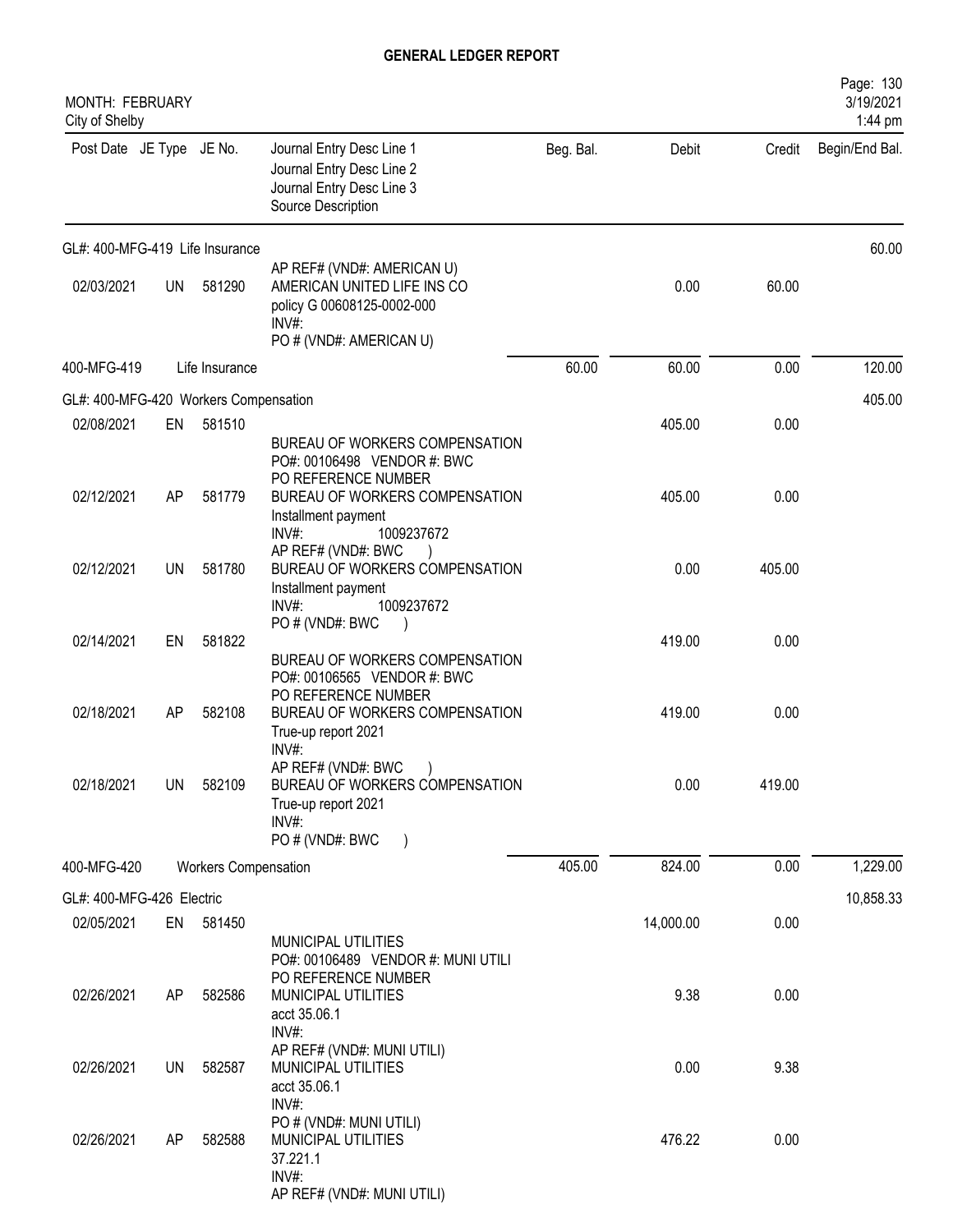| MONTH: FEBRUARY<br>City of Shelby |           |           |                                                                                                           |           |           |           | Page: 131<br>3/19/2021<br>1:44 pm |
|-----------------------------------|-----------|-----------|-----------------------------------------------------------------------------------------------------------|-----------|-----------|-----------|-----------------------------------|
| Post Date JE Type JE No.          |           |           | Journal Entry Desc Line 1<br>Journal Entry Desc Line 2<br>Journal Entry Desc Line 3<br>Source Description | Beg. Bal. | Debit     | Credit    | Begin/End Bal.                    |
| GL#: 400-MFG-426 Electric         |           |           |                                                                                                           |           |           |           | 10,858.33                         |
| 02/26/2021                        | UN        | 582589    | MUNICIPAL UTILITIES<br>37.221.1<br>INV#:                                                                  |           | 0.00      | 476.22    |                                   |
| 02/26/2021                        | AP        | 582590    | PO # (VND#: MUNI UTILI)<br>MUNICIPAL UTILITIES<br>37.229.1<br>INV#:                                       |           | 1,204.26  | 0.00      |                                   |
| 02/26/2021                        | <b>UN</b> | 582591    | AP REF# (VND#: MUNI UTILI)<br>MUNICIPAL UTILITIES<br>37.229.1<br>INV#:                                    |           | 0.00      | 1,204.26  |                                   |
| 02/26/2021                        | AP        | 582594    | PO # (VND#: MUNI UTILI)<br>MUNICIPAL UTILITIES<br>37.224.1<br>INV#:                                       |           | 10,107.84 | 0.00      |                                   |
| 02/26/2021                        | <b>UN</b> | 582595    | AP REF# (VND#: MUNI UTILI)<br>MUNICIPAL UTILITIES<br>37.224.1<br>INV#:                                    |           | 0.00      | 10,107.84 |                                   |
| 02/26/2021                        | AP        | 582600    | PO # (VND#: MUNI UTILI)<br>MUNICIPAL UTILITIES<br>37.227.1<br>INV#:                                       |           | 1,133.53  | 0.00      |                                   |
| 02/26/2021                        | <b>UN</b> | 582601    | AP REF# (VND#: MUNI UTILI)<br>MUNICIPAL UTILITIES<br>37.227.1<br>INV#:<br>PO # (VND#: MUNI UTILI)         |           | 0.00      | 2,202.30  |                                   |
| 400-MFG-426                       |           | Electric  |                                                                                                           | 10,858.33 | 12,931.23 | 0.00      | 23,789.56                         |
| GL#: 400-MFG-427 Water and Sewer  |           |           |                                                                                                           |           |           |           | 795.44                            |
| 02/05/2021                        |           | EN 581450 | MUNICIPAL UTILITIES<br>PO#: 00106489 VENDOR #: MUNI UTILI<br>PO REFERENCE NUMBER                          |           | 1,200.00  | 0.00      |                                   |
| 02/26/2021                        | AP        | 582592    | MUNICIPAL UTILITIES<br>37.222.1<br>INV#:<br>AP REF# (VND#: MUNI UTILI)                                    |           | 73.48     | 0.00      |                                   |
| 02/26/2021                        | <b>UN</b> | 582593    | MUNICIPAL UTILITIES<br>37.222.1<br>INV#:                                                                  |           | 0.00      | 73.48     |                                   |
| 02/26/2021                        | AP        | 582594    | PO # (VND#: MUNI UTILI)<br>MUNICIPAL UTILITIES<br>37.224.1<br>INV#:                                       |           | 59.61     | 0.00      |                                   |
| 02/26/2021                        | UN        | 582595    | AP REF# (VND#: MUNI UTILI)<br>MUNICIPAL UTILITIES<br>37.224.1<br>INV#:                                    |           | 0.00      | 59.61     |                                   |
| 02/26/2021                        | AP        | 582596    | PO # (VND#: MUNI UTILI)<br>MUNICIPAL UTILITIES                                                            |           | 22.96     | 0.00      |                                   |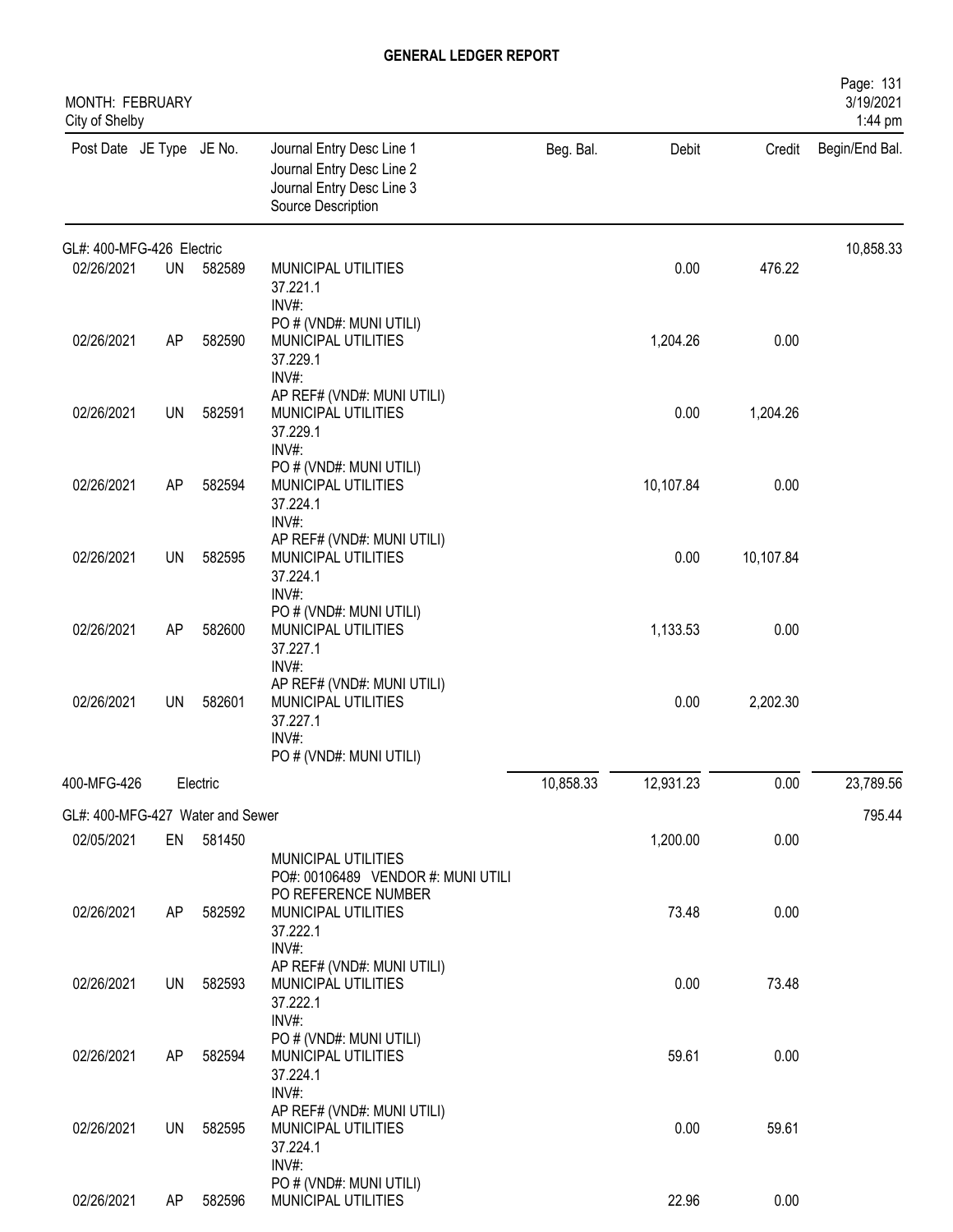| MONTH: FEBRUARY<br>City of Shelby |           |                 |                                                                                                                                                                          |           |        |          | Page: 132<br>3/19/2021<br>1:44 pm |
|-----------------------------------|-----------|-----------------|--------------------------------------------------------------------------------------------------------------------------------------------------------------------------|-----------|--------|----------|-----------------------------------|
| Post Date JE Type JE No.          |           |                 | Journal Entry Desc Line 1<br>Journal Entry Desc Line 2<br>Journal Entry Desc Line 3<br>Source Description                                                                | Beg. Bal. | Debit  | Credit   | Begin/End Bal.                    |
| GL#: 400-MFG-427 Water and Sewer  |           |                 |                                                                                                                                                                          |           |        |          | 795.44                            |
|                                   |           |                 | 37.225.1<br>INV#:                                                                                                                                                        |           |        |          |                                   |
| 02/26/2021                        | <b>UN</b> | 582597          | AP REF# (VND#: MUNI UTILI)<br>MUNICIPAL UTILITIES<br>37.225.1<br>INV#:                                                                                                   |           | 0.00   | 22.96    |                                   |
| 02/26/2021                        | AP        | 582598          | PO # (VND#: MUNI UTILI)<br>MUNICIPAL UTILITIES<br>37.226.2<br>INV#:                                                                                                      |           | 42.47  | 0.00     |                                   |
| 02/26/2021                        | UN        | 582599          | AP REF# (VND#: MUNI UTILI)<br>MUNICIPAL UTILITIES<br>37.226.2<br>INV#:                                                                                                   |           | 0.00   | 42.47    |                                   |
| 02/26/2021                        | AP        | 582600          | PO # (VND#: MUNI UTILI)<br>MUNICIPAL UTILITIES<br>37.227.1                                                                                                               |           | 54.26  | 0.00     |                                   |
| 02/26/2021                        | UN        | 582601          | INV#:<br>AP REF# (VND#: MUNI UTILI)<br>MUNICIPAL UTILITIES<br>37.227.1<br>INV#:                                                                                          |           | 0.00   | 1,001.48 |                                   |
|                                   |           |                 | PO # (VND#: MUNI UTILI)                                                                                                                                                  |           |        |          |                                   |
| 400-MFG-427                       |           | Water and Sewer |                                                                                                                                                                          | 795.44    | 252.78 | 0.00     | 1,048.22                          |
| GL#: 400-MFG-428 Telephone        |           |                 |                                                                                                                                                                          |           |        |          | 163.16                            |
| 02/03/2021                        | EN        | 581248          | <b>CENTURYLINK</b><br>PO#: 00106439 VENDOR #: CENTURY                                                                                                                    |           | 163.66 | 0.00     |                                   |
| 02/03/2021                        | AP        | 581285          | PO REFERENCE NUMBER<br><b>CENTURYLINK</b><br>Acct 302298892<br>INV#:                                                                                                     |           | 163.66 | 0.00     |                                   |
| 02/03/2021                        | <b>UN</b> | 581286          | AP REF# (VND#: CENTURY )<br><b>CENTURYLINK</b><br>Acct 302298892<br>INV#:                                                                                                |           | 0.00   | 163.66   |                                   |
| 02/18/2021                        | AP        | 582038          | PO # (VND#: CENTURY )<br>CHARTER COMM HOLDINGS LLC<br>acct 01075-321600202-1001                                                                                          |           | 58.02  | 0.00     |                                   |
| 02/18/2021                        | UN        | 582039          | INV#<br>321600202011621d<br>AP REF# (VND#: CHART COMM)<br>CHARTER COMM HOLDINGS LLC<br>acct 01075-321600202-1001<br>INV#:<br>321600202011621d<br>PO # (VND#: CHART COMM) |           | 0.00   | 58.02    |                                   |
| 400-MFG-428                       |           | Telephone       |                                                                                                                                                                          | 163.16    | 221.68 | 0.00     | 384.84                            |
| GL#: 400-MFG-429 Propane          |           |                 |                                                                                                                                                                          |           |        |          | 1,407.54                          |
| 02/11/2021                        |           | EN 581654       | COLE DISTRIBUTING INC.                                                                                                                                                   |           | 535.62 | 0.00     |                                   |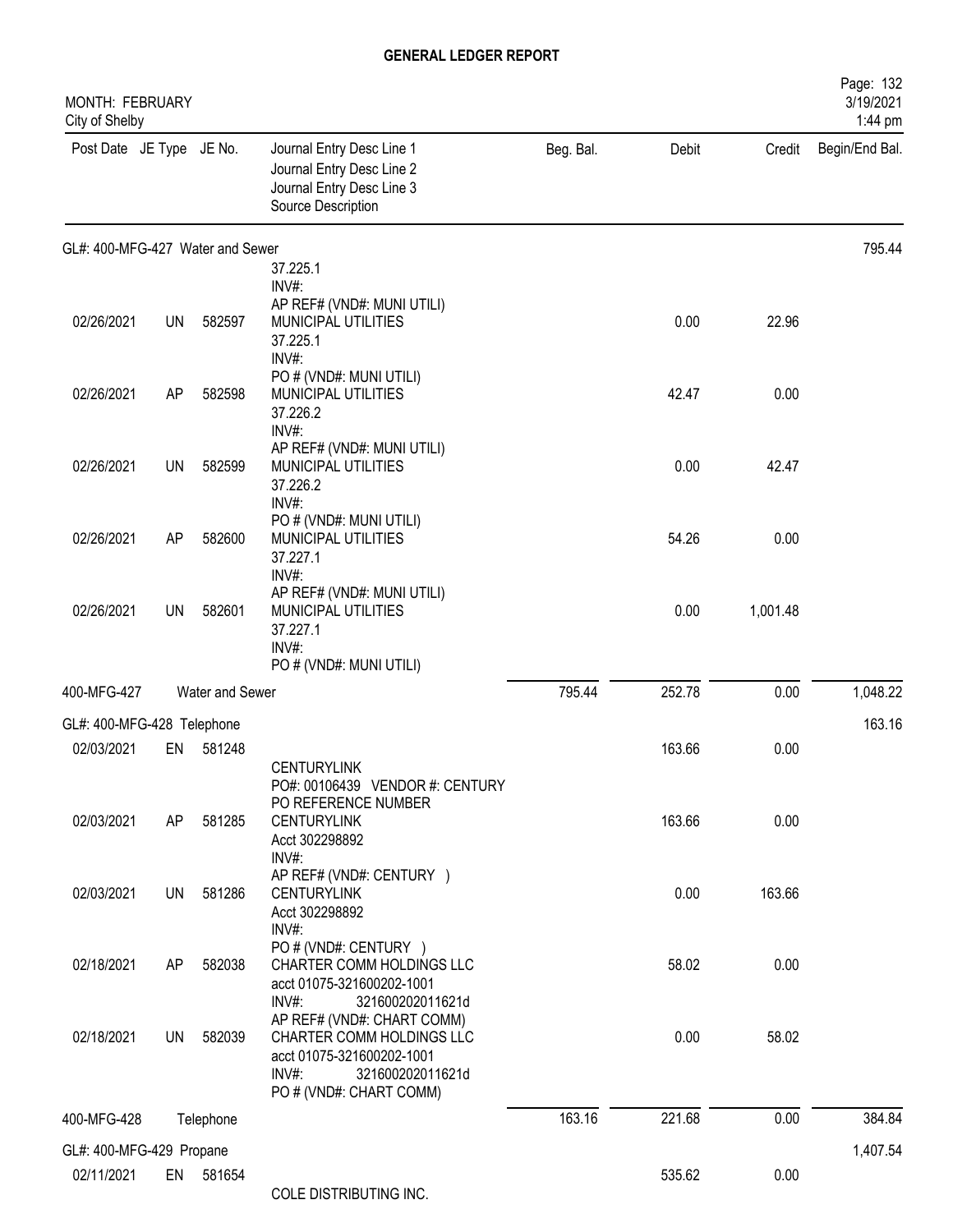| MONTH: FEBRUARY<br>City of Shelby |           |         |                                                                                                                             |           |          |        | Page: 133<br>3/19/2021<br>1:44 pm |
|-----------------------------------|-----------|---------|-----------------------------------------------------------------------------------------------------------------------------|-----------|----------|--------|-----------------------------------|
| Post Date JE Type JE No.          |           |         | Journal Entry Desc Line 1<br>Journal Entry Desc Line 2<br>Journal Entry Desc Line 3<br>Source Description                   | Beg. Bal. | Debit    | Credit | Begin/End Bal.                    |
| GL#: 400-MFG-429 Propane          |           |         |                                                                                                                             |           |          |        | 1,407.54                          |
| 02/11/2021                        | AP        | 581665  | PO#: 00106558 VENDOR #: COLE DISTR<br>PO REFERENCE NUMBER<br>COLE DISTRIBUTING INC.<br><b>WWTP 1/4/21</b><br>INV#:<br>44395 |           | 582.39   | 0.00   |                                   |
| 02/11/2021                        | <b>UN</b> | 581666  | AP REF# (VND#: COLE DISTR)<br>COLE DISTRIBUTING INC.<br><b>WWTP 1/4/21</b><br>44395<br>INV#                                 |           | 0.00     | 582.39 |                                   |
| 02/11/2021                        | AP        | 581669  | PO # (VND#: COLE DISTR)<br>COLE DISTRIBUTING INC.<br>WWTP 1/21/21<br>INV#:                                                  |           | 580.84   | 0.00   |                                   |
| 02/11/2021                        | UN        | 581670  | 25433<br>AP REF# (VND#: COLE DISTR)<br>COLE DISTRIBUTING INC.<br>WWTP 1/21/21<br>INV#:<br>25433                             |           | 0.00     | 580.84 |                                   |
| 02/22/2021                        | EN        | 582154  | PO # (VND#: COLE DISTR)<br>COLE DISTRIBUTING INC.<br>PO#: 00106628 VENDOR #: COLE DISTR                                     |           | 435.90   | 0.00   |                                   |
| 400-MFG-429                       |           | Propane | PO REFERENCE NUMBER                                                                                                         | 1,407.54  | 1,163.23 | 0.00   | 2,570.77                          |
|                                   |           |         | GL#: 400-MFG-471 Education, Mtgs. & Related Exp.                                                                            |           |          |        | 0.00                              |
| 02/11/2021                        | EN        | 581655  | TRAINING FOR YOU<br>PO#: 00106559 VENDOR #: TRAINING F                                                                      |           | 300.00   | 0.00   |                                   |
| 02/11/2021                        | EN        | 581658  | PO REFERENCE NUMBER<br>TRAINING FOR YOU<br>PO#: 00106562 VENDOR #: TRAINING F                                               |           | 300.00   | 0.00   |                                   |
| 02/22/2021                        | AP        | 582239  | PO REFERENCE NUMBER<br>TRAINING FOR YOU<br>20 hours training<br>INV#:<br>2082021-1                                          |           | 300.00   | 0.00   |                                   |
| 02/22/2021                        | <b>UN</b> | 582240  | AP REF# (VND#: TRAINING F)<br>TRAINING FOR YOU<br>20 hours training<br>INV#:<br>2082021-1                                   |           | 0.00     | 300.00 |                                   |
| 02/22/2021                        | AP        | 582241  | PO # (VND#: TRAINING F)<br><b>TRAINING FOR YOU</b><br>20 hours training<br>INV#:                                            |           | 300.00   | 0.00   |                                   |
| 02/22/2021                        | UN        | 582242  | AP REF# (VND#: TRAINING F)<br>TRAINING FOR YOU<br>20 hours training<br>INV#:                                                |           | 0.00     | 300.00 |                                   |
| 400-MFG-471                       |           |         | PO # (VND#: TRAINING F)<br>Education, Mtgs. & Related Exp.                                                                  | 0.00      | 600.00   | 0.00   | 600.00                            |
|                                   |           |         |                                                                                                                             |           |          |        |                                   |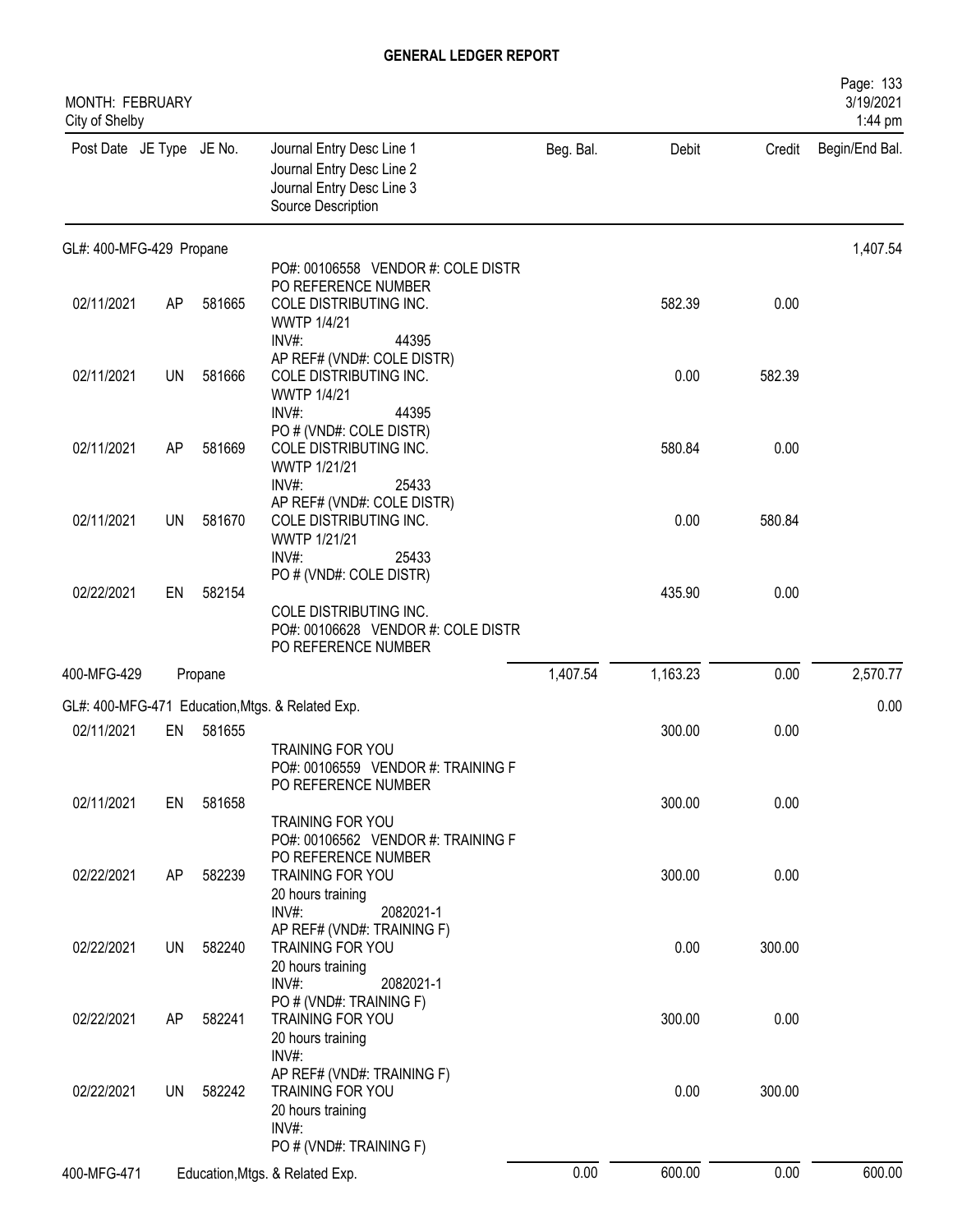| MONTH: FEBRUARY<br>City of Shelby |           |          |                                                                                                           |           |        |        | Page: 134<br>3/19/2021<br>1:44 pm |
|-----------------------------------|-----------|----------|-----------------------------------------------------------------------------------------------------------|-----------|--------|--------|-----------------------------------|
| Post Date JE Type JE No.          |           |          | Journal Entry Desc Line 1<br>Journal Entry Desc Line 2<br>Journal Entry Desc Line 3<br>Source Description | Beg. Bal. | Debit  | Credit | Begin/End Bal.                    |
| GL#: 400-MFG-472 Supplies         |           |          |                                                                                                           |           |        |        | 1,213.86                          |
| 02/11/2021                        | EN        | 581651   |                                                                                                           |           | 66.24  | 0.00   |                                   |
|                                   |           |          | AERZEN USA CORP<br>PO#: 00106555 VENDOR #: AERZEN<br>PO REFERENCE NUMBER                                  |           |        |        |                                   |
| 02/11/2021                        | EN        | 581652   | DAS HARDWARE LLC<br>PO#: 00106556 VENDOR #: DAS HARDWA<br>PO REFERENCE NUMBER                             |           | 68.79  | 0.00   |                                   |
| 02/22/2021                        | AP        | 582245   | AERZEN USA CORP<br>Inlet pre-filter element motor<br>$INV#$ :<br>SEPI-21-000491<br>AP REF# (VND#: AERZEN) |           | 66.24  | 0.00   |                                   |
| 02/22/2021                        | UN        | 582246   | AERZEN USA CORP<br>Inlet pre-filter element motor<br>INV#:<br>SEPI-21-000491                              |           | 0.00   | 66.24  |                                   |
| 02/22/2021                        | AP        | 582247   | PO # (VND#: AERZEN )<br>DAS HARDWARE LLC<br>WWTP Jan 2021<br>INV#:                                        |           | 68.79  | 0.00   |                                   |
| 02/22/2021                        | UN        | 582248   | AP REF# (VND#: DAS HARDWA)<br>DAS HARDWARE LLC<br>WWTP Jan 2021<br>INV#:<br>PO # (VND#: DAS HARDWA)       |           | 0.00   | 68.79  |                                   |
| 400-MFG-472                       |           | Supplies |                                                                                                           | 1,213.86  | 135.03 | 0.00   | 1,348.89                          |
|                                   |           |          |                                                                                                           |           |        |        |                                   |
| GL#: 400-MFG-473 Office Supplies  |           |          |                                                                                                           |           |        |        | 0.00                              |
| 02/22/2021                        | EN        | 582156   | QUILL CORPORATION<br>PO#: 00106630 VENDOR #: QUILL CORP<br>PO REFERENCE NUMBER                            |           | 119.95 | 0.00   |                                   |
| 02/22/2021                        | EN        | 582157   | <b>CAIN GRAPHICS</b><br>PO#: 00106631 VENDOR #: CAIN GRAPH<br>PO REFERENCE NUMBER                         |           | 15.00  | 0.00   |                                   |
| 02/26/2021                        | EN        | 582528   | QUILL CORPORATION<br>PO#: 00106701 VENDOR #: QUILL CORP<br>PO REFERENCE NUMBER                            |           | 83.57  | 0.00   |                                   |
| 02/26/2021                        | AP        | 582624   | <b>CAIN GRAPHICS</b><br>laminated poster<br>INV#:<br>17215<br>AP REF# (VND#: CAIN GRAPH)                  |           | 15.00  | 0.00   |                                   |
| 02/26/2021                        | <b>UN</b> | 582625   | <b>CAIN GRAPHICS</b><br>laminated poster<br>$INV#$ :<br>17215                                             |           | 0.00   | 15.00  |                                   |
| 02/26/2021                        | AP        | 582626   | PO # (VND#: CAIN GRAPH)<br>QUILL CORPORATION<br>metro seamless panel frames<br>INV#:<br>14758461          |           | 119.95 | 0.00   |                                   |
| 02/26/2021                        | UN        | 582627   | AP REF# (VND#: QUILL CORP)<br>QUILL CORPORATION                                                           |           | 0.00   | 119.95 |                                   |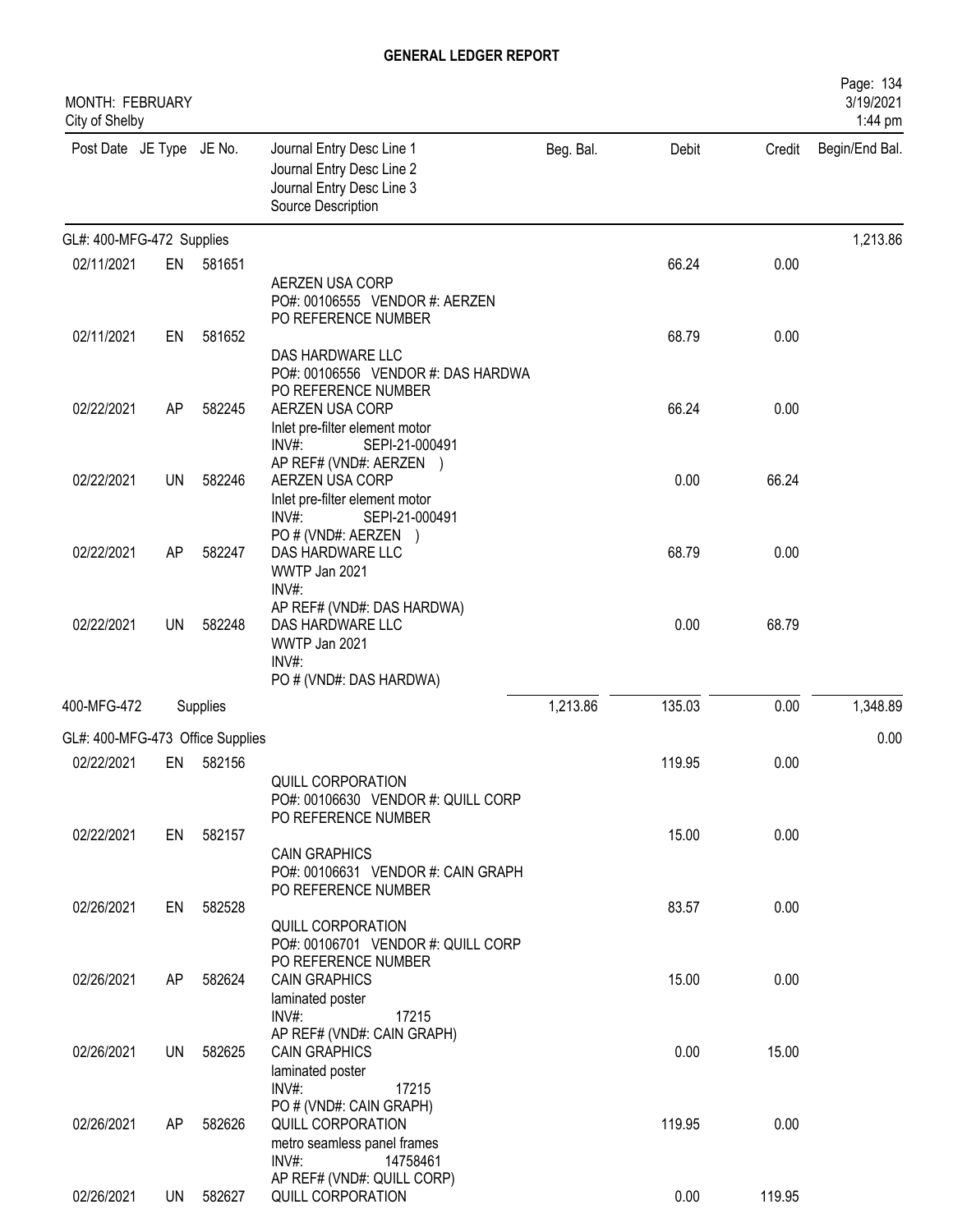| Page: 135<br>MONTH: FEBRUARY<br>3/19/2021<br>City of Shelby<br>1:44 pm |                 |                   |                                                                                                                          |           |          |          |                |  |  |  |
|------------------------------------------------------------------------|-----------------|-------------------|--------------------------------------------------------------------------------------------------------------------------|-----------|----------|----------|----------------|--|--|--|
| Post Date JE Type JE No.                                               |                 |                   | Journal Entry Desc Line 1<br>Journal Entry Desc Line 2<br>Journal Entry Desc Line 3<br>Source Description                | Beg. Bal. | Debit    | Credit   | Begin/End Bal. |  |  |  |
| GL#: 400-MFG-473 Office Supplies                                       |                 |                   |                                                                                                                          |           |          |          | 0.00           |  |  |  |
|                                                                        |                 |                   | metro seamless panel frames<br>INV#:<br>14758461<br>PO # (VND#: QUILL CORP)                                              |           |          |          |                |  |  |  |
| 400-MFG-473                                                            | Office Supplies |                   |                                                                                                                          |           | 134.95   | 0.00     | 134.95         |  |  |  |
| GL#: 400-MFG-517 Lab/Misc. Testing                                     |                 |                   |                                                                                                                          |           |          |          | 732.00         |  |  |  |
| 02/05/2021                                                             | EN              | 581449            |                                                                                                                          |           | 600.00   | 0.00     |                |  |  |  |
|                                                                        |                 |                   | ALLOWAY ENVIR.TESTING SER.<br>PO#: 00106488 VENDOR #: ALLOWAY EN<br>PO REFERENCE NUMBER                                  |           |          |          |                |  |  |  |
| 02/11/2021                                                             | AP              | 581709            | ALLOWAY ENVIR. TESTING SER.<br>Analysis December 2020<br>$INV#$ :<br>522829                                              |           | 489.00   | 0.00     |                |  |  |  |
| 02/11/2021                                                             | UN              | 581710            | AP REF# (VND#: ALLOWAY EN)<br>ALLOWAY ENVIR.TESTING SER.<br>Analysis December 2020<br>$INV#$ :<br>522829                 |           | 0.00     | 600.00   |                |  |  |  |
|                                                                        |                 |                   | PO # (VND#: ALLOWAY EN)                                                                                                  |           |          |          |                |  |  |  |
| 02/19/2021                                                             | EN              | 582128            | ALLOWAY ENVIR.TESTING SER.<br>PO#: 00106616 VENDOR #: ALLOWAY EN<br>PO REFERENCE NUMBER                                  |           | 1,600.00 | 0.00     |                |  |  |  |
| 02/19/2021                                                             | EN              | 582129            | ALLOWAY ENVIR.TESTING SER.<br>PO#: 00106617 VENDOR #: ALLOWAY EN                                                         |           | 665.00   | 0.00     |                |  |  |  |
| 02/23/2021                                                             | AP              | 582277            | PO REFERENCE NUMBER<br>ALLOWAY ENVIR.TESTING SER.<br>Analysis Chronic Bioassay<br>INV#:<br>140255                        |           | 1,600.00 | 0.00     |                |  |  |  |
| 02/23/2021                                                             | <b>UN</b>       | 582278            | AP REF# (VND#: ALLOWAY EN)<br>ALLOWAY ENVIR.TESTING SER.<br>Analysis Chronic Bioassay<br>$INV#$ :<br>140255              |           | 0.00     | 1,600.00 |                |  |  |  |
| 02/23/2021                                                             | AP              | 582279            | PO # (VND#: ALLOWAY EN)<br>ALLOWAY ENVIR. TESTING SER.<br>January analysis                                               |           | 665.00   | 0.00     |                |  |  |  |
| 02/23/2021                                                             | <b>UN</b>       | 582280            | $INV#$ :<br>523720<br>AP REF# (VND#: ALLOWAY EN)<br>ALLOWAY ENVIR.TESTING SER.<br>January analysis<br>523720<br>$INV#$ : |           | 0.00     | 665.00   |                |  |  |  |
| 400-MFG-517                                                            |                 | Lab/Misc. Testing | PO # (VND#: ALLOWAY EN)                                                                                                  | 732.00    | 2,754.00 | 0.00     | 3,486.00       |  |  |  |
|                                                                        |                 |                   |                                                                                                                          |           |          |          |                |  |  |  |
| GL#: 400-MFG-526 Diesel Fuel                                           |                 |                   |                                                                                                                          |           |          |          | 0.00           |  |  |  |
| 02/11/2021                                                             | AP              | 581667            | COLE DISTRIBUTING INC.<br><b>WWTP 1/6/21</b><br>$INV#$ :<br>94837                                                        |           | 1,565.96 | 0.00     |                |  |  |  |
| 02/11/2021                                                             | UN              | 581668            | AP REF# (VND#: COLE DISTR)<br>COLE DISTRIBUTING INC.<br>WWTP 1/6/21                                                      |           | 0.00     | 1,565.96 |                |  |  |  |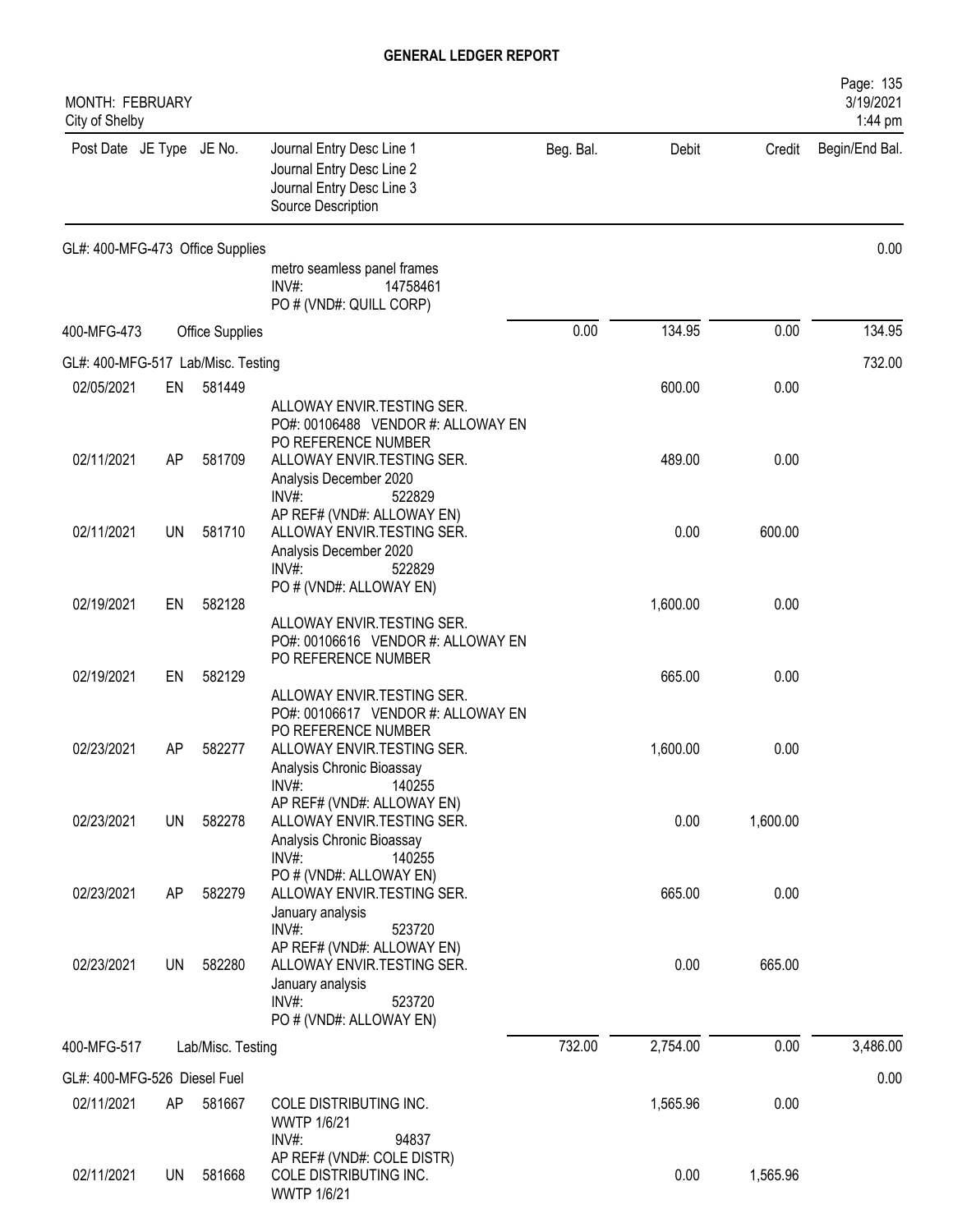| MONTH: FEBRUARY<br>City of Shelby     |           |                             |                                                                                                                                             |           |          |        | Page: 136<br>3/19/2021<br>1:44 pm |
|---------------------------------------|-----------|-----------------------------|---------------------------------------------------------------------------------------------------------------------------------------------|-----------|----------|--------|-----------------------------------|
| Post Date JE Type JE No.              |           |                             | Journal Entry Desc Line 1<br>Journal Entry Desc Line 2<br>Journal Entry Desc Line 3<br>Source Description                                   | Beg. Bal. | Debit    | Credit | Begin/End Bal.                    |
| GL#: 400-MFG-526 Diesel Fuel          |           |                             |                                                                                                                                             |           |          |        | 0.00                              |
| 02/16/2021                            | EN        | 581839                      | INV#:<br>94837<br>PO # (VND#: COLE DISTR)                                                                                                   |           | 1,457.91 | 0.00   |                                   |
|                                       |           |                             | COLE DISTRIBUTING INC.<br>PO#: 00106580 VENDOR #: COLE DISTR<br>PO REFERENCE NUMBER                                                         |           |          |        |                                   |
| 400-MFG-526                           |           | Diesel Fuel                 |                                                                                                                                             | 0.00      | 1,565.96 | 0.00   | 1,565.96                          |
|                                       |           |                             | GL#: 400-MFG-530 Office Equipment/Furn/Fixtures                                                                                             |           |          |        | 0.00                              |
| 02/22/2021                            | AP        | 582183                      | <b>AMAZON INC</b><br>Printer with copier<br>INV#<br>547774453784                                                                            |           | 169.99   | 0.00   |                                   |
| 02/22/2021                            | UN        | 582184                      | AP REF# (VND#: AMAZON INC)<br><b>AMAZON INC</b><br>Printer with copier<br>$INV#$ :<br>547774453784<br>PO # (VND#: AMAZON INC)               |           | 0.00     | 200.00 |                                   |
| 400-MFG-530                           |           |                             | Office Equipment/Furn/Fixtures                                                                                                              | 0.00      | 169.99   | 0.00   | 169.99                            |
| GL#: 400-MFG-531 Miscellaneous        |           |                             |                                                                                                                                             |           |          |        | 0.00                              |
| 02/05/2021                            | EN        | 581451                      |                                                                                                                                             |           | 128.00   | 0.00   |                                   |
| 02/05/2021                            | AP        | 581459                      | DAILY GLOBE<br>PO#: 00106490 VENDOR #: DAILY GLOB<br>PO REFERENCE NUMBER<br><b>DAILY GLOBE</b><br>Annual subscription for Waste<br>$INV#$ : |           | 128.00   | 0.00   |                                   |
| 02/05/2021                            | <b>UN</b> | 581460                      | AP REF# (VND#: DAILY GLOB)<br>DAILY GLOBE<br>Annual subscription for Waste<br>INV#<br>PO # (VND#: DAILY GLOB)                               |           | 0.00     | 128.00 |                                   |
| 400-MFG-531                           |           | Miscellaneous               |                                                                                                                                             | 0.00      | 128.00   | 0.00   | 128.00                            |
| GL#: 400-MFG-537 EPA Fees and Permits |           |                             |                                                                                                                                             |           |          |        | 5,749.36                          |
| 400-MFG-537                           |           | <b>EPA Fees and Permits</b> |                                                                                                                                             | 5,749.36  | 0.00     | 0.00   | 5,749.36                          |
| GL#: 400-MFG-575 Safety Related       |           |                             |                                                                                                                                             |           |          |        | 0.00                              |
| 02/03/2021                            | AP        | 581297                      | POWER LINE SUPPLY CO<br>indoor/outdoor lens glasses<br>$INV#$ :<br>56536279                                                                 |           | 93.00    | 0.00   |                                   |
| 02/03/2021                            | UN        | 581298                      | AP REF# (VND#: POWER LINE)<br>POWER LINE SUPPLY CO<br>indoor/outdoor lens glasses<br>$INV#$ :<br>56536279<br>PO # (VND#: POWER LINE)        |           | 0.00     | 93.00  |                                   |
| 400-MFG-575                           |           | Safety Related              |                                                                                                                                             | 0.00      | 93.00    | 0.00   | 93.00                             |
| GL#: 400-MTN-472 Supplies             |           |                             |                                                                                                                                             |           |          |        | 182.69                            |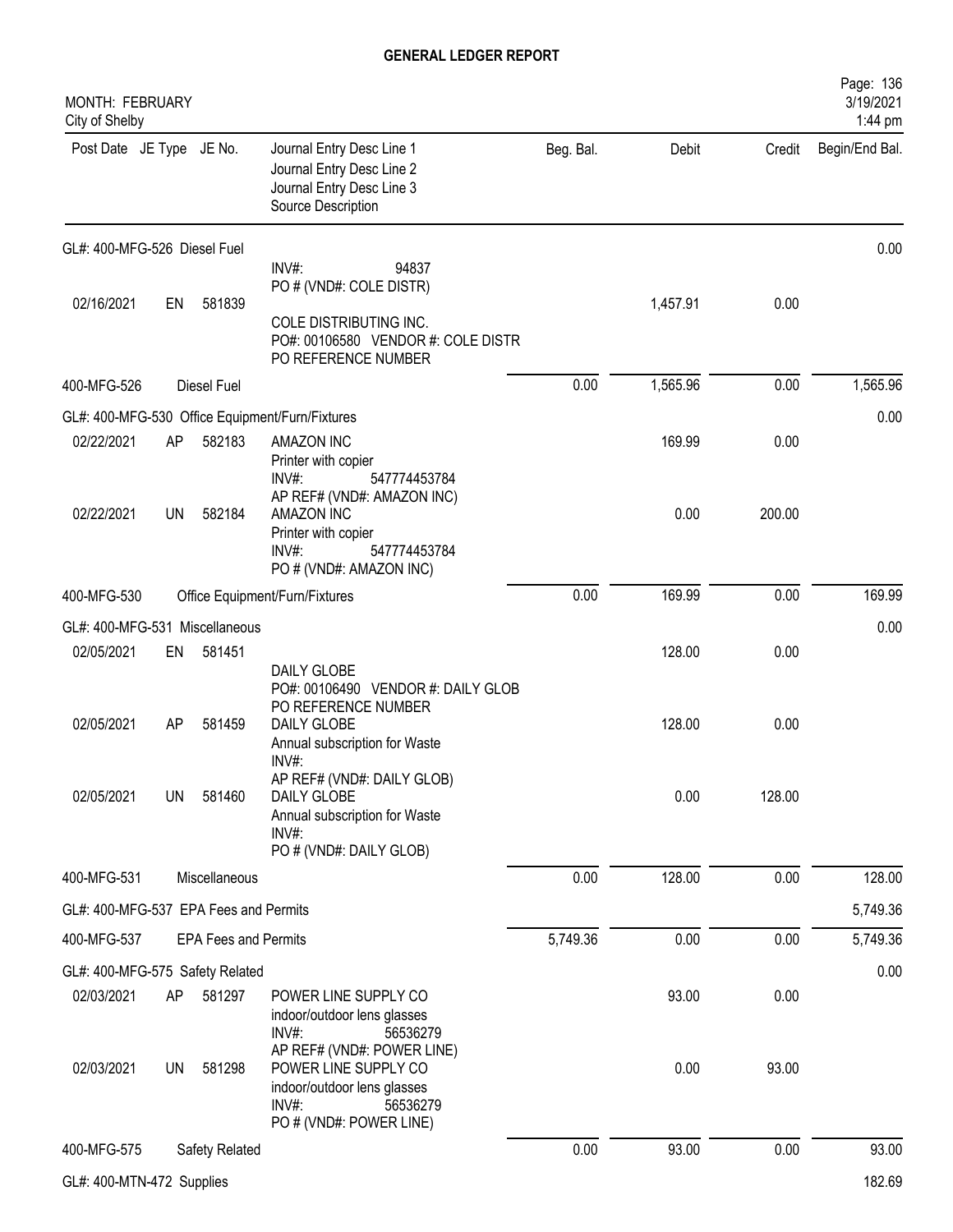| MONTH: FEBRUARY<br>City of Shelby      |           |                       |                                                                                                                                     |           |          |          | Page: 137<br>3/19/2021<br>1:44 pm |
|----------------------------------------|-----------|-----------------------|-------------------------------------------------------------------------------------------------------------------------------------|-----------|----------|----------|-----------------------------------|
| Post Date JE Type JE No.               |           |                       | Journal Entry Desc Line 1<br>Journal Entry Desc Line 2<br>Journal Entry Desc Line 3<br>Source Description                           | Beg. Bal. | Debit    | Credit   | Begin/End Bal.                    |
| 400-MTN-472                            |           | Supplies              |                                                                                                                                     | 182.69    | 0.00     | 0.00     | 182.69                            |
| GL#: 400-MTN-484 Fuel, Autos-Equipment |           |                       |                                                                                                                                     |           |          |          | 247.46                            |
| 400-MTN-484                            |           | Fuel, Autos-Equipment |                                                                                                                                     | 247.46    | 0.00     | 0.00     | 247.46                            |
| GL#: 400-MTN-486 Maintenance Equipment |           |                       |                                                                                                                                     |           |          |          | 1,575.52                          |
| 02/11/2021                             | EN        | 581656                |                                                                                                                                     |           | 658.40   | 0.00     |                                   |
|                                        |           |                       | TELEDYNE ISCO, INC<br>PO#: 00106560 VENDOR #: TELEDYNE I<br>PO REFERENCE NUMBER                                                     |           |          |          |                                   |
| 02/11/2021                             | EN        | 581657                | AERZEN USA CORP<br>PO#: 00106561 VENDOR #: AERZEN                                                                                   |           | 50.25    | 0.00     |                                   |
| 02/22/2021                             | EN        | 582155                | PO REFERENCE NUMBER<br><b>CLEARWATER SYSTEMS</b>                                                                                    |           | 122.34   | 0.00     |                                   |
| 02/22/2021                             | AP        | 582243                | PO#: 00106629 VENDOR #: CLEARWATER<br>PO REFERENCE NUMBER<br>AERZEN USA CORP<br>Inlet pre-filter element<br>INV#:<br>SEPI-20-005412 |           | 50.25    | 0.00     |                                   |
| 02/22/2021                             | <b>UN</b> | 582244                | AP REF# (VND#: AERZEN<br>AERZEN USA CORP<br>Inlet pre-filter element                                                                |           | 0.00     | 50.25    |                                   |
| 02/26/2021                             | AP        | 582572                | INV#:<br>SEPI-20-005412<br>PO # (VND#: AERZEN )<br><b>CLEARWATER SYSTEMS</b><br>acct OH59837<br>INV#:                               |           | 122.34   | 0.00     |                                   |
| 02/26/2021                             | <b>UN</b> | 582573                | AP REF# (VND#: CLEARWATER)<br><b>CLEARWATER SYSTEMS</b><br>acct OH59837<br>INV#:<br>PO # (VND#: CLEARWATER)                         |           | 0.00     | 122.34   |                                   |
| 400-MTN-486                            |           |                       | Maintenance Equipment                                                                                                               | 1,575.52  | 172.59   | 0.00     | 1,748.11                          |
|                                        |           |                       | GL#: 400-MTN-507 Maintenance Building/Grounds                                                                                       |           |          |          | 0.00                              |
| 02/19/2021                             | EN        | 582127                |                                                                                                                                     |           | 1,118.36 | 0.00     |                                   |
|                                        |           |                       | <b>SHERWIN WILLIAMS</b><br>PO#: 00106615 VENDOR #: SHERWIN WI<br>PO REFERENCE NUMBER                                                |           |          |          |                                   |
| 02/23/2021                             | AP        | 582249                | <b>SHERWIN WILLIAMS</b><br>Paint and supplies 2/17/21<br>$INV#$ :<br>0301-0                                                         |           | 1,118.36 | 0.00     |                                   |
| 02/23/2021                             | UN        | 582250                | AP REF# (VND#: SHERWIN WI)<br>SHERWIN WILLIAMS<br>Paint and supplies 2/17/21<br>INV#:<br>0301-0<br>PO # (VND#: SHERWIN WI)          |           | 0.00     | 1,118.36 |                                   |
| 400-MTN-507                            |           |                       | Maintenance Building/Grounds                                                                                                        | 0.00      | 1,118.36 | 0.00     | 1,118.36                          |
|                                        |           |                       |                                                                                                                                     |           |          |          |                                   |

GL#: 400-MTN-531 Miscellaneous 0.00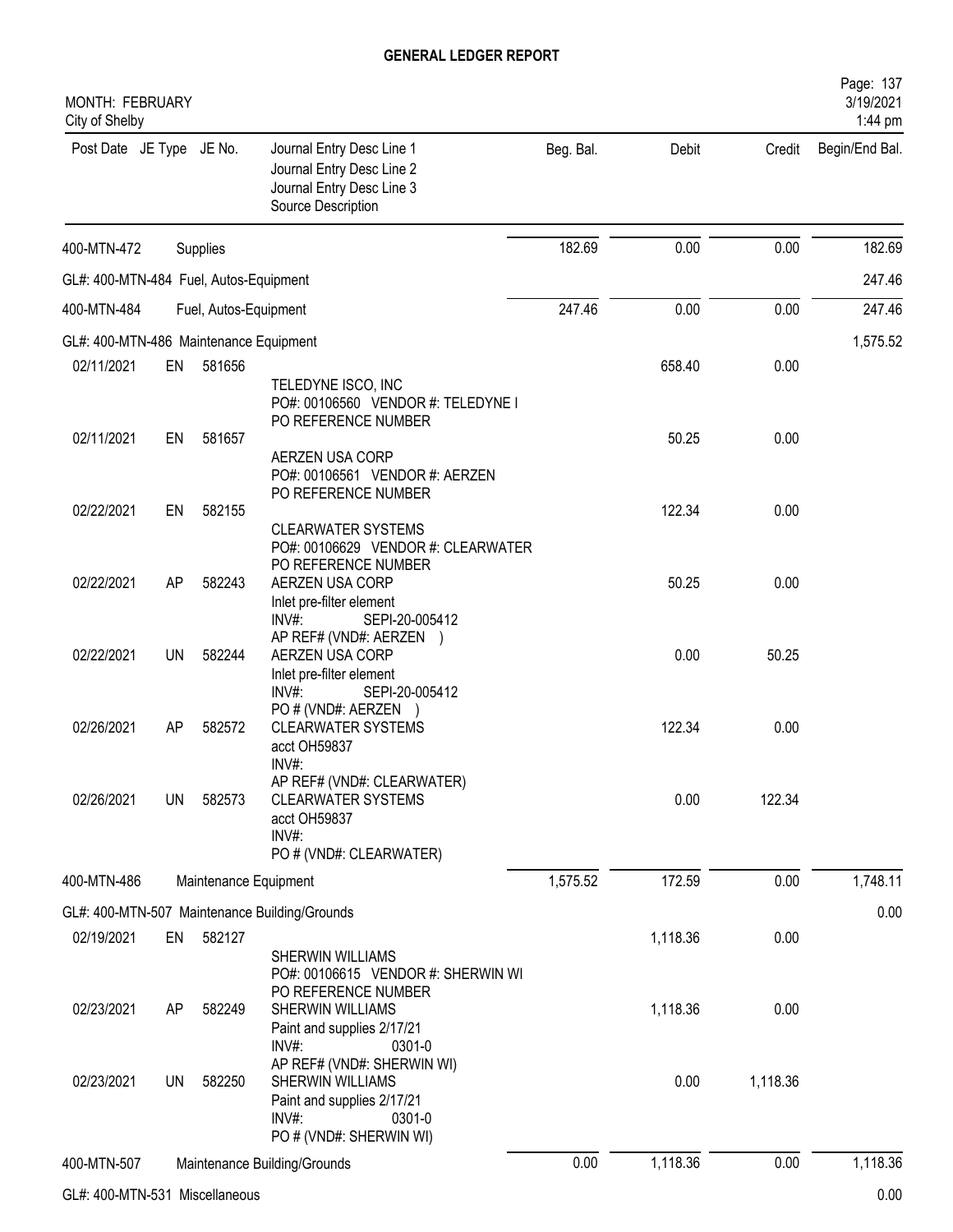| MONTH: FEBRUARY<br>City of Shelby |           |               |                                                                                                                        |           |          |          | Page: 138<br>3/19/2021<br>1:44 pm |
|-----------------------------------|-----------|---------------|------------------------------------------------------------------------------------------------------------------------|-----------|----------|----------|-----------------------------------|
| Post Date JE Type JE No.          |           |               | Journal Entry Desc Line 1<br>Journal Entry Desc Line 2<br>Journal Entry Desc Line 3<br>Source Description              | Beg. Bal. | Debit    | Credit   | Begin/End Bal.                    |
| GL#: 400-MTN-531 Miscellaneous    |           |               |                                                                                                                        |           |          |          | 0.00                              |
| 02/11/2021                        | EN        | 581653        | RUMPKE OF OHIO INC<br>PO#: 00106557 VENDOR #: RUMPKE<br>PO REFERENCE NUMBER                                            |           | 626.83   | 0.00     |                                   |
| 02/11/2021                        | AP        | 581671        | RUMPKE OF OHIO INC<br>Balance due on account<br>$INV#$ :<br>1906192                                                    |           | 626.83   | 0.00     |                                   |
| 02/11/2021                        | UN        | 581672        | AP REF# (VND#: RUMPKE)<br>RUMPKE OF OHIO INC<br>Balance due on account<br>INV#<br>1906192<br>PO # (VND#: RUMPKE)       |           | 0.00     | 626.83   |                                   |
| 400-MTN-531                       |           | Miscellaneous |                                                                                                                        | 0.00      | 626.83   | 0.00     | 626.83                            |
| GL#: 400-OFC-400 Wages            |           |               |                                                                                                                        |           |          |          | 291.16                            |
| 02/03/2021                        | EN        | 581169        | <b>CITY PAYROLL FUND</b><br>PO#: 00106435 VENDOR #: CITY PAYRO                                                         |           | 145.58   | 0.00     |                                   |
| 02/03/2021                        | AP        | 581193        | PO REFERENCE NUMBER<br>CITY PAYROLL FUND<br>Wages 1/17/21-1/30/21<br>INV#:                                             |           | 145.58   | 0.00     |                                   |
| 02/03/2021                        | <b>UN</b> | 581194        | AP REF# (VND#: CITY PAYRO)<br><b>CITY PAYROLL FUND</b><br>Wages 1/17/21-1/30/21<br>$INV#$ :                            |           | 0.00     | 145.58   |                                   |
| 02/17/2021                        | EN        | 581842        | PO # (VND#: CITY PAYRO)<br><b>CITY PAYROLL FUND</b><br>PO#: 00106583 VENDOR #: CITY PAYRO                              |           | 145.58   | 0.00     |                                   |
| 02/17/2021                        | AP        | 581846        | PO REFERENCE NUMBER<br>CITY PAYROLL FUND<br>Wages 1/31/21-2/13/21<br>INV#:                                             |           | 145.58   | 0.00     |                                   |
| 02/17/2021                        | UN        | 581847        | AP REF# (VND#: CITY PAYRO)<br><b>CITY PAYROLL FUND</b><br>Wages 1/31/21-2/13/21<br>$INV#$ :<br>PO # (VND#: CITY PAYRO) |           | 0.00     | 145.58   |                                   |
| 400-OFC-400                       |           | Wages         |                                                                                                                        | 291.16    | 291.16   | 0.00     | 582.32                            |
| GL#: 400-OFC-404 Clerks wages     |           |               |                                                                                                                        |           |          |          | 2,482.08                          |
| 02/03/2021                        | EN        | 581169        | CITY PAYROLL FUND<br>PO#: 00106435 VENDOR #: CITY PAYRO                                                                |           | 1,246.06 | 0.00     |                                   |
| 02/03/2021                        | AP        | 581193        | PO REFERENCE NUMBER<br><b>CITY PAYROLL FUND</b><br>Wages 1/17/21-1/30/21<br>INV#:                                      |           | 1,246.06 | 0.00     |                                   |
| 02/03/2021                        | UN        | 581194        | AP REF# (VND#: CITY PAYRO)<br>CITY PAYROLL FUND                                                                        |           | 0.00     | 1,246.06 |                                   |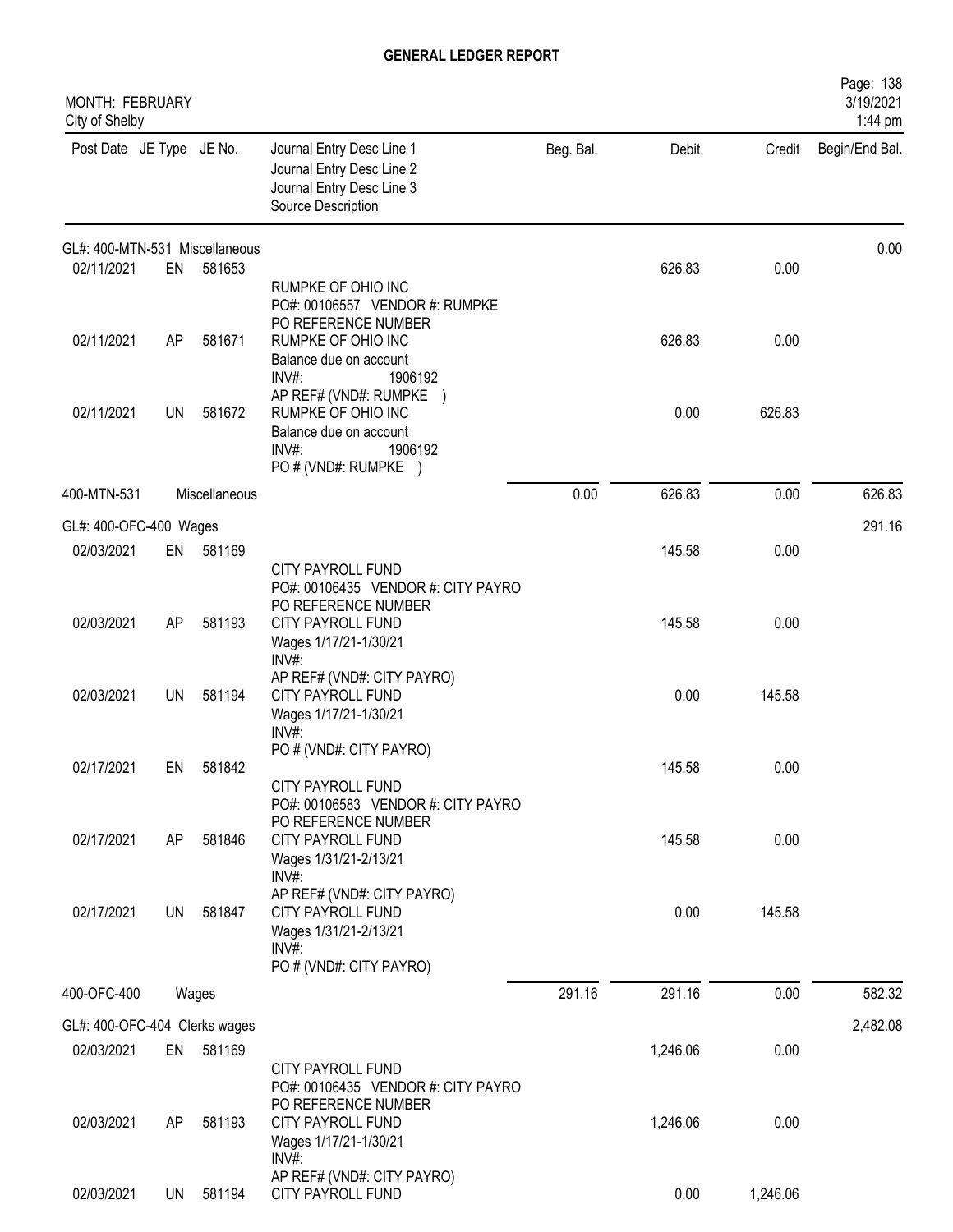| <b>MONTH: FEBRUARY</b><br>City of Shelby |    |                    |                                                                                                                                     |           |          |          | Page: 139<br>3/19/2021<br>1:44 pm |
|------------------------------------------|----|--------------------|-------------------------------------------------------------------------------------------------------------------------------------|-----------|----------|----------|-----------------------------------|
| Post Date JE Type JE No.                 |    |                    | Journal Entry Desc Line 1<br>Journal Entry Desc Line 2<br>Journal Entry Desc Line 3<br>Source Description                           | Beg. Bal. | Debit    | Credit   | Begin/End Bal.                    |
| GL#: 400-OFC-404 Clerks wages            |    |                    |                                                                                                                                     |           |          |          | 2,482.08                          |
|                                          |    |                    | Wages 1/17/21-1/30/21<br>INV#:                                                                                                      |           |          |          |                                   |
|                                          |    |                    | PO # (VND#: CITY PAYRO)                                                                                                             |           |          |          |                                   |
| 02/17/2021                               | EN | 581842             | <b>CITY PAYROLL FUND</b><br>PO#: 00106583 VENDOR #: CITY PAYRO<br>PO REFERENCE NUMBER                                               |           | 1,246.08 | 0.00     |                                   |
| 02/17/2021                               | AP | 581846             | <b>CITY PAYROLL FUND</b><br>Wages 1/31/21-2/13/21<br>INV#                                                                           |           | 1,246.08 | 0.00     |                                   |
| 02/17/2021                               | UN | 581847             | AP REF# (VND#: CITY PAYRO)<br><b>CITY PAYROLL FUND</b><br>Wages 1/31/21-2/13/21<br>INV#<br>PO # (VND#: CITY PAYRO)                  |           | 0.00     | 1,246.08 |                                   |
| 400-OFC-404                              |    | Clerks wages       |                                                                                                                                     | 2,482.08  | 2,492.14 | 0.00     | 4,974.22                          |
| GL#: 400-OFC-409 Meter Reader Wages      |    |                    |                                                                                                                                     |           |          |          | 1,848.79                          |
| 02/03/2021                               | EN | 581169             |                                                                                                                                     |           | 924.40   | 0.00     |                                   |
| 02/03/2021                               | AP | 581193             | <b>CITY PAYROLL FUND</b><br>PO#: 00106435 VENDOR #: CITY PAYRO<br>PO REFERENCE NUMBER<br>CITY PAYROLL FUND<br>Wages 1/17/21-1/30/21 |           | 924.40   | 0.00     |                                   |
| 02/03/2021                               | UN | 581194             | INV#:<br>AP REF# (VND#: CITY PAYRO)<br><b>CITY PAYROLL FUND</b><br>Wages 1/17/21-1/30/21<br>$INV#$ :                                |           | 0.00     | 924.40   |                                   |
| 02/17/2021                               | EN | 581842             | PO # (VND#: CITY PAYRO)                                                                                                             |           | 924.40   | 0.00     |                                   |
| 02/17/2021                               | AP | 581846             | CITY PAYROLL FUND<br>PO#: 00106583 VENDOR #: CITY PAYRO<br>PO REFERENCE NUMBER<br>CITY PAYROLL FUND                                 |           | 924.40   | 0.00     |                                   |
| 02/17/2021                               | UN | 581847             | Wages 1/31/21-2/13/21<br>INV#:<br>AP REF# (VND#: CITY PAYRO)<br>CITY PAYROLL FUND<br>Wages 1/31/21-2/13/21<br>$INV#$ :              |           | 0.00     | 924.40   |                                   |
|                                          |    |                    | PO # (VND#: CITY PAYRO)                                                                                                             |           |          |          |                                   |
| 400-OFC-409                              |    | Meter Reader Wages |                                                                                                                                     | 1,848.79  | 1,848.80 | 0.00     | 3,697.59                          |
| GL#: 400-OFC-410 Janitors Wages          |    |                    |                                                                                                                                     |           |          |          | 631.00                            |
| 02/03/2021                               | EN | 581169             | <b>CITY PAYROLL FUND</b><br>PO#: 00106435 VENDOR #: CITY PAYRO                                                                      |           | 315.50   | 0.00     |                                   |
| 02/03/2021                               | AP | 581193             | PO REFERENCE NUMBER<br>CITY PAYROLL FUND<br>Wages 1/17/21-1/30/21                                                                   |           | 315.50   | 0.00     |                                   |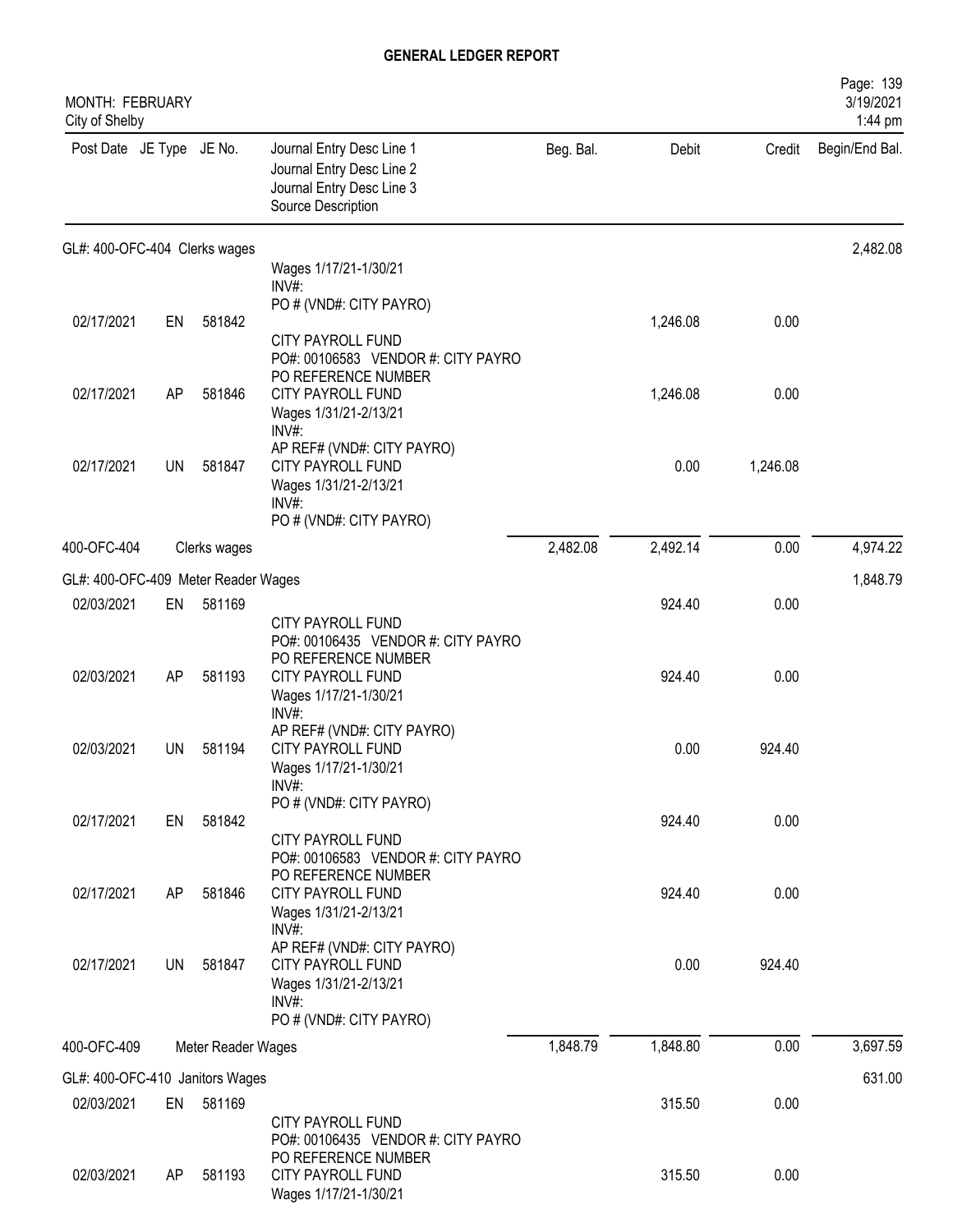| MONTH: FEBRUARY<br>City of Shelby |           |                |                                                                                                                                 |           |          |          | Page: 140<br>3/19/2021<br>1:44 pm |
|-----------------------------------|-----------|----------------|---------------------------------------------------------------------------------------------------------------------------------|-----------|----------|----------|-----------------------------------|
| Post Date JE Type JE No.          |           |                | Journal Entry Desc Line 1<br>Journal Entry Desc Line 2<br>Journal Entry Desc Line 3<br>Source Description                       | Beg. Bal. | Debit    | Credit   | Begin/End Bal.                    |
| GL#: 400-OFC-410 Janitors Wages   |           |                |                                                                                                                                 |           |          |          | 631.00                            |
| 02/03/2021                        | <b>UN</b> | 581194         | INV#:<br>AP REF# (VND#: CITY PAYRO)<br>CITY PAYROLL FUND<br>Wages 1/17/21-1/30/21<br>INV#:                                      |           | 0.00     | 315.50   |                                   |
| 02/17/2021                        | EN        | 581842         | PO # (VND#: CITY PAYRO)<br>CITY PAYROLL FUND                                                                                    |           | 315.32   | 0.00     |                                   |
| 02/17/2021                        | AP        | 581846         | PO#: 00106583 VENDOR #: CITY PAYRO<br>PO REFERENCE NUMBER<br><b>CITY PAYROLL FUND</b><br>Wages 1/31/21-2/13/21<br>INV#:         |           | 315.32   | 0.00     |                                   |
| 02/17/2021                        | UN        | 581847         | AP REF# (VND#: CITY PAYRO)<br>CITY PAYROLL FUND<br>Wages 1/31/21-2/13/21<br>INV#:<br>PO # (VND#: CITY PAYRO)                    |           | 0.00     | 315.32   |                                   |
| 400-OFC-410                       |           | Janitors Wages |                                                                                                                                 | 631.00    | 630.82   | 0.00     | 1,261.82                          |
|                                   |           |                | GL#: 400-OFC-415 Public Employees Retire.System                                                                                 |           |          |          | 730.03                            |
| 02/16/2021                        | EN        | 581826         | OH PUBLIC EMPLOYEES RETIREMENT<br>PO#: 00106567 VENDOR #: OPERS                                                                 |           | 1,103.85 | 0.00     |                                   |
| 02/17/2021                        | AP        | 581862         | PO REFERENCE NUMBER<br>OH PUBLIC EMPLOYEES RETIREMENT<br>Employer portion 12/20/20-<br>$INV#$ :                                 |           | 1,103.85 | 0.00     |                                   |
| 02/17/2021                        | UN        | 581863         | AP REF# (VND#: OPERS<br>OH PUBLIC EMPLOYEES RETIREMENT<br>Employer portion 12/20/20-<br>INV#:<br>PO # (VND#: OPERS<br>$\lambda$ |           | 0.00     | 1,103.85 |                                   |
| 400-OFC-415                       |           |                | Public Employees Retire.System                                                                                                  | 730.03    | 1,103.85 | 0.00     | 1,833.88                          |
| GL#: 400-OFC-417 FICA             |           |                |                                                                                                                                 |           |          |          | 76.16                             |
| 02/03/2021                        | EN        | 581170         | PAYROLL FUND<br>PO#: 00106436 VENDOR #: PAYROLL FU                                                                              |           | 38.14    | 0.00     |                                   |
| 02/03/2021                        | AP        | 581195         | PO REFERENCE NUMBER<br>PAYROLL FUND<br>FICA 1/17/21-1/30/21<br>INV#:                                                            |           | 38.14    | 0.00     |                                   |
| 02/03/2021                        | UN        | 581196         | AP REF# (VND#: PAYROLL FU)<br>PAYROLL FUND<br>FICA 1/17/21-1/30/21<br>$INV#$ :                                                  |           | 0.00     | 38.14    |                                   |
| 02/17/2021                        | EN        | 581843         | PO # (VND#: PAYROLL FU)<br>PAYROLL FUND<br>PO#: 00106584 VENDOR #: PAYROLL FU                                                   |           | 38.15    | 0.00     |                                   |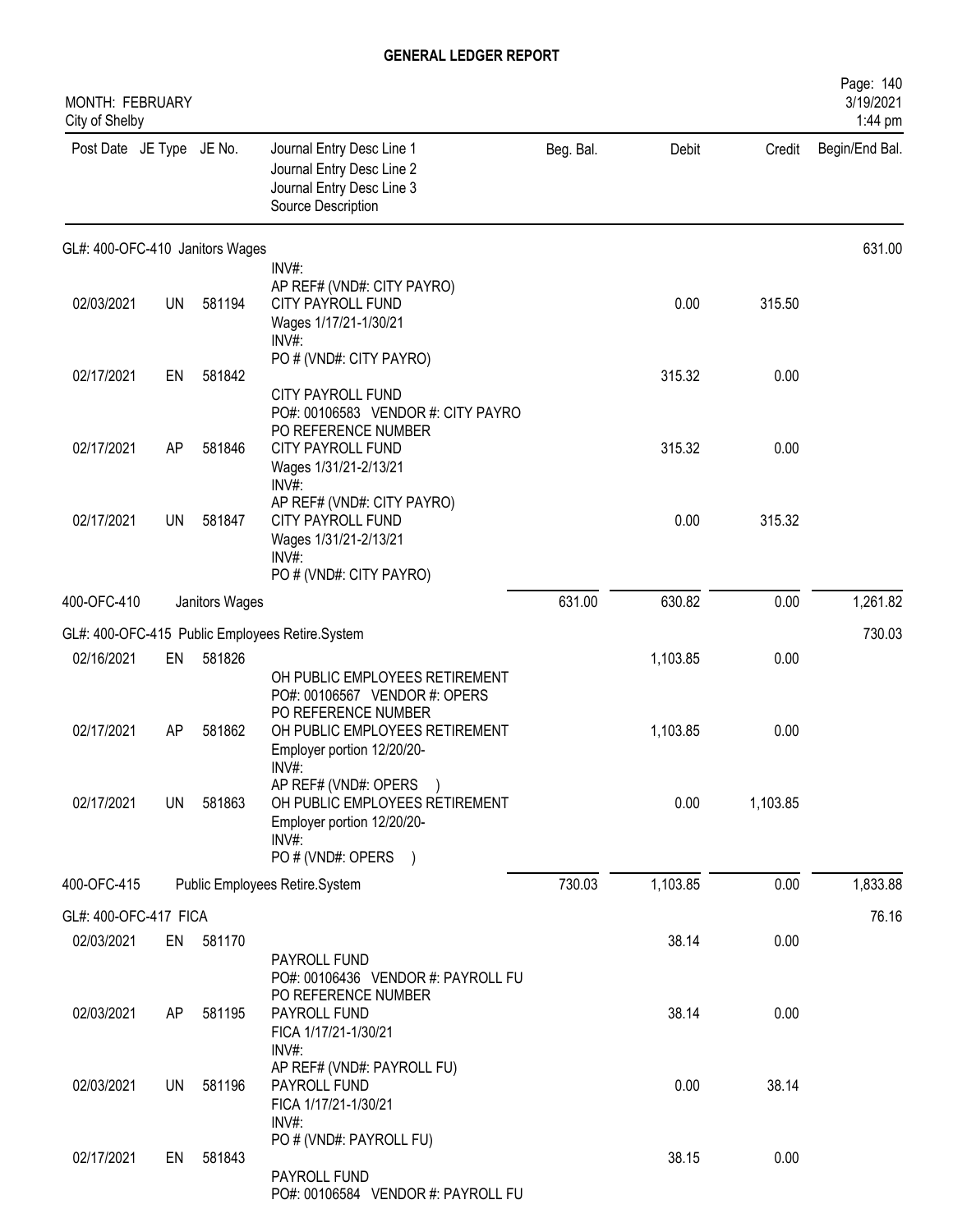| Credit<br>Begin/End Bal.<br>76.16                                                                  |
|----------------------------------------------------------------------------------------------------|
|                                                                                                    |
|                                                                                                    |
|                                                                                                    |
|                                                                                                    |
| 152.45                                                                                             |
| 2,092.54                                                                                           |
|                                                                                                    |
|                                                                                                    |
|                                                                                                    |
| 4,185.08                                                                                           |
| 17.76                                                                                              |
|                                                                                                    |
|                                                                                                    |
|                                                                                                    |
| 35.52                                                                                              |
| 88.00                                                                                              |
|                                                                                                    |
|                                                                                                    |
| 38.15<br>0.00<br>0.00<br>2,092.54<br>0.00<br>0.00<br>0.00<br>0.00<br>17.76<br>0.00<br>0.00<br>0.00 |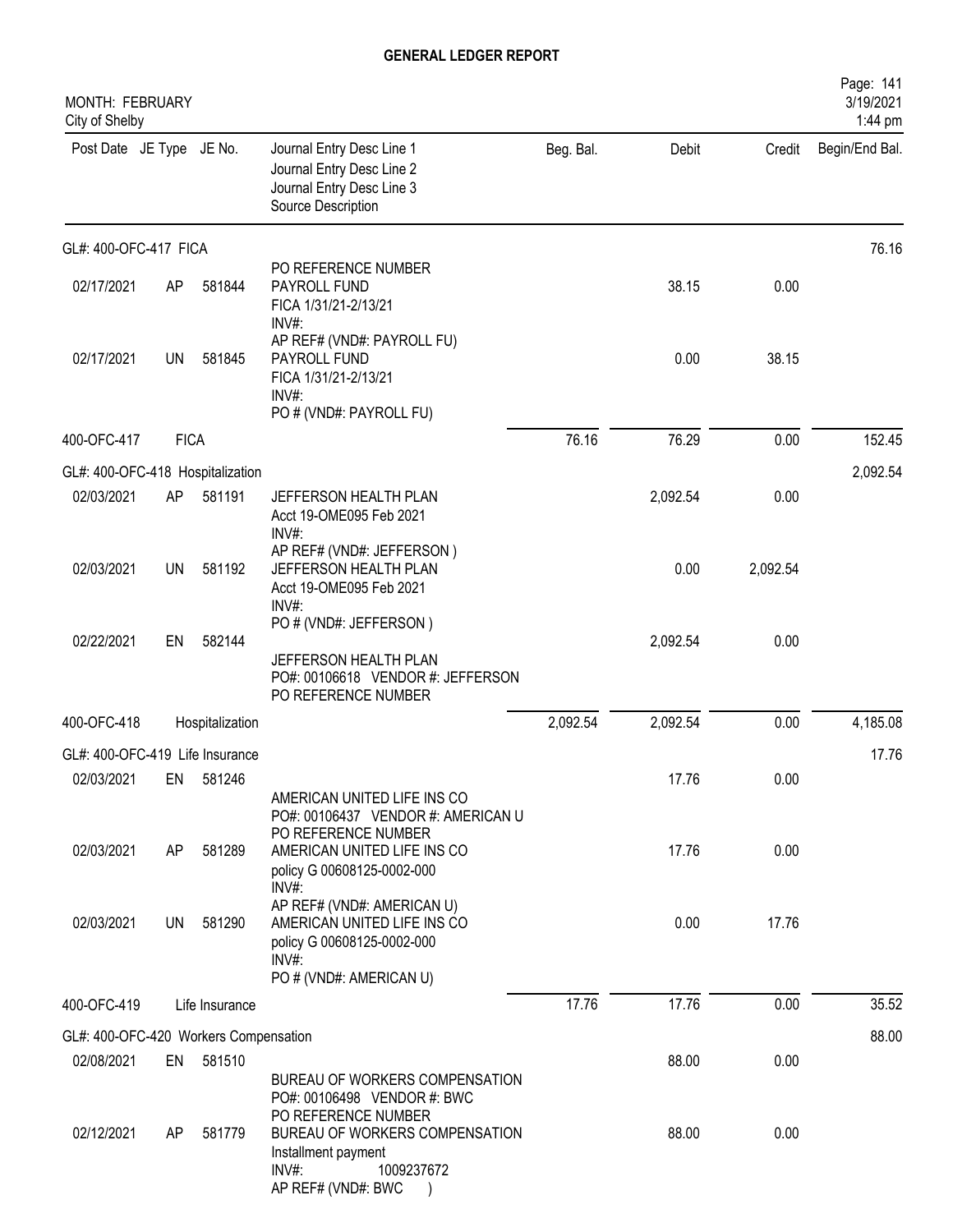| MONTH: FEBRUARY<br>City of Shelby     |           |                      |                                                                                                                                                 | Page: 142<br>3/19/2021<br>1:44 pm |        |        |                |
|---------------------------------------|-----------|----------------------|-------------------------------------------------------------------------------------------------------------------------------------------------|-----------------------------------|--------|--------|----------------|
| Post Date JE Type JE No.              |           |                      | Journal Entry Desc Line 1<br>Journal Entry Desc Line 2<br>Journal Entry Desc Line 3<br>Source Description                                       | Beg. Bal.                         | Debit  | Credit | Begin/End Bal. |
| GL#: 400-OFC-420 Workers Compensation |           |                      |                                                                                                                                                 |                                   |        |        | 88.00          |
| 02/12/2021                            | <b>UN</b> | 581780               | BUREAU OF WORKERS COMPENSATION<br>Installment payment<br>$INV#$ :<br>1009237672<br>PO # (VND#: BWC                                              |                                   | 0.00   | 88.00  |                |
| 02/14/2021                            | EN        | 581822               | BUREAU OF WORKERS COMPENSATION<br>PO#: 00106565 VENDOR #: BWC<br>PO REFERENCE NUMBER                                                            |                                   | 91.00  | 0.00   |                |
| 02/18/2021                            | AP        | 582108               | BUREAU OF WORKERS COMPENSATION<br>True-up report 2021<br>$INV#$ :<br>AP REF# (VND#: BWC                                                         |                                   | 91.00  | 0.00   |                |
| 02/18/2021                            | <b>UN</b> | 582109               | BUREAU OF WORKERS COMPENSATION<br>True-up report 2021<br>$INV#$ :<br>PO#(VND#: BWC                                                              |                                   | 0.00   | 91.00  |                |
| 400-OFC-420                           |           | Workers Compensation |                                                                                                                                                 | 88.00                             | 179.00 | 0.00   | 267.00         |
| GL#: 400-OFC-428 Telephone            |           |                      |                                                                                                                                                 |                                   |        |        | 45.74          |
| 02/03/2021                            | EN        | 581248               | <b>CENTURYLINK</b><br>PO#: 00106439 VENDOR #: CENTURY<br>PO REFERENCE NUMBER                                                                    |                                   | 45.97  | 0.00   |                |
| 02/03/2021                            | AP        | 581285               | <b>CENTURYLINK</b><br>Acct 302298892<br>$INV#$ :                                                                                                |                                   | 45.97  | 0.00   |                |
| 02/03/2021                            | UN        | 581286               | AP REF# (VND#: CENTURY )<br><b>CENTURYLINK</b><br>Acct 302298892<br>INV#:                                                                       |                                   | 0.00   | 45.97  |                |
| 02/18/2021                            | AP        | 582038               | PO # (VND#: CENTURY )<br>CHARTER COMM HOLDINGS LLC<br>acct 01075-321600202-1001<br>INV#:<br>321600202011621d                                    |                                   | 29.01  | 0.00   |                |
| 02/18/2021                            | <b>UN</b> | 582039               | AP REF# (VND#: CHART COMM)<br>CHARTER COMM HOLDINGS LLC<br>acct 01075-321600202-1001<br>$INV#$ :<br>321600202011621d<br>PO # (VND#: CHART COMM) |                                   | 0.00   | 29.01  |                |
| 400-OFC-428                           |           | Telephone            |                                                                                                                                                 | 45.74                             | 74.98  | 0.00   | 120.72         |
| GL#: 400-OFC-472 Supplies             |           |                      |                                                                                                                                                 |                                   |        |        | 17.04          |
| 02/11/2021                            |           | EN 581659            | DAS HARDWARE LLC<br>PO#: 00106563 VENDOR #: DAS HARDWA<br>PO REFERENCE NUMBER                                                                   |                                   | 50.00  | 0.00   |                |
| 400-OFC-472                           |           | Supplies             |                                                                                                                                                 | 17.04                             | 0.00   | 0.00   | 17.04          |
| GL#: 400-OFC-473 Office Supplies      |           |                      |                                                                                                                                                 |                                   |        |        | 16.99          |
| 02/03/2021                            | AP        | 581295               | SHELBY PRINTING LLC                                                                                                                             |                                   | 250.25 | 0.00   |                |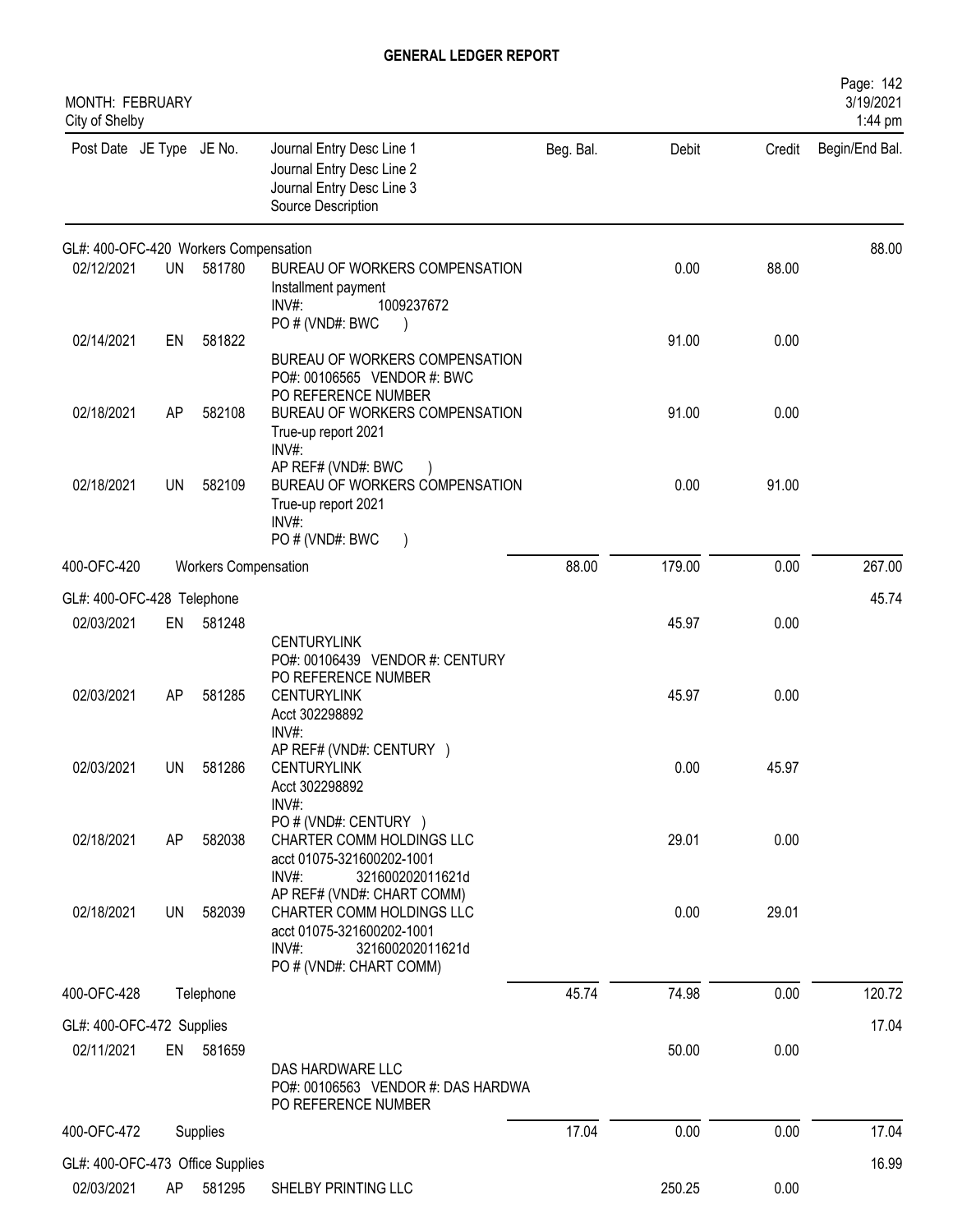| MONTH: FEBRUARY<br>City of Shelby      |           |                        |                                                                                                           |           |        |        | Page: 143<br>3/19/2021<br>1:44 pm |
|----------------------------------------|-----------|------------------------|-----------------------------------------------------------------------------------------------------------|-----------|--------|--------|-----------------------------------|
| Post Date JE Type JE No.               |           |                        | Journal Entry Desc Line 1<br>Journal Entry Desc Line 2<br>Journal Entry Desc Line 3<br>Source Description | Beg. Bal. | Debit  | Credit | Begin/End Bal.                    |
| GL#: 400-OFC-473 Office Supplies       |           |                        |                                                                                                           |           |        |        | 16.99                             |
|                                        |           |                        | Utility bills                                                                                             |           |        |        |                                   |
|                                        |           |                        | INV#:<br>318695<br>AP REF# (VND#: SHELB P LL)                                                             |           |        |        |                                   |
| 02/03/2021                             | <b>UN</b> | 581296                 | SHELBY PRINTING LLC                                                                                       |           | 0.00   | 250.25 |                                   |
|                                        |           |                        | Utility bills                                                                                             |           |        |        |                                   |
|                                        |           |                        | INV#:<br>318695                                                                                           |           |        |        |                                   |
| 02/23/2021                             | AP        | 582364                 | PO # (VND#: SHELB P LL)<br>QUILL CORPORATION                                                              |           | 168.93 | 0.00   |                                   |
|                                        |           |                        | supply order 147657930                                                                                    |           |        |        |                                   |
|                                        |           |                        | $INV#$ :<br>14729148                                                                                      |           |        |        |                                   |
| 02/23/2021                             | UN        | 582365                 | AP REF# (VND#: QUILL CORP)<br>QUILL CORPORATION                                                           |           | 0.00   | 168.93 |                                   |
|                                        |           |                        | supply order 147657930                                                                                    |           |        |        |                                   |
|                                        |           |                        | INV#:<br>14729148                                                                                         |           |        |        |                                   |
|                                        |           |                        | PO # (VND#: QUILL CORP)                                                                                   |           |        |        |                                   |
| 02/25/2021                             | <b>AP</b> | 582482                 | QUILL CORPORATION<br>Epson black ink                                                                      |           | 35.99  | 0.00   |                                   |
|                                        |           |                        | INV#:<br>14745103                                                                                         |           |        |        |                                   |
|                                        |           |                        | AP REF# (VND#: QUILL CORP)                                                                                |           |        |        |                                   |
| 02/25/2021                             | <b>UN</b> | 582483                 | QUILL CORPORATION<br>Epson black ink                                                                      |           | 0.00   | 35.99  |                                   |
|                                        |           |                        | INV#:<br>14745103                                                                                         |           |        |        |                                   |
|                                        |           |                        | PO # (VND#: QUILL CORP)                                                                                   |           |        |        |                                   |
| 400-OFC-473                            |           | <b>Office Supplies</b> |                                                                                                           | 16.99     | 455.17 | 0.00   | 472.16                            |
| GL#: 400-OFC-486 Maintenance Equipment |           |                        |                                                                                                           |           |        |        | 33.70                             |
| 02/11/2021                             | EN        | 581641                 |                                                                                                           |           | 33.75  | 0.00   |                                   |
|                                        |           |                        | <b>MB GRAPHICS INC</b>                                                                                    |           |        |        |                                   |
|                                        |           |                        | PO#: 00106545 VENDOR #: MB GRAPHIC                                                                        |           |        |        |                                   |
| 02/22/2021                             |           | EN 582158              | PO REFERENCE NUMBER                                                                                       |           | 36.90  | 0.00   |                                   |
|                                        |           |                        | COMDOC INC                                                                                                |           |        |        |                                   |
|                                        |           |                        | PO#: 00106632 VENDOR #: COMDOC                                                                            |           |        |        |                                   |
| 02/23/2021                             | AP        | 582253                 | PO REFERENCE NUMBER<br>COMDOC INC                                                                         |           | 36.90  | 0.00   |                                   |
|                                        |           |                        | Contract M-6079526-01                                                                                     |           |        |        |                                   |
|                                        |           |                        | INV#:<br>IN4119332                                                                                        |           |        |        |                                   |
|                                        |           |                        | AP REF# (VND#: COMDOC )                                                                                   |           |        |        |                                   |
| 02/23/2021                             | UN        | 582254                 | COMDOC INC<br>Contract M-6079526-01                                                                       |           | 0.00   | 36.90  |                                   |
|                                        |           |                        | INV#:<br>IN4119332                                                                                        |           |        |        |                                   |
|                                        |           |                        | PO # (VND#: COMDOC )                                                                                      |           |        |        |                                   |
| 02/25/2021                             | EN        | 582425                 | COMDOC INC                                                                                                |           | 7.81   | 0.00   |                                   |
|                                        |           |                        | PO#: 00106662 VENDOR #: COMDOC                                                                            |           |        |        |                                   |
|                                        |           |                        | PO REFERENCE NUMBER                                                                                       |           |        |        |                                   |
| 02/26/2021                             | AP        | 582604                 | COMDOC INC                                                                                                |           | 7.81   | 0.00   |                                   |
|                                        |           |                        | Contract M-CN01166-01<br>$INV#$ :<br>IN4114713b                                                           |           |        |        |                                   |
|                                        |           |                        | AP REF# (VND#: COMDOC )                                                                                   |           |        |        |                                   |
| 02/26/2021                             | <b>UN</b> | 582605                 | COMDOC INC                                                                                                |           | 0.00   | 7.81   |                                   |
|                                        |           |                        | Contract M-CN01166-01                                                                                     |           |        |        |                                   |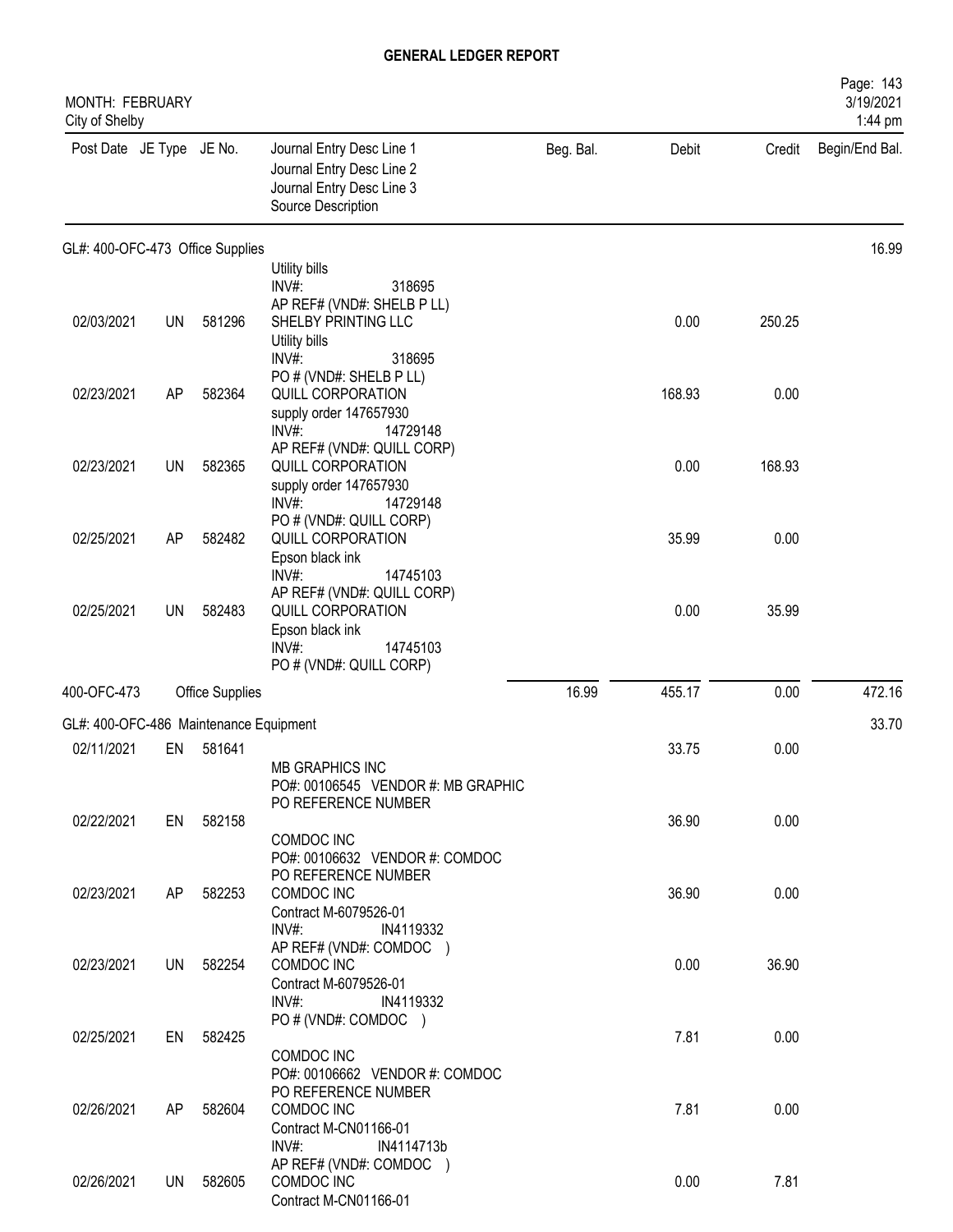| <b>MONTH: FEBRUARY</b><br>City of Shelby |           |                       |                                                                                                                                                                |           |          |          | Page: 144<br>3/19/2021<br>1:44 pm |
|------------------------------------------|-----------|-----------------------|----------------------------------------------------------------------------------------------------------------------------------------------------------------|-----------|----------|----------|-----------------------------------|
| Post Date JE Type JE No.                 |           |                       | Journal Entry Desc Line 1<br>Journal Entry Desc Line 2<br>Journal Entry Desc Line 3<br>Source Description                                                      | Beg. Bal. | Debit    | Credit   | Begin/End Bal.                    |
| GL#: 400-OFC-486 Maintenance Equipment   |           |                       |                                                                                                                                                                |           |          |          | 33.70                             |
| 02/26/2021                               | AP        | 582606                | $INV#$ :<br>IN4114713b<br>PO # (VND#: COMDOC<br>MB GRAPHICS INC<br>Repair Formax 6204<br>INV#:<br>25394b                                                       |           | 33.75    | 0.00     |                                   |
| 02/26/2021                               | UN        | 582607                | AP REF# (VND#: MB GRAPHIC)<br>MB GRAPHICS INC<br>Repair Formax 6204<br>INV#<br>25394b<br>PO # (VND#: MB GRAPHIC)                                               |           | 0.00     | 33.75    |                                   |
| 400-OFC-486                              |           | Maintenance Equipment |                                                                                                                                                                | 33.70     | 78.46    | 0.00     | 112.16                            |
| GL#: 400-OFC-501 Computer support        |           |                       |                                                                                                                                                                |           |          |          | 837.00                            |
| 02/03/2021                               | AP        | 581303                | CIVICA NORTH AMERICA INC<br>Utility client server 2021<br>$INV#$ :<br>M/US002687                                                                               |           | 2,362.78 | 0.00     |                                   |
| 02/03/2021                               | UN        | 581304                | AP REF# (VND#: CIVICA NOR)<br>CIVICA NORTH AMERICA INC<br>Utility client server 2021<br>$INV#$ :<br>M/US002687<br>PO # (VND#: CIVICA NOR)                      |           | 0.00     | 2,362.78 |                                   |
| 400-OFC-501<br>Computer support          |           |                       | 837.00                                                                                                                                                         | 2,362.78  | 0.00     | 3,199.78 |                                   |
| GL#: 400-OFC-502 Hand meter contract     |           |                       |                                                                                                                                                                |           |          |          | 0.00                              |
| 02/03/2021                               | AP        | 581305                | <b>ITRON, INC</b><br>Mobile collector lite 12/1/20-<br>INV#:<br>573057                                                                                         |           | 1,212.58 | 0.00     |                                   |
| 02/03/2021                               | <b>UN</b> | 581306                | AP REF# (VND#: ITRON<br><b>ITRON, INC</b><br>Mobile collector lite 12/1/20-<br>$INV#$ :<br>573057<br>PO # (VND#: ITRON )                                       |           | 0.00     | 1,212.58 |                                   |
| 400-OFC-502                              |           | Hand meter contract   |                                                                                                                                                                | 0.00      | 1,212.58 | 0.00     | 1,212.58                          |
|                                          |           |                       | GL#: 400-OFC-507 Maintenance Building/Grounds                                                                                                                  |           |          |          | 25.00                             |
| 400-OFC-507                              |           |                       | Maintenance Building/Grounds                                                                                                                                   | 25.00     | 0.00     | 0.00     | 25.00                             |
| GL#: 400-OFC-508 Real estate taxes       |           |                       |                                                                                                                                                                |           |          |          | 0.00                              |
| 02/03/2021                               | EN        | 581254                | RICHLAND COUNTY TREASURER<br>PO#: 00106445 VENDOR #: RICHCTYTRE                                                                                                |           | 11.68    | 0.00     |                                   |
| 02/03/2021                               | EN        | 581255                | PO REFERENCE NUMBER<br>RICHLAND COUNTY TREASURER                                                                                                               |           | 997.40   | 0.00     |                                   |
| 02/03/2021                               | AP.       | 581273                | PO#: 00106446 VENDOR #: RICHCTYTRE<br>PO REFERENCE NUMBER<br>RICHLAND COUNTY TREASURER<br>WWTP 14 acres, full year 2020<br>INV#:<br>AP REF# (VND#: RICHCTYTRE) |           | 997.40   | 0.00     |                                   |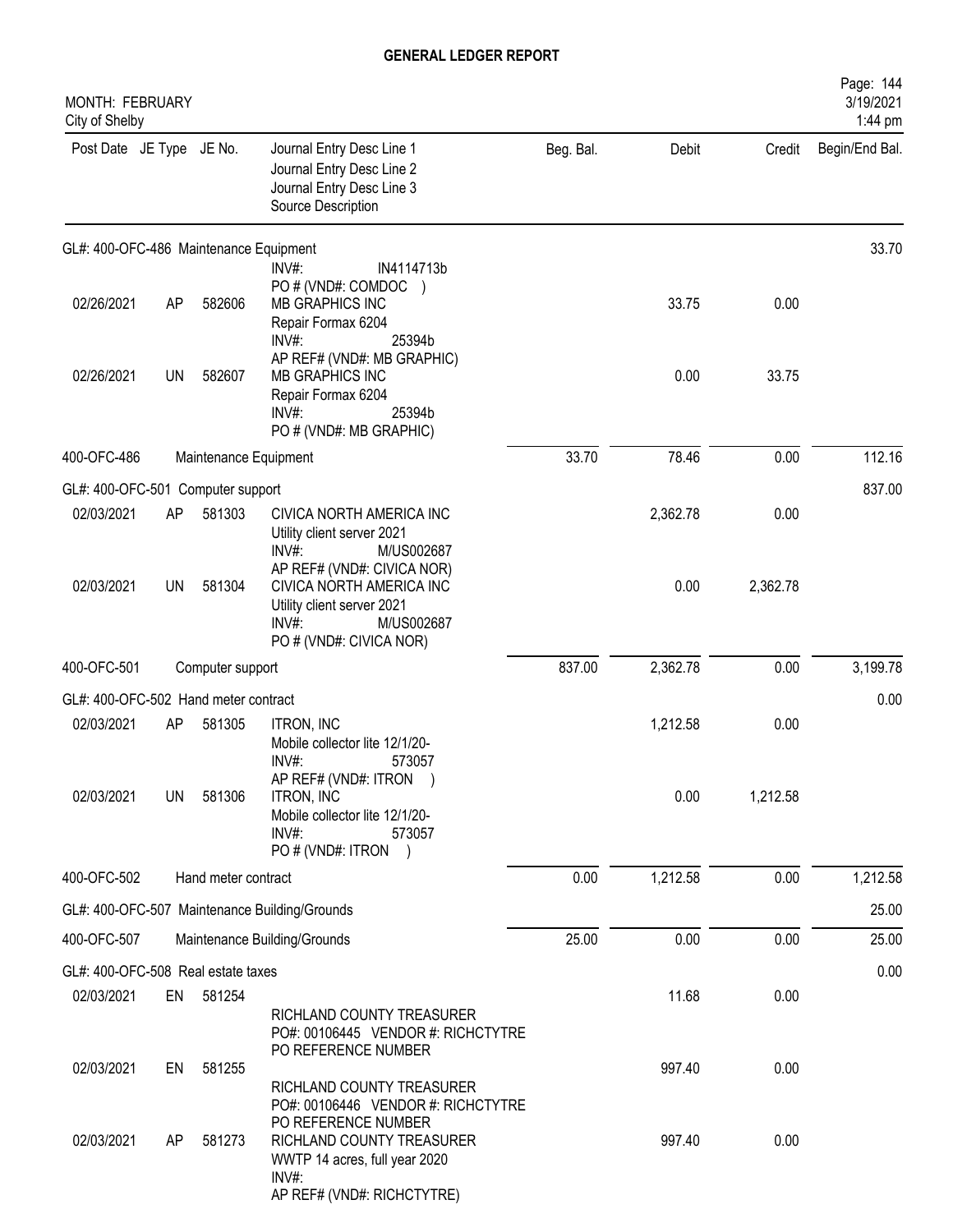| MONTH: FEBRUARY<br>City of Shelby  |           |                   |                                                                                                             |           |          |        | Page: 145<br>3/19/2021<br>1:44 pm |
|------------------------------------|-----------|-------------------|-------------------------------------------------------------------------------------------------------------|-----------|----------|--------|-----------------------------------|
| Post Date JE Type JE No.           |           |                   | Journal Entry Desc Line 1<br>Journal Entry Desc Line 2<br>Journal Entry Desc Line 3<br>Source Description   | Beg. Bal. | Debit    | Credit | Begin/End Bal.                    |
| GL#: 400-OFC-508 Real estate taxes |           |                   |                                                                                                             |           |          |        | 0.00                              |
| 02/03/2021                         | UN        | 581274            | RICHLAND COUNTY TREASURER<br>WWTP 14 acres, full year 2020<br>INV#:                                         |           | 0.00     | 997.40 |                                   |
| 02/03/2021                         | AP        | 581275            | PO # (VND#: RICHCTYTRE)<br>RICHLAND COUNTY TREASURER<br>Full year 2020 Esther Ln<br>INV#:                   |           | 11.68    | 0.00   |                                   |
| 02/03/2021                         | <b>UN</b> | 581276            | AP REF# (VND#: RICHCTYTRE)<br>RICHLAND COUNTY TREASURER<br>Full year 2020 Esther Ln<br>INV#                 |           | 0.00     | 11.68  |                                   |
|                                    |           |                   | PO # (VND#: RICHCTYTRE)                                                                                     |           |          |        |                                   |
| 400-OFC-508                        |           | Real estate taxes |                                                                                                             | 0.00      | 1,009.08 | 0.00   | 1,009.08                          |
| GL#: 400-OFC-528 Postage           |           |                   |                                                                                                             |           |          |        | 646.25                            |
| 02/03/2021                         | AP        | 581181            | US POSTAL SERVICE<br>Past due notices Feb 2021<br>INV#:                                                     |           | 125.00   | 0.00   |                                   |
| 02/03/2021                         | UN        | 581182            | AP REF# (VND#: U S POSTAL)<br>US POSTAL SERVICE<br>Past due notices Feb 2021<br>INV#:                       |           | 0.00     | 125.00 |                                   |
| 02/05/2021                         | EN        | 581452            | PO # (VND#: U S POSTAL)                                                                                     |           | 550.00   | 0.00   |                                   |
|                                    |           |                   | US POSTAL SERVICE<br>PO#: 00106491 VENDOR #: US POSTAL<br>PO REFERENCE NUMBER                               |           |          |        |                                   |
| 02/23/2021                         | AΡ        | 582366            | US POSTAL SERVICE<br>February utility bills postage<br>$INV#$ :                                             |           | 532.82   | 0.00   |                                   |
| 02/23/2021                         | UN        | 582367            | AP REF# (VND#: U S POSTAL)<br>US POSTAL SERVICE<br>February utility bills postage<br>INV#:                  |           | 0.00     | 550.00 |                                   |
| 02/26/2021                         | EN        | 582529            | PO # (VND#: U S POSTAL)<br>US POSTAL SERVICE<br>PO#: 00106702 VENDOR #: U S POSTAL                          |           | 550.00   | 0.00   |                                   |
| 02/26/2021                         | AP        | 582608            | PO REFERENCE NUMBER<br>QUADIENT FINANCE USA INC<br>Postage purchased 1/20/21                                |           | 25.00    | 0.00   |                                   |
| 02/26/2021                         | <b>UN</b> | 582609            | $INV#$ :<br>AP REF# (VND#: QUADIENT F)<br>QUADIENT FINANCE USA INC<br>Postage purchased 1/20/21<br>$INV#$ : |           | 0.00     | 25.00  |                                   |
|                                    |           |                   | PO # (VND#: QUADIENT F)                                                                                     |           |          |        |                                   |
| 400-OFC-528                        |           | Postage           |                                                                                                             | 646.25    | 682.82   | 0.00   | 1,329.07                          |
| GL#: 400-OFC-531 Miscellaneous     |           |                   |                                                                                                             |           |          |        | 1,160.28                          |
| 02/03/2021                         | EN        | 581247            |                                                                                                             |           | 5.12     | 0.00   |                                   |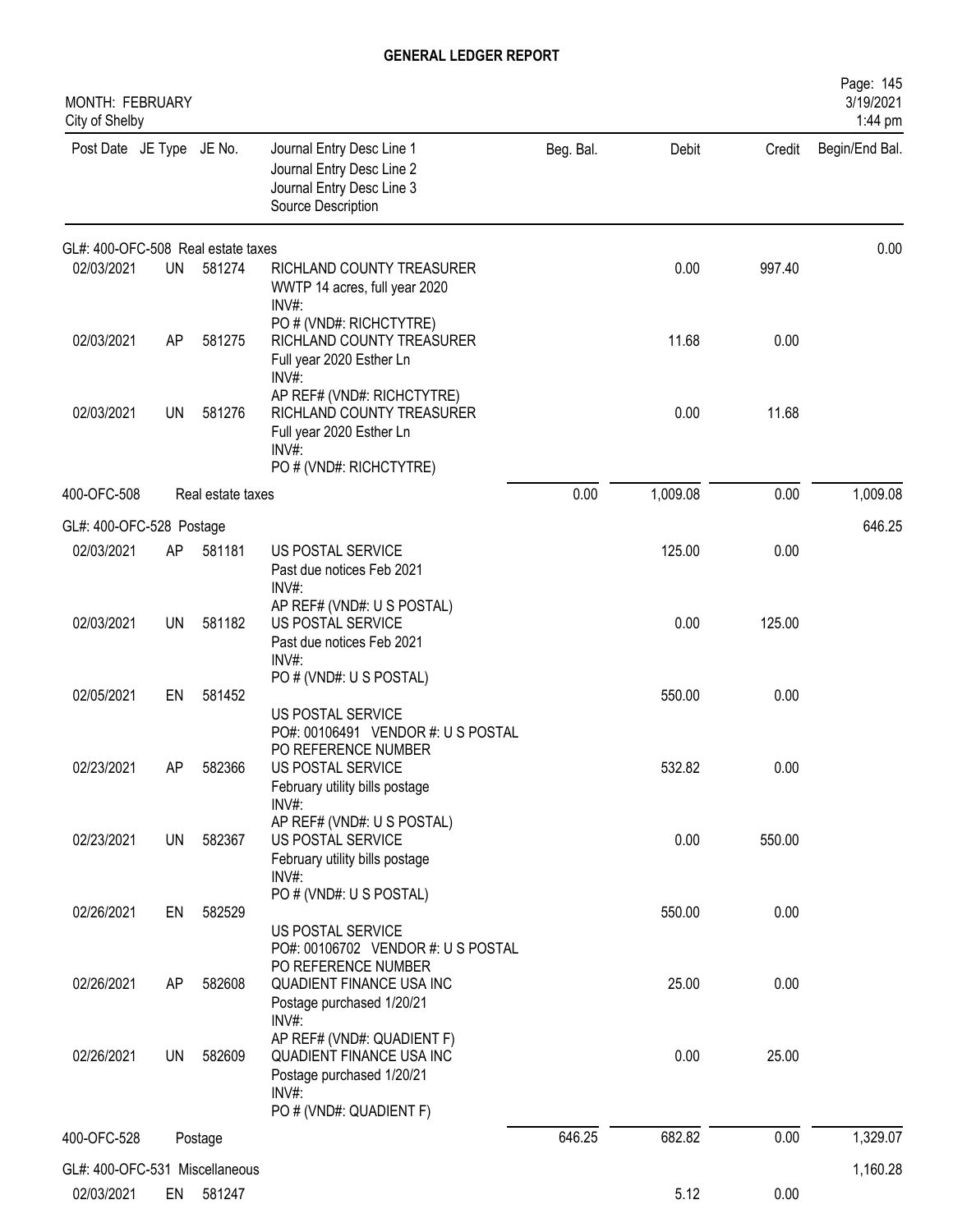| <b>MONTH: FEBRUARY</b><br>City of Shelby |     |        |                                                                                                           |           |        |        | Page: 146<br>3/19/2021<br>1:44 pm |
|------------------------------------------|-----|--------|-----------------------------------------------------------------------------------------------------------|-----------|--------|--------|-----------------------------------|
| Post Date JE Type JE No.                 |     |        | Journal Entry Desc Line 1<br>Journal Entry Desc Line 2<br>Journal Entry Desc Line 3<br>Source Description | Beg. Bal. | Debit  | Credit | Begin/End Bal.                    |
| GL#: 400-OFC-531 Miscellaneous           |     |        |                                                                                                           |           |        |        | 1,160.28                          |
|                                          |     |        | AUTOMATIC DATA PROCESSING<br>PO#: 00106438 VENDOR #: ADP                                                  |           |        |        |                                   |
|                                          |     |        | PO REFERENCE NUMBER                                                                                       |           |        |        |                                   |
| 02/03/2021                               | AP  | 581287 | AUTOMATIC DATA PROCESSING                                                                                 |           | 5.12   | 0.00   |                                   |
|                                          |     |        | 4th quarter 2020 reports<br>$INV#$ :<br>573564929                                                         |           |        |        |                                   |
|                                          |     |        | AP REF# (VND#: ADP                                                                                        |           |        |        |                                   |
| 02/03/2021                               | UN  | 581288 | AUTOMATIC DATA PROCESSING                                                                                 |           | 0.00   | 5.12   |                                   |
|                                          |     |        | 4th quarter 2020 reports<br>$INV#$ :<br>573564929                                                         |           |        |        |                                   |
|                                          |     |        | PO # (VND#: ADP                                                                                           |           |        |        |                                   |
| 02/11/2021                               | EN  | 581627 |                                                                                                           |           | 27.39  | 0.00   |                                   |
|                                          |     |        | AUTOMATIC DATA PROCESSING<br>PO#: 00106531 VENDOR #: ADP                                                  |           |        |        |                                   |
|                                          |     |        | PO REFERENCE NUMBER                                                                                       |           |        |        |                                   |
| 02/11/2021                               | EN  | 581629 |                                                                                                           |           | 75.00  | 0.00   |                                   |
|                                          |     |        | SHELBY MUTUAL INSURANCE AGCY.<br>PO#: 00106533 VENDOR #: SHELBY MUT                                       |           |        |        |                                   |
|                                          |     |        | PO REFERENCE NUMBER                                                                                       |           |        |        |                                   |
| 02/11/2021                               | AP  | 581693 | SHRED-IT                                                                                                  |           | 400.00 | 0.00   |                                   |
|                                          |     |        | Shred truck 1/20/21<br>$INV#$ :<br>8181379550                                                             |           |        |        |                                   |
|                                          |     |        | AP REF# (VND#: SHRED-IT)                                                                                  |           |        |        |                                   |
| 02/11/2021                               | UN. | 581694 | SHRED-IT                                                                                                  |           | 0.00   | 400.00 |                                   |
|                                          |     |        | Shred truck 1/20/21<br>INV#:<br>8181379550                                                                |           |        |        |                                   |
|                                          |     |        | PO#(VND#: SHRED-IT)                                                                                       |           |        |        |                                   |
| 02/11/2021                               | AP. | 581697 | SHELBY MUTUAL INSURANCE AGCY.                                                                             |           | 75.00  | 0.00   |                                   |
|                                          |     |        | Crime Bond policy 12/30/20-<br>INV#:                                                                      |           |        |        |                                   |
|                                          |     |        | AP REF# (VND#: SHELBY MUT)                                                                                |           |        |        |                                   |
| 02/11/2021                               | UN  | 581698 | SHELBY MUTUAL INSURANCE AGCY.                                                                             |           | 0.00   | 75.00  |                                   |
|                                          |     |        | Crime Bond policy 12/30/20-<br>$INV#$ :                                                                   |           |        |        |                                   |
|                                          |     |        | PO # (VND#: SHELBY MUT)                                                                                   |           |        |        |                                   |
| 02/11/2021                               | AP  | 581701 | AUTOMATIC DATA PROCESSING                                                                                 |           | 27.39  | 0.00   |                                   |
|                                          |     |        | Processing charges 1/30/21<br>$INV#$ :<br>573935132                                                       |           |        |        |                                   |
|                                          |     |        | AP REF# (VND#: ADP                                                                                        |           |        |        |                                   |
| 02/11/2021                               | UN  | 581702 | AUTOMATIC DATA PROCESSING                                                                                 |           | 0.00   | 27.39  |                                   |
|                                          |     |        | Processing charges 1/30/21<br>INV#:<br>573935132                                                          |           |        |        |                                   |
|                                          |     |        | PO#(VND#: ADP                                                                                             |           |        |        |                                   |
| 02/16/2021                               | EN  | 581825 |                                                                                                           |           | 31.00  | 0.00   |                                   |
|                                          |     |        | AUTOMATIC DATA PROCESSING<br>PO#: 00106566 VENDOR #: ADP                                                  |           |        |        |                                   |
|                                          |     |        | PO REFERENCE NUMBER                                                                                       |           |        |        |                                   |
| 02/17/2021                               | AP  | 581864 | AUTOMATIC DATA PROCESSING                                                                                 |           | 31.00  | 0.00   |                                   |
|                                          |     |        | Human Capital monthly charges<br>$INV#$ :<br>574414988                                                    |           |        |        |                                   |
|                                          |     |        | AP REF# (VND#: ADP                                                                                        |           |        |        |                                   |
| 02/17/2021                               | UN  | 581865 | AUTOMATIC DATA PROCESSING                                                                                 |           | 0.00   | 31.00  |                                   |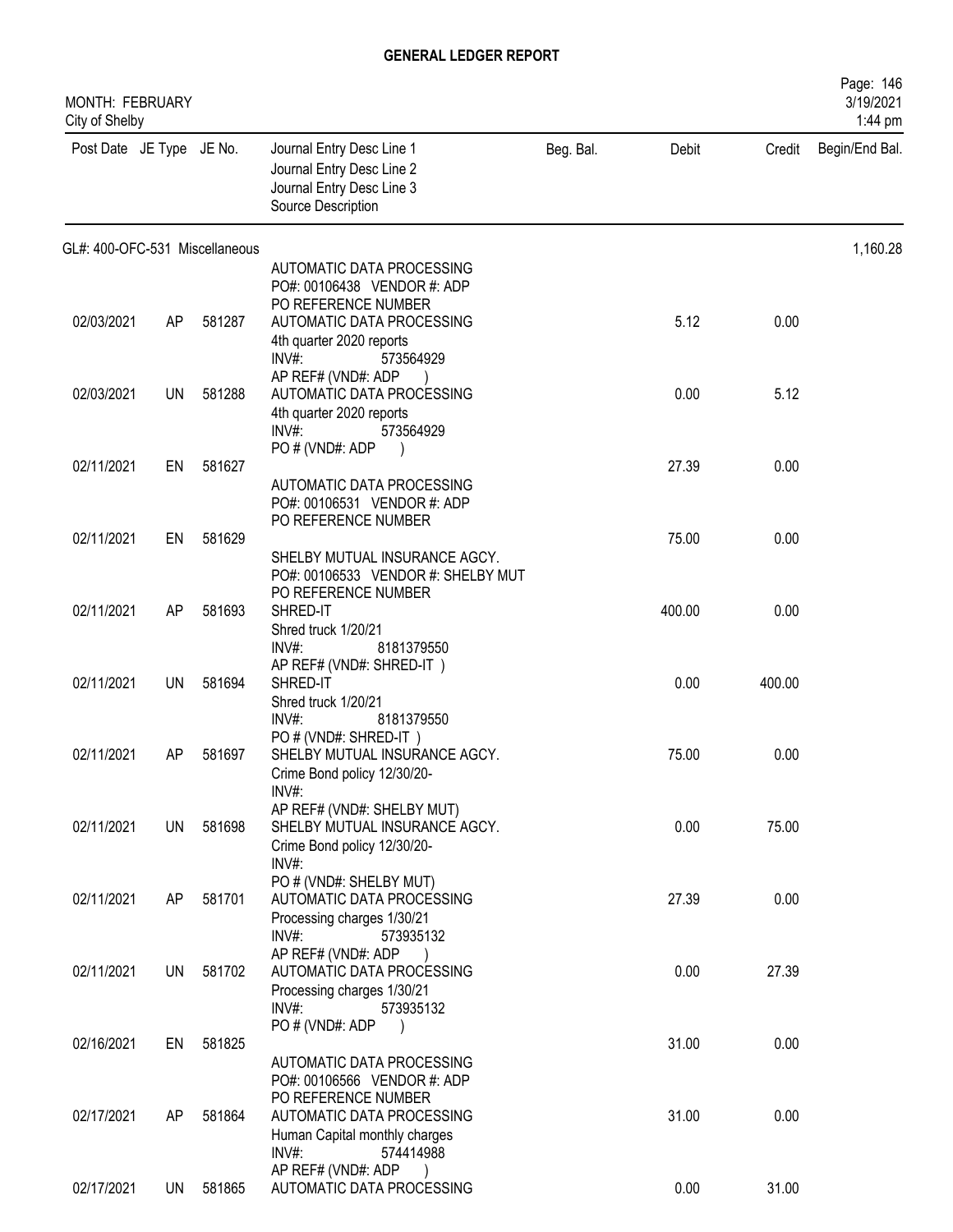| <b>MONTH: FEBRUARY</b><br>City of Shelby |           |                        |                                                                                                                                                     |           |        |        | Page: 147<br>3/19/2021<br>1:44 pm |
|------------------------------------------|-----------|------------------------|-----------------------------------------------------------------------------------------------------------------------------------------------------|-----------|--------|--------|-----------------------------------|
| Post Date JE Type JE No.                 |           |                        | Journal Entry Desc Line 1<br>Journal Entry Desc Line 2<br>Journal Entry Desc Line 3<br>Source Description                                           | Beg. Bal. | Debit  | Credit | Begin/End Bal.                    |
| GL#: 400-OFC-531 Miscellaneous           |           |                        |                                                                                                                                                     |           |        |        | 1,160.28                          |
|                                          |           |                        | Human Capital monthly charges<br>INV#:<br>574414988                                                                                                 |           |        |        |                                   |
|                                          |           |                        | PO#(VND#: ADP                                                                                                                                       |           |        |        |                                   |
| 02/18/2021                               | EN        | 581964                 | AUTOMATIC DATA PROCESSING<br>PO#: 00106585 VENDOR #: ADP<br>PO REFERENCE NUMBER                                                                     |           | 88.82  | 0.00   |                                   |
| 02/18/2021                               | AP        | 582048                 | AUTOMATIC DATA PROCESSING<br>Year end 2020 processing<br>INV#:<br>574557868                                                                         |           | 88.82  | 0.00   |                                   |
| 02/18/2021                               | <b>UN</b> | 582049                 | AP REF# (VND#: ADP<br>AUTOMATIC DATA PROCESSING<br>Year end 2020 processing<br>INV#:<br>574557868                                                   |           | 0.00   | 88.82  |                                   |
| 02/22/2021                               | EN        | 582145                 | PO # (VND#: ADP                                                                                                                                     |           | 25.54  | 0.00   |                                   |
|                                          |           |                        | AUTOMATIC DATA PROCESSING<br>PO#: 00106619 VENDOR #: ADP<br>PO REFERENCE NUMBER                                                                     |           |        |        |                                   |
| 02/22/2021                               | AP        | 582197                 | AUTOMATIC DATA PROCESSING<br>Processing charges 2/13/21<br>INV#<br>575021405                                                                        |           | 25.54  | 0.00   |                                   |
| 02/22/2021                               | UN        | 582198                 | AP REF# (VND#: ADP<br>AUTOMATIC DATA PROCESSING<br>Processing charges 2/13/21<br>INV#<br>575021405<br>PO#(VND#: ADP                                 |           | 0.00   | 25.54  |                                   |
| 400-OFC-531                              |           | Miscellaneous          |                                                                                                                                                     | 1,160.28  | 652.87 | 0.00   | 1,813.15                          |
| GL#: 400-OFC-532 Labor Relations         |           |                        |                                                                                                                                                     |           |        |        | 49.75                             |
| 02/23/2021                               | EN        | 582161                 | CLEMANS, NELSON & ASSOC., INC.<br>PO#: 00106635 VENDOR #: CLEMANS NE                                                                                |           | 350.00 | 0.00   |                                   |
| 02/23/2021                               | AP        | 582273                 | PO REFERENCE NUMBER<br>CLEMANS, NELSON & ASSOC., INC.<br>2021 retainer fee                                                                          |           | 350.00 | 0.00   |                                   |
| 02/23/2021                               | <b>UN</b> | 582274                 | INV#:<br>15555<br>AP REF# (VND#: CLEMANS NE)<br>CLEMANS, NELSON & ASSOC., INC.<br>2021 retainer fee<br>$INV#$ :<br>15555<br>PO # (VND#: CLEMANS NE) |           | 0.00   | 350.00 |                                   |
| 400-OFC-532                              |           | <b>Labor Relations</b> |                                                                                                                                                     | 49.75     | 350.00 | 0.00   | 399.75                            |
| GL#: 400-OFC-575 Safety Related          |           |                        |                                                                                                                                                     |           |        |        | 0.00                              |
| 02/11/2021                               | AP        | 581703                 | INSTITUTE OF BUS PUBLICATIONS<br>Safety alert for supervisors<br>INV#:                                                                              |           | 66.25  | 0.00   |                                   |
| 02/11/2021                               | UN        | 581704                 | AP REF# (VND#: IOBP<br>INSTITUTE OF BUS PUBLICATIONS<br>Safety alert for supervisors                                                                |           | 0.00   | 75.00  |                                   |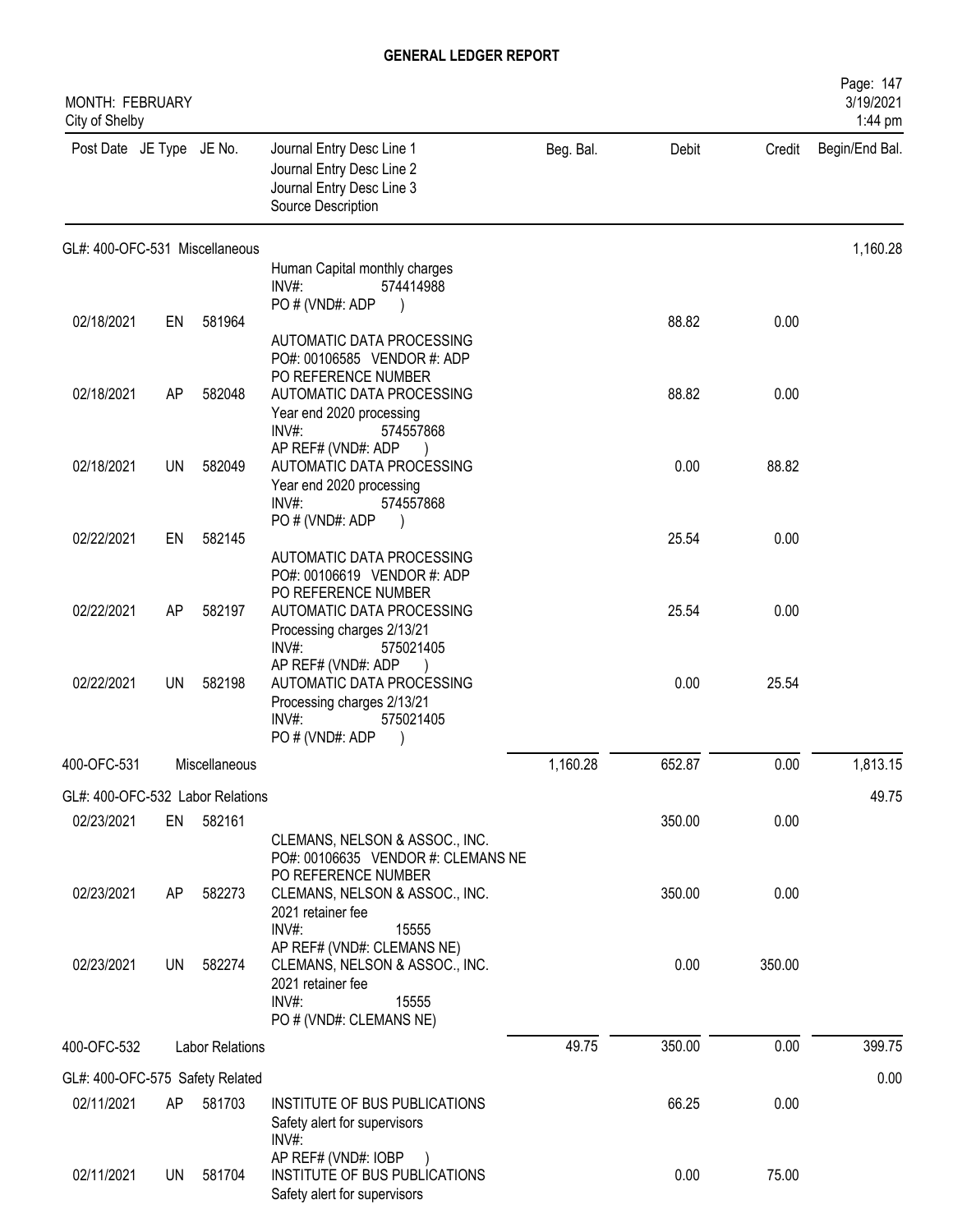| <b>MONTH: FEBRUARY</b><br>City of Shelby |           |                        |                                                                                                                                 |           |            |           | Page: 148<br>3/19/2021<br>1:44 pm |
|------------------------------------------|-----------|------------------------|---------------------------------------------------------------------------------------------------------------------------------|-----------|------------|-----------|-----------------------------------|
| Post Date JE Type JE No.                 |           |                        | Journal Entry Desc Line 1<br>Journal Entry Desc Line 2<br>Journal Entry Desc Line 3<br>Source Description                       | Beg. Bal. | Debit      | Credit    | Begin/End Bal.                    |
| GL#: 400-OFC-575 Safety Related          |           |                        |                                                                                                                                 |           |            |           | 0.00                              |
|                                          |           |                        | INV#:<br>PO # (VND#: IOBP                                                                                                       |           |            |           |                                   |
| 400-OFC-575                              |           | Safety Related         |                                                                                                                                 | 0.00      | 66.25      | 0.00      | 66.25                             |
| GL#: 400-OFC-584 GAAP Conversion         |           |                        |                                                                                                                                 |           |            |           | 0.00                              |
| 02/23/2021                               | EN        | 582160                 | PLATTENBURG & ASSOCIATES INC<br>PO#: 00106634 VENDOR #: PLATTENBUR<br>PO REFERENCE NUMBER                                       |           | 180.00     | 0.00      |                                   |
| 02/23/2021                               | AP        | 582275                 | PLATTENBURG & ASSOCIATES INC<br>GAAP conversion 2020<br>INV#<br>58292                                                           |           | 180.00     | 0.00      |                                   |
| 02/23/2021                               | UN        | 582276                 | AP REF# (VND#: PLATTENBUR)<br>PLATTENBURG & ASSOCIATES INC<br>GAAP conversion 2020<br>INV#:<br>58292<br>PO # (VND#: PLATTENBUR) |           | 0.00       | 180.00    |                                   |
| 400-OFC-584                              |           | <b>GAAP Conversion</b> |                                                                                                                                 | 0.00      | 180.00     | 0.00      | 180.00                            |
|                                          |           |                        | Fund: 400 - Sewer Fund Totals:                                                                                                  |           | 103,860.31 | 92,990.08 |                                   |
| GL#: 401-CFS-154 Collections             |           |                        |                                                                                                                                 |           |            |           | 42,146.91                         |
| 02/01/2021                               | CR        | 581328                 | Utility deposit, water and sewer                                                                                                |           | 0.00       | 1,270.09  |                                   |
| 02/02/2021                               | CR        | 581334                 | pio<br>Utility deposit, water and sewer                                                                                         |           | 0.00       | 756.83    |                                   |
| 02/03/2021                               | CR        | 581342                 | pio<br>Utility deposit, water and sewer<br>pio                                                                                  |           | 0.00       | 766.09    |                                   |
| 02/04/2021                               | CR        | 581495                 | Utility deposit, water and sewer                                                                                                |           | 0.00       | 555.10    |                                   |
| 02/05/2021                               | <b>CR</b> | 581502                 | pio<br>Utility deposit, water and sewer                                                                                         |           | 0.00       | 614.50    |                                   |
| 02/08/2021                               | <b>CR</b> | 581598                 | pio<br>Utility deposit, water and sewer                                                                                         |           | 0.00       | 887.43    |                                   |
| 02/09/2021                               | <b>CR</b> | 581609                 | pio<br>Utility deposit, water and sewer                                                                                         |           | 0.00       | 8,029.32  |                                   |
| 02/10/2021                               | CR        | 581622                 | pio<br>Utility deposit, water and sewer                                                                                         |           | 0.00       | 1,555.81  |                                   |
| 02/11/2021                               | CR        | 581788                 | pio<br>Utility deposit, water and sewer                                                                                         |           | 0.00       | 1,675.33  |                                   |
| 02/12/2021                               | CR        | 581801                 | pio<br>Utility deposit, water and sewer                                                                                         |           | 0.00       | 2,016.81  |                                   |
| 02/16/2021                               | CR        | 581949                 | <b>DIO</b><br>Utility deposit, water and sewer                                                                                  |           | 0.00       | 3,727.60  |                                   |
| 02/17/2021                               | CR        | 581961                 | <b>DIO</b><br>Utility deposit, water and sewer                                                                                  |           | 0.00       | 8,354.67  |                                   |
| 02/18/2021                               | CR        | 582130                 | <b>DIO</b><br>Utility deposit, water and sewer                                                                                  |           | 0.00       | 2,433.46  |                                   |
| 02/19/2021                               | CR        | 582139                 | DIO<br>Utility deposit, water and sewer<br>pio                                                                                  |           | 0.00       | 1,225.28  |                                   |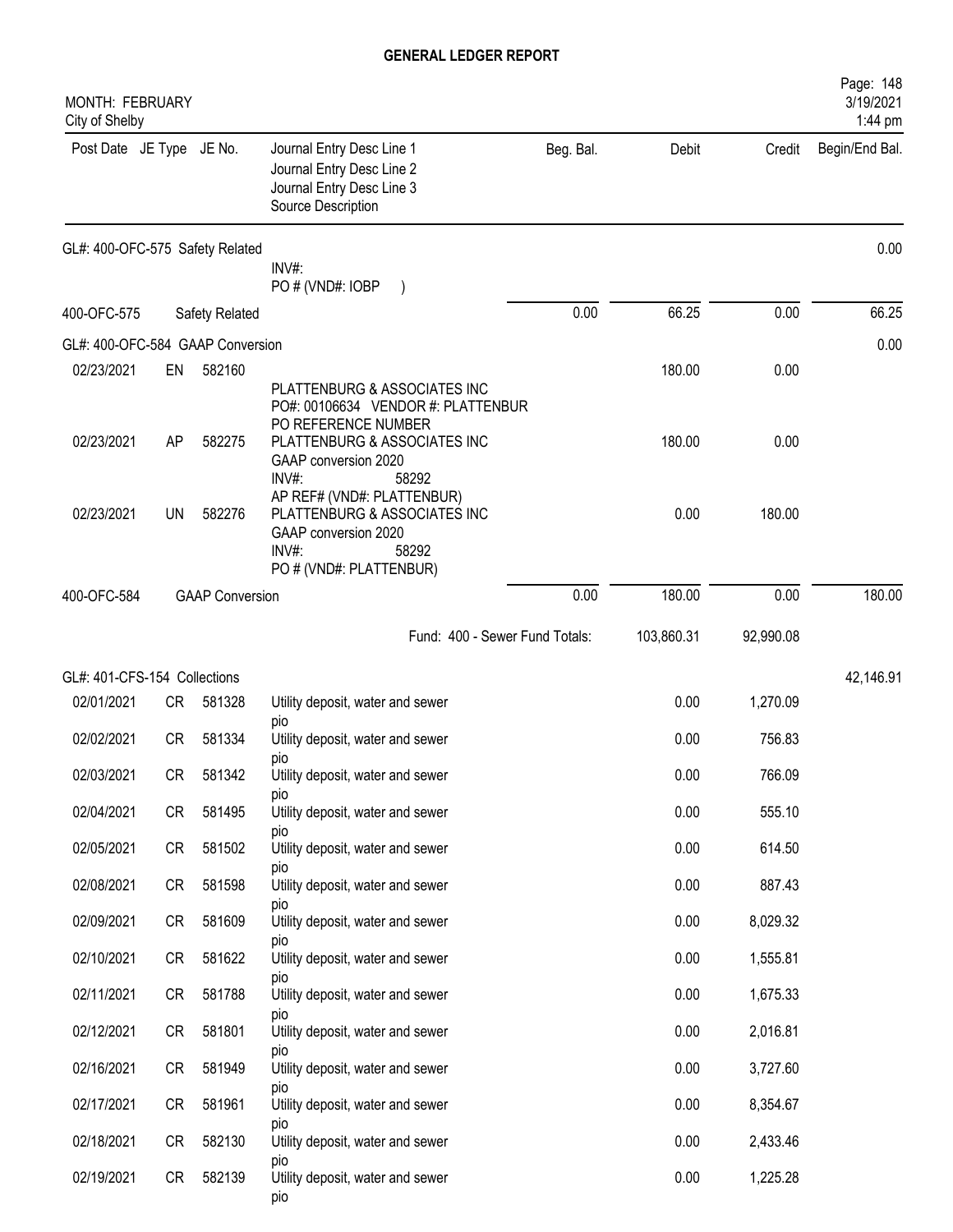| MONTH: FEBRUARY<br>City of Shelby  |           |                   |                                                                                                           |            |          |           | Page: 149<br>3/19/2021<br>1:44 pm |
|------------------------------------|-----------|-------------------|-----------------------------------------------------------------------------------------------------------|------------|----------|-----------|-----------------------------------|
| Post Date JE Type JE No.           |           |                   | Journal Entry Desc Line 1<br>Journal Entry Desc Line 2<br>Journal Entry Desc Line 3<br>Source Description | Beg. Bal.  | Debit    | Credit    | Begin/End Bal.                    |
| GL#: 401-CFS-154 Collections       |           |                   |                                                                                                           |            |          |           | 42,146.91                         |
| 02/22/2021                         | CR        | 582381            | Utility deposit, water and sewer<br>pio                                                                   |            | 0.00     | 1,169.98  |                                   |
| 02/23/2021                         | CR        | 582392            | Utility deposit, water and sewer                                                                          |            | 0.00     | 2,744.38  |                                   |
| 02/24/2021                         | <b>CR</b> | 582406            | pio<br>Utility deposit, water and sewer                                                                   |            | 0.00     | 584.39    |                                   |
| 02/25/2021                         | <b>CR</b> | 582660            | pio<br>Utility deposit, water and sewer<br>pio                                                            |            | 0.00     | 421.57    |                                   |
| 02/26/2021                         | <b>CR</b> | 582667            | Utility deposit, water and sewer<br>pio                                                                   |            | 0.00     | 507.44    |                                   |
| 401-CFS-154                        |           | Collections       |                                                                                                           | 42,146.91  | 0.00     | 39,296.08 | 81,442.99                         |
| GL#: 401-DBT-503 Note/Loan Payment |           |                   |                                                                                                           |            |          |           | 222,875.66                        |
| 401-DBT-503                        |           | Note/Loan Payment |                                                                                                           | 222,875.66 | 0.00     | 0.00      | 222,875.66                        |
| GL#: 401-DBT-505 Interest Expense  |           |                   |                                                                                                           |            |          |           | 4,274.04                          |
| 401-DBT-505                        |           | Interest Expense  |                                                                                                           | 4,274.04   | 0.00     | 0.00      | 4,274.04                          |
| GL#: 401-SCI-515 Equipment         |           |                   |                                                                                                           |            |          |           | 2,098.88                          |
| 401-SCI-515                        |           | Equipment         |                                                                                                           | 2,098.88   | 0.00     | 0.00      | 2,098.88                          |
| GL#: 401-SCI-536 Construction      |           |                   |                                                                                                           |            |          |           | 1,900.00                          |
| 02/17/2021                         | AP        | 581876            | <b>SEAMANS CUSTOM FENCE</b><br>Chainlink fence<br>INV#:                                                   |            | 3,440.00 | 0.00      |                                   |
| 02/17/2021                         | UN        | 581877            | AP REF# (VND#: SEAMANS FE)<br><b>SEAMANS CUSTOM FENCE</b><br>Chainlink fence<br>INV#:                     |            | 0.00     | 3,440.00  |                                   |
| 401-SCI-536                        |           | Construction      | PO # (VND#: SEAMANS FE)                                                                                   | 1,900.00   | 3,440.00 | 0.00      | 5,340.00                          |
|                                    |           |                   |                                                                                                           |            |          |           |                                   |
|                                    |           |                   | Fund: 401 - San. Sewer Capital Improvement Totals:                                                        |            | 3,440.00 | 39,296.08 |                                   |
| GL#: 402-CFS-154 Collections       |           |                   |                                                                                                           |            |          |           | 15,979.66                         |
| 02/01/2021                         | CR        | 581328            | Utility deposit, water and sewer<br>pio                                                                   |            | 0.00     | 744.28    |                                   |
| 02/02/2021                         | CR        | 581334            | Utility deposit, water and sewer<br>pio                                                                   |            | 0.00     | 185.20    |                                   |
| 02/03/2021                         | CR        | 581342            | Utility deposit, water and sewer                                                                          |            | 0.00     | 180.81    |                                   |
| 02/04/2021                         | CR        | 581495            | pio<br>Utility deposit, water and sewer                                                                   |            | 0.00     | 145.05    |                                   |
| 02/05/2021                         | CR        | 581502            | pio<br>Utility deposit, water and sewer                                                                   |            | 0.00     | 178.28    |                                   |
| 02/08/2021                         | CR        | 581598            | pio<br>Utility deposit, water and sewer                                                                   |            | 0.00     | 391.73    |                                   |
| 02/09/2021                         | CR        | 581609            | pio<br>Utility deposit, water and sewer<br>pio                                                            |            | 0.00     | 3,339.97  |                                   |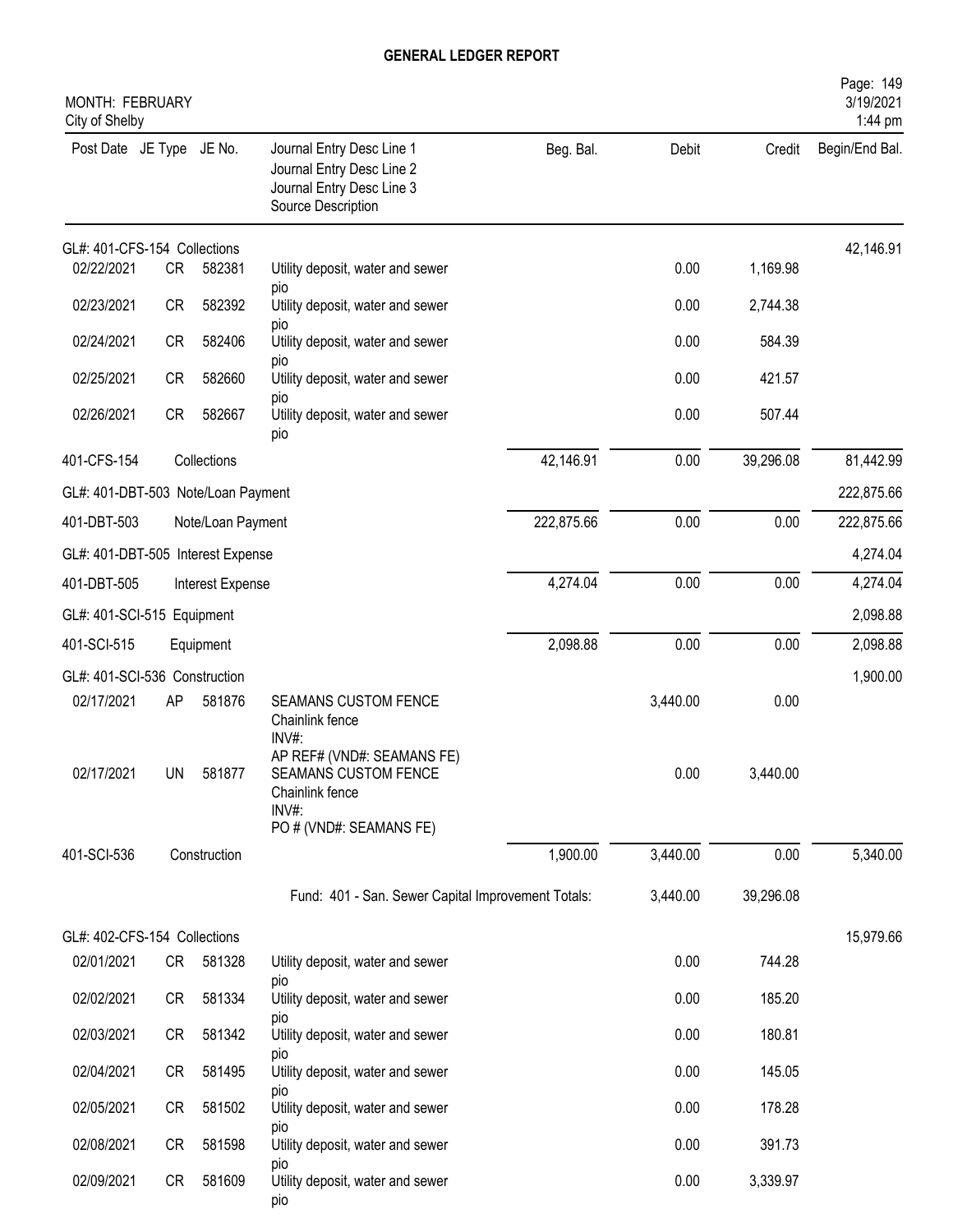| <b>MONTH: FEBRUARY</b><br>City of Shelby          |           |                   |                                                                                                                     |           |           |           | Page: 150<br>3/19/2021<br>1:44 pm |
|---------------------------------------------------|-----------|-------------------|---------------------------------------------------------------------------------------------------------------------|-----------|-----------|-----------|-----------------------------------|
| Post Date JE Type JE No.                          |           |                   | Journal Entry Desc Line 1<br>Journal Entry Desc Line 2<br>Journal Entry Desc Line 3<br>Source Description           | Beg. Bal. | Debit     | Credit    | Begin/End Bal.                    |
| GL#: 402-CFS-154 Collections                      |           |                   |                                                                                                                     |           |           |           | 15,979.66                         |
| 02/10/2021                                        | <b>CR</b> | 581622            | Utility deposit, water and sewer<br>pio                                                                             |           | 0.00      | 802.52    |                                   |
| 02/11/2021                                        | <b>CR</b> | 581788            | Utility deposit, water and sewer                                                                                    |           | 0.00      | 466.26    |                                   |
| 02/12/2021                                        | <b>CR</b> | 581801            | pio<br>Utility deposit, water and sewer                                                                             |           | 0.00      | 1,043.75  |                                   |
| 02/16/2021                                        | <b>CR</b> | 581949            | pio<br>Utility deposit, water and sewer                                                                             |           | 0.00      | 1,016.70  |                                   |
| 02/17/2021                                        | <b>CR</b> | 581961            | pio<br>Utility deposit, water and sewer                                                                             |           | 0.00      | 4,159.49  |                                   |
| 02/18/2021                                        | <b>CR</b> | 582130            | pio<br>Utility deposit, water and sewer                                                                             |           | 0.00      | 629.45    |                                   |
| 02/19/2021                                        | <b>CR</b> | 582139            | pio<br>Utility deposit, water and sewer                                                                             |           | 0.00      | 444.28    |                                   |
| 02/22/2021                                        | <b>CR</b> | 582381            | pio<br>Utility deposit, water and sewer                                                                             |           | 0.00      | 450.83    |                                   |
| 02/23/2021                                        | <b>CR</b> | 582392            | pio<br>Utility deposit, water and sewer                                                                             |           | 0.00      | 916.57    |                                   |
| 02/24/2021                                        | <b>CR</b> | 582406            | pio<br>Utility deposit, water and sewer                                                                             |           | 0.00      | 175.32    |                                   |
| 02/25/2021                                        | <b>CR</b> | 582660            | pio<br>Utility deposit, water and sewer                                                                             |           | 0.00      | 133.36    |                                   |
| 02/26/2021                                        | <b>CR</b> | 582667            | pio<br>Utility deposit, water and sewer                                                                             |           | 0.00      | 122.64    |                                   |
| 402-CFS-154                                       |           | Collections       | pio                                                                                                                 | 15,979.66 | 0.00      | 15,526.49 | 31,506.15                         |
|                                                   |           |                   |                                                                                                                     |           |           |           | 16,027.35                         |
| GL#: 402-DBT-503 Note/Loan Payment<br>402-DBT-503 |           | Note/Loan Payment |                                                                                                                     | 16,027.35 | 0.00      | 0.00      | 16,027.35                         |
| GL#: 402-DBT-505 Interest Expense                 |           |                   |                                                                                                                     |           |           |           | 4,338.44                          |
| 402-DBT-505                                       |           | Interest Expense  |                                                                                                                     | 4,338.44  | 0.00      | 0.00      | 4,338.44                          |
| GL#: 402-SIF-500 Engineering                      |           |                   |                                                                                                                     |           |           |           | 250.00                            |
| 02/08/2021                                        | AP.       | 581547            | F. E. KROCKA AND ASSOC. INC.<br>Seneca Dr. Sanitary Sewer<br>$INV#$ :<br>42785                                      |           | 1,560.00  | 0.00      |                                   |
| 02/08/2021                                        | <b>UN</b> | 581548            | AP REF# (VND#: KROCKA/F.E)<br>F. E. KROCKA AND ASSOC. INC.<br>Seneca Dr. Sanitary Sewer<br>INV#:<br>42785           |           | 0.00      | 1,560.00  |                                   |
| 02/23/2021                                        | EN        | 582174            | PO # (VND#: KROCKA/F.E)<br>RICHLAND COUNTY TREASURER                                                                |           | 10,706.00 | 0.00      |                                   |
| 02/23/2021                                        | AP        | 582251            | PO#: 00106648 VENDOR #: RICHCTYTRE<br>PO REFERENCE NUMBER<br>RICHLAND COUNTY TREASURER<br>Ditch petition filing fee |           | 10,706.00 | 0.00      |                                   |
| 02/23/2021                                        | <b>UN</b> | 582252            | $INV#$ :<br>AP REF# (VND#: RICHCTYTRE)<br>RICHLAND COUNTY TREASURER<br>Ditch petition filing fee                    |           | 0.00      | 10,706.00 |                                   |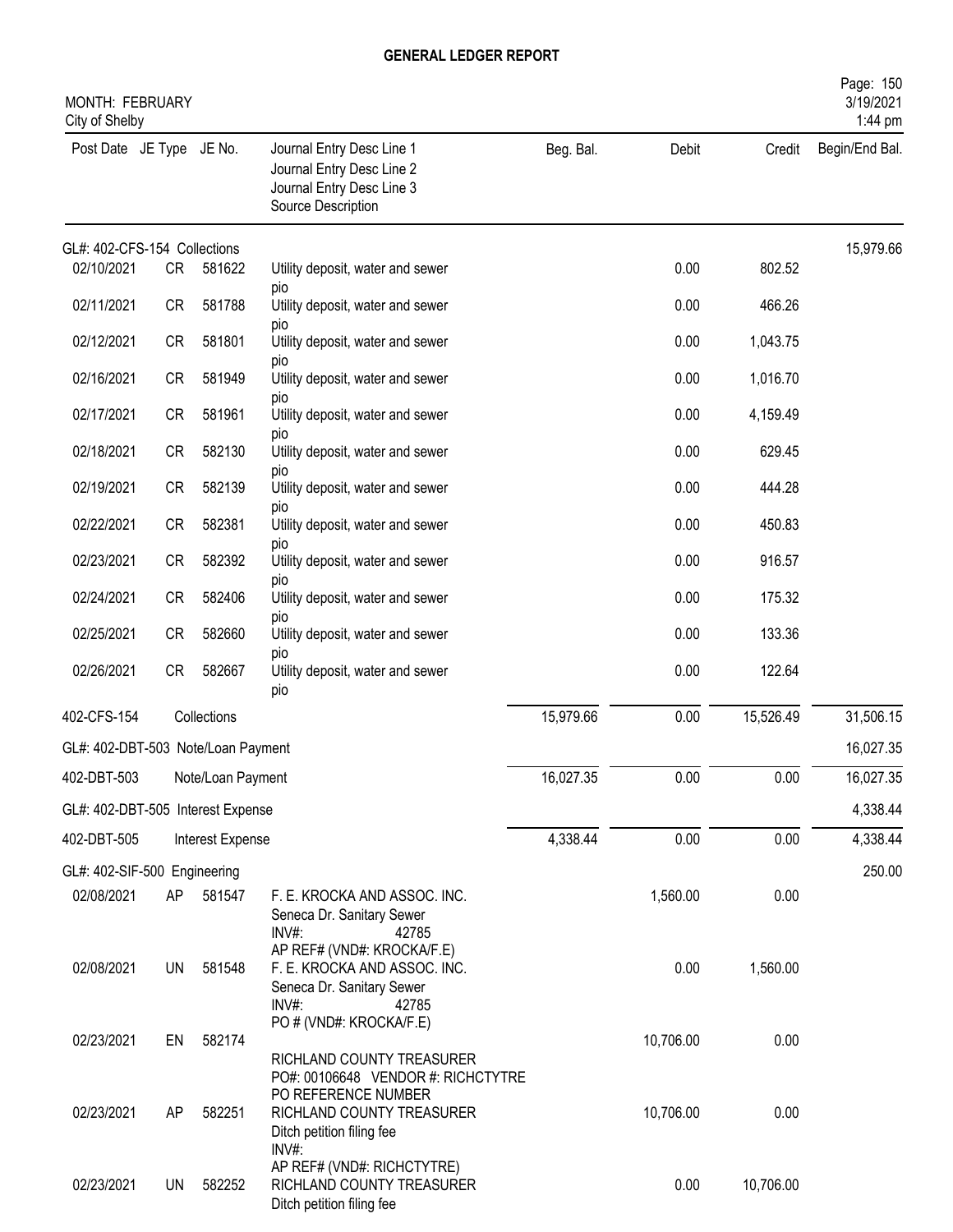| MONTH: FEBRUARY<br>City of Shelby |           |              |                                                                                                           |           |           |           | Page: 151<br>3/19/2021<br>1:44 pm |
|-----------------------------------|-----------|--------------|-----------------------------------------------------------------------------------------------------------|-----------|-----------|-----------|-----------------------------------|
| Post Date JE Type JE No.          |           |              | Journal Entry Desc Line 1<br>Journal Entry Desc Line 2<br>Journal Entry Desc Line 3<br>Source Description | Beg. Bal. | Debit     | Credit    | Begin/End Bal.                    |
| GL#: 402-SIF-500 Engineering      |           |              | INV#:                                                                                                     |           |           |           | 250.00                            |
|                                   |           |              | PO # (VND#: RICHCTYTRE)                                                                                   |           |           |           |                                   |
| 402-SIF-500                       |           | Engineering  |                                                                                                           | 250.00    | 12,266.00 | 0.00      | 12,516.00                         |
| GL#: 402-SIF-536 Construction     |           |              |                                                                                                           |           |           |           | 11,956.00                         |
| 02/26/2021                        | EN        | 582523       | SHADE/MATTHEW//<br>PO#: 00106696 VENDOR #: SHADE/MATT<br>PO REFERENCE NUMBER                              |           | 3,825.00  | 0.00      |                                   |
| 02/26/2021                        | AP        | 582580       | SHADE/MATTHEW//<br>85% reimbursement for sewer<br>INV#:                                                   |           | 3,825.00  | 0.00      |                                   |
| 02/26/2021                        | <b>UN</b> | 582581       | AP REF# (VND#: SHADE/MATT)<br>SHADE/MATTHEW//<br>85% reimbursement for sewer<br>$INV#$ :                  |           | 0.00      | 3,825.00  |                                   |
|                                   |           |              | PO # (VND#: SHADE/MATT)                                                                                   |           |           |           |                                   |
| 402-SIF-536                       |           | Construction |                                                                                                           | 11,956.00 | 3,825.00  | 0.00      | 15,781.00                         |
|                                   |           |              | Fund: 402 - Sewer Improvement Fund Totals:                                                                |           | 16,091.00 | 15,526.49 |                                   |
| GL#: 500-CFS-154 Collections      |           |              |                                                                                                           |           |           |           | 139,825.66                        |
| 02/01/2021                        | CR        | 581328       | Utility deposit, water and sewer                                                                          |           | 0.00      | 1,687.72  |                                   |
| 02/02/2021                        | CR        | 581334       | pio<br>Utility deposit, water and sewer                                                                   |           | 0.00      | 2,065.69  |                                   |
| 02/03/2021                        | CR        | 581342       | pio<br>Utility deposit, water and sewer                                                                   |           | 0.00      | 1,485.23  |                                   |
| 02/04/2021                        | CR        | 581495       | pio<br>Utility deposit, water and sewer                                                                   |           | 0.00      | 1,407.10  |                                   |
| 02/05/2021                        | CR        | 581502       | pio<br>Utility deposit, water and sewer                                                                   |           | 0.00      | 1,630.94  |                                   |
| 02/08/2021                        | CR        | 581598       | pio<br>Utility deposit, water and sewer                                                                   |           | 0.00      | 3,162.39  |                                   |
| 02/09/2021                        | CR        | 581609       | pio<br>Utility deposit, water and sewer                                                                   |           | 0.00      | 24,228.85 |                                   |
| 02/10/2021                        | CR        | 581622       | pio<br>Utility deposit, water and sewer                                                                   |           | 0.00      | 5,632.25  |                                   |
| 02/11/2021                        | CR        | 581788       | pio<br>Utility deposit, water and sewer                                                                   |           | 0.00      | 4,496.10  |                                   |
| 02/12/2021                        | CR        | 581801       | pio<br>Utility deposit, water and sewer                                                                   |           | 0.00      | 7,284.71  |                                   |
| 02/16/2021                        | CR        | 581949       | pio<br>Utility deposit, water and sewer                                                                   |           | 0.00      | 9,822.38  |                                   |
| 02/17/2021                        | CR        | 581961       | DIO<br>Utility deposit, water and sewer                                                                   |           | 0.00      | 42,139.51 |                                   |
| 02/18/2021                        | CR        | 582130       | pio<br>Utility deposit, water and sewer                                                                   |           | 0.00      | 5,920.97  |                                   |
| 02/19/2021                        | CR        | 582139       | pio<br>Utility deposit, water and sewer<br>pio                                                            |           | 0.00      | 3,447.50  |                                   |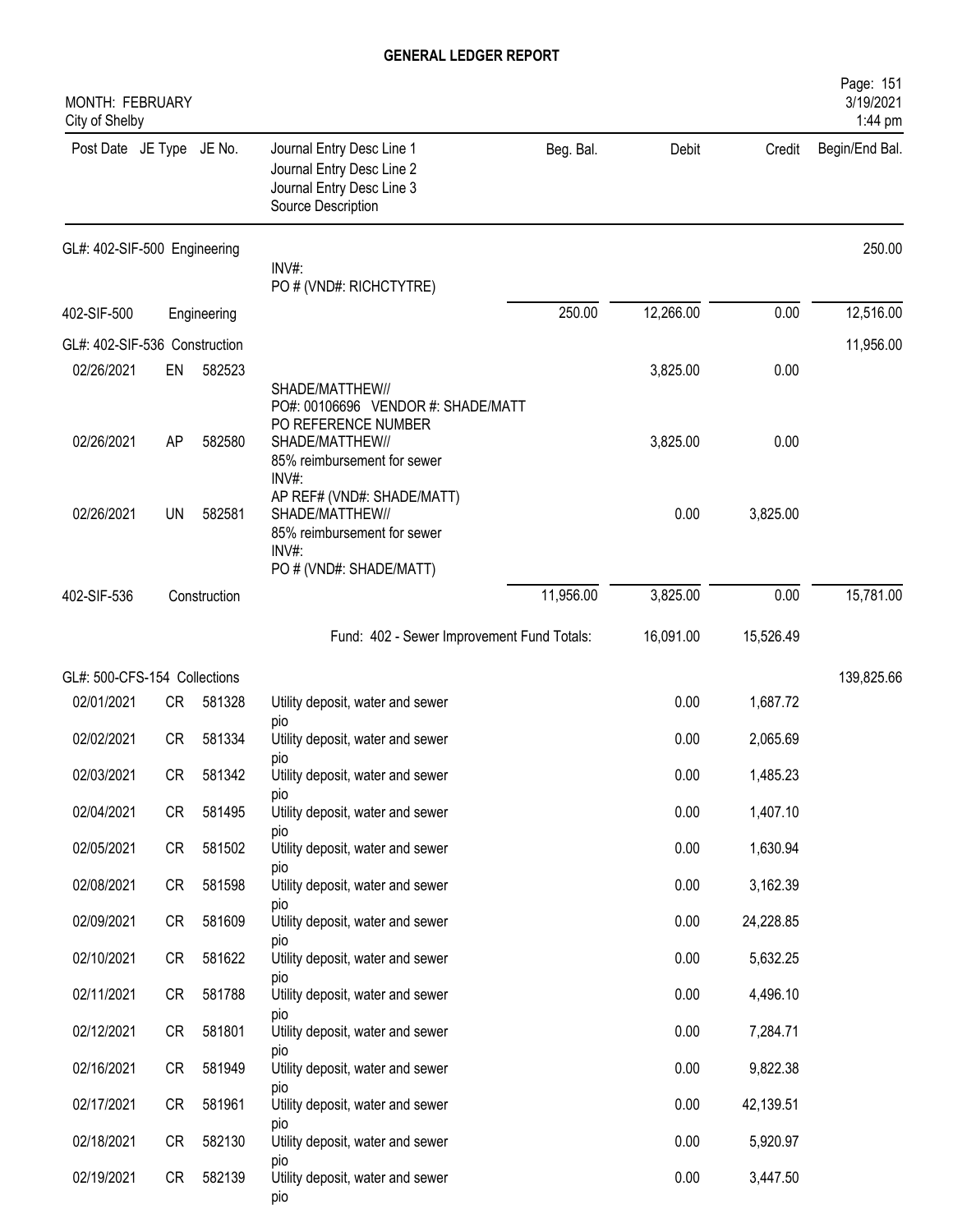| MONTH: FEBRUARY<br>City of Shelby |           |                         |                                                                                                           |            |       |            | Page: 152<br>3/19/2021<br>1:44 pm |
|-----------------------------------|-----------|-------------------------|-----------------------------------------------------------------------------------------------------------|------------|-------|------------|-----------------------------------|
| Post Date JE Type JE No.          |           |                         | Journal Entry Desc Line 1<br>Journal Entry Desc Line 2<br>Journal Entry Desc Line 3<br>Source Description | Beg. Bal.  | Debit | Credit     | Begin/End Bal.                    |
| GL#: 500-CFS-154 Collections      |           |                         |                                                                                                           |            |       |            | 139,825.66                        |
| 02/22/2021                        | <b>CR</b> | 582381                  | Utility deposit, water and sewer<br>pio                                                                   |            | 0.00  | 3,628.91   |                                   |
| 02/23/2021                        | CR        | 582392                  | Utility deposit, water and sewer<br>pio                                                                   |            | 0.00  | 6,240.97   |                                   |
| 02/24/2021                        | <b>CR</b> | 582406                  | Utility deposit, water and sewer                                                                          |            | 0.00  | 1,466.69   |                                   |
| 02/25/2021                        | <b>CR</b> | 582660                  | pio<br>Utility deposit, water and sewer<br>pio                                                            |            | 0.00  | 1,142.49   |                                   |
| 02/26/2021                        | <b>CR</b> | 582667                  | Utility deposit, water and sewer<br>pio                                                                   |            | 0.00  | 1,381.94   |                                   |
| 500-CFS-154                       |           | Collections             |                                                                                                           | 139,825.66 | 0.00  | 128,272.34 | 268,098.00                        |
| GL#: 500-CFS-156 Taps             |           |                         |                                                                                                           |            |       |            | 0.00                              |
| 02/01/2021                        | CR        | 581328                  | Utility deposit, water and sewer<br>pio                                                                   |            | 0.00  | 972.82     |                                   |
| 500-CFS-156                       | Taps      |                         |                                                                                                           | 0.00       | 0.00  | 972.82     | 972.82                            |
| GL#: 500-CFS-157 Bulk Water Sales |           |                         |                                                                                                           |            |       |            | 2,509.44                          |
| 02/01/2021                        | <b>CR</b> | 581328                  | Utility deposit, water and sewer<br>pio                                                                   |            | 0.00  | 308.00     |                                   |
| 02/03/2021                        | <b>CR</b> | 581342                  | Utility deposit, water and sewer<br>DIO                                                                   |            | 0.00  | 209.00     |                                   |
| 02/09/2021                        | <b>CR</b> | 581609                  | Utility deposit, water and sewer                                                                          |            | 0.00  | 330.00     |                                   |
| 02/17/2021                        | <b>CR</b> | 581961                  | pio<br>Utility deposit, water and sewer<br>pio                                                            |            | 0.00  | 99.00      |                                   |
| 02/18/2021                        | CR        | 582130                  | Utility deposit, water and sewer                                                                          |            | 0.00  | 297.00     |                                   |
| 02/22/2021                        | CR        | 582381                  | DIO<br>Utility deposit, water and sewer<br>DIO                                                            |            | 0.00  | 1,100.00   |                                   |
| 02/23/2021                        | CR        | 582392                  | Utility deposit, water and sewer<br>pio                                                                   |            | 0.00  | 209.00     |                                   |
| 02/24/2021                        | CR        | 582406                  | Utility deposit, water and sewer<br>DIO                                                                   |            | 0.00  | 154.00     |                                   |
| 500-CFS-157                       |           | <b>Bulk Water Sales</b> |                                                                                                           | 2,509.44   | 0.00  | 2,706.00   | 5,215.44                          |
| GL#: 500-CFS-162 On & Off         |           |                         |                                                                                                           |            |       |            | 295.00                            |
| 02/01/2021                        | CR        | 581328                  | Utility deposit, water and sewer                                                                          |            | 0.00  | 35.00      |                                   |
| 02/02/2021                        | CR        | 581334                  | pio<br>Utility deposit, water and sewer                                                                   |            | 0.00  | 10.00      |                                   |
| 02/03/2021                        | CR        | 581342                  | pio<br>Utility deposit, water and sewer                                                                   |            | 0.00  | 20.00      |                                   |
| 02/04/2021                        | CR        | 581495                  | pio<br>Utility deposit, water and sewer<br>pio                                                            |            | 0.00  | 5.00       |                                   |
| 02/08/2021                        | CR        | 581598                  | Utility deposit, water and sewer                                                                          |            | 0.00  | 10.00      |                                   |
| 02/09/2021                        | CR        | 581609                  | pio<br>Utility deposit, water and sewer                                                                   |            | 0.00  | 40.00      |                                   |
| 02/11/2021                        | CR        | 581788                  | pio<br>Utility deposit, water and sewer                                                                   |            | 0.00  | 5.00       |                                   |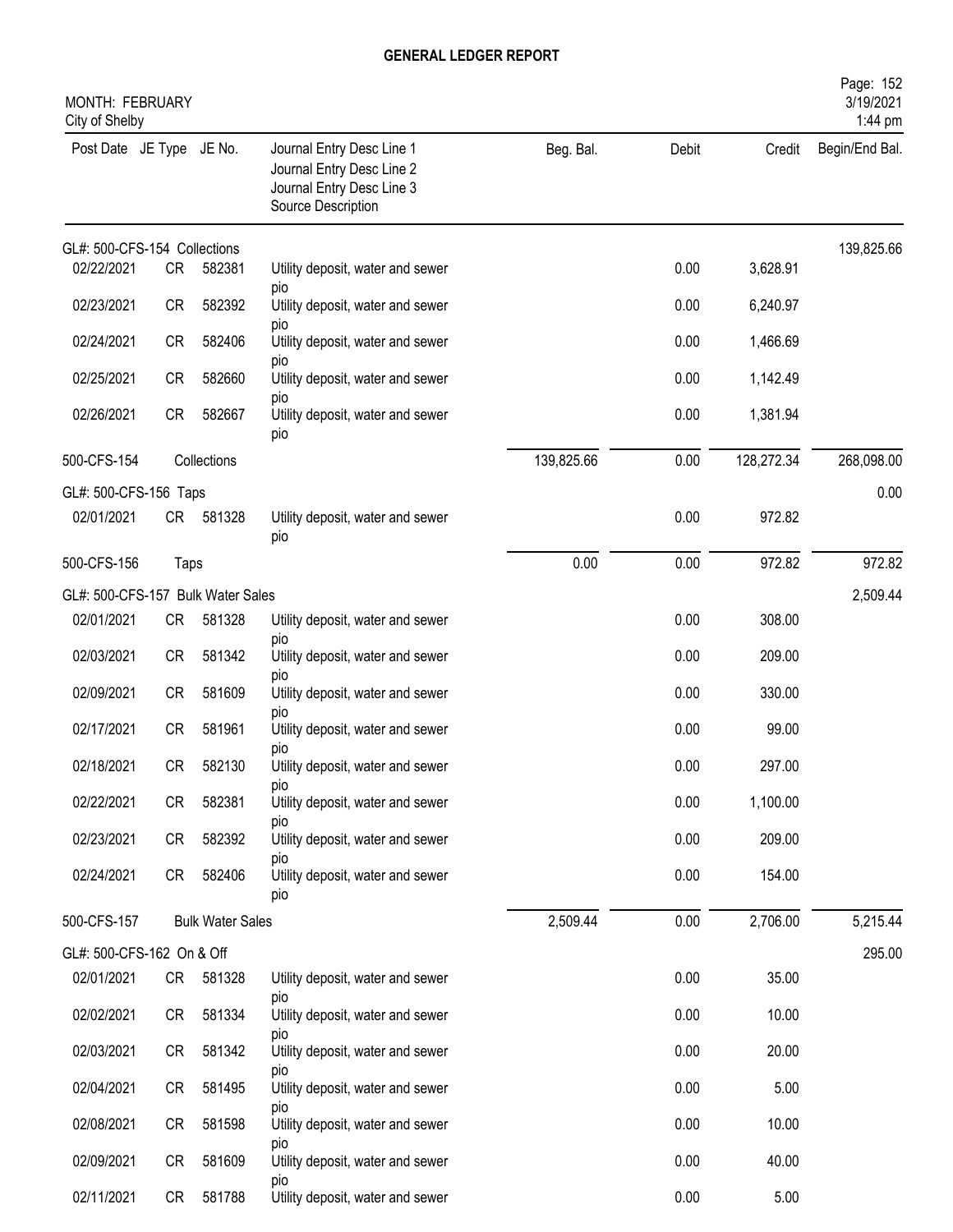| <b>MONTH: FEBRUARY</b><br>City of Shelby |           |          |                                                                                                                                      |           |           |           | Page: 153<br>3/19/2021<br>1:44 pm |
|------------------------------------------|-----------|----------|--------------------------------------------------------------------------------------------------------------------------------------|-----------|-----------|-----------|-----------------------------------|
| Post Date JE Type JE No.                 |           |          | Journal Entry Desc Line 1<br>Journal Entry Desc Line 2<br>Journal Entry Desc Line 3<br>Source Description                            | Beg. Bal. | Debit     | Credit    | Begin/End Bal.                    |
| GL#: 500-CFS-162 On & Off                |           |          |                                                                                                                                      |           |           |           | 295.00                            |
| 02/16/2021                               | <b>CR</b> | 581949   | pio<br>Utility deposit, water and sewer                                                                                              |           | 0.00      | 10.00     |                                   |
| 02/17/2021                               | <b>CR</b> | 581961   | <b>DIO</b><br>Utility deposit, water and sewer                                                                                       |           | 0.00      | 20.00     |                                   |
| 02/18/2021                               | <b>CR</b> | 582130   | pio<br>Utility deposit, water and sewer                                                                                              |           | 0.00      | 5.00      |                                   |
| 02/19/2021                               | <b>CR</b> | 582139   | pio<br>Utility deposit, water and sewer                                                                                              |           | 0.00      | 20.00     |                                   |
| 02/22/2021                               | <b>CR</b> | 582381   | pio<br>Utility deposit, water and sewer<br>pio                                                                                       |           | 0.00      | 25.00     |                                   |
| 02/23/2021                               | <b>CR</b> | 582392   | Utility deposit, water and sewer<br><b>DIO</b>                                                                                       |           | 0.00      | 5.00      |                                   |
| 02/25/2021                               | <b>CR</b> | 582660   | Utility deposit, water and sewer<br><b>DIO</b>                                                                                       |           | 0.00      | 5.00      |                                   |
| 02/26/2021                               | <b>CR</b> | 582667   | Utility deposit, water and sewer<br>pio                                                                                              |           | 0.00      | 10.00     |                                   |
| 500-CFS-162                              |           | On & Off |                                                                                                                                      | 295.00    | 0.00      | 225.00    | 520.00                            |
| GL#: 500-DIS-400 Wages                   |           |          |                                                                                                                                      |           |           |           | 22,784.23                         |
| 02/03/2021                               | EN        | 581169   |                                                                                                                                      |           | 10,324.80 | 0.00      |                                   |
| 02/03/2021                               | AP        | 581193   | CITY PAYROLL FUND<br>PO#: 00106435 VENDOR #: CITY PAYRO<br>PO REFERENCE NUMBER<br>CITY PAYROLL FUND<br>Wages 1/17/21-1/30/21<br>INV# |           | 10,324.80 | 0.00      |                                   |
| 02/03/2021                               | UN        | 581194   | AP REF# (VND#: CITY PAYRO)<br>CITY PAYROLL FUND<br>Wages 1/17/21-1/30/21<br>$INV#$ :                                                 |           | 0.00      | 10,324.80 |                                   |
| 02/17/2021                               | EN        | 581842   | PO # (VND#: CITY PAYRO)<br><b>CITY PAYROLL FUND</b><br>PO#: 00106583 VENDOR #: CITY PAYRO                                            |           | 12,655.80 | 0.00      |                                   |
| 02/17/2021                               | AP        | 581846   | PO REFERENCE NUMBER<br><b>CITY PAYROLL FUND</b><br>Wages 1/31/21-2/13/21<br>INV#:                                                    |           | 12,655.80 | 0.00      |                                   |
| 02/17/2021                               | <b>UN</b> | 581847   | AP REF# (VND#: CITY PAYRO)<br><b>CITY PAYROLL FUND</b><br>Wages 1/31/21-2/13/21<br>INV#:<br>PO # (VND#: CITY PAYRO)                  |           | 0.00      | 12,655.80 |                                   |
| 500-DIS-400                              | Wages     |          |                                                                                                                                      | 22,784.23 | 22,980.60 | 0.00      | 45,764.83                         |
|                                          |           |          | GL#: 500-DIS-415 Public Employees Retire.System                                                                                      |           |           |           | 3,135.68                          |
| 02/16/2021                               | EN        | 581826   | OH PUBLIC EMPLOYEES RETIREMENT<br>PO#: 00106567 VENDOR #: OPERS<br>PO REFERENCE NUMBER                                               |           | 4,336.45  | 0.00      |                                   |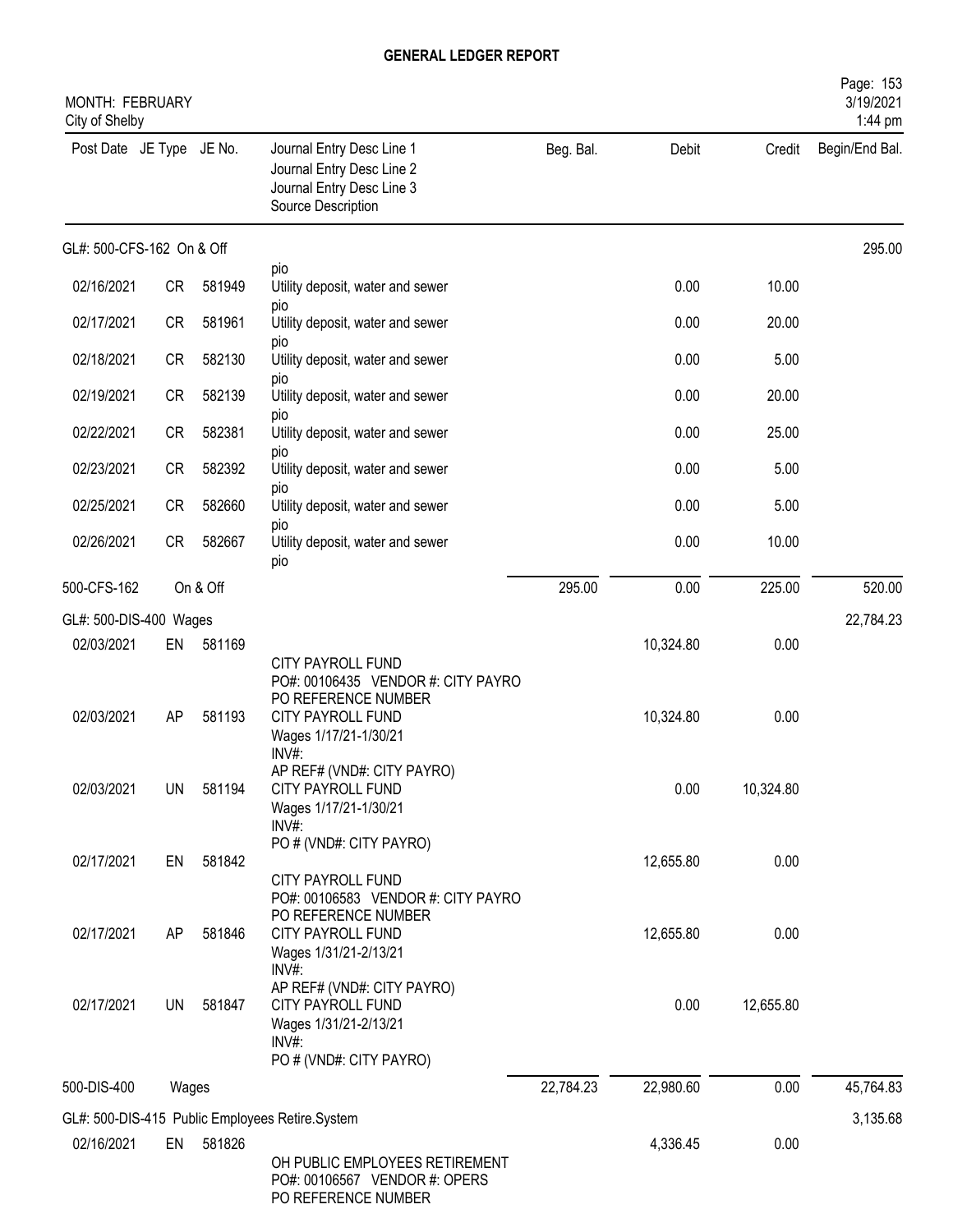| MONTH: FEBRUARY<br>City of Shelby              |             |        |                                                                                                                         |           |          |          | Page: 154<br>3/19/2021<br>1:44 pm |
|------------------------------------------------|-------------|--------|-------------------------------------------------------------------------------------------------------------------------|-----------|----------|----------|-----------------------------------|
| Post Date JE Type JE No.                       |             |        | Journal Entry Desc Line 1<br>Journal Entry Desc Line 2<br>Journal Entry Desc Line 3<br>Source Description               | Beg. Bal. | Debit    | Credit   | Begin/End Bal.                    |
|                                                |             |        | GL#: 500-DIS-415 Public Employees Retire.System                                                                         |           |          |          | 3,135.68                          |
| 02/17/2021                                     | AP          | 581862 | OH PUBLIC EMPLOYEES RETIREMENT<br>Employer portion 12/20/20-<br>INV#:                                                   |           | 4,336.45 | 0.00     |                                   |
| 02/17/2021                                     | <b>UN</b>   | 581863 | AP REF# (VND#: OPERS )<br>OH PUBLIC EMPLOYEES RETIREMENT<br>Employer portion 12/20/20-<br>$INV#$ :<br>PO # (VND#: OPERS |           | 0.00     | 4,336.45 |                                   |
| 500-DIS-415                                    |             |        | Public Employees Retire.System                                                                                          | 3,135.68  | 4,336.45 | 0.00     | 7,472.13                          |
| GL#: 500-DIS-417 FICA                          |             |        |                                                                                                                         |           |          |          | 330.39                            |
| 02/03/2021                                     | EN          | 581170 | PAYROLL FUND                                                                                                            |           | 149.69   | 0.00     |                                   |
| 02/03/2021                                     | AP          | 581195 | PO#: 00106436 VENDOR #: PAYROLL FU<br>PO REFERENCE NUMBER<br>PAYROLL FUND<br>FICA 1/17/21-1/30/21                       |           | 149.69   | 0.00     |                                   |
| 02/03/2021                                     | <b>UN</b>   | 581196 | $INV#$ :<br>AP REF# (VND#: PAYROLL FU)<br>PAYROLL FUND<br>FICA 1/17/21-1/30/21                                          |           | 0.00     | 149.69   |                                   |
| 02/17/2021                                     | EN          | 581843 | INV#:<br>PO # (VND#: PAYROLL FU)                                                                                        |           | 183.51   | 0.00     |                                   |
| 02/17/2021                                     | AΡ          | 581844 | PAYROLL FUND<br>PO#: 00106584 VENDOR #: PAYROLL FU<br>PO REFERENCE NUMBER<br>PAYROLL FUND<br>FICA 1/31/21-2/13/21       |           | 183.51   | 0.00     |                                   |
| 02/17/2021                                     | UN          | 581845 | $INV#$ :<br>AP REF# (VND#: PAYROLL FU)<br>PAYROLL FUND<br>FICA 1/31/21-2/13/21<br>$INV#$ :                              |           | 0.00     | 183.51   |                                   |
| 500-DIS-417                                    | <b>FICA</b> |        | PO # (VND#: PAYROLL FU)                                                                                                 | 330.39    | 333.20   | 0.00     | 663.59                            |
|                                                |             |        |                                                                                                                         |           |          |          |                                   |
| GL#: 500-DIS-418 Hospitalization<br>02/03/2021 | AP          | 581191 | JEFFERSON HEALTH PLAN<br>Acct 19-OME095 Feb 2021                                                                        |           | 5,347.65 | 0.00     | 5,347.65                          |
| 02/03/2021                                     | UN.         | 581192 | INV#:<br>AP REF# (VND#: JEFFERSON)<br>JEFFERSON HEALTH PLAN<br>Acct 19-OME095 Feb 2021<br>$INV#$ :                      |           | 0.00     | 5,347.65 |                                   |
| 02/22/2021                                     | EN          | 582144 | PO # (VND#: JEFFERSON)<br>JEFFERSON HEALTH PLAN<br>PO#: 00106618 VENDOR #: JEFFERSON<br>PO REFERENCE NUMBER             |           | 5,347.65 | 0.00     |                                   |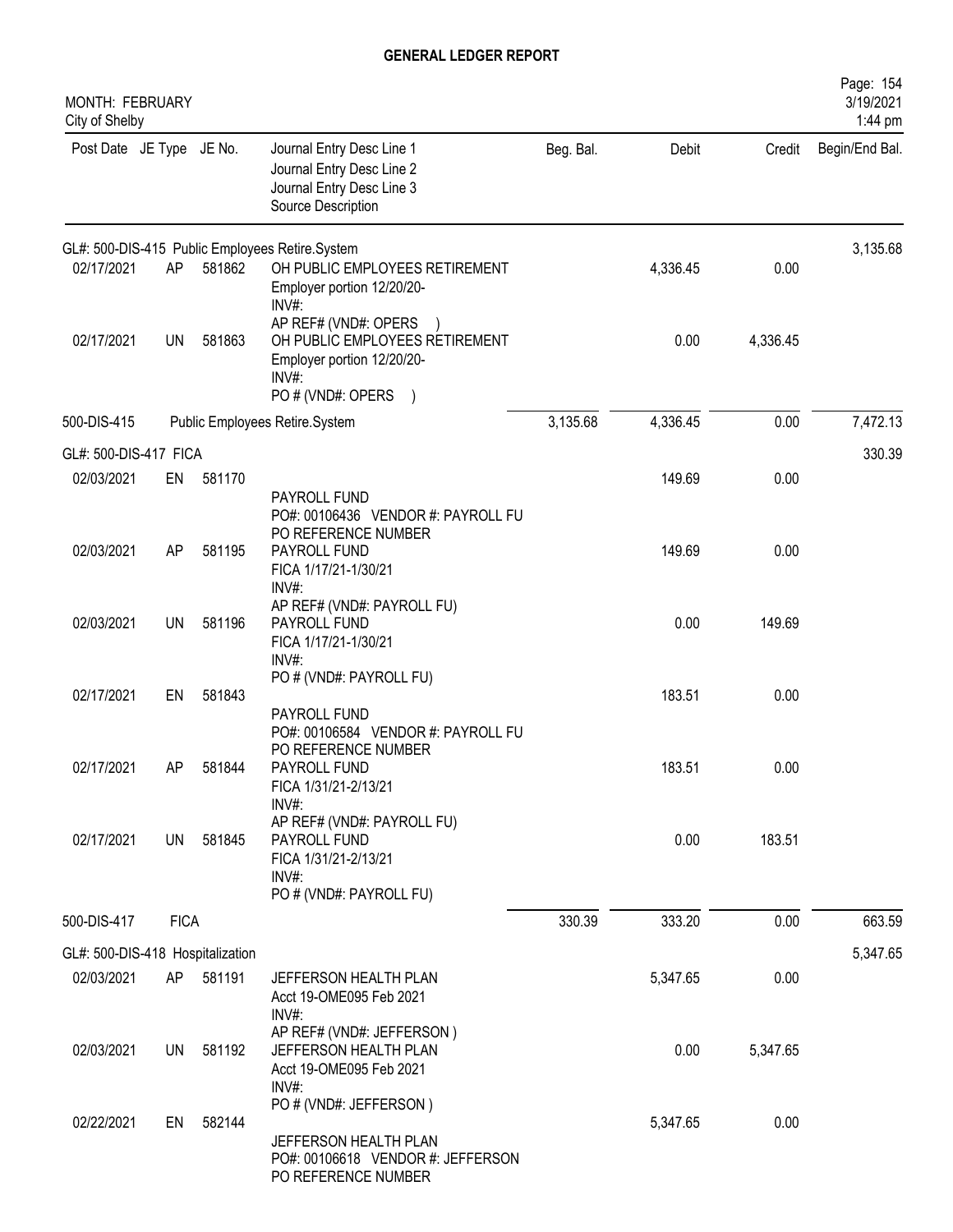| MONTH: FEBRUARY<br>City of Shelby     |     |                             |                                                                                                                                                                      |           |          |        | Page: 155<br>3/19/2021<br>1:44 pm |
|---------------------------------------|-----|-----------------------------|----------------------------------------------------------------------------------------------------------------------------------------------------------------------|-----------|----------|--------|-----------------------------------|
| Post Date JE Type JE No.              |     |                             | Journal Entry Desc Line 1<br>Journal Entry Desc Line 2<br>Journal Entry Desc Line 3<br>Source Description                                                            | Beg. Bal. | Debit    | Credit | Begin/End Bal.                    |
| 500-DIS-418                           |     | Hospitalization             |                                                                                                                                                                      | 5,347.65  | 5,347.65 | 0.00   | 10,695.30                         |
| GL#: 500-DIS-419 Life Insurance       |     |                             |                                                                                                                                                                      |           |          |        | 56.16                             |
| 02/03/2021                            | EN  | 581246                      |                                                                                                                                                                      |           | 56.16    | 0.00   |                                   |
| 02/03/2021                            | AP  | 581289                      | AMERICAN UNITED LIFE INS CO<br>PO#: 00106437 VENDOR #: AMERICAN U<br>PO REFERENCE NUMBER<br>AMERICAN UNITED LIFE INS CO<br>policy G 00608125-0002-000                |           | 56.16    | 0.00   |                                   |
| 02/03/2021                            | UN  | 581290                      | $INV#$ :<br>AP REF# (VND#: AMERICAN U)<br>AMERICAN UNITED LIFE INS CO<br>policy G 00608125-0002-000<br>$INV#$ :<br>PO # (VND#: AMERICAN U)                           |           | 0.00     | 56.16  |                                   |
| 500-DIS-419                           |     | Life Insurance              |                                                                                                                                                                      | 56.16     | 56.16    | 0.00   | 112.32                            |
| GL#: 500-DIS-420 Workers Compensation |     |                             |                                                                                                                                                                      |           |          |        | 372.00                            |
| 02/08/2021                            | EN  | 581510                      |                                                                                                                                                                      |           | 372.00   | 0.00   |                                   |
| 02/12/2021                            | AP  | 581779                      | BUREAU OF WORKERS COMPENSATION<br>PO#: 00106498 VENDOR #: BWC<br>PO REFERENCE NUMBER<br>BUREAU OF WORKERS COMPENSATION<br>Installment payment<br>INV#:<br>1009237672 |           | 372.00   | 0.00   |                                   |
| 02/12/2021                            | UN  | 581780                      | AP REF# (VND#: BWC<br>BUREAU OF WORKERS COMPENSATION<br>Installment payment<br>1009237672<br>INV#<br>PO # (VND#: BWC                                                 |           | 0.00     | 372.00 |                                   |
| 02/14/2021                            | EN  | 581822                      | BUREAU OF WORKERS COMPENSATION<br>PO#: 00106565 VENDOR #: BWC                                                                                                        |           | 384.00   | 0.00   |                                   |
| 02/18/2021                            | AP  | 582108                      | PO REFERENCE NUMBER<br>BUREAU OF WORKERS COMPENSATION<br>True-up report 2021                                                                                         |           | 384.00   | 0.00   |                                   |
| 02/18/2021                            | UN  | 582109                      | INV#:<br>AP REF# (VND#: BWC<br>$\lambda$<br>BUREAU OF WORKERS COMPENSATION<br>True-up report 2021<br>$INV#$ :<br>PO # (VND#: BWC                                     |           | 0.00     | 384.00 |                                   |
| 500-DIS-420                           |     | <b>Workers Compensation</b> |                                                                                                                                                                      | 372.00    | 756.00   | 0.00   | 1,128.00                          |
| GL#: 500-DIS-425 Natural Gas          |     |                             |                                                                                                                                                                      |           |          |        | 391.56                            |
| 02/08/2021                            |     | EN 581525                   |                                                                                                                                                                      |           | 700.00   | 0.00   |                                   |
| 02/17/2021                            | AP. | 581980                      | <b>COLUMBIA GAS</b><br>PO#: 00106513 VENDOR #: COL. GAS<br>PO REFERENCE NUMBER<br><b>COLUMBIA GAS</b>                                                                |           | 491.44   | 0.00   |                                   |
|                                       |     |                             | Acct 124225390010003<br>INV#:<br>35027                                                                                                                               |           |          |        |                                   |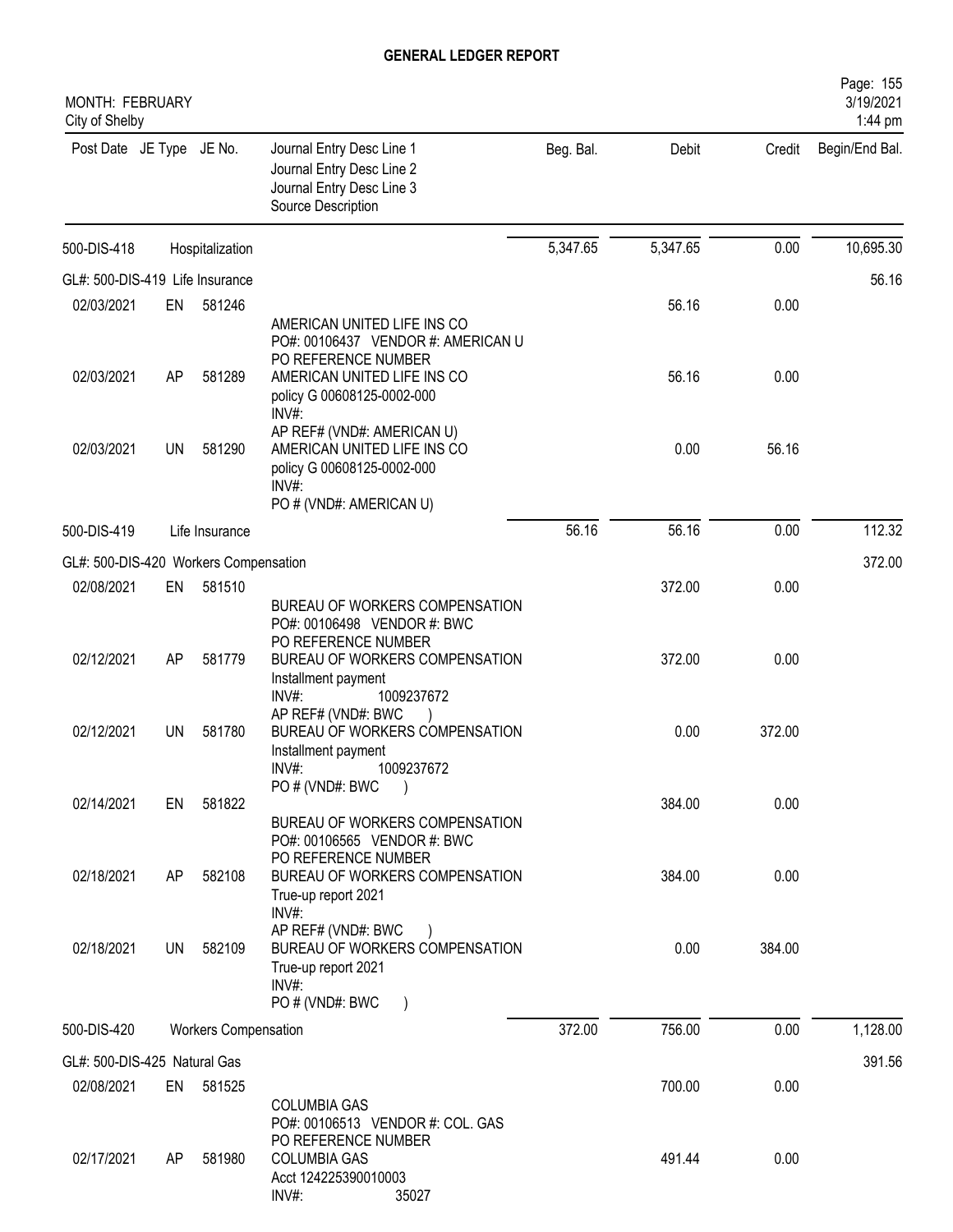| MONTH: FEBRUARY<br>City of Shelby |           |                    |                                                                                                                                                                           |           |        |        | Page: 156<br>3/19/2021<br>1:44 pm |
|-----------------------------------|-----------|--------------------|---------------------------------------------------------------------------------------------------------------------------------------------------------------------------|-----------|--------|--------|-----------------------------------|
| Post Date JE Type JE No.          |           |                    | Journal Entry Desc Line 1<br>Journal Entry Desc Line 2<br>Journal Entry Desc Line 3<br>Source Description                                                                 | Beg. Bal. | Debit  | Credit | Begin/End Bal.                    |
| GL#: 500-DIS-425 Natural Gas      |           |                    |                                                                                                                                                                           |           |        |        | 391.56                            |
| 02/17/2021                        | <b>UN</b> | 581981             | AP REF# (VND#: COL. GAS)<br><b>COLUMBIA GAS</b><br>Acct 124225390010003<br>INV#:<br>35027<br>PO # (VND#: COL. GAS)                                                        |           | 0.00   | 700.00 |                                   |
| 500-DIS-425                       |           | <b>Natural Gas</b> |                                                                                                                                                                           | 391.56    | 491.44 | 0.00   | 883.00                            |
| GL#: 500-DIS-428 Telephone        |           |                    |                                                                                                                                                                           |           |        |        | 60.95                             |
| 02/03/2021                        | EN        | 581248             |                                                                                                                                                                           |           | 61.29  | 0.00   |                                   |
| 02/03/2021                        | AP        | 581285             | <b>CENTURYLINK</b><br>PO#: 00106439 VENDOR #: CENTURY<br>PO REFERENCE NUMBER<br><b>CENTURYLINK</b><br>Acct 302298892<br>INV#:                                             |           | 61.29  | 0.00   |                                   |
| 02/03/2021                        | UN        | 581286             | AP REF# (VND#: CENTURY )<br><b>CENTURYLINK</b><br>Acct 302298892<br>INV#:                                                                                                 |           | 0.00   | 61.29  |                                   |
| 02/18/2021                        | AP        | 582038             | PO # (VND#: CENTURY )<br>CHARTER COMM HOLDINGS LLC<br>acct 01075-321600202-1001                                                                                           |           | 29.01  | 0.00   |                                   |
| 02/18/2021                        | <b>UN</b> | 582039             | INV#:<br>321600202011621d<br>AP REF# (VND#: CHART COMM)<br>CHARTER COMM HOLDINGS LLC<br>acct 01075-321600202-1001<br>INV#:<br>321600202011621d<br>PO # (VND#: CHART COMM) |           | 0.00   | 29.01  |                                   |
| 500-DIS-428                       |           | Telephone          |                                                                                                                                                                           | 60.95     | 90.30  | 0.00   | 151.25                            |
| GL#: 500-DIS-472 Supplies         |           |                    |                                                                                                                                                                           |           |        |        | 0.00                              |
| 02/05/2021                        | AP        | 581463             | DAS HARDWARE LLC<br>Water Distribution Jan 2021<br>INV#:                                                                                                                  |           | 37.26  | 0.00   |                                   |
| 02/05/2021                        | <b>UN</b> | 581464             | AP REF# (VND#: DAS HARDWA)<br>DAS HARDWARE LLC<br>Water Distribution Jan 2021<br>$INV#$ :                                                                                 |           | 0.00   | 37.26  |                                   |
| 02/05/2021                        | AP        | 581465             | PO # (VND#: DAS HARDWA)<br>DAS HARDWARE LLC<br>Service Dept Jan 2021                                                                                                      |           | 49.34  | 0.00   |                                   |
| 02/05/2021                        | <b>UN</b> | 581466             | INV#:<br>AP REF# (VND#: DAS HARDWA)<br>DAS HARDWARE LLC<br>Service Dept Jan 2021<br>INV#:                                                                                 |           | 0.00   | 62.74  |                                   |
| 02/08/2021                        | EN        | 581522             | PO # (VND#: DAS HARDWA)<br>DAS HARDWARE LLC<br>PO#: 00106510 VENDOR #: DAS HARDWA<br>PO REFERENCE NUMBER                                                                  |           | 100.00 | 0.00   |                                   |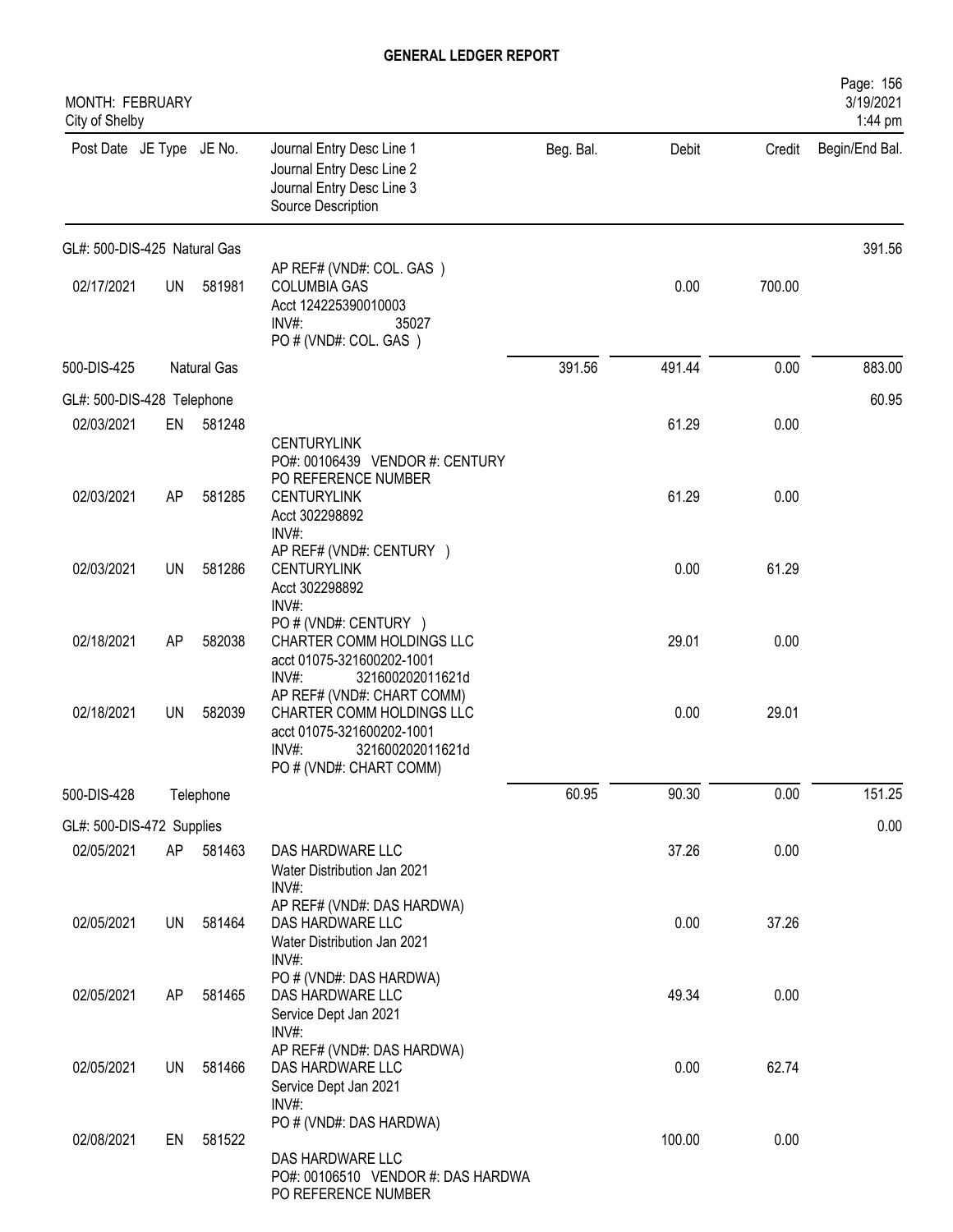| <b>MONTH: FEBRUARY</b><br>City of Shelby   |           |                       |                                                                                                                                         |           |        |        | Page: 157<br>3/19/2021<br>1:44 pm |
|--------------------------------------------|-----------|-----------------------|-----------------------------------------------------------------------------------------------------------------------------------------|-----------|--------|--------|-----------------------------------|
| Post Date JE Type JE No.                   |           |                       | Journal Entry Desc Line 1<br>Journal Entry Desc Line 2<br>Journal Entry Desc Line 3<br>Source Description                               | Beg. Bal. | Debit  | Credit | Begin/End Bal.                    |
| 500-DIS-472                                |           | Supplies              |                                                                                                                                         | 0.00      | 86.60  | 0.00   | 86.60                             |
| GL#: 500-DIS-484 Fuel, Autos-Equipment     |           |                       |                                                                                                                                         |           |        |        | 600.00                            |
| 02/11/2021                                 | EN        | 581630                |                                                                                                                                         |           | 100.00 | 0.00   |                                   |
| 02/11/2021                                 | AP        | 581663                | COLE DISTRIBUTING INC.<br>PO#: 00106534 VENDOR #: COLE DISTR<br>PO REFERENCE NUMBER<br>COLE DISTRIBUTING INC.<br>Fuel cost January 2021 |           | 100.00 | 0.00   |                                   |
| 02/11/2021                                 | <b>UN</b> | 581664                | $INV#$ :<br>AP REF# (VND#: COLE DISTR)<br>COLE DISTRIBUTING INC.<br>Fuel cost January 2021<br>INV#:<br>PO # (VND#: COLE DISTR)          |           | 0.00   | 100.00 |                                   |
| 500-DIS-484                                |           | Fuel, Autos-Equipment |                                                                                                                                         | 600.00    | 100.00 | 0.00   | 700.00                            |
| GL#: 500-DIS-485 Maintenance, Autos        |           |                       |                                                                                                                                         |           |        |        | 650.00                            |
| 02/08/2021                                 | EN        | 581523                |                                                                                                                                         |           | 100.00 | 0.00   |                                   |
|                                            |           |                       | ADVANCE AUTO PARTS<br>PO#: 00106511 VENDOR #: ADVANCE AU<br>PO REFERENCE NUMBER                                                         |           |        |        |                                   |
| 02/08/2021                                 | EN        | 581524                | SHELBY PARTS CO.                                                                                                                        |           | 100.00 | 0.00   |                                   |
| 02/17/2021                                 | AP        | 581994                | PO#: 00106512 VENDOR #: SHELBY PAR<br>PO REFERENCE NUMBER<br>SHELBY PARTS CO.<br>Service Dept Jan 2021<br>$INV#$ :                      |           | 33.00  | 0.00   |                                   |
| 02/17/2021                                 | UN        | 581995                | AP REF# (VND#: SHELBY PAR)<br>SHELBY PARTS CO.<br>Service Dept Jan 2021<br>INV#:                                                        |           | 0.00   | 100.00 |                                   |
| 02/17/2021                                 | AP        | 582024                | PO # (VND#: SHELBY PAR)<br>ADVANCE AUTO PARTS<br>Service dept Jan 2021<br>INV#:                                                         |           | 102.92 | 0.00   |                                   |
| 02/17/2021                                 | UN        | 582025                | AP REF# (VND#: ADVANCE AU)<br>ADVANCE AUTO PARTS<br>Service dept Jan 2021<br>INV#:<br>PO # (VND#: ADVANCE AU)                           |           | 0.00   | 100.00 |                                   |
| 500-DIS-485                                |           | Maintenance, Autos    |                                                                                                                                         | 650.00    | 135.92 | 0.00   | 785.92                            |
| GL#: 500-DIS-486 Maintenance Equipment     |           |                       |                                                                                                                                         |           |        |        | 985.35                            |
| 500-DIS-486                                |           | Maintenance Equipment |                                                                                                                                         | 985.35    | 0.00   | 0.00   | 985.35                            |
|                                            |           |                       |                                                                                                                                         |           |        |        |                                   |
| GL#: 500-DIS-500 Engineering<br>02/08/2021 | AP        | 581545                | F. E. KROCKA AND ASSOC. INC.<br>Contract engineering<br>INV#:<br>42786<br>AP REF# (VND#: KROCKA/F.E)                                    |           | 75.00  | 0.00   | 75.00                             |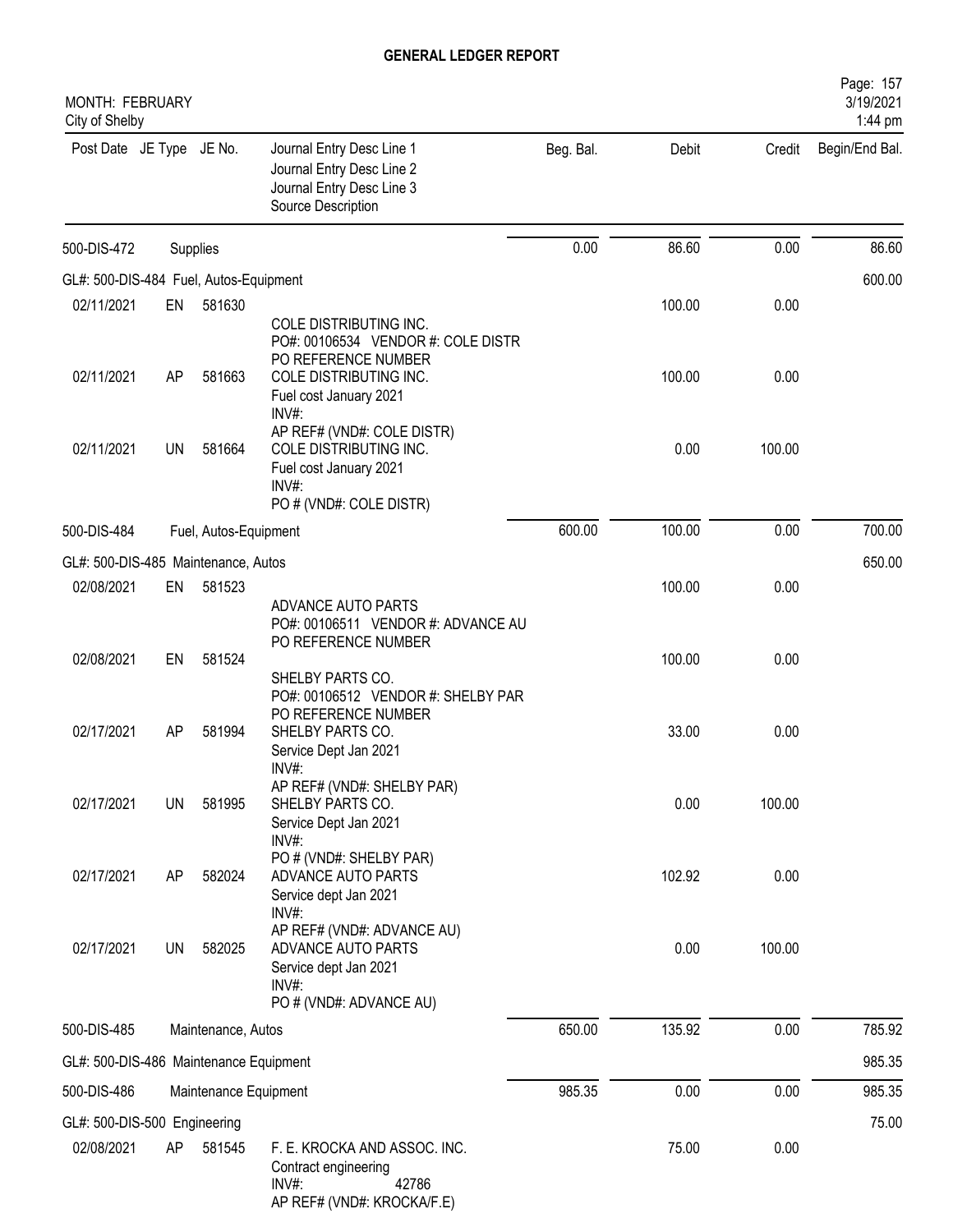| MONTH: FEBRUARY<br>City of Shelby   |           |                           |                                                                                                                         |           |           |          | Page: 158<br>3/19/2021<br>1:44 pm |
|-------------------------------------|-----------|---------------------------|-------------------------------------------------------------------------------------------------------------------------|-----------|-----------|----------|-----------------------------------|
| Post Date JE Type JE No.            |           |                           | Journal Entry Desc Line 1<br>Journal Entry Desc Line 2<br>Journal Entry Desc Line 3<br>Source Description               | Beg. Bal. | Debit     | Credit   | Begin/End Bal.                    |
| GL#: 500-DIS-500 Engineering        |           |                           |                                                                                                                         |           |           |          | 75.00                             |
| 02/08/2021                          | <b>UN</b> | 581546                    | F. E. KROCKA AND ASSOC. INC.<br>Contract engineering<br>INV#:<br>42786<br>PO # (VND#: KROCKA/F.E)                       |           | 0.00      | 75.00    |                                   |
| 500-DIS-500                         |           | Engineering               |                                                                                                                         | 75.00     | 75.00     | 0.00     | 150.00                            |
| GL#: 500-DIS-510 Clothing Allowance |           |                           |                                                                                                                         |           |           |          | 0.00                              |
| 02/17/2021                          | AP        | 582012                    | SPORTSMANS DEN<br>Clothing Konnor Korbas<br>INV#:                                                                       |           | 179.99    | 0.00     |                                   |
| 02/17/2021                          | UN        | 582013                    | AP REF# (VND#: SPORTSMANS)<br>SPORTSMANS DEN<br>Clothing Konnor Korbas<br>INV#:<br>PO # (VND#: SPORTSMANS)              |           | 0.00      | 179.99   |                                   |
| 500-DIS-510                         |           | <b>Clothing Allowance</b> |                                                                                                                         | 0.00      | 179.99    | 0.00     | 179.99                            |
| GL#: 500-DIS-515 Equipment          |           |                           |                                                                                                                         |           |           |          | 595.26                            |
| 500-DIS-515                         |           | Equipment                 |                                                                                                                         | 595.26    | 0.00      | 0.00     | 595.26                            |
|                                     |           |                           | GL#: 500-DIS-521 Meters and Related Supplies                                                                            |           |           |          | 336.00                            |
| 02/22/2021                          | AP        | 582191                    | CENTRAL OH PLBG HTG & CLG LLC<br>meterinig work at various<br>INV#:<br>2021-258                                         |           | 850.00    | 0.00     |                                   |
| 02/22/2021                          | <b>UN</b> | 582192                    | AP REF# (VND#: CENT OH PL)<br>CENTRAL OH PLBG HTG & CLG LLC<br>meterinig work at various<br>INV#:<br>2021-258           |           | 0.00      | 1,300.00 |                                   |
| 02/25/2021                          | EN        | 582418                    | PO # (VND#: CENT OH PL)                                                                                                 |           | 240.00    | 0.00     |                                   |
|                                     |           |                           | OPERATOR TRAINING COMMITTEE<br>PO#: 00106655 VENDOR #: OPERATOR T<br>PO REFERENCE NUMBER                                |           |           |          |                                   |
| 500-DIS-521                         |           |                           | Meters and Related Supplies                                                                                             | 336.00    | 850.00    | 0.00     | 1,186.00                          |
| GL#: 500-DIS-531 Miscellaneous      |           |                           |                                                                                                                         |           |           |          | 263.75                            |
| 02/17/2021                          | AP        | 581854                    | OHIO UTILITIES PROTECTION SERV<br>Oops 2021 governmental<br>$INV#$ :<br>124580                                          |           | 77.50     | 0.00     |                                   |
| 02/17/2021                          | UN        | 581855                    | AP REF# (VND#: OUPS<br>OHIO UTILITIES PROTECTION SERV<br>Oops 2021 governmental<br>$INV#$ :<br>124580<br>PO#(VND#: OUPS |           | 0.00      | 77.50    |                                   |
| 500-DIS-531                         |           | Miscellaneous             |                                                                                                                         | 263.75    | 77.50     | 0.00     | 341.25                            |
| GL#: 500-MFG-400 Wages              |           |                           |                                                                                                                         |           |           |          | 27,581.23                         |
| 02/03/2021                          | EN        | 581169                    | CITY PAYROLL FUND                                                                                                       |           | 13,279.17 | 0.00     |                                   |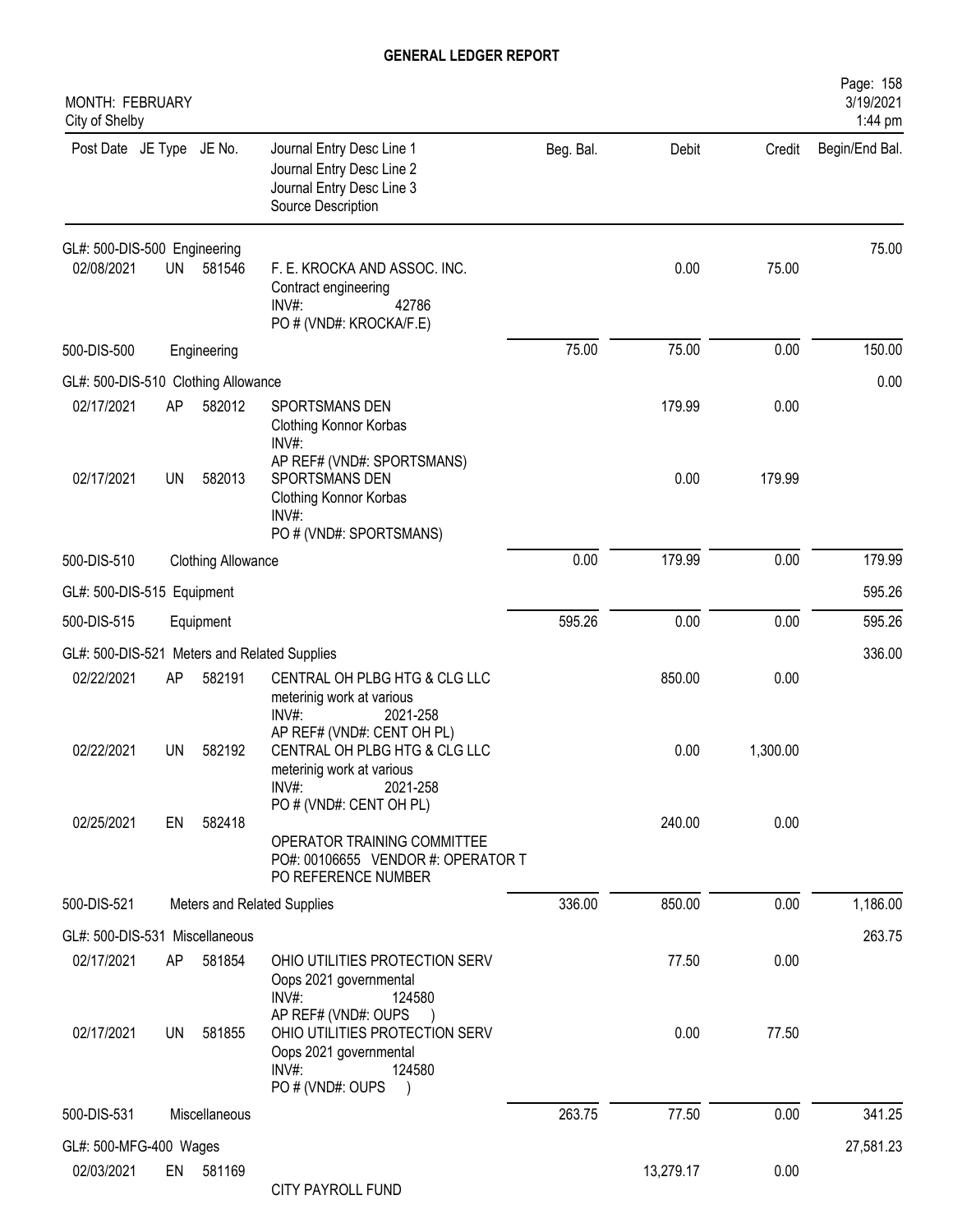| MONTH: FEBRUARY<br>City of Shelby |           |        |                                                                                                                                                                 |           |           |           | Page: 159<br>3/19/2021<br>1:44 pm |
|-----------------------------------|-----------|--------|-----------------------------------------------------------------------------------------------------------------------------------------------------------------|-----------|-----------|-----------|-----------------------------------|
| Post Date JE Type JE No.          |           |        | Journal Entry Desc Line 1<br>Journal Entry Desc Line 2<br>Journal Entry Desc Line 3<br>Source Description                                                       | Beg. Bal. | Debit     | Credit    | Begin/End Bal.                    |
| GL#: 500-MFG-400 Wages            |           |        |                                                                                                                                                                 |           |           |           | 27,581.23                         |
| 02/03/2021                        | AP        | 581193 | PO#: 00106435 VENDOR #: CITY PAYRO<br>PO REFERENCE NUMBER<br>CITY PAYROLL FUND<br>Wages 1/17/21-1/30/21<br>INV#:                                                |           | 13,279.17 | 0.00      |                                   |
| 02/03/2021                        | <b>UN</b> | 581194 | AP REF# (VND#: CITY PAYRO)<br><b>CITY PAYROLL FUND</b><br>Wages 1/17/21-1/30/21<br>INV#                                                                         |           | 0.00      | 13,279.17 |                                   |
| 02/17/2021                        | EN        | 581842 | PO # (VND#: CITY PAYRO)<br>CITY PAYROLL FUND                                                                                                                    |           | 12,316.48 | 0.00      |                                   |
| 02/17/2021                        | AP        | 581846 | PO#: 00106583 VENDOR #: CITY PAYRO<br>PO REFERENCE NUMBER<br><b>CITY PAYROLL FUND</b><br>Wages 1/31/21-2/13/21<br>INV#:                                         |           | 12,316.48 | 0.00      |                                   |
| 02/17/2021                        | UN        | 581847 | AP REF# (VND#: CITY PAYRO)<br><b>CITY PAYROLL FUND</b><br>Wages 1/31/21-2/13/21<br>$INV#$ :                                                                     |           | 0.00      | 12,316.48 |                                   |
| 500-MFG-400                       |           | Wages  | PO # (VND#: CITY PAYRO)                                                                                                                                         | 27,581.23 | 25,595.65 | 0.00      | 53,176.88                         |
|                                   |           |        | GL#: 500-MFG-415 Public Employees Retire.System                                                                                                                 |           |           |           | 4,031.86                          |
| 02/16/2021                        | EN        | 581826 |                                                                                                                                                                 |           | 5,713.57  | 0.00      |                                   |
| 02/17/2021                        | AP        | 581862 | OH PUBLIC EMPLOYEES RETIREMENT<br>PO#: 00106567 VENDOR #: OPERS<br>PO REFERENCE NUMBER<br>OH PUBLIC EMPLOYEES RETIREMENT<br>Employer portion 12/20/20-<br>INV#: |           | 5,713.57  | 0.00      |                                   |
| 02/17/2021                        | <b>UN</b> | 581863 | AP REF# (VND#: OPERS )<br>OH PUBLIC EMPLOYEES RETIREMENT<br>Employer portion 12/20/20-<br>INV#:<br>PO # (VND#: OPERS                                            |           | 0.00      | 5,713.57  |                                   |
| 500-MFG-415                       |           |        | Public Employees Retire.System                                                                                                                                  | 4,031.86  | 5,713.57  | 0.00      | 9,745.43                          |
| GL#: 500-MFG-417 FICA             |           |        |                                                                                                                                                                 |           |           |           | 399.93                            |
| 02/03/2021                        | EN        | 581170 |                                                                                                                                                                 |           | 192.54    | 0.00      |                                   |
| 02/03/2021                        | AP        | 581195 | PAYROLL FUND<br>PO#: 00106436 VENDOR #: PAYROLL FU<br>PO REFERENCE NUMBER<br>PAYROLL FUND<br>FICA 1/17/21-1/30/21<br>$INV#$ :<br>AP REF# (VND#: PAYROLL FU)     |           | 192.54    | 0.00      |                                   |
| 02/03/2021                        | UN.       | 581196 | PAYROLL FUND<br>FICA 1/17/21-1/30/21<br>INV#:                                                                                                                   |           | 0.00      | 192.54    |                                   |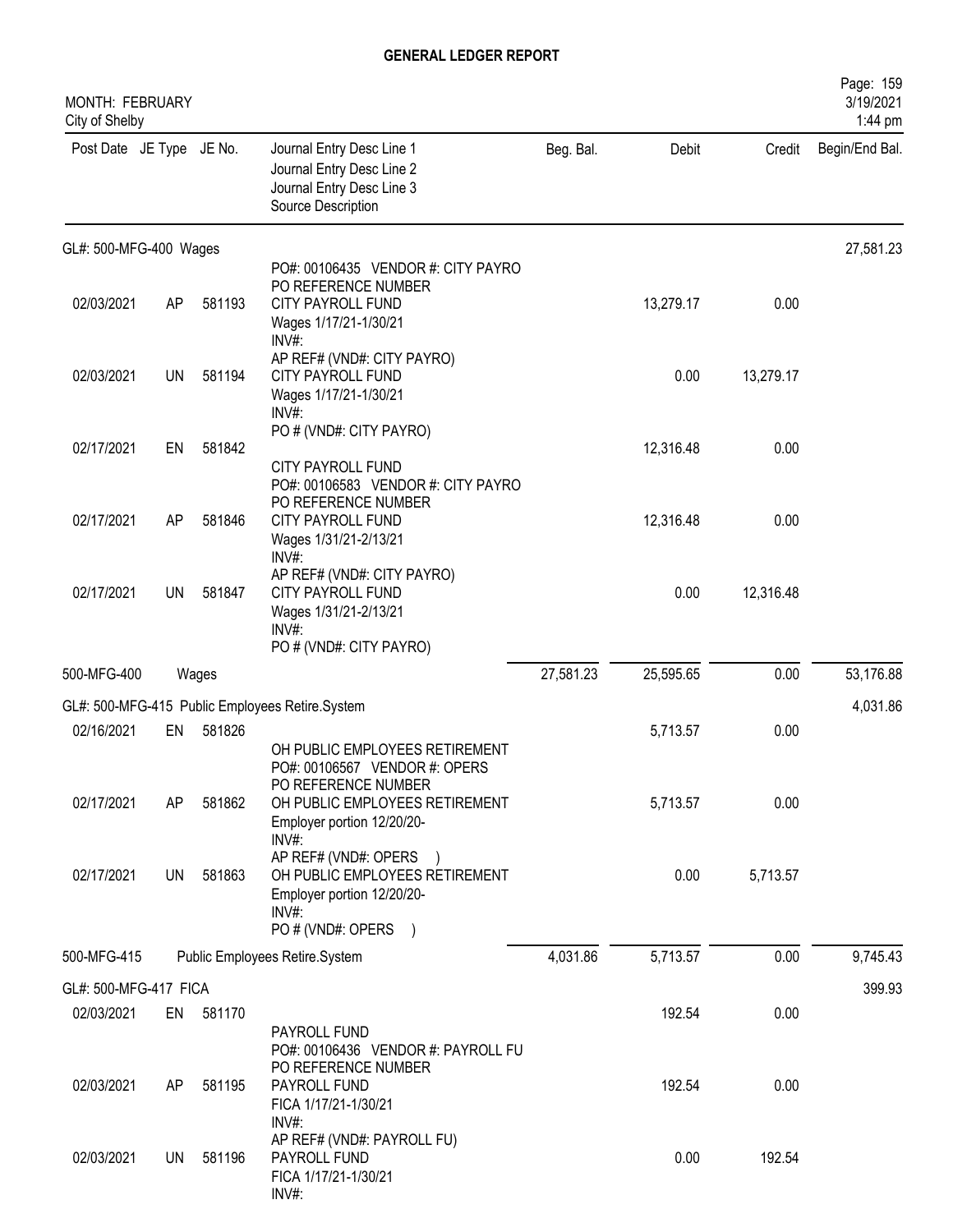| MONTH: FEBRUARY<br>City of Shelby     |             |                 |                                                                                                                                |           |          |          | Page: 160<br>3/19/2021<br>1:44 pm |
|---------------------------------------|-------------|-----------------|--------------------------------------------------------------------------------------------------------------------------------|-----------|----------|----------|-----------------------------------|
| Post Date JE Type JE No.              |             |                 | Journal Entry Desc Line 1<br>Journal Entry Desc Line 2<br>Journal Entry Desc Line 3<br>Source Description                      | Beg. Bal. | Debit    | Credit   | Begin/End Bal.                    |
| GL#: 500-MFG-417 FICA                 |             |                 |                                                                                                                                |           |          |          | 399.93                            |
| 02/17/2021                            | EN          | 581843          | PO # (VND#: PAYROLL FU)<br>PAYROLL FUND                                                                                        |           | 178.59   | 0.00     |                                   |
| 02/17/2021                            | AP          | 581844          | PO#: 00106584 VENDOR #: PAYROLL FU<br>PO REFERENCE NUMBER<br>PAYROLL FUND<br>FICA 1/31/21-2/13/21<br>INV#:                     |           | 178.59   | 0.00     |                                   |
| 02/17/2021                            | UN          | 581845          | AP REF# (VND#: PAYROLL FU)<br>PAYROLL FUND<br>FICA 1/31/21-2/13/21<br>INV#:<br>PO # (VND#: PAYROLL FU)                         |           | 0.00     | 178.59   |                                   |
| 500-MFG-417                           | <b>FICA</b> |                 |                                                                                                                                | 399.93    | 371.13   | 0.00     | 771.06                            |
| GL#: 500-MFG-418 Hospitalization      |             |                 |                                                                                                                                |           |          |          | 8,214.51                          |
| 02/03/2021                            | AP          | 581191          | JEFFERSON HEALTH PLAN<br>Acct 19-OME095 Feb 2021                                                                               |           | 8,214.51 | 0.00     |                                   |
| 02/03/2021                            | <b>UN</b>   | 581192          | INV#:<br>AP REF# (VND#: JEFFERSON)<br>JEFFERSON HEALTH PLAN<br>Acct 19-OME095 Feb 2021<br>INV#:                                |           | 0.00     | 8,214.51 |                                   |
| 02/22/2021                            | EN          | 582144          | PO # (VND#: JEFFERSON)<br>JEFFERSON HEALTH PLAN<br>PO#: 00106618 VENDOR #: JEFFERSON<br>PO REFERENCE NUMBER                    |           | 8,214.51 | 0.00     |                                   |
| 500-MFG-418                           |             | Hospitalization |                                                                                                                                | 8,214.51  | 8,214.51 | 0.00     | 16,429.02                         |
| GL#: 500-MFG-419 Life Insurance       |             |                 |                                                                                                                                |           |          |          | 57.00                             |
| 02/03/2021                            | EN          | 581246          | AMERICAN UNITED LIFE INS CO<br>PO#: 00106437 VENDOR #: AMERICAN U                                                              |           | 57.00    | 0.00     |                                   |
| 02/03/2021                            | AP          | 581289          | PO REFERENCE NUMBER<br>AMERICAN UNITED LIFE INS CO<br>policy G 00608125-0002-000<br>INV#:                                      |           | 57.00    | 0.00     |                                   |
| 02/03/2021                            | UN          | 581290          | AP REF# (VND#: AMERICAN U)<br>AMERICAN UNITED LIFE INS CO<br>policy G 00608125-0002-000<br>$INV#$ :<br>PO # (VND#: AMERICAN U) |           | 0.00     | 57.00    |                                   |
| 500-MFG-419                           |             | Life Insurance  |                                                                                                                                | 57.00     | 57.00    | 0.00     | 114.00                            |
| GL#: 500-MFG-420 Workers Compensation |             |                 |                                                                                                                                |           |          |          | 432.00                            |
| 02/08/2021                            | EN          | 581510          | BUREAU OF WORKERS COMPENSATION<br>PO#: 00106498 VENDOR #: BWC<br>PO REFERENCE NUMBER                                           |           | 432.00   | 0.00     |                                   |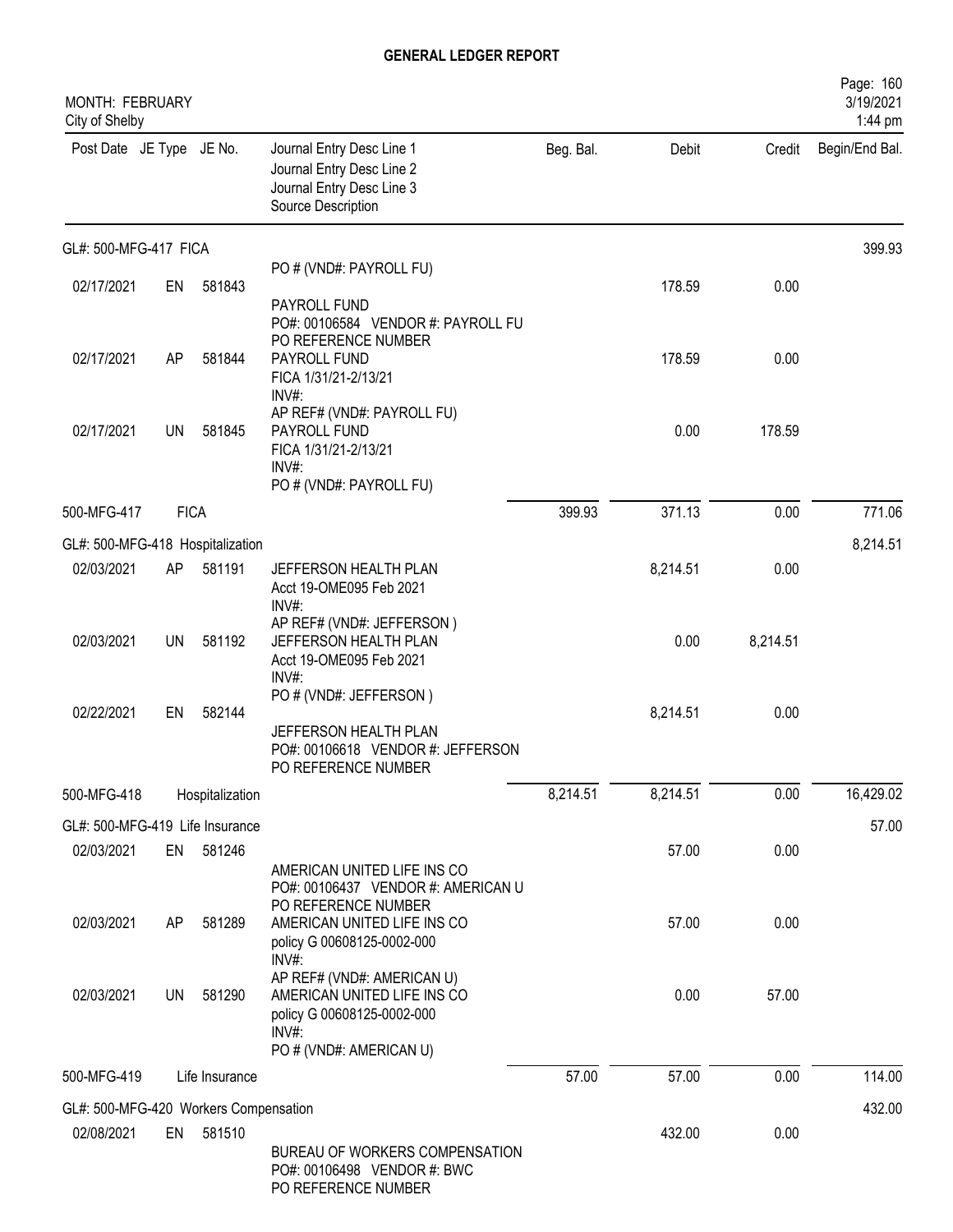| <b>MONTH: FEBRUARY</b><br>City of Shelby |           |                             |                                                                                                           |           |           |           | Page: 161<br>3/19/2021<br>1:44 pm |
|------------------------------------------|-----------|-----------------------------|-----------------------------------------------------------------------------------------------------------|-----------|-----------|-----------|-----------------------------------|
| Post Date JE Type JE No.                 |           |                             | Journal Entry Desc Line 1<br>Journal Entry Desc Line 2<br>Journal Entry Desc Line 3<br>Source Description | Beg. Bal. | Debit     | Credit    | Begin/End Bal.                    |
| GL#: 500-MFG-420 Workers Compensation    |           |                             |                                                                                                           |           |           |           | 432.00                            |
| 02/12/2021                               | AP        | 581779                      | BUREAU OF WORKERS COMPENSATION<br>Installment payment<br>INV#:<br>1009237672                              |           | 432.00    | 0.00      |                                   |
| 02/12/2021                               | <b>UN</b> | 581780                      | AP REF# (VND#: BWC<br>BUREAU OF WORKERS COMPENSATION<br>Installment payment<br>INV#:<br>1009237672        |           | 0.00      | 432.00    |                                   |
| 02/14/2021                               | EN        | 581822                      | PO # (VND#: BWC<br>BUREAU OF WORKERS COMPENSATION<br>PO#: 00106565 VENDOR #: BWC                          |           | 454.00    | 0.00      |                                   |
| 02/18/2021                               | AP        | 582108                      | PO REFERENCE NUMBER<br>BUREAU OF WORKERS COMPENSATION<br>True-up report 2021<br>INV#:                     |           | 454.00    | 0.00      |                                   |
| 02/18/2021                               | UN        | 582109                      | AP REF# (VND#: BWC<br>BUREAU OF WORKERS COMPENSATION<br>True-up report 2021<br>INV#:                      |           | 0.00      | 454.00    |                                   |
| 500-MFG-420                              |           | <b>Workers Compensation</b> | PO#(VND#: BWC<br>$\rightarrow$                                                                            | 432.00    | 886.00    | 0.00      | 1,318.00                          |
|                                          |           |                             |                                                                                                           |           |           |           |                                   |
| GL#: 500-MFG-426 Electric<br>02/05/2021  | EN        | 581447                      |                                                                                                           |           | 15,767.47 | 0.00      | 18,186.33                         |
|                                          |           |                             | MUNICIPAL UTILITIES<br>PO#: 00106486 VENDOR #: MUNI UTILI<br>PO REFERENCE NUMBER                          |           |           |           |                                   |
| 02/22/2021                               | AP        | 582207                      | MUNICIPAL UTILITIES<br>acct 39.111.1<br>INV#:<br>AP REF# (VND#: MUNI UTILI)                               |           | 11,543.11 | 0.00      |                                   |
| 02/22/2021                               |           | UN 582208                   | MUNICIPAL UTILITIES<br>acct 39.111.1<br>INV#:                                                             |           | 0.00      | 11,543.11 |                                   |
| 02/22/2021                               | AP        | 582209                      | PO # (VND#: MUNI UTILI)<br>MUNICIPAL UTILITIES<br>39.58.2<br>INV#:                                        |           | 1,150.18  | 0.00      |                                   |
| 02/22/2021                               | <b>UN</b> | 582210                      | AP REF# (VND#: MUNI UTILI)<br>MUNICIPAL UTILITIES<br>39.58.2<br>INV#:                                     |           | 0.00      | 1,150.18  |                                   |
| 02/22/2021                               | AP        | 582211                      | PO # (VND#: MUNI UTILI)<br>MUNICIPAL UTILITIES<br>37.238.1<br>INV#:                                       |           | 2,780.30  | 0.00      |                                   |
| 02/22/2021                               | <b>UN</b> | 582212                      | AP REF# (VND#: MUNI UTILI)<br>MUNICIPAL UTILITIES<br>37.238.1<br>INV#:                                    |           | 0.00      | 2,780.30  |                                   |
| 02/22/2021                               | AP        | 582213                      | PO # (VND#: MUNI UTILI)<br>MUNICIPAL UTILITIES                                                            |           | 100.57    | 0.00      |                                   |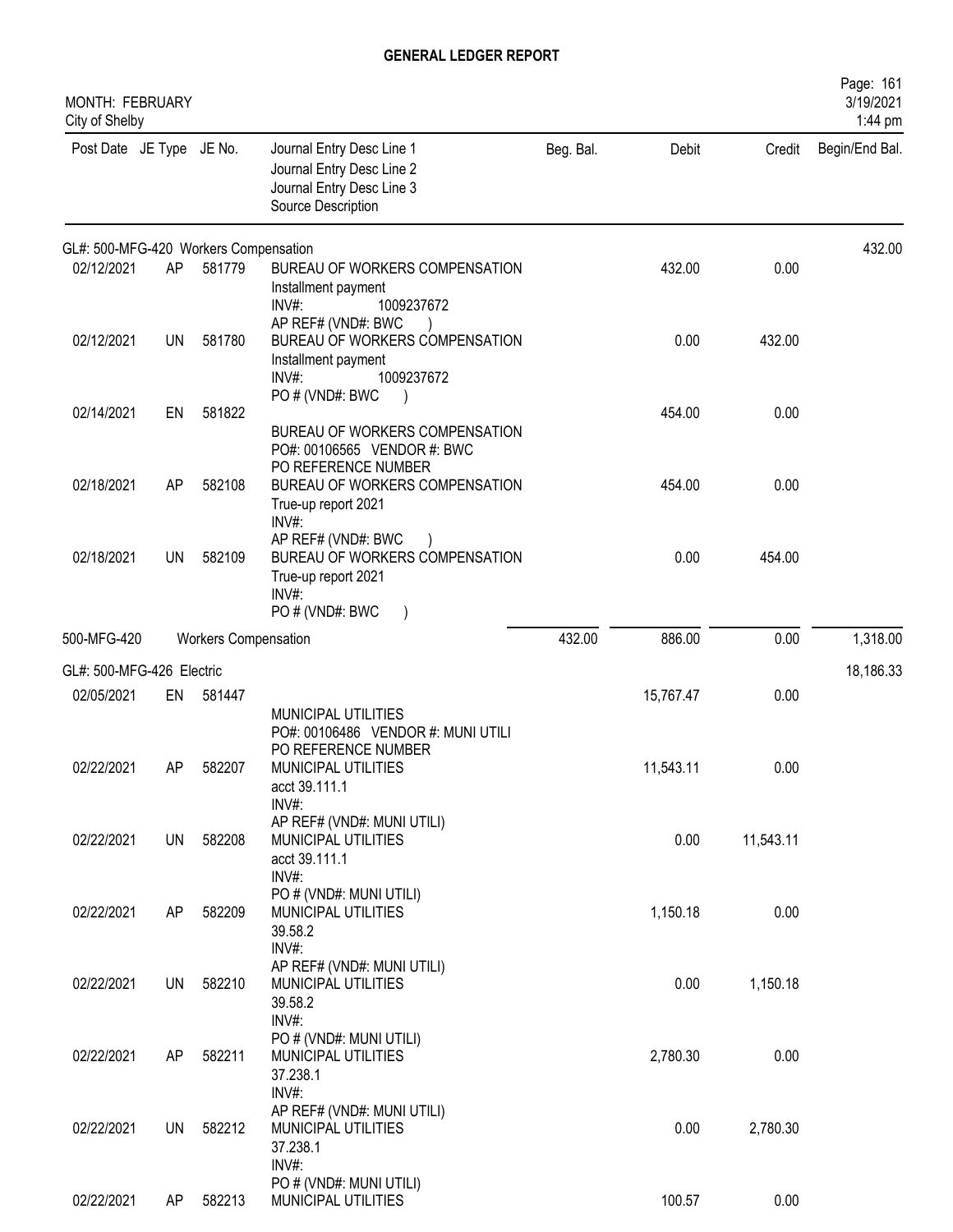| MONTH: FEBRUARY<br>City of Shelby |           |           |                                                                                                                   |           |           |        | Page: 162<br>3/19/2021<br>1:44 pm |
|-----------------------------------|-----------|-----------|-------------------------------------------------------------------------------------------------------------------|-----------|-----------|--------|-----------------------------------|
| Post Date JE Type JE No.          |           |           | Journal Entry Desc Line 1<br>Journal Entry Desc Line 2<br>Journal Entry Desc Line 3<br>Source Description         | Beg. Bal. | Debit     | Credit | Begin/End Bal.                    |
| GL#: 500-MFG-426 Electric         |           |           |                                                                                                                   |           |           |        | 18,186.33                         |
|                                   |           |           | 33.333.1<br>INV#:                                                                                                 |           |           |        |                                   |
| 02/22/2021                        | <b>UN</b> | 582214    | AP REF# (VND#: MUNI UTILI)<br>MUNICIPAL UTILITIES<br>33.333.1<br>INV#:                                            |           | 0.00      | 100.57 |                                   |
| 02/22/2021                        | AP        | 582215    | PO # (VND#: MUNI UTILI)<br>MUNICIPAL UTILITIES<br>13.55.1<br>INV#:                                                |           | 9.28      | 0.00   |                                   |
| 02/22/2021                        | UN        | 582216    | AP REF# (VND#: MUNI UTILI)<br>MUNICIPAL UTILITIES<br>13.55.1                                                      |           | 0.00      | 9.28   |                                   |
| 02/22/2021                        | AP        | 582217    | INV#:<br>PO # (VND#: MUNI UTILI)<br>MUNICIPAL UTILITIES<br>13.54.1                                                |           | 70.91     | 0.00   |                                   |
| 02/22/2021                        | <b>UN</b> | 582218    | INV#:<br>AP REF# (VND#: MUNI UTILI)<br>MUNICIPAL UTILITIES<br>13.54.1                                             |           | 0.00      | 70.91  |                                   |
| 02/22/2021                        | AP        | 582219    | INV#:<br>PO # (VND#: MUNI UTILI)<br>MUNICIPAL UTILITIES<br>02.205.1                                               |           | 113.12    | 0.00   |                                   |
| 02/22/2021                        | UN        | 582220    | INV#:<br>AP REF# (VND#: MUNI UTILI)<br>MUNICIPAL UTILITIES<br>02.205.1<br>INV#:<br>PO # (VND#: MUNI UTILI)        |           | 0.00      | 113.12 |                                   |
| 500-MFG-426                       |           | Electric  |                                                                                                                   | 18,186.33 | 15,767.47 | 0.00   | 33,953.80                         |
| GL#: 500-MFG-428 Telephone        |           |           |                                                                                                                   |           |           |        | 268.64                            |
| 02/03/2021                        |           | EN 581248 | <b>CENTURYLINK</b><br>PO#: 00106439 VENDOR #: CENTURY                                                             |           | 270.86    | 0.00   |                                   |
| 02/03/2021                        | AP        | 581285    | PO REFERENCE NUMBER<br><b>CENTURYLINK</b><br>Acct 302298892                                                       |           | 270.86    | 0.00   |                                   |
| 02/03/2021                        | UN        | 581286    | INV#:<br>AP REF# (VND#: CENTURY )<br><b>CENTURYLINK</b><br>Acct 302298892                                         |           | 0.00      | 270.86 |                                   |
| 02/18/2021                        | AP        | 582038    | INV#:<br>PO # (VND#: CENTURY )<br>CHARTER COMM HOLDINGS LLC<br>acct 01075-321600202-1001                          |           | 58.02     | 0.00   |                                   |
| 02/18/2021                        | <b>UN</b> | 582039    | INV#:<br>321600202011621d<br>AP REF# (VND#: CHART COMM)<br>CHARTER COMM HOLDINGS LLC<br>acct 01075-321600202-1001 |           | 0.00      | 58.02  |                                   |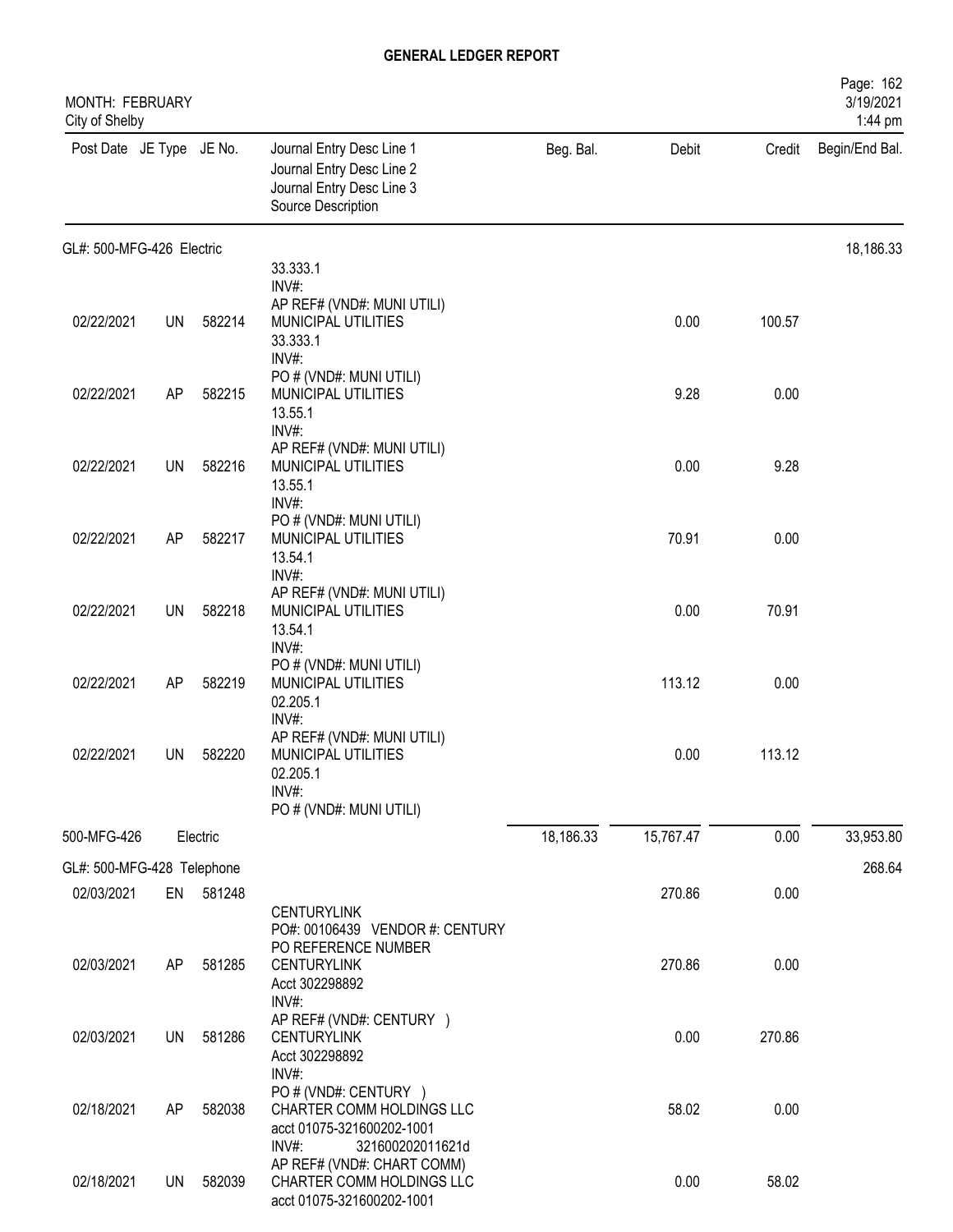| MONTH: FEBRUARY<br>City of Shelby |           |           |                                                                                                                              |           |        |        | Page: 163<br>3/19/2021<br>1:44 pm |
|-----------------------------------|-----------|-----------|------------------------------------------------------------------------------------------------------------------------------|-----------|--------|--------|-----------------------------------|
| Post Date JE Type JE No.          |           |           | Journal Entry Desc Line 1<br>Journal Entry Desc Line 2<br>Journal Entry Desc Line 3<br>Source Description                    | Beg. Bal. | Debit  | Credit | Begin/End Bal.                    |
| GL#: 500-MFG-428 Telephone        |           |           | INV#:<br>321600202011621d<br>PO # (VND#: CHART COMM)                                                                         |           |        |        | 268.64                            |
| 500-MFG-428                       |           | Telephone |                                                                                                                              | 268.64    | 328.88 | 0.00   | 597.52                            |
|                                   |           |           | GL#: 500-MFG-471 Education, Mtgs. & Related Exp.                                                                             |           |        |        | 0.00                              |
| 02/05/2021                        | EN        | 581446    | AWWA-OHIO SECTION<br>PO#: 00106485 VENDOR #: AWWA -OHIO<br>PO REFERENCE NUMBER                                               |           | 420.00 | 0.00   |                                   |
| 02/05/2021                        | EN        | 581448    | BUSHEY/ALAN//<br>PO#: 00106487 VENDOR #: BUSHEY/ALA                                                                          |           | 112.00 | 0.00   |                                   |
| 02/05/2021                        | AP        | 581461    | PO REFERENCE NUMBER<br>BUSHEY/ALAN//<br>Reimbursement for Operator 1<br>INV#:                                                |           | 112.00 | 0.00   |                                   |
| 02/05/2021                        | <b>UN</b> | 581462    | AP REF# (VND#: BUSHEY/ALA)<br>BUSHEY/ALAN//<br>Reimbursement for Operator 1                                                  |           | 0.00   | 112.00 |                                   |
| 02/22/2021                        | AP        | 582221    | $INV#$ :<br>PO # (VND#: BUSHEY/ALA)<br>AWWA-OHIO SECTION<br>New membership                                                   |           | 210.00 | 0.00   |                                   |
| 02/22/2021                        | <b>UN</b> | 582222    | INV#:<br>AP REF# (VND#: AWWA -OHIO)<br>AWWA-OHIO SECTION<br>New membership                                                   |           | 0.00   | 210.00 |                                   |
| 02/22/2021                        | AP        | 582223    | INV#:<br>PO # (VND#: AWWA -OHIO)<br>AWWA-OHIO SECTION<br>Membership 3/1/21-2/28/22                                           |           | 210.00 | 0.00   |                                   |
| 02/22/2021                        | <b>UN</b> | 582224    | INV#:<br>AP REF# (VND#: AWWA -OHIO)<br>AWWA-OHIO SECTION<br>Membership 3/1/21-2/28/22<br>$INV#$ :<br>PO # (VND#: AWWA -OHIO) |           | 0.00   | 210.00 |                                   |
| 500-MFG-471                       |           |           | Education, Mtgs. & Related Exp.                                                                                              | 0.00      | 532.00 | 0.00   | 532.00                            |
| GL#: 500-MFG-472 Supplies         |           |           |                                                                                                                              |           |        |        | 360.93                            |
| 02/17/2021                        | AP        | 581872    | DAS HARDWARE LLC<br>Water Plant January 2021<br>INV#:                                                                        |           | 237.19 | 0.00   |                                   |
| 02/17/2021                        | UN        | 581873    | AP REF# (VND#: DAS HARDWA)<br>DAS HARDWARE LLC<br>Water Plant January 2021                                                   |           | 0.00   | 237.19 |                                   |
| 02/18/2021                        | EN        | 581979    | INV#:<br>PO # (VND#: DAS HARDWA)<br>MHS INDUSTRIAL SUPPLY<br>PO#: 00106600 VENDOR #: MHS IND SU                              |           | 500.00 | 0.00   |                                   |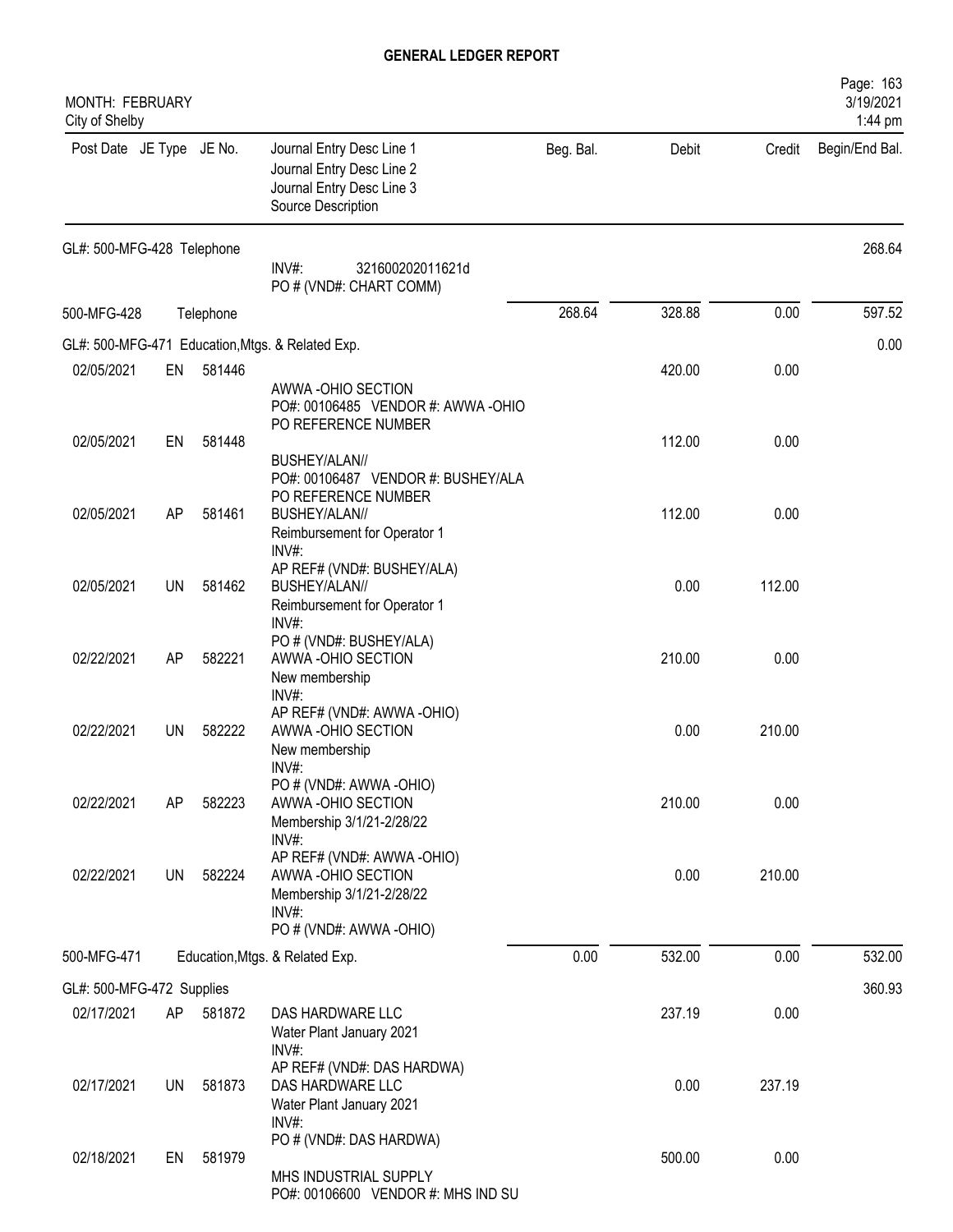| MONTH: FEBRUARY<br>City of Shelby |           |          |                                                                                                                            |           |        |        | Page: 164<br>3/19/2021<br>1:44 pm |
|-----------------------------------|-----------|----------|----------------------------------------------------------------------------------------------------------------------------|-----------|--------|--------|-----------------------------------|
| Post Date JE Type JE No.          |           |          | Journal Entry Desc Line 1<br>Journal Entry Desc Line 2<br>Journal Entry Desc Line 3<br>Source Description                  | Beg. Bal. | Debit  | Credit | Begin/End Bal.                    |
| GL#: 500-MFG-472 Supplies         |           |          |                                                                                                                            |           |        |        | 360.93                            |
| 02/22/2021                        | AP        | 582199   | PO REFERENCE NUMBER<br>MHS INDUSTRIAL SUPPLY                                                                               |           | 91.03  | 0.00   |                                   |
|                                   |           |          | Nuisance level organic vapor<br><b>INV24724</b><br>$INV#$ :                                                                |           |        |        |                                   |
| 02/22/2021                        | UN        | 582200   | AP REF# (VND#: MHS IND SU)<br>MHS INDUSTRIAL SUPPLY<br>Nuisance level organic vapor<br>INV#<br><b>INV24724</b>             |           | 0.00   | 91.03  |                                   |
| 02/22/2021                        | AP        | 582201   | PO # (VND#: MHS IND SU)<br>MHS INDUSTRIAL SUPPLY<br>respirator<br>INV#:<br><b>INV24551</b>                                 |           | 166.08 | 0.00   |                                   |
| 02/22/2021                        | <b>UN</b> | 582202   | AP REF# (VND#: MHS IND SU)<br>MHS INDUSTRIAL SUPPLY<br>respirator                                                          |           | 0.00   | 166.08 |                                   |
| 02/22/2021                        | AP        | 582203   | $INV#$ :<br><b>INV24551</b><br>PO # (VND#: MHS IND SU)<br>MHS INDUSTRIAL SUPPLY<br>Tyvek coveralls                         |           | 243.75 | 0.00   |                                   |
| 02/22/2021                        | UN        | 582204   | INV#:<br><b>INV24465</b><br>AP REF# (VND#: MHS IND SU)<br>MHS INDUSTRIAL SUPPLY                                            |           | 0.00   | 243.75 |                                   |
| 02/22/2021                        | AP        | 582205   | Tyvek coveralls<br>INV#<br><b>INV24465</b><br>PO # (VND#: MHS IND SU)<br>MHS INDUSTRIAL SUPPLY<br>Gal lime remover         |           | 73.60  | 0.00   |                                   |
| 02/22/2021                        | <b>UN</b> | 582206   | INV#:<br><b>INV24466</b><br>AP REF# (VND#: MHS IND SU)<br>MHS INDUSTRIAL SUPPLY<br>Gal lime remover                        |           | 0.00   | 73.60  |                                   |
| 02/25/2021                        | AP        | 582490   | INV#:<br><b>INV24466</b><br>PO # (VND#: MHS IND SU)<br>MHS INDUSTRIAL SUPPLY<br>Gloves                                     |           | 15.48  | 0.00   |                                   |
| 02/25/2021                        | <b>UN</b> | 582491   | $INV#$ :<br><b>INV24836</b><br>AP REF# (VND#: MHS IND SU)<br>MHS INDUSTRIAL SUPPLY<br>Gloves                               |           | 0.00   | 15.48  |                                   |
| 02/25/2021                        | AP        | 582492   | $INV#$ :<br><b>INV24836</b><br>PO # (VND#: MHS IND SU)<br>MHS INDUSTRIAL SUPPLY<br>Gloves                                  |           | 20.09  | 0.00   |                                   |
| 02/25/2021                        | <b>UN</b> | 582493   | INV#:<br><b>INV24836b</b><br>AP REF# (VND#: MHS IND SU)<br>MHS INDUSTRIAL SUPPLY<br>Gloves<br>$INV#$ :<br><b>INV24836b</b> |           | 0.00   | 20.09  |                                   |
| 500-MFG-472                       |           | Supplies | PO # (VND#: MHS IND SU)                                                                                                    | 360.93    | 847.22 | 0.00   | 1,208.15                          |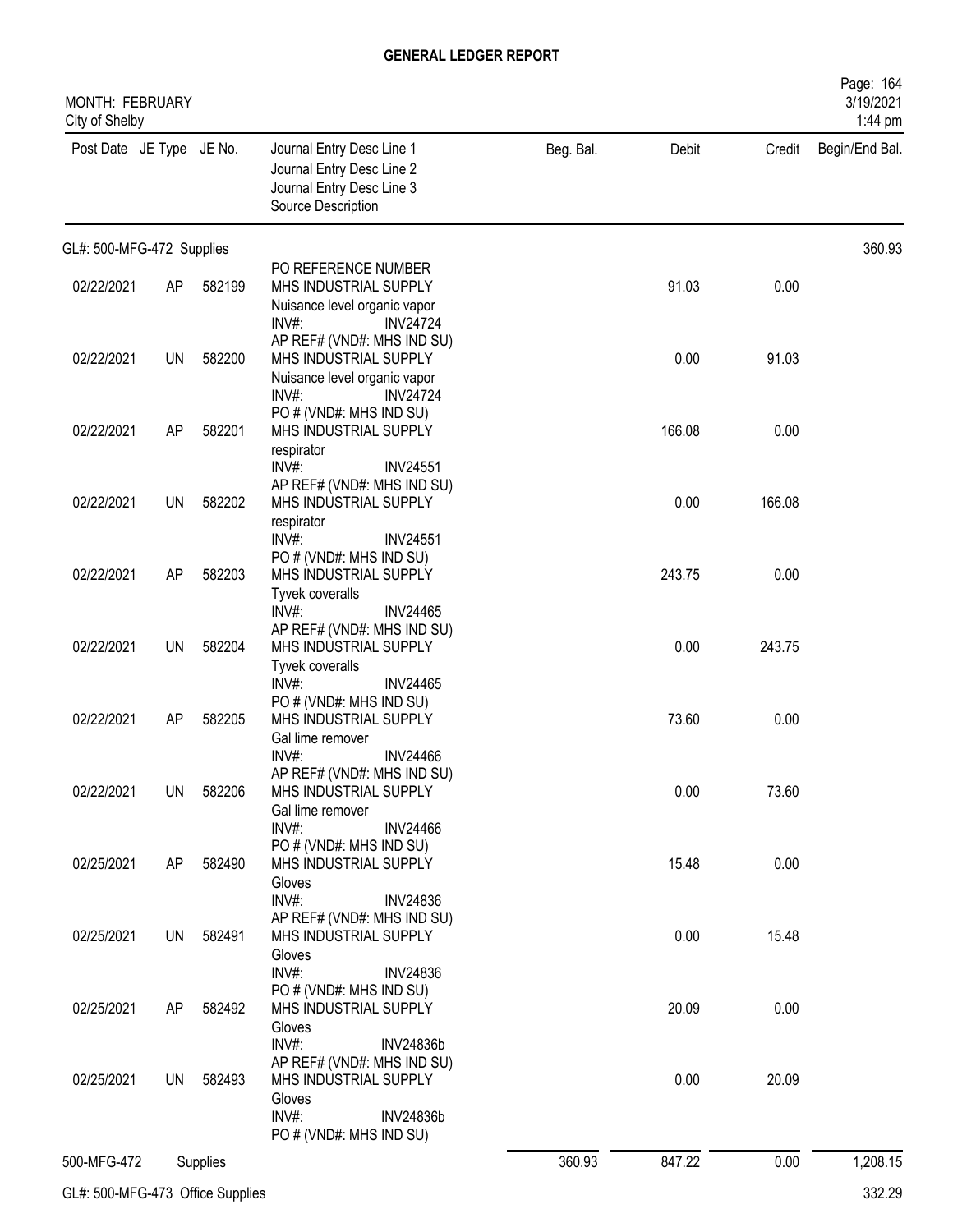| MONTH: FEBRUARY<br>City of Shelby          |           |                           |                                                                                                                                                              |           |          |          | Page: 165<br>3/19/2021<br>1:44 pm |
|--------------------------------------------|-----------|---------------------------|--------------------------------------------------------------------------------------------------------------------------------------------------------------|-----------|----------|----------|-----------------------------------|
| Post Date JE Type JE No.                   |           |                           | Journal Entry Desc Line 1<br>Journal Entry Desc Line 2<br>Journal Entry Desc Line 3<br>Source Description                                                    | Beg. Bal. | Debit    | Credit   | Begin/End Bal.                    |
| GL#: 500-MFG-473 Office Supplies           |           |                           |                                                                                                                                                              |           |          |          | 332.29                            |
| 500-MFG-473                                |           | <b>Office Supplies</b>    |                                                                                                                                                              | 332.29    | 0.00     | 0.00     | 332.29                            |
| GL#: 500-MFG-510 Clothing Allowance        |           |                           |                                                                                                                                                              |           |          |          | 54.97                             |
| 500-MFG-510                                |           | <b>Clothing Allowance</b> |                                                                                                                                                              | 54.97     | 0.00     | 0.00     | 54.97                             |
| GL#: 500-MFG-517 Lab/Misc. Testing         |           |                           |                                                                                                                                                              |           |          |          | 1,274.00                          |
| 02/17/2021                                 | AP        | 581874                    | ALLOWAY ENVIR.TESTING SER.<br>January analysis<br>INV#:<br>523712                                                                                            |           | 108.00   | 0.00     |                                   |
| 02/17/2021                                 | <b>UN</b> | 581875                    | AP REF# (VND#: ALLOWAY EN)<br>ALLOWAY ENVIR.TESTING SER.<br>January analysis<br>$INV#$ :<br>523712                                                           |           | 0.00     | 108.00   |                                   |
| 02/22/2021                                 | AP        | 582227                    | PO # (VND#: ALLOWAY EN)<br><b>CITY OF GALION</b><br><b>Total Coliform test</b><br>INV#:                                                                      |           | 150.00   | 0.00     |                                   |
| 02/22/2021                                 | <b>UN</b> | 582228                    | AP REF# (VND#: CITY-GALIO)<br><b>CITY OF GALION</b><br><b>Total Coliform test</b><br>INV#:<br>PO # (VND#: CITY-GALIO)                                        |           | 0.00     | 150.00   |                                   |
| 500-MFG-517                                |           | Lab/Misc. Testing         |                                                                                                                                                              | 1,274.00  | 258.00   | 0.00     | 1,532.00                          |
| GL#: 500-MFG-519 Chemicals                 |           |                           |                                                                                                                                                              |           |          |          | 10,887.97                         |
| 02/22/2021                                 | EN        | 582152                    |                                                                                                                                                              |           | 6,210.00 | 0.00     |                                   |
| 02/22/2021                                 | AP        | 582229                    | BONDED CHEMICALS, INC.<br>PO#: 00106626 VENDOR #: BONDED CHE<br>PO REFERENCE NUMBER<br>BONDED CHEMICALS, INC.<br>Ferric Choride Solution<br>INV#:<br>3158835 |           | 5,189.62 | 0.00     |                                   |
| 02/22/2021                                 | <b>UN</b> | 582230                    | AP REF# (VND#: BONDED CHE)<br>BONDED CHEMICALS, INC.<br>Ferric Choride Solution<br>INV#:<br>3158835                                                          |           | 0.00     | 6,210.00 |                                   |
| 02/25/2021                                 | AP        | 582496                    | PO # (VND#: BONDED CHE)<br>BONDED CHEMICALS, INC.<br>Lime                                                                                                    |           | 4,801.60 | 0.00     |                                   |
| 02/25/2021                                 | <b>UN</b> | 582497                    | INV#:<br>3159065<br>AP REF# (VND#: BONDED CHE)<br>BONDED CHEMICALS, INC.<br>Lime<br>INV#:<br>3159065<br>PO # (VND#: BONDED CHE)                              |           | 0.00     | 5,565.00 |                                   |
| 500-MFG-519                                |           | Chemicals                 |                                                                                                                                                              | 10,887.97 | 9,991.22 | 0.00     | 20,879.19                         |
| GL#: 500-MFG-529 Small tools and equipment |           |                           |                                                                                                                                                              |           |          |          | 386.45                            |
| 500-MFG-529                                |           |                           | Small tools and equipment                                                                                                                                    | 386.45    | 0.00     | 0.00     | 386.45                            |
|                                            |           |                           |                                                                                                                                                              |           |          |          |                                   |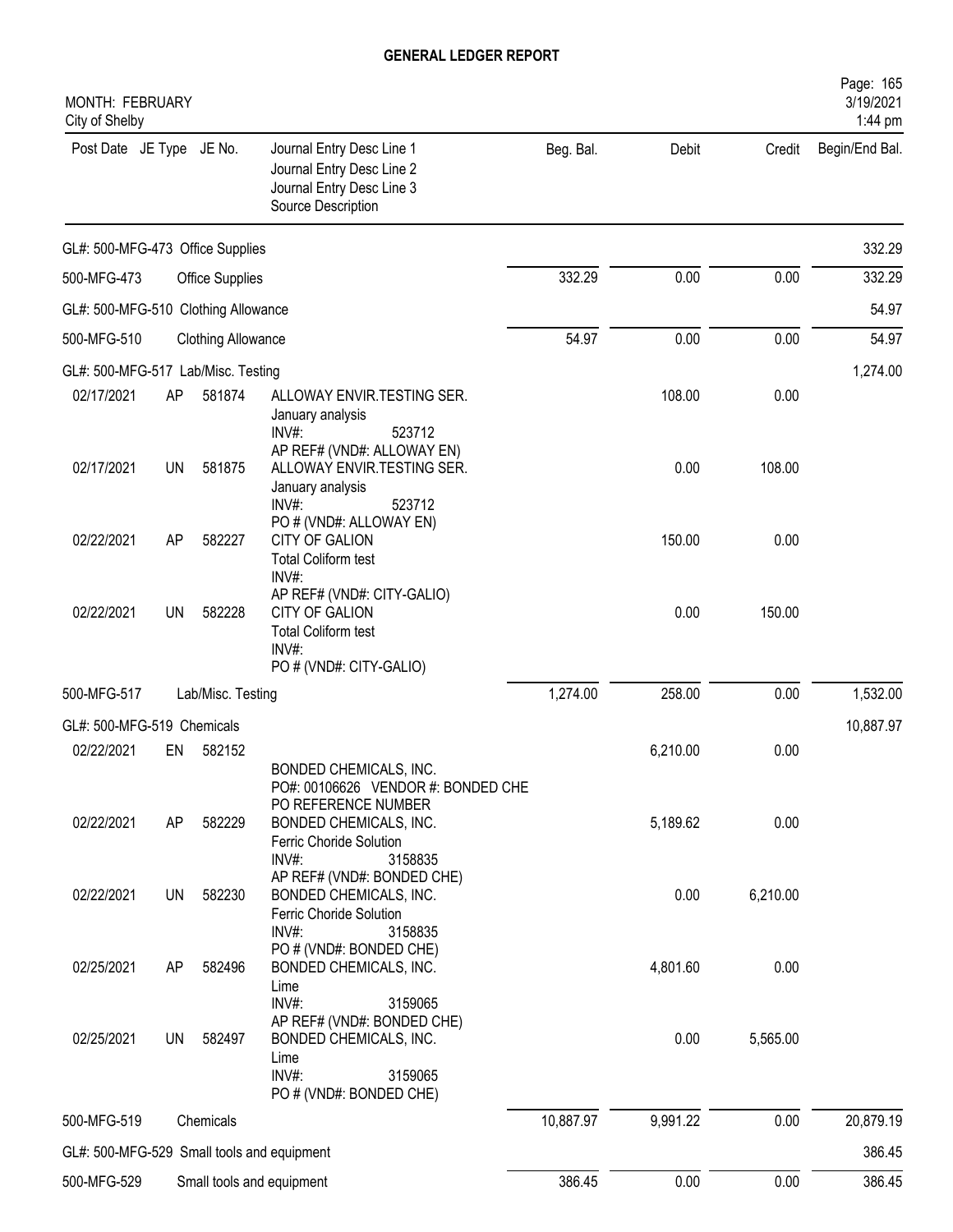| <b>MONTH: FEBRUARY</b><br>City of Shelby |           |                             |                                                                                                                    |           |        |        | Page: 166<br>3/19/2021<br>1:44 pm |
|------------------------------------------|-----------|-----------------------------|--------------------------------------------------------------------------------------------------------------------|-----------|--------|--------|-----------------------------------|
| Post Date JE Type JE No.                 |           |                             | Journal Entry Desc Line 1<br>Journal Entry Desc Line 2<br>Journal Entry Desc Line 3<br>Source Description          | Beg. Bal. | Debit  | Credit | Begin/End Bal.                    |
| GL#: 500-MFG-531 Miscellaneous           |           |                             |                                                                                                                    |           |        |        | 15.90                             |
| 02/22/2021                               | AP        | 582225                      | UNITED PARCEL SERVICE<br>Shipping 1/21/21 & 1/22/21<br>000001YY27051<br>INV#                                       |           | 63.12  | 0.00   |                                   |
| 02/22/2021                               | <b>UN</b> | 582226                      | AP REF# (VND#: UPS<br>UNITED PARCEL SERVICE<br>Shipping 1/21/21 & 1/22/21<br>$INV#$ :<br>000001YY27051             |           | 0.00   | 63.12  |                                   |
| 02/25/2021                               | AP        | 582494                      | PO#(VND#: UPS<br>NAYAX LLC<br>Cashless monthly fee<br>INV#:<br>691346                                              |           | 7.95   | 0.00   |                                   |
| 02/25/2021                               | UN        | 582495                      | AP REF# (VND#: NAYAX LLC)<br><b>NAYAX LLC</b><br>Cashless monthly fee<br>INV#:<br>691346<br>PO # (VND#: NAYAX LLC) |           | 0.00   | 7.95   |                                   |
| 500-MFG-531                              |           | Miscellaneous               |                                                                                                                    | 15.90     | 71.07  | 0.00   | 86.97                             |
| GL#: 500-MFG-537 EPA Fees and Permits    |           |                             |                                                                                                                    |           |        |        | 51.50                             |
| 500-MFG-537                              |           | <b>EPA Fees and Permits</b> |                                                                                                                    | 51.50     | 0.00   | 0.00   | 51.50                             |
| GL#: 500-MIS-204 Sale of Scrap           |           |                             |                                                                                                                    |           |        |        | 0.00                              |
| 02/19/2021                               | CR        | 582138                      | Sale of scrap, water distribution<br>pio                                                                           |           | 0.00   | 290.48 |                                   |
| 500-MIS-204                              |           | Sale of Scrap               |                                                                                                                    | 0.00      | 0.00   | 290.48 | 290.48                            |
| GL#: 500-MIS-205 Miscellaneous Income    |           |                             |                                                                                                                    |           |        |        | 634.92                            |
| 02/05/2021                               | CR        | 581502                      | Utility deposit, water and sewer                                                                                   |           | 0.00   | 25.00  |                                   |
| 02/09/2021                               | CR        | 581609                      | pio<br>Utility deposit, water and sewer<br>pio                                                                     |           | 0.00   | 25.00  |                                   |
| 02/19/2021                               | CR        | 582139                      | Utility deposit, water and sewer                                                                                   |           | 0.00   | 25.00  |                                   |
| 02/22/2021                               | CR        | 582381                      | pio<br>Utility deposit, water and sewer<br>pio                                                                     |           | 0.00   | 25.00  |                                   |
| 02/23/2021                               | CR        | 582392                      | Utility deposit, water and sewer<br>pio                                                                            |           | 0.00   | 25.00  |                                   |
| 500-MIS-205                              |           | Miscellaneous Income        |                                                                                                                    | 634.92    | 0.00   | 125.00 | 759.92                            |
| GL#: 500-MTN-484 Fuel, Autos-Equipment   |           |                             |                                                                                                                    |           |        |        | 250.00                            |
| 02/11/2021                               | EN        | 581630                      | COLE DISTRIBUTING INC.<br>PO#: 00106534 VENDOR #: COLE DISTR                                                       |           | 120.00 | 0.00   |                                   |
| 02/11/2021                               | AP        | 581663                      | PO REFERENCE NUMBER<br>COLE DISTRIBUTING INC.<br>Fuel cost January 2021<br>INV#:                                   |           | 120.00 | 0.00   |                                   |
| 02/11/2021                               | <b>UN</b> | 581664                      | AP REF# (VND#: COLE DISTR)<br>COLE DISTRIBUTING INC.<br>Fuel cost January 2021                                     |           | 0.00   | 120.00 |                                   |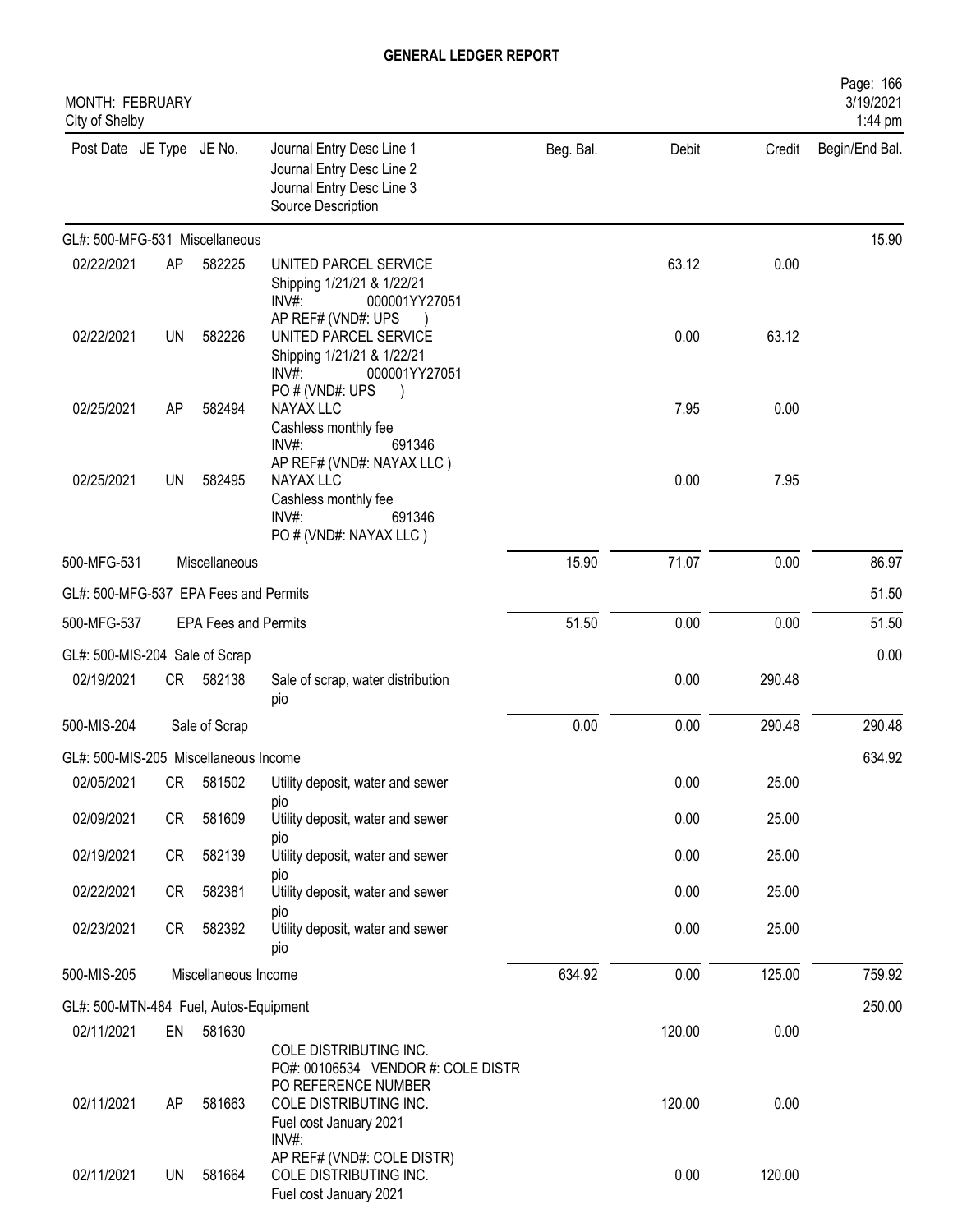| <b>MONTH: FEBRUARY</b><br>City of Shelby |    |                       |                                                                                                                    |           |          |        | Page: 167<br>3/19/2021<br>1:44 pm |
|------------------------------------------|----|-----------------------|--------------------------------------------------------------------------------------------------------------------|-----------|----------|--------|-----------------------------------|
| Post Date JE Type JE No.                 |    |                       | Journal Entry Desc Line 1<br>Journal Entry Desc Line 2<br>Journal Entry Desc Line 3<br>Source Description          | Beg. Bal. | Debit    | Credit | Begin/End Bal.                    |
| GL#: 500-MTN-484 Fuel, Autos-Equipment   |    |                       | INV#:<br>PO # (VND#: COLE DISTR)                                                                                   |           |          |        | 250.00                            |
| 500-MTN-484                              |    | Fuel, Autos-Equipment |                                                                                                                    | 250.00    | 120.00   | 0.00   | 370.00                            |
| GL#: 500-MTN-486 Maintenance Equipment   |    |                       |                                                                                                                    |           |          |        | 218.51                            |
| 02/22/2021                               | EN | 582153                | MHS INDUSTRIAL SUPPLY<br>PO#: 00106627 VENDOR #: MHS IND SU                                                        |           | 2,130.06 | 0.00   |                                   |
| 02/22/2021                               | AP | 582185                | PO REFERENCE NUMBER<br>AMAZON INC<br>snares, storage container<br>INV#:                                            |           | 66.62    | 0.00   |                                   |
| 02/22/2021                               | UN | 582186                | AP REF# (VND#: AMAZON INC)<br><b>AMAZON INC</b><br>snares, storage container<br>INV#:                              |           | 0.00     | 66.62  |                                   |
| 02/25/2021                               | EN | 582423                | PO # (VND#: AMAZON INC)<br>MHS INDUSTRIAL SUPPLY<br>PO#: 00106660 VENDOR #: MHS IND SU<br>PO REFERENCE NUMBER      |           | 800.00   | 0.00   |                                   |
| 500-MTN-486                              |    | Maintenance Equipment |                                                                                                                    | 218.51    | 66.62    | 0.00   | 285.13                            |
|                                          |    |                       | GL#: 500-MTN-507 Maintenance Building/Grounds                                                                      |           |          |        | 165.00                            |
| 02/17/2021                               | AP | 581870                | PORTA-POT<br>Shelby reservoir Feb rent<br>INV#:<br>72677                                                           |           | 165.00   | 0.00   |                                   |
| 02/17/2021                               | UN | 581871                | AP REF# (VND#: PORTA-POT)<br>PORTA-POT<br>Shelby reservoir Feb rent<br>$INV#$ :<br>72677<br>PO # (VND#: PORTA-POT) |           | 0.00     | 165.00 |                                   |
| 500-MTN-507                              |    |                       | Maintenance Building/Grounds                                                                                       | 165.00    | 165.00   | 0.00   | 330.00                            |
| GL#: 500-OFC-400 Wages                   |    |                       |                                                                                                                    |           |          |        | 1,164.66                          |
| 02/03/2021                               |    | EN 581169             | CITY PAYROLL FUND<br>PO#: 00106435 VENDOR #: CITY PAYRO                                                            |           | 582.33   | 0.00   |                                   |
| 02/03/2021                               | AP | 581193                | PO REFERENCE NUMBER<br><b>CITY PAYROLL FUND</b><br>Wages 1/17/21-1/30/21<br>$INV#$ :                               |           | 582.33   | 0.00   |                                   |
| 02/03/2021                               | UN | 581194                | AP REF# (VND#: CITY PAYRO)<br>CITY PAYROLL FUND<br>Wages 1/17/21-1/30/21<br>INV#:                                  |           | 0.00     | 582.33 |                                   |
| 02/17/2021                               | EN | 581842                | PO # (VND#: CITY PAYRO)<br>CITY PAYROLL FUND<br>PO#: 00106583 VENDOR #: CITY PAYRO                                 |           | 582.33   | 0.00   |                                   |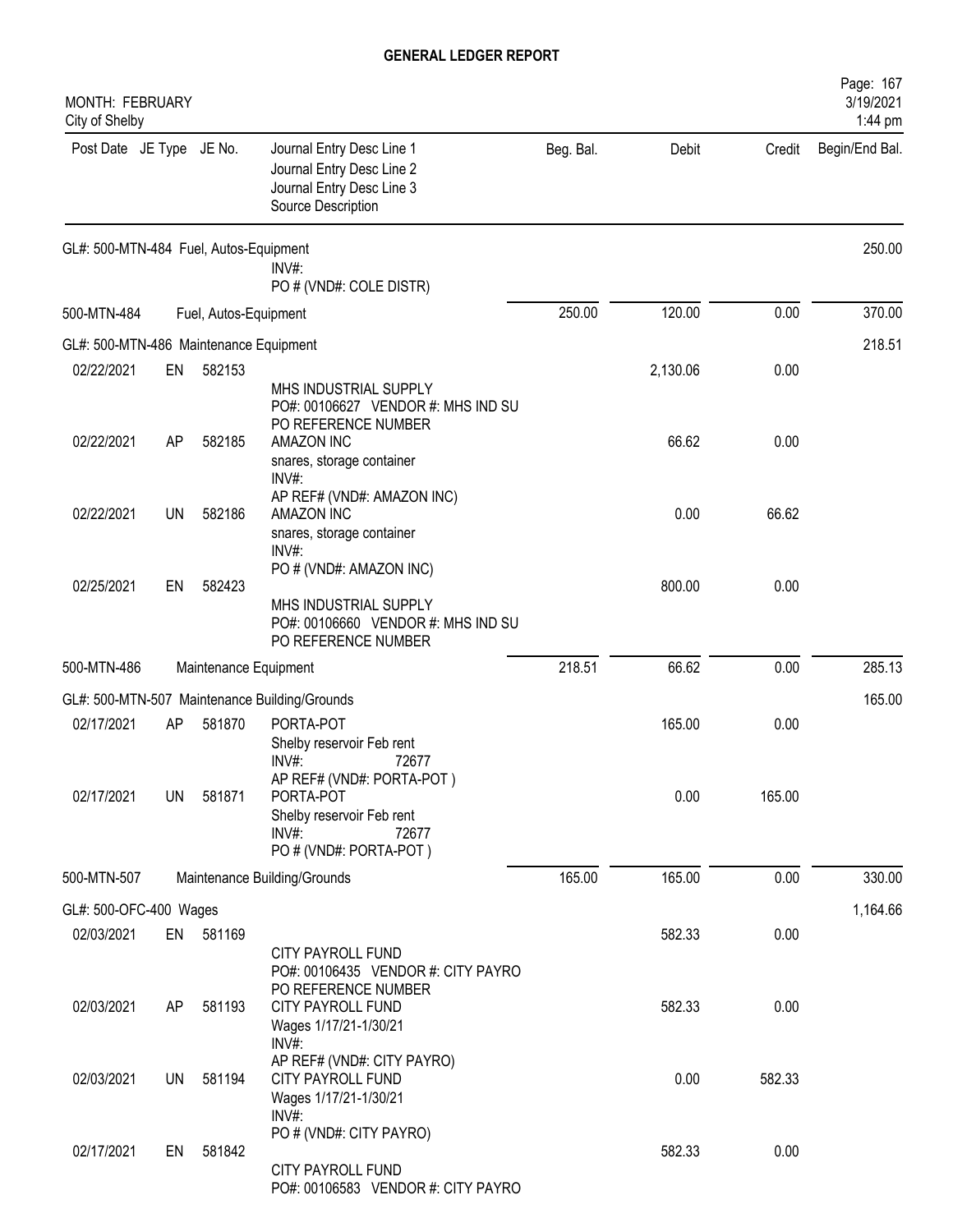| MONTH: FEBRUARY<br>City of Shelby   |           |              |                                                                                                                            |           |          |          | Page: 168<br>3/19/2021<br>1:44 pm |
|-------------------------------------|-----------|--------------|----------------------------------------------------------------------------------------------------------------------------|-----------|----------|----------|-----------------------------------|
| Post Date JE Type JE No.            |           |              | Journal Entry Desc Line 1<br>Journal Entry Desc Line 2<br>Journal Entry Desc Line 3<br>Source Description                  | Beg. Bal. | Debit    | Credit   | Begin/End Bal.                    |
| GL#: 500-OFC-400 Wages              |           |              |                                                                                                                            |           |          |          | 1,164.66                          |
| 02/17/2021                          | AP        | 581846       | PO REFERENCE NUMBER<br>CITY PAYROLL FUND<br>Wages 1/31/21-2/13/21<br>INV#:                                                 |           | 582.33   | 0.00     |                                   |
| 02/17/2021                          | <b>UN</b> | 581847       | AP REF# (VND#: CITY PAYRO)<br>CITY PAYROLL FUND<br>Wages 1/31/21-2/13/21<br>$INV#$ :<br>PO # (VND#: CITY PAYRO)            |           | 0.00     | 582.33   |                                   |
| 500-OFC-400                         |           | Wages        |                                                                                                                            | 1,164.66  | 1,164.66 | 0.00     | 2,329.32                          |
| GL#: 500-OFC-404 Clerks wages       |           |              |                                                                                                                            |           |          |          | 3,585.27                          |
| 02/03/2021                          | EN        | 581169       | CITY PAYROLL FUND                                                                                                          |           | 1,799.91 | 0.00     |                                   |
| 02/03/2021                          | AP        | 581193       | PO#: 00106435 VENDOR #: CITY PAYRO<br>PO REFERENCE NUMBER<br>CITY PAYROLL FUND<br>Wages 1/17/21-1/30/21<br>INV#:           |           | 1,799.91 | 0.00     |                                   |
| 02/03/2021                          | <b>UN</b> | 581194       | AP REF# (VND#: CITY PAYRO)<br><b>CITY PAYROLL FUND</b><br>Wages 1/17/21-1/30/21<br>INV#:                                   |           | 0.00     | 1,799.91 |                                   |
| 02/17/2021                          | EN        | 581842       | PO # (VND#: CITY PAYRO)<br>CITY PAYROLL FUND                                                                               |           | 1,799.89 | 0.00     |                                   |
| 02/17/2021                          | AP        | 581846       | PO#: 00106583 VENDOR #: CITY PAYRO<br>PO REFERENCE NUMBER<br><b>CITY PAYROLL FUND</b><br>Wages 1/31/21-2/13/21<br>$INV#$ : |           | 1,799.89 | 0.00     |                                   |
| 02/17/2021                          | <b>UN</b> | 581847       | AP REF# (VND#: CITY PAYRO)<br>CITY PAYROLL FUND<br>Wages 1/31/21-2/13/21<br>INV#:<br>PO # (VND#: CITY PAYRO)               |           | 0.00     | 1,799.89 |                                   |
| 500-OFC-404                         |           | Clerks wages |                                                                                                                            | 3,585.27  | 3,599.80 | 0.00     | 7,185.07                          |
| GL#: 500-OFC-409 Meter Reader Wages |           |              |                                                                                                                            |           |          |          | 1,848.81                          |
| 02/03/2021                          | EN        | 581169       | CITY PAYROLL FUND                                                                                                          |           | 924.40   | 0.00     |                                   |
| 02/03/2021                          | AP        | 581193       | PO#: 00106435 VENDOR #: CITY PAYRO<br>PO REFERENCE NUMBER<br>CITY PAYROLL FUND<br>Wages 1/17/21-1/30/21<br>$INV#$ :        |           | 924.40   | 0.00     |                                   |
| 02/03/2021                          | <b>UN</b> | 581194       | AP REF# (VND#: CITY PAYRO)<br><b>CITY PAYROLL FUND</b><br>Wages 1/17/21-1/30/21<br>$INV#$ :<br>PO # (VND#: CITY PAYRO)     |           | 0.00     | 924.40   |                                   |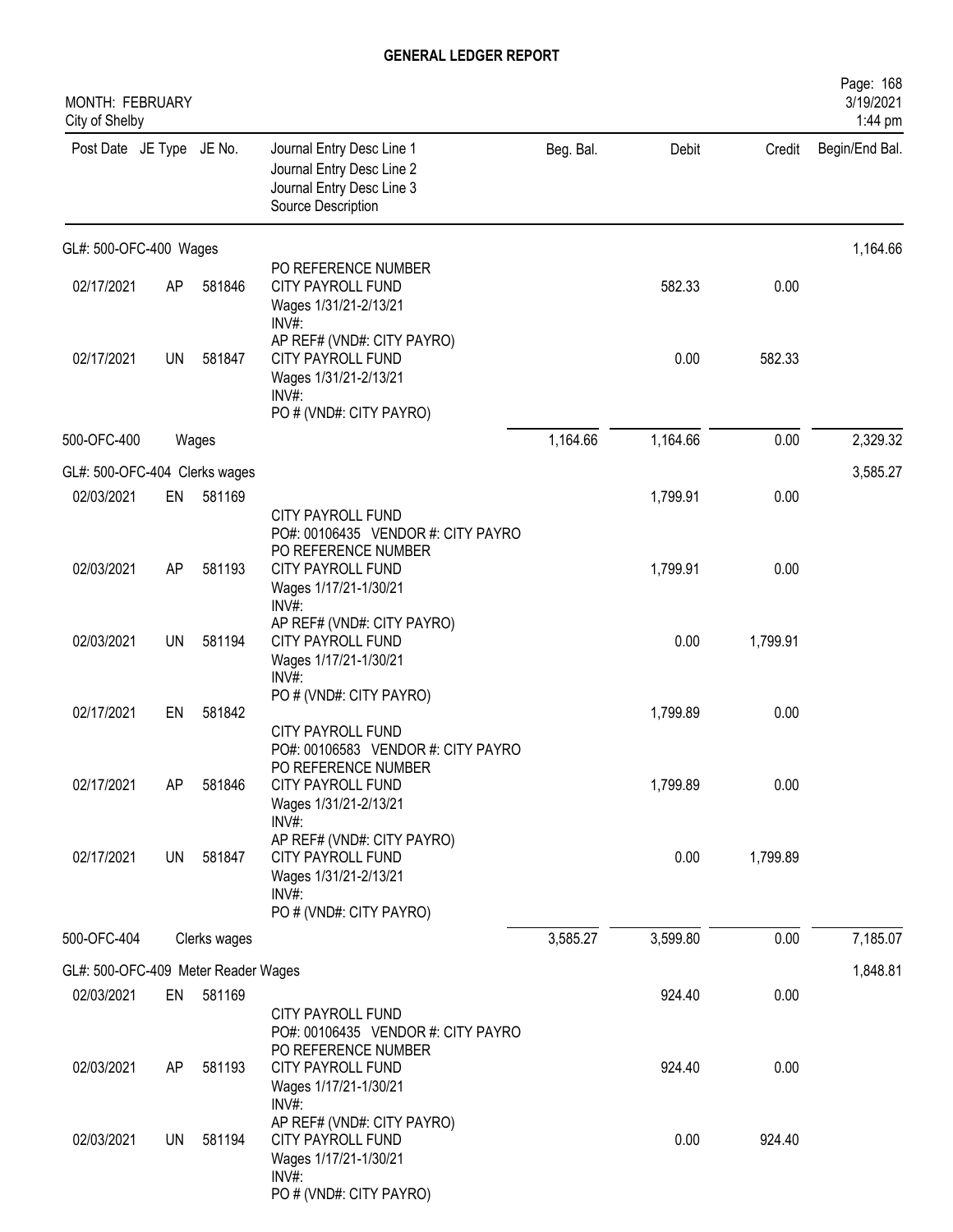| MONTH: FEBRUARY<br>City of Shelby   |           |                    |                                                                                                                    |           |          |          | Page: 169<br>3/19/2021<br>1:44 pm |
|-------------------------------------|-----------|--------------------|--------------------------------------------------------------------------------------------------------------------|-----------|----------|----------|-----------------------------------|
| Post Date JE Type JE No.            |           |                    | Journal Entry Desc Line 1<br>Journal Entry Desc Line 2<br>Journal Entry Desc Line 3<br>Source Description          | Beg. Bal. | Debit    | Credit   | Begin/End Bal.                    |
| GL#: 500-OFC-409 Meter Reader Wages |           |                    |                                                                                                                    |           |          |          | 1,848.81                          |
| 02/17/2021                          | EN        | 581842             | <b>CITY PAYROLL FUND</b><br>PO#: 00106583 VENDOR #: CITY PAYRO<br>PO REFERENCE NUMBER                              |           | 924.40   | 0.00     |                                   |
| 02/17/2021                          | AP        | 581846             | CITY PAYROLL FUND<br>Wages 1/31/21-2/13/21<br>$INV#$ :                                                             |           | 924.40   | 0.00     |                                   |
| 02/17/2021                          | UN        | 581847             | AP REF# (VND#: CITY PAYRO)<br><b>CITY PAYROLL FUND</b><br>Wages 1/31/21-2/13/21<br>INV#<br>PO # (VND#: CITY PAYRO) |           | 0.00     | 924.40   |                                   |
| 500-OFC-409                         |           | Meter Reader Wages |                                                                                                                    | 1,848.81  | 1,848.80 | 0.00     | 3,697.61                          |
| GL#: 500-OFC-410 Janitors Wages     |           |                    |                                                                                                                    |           |          |          | 751.20                            |
| 02/03/2021                          | EN        | 581169             | <b>CITY PAYROLL FUND</b><br>PO#: 00106435 VENDOR #: CITY PAYRO                                                     |           | 375.60   | 0.00     |                                   |
| 02/03/2021                          | AP        | 581193             | PO REFERENCE NUMBER<br>CITY PAYROLL FUND<br>Wages 1/17/21-1/30/21<br>INV#:                                         |           | 375.60   | 0.00     |                                   |
| 02/03/2021                          | <b>UN</b> | 581194             | AP REF# (VND#: CITY PAYRO)<br>CITY PAYROLL FUND<br>Wages 1/17/21-1/30/21<br>$INV#$ :                               |           | 0.00     | 375.60   |                                   |
| 02/17/2021                          | EN        | 581842             | PO # (VND#: CITY PAYRO)<br><b>CITY PAYROLL FUND</b><br>PO#: 00106583 VENDOR #: CITY PAYRO                          |           | 375.78   | 0.00     |                                   |
| 02/17/2021                          | AP        | 581846             | PO REFERENCE NUMBER<br>CITY PAYROLL FUND<br>Wages 1/31/21-2/13/21<br>$INV#$ :                                      |           | 375.78   | 0.00     |                                   |
| 02/17/2021                          | UN        | 581847             | AP REF# (VND#: CITY PAYRO)<br>CITY PAYROLL FUND<br>Wages 1/31/21-2/13/21<br>$INV#$ :<br>PO # (VND#: CITY PAYRO)    |           | 0.00     | 375.78   |                                   |
| 500-OFC-410                         |           | Janitors Wages     |                                                                                                                    | 751.20    | 751.38   | 0.00     | 1,502.58                          |
|                                     |           |                    | GL#: 500-OFC-415 Public Employees Retire.System                                                                    |           |          |          | 1,176.55                          |
| 02/16/2021                          | EN        | 581826             | OH PUBLIC EMPLOYEES RETIREMENT<br>PO#: 00106567 VENDOR #: OPERS                                                    |           | 1,544.54 | 0.00     |                                   |
| 02/17/2021                          | AP        | 581862             | PO REFERENCE NUMBER<br>OH PUBLIC EMPLOYEES RETIREMENT<br>Employer portion 12/20/20-<br>INV#:                       |           | 1,544.54 | 0.00     |                                   |
| 02/17/2021                          | UN        | 581863             | AP REF# (VND#: OPERS<br>OH PUBLIC EMPLOYEES RETIREMENT                                                             |           | 0.00     | 1,544.54 |                                   |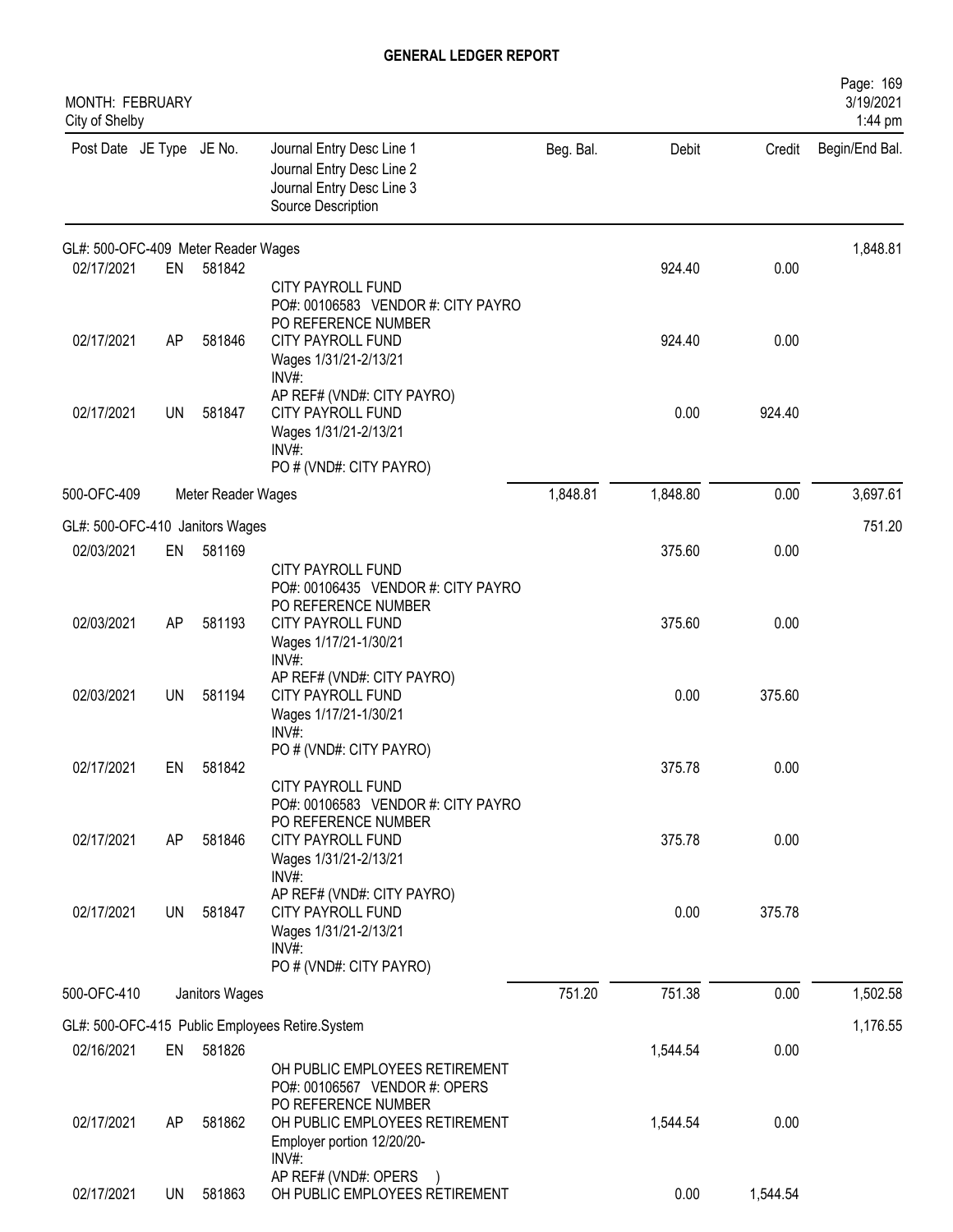| MONTH: FEBRUARY<br>City of Shelby              |             |                 |                                                                                                                                 |           |          |          | Page: 170<br>3/19/2021<br>1:44 pm |
|------------------------------------------------|-------------|-----------------|---------------------------------------------------------------------------------------------------------------------------------|-----------|----------|----------|-----------------------------------|
| Post Date JE Type JE No.                       |             |                 | Journal Entry Desc Line 1<br>Journal Entry Desc Line 2<br>Journal Entry Desc Line 3<br>Source Description                       | Beg. Bal. | Debit    | Credit   | Begin/End Bal.                    |
|                                                |             |                 | GL#: 500-OFC-415 Public Employees Retire.System<br>Employer portion 12/20/20-<br>$INV#$ :<br>PO # (VND#: OPERS<br>$\rightarrow$ |           |          |          | 1,176.55                          |
| 500-OFC-415                                    |             |                 | Public Employees Retire.System                                                                                                  | 1,176.55  | 1,544.54 | 0.00     | 2,721.09                          |
| GL#: 500-OFC-417 FICA                          |             |                 |                                                                                                                                 |           |          |          | 106.57                            |
| 02/03/2021                                     | EN          | 581170          | PAYROLL FUND                                                                                                                    |           | 53.39    | 0.00     |                                   |
| 02/03/2021                                     | AP          | 581195          | PO#: 00106436 VENDOR #: PAYROLL FU<br>PO REFERENCE NUMBER<br>PAYROLL FUND                                                       |           | 53.39    | 0.00     |                                   |
| 02/03/2021                                     | UN          | 581196          | FICA 1/17/21-1/30/21<br>INV#:<br>AP REF# (VND#: PAYROLL FU)<br>PAYROLL FUND<br>FICA 1/17/21-1/30/21                             |           | 0.00     | 53.39    |                                   |
| 02/17/2021                                     | EN          | 581843          | $INV#$ :<br>PO # (VND#: PAYROLL FU)                                                                                             |           | 53.40    | 0.00     |                                   |
| 02/17/2021                                     | AP          | 581844          | PAYROLL FUND<br>PO#: 00106584 VENDOR #: PAYROLL FU<br>PO REFERENCE NUMBER<br>PAYROLL FUND<br>FICA 1/31/21-2/13/21               |           | 53.40    | 0.00     |                                   |
| 02/17/2021                                     | UN          | 581845          | $INV#$ :<br>AP REF# (VND#: PAYROLL FU)<br>PAYROLL FUND<br>FICA 1/31/21-2/13/21<br>INV#:                                         |           | 0.00     | 53.40    |                                   |
| 500-OFC-417                                    | <b>FICA</b> |                 | PO # (VND#: PAYROLL FU)                                                                                                         | 106.57    | 106.79   | 0.00     | 213.36                            |
|                                                |             |                 |                                                                                                                                 |           |          |          |                                   |
| GL#: 500-OFC-418 Hospitalization<br>02/03/2021 | AP          | 581191          | JEFFERSON HEALTH PLAN<br>Acct 19-OME095 Feb 2021                                                                                |           | 2,766.99 | 0.00     | 2,766.99                          |
| 02/03/2021                                     | UN          | 581192          | INV#:<br>AP REF# (VND#: JEFFERSON)<br>JEFFERSON HEALTH PLAN<br>Acct 19-OME095 Feb 2021<br>INV#:                                 |           | 0.00     | 2,766.99 |                                   |
| 02/22/2021                                     | EN          | 582144          | PO # (VND#: JEFFERSON)<br>JEFFERSON HEALTH PLAN<br>PO#: 00106618 VENDOR #: JEFFERSON                                            |           | 2,766.99 | 0.00     |                                   |
| 500-OFC-418                                    |             | Hospitalization | PO REFERENCE NUMBER                                                                                                             | 2,766.99  | 2,766.99 | 0.00     | 5,533.98                          |
|                                                |             |                 |                                                                                                                                 |           |          |          |                                   |
| GL#: 500-OFC-419 Life Insurance<br>02/03/2021  | EN          | 581246          | AMERICAN UNITED LIFE INS CO                                                                                                     |           | 23.88    | 0.00     | 23.88                             |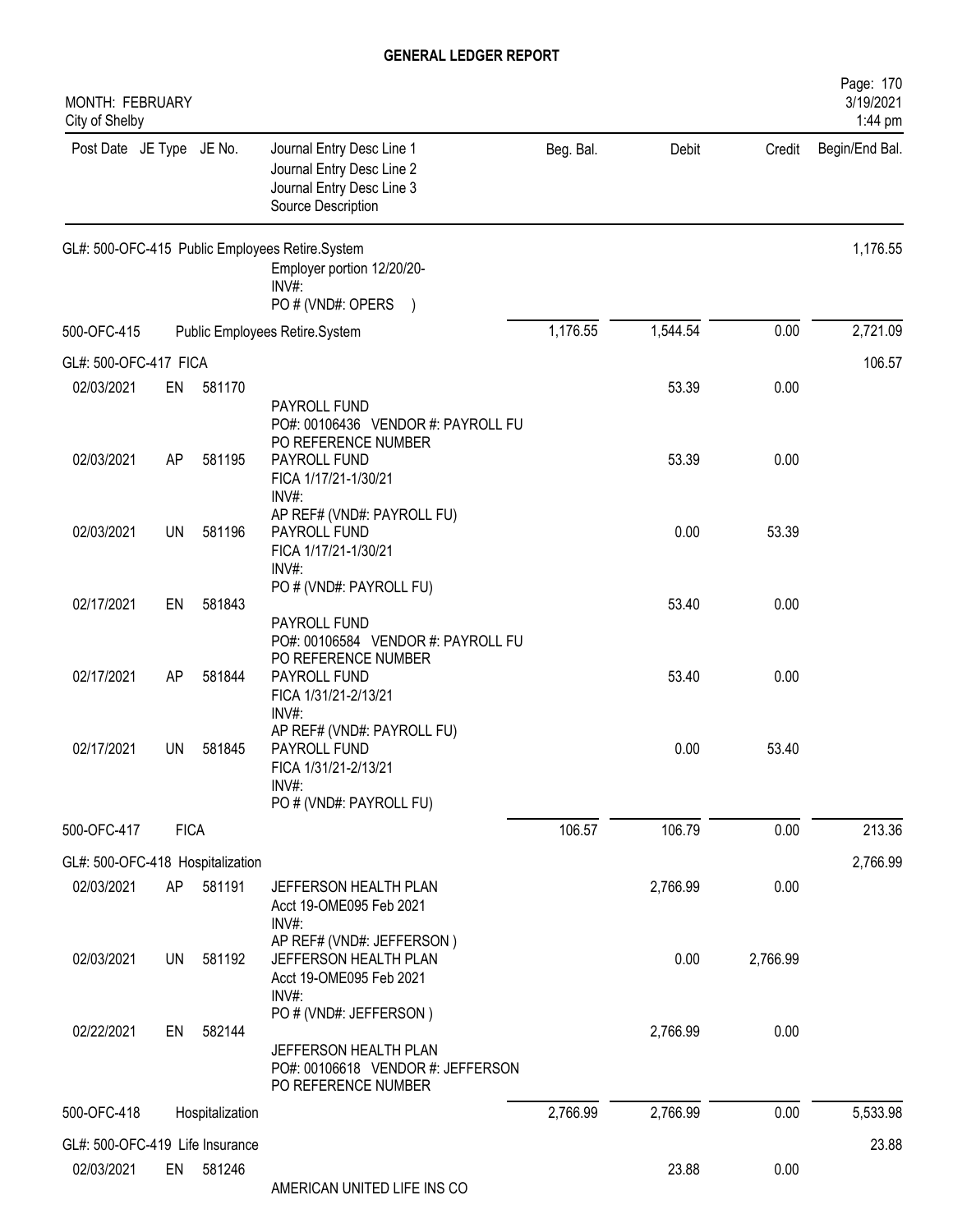| <b>MONTH: FEBRUARY</b><br>City of Shelby |           |                             |                                                                                                                                  |           |        |        | Page: 171<br>3/19/2021<br>1:44 pm |
|------------------------------------------|-----------|-----------------------------|----------------------------------------------------------------------------------------------------------------------------------|-----------|--------|--------|-----------------------------------|
| Post Date JE Type JE No.                 |           |                             | Journal Entry Desc Line 1<br>Journal Entry Desc Line 2<br>Journal Entry Desc Line 3<br>Source Description                        | Beg. Bal. | Debit  | Credit | Begin/End Bal.                    |
| GL#: 500-OFC-419 Life Insurance          |           |                             |                                                                                                                                  |           |        |        | 23.88                             |
| 02/03/2021                               | AP        | 581289                      | PO#: 00106437 VENDOR #: AMERICAN U<br>PO REFERENCE NUMBER<br>AMERICAN UNITED LIFE INS CO<br>policy G 00608125-0002-000<br>INV#:  |           | 23.88  | 0.00   |                                   |
| 02/03/2021                               | UN        | 581290                      | AP REF# (VND#: AMERICAN U)<br>AMERICAN UNITED LIFE INS CO<br>policy G 00608125-0002-000<br>$INV#$ :<br>PO # (VND#: AMERICAN U)   |           | 0.00   | 23.88  |                                   |
| 500-OFC-419                              |           | Life Insurance              |                                                                                                                                  | 23.88     | 23.88  | 0.00   | 47.76                             |
| GL#: 500-OFC-420 Workers Compensation    |           |                             |                                                                                                                                  |           |        |        | 121.00                            |
| 02/08/2021                               | EN        | 581510                      |                                                                                                                                  |           | 121.00 | 0.00   |                                   |
|                                          |           |                             | BUREAU OF WORKERS COMPENSATION<br>PO#: 00106498 VENDOR #: BWC<br>PO REFERENCE NUMBER                                             |           |        |        |                                   |
| 02/12/2021                               | AP        | 581779                      | BUREAU OF WORKERS COMPENSATION<br>Installment payment<br>INV#:<br>1009237672                                                     |           | 121.00 | 0.00   |                                   |
| 02/12/2021                               | <b>UN</b> | 581780                      | AP REF# (VND#: BWC<br>BUREAU OF WORKERS COMPENSATION<br>Installment payment<br>INV#:<br>1009237672                               |           | 0.00   | 121.00 |                                   |
|                                          |           |                             | PO # (VND#: BWC                                                                                                                  |           |        |        |                                   |
| 02/14/2021                               | EN        | 581822                      | BUREAU OF WORKERS COMPENSATION<br>PO#: 00106565 VENDOR #: BWC                                                                    |           | 126.00 | 0.00   |                                   |
| 02/18/2021                               | AP        | 582108                      | PO REFERENCE NUMBER<br>BUREAU OF WORKERS COMPENSATION<br>True-up report 2021                                                     |           | 126.00 | 0.00   |                                   |
| 02/18/2021                               | UN        | 582109                      | INV#:<br>AP REF# (VND#: BWC<br>BUREAU OF WORKERS COMPENSATION<br>True-up report 2021<br>INV#:<br>PO # (VND#: BWC                 |           | 0.00   | 126.00 |                                   |
| 500-OFC-420                              |           | <b>Workers Compensation</b> |                                                                                                                                  | 121.00    | 247.00 | 0.00   | 368.00                            |
| GL#: 500-OFC-428 Telephone               |           |                             |                                                                                                                                  |           |        |        | 45.74                             |
| 02/03/2021                               |           | EN 581248                   |                                                                                                                                  |           | 45.97  | 0.00   |                                   |
| 02/03/2021                               | AP.       | 581285                      | <b>CENTURYLINK</b><br>PO#: 00106439 VENDOR #: CENTURY<br>PO REFERENCE NUMBER<br><b>CENTURYLINK</b><br>Acct 302298892<br>$INV#$ : |           | 45.97  | 0.00   |                                   |
| 02/03/2021                               | UN        | 581286                      | AP REF# (VND#: CENTURY )<br><b>CENTURYLINK</b><br>Acct 302298892<br>INV#:                                                        |           | 0.00   | 45.97  |                                   |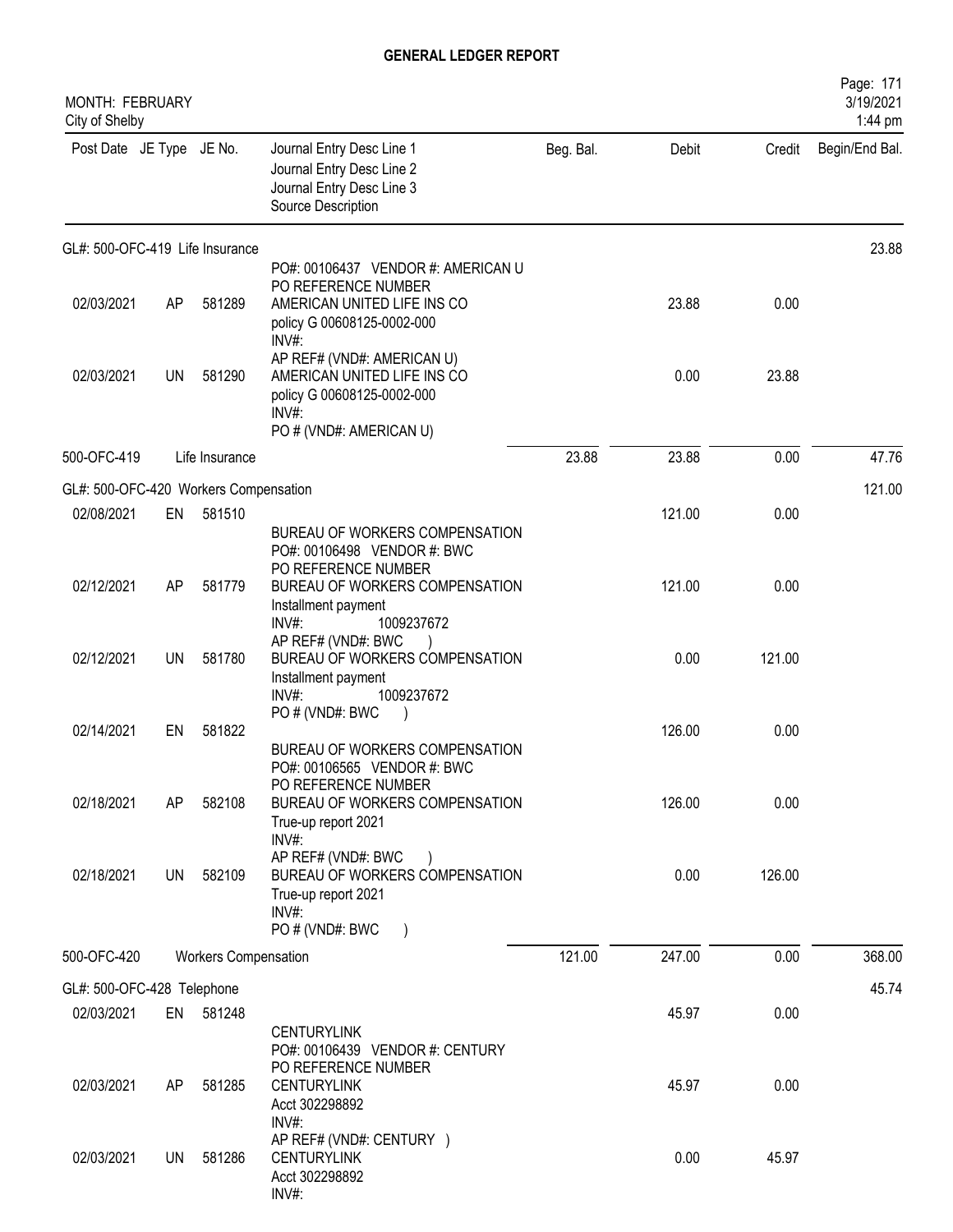| MONTH: FEBRUARY<br>City of Shelby      |           |                        |                                                                                                                                                 |           |        |        | Page: 172<br>3/19/2021<br>1:44 pm |
|----------------------------------------|-----------|------------------------|-------------------------------------------------------------------------------------------------------------------------------------------------|-----------|--------|--------|-----------------------------------|
| Post Date JE Type JE No.               |           |                        | Journal Entry Desc Line 1<br>Journal Entry Desc Line 2<br>Journal Entry Desc Line 3<br>Source Description                                       | Beg. Bal. | Debit  | Credit | Begin/End Bal.                    |
| GL#: 500-OFC-428 Telephone             |           |                        |                                                                                                                                                 |           |        |        | 45.74                             |
| 02/18/2021                             | AP        | 582038                 | PO # (VND#: CENTURY )<br>CHARTER COMM HOLDINGS LLC<br>acct 01075-321600202-1001<br>INV#:<br>321600202011621d                                    |           | 29.01  | 0.00   |                                   |
| 02/18/2021                             | <b>UN</b> | 582039                 | AP REF# (VND#: CHART COMM)<br>CHARTER COMM HOLDINGS LLC<br>acct 01075-321600202-1001<br>$INV#$ :<br>321600202011621d<br>PO # (VND#: CHART COMM) |           | 0.00   | 29.01  |                                   |
| 500-OFC-428                            |           | Telephone              |                                                                                                                                                 | 45.74     | 74.98  | 0.00   | 120.72                            |
| GL#: 500-OFC-473 Office Supplies       |           |                        |                                                                                                                                                 |           |        |        | 17.00                             |
| 02/03/2021                             | AP        | 581295                 | SHELBY PRINTING LLC<br>Utility bills<br>INV#<br>318695                                                                                          |           | 250.25 | 0.00   |                                   |
| 02/03/2021                             | UN        | 581296                 | AP REF# (VND#: SHELB P LL)<br>SHELBY PRINTING LLC<br>Utility bills<br>INV#:<br>318695<br>PO # (VND#: SHELB P LL)                                |           | 0.00   | 250.25 |                                   |
| 500-OFC-473                            |           | <b>Office Supplies</b> |                                                                                                                                                 | 17.00     | 250.25 | 0.00   | 267.25                            |
| GL#: 500-OFC-486 Maintenance Equipment |           |                        |                                                                                                                                                 |           |        |        | 33.71                             |
| 02/11/2021                             | EN        | 581641                 | <b>MB GRAPHICS INC</b><br>PO#: 00106545 VENDOR #: MB GRAPHIC                                                                                    |           | 33.75  | 0.00   |                                   |
| 02/22/2021                             | EN        | 582158                 | PO REFERENCE NUMBER<br>COMDOC INC<br>PO#: 00106632 VENDOR #: COMDOC                                                                             |           | 36.90  | 0.00   |                                   |
| 02/23/2021                             | AP        | 582253                 | PO REFERENCE NUMBER<br>COMDOC INC<br>Contract M-6079526-01<br>$INV#$ :<br>IN4119332                                                             |           | 36.90  | 0.00   |                                   |
| 02/23/2021                             | UN        | 582254                 | AP REF# (VND#: COMDOC )<br>COMDOC INC<br>Contract M-6079526-01<br>$INV#$ :<br>IN4119332                                                         |           | 0.00   | 36.90  |                                   |
| 02/25/2021                             | EN        | 582425                 | PO # (VND#: COMDOC )<br>COMDOC INC                                                                                                              |           | 7.82   | 0.00   |                                   |
| 02/26/2021                             | AP        | 582604                 | PO#: 00106662 VENDOR #: COMDOC<br>PO REFERENCE NUMBER<br>COMDOC INC<br>Contract M-CN01166-01                                                    |           | 7.82   | 0.00   |                                   |
| 02/26/2021                             | UN        | 582605                 | $INV#$ :<br>IN4114713b<br>AP REF# (VND#: COMDOC )<br>COMDOC INC<br>Contract M-CN01166-01                                                        |           | 0.00   | 7.82   |                                   |
|                                        |           |                        | $INV#$ :<br>IN4114713b<br>PO # (VND#: COMDOC )                                                                                                  |           |        |        |                                   |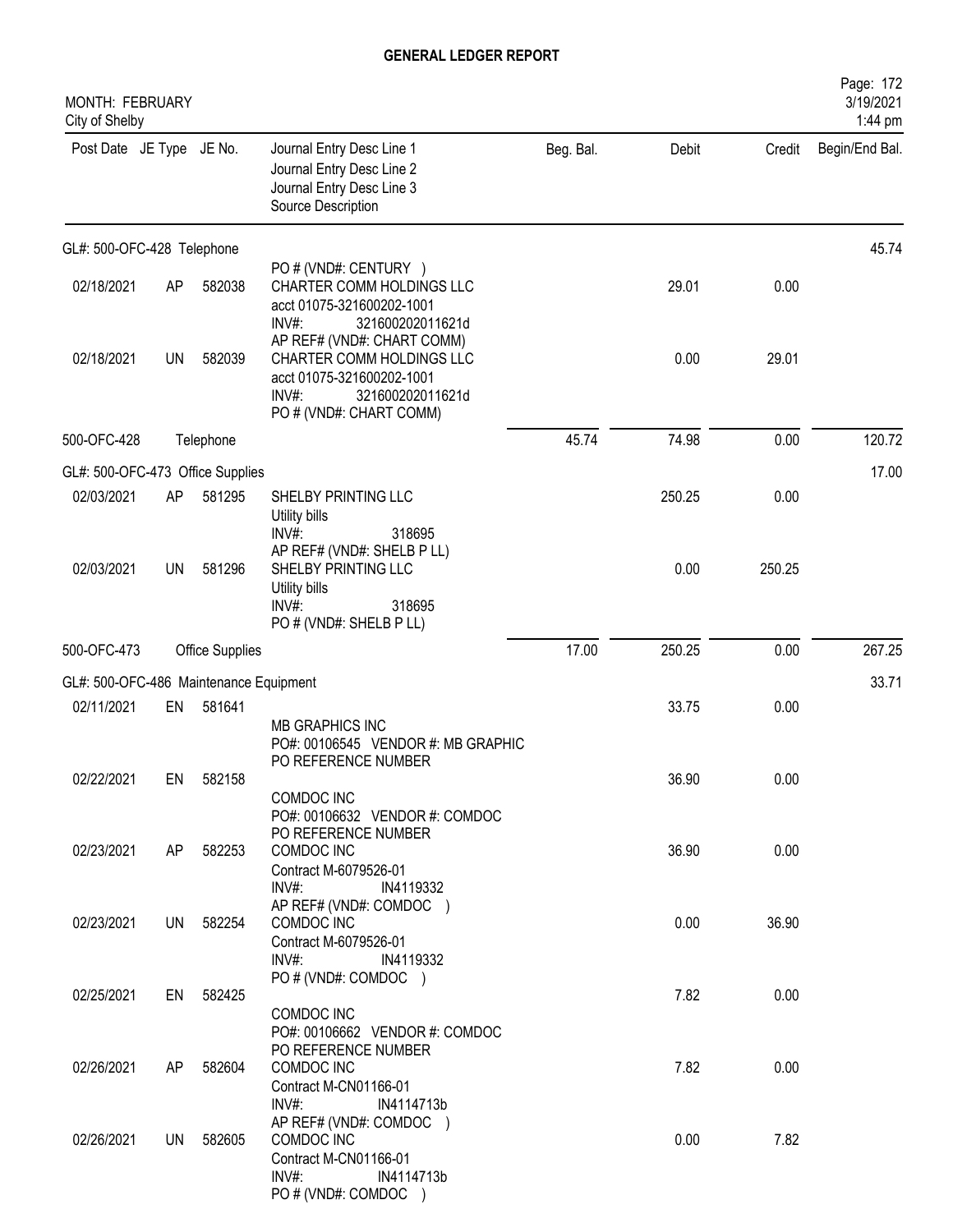| MONTH: FEBRUARY<br>City of Shelby      |           |                     |                                                                                                                         |           |          |          | Page: 173<br>3/19/2021<br>1:44 pm |
|----------------------------------------|-----------|---------------------|-------------------------------------------------------------------------------------------------------------------------|-----------|----------|----------|-----------------------------------|
| Post Date JE Type JE No.               |           |                     | Journal Entry Desc Line 1<br>Journal Entry Desc Line 2<br>Journal Entry Desc Line 3<br>Source Description               | Beg. Bal. | Debit    | Credit   | Begin/End Bal.                    |
| GL#: 500-OFC-486 Maintenance Equipment |           |                     |                                                                                                                         |           |          |          | 33.71                             |
| 02/26/2021                             | <b>AP</b> | 582606              | MB GRAPHICS INC<br>Repair Formax 6204<br>INV#:<br>25394b<br>AP REF# (VND#: MB GRAPHIC)                                  |           | 33.75    | 0.00     |                                   |
| 02/26/2021                             | <b>UN</b> | 582607              | MB GRAPHICS INC<br>Repair Formax 6204<br>$INV#$ :<br>25394b<br>PO # (VND#: MB GRAPHIC)                                  |           | 0.00     | 33.75    |                                   |
| 500-OFC-486<br>Maintenance Equipment   |           |                     | 33.71                                                                                                                   | 78.47     | 0.00     | 112.18   |                                   |
| GL#: 500-OFC-501 Computer support      |           |                     |                                                                                                                         |           |          |          | 837.00                            |
| 02/03/2021                             | AP        | 581303              | CIVICA NORTH AMERICA INC<br>Utility client server 2021<br>INV#<br>M/US002687<br>AP REF# (VND#: CIVICA NOR)              |           | 2,362.80 | 0.00     |                                   |
| 02/03/2021                             | UN        | 581304              | CIVICA NORTH AMERICA INC<br>Utility client server 2021<br>$INV#$ :<br>M/US002687<br>PO # (VND#: CIVICA NOR)             |           | 0.00     | 2,362.80 |                                   |
| 500-OFC-501                            |           | Computer support    |                                                                                                                         | 837.00    | 2,362.80 | 0.00     | 3,199.80                          |
| GL#: 500-OFC-502 Hand meter contract   |           |                     |                                                                                                                         |           |          |          | 0.00                              |
| 02/03/2021                             | AP        | 581305              | <b>ITRON, INC</b><br>Mobile collector lite 12/1/20-<br>INV#:<br>573057                                                  |           | 1,212.60 | 0.00     |                                   |
| 02/03/2021                             | UN        | 581306              | AP REF# (VND#: ITRON<br><b>ITRON, INC</b><br>Mobile collector lite 12/1/20-<br>$INV#$ :<br>573057<br>PO # (VND#: ITRON) |           | 0.00     | 1,212.60 |                                   |
| 500-OFC-502                            |           | Hand meter contract |                                                                                                                         | 0.00      | 1,212.60 | 0.00     | 1,212.60                          |
|                                        |           |                     | GL#: 500-OFC-507 Maintenance Building/Grounds                                                                           |           |          |          | 25.00                             |
| 500-OFC-507                            |           |                     | Maintenance Building/Grounds                                                                                            | 25.00     | 0.00     | 0.00     | 25.00                             |
| GL#: 500-OFC-528 Postage               |           |                     |                                                                                                                         |           |          |          | 646.25                            |
| 02/03/2021                             | AP        | 581181              | US POSTAL SERVICE<br>Past due notices Feb 2021<br>$INV#$ :                                                              |           | 125.00   | 0.00     |                                   |
| 02/03/2021                             | UN        | 581182              | AP REF# (VND#: U S POSTAL)<br>US POSTAL SERVICE<br>Past due notices Feb 2021<br>INV#:                                   |           | 0.00     | 125.00   |                                   |
| 02/05/2021                             | EN        | 581452              | PO # (VND#: U S POSTAL)<br>US POSTAL SERVICE<br>PO#: 00106491 VENDOR #: US POSTAL                                       |           | 550.00   | 0.00     |                                   |
| 02/23/2021                             | AP        | 582366              | PO REFERENCE NUMBER<br>US POSTAL SERVICE<br>February utility bills postage                                              |           | 532.82   | 0.00     |                                   |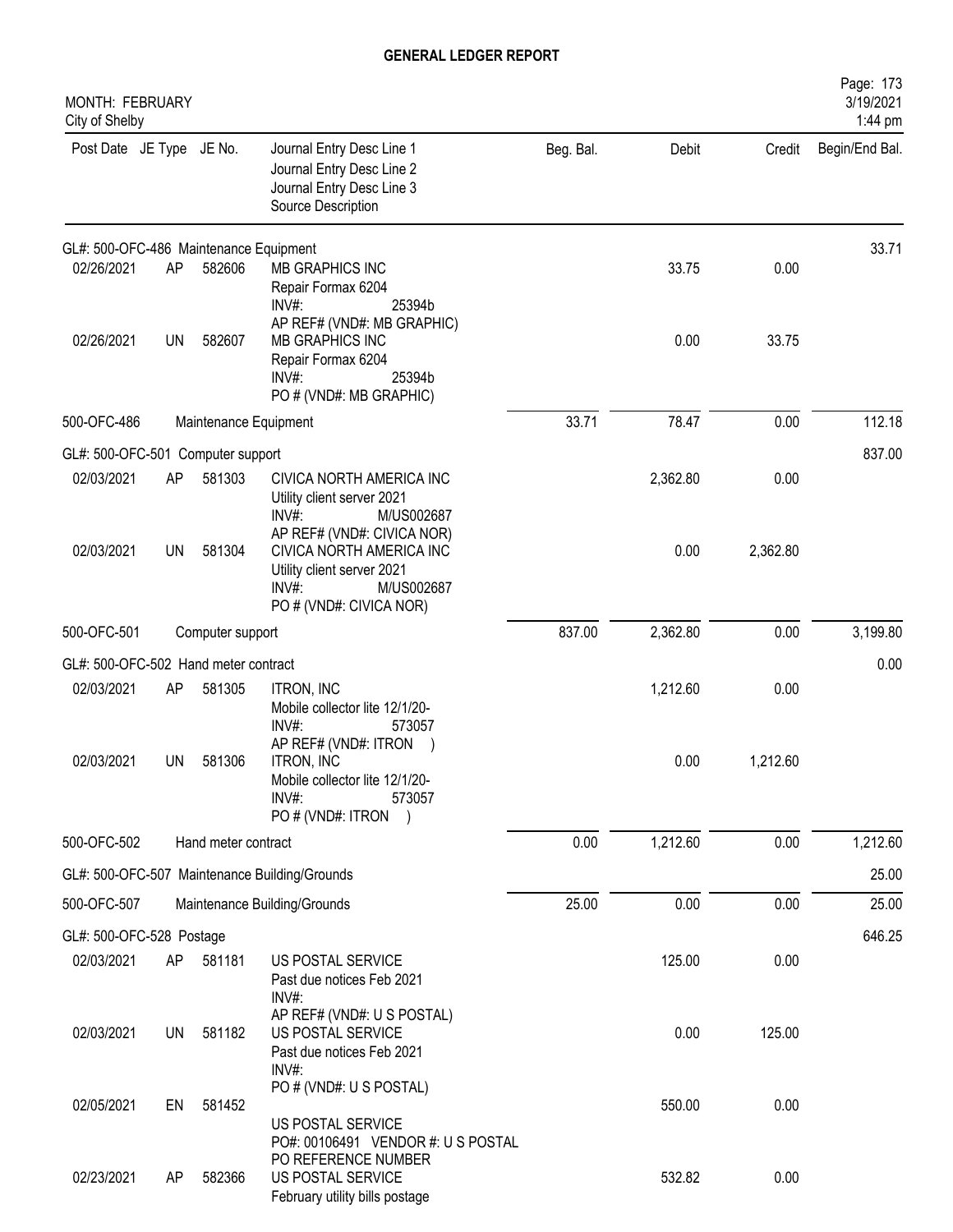| MONTH: FEBRUARY<br>City of Shelby |           |         |                                                                                                           |           |        |        | Page: 174<br>3/19/2021<br>1:44 pm |
|-----------------------------------|-----------|---------|-----------------------------------------------------------------------------------------------------------|-----------|--------|--------|-----------------------------------|
| Post Date JE Type JE No.          |           |         | Journal Entry Desc Line 1<br>Journal Entry Desc Line 2<br>Journal Entry Desc Line 3<br>Source Description | Beg. Bal. | Debit  | Credit | Begin/End Bal.                    |
| GL#: 500-OFC-528 Postage          |           |         |                                                                                                           |           |        |        | 646.25                            |
| 02/23/2021                        | <b>UN</b> | 582367  | INV#:<br>AP REF# (VND#: U S POSTAL)<br>US POSTAL SERVICE<br>February utility bills postage<br>INV#:       |           | 0.00   | 550.00 |                                   |
| 02/26/2021                        | EN        | 582529  | PO # (VND#: U S POSTAL)<br>US POSTAL SERVICE<br>PO#: 00106702 VENDOR #: U S POSTAL<br>PO REFERENCE NUMBER |           | 550.00 | 0.00   |                                   |
| 500-OFC-528                       |           | Postage |                                                                                                           | 646.25    | 657.82 | 0.00   | 1,304.07                          |
| GL#: 500-OFC-531 Miscellaneous    |           |         |                                                                                                           |           |        |        | 1,258.16                          |
| 02/03/2021                        | EN        | 581247  | AUTOMATIC DATA PROCESSING<br>PO#: 00106438 VENDOR #: ADP<br>PO REFERENCE NUMBER                           |           | 8.53   | 0.00   |                                   |
| 02/03/2021                        | AP        | 581287  | AUTOMATIC DATA PROCESSING<br>4th quarter 2020 reports<br>INV#:<br>573564929                               |           | 8.53   | 0.00   |                                   |
| 02/03/2021                        | <b>UN</b> | 581288  | AP REF# (VND#: ADP<br>AUTOMATIC DATA PROCESSING<br>4th quarter 2020 reports<br>INV#:<br>573564929         |           | 0.00   | 8.53   |                                   |
| 02/11/2021                        | EN        | 581627  | PO#(VND#: ADP<br>AUTOMATIC DATA PROCESSING<br>PO#: 00106531 VENDOR #: ADP                                 |           | 45.65  | 0.00   |                                   |
| 02/11/2021                        | EN        | 581629  | PO REFERENCE NUMBER<br>SHELBY MUTUAL INSURANCE AGCY.<br>PO#: 00106533 VENDOR #: SHELBY MUT                |           | 75.00  | 0.00   |                                   |
| 02/11/2021                        | AP        | 581693  | PO REFERENCE NUMBER<br>SHRED-IT<br>Shred truck 1/20/21<br>INV#:<br>8181379550<br>AP REF# (VND#: SHRED-IT) |           | 400.00 | 0.00   |                                   |
| 02/11/2021                        | UN        | 581694  | SHRED-IT<br>Shred truck 1/20/21<br>INV#:<br>8181379550                                                    |           | 0.00   | 400.00 |                                   |
| 02/11/2021                        | AP        | 581697  | PO#(VND#: SHRED-IT)<br>SHELBY MUTUAL INSURANCE AGCY.<br>Crime Bond policy 12/30/20-<br>INV#:              |           | 75.00  | 0.00   |                                   |
| 02/11/2021                        | UN        | 581698  | AP REF# (VND#: SHELBY MUT)<br>SHELBY MUTUAL INSURANCE AGCY.<br>Crime Bond policy 12/30/20-<br>INV#:       |           | 0.00   | 75.00  |                                   |
| 02/11/2021                        | AP.       | 581701  | PO # (VND#: SHELBY MUT)<br>AUTOMATIC DATA PROCESSING<br>Processing charges 1/30/21<br>INV#:<br>573935132  |           | 45.65  | 0.00   |                                   |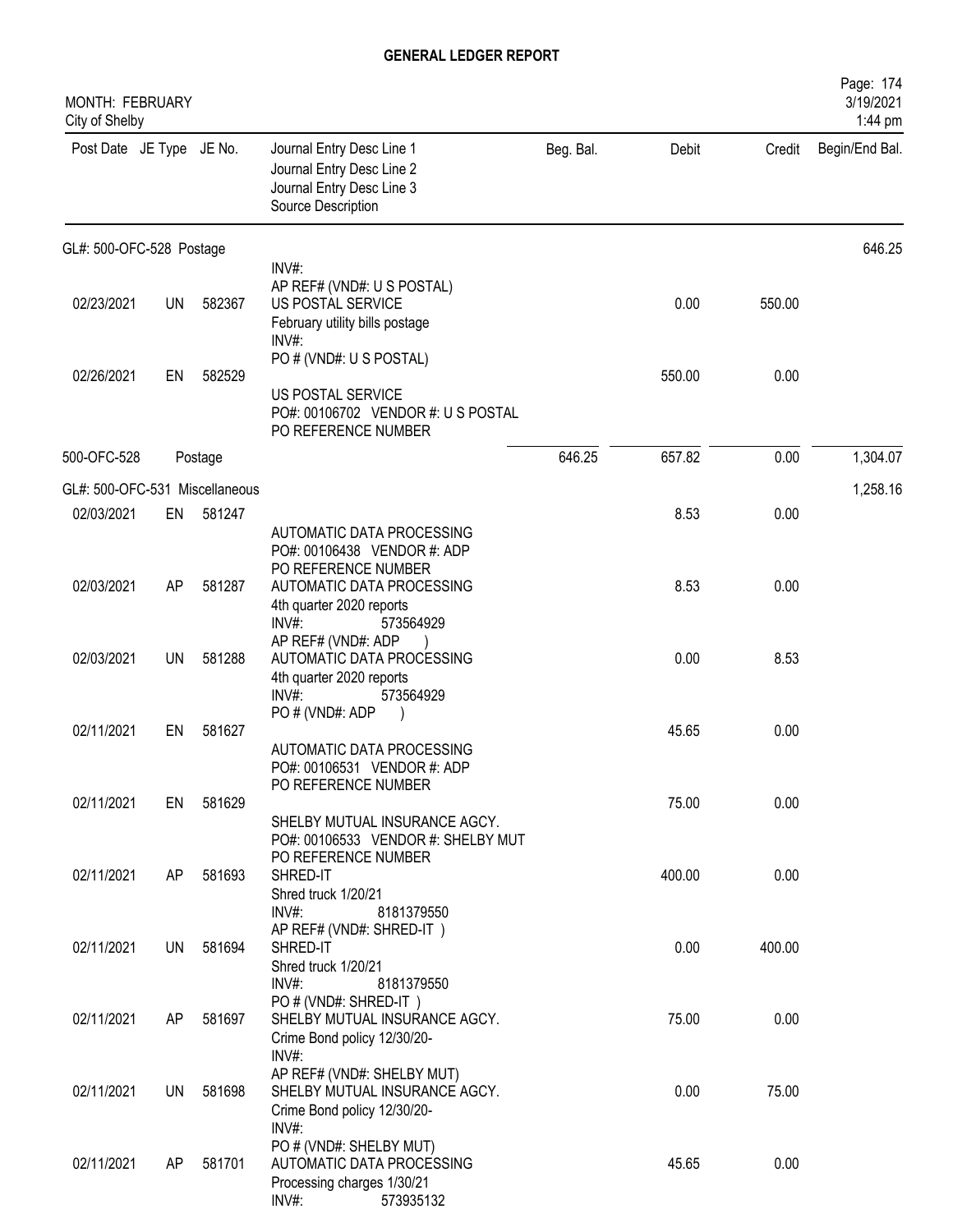| MONTH: FEBRUARY<br>City of Shelby |           |               |                                                                                                                                        |           |        |        | Page: 175<br>3/19/2021<br>1:44 pm |
|-----------------------------------|-----------|---------------|----------------------------------------------------------------------------------------------------------------------------------------|-----------|--------|--------|-----------------------------------|
| Post Date JE Type JE No.          |           |               | Journal Entry Desc Line 1<br>Journal Entry Desc Line 2<br>Journal Entry Desc Line 3<br>Source Description                              | Beg. Bal. | Debit  | Credit | Begin/End Bal.                    |
| GL#: 500-OFC-531 Miscellaneous    |           |               |                                                                                                                                        |           |        |        | 1,258.16                          |
| 02/11/2021                        | <b>UN</b> | 581702        | AP REF# (VND#: ADP<br>AUTOMATIC DATA PROCESSING<br>Processing charges 1/30/21<br>$INV#$ :<br>573935132                                 |           | 0.00   | 45.65  |                                   |
| 02/16/2021                        | EN        | 581825        | PO # (VND#: ADP<br>AUTOMATIC DATA PROCESSING<br>PO#: 00106566 VENDOR #: ADP                                                            |           | 51.67  | 0.00   |                                   |
| 02/17/2021                        | AP        | 581864        | PO REFERENCE NUMBER<br>AUTOMATIC DATA PROCESSING<br>Human Capital monthly charges<br>INV#<br>574414988                                 |           | 51.67  | 0.00   |                                   |
| 02/17/2021                        | UN        | 581865        | AP REF# (VND#: ADP<br>AUTOMATIC DATA PROCESSING<br>Human Capital monthly charges<br>$INV#$ :<br>574414988                              |           | 0.00   | 51.67  |                                   |
| 02/18/2021                        | EN        | 581964        | PO # (VND#: ADP<br>AUTOMATIC DATA PROCESSING<br>PO#: 00106585 VENDOR #: ADP                                                            |           | 148.03 | 0.00   |                                   |
| 02/18/2021                        | AP        | 582048        | PO REFERENCE NUMBER<br>AUTOMATIC DATA PROCESSING<br>Year end 2020 processing<br>$INV#$ :<br>574557868                                  |           | 148.03 | 0.00   |                                   |
| 02/18/2021                        | UN.       | 582049        | AP REF# (VND#: ADP<br>AUTOMATIC DATA PROCESSING<br>Year end 2020 processing<br>INV#<br>574557868                                       |           | 0.00   | 148.03 |                                   |
| 02/22/2021                        | EN        | 582145        | PO # (VND#: ADP)<br>AUTOMATIC DATA PROCESSING<br>PO#: 00106619 VENDOR #: ADP<br>PO REFERENCE NUMBER                                    |           | 42.57  | 0.00   |                                   |
| 02/22/2021                        | AP        | 582197        | AUTOMATIC DATA PROCESSING<br>Processing charges 2/13/21<br>$INV#$ :<br>575021405                                                       |           | 42.57  | 0.00   |                                   |
| 02/22/2021                        | UN        | 582198        | AP REF# (VND#: ADP<br>AUTOMATIC DATA PROCESSING<br>Processing charges 2/13/21<br>$INV#$ :<br>575021405<br>PO # (VND#: ADP<br>$\lambda$ |           | 0.00   | 42.57  |                                   |
| 500-OFC-531                       |           | Miscellaneous |                                                                                                                                        | 1,258.16  | 771.45 | 0.00   | 2,029.61                          |
| GL#: 500-OFC-532 Labor Relations  |           |               |                                                                                                                                        |           |        |        | 49.75                             |
| 02/23/2021                        | EN        | 582161        | CLEMANS, NELSON & ASSOC., INC.<br>PO#: 00106635 VENDOR #: CLEMANS NE<br>PO REFERENCE NUMBER                                            |           | 350.00 | 0.00   |                                   |
| 02/23/2021                        | AP        | 582273        | CLEMANS, NELSON & ASSOC., INC.<br>2021 retainer fee<br>$INV#$ :<br>15555<br>AP REF# (VND#: CLEMANS NE)                                 |           | 350.00 | 0.00   |                                   |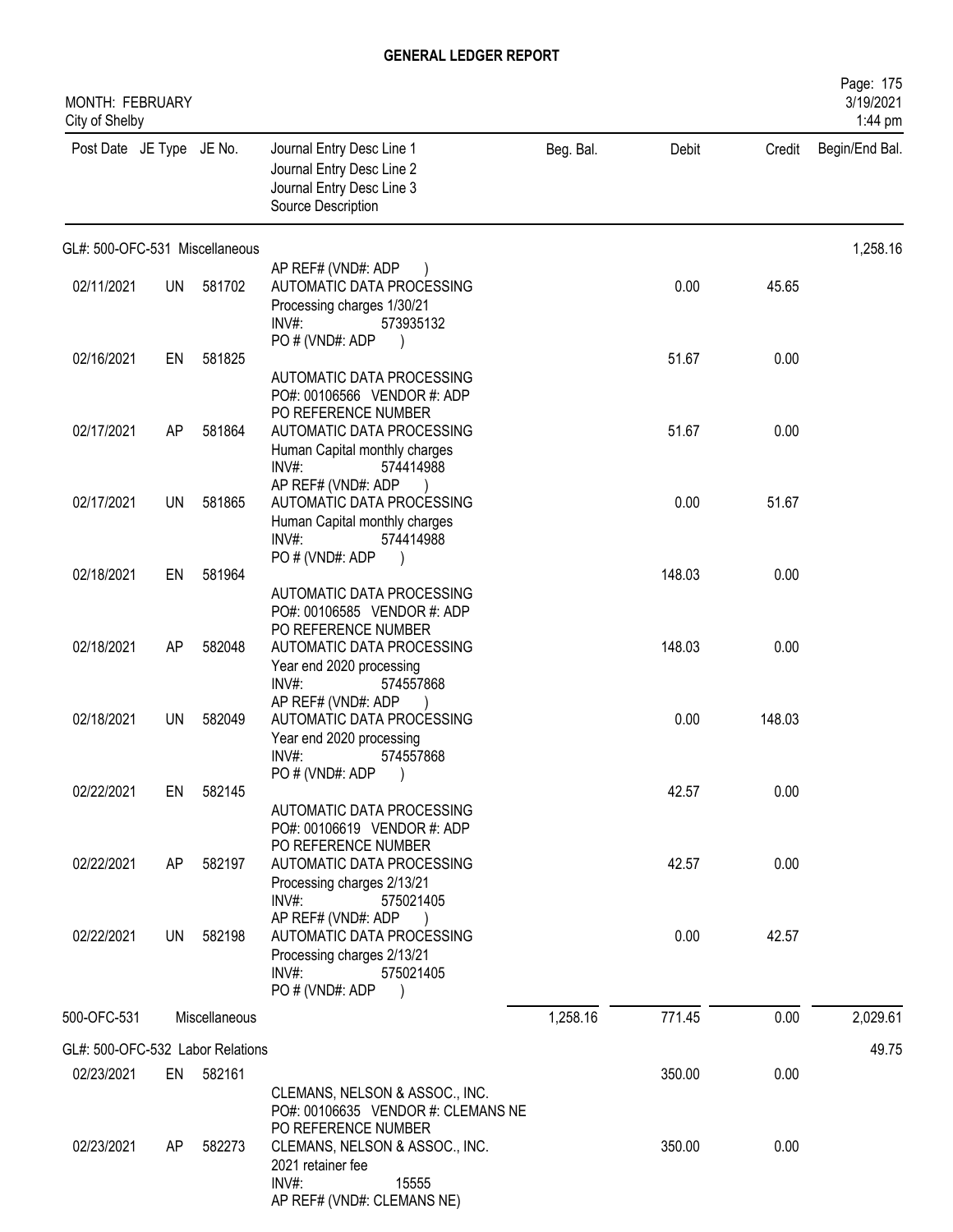| <b>MONTH: FEBRUARY</b><br>City of Shelby |           |                        |                                                                                                                                                   |           |            |            | Page: 176<br>3/19/2021<br>1:44 pm |
|------------------------------------------|-----------|------------------------|---------------------------------------------------------------------------------------------------------------------------------------------------|-----------|------------|------------|-----------------------------------|
| Post Date JE Type JE No.                 |           |                        | Journal Entry Desc Line 1<br>Journal Entry Desc Line 2<br>Journal Entry Desc Line 3<br>Source Description                                         | Beg. Bal. | Debit      | Credit     | Begin/End Bal.                    |
| GL#: 500-OFC-532 Labor Relations         |           |                        |                                                                                                                                                   |           |            |            | 49.75                             |
| 02/23/2021                               | <b>UN</b> | 582274                 | CLEMANS, NELSON & ASSOC., INC.<br>2021 retainer fee<br>INV#:<br>15555<br>PO # (VND#: CLEMANS NE)                                                  |           | 0.00       | 350.00     |                                   |
| 500-OFC-532                              |           | <b>Labor Relations</b> |                                                                                                                                                   | 49.75     | 350.00     | 0.00       | 399.75                            |
| GL#: 500-OFC-575 Safety Related          |           |                        |                                                                                                                                                   |           |            |            | 0.00                              |
| 02/11/2021                               | AP        | 581703                 | INSTITUTE OF BUS PUBLICATIONS<br>Safety alert for supervisors<br>INV#:                                                                            |           | 66.25      | 0.00       |                                   |
| 02/11/2021                               | UN        | 581704                 | AP REF# (VND#: IOBP<br>INSTITUTE OF BUS PUBLICATIONS<br>Safety alert for supervisors<br>INV#<br>PO # (VND#: IOBP                                  |           | 0.00       | 75.00      |                                   |
| 500-OFC-575                              |           | Safety Related         |                                                                                                                                                   | 0.00      | 66.25      | 0.00       | 66.25                             |
| GL#: 500-OFC-584 GAAP Conversion         |           |                        |                                                                                                                                                   |           |            |            | 0.00                              |
| 02/23/2021                               | EN        | 582160                 |                                                                                                                                                   |           | 195.00     | 0.00       |                                   |
| 02/23/2021                               | AP        | 582275                 | PLATTENBURG & ASSOCIATES INC<br>PO#: 00106634 VENDOR #: PLATTENBUR<br>PO REFERENCE NUMBER<br>PLATTENBURG & ASSOCIATES INC<br>GAAP conversion 2020 |           | 195.00     | 0.00       |                                   |
| 02/23/2021                               | UN.       | 582276                 | INV#:<br>58292<br>AP REF# (VND#: PLATTENBUR)<br>PLATTENBURG & ASSOCIATES INC<br>GAAP conversion 2020<br>INV#:<br>58292<br>PO # (VND#: PLATTENBUR) |           | 0.00       | 195.00     |                                   |
| 500-OFC-584                              |           | <b>GAAP Conversion</b> |                                                                                                                                                   | 0.00      | 195.00     | 0.00       | 195.00                            |
|                                          |           |                        | Fund: 500 - Water Fund Totals:                                                                                                                    |           | 122,955.61 | 132,591.64 |                                   |
| GL#: 501-CFS-154 Collections             |           |                        |                                                                                                                                                   |           |            |            | 18,817.67                         |
| 02/01/2021                               | CR        | 581328                 | Utility deposit, water and sewer                                                                                                                  |           | 0.00       | 505.44     |                                   |
| 02/02/2021                               | <b>CR</b> | 581334                 | pio<br>Utility deposit, water and sewer<br>pio                                                                                                    |           | 0.00       | 334.18     |                                   |
| 02/03/2021                               | <b>CR</b> | 581342                 | Utility deposit, water and sewer                                                                                                                  |           | 0.00       | 318.90     |                                   |
| 02/04/2021                               | <b>CR</b> | 581495                 | <b>DIO</b><br>Utility deposit, water and sewer<br>pio                                                                                             |           | 0.00       | 235.03     |                                   |
| 02/05/2021                               | <b>CR</b> | 581502                 | Utility deposit, water and sewer                                                                                                                  |           | 0.00       | 266.02     |                                   |
| 02/08/2021                               | <b>CR</b> | 581598                 | pio<br>Utility deposit, water and sewer<br><b>DIO</b>                                                                                             |           | 0.00       | 360.90     |                                   |
| 02/09/2021                               | <b>CR</b> | 581609                 | Utility deposit, water and sewer<br>pio                                                                                                           |           | 0.00       | 3,297.85   |                                   |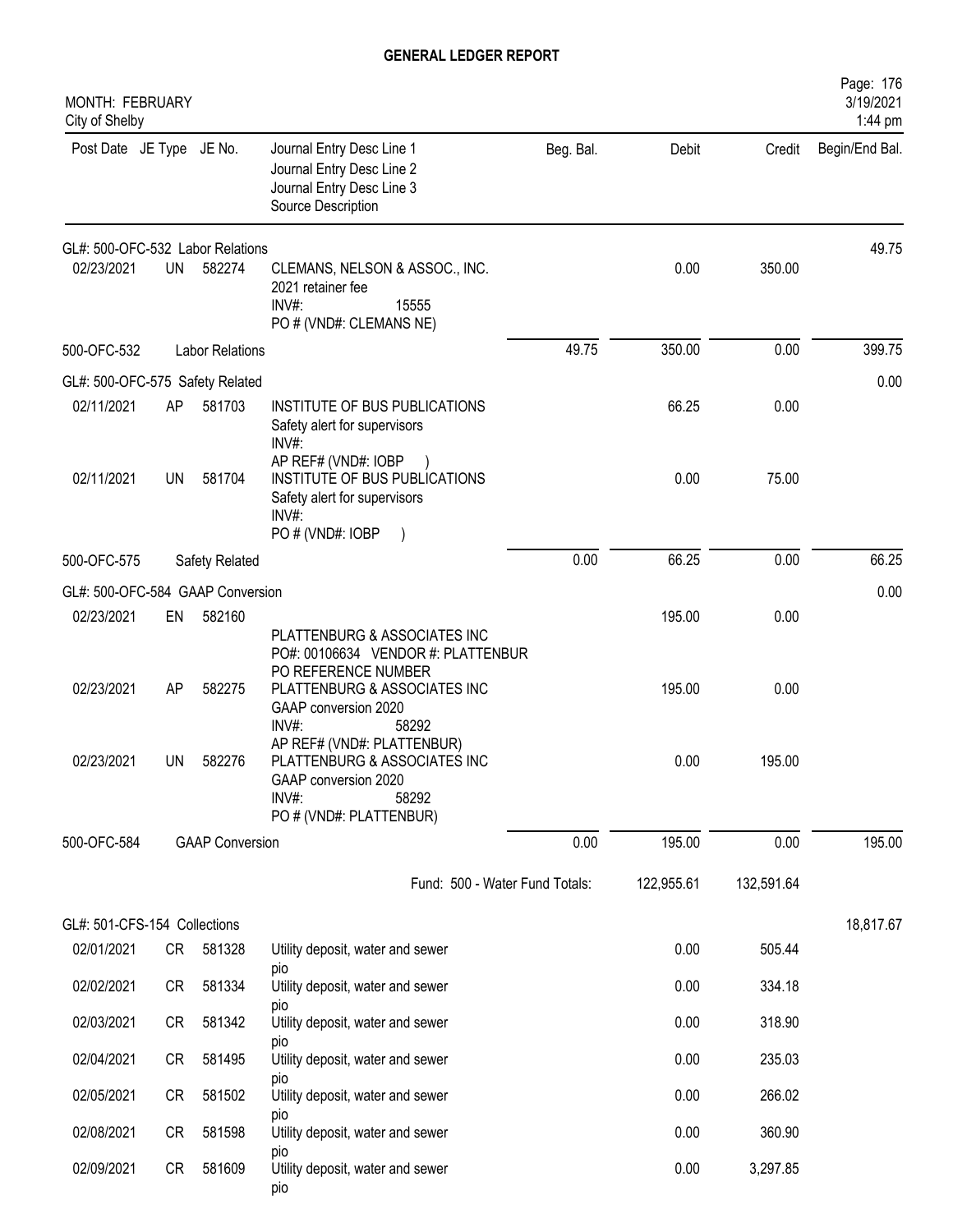| MONTH: FEBRUARY<br>City of Shelby  |           |                   |                                                                                                           |            |       |           | Page: 177<br>3/19/2021<br>1:44 pm |
|------------------------------------|-----------|-------------------|-----------------------------------------------------------------------------------------------------------|------------|-------|-----------|-----------------------------------|
| Post Date JE Type JE No.           |           |                   | Journal Entry Desc Line 1<br>Journal Entry Desc Line 2<br>Journal Entry Desc Line 3<br>Source Description | Beg. Bal.  | Debit | Credit    | Begin/End Bal.                    |
| GL#: 501-CFS-154 Collections       |           |                   |                                                                                                           |            |       |           | 18,817.67                         |
| 02/10/2021                         | CR        | 581622            | Utility deposit, water and sewer<br>pio                                                                   |            | 0.00  | 646.65    |                                   |
| 02/11/2021                         | <b>CR</b> | 581788            | Utility deposit, water and sewer<br>pio                                                                   |            | 0.00  | 708.40    |                                   |
| 02/12/2021                         | CR        | 581801            | Utility deposit, water and sewer                                                                          |            | 0.00  | 834.81    |                                   |
| 02/16/2021                         | CR        | 581949            | pio<br>Utility deposit, water and sewer                                                                   |            | 0.00  | 1,551.19  |                                   |
| 02/17/2021                         | <b>CR</b> | 581961            | pio<br>Utility deposit, water and sewer                                                                   |            | 0.00  | 3,476.14  |                                   |
| 02/18/2021                         | <b>CR</b> | 582130            | pio<br>Utility deposit, water and sewer                                                                   |            | 0.00  | 1,021.80  |                                   |
| 02/19/2021                         | <b>CR</b> | 582139            | pio<br>Utility deposit, water and sewer                                                                   |            | 0.00  | 528.56    |                                   |
| 02/22/2021                         | CR        | 582381            | pio<br>Utility deposit, water and sewer                                                                   |            | 0.00  | 481.54    |                                   |
| 02/23/2021                         | CR        | 582392            | pio<br>Utility deposit, water and sewer                                                                   |            | 0.00  | 1,139.10  |                                   |
| 02/24/2021                         | CR        | 582406            | pio<br>Utility deposit, water and sewer                                                                   |            | 0.00  | 230.94    |                                   |
| 02/25/2021                         | <b>CR</b> | 582660            | pio<br>Utility deposit, water and sewer                                                                   |            | 0.00  | 170.01    |                                   |
| 02/26/2021                         | <b>CR</b> | 582667            | pio<br>Utility deposit, water and sewer<br>pio                                                            |            | 0.00  | 207.52    |                                   |
| 501-CFS-154                        |           | Collections       |                                                                                                           | 18,817.67  | 0.00  | 16,314.98 | 35,132.65                         |
| GL#: 501-DBT-503 Note/Loan Payment |           |                   |                                                                                                           |            |       |           | 141,929.26                        |
| 501-DBT-503                        |           | Note/Loan Payment |                                                                                                           | 141,929.26 | 0.00  | 0.00      | 141,929.26                        |
| GL#: 501-DBT-505 Interest Expense  |           |                   |                                                                                                           |            |       |           | 1,951.47                          |
| 501-DBT-505                        |           | Interest Expense  |                                                                                                           | 1,951.47   | 0.00  | 0.00      | 1,951.47                          |
|                                    |           |                   | Fund: 501 - Water Asset Management Totals:                                                                |            | 0.00  | 16,314.98 |                                   |
| GL#: 502-CFS-154 Collections       |           |                   |                                                                                                           |            |       |           | 23,907.94                         |
| 02/01/2021                         | CR        | 581328            | Utility deposit, water and sewer<br>pio                                                                   |            | 0.00  | 333.76    |                                   |
| 02/02/2021                         | CR        | 581334            | Utility deposit, water and sewer                                                                          |            | 0.00  | 316.88    |                                   |
| 02/03/2021                         | CR        | 581342            | <b>DIO</b><br>Utility deposit, water and sewer                                                            |            | 0.00  | 262.72    |                                   |
| 02/04/2021                         | CR        | 581495            | pio<br>Utility deposit, water and sewer                                                                   |            | 0.00  | 185.59    |                                   |
| 02/05/2021                         | CR        | 581502            | pio<br>Utility deposit, water and sewer                                                                   |            | 0.00  | 276.34    |                                   |
| 02/08/2021                         | CR        | 581598            | pio<br>Utility deposit, water and sewer                                                                   |            | 0.00  | 576.83    |                                   |
| 02/09/2021                         | CR        | 581609            | pio<br>Utility deposit, water and sewer                                                                   |            | 0.00  | 3,857.73  |                                   |
| 02/10/2021                         | CR        | 581622            | pio<br>Utility deposit, water and sewer                                                                   |            | 0.00  | 884.74    |                                   |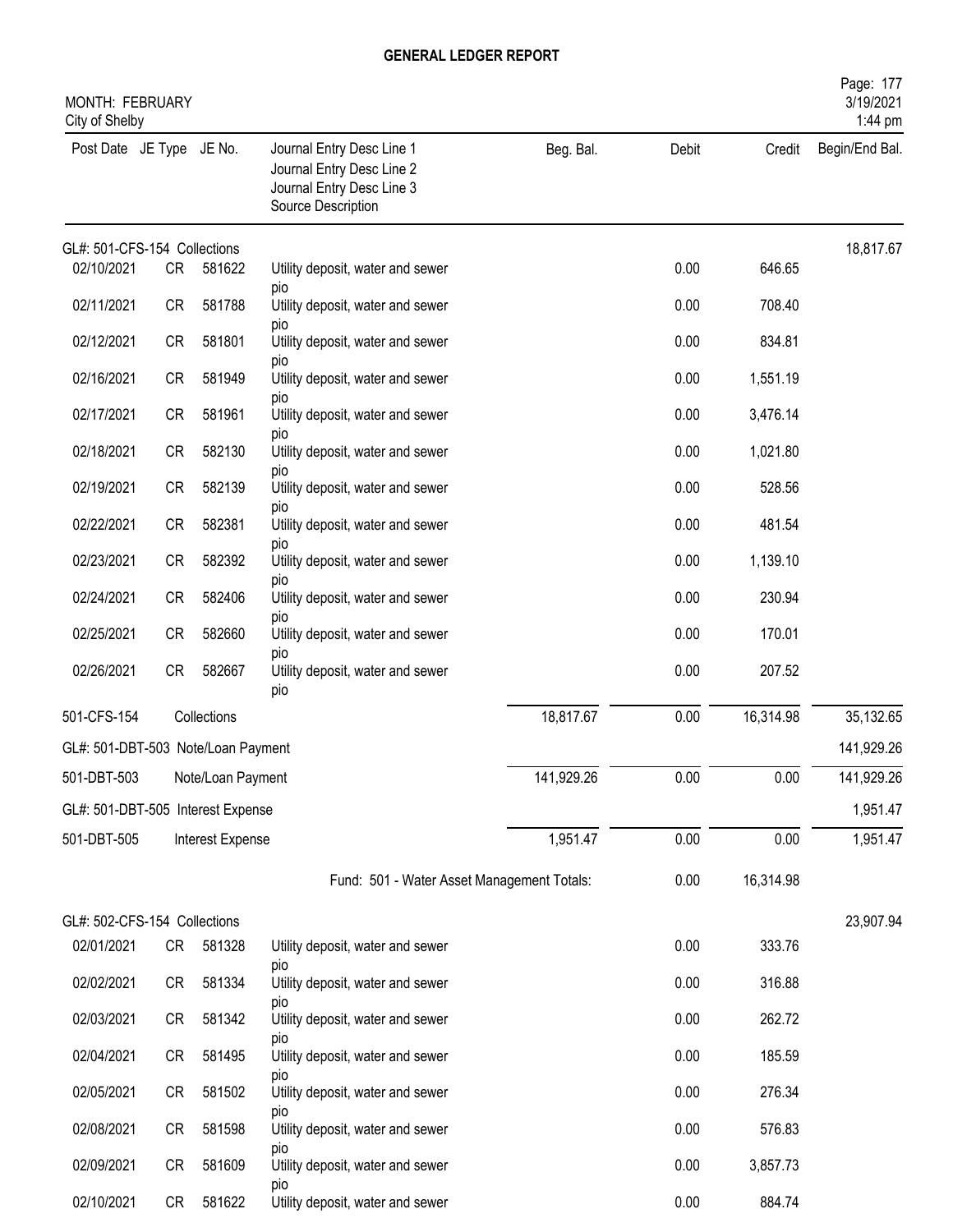| <b>MONTH: FEBRUARY</b><br>City of Shelby |           |                   |                                                                                                               |           |          |           | Page: 178<br>3/19/2021<br>1:44 pm |
|------------------------------------------|-----------|-------------------|---------------------------------------------------------------------------------------------------------------|-----------|----------|-----------|-----------------------------------|
| Post Date JE Type JE No.                 |           |                   | Journal Entry Desc Line 1<br>Journal Entry Desc Line 2<br>Journal Entry Desc Line 3<br>Source Description     | Beg. Bal. | Debit    | Credit    | Begin/End Bal.                    |
| GL#: 502-CFS-154 Collections             |           |                   |                                                                                                               |           |          |           | 23,907.94                         |
| 02/11/2021                               | <b>CR</b> | 581788            | pio<br>Utility deposit, water and sewer                                                                       |           | 0.00     | 654.94    |                                   |
| 02/12/2021                               | <b>CR</b> | 581801            | pio<br>Utility deposit, water and sewer                                                                       |           | 0.00     | 1,117.55  |                                   |
| 02/16/2021                               | <b>CR</b> | 581949            | pio<br>Utility deposit, water and sewer                                                                       |           | 0.00     | 1,384.80  |                                   |
| 02/17/2021                               | CR        | 581961            | <b>DIO</b><br>Utility deposit, water and sewer                                                                |           | 0.00     | 6,905.65  |                                   |
| 02/18/2021                               | <b>CR</b> | 582130            | <b>DIO</b><br>Utility deposit, water and sewer                                                                |           | 0.00     | 917.42    |                                   |
| 02/19/2021                               | <b>CR</b> | 582139            | pio<br>Utility deposit, water and sewer                                                                       |           | 0.00     | 573.37    |                                   |
| 02/22/2021                               | <b>CR</b> | 582381            | pio<br>Utility deposit, water and sewer                                                                       |           | 0.00     | 627.93    |                                   |
| 02/23/2021                               | <b>CR</b> | 582392            | pio<br>Utility deposit, water and sewer                                                                       |           | 0.00     | 1,124.96  |                                   |
| 02/24/2021                               | <b>CR</b> | 582406            | pio<br>Utility deposit, water and sewer                                                                       |           | 0.00     | 229.03    |                                   |
| 02/25/2021                               | CR        | 582660            | pio<br>Utility deposit, water and sewer                                                                       |           | 0.00     | 198.01    |                                   |
| 02/26/2021                               | CR        | 582667            | <b>DIO</b><br>Utility deposit, water and sewer<br>pio                                                         |           | 0.00     | 198.04    |                                   |
| 502-CFS-154                              |           | Collections       |                                                                                                               | 23,907.94 | 0.00     | 20,626.29 | 44,534.23                         |
| GL#: 502-DBT-503 Note/Loan Payment       |           |                   |                                                                                                               |           |          |           | 9,147.75                          |
| 502-DBT-503                              |           | Note/Loan Payment |                                                                                                               | 9,147.75  | 0.00     | 0.00      | 9,147.75                          |
| GL#: 502-WCI-500 Engineering             |           |                   |                                                                                                               |           |          |           | 321.54                            |
| 502-WCI-500                              |           | Engineering       |                                                                                                               | 321.54    | 0.00     | 0.00      | 321.54                            |
|                                          |           |                   | Fund: 502 - Water Capital Improvement Totals:                                                                 |           | 0.00     | 20,626.29 |                                   |
| GL#: 600-CAP-500 Engineering             |           |                   |                                                                                                               |           |          |           | 3,495.00                          |
| 02/17/2021                               | AP        | 581894            | RICHLAND ENGINEERING LIMITED<br>Building demolition<br>INV#:<br>9178                                          |           | 1,094.29 | 0.00      |                                   |
| 02/17/2021                               | UN        | 581895            | AP REF# (VND#: RICH ENGIN)<br>RICHLAND ENGINEERING LIMITED<br><b>Building demolition</b><br>INV#:<br>9178     |           | 0.00     | 1,094.29  |                                   |
| 02/23/2021                               | EN        | 582172            | PO # (VND#: RICH ENGIN)<br><b>GPD ASSOCIATES</b><br>PO#: 00106646 VENDOR #: GPD ASSOCI<br>PO REFERENCE NUMBER |           | 1,500.00 | 0.00      |                                   |
| 600-CAP-500                              |           | Engineering       |                                                                                                               | 3,495.00  | 1,094.29 | 0.00      | 4,589.29                          |
| GL#: 600-CFS-154 Collections             |           |                   |                                                                                                               |           |          |           | 882,610.21                        |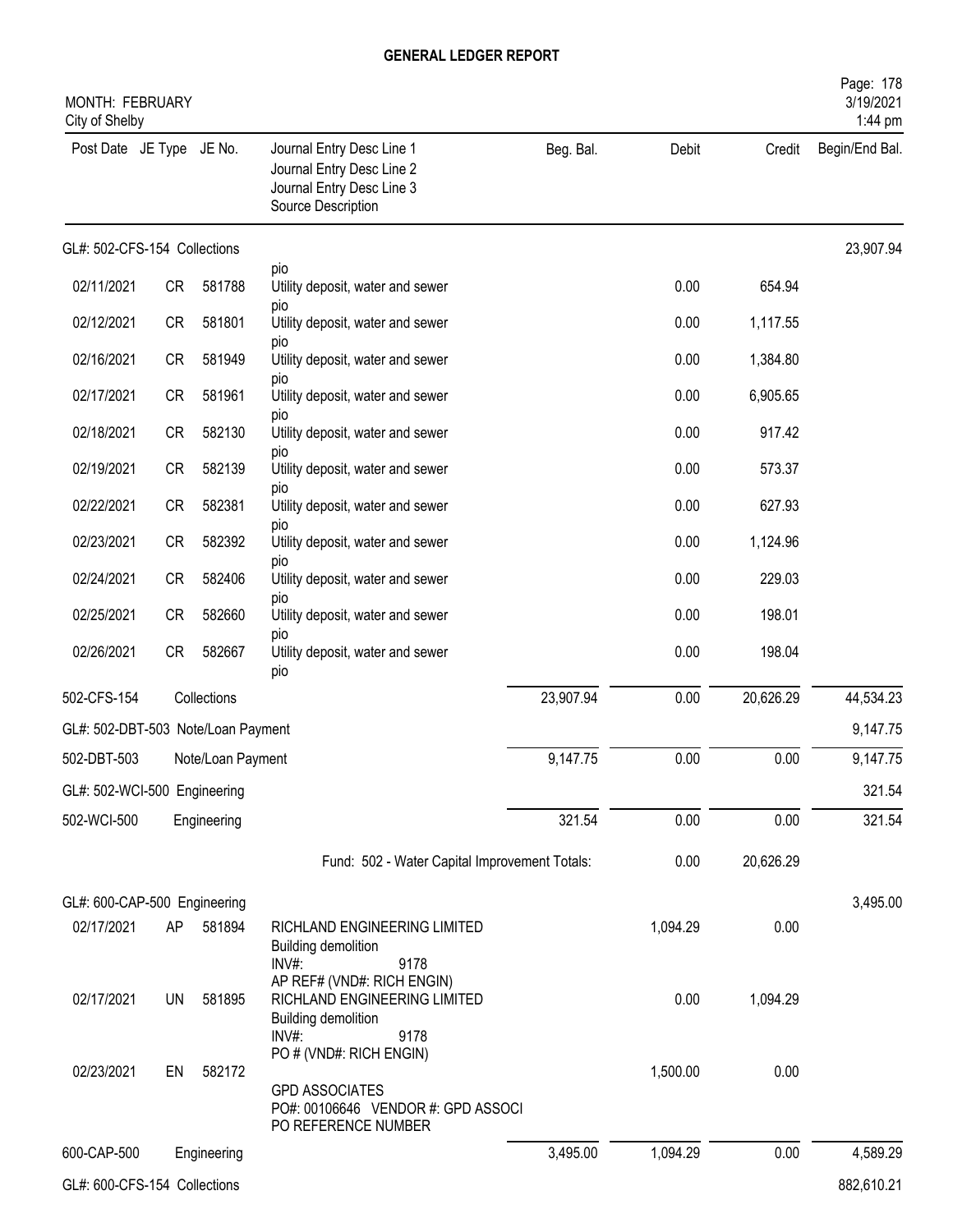| MONTH: FEBRUARY<br>City of Shelby |           |        |                                                                                                           |           |       |            | Page: 179<br>3/19/2021<br>1:44 pm |
|-----------------------------------|-----------|--------|-----------------------------------------------------------------------------------------------------------|-----------|-------|------------|-----------------------------------|
| Post Date JE Type JE No.          |           |        | Journal Entry Desc Line 1<br>Journal Entry Desc Line 2<br>Journal Entry Desc Line 3<br>Source Description | Beg. Bal. | Debit | Credit     | Begin/End Bal.                    |
| GL#: 600-CFS-154 Collections      |           |        |                                                                                                           |           |       |            | 882,610.21                        |
| 02/01/2021                        | CR        | 581329 | Utility deposit, electric<br>pio                                                                          |           | 0.00  | 19,789.59  |                                   |
| 02/01/2021                        | CR        | 581330 | Utility deposit, ACH electric<br>pio                                                                      |           | 0.00  | 500.71     |                                   |
| 02/02/2021                        | <b>CR</b> | 581335 | Utiltiy deposit, electric                                                                                 |           | 0.00  | 24,525.88  |                                   |
| 02/02/2021                        | <b>CR</b> | 581336 | pio<br>Utility deposit, ACH electric                                                                      |           | 0.00  | 7,812.67   |                                   |
| 02/03/2021                        | <b>CR</b> | 581343 | pio<br>Utility deposit, electric                                                                          |           | 0.00  | 14,363.34  |                                   |
| 02/03/2021                        | <b>CR</b> | 581344 | pio<br>Utility deposit, ACH electric                                                                      |           | 0.00  | 2,352.95   |                                   |
| 02/04/2021                        | <b>CR</b> | 581496 | pio<br>Utility deposit, electric                                                                          |           | 0.00  | 4,640.75   |                                   |
| 02/04/2021                        | <b>CR</b> | 581497 | pio<br>Utility deposit, ACH electric                                                                      |           | 0.00  | 2,340.00   |                                   |
| 02/04/2021                        | GJ        | 581498 | pio<br>Bank corrected deposit error from 1/8/21<br>\$2 less than originally recorded                      |           | 2.00  | 0.00       |                                   |
| 02/05/2021                        | <b>CR</b> | 581503 | pio<br>Utility deposit, electric                                                                          |           | 0.00  | 5,618.08   |                                   |
| 02/05/2021                        | <b>CR</b> | 581504 | pio<br>Utility deposit, ACH electric                                                                      |           | 0.00  | 4,212.29   |                                   |
| 02/08/2021                        | <b>CR</b> | 581599 | pio<br>Utility deposit, electric                                                                          |           | 0.00  | 14,087.24  |                                   |
| 02/08/2021                        | <b>CR</b> | 581600 | pio<br>Utility deposit, ACH electric                                                                      |           | 0.00  | 3,393.34   |                                   |
| 02/09/2021                        | CR        | 581610 | pio<br>Utility deposit, electric                                                                          |           | 0.00  | 37,013.21  |                                   |
| 02/09/2021                        | CR        | 581611 | pio<br>Utility deposit, ACH electric                                                                      |           | 0.00  | 119,478.26 |                                   |
| 02/10/2021                        | CR        | 581623 | pio<br>Utility deposit, electric                                                                          |           | 0.00  | 20,238.53  |                                   |
| 02/10/2021                        | CR        | 581624 | pio<br>Utility deposit, ACH electric                                                                      |           | 0.00  | 7,570.97   |                                   |
|                                   |           |        | pio                                                                                                       |           |       |            |                                   |
| 02/11/2021                        | CR        | 581789 | Utility deposit, electric<br>pio                                                                          |           | 0.00  | 22,163.11  |                                   |
| 02/11/2021                        | CR        | 581790 | Utility deposit, ACH electric<br>pio                                                                      |           | 0.00  | 6,251.72   |                                   |
| 02/12/2021                        | CR        | 581802 | Utility deposit, electric<br>pio                                                                          |           | 0.00  | 59,734.48  |                                   |
| 02/12/2021                        | CR        | 581803 | Utiltiy deposit, ACH electric<br>pio                                                                      |           | 0.00  | 2,293.81   |                                   |
| 02/16/2021                        | CR        | 581950 | Utility deposit, electric<br>pio                                                                          |           | 0.00  | 59,812.44  |                                   |
| 02/16/2021                        | <b>CR</b> | 581951 | Utility deposit, ACH electric                                                                             |           | 0.00  | 5,899.48   |                                   |
| 02/17/2021                        | CR        | 581962 | pio<br>Utility deposit, electric                                                                          |           | 0.00  | 99,408.50  |                                   |
| 02/17/2021                        | CR        | 581963 | pio<br>Utility deposit, ACH electric                                                                      |           | 0.00  | 38,633.97  |                                   |
| 02/18/2021                        | CR        | 582131 | pio<br>Utility deposit, electric                                                                          |           | 0.00  | 16,720.80  |                                   |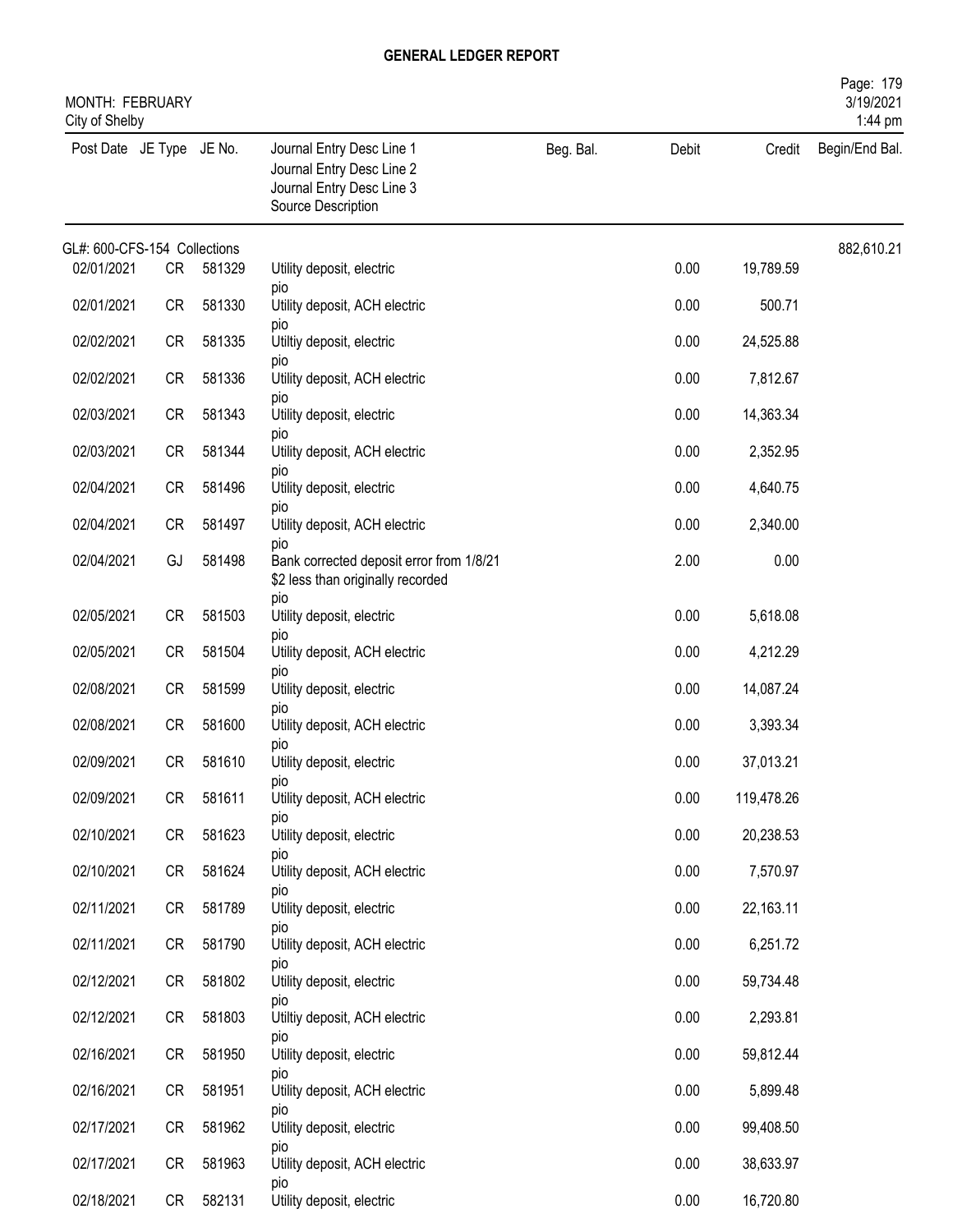| MONTH: FEBRUARY<br>City of Shelby   |           |                    |                                                                                                           |            |       |            | Page: 180<br>3/19/2021<br>1:44 pm |
|-------------------------------------|-----------|--------------------|-----------------------------------------------------------------------------------------------------------|------------|-------|------------|-----------------------------------|
| Post Date JE Type JE No.            |           |                    | Journal Entry Desc Line 1<br>Journal Entry Desc Line 2<br>Journal Entry Desc Line 3<br>Source Description | Beg. Bal.  | Debit | Credit     | Begin/End Bal.                    |
| GL#: 600-CFS-154 Collections        |           |                    |                                                                                                           |            |       |            | 882,610.21                        |
| 02/18/2021                          | <b>CR</b> | 582132             | pio<br>Utility deposit, ACH electric                                                                      |            | 0.00  | 10,374.58  |                                   |
| 02/19/2021                          | <b>CR</b> | 582140             | pio<br>Utility deposit, electric                                                                          |            | 0.00  | 21,745.16  |                                   |
| 02/19/2021                          | <b>CR</b> | 582141             | pio<br>Utility deposit, ACH electric                                                                      |            | 0.00  | 2,992.54   |                                   |
| 02/22/2021                          | <b>CR</b> | 582382             | pio<br>Utility deposit, electric                                                                          |            | 0.00  | 49,205.84  |                                   |
| 02/22/2021                          | <b>CR</b> | 582383             | pio<br>Utility deposit, ACH electric                                                                      |            | 0.00  | 3,368.19   |                                   |
| 02/23/2021                          | <b>CR</b> | 582393             | pio<br>Utility deposit, electric                                                                          |            | 0.00  | 92,932.34  |                                   |
| 02/23/2021                          | <b>CR</b> | 582394             | pio<br>Utility deposit, ACH electric                                                                      |            | 0.00  | 5,078.53   |                                   |
| 02/24/2021                          | <b>CR</b> | 582407             | pio<br>Utility deposit, electric                                                                          |            | 0.00  | 8,249.05   |                                   |
| 02/24/2021                          | <b>CR</b> | 582408             | pio<br>Utility deposit, ACH electric                                                                      |            | 0.00  | 2,219.29   |                                   |
| 02/25/2021                          | <b>CR</b> | 582661             | pio<br>Utility depsoit, electric                                                                          |            | 0.00  | 24,260.65  |                                   |
| 02/25/2021                          | <b>CR</b> | 582662             | pio<br>Utility deposit, ACH electric                                                                      |            | 0.00  | 2,131.84   |                                   |
| 02/26/2021                          | <b>CR</b> | 582668             | pio<br>Utility deposit, electric                                                                          |            | 0.00  | 2,431.53   |                                   |
| 02/26/2021                          | <b>CR</b> | 582669             | pio<br>Utility deposit, ACH electric<br>pio                                                               |            | 0.00  | 3,098.14   |                                   |
| 600-CFS-154                         |           | Collections        |                                                                                                           | 882,610.21 | 2.00  | 826,943.80 | 1,709,552.01                      |
| GL#: 600-CFS-161 Labor and Material |           |                    |                                                                                                           |            |       |            | 2,001.08                          |
| 02/01/2021                          |           | CR 581329          | Utility deposit, electric<br>pio                                                                          |            | 0.00  | 35.00      |                                   |
| 600-CFS-161                         |           | Labor and Material |                                                                                                           | 2,001.08   | 0.00  | 35.00      | 2,036.08                          |
| GL#: 600-CFS-162 On & Off           |           |                    |                                                                                                           |            |       |            | 704.69                            |
| 02/01/2021                          |           | CR 581329          | Utility deposit, electric<br>pio                                                                          |            | 0.00  | 65.00      |                                   |
| 02/02/2021                          | CR        | 581335             | Utiltiy deposit, electric<br>pio                                                                          |            | 0.00  | 20.00      |                                   |
| 02/03/2021                          | CR        | 581343             | Utility deposit, electric<br>pio                                                                          |            | 0.00  | 20.00      |                                   |
| 02/04/2021                          | CR        | 581496             | Utility deposit, electric<br>pio                                                                          |            | 0.00  | 10.00      |                                   |
| 02/05/2021                          | CR        | 581503             | Utility deposit, electric<br>pio                                                                          |            | 0.00  | 5.00       |                                   |
| 02/08/2021                          | CR        | 581599             | Utility deposit, electric<br>pio                                                                          |            | 0.00  | 10.00      |                                   |
| 02/09/2021                          | CR        | 581610             | Utility deposit, electric<br>pio                                                                          |            | 0.00  | 80.00      |                                   |
| 02/11/2021                          | CR        | 581789             | Utility deposit, electric                                                                                 |            | 0.00  | 5.00       |                                   |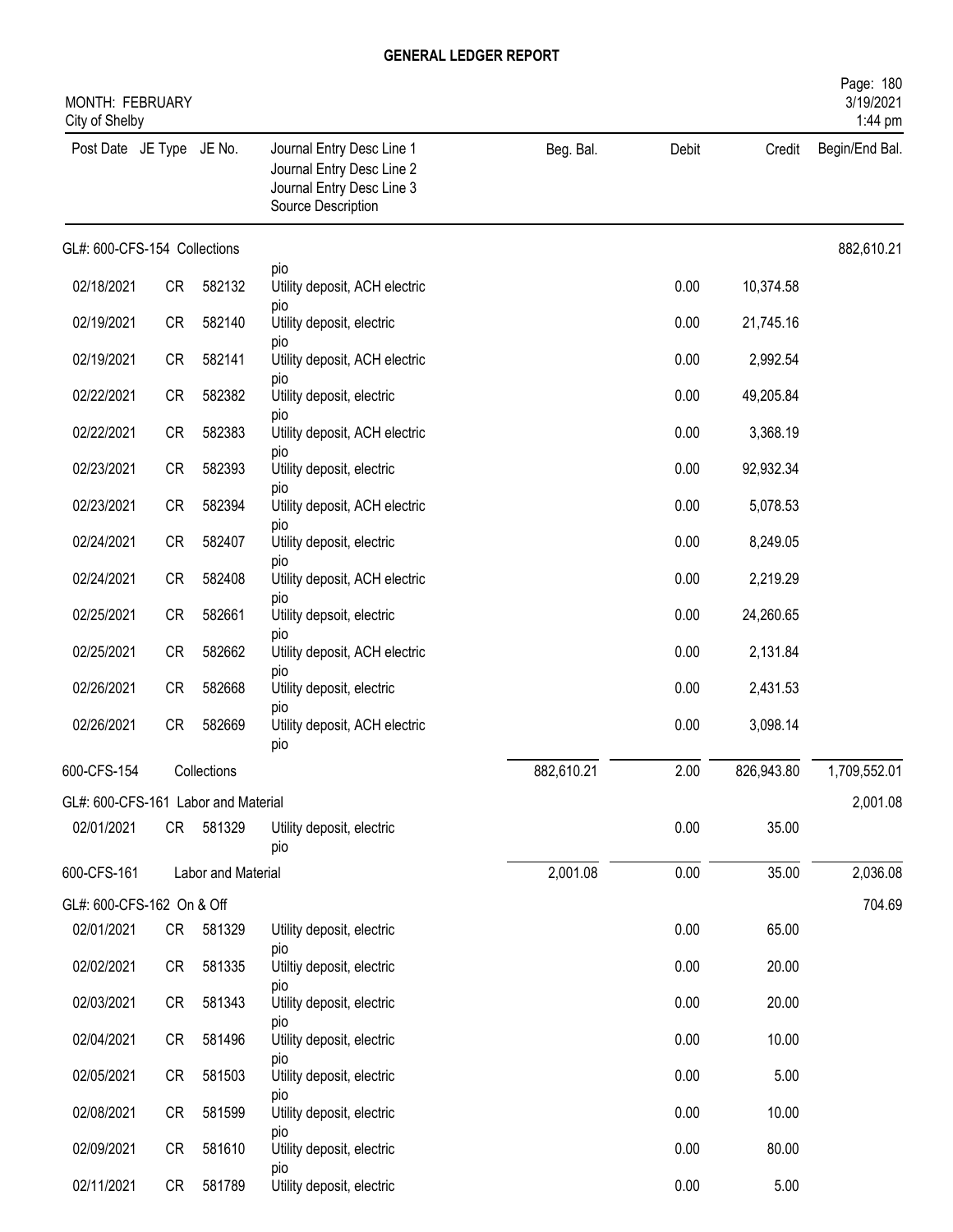| MONTH: FEBRUARY<br>City of Shelby |           |                 |                                                                                                           |           |           |           | Page: 181<br>3/19/2021<br>1:44 pm |
|-----------------------------------|-----------|-----------------|-----------------------------------------------------------------------------------------------------------|-----------|-----------|-----------|-----------------------------------|
| Post Date JE Type JE No.          |           |                 | Journal Entry Desc Line 1<br>Journal Entry Desc Line 2<br>Journal Entry Desc Line 3<br>Source Description | Beg. Bal. | Debit     | Credit    | Begin/End Bal.                    |
| GL#: 600-CFS-162 On & Off         |           |                 |                                                                                                           |           |           |           | 704.69                            |
| 02/16/2021                        | <b>CR</b> | 581950          | pio<br>Utility deposit, electric                                                                          |           | 0.00      | 10.00     |                                   |
| 02/17/2021                        | <b>CR</b> | 581962          | <b>DIO</b><br>Utility deposit, electric                                                                   |           | 0.00      | 60.00     |                                   |
| 02/18/2021                        | <b>CR</b> | 582131          | pio<br>Utility deposit, electric                                                                          |           | 0.00      | 5.00      |                                   |
| 02/19/2021                        | <b>CR</b> | 582140          | pio<br>Utility deposit, electric                                                                          |           | 0.00      | 20.00     |                                   |
| 02/22/2021                        | <b>CR</b> | 582382          | pio<br>Utility deposit, electric                                                                          |           | 0.00      | 35.00     |                                   |
| 02/23/2021                        | <b>CR</b> | 582393          | pio<br>Utility deposit, electric                                                                          |           | 0.00      | 30.00     |                                   |
| 02/25/2021                        | <b>CR</b> | 582661          | pio<br>Utility depsoit, electric                                                                          |           | 0.00      | 20.00     |                                   |
| 02/26/2021                        | CR        | 582668          | <b>DIO</b><br>Utility deposit, electric<br>pio                                                            |           | 0.00      | 10.00     |                                   |
| 600-CFS-162                       |           | On & Off        |                                                                                                           | 704.69    | 0.00      | 405.00    | 1,109.69                          |
| GL#: 600-DCP-515 Equipment        |           |                 |                                                                                                           |           |           |           | 503.70                            |
| 02/19/2021                        | <b>UN</b> | 582112          | <b>B+B SMARTWORX INC</b><br>PO#: 00106072 VENDOR #: B+B SMART<br>CANCELLED PO REFERENCE NUMBER            |           | 0.00      | 440.30    |                                   |
| 02/25/2021                        | EN        | 582417          | ADVANTECH CORPORATION<br>PO#: 00106654 VENDOR #: ADVANTEC<br>PO REFERENCE NUMBER                          |           | 440.30    | 0.00      |                                   |
| 600-DCP-515                       |           | Equipment       |                                                                                                           | 503.70    | 0.00      | 0.00      | 503.70                            |
| GL#: 600-DCP-572 System Upgrades  |           |                 |                                                                                                           |           |           |           | 8,704.00                          |
| 600-DCP-572                       |           | System Upgrades |                                                                                                           | 8,704.00  | 0.00      | 0.00      | 8,704.00                          |
| GL#: 600-DIS-400 Wages            |           |                 |                                                                                                           |           |           |           | 34,798.53                         |
| 02/03/2021                        |           | EN 581169       | CITY PAYROLL FUND<br>PO#: 00106435 VENDOR #: CITY PAYRO                                                   |           | 19,221.92 | 0.00      |                                   |
| 02/03/2021                        | AP        | 581212          | PO REFERENCE NUMBER<br>CITY PAYROLL FUND<br>Wages 1/17/21-1/30/21<br>INV#:                                |           | 19,221.92 | 0.00      |                                   |
| 02/03/2021                        | <b>UN</b> | 581213          | AP REF# (VND#: CITY PAYRO)<br>CITY PAYROLL FUND<br>Wages 1/17/21-1/30/21<br>INV#:                         |           | 0.00      | 19,221.92 |                                   |
| 02/17/2021                        | EN        | 581842          | PO # (VND#: CITY PAYRO)<br>CITY PAYROLL FUND<br>PO#: 00106583 VENDOR #: CITY PAYRO<br>PO REFERENCE NUMBER |           | 19,272.16 | 0.00      |                                   |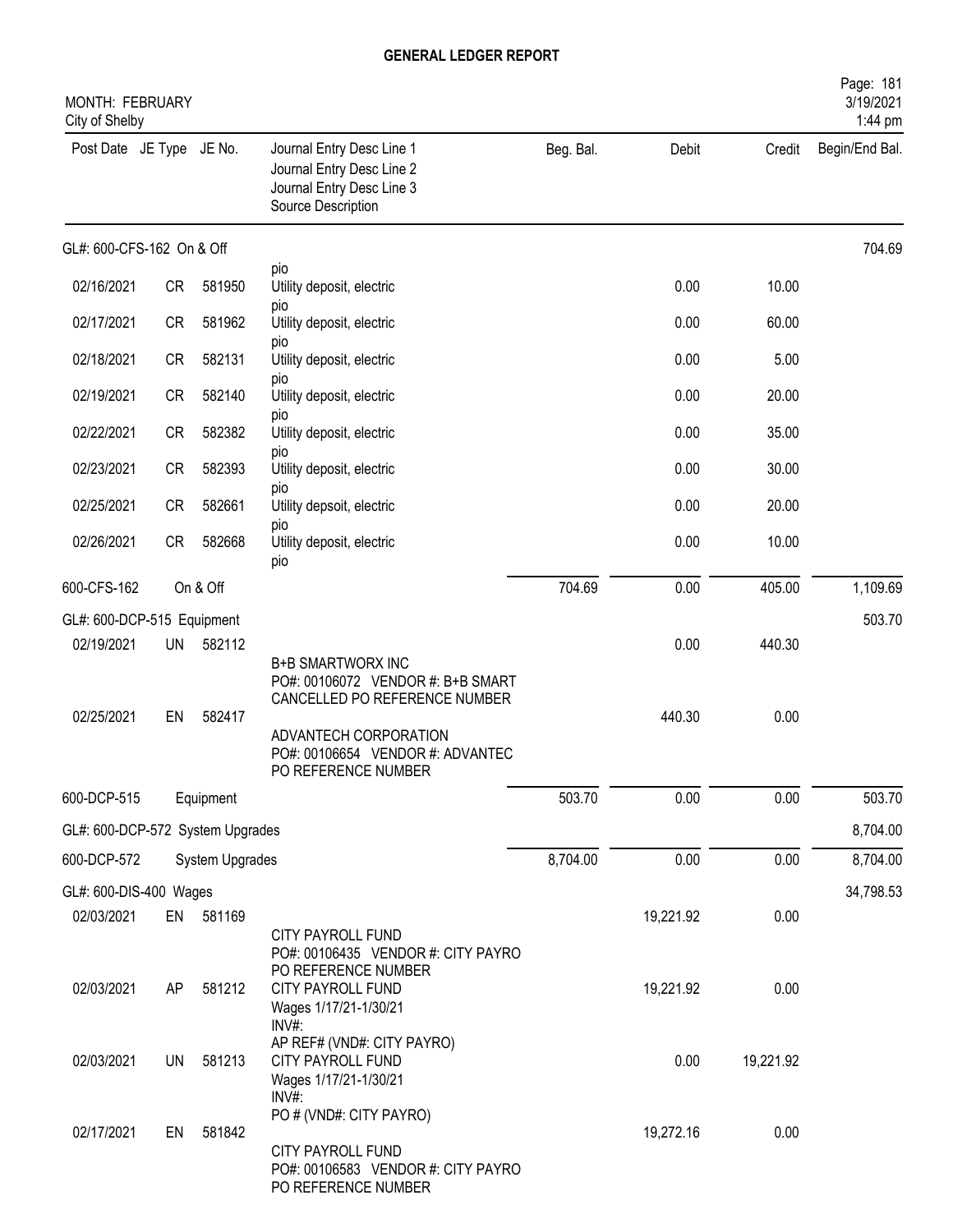| MONTH: FEBRUARY<br>City of Shelby |           |        |                                                                                                                    |           |           |           | Page: 182<br>3/19/2021<br>1:44 pm |
|-----------------------------------|-----------|--------|--------------------------------------------------------------------------------------------------------------------|-----------|-----------|-----------|-----------------------------------|
| Post Date JE Type JE No.          |           |        | Journal Entry Desc Line 1<br>Journal Entry Desc Line 2<br>Journal Entry Desc Line 3<br>Source Description          | Beg. Bal. | Debit     | Credit    | Begin/End Bal.                    |
| GL#: 600-DIS-400 Wages            |           |        |                                                                                                                    |           |           |           | 34,798.53                         |
| 02/17/2021                        | AP        | 581898 | <b>CITY PAYROLL FUND</b><br>Wages 1/31/21-2/13/21<br>INV#:                                                         |           | 19,272.16 | 0.00      |                                   |
| 02/17/2021                        | <b>UN</b> | 581899 | AP REF# (VND#: CITY PAYRO)<br>CITY PAYROLL FUND<br>Wages 1/31/21-2/13/21<br>INV#:<br>PO # (VND#: CITY PAYRO)       |           | 0.00      | 19,272.16 |                                   |
| 600-DIS-400                       | Wages     |        |                                                                                                                    | 34,798.53 | 38,494.08 | 0.00      | 73,292.61                         |
|                                   |           |        | GL#: 600-DIS-415 Public Employees Retire.System                                                                    |           |           |           | 5,159.93                          |
| 02/16/2021                        | EN        | 581826 | OH PUBLIC EMPLOYEES RETIREMENT<br>PO#: 00106567 VENDOR #: OPERS                                                    |           | 7,278.19  | 0.00      |                                   |
| 02/17/2021                        | AP        | 581888 | PO REFERENCE NUMBER<br>OH PUBLIC EMPLOYEES RETIREMENT<br>Employer portion 12/20/20-<br>INV#:                       |           | 7,278.19  | 0.00      |                                   |
| 02/17/2021                        | UN        | 581889 | AP REF# (VND#: OPERS<br>OH PUBLIC EMPLOYEES RETIREMENT<br>Employer portion 12/20/20-<br>INV#:<br>PO # (VND#: OPERS |           | 0.00      | 7,278.19  |                                   |
| 600-DIS-415                       |           |        | Public Employees Retire.System                                                                                     | 5,159.93  | 7,278.19  | 0.00      | 12,438.12                         |
| GL#: 600-DIS-417 FICA             |           |        |                                                                                                                    |           |           |           | 504.58                            |
| 02/03/2021                        | EN        | 581170 | PAYROLL FUND                                                                                                       |           | 278.73    | 0.00      |                                   |
| 02/03/2021                        | AP        | 581214 | PO#: 00106436 VENDOR #: PAYROLL FU<br>PO REFERENCE NUMBER<br>PAYROLL FUND<br>FICA 1/17/21-1/30/21                  |           | 278.73    | 0.00      |                                   |
| 02/03/2021                        | UN        | 581215 | $INV#$ :<br>AP REF# (VND#: PAYROLL FU)<br>PAYROLL FUND<br>FICA 1/17/21-1/30/21<br>$INV#$ :                         |           | 0.00      | 278.73    |                                   |
| 02/17/2021                        | EN        | 581843 | PO # (VND#: PAYROLL FU)<br>PAYROLL FUND                                                                            |           | 279.45    | 0.00      |                                   |
| 02/17/2021                        | AP        | 581896 | PO#: 00106584 VENDOR #: PAYROLL FU<br>PO REFERENCE NUMBER<br>PAYROLL FUND<br>FICA 1/31/21-2/13/21                  |           | 279.45    | 0.00      |                                   |
| 02/17/2021                        | UN        | 581897 | $INV#$ :<br>AP REF# (VND#: PAYROLL FU)<br>PAYROLL FUND<br>FICA 1/31/21-2/13/21<br>$INV#$ :                         |           | 0.00      | 279.45    |                                   |
|                                   |           |        | PO # (VND#: PAYROLL FU)                                                                                            |           |           |           |                                   |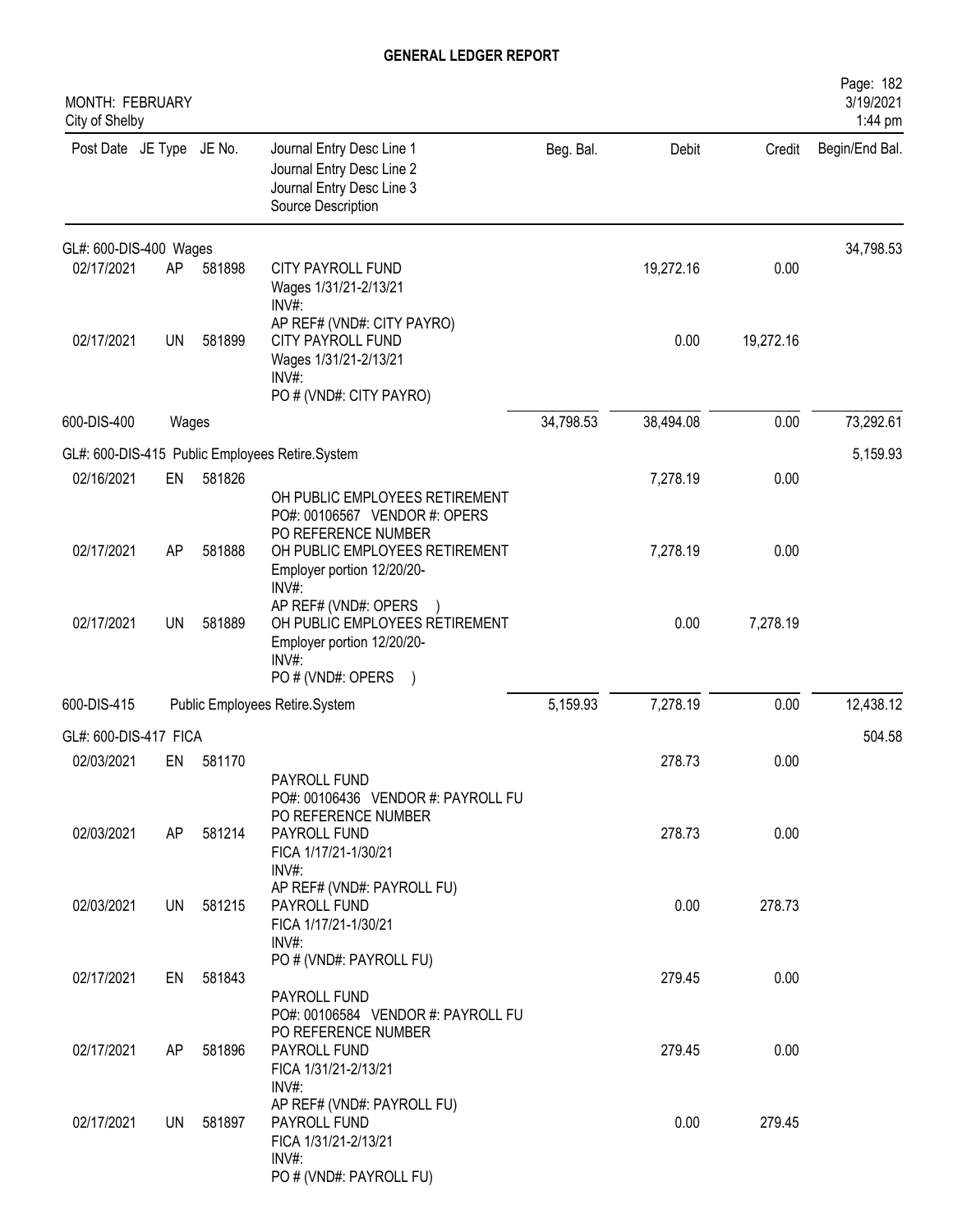| MONTH: FEBRUARY<br>City of Shelby     |             |                 |                                                                                                                             |           |           |           | Page: 183<br>3/19/2021<br>1:44 pm |
|---------------------------------------|-------------|-----------------|-----------------------------------------------------------------------------------------------------------------------------|-----------|-----------|-----------|-----------------------------------|
| Post Date JE Type JE No.              |             |                 | Journal Entry Desc Line 1<br>Journal Entry Desc Line 2<br>Journal Entry Desc Line 3<br>Source Description                   | Beg. Bal. | Debit     | Credit    | Begin/End Bal.                    |
| 600-DIS-417                           | <b>FICA</b> |                 |                                                                                                                             | 504.58    | 558.18    | 0.00      | 1,062.76                          |
| GL#: 600-DIS-418 Hospitalization      |             |                 |                                                                                                                             |           |           |           | 10,310.94                         |
| 02/03/2021                            | AP          | 581216          | JEFFERSON HEALTH PLAN<br>Acct 19-OME095 Feb 2021<br>$INV#$ :                                                                |           | 10,310.94 | 0.00      |                                   |
| 02/03/2021                            | UN          | 581217          | AP REF# (VND#: JEFFERSON)<br>JEFFERSON HEALTH PLAN<br>Acct 19-OME095 Feb 2021<br>$INV#$ :                                   |           | 0.00      | 10,310.94 |                                   |
| 02/22/2021                            | EN          | 582144          | PO # (VND#: JEFFERSON)<br>JEFFERSON HEALTH PLAN                                                                             |           | 10,310.94 | 0.00      |                                   |
|                                       |             |                 | PO#: 00106618 VENDOR #: JEFFERSON<br>PO REFERENCE NUMBER                                                                    |           |           |           |                                   |
| 600-DIS-418                           |             | Hospitalization |                                                                                                                             | 10,310.94 | 10,310.94 | 0.00      | 20,621.88                         |
| GL#: 600-DIS-419 Life Insurance       |             |                 |                                                                                                                             |           |           |           | 92.40                             |
| 02/03/2021                            | EN          | 581246          | AMERICAN UNITED LIFE INS CO<br>PO#: 00106437 VENDOR #: AMERICAN U                                                           |           | 92.40     | 0.00      |                                   |
| 02/04/2021                            | AP          | 581356          | PO REFERENCE NUMBER<br>AMERICAN UNITED LIFE INS CO<br>Policy G 006081425-0002-000<br>INV#:                                  |           | 92.40     | 0.00      |                                   |
| 02/04/2021                            | <b>UN</b>   | 581357          | AP REF# (VND#: AMERICAN U)<br>AMERICAN UNITED LIFE INS CO<br>Policy G 006081425-0002-000<br>INV#<br>PO # (VND#: AMERICAN U) |           | 0.00      | 92.40     |                                   |
| 600-DIS-419                           |             | Life Insurance  |                                                                                                                             | 92.40     | 92.40     | 0.00      | 184.80                            |
| GL#: 600-DIS-420 Workers Compensation |             |                 |                                                                                                                             |           |           |           | 540.00                            |
| 02/08/2021                            | EN          | 581510          |                                                                                                                             |           | 540.00    | 0.00      |                                   |
| 02/12/2021                            | AP          | 581779          | BUREAU OF WORKERS COMPENSATION<br>PO#: 00106498 VENDOR #: BWC<br>PO REFERENCE NUMBER<br>BUREAU OF WORKERS COMPENSATION      |           | 540.00    | 0.00      |                                   |
|                                       |             |                 | Installment payment<br>INV#:<br>1009237672<br>AP REF# (VND#: BWC                                                            |           |           |           |                                   |
| 02/12/2021                            | UN          | 581780          | BUREAU OF WORKERS COMPENSATION<br>Installment payment<br>$INV#$ :<br>1009237672<br>PO # (VND#: BWC                          |           | 0.00      | 540.00    |                                   |
| 02/14/2021                            | EN          | 581822          | BUREAU OF WORKERS COMPENSATION<br>PO#: 00106565 VENDOR #: BWC                                                               |           | 594.00    | 0.00      |                                   |
| 02/18/2021                            | AP          | 582108          | PO REFERENCE NUMBER<br>BUREAU OF WORKERS COMPENSATION<br>True-up report 2021<br>INV#:                                       |           | 594.00    | 0.00      |                                   |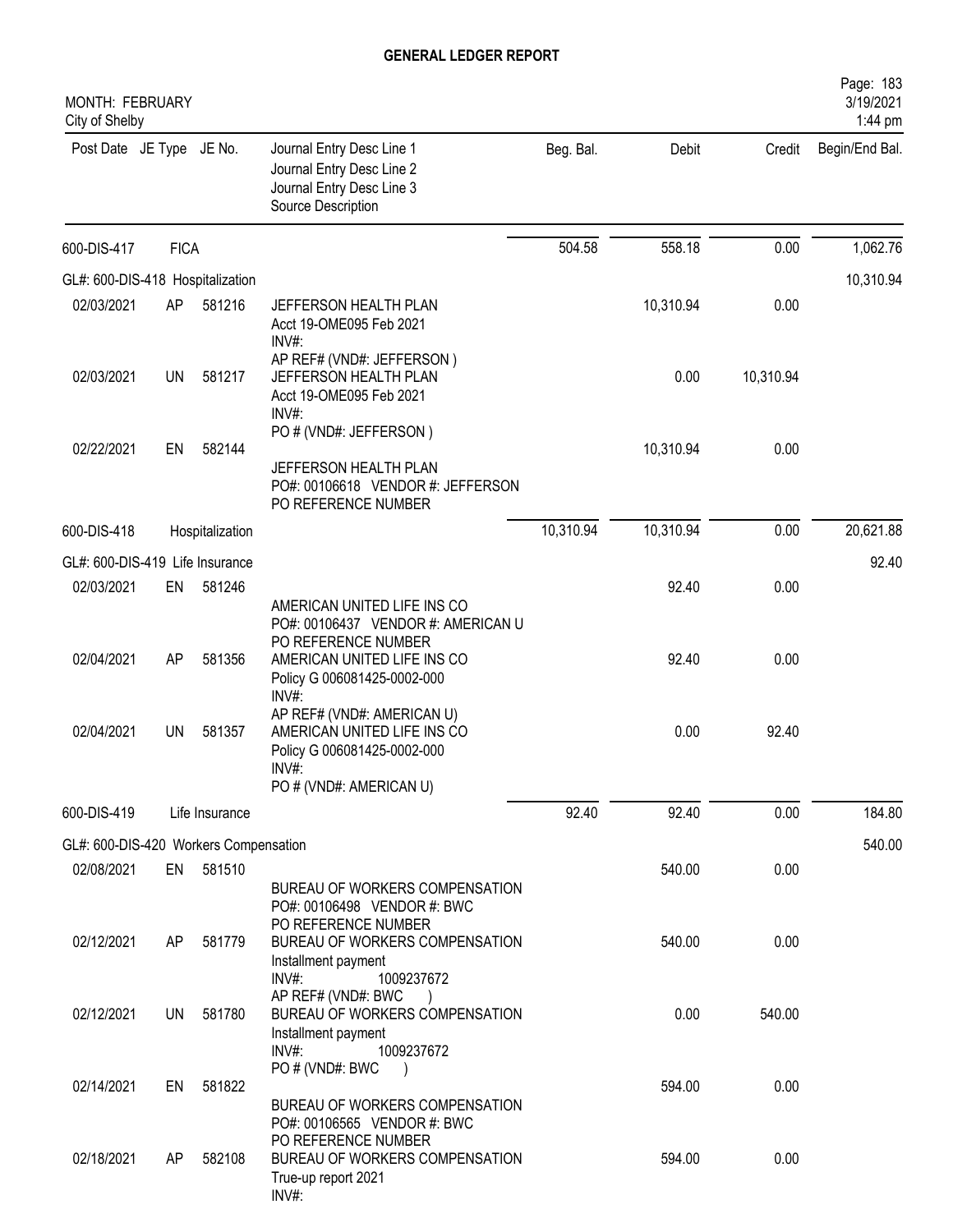| MONTH: FEBRUARY<br>City of Shelby     |           |                             |                                                                                                                                                 |           |          |        | Page: 184<br>3/19/2021<br>1:44 pm |
|---------------------------------------|-----------|-----------------------------|-------------------------------------------------------------------------------------------------------------------------------------------------|-----------|----------|--------|-----------------------------------|
| Post Date JE Type JE No.              |           |                             | Journal Entry Desc Line 1<br>Journal Entry Desc Line 2<br>Journal Entry Desc Line 3<br>Source Description                                       | Beg. Bal. | Debit    | Credit | Begin/End Bal.                    |
| GL#: 600-DIS-420 Workers Compensation |           |                             |                                                                                                                                                 |           |          |        | 540.00                            |
| 02/18/2021                            | <b>UN</b> | 582109                      | AP REF# (VND#: BWC<br>BUREAU OF WORKERS COMPENSATION<br>True-up report 2021<br>INV#:<br>PO # (VND#: BWC                                         |           | 0.00     | 594.00 |                                   |
| 600-DIS-420                           |           | <b>Workers Compensation</b> |                                                                                                                                                 | 540.00    | 1,134.00 | 0.00   | 1,674.00                          |
| GL#: 600-DIS-427 Water and Sewer      |           |                             |                                                                                                                                                 |           |          |        | 0.00                              |
| 02/03/2021                            | AP        | 581222                      | MUNICIPAL UTILITIES<br>40.225.1<br>INV#:                                                                                                        |           | 51.20    | 0.00   |                                   |
| 02/03/2021                            | UN        | 581223                      | AP REF# (VND#: MUNI UTILI)<br>MUNICIPAL UTILITIES<br>40.225.1<br>INV#:                                                                          |           | 0.00     | 51.20  |                                   |
| 02/26/2021                            | AP        | 582548                      | PO # (VND#: MUNI UTILI)<br>MUNICIPAL UTILITIES<br>acct 40.225.1<br>INV#:                                                                        |           | 59.73    | 0.00   |                                   |
| 02/26/2021                            | UN        | 582549                      | AP REF# (VND#: MUNI UTILI)<br>MUNICIPAL UTILITIES<br>acct 40.225.1<br>$INV#$ :                                                                  |           | 0.00     | 68.80  |                                   |
|                                       |           |                             | PO # (VND#: MUNI UTILI)                                                                                                                         |           |          |        |                                   |
| 600-DIS-427                           |           | Water and Sewer             |                                                                                                                                                 | 0.00      | 110.93   | 0.00   | 110.93                            |
| GL#: 600-DIS-428 Telephone            |           |                             |                                                                                                                                                 |           |          |        | 355.62                            |
| 02/03/2021                            | EN        | 581248                      | <b>CENTURYLINK</b><br>PO#: 00106439 VENDOR #: CENTURY<br>PO REFERENCE NUMBER                                                                    |           | 365.05   | 0.00   |                                   |
| 02/04/2021                            | AP        | 581360                      | <b>CENTURYLINK</b><br>Acct 302298892 1/16/21<br>$INV#$ :                                                                                        |           | 365.05   | 0.00   |                                   |
| 02/04/2021                            | UN        | 581361                      | AP REF# (VND#: CENTURY )<br><b>CENTURYLINK</b><br>Acct 302298892 1/16/21<br>INV#:                                                               |           | 0.00     | 365.05 |                                   |
| 02/18/2021                            | AP        | 582087                      | PO # (VND#: CENTURY )<br>CHARTER COMM HOLDINGS LLC<br>Acct 01075-321600202-1001<br>$INV#$ :<br>321600202011621e                                 |           | 116.04   | 0.00   |                                   |
| 02/18/2021                            | UN        | 582088                      | AP REF# (VND#: CHART COMM)<br>CHARTER COMM HOLDINGS LLC<br>Acct 01075-321600202-1001<br>$INV#$ :<br>321600202011621e<br>PO # (VND#: CHART COMM) |           | 0.00     | 116.04 |                                   |
| 600-DIS-428                           |           | Telephone                   |                                                                                                                                                 | 355.62    | 481.09   | 0.00   | 836.71                            |
| GL#: 600-DIS-429 Propane              |           |                             |                                                                                                                                                 |           |          |        | 30.00                             |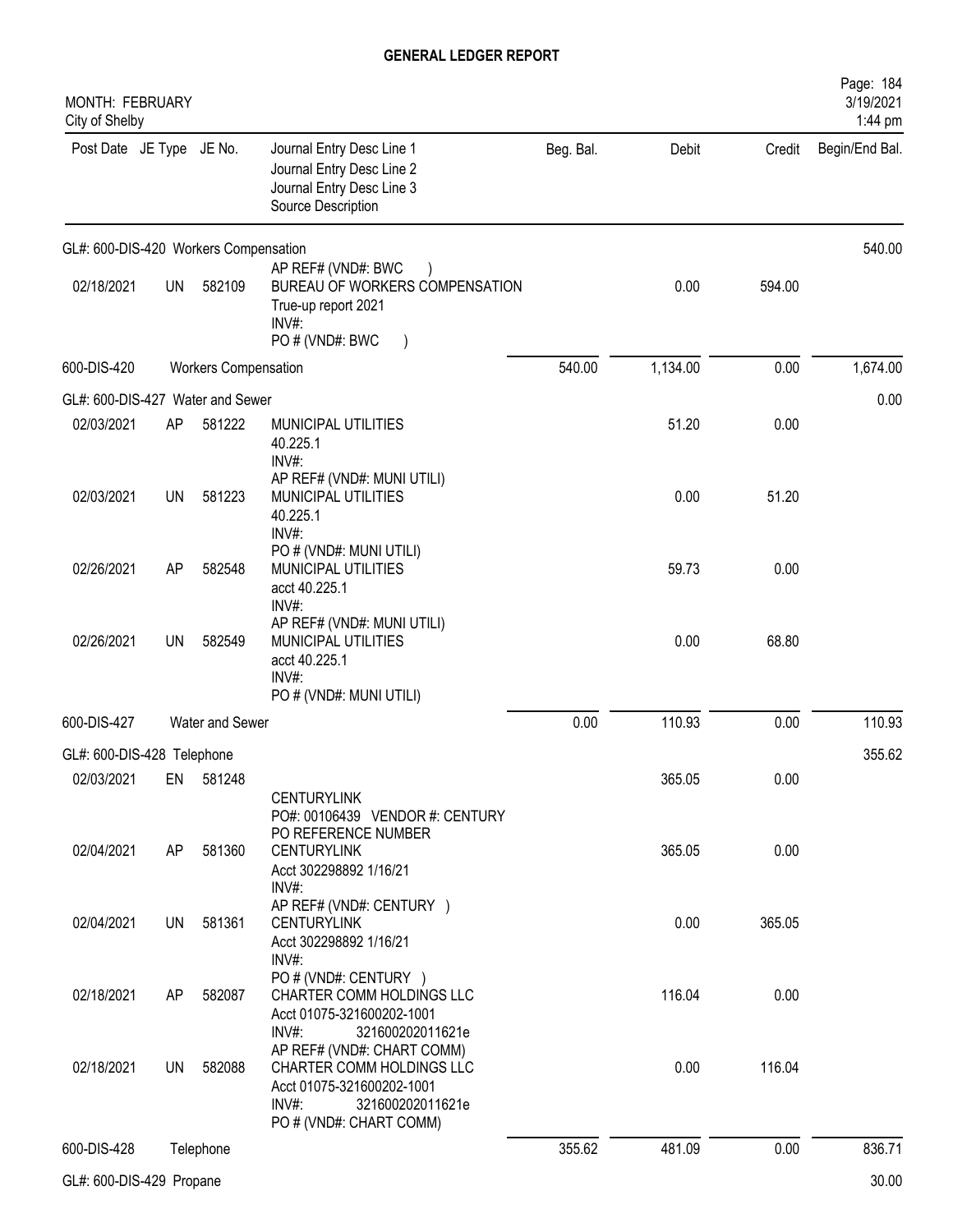| MONTH: FEBRUARY<br>City of Shelby      |    |          |                                                                                                                                        |           |        |        | Page: 185<br>3/19/2021<br>1:44 pm |
|----------------------------------------|----|----------|----------------------------------------------------------------------------------------------------------------------------------------|-----------|--------|--------|-----------------------------------|
| Post Date JE Type JE No.               |    |          | Journal Entry Desc Line 1<br>Journal Entry Desc Line 2<br>Journal Entry Desc Line 3<br>Source Description                              | Beg. Bal. | Debit  | Credit | Begin/End Bal.                    |
| 600-DIS-429                            |    | Propane  |                                                                                                                                        | 30.00     | 0.00   | 0.00   | 30.00                             |
|                                        |    |          | GL#: 600-DIS-471 Education, Mtgs. & Related Exp.                                                                                       |           |        |        | 0.00                              |
| 02/16/2021                             | EN | 581833   |                                                                                                                                        |           | 115.00 | 0.00   |                                   |
| 02/17/2021                             | AP | 581900   | SAMPSON/MITCH//<br>PO#: 00106574 VENDOR #: SAMPSON/MI<br>PO REFERENCE NUMBER<br>SAMPSON/MITCH//<br>Reimbursement for CDL test          |           | 115.00 | 0.00   |                                   |
| 02/17/2021                             | UN | 581901   | INV#:<br>AP REF# (VND#: SAMPSON/MI)<br>SAMPSON/MITCH//<br>Reimbursement for CDL test<br>INV#:<br>PO # (VND#: SAMPSON/MI)               |           | 0.00   | 115.00 |                                   |
| 600-DIS-471                            |    |          | Education, Mtgs. & Related Exp.                                                                                                        | 0.00      | 115.00 | 0.00   | 115.00                            |
| GL#: 600-DIS-472 Supplies              |    |          |                                                                                                                                        |           |        |        | 287.53                            |
| 02/08/2021                             | EN | 581540   |                                                                                                                                        |           | 200.00 | 0.00   |                                   |
| 02/11/2021                             | EN | 581650   | DAS HARDWARE LLC<br>PO#: 00106528 VENDOR #: DAS HARDWA<br>PO REFERENCE NUMBER<br>GLENS SURPLUS SALES, INC.                             |           | 50.00  | 0.00   |                                   |
| 02/11/2021                             | AP | 581757   | PO#: 00106554 VENDOR #: GLENS SUR<br>PO REFERENCE NUMBER<br>DAS HARDWARE LLC<br>Line Dept Jan 2021<br>INV#                             |           | 92.72  | 0.00   |                                   |
| 02/11/2021                             | UN | 581758   | AP REF# (VND#: DAS HARDWA)<br>DAS HARDWARE LLC<br>Line Dept Jan 2021<br>INV#:                                                          |           | 0.00   | 161.14 |                                   |
| 02/23/2021                             | AP | 582344   | PO # (VND#: DAS HARDWA)<br>GLENS SURPLUS SALES, INC.<br>5 gallon soap                                                                  |           | 30.98  | 0.00   |                                   |
| 02/23/2021                             | UN | 582345   | 3061<br>$INV#$ :<br>AP REF# (VND#: GLENS SUR)<br>GLENS SURPLUS SALES, INC.<br>5 gallon soap<br>INV#:<br>3061<br>PO # (VND#: GLENS SUR) |           | 0.00   | 50.00  |                                   |
| 600-DIS-472                            |    | Supplies |                                                                                                                                        | 287.53    | 123.70 | 0.00   | 411.23                            |
| GL#: 600-DIS-484 Fuel, Autos-Equipment |    |          |                                                                                                                                        |           |        |        | 800.00                            |
| 02/11/2021                             | EN | 581630   |                                                                                                                                        |           | 650.00 | 0.00   |                                   |
| 02/11/2021                             | AP | 581743   | COLE DISTRIBUTING INC.<br>PO#: 00106534 VENDOR #: COLE DISTR<br>PO REFERENCE NUMBER<br>COLE DISTRIBUTING INC.                          |           | 650.00 | 0.00   |                                   |
|                                        |    |          | Fuel cost January 2021<br>INV#:                                                                                                        |           |        |        |                                   |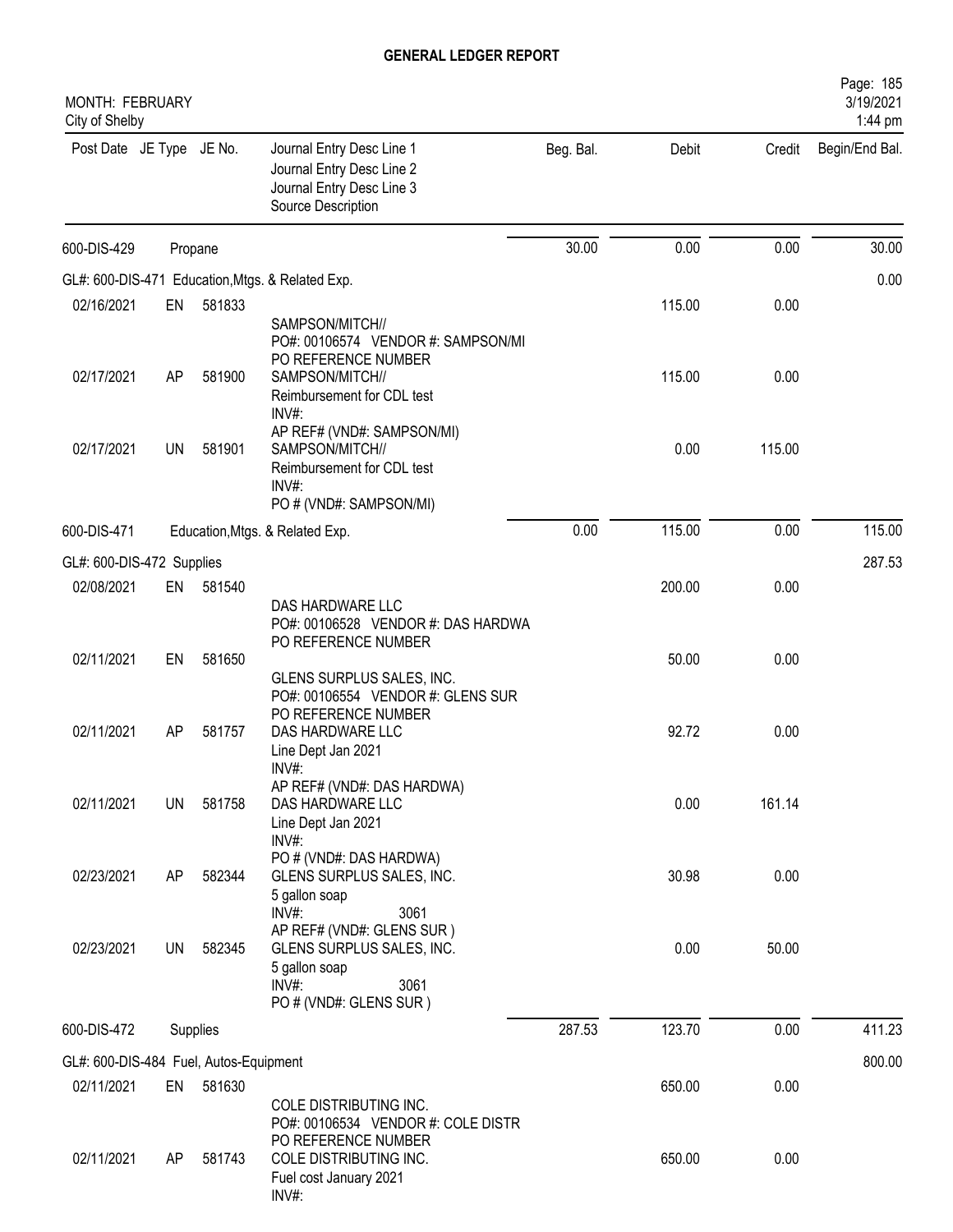| MONTH: FEBRUARY<br>City of Shelby      |           |                       |                                                                                                                                                                   |           |        |        | Page: 186<br>3/19/2021<br>1:44 pm |
|----------------------------------------|-----------|-----------------------|-------------------------------------------------------------------------------------------------------------------------------------------------------------------|-----------|--------|--------|-----------------------------------|
| Post Date JE Type JE No.               |           |                       | Journal Entry Desc Line 1<br>Journal Entry Desc Line 2<br>Journal Entry Desc Line 3<br>Source Description                                                         | Beg. Bal. | Debit  | Credit | Begin/End Bal.                    |
| GL#: 600-DIS-484 Fuel, Autos-Equipment |           |                       |                                                                                                                                                                   |           |        |        | 800.00                            |
| 02/11/2021                             | <b>UN</b> | 581744                | AP REF# (VND#: COLE DISTR)<br>COLE DISTRIBUTING INC.<br>Fuel cost January 2021<br>INV#:<br>PO # (VND#: COLE DISTR)                                                |           | 0.00   | 650.00 |                                   |
| 600-DIS-484                            |           | Fuel, Autos-Equipment |                                                                                                                                                                   | 800.00    | 650.00 | 0.00   | 1,450.00                          |
| GL#: 600-DIS-485 Maintenance, Autos    |           |                       |                                                                                                                                                                   |           |        |        | 31.25                             |
| 600-DIS-485                            |           | Maintenance, Autos    |                                                                                                                                                                   | 31.25     | 0.00   | 0.00   | 31.25                             |
| GL#: 600-DIS-486 Maintenance Equipment |           |                       |                                                                                                                                                                   |           |        |        | 519.68                            |
| 02/08/2021                             | EN        | 581541                |                                                                                                                                                                   |           | 131.75 | 0.00   |                                   |
| 02/11/2021                             | AP        | 581747                | <b>SCHRAMM INDUSTRIES</b><br>PO#: 00106529 VENDOR #: SCHRAMM IN<br>PO REFERENCE NUMBER<br><b>SCHRAMM INDUSTRIES</b><br>Diagnosed engine oil leak<br>INV#:<br>8747 |           | 131.75 | 0.00   |                                   |
| 02/11/2021                             | UN        | 581748                | AP REF# (VND#: SCHRAMM IN)<br><b>SCHRAMM INDUSTRIES</b><br>Diagnosed engine oil leak<br>INV#<br>8747<br>PO # (VND#: SCHRAMM IN)                                   |           | 0.00   | 131.75 |                                   |
| 600-DIS-486                            |           | Maintenance Equipment |                                                                                                                                                                   | 519.68    | 131.75 | 0.00   | 651.43                            |
| GL#: 600-DIS-500 Engineering           |           |                       |                                                                                                                                                                   |           |        |        | 225.00                            |
| 02/09/2021                             |           | AP 581590             | F. E. KROCKA AND ASSOC. INC.<br>Engineering services<br>$INV#$ :<br>106174                                                                                        |           | 225.00 | 0.00   |                                   |
| 02/09/2021                             | UN        | 581591                | AP REF# (VND#: KROCKA/F.E)<br>F. E. KROCKA AND ASSOC. INC.<br><b>Engineering services</b><br>$INV#$ :<br>106174<br>PO # (VND#: KROCKA/F.E)                        |           | 0.00   | 225.00 |                                   |
| 600-DIS-500                            |           | Engineering           |                                                                                                                                                                   | 225.00    | 225.00 | 0.00   | 450.00                            |
|                                        |           |                       | GL#: 600-DIS-507 Maintenance Building/Grounds                                                                                                                     |           |        |        | 63.80                             |
| 02/22/2021                             | EN        | 582151                |                                                                                                                                                                   |           | 450.40 | 0.00   |                                   |
| 02/26/2021                             | AP        | 582552                | GANDERT DOOR CO.<br>PO#: 00106625 VENDOR #: GANDERT DO<br>PO REFERENCE NUMBER<br>GANDERT DOOR CO.<br>Service call for door 2/4/21<br>$INV#$ :<br>59491            |           | 450.40 | 0.00   |                                   |
| 02/26/2021                             | UN        | 582553                | AP REF# (VND#: GANDERT DO)<br>GANDERT DOOR CO.<br>Service call for door 2/4/21<br>INV#:<br>59491<br>PO # (VND#: GANDERT DO)                                       |           | 0.00   | 450.40 |                                   |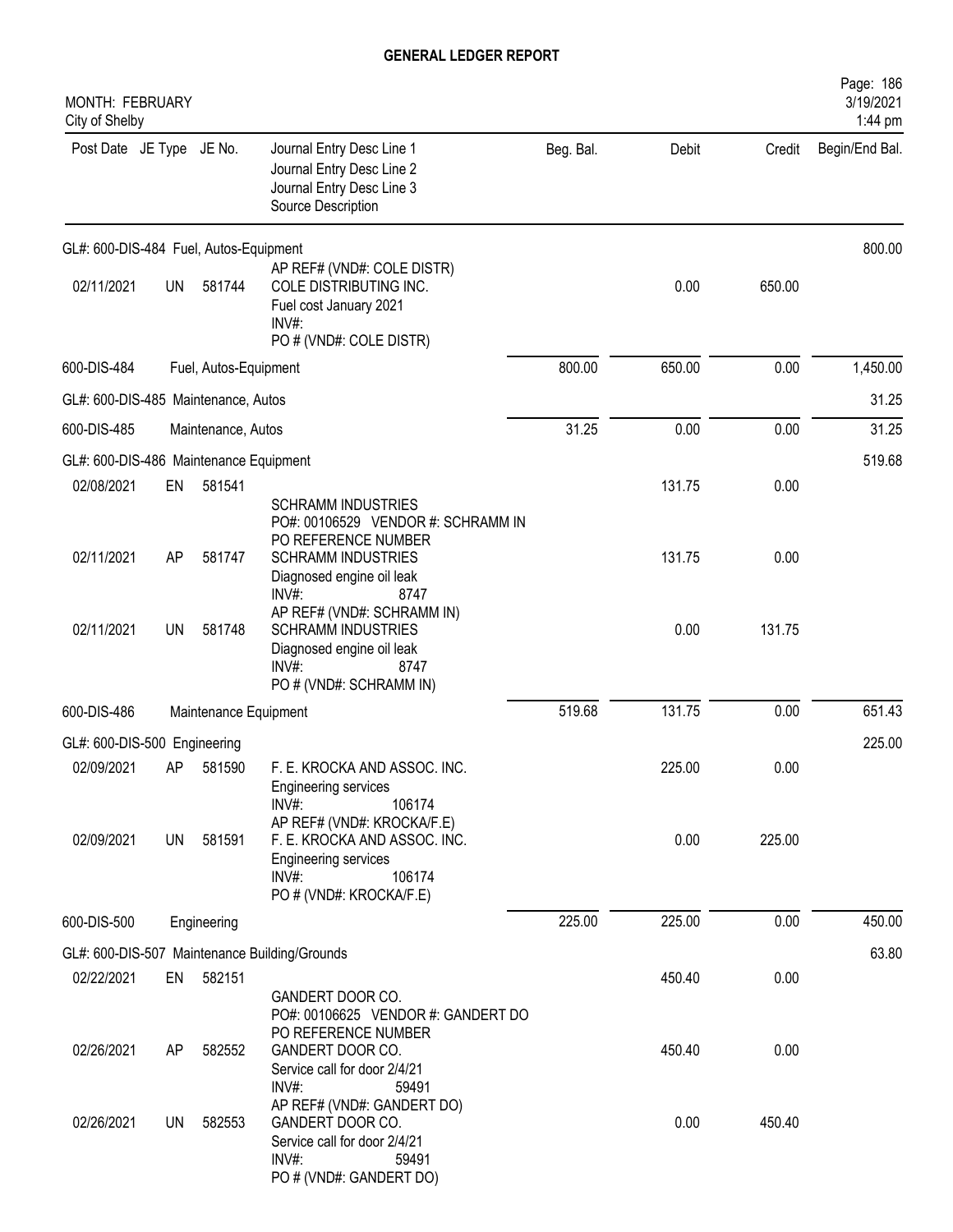| MONTH: FEBRUARY<br>City of Shelby        |           |                         |                                                                                                               |           |          |        | Page: 187<br>3/19/2021<br>1:44 pm |
|------------------------------------------|-----------|-------------------------|---------------------------------------------------------------------------------------------------------------|-----------|----------|--------|-----------------------------------|
| Post Date JE Type JE No.                 |           |                         | Journal Entry Desc Line 1<br>Journal Entry Desc Line 2<br>Journal Entry Desc Line 3<br>Source Description     | Beg. Bal. | Debit    | Credit | Begin/End Bal.                    |
| 600-DIS-507                              |           |                         | Maintenance Building/Grounds                                                                                  | 63.80     | 450.40   | 0.00   | 514.20                            |
| GL#: 600-DIS-527 Transformers, Pad Mount |           |                         |                                                                                                               |           |          |        | 7,925.00                          |
| 600-DIS-527                              |           | Transformers, Pad Mount |                                                                                                               | 7,925.00  | 0.00     | 0.00   | 7,925.00                          |
| GL#: 600-DIS-531 Miscellaneous           |           |                         |                                                                                                               |           |          |        | 369.25                            |
| 02/11/2021                               | EN        | 581649                  | <b>7LSI LLC</b><br>PO#: 00106553 VENDOR #: 7LSI LLC<br>PO REFERENCE NUMBER                                    |           | 314.99   | 0.00   |                                   |
| 02/16/2021                               | EN        | 581841                  | OHIO UTILITIES PROTECTION SERV<br>PO#: 00106582 VENDOR #: OUPS<br>PO REFERENCE NUMBER                         |           | 9.02     | 0.00   |                                   |
| 02/17/2021                               | AP        | 581890                  | OHIO UTILITIES PROTECTION SERV<br>Oops governmnental assessment<br>INV#:<br>124580b                           |           | 9.02     | 0.00   |                                   |
| 02/17/2021                               | <b>UN</b> | 581891                  | AP REF# (VND#: OUPS<br>OHIO UTILITIES PROTECTION SERV<br>Oops governmnental assessment<br>$INV#$ :<br>124580b |           | 0.00     | 9.02   |                                   |
| 02/17/2021                               | AP        | 581892                  | PO#(VND#: OUPS<br>OHIO UTILITIES PROTECTION SERV<br>Oops governmental assussment<br>INV#:<br>124580c          |           | 155.00   | 0.00   |                                   |
| 02/17/2021                               | UN        | 581893                  | AP REF# (VND#: OUPS<br>OHIO UTILITIES PROTECTION SERV<br>Oops governmental assussment<br>124580c<br>INV#:     |           | 0.00     | 155.00 |                                   |
| 02/18/2021                               | EN        | 581978                  | PO # (VND#: OUPS<br>7LSI LLC<br>PO#: 00106599 VENDOR #: 7LSI LLC<br>PO REFERENCE NUMBER                       |           | 544.98   | 0.00   |                                   |
| 600-DIS-531                              |           | Miscellaneous           |                                                                                                               | 369.25    | 164.02   | 0.00   | 533.27                            |
| GL#: 600-DIS-539 Traffic Signals         |           |                         |                                                                                                               |           |          |        | 360.05                            |
| 02/03/2021                               | AP        | 581210                  | <b>VERIZON WIRELESS</b><br>Acct 242147745-00001<br>INV#<br>9871989869<br>AP REF# (VND#: VERIZON WI)           |           | 10.05    | 0.00   |                                   |
| 02/03/2021                               | UN        | 581211                  | <b>VERIZON WIRELESS</b><br>Acct 242147745-00001<br>$INV#$ :<br>9871989869<br>PO # (VND#: VERIZON WI)          |           | 0.00     | 10.05  |                                   |
| 600-DIS-539                              |           | <b>Traffic Signals</b>  |                                                                                                               | 360.05    | 10.05    | 0.00   | 370.10                            |
|                                          |           |                         | GL#: 600-DIS-551 Underground Distrib. Supplies                                                                |           |          |        | 141.00                            |
| 02/08/2021                               |           | EN 581537               | POWER LINE SUPPLY CO<br>PO#: 00106525 VENDOR #: POWER LINE<br>PO REFERENCE NUMBER                             |           | 2,260.00 | 0.00   |                                   |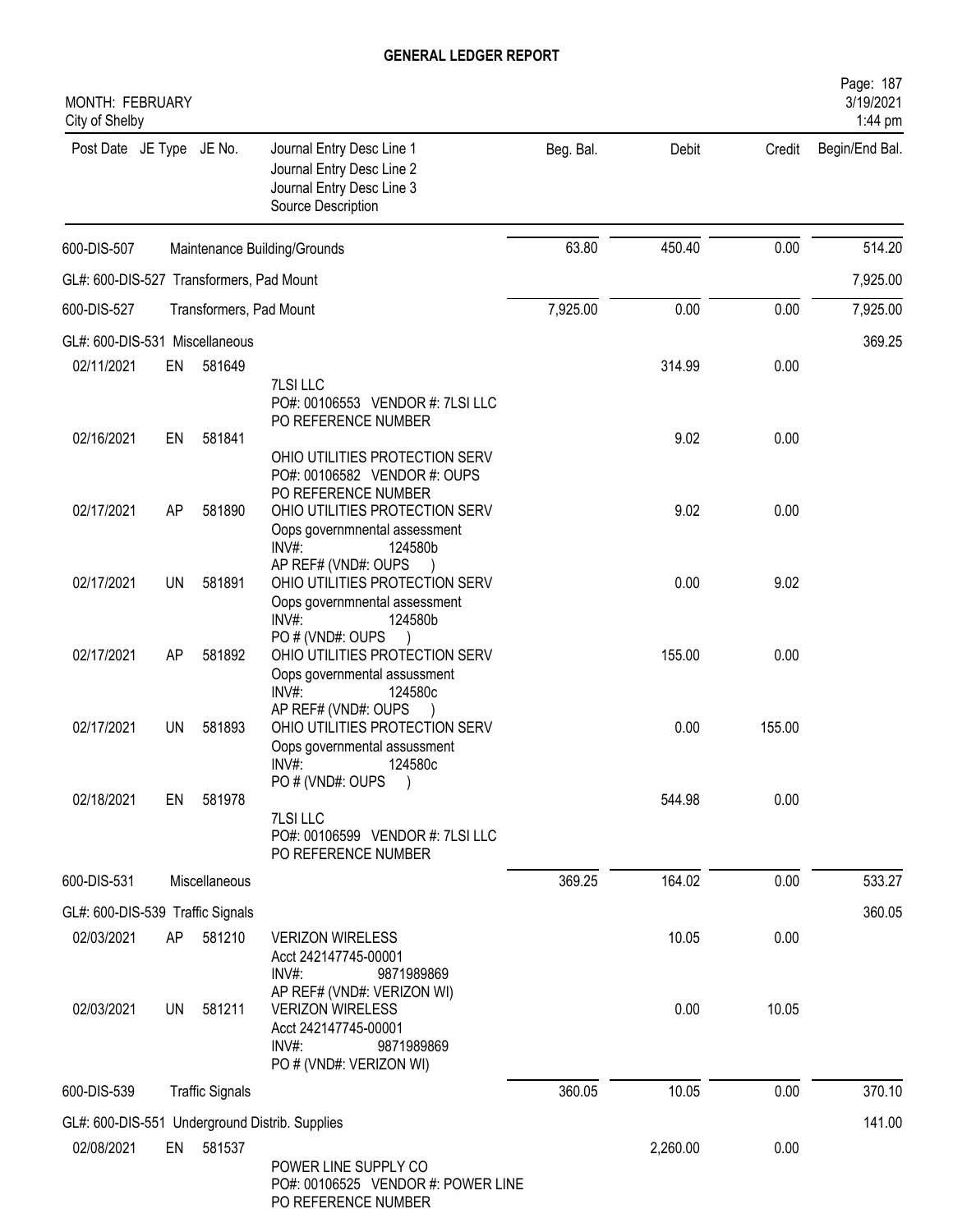| MONTH: FEBRUARY<br>City of Shelby         |           |                        |                                                                                                                                                |           |           |           | Page: 188<br>3/19/2021<br>1:44 pm |
|-------------------------------------------|-----------|------------------------|------------------------------------------------------------------------------------------------------------------------------------------------|-----------|-----------|-----------|-----------------------------------|
| Post Date JE Type JE No.                  |           |                        | Journal Entry Desc Line 1<br>Journal Entry Desc Line 2<br>Journal Entry Desc Line 3<br>Source Description                                      | Beg. Bal. | Debit     | Credit    | Begin/End Bal.                    |
|                                           |           |                        | GL#: 600-DIS-551 Underground Distrib. Supplies                                                                                                 |           |           |           | 141.00                            |
| 02/08/2021                                | EN        | 581538                 | OBERLANDERS TREE & LANDSCAPE<br>PO#: 00106526 VENDOR #: OBERLANDER<br>PO REFERENCE NUMBER                                                      |           | 415.00    | 0.00      |                                   |
| 02/11/2021                                | AP        | 581749                 | OBERLANDERS TREE & LANDSCAPE<br>Materials<br>$INV#$ :<br>47675                                                                                 |           | 415.00    | 0.00      |                                   |
| 02/11/2021                                | UN        | 581750                 | AP REF# (VND#: OBERLANDER)<br>OBERLANDERS TREE & LANDSCAPE<br>Materials<br>INV#:<br>47675                                                      |           | 0.00      | 415.00    |                                   |
| 02/11/2021                                | AP        | 581751                 | PO # (VND#: OBERLANDER)<br>POWER LINE SUPPLY CO<br>Arrester 10kv poly riser<br>56538478<br>$INV#$ :                                            |           | 1,356.00  | 0.00      |                                   |
| 02/11/2021                                | UN        | 581752                 | AP REF# (VND#: POWER LINE)<br>POWER LINE SUPPLY CO<br>Arrester 10kv poly riser<br>$INV#$ :<br>56538478<br>PO # (VND#: POWER LINE)              |           | 0.00      | 1,356.00  |                                   |
| 600-DIS-551                               |           |                        | Underground Distrib. Supplies                                                                                                                  | 141.00    | 1,771.00  | 0.00      | 1,912.00                          |
| GL#: 600-DIS-552 Transformers, Pole Mount |           |                        |                                                                                                                                                |           |           |           | 0.00                              |
| 02/18/2021                                | EN        | 581977                 |                                                                                                                                                |           | 10,810.00 | 0.00      |                                   |
| 02/23/2021                                | AΡ        | 582346                 | SOLOMON CORPORATION<br>PO#: 00106598 VENDOR #: SOLOMON CO<br>PO REFERENCE NUMBER<br>SOLOMON CORPORATION<br>sales order 284357                  |           | 10,810.00 | 0.00      |                                   |
| 02/23/2021                                | <b>UN</b> | 582347                 | $INV#$ :<br>343858<br>AP REF# (VND#: SOLOMON CO)<br>SOLOMON CORPORATION<br>sales order 284357<br>$INV#$ :<br>343858<br>PO # (VND#: SOLOMON CO) |           | 0.00      | 10,810.00 |                                   |
| 600-DIS-552                               |           |                        | Transformers, Pole Mount                                                                                                                       | 0.00      | 10,810.00 | 0.00      | 10,810.00                         |
| GL#: 600-DIS-553 Street Lighting          |           |                        |                                                                                                                                                |           |           |           | 1,884.00                          |
| 600-DIS-553                               |           | <b>Street Lighting</b> |                                                                                                                                                | 1,884.00  | 0.00      | 0.00      | 1,884.00                          |
| GL#: 600-DIS-554 Security Lighting        |           |                        |                                                                                                                                                |           |           |           | 0.00                              |
| 02/19/2021                                | EN        | 582123                 | <b>GRAYBAR ELECTRIC CO.</b><br>PO#: 00106611 VENDOR #: GRAYBAR EL                                                                              |           | 338.88    | 0.00      |                                   |
| 02/23/2021                                | AP        | 582342                 | PO REFERENCE NUMBER<br><b>GRAYBAR ELECTRIC CO.</b><br>Multi vapor ED28<br>INV#:<br>9320047682                                                  |           | 338.88    | 0.00      |                                   |
| 02/23/2021                                | UN        | 582343                 | AP REF# (VND#: GRAYBAR EL)<br><b>GRAYBAR ELECTRIC CO.</b><br>Multi vapor ED28                                                                  |           | 0.00      | 338.88    |                                   |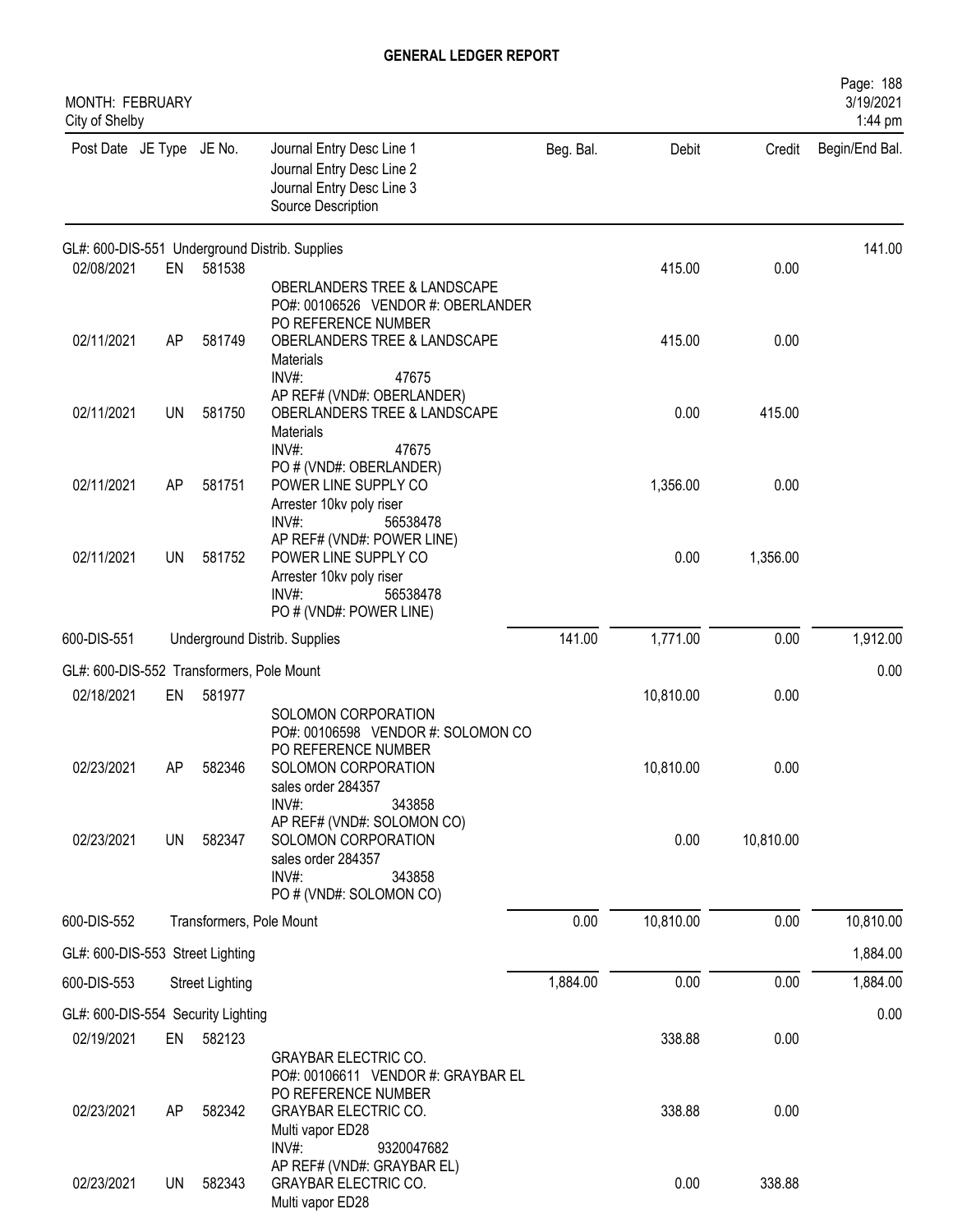| MONTH: FEBRUARY<br>City of Shelby |           |                                    |                                                                                                                         |           |          |          | Page: 189<br>3/19/2021<br>1:44 pm |
|-----------------------------------|-----------|------------------------------------|-------------------------------------------------------------------------------------------------------------------------|-----------|----------|----------|-----------------------------------|
| Post Date JE Type JE No.          |           |                                    | Journal Entry Desc Line 1<br>Journal Entry Desc Line 2<br>Journal Entry Desc Line 3<br>Source Description               | Beg. Bal. | Debit    | Credit   | Begin/End Bal.                    |
|                                   |           | GL#: 600-DIS-554 Security Lighting | INV#:<br>9320047682<br>PO # (VND#: GRAYBAR EL)                                                                          |           |          |          | 0.00                              |
| 600-DIS-554                       |           | Security Lighting                  |                                                                                                                         | 0.00      | 338.88   | 0.00     | 338.88                            |
| GL#: 600-DIS-575 Safety Related   |           |                                    |                                                                                                                         |           |          |          | 397.40                            |
| 02/08/2021                        | EN        | 581539                             | POWER LINE SUPPLY CO<br>PO#: 00106527 VENDOR #: POWER LINE<br>PO REFERENCE NUMBER                                       |           | 500.00   | 0.00     |                                   |
| 02/19/2021                        | EN        | 582124                             | POWER LINE SUPPLY CO<br>PO#: 00106612 VENDOR #: POWER LINE<br>PO REFERENCE NUMBER                                       |           | 205.50   | 0.00     |                                   |
| 600-DIS-575                       |           | Safety Related                     |                                                                                                                         | 397.40    | 0.00     | 0.00     | 397.40                            |
| GL#: 600-MFG-400 Wages            |           |                                    |                                                                                                                         |           |          |          | 9,852.73                          |
| 02/03/2021                        | EN        | 581169                             | <b>CITY PAYROLL FUND</b><br>PO#: 00106435 VENDOR #: CITY PAYRO                                                          |           | 4,626.42 | 0.00     |                                   |
| 02/03/2021                        | AP        | 581212                             | PO REFERENCE NUMBER<br><b>CITY PAYROLL FUND</b><br>Wages 1/17/21-1/30/21<br>INV#:                                       |           | 4,626.42 | 0.00     |                                   |
| 02/03/2021                        | UN        | 581213                             | AP REF# (VND#: CITY PAYRO)<br><b>CITY PAYROLL FUND</b><br>Wages 1/17/21-1/30/21<br>$INV#$ :                             |           | 0.00     | 4,626.42 |                                   |
| 02/17/2021                        | EN        | 581842                             | PO # (VND#: CITY PAYRO)<br><b>CITY PAYROLL FUND</b>                                                                     |           | 4,651.41 | 0.00     |                                   |
| 02/17/2021                        | AP        | 581898                             | PO#: 00106583 VENDOR #: CITY PAYRO<br>PO REFERENCE NUMBER<br><b>CITY PAYROLL FUND</b><br>Wages 1/31/21-2/13/21<br>INV#: |           | 4,651.41 | 0.00     |                                   |
| 02/17/2021                        | <b>UN</b> | 581899                             | AP REF# (VND#: CITY PAYRO)<br><b>CITY PAYROLL FUND</b><br>Wages 1/31/21-2/13/21<br>$INV#$ :<br>PO # (VND#: CITY PAYRO)  |           | 0.00     | 4,651.41 |                                   |
| 600-MFG-400                       |           | Wages                              |                                                                                                                         | 9,852.73  | 9,277.83 | 0.00     | 19,130.56                         |
|                                   |           |                                    | GL#: 600-MFG-415 Public Employees Retire.System                                                                         |           |          |          | 1,555.21                          |
| 02/16/2021                        | EN        | 581826                             |                                                                                                                         |           | 1,942.83 | 0.00     |                                   |
|                                   |           |                                    | OH PUBLIC EMPLOYEES RETIREMENT<br>PO#: 00106567 VENDOR #: OPERS<br>PO REFERENCE NUMBER                                  |           |          |          |                                   |
| 02/17/2021                        | AP        | 581888                             | OH PUBLIC EMPLOYEES RETIREMENT<br>Employer portion 12/20/20-<br>INV#:                                                   |           | 1,942.83 | 0.00     |                                   |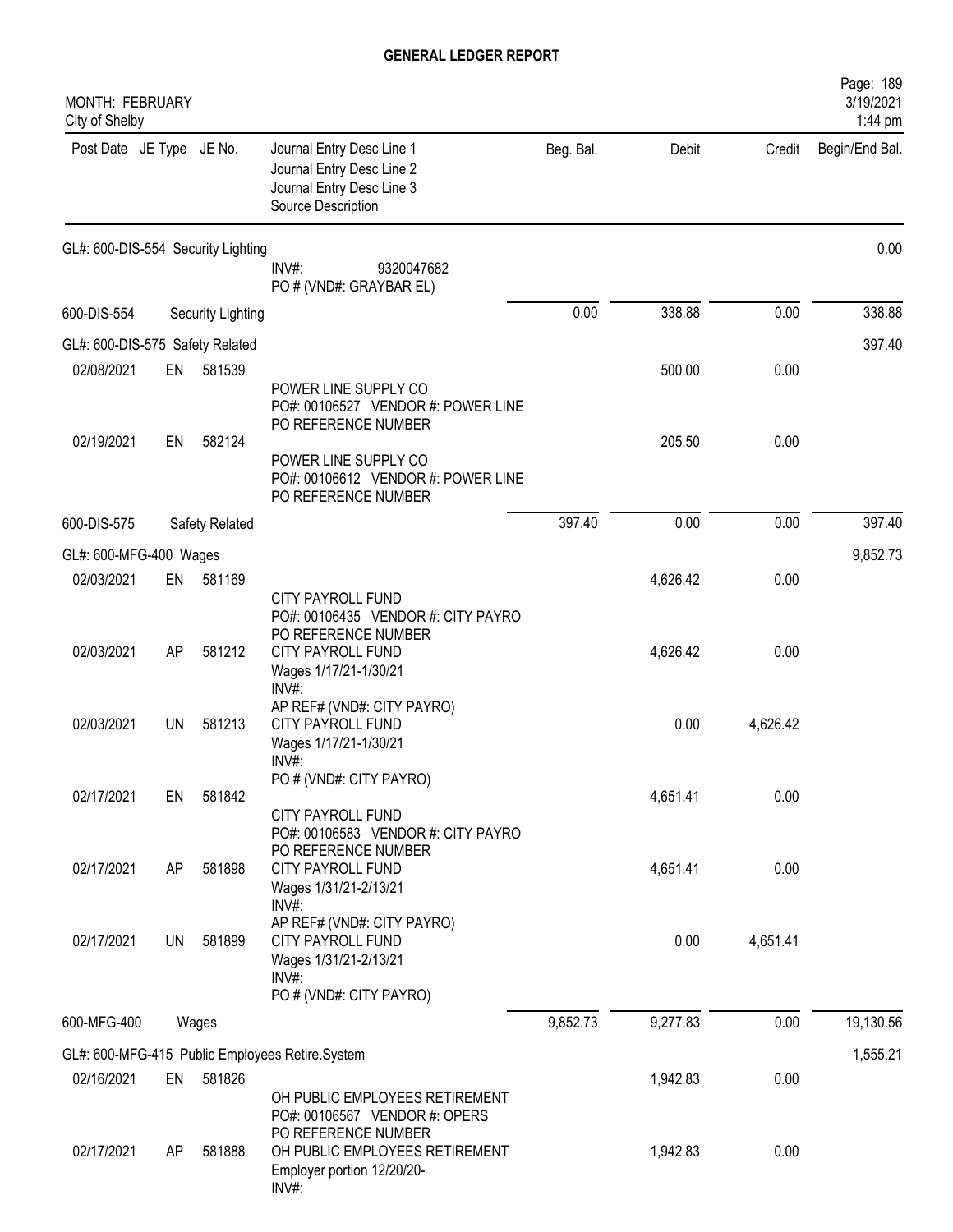| MONTH: FEBRUARY<br>City of Shelby              |             |                 |                                                                                                                     |           |          |          | Page: 190<br>3/19/2021<br>1:44 pm |
|------------------------------------------------|-------------|-----------------|---------------------------------------------------------------------------------------------------------------------|-----------|----------|----------|-----------------------------------|
| Post Date JE Type JE No.                       |             |                 | Journal Entry Desc Line 1<br>Journal Entry Desc Line 2<br>Journal Entry Desc Line 3<br>Source Description           | Beg. Bal. | Debit    | Credit   | Begin/End Bal.                    |
|                                                |             |                 | GL#: 600-MFG-415 Public Employees Retire.System                                                                     |           |          |          | 1,555.21                          |
| 02/17/2021                                     | UN          | 581889          | AP REF# (VND#: OPERS<br>OH PUBLIC EMPLOYEES RETIREMENT<br>Employer portion 12/20/20-<br>INV#<br>PO # (VND#: OPERS ) |           | 0.00     | 1,942.83 |                                   |
| 600-MFG-415                                    |             |                 | Public Employees Retire.System                                                                                      | 1,555.21  | 1,942.83 | 0.00     | 3,498.04                          |
| GL#: 600-MFG-417 FICA                          |             |                 |                                                                                                                     |           |          |          | 142.86                            |
| 02/03/2021                                     | EN          | 581170          | PAYROLL FUND                                                                                                        |           | 67.09    | 0.00     |                                   |
| 02/03/2021                                     | AP          | 581214          | PO#: 00106436 VENDOR #: PAYROLL FU<br>PO REFERENCE NUMBER<br>PAYROLL FUND<br>FICA 1/17/21-1/30/21                   |           | 67.09    | 0.00     |                                   |
| 02/03/2021                                     | UN          | 581215          | $INV#$ :<br>AP REF# (VND#: PAYROLL FU)<br>PAYROLL FUND<br>FICA 1/17/21-1/30/21<br>$INV#$ :                          |           | 0.00     | 67.09    |                                   |
| 02/17/2021                                     | EN          | 581843          | PO # (VND#: PAYROLL FU)<br>PAYROLL FUND                                                                             |           | 67.44    | 0.00     |                                   |
| 02/17/2021                                     | AP          | 581896          | PO#: 00106584 VENDOR #: PAYROLL FU<br>PO REFERENCE NUMBER<br>PAYROLL FUND<br>FICA 1/31/21-2/13/21                   |           | 67.44    | 0.00     |                                   |
| 02/17/2021                                     | <b>UN</b>   | 581897          | INV#:<br>AP REF# (VND#: PAYROLL FU)<br>PAYROLL FUND<br>FICA 1/31/21-2/13/21<br>$INV#$ :                             |           | 0.00     | 67.44    |                                   |
| 600-MFG-417                                    |             |                 | PO # (VND#: PAYROLL FU)                                                                                             | 142.86    | 134.53   | 0.00     | 277.39                            |
|                                                | <b>FICA</b> |                 |                                                                                                                     |           |          |          |                                   |
| GL#: 600-MFG-418 Hospitalization<br>02/03/2021 | AP          | 581216          | JEFFERSON HEALTH PLAN<br>Acct 19-OME095 Feb 2021                                                                    |           | 2,514.65 | 0.00     | 2,514.65                          |
| 02/03/2021                                     | UN          | 581217          | $INV#$ :<br>AP REF# (VND#: JEFFERSON)<br>JEFFERSON HEALTH PLAN<br>Acct 19-OME095 Feb 2021<br>$INV#$ :               |           | 0.00     | 2,514.65 |                                   |
| 02/22/2021                                     | EN          | 582144          | PO # (VND#: JEFFERSON)<br>JEFFERSON HEALTH PLAN<br>PO#: 00106618 VENDOR #: JEFFERSON<br>PO REFERENCE NUMBER         |           | 2,514.65 | 0.00     |                                   |
| 600-MFG-418                                    |             | Hospitalization |                                                                                                                     | 2,514.65  | 2,514.65 | 0.00     | 5,029.30                          |
| GL#: 600-MFG-419 Life Insurance                |             |                 |                                                                                                                     |           |          |          | 24.00                             |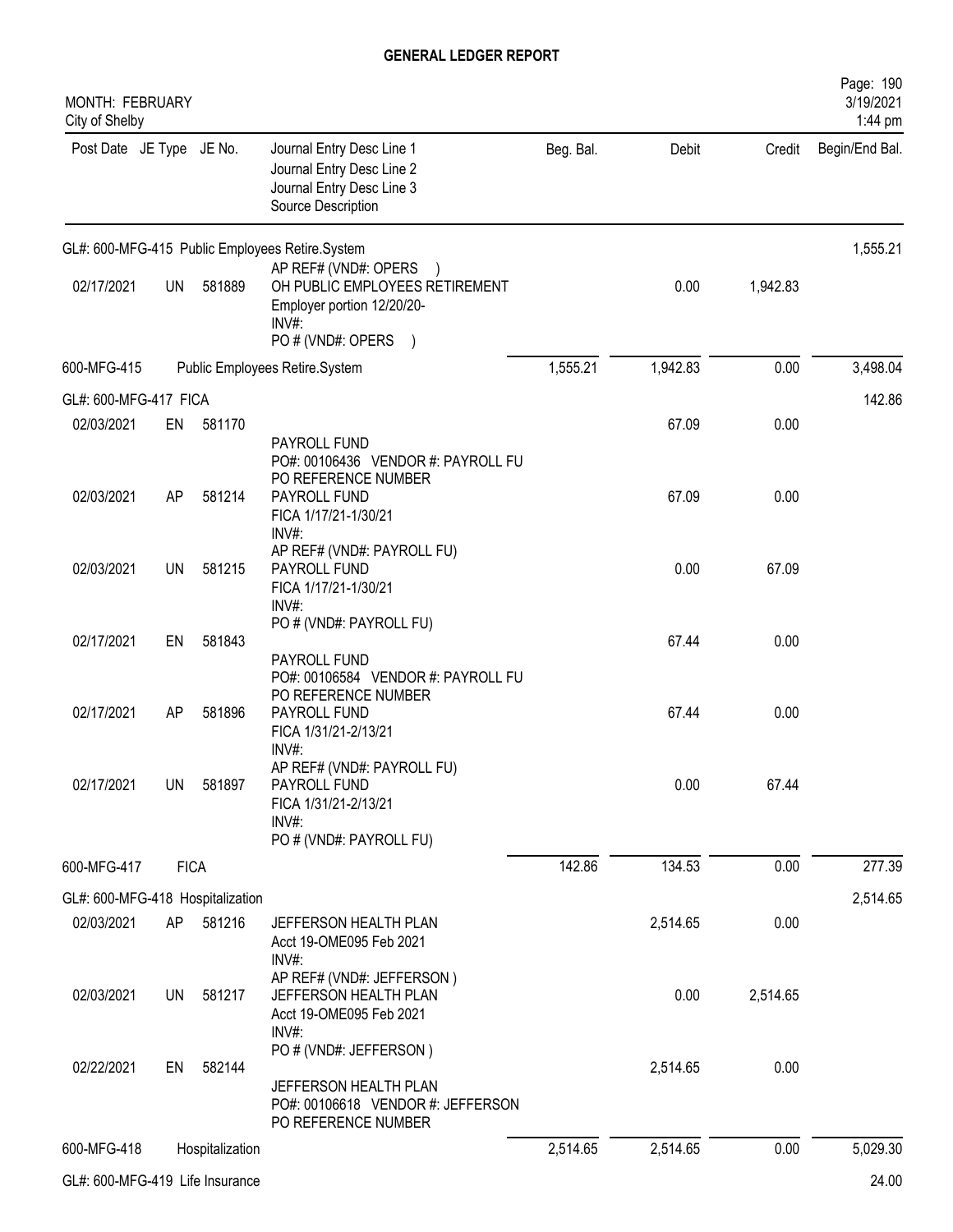| <b>MONTH: FEBRUARY</b><br>City of Shelby |           |                      |                                                                                                                             |           |          |          | Page: 191<br>3/19/2021<br>1:44 pm |
|------------------------------------------|-----------|----------------------|-----------------------------------------------------------------------------------------------------------------------------|-----------|----------|----------|-----------------------------------|
| Post Date JE Type JE No.                 |           |                      | Journal Entry Desc Line 1<br>Journal Entry Desc Line 2<br>Journal Entry Desc Line 3<br>Source Description                   | Beg. Bal. | Debit    | Credit   | Begin/End Bal.                    |
| GL#: 600-MFG-419 Life Insurance          |           |                      |                                                                                                                             |           |          |          | 24.00                             |
| 02/03/2021                               | EN        | 581246               | AMERICAN UNITED LIFE INS CO<br>PO#: 00106437 VENDOR #: AMERICAN U<br>PO REFERENCE NUMBER                                    |           | 24.00    | 0.00     |                                   |
| 02/04/2021                               | AP        | 581356               | AMERICAN UNITED LIFE INS CO<br>Policy G 006081425-0002-000<br>INV#:                                                         |           | 24.00    | 0.00     |                                   |
| 02/04/2021                               | UN        | 581357               | AP REF# (VND#: AMERICAN U)<br>AMERICAN UNITED LIFE INS CO<br>Policy G 006081425-0002-000<br>INV#<br>PO # (VND#: AMERICAN U) |           | 0.00     | 24.00    |                                   |
| 600-MFG-419                              |           | Life Insurance       |                                                                                                                             | 24.00     | 24.00    | 0.00     | 48.00                             |
| GL#: 600-MFG-420 Workers Compensation    |           |                      |                                                                                                                             |           |          |          | 169.00                            |
| 02/08/2021                               | EN        | 581510               | BUREAU OF WORKERS COMPENSATION<br>PO#: 00106498 VENDOR #: BWC                                                               |           | 169.00   | 0.00     |                                   |
| 02/12/2021                               | AP        | 581779               | PO REFERENCE NUMBER<br>BUREAU OF WORKERS COMPENSATION<br>Installment payment<br>INV#:<br>1009237672                         |           | 169.00   | 0.00     |                                   |
| 02/12/2021                               | <b>UN</b> | 581780               | AP REF# (VND#: BWC<br>BUREAU OF WORKERS COMPENSATION<br>Installment payment<br>INV#:<br>1009237672                          |           | 0.00     | 169.00   |                                   |
| 02/14/2021                               | EN        | 581822               | PO#(VND#: BWC<br>BUREAU OF WORKERS COMPENSATION<br>PO#: 00106565 VENDOR #: BWC                                              |           | 174.00   | 0.00     |                                   |
| 02/18/2021                               | AP        | 582108               | PO REFERENCE NUMBER<br>BUREAU OF WORKERS COMPENSATION<br>True-up report 2021                                                |           | 174.00   | 0.00     |                                   |
| 02/18/2021                               | UN        | 582109               | INV#:<br>AP REF# (VND#: BWC<br>BUREAU OF WORKERS COMPENSATION<br>True-up report 2021<br>$INV#$ :<br>PO # (VND#: BWC         |           | 0.00     | 174.00   |                                   |
| 600-MFG-420                              |           | Workers Compensation |                                                                                                                             | 169.00    | 343.00   | 0.00     | 512.00                            |
| GL#: 600-MFG-425 Natural Gas             |           |                      |                                                                                                                             |           |          |          | 1,179.27                          |
| 02/18/2021                               | AP        | 582089               | <b>COLUMBIA GAS</b><br>acct 158815320070000<br>$INV#$ :<br>298                                                              |           | 1,546.37 | 0.00     |                                   |
| 02/18/2021                               | UN.       | 582090               | AP REF# (VND#: COL. GAS)<br><b>COLUMBIA GAS</b><br>acct 158815320070000<br>INV#:<br>298<br>PO # (VND#: COL. GAS)            |           | 0.00     | 1,500.00 |                                   |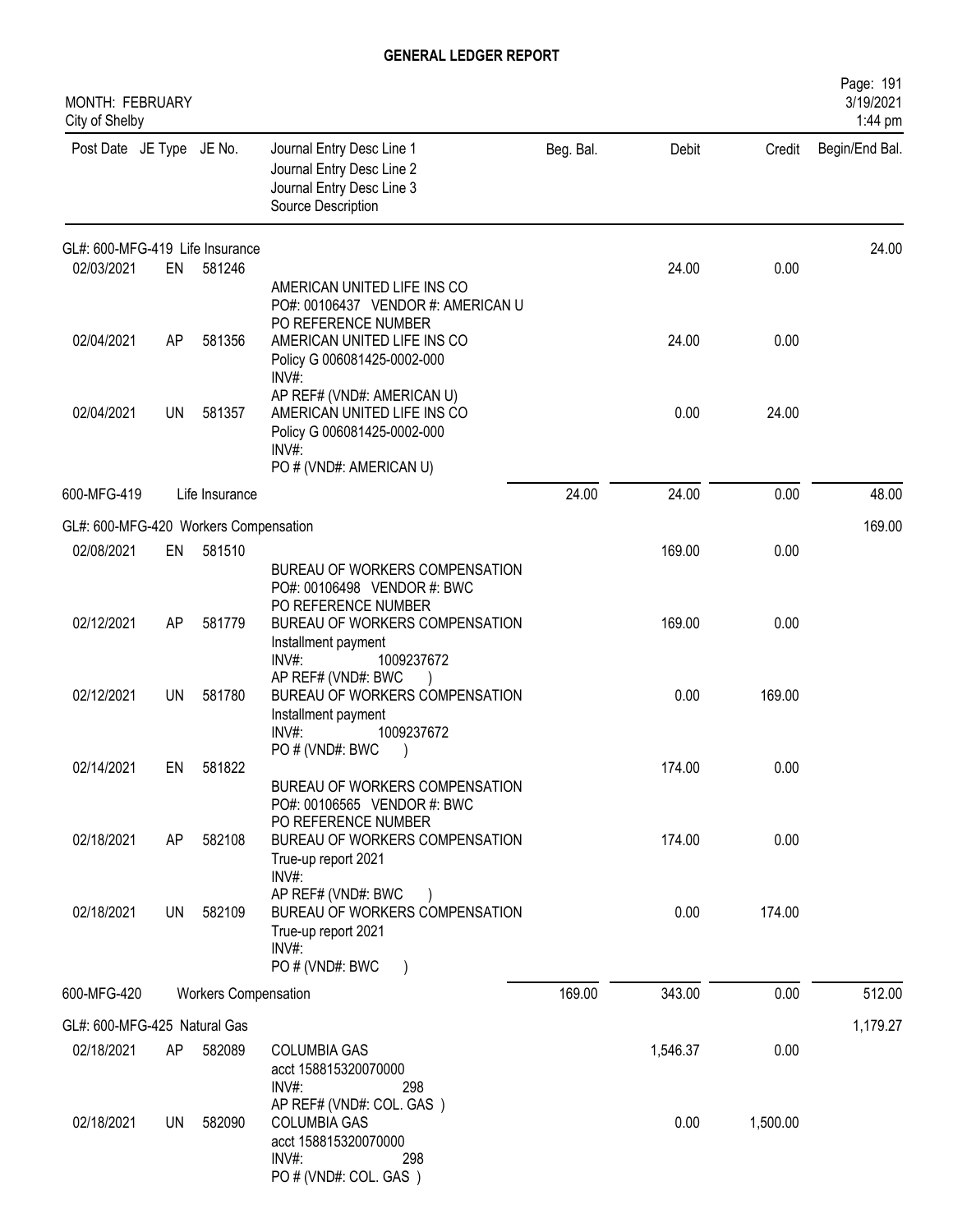| MONTH: FEBRUARY<br>City of Shelby |           |                    |                                                                                                                   |           |            |        | Page: 192<br>3/19/2021<br>1:44 pm |
|-----------------------------------|-----------|--------------------|-------------------------------------------------------------------------------------------------------------------|-----------|------------|--------|-----------------------------------|
| Post Date JE Type JE No.          |           |                    | Journal Entry Desc Line 1<br>Journal Entry Desc Line 2<br>Journal Entry Desc Line 3<br>Source Description         | Beg. Bal. | Debit      | Credit | Begin/End Bal.                    |
| 600-MFG-425                       |           | <b>Natural Gas</b> |                                                                                                                   | 1,179.27  | 1,546.37   | 0.00   | 2,725.64                          |
| GL#: 600-MFG-427 Water and Sewer  |           |                    |                                                                                                                   |           |            |        | 101.42                            |
| 02/03/2021                        | AP        | 581224             | MUNICIPAL UTILITIES<br>26.21.1<br>INV#:                                                                           |           | 106.30     | 0.00   |                                   |
| 02/03/2021                        | <b>UN</b> | 581225             | AP REF# (VND#: MUNI UTILI)<br>MUNICIPAL UTILITIES<br>26.21.1<br>INV#:                                             |           | 0.00       | 150.00 |                                   |
| 02/26/2021                        | AP        | 582550             | PO # (VND#: MUNI UTILI)<br>MUNICIPAL UTILITIES<br>acct 26.21.1<br>INV#:                                           |           | 102.33     | 0.00   |                                   |
| 02/26/2021                        | UN        | 582551             | AP REF# (VND#: MUNI UTILI)<br>MUNICIPAL UTILITIES<br>acct 26.21.1<br>INV#:<br>PO # (VND#: MUNI UTILI)             |           | 0.00       | 150.00 |                                   |
| 600-MFG-427                       |           | Water and Sewer    |                                                                                                                   | 101.42    | 208.63     | 0.00   | 310.05                            |
| GL#: 600-MFG-428 Telephone        |           |                    |                                                                                                                   |           |            |        | 0.00                              |
| 02/18/2021                        | AP        | 582087             | CHARTER COMM HOLDINGS LLC<br>Acct 01075-321600202-1001<br>INV#:<br>321600202011621e<br>AP REF# (VND#: CHART COMM) |           | 116.04     | 0.00   |                                   |
| 02/18/2021                        | <b>UN</b> | 582088             | CHARTER COMM HOLDINGS LLC<br>Acct 01075-321600202-1001<br>$INV#$ :<br>321600202011621e<br>PO # (VND#: CHART COMM) |           | 0.00       | 116.04 |                                   |
| 600-MFG-428                       |           | Telephone          |                                                                                                                   | 0.00      | 116.04     | 0.00   | 116.04                            |
| GL#: 600-MFG-472 Supplies         |           |                    |                                                                                                                   |           |            |        | 59.83                             |
| 600-MFG-472                       |           | Supplies           |                                                                                                                   | 59.83     | 0.00       | 0.00   | 59.83                             |
| GL#: 600-MFG-501 Computer support |           |                    |                                                                                                                   |           |            |        | 3,563.50                          |
| 600-MFG-501                       |           | Computer support   |                                                                                                                   | 3,563.50  | 0.00       | 0.00   | 3,563.50                          |
| GL#: 600-MFG-515 Equipment        |           |                    |                                                                                                                   |           |            |        | 139.15                            |
| 02/05/2021                        | AP        | 581487             | DAS HARDWARE LLC<br>Light Plant Jan 2021<br>$INV#$ :                                                              |           | 60.73      | 0.00   |                                   |
| 02/05/2021                        | <b>UN</b> | 581488             | AP REF# (VND#: DAS HARDWA)<br>DAS HARDWARE LLC<br>Light Plant Jan 2021<br>INV#:<br>PO # (VND#: DAS HARDWA)        |           | 0.00       | 60.73  |                                   |
| 600-MFG-515                       |           | Equipment          |                                                                                                                   | 139.15    | 60.73      | 0.00   | 199.88                            |
| GL#: 600-MFG-523 Purchase power   |           |                    |                                                                                                                   |           |            |        | 680,666.69                        |
| 02/05/2021                        | EN        | 581444             |                                                                                                                   |           | 400,000.00 | 0.00   |                                   |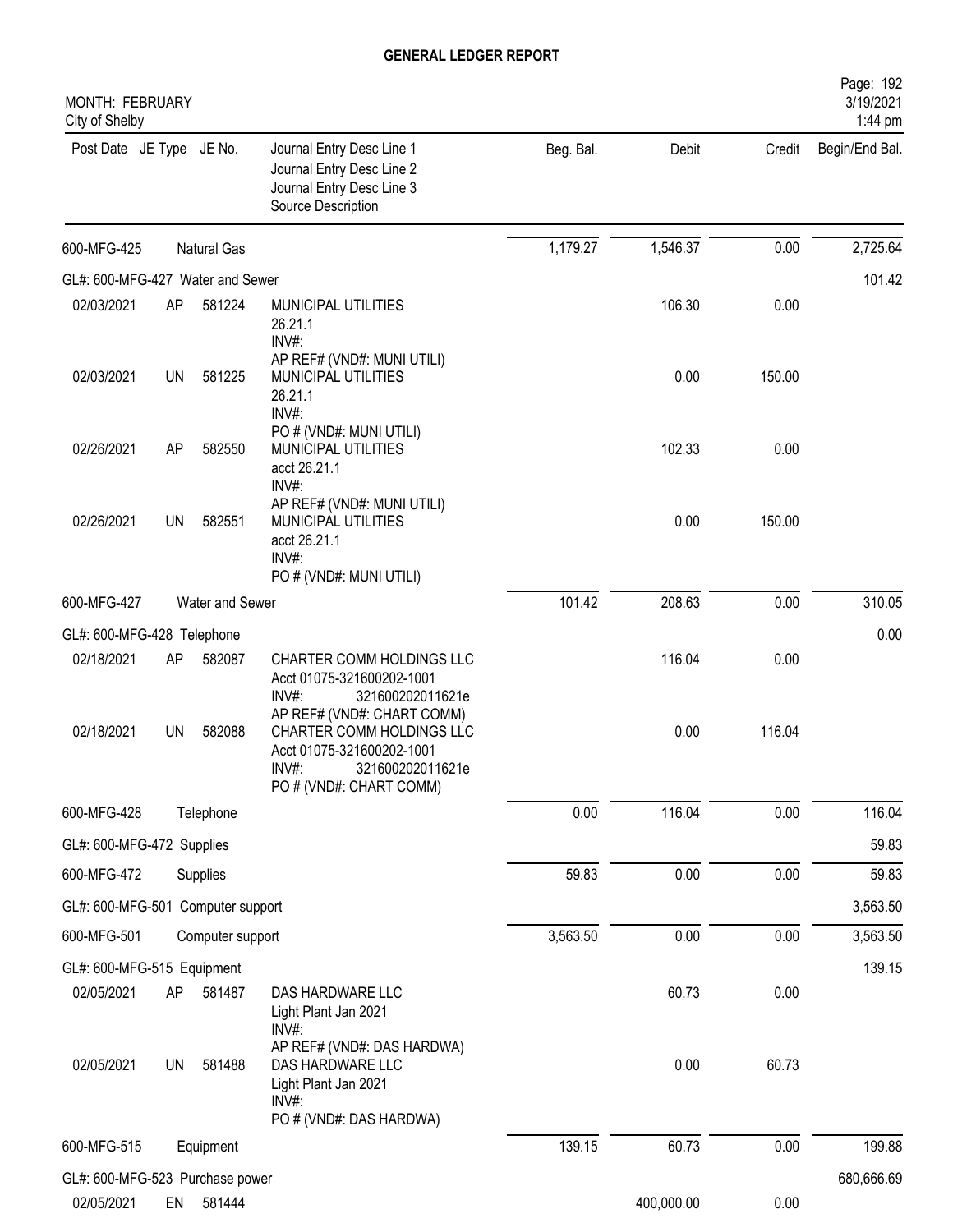| MONTH: FEBRUARY<br>City of Shelby |           |                  |                                                                                                                                                              |            |            |            | Page: 193<br>3/19/2021<br>1:44 pm |
|-----------------------------------|-----------|------------------|--------------------------------------------------------------------------------------------------------------------------------------------------------------|------------|------------|------------|-----------------------------------|
| Post Date JE Type JE No.          |           |                  | Journal Entry Desc Line 1<br>Journal Entry Desc Line 2<br>Journal Entry Desc Line 3<br>Source Description                                                    | Beg. Bal.  | Debit      | Credit     | Begin/End Bal.                    |
| GL#: 600-MFG-523 Purchase power   |           |                  |                                                                                                                                                              |            |            |            | 680,666.69                        |
|                                   |           |                  | AMERICAN ELECTRIC POWER<br>PO#: 00106483 VENDOR #: AEP<br>PO REFERENCE NUMBER                                                                                |            |            |            |                                   |
| 02/05/2021                        | EN        | 581445           |                                                                                                                                                              |            | 425,000.00 | 0.00       |                                   |
|                                   |           |                  | AMP-OHIO, INC.<br>PO#: 00106484 VENDOR #: AMPO, INC.<br>PO REFERENCE NUMBER                                                                                  |            |            |            |                                   |
| 02/11/2021                        | AP        | 581753           | AEP ONSITE PARTNERS LLC                                                                                                                                      |            | 5,854.40   | 0.00       |                                   |
|                                   |           |                  | Solar generation Jan. 2021<br>$INV#$ :<br>419-21292680<br>AP REF# (VND#: AEP ONSITE)                                                                         |            |            |            |                                   |
| 02/11/2021                        | <b>UN</b> | 581754           | AEP ONSITE PARTNERS LLC<br>Solar generation Jan. 2021                                                                                                        |            | 0.00       | 20,000.00  |                                   |
| 02/11/2021                        | AP        | 581755           | INV#:<br>419-21292680<br>PO # (VND#: AEP ONSITE)<br>AMERICAN ELECTRIC POWER<br>Purchase power Jan 2021                                                       |            | 313,218.03 | 0.00       |                                   |
| 02/11/2021                        | <b>UN</b> | 581756           | INV#:<br>175-21292612<br>AP REF# (VND#: AEP<br>AMERICAN ELECTRIC POWER                                                                                       |            | 0.00       | 425,000.00 |                                   |
| 02/18/2021                        | AP        | 582091           | Purchase power Jan 2021<br>INV#<br>175-21292612<br>PO#(VND#: AEP<br>AMP-OHIO, INC.                                                                           |            | 372,403.89 | 0.00       |                                   |
|                                   |           |                  | Purchase power Jan 2021<br>$INV#$ :<br>1000427<br>AP REF# (VND#: AMPO, INC.)                                                                                 |            |            |            |                                   |
| 02/18/2021                        | UN        | 582092           | AMP-OHIO, INC.<br>Purchase power Jan 2021<br>$INV#$ :<br>1000427<br>PO # (VND#: AMPO, INC.)                                                                  |            | 0.00       | 425,000.00 |                                   |
| 600-MFG-523                       |           | Purchase power   |                                                                                                                                                              | 680,666.69 | 691,476.32 | 0.00       | 1,372,143.01                      |
| GL#: 600-MFG-617 Leases-Equipment |           |                  |                                                                                                                                                              |            |            |            | 46.23                             |
| 02/03/2021                        | AP        | 581220           | <b>VECTOR SECURITY</b><br>Security monitoring Feb 2021                                                                                                       |            | 46.23      | 0.00       |                                   |
| 02/03/2021                        | <b>UN</b> | 581221           | INV#:<br>67318761<br>AP REF# (VND#: VECTOR SEC)<br><b>VECTOR SECURITY</b><br>Security monitoring Feb 2021<br>$INV#$ :<br>67318761<br>PO # (VND#: VECTOR SEC) |            | 0.00       | 46.23      |                                   |
| 600-MFG-617                       |           | Leases-Equipment |                                                                                                                                                              | 46.23      | 46.23      | 0.00       | 92.46                             |
| GL#: 600-MIS-200 Interest         |           |                  |                                                                                                                                                              |            |            |            | 634.33                            |
| 02/28/2021                        | <b>CR</b> | 582674           | Electric checking account interest                                                                                                                           |            | 0.00       | 12.90      |                                   |
| 02/28/2021                        | CR        | 582675           | pio<br>Park National money market interset<br>pio                                                                                                            |            | 0.00       | 7.30       |                                   |
| 600-MIS-200                       |           | Interest         |                                                                                                                                                              | 634.33     | 0.00       | 20.20      | 654.53                            |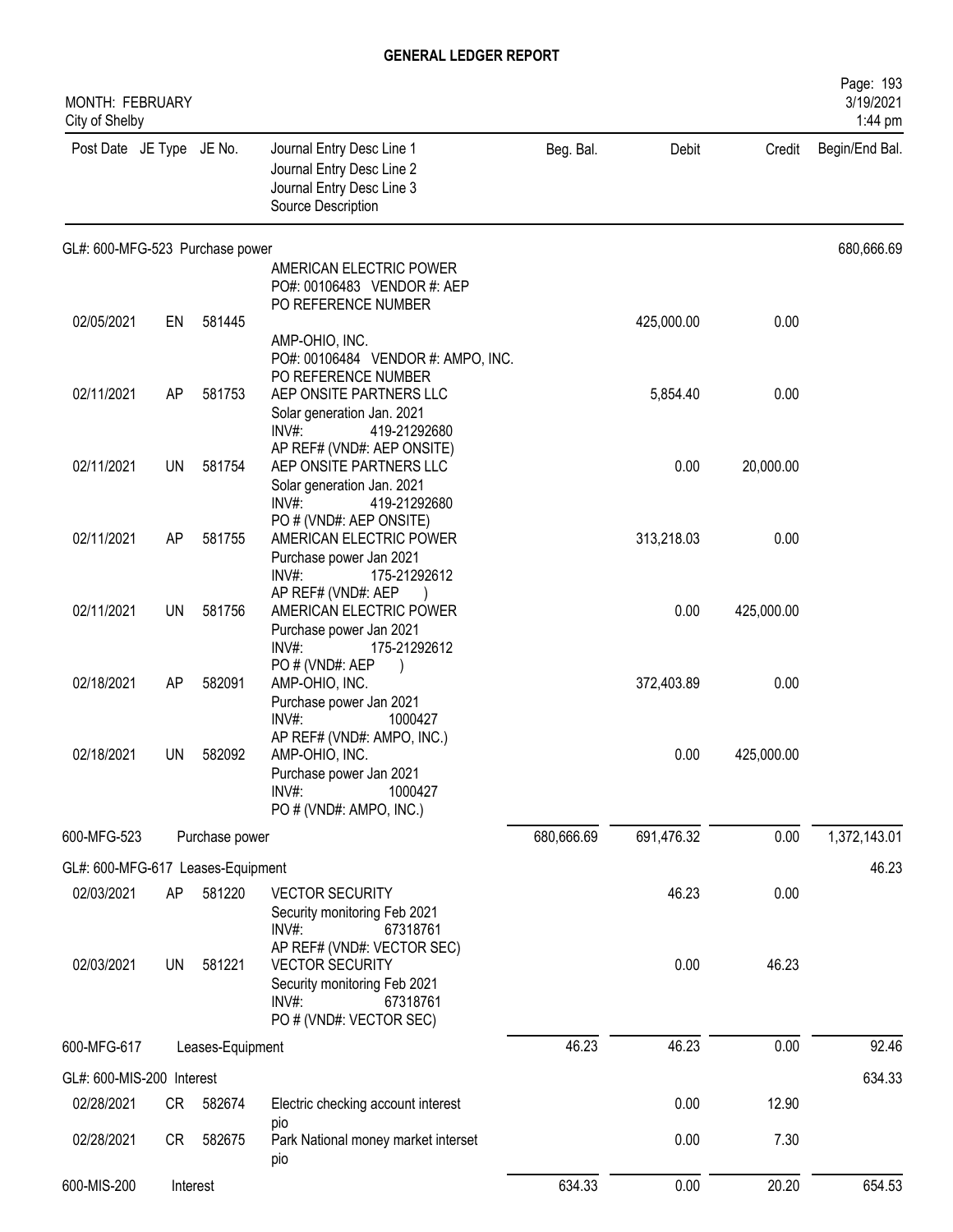| MONTH: FEBRUARY<br>City of Shelby     |           |               |                                                                                                           |           |       |        | Page: 194<br>3/19/2021<br>1:44 pm |
|---------------------------------------|-----------|---------------|-----------------------------------------------------------------------------------------------------------|-----------|-------|--------|-----------------------------------|
| Post Date JE Type JE No.              |           |               | Journal Entry Desc Line 1<br>Journal Entry Desc Line 2<br>Journal Entry Desc Line 3<br>Source Description | Beg. Bal. | Debit | Credit | Begin/End Bal.                    |
| GL#: 600-MIS-201 Donations            |           |               |                                                                                                           |           |       |        | 305.55                            |
| 02/01/2021                            | CR        | 581329        | Utility deposit, electric                                                                                 |           | 0.00  | 0.60   |                                   |
| 02/02/2021                            | <b>CR</b> | 581335        | pio<br>Utiltiy deposit, electric<br>pio                                                                   |           | 0.00  | 3.45   |                                   |
| 02/03/2021                            | <b>CR</b> | 581343        | Utility deposit, electric                                                                                 |           | 0.00  | 2.85   |                                   |
| 02/04/2021                            | <b>CR</b> | 581496        | pio<br>Utility deposit, electric<br>pio                                                                   |           | 0.00  | 2.85   |                                   |
| 02/05/2021                            | <b>CR</b> | 581503        | Utility deposit, electric                                                                                 |           | 0.00  | 2.40   |                                   |
| 02/08/2021                            | <b>CR</b> | 581599        | pio<br>Utility deposit, electric                                                                          |           | 0.00  | 3.75   |                                   |
| 02/09/2021                            | <b>CR</b> | 581610        | pio<br>Utility deposit, electric                                                                          |           | 0.00  | 69.00  |                                   |
| 02/10/2021                            | <b>CR</b> | 581623        | pio<br>Utility deposit, electric                                                                          |           | 0.00  | 8.10   |                                   |
| 02/11/2021                            | <b>CR</b> | 581789        | pio<br>Utility deposit, electric                                                                          |           | 0.00  | 13.80  |                                   |
| 02/12/2021                            | <b>CR</b> | 581802        | pio<br>Utility deposit, electric                                                                          |           | 0.00  | 19.95  |                                   |
| 02/16/2021                            | <b>CR</b> | 581950        | pio<br>Utility deposit, electric<br>pio                                                                   |           | 0.00  | 36.75  |                                   |
| 02/17/2021                            | <b>CR</b> | 581962        | Utility deposit, electric                                                                                 |           | 0.00  | 76.07  |                                   |
| 02/18/2021                            | <b>CR</b> | 582131        | pio<br>Utility deposit, electric                                                                          |           | 0.00  | 18.60  |                                   |
| 02/19/2021                            | <b>CR</b> | 582140        | pio<br>Utility deposit, electric                                                                          |           | 0.00  | 7.80   |                                   |
| 02/22/2021                            | CR        | 582382        | pio<br>Utility deposit, electric                                                                          |           | 0.00  | 10.20  |                                   |
| 02/23/2021                            | CR        | 582393        | DIO<br>Utility deposit, electric                                                                          |           | 0.00  | 17.24  |                                   |
| 02/26/2021                            | CR        | 582668        | pio<br>Utility deposit, electric<br>pio                                                                   |           | 0.00  | 0.45   |                                   |
| 600-MIS-201                           |           | Donations     |                                                                                                           | 305.55    | 0.00  | 293.86 | 599.41                            |
| GL#: 600-MIS-202 Rent                 |           |               |                                                                                                           |           |       |        | 360.00                            |
| 02/23/2021                            |           | CR 582393     | Utility deposit, electric<br>pio                                                                          |           | 0.00  | 360.00 |                                   |
| 600-MIS-202                           | Rent      |               |                                                                                                           | 360.00    | 0.00  | 360.00 | 720.00                            |
| GL#: 600-MIS-204 Sale of Scrap        |           |               |                                                                                                           |           |       |        | 2,148.90                          |
| 600-MIS-204                           |           | Sale of Scrap |                                                                                                           | 2,148.90  | 0.00  | 0.00   | 2,148.90                          |
| GL#: 600-MIS-205 Miscellaneous Income |           |               |                                                                                                           |           |       |        | 35.30                             |
| 02/05/2021                            | CR        | 581503        | Utility deposit, electric<br>pio                                                                          |           | 0.00  | 1.75   |                                   |
| 02/09/2021                            | CR        | 581608        | NSF fee for Whitney Busby returned item<br>12/17/20 \$158.61<br>pio                                       |           | 0.00  | 1.75   |                                   |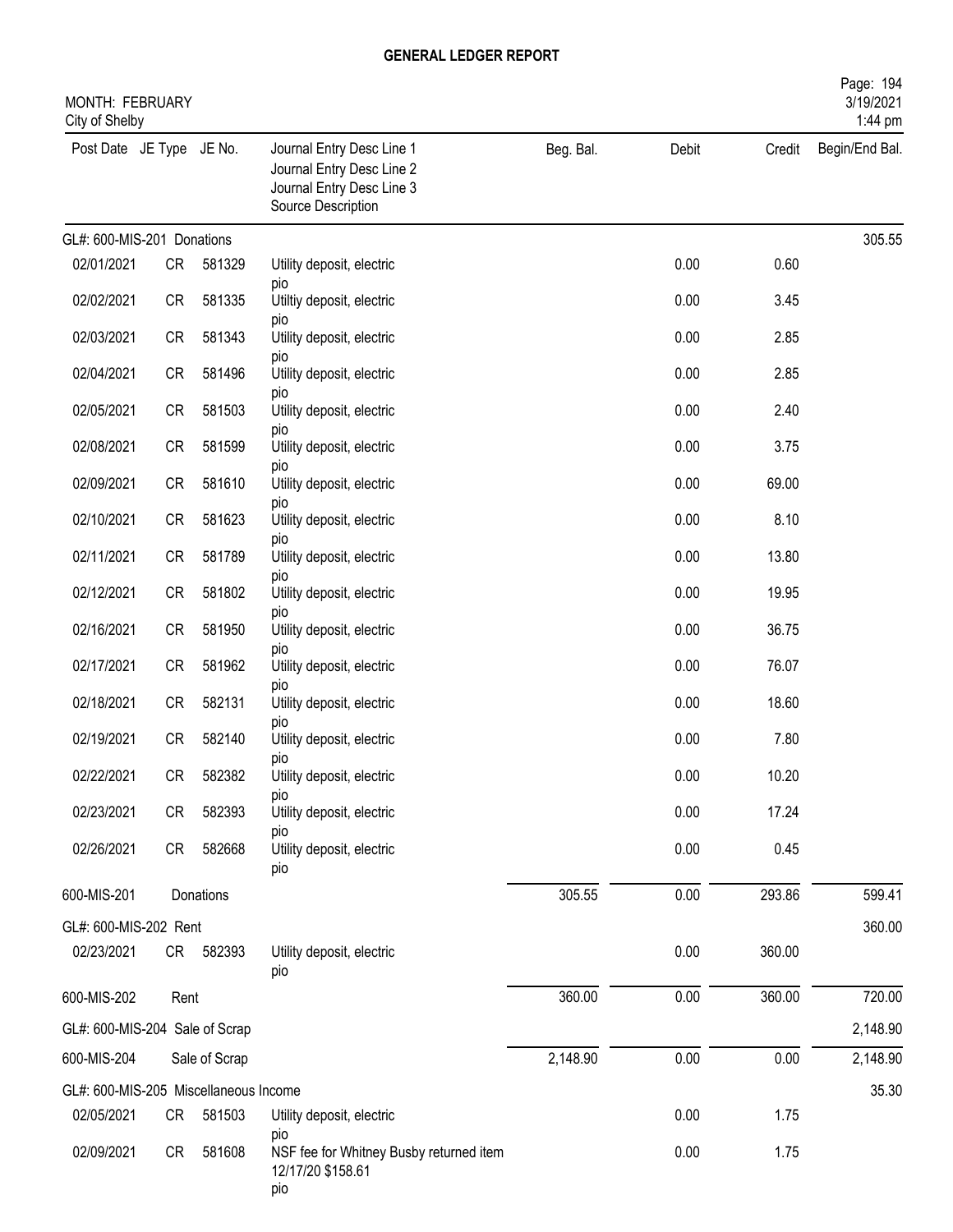| MONTH: FEBRUARY<br>City of Shelby     |           |                      |                                                                                                                                                 |           |           |           | Page: 195<br>3/19/2021<br>1:44 pm |
|---------------------------------------|-----------|----------------------|-------------------------------------------------------------------------------------------------------------------------------------------------|-----------|-----------|-----------|-----------------------------------|
| Post Date JE Type JE No.              |           |                      | Journal Entry Desc Line 1<br>Journal Entry Desc Line 2<br>Journal Entry Desc Line 3<br>Source Description                                       | Beg. Bal. | Debit     | Credit    | Begin/End Bal.                    |
| GL#: 600-MIS-205 Miscellaneous Income |           |                      |                                                                                                                                                 |           |           |           | 35.30                             |
| 02/09/2021                            | CR        | 581610               | Utility deposit, electric<br>pio                                                                                                                |           | 0.00      | 1.75      |                                   |
| 02/19/2021                            | <b>CR</b> | 582140               | Utility deposit, electric                                                                                                                       |           | 0.00      | 1.75      |                                   |
| 02/22/2021                            | <b>CR</b> | 582382               | pio<br>Utility deposit, electric<br>pio                                                                                                         |           | 0.00      | 1.75      |                                   |
| 600-MIS-205                           |           | Miscellaneous Income |                                                                                                                                                 | 35.30     | 0.00      | 8.75      | 44.05                             |
| GL#: 600-MIS-209 Kwh Tax-Electric     |           |                      |                                                                                                                                                 |           |           |           | 3,575.95                          |
| 02/01/2021                            | <b>CR</b> | 581329               | Utility deposit, electric<br>pio                                                                                                                |           | 0.00      | 974.83    |                                   |
| 02/02/2021                            | <b>CR</b> | 581335               | Utiltiy deposit, electric                                                                                                                       |           | 0.00      | 981.19    |                                   |
| 02/03/2021                            | <b>CR</b> | 581343               | pio<br>Utility deposit, electric<br>pio                                                                                                         |           | 0.00      | 635.92    |                                   |
| 02/04/2021                            | <b>CR</b> | 581496               | Utility deposit, electric                                                                                                                       |           | 0.00      | 269.69    |                                   |
| 02/05/2021                            | EN        | 581458               | pio                                                                                                                                             |           | 45,000.00 | 0.00      |                                   |
| 02/05/2021                            | AP        | 581477               | <b>GENERAL FUND-SHELBY</b><br>PO#: 00106497 VENDOR #: GENERAL<br>PO REFERENCE NUMBER<br><b>GENERAL FUND-SHELBY</b><br>KWH tax Jan 2021<br>INV#: |           | 29,637.00 | 0.00      |                                   |
| 02/05/2021                            | <b>UN</b> | 581478               | AP REF# (VND#: GENERAL )<br><b>GENERAL FUND-SHELBY</b><br>KWH tax Jan 2021<br>INV#:                                                             |           | 0.00      | 45,000.00 |                                   |
| 02/05/2021                            | <b>CR</b> | 581503               | PO # (VND#: GENERAL )<br>Utility deposit, electric                                                                                              |           | 0.00      | 382.52    |                                   |
| 02/08/2021                            | CR        | 581599               | pio<br>Utility deposit, electric<br>DIO                                                                                                         |           | 0.00      | 673.35    |                                   |
| 02/09/2021                            | CR        | 581610               | Utility deposit, electric                                                                                                                       |           | 0.00      | 6,211.17  |                                   |
| 02/10/2021                            | CR        | 581623               | <b>DIO</b><br>Utility deposit, electric                                                                                                         |           | 0.00      | 1,028.63  |                                   |
| 02/11/2021                            | CR        | 581789               | pio<br>Utility deposit, electric                                                                                                                |           | 0.00      | 1,150.25  |                                   |
| 02/12/2021                            | CR        | 581802               | pio<br>Utility deposit, electric                                                                                                                |           | 0.00      | 2,240.97  |                                   |
| 02/16/2021                            | <b>CR</b> | 581950               | pio<br>Utility deposit, electric                                                                                                                |           | 0.00      | 2,586.11  |                                   |
| 02/17/2021                            | CR        | 581962               | pio<br>Utility deposit, electric                                                                                                                |           | 0.00      | 5,446.30  |                                   |
| 02/18/2021                            | CR        | 582131               | pio<br>Utility deposit, electric                                                                                                                |           | 0.00      | 1,109.71  |                                   |
| 02/19/2021                            | CR        | 582140               | pio<br>Utility deposit, electric                                                                                                                |           | 0.00      | 1,117.95  |                                   |
| 02/22/2021                            | CR        | 582382               | pio<br>Utility deposit, electric<br>pio                                                                                                         |           | 0.00      | 1,910.16  |                                   |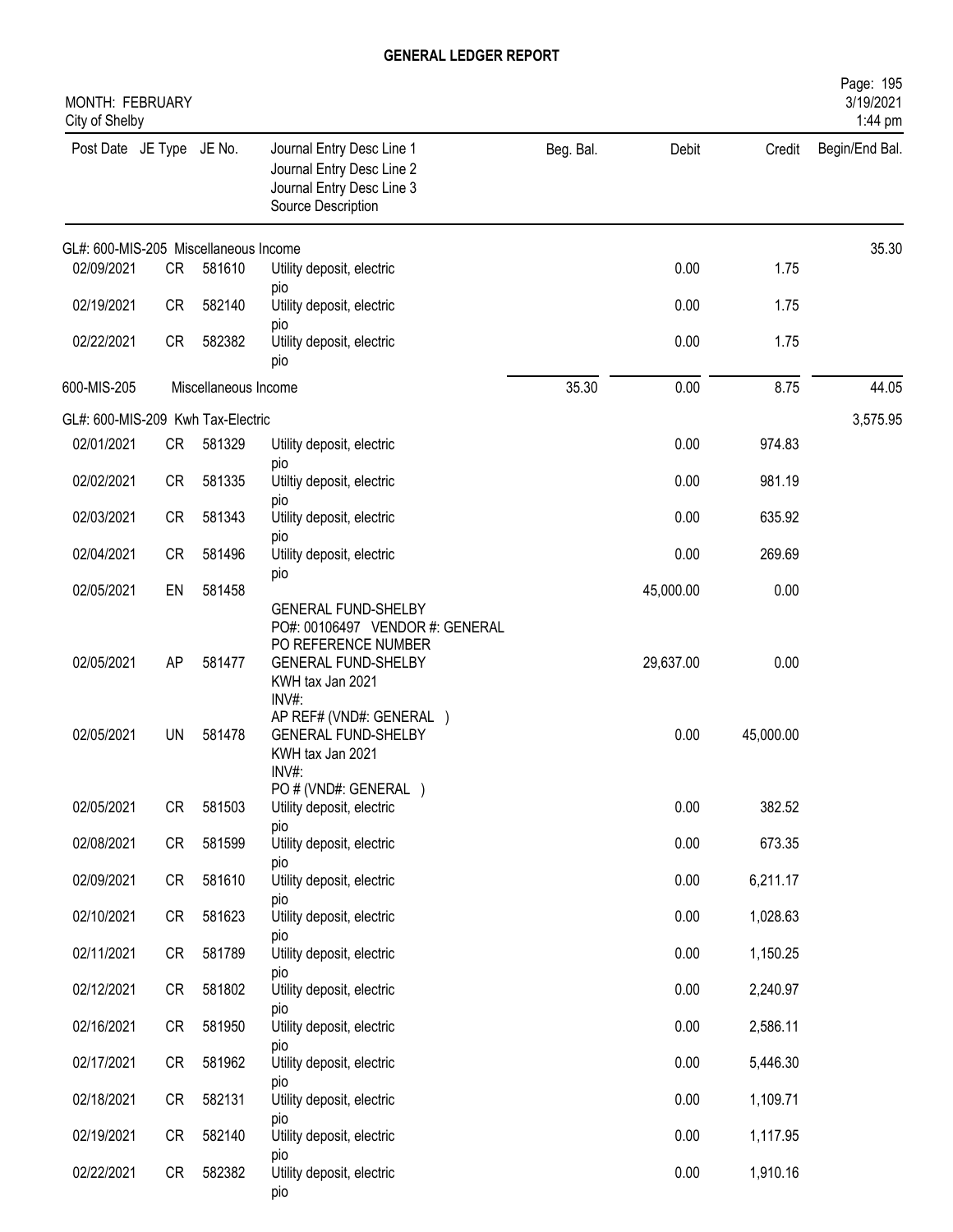| MONTH: FEBRUARY<br>City of Shelby      |           |                  |                                                                                                                                     |           |           |           | Page: 196<br>3/19/2021<br>1:44 pm |
|----------------------------------------|-----------|------------------|-------------------------------------------------------------------------------------------------------------------------------------|-----------|-----------|-----------|-----------------------------------|
| Post Date JE Type JE No.               |           |                  | Journal Entry Desc Line 1<br>Journal Entry Desc Line 2<br>Journal Entry Desc Line 3<br>Source Description                           | Beg. Bal. | Debit     | Credit    | Begin/End Bal.                    |
| GL#: 600-MIS-209 Kwh Tax-Electric      |           |                  |                                                                                                                                     |           |           |           | 3,575.95                          |
| 02/23/2021                             | <b>CR</b> | 582393           | Utility deposit, electric                                                                                                           |           | 0.00      | 3,322.09  |                                   |
| 02/24/2021                             | <b>CR</b> | 582407           | pio<br>Utility deposit, electric<br>pio                                                                                             |           | 0.00      | 356.49    |                                   |
| 02/25/2021                             | <b>CR</b> | 582661           | Utility depsoit, electric                                                                                                           |           | 0.00      | 915.31    |                                   |
| 02/26/2021                             | CR        | 582668           | pio<br>Utility deposit, electric<br>pio                                                                                             |           | 0.00      | 227.39    |                                   |
| 600-MIS-209                            |           | Kwh Tax-Electric |                                                                                                                                     | 3,575.95  | 29,637.00 | 31,540.03 | 5,478.98                          |
| GL#: 600-MTN-486 Maintenance Equipment |           |                  |                                                                                                                                     |           |           |           | 614.51                            |
| 02/03/2021                             | AP        | 581226           | LOWES COMPANIES, INC.<br>Purchase 12/29/20                                                                                          |           | 444.82    | 0.00      |                                   |
| 02/03/2021                             | <b>UN</b> | 581227           | INV#:<br>902744<br>AP REF# (VND#: LOWES<br>LOWES COMPANIES, INC.<br>Purchase 12/29/20<br>$INV#$ :<br>902744                         |           | 0.00      | 644.82    |                                   |
| 02/18/2021                             | AP        | 582095           | PO # (VND#: LOWES<br>ADVANCE AUTO PARTS<br>Barrel pump                                                                              |           | 36.79     | 0.00      |                                   |
| 02/18/2021                             | <b>UN</b> | 582096           | $INV#$ :<br>9476<br>AP REF# (VND#: ADVANCE AU)<br>ADVANCE AUTO PARTS<br>Barrel pump<br>INV#:<br>9476                                |           | 0.00      | 36.79     |                                   |
| 02/23/2021                             | EN        | 582173           | PO # (VND#: ADVANCE AU)<br>SHELBY PARTS CO.                                                                                         |           | 200.00    | 0.00      |                                   |
| 02/26/2021                             | AP        | 582546           | PO#: 00106647 VENDOR #: SHELBY PAR<br>PO REFERENCE NUMBER<br><b>GRAYBAR ELECTRIC CO.</b><br>2 EMT SS Conn<br>$INV#$ :<br>9320224586 |           | 4.45      | 0.00      |                                   |
| 02/26/2021                             |           | UN 582547        | AP REF# (VND#: GRAYBAR EL)<br><b>GRAYBAR ELECTRIC CO.</b><br>2 EMT SS Conn<br>$INV#$ :<br>9320224586                                |           | 0.00      | 106.97    |                                   |
| 02/26/2021                             | AP        | 582554           | PO # (VND#: GRAYBAR EL)<br>SHELBY PARTS CO.<br>drum pump<br>$INV#$ :<br>327502                                                      |           | 71.23     | 0.00      |                                   |
| 02/26/2021                             | UN        | 582555           | AP REF# (VND#: SHELBY PAR)<br>SHELBY PARTS CO.<br>drum pump                                                                         |           | 0.00      | 71.23     |                                   |
| 02/26/2021                             | AP        | 582556           | $INV#$ :<br>327502<br>PO # (VND#: SHELBY PAR)<br>OHIO CAT<br>Elemnt AS<br>INV#:<br>PS200162931                                      |           | 158.72    | 0.00      |                                   |
| 02/26/2021                             | UN        | 582557           | AP REF# (VND#: OHIO CAT)<br>OHIO CAT                                                                                                |           | 0.00      | 158.72    |                                   |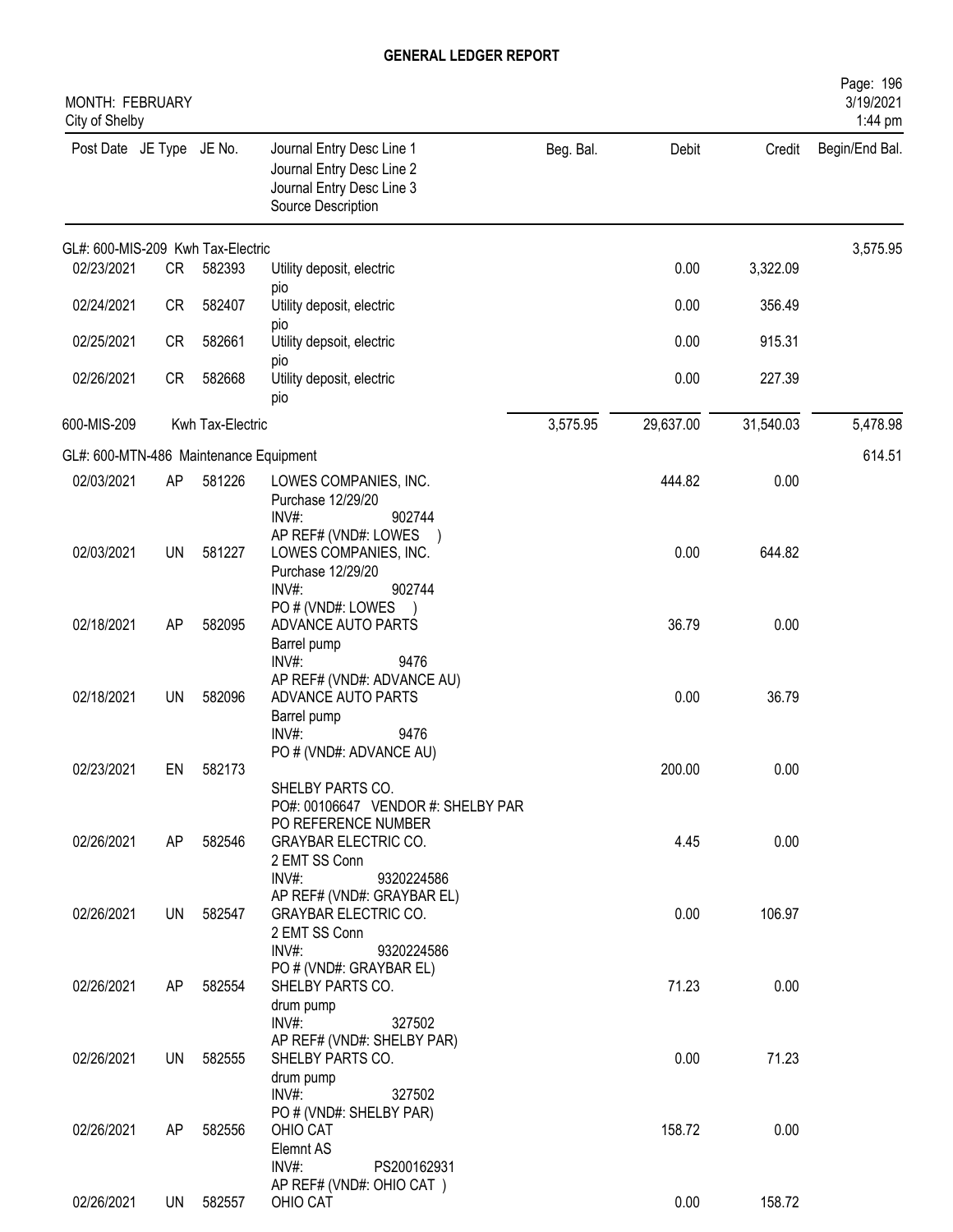| MONTH: FEBRUARY<br>City of Shelby           |    |                       |                                                                                                                                            |           |          |          | Page: 197<br>3/19/2021<br>1:44 pm |
|---------------------------------------------|----|-----------------------|--------------------------------------------------------------------------------------------------------------------------------------------|-----------|----------|----------|-----------------------------------|
| Post Date JE Type JE No.                    |    |                       | Journal Entry Desc Line 1<br>Journal Entry Desc Line 2<br>Journal Entry Desc Line 3<br>Source Description                                  | Beg. Bal. | Debit    | Credit   | Begin/End Bal.                    |
| GL#: 600-MTN-486 Maintenance Equipment      |    |                       | Elemnt AS<br>INV#:<br>PS200162931<br>PO # (VND#: OHIO CAT)                                                                                 |           |          |          | 614.51                            |
| 600-MTN-486                                 |    | Maintenance Equipment |                                                                                                                                            | 614.51    | 716.01   | 0.00     | 1,330.52                          |
| GL#: 600-MTN-540 Hazardous Material Control |    |                       |                                                                                                                                            |           |          |          | 0.00                              |
| 02/18/2021                                  | AP | 582093                | TOTAL ENVIRONMENTAL SERVICES<br>Remove asbestos piping<br>$INV#$ :<br>210018-1                                                             |           | 2,535.00 | 0.00     |                                   |
| 02/18/2021                                  | UN | 582094                | AP REF# (VND#: TOTAL ENVI)<br>TOTAL ENVIRONMENTAL SERVICES<br>Remove asbestos piping<br>INV#:<br>210018-1<br>PO # (VND#: TOTAL ENVI)       |           | 0.00     | 2,535.00 |                                   |
| 600-MTN-540                                 |    |                       | Hazardous Material Control                                                                                                                 | 0.00      | 2,535.00 | 0.00     | 2,535.00                          |
| GL#: 600-OFC-400 Wages                      |    |                       |                                                                                                                                            |           |          |          | 4,392.46                          |
| 02/03/2021                                  | EN | 581169                | <b>CITY PAYROLL FUND</b><br>PO#: 00106435 VENDOR #: CITY PAYRO                                                                             |           | 2,183.73 | 0.00     |                                   |
| 02/03/2021                                  | AP | 581212                | PO REFERENCE NUMBER<br>CITY PAYROLL FUND<br>Wages 1/17/21-1/30/21<br>INV#:                                                                 |           | 2,183.73 | 0.00     |                                   |
| 02/03/2021                                  | UN | 581213                | AP REF# (VND#: CITY PAYRO)<br><b>CITY PAYROLL FUND</b><br>Wages 1/17/21-1/30/21<br>INV#:                                                   |           | 0.00     | 2,183.73 |                                   |
| 02/17/2021                                  | EN | 581842                | PO # (VND#: CITY PAYRO)<br><b>CITY PAYROLL FUND</b>                                                                                        |           | 2,208.73 | 0.00     |                                   |
| 02/17/2021                                  | AP | 581898                | PO#: 00106583 VENDOR #: CITY PAYRO<br>PO REFERENCE NUMBER<br>CITY PAYROLL FUND<br>Wages 1/31/21-2/13/21                                    |           | 2,208.73 | 0.00     |                                   |
| 02/17/2021                                  | UN | 581899                | INV#:<br>AP REF# (VND#: CITY PAYRO)<br>CITY PAYROLL FUND<br>Wages 1/31/21-2/13/21<br>$INV#$ :<br>PO # (VND#: CITY PAYRO)                   |           | 0.00     | 2,208.73 |                                   |
| 600-OFC-400                                 |    | Wages                 |                                                                                                                                            | 4,392.46  | 4,392.46 | 0.00     | 8,784.92                          |
| GL#: 600-OFC-404 Clerks wages               |    |                       |                                                                                                                                            |           |          |          | 7,747.07                          |
| 02/03/2021                                  | EN | 581169                |                                                                                                                                            |           | 3,876.68 | 0.00     |                                   |
| 02/03/2021                                  | AP | 581212                | <b>CITY PAYROLL FUND</b><br>PO#: 00106435 VENDOR #: CITY PAYRO<br>PO REFERENCE NUMBER<br><b>CITY PAYROLL FUND</b><br>Wages 1/17/21-1/30/21 |           | 3,876.68 | 0.00     |                                   |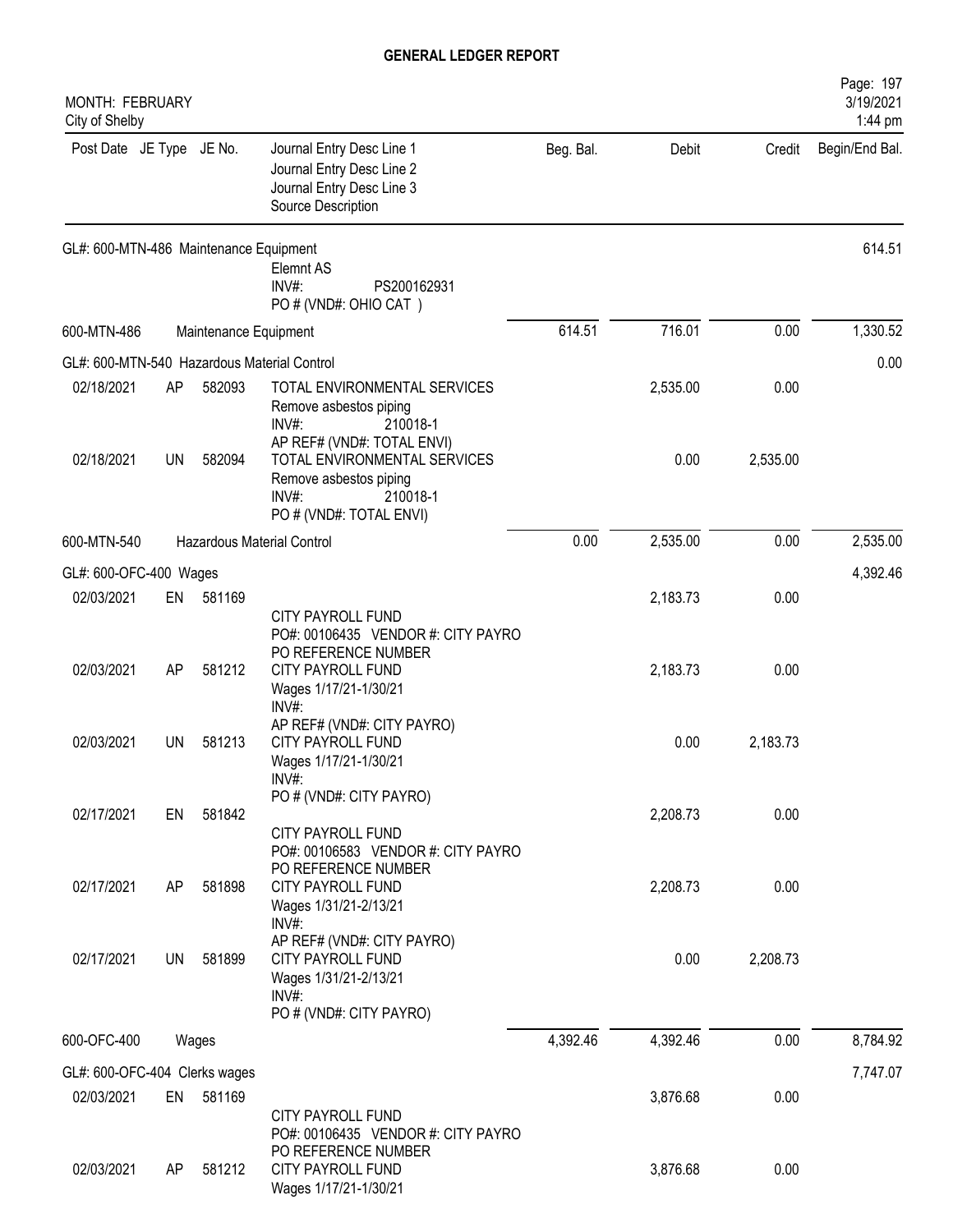| MONTH: FEBRUARY<br>City of Shelby |           |                |                                                                                                                            |           |          |          | Page: 198<br>3/19/2021<br>1:44 pm |
|-----------------------------------|-----------|----------------|----------------------------------------------------------------------------------------------------------------------------|-----------|----------|----------|-----------------------------------|
| Post Date JE Type JE No.          |           |                | Journal Entry Desc Line 1<br>Journal Entry Desc Line 2<br>Journal Entry Desc Line 3<br>Source Description                  | Beg. Bal. | Debit    | Credit   | Begin/End Bal.                    |
| GL#: 600-OFC-404 Clerks wages     |           |                |                                                                                                                            |           |          |          | 7,747.07                          |
| 02/03/2021                        | <b>UN</b> | 581213         | INV#:<br>AP REF# (VND#: CITY PAYRO)<br>CITY PAYROLL FUND<br>Wages 1/17/21-1/30/21<br>INV#:                                 |           | 0.00     | 3,876.68 |                                   |
| 02/17/2021                        | EN        | 581842         | PO # (VND#: CITY PAYRO)<br>CITY PAYROLL FUND                                                                               |           | 3,901.69 | 0.00     |                                   |
| 02/17/2021                        | AP        | 581898         | PO#: 00106583 VENDOR #: CITY PAYRO<br>PO REFERENCE NUMBER<br><b>CITY PAYROLL FUND</b><br>Wages 1/31/21-2/13/21<br>INV#:    |           | 3,901.69 | 0.00     |                                   |
| 02/17/2021                        | UN        | 581899         | AP REF# (VND#: CITY PAYRO)<br>CITY PAYROLL FUND<br>Wages 1/31/21-2/13/21<br>INV#:<br>PO # (VND#: CITY PAYRO)               |           | 0.00     | 3,901.69 |                                   |
| 600-OFC-404                       |           | Clerks wages   |                                                                                                                            | 7,747.07  | 7,778.37 | 0.00     | 15,525.44                         |
| GL#: 600-OFC-410 Janitors Wages   |           |                |                                                                                                                            |           |          |          | 1,622.60                          |
| 02/03/2021                        | EN        | 581169         | CITY PAYROLL FUND                                                                                                          |           | 811.30   | 0.00     |                                   |
| 02/03/2021                        | AP        | 581212         | PO#: 00106435 VENDOR #: CITY PAYRO<br>PO REFERENCE NUMBER<br><b>CITY PAYROLL FUND</b><br>Wages 1/17/21-1/30/21<br>$INV#$ : |           | 811.30   | 0.00     |                                   |
| 02/03/2021                        | <b>UN</b> | 581213         | AP REF# (VND#: CITY PAYRO)<br><b>CITY PAYROLL FUND</b><br>Wages 1/17/21-1/30/21<br>INV#:                                   |           | 0.00     | 811.30   |                                   |
| 02/17/2021                        | EN        | 581842         | PO # (VND#: CITY PAYRO)<br>CITY PAYROLL FUND                                                                               |           | 811.30   | 0.00     |                                   |
| 02/17/2021                        | AP        | 581898         | PO#: 00106583 VENDOR #: CITY PAYRO<br>PO REFERENCE NUMBER<br>CITY PAYROLL FUND<br>Wages 1/31/21-2/13/21<br>INV#:           |           | 811.30   | 0.00     |                                   |
| 02/17/2021                        | UN        | 581899         | AP REF# (VND#: CITY PAYRO)<br><b>CITY PAYROLL FUND</b><br>Wages 1/31/21-2/13/21<br>INV#:<br>PO # (VND#: CITY PAYRO)        |           | 0.00     | 811.30   |                                   |
| 600-OFC-410                       |           | Janitors Wages |                                                                                                                            | 1,622.60  | 1,622.60 | 0.00     | 3,245.20                          |
|                                   |           |                | GL#: 600-OFC-415 Public Employees Retire.System                                                                            |           |          |          | 2,571.92                          |
| 02/16/2021                        | EN        | 581826         | OH PUBLIC EMPLOYEES RETIREMENT<br>PO#: 00106567 VENDOR #: OPERS                                                            |           | 2,881.46 | 0.00     |                                   |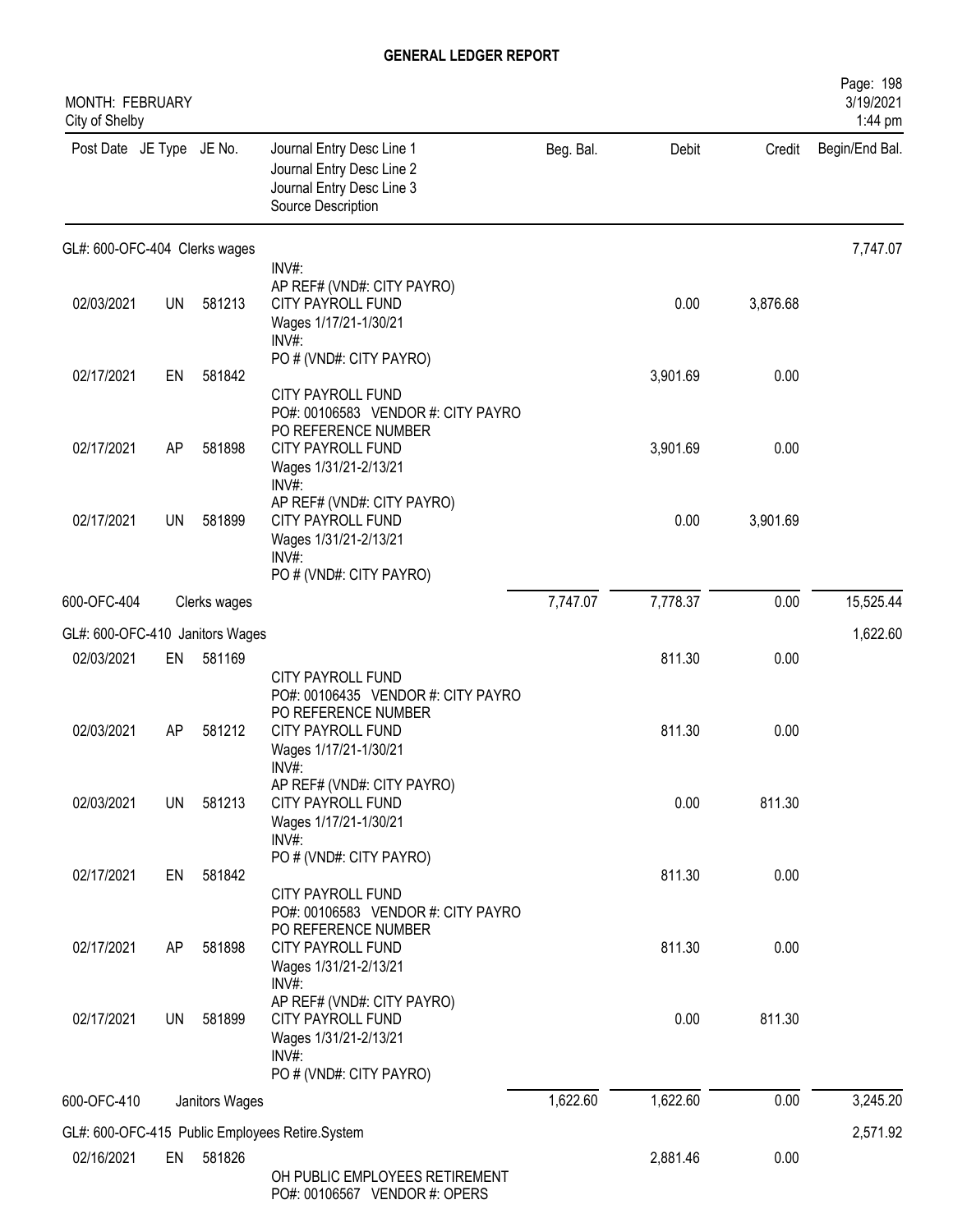| MONTH: FEBRUARY<br>City of Shelby |             |        |                                                                                                                    |           |          |          | Page: 199<br>3/19/2021<br>1:44 pm |
|-----------------------------------|-------------|--------|--------------------------------------------------------------------------------------------------------------------|-----------|----------|----------|-----------------------------------|
| Post Date JE Type JE No.          |             |        | Journal Entry Desc Line 1<br>Journal Entry Desc Line 2<br>Journal Entry Desc Line 3<br>Source Description          | Beg. Bal. | Debit    | Credit   | Begin/End Bal.                    |
|                                   |             |        | GL#: 600-OFC-415 Public Employees Retire.System                                                                    |           |          |          | 2,571.92                          |
| 02/17/2021                        | AP          | 581888 | PO REFERENCE NUMBER<br>OH PUBLIC EMPLOYEES RETIREMENT<br>Employer portion 12/20/20-<br>INV#:                       |           | 2,881.46 | 0.00     |                                   |
| 02/17/2021                        | UN          | 581889 | AP REF# (VND#: OPERS<br>OH PUBLIC EMPLOYEES RETIREMENT<br>Employer portion 12/20/20-<br>INV#:<br>PO # (VND#: OPERS |           | 0.00     | 2,881.46 |                                   |
| 600-OFC-415                       |             |        | Public Employees Retire.System                                                                                     | 2,571.92  | 2,881.46 | 0.00     | 5,453.38                          |
| GL#: 600-OFC-417 FICA             |             |        |                                                                                                                    |           |          |          | 199.56                            |
| 02/03/2021                        | EN          | 581170 | PAYROLL FUND<br>PO#: 00106436 VENDOR #: PAYROLL FU                                                                 |           | 99.65    | 0.00     |                                   |
| 02/03/2021                        | AP          | 581214 | PO REFERENCE NUMBER<br>PAYROLL FUND<br>FICA 1/17/21-1/30/21<br>$INV#$ :                                            |           | 99.65    | 0.00     |                                   |
| 02/03/2021                        | UN          | 581215 | AP REF# (VND#: PAYROLL FU)<br>PAYROLL FUND<br>FICA 1/17/21-1/30/21<br>INV#:                                        |           | 0.00     | 99.65    |                                   |
| 02/17/2021                        | EN          | 581843 | PO # (VND#: PAYROLL FU)<br>PAYROLL FUND                                                                            |           | 100.38   | 0.00     |                                   |
| 02/17/2021                        | AP          | 581896 | PO#: 00106584 VENDOR #: PAYROLL FU<br>PO REFERENCE NUMBER<br>PAYROLL FUND<br>FICA 1/31/21-2/13/21<br>$INV#$ :      |           | 100.38   | 0.00     |                                   |
| 02/17/2021                        | UN          | 581897 | AP REF# (VND#: PAYROLL FU)<br>PAYROLL FUND<br>FICA 1/31/21-2/13/21<br>$INV#$ :<br>PO # (VND#: PAYROLL FU)          |           | 0.00     | 100.38   |                                   |
| 600-OFC-417                       | <b>FICA</b> |        |                                                                                                                    | 199.56    | 200.03   | 0.00     | 399.59                            |
| GL#: 600-OFC-418 Hospitalization  |             |        |                                                                                                                    |           |          |          | 5,516.69                          |
| 02/03/2021                        | AP          | 581216 | JEFFERSON HEALTH PLAN<br>Acct 19-OME095 Feb 2021<br>$INV#$ :                                                       |           | 5,516.69 | 0.00     |                                   |
| 02/03/2021                        | UN.         | 581217 | AP REF# (VND#: JEFFERSON)<br>JEFFERSON HEALTH PLAN<br>Acct 19-OME095 Feb 2021<br>$INV#$ :                          |           | 0.00     | 5,516.69 |                                   |
| 02/22/2021                        | EN          | 582144 | PO # (VND#: JEFFERSON)<br>JEFFERSON HEALTH PLAN<br>PO#: 00106618 VENDOR #: JEFFERSON<br>PO REFERENCE NUMBER        |           | 5,516.69 | 0.00     |                                   |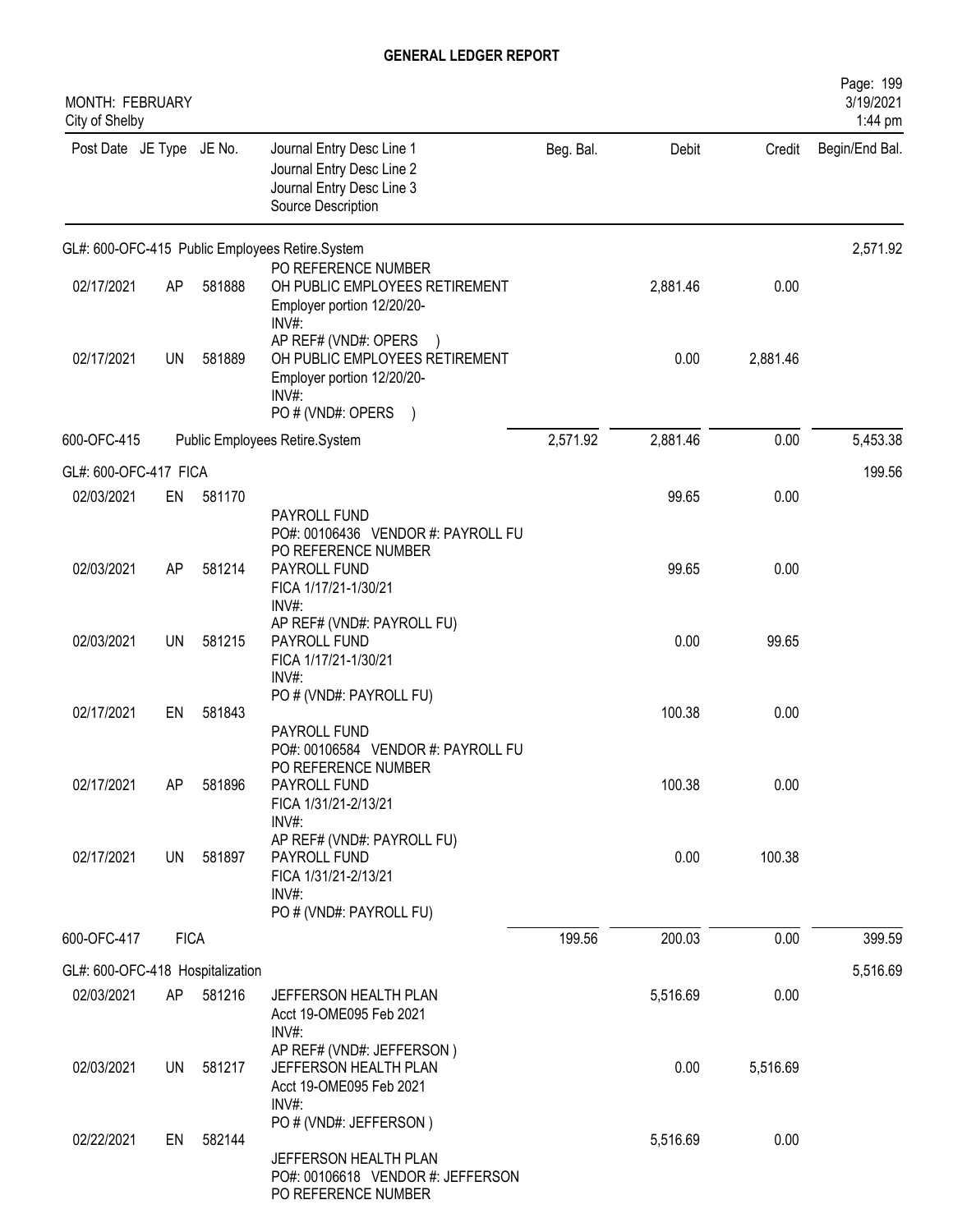| MONTH: FEBRUARY<br>City of Shelby     |     |                             |                                                                                                                                                                      |           |          |        | Page: 200<br>3/19/2021<br>1:44 pm |
|---------------------------------------|-----|-----------------------------|----------------------------------------------------------------------------------------------------------------------------------------------------------------------|-----------|----------|--------|-----------------------------------|
| Post Date JE Type JE No.              |     |                             | Journal Entry Desc Line 1<br>Journal Entry Desc Line 2<br>Journal Entry Desc Line 3<br>Source Description                                                            | Beg. Bal. | Debit    | Credit | Begin/End Bal.                    |
| 600-OFC-418                           |     | Hospitalization             |                                                                                                                                                                      | 5,516.69  | 5,516.69 | 0.00   | 11,033.38                         |
| GL#: 600-OFC-419 Life Insurance       |     |                             |                                                                                                                                                                      |           |          |        | 30.36                             |
| 02/03/2021                            | EN  | 581246                      |                                                                                                                                                                      |           | 30.36    | 0.00   |                                   |
| 02/04/2021                            | AP  | 581356                      | AMERICAN UNITED LIFE INS CO<br>PO#: 00106437 VENDOR #: AMERICAN U<br>PO REFERENCE NUMBER<br>AMERICAN UNITED LIFE INS CO<br>Policy G 006081425-0002-000               |           | 30.36    | 0.00   |                                   |
| 02/04/2021                            | UN  | 581357                      | INV#:<br>AP REF# (VND#: AMERICAN U)<br>AMERICAN UNITED LIFE INS CO<br>Policy G 006081425-0002-000<br>INV#:<br>PO # (VND#: AMERICAN U)                                |           | 0.00     | 30.36  |                                   |
| 600-OFC-419                           |     | Life Insurance              |                                                                                                                                                                      | 30.36     | 30.36    | 0.00   | 60.72                             |
| GL#: 600-OFC-420 Workers Compensation |     |                             |                                                                                                                                                                      |           |          |        | 239.68                            |
| 02/08/2021                            | EN  | 581510                      |                                                                                                                                                                      |           | 239.68   | 0.00   |                                   |
| 02/12/2021                            | AP  | 581779                      | BUREAU OF WORKERS COMPENSATION<br>PO#: 00106498 VENDOR #: BWC<br>PO REFERENCE NUMBER<br>BUREAU OF WORKERS COMPENSATION<br>Installment payment<br>INV#:<br>1009237672 |           | 239.68   | 0.00   |                                   |
| 02/12/2021                            | UN  | 581780                      | AP REF# (VND#: BWC<br>BUREAU OF WORKERS COMPENSATION<br>Installment payment<br>$INV#$ :<br>1009237672<br>PO # (VND#: BWC                                             |           | 0.00     | 239.68 |                                   |
| 02/14/2021                            | EN  | 581822                      |                                                                                                                                                                      |           | 244.00   | 0.00   |                                   |
| 02/18/2021                            | AP  | 582108                      | BUREAU OF WORKERS COMPENSATION<br>PO#: 00106565 VENDOR #: BWC<br>PO REFERENCE NUMBER<br>BUREAU OF WORKERS COMPENSATION                                               |           | 244.00   | 0.00   |                                   |
| 02/18/2021                            | UN  | 582109                      | True-up report 2021<br>INV#:<br>AP REF# (VND#: BWC<br>BUREAU OF WORKERS COMPENSATION<br>True-up report 2021<br>$INV#$ :                                              |           | 0.00     | 244.00 |                                   |
|                                       |     |                             | PO # (VND#: BWC                                                                                                                                                      |           |          |        |                                   |
| 600-OFC-420                           |     | <b>Workers Compensation</b> |                                                                                                                                                                      | 239.68    | 483.68   | 0.00   | 723.36                            |
| GL#: 600-OFC-428 Telephone            |     |                             |                                                                                                                                                                      |           |          |        | 91.47                             |
| 02/03/2021                            |     | EN 581248                   | <b>CENTURYLINK</b>                                                                                                                                                   |           | 91.95    | 0.00   |                                   |
| 02/04/2021                            | AP. | 581360                      | PO#: 00106439 VENDOR #: CENTURY<br>PO REFERENCE NUMBER<br><b>CENTURYLINK</b><br>Acct 302298892 1/16/21<br>INV#:                                                      |           | 91.95    | 0.00   |                                   |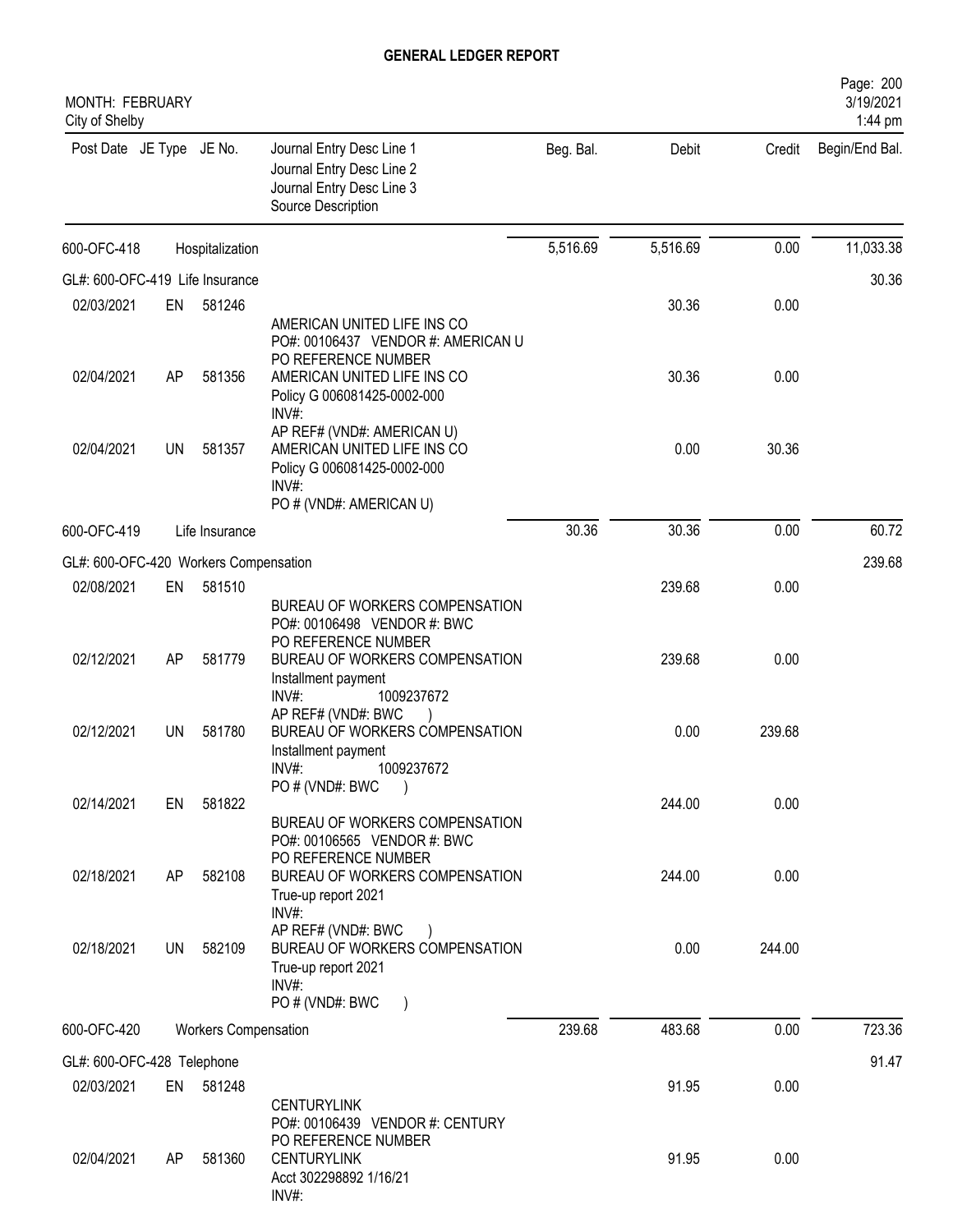| <b>MONTH: FEBRUARY</b><br>City of Shelby |           |                        |                                                                                                                                                 |           |        |        | Page: 201<br>3/19/2021<br>1:44 pm |
|------------------------------------------|-----------|------------------------|-------------------------------------------------------------------------------------------------------------------------------------------------|-----------|--------|--------|-----------------------------------|
| Post Date JE Type JE No.                 |           |                        | Journal Entry Desc Line 1<br>Journal Entry Desc Line 2<br>Journal Entry Desc Line 3<br>Source Description                                       | Beg. Bal. | Debit  | Credit | Begin/End Bal.                    |
| GL#: 600-OFC-428 Telephone               |           |                        |                                                                                                                                                 |           |        |        | 91.47                             |
| 02/04/2021                               | <b>UN</b> | 581361                 | AP REF# (VND#: CENTURY )<br><b>CENTURYLINK</b><br>Acct 302298892 1/16/21<br>$INV#$ :                                                            |           | 0.00   | 91.95  |                                   |
| 02/18/2021                               | AP        | 582087                 | PO # (VND#: CENTURY )<br>CHARTER COMM HOLDINGS LLC<br>Acct 01075-321600202-1001<br>$INV#$ :<br>321600202011621e                                 |           | 58.02  | 0.00   |                                   |
| 02/18/2021                               | <b>UN</b> | 582088                 | AP REF# (VND#: CHART COMM)<br>CHARTER COMM HOLDINGS LLC<br>Acct 01075-321600202-1001<br>$INV#$ :<br>321600202011621e<br>PO # (VND#: CHART COMM) |           | 0.00   | 58.02  |                                   |
| 600-OFC-428                              |           | Telephone              |                                                                                                                                                 | 91.47     | 149.97 | 0.00   | 241.44                            |
| GL#: 600-OFC-472 Supplies                |           |                        |                                                                                                                                                 |           |        |        | 135.59                            |
| 02/11/2021                               | EN        | 581659                 | DAS HARDWARE LLC<br>PO#: 00106563 VENDOR #: DAS HARDWA<br>PO REFERENCE NUMBER                                                                   |           | 100.00 | 0.00   |                                   |
| 600-OFC-472                              |           | Supplies               |                                                                                                                                                 | 135.59    | 0.00   | 0.00   | 135.59                            |
| GL#: 600-OFC-473 Office Supplies         |           |                        |                                                                                                                                                 |           |        |        | 498.99                            |
| 02/04/2021                               | AP        | 581354                 | SHELBY PRINTING LLC<br>Utility bills<br>INV#:<br>318695b                                                                                        |           | 500.50 | 0.00   |                                   |
| 02/04/2021                               | <b>UN</b> | 581355                 | AP REF# (VND#: SHELB P LL)<br>SHELBY PRINTING LLC<br>Utility bills<br>$INV#$ :<br>318695b<br>PO # (VND#: SHELB P LL)                            |           | 0.00   | 500.50 |                                   |
| 600-OFC-473                              |           | <b>Office Supplies</b> |                                                                                                                                                 | 498.99    | 500.50 | 0.00   | 999.49                            |
| GL#: 600-OFC-485 Maintenance, Autos      |           |                        |                                                                                                                                                 |           |        |        | 165.73                            |
| 600-OFC-485                              |           | Maintenance, Autos     |                                                                                                                                                 | 165.73    | 0.00   | 0.00   | 165.73                            |
| GL#: 600-OFC-486 Maintenance Equipment   |           |                        |                                                                                                                                                 |           |        |        | 67.42                             |
| 02/11/2021                               | EN        | 581641                 | MB GRAPHICS INC<br>PO#: 00106545 VENDOR #: MB GRAPHIC<br>PO REFERENCE NUMBER                                                                    |           | 67.50  | 0.00   |                                   |
| 02/22/2021                               | EN        | 582158                 | COMDOC INC<br>PO#: 00106632 VENDOR #: COMDOC                                                                                                    |           | 73.80  | 0.00   |                                   |
| 02/23/2021                               | AP        | 582338                 | PO REFERENCE NUMBER<br>COMDOC INC<br>Contract M-6079526-01<br>INV#<br>IN4119332b                                                                |           | 73.80  | 0.00   |                                   |
| 02/23/2021                               | <b>UN</b> | 582339                 | AP REF# (VND#: COMDOC )<br>COMDOC INC                                                                                                           |           | 0.00   | 73.80  |                                   |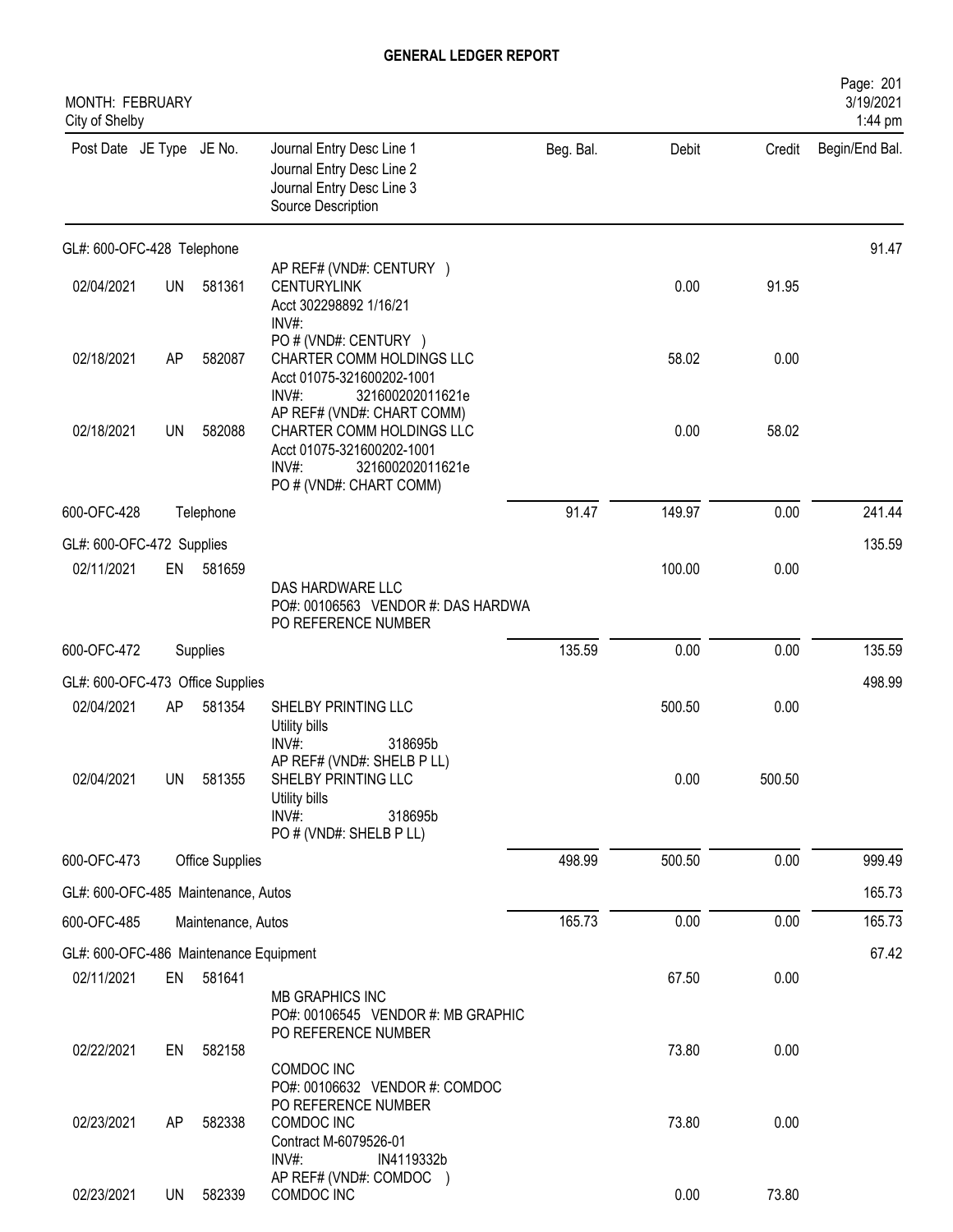| <b>MONTH: FEBRUARY</b><br>City of Shelby |           |                       |                                                                                                           |           |          |          | Page: 202<br>3/19/2021<br>1:44 pm |
|------------------------------------------|-----------|-----------------------|-----------------------------------------------------------------------------------------------------------|-----------|----------|----------|-----------------------------------|
| Post Date JE Type JE No.                 |           |                       | Journal Entry Desc Line 1<br>Journal Entry Desc Line 2<br>Journal Entry Desc Line 3<br>Source Description | Beg. Bal. | Debit    | Credit   | Begin/End Bal.                    |
| GL#: 600-OFC-486 Maintenance Equipment   |           |                       |                                                                                                           |           |          |          | 67.42                             |
|                                          |           |                       | Contract M-6079526-01<br>INV#:<br>IN4119332b                                                              |           |          |          |                                   |
|                                          |           |                       | PO # (VND#: COMDOC )                                                                                      |           |          |          |                                   |
| 02/25/2021                               | EN        | 582425                | COMDOC INC                                                                                                |           | 15.63    | 0.00     |                                   |
|                                          |           |                       | PO#: 00106662 VENDOR #: COMDOC                                                                            |           |          |          |                                   |
| 02/26/2021                               | AP        | 582542                | PO REFERENCE NUMBER<br>MB GRAPHICS INC                                                                    |           | 67.50    | 0.00     |                                   |
|                                          |           |                       | Repairs to Formax 6204                                                                                    |           |          |          |                                   |
|                                          |           |                       | $INV#$ :<br>25394                                                                                         |           |          |          |                                   |
| 02/26/2021                               | <b>UN</b> | 582543                | AP REF# (VND#: MB GRAPHIC)<br>MB GRAPHICS INC                                                             |           | 0.00     | 67.50    |                                   |
|                                          |           |                       | Repairs to Formax 6204                                                                                    |           |          |          |                                   |
|                                          |           |                       | INV#:<br>25394<br>PO # (VND#: MB GRAPHIC)                                                                 |           |          |          |                                   |
| 02/26/2021                               | AP        | 582544                | COMDOC INC                                                                                                |           | 15.63    | 0.00     |                                   |
|                                          |           |                       | Contract M-CN01166-01<br>INV#:<br>IN4114713                                                               |           |          |          |                                   |
|                                          |           |                       | AP REF# (VND#: COMDOC )                                                                                   |           |          |          |                                   |
| 02/26/2021                               | <b>UN</b> | 582545                | COMDOC INC<br>Contract M-CN01166-01                                                                       |           | 0.00     | 15.63    |                                   |
|                                          |           |                       | $INV#$ :<br>IN4114713                                                                                     |           |          |          |                                   |
| 600-OFC-486                              |           |                       | PO # (VND#: COMDOC )                                                                                      | 67.42     |          |          |                                   |
|                                          |           | Maintenance Equipment |                                                                                                           |           | 156.93   | 0.00     | 224.35                            |
| GL#: 600-OFC-501 Computer support        |           |                       |                                                                                                           |           |          |          | 1,674.00                          |
| 02/04/2021                               | AP        | 581352                | CIVICA NORTH AMERICA INC<br>License support 2021                                                          |           | 4,725.59 | 0.00     |                                   |
|                                          |           |                       | INV#:<br>M/US002687b                                                                                      |           |          |          |                                   |
| 02/04/2021                               | <b>UN</b> | 581353                | AP REF# (VND#: CIVICA NOR)<br>CIVICA NORTH AMERICA INC                                                    |           | 0.00     | 4,725.59 |                                   |
|                                          |           |                       | License support 2021                                                                                      |           |          |          |                                   |
|                                          |           |                       | $INV#$ :<br>M/US002687b<br>PO # (VND#: CIVICA NOR)                                                        |           |          |          |                                   |
| 600-OFC-501                              |           | Computer support      |                                                                                                           | 1,674.00  | 4,725.59 | 0.00     | 6,399.59                          |
| GL#: 600-OFC-502 Hand meter contract     |           |                       |                                                                                                           |           |          |          | 0.00                              |
| 02/04/2021                               | AP        | 581350                | <b>ITRON, INC</b>                                                                                         |           | 2,425.19 | 0.00     |                                   |
|                                          |           |                       | Hardware maintenance                                                                                      |           |          |          |                                   |
|                                          |           |                       | INV#:<br>573057b<br>AP REF# (VND#: ITRON                                                                  |           |          |          |                                   |
| 02/04/2021                               | UN        | 581351                | ITRON, INC                                                                                                |           | 0.00     | 2,425.19 |                                   |
|                                          |           |                       | Hardware maintenance<br>$INV#$ :<br>573057b                                                               |           |          |          |                                   |
|                                          |           |                       | PO # (VND#: ITRON )                                                                                       |           |          |          |                                   |
| 600-OFC-502                              |           | Hand meter contract   |                                                                                                           | 0.00      | 2,425.19 | 0.00     | 2,425.19                          |
| GL#: 600-OFC-506 Refunds                 |           |                       |                                                                                                           |           |          |          | 438.68                            |
| 02/05/2021                               | EN        | 581453                |                                                                                                           |           | 156.67   | 0.00     |                                   |
|                                          |           |                       | KENNARD/KIMBERLIE J//                                                                                     |           |          |          |                                   |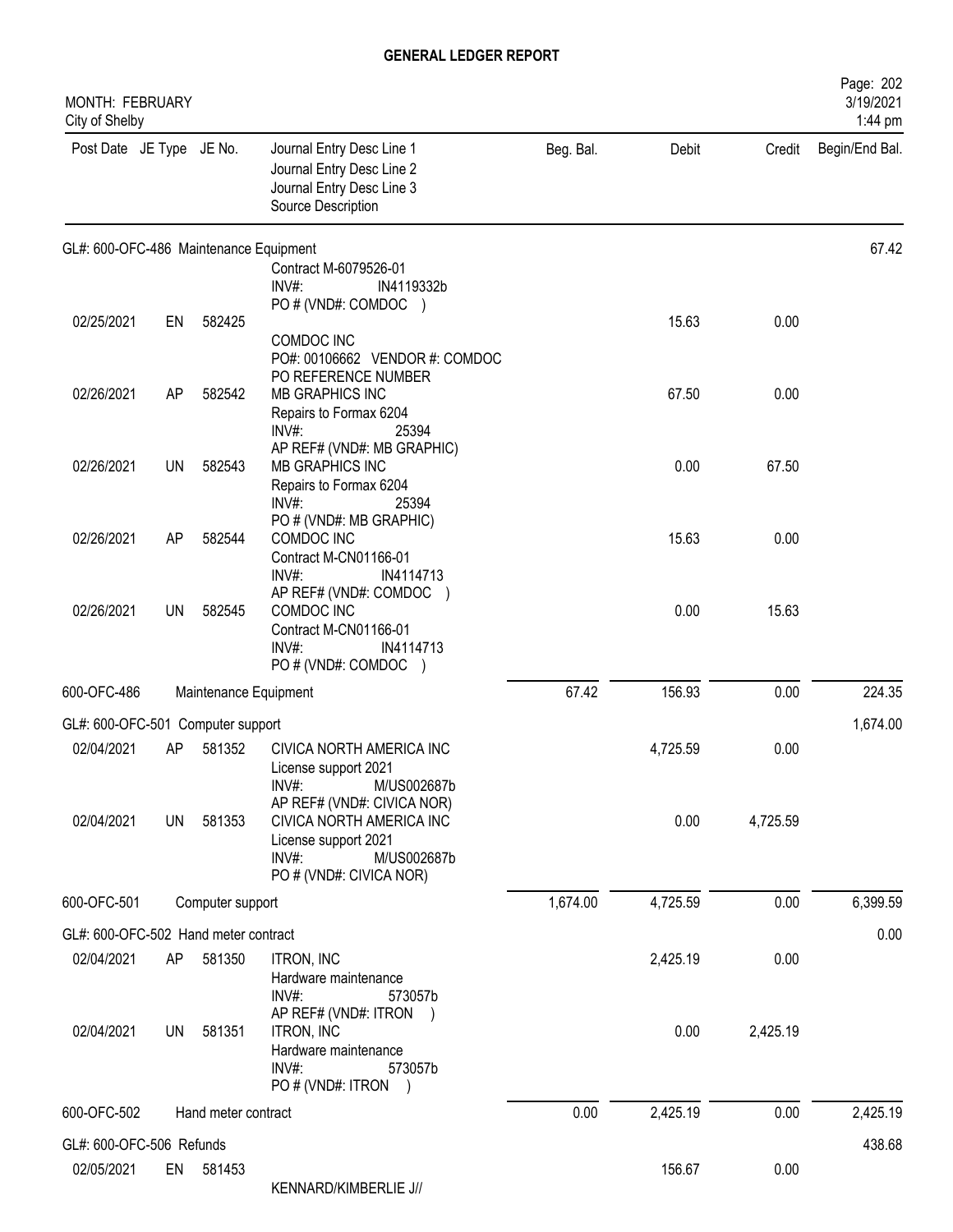| MONTH: FEBRUARY<br>City of Shelby  |    |         |                                                                                                           |           |          |        | Page: 203<br>3/19/2021<br>1:44 pm |
|------------------------------------|----|---------|-----------------------------------------------------------------------------------------------------------|-----------|----------|--------|-----------------------------------|
| Post Date JE Type JE No.           |    |         | Journal Entry Desc Line 1<br>Journal Entry Desc Line 2<br>Journal Entry Desc Line 3<br>Source Description | Beg. Bal. | Debit    | Credit | Begin/End Bal.                    |
| GL#: 600-OFC-506 Refunds           |    |         |                                                                                                           |           |          |        | 438.68                            |
|                                    |    |         | PO#: 00106492 VENDOR #: KENNARD/KI<br>PO REFERENCE NUMBER                                                 |           |          |        |                                   |
| 02/05/2021                         | EN | 581454  |                                                                                                           |           | 44.60    | 0.00   |                                   |
|                                    |    |         | WINTERS/DAN//                                                                                             |           |          |        |                                   |
|                                    |    |         | PO#: 00106493 VENDOR #: WINTERS/D<br>PO REFERENCE NUMBER                                                  |           |          |        |                                   |
| 02/05/2021                         | EN | 581456  |                                                                                                           |           | 12.81    | 0.00   |                                   |
|                                    |    |         | SHELBY VILLA ASSOC.                                                                                       |           |          |        |                                   |
|                                    |    |         | PO#: 00106495 VENDOR #: SHELBY VIL<br>PO REFERENCE NUMBER                                                 |           |          |        |                                   |
| 02/05/2021                         | AP | 581481  | SHELBY VILLA ASSOC.                                                                                       |           | 12.81    | 0.00   |                                   |
|                                    |    |         | Over pay acct 15.148.27                                                                                   |           |          |        |                                   |
|                                    |    |         | INV#:<br>AP REF# (VND#: SHELBY VIL)                                                                       |           |          |        |                                   |
| 02/05/2021                         | UN | 581482  | SHELBY VILLA ASSOC.                                                                                       |           | 0.00     | 12.81  |                                   |
|                                    |    |         | Over pay acct 15.148.27<br>INV#:                                                                          |           |          |        |                                   |
|                                    |    |         | PO # (VND#: SHELBY VIL)                                                                                   |           |          |        |                                   |
| 02/05/2021                         | AP | 581483  | WINTERS/DAN//                                                                                             |           | 44.60    | 0.00   |                                   |
|                                    |    |         | Over pay acct 23.47.1<br>INV#:                                                                            |           |          |        |                                   |
|                                    |    |         | AP REF# (VND#: WINTERS/D)                                                                                 |           |          |        |                                   |
| 02/05/2021                         | UN | 581484  | WINTERS/DAN//                                                                                             |           | 0.00     | 44.60  |                                   |
|                                    |    |         | Over pay acct 23.47.1<br>$INV#$ :                                                                         |           |          |        |                                   |
|                                    |    |         | PO # (VND#: WINTERS/D)                                                                                    |           |          |        |                                   |
| 02/05/2021                         | AP | 581485  | KENNARD/KIMBERLIE J//<br>Over pay acct 29.342.10                                                          |           | 156.67   | 0.00   |                                   |
|                                    |    |         | $INV#$ :                                                                                                  |           |          |        |                                   |
|                                    |    |         | AP REF# (VND#: KENNARD/KI)                                                                                |           |          |        |                                   |
| 02/05/2021                         | UN | 581486  | KENNARD/KIMBERLIE J//<br>Over pay acct 29.342.10                                                          |           | 0.00     | 156.67 |                                   |
|                                    |    |         | INV#:                                                                                                     |           |          |        |                                   |
|                                    |    |         | PO # (VND#: KENNARD/KI)                                                                                   |           |          |        |                                   |
| 600-OFC-506                        |    | Refunds |                                                                                                           | 438.68    | 214.08   | 0.00   | 652.76                            |
|                                    |    |         | GL#: 600-OFC-507 Maintenance Building/Grounds                                                             |           |          |        | 17.34                             |
| 600-OFC-507                        |    |         | Maintenance Building/Grounds                                                                              | 17.34     | 0.00     | 0.00   | 17.34                             |
| GL#: 600-OFC-508 Real estate taxes |    |         |                                                                                                           |           |          |        | 0.00                              |
| 02/03/2021                         | EN | 581253  |                                                                                                           |           | 3,897.24 | 0.00   |                                   |
|                                    |    |         | RICHLAND COUNTY TREASURER                                                                                 |           |          |        |                                   |
|                                    |    |         | PO#: 00106444 VENDOR #: RICHCTYTRE<br>PO REFERENCE NUMBER                                                 |           |          |        |                                   |
| 02/03/2021                         | EN | 581255  |                                                                                                           |           | 329.58   | 0.00   |                                   |
|                                    |    |         | RICHLAND COUNTY TREASURER                                                                                 |           |          |        |                                   |
|                                    |    |         | PO#: 00106446 VENDOR #: RICHCTYTRE<br>PO REFERENCE NUMBER                                                 |           |          |        |                                   |
| 02/04/2021                         | AP | 581384  | RICHLAND COUNTY TREASURER                                                                                 |           | 329.58   | 0.00   |                                   |
|                                    |    |         | 2020 full year Light Plant<br>INV#:                                                                       |           |          |        |                                   |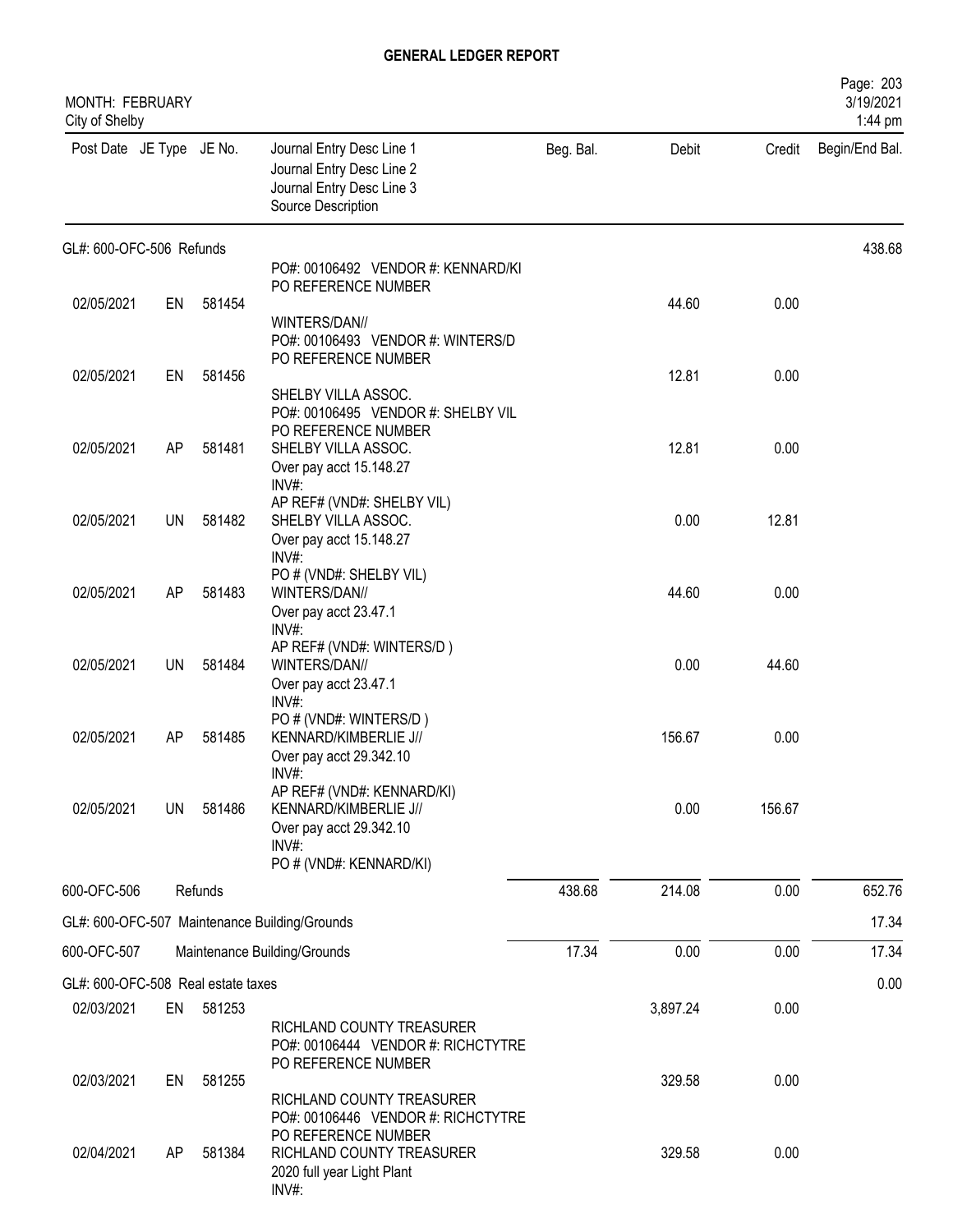| <b>MONTH: FEBRUARY</b><br>City of Shelby |           |                   |                                                                                                            |           |          |          | Page: 204<br>3/19/2021<br>1:44 pm |
|------------------------------------------|-----------|-------------------|------------------------------------------------------------------------------------------------------------|-----------|----------|----------|-----------------------------------|
| Post Date JE Type JE No.                 |           |                   | Journal Entry Desc Line 1<br>Journal Entry Desc Line 2<br>Journal Entry Desc Line 3<br>Source Description  | Beg. Bal. | Debit    | Credit   | Begin/End Bal.                    |
| GL#: 600-OFC-508 Real estate taxes       |           |                   |                                                                                                            |           |          |          | 0.00                              |
| 02/04/2021                               | UN        | 581385            | AP REF# (VND#: RICHCTYTRE)<br>RICHLAND COUNTY TREASURER<br>2020 full year Light Plant<br>$INV#$ :          |           | 0.00     | 329.58   |                                   |
| 02/04/2021                               | AP        | 581386            | PO # (VND#: RICHCTYTRE)<br>RICHLAND COUNTY TREASURER<br>Full year 2020 14 acre solar<br>$INV#$ :           |           | 3,897.24 | 0.00     |                                   |
| 02/04/2021                               | UN        | 581387            | AP REF# (VND#: RICHCTYTRE)<br>RICHLAND COUNTY TREASURER<br>Full year 2020 14 acre solar<br>$INV#$ :        |           | 0.00     | 3,897.24 |                                   |
| 600-OFC-508                              |           | Real estate taxes | PO # (VND#: RICHCTYTRE)                                                                                    | 0.00      | 4,226.82 | 0.00     | 4,226.82                          |
|                                          |           |                   |                                                                                                            |           |          |          |                                   |
| GL#: 600-OFC-528 Postage<br>02/03/2021   | AP        | 581218            | US POSTAL SERVICE                                                                                          |           | 250.00   | 0.00     | 1,334.20                          |
| 02/03/2021                               | <b>UN</b> | 581219            | Past due postage Feb 2021<br>INV#:<br>AP REF# (VND#: U S POSTAL)<br>US POSTAL SERVICE                      |           | 0.00     | 250.00   |                                   |
|                                          |           |                   | Past due postage Feb 2021<br>INV#:<br>PO # (VND#: U S POSTAL)                                              |           |          |          |                                   |
| 02/05/2021                               | EN        | 581452            | US POSTAL SERVICE<br>PO#: 00106491 VENDOR #: US POSTAL                                                     |           | 1,100.00 | 0.00     |                                   |
| 02/23/2021                               | AP        | 582376            | PO REFERENCE NUMBER<br>US POSTAL SERVICE<br>February utility bills postage                                 |           | 1,065.65 | 0.00     |                                   |
| 02/23/2021                               | <b>UN</b> | 582377            | $INV#$ :<br>AP REF# (VND#: U S POSTAL)<br>US POSTAL SERVICE<br>February utility bills postage              |           | 0.00     | 1,100.00 |                                   |
| 02/26/2021                               | EN        | 582529            | INV#:<br>PO # (VND#: U S POSTAL)                                                                           |           | 1,100.00 | 0.00     |                                   |
| 02/26/2021                               | AP        | 582530            | US POSTAL SERVICE<br>PO#: 00106702 VENDOR #: U S POSTAL<br>PO REFERENCE NUMBER<br>QUADIENT FINANCE USA INC |           | 10.00    | 0.00     |                                   |
|                                          |           |                   | postage purchased 1/20/21<br>$INV#$ :<br>AP REF# (VND#: QUADIENT F)                                        |           |          |          |                                   |
| 02/26/2021                               | UN        | 582531            | QUADIENT FINANCE USA INC<br>postage purchased 1/20/21<br>$INV#$ :                                          |           | 0.00     | 10.00    |                                   |
|                                          |           |                   | PO # (VND#: QUADIENT F)                                                                                    |           |          |          |                                   |
| 600-OFC-528                              |           | Postage           |                                                                                                            | 1,334.20  | 1,325.65 | 0.00     | 2,659.85                          |

GL#: 600-OFC-531 Miscellaneous 1,033.58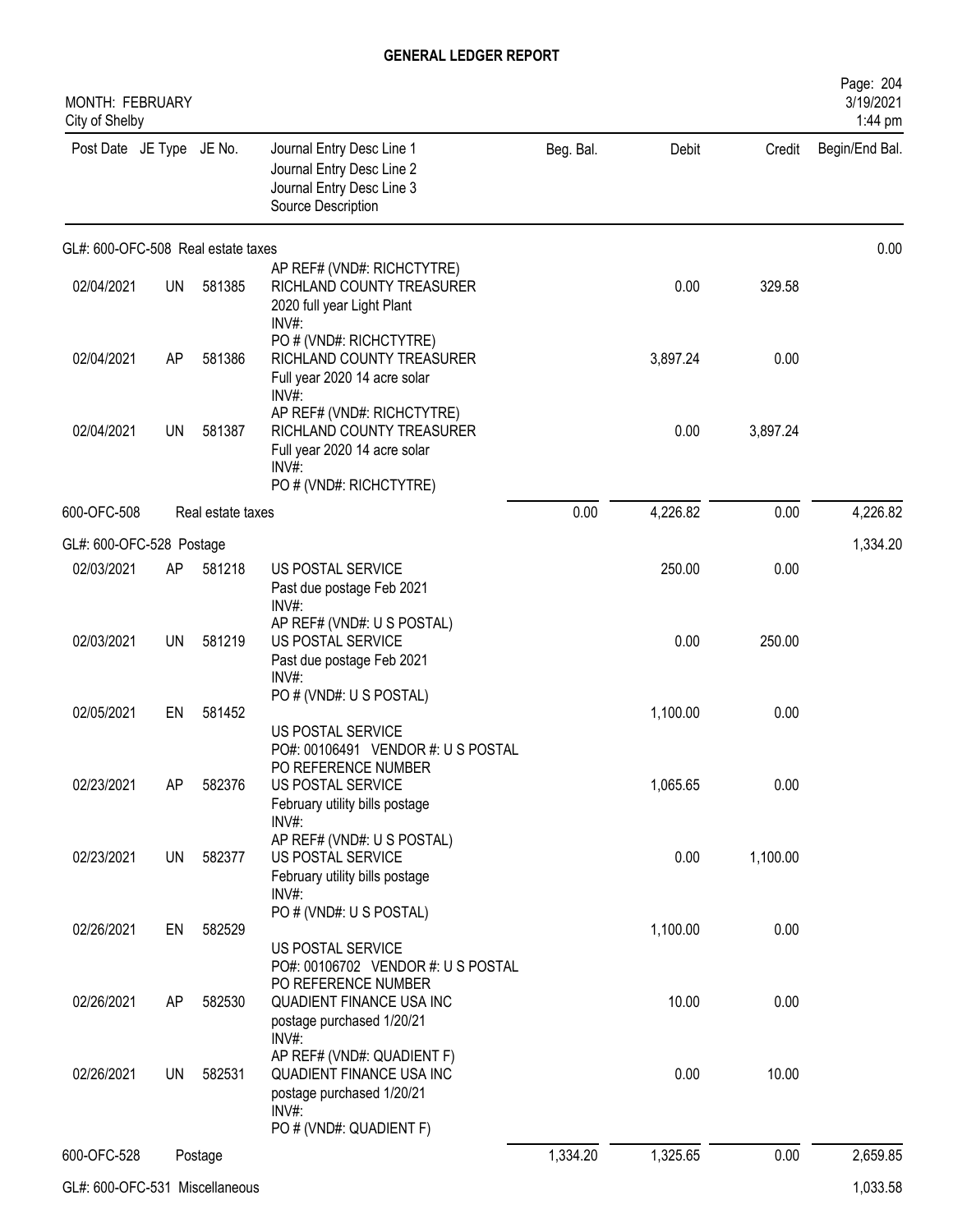| MONTH: FEBRUARY<br>City of Shelby |     |           |                                                                                                                                  |           |        |        | Page: 205<br>3/19/2021<br>1:44 pm |
|-----------------------------------|-----|-----------|----------------------------------------------------------------------------------------------------------------------------------|-----------|--------|--------|-----------------------------------|
| Post Date JE Type JE No.          |     |           | Journal Entry Desc Line 1<br>Journal Entry Desc Line 2<br>Journal Entry Desc Line 3<br>Source Description                        | Beg. Bal. | Debit  | Credit | Begin/End Bal.                    |
| GL#: 600-OFC-531 Miscellaneous    |     |           |                                                                                                                                  |           |        |        | 1,033.58                          |
| 02/03/2021                        |     | EN 581247 | AUTOMATIC DATA PROCESSING<br>PO#: 00106438 VENDOR #: ADP<br>PO REFERENCE NUMBER                                                  |           | 27.30  | 0.00   |                                   |
| 02/04/2021                        | AP  | 581358    | AUTOMATIC DATA PROCESSING<br>4th quarter 2020 reports<br>$INV#$ :<br>573564929b<br>AP REF# (VND#: ADP                            |           | 27.30  | 0.00   |                                   |
| 02/04/2021                        | UN  | 581359    | AUTOMATIC DATA PROCESSING<br>4th quarter 2020 reports<br>$INV#$ :<br>573564929b                                                  |           | 0.00   | 27.30  |                                   |
| 02/08/2021                        | EN  | 581528    | PO # (VND#: ADP<br>INVOICE CLOUD INC<br>PO#: 00106516 VENDOR #: INVOICE CL<br>PO REFERENCE NUMBER                                |           | 16.50  | 0.00   |                                   |
| 02/11/2021                        | EN  | 581627    | AUTOMATIC DATA PROCESSING<br>PO#: 00106531 VENDOR #: ADP                                                                         |           | 146.08 | 0.00   |                                   |
| 02/11/2021                        | EN  | 581629    | PO REFERENCE NUMBER<br>SHELBY MUTUAL INSURANCE AGCY.<br>PO#: 00106533 VENDOR #: SHELBY MUT                                       |           | 150.00 | 0.00   |                                   |
| 02/11/2021                        | AP  | 581737    | PO REFERENCE NUMBER<br>AUTOMATIC DATA PROCESSING<br>Processing charges 1/30/21<br>INV#<br>573935132b                             |           | 146.08 | 0.00   |                                   |
| 02/11/2021                        |     | UN 581738 | AP REF# (VND#: ADP<br>AUTOMATIC DATA PROCESSING<br>Processing charges 1/30/21<br>INV#:<br>573935132b                             |           | 0.00   | 146.08 |                                   |
| 02/11/2021                        | AP  | 581739    | PO#(VND#: ADP<br>SHELBY MUTUAL INSURANCE AGCY.<br>Crime Bond policy 12/30/20-<br>INV#:                                           |           | 150.00 | 0.00   |                                   |
| 02/11/2021                        | UN  | 581740    | AP REF# (VND#: SHELBY MUT)<br>SHELBY MUTUAL INSURANCE AGCY.<br>Crime Bond policy 12/30/20-<br>$INV#$ :                           |           | 0.00   | 150.00 |                                   |
| 02/11/2021                        | AP. | 581741    | PO # (VND#: SHELBY MUT)<br>SHRED-IT<br>Shred truck 1/20/21<br>INV#:<br>8181379550c                                               |           | 400.00 | 0.00   |                                   |
| 02/11/2021                        | UN  | 581742    | AP REF# (VND#: SHRED-IT)<br>SHRED-IT<br>Shred truck 1/20/21<br>INV#:<br>8181379550c                                              |           | 0.00   | 400.00 |                                   |
| 02/12/2021                        | AP  | 581777    | PO # (VND#: SHRED-IT)<br>INVOICE CLOUD INC<br>January paperless billing<br>$INV#$ :<br>1792-2021 1<br>AP REF# (VND#: INVOICE CL) |           | 16.50  | 0.00   |                                   |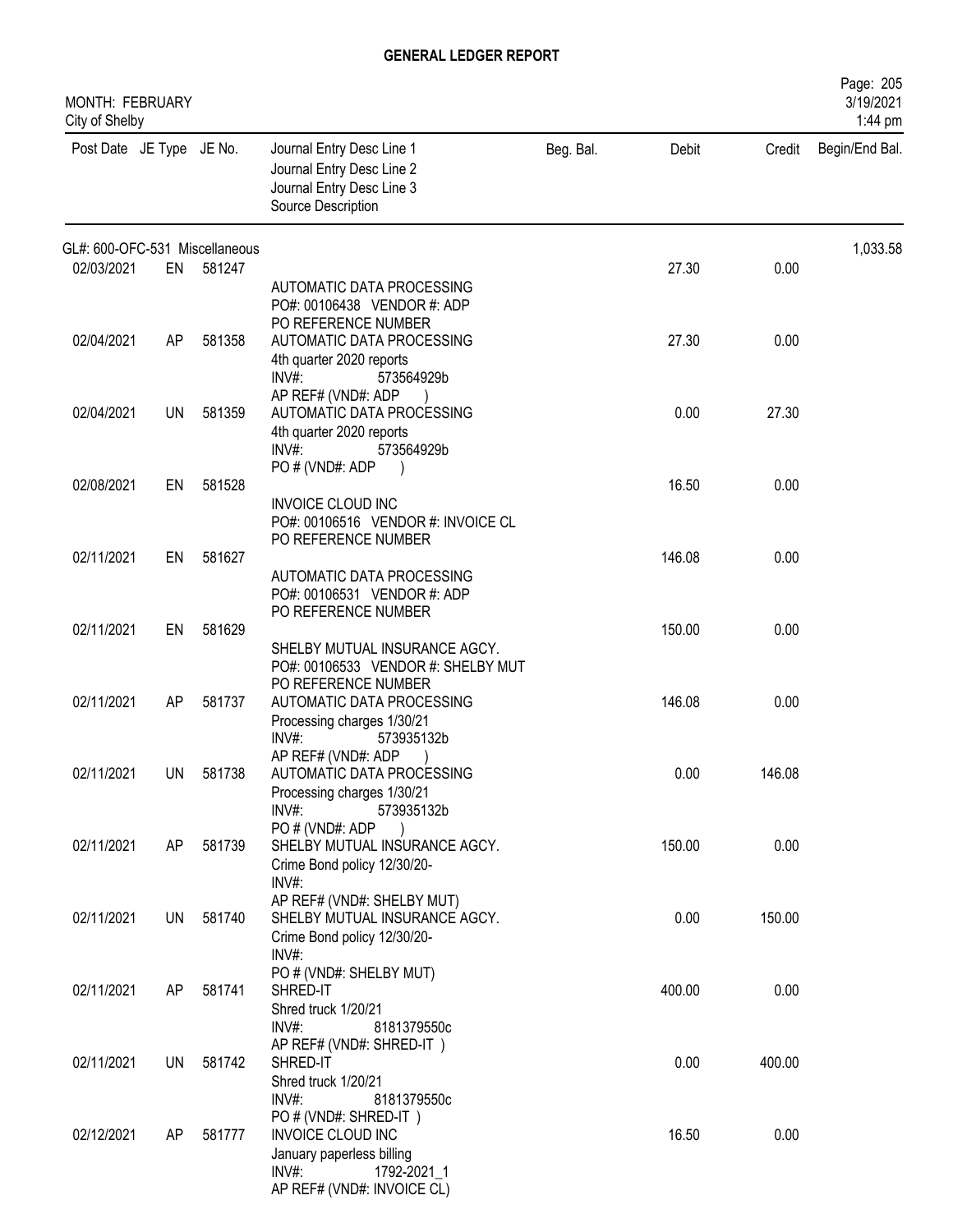| MONTH: FEBRUARY<br>City of Shelby |           |        |                                                                                                                            |           |        |        | Page: 206<br>3/19/2021<br>1:44 pm |
|-----------------------------------|-----------|--------|----------------------------------------------------------------------------------------------------------------------------|-----------|--------|--------|-----------------------------------|
| Post Date JE Type JE No.          |           |        | Journal Entry Desc Line 1<br>Journal Entry Desc Line 2<br>Journal Entry Desc Line 3<br>Source Description                  | Beg. Bal. | Debit  | Credit | Begin/End Bal.                    |
| GL#: 600-OFC-531 Miscellaneous    |           |        |                                                                                                                            |           |        |        | 1,033.58                          |
| 02/12/2021                        | UN        | 581778 | <b>INVOICE CLOUD INC</b><br>January paperless billing<br>$INV#$ :<br>1792-2021_1<br>PO # (VND#: INVOICE CL)                |           | 0.00   | 16.50  |                                   |
| 02/16/2021                        | EN        | 581825 | AUTOMATIC DATA PROCESSING<br>PO#: 00106566 VENDOR #: ADP<br>PO REFERENCE NUMBER                                            |           | 165.34 | 0.00   |                                   |
| 02/17/2021                        | AP        | 581886 | AUTOMATIC DATA PROCESSING<br>Human Capital<br>INV#:<br>574414988b<br>AP REF# (VND#: ADP                                    |           | 165.34 | 0.00   |                                   |
| 02/17/2021                        | <b>UN</b> | 581887 | AUTOMATIC DATA PROCESSING<br>Human Capital<br>INV#:<br>574414988b<br>PO # (VND#: ADP                                       |           | 0.00   | 165.34 |                                   |
| 02/18/2021                        | EN        | 581964 | AUTOMATIC DATA PROCESSING<br>PO#: 00106585 VENDOR #: ADP<br>PO REFERENCE NUMBER                                            |           | 473.70 | 0.00   |                                   |
| 02/18/2021                        | EN        | 581965 | <b>US BANK</b><br>PO#: 00106586 VENDOR #: US BANK                                                                          |           | 215.63 | 0.00   |                                   |
| 02/18/2021                        | AP        | 582085 | PO REFERENCE NUMBER<br>AUTOMATIC DATA PROCESSING<br>Year end processing charges<br>INV#:<br>574557868b                     |           | 473.70 | 0.00   |                                   |
| 02/18/2021                        | UN        | 582086 | AP REF# (VND#: ADP<br>AUTOMATIC DATA PROCESSING<br>Year end processing charges<br>INV#:<br>574557868b                      |           | 0.00   | 473.70 |                                   |
| 02/18/2021                        | AP        | 582106 | PO # (VND#: ADP<br><b>US BANK</b><br>analysis fee<br>$INV#$ :                                                              |           | 215.63 | 0.00   |                                   |
| 02/18/2021                        | UN        | 582107 | AP REF# (VND#: US BANK)<br><b>US BANK</b><br>analysis fee<br>$INV#$ :                                                      |           | 0.00   | 215.63 |                                   |
| 02/22/2021                        | EN        | 582145 | PO # (VND#: US BANK )<br>AUTOMATIC DATA PROCESSING<br>PO#: 00106619 VENDOR #: ADP                                          |           | 136.22 | 0.00   |                                   |
| 02/23/2021                        | AP        | 582340 | PO REFERENCE NUMBER<br>AUTOMATIC DATA PROCESSING<br>Processing charges 2/13/21<br>INV#:<br>575021405b                      |           | 136.22 | 0.00   |                                   |
| 02/23/2021                        | <b>UN</b> | 582341 | AP REF# (VND#: ADP<br>AUTOMATIC DATA PROCESSING<br>Processing charges 2/13/21<br>$INV#$ :<br>575021405b<br>PO # (VND#: ADP |           | 0.00   | 136.22 |                                   |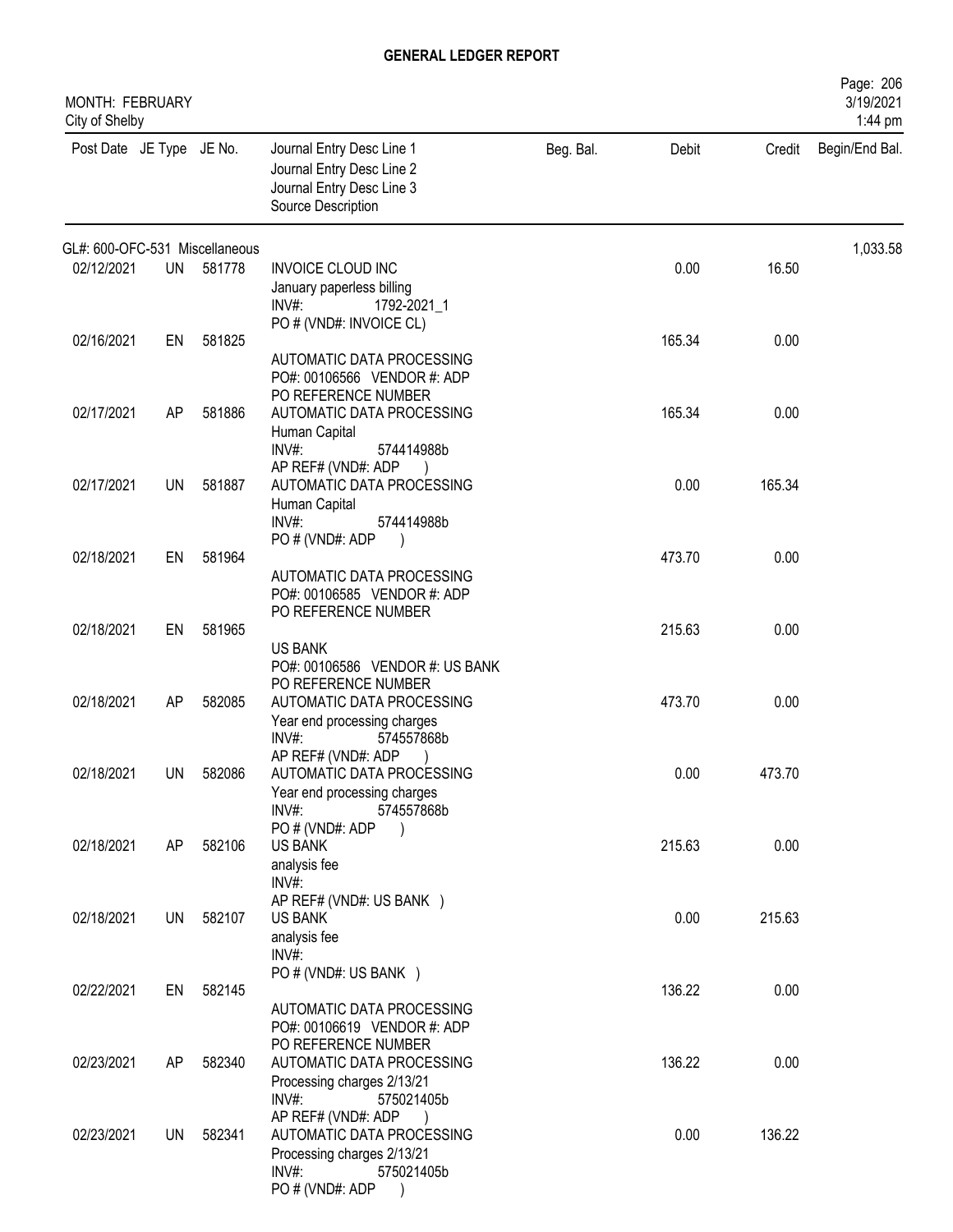| MONTH: FEBRUARY<br>City of Shelby      |    |                        |                                                                                                                                                                          |           |          |        | Page: 207<br>3/19/2021<br>1:44 pm |
|----------------------------------------|----|------------------------|--------------------------------------------------------------------------------------------------------------------------------------------------------------------------|-----------|----------|--------|-----------------------------------|
| Post Date JE Type JE No.               |    |                        | Journal Entry Desc Line 1<br>Journal Entry Desc Line 2<br>Journal Entry Desc Line 3<br>Source Description                                                                | Beg. Bal. | Debit    | Credit | Begin/End Bal.                    |
| 600-OFC-531                            |    | Miscellaneous          |                                                                                                                                                                          | 1,033.58  | 1,730.77 | 0.00   | 2,764.35                          |
| GL#: 600-OFC-532 Labor Relations       |    |                        |                                                                                                                                                                          |           |          |        | 99.50                             |
| 02/23/2021                             | EN | 582161                 |                                                                                                                                                                          |           | 350.00   | 0.00   |                                   |
| 02/23/2021                             | AP | 582336                 | CLEMANS, NELSON & ASSOC., INC.<br>PO#: 00106635 VENDOR #: CLEMANS NE<br>PO REFERENCE NUMBER<br>CLEMANS, NELSON & ASSOC., INC.<br>2021 retainer fee<br>$INV#$ :<br>15555b |           | 350.00   | 0.00   |                                   |
| 02/23/2021                             | UN | 582337                 | AP REF# (VND#: CLEMANS NE)<br>CLEMANS, NELSON & ASSOC., INC.<br>2021 retainer fee<br>INV#:<br>15555b<br>PO # (VND#: CLEMANS NE)                                          |           | 0.00     | 350.00 |                                   |
| 600-OFC-532                            |    | <b>Labor Relations</b> |                                                                                                                                                                          | 99.50     | 350.00   | 0.00   | 449.50                            |
| GL#: 600-OFC-544 Shade Tree Collection |    |                        |                                                                                                                                                                          |           |          |        | 290.47                            |
| 02/03/2021                             | AP | 581228                 | SHADE TREE TRUST FUND<br>Shade tree collected Jan 2021<br>INV#:                                                                                                          |           | 305.55   | 0.00   |                                   |
| 02/03/2021                             | UN | 581229                 | AP REF# (VND#: SHADE TREE)<br>SHADE TREE TRUST FUND<br>Shade tree collected Jan 2021<br>$INV#$ :<br>PO # (VND#: SHADE TREE)                                              |           | 0.00     | 305.55 |                                   |
| 600-OFC-544                            |    | Shade Tree Collection  |                                                                                                                                                                          | 290.47    | 305.55   | 0.00   | 596.02                            |
| GL#: 600-OFC-575 Safety Related        |    |                        |                                                                                                                                                                          |           |          |        | 0.00                              |
| 02/11/2021                             | AP | 581735                 | INSTITUTE OF BUS PUBLICATIONS<br>Safety alert for supervisors<br>$INV#$ :                                                                                                |           | 132.50   | 0.00   |                                   |
| 02/11/2021                             | UN | 581736                 | AP REF# (VND#: IOBP<br>INSTITUTE OF BUS PUBLICATIONS<br>Safety alert for supervisors<br>$INV#$ :<br>PO # (VND#: IOBP<br>$\rightarrow$                                    |           | 0.00     | 150.00 |                                   |
| 600-OFC-575                            |    | <b>Safety Related</b>  |                                                                                                                                                                          | 0.00      | 132.50   | 0.00   | 132.50                            |
| GL#: 600-OFC-584 GAAP Conversion       |    |                        |                                                                                                                                                                          |           |          |        | 0.00                              |
| 02/23/2021                             | EN | 582160                 |                                                                                                                                                                          |           | 313.00   | 0.00   |                                   |
| 02/23/2021                             | AP | 582334                 | PLATTENBURG & ASSOCIATES INC<br>PO#: 00106634 VENDOR #: PLATTENBUR<br>PO REFERENCE NUMBER<br>PLATTENBURG & ASSOCIATES INC<br>GAAP conversion 2020<br>$INV#$ :<br>58292b  |           | 313.00   | 0.00   |                                   |
| 02/23/2021                             | UN | 582335                 | AP REF# (VND#: PLATTENBUR)<br>PLATTENBURG & ASSOCIATES INC<br>GAAP conversion 2020<br>INV#:<br>58292b                                                                    |           | 0.00     | 313.00 |                                   |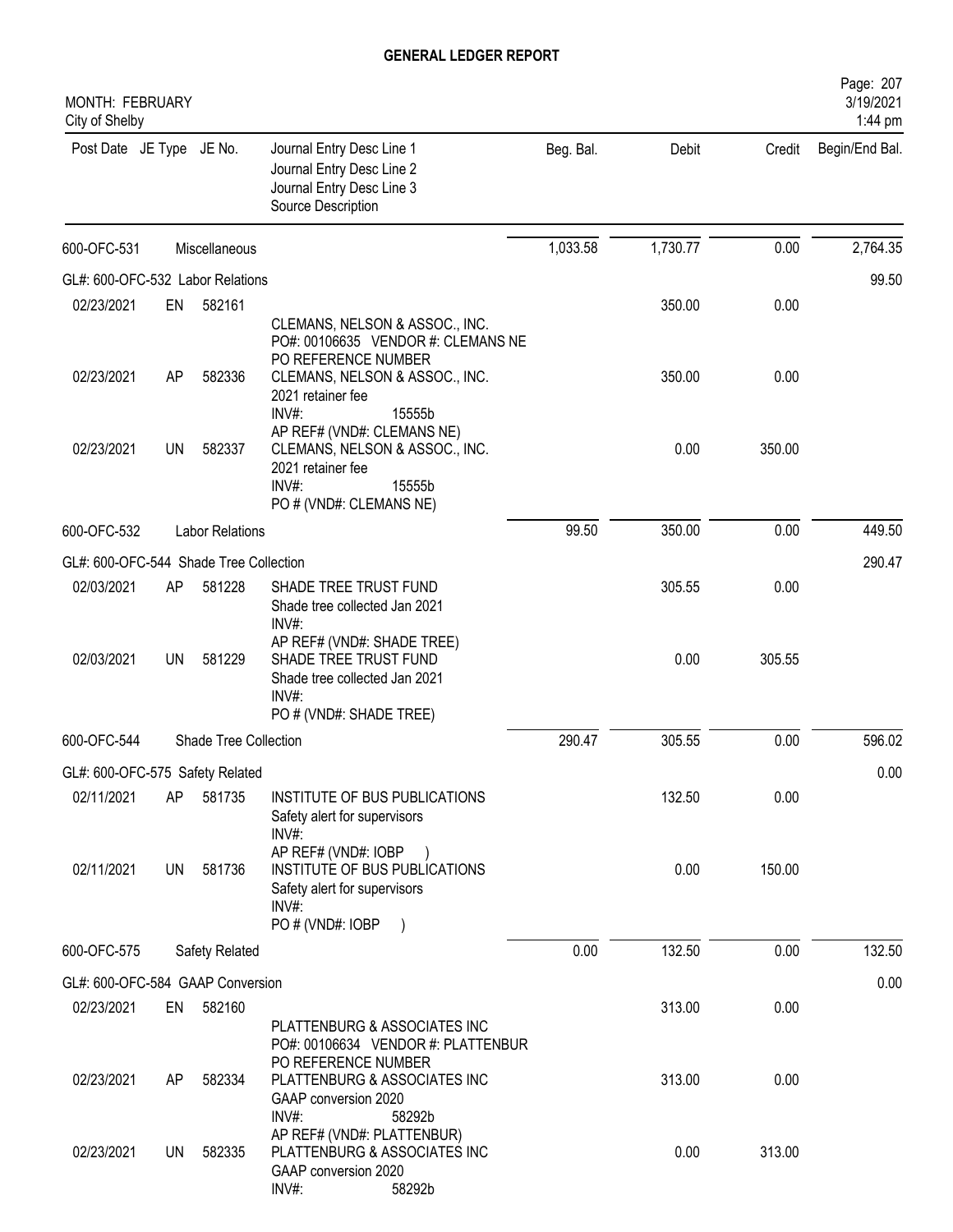| MONTH: FEBRUARY<br>City of Shelby        |    |                                |                                                                                                                                                |           |            |            | Page: 208<br>3/19/2021<br>1:44 pm |
|------------------------------------------|----|--------------------------------|------------------------------------------------------------------------------------------------------------------------------------------------|-----------|------------|------------|-----------------------------------|
| Post Date JE Type JE No.                 |    |                                | Journal Entry Desc Line 1<br>Journal Entry Desc Line 2<br>Journal Entry Desc Line 3<br>Source Description                                      | Beg. Bal. | Debit      | Credit     | Begin/End Bal.                    |
| GL#: 600-OFC-584 GAAP Conversion         |    |                                | PO # (VND#: PLATTENBUR)                                                                                                                        |           |            |            | 0.00                              |
| 600-OFC-584                              |    | <b>GAAP Conversion</b>         |                                                                                                                                                | 0.00      | 313.00     | 0.00       | 313.00                            |
| GL#: 600-OFC-617 Leases-Equipment        |    |                                |                                                                                                                                                |           |            |            | 34.02                             |
| 02/03/2021                               | AP | 581220                         | <b>VECTOR SECURITY</b><br>Security monitoring Feb 2021<br>$INV#$ :<br>67318761                                                                 |           | 34.02      | 0.00       |                                   |
| 02/03/2021                               | UN | 581221                         | AP REF# (VND#: VECTOR SEC)<br><b>VECTOR SECURITY</b><br>Security monitoring Feb 2021<br>$INV#$ :<br>67318761<br>PO # (VND#: VECTOR SEC)        |           | 0.00       | 34.02      |                                   |
| 600-OFC-617                              |    | Leases-Equipment               |                                                                                                                                                | 34.02     | 34.02      | 0.00       | 68.04                             |
| GL#: 600-OFC-622 Electric Kwh Tax        |    |                                |                                                                                                                                                |           |            |            | 3,604.00                          |
| 02/05/2021                               | EN | 581457                         |                                                                                                                                                |           | 5,200.00   | 0.00       |                                   |
| 02/12/2021                               | AP | 581781                         | TREASURER, STATE OF OHIO<br>PO#: 00106496 VENDOR #: TREAS.STAT<br>PO REFERENCE NUMBER<br>TREASURER, STATE OF OHIO<br>KWH tax Jan 2021<br>INV#: |           | 3,453.00   | 0.00       |                                   |
| 02/12/2021                               | UN | 581782                         | AP REF# (VND#: TREAS.STAT)<br>TREASURER, STATE OF OHIO<br>KWH tax Jan 2021<br>INV#:<br>PO # (VND#: TREAS.STAT)                                 |           | 0.00       | 5,200.00   |                                   |
| 600-OFC-622                              |    | Electric Kwh Tax               |                                                                                                                                                | 3,604.00  | 3,453.00   | 0.00       | 7,057.00                          |
| GL#: 600-TRS-241 Transfers Miscellaneous |    |                                |                                                                                                                                                |           |            |            | 1,147.48                          |
| 600-TRS-241                              |    | <b>Transfers Miscellaneous</b> |                                                                                                                                                | 1,147.48  | 0.00       | 0.00       | 1,147.48                          |
|                                          |    |                                | Fund: 600 - Electric Fund Totals:                                                                                                              |           | 857,874.29 | 859,606.64 |                                   |
| GL#: 601-CFS-165 Deposits                |    |                                |                                                                                                                                                |           |            |            | 5,200.00                          |
| 02/01/2021                               | CR | 581331                         | Customer electric deposits<br>pio                                                                                                              |           | 0.00       | 600.00     |                                   |
| 02/02/2021                               | CR | 581337                         | Customer electric deposits<br>pio                                                                                                              |           | 0.00       | 500.00     |                                   |
| 02/03/2021                               | CR | 581345                         | Customer electric deposits                                                                                                                     |           | 0.00       | 1,200.00   |                                   |
| 02/05/2021                               | CR | 581505                         | pio<br>Customer electirc deposits                                                                                                              |           | 0.00       | 400.00     |                                   |
| 02/09/2021                               | CR | 581612                         | pio<br><b>Customer Electric Deposits</b>                                                                                                       |           | 0.00       | 900.00     |                                   |
| 02/18/2021                               | CR | 582133                         | pio<br>Customer electric deposits                                                                                                              |           | 0.00       | 600.00     |                                   |
| 02/19/2021                               | CR | 582142                         | pio<br>Customer electric deposits<br>pio                                                                                                       |           | 0.00       | 600.00     |                                   |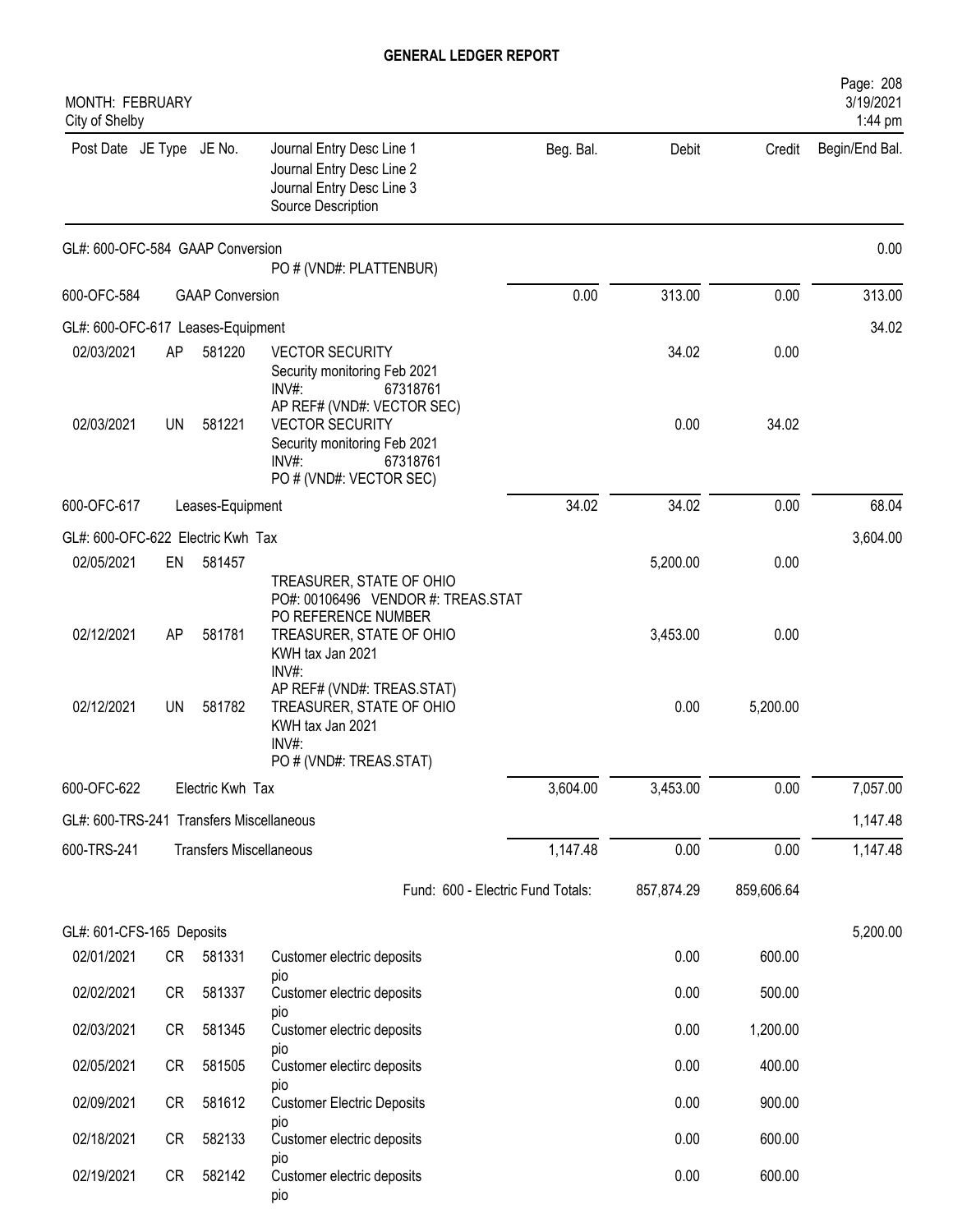| MONTH: FEBRUARY<br>City of Shelby |           |           |                                                                                                           |           |          |          | Page: 209<br>3/19/2021<br>1:44 pm |
|-----------------------------------|-----------|-----------|-----------------------------------------------------------------------------------------------------------|-----------|----------|----------|-----------------------------------|
| Post Date JE Type JE No.          |           |           | Journal Entry Desc Line 1<br>Journal Entry Desc Line 2<br>Journal Entry Desc Line 3<br>Source Description | Beg. Bal. | Debit    | Credit   | Begin/End Bal.                    |
| GL#: 601-CFS-165 Deposits         |           |           |                                                                                                           |           |          |          | 5,200.00                          |
| 02/22/2021                        | CR        | 582384    | Customer electric deposits<br>pio                                                                         |           | 0.00     | 1,300.00 |                                   |
| 02/23/2021                        | CR        | 582395    | Customer electric deposits                                                                                |           | 0.00     | 400.00   |                                   |
| 02/25/2021                        | <b>CR</b> | 582663    | pio<br>Customer electric deposits<br>pio                                                                  |           | 0.00     | 500.00   |                                   |
| 601-CFS-165                       |           | Deposits  |                                                                                                           | 5,200.00  | 0.00     | 7,000.00 | 12,200.00                         |
| GL#: 601-LCD-506 Refunds          |           |           |                                                                                                           |           |          |          | 6,700.00                          |
| 02/03/2021                        | EN        | 581260    | BLOOMFIELD/LARRY B//<br>PO#: 00106451 VENDOR #: BLOOMFIELD<br>PO REFERENCE NUMBER                         |           | 9.86     | 0.00     |                                   |
| 02/03/2021                        | EN        | 581261    | <b>BUSBY/WHITNEY S//</b>                                                                                  |           | 55.41    | 0.00     |                                   |
|                                   |           | 581262    | PO#: 00106452 VENDOR #: BUSBY/WHIT<br>PO REFERENCE NUMBER                                                 |           | 221.50   |          |                                   |
| 02/03/2021                        | EN        |           | CAUDILLO/CIERRA R//<br>PO#: 00106453 VENDOR #: CAUDILLO/C<br>PO REFERENCE NUMBER                          |           |          | 0.00     |                                   |
| 02/03/2021                        | EN        | 581263    |                                                                                                           |           | 264.12   | 0.00     |                                   |
|                                   |           |           | COOPER/JOSHUA H//<br>PO#: 00106454 VENDOR #: COOPER, JOS<br>PO REFERENCE NUMBER                           |           |          |          |                                   |
| 02/03/2021                        | EN        | 581264    | HUNTINGTON/HOLLY C//<br>PO#: 00106455 VENDOR #: HUNTINGTO/<br>PO REFERENCE NUMBER                         |           | 196.53   | 0.00     |                                   |
| 02/03/2021                        |           | EN 581265 | KACHERMEYER/JADEN S//<br>PO#: 00106456 VENDOR #: KACHERMEYE                                               |           | 168.30   | 0.00     |                                   |
| 02/03/2021                        |           | EN 581266 | PO REFERENCE NUMBER<br>MCWHIRTER/CYNTHIA D//                                                              |           | 118.15   | 0.00     |                                   |
| 02/03/2021                        |           | EN 581267 | PO#: 00106457 VENDOR #: MCWHIRTER/<br>PO REFERENCE NUMBER                                                 |           | 70.36    | 0.00     |                                   |
|                                   |           |           | MILLIGAN/TRISH R//<br>PO#: 00106458 VENDOR #: MILLIGAN/T<br>PO REFERENCE NUMBER                           |           |          |          |                                   |
| 02/03/2021                        |           | EN 581268 | MUNICIPAL LIGHT FUND<br>PO#: 00106459 VENDOR #: MUNI LIGHT                                                |           | 2,731.14 | 0.00     |                                   |
| 02/03/2021                        |           | EN 581269 | PO REFERENCE NUMBER<br>PENN III/TRUMAN A//                                                                |           | 97.40    | 0.00     |                                   |
| 02/03/2021                        |           | EN 581270 | PO#: 00106460 VENDOR #: PENN/TRUMA<br>PO REFERENCE NUMBER                                                 |           | 167.23   | 0.00     |                                   |
|                                   |           |           | SMITH/DOUGLAS G//<br>PO#: 00106461 VENDOR #: SMITH/DOUG                                                   |           |          |          |                                   |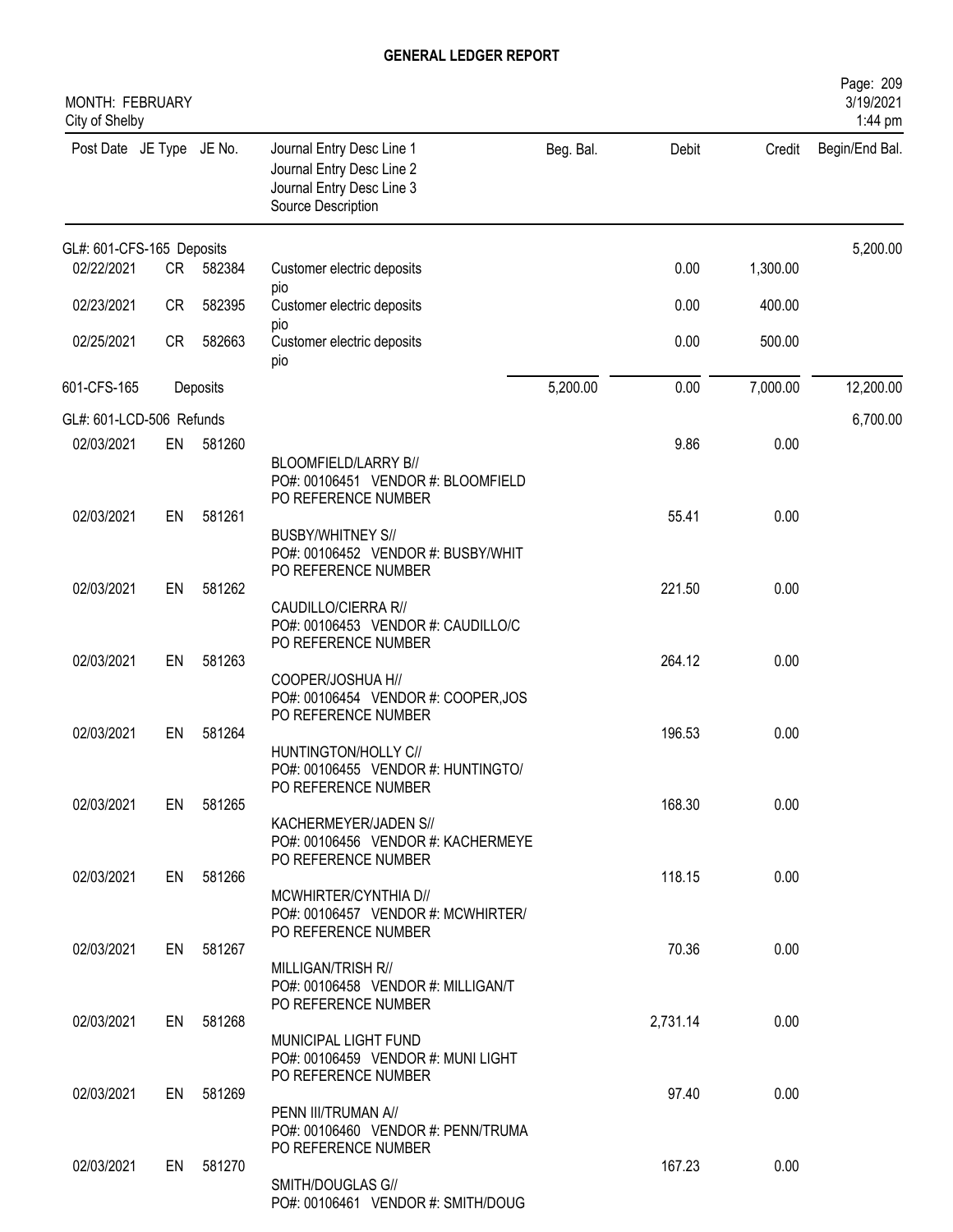| MONTH: FEBRUARY<br>City of Shelby |    |        |                                                                                                           |           |        |        | Page: 210<br>3/19/2021<br>1:44 pm |
|-----------------------------------|----|--------|-----------------------------------------------------------------------------------------------------------|-----------|--------|--------|-----------------------------------|
| Post Date JE Type JE No.          |    |        | Journal Entry Desc Line 1<br>Journal Entry Desc Line 2<br>Journal Entry Desc Line 3<br>Source Description | Beg. Bal. | Debit  | Credit | Begin/End Bal.                    |
| GL#: 601-LCD-506 Refunds          |    |        |                                                                                                           |           |        |        | 6,700.00                          |
| 02/04/2021                        | AP | 581362 | PO REFERENCE NUMBER<br>BLOOMFIELD/LARRY B//<br>Refund acct 06.61.8<br>INV#                                |           | 9.86   | 0.00   |                                   |
| 02/04/2021                        | UN | 581363 | AP REF# (VND#: BLOOMFIELD)<br>BLOOMFIELD/LARRY B//<br>Refund acct 06.61.8<br>$INV#$ :                     |           | 0.00   | 9.86   |                                   |
| 02/04/2021                        | AP | 581364 | PO # (VND#: BLOOMFIELD)<br><b>BUSBY/WHITNEY S//</b><br>Refund acct 09.141.9<br>INV#:                      |           | 55.41  | 0.00   |                                   |
| 02/04/2021                        | UN | 581365 | AP REF# (VND#: BUSBY/WHIT)<br><b>BUSBY/WHITNEY S//</b><br>Refund acct 09.141.9<br>$INV#$ :                |           | 0.00   | 55.41  |                                   |
| 02/04/2021                        | AP | 581366 | PO # (VND#: BUSBY/WHIT)<br>CAUDILLO/CIERRA R//<br>Refund acct. 30.202.37<br>$INV#$ :                      |           | 221.50 | 0.00   |                                   |
| 02/04/2021                        | UN | 581367 | AP REF# (VND#: CAUDILLO/C)<br>CAUDILLO/CIERRA R//<br>Refund acct. 30.202.37<br>INV#:                      |           | 0.00   | 221.50 |                                   |
| 02/04/2021                        | AP | 581368 | PO # (VND#: CAUDILLO/C)<br>COOPER/JOSHUA H//<br>Refund acct 31.72.22<br>INV#:                             |           | 264.12 | 0.00   |                                   |
| 02/04/2021                        | UN | 581369 | AP REF# (VND#: COOPER, JOS)<br>COOPER/JOSHUA H//<br>Refund acct 31.72.22<br>INV#:                         |           | 0.00   | 264.12 |                                   |
| 02/04/2021                        | AP | 581370 | PO # (VND#: COOPER, JOS)<br>HUNTINGTON/HOLLY C//<br>Refund acct 19.102.35<br>$INV#$ :                     |           | 196.53 | 0.00   |                                   |
| 02/04/2021                        | UN | 581371 | AP REF# (VND#: HUNTINGTO/)<br>HUNTINGTON/HOLLY C//<br>Refund acct 19.102.35<br>INV#:                      |           | 0.00   | 196.53 |                                   |
| 02/04/2021                        | AP | 581372 | PO # (VND#: HUNTINGTO/)<br>KACHERMEYER/JADEN S//<br>Refund acct 13.138.26                                 |           | 168.30 | 0.00   |                                   |
| 02/04/2021                        | UN | 581373 | INV#:<br>AP REF# (VND#: KACHERMEYE)<br>KACHERMEYER/JADEN S//<br>Refund acct 13.138.26                     |           | 0.00   | 168.30 |                                   |
| 02/04/2021                        | AP | 581374 | $INV#$ :<br>PO # (VND#: KACHERMEYE)<br>MCWHIRTER/CYNTHIA D//<br>Refund acct 15.160.26<br>INV#:            |           | 118.15 | 0.00   |                                   |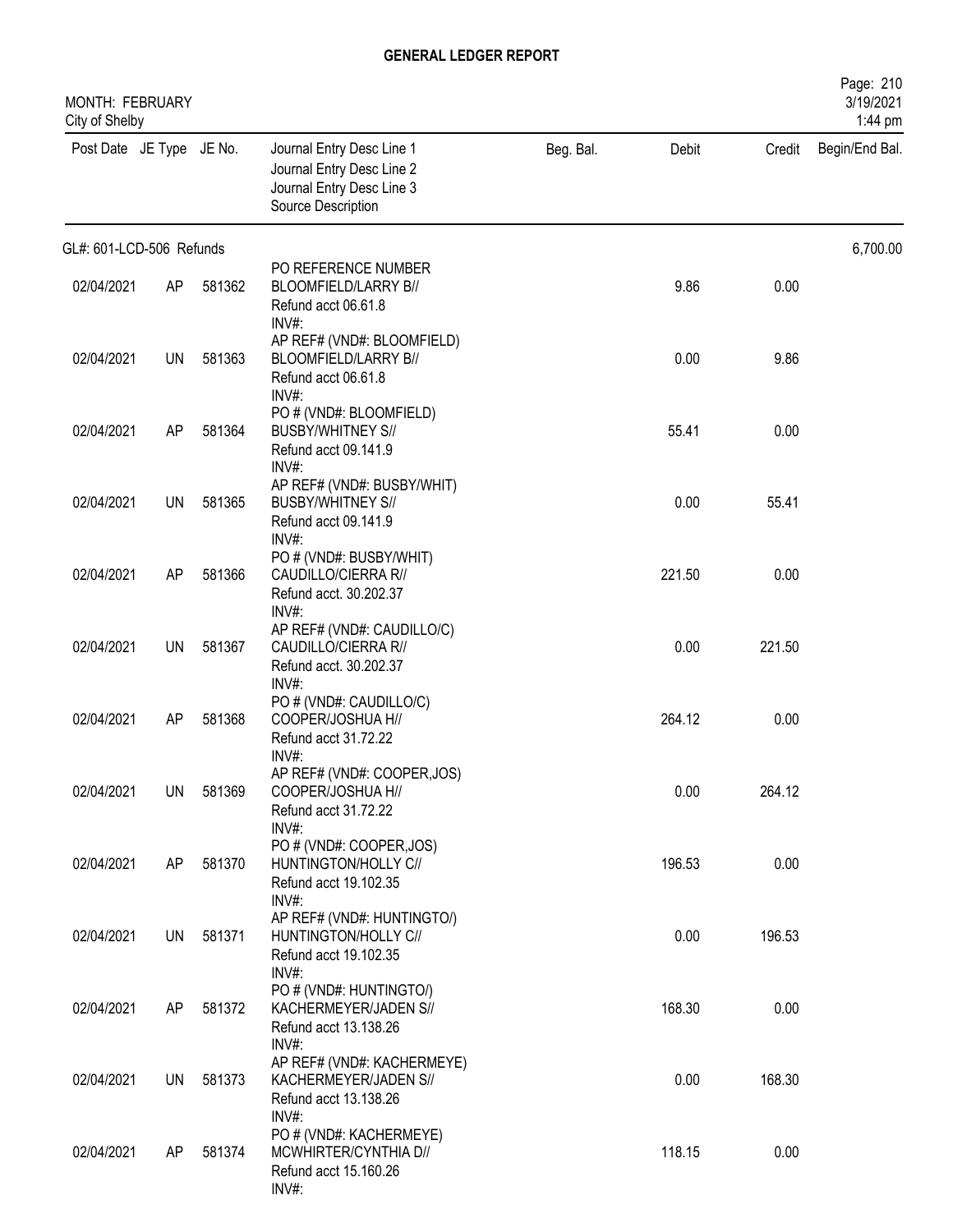| MONTH: FEBRUARY<br>City of Shelby |           |           |                                                                                                                                   |           |          |          | Page: 211<br>3/19/2021<br>1:44 pm |
|-----------------------------------|-----------|-----------|-----------------------------------------------------------------------------------------------------------------------------------|-----------|----------|----------|-----------------------------------|
| Post Date JE Type JE No.          |           |           | Journal Entry Desc Line 1<br>Journal Entry Desc Line 2<br>Journal Entry Desc Line 3<br>Source Description                         | Beg. Bal. | Debit    | Credit   | Begin/End Bal.                    |
| GL#: 601-LCD-506 Refunds          |           |           |                                                                                                                                   |           |          |          | 6,700.00                          |
| 02/04/2021                        | <b>UN</b> | 581375    | AP REF# (VND#: MCWHIRTER/)<br>MCWHIRTER/CYNTHIA D//<br>Refund acct 15.160.26<br>INV#                                              |           | 0.00     | 118.15   |                                   |
| 02/04/2021                        | AP        | 581376    | PO # (VND#: MCWHIRTER/)<br>MILLIGAN/TRISH R//<br>Refund acct 35.268.22<br>$INV#$ :                                                |           | 70.36    | 0.00     |                                   |
| 02/04/2021                        | UN        | 581377    | AP REF# (VND#: MILLIGAN/T)<br>MILLIGAN/TRISH R//<br>Refund acct 35.268.22<br>INV#:                                                |           | 0.00     | 70.36    |                                   |
| 02/04/2021                        | AP        | 581378    | PO # (VND#: MILLIGAN/T)<br>MUNICIPAL LIGHT FUND<br>Used security deposits<br>INV#:                                                |           | 2,731.14 | 0.00     |                                   |
| 02/04/2021                        | UN        | 581379    | AP REF# (VND#: MUNI LIGHT)<br>MUNICIPAL LIGHT FUND<br>Used security deposits<br>$INV#$ :                                          |           | 0.00     | 2,731.14 |                                   |
| 02/04/2021                        | AP        | 581380    | PO # (VND#: MUNI LIGHT)<br>PENN III/TRUMAN A//<br>Refund acct 28.88.35<br>$INV#$ :                                                |           | 97.40    | 0.00     |                                   |
| 02/04/2021                        | UN        | 581381    | AP REF# (VND#: PENN/TRUMA)<br>PENN III/TRUMAN A//<br>Refund acct 28.88.35<br>$INV#$ :                                             |           | 0.00     | 97.40    |                                   |
| 02/04/2021                        | AP        | 581382    | PO # (VND#: PENN/TRUMA)<br>SMITH/DOUGLAS G//<br>Refund acct 04.176.21<br>$INV#$ :                                                 |           | 167.23   | 0.00     |                                   |
| 02/04/2021                        |           | UN 581383 | AP REF# (VND#: SMITH/DOUG)<br>SMITH/DOUGLAS G//<br>Refund acct 04.176.21<br>$INV#$ :                                              |           | 0.00     | 167.23   |                                   |
| 02/04/2021                        | AP        | 581416    | PO # (VND#: SMITH/DOUG)<br><b>BUSBY/WHITNEY S//</b><br>145155<br>$INV#$ :                                                         |           | 0.00     | 55.41    |                                   |
| 02/04/2021                        |           | EN 581417 | REVERSE AP REFERENCE NUMBER<br>00106452<br><b>BUSBY/WHITNEY S//</b><br>PO#: 00106452 VENDOR#: BUSBY/WHIT                          |           | 55.41    | 0.00     |                                   |
| 02/04/2021                        | UN        | 581421    | REVERSE PO NUMBER<br><b>BUSBY/WHITNEY S//</b>                                                                                     |           | 0.00     | 55.41    |                                   |
| 02/05/2021                        | EN        | 581455    | PO#: 00106452 VENDOR #: BUSBY/WHIT<br>CANCELLED PO REFERENCE NUMBER<br>MUNICIPAL LIGHT FUND<br>PO#: 00106494 VENDOR #: MUNI LIGHT |           | 5,050.00 | 0.00     |                                   |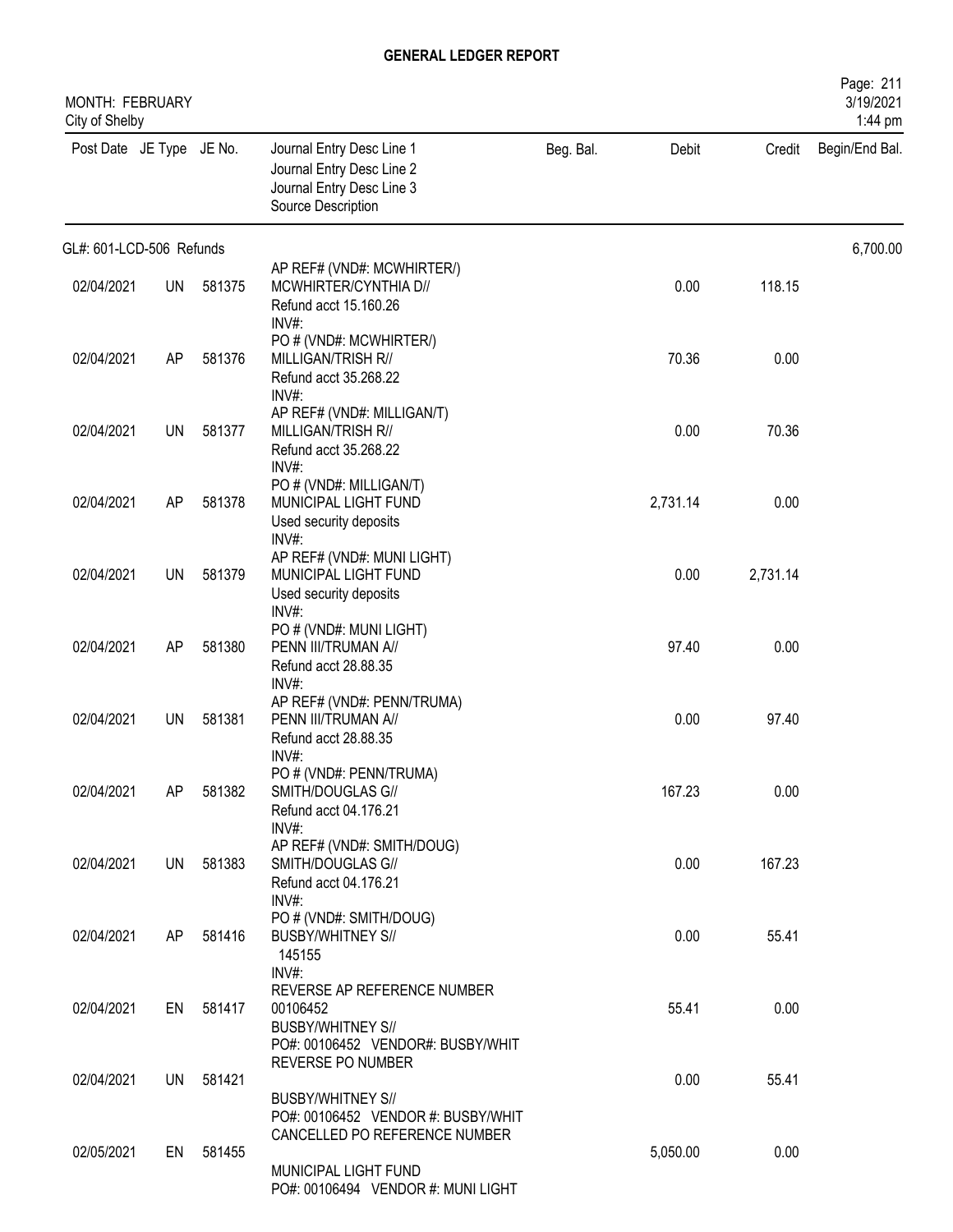| MONTH: FEBRUARY<br>City of Shelby |     |           |                                                                                                                      |           |          |          | Page: 212<br>3/19/2021<br>1:44 pm |
|-----------------------------------|-----|-----------|----------------------------------------------------------------------------------------------------------------------|-----------|----------|----------|-----------------------------------|
| Post Date JE Type JE No.          |     |           | Journal Entry Desc Line 1<br>Journal Entry Desc Line 2<br>Journal Entry Desc Line 3<br>Source Description            | Beg. Bal. | Debit    | Credit   | Begin/End Bal.                    |
| GL#: 601-LCD-506 Refunds          |     |           |                                                                                                                      |           |          |          | 6,700.00                          |
| 02/05/2021                        | AP  | 581479    | PO REFERENCE NUMBER<br>MUNICIPAL LIGHT FUND<br>Refund Security deposits to<br>$INV#$ :                               |           | 5,050.00 | 0.00     |                                   |
| 02/05/2021                        | UN  | 581480    | AP REF# (VND#: MUNI LIGHT)<br>MUNICIPAL LIGHT FUND<br>Refund Security deposits to<br>$INV#$ :                        |           | 0.00     | 5,050.00 |                                   |
| 02/08/2021                        | EN  | 581529    | PO # (VND#: MUNI LIGHT)<br>MUNICIPAL LIGHT FUND                                                                      |           | 55.41    | 0.00     |                                   |
| 02/09/2021                        | AP  | 581592    | PO#: 00106517 VENDOR #: MUNI LIGHT<br>PO REFERENCE NUMBER<br>MUNICIPAL LIGHT FUND<br>Refund acct 09.141.9 Whitney    |           | 55.41    | 0.00     |                                   |
| 02/09/2021                        | UN  | 581593    | INV#:<br>AP REF# (VND#: MUNI LIGHT)<br>MUNICIPAL LIGHT FUND<br>Refund acct 09.141.9 Whitney<br>$INV#$ :              |           | 0.00     | 55.41    |                                   |
| 02/11/2021                        | EN  | 581660    | PO # (VND#: MUNI LIGHT)<br><b>OSBORNE/JAMES M//</b>                                                                  |           | 100.00   | 0.00     |                                   |
| 02/11/2021                        | AP  | 581745    | PO#: 00106564 VENDOR #: OSBORNE/JA<br>PO REFERENCE NUMBER<br><b>OSBORNE/JAMES M//</b><br>Per landlord request change |           | 100.00   | 0.00     |                                   |
| 02/11/2021                        | UN. | 581746    | $INV#$ :<br>AP REF# (VND#: OSBORNE/JA)<br><b>OSBORNE/JAMES M//</b><br>Per landlord request change                    |           | 0.00     | 100.00   |                                   |
| 02/26/2021                        | EN  | 582512    | $INV#$ :<br>PO # (VND#: OSBORNE/JA)<br>ADKINS/JOSHUA M//                                                             |           | 181.72   | 0.00     |                                   |
| 02/26/2021                        |     | EN 582513 | PO#: 00106686 VENDOR #: ADKINS/J<br>PO REFERENCE NUMBER<br>MOORE/CHRISTINA L//                                       |           | 103.20   | 0.00     |                                   |
| 02/26/2021                        | EN  | 582514    | PO#: 00106687 VENDOR #: MOORE/CHR<br>PO REFERENCE NUMBER                                                             |           | 1,992.67 | 0.00     |                                   |
| 02/26/2021                        | EN  | 582515    | MUNICIPAL LIGHT FUND<br>PO#: 00106688 VENDOR #: MUNI LIGHT<br>PO REFERENCE NUMBER                                    |           | 139.70   | 0.00     |                                   |
|                                   |     |           | STEWARD/DEBORAH J//<br>PO#: 00106689 VENDOR #: STEWARD/DE<br>PO REFERENCE NUMBER                                     |           |          |          |                                   |
| 02/26/2021                        | EN  | 582516    | SWARTZ/KAILEA J//<br>PO#: 00106690 VENDOR #: SWARTZ/KAI                                                              |           | 132.71   | 0.00     |                                   |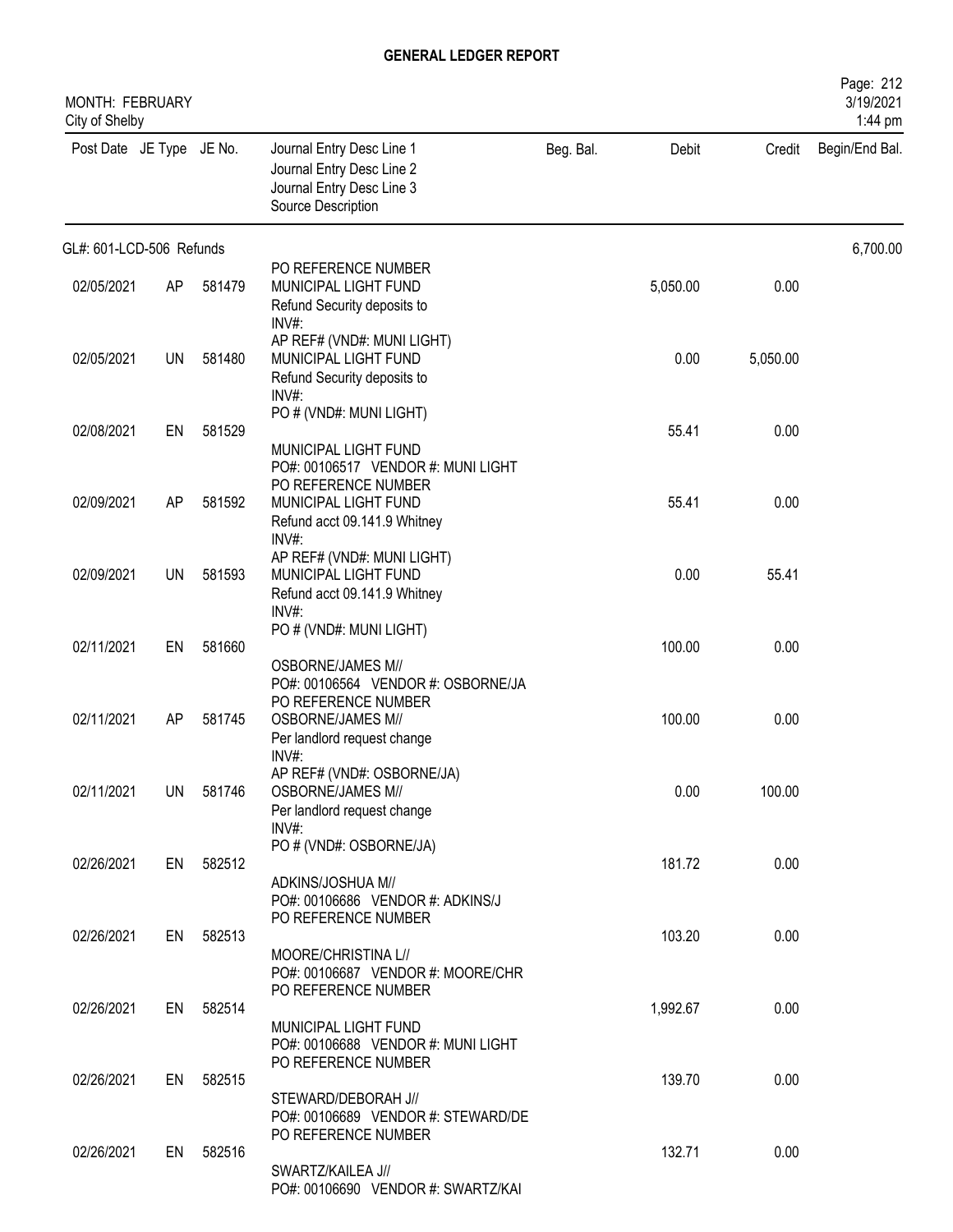| MONTH: FEBRUARY<br>City of Shelby       |           |                        |                                                                                                           |           |           |          | Page: 213<br>3/19/2021<br>1:44 pm |
|-----------------------------------------|-----------|------------------------|-----------------------------------------------------------------------------------------------------------|-----------|-----------|----------|-----------------------------------|
| Post Date JE Type JE No.                |           |                        | Journal Entry Desc Line 1<br>Journal Entry Desc Line 2<br>Journal Entry Desc Line 3<br>Source Description | Beg. Bal. | Debit     | Credit   | Begin/End Bal.                    |
| GL#: 601-LCD-506 Refunds                |           |                        |                                                                                                           |           |           |          | 6,700.00                          |
| 02/26/2021                              | AP        | 582532                 | PO REFERENCE NUMBER<br>ADKINS/JOSHUA M//<br>Refund acct 23.66.35<br>INV#:                                 |           | 181.72    | 0.00     |                                   |
| 02/26/2021                              | <b>UN</b> | 582533                 | AP REF# (VND#: ADKINS/J)<br>ADKINS/JOSHUA M//<br>Refund acct 23.66.35<br>INV#:                            |           | 0.00      | 181.72   |                                   |
| 02/26/2021                              | AP        | 582534                 | PO # (VND#: ADKINS/J)<br>MOORE/CHRISTINA L//<br>Refund acct 23.38.54<br>INV#:                             |           | 103.20    | 0.00     |                                   |
| 02/26/2021                              | <b>UN</b> | 582535                 | AP REF# (VND#: MOORE/CHR)<br>MOORE/CHRISTINA L//<br>Refund acct 23.38.54<br>INV#:                         |           | 0.00      | 103.20   |                                   |
| 02/26/2021                              | AP        | 582536                 | PO # (VND#: MOORE/CHR)<br>MUNICIPAL LIGHT FUND<br>Used security deposits<br>INV#:                         |           | 1,992.67  | 0.00     |                                   |
| 02/26/2021                              | <b>UN</b> | 582537                 | AP REF# (VND#: MUNI LIGHT)<br>MUNICIPAL LIGHT FUND<br>Used security deposits<br>INV#:                     |           | 0.00      | 1,992.67 |                                   |
| 02/26/2021                              | AP        | 582538                 | PO # (VND#: MUNI LIGHT)<br>STEWARD/DEBORAH J//<br>Refund acct 31.506.11<br>INV#:                          |           | 139.70    | 0.00     |                                   |
| 02/26/2021                              | <b>UN</b> | 582539                 | AP REF# (VND#: STEWARD/DE)<br>STEWARD/DEBORAH J//<br>Refund acct 31.506.11                                |           | 0.00      | 139.70   |                                   |
| 02/26/2021                              | AP        | 582540                 | $INV#$ :<br>PO # (VND#: STEWARD/DE)<br>SWARTZ/KAILEA J//<br>Refund acct 23.58.10<br>$INV#$ :              |           | 132.71    | 0.00     |                                   |
| 02/26/2021                              | <b>UN</b> | 582541                 | AP REF# (VND#: SWARTZ/KAI)<br>SWARTZ/KAILEA J//<br>Refund acct 23.58.10<br>INV#:                          |           | 0.00      | 132.71   |                                   |
| 601-LCD-506                             |           | Refunds                | PO # (VND#: SWARTZ/KAI)                                                                                   | 6,700.00  | 11,855.41 | 55.41    | 18,500.00                         |
| GL#: 601-TRS-462 Transfer-Miscellaneous |           |                        |                                                                                                           |           |           |          | 1,147.48                          |
| 601-TRS-462                             |           | Transfer-Miscellaneous |                                                                                                           | 1,147.48  | 0.00      | 0.00     | 1,147.48                          |
|                                         |           |                        | Fund: 601 - Light Customer Deposit Fund Totals:                                                           |           | 11,855.41 | 7,055.41 |                                   |
| GL#: 602-LDR-531 Miscellaneous          |           |                        |                                                                                                           |           |           |          | 44,935.00                         |
|                                         |           |                        |                                                                                                           |           |           |          |                                   |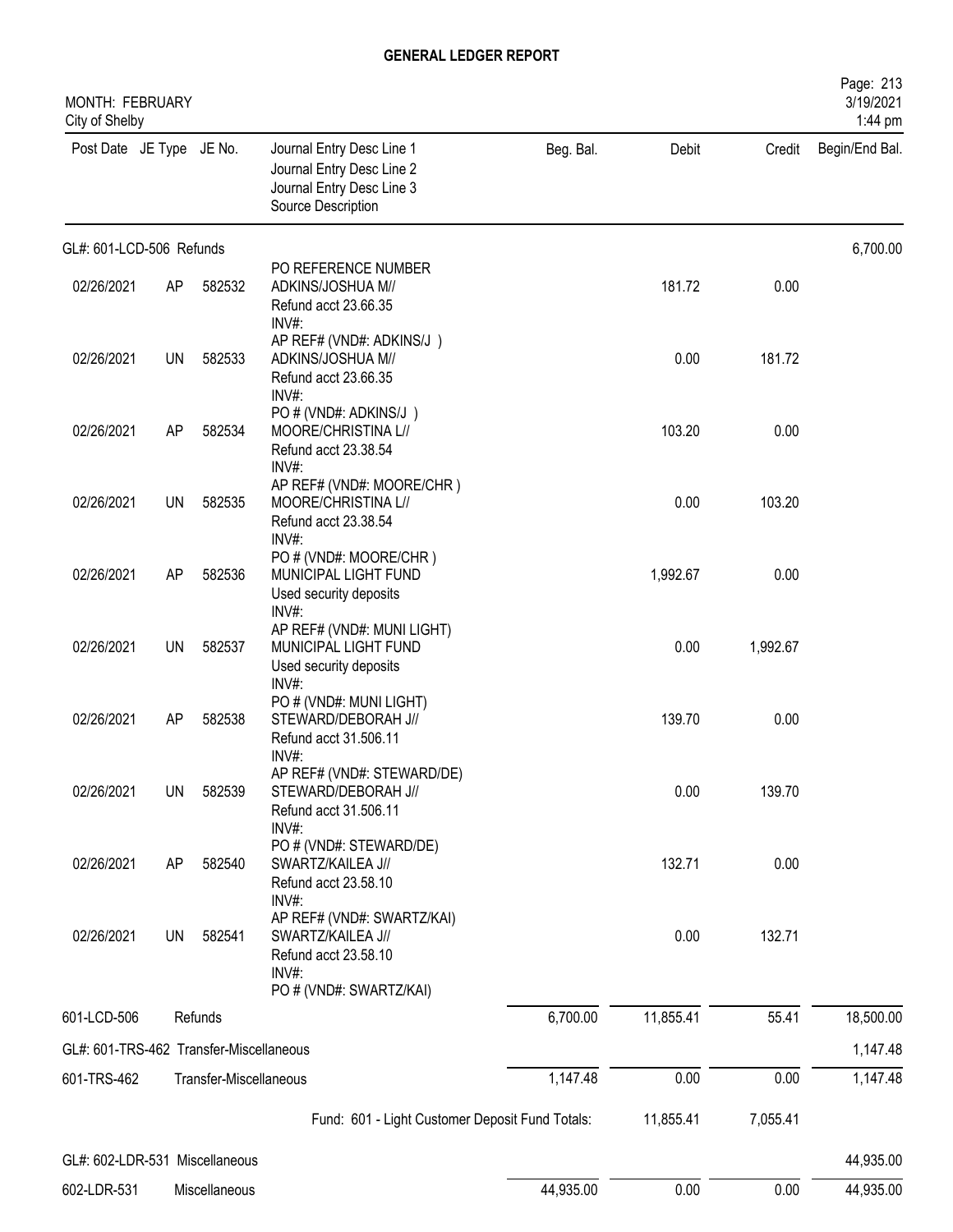| MONTH: FEBRUARY<br>City of Shelby      |           |                              |                                                                                                                                                                       |           |           |           | Page: 214<br>3/19/2021<br>1:44 pm |
|----------------------------------------|-----------|------------------------------|-----------------------------------------------------------------------------------------------------------------------------------------------------------------------|-----------|-----------|-----------|-----------------------------------|
| Post Date JE Type JE No.               |           |                              | Journal Entry Desc Line 1<br>Journal Entry Desc Line 2<br>Journal Entry Desc Line 3<br>Source Description                                                             | Beg. Bal. | Debit     | Credit    | Begin/End Bal.                    |
| GL#: 602-MIS-200 Interest              |           |                              |                                                                                                                                                                       |           |           |           | 6.08                              |
| 02/28/2021                             | CR        | 582672                       | Light Debt Reserve interest<br>pio                                                                                                                                    |           | 0.00      | 4.94      |                                   |
| 602-MIS-200                            |           | Interest                     |                                                                                                                                                                       | 6.08      | 0.00      | 4.94      | 11.02                             |
|                                        |           |                              | Fund: 602 - Light Debt Reserve Fund Totals:                                                                                                                           |           | 0.00      | 4.94      |                                   |
|                                        |           |                              | GL#: 700-PPF-416 Policemen and Firemen Pension                                                                                                                        |           |           |           | 18,645.53                         |
| 02/11/2021                             | EN        | 581628                       | OHIO POLICE & FIRE PENSION<br>PO#: 00106532 VENDOR #: OP&FP<br>PO REFERENCE NUMBER                                                                                    |           | 12.50     | 0.00      |                                   |
| 02/11/2021                             | AP        | 581699                       | OHIO POLICE & FIRE PENSION<br>Late fee December 2020 report<br>INV#:<br>FTI-003484                                                                                    |           | 12.50     | 0.00      |                                   |
| 02/11/2021                             | UN        | 581700                       | AP REF# (VND#: OP&FP<br>OHIO POLICE & FIRE PENSION<br>Late fee December 2020 report<br>INV#<br>FTI-003484                                                             |           | 0.00      | 12.50     |                                   |
| 02/16/2021                             | EN        | 581827                       | PO # (VND#: OP&FP<br>OHIO POLICE & FIRE PENSION                                                                                                                       |           | 25,979.77 | 0.00      |                                   |
| 02/17/2021                             | AP        | 581860                       | PO#: 00106568 VENDOR #: OP&FP<br>PO REFERENCE NUMBER<br>OHIO POLICE & FIRE PENSION<br>Employer portion 12/20/20-<br>$INV#$ :                                          |           | 25,979.77 | 0.00      |                                   |
| 02/17/2021                             | <b>UN</b> | 581861                       | AP REF# (VND#: OP&FP<br>OHIO POLICE & FIRE PENSION<br>Employer portion 12/20/20-<br>$INV#$ :<br>PO # (VND#: OP&FP)                                                    |           | 0.00      | 25,979.77 |                                   |
| 700-PPF-416                            |           |                              | Policemen and Firemen Pension                                                                                                                                         | 18,645.53 | 25,992.27 | 0.00      | 44,637.80                         |
| GL#: 700-TRS-244 Transfer General Fund |           |                              |                                                                                                                                                                       |           |           |           | 15,000.00                         |
| 02/28/2021                             | GJ        | 582681                       | General fund transfer to police pension<br>pio                                                                                                                        |           | 0.00      | 15,000.00 |                                   |
| 700-TRS-244                            |           | <b>Transfer General Fund</b> |                                                                                                                                                                       | 15,000.00 | 0.00      | 15,000.00 | 30,000.00                         |
|                                        |           |                              | Fund: 700 - Police Pension Fund Totals:                                                                                                                               |           | 25,992.27 | 15,000.00 |                                   |
|                                        |           |                              | GL#: 701-FPF-416 Policemen and Firemen Pension                                                                                                                        |           |           |           | 24,033.68                         |
| 02/11/2021                             | EN        | 581628                       | OHIO POLICE & FIRE PENSION                                                                                                                                            |           | 12.50     | 0.00      |                                   |
| 02/11/2021                             | AP        | 581699                       | PO#: 00106532 VENDOR #: OP&FP<br>PO REFERENCE NUMBER<br>OHIO POLICE & FIRE PENSION<br>Late fee December 2020 report<br>FTI-003484<br>$INV#$ :<br>AP REF# (VND#: OP&FP |           | 12.50     | 0.00      |                                   |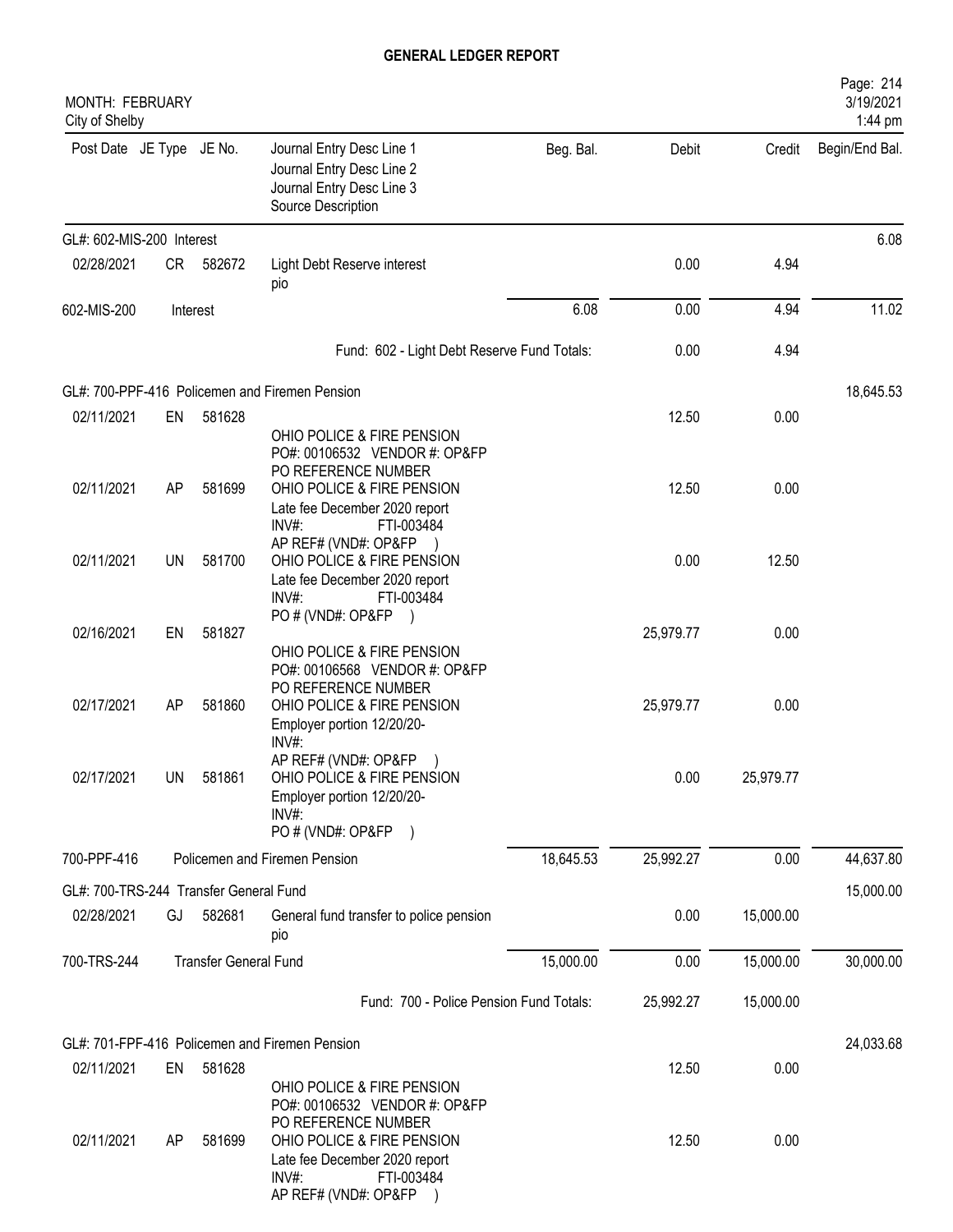| MONTH: FEBRUARY<br>City of Shelby      |           |                              |                                                                                                                                  |           |           |           | Page: 215<br>3/19/2021<br>1:44 pm |
|----------------------------------------|-----------|------------------------------|----------------------------------------------------------------------------------------------------------------------------------|-----------|-----------|-----------|-----------------------------------|
| Post Date JE Type JE No.               |           |                              | Journal Entry Desc Line 1<br>Journal Entry Desc Line 2<br>Journal Entry Desc Line 3<br>Source Description                        | Beg. Bal. | Debit     | Credit    | Begin/End Bal.                    |
|                                        |           |                              | GL#: 701-FPF-416 Policemen and Firemen Pension                                                                                   |           |           |           | 24,033.68                         |
| 02/11/2021                             | <b>UN</b> | 581700                       | OHIO POLICE & FIRE PENSION<br>Late fee December 2020 report<br>$INV#$ :<br>FTI-003484<br>PO # (VND#: OP&FP                       |           | 0.00      | 12.50     |                                   |
| 02/16/2021                             | EN        | 581827                       | OHIO POLICE & FIRE PENSION<br>PO#: 00106568 VENDOR #: OP&FP<br>PO REFERENCE NUMBER                                               |           | 25,088.61 | 0.00      |                                   |
| 02/17/2021                             | AP        | 581860                       | OHIO POLICE & FIRE PENSION<br>Employer portion 12/20/20-<br>INV#                                                                 |           | 25,088.61 | 0.00      |                                   |
| 02/17/2021                             | UN        | 581861                       | AP REF# (VND#: OP&FP<br>OHIO POLICE & FIRE PENSION<br>Employer portion 12/20/20-<br>INV#<br>PO # (VND#: OP&FP<br>$\lambda$       |           | 0.00      | 25,088.61 |                                   |
| 701-FPF-416                            |           |                              | Policemen and Firemen Pension                                                                                                    | 24,033.68 | 25,101.11 | 0.00      | 49,134.79                         |
| GL#: 701-TRS-244 Transfer General Fund |           |                              |                                                                                                                                  |           |           |           | 15,000.00                         |
| 02/28/2021                             | GJ        | 582682                       | General fund transfer to fire pension<br>pio                                                                                     |           | 0.00      | 15,000.00 |                                   |
| 701-TRS-244                            |           | <b>Transfer General Fund</b> |                                                                                                                                  | 15,000.00 | 0.00      | 15,000.00 | 30,000.00                         |
|                                        |           |                              | Fund: 701 - Fire Pension Fund Totals:                                                                                            |           | 25,101.11 | 15,000.00 |                                   |
| GL#: 702-PEF-510 Clothing Allowance    |           |                              |                                                                                                                                  |           |           |           | 17,600.00                         |
| 702-PEF-510                            |           | <b>Clothing Allowance</b>    |                                                                                                                                  | 17,600.00 | 0.00      | 0.00      | 17,600.00                         |
| GL#: 702-PEF-515 Equipment             |           |                              |                                                                                                                                  |           |           |           | 619.76                            |
| 02/25/2021                             | AP        | 582486                       | PRO-TECH SECURITY SALES<br>BII-1 w/ vision carrier<br>INV#:<br>31467                                                             |           | 608.00    | 0.00      |                                   |
| 02/25/2021                             | UN        | 582487                       | AP REF# (VND#: PRO-TECH S)<br>PRO-TECH SECURITY SALES<br>BII-1 w/ vision carrier<br>$INV#$ :<br>31467<br>PO # (VND#: PRO-TECH S) |           | 0.00      | 608.00    |                                   |
| 702-PEF-515                            |           | Equipment                    |                                                                                                                                  | 619.76    | 608.00    | 0.00      | 1,227.76                          |
|                                        |           |                              | Fund: 702 - Police Equipment Fund Totals:                                                                                        |           | 608.00    | 0.00      |                                   |
| GL#: 703-FEF-486 Maintenance Equipment |           |                              |                                                                                                                                  |           |           |           | 2,472.12                          |
| 02/08/2021                             | EN        | 581514                       | BUCKEYE POWER SALES CO INC<br>PO#: 00106502 VENDOR #: BUCKEYE PO                                                                 |           | 900.00    | 0.00      |                                   |
| 02/08/2021                             | EN        | 581515                       | PO REFERENCE NUMBER<br>BIOMEDICAL INSTRUMENTATION SER                                                                            |           | 700.00    | 0.00      |                                   |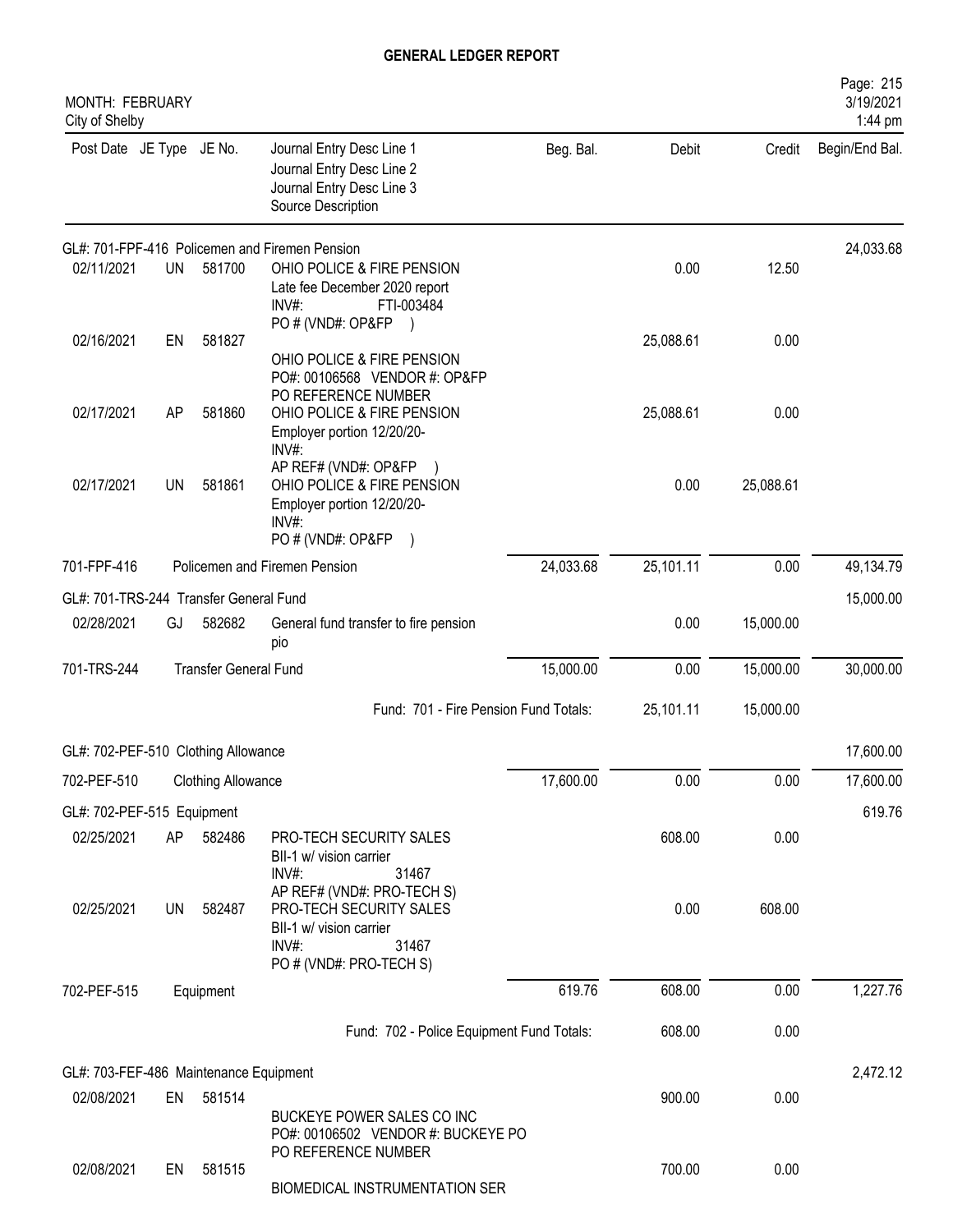| <b>MONTH: FEBRUARY</b><br>City of Shelby |    |                       |                                                                                                                                               |           |          |        | Page: 216<br>3/19/2021<br>1:44 pm |
|------------------------------------------|----|-----------------------|-----------------------------------------------------------------------------------------------------------------------------------------------|-----------|----------|--------|-----------------------------------|
| Post Date JE Type JE No.                 |    |                       | Journal Entry Desc Line 1<br>Journal Entry Desc Line 2<br>Journal Entry Desc Line 3<br>Source Description                                     | Beg. Bal. | Debit    | Credit | Begin/End Bal.                    |
| GL#: 703-FEF-486 Maintenance Equipment   |    |                       |                                                                                                                                               |           |          |        | 2,472.12                          |
|                                          |    |                       | PO#: 00106503 VENDOR #: BIOMEDICAL<br>PO REFERENCE NUMBER                                                                                     |           |          |        |                                   |
| 02/08/2021                               | EN | 581516                |                                                                                                                                               |           | 1,000.00 | 0.00   |                                   |
|                                          |    |                       | CONSOLIDATED FLEET SERV INC<br>PO#: 00106504 VENDOR #: CFS INSP<br>PO REFERENCE NUMBER                                                        |           |          |        |                                   |
| 02/08/2021                               | EN | 581517                |                                                                                                                                               |           | 1,800.00 | 0.00   |                                   |
|                                          |    |                       | WARREN FIRE EQUIPMENT, INC.<br>PO#: 00106505 VENDOR #: WARREN FIR<br>PO REFERENCE NUMBER                                                      |           |          |        |                                   |
| 02/08/2021                               | EN | 581518                |                                                                                                                                               |           | 1,400.00 | 0.00   |                                   |
|                                          |    |                       | <b>BREATHING AIR SYSTEMS</b><br>PO#: 00106506 VENDOR #: BREATHING<br>PO REFERENCE NUMBER                                                      |           |          |        |                                   |
| 02/08/2021                               | EN | 581519                |                                                                                                                                               |           | 900.00   | 0.00   |                                   |
| 02/08/2021                               | AP | 581569                | PENN CARE, INC<br>PO#: 00106507 VENDOR #: PENN CARE<br>PO REFERENCE NUMBER<br><b>ONTARIO TRUCK CENTER LTD</b><br>Repair steering on ambulance |           | 818.99   | 0.00   |                                   |
|                                          |    |                       | $INV#$ :<br>7873                                                                                                                              |           |          |        |                                   |
| 02/08/2021                               | UN | 581570                | AP REF# (VND#: ONTARIO TR)<br>ONTARIO TRUCK CENTER LTD<br>Repair steering on ambulance                                                        |           | 0.00     | 846.83 |                                   |
|                                          |    |                       | INV#<br>7873<br>PO # (VND#: ONTARIO TR)                                                                                                       |           |          |        |                                   |
| 02/17/2021                               | UN | 581943                |                                                                                                                                               |           | 0.00     | 200.00 |                                   |
|                                          |    |                       | SHELBY PARTS CO.<br>PO#: 00106181 VENDOR #: SHELBY PAR<br>CANCELLED PO REFERENCE NUMBER                                                       |           |          |        |                                   |
| 02/17/2021                               | AP | 582020                | ADVANCE AUTO PARTS                                                                                                                            |           | 55.16    | 0.00   |                                   |
|                                          |    |                       | Diesel exhaust fluid<br>$INV#$ :<br>4292<br>AP REF# (VND#: ADVANCE AU)                                                                        |           |          |        |                                   |
| 02/17/2021                               |    | UN 582021             | ADVANCE AUTO PARTS<br>Diesel exhaust fluid                                                                                                    |           | 0.00     | 200.00 |                                   |
|                                          |    |                       | $INV#$ :<br>4292<br>PO # (VND#: ADVANCE AU)                                                                                                   |           |          |        |                                   |
| 02/19/2021                               |    | EN 582115             |                                                                                                                                               |           | 34.98    | 0.00   |                                   |
|                                          |    |                       | AMAZON INC<br>PO#: 00106603 VENDOR #: AMAZON INC<br>PO REFERENCE NUMBER                                                                       |           |          |        |                                   |
| 02/19/2021                               | EN | 582117                |                                                                                                                                               |           | 200.00   | 0.00   |                                   |
|                                          |    |                       | ADVANCE AUTO PARTS<br>PO#: 00106605 VENDOR #: ADVANCE AU<br>PO REFERENCE NUMBER                                                               |           |          |        |                                   |
| 02/19/2021                               | EN | 582120                |                                                                                                                                               |           | 200.00   | 0.00   |                                   |
|                                          |    |                       | SHELBY PARTS CO.<br>PO#: 00106608 VENDOR #: SHELBY PAR<br>PO REFERENCE NUMBER                                                                 |           |          |        |                                   |
| 703-FEF-486                              |    | Maintenance Equipment |                                                                                                                                               | 2,472.12  | 874.15   | 0.00   | 3,346.27                          |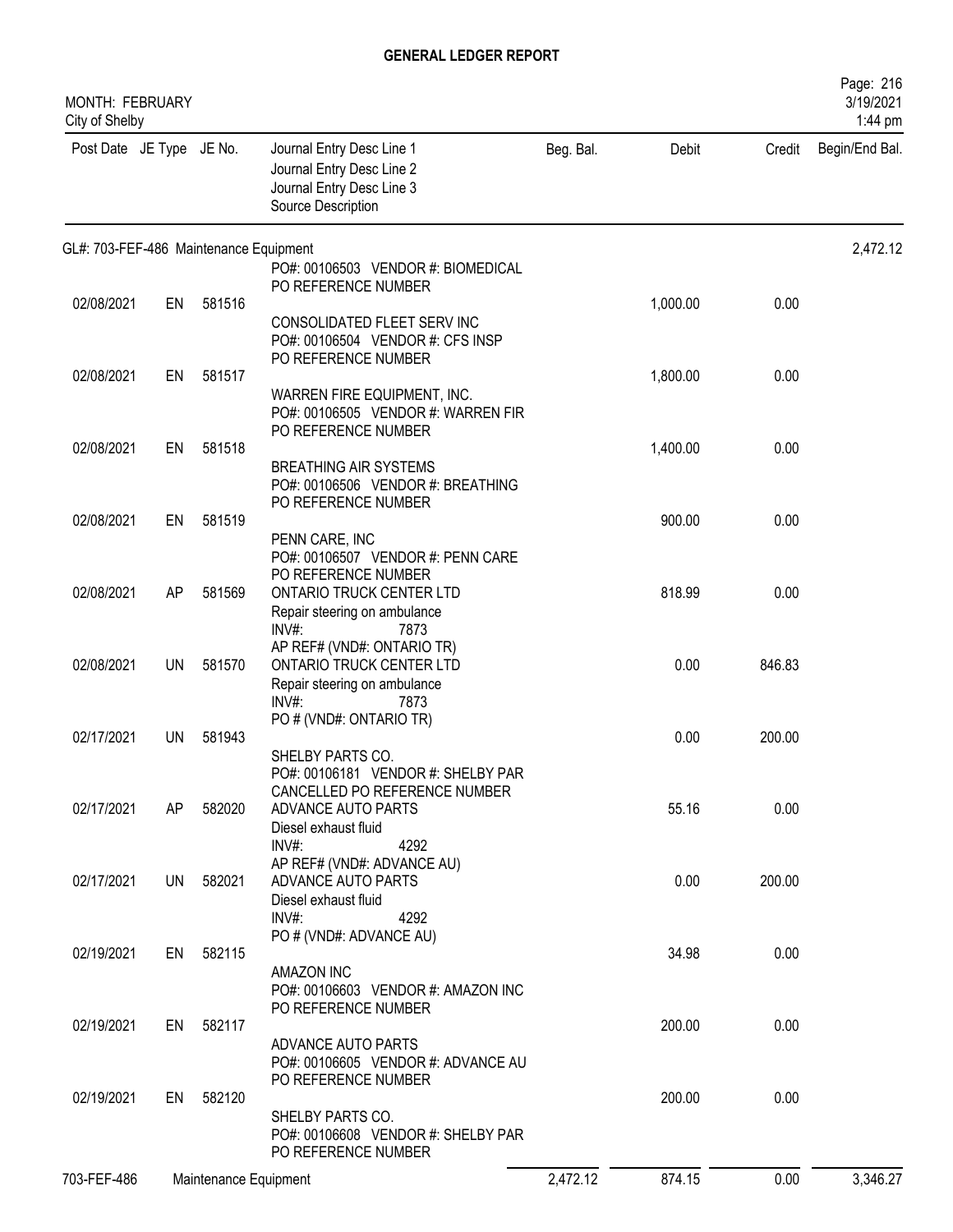| MONTH: FEBRUARY<br>City of Shelby   |           |                           |                                                                                                                                                |           |        |        | Page: 217<br>3/19/2021<br>1:44 pm |
|-------------------------------------|-----------|---------------------------|------------------------------------------------------------------------------------------------------------------------------------------------|-----------|--------|--------|-----------------------------------|
| Post Date JE Type JE No.            |           |                           | Journal Entry Desc Line 1<br>Journal Entry Desc Line 2<br>Journal Entry Desc Line 3<br>Source Description                                      | Beg. Bal. | Debit  | Credit | Begin/End Bal.                    |
|                                     |           |                           | GL#: 703-FEF-507 Maintenance Building/Grounds                                                                                                  |           |        |        | 1,299.33                          |
| 02/03/2021                          | AP        | 581291                    | DAS HARDWARE LLC<br>Fire Dept Jan 2021<br>INV#:                                                                                                |           | 35.05  | 0.00   |                                   |
| 02/03/2021                          | <b>UN</b> | 581292                    | AP REF# (VND#: DAS HARDWA)<br>DAS HARDWARE LLC<br>Fire Dept Jan 2021<br>INV#:                                                                  |           | 0.00   | 200.00 |                                   |
| 02/19/2021                          | EN        | 582119                    | PO # (VND#: DAS HARDWA)<br>DAS HARDWARE LLC                                                                                                    |           | 200.00 | 0.00   |                                   |
|                                     |           |                           | PO#: 00106607 VENDOR #: DAS HARDWA<br>PO REFERENCE NUMBER                                                                                      |           |        |        |                                   |
| 703-FEF-507                         |           |                           | Maintenance Building/Grounds                                                                                                                   | 1,299.33  | 35.05  | 0.00   | 1,334.38                          |
| GL#: 703-FEF-510 Clothing Allowance |           |                           |                                                                                                                                                |           |        |        | 11,700.00                         |
| 703-FEF-510                         |           | <b>Clothing Allowance</b> |                                                                                                                                                | 11,700.00 | 0.00   | 0.00   | 11,700.00                         |
| GL#: 703-FEF-515 Equipment          |           |                           |                                                                                                                                                |           |        |        | 139.93                            |
| 02/11/2021                          | EN        | 581642                    | BIOMEDICAL INSTRUMENTATION SER<br>PO#: 00106546 VENDOR #: BIOMEDICAL                                                                           |           | 168.00 | 0.00   |                                   |
| 02/16/2021                          | EN        | 581830                    | PO REFERENCE NUMBER<br>911 FLEET & FIRE EQUIP HLDGLLC<br>PO#: 00106571 VENDOR #: 911 FLEET                                                     |           | 539.98 | 0.00   |                                   |
| 02/16/2021                          | EN        | 581831                    | PO REFERENCE NUMBER<br>WARREN FIRE EQUIPMENT, INC.<br>PO#: 00106572 VENDOR #: WARREN FIR                                                       |           | 50.50  | 0.00   |                                   |
| 02/19/2021                          |           | EN 582121                 | PO REFERENCE NUMBER<br>HURSH DRUGS INC<br>PO#: 00106609 VENDOR #: HURSH DRUG                                                                   |           | 200.00 | 0.00   |                                   |
| 02/23/2021                          | EN        | 582169                    | PO REFERENCE NUMBER<br>911 FLEET & FIRE EQUIP HLDGLLC<br>PO#: 00106643 VENDOR #: 911 FLEET                                                     |           | 182.00 | 0.00   |                                   |
| 02/25/2021                          | AP        | 582488                    | PO REFERENCE NUMBER<br>BIOMEDICAL INSTRUMENTATION SER<br>Defib pads                                                                            |           | 168.00 | 0.00   |                                   |
| 02/25/2021                          | UN        | 582489                    | INV#:<br>211592<br>AP REF# (VND#: BIOMEDICAL)<br>BIOMEDICAL INSTRUMENTATION SER<br>Defib pads<br>$INV#$ :<br>211592<br>PO # (VND#: BIOMEDICAL) |           | 0.00   | 168.00 |                                   |
| 703-FEF-515                         |           | Equipment                 |                                                                                                                                                | 139.93    | 168.00 | 0.00   | 307.93                            |
| GL#: 703-FEF-531 Miscellaneous      |           |                           |                                                                                                                                                |           |        |        | 166.26                            |
| 02/05/2021                          | AP.       | 581469                    | AT&T MOBILITY II LLC<br>Ipads service                                                                                                          |           | 104.91 | 0.00   |                                   |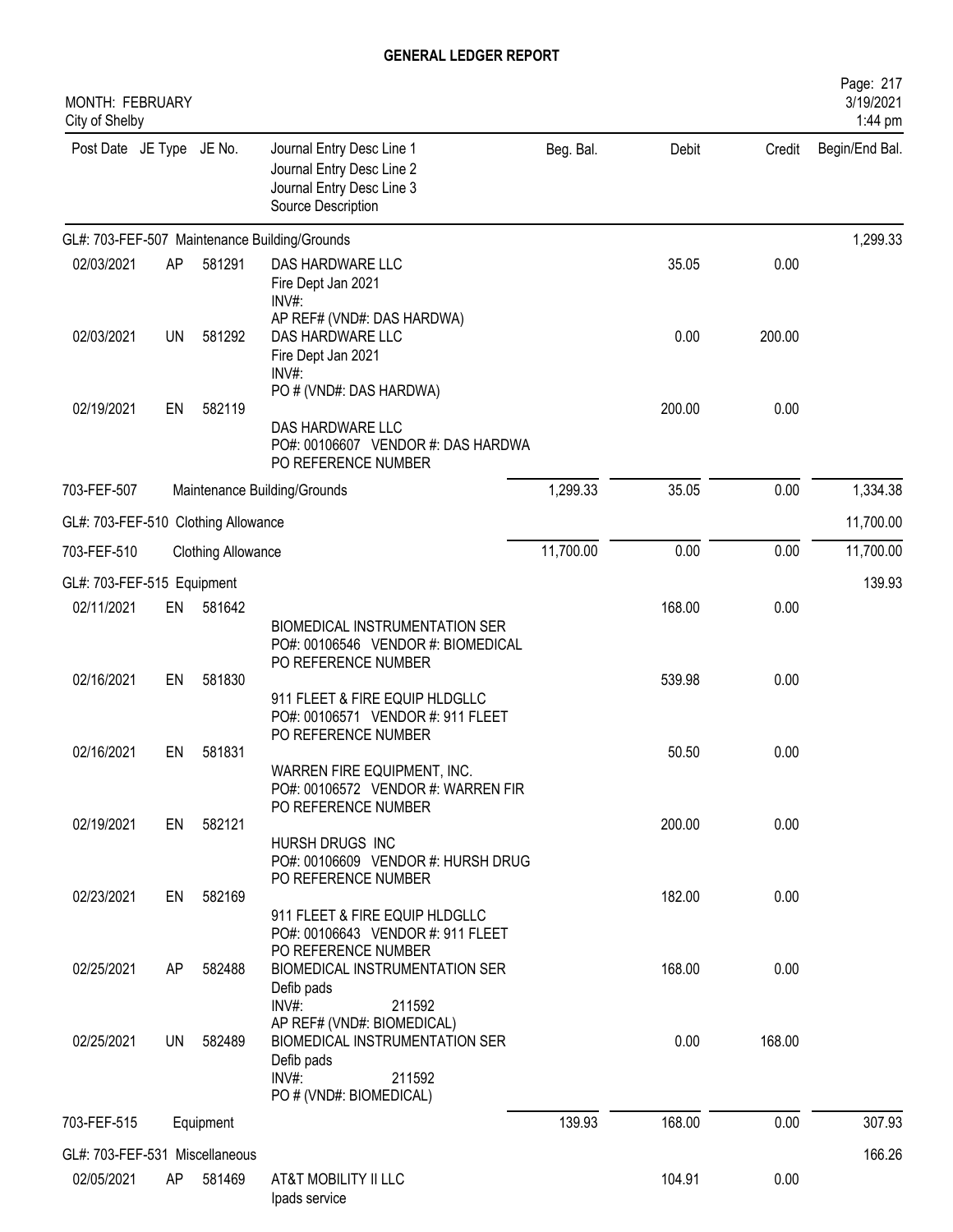| MONTH: FEBRUARY<br>City of Shelby     |           |                      |                                                                                                                     |           |          |        | Page: 218<br>3/19/2021<br>1:44 pm |
|---------------------------------------|-----------|----------------------|---------------------------------------------------------------------------------------------------------------------|-----------|----------|--------|-----------------------------------|
| Post Date JE Type JE No.              |           |                      | Journal Entry Desc Line 1<br>Journal Entry Desc Line 2<br>Journal Entry Desc Line 3<br>Source Description           | Beg. Bal. | Debit    | Credit | Begin/End Bal.                    |
| GL#: 703-FEF-531 Miscellaneous        |           |                      |                                                                                                                     |           |          |        | 166.26                            |
|                                       |           |                      | $INV#$ :<br>287303750215x01192021<br>AP REF# (VND#: AT&T MOBIL)                                                     |           |          |        |                                   |
| 02/05/2021                            | UN        | 581470               | AT&T MOBILITY II LLC<br>Ipads service<br>287303750215x01192021<br>INV#                                              |           | 0.00     | 104.91 |                                   |
|                                       |           |                      | PO # (VND#: AT&T MOBIL)                                                                                             |           |          |        |                                   |
| 02/08/2021                            | EN        | 581534               | AT&T MOBILITY II LLC<br>PO#: 00106522 VENDOR #: AT&T MOBIL                                                          |           | 120.00   | 0.00   |                                   |
| 02/17/2021                            | AP        | 581868               | PO REFERENCE NUMBER<br>CHARTER COMM HOLDINGS LLC<br>acct 01075-341515201-5001<br>INV#:<br>341515201020621           |           | 166.26   | 0.00   |                                   |
| 02/17/2021                            | UN        | 581869               | AP REF# (VND#: CHART COMM)<br>CHARTER COMM HOLDINGS LLC<br>acct 01075-341515201-5001<br>341515201020621<br>$INV#$ : |           | 0.00     | 170.00 |                                   |
| 02/19/2021                            | EN        | 582116               | PO # (VND#: CHART COMM)<br>CHARTER COMM HOLDINGS LLC<br>PO#: 00106604 VENDOR #: CHART COMM<br>PO REFERENCE NUMBER   |           | 170.00   | 0.00   |                                   |
| 703-FEF-531                           |           | Miscellaneous        |                                                                                                                     | 166.26    | 271.17   | 0.00   | 437.43                            |
| GL#: 703-MIS-205 Miscellaneous Income |           |                      |                                                                                                                     |           |          |        | 1,226.51                          |
| 02/01/2021                            | CR        | 581326               | Medicount reimbursement Dec 2021<br>pio                                                                             |           | 0.00     | 96.43  |                                   |
| 02/10/2021                            | CR        | 581625               | CPR money                                                                                                           |           | 0.00     | 30.00  |                                   |
| 02/16/2021                            | <b>CR</b> | 581946               | pio<br>CGS claim payment<br>pio                                                                                     |           | 0.00     | 339.48 |                                   |
| 02/23/2021                            | CR        | 582391               | CPR money from Pioneer<br>pio                                                                                       |           | 0.00     | 75.00  |                                   |
| 703-MIS-205                           |           | Miscellaneous Income |                                                                                                                     | 1,226.51  | 0.00     | 540.91 | 1,767.42                          |
|                                       |           |                      | Fund: 703 - Fire Equipment Fund Totals:                                                                             |           | 1,348.37 | 540.91 |                                   |
| GL#: 705-OFI-205 Miscellaneous Income |           |                      |                                                                                                                     |           |          |        | 290.47                            |
| 02/03/2021                            |           | CR 581341            | Shade tree collected Jan 2021<br>pio                                                                                |           | 0.00     | 305.55 |                                   |
| 705-OFI-205                           |           | Miscellaneous Income |                                                                                                                     | 290.47    | 0.00     | 305.55 | 596.02                            |
| GL#: 705-STT-531 Miscellaneous        |           |                      |                                                                                                                     |           |          |        | 0.00                              |
| 02/18/2021                            | EN        | 581967               |                                                                                                                     |           | 35.00    | 0.00   |                                   |
| 02/18/2021                            | AP        | 582046               | ARBOR DAY FOUNDATION<br>PO#: 00106588 VENDOR #: ARBOR DAY<br>PO REFERENCE NUMBER<br>ARBOR DAY FOUNDATION            |           | 35.00    | 0.00   |                                   |
|                                       |           |                      | 2021 Arbor Day renewal<br>INV#:                                                                                     |           |          |        |                                   |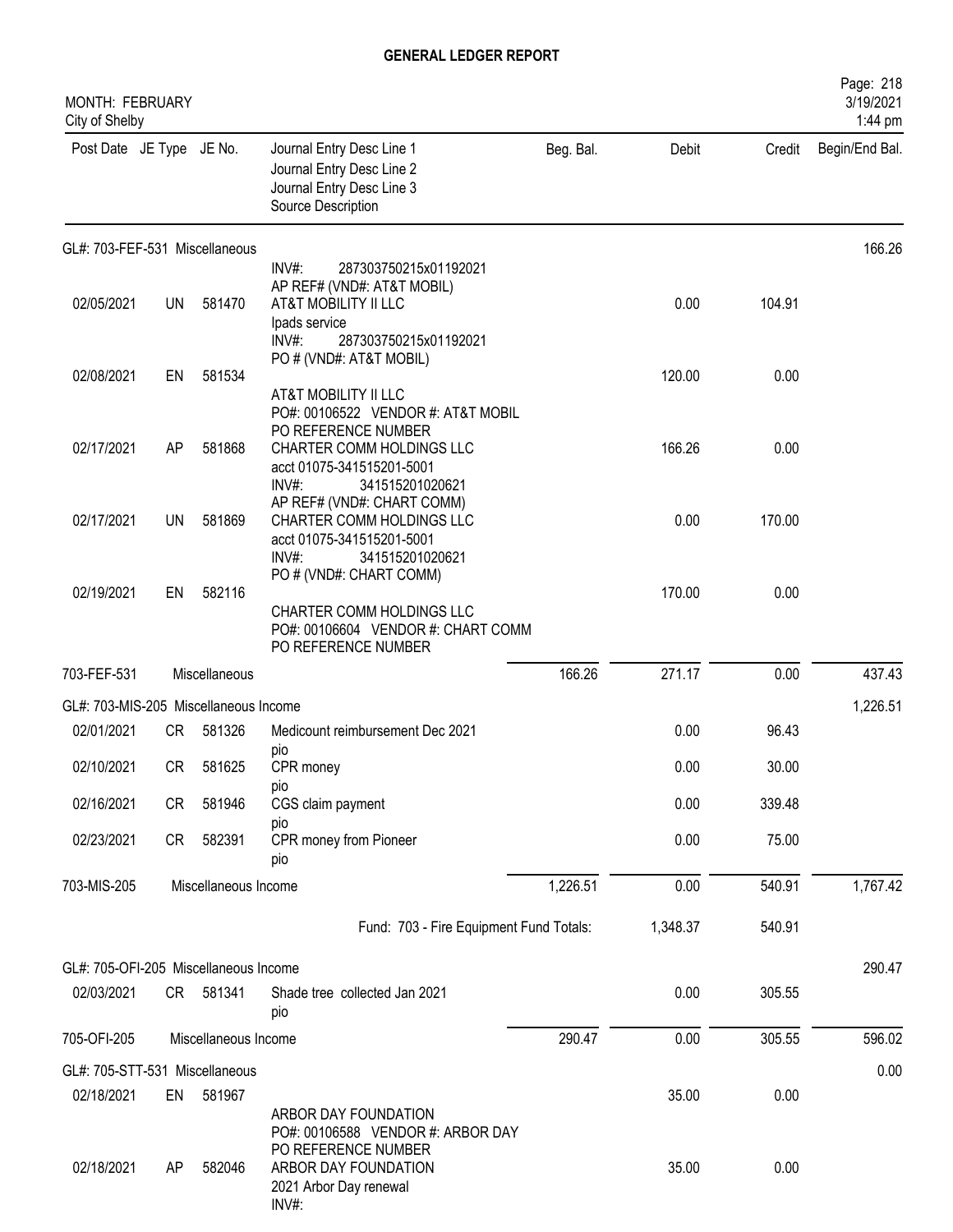| MONTH: FEBRUARY<br>City of Shelby |           |               |                                                                                                                   |           |       |          | Page: 219<br>3/19/2021<br>1:44 pm |
|-----------------------------------|-----------|---------------|-------------------------------------------------------------------------------------------------------------------|-----------|-------|----------|-----------------------------------|
| Post Date JE Type JE No.          |           |               | Journal Entry Desc Line 1<br>Journal Entry Desc Line 2<br>Journal Entry Desc Line 3<br>Source Description         | Beg. Bal. | Debit | Credit   | Begin/End Bal.                    |
| GL#: 705-STT-531 Miscellaneous    |           |               |                                                                                                                   |           |       |          | 0.00                              |
| 02/18/2021                        | <b>UN</b> | 582047        | AP REF# (VND#: ARBOR DAY)<br>ARBOR DAY FOUNDATION<br>2021 Arbor Day renewal<br>$INV#$ :<br>PO # (VND#: ARBOR DAY) |           | 0.00  | 35.00    |                                   |
| 705-STT-531                       |           | Miscellaneous |                                                                                                                   | 0.00      | 35.00 | 0.00     | 35.00                             |
|                                   |           |               | Fund: 705 - Shade Tree Trust Fund Totals:                                                                         |           | 35.00 | 305.55   |                                   |
| GL#: 706-MIS-201 Donations        |           |               |                                                                                                                   |           |       |          | 2,235.92                          |
| 02/01/2021                        | CR        | 581328        | Utility deposit, water and sewer                                                                                  |           | 0.00  | 32.93    |                                   |
| 02/02/2021                        | CR        | 581334        | pio<br>Utility deposit, water and sewer                                                                           |           | 0.00  | 50.12    |                                   |
| 02/03/2021                        | CR        | 581342        | <b>DIO</b><br>Utility deposit, water and sewer                                                                    |           | 0.00  | 33.00    |                                   |
| 02/04/2021                        | CR        | 581495        | pio<br>Utility deposit, water and sewer                                                                           |           | 0.00  | 26.00    |                                   |
| 02/05/2021                        | CR        | 581502        | pio<br>Utility deposit, water and sewer                                                                           |           | 0.00  | 32.95    |                                   |
| 02/08/2021                        | <b>CR</b> | 581598        | pio<br>Utility deposit, water and sewer                                                                           |           | 0.00  | 37.00    |                                   |
| 02/09/2021                        | <b>CR</b> | 581609        | pio<br>Utility deposit, water and sewer                                                                           |           | 0.00  | 475.23   |                                   |
| 02/10/2021                        | CR        | 581622        | pio<br>Utility deposit, water and sewer                                                                           |           | 0.00  | 78.40    |                                   |
| 02/11/2021                        | CR        | 581788        | pio<br>Utility deposit, water and sewer                                                                           |           | 0.00  | 78.00    |                                   |
| 02/12/2021                        | <b>CR</b> | 581801        | pio<br>Utility deposit, water and sewer                                                                           |           | 0.00  | 117.00   |                                   |
| 02/16/2021                        | CR        | 581949        | pio<br>Utility deposit, water and sewer                                                                           |           | 0.00  | 214.00   |                                   |
| 02/17/2021                        | CR        | 581961        | DIO<br>Utility deposit, water and sewer                                                                           |           | 0.00  | 389.32   |                                   |
| 02/18/2021                        | CR        | 582130        | pio<br>Utility deposit, water and sewer                                                                           |           | 0.00  | 103.00   |                                   |
|                                   |           |               | pio                                                                                                               |           |       |          |                                   |
| 02/19/2021                        | CR        | 582139        | Utility deposit, water and sewer<br>pio                                                                           |           | 0.00  | 52.44    |                                   |
| 02/22/2021                        | CR        | 582381        | Utility deposit, water and sewer<br>pio                                                                           |           | 0.00  | 65.00    |                                   |
| 02/23/2021                        | CR        | 582392        | Utility deposit, water and sewer<br>pio                                                                           |           | 0.00  | 109.07   |                                   |
| 02/24/2021                        | CR        | 582406        | Utility deposit, water and sewer<br>pio                                                                           |           | 0.00  | 43.00    |                                   |
| 02/25/2021                        | CR        | 582660        | Utility deposit, water and sewer<br>pio                                                                           |           | 0.00  | 36.00    |                                   |
| 02/26/2021                        | <b>CR</b> | 582667        | Utility deposit, water and sewer<br>pio                                                                           |           | 0.00  | 28.00    |                                   |
| 706-MIS-201                       |           | Donations     |                                                                                                                   | 2,235.92  | 0.00  | 2,000.46 | 4,236.38                          |